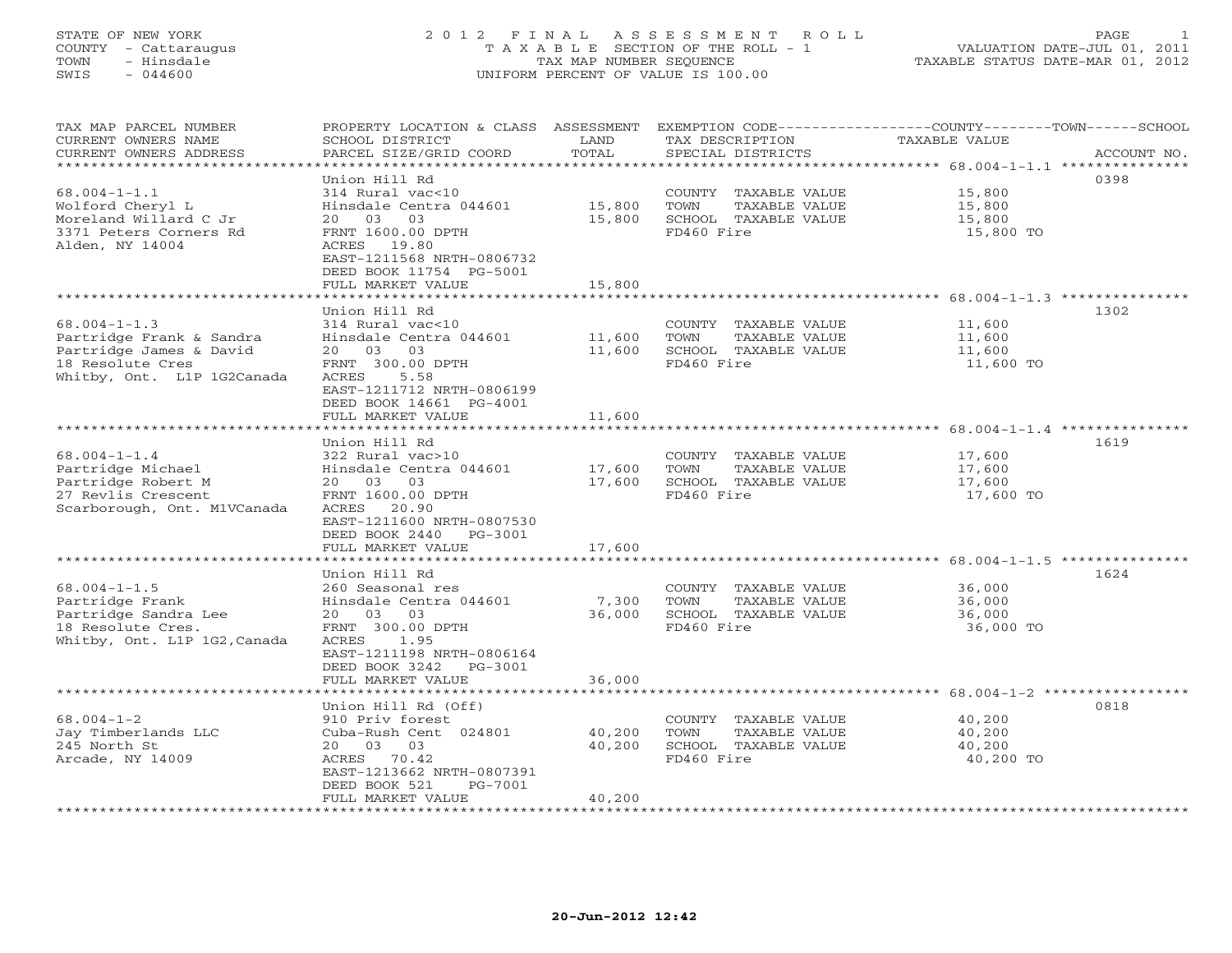## STATE OF NEW YORK 2 0 1 2 F I N A L A S S E S S M E N T R O L L PAGE 2 COUNTY - Cattaraugus T A X A B L E SECTION OF THE ROLL - 1 VALUATION DATE-JUL 01, 2011 TOWN - Hinsdale TAX MAP NUMBER SEQUENCE TAXABLE STATUS DATE-MAR 01, 2012 SWIS - 044600 UNIFORM PERCENT OF VALUE IS 100.00UNIFORM PERCENT OF VALUE IS 100.00

| TAX MAP PARCEL NUMBER<br>CURRENT OWNERS NAME<br>CURRENT OWNERS ADDRESS                                      | PROPERTY LOCATION & CLASS ASSESSMENT<br>SCHOOL DISTRICT<br>PARCEL SIZE/GRID COORD                                                                                                                  | LAND<br>TOTAL                 | TAX DESCRIPTION<br>SPECIAL DISTRICTS                                                | EXEMPTION CODE-----------------COUNTY-------TOWN------SCHOOL<br>TAXABLE VALUE<br>ACCOUNT NO. |
|-------------------------------------------------------------------------------------------------------------|----------------------------------------------------------------------------------------------------------------------------------------------------------------------------------------------------|-------------------------------|-------------------------------------------------------------------------------------|----------------------------------------------------------------------------------------------|
| ************************<br>$68.004 - 1 - 3$<br>Jones John F<br>Lippert Hollow Rd<br>Allegany, NY 14706     | Union Hill Rd (Off)<br>910 Priv forest<br>Cuba-Rush Cent 024801<br>03<br>03<br>20<br>ACRES 176.78<br>EAST-1213453 NRTH-0805471<br>DEED BOOK 761<br>PG-1147<br>FULL MARKET VALUE                    | 100,900<br>100,900<br>100,900 | COUNTY TAXABLE VALUE<br>TOWN<br>TAXABLE VALUE<br>SCHOOL TAXABLE VALUE<br>FD460 Fire | 0117<br>100,900<br>100,900<br>100,900<br>100,900 TO                                          |
|                                                                                                             |                                                                                                                                                                                                    |                               |                                                                                     | *********************** 68.004-1-4.1 **********                                              |
| $68.004 - 1 - 4.1$<br>Keesler Kent D<br>Keesler Linda J<br>261 Kinney Hollow Rd<br>Cuba, NY 14727           | Nys Rte 446<br>105 Vac farmland<br>Cuba-Rush Cent 024801<br>12  03  03<br>FRNT 350.00 DPTH<br>ACRES 27.50<br>EAST-1218528 NRTH-0806817<br>DEED BOOK 836<br>PG-00921<br>FULL MARKET VALUE           | 14,100<br>14,100<br>14,100    | COUNTY TAXABLE VALUE<br>TAXABLE VALUE<br>TOWN<br>SCHOOL TAXABLE VALUE<br>FD460 Fire | 0765<br>14,100<br>14,100<br>14,100<br>14,100 TO                                              |
|                                                                                                             |                                                                                                                                                                                                    |                               |                                                                                     |                                                                                              |
| $68.004 - 1 - 4.2$<br>Potter Lumber Co Inc<br>PO Box 10<br>Allegany, NY 14706                               | Nys Rte 446<br>910 Priv forest<br>Cuba-Rush Cent 024801<br>12 03 03<br>FRNT 2308.00 DPTH<br>ACRES 130.00<br>EAST-1215748 NRTH-0805932<br>DEED BOOK 835<br>PG-00490<br>FULL MARKET VALUE            | 70,000<br>70,000<br>70,000    | COUNTY TAXABLE VALUE<br>TAXABLE VALUE<br>TOWN<br>SCHOOL TAXABLE VALUE<br>FD460 Fire | 0764<br>70,000<br>70,000<br>70,000<br>70,000 TO                                              |
|                                                                                                             |                                                                                                                                                                                                    |                               |                                                                                     |                                                                                              |
| $68.004 - 1 - 4.3$<br>Wambaugh John M<br>1001 Cowley Hill Rd<br>Austin, PA 16720                            | 251 Nys Rte 446<br>312 Vac w/imprv<br>Cuba-Rush Cent 024801<br>12 03 03<br>FRNT 2950.00 DPTH<br>ACRES 88.65<br>EAST-1217425 NRTH-0805482<br>DEED BOOK 14433 PG-6002<br>FULL MARKET VALUE           | 49,500<br>64,000<br>64,000    | COUNTY TAXABLE VALUE<br>TAXABLE VALUE<br>TOWN<br>SCHOOL TAXABLE VALUE<br>FD460 Fire | 1204<br>64,000<br>64,000<br>64,000<br>64,000 TO                                              |
|                                                                                                             |                                                                                                                                                                                                    |                               |                                                                                     |                                                                                              |
| $68.004 - 1 - 4.4$<br>Home Front Properties, LLC<br>Kelly Chaffee<br>869 Underwood Rd<br>Hinsdale, NY 14743 | 257 Nys Rte 446<br>472 Kennel / vet<br>Cuba-Rush Cent 024801<br>12<br>03<br>03<br>FRNT 650.00 DPTH<br>ACRES<br>4.65<br>EAST-1217766 NRTH-0807068<br>DEED BOOK 4167<br>PG-3001<br>FULL MARKET VALUE | 15,800<br>115,000<br>115,000  | COUNTY TAXABLE VALUE<br>TOWN<br>TAXABLE VALUE<br>SCHOOL TAXABLE VALUE<br>FD460 Fire | 1205<br>115,000<br>115,000<br>115,000<br>115,000 TO                                          |
|                                                                                                             |                                                                                                                                                                                                    |                               |                                                                                     |                                                                                              |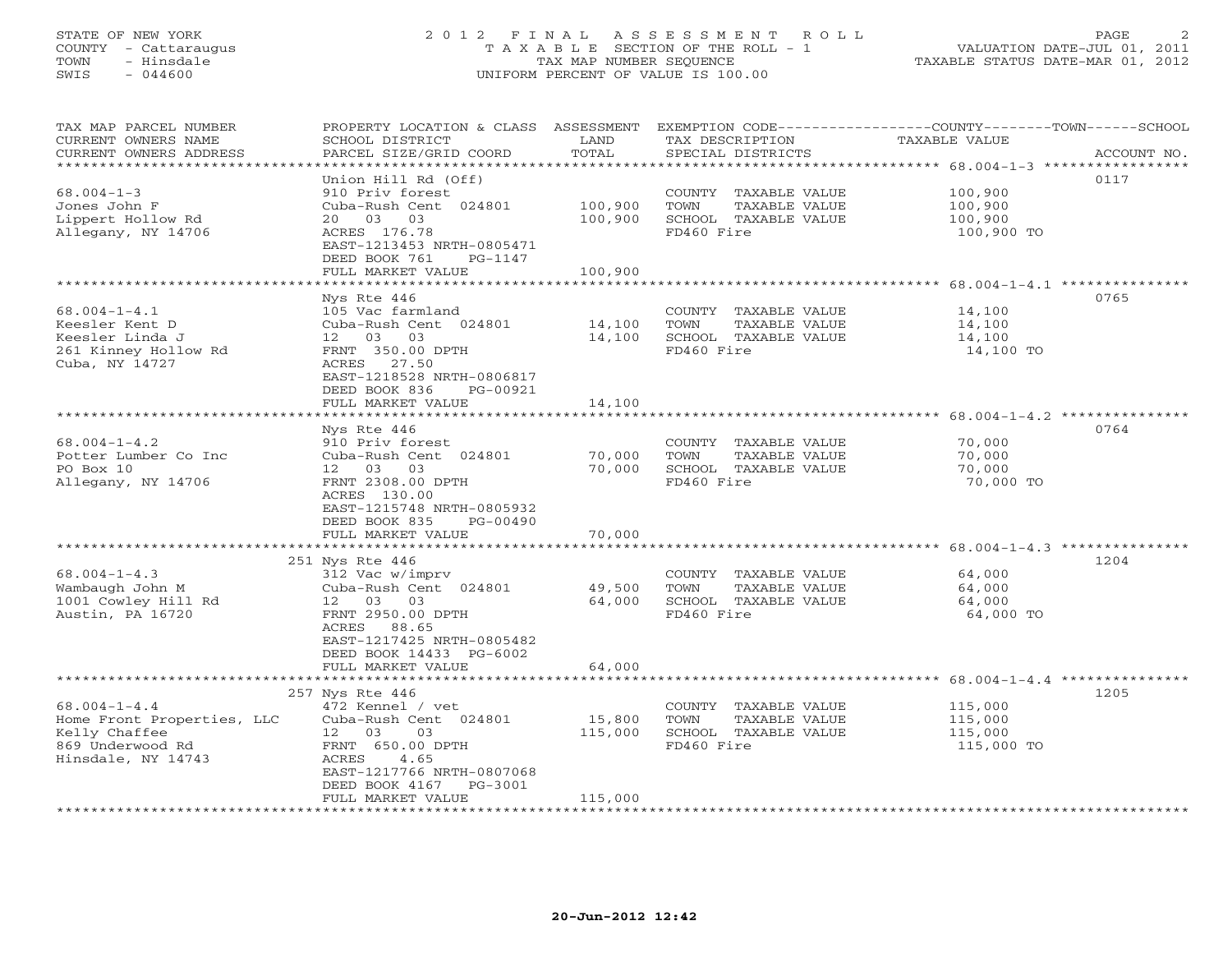## STATE OF NEW YORK 2 0 1 2 F I N A L A S S E S S M E N T R O L L PAGE 3 COUNTY - Cattaraugus T A X A B L E SECTION OF THE ROLL - 1 VALUATION DATE-JUL 01, 2011 TOWN - Hinsdale TAX MAP NUMBER SEQUENCE TAXABLE STATUS DATE-MAR 01, 2012 SWIS - 044600 UNIFORM PERCENT OF VALUE IS 100.00UNIFORM PERCENT OF VALUE IS 100.00

| TAX MAP PARCEL NUMBER<br>CURRENT OWNERS NAME<br>CURRENT OWNERS ADDRESS                        | PROPERTY LOCATION & CLASS ASSESSMENT<br>SCHOOL DISTRICT<br>PARCEL SIZE/GRID COORD                                                                                                         | LAND<br>TOTAL              |                                      | TAX DESCRIPTION<br>SPECIAL DISTRICTS                                   | EXEMPTION CODE-----------------COUNTY-------TOWN------SCHOOL<br>TAXABLE VALUE | ACCOUNT NO.                |
|-----------------------------------------------------------------------------------------------|-------------------------------------------------------------------------------------------------------------------------------------------------------------------------------------------|----------------------------|--------------------------------------|------------------------------------------------------------------------|-------------------------------------------------------------------------------|----------------------------|
| *********************                                                                         |                                                                                                                                                                                           |                            |                                      |                                                                        |                                                                               |                            |
| $68.004 - 1 - 4.5$<br>Wise David W<br>Charlene L<br>268 Rte 446<br>Cuba, NY 14727             | 268 Nys Rte 446<br>210 1 Family Res<br>Cuba-Rush Cent 024801<br>12 03<br>03<br>FRNT 987.00 DPTH<br>023<br>ACRES 20.15 BANK<br>EAST-1216851 NRTH-0807368<br>DEED BOOK 1008<br>$PG-422$     | 22,100<br>84,000           | RES STAR<br>TOWN<br>FD460 Fire       | 41854<br>COUNTY TAXABLE VALUE<br>TAXABLE VALUE<br>SCHOOL TAXABLE VALUE | $\circ$<br>84,000<br>84,000<br>54,000<br>84,000 TO                            | 1206<br>$\Omega$<br>30,000 |
|                                                                                               | FULL MARKET VALUE                                                                                                                                                                         | 84,000                     |                                      |                                                                        |                                                                               |                            |
| $68.004 - 1 - 4.6$<br>Beatty David J<br>Beatty Debra A<br>304 NYS Route 446<br>Cuba, NY 14727 | 304 Nys Rte 446<br>210 1 Family Res<br>Cuba-Rush Cent 024801<br>12 03 03<br>FRNT 590.00 DPTH<br>4.65<br>ACRES<br>EAST-1217062 NRTH-0806856<br>DEED BOOK 15652 PG-9001                     | 15,700<br>69,500           | RES STAR<br>TOWN<br>FD460 Fire       | 41854<br>COUNTY TAXABLE VALUE<br>TAXABLE VALUE<br>SCHOOL TAXABLE VALUE | $\circ$<br>69,500<br>69,500<br>39,500<br>69,500 TO                            | 1455<br>$\Omega$<br>30,000 |
|                                                                                               | FULL MARKET VALUE                                                                                                                                                                         | 69,500                     |                                      |                                                                        |                                                                               |                            |
|                                                                                               | *******************                                                                                                                                                                       | ***************            |                                      |                                                                        |                                                                               |                            |
| $68.004 - 1 - 5.1$<br>Keesler Kent<br>Keesler Linda<br>261 Kinney Hollow Rd<br>Cuba, NY 14727 | Nys Rte 446<br>112 Dairy farm<br>Cuba-Rush Cent 024801<br>$04/12$ 03 03<br>FRNT 3400.00 DPTH<br>ACRES 81.60<br>EAST-1218291 NRTH-0807645<br>DEED BOOK 788<br>$PG-675$                     | 39,300<br>92,000           | RES STAR 41854<br>TOWN<br>FD460 Fire | COUNTY TAXABLE VALUE<br>TAXABLE VALUE<br>SCHOOL TAXABLE VALUE          | $\overline{O}$<br>92,000<br>92,000<br>62,000<br>92,000 TO                     | 0643<br>$\Omega$<br>30,000 |
|                                                                                               | FULL MARKET VALUE                                                                                                                                                                         | 92,000                     |                                      |                                                                        |                                                                               |                            |
|                                                                                               |                                                                                                                                                                                           |                            |                                      |                                                                        |                                                                               |                            |
| $68.004 - 1 - 5.2$<br>Briggs David C<br>Briggs Donna J<br>101 Nys Rte 446<br>Cuba, NY 14727   | Nys Rte 446<br>311 Res vac land<br>Cuba-Rush Cent 024801<br>$04/12$ 03 03<br>FRNT 500.00 DPTH<br>ACRES 12.90<br>EAST-1220140 NRTH-0807614<br>DEED BOOK 12338 PG-2003<br>FULL MARKET VALUE | 6,000<br>6,000<br>6,000    | TOWN<br>FD460 Fire                   | COUNTY TAXABLE VALUE<br>TAXABLE VALUE<br>SCHOOL TAXABLE VALUE          | 6,000<br>6,000<br>6,000<br>6,000 TO                                           | 1690                       |
|                                                                                               | *******************                                                                                                                                                                       | * * * * * * * * * * * * *  |                                      |                                                                        |                                                                               |                            |
| $68.004 - 1 - 6$<br>Briggs David C<br>Briggs Donna J<br>101 Nys Rte 446<br>Cuba, NY 14727     | Nys Rte 446<br>210 1 Family Res<br>Cuba-Rush Cent 024801<br>04 03 03<br>Ff 1090.00<br>ACRES<br>20.86<br>EAST-1220882 NRTH-0807693<br>DEED BOOK 1023<br>$PG-541$<br>FULL MARKET VALUE      | 22,300<br>85,000<br>85,000 | RES STAR<br>TOWN<br>FD460 Fire       | 41854<br>COUNTY TAXABLE VALUE<br>TAXABLE VALUE<br>SCHOOL TAXABLE VALUE | $\circ$<br>85,000<br>85,000<br>55,000<br>85,000 TO                            | 0665<br>$\Omega$<br>30,000 |
| **********************                                                                        |                                                                                                                                                                                           |                            |                                      |                                                                        |                                                                               |                            |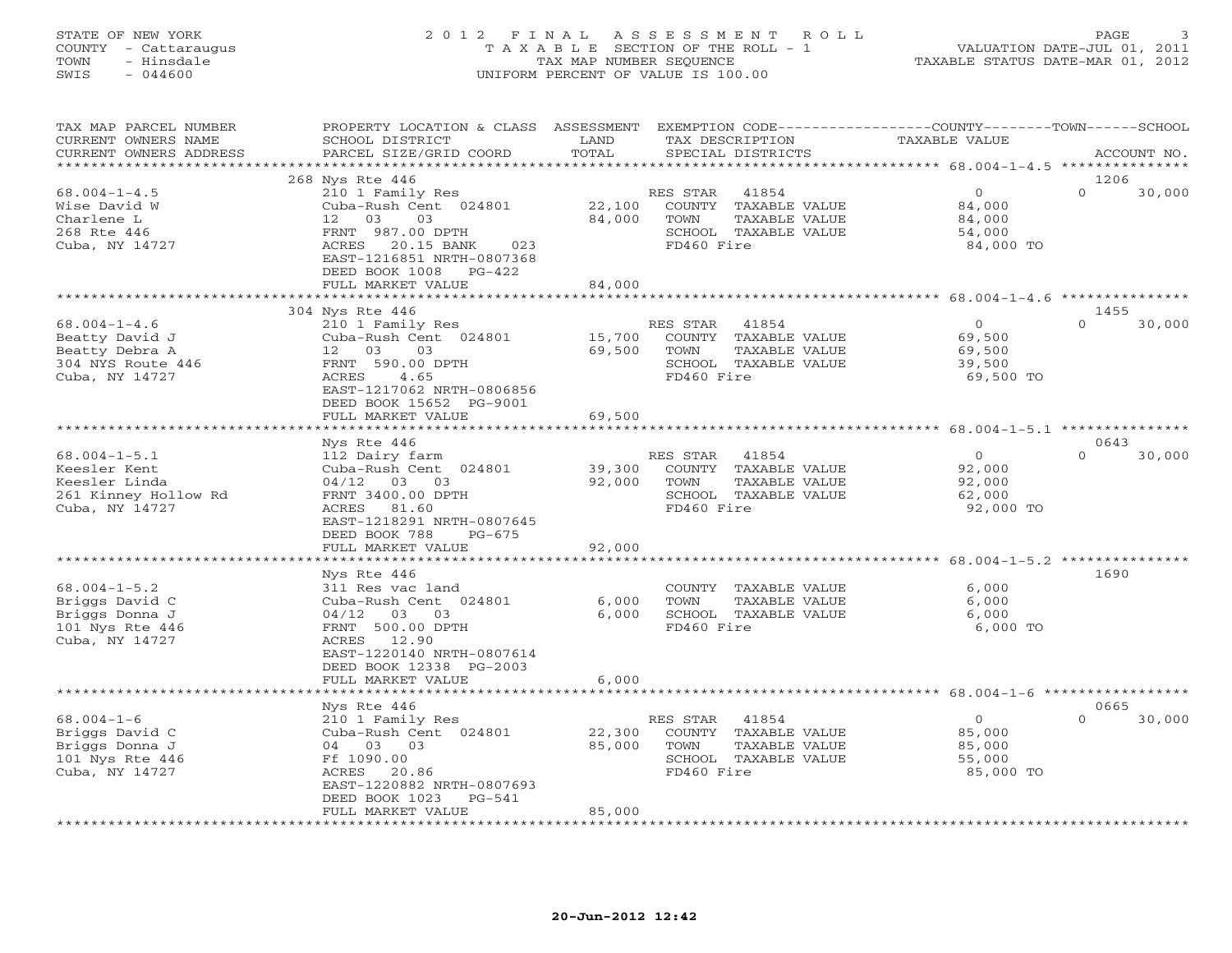## STATE OF NEW YORK 2 0 1 2 F I N A L A S S E S S M E N T R O L L PAGE 4 COUNTY - Cattaraugus T A X A B L E SECTION OF THE ROLL - 1 VALUATION DATE-JUL 01, 2011 TOWN - Hinsdale TAX MAP NUMBER SEQUENCE TAXABLE STATUS DATE-MAR 01, 2012 SWIS - 044600 UNIFORM PERCENT OF VALUE IS 100.00UNIFORM PERCENT OF VALUE IS 100.00

| TAX MAP PARCEL NUMBER<br>CURRENT OWNERS NAME<br>CURRENT OWNERS ADDRESS<br>****************************** | PROPERTY LOCATION & CLASS ASSESSMENT<br>SCHOOL DISTRICT<br>PARCEL SIZE/GRID COORD                                                    | LAND<br>TOTAL    | TAX DESCRIPTION<br>SPECIAL DISTRICTS                                                                                                     | EXEMPTION CODE-----------------COUNTY-------TOWN------SCHOOL<br>TAXABLE VALUE<br>ACCOUNT NO.                          |
|----------------------------------------------------------------------------------------------------------|--------------------------------------------------------------------------------------------------------------------------------------|------------------|------------------------------------------------------------------------------------------------------------------------------------------|-----------------------------------------------------------------------------------------------------------------------|
|                                                                                                          | Keller Hill Rd N (Off)                                                                                                               |                  |                                                                                                                                          | 0075                                                                                                                  |
| $68.004 - 1 - 7$<br>Kelley Ronald P<br>9715 W Cuba Rd<br>Cuba, NY 14727                                  | 322 Rural vac>10<br>Cuba-Rush Cent 024801<br>04 03 03<br>ACRES 59.53<br>EAST-1222064 NRTH-0805407                                    | 23,800<br>23,800 | COUNTY TAXABLE VALUE<br>TOWN<br>TAXABLE VALUE<br>SCHOOL TAXABLE VALUE<br>FD460 Fire                                                      | 23,800<br>23,800<br>23,800<br>23,800 TO                                                                               |
|                                                                                                          | DEED BOOK 911<br>PG-00786<br>FULL MARKET VALUE                                                                                       | 23,800           |                                                                                                                                          |                                                                                                                       |
|                                                                                                          | ********************                                                                                                                 | ***********      |                                                                                                                                          | ************************ 68.004-1-8.1 **********                                                                      |
| $68.004 - 1 - 8.1$<br>Osterhout Michael J<br>Osterhout Diane<br>5454 305 Rte<br>Cuba, NY 14727           | Nys Rte 446<br>423 Snack bar<br>Cuba-Rush Cent 024801<br>04 02<br>03<br>FRNT 620.00 DPTH<br>ACRES 13.90<br>EAST-1221710 NRTH-0807647 | 19,600<br>72,000 | COUNTY TAXABLE VALUE<br>TOWN<br>TAXABLE VALUE<br>SCHOOL TAXABLE VALUE<br>FD460 Fire                                                      | 0076<br>72,000<br>72,000<br>72,000<br>72,000 TO                                                                       |
|                                                                                                          | DEED BOOK 00970 PG-00703<br>FULL MARKET VALUE                                                                                        | 72,000           |                                                                                                                                          |                                                                                                                       |
|                                                                                                          | * * * * * * * * * * * * * * * * * *                                                                                                  |                  |                                                                                                                                          |                                                                                                                       |
|                                                                                                          | Keller Hill Rd N (Off)                                                                                                               |                  |                                                                                                                                          | 1135                                                                                                                  |
| $68.004 - 1 - 8.3$<br>Hartzell John E<br>PO Box 231<br>Cuba, NY 14727                                    | 271 Mfg housings<br>Cuba-Rush Cent 024801<br>04 03<br>03<br>ACRES 60.00<br>EAST-1220980 NRTH-0805307<br>DEED BOOK 804<br>PG-00300    |                  | WVET C/T<br>41121<br>23,900 RES STAR 41854<br>27,000 COUNTY TAXABLE VALUE<br>TOWN<br>TAXABLE VALUE<br>SCHOOL TAXABLE VALUE<br>FD460 Fire | 4,050<br>4,050<br>$\Omega$<br>$\overline{0}$<br>$\Omega$<br>27,000<br>22,950<br>22,950<br>$\overline{0}$<br>27,000 TO |
|                                                                                                          | FULL MARKET VALUE                                                                                                                    | 27,000           |                                                                                                                                          |                                                                                                                       |
| $68.004 - 1 - 8.4$<br>Resch Timothy J<br>Resch Elizabeth<br>6224 Rawson Rd<br>Cuba, NY 14727             | Nys Rte $446$ (Off)<br>442 MiniWhseSelf<br>Cuba-Rush Cent 024801<br>04 02 03<br>2.30<br>ACRES<br>EAST-1222351 NRTH-0807971           | 13,300<br>67,200 | COUNTY TAXABLE VALUE<br>TOWN<br>TAXABLE VALUE<br>SCHOOL TAXABLE VALUE<br>FD460 Fire                                                      | 1423<br>67,200<br>67,200<br>67,200<br>67,200 TO                                                                       |
|                                                                                                          | DEED BOOK 00937 PG-00933                                                                                                             |                  |                                                                                                                                          |                                                                                                                       |
|                                                                                                          | FULL MARKET VALUE<br>********************                                                                                            | 67,200           |                                                                                                                                          |                                                                                                                       |
|                                                                                                          | Keller Hill Rd N (Off)                                                                                                               |                  |                                                                                                                                          | 1603                                                                                                                  |
| $68.004 - 1 - 9$<br>Szopinski Ramon P<br>Szopinski Karen<br>61 Greenmeadow Dr<br>Orchard Park, NY 14127  | 321 Abandoned ag<br>Cuba-Rush Cent 024801<br>04 03 03<br>ACRES 76.27<br>EAST-1219637 NRTH-0805224<br>DEED BOOK 1010 PG-172           | 18,300<br>18,300 | COUNTY TAXABLE VALUE<br>TOWN<br>TAXABLE VALUE<br>SCHOOL TAXABLE VALUE<br>FD460 Fire                                                      | 18,300<br>18,300<br>18,300<br>18,300 TO                                                                               |
|                                                                                                          | FULL MARKET VALUE                                                                                                                    | 18,300           |                                                                                                                                          |                                                                                                                       |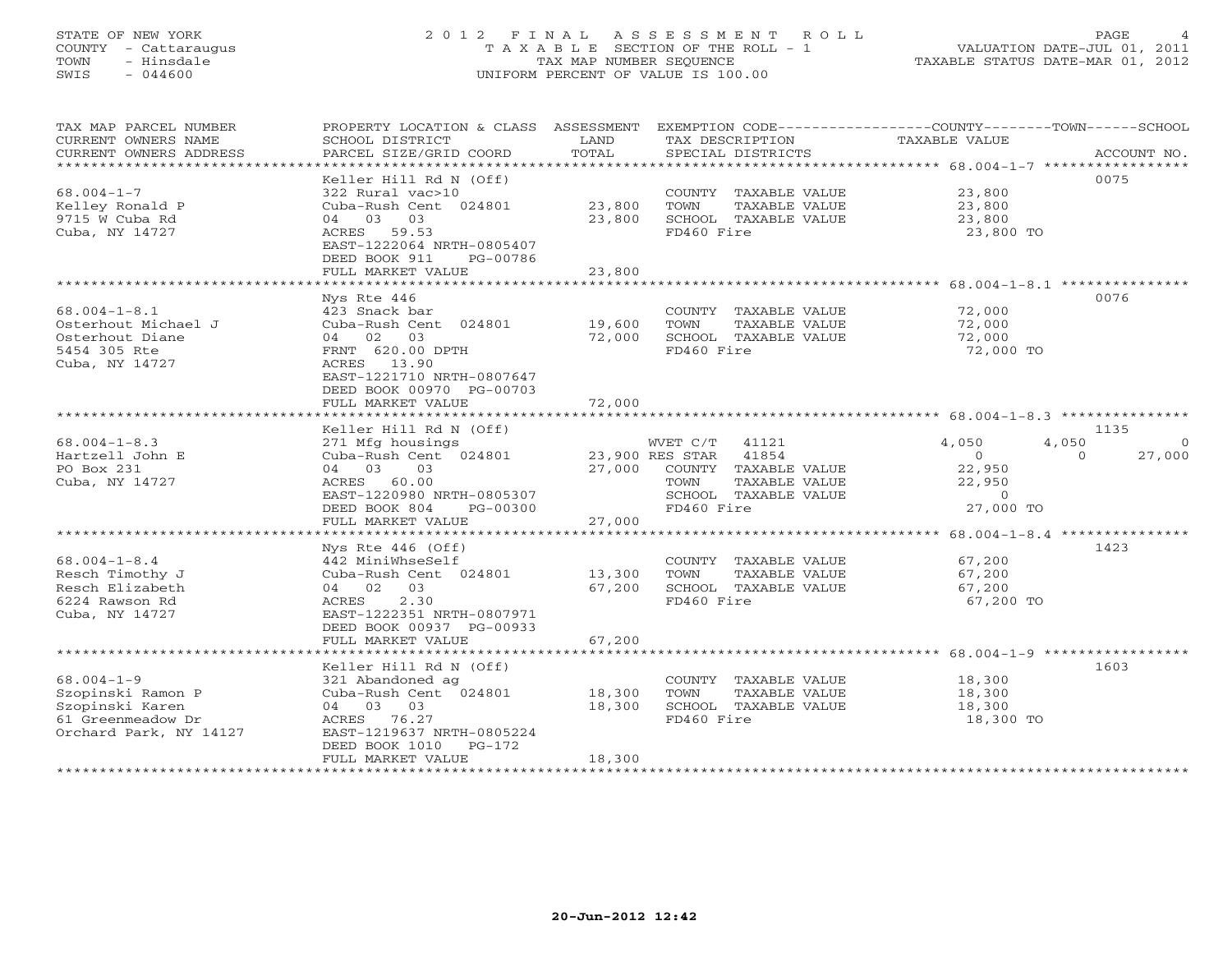## STATE OF NEW YORK 2 0 1 2 F I N A L A S S E S S M E N T R O L L PAGE 5 COUNTY - Cattaraugus T A X A B L E SECTION OF THE ROLL - 1 VALUATION DATE-JUL 01, 2011 TOWN - Hinsdale TAX MAP NUMBER SEQUENCE TAXABLE STATUS DATE-MAR 01, 2012 SWIS - 044600 UNIFORM PERCENT OF VALUE IS 100.00UNIFORM PERCENT OF VALUE IS 100.00

| TAX MAP PARCEL NUMBER<br>CURRENT OWNERS NAME<br>CURRENT OWNERS ADDRESS | PROPERTY LOCATION & CLASS ASSESSMENT<br>SCHOOL DISTRICT<br>PARCEL SIZE/GRID COORD | LAND<br>TOTAL   | TAX DESCRIPTION<br>SPECIAL DISTRICTS | EXEMPTION CODE-----------------COUNTY-------TOWN------SCHOOL<br>TAXABLE VALUE<br>ACCOUNT NO. |
|------------------------------------------------------------------------|-----------------------------------------------------------------------------------|-----------------|--------------------------------------|----------------------------------------------------------------------------------------------|
|                                                                        |                                                                                   | * * * * * * * * |                                      | ********* 68.004-1-11 ***                                                                    |
|                                                                        | Keller Hill Rd N (Off)                                                            |                 |                                      | 0776                                                                                         |
| $68.004 - 1 - 11$                                                      | 314 Rural vac<10                                                                  |                 | COUNTY TAXABLE VALUE                 | 500                                                                                          |
| Szopinski Ramon P                                                      | Cuba-Rush Cent 024801                                                             | 500             | TOWN<br>TAXABLE VALUE                | 500                                                                                          |
| Szopinski Karen                                                        | 04 03<br>03                                                                       | 500             | SCHOOL TAXABLE VALUE                 | 500                                                                                          |
| 61 Greenmeadow Dr                                                      | right of way                                                                      |                 | FD460 Fire                           | 500 TO                                                                                       |
| Orchard Park, NY 14127                                                 | FRNT 50.00 DPTH 559.00<br>EAST-1221777 NRTH-0806627                               |                 |                                      |                                                                                              |
|                                                                        | DEED BOOK 1010 PG-172                                                             |                 |                                      |                                                                                              |
|                                                                        | FULL MARKET VALUE                                                                 | 500             |                                      |                                                                                              |
|                                                                        |                                                                                   |                 |                                      | ***************** 68.004-2-1.1 ***********                                                   |
|                                                                        | Union Hill Rd (Off)                                                               |                 |                                      | 0614                                                                                         |
| $68.004 - 2 - 1.1$                                                     | 260 Seasonal res                                                                  |                 | COUNTY TAXABLE VALUE                 | 56,000                                                                                       |
| Donn Richard F                                                         | Hinsdale Centra 044601                                                            | 9,800           | TOWN<br>TAXABLE VALUE                | 56,000                                                                                       |
| Dyson Ursula                                                           | 19/27<br>03 03                                                                    | 56,000          | SCHOOL TAXABLE VALUE                 | 56,000                                                                                       |
| 29 Claremont Ave                                                       | 4.90<br>ACRES                                                                     |                 | FD460 Fire                           | 56,000 TO                                                                                    |
| Buffalo, NY 14223                                                      | EAST-1211353 NRTH-0802366                                                         |                 |                                      |                                                                                              |
|                                                                        | DEED BOOK 13334 PG-4001                                                           |                 |                                      |                                                                                              |
|                                                                        | FULL MARKET VALUE<br>******************                                           | 56,000          |                                      | ****************** 68.004-2-1.2 ***************                                              |
|                                                                        | Union Hill Rd                                                                     |                 |                                      | 1018                                                                                         |
| $68.004 - 2 - 1.2$                                                     | 314 Rural vac<10                                                                  |                 | COUNTY TAXABLE VALUE                 | 12,700                                                                                       |
| Ress Diane                                                             | Hinsdale Centra 044601                                                            | 12,700          | TOWN<br>TAXABLE VALUE                | 12,700                                                                                       |
| 159 Havenwood                                                          | 20 03 03                                                                          | 12,700          | SCHOOL TAXABLE VALUE                 | 12,700                                                                                       |
| Grand Island, NY 14072                                                 | FRNT 327.91 DPTH                                                                  |                 | FD460 Fire                           | 12,700 TO                                                                                    |
|                                                                        | 8.37<br>ACRES                                                                     |                 |                                      |                                                                                              |
|                                                                        | EAST-1211591 NRTH-0805880                                                         |                 |                                      |                                                                                              |
|                                                                        | DEED BOOK 17218 PG-7005                                                           |                 |                                      |                                                                                              |
|                                                                        | FULL MARKET VALUE                                                                 | 12,700          |                                      |                                                                                              |
|                                                                        | Union Hill Rd                                                                     |                 |                                      | 1087                                                                                         |
| $68.004 - 2 - 1.3$                                                     | 314 Rural vac<10                                                                  |                 | COUNTY TAXABLE VALUE                 | 12,700                                                                                       |
| Kacala Joseph L                                                        | Hinsdale Centra 044601                                                            | 12,700          | TOWN<br>TAXABLE VALUE                | 12,700                                                                                       |
| PO Box 193                                                             | 20  03  03                                                                        | 12,700          | SCHOOL TAXABLE VALUE                 | 12,700                                                                                       |
| Lockport, NY 14095                                                     | FRNT 327.00 DPTH                                                                  |                 | FD460 Fire                           | 12,700 TO                                                                                    |
|                                                                        | ACRES<br>8.32                                                                     |                 |                                      |                                                                                              |
|                                                                        | EAST-1211594 NRTH-0805557                                                         |                 |                                      |                                                                                              |
|                                                                        | DEED BOOK 00982 PG-00582                                                          |                 |                                      |                                                                                              |
|                                                                        | FULL MARKET VALUE                                                                 | 12,700          |                                      |                                                                                              |
|                                                                        |                                                                                   |                 |                                      | ********* 68.004-2-1.4 ********                                                              |
| $68.004 - 2 - 1.4$                                                     | Union Hill Rd<br>312 Vac w/imprv                                                  |                 | COUNTY TAXABLE VALUE                 | 1095<br>14,000                                                                               |
| Lort James F                                                           | Hinsdale Centra 044601                                                            | 12,900          | TOWN<br>TAXABLE VALUE                | 14,000                                                                                       |
| 1039 Cluster Springs                                                   | 20  03  03                                                                        | 14,000          | SCHOOL TAXABLE VALUE                 | 14,000                                                                                       |
| So. Boston, VA 24592                                                   | FRNT 370.00 DPTH                                                                  |                 | FD460 Fire                           | 14,000 TO                                                                                    |
|                                                                        | ACRES<br>8.82                                                                     |                 |                                      |                                                                                              |
|                                                                        | EAST-1211604 NRTH-0804888                                                         |                 |                                      |                                                                                              |
|                                                                        | DEED BOOK 4017<br>PG-3001                                                         |                 |                                      |                                                                                              |
|                                                                        | FULL MARKET VALUE                                                                 | 14,000          |                                      |                                                                                              |
|                                                                        |                                                                                   |                 |                                      |                                                                                              |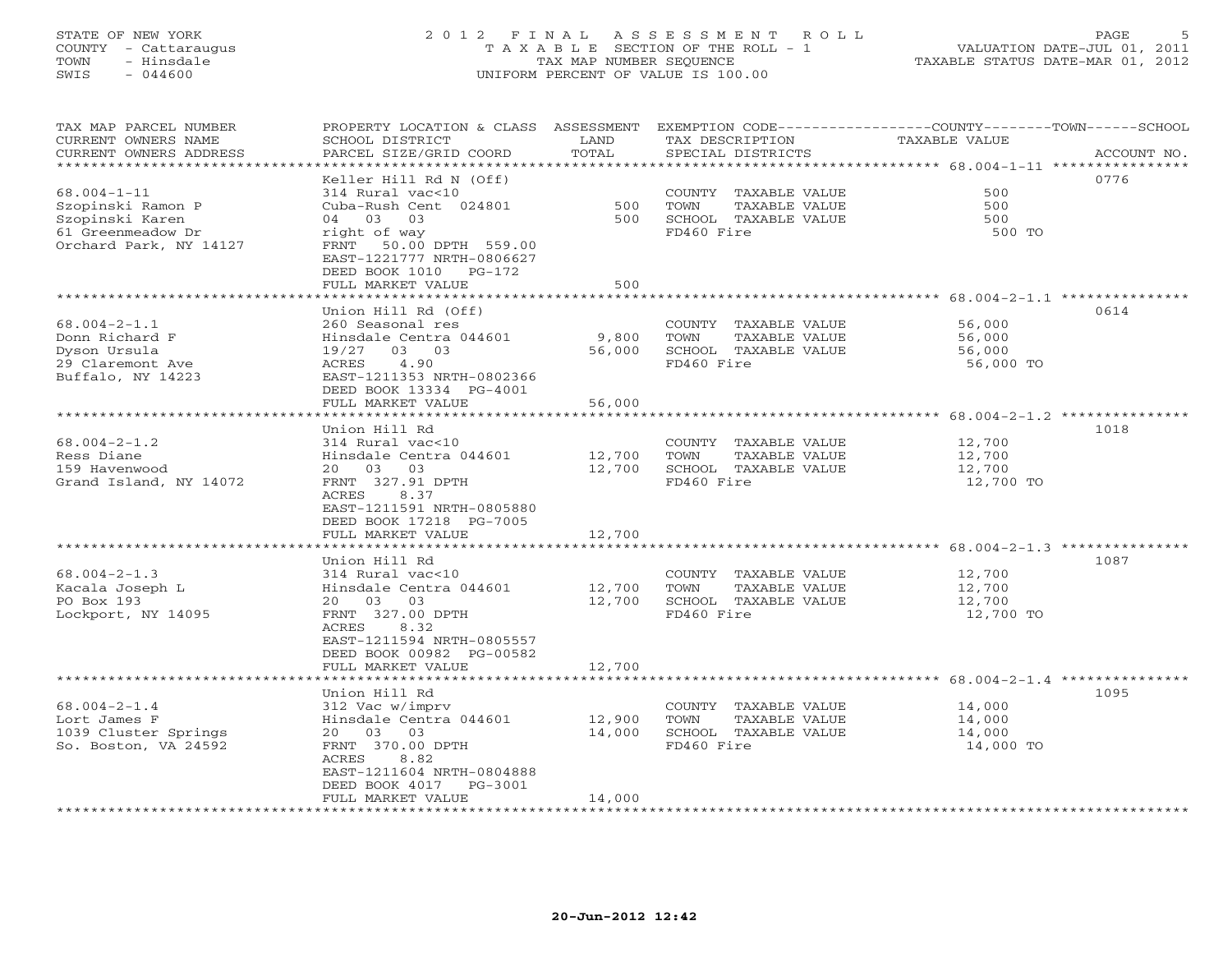## STATE OF NEW YORK 2 0 1 2 F I N A L A S S E S S M E N T R O L L PAGE 6 COUNTY - Cattaraugus T A X A B L E SECTION OF THE ROLL - 1 VALUATION DATE-JUL 01, 2011 TOWN - Hinsdale TAX MAP NUMBER SEQUENCE TAXABLE STATUS DATE-MAR 01, 2012 SWIS - 044600 UNIFORM PERCENT OF VALUE IS 100.00UNIFORM PERCENT OF VALUE IS 100.00

| TAX MAP PARCEL NUMBER<br>CURRENT OWNERS NAME<br>CURRENT OWNERS ADDRESS | PROPERTY LOCATION & CLASS ASSESSMENT<br>SCHOOL DISTRICT<br>PARCEL SIZE/GRID COORD | LAND<br>TOTAL             | TAX DESCRIPTION<br>SPECIAL DISTRICTS | EXEMPTION CODE----------------COUNTY-------TOWN-----SCHOOL<br>TAXABLE VALUE<br>ACCOUNT NO. |
|------------------------------------------------------------------------|-----------------------------------------------------------------------------------|---------------------------|--------------------------------------|--------------------------------------------------------------------------------------------|
| *********************                                                  |                                                                                   |                           |                                      |                                                                                            |
|                                                                        | 4780 Union Hill Rd                                                                |                           |                                      | 1096                                                                                       |
| $68.004 - 2 - 1.5$                                                     | 260 Seasonal res                                                                  |                           | COUNTY TAXABLE VALUE                 | 38,000                                                                                     |
| Toenniessen Rodney W                                                   | Hinsdale Centra 044601                                                            | 11,200                    | TOWN<br>TAXABLE VALUE                | 38,000                                                                                     |
| Toenniessen Sandra D                                                   | 20  03  03                                                                        | 38,000                    | SCHOOL TAXABLE VALUE                 | 38,000                                                                                     |
| PO Box 768<br>Wilson, NY 14172                                         | FRNT 327.00 DPTH                                                                  |                           | FD460 Fire                           | 38,000 TO                                                                                  |
|                                                                        | ACRES<br>8.28<br>EAST-1211614 NRTH-0804202                                        |                           |                                      |                                                                                            |
|                                                                        | DEED BOOK 878<br>PG-00456                                                         |                           |                                      |                                                                                            |
|                                                                        | FULL MARKET VALUE                                                                 | 38,000                    |                                      |                                                                                            |
|                                                                        |                                                                                   | ********                  |                                      | ************************** 68.004-2-1.6 ***************                                    |
|                                                                        | Union Hill Rd                                                                     |                           |                                      | 1102                                                                                       |
| $68.004 - 2 - 1.6$                                                     | 260 Seasonal res                                                                  |                           | COUNTY TAXABLE VALUE                 | 18,500                                                                                     |
| Howard Thomas                                                          | Hinsdale Centra 044601                                                            | 11,200                    | TAXABLE VALUE<br>TOWN                | 18,500                                                                                     |
| 201 Stone School Rd                                                    | 20 03<br>03                                                                       | 18,500                    | SCHOOL TAXABLE VALUE                 | 18,500                                                                                     |
| Sutton, MA 01590                                                       | Ff 327.00                                                                         |                           | FD460 Fire                           | 18,500 TO                                                                                  |
|                                                                        | 8.20<br>ACRES<br>EAST-1211610 NRTH-0804533                                        |                           |                                      |                                                                                            |
|                                                                        | DEED BOOK 15279 PG-3001                                                           |                           |                                      |                                                                                            |
|                                                                        | FULL MARKET VALUE                                                                 | 18,500                    |                                      |                                                                                            |
|                                                                        | *******************                                                               |                           |                                      |                                                                                            |
|                                                                        | Union Hill Rd                                                                     |                           |                                      | 1097                                                                                       |
| $68.004 - 2 - 1.7$                                                     | 312 Vac w/imprv                                                                   |                           | COUNTY TAXABLE VALUE                 | 12,700                                                                                     |
| Rager Daniel T Jr                                                      | Hinsdale Centra 044601                                                            | 12,700                    | TOWN<br>TAXABLE VALUE                | 12,700                                                                                     |
| Rager Roselyn                                                          | 20  03  03                                                                        | 12,700                    | SCHOOL TAXABLE VALUE                 | 12,700                                                                                     |
| PO Box 11054                                                           | FRNT 327.91 DPTH                                                                  |                           | FD460 Fire                           | 12,700 TO                                                                                  |
| Spring Hill, FL 34610-7716                                             | ACRES<br>8.28                                                                     |                           |                                      |                                                                                            |
|                                                                        | EAST-1211600 NRTH-0805240<br>DEED BOOK 806<br>PG-00980                            |                           |                                      |                                                                                            |
|                                                                        | FULL MARKET VALUE                                                                 | 12,700                    |                                      |                                                                                            |
|                                                                        | *******************                                                               | * * * * * * * * * * * * * |                                      | ********************* 68.004-2-1.8 **********                                              |
|                                                                        | Union Hill Rd                                                                     |                           |                                      | 1099                                                                                       |
| $68.004 - 2 - 1.8$                                                     | 314 Rural vac<10                                                                  |                           | COUNTY TAXABLE VALUE                 | 11,500                                                                                     |
| Donn Richard F                                                         | Hinsdale Centra 044601                                                            | 11,500                    | TOWN<br>TAXABLE VALUE                | 11,500                                                                                     |
| Donn Christa                                                           | 19 03 03                                                                          | 11,500                    | SCHOOL TAXABLE VALUE                 | 11,500                                                                                     |
| 29 Claremont Ave                                                       | FRNT 250.00 DPTH                                                                  |                           | FD460 Fire                           | 11,500 TO                                                                                  |
| Buffalo, NY 14223                                                      | ACRES<br>5.34                                                                     |                           |                                      |                                                                                            |
|                                                                        | EAST-1211344 NRTH-0803034                                                         |                           |                                      |                                                                                            |
|                                                                        | DEED BOOK 13334 PG-5001<br>FULL MARKET VALUE                                      | 11,500                    |                                      |                                                                                            |
|                                                                        |                                                                                   |                           |                                      |                                                                                            |
|                                                                        | Union Hill Rd                                                                     |                           |                                      | 1116                                                                                       |
| $68.004 - 2 - 1.10$                                                    | 910 Priv forest                                                                   |                           | COUNTY TAXABLE VALUE                 | 7,600                                                                                      |
| Potter Lumber Co Inc                                                   | Hinsdale Centra 044601                                                            | 7,600                     | TOWN<br>TAXABLE VALUE                | 7,600                                                                                      |
| PO Box 10                                                              | 19 03 03                                                                          | 7,600                     | SCHOOL TAXABLE VALUE                 | 7,600                                                                                      |
| Allegany, NY 14706                                                     | FRNT 541.00 DPTH                                                                  |                           | FD460 Fire                           | 7,600 TO                                                                                   |
|                                                                        | ACRES 12.36                                                                       |                           |                                      |                                                                                            |
|                                                                        | EAST-1211630 NRTH-0803785<br>DEED BOOK 799                                        |                           |                                      |                                                                                            |
|                                                                        | PG-01105<br>FULL MARKET VALUE                                                     | 7,600                     |                                      |                                                                                            |
|                                                                        |                                                                                   |                           |                                      |                                                                                            |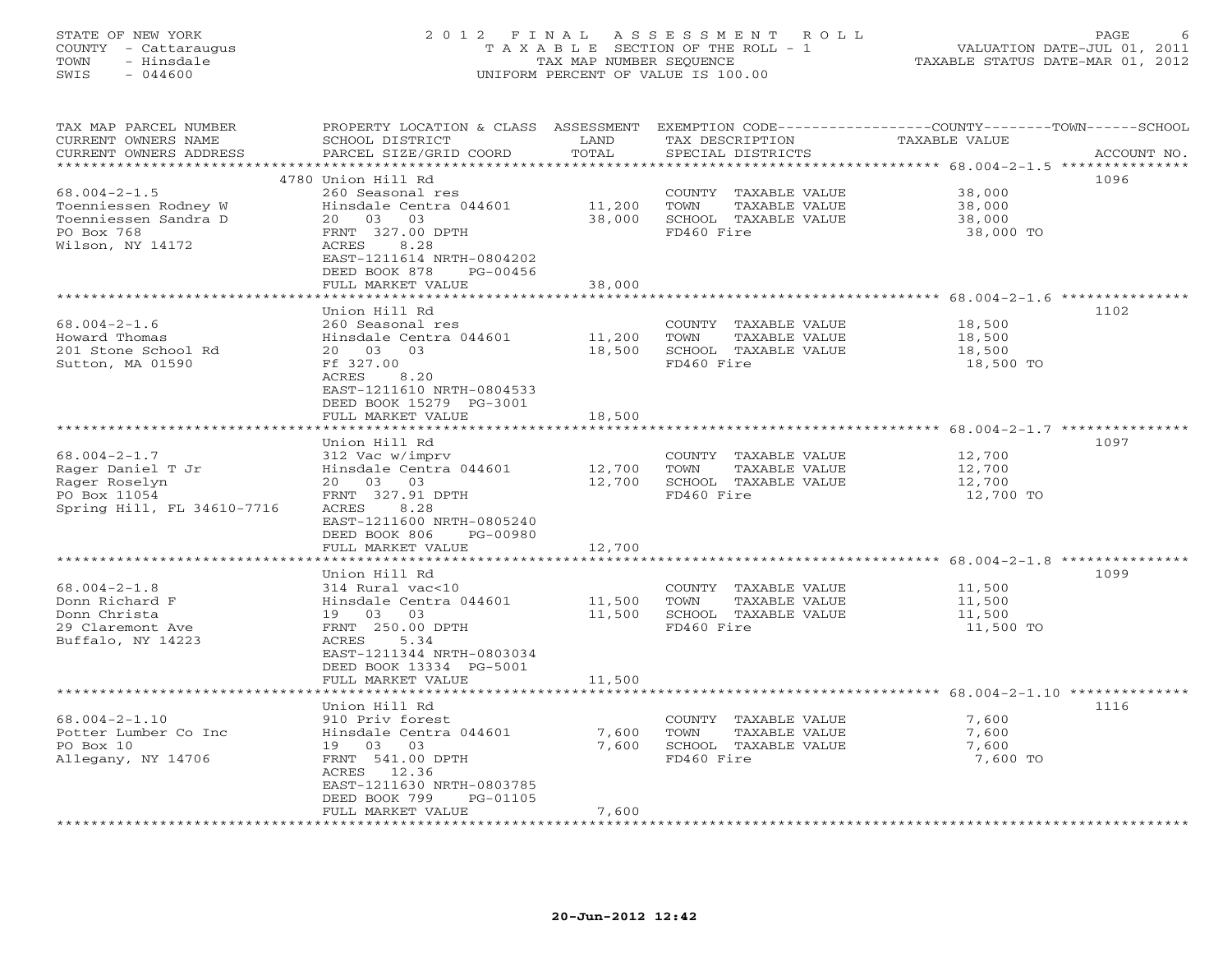# STATE OF NEW YORK 2 0 1 2 F I N A L A S S E S S M E N T R O L L PAGE 7 COUNTY - Cattaraugus T A X A B L E SECTION OF THE ROLL - 1 VALUATION DATE-JUL 01, 2011 TOWN - Hinsdale TAX MAP NUMBER SEQUENCE TAXABLE STATUS DATE-MAR 01, 2012 SWIS - 044600 UNIFORM PERCENT OF VALUE IS 100.00UNIFORM PERCENT OF VALUE IS 100.00

| TAX MAP PARCEL NUMBER<br>CURRENT OWNERS NAME<br>CURRENT OWNERS ADDRESS | PROPERTY LOCATION & CLASS ASSESSMENT<br>SCHOOL DISTRICT<br>PARCEL SIZE/GRID COORD | LAND<br>TOTAL        | TAX DESCRIPTION<br>SPECIAL DISTRICTS                 | EXEMPTION CODE-----------------COUNTY-------TOWN------SCHOOL<br>TAXABLE VALUE<br>ACCOUNT NO. |
|------------------------------------------------------------------------|-----------------------------------------------------------------------------------|----------------------|------------------------------------------------------|----------------------------------------------------------------------------------------------|
| ********************                                                   |                                                                                   |                      |                                                      |                                                                                              |
|                                                                        | 182 Hawk Nest Holw                                                                |                      |                                                      | 1132                                                                                         |
| $68.004 - 2 - 1.11$                                                    | 210 1 Family Res                                                                  |                      | COUNTY TAXABLE VALUE                                 | 66,000                                                                                       |
| Kochanoff Ivan R                                                       | Hinsdale Centra 044601                                                            | 18,500               | TOWN<br>TAXABLE VALUE                                | 66,000                                                                                       |
| Smith Linda                                                            | 19 03 03                                                                          | 66,000               | SCHOOL TAXABLE VALUE                                 | 66,000                                                                                       |
| 182 Hawk Nest Holw                                                     | $L/p$ 806-828 & 802-145                                                           |                      | FD460 Fire                                           | 66,000 TO                                                                                    |
| Hinsdale, NY 14743                                                     | ACRES 33.00<br>EAST-1212731 NRTH-0803381                                          |                      |                                                      |                                                                                              |
|                                                                        | DEED BOOK 807<br>$PG-311$                                                         |                      |                                                      |                                                                                              |
|                                                                        | FULL MARKET VALUE                                                                 | 66,000               |                                                      |                                                                                              |
|                                                                        |                                                                                   |                      |                                                      |                                                                                              |
|                                                                        | 4936 Union Hill Rd                                                                |                      |                                                      | 1133                                                                                         |
| $68.004 - 2 - 1.12$                                                    | 270 Mfg housing                                                                   |                      | COUNTY TAXABLE VALUE                                 | 11,800                                                                                       |
| Smith Hubert E                                                         | Hinsdale Centra 044601                                                            | 10,300               | TOWN<br>TAXABLE VALUE                                | 11,800                                                                                       |
| Smith Jean M                                                           | 19 03 03                                                                          | 11,800               | SCHOOL TAXABLE VALUE                                 | 11,800                                                                                       |
| 4926 Union Hl                                                          | FRNT 220.00 DPTH                                                                  |                      | FD460 Fire                                           | 11,800 TO                                                                                    |
| Hinsdale, NY 14743                                                     | ACRES<br>6.08                                                                     |                      |                                                      |                                                                                              |
|                                                                        | EAST-1211622 NRTH-0803376                                                         |                      |                                                      |                                                                                              |
|                                                                        | DEED BOOK 00933 PG-00747                                                          |                      |                                                      |                                                                                              |
|                                                                        | FULL MARKET VALUE                                                                 | 11,800               |                                                      |                                                                                              |
|                                                                        | ******************                                                                | ******************** |                                                      |                                                                                              |
|                                                                        | Union Hill Rd (Off)                                                               |                      |                                                      | 1138                                                                                         |
| $68.004 - 2 - 1.13$                                                    | 260 Seasonal res                                                                  |                      | COUNTY TAXABLE VALUE                                 | 60,000                                                                                       |
| Grabinski Robert W<br>Grabinski Carol                                  | Hinsdale Centra 044601<br>19 03 03                                                | 11,700<br>60,000     | TOWN<br><b>TAXABLE VALUE</b><br>SCHOOL TAXABLE VALUE | 60,000                                                                                       |
| 18 Greenbriar Dr                                                       | 9.42<br>ACRES                                                                     |                      | FD460 Fire                                           | 60,000                                                                                       |
| Lancaster, NY 14086                                                    | EAST-1212053 NRTH-0802261                                                         |                      |                                                      | 60,000 TO                                                                                    |
|                                                                        | DEED BOOK 802<br>PG-00835                                                         |                      |                                                      |                                                                                              |
|                                                                        | FULL MARKET VALUE                                                                 | 60,000               |                                                      |                                                                                              |
|                                                                        | *********************                                                             |                      |                                                      | ******************** 68.004-2-1.14 **************                                            |
|                                                                        | 148 Hawk Nest Holw                                                                |                      |                                                      | 1139                                                                                         |
| $68.004 - 2 - 1.14$                                                    | 210 1 Family Res                                                                  |                      | COUNTY TAXABLE VALUE                                 | 71,000                                                                                       |
| Ball Robert A                                                          | Hinsdale Centra 044601                                                            | 15,100               | TOWN<br>TAXABLE VALUE                                | 71,000                                                                                       |
| Ball Evelyn M                                                          | 19 03<br>03                                                                       | 71,000               | SCHOOL TAXABLE VALUE                                 | 71,000                                                                                       |
| 920 Mohawk St Apt 144                                                  | $L/p$ 806-363                                                                     |                      | FD460 Fire                                           | 71,000 TO                                                                                    |
| Lewiston, NY 14092                                                     | ACRES 18.00                                                                       |                      |                                                      |                                                                                              |
|                                                                        | EAST-1212291 NRTH-0802683                                                         |                      |                                                      |                                                                                              |
|                                                                        | DEED BOOK 5286<br>PG-2001                                                         |                      |                                                      |                                                                                              |
|                                                                        | FULL MARKET VALUE                                                                 | 71,000               |                                                      |                                                                                              |
|                                                                        |                                                                                   |                      |                                                      |                                                                                              |
|                                                                        | Union Hill Rd (Off)                                                               |                      |                                                      | 1153                                                                                         |
| $68.004 - 2 - 1.18$<br>Donn Martin E                                   | 311 Res vac land<br>Hinsdale Centra 044601                                        | 3,400                | COUNTY TAXABLE VALUE<br>TOWN<br>TAXABLE VALUE        | 3,400<br>3,400                                                                               |
| Donn Barbara S                                                         | 03<br>19 03                                                                       | 3,400                | SCHOOL TAXABLE VALUE                                 | 3,400                                                                                        |
| 15 Scott St                                                            | ACRES<br>4.20                                                                     |                      | FD460 Fire                                           | 3,400 TO                                                                                     |
| Tonawanda, NY 14150                                                    | EAST-1211162 NRTH-0802268                                                         |                      |                                                      |                                                                                              |
|                                                                        | DEED BOOK 811<br>PG-01028                                                         |                      |                                                      |                                                                                              |
|                                                                        | FULL MARKET VALUE                                                                 | 3,400                |                                                      |                                                                                              |
| **********************                                                 |                                                                                   |                      |                                                      |                                                                                              |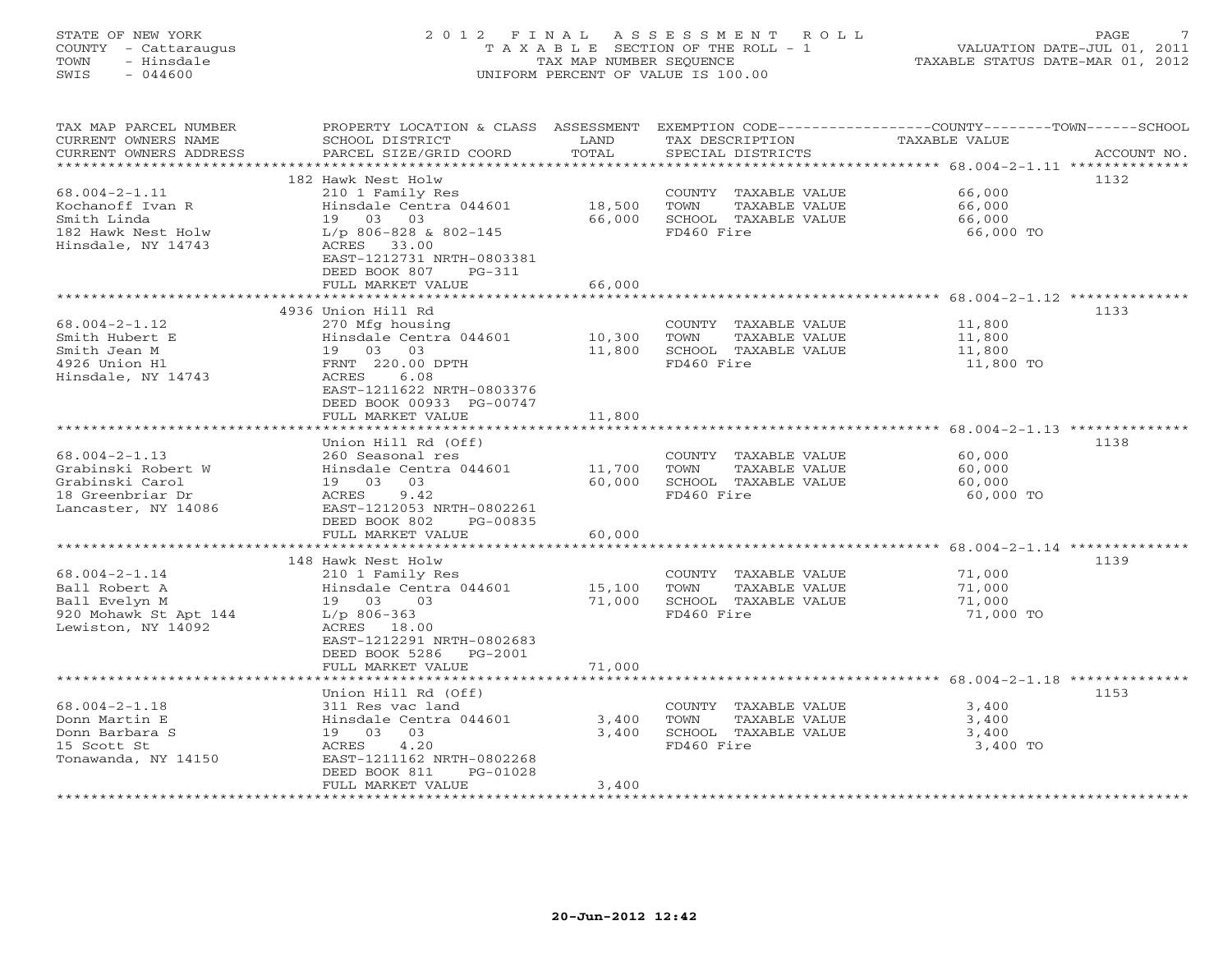## STATE OF NEW YORK 2 0 1 2 F I N A L A S S E S S M E N T R O L L PAGE 8 COUNTY - Cattaraugus T A X A B L E SECTION OF THE ROLL - 1 VALUATION DATE-JUL 01, 2011 TOWN - Hinsdale TAX MAP NUMBER SEQUENCE TAXABLE STATUS DATE-MAR 01, 2012 SWIS - 044600 UNIFORM PERCENT OF VALUE IS 100.00UNIFORM PERCENT OF VALUE IS 100.00

| TAX MAP PARCEL NUMBER<br>CURRENT OWNERS NAME<br>CURRENT OWNERS ADDRESS | PROPERTY LOCATION & CLASS ASSESSMENT<br>SCHOOL DISTRICT<br>PARCEL SIZE/GRID COORD | LAND<br>TOTAL           | TAX DESCRIPTION<br>SPECIAL DISTRICTS | EXEMPTION CODE-----------------COUNTY-------TOWN-----SCHOOL<br>TAXABLE VALUE | ACCOUNT NO.        |
|------------------------------------------------------------------------|-----------------------------------------------------------------------------------|-------------------------|--------------------------------------|------------------------------------------------------------------------------|--------------------|
| *********************                                                  |                                                                                   |                         |                                      |                                                                              |                    |
|                                                                        | Union Hill Rd (Off)                                                               |                         |                                      |                                                                              | 1156               |
| $68.004 - 2 - 1.19$                                                    | 270 Mfg housing                                                                   |                         | COUNTY TAXABLE VALUE                 | 20,300                                                                       |                    |
| Yates Donald                                                           | Hinsdale Centra 044601                                                            | 10,300                  | TOWN<br>TAXABLE VALUE                | 20,300                                                                       |                    |
| 19 N Park Ave                                                          | 03<br>19 03                                                                       | 20,300                  | SCHOOL TAXABLE VALUE                 | 20,300                                                                       |                    |
| Cheektowaga, NY 14225                                                  | ACRES<br>5.95<br>EAST-1211607 NRTH-0802370                                        |                         | FD460 Fire                           | 20,300 TO                                                                    |                    |
|                                                                        | DEED BOOK 1894<br>$PG-4001$                                                       |                         |                                      |                                                                              |                    |
|                                                                        | FULL MARKET VALUE                                                                 | 20,300                  |                                      |                                                                              |                    |
|                                                                        |                                                                                   |                         |                                      |                                                                              |                    |
|                                                                        | 4926 Union Hill Rd (Off)                                                          |                         |                                      |                                                                              | 1301               |
| $68.004 - 2 - 1.20$                                                    | 210 1 Family Res                                                                  |                         | SR STAR<br>41834                     | $\circ$                                                                      | $\Omega$<br>62,200 |
| Smith Hubert E                                                         | Hinsdale Centra 044601                                                            | 6,500                   | COUNTY TAXABLE VALUE                 | 65,000                                                                       |                    |
| Smith Jean M                                                           | 19 03 03                                                                          | 65,000                  | TOWN<br>TAXABLE VALUE                | 65,000                                                                       |                    |
| 4926 Union Hill Rd                                                     | 1.00<br>ACRES                                                                     |                         | SCHOOL TAXABLE VALUE                 | 2,800                                                                        |                    |
| Hinsdale, NY 14743                                                     | EAST-1211585 NRTH-0803544                                                         |                         | FD460 Fire                           | 65,000 TO                                                                    |                    |
|                                                                        | DEED BOOK 890<br>PG-00388                                                         |                         |                                      |                                                                              |                    |
|                                                                        | FULL MARKET VALUE                                                                 | 65,000<br>************* |                                      |                                                                              |                    |
|                                                                        |                                                                                   |                         |                                      |                                                                              |                    |
| $68.004 - 2 - 1.21$                                                    | Union Hill Rd (Off)<br>910 Priv forest                                            |                         | COUNTY TAXABLE VALUE                 | 3,600                                                                        | 1393               |
| Potter Lumber Co Inc                                                   | Hinsdale Centra 044601                                                            | 3,600                   | TOWN<br>TAXABLE VALUE                | 3,600                                                                        |                    |
| PO Box 10                                                              | 19 03 03                                                                          | 3,600                   | SCHOOL TAXABLE VALUE                 | 3,600                                                                        |                    |
| Allegany, NY 14706                                                     | 6.30<br>ACRES                                                                     |                         | FD460 Fire                           | 3,600 TO                                                                     |                    |
|                                                                        | EAST-1212965 NRTH-0802149                                                         |                         |                                      |                                                                              |                    |
|                                                                        | DEED BOOK 00923 PG-00355                                                          |                         |                                      |                                                                              |                    |
|                                                                        | FULL MARKET VALUE                                                                 | 3,600                   |                                      |                                                                              |                    |
|                                                                        |                                                                                   |                         |                                      |                                                                              |                    |
|                                                                        | Nys Rte $446$ (Off)                                                               |                         |                                      |                                                                              | 0946               |
| $68.004 - 2 - 2$                                                       | 910 Priv forest                                                                   |                         | COUNTY TAXABLE VALUE                 | 96,700                                                                       |                    |
| Potter Lumber Co Inc                                                   | Cuba-Rush Cent 024801                                                             | 96,700                  | TOWN<br>TAXABLE VALUE                | 96,700                                                                       |                    |
| PO Box 10                                                              | 11/12/19<br>03<br>03                                                              | 96,700                  | SCHOOL TAXABLE VALUE                 | 96,700                                                                       |                    |
| Allegany, NY 14706                                                     | ACRES 168.33                                                                      |                         | FD460 Fire                           | 96,700 TO                                                                    |                    |
|                                                                        | EAST-1213663 NRTH-0802395                                                         |                         |                                      |                                                                              |                    |
|                                                                        | DEED BOOK 770<br>$PG-239$<br>FULL MARKET VALUE                                    | 96,700                  |                                      |                                                                              |                    |
|                                                                        |                                                                                   |                         |                                      |                                                                              |                    |
|                                                                        | 569 Nys Rte 446                                                                   |                         |                                      |                                                                              | 0881               |
| $68.004 - 2 - 3.1$                                                     | 270 Mfg housing                                                                   |                         | COUNTY TAXABLE VALUE                 | 51,300                                                                       |                    |
| Confer Marygrace                                                       | Cuba-Rush Cent 024801                                                             | 34,100                  | TOWN<br>TAXABLE VALUE                | 51,300                                                                       |                    |
| 114 Bonnett Ave                                                        | 11 03 03                                                                          | 51,300                  | SCHOOL TAXABLE VALUE                 | 51,300                                                                       |                    |
| Town of Tonawanda, NY 14150                                            | FRNT 1330.00 DPTH                                                                 |                         | FD460 Fire                           | 51,300 TO                                                                    |                    |
|                                                                        | ACRES 53.00                                                                       |                         |                                      |                                                                              |                    |
|                                                                        | EAST-1216142 NRTH-0802015                                                         |                         |                                      |                                                                              |                    |
|                                                                        | DEED BOOK 13562 PG-9001                                                           |                         |                                      |                                                                              |                    |
|                                                                        | FULL MARKET VALUE                                                                 | 51,300                  |                                      |                                                                              |                    |
|                                                                        |                                                                                   |                         |                                      |                                                                              |                    |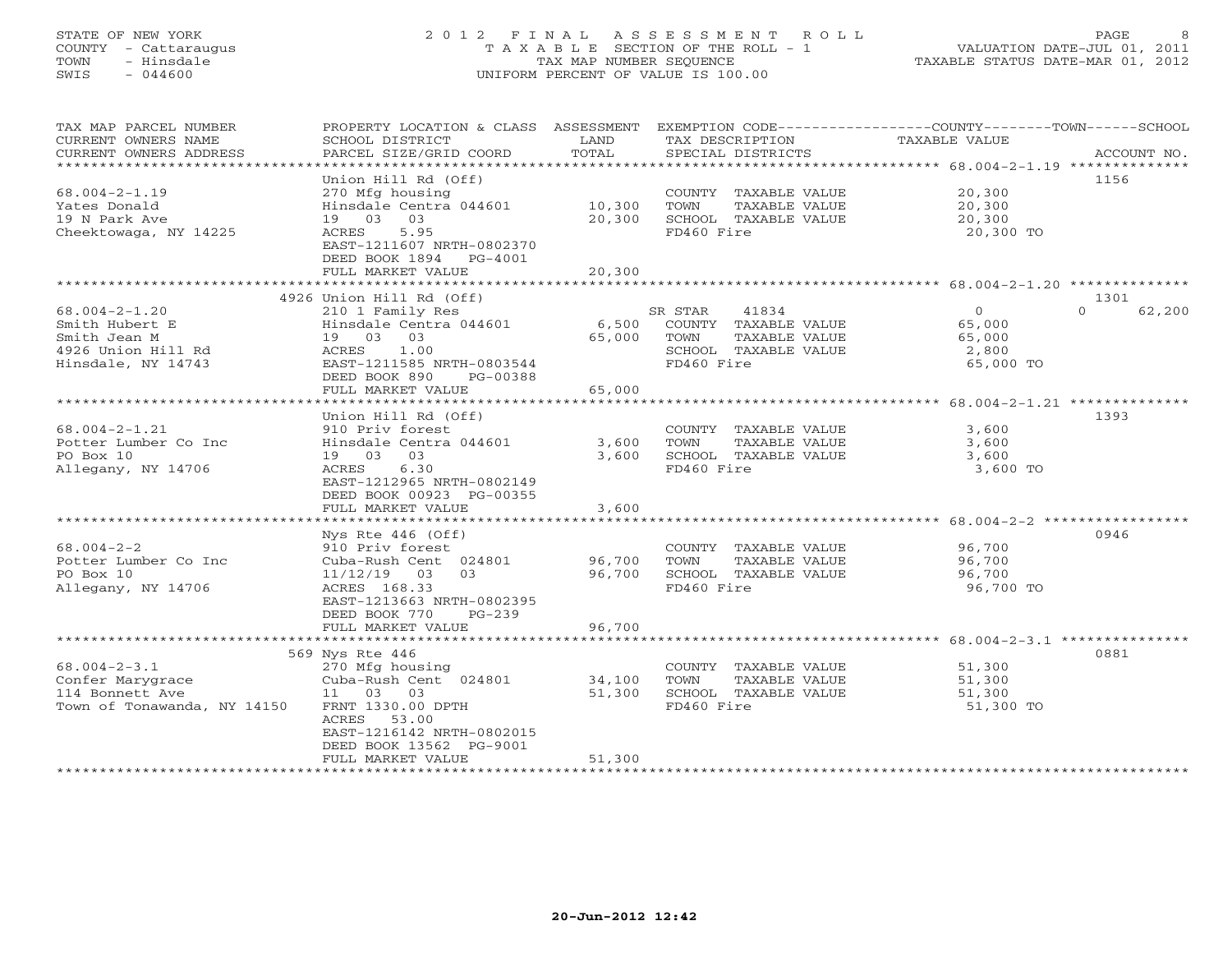## STATE OF NEW YORK 2 0 1 2 F I N A L A S S E S S M E N T R O L L PAGE 9 COUNTY - Cattaraugus T A X A B L E SECTION OF THE ROLL - 1 VALUATION DATE-JUL 01, 2011 TOWN - Hinsdale TAX MAP NUMBER SEQUENCE TAXABLE STATUS DATE-MAR 01, 2012 SWIS - 044600 UNIFORM PERCENT OF VALUE IS 100.00UNIFORM PERCENT OF VALUE IS 100.00

| TAX MAP PARCEL NUMBER<br>CURRENT OWNERS NAME     | PROPERTY LOCATION & CLASS ASSESSMENT<br>SCHOOL DISTRICT | LAND             | EXEMPTION CODE----------------COUNTY-------TOWN------SCHOOL<br>TAX DESCRIPTION | TAXABLE VALUE                               |                    |
|--------------------------------------------------|---------------------------------------------------------|------------------|--------------------------------------------------------------------------------|---------------------------------------------|--------------------|
| CURRENT OWNERS ADDRESS<br>********************** | PARCEL SIZE/GRID COORD                                  | TOTAL            | SPECIAL DISTRICTS                                                              |                                             | ACCOUNT NO.        |
|                                                  | 464 Nys Rte 446                                         |                  |                                                                                |                                             | 1212               |
| $68.004 - 2 - 3.2$                               | 270 Mfg housing                                         |                  | RES STAR<br>41854                                                              | $\overline{0}$                              | $\Omega$<br>26,400 |
| Jefferds Margaret R                              | Cuba-Rush Cent 024801                                   | 18,400           | COUNTY TAXABLE VALUE                                                           | 26,400                                      |                    |
| 464 Rte 446                                      | $11/12$ 03 03                                           | 26,400           | TOWN<br>TAXABLE VALUE                                                          | 26,400                                      |                    |
| Cuba, NY 14727-9621                              | FRNT 925.90 DPTH                                        |                  | SCHOOL TAXABLE VALUE                                                           | $\circ$                                     |                    |
|                                                  | ACRES 11.00                                             |                  | FD460 Fire                                                                     | 26,400 TO                                   |                    |
|                                                  | EAST-1215871 NRTH-0803827                               |                  |                                                                                |                                             |                    |
|                                                  | DEED BOOK 846<br>PG-00099                               |                  |                                                                                |                                             |                    |
|                                                  | FULL MARKET VALUE                                       | 26,400           |                                                                                |                                             |                    |
|                                                  | 622 Nys Rte 446                                         |                  |                                                                                |                                             | 1242               |
| $68.004 - 2 - 3.3$                               | 210 1 Family Res                                        |                  | CW_15_VET/ 41161                                                               | 11,925                                      | 11,925<br>$\Omega$ |
| Flicker Edward J Jr                              | Cuba-Rush Cent 024801                                   |                  | 22,400 RES STAR 41854                                                          | $\overline{0}$                              | $\Omega$<br>30,000 |
| Flicker Kimberly A                               | 11/19 03 03                                             | 79,500           | COUNTY TAXABLE VALUE                                                           | 67,575                                      |                    |
| 622 Rte 446                                      | FRNT 1446.27 DPTH                                       |                  | TOWN<br>TAXABLE VALUE                                                          | 67,575                                      |                    |
| Cuba, NY 14727                                   | ACRES<br>21.00                                          |                  | SCHOOL TAXABLE VALUE                                                           | 49,500                                      |                    |
|                                                  | EAST-1215284 NRTH-0802306                               |                  | FD460 Fire                                                                     | 79,500 TO                                   |                    |
|                                                  | DEED BOOK 861<br>PG-00304                               |                  |                                                                                |                                             |                    |
|                                                  | FULL MARKET VALUE                                       | 79,500           |                                                                                |                                             |                    |
|                                                  |                                                         |                  |                                                                                |                                             |                    |
|                                                  | 506 Nys Rte 446                                         |                  |                                                                                |                                             | 1243               |
| $68.004 - 2 - 3.4$                               | 270 Mfg housing                                         |                  | RES STAR 41854                                                                 | $\Omega$                                    | $\cap$<br>25,000   |
| Baldwin Donald<br>Baldwin Jennifer L             | Cuba-Rush Cent 024801<br>11 03<br>03                    | 22,400<br>25,000 | COUNTY TAXABLE VALUE<br>TOWN<br>TAXABLE VALUE                                  | 25,000<br>25,000                            |                    |
| 506 Nys Rte 446                                  | FRNT 300.00 DPTH 234.24                                 |                  | SCHOOL TAXABLE VALUE                                                           | $\circ$                                     |                    |
| Cuba, NY 14727                                   | EAST-1215801 NRTH-0802995                               |                  | FD460 Fire                                                                     | 25,000 TO                                   |                    |
|                                                  | DEED BOOK 00936 PG-01178                                |                  |                                                                                |                                             |                    |
|                                                  | FULL MARKET VALUE                                       | 25,000           |                                                                                |                                             |                    |
|                                                  |                                                         | *********        |                                                                                | ************** 68.004-2-4 ***************** |                    |
|                                                  | 484 Nys Rte 446                                         |                  |                                                                                |                                             | 0119               |
| $68.004 - 2 - 4$                                 | 210 1 Family Res                                        |                  | 41834<br>SR STAR                                                               | $\overline{0}$                              | $\Omega$<br>53,500 |
| Anastasia Albert                                 | Cuba-Rush Cent 024801                                   | 13,000           | COUNTY TAXABLE VALUE                                                           | 53,500                                      |                    |
| 484 Nys Rte 446                                  | 11 03 03                                                | 53,500           | TOWN<br>TAXABLE VALUE                                                          | 53,500                                      |                    |
| Cuba, NY 14727                                   | FRNT 141.74 DPTH<br>ACRES                               |                  | SCHOOL TAXABLE VALUE                                                           | $\overline{0}$                              |                    |
|                                                  | 2.00<br>EAST-1215762 NRTH-0803396                       |                  | FD460 Fire                                                                     | 53,500 TO                                   |                    |
|                                                  | DEED BOOK 844<br>PG-00756                               |                  |                                                                                |                                             |                    |
|                                                  | FULL MARKET VALUE                                       | 53,500           |                                                                                |                                             |                    |
|                                                  | ****************************                            |                  |                                                                                |                                             |                    |
|                                                  | 504 Nys Rte 446                                         |                  |                                                                                |                                             | 0120               |
| $68.004 - 2 - 5$                                 | 210 1 Family Res                                        |                  | RES STAR 41854                                                                 | $\circ$                                     | $\Omega$<br>30,000 |
| Michalski Martin A Jr                            | Cuba-Rush Cent 024801                                   | 15,000           | COUNTY TAXABLE VALUE                                                           | 70,000                                      |                    |
| Michalski Dennelle T                             | 11 03 03                                                | 70,000           | TOWN<br>TAXABLE VALUE                                                          | 70,000                                      |                    |
| 504 Nys Rte 446                                  | Life Use - Dennis                                       |                  | SCHOOL TAXABLE VALUE                                                           | 40,000                                      |                    |
| Cuba, NY 14727                                   | FRNT 181.55 DPTH 255.06                                 |                  | FD460 Fire                                                                     | 70,000 TO                                   |                    |
|                                                  | BANK<br>023<br>EAST-1215877 NRTH-0803178                |                  |                                                                                |                                             |                    |
|                                                  | DEED BOOK 1021<br>PG-952                                |                  |                                                                                |                                             |                    |
|                                                  | FULL MARKET VALUE                                       | 70,000           |                                                                                |                                             |                    |
|                                                  | * * * * * * * * * * * * * * * * * * *                   |                  |                                                                                |                                             |                    |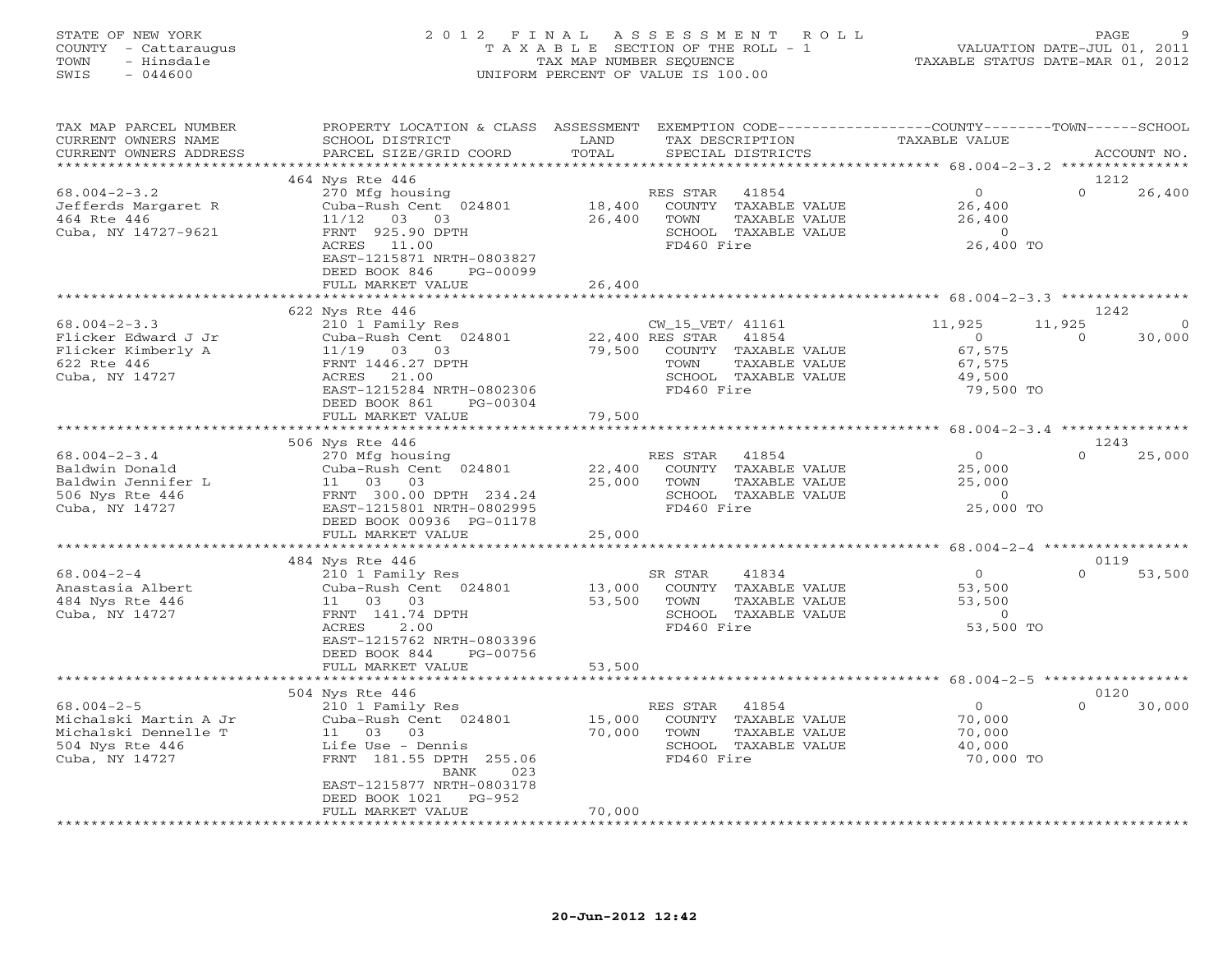# STATE OF NEW YORK 2 0 1 2 F I N A L A S S E S S M E N T R O L L PAGE 10 COUNTY - Cattaraugus T A X A B L E SECTION OF THE ROLL - 1 VALUATION DATE-JUL 01, 2011 TOWN - Hinsdale TAX MAP NUMBER SEQUENCE TAXABLE STATUS DATE-MAR 01, 2012 SWIS - 044600 UNIFORM PERCENT OF VALUE IS 100.00UNIFORM PERCENT OF VALUE IS 100.00

| TAX MAP PARCEL NUMBER<br>CURRENT OWNERS NAME<br>CURRENT OWNERS ADDRESS | PROPERTY LOCATION & CLASS ASSESSMENT<br>SCHOOL DISTRICT<br>PARCEL SIZE/GRID COORD | LAND<br>TOTAL           | TAX DESCRIPTION<br>SPECIAL DISTRICTS          | EXEMPTION CODE-----------------COUNTY-------TOWN-----SCHOOL<br>TAXABLE VALUE | ACCOUNT NO.        |
|------------------------------------------------------------------------|-----------------------------------------------------------------------------------|-------------------------|-----------------------------------------------|------------------------------------------------------------------------------|--------------------|
| * * * * * * * * * * * * * * * * * * *                                  | ***********************                                                           | ***************         | ********************************* 68.004-2-6  |                                                                              | *****************  |
|                                                                        | Nys Rte 446                                                                       |                         |                                               |                                                                              | 0937               |
| $68.004 - 2 - 6$                                                       | 314 Rural vac<10                                                                  |                         | COUNTY TAXABLE VALUE                          | 17,500                                                                       |                    |
| Richardson Charles                                                     | Cuba-Rush Cent 024801                                                             | 17,500                  | TOWN<br>TAXABLE VALUE                         | 17,500                                                                       |                    |
| Box 625 Rte 446                                                        | 03<br>19 03                                                                       | 17,500                  | SCHOOL TAXABLE VALUE                          | 17,500                                                                       |                    |
| Cuba, NY 14727                                                         | Ff 600.00                                                                         |                         | FD460 Fire                                    | 17,500 TO                                                                    |                    |
|                                                                        | ACRES<br>8.75                                                                     |                         |                                               |                                                                              |                    |
|                                                                        | EAST-1214675 NRTH-0801230                                                         |                         |                                               |                                                                              |                    |
|                                                                        | DEED BOOK 1006<br>PG-770<br>FULL MARKET VALUE                                     | 17,500                  |                                               |                                                                              |                    |
|                                                                        |                                                                                   | * * * * * * * * * * * * |                                               | *********************************** 68.004-2-7 ************                  |                    |
|                                                                        | 639 Nys Rte 446                                                                   |                         |                                               |                                                                              | 0100               |
| $68.004 - 2 - 7$                                                       | 210 1 Family Res                                                                  |                         | 41834<br>SR STAR                              | $\circ$                                                                      | $\Omega$<br>48,000 |
| Brown Clara S                                                          | Hinsdale Centra 044601                                                            | 14,400                  | COUNTY TAXABLE VALUE                          | 48,000                                                                       |                    |
| 639 Rte 446                                                            | 19<br>03 03                                                                       | 48,000                  | TOWN<br>TAXABLE VALUE                         | 48,000                                                                       |                    |
| Cuba, NY 14727                                                         | FRNT 290.00 DPTH                                                                  |                         | SCHOOL TAXABLE VALUE                          | $\overline{0}$                                                               |                    |
|                                                                        | 3.40<br>ACRES                                                                     |                         | FD460 Fire                                    | 48,000 TO                                                                    |                    |
|                                                                        | EAST-1214800 NRTH-0800414                                                         |                         |                                               |                                                                              |                    |
|                                                                        | DEED BOOK 902<br>PG-00659                                                         |                         |                                               |                                                                              |                    |
|                                                                        | FULL MARKET VALUE                                                                 | 48,000                  |                                               |                                                                              |                    |
|                                                                        |                                                                                   |                         |                                               |                                                                              |                    |
|                                                                        | 631 Nys Rte 446                                                                   |                         |                                               |                                                                              | 0729               |
| $68.004 - 2 - 8.1$                                                     | 270 Mfg housing                                                                   |                         | COUNTY TAXABLE VALUE                          | 15,300                                                                       |                    |
| Crawford Judith A                                                      | Hinsdale Centra 044601                                                            | 12,300                  | TOWN<br>TAXABLE VALUE                         | 15,300                                                                       |                    |
| 3111 Pennsylvania Rd Lot 6                                             | 19 03 03                                                                          | 15,300                  | SCHOOL TAXABLE VALUE                          | 15,300                                                                       |                    |
| Olean, NY 14760                                                        | FRNT 576.00 DPTH 100.00<br>EAST-1214837 NRTH-0800820                              |                         | FD460 Fire                                    | 15,300 TO                                                                    |                    |
|                                                                        | DEED BOOK 15814 PG-5001                                                           |                         |                                               |                                                                              |                    |
|                                                                        | FULL MARKET VALUE                                                                 | 15,300                  |                                               |                                                                              |                    |
|                                                                        | *******************                                                               | * * * * * * * * * * * * |                                               |                                                                              |                    |
|                                                                        | Nys Rte $446$ (Off)                                                               |                         |                                               |                                                                              | 0114               |
| $68.004 - 2 - 9$                                                       | 312 Vac w/imprv                                                                   |                         | COUNTY TAXABLE VALUE                          | 17,400                                                                       |                    |
| Clemons Arthur                                                         | Hinsdale Centra 044601                                                            | 16,600                  | TOWN<br>TAXABLE VALUE                         | 17,400                                                                       |                    |
| Clemons Mark                                                           | 11 03 03                                                                          | 17,400                  | SCHOOL TAXABLE VALUE                          | 17,400                                                                       |                    |
| 1524 River St                                                          | ACRES 18.03                                                                       |                         | FD460 Fire                                    | 17,400 TO                                                                    |                    |
| Olean, NY 14760                                                        | EAST-1215388 NRTH-0800579                                                         |                         |                                               |                                                                              |                    |
|                                                                        | DEED BOOK 881<br>PG-01132                                                         |                         |                                               |                                                                              |                    |
|                                                                        | FULL MARKET VALUE                                                                 | 17,400                  |                                               |                                                                              |                    |
|                                                                        |                                                                                   |                         |                                               |                                                                              |                    |
|                                                                        | 625 Nys Rte 446                                                                   |                         |                                               |                                                                              | 0453<br>$\Omega$   |
| $68.004 - 2 - 10$<br>Richardson Charles                                | 210 1 Family Res                                                                  | 13,200                  | SR STAR<br>41834                              | $\circ$                                                                      | 61,000             |
| Richardson Bernice                                                     | Cuba-Rush Cent 024801<br>03<br>11                                                 | 61,000                  | TAXABLE VALUE<br>COUNTY                       | 61,000<br>61,000                                                             |                    |
| RD 1                                                                   | 03<br>Ff 430.00                                                                   |                         | TOWN<br>TAXABLE VALUE<br>SCHOOL TAXABLE VALUE | $\Omega$                                                                     |                    |
| Cuba, NY 14727                                                         | ACRES<br>2.16                                                                     |                         | FD460 Fire                                    | 61,000 TO                                                                    |                    |
|                                                                        | EAST-1215150 NRTH-0801150                                                         |                         |                                               |                                                                              |                    |
|                                                                        | DEED BOOK 794<br>PG-736                                                           |                         |                                               |                                                                              |                    |
|                                                                        | FULL MARKET VALUE                                                                 | 61,000                  |                                               |                                                                              |                    |
|                                                                        |                                                                                   |                         |                                               |                                                                              |                    |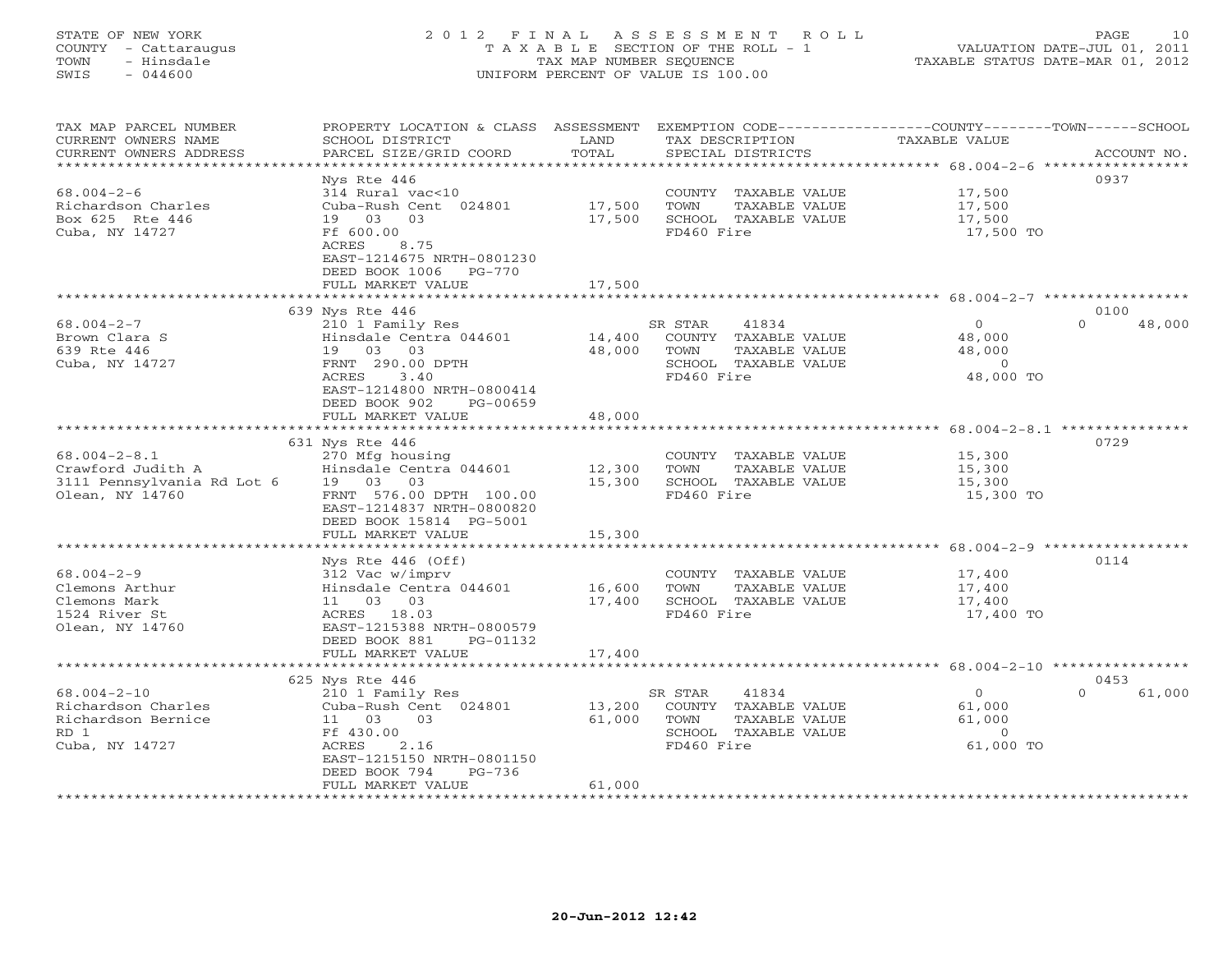## STATE OF NEW YORK 2 0 1 2 F I N A L A S S E S S M E N T R O L L PAGE 11 COUNTY - Cattaraugus T A X A B L E SECTION OF THE ROLL - 1 VALUATION DATE-JUL 01, 2011 TOWN - Hinsdale TAX MAP NUMBER SEQUENCE TAXABLE STATUS DATE-MAR 01, 2012 SWIS - 044600 UNIFORM PERCENT OF VALUE IS 100.00UNIFORM PERCENT OF VALUE IS 100.00

| TAX MAP PARCEL NUMBER<br>CURRENT OWNERS NAME<br>CURRENT OWNERS ADDRESS                     | PROPERTY LOCATION & CLASS ASSESSMENT<br>SCHOOL DISTRICT<br>PARCEL SIZE/GRID COORD                                                                                                       | LAND<br>TOTAL                | TAX DESCRIPTION<br>SPECIAL DISTRICTS                                                                     | EXEMPTION CODE-----------------COUNTY-------TOWN------SCHOOL<br><b>TAXABLE VALUE</b> | ACCOUNT NO.                |
|--------------------------------------------------------------------------------------------|-----------------------------------------------------------------------------------------------------------------------------------------------------------------------------------------|------------------------------|----------------------------------------------------------------------------------------------------------|--------------------------------------------------------------------------------------|----------------------------|
|                                                                                            | * * * * * * * * * * * * * * * * * *                                                                                                                                                     | ************                 |                                                                                                          | ************ 68.004-2-11.1 ***************                                           |                            |
| $68.004 - 2 - 11.1$<br>Gross Mark A<br>Gross Rhonda K<br>497 Nys Rte 446<br>Cuba, NY 14727 | 497 Nys Rte 446<br>210 1 Family Res<br>Cuba-Rush Cent 024801<br>11 03<br>03<br>FRNT 100.00 DPTH<br>ACRES<br>1.62<br>EAST-1216050 NRTH-0802760                                           | 12,600<br>83,000             | RES STAR<br>41854<br>COUNTY TAXABLE VALUE<br>TOWN<br>TAXABLE VALUE<br>SCHOOL TAXABLE VALUE<br>FD460 Fire | $\circ$<br>83,000<br>83,000<br>53,000<br>83,000 TO                                   | 1580<br>$\Omega$<br>30,000 |
|                                                                                            | DEED BOOK 00961 PG-00659<br>FULL MARKET VALUE                                                                                                                                           | 83,000                       |                                                                                                          |                                                                                      |                            |
|                                                                                            | *****************************                                                                                                                                                           |                              |                                                                                                          |                                                                                      |                            |
| $68.004 - 2 - 11.2$<br>Piganelli Brenda<br>2501 Colt Ln<br>Crowley, TX 76036               | 506 Nys Rte 446<br>270 Mfg housing<br>Cuba-Rush Cent 024801<br>11 03 03<br>Ff 285.00<br>ACRES<br>1.24<br>EAST-1215912 NRTH-0802624                                                      | 12,200<br>19,200             | COUNTY TAXABLE VALUE<br>TOWN<br>TAXABLE VALUE<br>SCHOOL TAXABLE VALUE<br>FD460 Fire                      | 19,200<br>19,200<br>19,200<br>19,200 TO                                              | 1148                       |
|                                                                                            | DEED BOOK 1013 PG-81<br>FULL MARKET VALUE                                                                                                                                               | 19,200                       |                                                                                                          |                                                                                      |                            |
|                                                                                            | ************************                                                                                                                                                                |                              |                                                                                                          |                                                                                      |                            |
|                                                                                            | 487 Nys Rte 446                                                                                                                                                                         |                              |                                                                                                          |                                                                                      | 0250                       |
| $68.004 - 2 - 12$<br>Olewine George J<br>487 Nys Rte 446<br>Cuba, NY 14727                 | 210 1 Family Res<br>Cuba-Rush Cent 024801<br>$11/12$ 03 03<br>FRNT 1310.00 DPTH<br>ACRES 25.30 BANK<br>005<br>EAST-1216711 NRTH-0803661<br>DEED BOOK 10501 PG-3001<br>FULL MARKET VALUE | 14,600<br>120,000<br>120,000 | RES STAR<br>41854<br>COUNTY TAXABLE VALUE<br>TOWN<br>TAXABLE VALUE<br>SCHOOL TAXABLE VALUE<br>FD460 Fire | $\overline{0}$<br>120,000<br>120,000<br>90,000<br>120,000 TO                         | 30,000<br>$\Omega$         |
|                                                                                            | ****************************                                                                                                                                                            |                              |                                                                                                          |                                                                                      |                            |
| $68.004 - 2 - 13$<br>Meldrum Dale F<br>333 Desmond<br>Tonawanda, NY 14150                  | Keller Hill Rd N<br>322 Rural vac>10<br>Cuba-Rush Cent 024801<br>11 03 03<br>Ff 1610.00<br>ACRES 92.00<br>EAST-1219158 NRTH-0802345<br>DEED BOOK 16686 PG-7001                          | 45,000<br>45,000<br>45,000   | COUNTY TAXABLE VALUE<br>TOWN<br>TAXABLE VALUE<br>SCHOOL TAXABLE VALUE<br>FD460 Fire                      | 45,000<br>45,000<br>45,000<br>45,000 TO                                              | 0607                       |
|                                                                                            | FULL MARKET VALUE                                                                                                                                                                       |                              |                                                                                                          | ********************* 68.004-2-14.1 **************                                   |                            |
| $68.004 - 2 - 14.1$<br>Reiss Kenneth G<br>63 Wolf Run Rd<br>Cuba, NY 14727                 | Keller Hill Rd N<br>311 Res vac land<br>Cuba-Rush Cent 024801<br>03 03 03<br>ACRES 13.68<br>EAST-1219477 NRTH-0803331<br>DEED BOOK 887<br>PG-00070                                      | 13,400<br>13,400             | COUNTY TAXABLE VALUE<br>TOWN<br>TAXABLE VALUE<br>SCHOOL TAXABLE VALUE<br>FD460 Fire                      | 13,400<br>13,400<br>13,400<br>13,400 TO                                              | 0613                       |
|                                                                                            | FULL MARKET VALUE                                                                                                                                                                       | 13,400                       | ************************                                                                                 |                                                                                      |                            |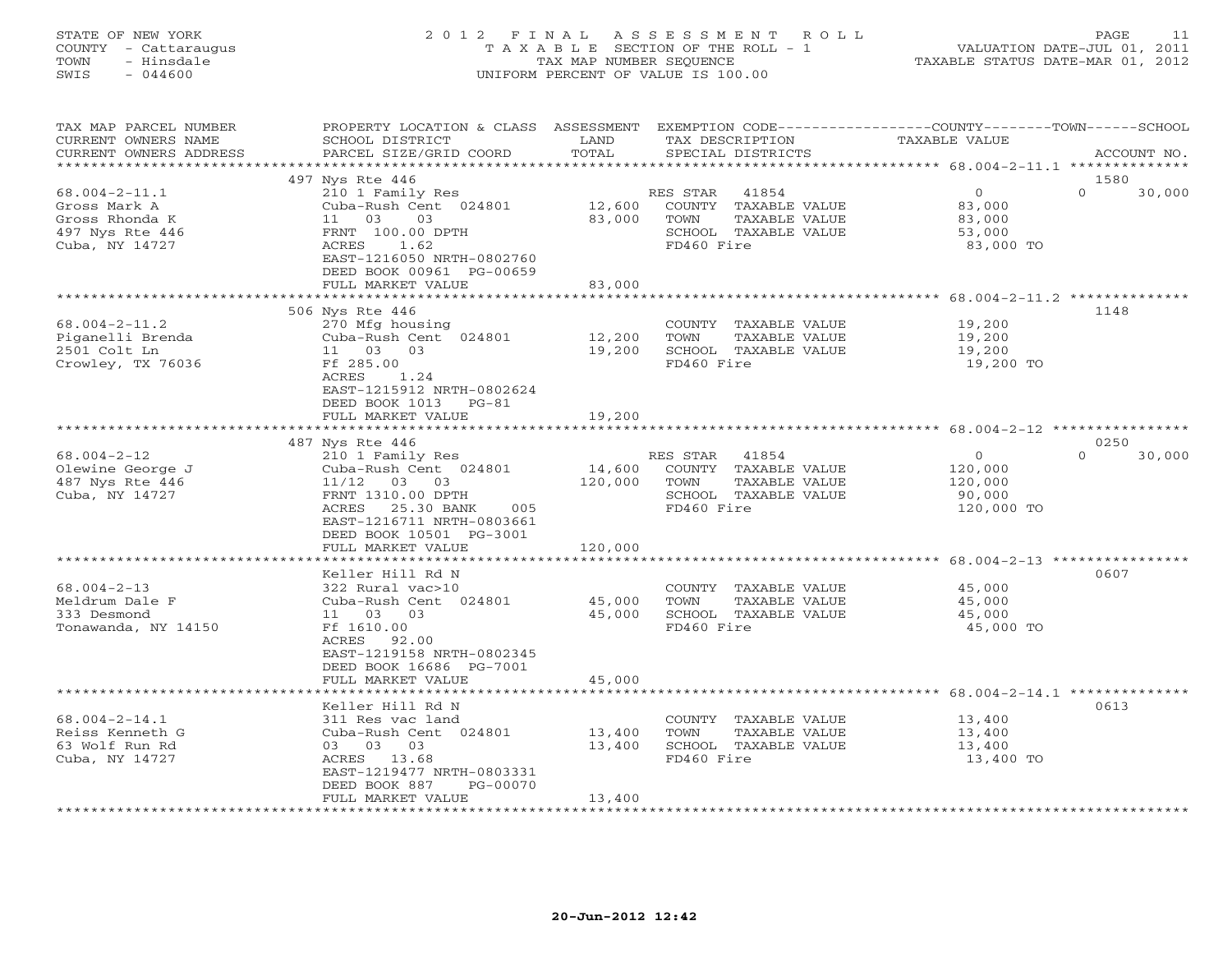## STATE OF NEW YORK 2 0 1 2 F I N A L A S S E S S M E N T R O L L PAGE 12 COUNTY - Cattaraugus T A X A B L E SECTION OF THE ROLL - 1 VALUATION DATE-JUL 01, 2011 TOWN - Hinsdale TAX MAP NUMBER SEQUENCE TAXABLE STATUS DATE-MAR 01, 2012 SWIS - 044600 UNIFORM PERCENT OF VALUE IS 100.00UNIFORM PERCENT OF VALUE IS 100.00

| TAX MAP PARCEL NUMBER<br>CURRENT OWNERS NAME<br>CURRENT OWNERS ADDRESS | PROPERTY LOCATION & CLASS ASSESSMENT<br>SCHOOL DISTRICT<br>PARCEL SIZE/GRID COORD | LAND<br>TOTAL | TAX DESCRIPTION<br>SPECIAL DISTRICTS | EXEMPTION CODE-----------------COUNTY-------TOWN-----SCHOOL<br><b>TAXABLE VALUE</b> | ACCOUNT NO. |
|------------------------------------------------------------------------|-----------------------------------------------------------------------------------|---------------|--------------------------------------|-------------------------------------------------------------------------------------|-------------|
| *********************                                                  |                                                                                   |               |                                      |                                                                                     |             |
| $68.004 - 2 - 14.2$                                                    | Keller Hill Rd N<br>321 Abandoned ag                                              |               | COUNTY TAXABLE VALUE                 | 18,900                                                                              | 0907        |
| Church Carol S                                                         | Cuba-Rush Cent 024801                                                             | 18,900        | TOWN<br>TAXABLE VALUE                | 18,900                                                                              |             |
| Bitterman Margaret                                                     | 03 03<br>03                                                                       | 18,900        | SCHOOL TAXABLE VALUE                 | 18,900                                                                              |             |
| Richard L Church Family                                                | FRNT 1090.00 DPTH                                                                 |               | FD460 Fire                           | 18,900 TO                                                                           |             |
| 3732 Bowen Rd                                                          | ACRES 34.98                                                                       |               |                                      |                                                                                     |             |
| Lancaster, NY 14086                                                    | EAST-1220285 NRTH-0803423<br>DEED BOOK 00964 PG-01055                             |               |                                      |                                                                                     |             |
|                                                                        | FULL MARKET VALUE                                                                 | 18,900        |                                      | ******************************** 68.004-2-14.3 **************                       |             |
|                                                                        | Off Town Line Rd                                                                  |               |                                      |                                                                                     | 1584        |
| $68.004 - 2 - 14.3$                                                    | 311 Res vac land                                                                  |               | COUNTY TAXABLE VALUE                 | 14,800                                                                              |             |
| Gerringer Richard G                                                    | Cuba-Rush Cent 024801                                                             | 14,800        | TOWN<br>TAXABLE VALUE                | 14,800                                                                              |             |
| Austin Eric W                                                          | 3/3/3                                                                             | 14,800        | SCHOOL TAXABLE VALUE                 | 14,800                                                                              |             |
| 111 James St                                                           | ACRES<br>13.60                                                                    |               |                                      |                                                                                     |             |
| Olean, NY 14760                                                        | EAST-1218985 NRTH-0803274                                                         |               |                                      |                                                                                     |             |
|                                                                        | DEED BOOK 9626<br>PG-5002<br>FULL MARKET VALUE                                    | 14,800        |                                      |                                                                                     |             |
| ******************************                                         |                                                                                   |               |                                      |                                                                                     |             |
|                                                                        | Keller Hill Rd N                                                                  |               |                                      |                                                                                     | 1601        |
| $68.004 - 2 - 14.4$                                                    | 311 Res vac land                                                                  |               | COUNTY TAXABLE VALUE                 | 8,200                                                                               |             |
| Wood William                                                           | Cuba-Rush Cent 024801                                                             | 8,200         | TOWN<br>TAXABLE VALUE                | 8,200                                                                               |             |
| Wood Joan E                                                            | 03 03<br>03                                                                       | 8,200         | SCHOOL TAXABLE VALUE                 | 8,200                                                                               |             |
| 662 Ruie Rd                                                            | ACRES<br>3.05                                                                     |               | FD460 Fire                           | 8,200 TO                                                                            |             |
| North Tonawanda, NY 14120                                              | EAST-1219459 NRTH-0804014                                                         |               |                                      |                                                                                     |             |
|                                                                        | DEED BOOK 1030 PG-735                                                             |               |                                      |                                                                                     |             |
|                                                                        | FULL MARKET VALUE                                                                 | 8,200         |                                      |                                                                                     |             |
|                                                                        | Keller Hill Rd N                                                                  |               |                                      |                                                                                     | 1656        |
| $68.004 - 2 - 14.5$                                                    | 311 Res vac land                                                                  |               | COUNTY TAXABLE VALUE                 | 8,500                                                                               |             |
| Wood William S                                                         | Cuba-Rush Cent 024801                                                             | 8,500         | TAXABLE VALUE<br>TOWN                | 8,500                                                                               |             |
| Wood Joan E                                                            | 03 03 03                                                                          | 8,500         | SCHOOL TAXABLE VALUE                 | 8,500                                                                               |             |
| 662 Ruie Rd                                                            | ACRES<br>3.32                                                                     |               | FD460 Fire                           | 8,500 TO                                                                            |             |
| N. Tonawanda, NY 14120                                                 | EAST-1218977 NRTH-0804016                                                         |               |                                      |                                                                                     |             |
|                                                                        | DEED BOOK 8358 PG-2001<br>FULL MARKET VALUE                                       | 8,500         |                                      |                                                                                     |             |
|                                                                        |                                                                                   |               |                                      |                                                                                     |             |
|                                                                        | Keller Hill Rd N                                                                  |               |                                      |                                                                                     | 0912        |
| $68.004 - 2 - 15.2$                                                    | 260 Seasonal res                                                                  |               | COUNTY TAXABLE VALUE                 | 27,900                                                                              |             |
| Anderson Jeffrey                                                       | Cuba-Rush Cent 024801                                                             | 12,300        | TOWN<br>TAXABLE VALUE                | 27,900                                                                              |             |
| 577 Niagara St                                                         | 03 03 03                                                                          | 27,900        | SCHOOL TAXABLE VALUE                 | 27,900                                                                              |             |
| Buffalo, NY 14150                                                      | FRNT 1520.00 DPTH                                                                 |               | FD460 Fire                           | 27,900 TO                                                                           |             |
|                                                                        | ACRES 10.47<br>EAST-1221267 NRTH-0803514                                          |               |                                      |                                                                                     |             |
|                                                                        | DEED BOOK 14319 PG-7001                                                           |               |                                      |                                                                                     |             |
|                                                                        | FULL MARKET VALUE                                                                 | 27,900        |                                      |                                                                                     |             |
| ******************                                                     |                                                                                   |               |                                      |                                                                                     |             |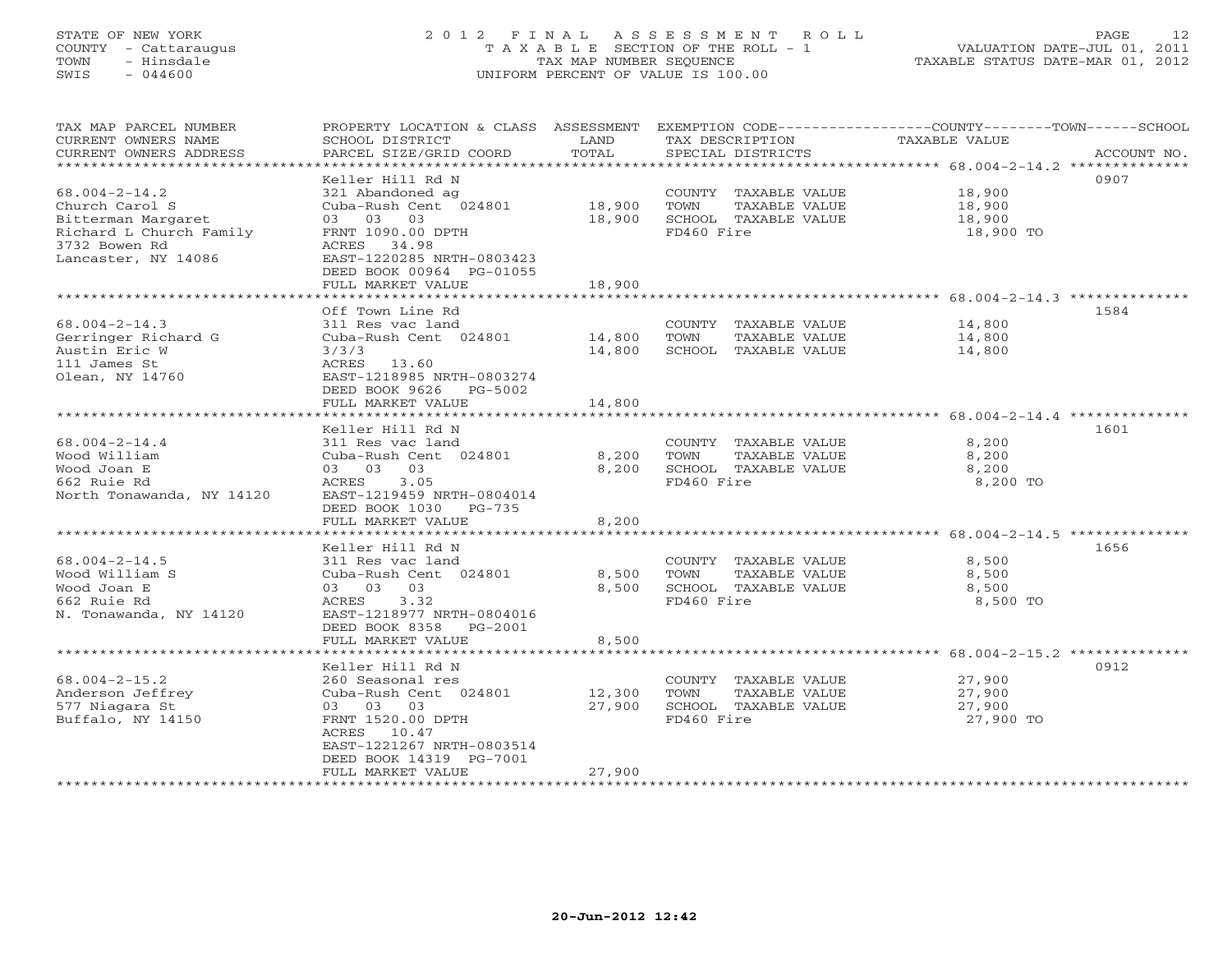#### STATE OF NEW YORK 2 0 1 2 F I N A L A S S E S S M E N T R O L L PAGE 13 COUNTY - Cattaraugus T A X A B L E SECTION OF THE ROLL - 1 VALUATION DATE-JUL 01, 2011 TOWN - Hinsdale TAX MAP NUMBER SEQUENCE TAXABLE STATUS DATE-MAR 01, 2012 SWIS - 044600 UNIFORM PERCENT OF VALUE IS 100.00UNIFORM PERCENT OF VALUE IS 100.00

| TAX MAP PARCEL NUMBER<br>CURRENT OWNERS NAME<br>CURRENT OWNERS ADDRESS                                 | PROPERTY LOCATION & CLASS ASSESSMENT<br>SCHOOL DISTRICT<br>PARCEL SIZE/GRID COORD                                                                                                                  | LAND<br>TOTAL                    | EXEMPTION CODE----------------COUNTY-------TOWN-----SCHOOL<br>TAX DESCRIPTION<br>SPECIAL DISTRICTS | TAXABLE VALUE                                                                                          | ACCOUNT NO. |
|--------------------------------------------------------------------------------------------------------|----------------------------------------------------------------------------------------------------------------------------------------------------------------------------------------------------|----------------------------------|----------------------------------------------------------------------------------------------------|--------------------------------------------------------------------------------------------------------|-------------|
| *********************<br>$68.004 - 2 - 16$<br>Hertel Darryl<br>203 Niargara St<br>Tonawanda, NY 14150  | *******************<br>Keller Hill Rd N<br>322 Rural vac>10<br>Cuba-Rush Cent 024801<br>03 03<br>03<br>FRNT 550.00 DPTH<br>ACRES 12.19<br>EAST-1221404 NRTH-0802984<br>DEED BOOK 14916 PG-8001     | ************<br>12,800<br>12,800 | COUNTY TAXABLE VALUE<br>TOWN<br>TAXABLE VALUE<br>SCHOOL TAXABLE VALUE<br>FD460 Fire                | 12,800<br>12,800<br>12,800<br>12,800 TO                                                                | 0890        |
|                                                                                                        | FULL MARKET VALUE<br>.                                                                                                                                                                             | 12,800                           |                                                                                                    |                                                                                                        |             |
| $68.004 - 2 - 17$<br>Watson James E Jr<br>Watson Andrea<br>6711 Maple Hill Rd<br>South Wales, NY 14139 | Keller Hill Rd N<br>312 Vac w/imprv<br>Cuba-Rush Cent 024801<br>03 03 03<br>Ff 2000.00<br>ACRES<br>30.80                                                                                           | ********<br>18,100<br>19,400     | COUNTY TAXABLE VALUE<br>TOWN<br>TAXABLE VALUE<br>SCHOOL TAXABLE VALUE<br>FD460 Fire                | ****************************** 68.004-2-17 ****************<br>19,400<br>19,400<br>19,400<br>19,400 TO | 0880        |
|                                                                                                        | EAST-1222045 NRTH-0803621<br>DEED BOOK 00996 PG-00622<br>FULL MARKET VALUE<br>******************                                                                                                   | 19,400                           |                                                                                                    |                                                                                                        |             |
| $68.004 - 2 - 18.1$<br>Grosskopf Brian<br>Grosskopf Deborah<br>156 Bouck St<br>Tonawanda, NY 14150     | Keller Hill Rd N<br>312 Vac w/imprv<br>Cuba-Rush Cent 024801<br>03 03 03<br>FRNT 400.00 DPTH<br>ACRES<br>4.05<br>EAST-1222399 NRTH-0802570<br>DEED BOOK 1016<br>$PG-422$                           | 9,100<br>9,400                   | COUNTY TAXABLE VALUE<br>TAXABLE VALUE<br>TOWN<br>SCHOOL TAXABLE VALUE<br>FD460 Fire                | 9,400<br>9,400<br>9,400<br>9,400 TO                                                                    | 0878        |
|                                                                                                        | FULL MARKET VALUE                                                                                                                                                                                  | 9,400                            |                                                                                                    |                                                                                                        |             |
| $68.004 - 2 - 18.2$<br>Grosskopf Bryan<br>Himmelback Debra<br>156 Bouck St<br>Tonawanda, NY 14150      | Keller Hill Rd N<br>260 Seasonal res<br>Cuba-Rush Cent 024801<br>03 03<br>03<br>Ff 750.00<br>ACRES<br>3.55<br>EAST-1222457 NRTH-0802169<br>DEED BOOK 00989 PG-00075<br>FULL MARKET VALUE           | 8,700<br>18,000<br>18,000        | COUNTY TAXABLE VALUE<br>TOWN<br>TAXABLE VALUE<br>SCHOOL TAXABLE VALUE<br>FD460 Fire                | **************** 68.004-2-18.2 **********<br>18,000<br>18,000<br>18,000<br>18,000 TO                   | 1402        |
|                                                                                                        | * * * * * * * * * * * * * * * * *                                                                                                                                                                  |                                  |                                                                                                    | ********************* 68.004-2-19 *****************                                                    |             |
| $68.004 - 2 - 19$<br>Hertel Darryl<br>203 Niargara St<br>Tonawanda, NY 14150                           | Keller Hill Rd N<br>322 Rural vac>10<br>Cuba-Rush Cent 024801<br>03<br>03<br>03<br>FRNT 520.00 DPTH<br>14.53<br>ACRES<br>EAST-1221502 NRTH-0802489<br>DEED BOOK 14916 PG-8001<br>FULL MARKET VALUE | 13,700<br>13,700<br>13,700       | COUNTY<br>TAXABLE VALUE<br>TOWN<br>TAXABLE VALUE<br>SCHOOL TAXABLE VALUE<br>FD460 Fire             | 13,700<br>13,700<br>13,700<br>13,700 TO                                                                | 0911        |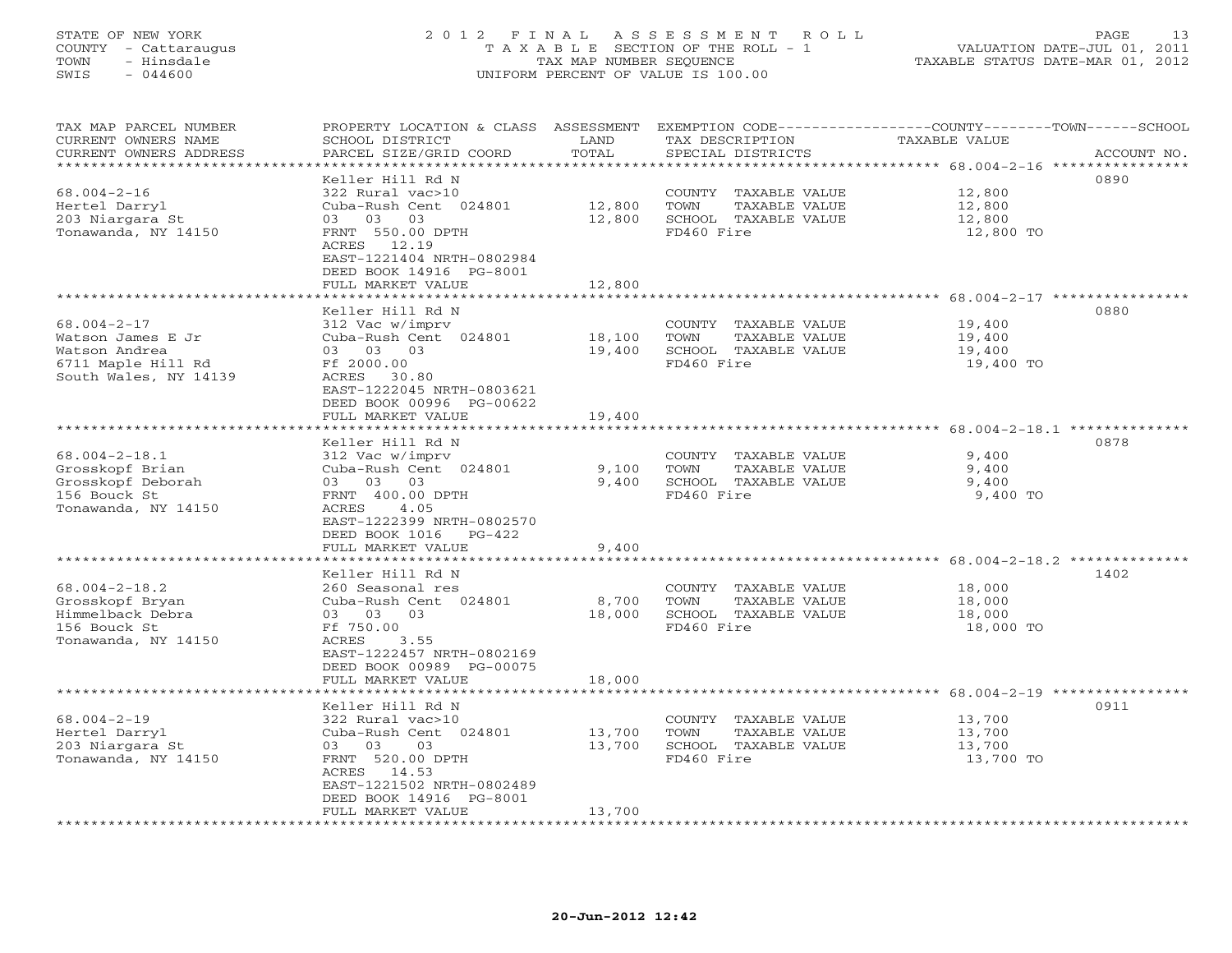## STATE OF NEW YORK 2 0 1 2 F I N A L A S S E S S M E N T R O L L PAGE 14 COUNTY - Cattaraugus T A X A B L E SECTION OF THE ROLL - 1 VALUATION DATE-JUL 01, 2011 TOWN - Hinsdale TAX MAP NUMBER SEQUENCE TAXABLE STATUS DATE-MAR 01, 2012 SWIS - 044600 UNIFORM PERCENT OF VALUE IS 100.00UNIFORM PERCENT OF VALUE IS 100.00

| TAX MAP PARCEL NUMBER<br>CURRENT OWNERS NAME<br>CURRENT OWNERS ADDRESS                                  | PROPERTY LOCATION & CLASS ASSESSMENT<br>SCHOOL DISTRICT<br>PARCEL SIZE/GRID COORD                                                                                            | LAND<br>TOTAL            | EXEMPTION CODE-----------------COUNTY-------TOWN------SCHOOL<br>TAX DESCRIPTION<br>SPECIAL DISTRICTS             | TAXABLE VALUE                                                                     | ACCOUNT NO.                          |
|---------------------------------------------------------------------------------------------------------|------------------------------------------------------------------------------------------------------------------------------------------------------------------------------|--------------------------|------------------------------------------------------------------------------------------------------------------|-----------------------------------------------------------------------------------|--------------------------------------|
| **********************                                                                                  |                                                                                                                                                                              |                          |                                                                                                                  |                                                                                   |                                      |
| $68.004 - 2 - 20.1$<br>Freeman Thomas<br>Freeman Helen<br>145 N Keller Hill Rd<br>Cuba, NY 14727        | 145 Keller Hill Rd N<br>210 1 Family Res<br>Cuba-Rush Cent 024801<br>03 03 03<br>FRNT 475.00 DPTH<br>ACRES<br>5.80<br>EAST-1221814 NRTH-0802097<br>DEED BOOK 00949 PG-00163  | 10,200 SR STAR<br>73,000 | AGED C/T/S 41800<br>41834<br>COUNTY TAXABLE VALUE<br>TOWN<br>TAXABLE VALUE<br>SCHOOL TAXABLE VALUE<br>FD460 Fire | 36,500<br>36,500<br>$\bigcirc$<br>36,500<br>36,500<br>$\overline{O}$<br>73,000 TO | 0877<br>36,500<br>$\Omega$<br>36,500 |
|                                                                                                         | FULL MARKET VALUE                                                                                                                                                            | 73,000                   |                                                                                                                  |                                                                                   |                                      |
|                                                                                                         |                                                                                                                                                                              | ********                 |                                                                                                                  | *************** 68.004-2-20.2 ***************                                     |                                      |
| $68.004 - 2 - 20.2$<br>Newland John R<br>Newland Mary J<br>2553 Mefbury Ln<br>Olean, NY 14760           | 133 N Keller Hill Rd<br>270 Mfg housing<br>Cuba-Rush Cent 024801<br>03 03 03<br>FRNT 275.00 DPTH<br>ACRES<br>6.60<br>EAST-1221885 NRTH-0801855                               | 10,500<br>32,500         | COUNTY TAXABLE VALUE<br>TOWN<br>TAXABLE VALUE<br>SCHOOL TAXABLE VALUE<br>FD460 Fire                              | 32,500<br>32,500<br>32,500<br>32,500 TO                                           | 1435                                 |
|                                                                                                         | DEED BOOK 00977 PG-01169<br>FULL MARKET VALUE                                                                                                                                | 32,500                   |                                                                                                                  |                                                                                   |                                      |
|                                                                                                         | 4209 Torrey Rd                                                                                                                                                               |                          |                                                                                                                  |                                                                                   | 0892                                 |
| $68.004 - 2 - 21.1$<br>Paolucci Joseph<br>113 Colonial Ave<br>Kenmore, NY 14217                         | 270 Mfg housing<br>Cuba-Rush Cent 024801<br>03 03 03<br>FRNT 290.00 DPTH<br>4.30 BANK<br>ACRES<br>017<br>EAST-1222104 NRTH-0801349<br>DEED BOOK 4080 PG-9001                 | 9,300<br>38,000          | COUNTY TAXABLE VALUE<br>TOWN<br>TAXABLE VALUE<br>SCHOOL TAXABLE VALUE<br>FD460 Fire                              | 38,000<br>38,000<br>38,000<br>38,000 TO                                           |                                      |
|                                                                                                         | FULL MARKET VALUE                                                                                                                                                            | 38,000                   |                                                                                                                  |                                                                                   |                                      |
|                                                                                                         | *******************                                                                                                                                                          |                          |                                                                                                                  |                                                                                   |                                      |
| $68.004 - 2 - 21.2$<br>Meldrum Dale F<br>Meldrum Sharon A<br>333 Desmond Dr<br>Tonawanda, NY 14150-7841 | Torrey Rd<br>260 Seasonal res<br>Cuba-Rush Cent 024801<br>03 03 03<br>FRNT 310.00 DPTH<br>ACRES<br>3.40<br>EAST-1221857 NRTH-0801444<br>DEED BOOK 913<br>PG-00019            | 8,500<br>27,000          | COUNTY TAXABLE VALUE<br>TOWN<br>TAXABLE VALUE<br>SCHOOL TAXABLE VALUE<br>FD460 Fire                              | 27,000<br>27,000<br>27,000<br>27,000 TO                                           | 0893                                 |
|                                                                                                         | FULL MARKET VALUE                                                                                                                                                            | 27,000                   |                                                                                                                  |                                                                                   |                                      |
|                                                                                                         | Keller Hill Rd N                                                                                                                                                             |                          |                                                                                                                  | ******************************** 68.004-2-22.1 *************                      | 0609                                 |
| $68.004 - 2 - 22.1$<br>Clark Charles A.R.<br>170 Gentlewinds Dr<br>St. Pauls, NC 28384                  | 314 Rural vac<10<br>Cuba-Rush Cent 024801<br>03<br>03 03<br>FRNT 520.00 DPTH<br>ACRES<br>4.45<br>EAST-1222425 NRTH-0801477<br>DEED BOOK 7916<br>PG-4001<br>FULL MARKET VALUE | 9,400<br>9,400<br>9,400  | COUNTY TAXABLE VALUE<br>TOWN<br>TAXABLE VALUE<br>SCHOOL TAXABLE VALUE<br>FD460 Fire                              | 9,400<br>9,400<br>9,400<br>9,400 TO                                               |                                      |
|                                                                                                         |                                                                                                                                                                              |                          |                                                                                                                  |                                                                                   |                                      |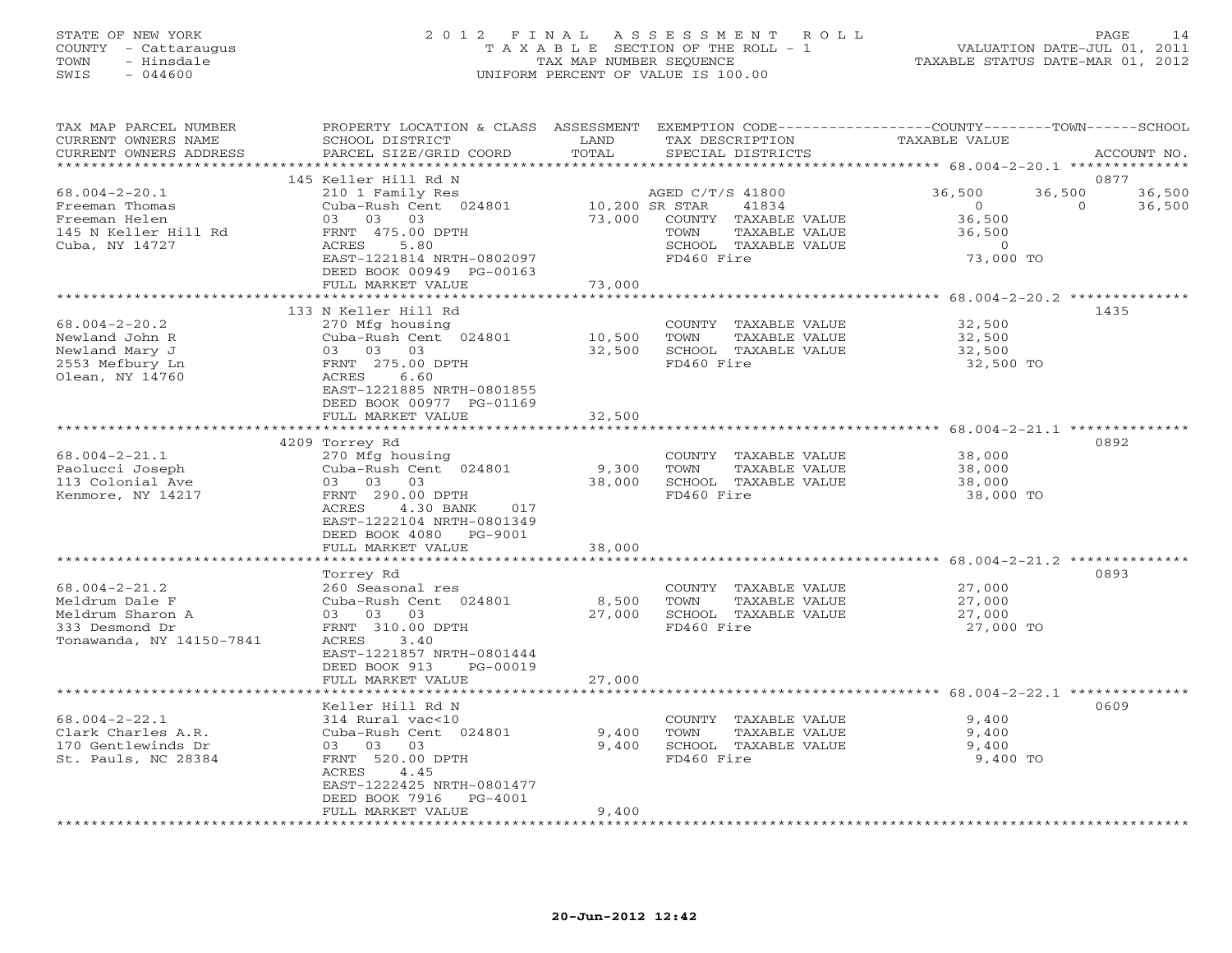## STATE OF NEW YORK 2 0 1 2 F I N A L A S S E S S M E N T R O L L PAGE 15 COUNTY - Cattaraugus T A X A B L E SECTION OF THE ROLL - 1 VALUATION DATE-JUL 01, 2011 TOWN - Hinsdale TAX MAP NUMBER SEQUENCE TAXABLE STATUS DATE-MAR 01, 2012 SWIS - 044600 UNIFORM PERCENT OF VALUE IS 100.00UNIFORM PERCENT OF VALUE IS 100.00

| TAX MAP PARCEL NUMBER<br>CURRENT OWNERS NAME<br>CURRENT OWNERS ADDRESS                                                                                                        | PROPERTY LOCATION & CLASS ASSESSMENT EXEMPTION CODE----------------COUNTY-------TOWN------SCHOOL<br>SCHOOL DISTRICT<br>PARCEL SIZE/GRID COORD                                                                                                                                                                                                                        | LAND<br>TOTAL                              |                                                                         | SPECIAL DISTRICTS                                                                                                                                         | TAX DESCRIPTION TAXABLE VALUE                                                                                      |                                    | ACCOUNT NO.                          |
|-------------------------------------------------------------------------------------------------------------------------------------------------------------------------------|----------------------------------------------------------------------------------------------------------------------------------------------------------------------------------------------------------------------------------------------------------------------------------------------------------------------------------------------------------------------|--------------------------------------------|-------------------------------------------------------------------------|-----------------------------------------------------------------------------------------------------------------------------------------------------------|--------------------------------------------------------------------------------------------------------------------|------------------------------------|--------------------------------------|
|                                                                                                                                                                               |                                                                                                                                                                                                                                                                                                                                                                      |                                            |                                                                         |                                                                                                                                                           |                                                                                                                    | 1065                               |                                      |
| $68.004 - 2 - 22.2$<br>Tyler Anthony E<br>Tyler Todd J<br>4591 Town Line Rd<br>Cuba, NY 14727                                                                                 | 4591 Keller Hill Rd<br>270 Mfg housing<br>Cuba-Rush Cent 024801 7,200<br>03 03 03<br>Roulo, Todd & Sharon LCont<br>FRNT 215.00 DPTH<br>1.87<br>ACRES                                                                                                                                                                                                                 | 65,000                                     | SR STAR<br>TOWN<br>FD460 Fire                                           | 41834<br>COUNTY TAXABLE VALUE<br>TAXABLE VALUE<br>SCHOOL TAXABLE VALUE                                                                                    | $\Omega$<br>65,000<br>65,000<br>2,800<br>65,000 TO                                                                 | $\Omega$                           | 62,200                               |
|                                                                                                                                                                               | EAST-1222435 NRTH-0800791<br>DEED BOOK 15318 PG-9001<br>FULL MARKET VALUE                                                                                                                                                                                                                                                                                            | 65,000                                     |                                                                         |                                                                                                                                                           |                                                                                                                    |                                    |                                      |
|                                                                                                                                                                               |                                                                                                                                                                                                                                                                                                                                                                      |                                            |                                                                         |                                                                                                                                                           |                                                                                                                    |                                    |                                      |
|                                                                                                                                                                               | 4587 Town Line Rd                                                                                                                                                                                                                                                                                                                                                    |                                            |                                                                         |                                                                                                                                                           |                                                                                                                    | 1060                               |                                      |
| $68.004 - 2 - 22.3$<br>Exton William C<br>Exton Linda L<br>4587 Town Line Rd<br>Cuba, NY 14727<br>$68.004 - 2 - 22.4$<br>Peck Ruth<br>6479 Stone Hill Rd<br>Livonia, NY 14487 | 270 Mfg housing<br>Cuba-Rush Cent 024801<br>03 03 03<br>Land Contract<br>FRNT 250.00 DPTH<br>2.18<br>ACRES<br>EAST-1222435 NRTH-0800565<br>DEED BOOK 1023<br>PG-885<br>FULL MARKET VALUE<br>Keller Hill Rd N<br>314 Rural vac<10<br>Cuba-Rush Cent 024801<br>03 03 03<br>FRNT 250.00 DPTH<br>2.18<br>ACRES<br>EAST-1222439 NRTH-0800315<br>DEED BOOK 910<br>PG-01200 | 9,000 DVET C/T<br>18,000<br>7,500<br>7,500 | CVET C/T<br>18,000 RES STAR<br>TOWN<br>FD460 Fire<br>TOWN<br>FD460 Fire | 41131<br>41141<br>41854<br>COUNTY TAXABLE VALUE<br>TAXABLE VALUE<br>SCHOOL TAXABLE VALUE<br>COUNTY TAXABLE VALUE<br>TAXABLE VALUE<br>SCHOOL TAXABLE VALUE | 4,500<br>8,100<br>$\overline{0}$<br>5,400<br>5,400<br>$\Omega$<br>18,000 TO<br>7,500<br>7,500<br>7,500<br>7,500 TO | 4,500<br>8,100<br>$\Omega$<br>1051 | $\overline{0}$<br>$\Omega$<br>18,000 |
|                                                                                                                                                                               | FULL MARKET VALUE                                                                                                                                                                                                                                                                                                                                                    | 7,500                                      |                                                                         |                                                                                                                                                           |                                                                                                                    |                                    |                                      |
|                                                                                                                                                                               |                                                                                                                                                                                                                                                                                                                                                                      |                                            |                                                                         |                                                                                                                                                           |                                                                                                                    |                                    |                                      |
|                                                                                                                                                                               | Keller Hill Rd N                                                                                                                                                                                                                                                                                                                                                     |                                            |                                                                         |                                                                                                                                                           |                                                                                                                    | 1485                               |                                      |
| $68.004 - 2 - 22.5$<br>Bennett Diane<br>PO Box 59<br>Westons Mills, NY 14788                                                                                                  | 312 Vac w/imprv<br>Cuba-Rush Cent 024801<br>03 03 03<br>FRNT 270.00 DPTH<br>2.35<br>ACRES<br>EAST-1222427 NRTH-0801080<br>DEED BOOK 00985 PG-00888<br>FULL MARKET VALUE                                                                                                                                                                                              | 7,600<br>7,700<br>7,700                    | TOWN<br>FD460 Fire                                                      | COUNTY TAXABLE VALUE<br>TAXABLE VALUE<br>SCHOOL TAXABLE VALUE                                                                                             | 7,700<br>7,700<br>7,700<br>7,700 TO                                                                                |                                    |                                      |
|                                                                                                                                                                               | ***********************                                                                                                                                                                                                                                                                                                                                              |                                            |                                                                         |                                                                                                                                                           |                                                                                                                    |                                    |                                      |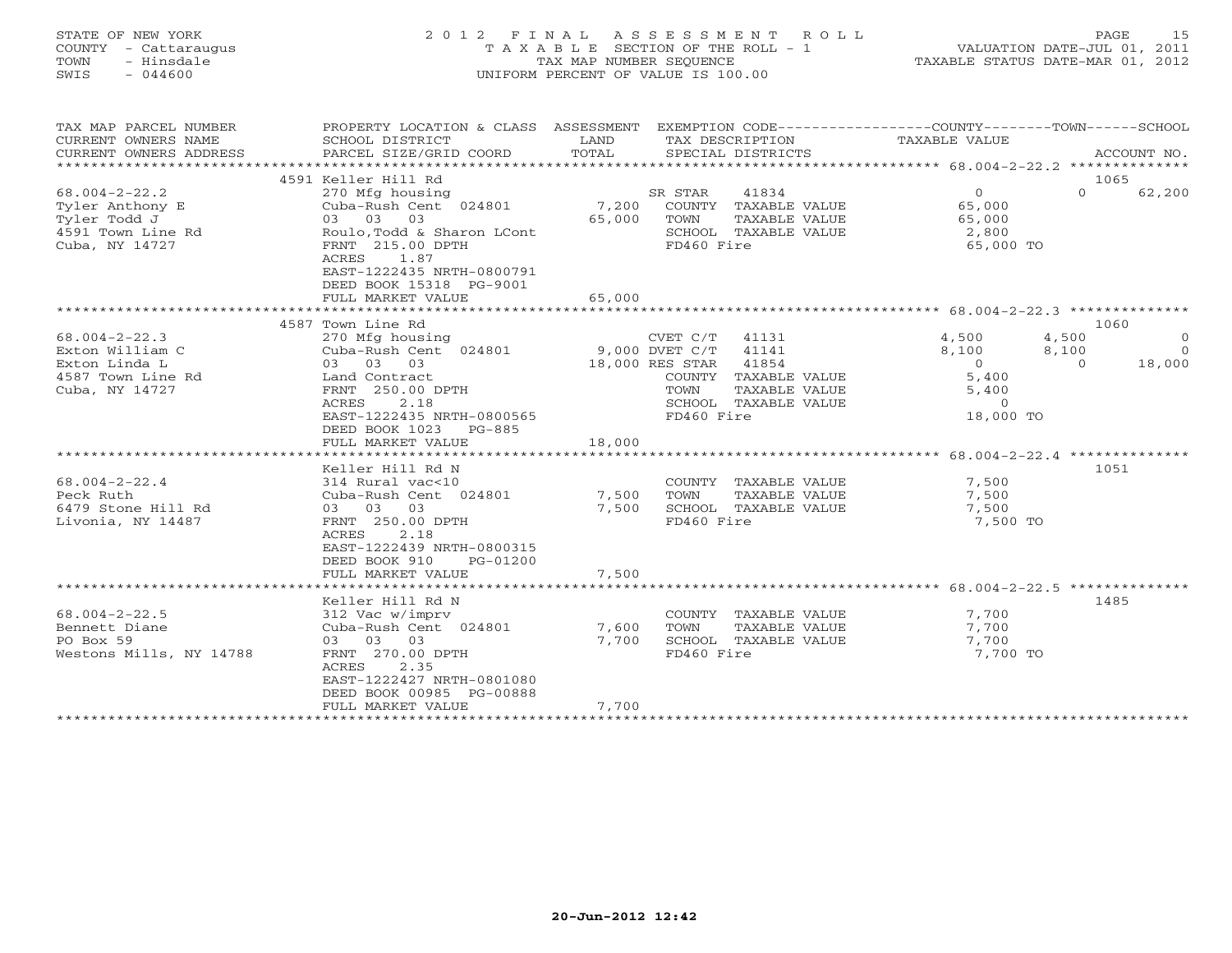## STATE OF NEW YORK 2 0 1 2 F I N A L A S S E S S M E N T R O L L PAGE 16 COUNTY - Cattaraugus T A X A B L E SECTION OF THE ROLL - 1 VALUATION DATE-JUL 01, 2011 TOWN - Hinsdale TAX MAP NUMBER SEQUENCE TAXABLE STATUS DATE-MAR 01, 2012 SWIS - 044600 UNIFORM PERCENT OF VALUE IS 100.00UNIFORM PERCENT OF VALUE IS 100.00

| TAX MAP PARCEL NUMBER<br>CURRENT OWNERS NAME<br>CURRENT OWNERS ADDRESS     | PROPERTY LOCATION & CLASS ASSESSMENT EXEMPTION CODE---------------COUNTY-------TOWN------SCHOOL<br>SCHOOL DISTRICT<br>PARCEL SIZE/GRID COORD | LAND<br>TOTAL  | TAX DESCRIPTION<br>SPECIAL DISTRICTS                                                | TAXABLE VALUE                                                     | ACCOUNT NO.                        |
|----------------------------------------------------------------------------|----------------------------------------------------------------------------------------------------------------------------------------------|----------------|-------------------------------------------------------------------------------------|-------------------------------------------------------------------|------------------------------------|
| $68.004 - 2 - 23$<br>Hopfer Wayne D<br>49 Keats Ave<br>Tonawanda, NY 14150 | Torrey Rd<br>312 Vac w/imprv<br>Cuba-Rush Cent 024801<br>03 03 03<br>FRNT 310.00 DPTH<br>ACRES<br>4.23<br>EAST-1222111 NRTH-0800546          | 9,200<br>9,200 | COUNTY TAXABLE VALUE<br>TOWN<br>TAXABLE VALUE<br>SCHOOL TAXABLE VALUE<br>FD460 Fire | 9,200<br>9,200<br>9,200<br>9,200 TO                               | 0917                               |
|                                                                            | DEED BOOK 00971 PG-00965<br>FULL MARKET VALUE                                                                                                | 9,200          |                                                                                     |                                                                   |                                    |
|                                                                            | ************************                                                                                                                     | ************   |                                                                                     | ************************************ 68.004-2-24.1 ************** |                                    |
| $68.004 - 2 - 24.1$                                                        | Torrey Rd<br>311 Res vac land                                                                                                                |                | COUNTY TAXABLE VALUE                                                                | 18,700                                                            | 0894                               |
| Shaffer Kenneth N                                                          | Cuba-Rush Cent 024801                                                                                                                        | 18,700         | TOWN<br>TAXABLE VALUE                                                               | 18,700                                                            |                                    |
| 63 Wolf Run Rd                                                             | 03 03 03                                                                                                                                     | 18,700         | SCHOOL TAXABLE VALUE                                                                | 18,700                                                            |                                    |
| Cuba, NY 14727                                                             | ACRES 33.95<br>EAST-1220870 NRTH-0800691<br>DEED BOOK 00933 PG-00331                                                                         |                | FD460 Fire                                                                          | 18,700 TO                                                         |                                    |
|                                                                            | FULL MARKET VALUE                                                                                                                            | 18,700         |                                                                                     |                                                                   |                                    |
|                                                                            |                                                                                                                                              |                |                                                                                     |                                                                   |                                    |
|                                                                            | Torrey Rd                                                                                                                                    |                |                                                                                     |                                                                   | 1510                               |
| $68.004 - 2 - 24.2$                                                        | 260 Seasonal res                                                                                                                             |                | COUNTY TAXABLE VALUE                                                                | 23,500                                                            |                                    |
| Shadden Michele A                                                          | Cuba-Rush Cent 024801                                                                                                                        | 10,000         | TOWN<br>TAXABLE VALUE                                                               | 23,500                                                            |                                    |
| 6035 S Transit Rd 218                                                      | 03 03 03                                                                                                                                     | 23,500         | SCHOOL TAXABLE VALUE                                                                | 23,500                                                            |                                    |
| Lockport, NY 14094                                                         | FRNT 430.00 DPTH<br>ACRES<br>5.20<br>EAST-1220932 NRTH-0801232<br>DEED BOOK 00974 PG-00763                                                   |                | FD460 Fire                                                                          | 23,500 TO                                                         |                                    |
|                                                                            | FULL MARKET VALUE                                                                                                                            | 23,500         |                                                                                     |                                                                   |                                    |
|                                                                            |                                                                                                                                              |                |                                                                                     |                                                                   | 1560                               |
| $68.004 - 2 - 24.3$                                                        | Torry Rd<br>312 Vac w/imprv                                                                                                                  |                | COUNTY TAXABLE VALUE                                                                | 10,100                                                            |                                    |
| Reiss Kenneth G                                                            | Cuba-Rush Cent 024801                                                                                                                        | 9,900          | TAXABLE VALUE<br>TOWN                                                               | 10,100                                                            |                                    |
| 63 Wolf Run Rd                                                             | 5.05<br>ACRES                                                                                                                                | 10,100         | SCHOOL TAXABLE VALUE                                                                | 10,100                                                            |                                    |
| Cuba, NY 14727                                                             | EAST-1221728 NRTH-0800613<br>DEED BOOK 997 PG-551                                                                                            |                | FD460 Fire                                                                          | 10,100 TO                                                         |                                    |
|                                                                            | FULL MARKET VALUE                                                                                                                            | 10,100         |                                                                                     |                                                                   |                                    |
|                                                                            |                                                                                                                                              |                |                                                                                     |                                                                   |                                    |
|                                                                            | 4208 Torry Rd                                                                                                                                |                |                                                                                     |                                                                   | 1609                               |
| $68.004 - 2 - 24.4$                                                        | 210 1 Family Res                                                                                                                             | 9,600 SR STAR  | CW_15_VET/ 41161<br>41834                                                           | 9,450<br>$\circ$                                                  | 9,450<br>- 0<br>62,200<br>$\Omega$ |
| McCarthy James E<br>McCarthy Donna M                                       | Hinsdale Centra 044601<br>ACRES<br>4.70 BANK<br>017                                                                                          | 63,000         | COUNTY TAXABLE VALUE                                                                | 53,550                                                            |                                    |
| 4208 Torey Rd                                                              | EAST-1221923 NRTH-0800831                                                                                                                    |                | TOWN<br>TAXABLE VALUE                                                               | 53,550                                                            |                                    |
| Cuba, NY 14727                                                             | DEED BOOK 1027 PG-464                                                                                                                        |                | SCHOOL TAXABLE VALUE                                                                | 800                                                               |                                    |
|                                                                            | FULL MARKET VALUE                                                                                                                            |                | 63,000 FD460 Fire                                                                   | 63,000 TO                                                         |                                    |
|                                                                            |                                                                                                                                              |                |                                                                                     |                                                                   |                                    |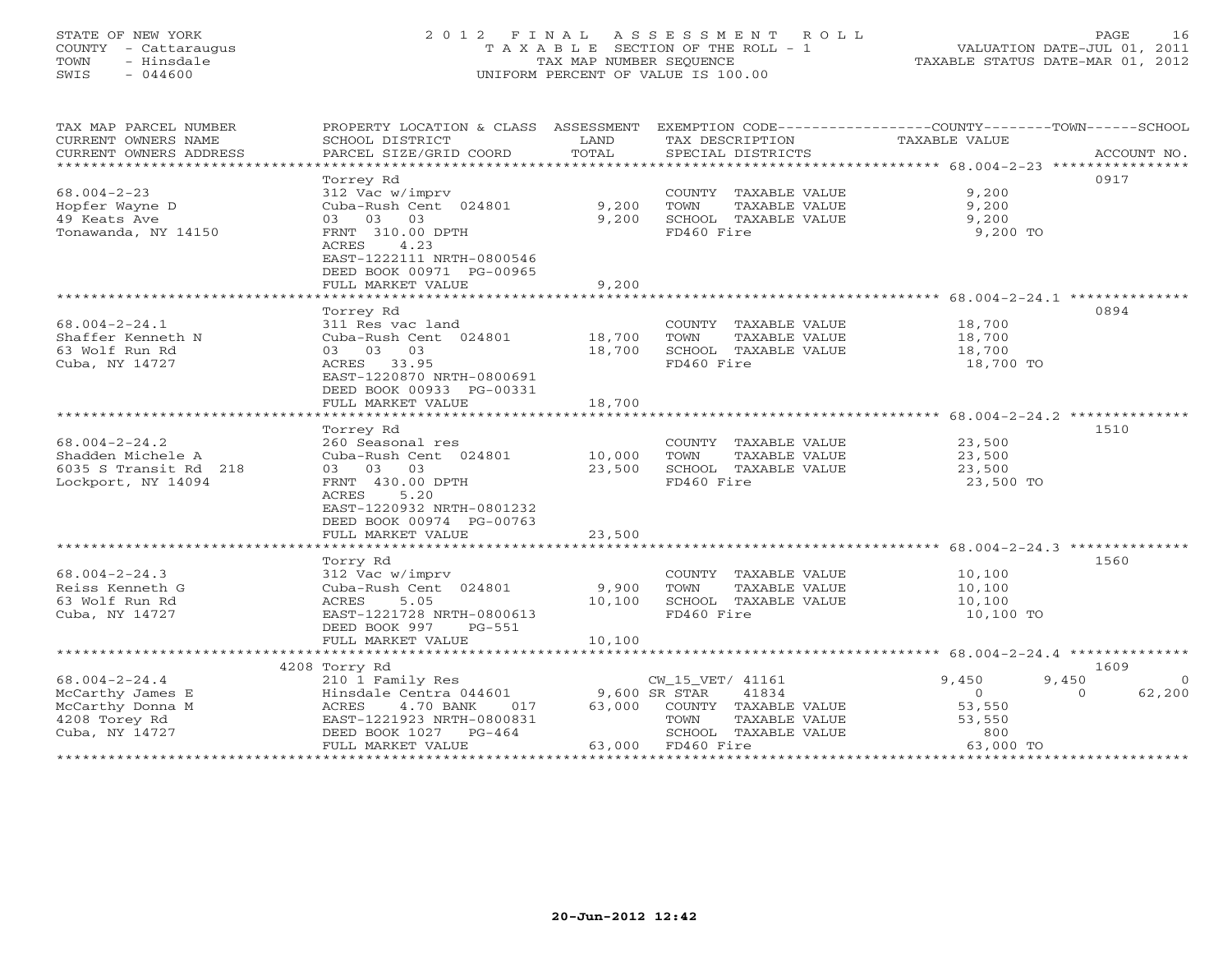## STATE OF NEW YORK 2 0 1 2 F I N A L A S S E S S M E N T R O L L PAGE 17 COUNTY - Cattaraugus T A X A B L E SECTION OF THE ROLL - 1 VALUATION DATE-JUL 01, 2011 TOWN - Hinsdale TAX MAP NUMBER SEQUENCE TAXABLE STATUS DATE-MAR 01, 2012 SWIS - 044600 UNIFORM PERCENT OF VALUE IS 100.00UNIFORM PERCENT OF VALUE IS 100.00

| TAX MAP PARCEL NUMBER<br>CURRENT OWNERS NAME<br>CURRENT OWNERS ADDRESS | PROPERTY LOCATION & CLASS ASSESSMENT EXEMPTION CODE---------------COUNTY-------TOWN------SCHOOL<br>SCHOOL DISTRICT<br>PARCEL SIZE/GRID COORD | LAND<br>TOTAL | TAX DESCRIPTION<br>SPECIAL DISTRICTS               | <b>TAXABLE VALUE</b>             | ACCOUNT NO. |
|------------------------------------------------------------------------|----------------------------------------------------------------------------------------------------------------------------------------------|---------------|----------------------------------------------------|----------------------------------|-------------|
|                                                                        |                                                                                                                                              | **********    | ********************************* 68.004-2-25 **** |                                  |             |
|                                                                        | Torrey Rd                                                                                                                                    |               |                                                    |                                  | 0910        |
| $68.004 - 2 - 25$                                                      | 312 Vac w/imprv                                                                                                                              |               | COUNTY TAXABLE VALUE                               | 9,100                            |             |
| Roma Edward                                                            | Cuba-Rush Cent 024801                                                                                                                        | 9,000         | TOWN<br>TAXABLE VALUE                              | 9,100                            |             |
| Roma Cimmy                                                             | 03 03 03                                                                                                                                     | 9,100         | SCHOOL TAXABLE VALUE                               | 9,100                            |             |
| 2232 Cleveland Ave                                                     | FRNT 500.00 DPTH                                                                                                                             |               | FD460 Fire                                         | 9,100 TO                         |             |
| Niagara Falls, NY 14305                                                | 3.90<br>ACRES                                                                                                                                |               |                                                    |                                  |             |
|                                                                        | EAST-1221533 NRTH-0801585                                                                                                                    |               |                                                    |                                  |             |
|                                                                        | DEED BOOK 00985 PG-00417                                                                                                                     |               |                                                    |                                  |             |
|                                                                        | FULL MARKET VALUE                                                                                                                            | 9,100         |                                                    |                                  |             |
|                                                                        | *******************                                                                                                                          |               |                                                    |                                  |             |
|                                                                        | Torrey Rd                                                                                                                                    |               |                                                    |                                  | 0906        |
| $68.004 - 2 - 26$                                                      | 314 Rural vac<10                                                                                                                             |               | COUNTY TAXABLE VALUE                               | 10,500                           |             |
| Meldrum Dale F                                                         | Cuba-Rush Cent 024801                                                                                                                        | 10,500        | TAXABLE VALUE<br>TOWN                              | 10,500                           |             |
| 333 Desmond Dr                                                         | 03 03 03                                                                                                                                     | 10,500        | SCHOOL TAXABLE VALUE                               | 10,500                           |             |
| Tonawanda, NY 14150-7841                                               | Ff 440.00                                                                                                                                    |               | FD460 Fire                                         | 10,500 TO                        |             |
|                                                                        | ACRES<br>6.46                                                                                                                                |               |                                                    |                                  |             |
|                                                                        | EAST-1221083 NRTH-0801898                                                                                                                    |               |                                                    |                                  |             |
|                                                                        | DEED BOOK 00988 PG-01031                                                                                                                     |               |                                                    |                                  |             |
|                                                                        | FULL MARKET VALUE                                                                                                                            | 10,500        |                                                    |                                  |             |
|                                                                        |                                                                                                                                              |               |                                                    |                                  |             |
|                                                                        | Torrey Rd                                                                                                                                    |               |                                                    |                                  | 0933        |
| $68.004 - 2 - 27$                                                      | 312 Vac w/imprv                                                                                                                              |               | COUNTY TAXABLE VALUE                               | 16,200                           |             |
| Tetrault Donald                                                        | Cuba-Rush Cent 024801                                                                                                                        | 14,900        | TOWN<br>TAXABLE VALUE                              | 16,200                           |             |
| 7744 Seventh Line                                                      | 03 03 03                                                                                                                                     | 16,200        | SCHOOL TAXABLE VALUE                               | 16,200                           |             |
| West, Ontario N7M 5JCanada                                             | FRNT 700.00 DPTH                                                                                                                             |               | FD460 Fire                                         | 16,200 TO                        |             |
|                                                                        | ACRES 17.51                                                                                                                                  |               |                                                    |                                  |             |
|                                                                        | EAST-1220568 NRTH-0802056                                                                                                                    |               |                                                    |                                  |             |
|                                                                        |                                                                                                                                              |               |                                                    |                                  |             |
|                                                                        | DEED BOOK 16924 PG-7001<br>FULL MARKET VALUE                                                                                                 | 16,200        |                                                    |                                  |             |
|                                                                        | *******************                                                                                                                          |               |                                                    |                                  |             |
|                                                                        |                                                                                                                                              |               |                                                    |                                  | 0889        |
|                                                                        | Torrey Rd                                                                                                                                    |               |                                                    |                                  |             |
| $68.004 - 2 - 32$                                                      | 260 Seasonal res                                                                                                                             |               | COUNTY TAXABLE VALUE                               | 37,700                           |             |
| Zoll Marjorie A                                                        | Cuba-Rush Cent 024801                                                                                                                        | 13,400        | TOWN<br>TAXABLE VALUE                              | 37,700                           |             |
| 9033 Buffalo St                                                        | 03 03 03                                                                                                                                     | 37,700        | SCHOOL TAXABLE VALUE                               | 37,700                           |             |
| Rushford, NY 14777                                                     | incl. $68.004 - 2 - 31$                                                                                                                      |               | FD460 Fire                                         | 37,700 TO                        |             |
|                                                                        | FRNT 440.00 DPTH                                                                                                                             |               |                                                    |                                  |             |
|                                                                        | ACRES 13.82                                                                                                                                  |               |                                                    |                                  |             |
|                                                                        | EAST-1219724 NRTH-8000551                                                                                                                    |               |                                                    |                                  |             |
|                                                                        | DEED BOOK 891<br>PG-01130                                                                                                                    |               |                                                    |                                  |             |
|                                                                        | FULL MARKET VALUE                                                                                                                            | 37,700        |                                                    |                                  |             |
|                                                                        |                                                                                                                                              |               |                                                    | ********** 68.004-2-33 ********* |             |
|                                                                        | Torrey Rd                                                                                                                                    |               |                                                    |                                  | 0934        |
| $68.004 - 2 - 33$                                                      | 314 Rural vac<10                                                                                                                             |               | COUNTY TAXABLE VALUE                               | 11,200                           |             |
| Wilson John H Sr                                                       | Cuba-Rush Cent 024801                                                                                                                        | 11,200        | TAXABLE VALUE<br>TOWN                              | 11,200                           |             |
| Wilson John H Jr                                                       | 03 03 03                                                                                                                                     | 11,200        | SCHOOL TAXABLE VALUE                               | 11,200                           |             |
| 2 Union St                                                             | 8.25<br>ACRES                                                                                                                                |               | FD460 Fire                                         | 11,200 TO                        |             |
| Cuba, NY 14727                                                         | EAST-1219046 NRTH-0800478                                                                                                                    |               |                                                    |                                  |             |
|                                                                        | DEED BOOK 1029<br>PG-1127                                                                                                                    |               |                                                    |                                  |             |
| ************************                                               | FULL MARKET VALUE                                                                                                                            | 11,200        |                                                    |                                  |             |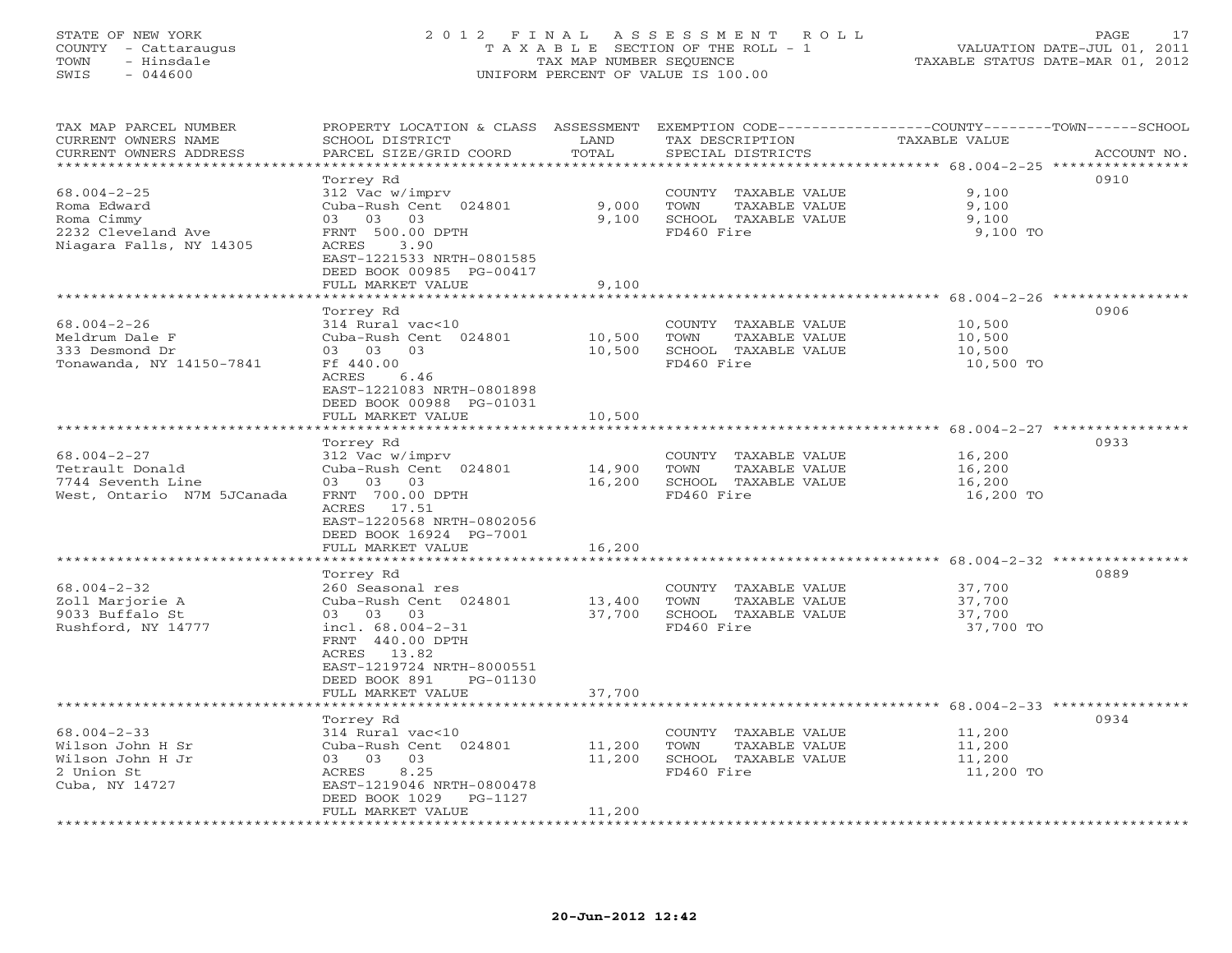## STATE OF NEW YORK 2 0 1 2 F I N A L A S S E S S M E N T R O L L PAGE 18 COUNTY - Cattaraugus T A X A B L E SECTION OF THE ROLL - 1 VALUATION DATE-JUL 01, 2011 TOWN - Hinsdale TAX MAP NUMBER SEQUENCE TAXABLE STATUS DATE-MAR 01, 2012 SWIS - 044600 UNIFORM PERCENT OF VALUE IS 100.00UNIFORM PERCENT OF VALUE IS 100.00

| TAX MAP PARCEL NUMBER<br>CURRENT OWNERS NAME<br>CURRENT OWNERS ADDRESS | PROPERTY LOCATION & CLASS ASSESSMENT EXEMPTION CODE----------------COUNTY-------TOWN------SCHOOL<br>SCHOOL DISTRICT<br>PARCEL SIZE/GRID COORD | LAND<br>TOTAL   | TAX DESCRIPTION<br>SPECIAL DISTRICTS | TAXABLE VALUE  | ACCOUNT NO.        |
|------------------------------------------------------------------------|-----------------------------------------------------------------------------------------------------------------------------------------------|-----------------|--------------------------------------|----------------|--------------------|
| ************************                                               |                                                                                                                                               |                 |                                      |                |                    |
|                                                                        | Torrey Rd (Off)                                                                                                                               |                 |                                      |                | 0800               |
| $68.004 - 2 - 34$                                                      | 322 Rural vac>10                                                                                                                              |                 | COUNTY TAXABLE VALUE                 | 21,200         |                    |
| Wilson John H Sr                                                       | Cuba-Rush Cent 024801                                                                                                                         | 21,200          | TOWN<br>TAXABLE VALUE                | 21,200         |                    |
| Wilson John H Jr                                                       | 11 03 03                                                                                                                                      | 21,200          | SCHOOL TAXABLE VALUE                 | 21,200         |                    |
| 2 Union St                                                             | ACRES 46.55                                                                                                                                   |                 | FD460 Fire                           | 21,200 TO      |                    |
| Cuba, NY 14727                                                         | EAST-1217663 NRTH-0800548                                                                                                                     |                 |                                      |                |                    |
|                                                                        | DEED BOOK 1029<br>PG-1127                                                                                                                     |                 |                                      |                |                    |
|                                                                        | FULL MARKET VALUE                                                                                                                             | 21,200          |                                      |                |                    |
|                                                                        | ******************                                                                                                                            | *************** |                                      |                |                    |
|                                                                        | Keller Hill Rd N                                                                                                                              |                 |                                      |                | 0935               |
| $68.004 - 2 - 35$                                                      | 322 Rural vac>10                                                                                                                              |                 | COUNTY TAXABLE VALUE                 | 22,000         |                    |
| Wilson John H Sr                                                       | Cuba-Rush Cent 024801                                                                                                                         | 22,000          | TOWN<br>TAXABLE VALUE                | 22,000         |                    |
| 2 Union St                                                             | 11 03<br>03                                                                                                                                   | 22,000          | SCHOOL TAXABLE VALUE                 | 22,000         |                    |
| Cuba, NY 14727                                                         | FRNT 1260.00 DPTH                                                                                                                             |                 | FD460 Fire                           | 22,000 TO      |                    |
|                                                                        | ACRES 50.37                                                                                                                                   |                 |                                      |                |                    |
|                                                                        | EAST-1217957 NRTH-0801664                                                                                                                     |                 |                                      |                |                    |
|                                                                        | DEED BOOK 00974 PG-00944                                                                                                                      |                 |                                      |                |                    |
|                                                                        | FULL MARKET VALUE                                                                                                                             | 22,000          |                                      |                |                    |
|                                                                        |                                                                                                                                               |                 |                                      |                |                    |
|                                                                        | 2967 Rogers Rd                                                                                                                                |                 |                                      |                | 0348               |
| $76.001 - 2 - 2.1$                                                     | 210 1 Family Res                                                                                                                              |                 | RES STAR 41854                       | $\circ$        | 30,000<br>$\Omega$ |
| Cassidy Randall                                                        | Hinsdale Centra 044601                                                                                                                        | 5,900           | COUNTY TAXABLE VALUE                 | 60,000         |                    |
| Cassidy Kimberly                                                       | 32 03 04                                                                                                                                      | 60,000          | TAXABLE VALUE<br>TOWN                | 60,000         |                    |
| 2967 Rogers Rd                                                         | FRNT 100.00 DPTH 215.00                                                                                                                       |                 | SCHOOL TAXABLE VALUE                 | 30,000         |                    |
| Allegany, NY 14706                                                     | EAST-1181337 NRTH-0798591                                                                                                                     |                 | FD460 Fire                           | 60,000 TO      |                    |
|                                                                        | DEED BOOK 998<br>$PG-350$                                                                                                                     |                 |                                      |                |                    |
|                                                                        | FULL MARKET VALUE                                                                                                                             | 60,000          |                                      |                |                    |
|                                                                        | 4560 Five Mile Rd                                                                                                                             |                 |                                      |                | 1255               |
| $76.001 - 2 - 2.3$                                                     | 240 Rural res                                                                                                                                 |                 | WVET C/T<br>41121                    | 12,000         | 12,000<br>$\circ$  |
| Survil Raymond                                                         | Hinsdale Centra 044601                                                                                                                        | 18,300 SR STAR  | 41834                                | $\Omega$       | 62,200<br>$\Omega$ |
| Survil Nancy                                                           | 04<br>32 03                                                                                                                                   | 149,000         | COUNTY TAXABLE VALUE                 | 137,000        |                    |
| 4560 Five Mile Rd                                                      | FRNT 1040.00 DPTH                                                                                                                             |                 | TAXABLE VALUE<br>TOWN                | 137,000        |                    |
| Allegany, NY 14706                                                     | 24.50<br>ACRES                                                                                                                                |                 | SCHOOL TAXABLE VALUE                 | 86,800         |                    |
|                                                                        | EAST-1181498 NRTH-0799299                                                                                                                     |                 | FD460 Fire                           | 149,000 TO     |                    |
|                                                                        | DEED BOOK 868<br>PG-00571                                                                                                                     |                 |                                      |                |                    |
|                                                                        | FULL MARKET VALUE                                                                                                                             | 149,000         |                                      |                |                    |
|                                                                        |                                                                                                                                               | *************   |                                      |                |                    |
|                                                                        | 2943 Rogers Rd                                                                                                                                |                 |                                      |                | 1256               |
| $76.001 - 2 - 2.4$                                                     | 210 1 Family Res                                                                                                                              |                 | RES STAR<br>41854                    | $\overline{0}$ | 30,000<br>$\Omega$ |
| Miller Jeffrey A                                                       | Hinsdale Centra 044601                                                                                                                        | 7,700           | COUNTY TAXABLE VALUE                 | 53,000         |                    |
| Miller Kellie L                                                        | 32 03<br>04                                                                                                                                   | 53,000          | TOWN<br>TAXABLE VALUE                | 53,000         |                    |
| 2943 Rogers Rd                                                         | FRNT 200.00 DPTH 200.00                                                                                                                       |                 | SCHOOL TAXABLE VALUE                 | 23,000         |                    |
| Allegany, NY 14706                                                     | EAST-1181799 NRTH-0798531                                                                                                                     |                 | FD460 Fire                           | 53,000 TO      |                    |
|                                                                        | DEED BOOK 14462 PG-6001                                                                                                                       |                 |                                      |                |                    |
|                                                                        | FULL MARKET VALUE                                                                                                                             | 53,000          |                                      |                |                    |
|                                                                        |                                                                                                                                               |                 |                                      |                |                    |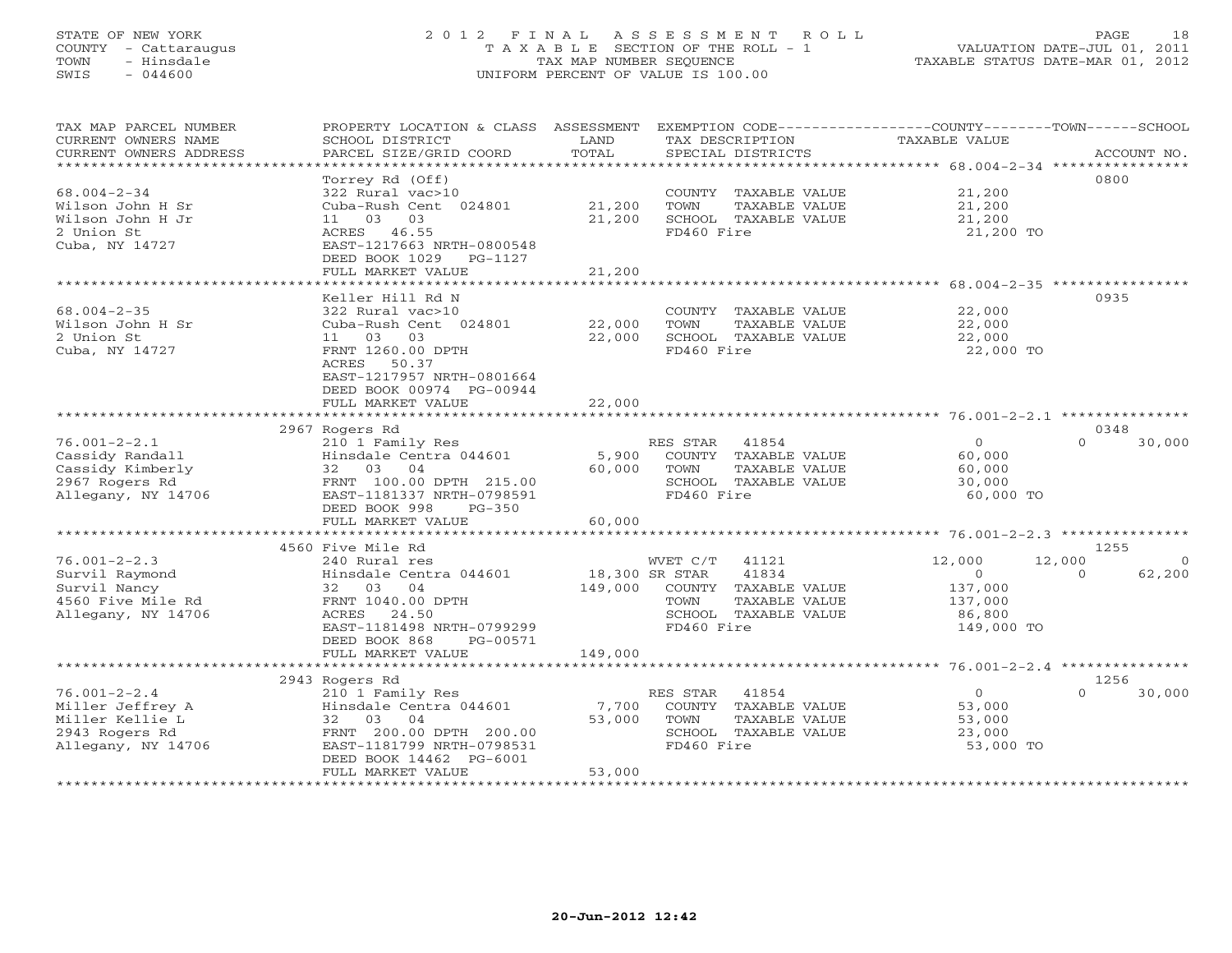## STATE OF NEW YORK 2 0 1 2 F I N A L A S S E S S M E N T R O L L PAGE 19 COUNTY - Cattaraugus T A X A B L E SECTION OF THE ROLL - 1 VALUATION DATE-JUL 01, 2011 TOWN - Hinsdale TAX MAP NUMBER SEQUENCE TAXABLE STATUS DATE-MAR 01, 2012 SWIS - 044600 UNIFORM PERCENT OF VALUE IS 100.00UNIFORM PERCENT OF VALUE IS 100.00

| TAX MAP PARCEL NUMBER<br>CURRENT OWNERS NAME<br>CURRENT OWNERS ADDRESS                              | PROPERTY LOCATION & CLASS ASSESSMENT<br>SCHOOL DISTRICT<br>PARCEL SIZE/GRID COORD                                                                                                       | LAND<br>TOTAL                        | EXEMPTION CODE-----------------COUNTY-------TOWN------SCHOOL<br>TAX DESCRIPTION<br>SPECIAL DISTRICTS                                          | <b>TAXABLE VALUE</b>                                                                          | ACCOUNT NO.                                        |
|-----------------------------------------------------------------------------------------------------|-----------------------------------------------------------------------------------------------------------------------------------------------------------------------------------------|--------------------------------------|-----------------------------------------------------------------------------------------------------------------------------------------------|-----------------------------------------------------------------------------------------------|----------------------------------------------------|
| ***********************                                                                             |                                                                                                                                                                                         |                                      |                                                                                                                                               |                                                                                               |                                                    |
|                                                                                                     | 2955 Rogers Rd                                                                                                                                                                          |                                      |                                                                                                                                               |                                                                                               | 1298                                               |
| $76.001 - 2 - 2.6$<br>Ernst Linda A<br>13-8 Mountain View Terr<br>Winsted, CT 06098                 | 270 Mfg housing<br>Hinsdale Centra 044601<br>32 03 04<br>Ff 310.00<br>1.42<br>ACRES<br>EAST-1181547 NRTH-0798560                                                                        | 8,400<br>16,500                      | COUNTY TAXABLE VALUE<br>TOWN<br>TAXABLE VALUE<br>SCHOOL TAXABLE VALUE<br>FD460 Fire                                                           | 16,500<br>16,500<br>16,500<br>16,500 TO                                                       |                                                    |
|                                                                                                     | DEED BOOK 1008<br>PG-581                                                                                                                                                                |                                      |                                                                                                                                               |                                                                                               |                                                    |
|                                                                                                     | FULL MARKET VALUE                                                                                                                                                                       | 16,500                               |                                                                                                                                               |                                                                                               |                                                    |
|                                                                                                     | 2937 Rogers Rd (Off)                                                                                                                                                                    |                                      |                                                                                                                                               |                                                                                               | 1319                                               |
| $76.001 - 2 - 2.7$<br>Bean Ronald E<br>Bean Georgia L<br>2937 Rogers Rd<br>Allegany, NY 14706       | 270 Mfg housing<br>Hinsdale Centra 044601<br>32 03 04<br>ACRES 11.10<br>EAST-1181752 NRTH-0797803<br>DEED BOOK 901<br>PG-00094<br>FULL MARKET VALUE                                     | 13,800 WVET C/T<br>51,700            | 41121<br>WVET C/T<br>41121<br>41854<br>51,700 RES STAR<br>COUNTY TAXABLE VALUE<br>TOWN<br>TAXABLE VALUE<br>SCHOOL TAXABLE VALUE<br>FD460 Fire | 7,755<br>7,755<br>7,755<br>7,755<br>$\overline{0}$<br>36,190<br>36,190<br>21,700<br>51,700 TO | $\Omega$<br>$\Omega$<br>30,000<br>$\Omega$         |
|                                                                                                     | ************************                                                                                                                                                                |                                      |                                                                                                                                               |                                                                                               |                                                    |
| $76.001 - 2 - 2.8$<br>Sommers Leonard M<br>Sommers Susan M<br>3044 Larry Ct<br>Wheatfield, NY 14120 | 2969 Rogers Rd (Off)<br>270 Mfg housing<br>Hinsdale Centra 044601<br>31/32<br>03 04<br>ACRES<br>43.25<br>EAST-1181394 NRTH-0796808<br>DEED BOOK 3836<br>PG-7002                         | 20,600<br>28,000                     | COUNTY TAXABLE VALUE<br>TOWN<br>TAXABLE VALUE<br>SCHOOL TAXABLE VALUE<br>FD460 Fire                                                           | 28,000<br>28,000<br>28,000<br>28,000 TO                                                       | 1436                                               |
|                                                                                                     | FULL MARKET VALUE                                                                                                                                                                       | 28,000                               |                                                                                                                                               |                                                                                               |                                                    |
| $76.001 - 2 - 2.9$<br>Sommers Leonard M<br>Sommers Susan M<br>3044 Larry Ct<br>Wheatfield, NY 14120 | ****************************<br>Rogers Rd (Off)<br>321 Abandoned ag<br>Hinsdale Centra 044601<br>31 03 04<br>ACRES 36.90<br>EAST-1181554 NRTH-0795100<br>DEED BOOK 3836 PG-7002         | ****************<br>20,800<br>20,800 | COUNTY TAXABLE VALUE<br>TOWN<br>TAXABLE VALUE<br>SCHOOL TAXABLE VALUE<br>FD460 Fire                                                           | 20,800<br>20,800<br>20,800<br>20,800 TO                                                       | 1437                                               |
|                                                                                                     | FULL MARKET VALUE                                                                                                                                                                       | 20,800                               |                                                                                                                                               |                                                                                               |                                                    |
|                                                                                                     | *********************                                                                                                                                                                   |                                      |                                                                                                                                               |                                                                                               |                                                    |
| $76.001 - 2 - 2.10$<br>Michael Richard M<br>2977 Rogers Rd<br>Allegany, NY 14706                    | 2977 Rogers Rd<br>270 Mfg housing<br>Hinsdale Centra 044601<br>32 03<br>04<br>97.60 DPTH 219.50<br>FRNT<br>EAST-1181206 NRTH-0798600<br>DEED BOOK 1020<br>$PG-690$<br>FULL MARKET VALUE | 30,000<br>30,000                     | 41854<br>RES STAR<br>6,300 RES ST MH 41864<br>COUNTY TAXABLE VALUE<br>TOWN<br>TAXABLE VALUE<br>SCHOOL TAXABLE VALUE<br>FD460 Fire             | $\circ$<br>$\circ$<br>30,000<br>30,000<br>$\circ$<br>30,000 TO                                | 1461<br>$\Omega$<br>30,000<br>$\Omega$<br>$\Omega$ |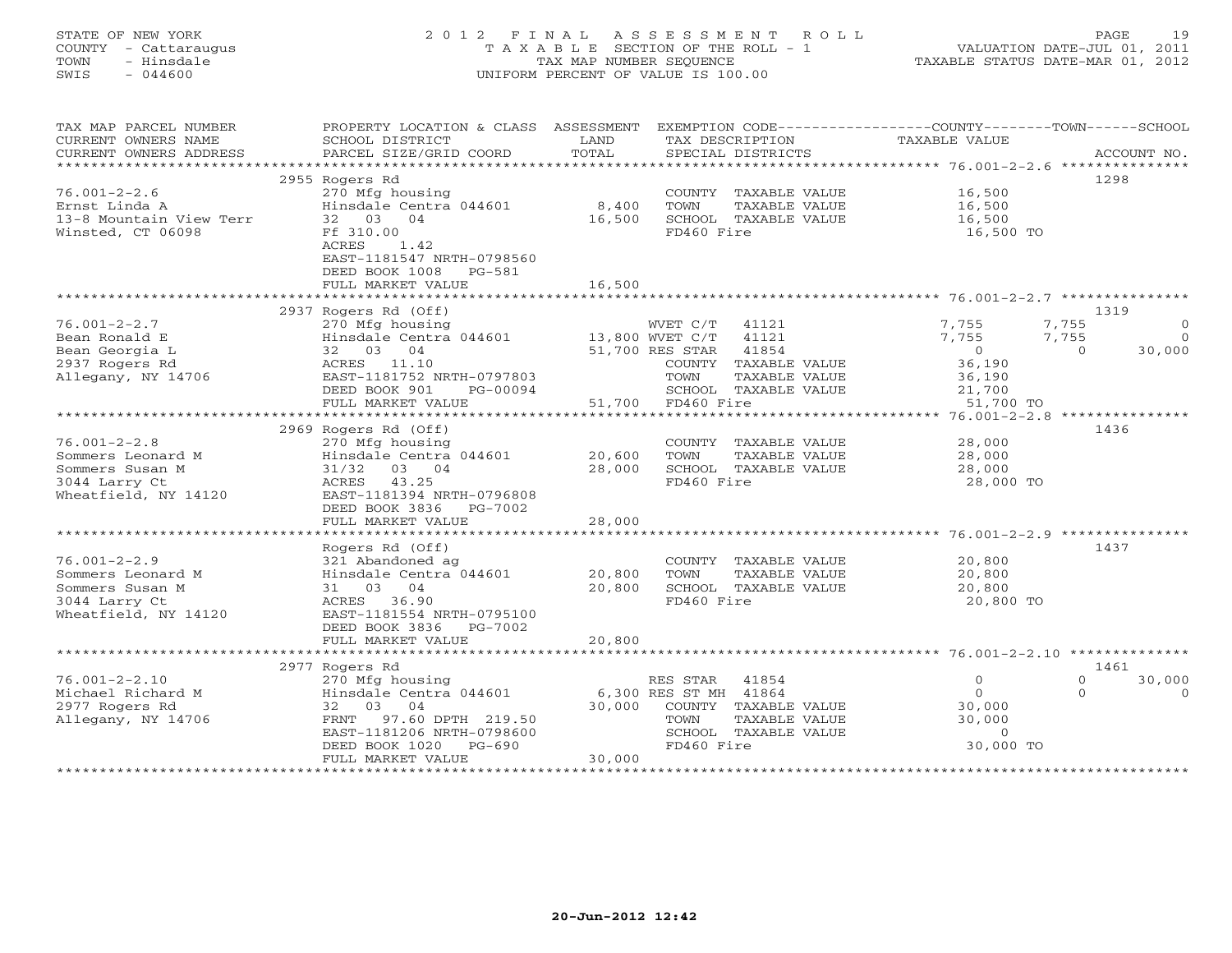| STATE OF NEW YORK<br>- Cattaraugus<br>COUNTY<br>- Hinsdale<br>TOWN<br>SWIS<br>$-044600$ | 2012 FINAL ASSESSMENT ROLL                   | T A X A B L E SECTION OF THE ROLL - 1<br>TAX MAP NUMBER SEQUENCE<br>UNIFORM PERCENT OF VALUE IS 100.00 |                                     |                   | VALUATION DATE-JUL 01, 2011<br>TAXABLE STATUS DATE-MAR 01, 2012 | PAGE           | 20          |
|-----------------------------------------------------------------------------------------|----------------------------------------------|--------------------------------------------------------------------------------------------------------|-------------------------------------|-------------------|-----------------------------------------------------------------|----------------|-------------|
| TAX MAP PARCEL NUMBER<br>CURRENT OWNERS NAME                                            | PROPERTY LOCATION & CLASS<br>SCHOOL DISTRICT | ASSESSMENT<br>LAND                                                                                     | EXEMPTION CODE--<br>TAX DESCRIPTION |                   | $-COIJNTY---$<br>TAXABLE VALUE                                  | $-$ TOWN $-$   | - SCHOOL    |
| CURRENT OWNERS ADDRESS                                                                  | PARCEL SIZE/GRID COORD                       | TOTAL                                                                                                  |                                     | SPECIAL DISTRICTS |                                                                 | ************** | ACCOUNT NO. |
|                                                                                         | 2975 Rogers Rd                               |                                                                                                        |                                     |                   |                                                                 | 1470           |             |
| 76.001-2-2.11                                                                           | 210 1 Family Res                             |                                                                                                        | RES STAR                            | 41854             |                                                                 |                | 30,000      |

| Michael Andy J<br>2975 Rogers Rd | Hinsdale Centra 044601<br>32 03<br>04 | 11,400<br>34,000 | TOWN       | COUNTY TAXABLE VALUE<br>TAXABLE VALUE | 34,000<br>34,000                                       |                    |
|----------------------------------|---------------------------------------|------------------|------------|---------------------------------------|--------------------------------------------------------|--------------------|
| Allegany, NY 14706               | Ff 29.60                              |                  |            | SCHOOL TAXABLE VALUE                  | 4,000                                                  |                    |
|                                  | ACRES<br>5.00                         |                  | FD460 Fire |                                       | 34,000 TO                                              |                    |
|                                  | EAST-1181208 NRTH-0798288             |                  |            |                                       |                                                        |                    |
|                                  | DEED BOOK 00994 PG-01155              |                  |            |                                       |                                                        |                    |
|                                  | FULL MARKET VALUE                     | 34,000           |            |                                       |                                                        |                    |
|                                  | *************************             |                  |            |                                       | ************************* 76.001-2-2.13 ************** |                    |
|                                  | 2983 Rogers Rd                        |                  |            |                                       |                                                        | 1472               |
| $76.001 - 2 - 2.13$              | $425$ Bar                             |                  | COUNTY     | TAXABLE VALUE                         | 53,700                                                 |                    |
| Micheal Andy J                   | Hinsdale Centra 044601                | 12,800           | TOWN       | TAXABLE VALUE                         | 53,700                                                 |                    |
| Olmstead Trisha L                | 32 03<br>04                           | 53,700           |            | SCHOOL TAXABLE VALUE                  | 53,700                                                 |                    |
| 2975 Rogers Rd                   | Ff 226.70                             |                  | FD460 Fire |                                       | 53,700 TO                                              |                    |
| Allegany, NY 14706               | <b>ACRES</b><br>1.20                  |                  |            |                                       |                                                        |                    |
|                                  | EAST-1181049 NRTH-0798633             |                  |            |                                       |                                                        |                    |
|                                  | DEED BOOK 16471 PG-8001               |                  |            |                                       |                                                        |                    |
|                                  | FULL MARKET VALUE                     | 53,700           |            |                                       |                                                        |                    |
|                                  |                                       |                  |            |                                       |                                                        |                    |
|                                  | Rogers Rd                             |                  |            |                                       |                                                        | 0653               |
| $76.001 - 2 - 3.1$               | 321 Abandoned ag                      |                  |            | COUNTY TAXABLE VALUE                  | 18,600                                                 |                    |
| Rogers Roy H                     | Hinsdale Centra 044601                | 18,600           | TOWN       | TAXABLE VALUE                         | 18,600                                                 |                    |
| 3161 Maple Ave Ext.              | 31/32<br>03 04                        | 18,600           |            | SCHOOL TAXABLE VALUE                  | 18,600                                                 |                    |
| Allegany, NY 14706               | 50.00 DPTH<br>FRNT                    |                  | FD460 Fire |                                       | 18,600 TO                                              |                    |
|                                  | 25.85<br>ACRES                        |                  |            |                                       |                                                        |                    |
|                                  | EAST-1182229 NRTH-0797033             |                  |            |                                       |                                                        |                    |
|                                  | DEED BOOK 7225<br>PG-3001             |                  |            |                                       |                                                        |                    |
|                                  | FULL MARKET VALUE                     | 18,600           |            |                                       |                                                        |                    |
|                                  |                                       |                  |            |                                       |                                                        |                    |
|                                  | 2921 Rogers Rd                        |                  |            |                                       |                                                        | 1257               |
| $76.001 - 2 - 3.2$               | 210 1 Family Res                      |                  | RES STAR   | 41854                                 | $\Omega$                                               | $\Omega$<br>30,000 |
| Faulkner Mark K                  | Hinsdale Centra 044601                | 11,500           |            | COUNTY TAXABLE VALUE                  | 67,000                                                 |                    |
| Faulkner Ann M                   | 32 03<br>04                           | 67,000           | TOWN       | TAXABLE VALUE                         | 67,000                                                 |                    |
| 2921 Rogers Rds                  | FRNT 505.00 DPTH                      |                  |            | SCHOOL TAXABLE VALUE                  | 37,000                                                 |                    |
| Allegany, NY 14706               | 5.15<br>ACRES                         |                  | FD460 Fire |                                       | 67,000 TO                                              |                    |
|                                  | EAST-1182234 NRTH-0798372             |                  |            |                                       |                                                        |                    |
|                                  | DEED BOOK 00932 PG-00398              |                  |            |                                       |                                                        |                    |
|                                  | FULL MARKET VALUE                     | 67,000           |            |                                       |                                                        |                    |
|                                  |                                       |                  |            |                                       | ************************ 76.001-2-4.1 **************** |                    |
|                                  | Rogers Rd                             |                  |            |                                       |                                                        | 0655               |
| $76.001 - 2 - 4.1$               | 270 Mfg housing                       |                  |            | COUNTY TAXABLE VALUE                  | 14,100                                                 |                    |
| Rogers Roy                       | Hinsdale Centra 044601                | 8,200            | TOWN       | TAXABLE VALUE                         | 14,100                                                 |                    |
| Rogers Gary                      | 31/32<br>03 04                        | 14,100           |            | SCHOOL TAXABLE VALUE                  | 14,100                                                 |                    |
| 3161 Maple Ext Ave               | 1.20<br>ACRES                         |                  | FD460 Fire |                                       | 14,100 TO                                              |                    |
| Allegany, NY 14706               | EAST-1183349 NRTH-0798465             |                  |            |                                       |                                                        |                    |
|                                  | DEED BOOK 1012<br>PG-1090             |                  |            |                                       |                                                        |                    |
|                                  | FULL MARKET VALUE                     | 14,100           |            |                                       |                                                        |                    |
|                                  |                                       |                  |            |                                       |                                                        |                    |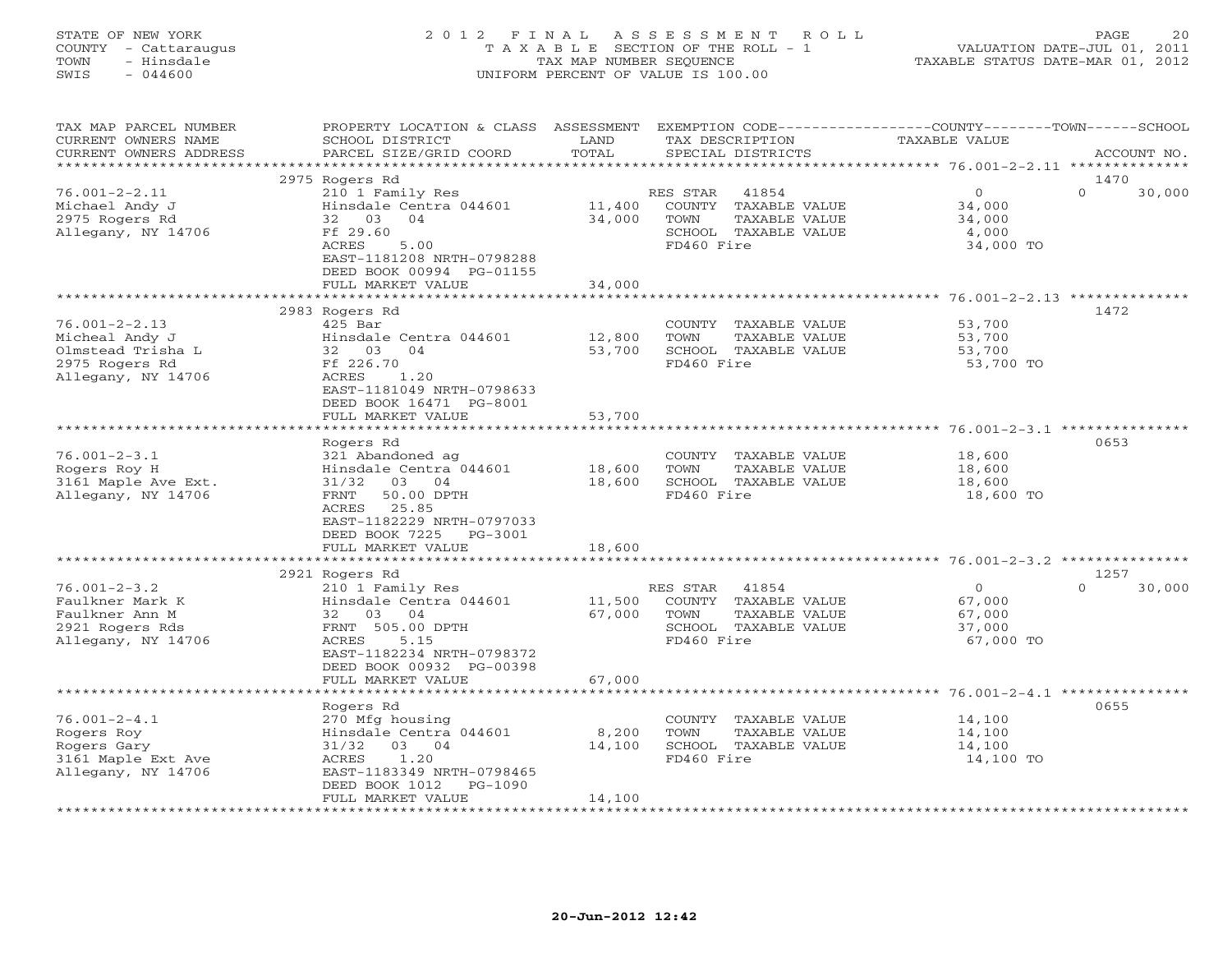| STATE OF NEW YORK<br>COUNTY<br>- Cattaraugus<br>TOWN<br>- Hinsdale<br>$-044600$<br>SWIS | 2 0 1 2<br>F I N A L                                                                             | TAX MAP NUMBER SEOUENCE             | ASSESSMENT<br>ROLL<br>TAXABLE SECTION OF THE ROLL - 1<br>UNIFORM PERCENT OF VALUE IS 100.00 | TAXABLE STATUS DATE-MAR 01, 2012           | PAGE<br>21<br>VALUATION DATE-JUL 01, 2011 |
|-----------------------------------------------------------------------------------------|--------------------------------------------------------------------------------------------------|-------------------------------------|---------------------------------------------------------------------------------------------|--------------------------------------------|-------------------------------------------|
| TAX MAP PARCEL NUMBER<br>CURRENT OWNERS NAME                                            | PROPERTY LOCATION & CLASS ASSESSMENT<br>SCHOOL DISTRICT                                          | LAND                                | EXEMPTION CODE-----------------COUNTY-------TOWN------SCHOOL<br>TAX DESCRIPTION             | TAXABLE VALUE                              |                                           |
| CURRENT OWNERS ADDRESS<br>**********************                                        | PARCEL SIZE/GRID COORD                                                                           | TOTAL                               | SPECIAL DISTRICTS                                                                           |                                            | ACCOUNT NO.                               |
|                                                                                         |                                                                                                  |                                     |                                                                                             |                                            |                                           |
| $76.001 - 2 - 4.2$                                                                      | 2926 Rogers Rd                                                                                   |                                     |                                                                                             |                                            | 0654                                      |
|                                                                                         | 271 Mfg housings<br>Hinsdale Centra 044601                                                       |                                     | COUNTY<br>TAXABLE VALUE<br>TOWN                                                             | 36,500                                     |                                           |
| Rogers Roy H<br>3161 Maple Ave. Ext                                                     | 32 03 04                                                                                         | 11,400<br>36,500                    | TAXABLE VALUE<br>SCHOOL TAXABLE VALUE                                                       | 36,500<br>36,500                           |                                           |
| Allegany, NY 14706                                                                      | Land Contract<br>Ff 675.00<br>5.00<br>ACRES<br>EAST-1182276 NRTH-0798824                         |                                     | FD460 Fire                                                                                  | 36,500 TO                                  |                                           |
|                                                                                         | DEED BOOK 816<br>PG-01065                                                                        |                                     |                                                                                             |                                            |                                           |
|                                                                                         | FULL MARKET VALUE                                                                                | 36,500                              |                                                                                             |                                            |                                           |
|                                                                                         |                                                                                                  |                                     |                                                                                             | ******** 76.001-2-4.4 ***                  |                                           |
|                                                                                         | 2878 Rogers Rd                                                                                   |                                     |                                                                                             |                                            | 1166                                      |
| $76.001 - 2 - 4.4$                                                                      | 210 1 Family Res                                                                                 |                                     | RES STAR<br>41854                                                                           | $\circ$                                    | $\Omega$<br>30,000                        |
| Rogers Gary J<br>Rogers Helen I<br>2878 Rogers Rd<br>Allegany, NY 14706                 | Hinsdale Centra 044601<br>32 03 04<br>Also Trl.<br>FRNT 175.00 DPTH                              | 11,600<br>103,000                   | COUNTY TAXABLE VALUE<br>TOWN<br>TAXABLE VALUE<br>SCHOOL<br>TAXABLE VALUE<br>FD460 Fire      | 103,000<br>103,000<br>73,000<br>103,000 TO |                                           |
|                                                                                         | 5.40<br>ACRES<br>EAST-1182625 NRTH-0798976<br>DEED BOOK 12791 PG-8001<br>FULL MARKET VALUE       | 103,000                             |                                                                                             |                                            |                                           |
|                                                                                         | ****************************                                                                     |                                     |                                                                                             |                                            |                                           |
|                                                                                         | 2888 Rogers Rd                                                                                   |                                     |                                                                                             |                                            | 1167                                      |
| $76.001 - 2 - 4.5$                                                                      | 270 Mfg housing                                                                                  |                                     | RES ST MH 41864                                                                             | $\mathbf{0}$                               | $\Omega$<br>30,000                        |
| Rogers Richard A                                                                        | Hinsdale Centra 044601                                                                           | 7,400                               | COUNTY TAXABLE VALUE                                                                        | 30,500                                     |                                           |
| Rogers Gary J                                                                           | 32<br>03 04                                                                                      | 30,500                              | TOWN<br>TAXABLE VALUE                                                                       | 30,500                                     |                                           |
| 2878 Rogers Rd                                                                          | Kathy Karnuth mobile                                                                             |                                     | SCHOOL TAXABLE VALUE                                                                        | 500                                        |                                           |
| Allegany, NY 14706                                                                      | FRNT 290.00 DPTH 187.00<br>0.84<br>ACRES<br>EAST-1182772 NRTH-0798685<br>DEED BOOK 11851 PG-6001 |                                     | FD460 Fire                                                                                  | 30,500 TO                                  |                                           |
|                                                                                         | FULL MARKET VALUE                                                                                | 30,500                              |                                                                                             |                                            |                                           |
|                                                                                         |                                                                                                  |                                     |                                                                                             |                                            |                                           |
|                                                                                         | 2878 Rogers Rd                                                                                   |                                     |                                                                                             |                                            | 1168                                      |
| $76.001 - 2 - 4.6$                                                                      | 271 Mfg housings                                                                                 |                                     | COUNTY TAXABLE VALUE                                                                        | 47,800                                     |                                           |
| Rogers Richard A                                                                        | Hinsdale Centra 044601                                                                           | 20,800                              | TOWN<br>TAXABLE VALUE                                                                       | 47,800                                     |                                           |
| Rogers Gary J                                                                           | 03<br>04<br>32                                                                                   | 47,800                              | SCHOOL TAXABLE VALUE                                                                        | 47,800                                     |                                           |
| 2878 Rogers Rd                                                                          | FRNT 1067.00 DPTH                                                                                |                                     | FD460 Fire                                                                                  | 47,800 TO                                  |                                           |
| Allegany, NY 14706                                                                      | ACRES<br>9.40                                                                                    |                                     |                                                                                             |                                            |                                           |
|                                                                                         | EAST-1183718 NRTH-0798852                                                                        |                                     |                                                                                             |                                            |                                           |
|                                                                                         | DEED BOOK 11851 PG-6001                                                                          |                                     |                                                                                             |                                            |                                           |
|                                                                                         | FULL MARKET VALUE                                                                                | 47,800<br>* * * * * * * * * * * * * |                                                                                             |                                            |                                           |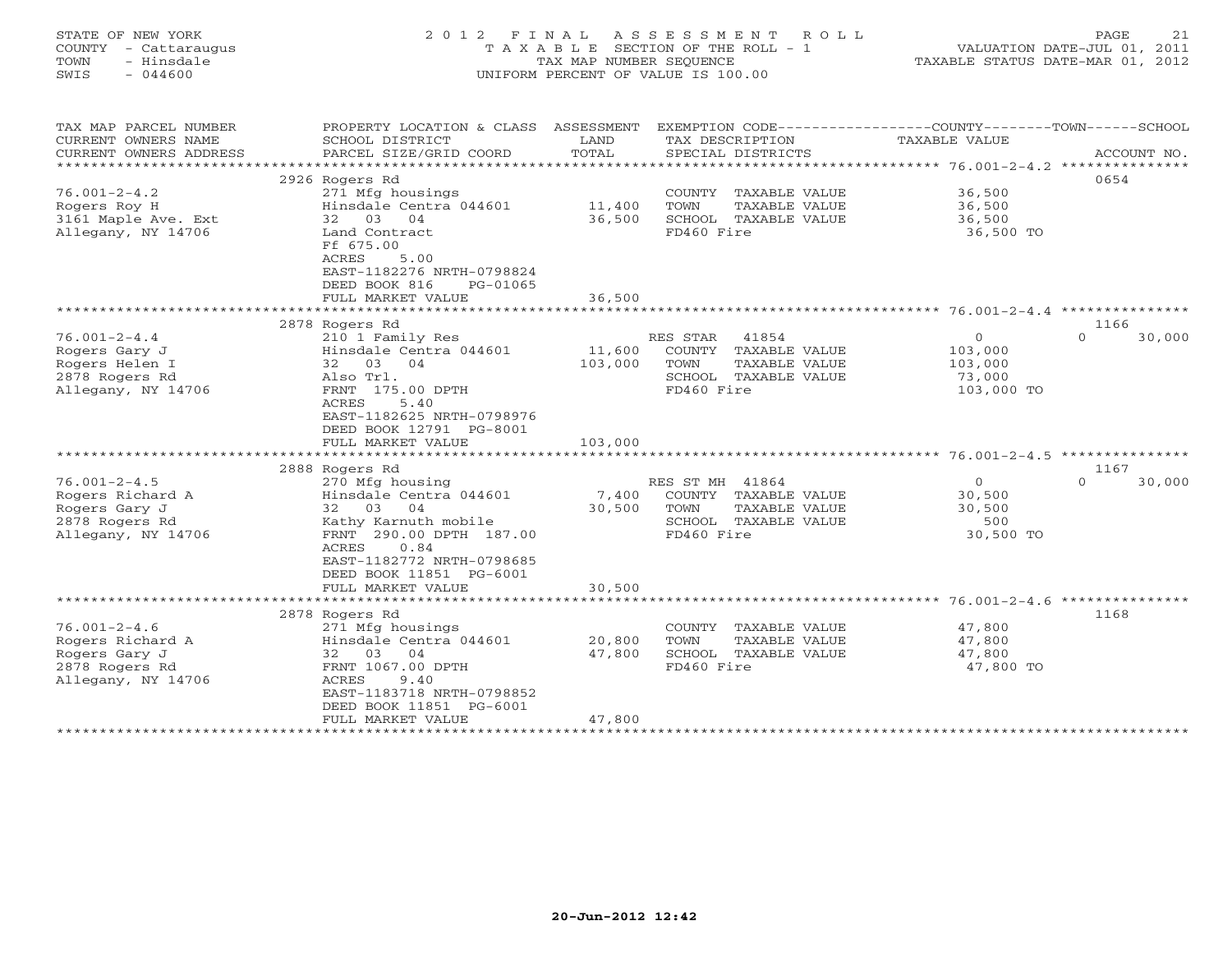# STATE OF NEW YORK 2 0 1 2 F I N A L A S S E S S M E N T R O L L PAGE 22 COUNTY - Cattaraugus T A X A B L E SECTION OF THE ROLL - 1 VALUATION DATE-JUL 01, 2011 TOWN - Hinsdale TAX MAP NUMBER SEQUENCE TAXABLE STATUS DATE-MAR 01, 2012 SWIS - 044600 UNIFORM PERCENT OF VALUE IS 100.00UNIFORM PERCENT OF VALUE IS 100.00

| TAX MAP PARCEL NUMBER<br>CURRENT OWNERS NAME<br>CURRENT OWNERS ADDRESS | PROPERTY LOCATION & CLASS ASSESSMENT<br>SCHOOL DISTRICT<br>PARCEL SIZE/GRID COORD | LAND<br>TOTAL               | TAX DESCRIPTION<br>SPECIAL DISTRICTS | EXEMPTION CODE-----------------COUNTY-------TOWN------SCHOOL<br>TAXABLE VALUE | ACCOUNT NO.        |
|------------------------------------------------------------------------|-----------------------------------------------------------------------------------|-----------------------------|--------------------------------------|-------------------------------------------------------------------------------|--------------------|
| *************************                                              |                                                                                   |                             |                                      |                                                                               |                    |
|                                                                        | 2871 Rogers Rd                                                                    |                             |                                      |                                                                               | 1351               |
| $76.001 - 2 - 4.7$                                                     | 210 1 Family Res                                                                  |                             | COUNTY TAXABLE VALUE                 | 38,000                                                                        |                    |
| Rogers Gary J                                                          | Hinsdale Centra 044601                                                            | 7,400                       | TOWN<br>TAXABLE VALUE                | 38,000                                                                        |                    |
| Rogers Helen I                                                         | 32 03 04                                                                          | 38,000                      | SCHOOL TAXABLE VALUE                 | 38,000                                                                        |                    |
| 2878 Rogers Rd                                                         | FRNT 214.50 DPTH 170.00                                                           |                             | FD460 Fire                           | 38,000 TO                                                                     |                    |
| Allegany, NY 14706                                                     | EAST-1183081 NRTH-0798458                                                         |                             |                                      |                                                                               |                    |
|                                                                        | DEED BOOK 00971 PG-00982<br>FULL MARKET VALUE                                     | 38,000                      |                                      |                                                                               |                    |
|                                                                        | **************************                                                        | * * * * * * * * * * * * * * |                                      |                                                                               |                    |
|                                                                        | 2876 Rogers Rd (Off)                                                              |                             |                                      |                                                                               | 1490               |
| $76.001 - 2 - 4.9$                                                     | 321 Abandoned ag                                                                  |                             | COUNTY TAXABLE VALUE                 | 21,300                                                                        |                    |
| Wilber Wayne M                                                         | Hinsdale Centra 044601                                                            | 21,300                      | TOWN<br>TAXABLE VALUE                | 21,300                                                                        |                    |
| 82 Main St                                                             | 32 03 04                                                                          | 21,300                      | SCHOOL TAXABLE VALUE                 | 21,300                                                                        |                    |
| Eldred, PA 16731                                                       | ACRES 39.30                                                                       |                             | FD460 Fire                           | 21,300 TO                                                                     |                    |
|                                                                        | EAST-1183114 NRTH-0799464                                                         |                             |                                      |                                                                               |                    |
|                                                                        | DEED BOOK 00966 PG-00207                                                          |                             |                                      |                                                                               |                    |
|                                                                        | FULL MARKET VALUE                                                                 | 21,300                      |                                      |                                                                               |                    |
|                                                                        | 2839 Rogers Rd                                                                    |                             |                                      |                                                                               | 1514               |
| $76.001 - 2 - 4.10$                                                    | 210 1 Family Res                                                                  |                             | RES STAR<br>41854                    | $\overline{0}$                                                                | $\Omega$<br>30,000 |
| Barnes Michael R                                                       | Hinsdale Centra 044601                                                            | 8,100                       | COUNTY TAXABLE VALUE                 | 51,500                                                                        |                    |
| 2839 Rogers Rd                                                         | 32<br>03 04                                                                       | 51,500                      | TOWN<br>TAXABLE VALUE                | 51,500                                                                        |                    |
| Allegany, NY 14706                                                     | Ff 344.50<br>1.15<br>ACRES                                                        |                             | SCHOOL TAXABLE VALUE<br>FD460 Fire   | 21,500<br>51,500 TO                                                           |                    |
|                                                                        | EAST-1183694 NRTH-0798487                                                         |                             |                                      |                                                                               |                    |
|                                                                        | DEED BOOK 00978 PG-00633                                                          |                             |                                      |                                                                               |                    |
|                                                                        | FULL MARKET VALUE                                                                 | 51,500                      |                                      |                                                                               |                    |
|                                                                        |                                                                                   |                             |                                      |                                                                               |                    |
|                                                                        | Rogers Rd                                                                         |                             |                                      |                                                                               | 1598               |
| $76.001 - 2 - 4.11$                                                    | 322 Rural vac>10                                                                  |                             | COUNTY TAXABLE VALUE                 | 31,300                                                                        |                    |
| Rogers Roy H                                                           | Hinsdale Centra 044601                                                            | 31,300                      | TOWN<br>TAXABLE VALUE                | 31,300                                                                        |                    |
| 31161 Maple Ext Ave<br>Allegany, NY 14706                              | 31/32/4<br>ACRES 89.50                                                            | 31,300                      | SCHOOL TAXABLE VALUE<br>FD460 Fire   | 31,300<br>31,300 TO                                                           |                    |
|                                                                        | EAST-1182942 NRTH-0796166                                                         |                             |                                      |                                                                               |                    |
|                                                                        | DEED BOOK 1012 PG-910                                                             |                             |                                      |                                                                               |                    |
|                                                                        | FULL MARKET VALUE                                                                 | 31,300                      |                                      |                                                                               |                    |
|                                                                        |                                                                                   |                             |                                      |                                                                               |                    |
|                                                                        | Rogers Rd                                                                         |                             |                                      |                                                                               | 1599               |
| $76.001 - 2 - 4.12$                                                    | 322 Rural vac>10                                                                  |                             | COUNTY TAXABLE VALUE                 | 30,600                                                                        |                    |
| Rogers Gary                                                            | Hinsdale Centra 044601                                                            | 30,600                      | TOWN<br>TAXABLE VALUE                | 30,600                                                                        |                    |
| Rogers Helen I<br>2878 Rogers Rd                                       | 31/32/34<br>ACRES 86.00                                                           | 30,600                      | SCHOOL TAXABLE VALUE                 | 30,600                                                                        |                    |
| Allegany, NY 14706                                                     | EAST-1183929 NRTH-0796502                                                         |                             |                                      |                                                                               |                    |
|                                                                        | DEED BOOK 11851 PG-6001                                                           |                             |                                      |                                                                               |                    |
|                                                                        | FULL MARKET VALUE                                                                 | 30,600                      |                                      |                                                                               |                    |
|                                                                        | ******************                                                                |                             |                                      |                                                                               |                    |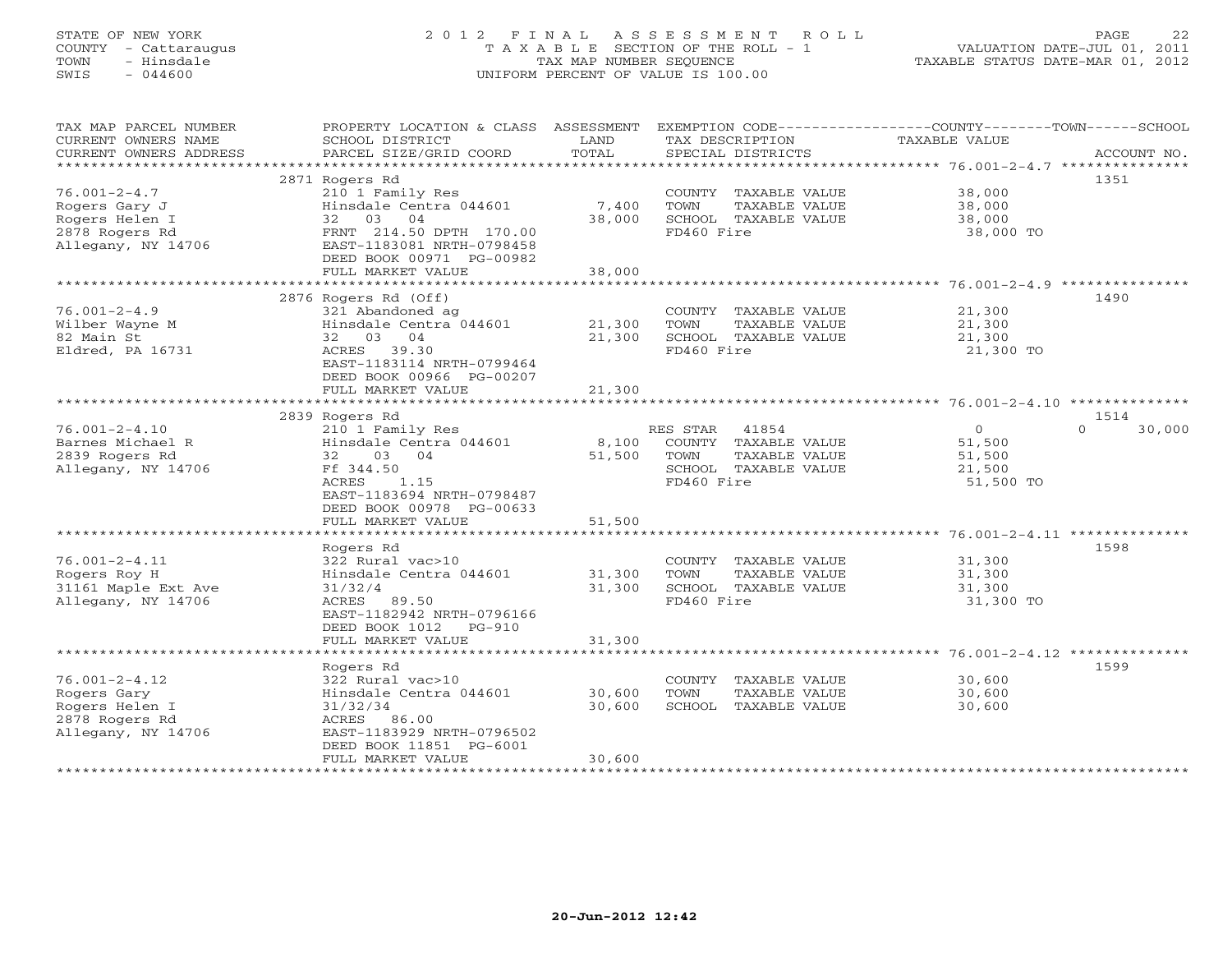# STATE OF NEW YORK 2 0 1 2 F I N A L A S S E S S M E N T R O L L PAGE 23 COUNTY - Cattaraugus T A X A B L E SECTION OF THE ROLL - 1 VALUATION DATE-JUL 01, 2011 TOWN - Hinsdale TAX MAP NUMBER SEQUENCE TAXABLE STATUS DATE-MAR 01, 2012 SWIS - 044600 UNIFORM PERCENT OF VALUE IS 100.00UNIFORM PERCENT OF VALUE IS 100.00

| TAX MAP PARCEL NUMBER<br>CURRENT OWNERS NAME<br>CURRENT OWNERS ADDRESS                                                                   | PROPERTY LOCATION & CLASS ASSESSMENT<br>SCHOOL DISTRICT<br>PARCEL SIZE/GRID COORD                                                                                                                 | LAND<br>TOTAL              | EXEMPTION CODE-----------------COUNTY-------TOWN------SCHOOL<br>TAX DESCRIPTION<br>SPECIAL DISTRICTS                              | TAXABLE VALUE                                                        | ACCOUNT NO.                                    |
|------------------------------------------------------------------------------------------------------------------------------------------|---------------------------------------------------------------------------------------------------------------------------------------------------------------------------------------------------|----------------------------|-----------------------------------------------------------------------------------------------------------------------------------|----------------------------------------------------------------------|------------------------------------------------|
| ***********************                                                                                                                  |                                                                                                                                                                                                   |                            |                                                                                                                                   |                                                                      |                                                |
| $76.001 - 2 - 5.1$<br>Guthrie Robert L<br>2778 Rogers Rd<br>Allegany, NY 14706<br>MAY BE SUBJECT TO PAYMENT<br>UNDER AGDIST LAW TIL 2016 | 2778 Rogers Rd<br>113 Cattle farm<br>Hinsdale Centra 044601<br>32 03 04<br>Ff 1900.00<br>ACRES 100.30 BANK<br>017<br>EAST-1184985 NRTH-0797621<br>DEED BOOK 1022<br>$PG-313$<br>FULL MARKET VALUE | 39,800<br>81,900<br>81,900 | SR STAR<br>41834<br>COUNTY TAXABLE VALUE<br>TOWN<br>TAXABLE VALUE<br>SCHOOL TAXABLE VALUE<br>FD460 Fire                           | $\overline{O}$<br>81,900<br>81,900<br>19,700<br>81,900 TO            | 0149<br>$\Omega$<br>62,200                     |
|                                                                                                                                          |                                                                                                                                                                                                   |                            |                                                                                                                                   |                                                                      |                                                |
| $76.001 - 2 - 5.2$<br>Allen Ardith<br>Smith Joseph A Jr<br>2804 Rogers Rd<br>Allegany, NY 14706                                          | 2804 Rogers Rd<br>270 Mfg housing<br>Hinsdale Centra 044601<br>32 03 04<br>Life use Ardith Allen<br>FRNT 116.00 DPTH 195.25<br>EAST-1184220 NRTH-0798809<br>DEED BOOK 10317 PG-3001               | 24,200                     | AGED C/T/S 41800<br>6,100 SR STAR<br>41834<br>COUNTY TAXABLE VALUE<br>TOWN<br>TAXABLE VALUE<br>SCHOOL TAXABLE VALUE<br>FD460 Fire | 12,100<br>$\circ$<br>12,100<br>12,100<br>$\overline{0}$<br>24,200 TO | 0956<br>12,100<br>12,100<br>12,100<br>$\Omega$ |
|                                                                                                                                          | FULL MARKET VALUE                                                                                                                                                                                 | 24,200                     |                                                                                                                                   |                                                                      |                                                |
|                                                                                                                                          |                                                                                                                                                                                                   |                            |                                                                                                                                   |                                                                      |                                                |
| $76.001 - 2 - 5.3$<br>Allen Ardith<br>Smith Joseph A Jr<br>2804 Rogers Rd<br>Allegany, NY 14706                                          | 2804 Rogers Rd<br>270 Mfg housing<br>Hinsdale Centra 044601<br>32 03<br>04<br>77.50 DPTH 309.30<br>FRNT<br>EAST-1184270 NRTH-0798921<br>DEED BOOK 10317 PG-3001<br>FULL MARKET VALUE              | 6,200<br>10,500<br>10,500  | COUNTY TAXABLE VALUE<br>TOWN<br>TAXABLE VALUE<br>SCHOOL TAXABLE VALUE<br>FD460 Fire                                               | 10,500<br>10,500<br>10,500<br>10,500 TO                              | 1288                                           |
|                                                                                                                                          |                                                                                                                                                                                                   |                            |                                                                                                                                   |                                                                      | 1653                                           |
| $76.001 - 2 - 5.4$<br>Wilber Kenneth E<br>Wilber Marianne E<br>4505 Conley Rd<br>Allegany, NY 14706<br>MAY BE SUBJECT TO PAYMENT         | 4505 Conley Rd<br>210 1 Family Res<br>Hinsdale Centra 044601<br>32 03 04<br>Ff 1900.00<br>ACRES<br>1.70<br>EAST-1185160 NRTH-0798299<br>DEED BOOK 8003 PG-2001                                    | 8,600 SR STAR<br>58,000    | WVET C/T<br>41121<br>41834<br>COUNTY TAXABLE VALUE<br>TOWN<br>TAXABLE VALUE<br>SCHOOL TAXABLE VALUE<br>FD460 Fire                 | 8,700<br>$\Omega$<br>49,300<br>49,300<br>$\circ$<br>58,000 TO        | 8,700<br>$\Omega$<br>58,000<br>$\Omega$        |
| UNDER AGDIST LAW TIL 2015                                                                                                                | FULL MARKET VALUE                                                                                                                                                                                 | 58,000                     |                                                                                                                                   |                                                                      |                                                |
| $76.001 - 2 - 5.5$<br>Murray Gary R<br>Murray Patricia M<br>7107 Gorton Rd<br>Basom, NY 14013<br>MAY BE SUBJECT TO PAYMENT               | 4493 Conley Rd<br>260 Seasonal res<br>Hinsdale Centra 044601<br>32 03 04<br>Ff 1900.00<br>ACRES<br>3.80<br>EAST-1185341 NRTH-0797927<br>DEED BOOK 10815 PG-3001                                   | 10,400<br>45,800           | COUNTY TAXABLE VALUE<br>TOWN<br>TAXABLE VALUE<br>SCHOOL TAXABLE VALUE<br>FD460 Fire                                               | 45,800<br>45,800<br>45,800<br>45,800 TO                              | 1694                                           |
| UNDER AGDIST LAW TIL 2016                                                                                                                | FULL MARKET VALUE                                                                                                                                                                                 | 45,800                     |                                                                                                                                   |                                                                      |                                                |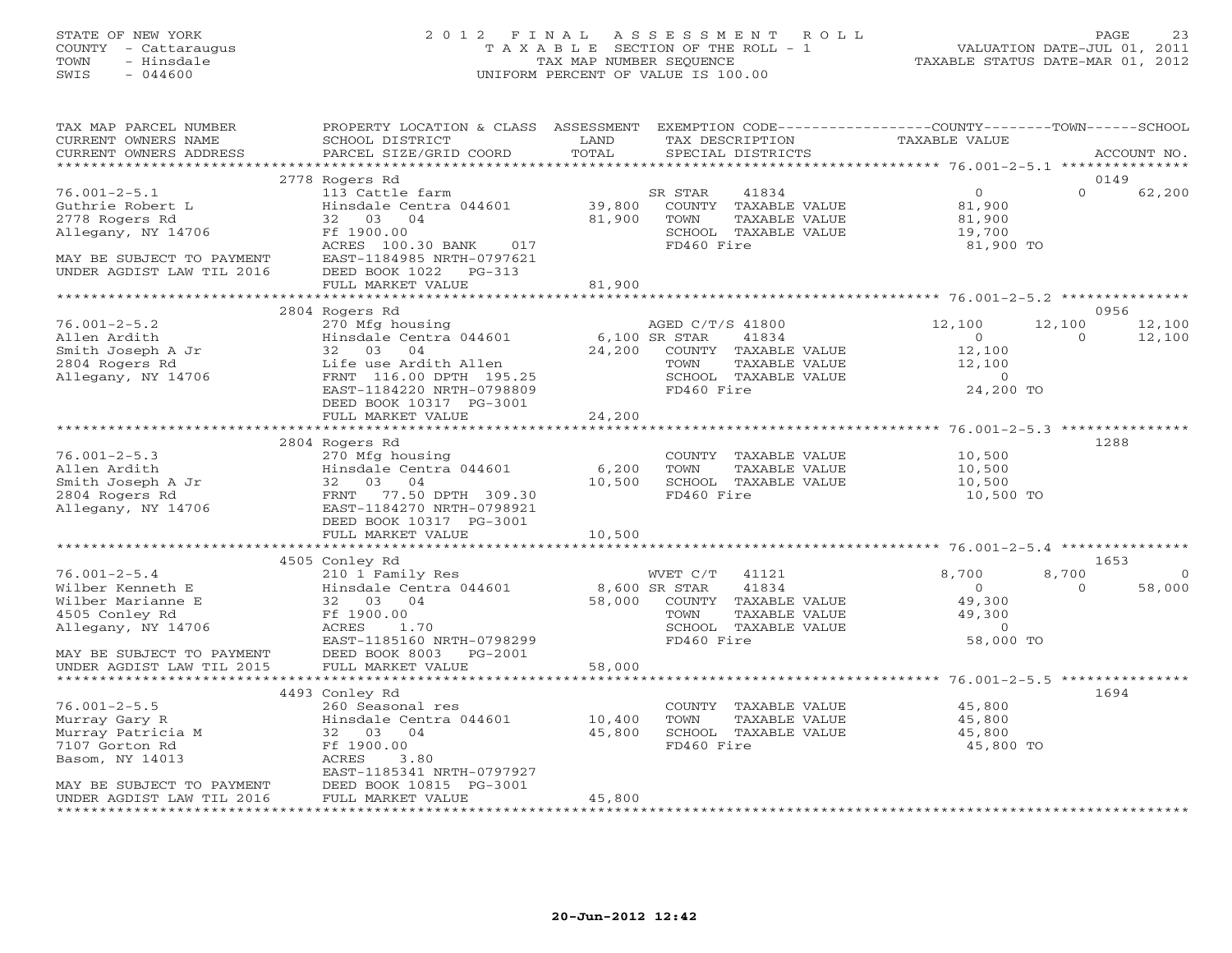## STATE OF NEW YORK 2 0 1 2 F I N A L A S S E S S M E N T R O L L PAGE 24 COUNTY - Cattaraugus T A X A B L E SECTION OF THE ROLL - 1 VALUATION DATE-JUL 01, 2011 TOWN - Hinsdale TAX MAP NUMBER SEQUENCE TAXABLE STATUS DATE-MAR 01, 2012 SWIS - 044600 UNIFORM PERCENT OF VALUE IS 100.00UNIFORM PERCENT OF VALUE IS 100.00

| TAX MAP PARCEL NUMBER<br>CURRENT OWNERS NAME<br>CURRENT OWNERS ADDRESS | PROPERTY LOCATION & CLASS ASSESSMENT EXEMPTION CODE---------------COUNTY-------TOWN------SCHOOL<br>SCHOOL DISTRICT<br>PARCEL SIZE/GRID COORD | LAND<br>TOTAL | TAX DESCRIPTION<br>SPECIAL DISTRICTS | <b>TAXABLE VALUE</b> | ACCOUNT NO.        |
|------------------------------------------------------------------------|----------------------------------------------------------------------------------------------------------------------------------------------|---------------|--------------------------------------|----------------------|--------------------|
|                                                                        |                                                                                                                                              |               |                                      |                      |                    |
|                                                                        | 2746 Button Rd                                                                                                                               |               |                                      |                      | 0778               |
| $76.001 - 2 - 6$                                                       | 210 1 Family Res                                                                                                                             |               | RES STAR 41854                       | $\circ$              | $\Omega$<br>30,000 |
| Keim Nathan M                                                          | Hinsdale Centra 044601                                                                                                                       | 30,800        | COUNTY TAXABLE VALUE                 | 147,500              |                    |
| Metler Erinne L                                                        | 31/32 03 04                                                                                                                                  | 147,500       | TOWN<br>TAXABLE VALUE                | 147,500              |                    |
| 2746 Button Rd                                                         | Ff 1135.00                                                                                                                                   |               | SCHOOL TAXABLE VALUE                 | 117,500              |                    |
| Hinsdale, NY 14743                                                     | 64.25<br>ACRES<br>EAST-1185405 NRTH-0795108                                                                                                  |               | FD460 Fire                           | 147,500 TO           |                    |
|                                                                        | DEED BOOK 13859 PG-3002                                                                                                                      |               |                                      |                      |                    |
|                                                                        | FULL MARKET VALUE                                                                                                                            | 147,500       |                                      |                      |                    |
|                                                                        | ***********************                                                                                                                      |               |                                      |                      |                    |
|                                                                        | Button Rd                                                                                                                                    |               |                                      |                      | 0058               |
| $76.001 - 2 - 7$                                                       | 260 Seasonal res                                                                                                                             |               | COUNTY TAXABLE VALUE                 | 18,000               |                    |
| Bennett Edward J                                                       | Hinsdale Centra 044601                                                                                                                       | 14,600        | TOWN<br>TAXABLE VALUE                | 18,000               |                    |
| 4423 Gile Hollow Rd                                                    | 31 03 04                                                                                                                                     | 18,000        | SCHOOL TAXABLE VALUE                 | 18,000               |                    |
| Hinsdale, NY 14743                                                     | 50.00 DPTH<br>FRNT                                                                                                                           |               | FD460 Fire                           | 18,000 TO            |                    |
|                                                                        | ACRES 16.85                                                                                                                                  |               |                                      |                      |                    |
|                                                                        | EAST-1184303 NRTH-0794325<br>DEED BOOK 829<br>PG-00436                                                                                       |               |                                      |                      |                    |
|                                                                        | FULL MARKET VALUE                                                                                                                            | 18,000        |                                      |                      |                    |
|                                                                        |                                                                                                                                              |               |                                      |                      |                    |
|                                                                        | Indian Rd                                                                                                                                    |               |                                      |                      | 0611               |
| $76.001 - 2 - 8$                                                       | 312 Vac w/imprv                                                                                                                              |               | COUNTY TAXABLE VALUE                 | 25,000               |                    |
| Branch (7/12 int) Laurie A                                             | Hinsdale Centra 044601                                                                                                                       | 22,800        | TOWN<br>TAXABLE VALUE                | 25,000               |                    |
| Branch $(2/12 \text{ int})$ Amy L                                      | 31 03 04                                                                                                                                     | 25,000        | SCHOOL TAXABLE VALUE                 | 25,000               |                    |
| PO Box 806                                                             | Life Use Paul Branch                                                                                                                         |               | FD460 Fire                           | 25,000 TO            |                    |
| Olean, NY 14760                                                        | FRNT 1617.00 DPTH                                                                                                                            |               |                                      |                      |                    |
|                                                                        | ACRES 46.75                                                                                                                                  |               |                                      |                      |                    |
|                                                                        | EAST-1184236 NRTH-0793091<br>DEED BOOK 15807 PG-6001                                                                                         |               |                                      |                      |                    |
|                                                                        | FULL MARKET VALUE                                                                                                                            | 25,000        |                                      |                      |                    |
|                                                                        |                                                                                                                                              |               |                                      |                      |                    |
|                                                                        | Button Rd (Off)                                                                                                                              |               |                                      |                      | 0610               |
| $76.001 - 2 - 9$                                                       | 321 Abandoned ag                                                                                                                             |               | COUNTY TAXABLE VALUE                 | 38,200               |                    |
| Branch (7/12 int) Laurie A                                             | Hinsdale Centra 044601                                                                                                                       | 38,200        | TOWN<br>TAXABLE VALUE                | 38,200               |                    |
| Branch $(2/12 \text{ int})$ Amy L                                      | 01 02 04                                                                                                                                     | 38,200        | SCHOOL TAXABLE VALUE                 | 38,200               |                    |
| PO Box 806                                                             | $L/u$ - Paul M                                                                                                                               |               | FD460 Fire                           | 38,200 TO            |                    |
| Olean, NY 14760                                                        | ACRES 123.95                                                                                                                                 |               |                                      |                      |                    |
|                                                                        | EAST-1182499 NRTH-0793427<br>DEED BOOK 15807 PG-6001                                                                                         |               |                                      |                      |                    |
|                                                                        | FULL MARKET VALUE                                                                                                                            | 38,200        |                                      |                      |                    |
|                                                                        |                                                                                                                                              |               |                                      |                      |                    |
|                                                                        | Button Rd (Off)                                                                                                                              |               |                                      |                      | 1011               |
| $76.001 - 2 - 10$                                                      | 322 Rural vac>10                                                                                                                             |               | COUNTY TAXABLE VALUE                 | 9,900                |                    |
| Murphy Robert                                                          | Hinsdale Centra 044601                                                                                                                       | 9,900         | TOWN<br>TAXABLE VALUE                | 9,900                |                    |
| 442 Pinehill Rd                                                        | 31 02 04                                                                                                                                     | 9,900         | SCHOOL TAXABLE VALUE                 | 9,900                |                    |
| Shreveport, LA 71107                                                   | ACRES 20.35                                                                                                                                  |               | FD460 Fire                           | 9,900 TO             |                    |
|                                                                        | EAST-1181285 NRTH-0792924                                                                                                                    |               |                                      |                      |                    |
|                                                                        | DEED BOOK 00993 PG-00958<br>FULL MARKET VALUE                                                                                                | 9,900         |                                      |                      |                    |
|                                                                        |                                                                                                                                              |               |                                      |                      |                    |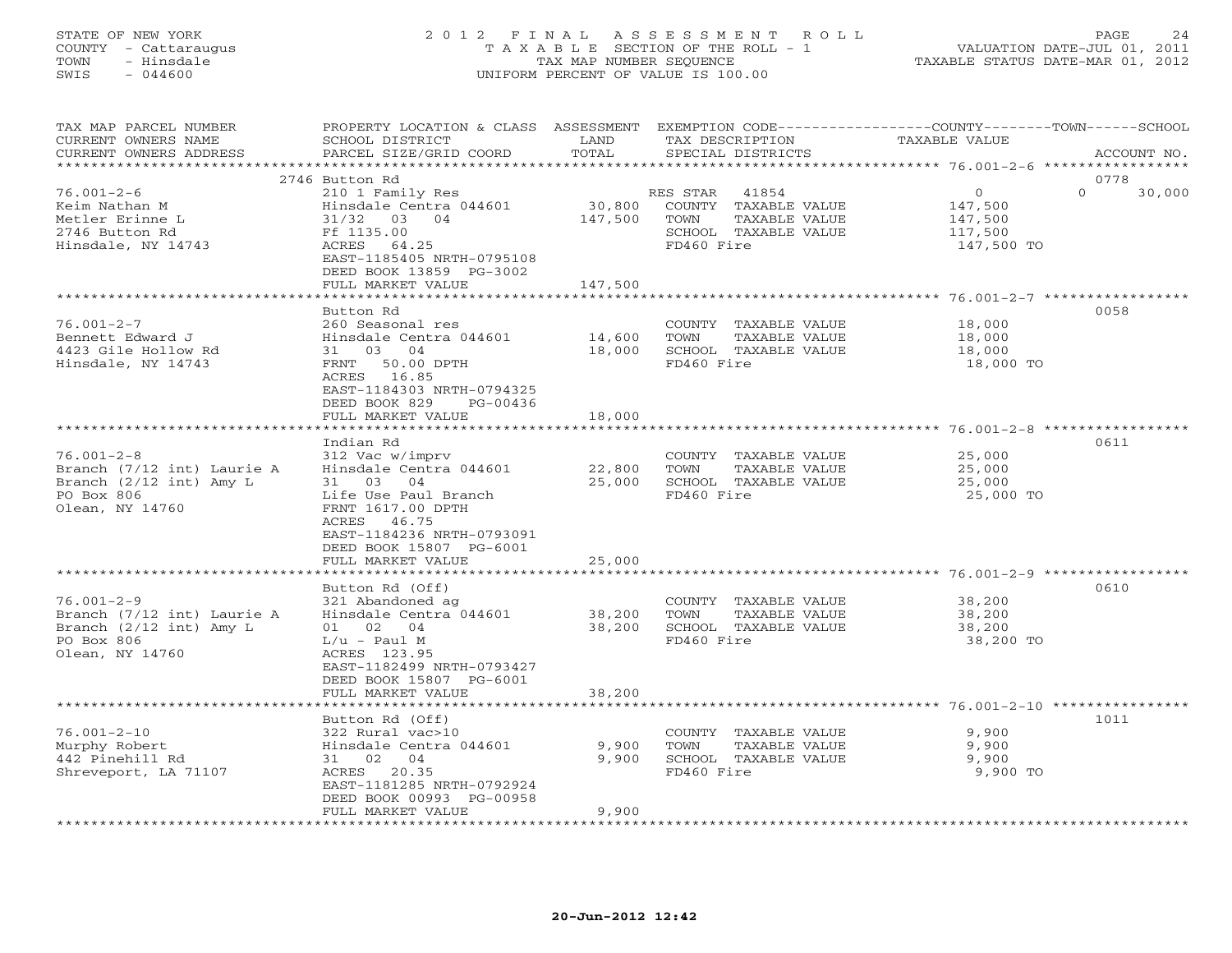#### STATE OF NEW YORK 2 0 1 2 F I N A L A S S E S S M E N T R O L L PAGE 25 COUNTY - Cattaraugus T A X A B L E SECTION OF THE ROLL - 1 VALUATION DATE-JUL 01, 2011 TOWN - Hinsdale TAX MAP NUMBER SEQUENCE TAXABLE STATUS DATE-MAR 01, 2012 SWIS - 044600 UNIFORM PERCENT OF VALUE IS 100.00UNIFORM PERCENT OF VALUE IS 100.00

| <b>TAXABLE VALUE</b><br>ACCOUNT NO.                                                      |
|------------------------------------------------------------------------------------------|
|                                                                                          |
| 1057<br>$\mathbf{0}$<br>$\Omega$<br>30,000<br>118,000<br>118,000<br>88,000<br>118,000 TO |
|                                                                                          |
| ********************************** 76.001-2-13 ************<br>1061                      |
| 50,000<br>50,000<br>50,000<br>50,000 TO                                                  |
|                                                                                          |
| 1629<br>15,100<br>15,100<br>15,100<br>15,100 TO                                          |
|                                                                                          |
| 0399<br>64,000<br>64,000<br>64,000<br>64,000 TO                                          |
| ************************ 76.002-1-2.1 ***************                                    |
| 0817<br>29,700<br>29,700<br>29,700<br>29,700 TO                                          |
|                                                                                          |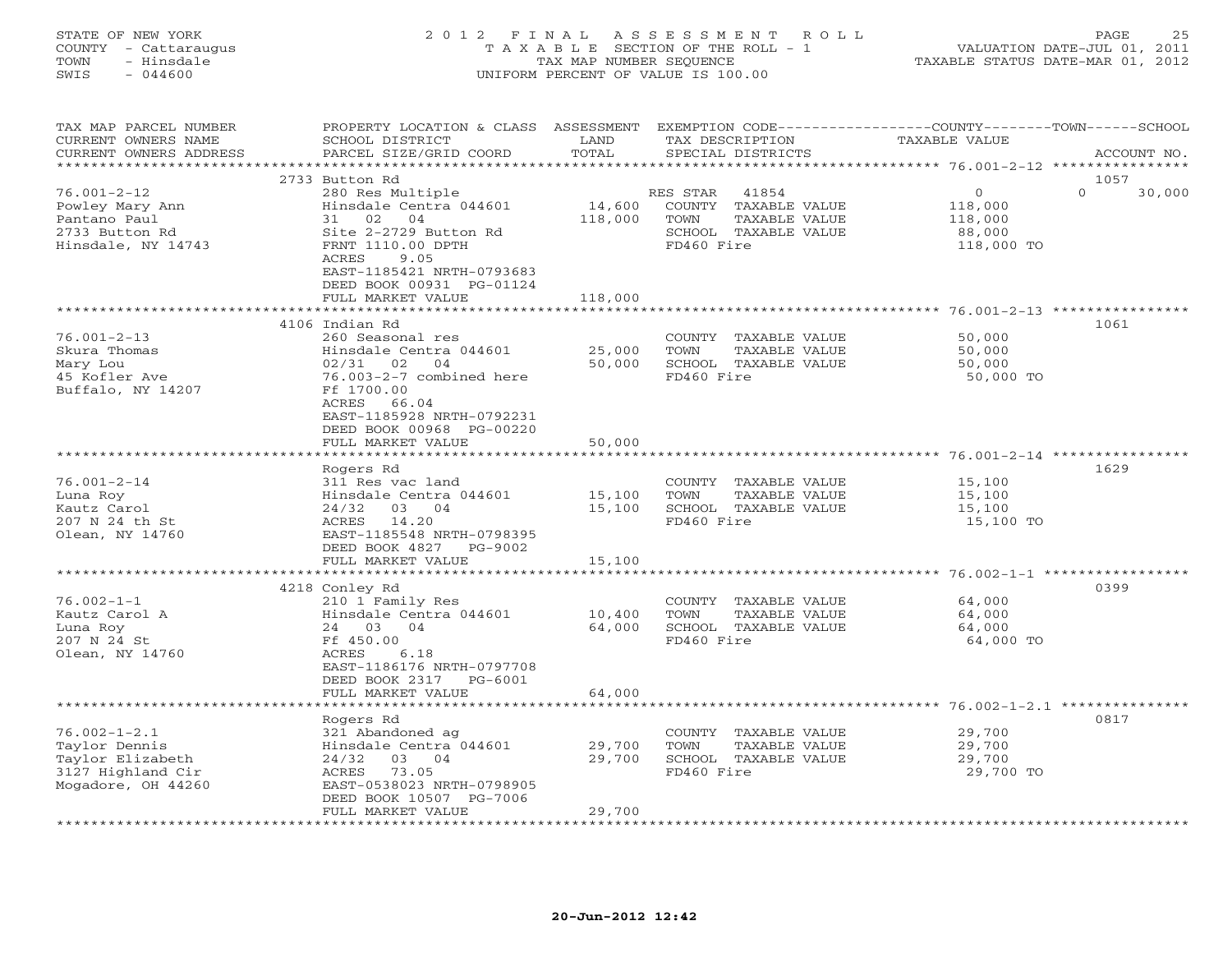## STATE OF NEW YORK 2 0 1 2 F I N A L A S S E S S M E N T R O L L PAGE 26 COUNTY - Cattaraugus T A X A B L E SECTION OF THE ROLL - 1 VALUATION DATE-JUL 01, 2011 TOWN - Hinsdale TAX MAP NUMBER SEQUENCE TAXABLE STATUS DATE-MAR 01, 2012 SWIS - 044600 UNIFORM PERCENT OF VALUE IS 100.00UNIFORM PERCENT OF VALUE IS 100.00

| TAX MAP PARCEL NUMBER<br>CURRENT OWNERS NAME<br>CURRENT OWNERS ADDRESS<br>***************                                   | PROPERTY LOCATION & CLASS ASSESSMENT<br>SCHOOL DISTRICT<br>PARCEL SIZE/GRID COORD                                                                                                            | LAND<br>TOTAL                |                                                  | TAX DESCRIPTION<br>SPECIAL DISTRICTS                                            | EXEMPTION CODE-----------------COUNTY-------TOWN------SCHOOL<br>TAXABLE VALUE |                   | ACCOUNT NO.        |
|-----------------------------------------------------------------------------------------------------------------------------|----------------------------------------------------------------------------------------------------------------------------------------------------------------------------------------------|------------------------------|--------------------------------------------------|---------------------------------------------------------------------------------|-------------------------------------------------------------------------------|-------------------|--------------------|
| $76.002 - 1 - 2.2$<br>Byington Richard John<br>Byington Richard Raymond<br>11300 Savage Rd<br>Chaffee, NY 14030             | Rogers Rd<br>322 Rural vac>10<br>Hinsdale Centra 044601<br>24, 32/3/4<br>ACRES 21.35<br>EAST-1185514 NRTH-0799543<br>DEED BOOK 1007 PG-625<br>FULL MARKET VALUE                              | 17,700<br>17,700<br>17,700   | TOWN<br>FD460 Fire                               | COUNTY TAXABLE VALUE<br>TAXABLE VALUE<br>SCHOOL TAXABLE VALUE                   | 17,700<br>17,700<br>17,700<br>17,700 TO                                       |                   | 1589               |
|                                                                                                                             |                                                                                                                                                                                              |                              |                                                  |                                                                                 |                                                                               |                   |                    |
| $76.002 - 1 - 3.1$<br>Spears Alan<br>Howden Mark<br>3701 W Five Mile Rd<br>Allegany, NY 14706                               | 4202 Conley Rd<br>312 Vac w/imprv<br>Hinsdale Centra 044601<br>$23/24$ 03 04<br>Ff 1920.00<br>ACRES 114.68<br>EAST-1186976 NRTH-0796971<br>DEED BOOK 3051<br>PG-2001<br>FULL MARKET VALUE    | 36,300<br>50,000<br>50,000   | TOWN<br>FD460 Fire                               | COUNTY TAXABLE VALUE<br><b>TAXABLE VALUE</b><br>SCHOOL TAXABLE VALUE            | 50,000<br>50,000<br>50,000<br>50,000 TO                                       |                   | 0786               |
|                                                                                                                             | ********************                                                                                                                                                                         |                              |                                                  |                                                                                 | ******************************** 76.002-1-3.2 ***************                 |                   |                    |
| $76.002 - 1 - 3.2$<br>Bedard Roger H Jr<br>Morales Valetta<br>2561 Rogers Rd<br>Hinsdale, NY 14743                          | 2561 Rogers Rd<br>271 Mfg housings<br>Hinsdale Centra 044601<br>24 03 04<br>FRNT 860.00 DPTH<br>32.00<br>ACRES<br>EAST-1188344 NRTH-0799005<br>DEED BOOK 00956 PG-00670<br>FULL MARKET VALUE | 20,000<br>55,200<br>55,200   | RES STAR<br>TOWN<br>FD460 Fire                   | 41854<br>COUNTY TAXABLE VALUE<br>TAXABLE VALUE<br>SCHOOL TAXABLE VALUE          | $\circ$<br>55,200<br>55,200<br>25,200<br>55,200 TO                            | $\Omega$          | 1258<br>30,000     |
|                                                                                                                             | 2561 Rogers Rd                                                                                                                                                                               |                              |                                                  |                                                                                 |                                                                               |                   | 1723               |
| $76.002 - 1 - 3.2/1$<br>Bedard Roger H Jr<br>Morales Valetta<br>Mykel Morales<br>2561 Rogers Rd<br>Hinsdale, NY 14743       | 210 1 Family Res<br>Hinsdale Centra 044601<br>24 03 04<br>FRNT 860.00 DPTH<br>ACRES<br>1.00<br>EAST-1188344 NRTH-0799005<br>DEED BOOK 00956 PG-00670                                         | 31,000                       | CVET C/T<br>1,000 RES STAR<br>TOWN<br>FD460 Fire | 41131<br>41854<br>COUNTY TAXABLE VALUE<br>TAXABLE VALUE<br>SCHOOL TAXABLE VALUE | 7,750<br>$\circ$<br>23,250<br>23,250<br>1,000<br>31,000 TO                    | 7,750<br>$\Omega$ | $\Omega$<br>30,000 |
|                                                                                                                             | FULL MARKET VALUE<br>********************                                                                                                                                                    | 31,000                       |                                                  |                                                                                 |                                                                               |                   |                    |
| $76.002 - 1 - 4$<br>Steiger Irrevocable Trust, Ste Hinsdale Centra 044601<br>8663 Briar Patch Rd<br>Baldwinsville, NY 13027 | Rogers Rd<br>260 Seasonal res<br>24 02 04<br>FRNT 1150.00 DPTH<br>ACRES 143.21<br>EAST-1189060 NRTH-0797641<br>DEED BOOK 10474 PG-2001<br>FULL MARKET VALUE                                  | 42,000<br>108,000<br>108,000 | TOWN<br>FD460 Fire                               | COUNTY TAXABLE VALUE<br>TAXABLE VALUE<br>SCHOOL TAXABLE VALUE                   | 108,000<br>108,000<br>108,000<br>108,000 TO                                   |                   | 0726               |
|                                                                                                                             |                                                                                                                                                                                              |                              |                                                  | *******************************                                                 |                                                                               |                   |                    |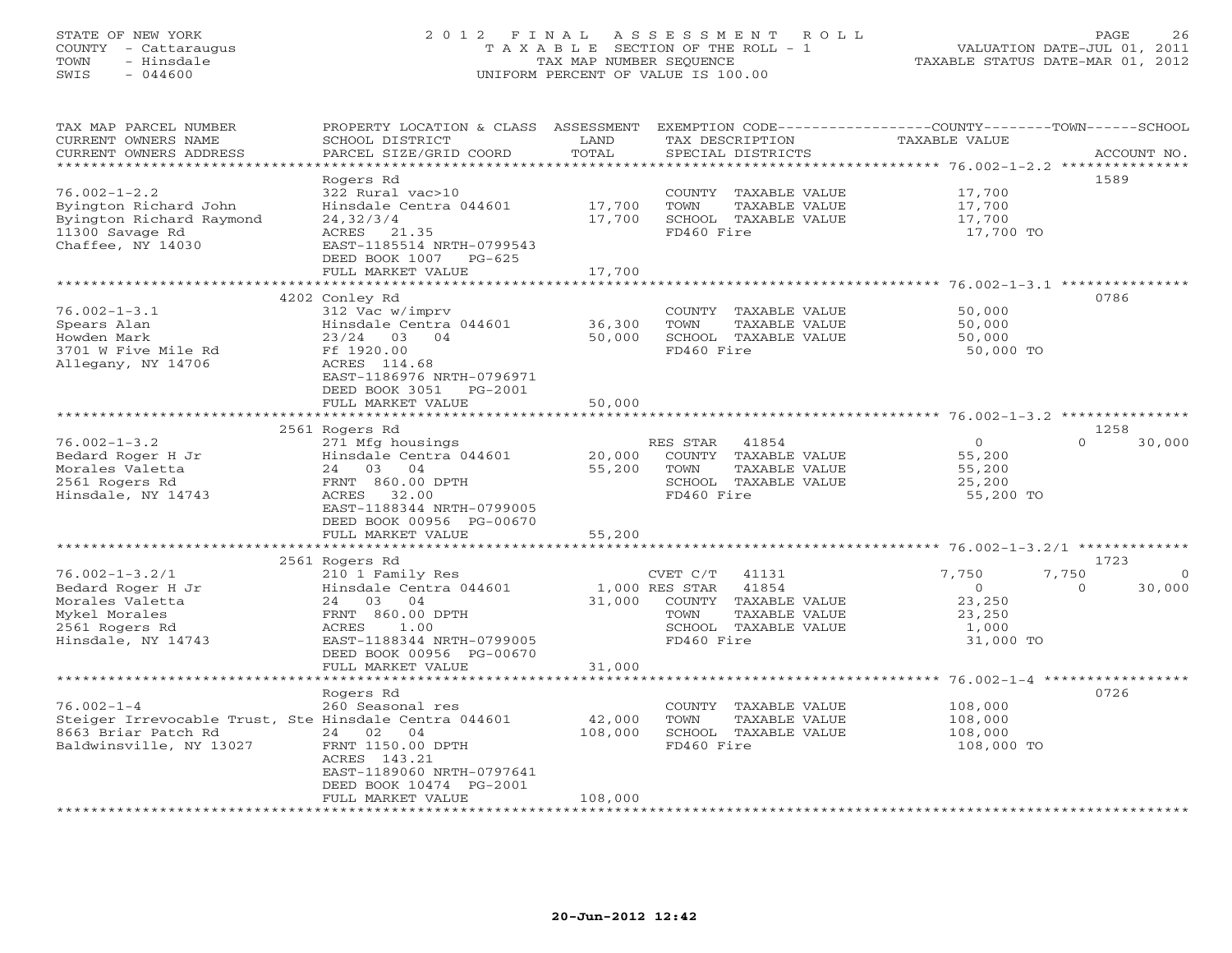## STATE OF NEW YORK 2 0 1 2 F I N A L A S S E S S M E N T R O L L PAGE 27 COUNTY - Cattaraugus T A X A B L E SECTION OF THE ROLL - 1 VALUATION DATE-JUL 01, 2011 TOWN - Hinsdale TAX MAP NUMBER SEQUENCE TAXABLE STATUS DATE-MAR 01, 2012 SWIS - 044600 UNIFORM PERCENT OF VALUE IS 100.00UNIFORM PERCENT OF VALUE IS 100.00

| TAX MAP PARCEL NUMBER<br>CURRENT OWNERS NAME<br>CURRENT OWNERS ADDRESS                                 | PROPERTY LOCATION & CLASS<br>SCHOOL DISTRICT<br>PARCEL SIZE/GRID COORD                                                                                                    | ASSESSMENT<br>LAND<br>TOTAL        | EXEMPTION CODE-----------------COUNTY-------TOWN------SCHOOL<br>TAX DESCRIPTION<br>SPECIAL DISTRICTS                                       | <b>TAXABLE VALUE</b>                                                |                    | ACCOUNT NO.       |
|--------------------------------------------------------------------------------------------------------|---------------------------------------------------------------------------------------------------------------------------------------------------------------------------|------------------------------------|--------------------------------------------------------------------------------------------------------------------------------------------|---------------------------------------------------------------------|--------------------|-------------------|
| ******************                                                                                     |                                                                                                                                                                           | ***********                        |                                                                                                                                            |                                                                     |                    |                   |
| $76.002 - 1 - 5.1$<br>Clayson Ronald J<br>Clayson Lola                                                 | 2192 Maple Hill Rd<br>105 Vac farmland<br>Hinsdale Centra 044601<br>04<br>03<br>16                                                                                        | 10,000<br>10,000                   | COUNTY<br>TAXABLE VALUE<br>TOWN<br>TAXABLE VALUE<br>SCHOOL TAXABLE VALUE                                                                   | 10,000<br>10,000<br>10,000                                          | 1198               |                   |
| 2192 Maple Hill Rd<br>Hinsdale, NY 14743                                                               | 28.55<br>ACRES<br>EAST-1190334 NRTH-0798963<br>DEED BOOK 849<br>PG-00802                                                                                                  |                                    | FD460 Fire                                                                                                                                 | 10,000 TO                                                           |                    |                   |
| MAY BE SUBJECT TO PAYMENT<br>UNDER AGDIST LAW TIL 2016                                                 | FULL MARKET VALUE                                                                                                                                                         | 10,000<br>************************ |                                                                                                                                            | **************** 76.002-1-5.2 ***************                       |                    |                   |
|                                                                                                        | 4510 Maple Hill Rd                                                                                                                                                        |                                    |                                                                                                                                            |                                                                     | 1411               |                   |
| $76.002 - 1 - 5.2$<br>Clayson William J<br>Clayson Nancy J<br>4510 Maple Hill Rd<br>Hinsdale, NY 14743 | 210 1 Family Res<br>Hinsdale Centra 044601<br>16<br>03<br>04<br>FRNT 200.00 DPTH 200.00<br>EAST-1190821 NRTH-0798343                                                      | 7,700<br>31,000                    | COUNTY TAXABLE VALUE<br><b>TOWN</b><br>TAXABLE VALUE<br>SCHOOL TAXABLE VALUE<br>FD460 Fire                                                 | 31,000<br>31,000<br>31,000<br>31,000 TO                             |                    |                   |
|                                                                                                        | DEED BOOK 00929 PG-00787<br>FULL MARKET VALUE                                                                                                                             | 31,000                             |                                                                                                                                            |                                                                     |                    |                   |
|                                                                                                        |                                                                                                                                                                           |                                    |                                                                                                                                            |                                                                     |                    |                   |
|                                                                                                        | 4495 Fay Hollow Rd                                                                                                                                                        |                                    |                                                                                                                                            |                                                                     | 0783               |                   |
| $76.002 - 1 - 6$<br>Coen Robert<br>Coen Sara<br>4495 Fay Hollow Rd<br>Hinsdale, NY 14743               | 210 1 Family Res<br>Hinsdale Centra 044601<br>16 03 04<br>FRNT 130.00 DPTH<br>ACRES<br>1.54<br>EAST-1190721 NRTH-0798172<br>DEED BOOK 00963 PG-01084<br>FULL MARKET VALUE | 8,500<br>65,000<br>65,000          | 41854<br>RES STAR<br>COUNTY<br>TAXABLE VALUE<br>TOWN<br>TAXABLE VALUE<br>SCHOOL TAXABLE VALUE<br>FD460 Fire                                | $\circ$<br>65,000<br>65,000<br>35,000<br>65,000 TO                  | $\Omega$           | 30,000            |
|                                                                                                        |                                                                                                                                                                           | * * * * * * * * * * *              |                                                                                                                                            | ************************************* 76.002-1-7 ****************** |                    |                   |
| $76.002 - 1 - 7$<br>Clayson Victor James<br>Clayson Lisa                                               | 4481 Fay Hollow Rd<br>210 1 Family Res<br>Hinsdale Centra 044601<br>16 03 04                                                                                              | 8,400<br>59,000                    | RES STAR<br>41854<br>COUNTY TAXABLE VALUE<br>TOWN<br>TAXABLE VALUE                                                                         | $\circ$<br>59,000                                                   | 0292<br>$\Omega$   | 30,000            |
| 4481 Fay Hollow Rd<br>Hinsdale, NY 14743                                                               | FRNT 150.00 DPTH<br>ACRES<br>1.46 BANK<br>065<br>EAST-1190760 NRTH-0798030<br>DEED BOOK 852<br>PG-00153                                                                   |                                    | SCHOOL TAXABLE VALUE<br>FD460 Fire                                                                                                         | 59,000<br>29,000<br>59,000 TO                                       |                    |                   |
|                                                                                                        | FULL MARKET VALUE                                                                                                                                                         | 59,000                             |                                                                                                                                            |                                                                     |                    |                   |
|                                                                                                        | 4443 Fay Hollow Rd                                                                                                                                                        |                                    |                                                                                                                                            |                                                                     | 0505               |                   |
| $76.002 - 1 - 8.1$<br>McLaughlin Michael R<br>4443 Fay Hollow Rd<br>Hinsdale, NY 14743                 | 210 1 Family Res<br>Hinsdale Centra 044601<br>16 03 04<br>FRNT 290.00 DPTH<br>24.25<br>ACRES<br>EAST-1190519 NRTH-0797675<br>DEED BOOK 1024<br>PG-1137                    | 115,000                            | WVET C/T<br>41121<br>18,300 RES STAR<br>41854<br>COUNTY<br>TAXABLE VALUE<br>TOWN<br>TAXABLE VALUE<br>SCHOOL<br>TAXABLE VALUE<br>FD460 Fire | 12,000<br>$\circ$<br>103,000<br>103,000<br>85,000<br>115,000 TO     | 12,000<br>$\Omega$ | $\circ$<br>30,000 |
|                                                                                                        | FULL MARKET VALUE                                                                                                                                                         | 115,000                            |                                                                                                                                            |                                                                     |                    |                   |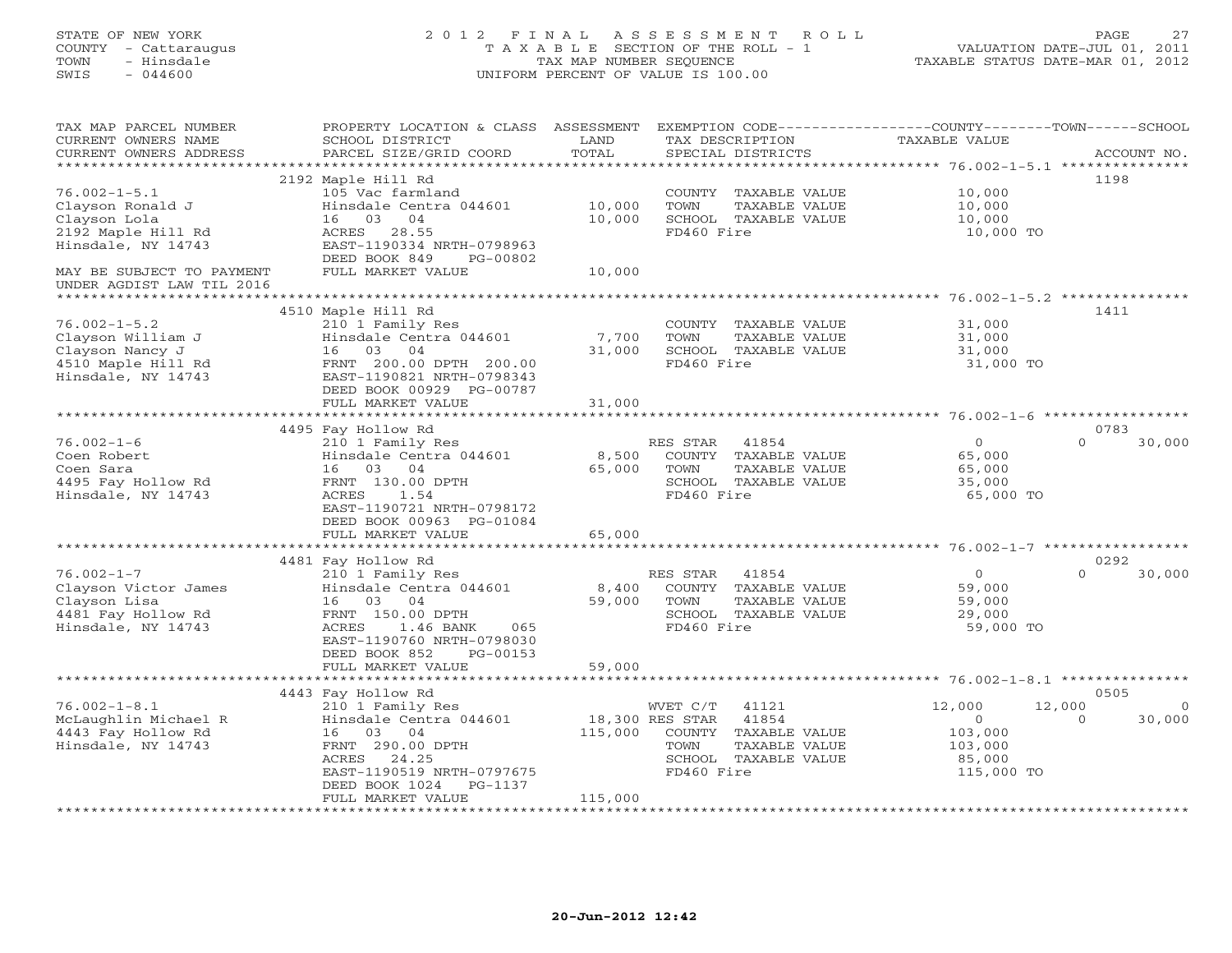## STATE OF NEW YORK 2 0 1 2 F I N A L A S S E S S M E N T R O L L PAGE 28 COUNTY - Cattaraugus T A X A B L E SECTION OF THE ROLL - 1 VALUATION DATE-JUL 01, 2011 TOWN - Hinsdale TAX MAP NUMBER SEQUENCE TAXABLE STATUS DATE-MAR 01, 2012 SWIS - 044600 UNIFORM PERCENT OF VALUE IS 100.00UNIFORM PERCENT OF VALUE IS 100.00

| EXEMPTION CODE-----------------COUNTY-------TOWN------SCHOOL<br>TAX MAP PARCEL NUMBER<br>PROPERTY LOCATION & CLASS ASSESSMENT<br>TAXABLE VALUE<br>CURRENT OWNERS NAME<br>SCHOOL DISTRICT<br>LAND<br>TAX DESCRIPTION<br>TOTAL<br>CURRENT OWNERS ADDRESS<br>PARCEL SIZE/GRID COORD<br>SPECIAL DISTRICTS | ACCOUNT NO.        |
|-------------------------------------------------------------------------------------------------------------------------------------------------------------------------------------------------------------------------------------------------------------------------------------------------------|--------------------|
| **********************                                                                                                                                                                                                                                                                                | *****************  |
| 2141 Maple Hill Rd                                                                                                                                                                                                                                                                                    | 0827               |
| $76.002 - 1 - 9$<br>5,500<br>5,500<br>210 1 Family Res<br>CVET C/T<br>41131                                                                                                                                                                                                                           | $\Omega$           |
| Hinsdale Centra 044601<br>13,100 RES STAR<br>41854<br>$\Omega$<br>McLaughlin John M                                                                                                                                                                                                                   | 22,000<br>$\Omega$ |
| 1949 Cameron Dr<br>03<br>04<br>22,000<br>16,500<br>16<br>COUNTY TAXABLE VALUE                                                                                                                                                                                                                         |                    |
| FRNT 120.00 DPTH 120.00<br>West Haven, UT 84401<br>TAXABLE VALUE<br>16,500<br>TOWN                                                                                                                                                                                                                    |                    |
| ACRES<br>9.25<br>SCHOOL TAXABLE VALUE<br>$\circ$                                                                                                                                                                                                                                                      |                    |
| EAST-1191343 NRTH-0797529<br>FD460 Fire<br>22,000 TO<br>DEED BOOK 00978 PG-00959                                                                                                                                                                                                                      |                    |
| FULL MARKET VALUE<br>22,000                                                                                                                                                                                                                                                                           |                    |
| ********<br>*********** 76.002-1-11 ***********                                                                                                                                                                                                                                                       |                    |
| 4405 Fay Hollow Rd                                                                                                                                                                                                                                                                                    | 0305               |
| $76.002 - 1 - 11$<br>210 1 Family Res<br>RES STAR<br>$\circ$<br>41854                                                                                                                                                                                                                                 | $\Omega$<br>30,000 |
| Roulo David D<br>Hinsdale Centra 044601<br>9,800<br>COUNTY TAXABLE VALUE<br>97,000                                                                                                                                                                                                                    |                    |
| 16 03 04<br>97,000<br>Roulo Jennifer R<br>TOWN<br>TAXABLE VALUE<br>97,000                                                                                                                                                                                                                             |                    |
| 4405 Fay Hollow Rd<br>Ff 800.00<br>SCHOOL TAXABLE VALUE<br>67,000                                                                                                                                                                                                                                     |                    |
| Hinsdale, NY 14743<br>3.16 BANK<br>FD460 Fire<br>ACRES<br>017<br>97,000 TO                                                                                                                                                                                                                            |                    |
| EAST-1191077 NRTH-0796770                                                                                                                                                                                                                                                                             |                    |
| DEED BOOK 1027<br>$PG-975$                                                                                                                                                                                                                                                                            |                    |
| 97,000<br>FULL MARKET VALUE                                                                                                                                                                                                                                                                           |                    |
| **************************                                                                                                                                                                                                                                                                            |                    |
| 2192 Maple Hill Rd                                                                                                                                                                                                                                                                                    | 0150               |
| $76.002 - 1 - 12.1$<br>$\Omega$<br>113 Cattle farm<br>SR STAR<br>41834                                                                                                                                                                                                                                | $\Omega$<br>62,200 |
| Clayson Ronald J<br>Hinsdale Centra 044601<br>72,000 SILO T/C/S 42100<br>2,600<br>2,600                                                                                                                                                                                                               | 2,600              |
| Clayson Lola<br>125,500<br>COUNTY TAXABLE VALUE<br>122,900<br>16/10 03<br>04                                                                                                                                                                                                                          |                    |
| 2192 Maple Hill Rd<br>Ff 4184.00<br>TOWN<br>122,900<br>TAXABLE VALUE                                                                                                                                                                                                                                  |                    |
| Hinsdale, NY 14743<br>ACRES 218.53<br>SCHOOL TAXABLE VALUE<br>60,700                                                                                                                                                                                                                                  |                    |
| EAST-1192625 NRTH-0797886<br>FD460 Fire<br>125,500 TO                                                                                                                                                                                                                                                 |                    |
| MAY BE SUBJECT TO PAYMENT<br>DEED BOOK 714<br>PG-00762                                                                                                                                                                                                                                                |                    |
| UNDER AGDIST LAW TIL 2019<br>FULL MARKET VALUE<br>125,500                                                                                                                                                                                                                                             |                    |
|                                                                                                                                                                                                                                                                                                       |                    |
| 4510 Maple Hill Rd                                                                                                                                                                                                                                                                                    | 0965               |
| $76.002 - 1 - 12.2$<br>210 1 Family Res<br>41854<br>$\circ$<br>RES STAR                                                                                                                                                                                                                               | 30,000<br>$\Omega$ |
| Hinsdale Centra 044601<br>9,500<br>Clayson William J<br>COUNTY TAXABLE VALUE<br>77,000<br>Clayson Nancy J<br>15 03<br>04<br>77,000<br>TOWN<br>TAXABLE VALUE<br>77,000                                                                                                                                 |                    |
| Inc. $76.002 - 1 - 12.4$<br>SCHOOL TAXABLE VALUE<br>4510 Maple Hill Rd<br>2.75<br>47,000                                                                                                                                                                                                              |                    |
| Hinsdale, NY 14743<br>ACRES<br>3.65<br>FD460 Fire<br>77,000 TO                                                                                                                                                                                                                                        |                    |
| EAST-1191116 NRTH-0798521                                                                                                                                                                                                                                                                             |                    |
| DEED BOOK 801<br>$PG-359$                                                                                                                                                                                                                                                                             |                    |
| FULL MARKET VALUE<br>77,000                                                                                                                                                                                                                                                                           |                    |
| ***************************<br>********************************** 76.002-1-12.3 *********                                                                                                                                                                                                             |                    |
| 4357 Fay Hollow Rd                                                                                                                                                                                                                                                                                    | 1227               |
| $76.002 - 1 - 12.3$<br>$\circ$<br>210 1 Family Res<br>RES STAR<br>41854                                                                                                                                                                                                                               | 30,000<br>$\cap$   |
| Clayson Timothy D<br>Hinsdale Centra 044601<br>19,100<br>COUNTY TAXABLE VALUE<br>75,000                                                                                                                                                                                                               |                    |
| Clayson Vicki<br>16 03 04<br>75,000<br>TOWN<br>TAXABLE VALUE<br>75,000                                                                                                                                                                                                                                |                    |
| Ff 360.00<br>4357 Fay Hollow Rd<br>SCHOOL TAXABLE VALUE<br>45,000                                                                                                                                                                                                                                     |                    |
| FD460 Fire<br>Hinsdale, NY 14743<br>ACRES<br>28.55<br>75,000 TO                                                                                                                                                                                                                                       |                    |
| EAST-1190504 NRTH-0796549                                                                                                                                                                                                                                                                             |                    |
| DEED BOOK 00944 PG-00185                                                                                                                                                                                                                                                                              |                    |
| FULL MARKET VALUE<br>75,000                                                                                                                                                                                                                                                                           |                    |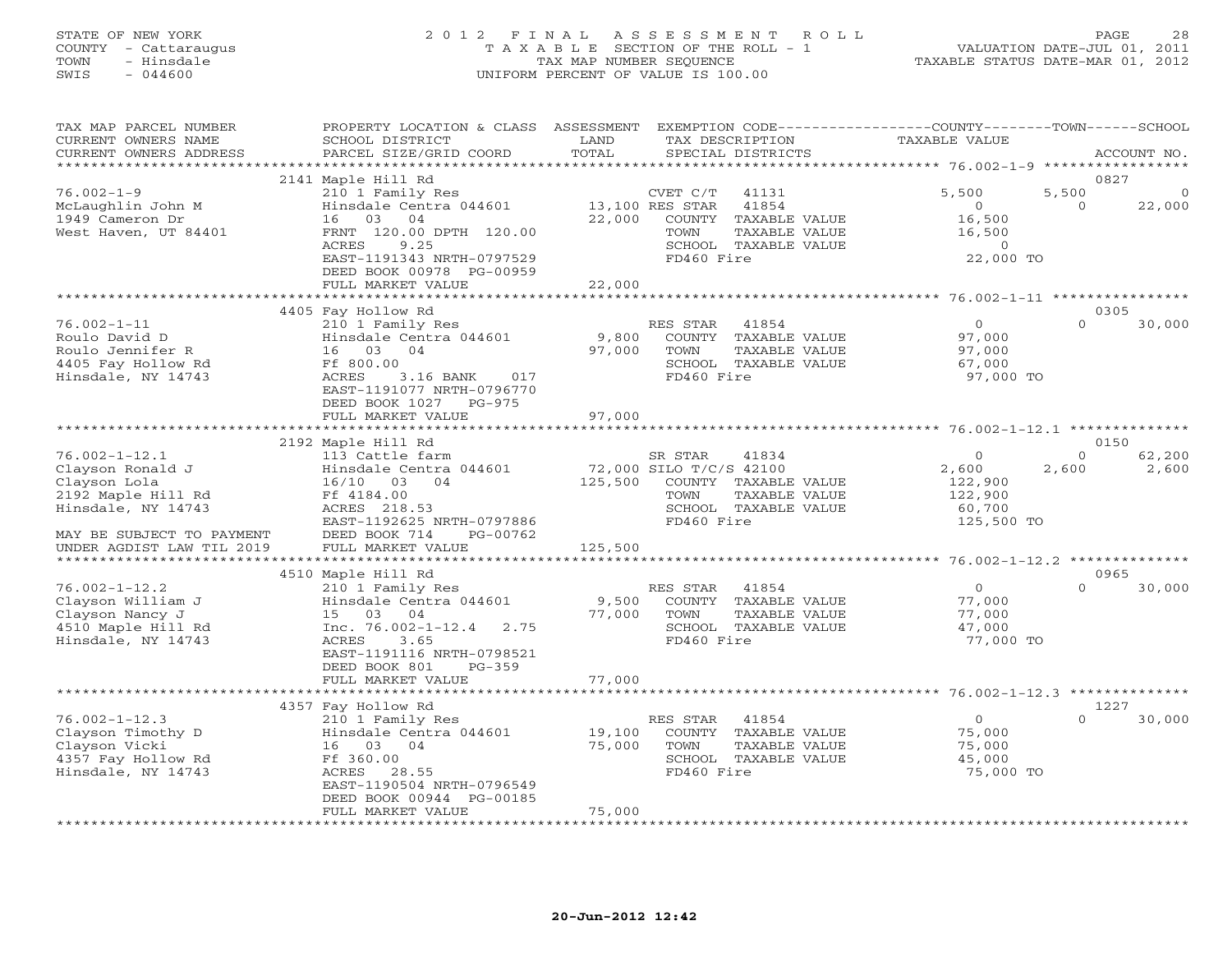# STATE OF NEW YORK 2 0 1 2 F I N A L A S S E S S M E N T R O L L PAGE 29 COUNTY - Cattaraugus T A X A B L E SECTION OF THE ROLL - 1 VALUATION DATE-JUL 01, 2011 TOWN - Hinsdale TAX MAP NUMBER SEQUENCE TAXABLE STATUS DATE-MAR 01, 2012 SWIS - 044600 UNIFORM PERCENT OF VALUE IS 100.00UNIFORM PERCENT OF VALUE IS 100.00

| TAX MAP PARCEL NUMBER     | PROPERTY LOCATION & CLASS ASSESSMENT                |                |                          | EXEMPTION CODE-----------------COUNTY-------TOWN------SCHOOL |             |
|---------------------------|-----------------------------------------------------|----------------|--------------------------|--------------------------------------------------------------|-------------|
| CURRENT OWNERS NAME       | SCHOOL DISTRICT                                     | LAND           | TAX DESCRIPTION          | TAXABLE VALUE                                                |             |
| CURRENT OWNERS ADDRESS    | PARCEL SIZE/GRID COORD                              | TOTAL          | SPECIAL DISTRICTS        |                                                              | ACCOUNT NO. |
|                           |                                                     |                |                          |                                                              |             |
|                           | 2192 Maple Hill Rd                                  |                |                          |                                                              | 1720        |
| $76.002 - 1 - 12.5$       | 314 Rural vac<10                                    |                | COUNTY TAXABLE VALUE     | 1,000                                                        |             |
| Carey Michael J           | Hinsdale Centra 044601                              | 1,000          | TOWN<br>TAXABLE VALUE    | 1,000                                                        |             |
| Carey Tracy L             | 16/10 03<br>04                                      | 1,000          | SCHOOL TAXABLE VALUE     | 1,000                                                        |             |
| 182 Edwards St            | Ff 4184.00                                          |                | FD460 Fire               | 1,000 TO                                                     |             |
| North Tonawanda, NY 14120 | FRNT 16.70 DPTH 563.30<br>EAST-1190963 NRTH-0799789 |                |                          |                                                              |             |
| MAY BE SUBJECT TO PAYMENT | DEED BOOK 16921 PG-6001                             |                |                          |                                                              |             |
| UNDER AGDIST LAW TIL 2019 | FULL MARKET VALUE                                   | 1,000          |                          |                                                              |             |
|                           |                                                     |                |                          |                                                              |             |
|                           | 4588 Gile Hollow Rd                                 |                |                          |                                                              | 0489        |
| $76.002 - 1 - 13$         | 240 Rural res                                       |                | WVET C/T 41121           | 12,000<br>12,000                                             | $\Omega$    |
| Malick Norman & Kathleen  | Hinsdale Centra 044601                              | 32,600 SR STAR | 41834                    | $\Omega$<br>$\circ$                                          | 62,200      |
| Malick Nathan J           | 10 03<br>04                                         | 102,000        | COUNTY TAXABLE VALUE     | 90,000                                                       |             |
| 4588 Gile Hollow Rd       | LU Norman & Kathleen                                |                | TAXABLE VALUE<br>TOWN    | 90,000                                                       |             |
| Hinsdale, NY 14743        | FRNT 545.00 DPTH                                    |                | SCHOOL<br>TAXABLE VALUE  | 39,800                                                       |             |
|                           | 96.04<br>ACRES                                      |                | FD460 Fire               | 102,000 TO                                                   |             |
|                           | EAST-1195820 NRTH-0799190                           |                |                          |                                                              |             |
|                           | DEED BOOK 15006 PG-4001                             |                |                          |                                                              |             |
|                           | FULL MARKET VALUE                                   | 102,000        |                          |                                                              |             |
|                           | *******************************                     |                |                          |                                                              |             |
|                           | 4499 Gile Hollow Rd                                 |                |                          |                                                              | 0061        |
| $76.002 - 1 - 14$         | 271 Mfg housings                                    |                | COUNTY TAXABLE VALUE     | 27,900                                                       |             |
| Fratarcangelo John M      | Hinsdale Centra 044601                              | 9,300          | TOWN<br>TAXABLE VALUE    | 27,900                                                       |             |
| 3733 Main St              | 10 03 04                                            | 27,900         | SCHOOL TAXABLE VALUE     | 27,900                                                       |             |
| Hinsdale, NY 14743        | Ff 300.00                                           |                | FD460 Fire               | 27,900 TO                                                    |             |
|                           | ACRES<br>2.50                                       |                |                          |                                                              |             |
|                           | EAST-1195467 NRTH-0799058                           |                |                          |                                                              |             |
|                           | DEED BOOK 911<br>PG-00385                           |                |                          |                                                              |             |
|                           | FULL MARKET VALUE                                   | 27,900         |                          |                                                              |             |
|                           |                                                     |                |                          |                                                              |             |
|                           | 4539 Gile Hollow Rd                                 |                |                          |                                                              | 0213        |
| $76.002 - 1 - 15$         | 210 1 Family Res                                    |                | $CVET C/T$ 41131         | 20,000<br>20,000                                             | $\Omega$    |
| Demitrovic Thomas         | Hinsdale Centra 044601                              | 9,300 DVET C/T | 41141                    | 4,850<br>4,850                                               | $\bigcirc$  |
| Demitrovic Patricia       | 10 03 04                                            |                | 97,000 RES STAR<br>41854 | $\overline{0}$<br>$\Omega$                                   | 30,000      |
| 4539 Gile Hollow Rd       | Ff 395.00                                           |                | COUNTY<br>TAXABLE VALUE  | 72,150                                                       |             |
| Hinsdale, NY 14743        | 2.47<br>ACRES                                       |                | TOWN<br>TAXABLE VALUE    | 72,150                                                       |             |
|                           | EAST-1195452 NRTH-0798765                           |                | SCHOOL<br>TAXABLE VALUE  | 67,000                                                       |             |
|                           | DEED BOOK 708<br>PG-00584                           |                | FD460 Fire               | 97,000 TO                                                    |             |
|                           | FULL MARKET VALUE                                   | 97,000         |                          |                                                              |             |
|                           |                                                     |                |                          |                                                              |             |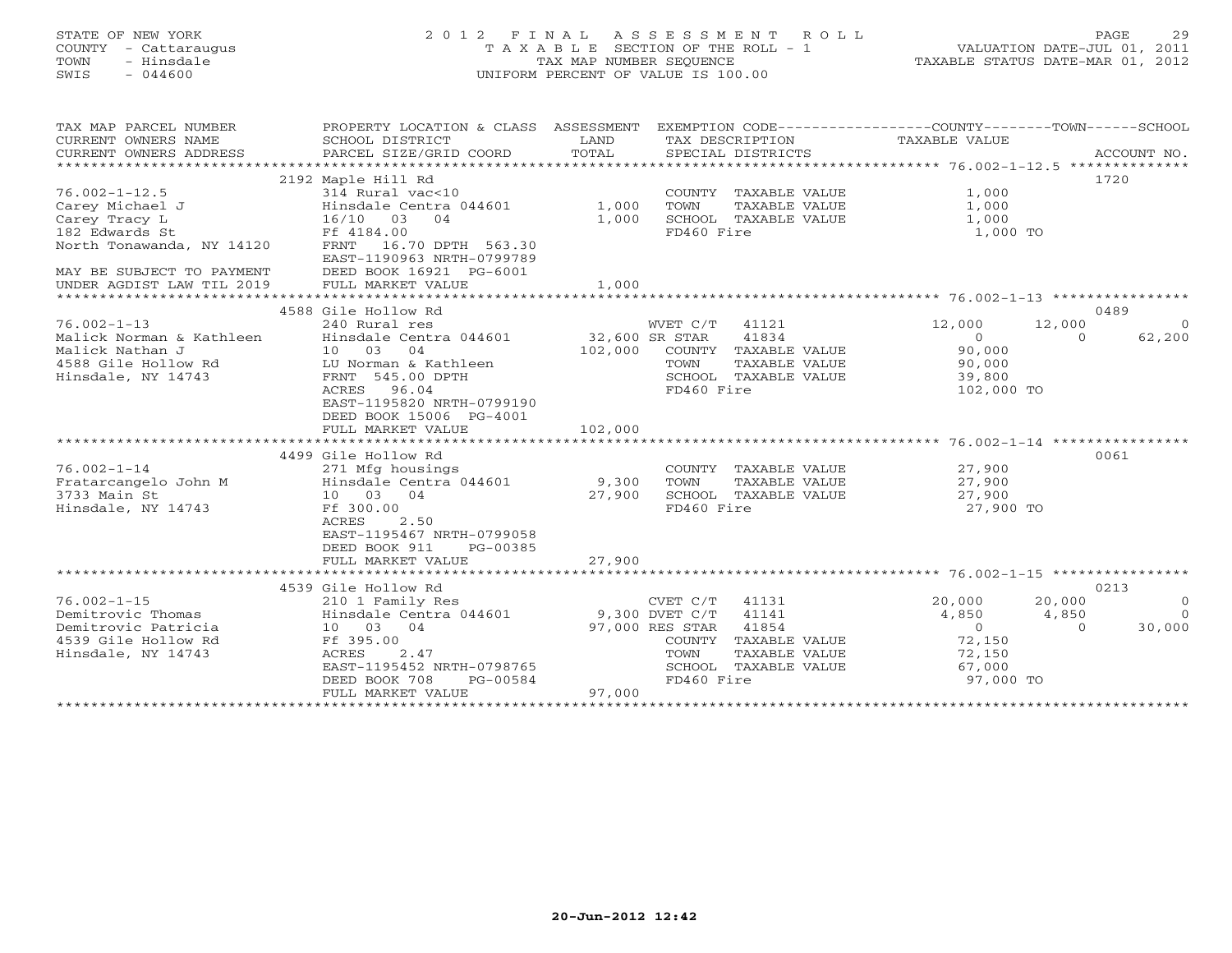## STATE OF NEW YORK 2 0 1 2 F I N A L A S S E S S M E N T R O L L PAGE 30 COUNTY - Cattaraugus T A X A B L E SECTION OF THE ROLL - 1 VALUATION DATE-JUL 01, 2011 TOWN - Hinsdale TAX MAP NUMBER SEQUENCE TAXABLE STATUS DATE-MAR 01, 2012 SWIS - 044600 UNIFORM PERCENT OF VALUE IS 100.00UNIFORM PERCENT OF VALUE IS 100.00

| TAX MAP PARCEL NUMBER<br>CURRENT OWNERS NAME<br>CURRENT OWNERS ADDRESS                                                  | PROPERTY LOCATION & CLASS ASSESSMENT<br>SCHOOL DISTRICT<br>PARCEL SIZE/GRID COORD                                                                                                                      | LAND<br>TOTAL                | EXEMPTION CODE-----------------COUNTY-------TOWN------SCHOOL<br>TAX DESCRIPTION<br>SPECIAL DISTRICTS                                | TAXABLE VALUE                                                        | ACCOUNT NO.                                      |
|-------------------------------------------------------------------------------------------------------------------------|--------------------------------------------------------------------------------------------------------------------------------------------------------------------------------------------------------|------------------------------|-------------------------------------------------------------------------------------------------------------------------------------|----------------------------------------------------------------------|--------------------------------------------------|
| *************************                                                                                               |                                                                                                                                                                                                        |                              |                                                                                                                                     |                                                                      |                                                  |
| $76.002 - 1 - 16.1$<br>Hurlburt (L/U) Anna B<br>A.B. Hurlburt Family Trust<br>4497 Gile Hollow Rd<br>Hinsdale, NY 14743 | 4497 Gile Hollow Rd<br>113 Cattle farm<br>Hinsdale Centra 044601<br>10/16<br>03 04<br>FRNT 1050.00 DPTH<br>ACRES<br>95.45<br>EAST-1195334 NRTH-0798000<br>DEED BOOK 15185 PG-9002<br>FULL MARKET VALUE | 43,200<br>119,000<br>119,000 | RES STAR<br>41854<br>COUNTY TAXABLE VALUE<br>TOWN<br>TAXABLE VALUE<br>SCHOOL TAXABLE VALUE<br>FD460 Fire                            | $\overline{O}$<br>119,000<br>119,000<br>89,000<br>119,000 TO         | 0374<br>$\Omega$<br>30,000                       |
|                                                                                                                         |                                                                                                                                                                                                        |                              |                                                                                                                                     |                                                                      | 0851                                             |
| $76.002 - 1 - 16.2$<br>Ogden Stephen E<br>Foster Nancy<br>4461 Gile Hollow Rd<br>Hinsdale, NY 14743                     | 4461 Gile Hollow Rd<br>210 1 Family Res<br>Hinsdale Centra 044601<br>10 03 04<br>FRNT 200.00 DPTH 200.00<br>EAST-1195812 NRTH-0797625<br>DEED BOOK 00963 PG-00821                                      | 78,500                       | WVET C/T<br>41121<br>7,700 RES STAR<br>41854<br>COUNTY TAXABLE VALUE<br>TOWN<br>TAXABLE VALUE<br>SCHOOL TAXABLE VALUE<br>FD460 Fire | 11,775<br>$\overline{0}$<br>66,725<br>66,725<br>48,500<br>78,500 TO  | 11,775<br>$\circ$<br>30,000<br>$\circ$           |
|                                                                                                                         | FULL MARKET VALUE<br>************************                                                                                                                                                          | 78,500                       |                                                                                                                                     |                                                                      |                                                  |
|                                                                                                                         |                                                                                                                                                                                                        |                              |                                                                                                                                     |                                                                      |                                                  |
| $76.002 - 1 - 17$<br>Hebner Jeffrey<br>Hebner Aileen<br>4449 Gile Hollow Rd<br>Hinsdale, NY 14743                       | 4449 Gile Hollow Rd<br>210 1 Family Res<br>Hinsdale Centra 044601<br>10 03 04<br>FRNT 360.00 DPTH<br>ACRES<br>4.41<br>EAST-1195592 NRTH-0797362<br>DEED BOOK 8737<br>PG-6001<br>FULL MARKET VALUE      | 10,900<br>95,000<br>95,000   | RES STAR<br>41854<br>COUNTY TAXABLE VALUE<br>TOWN<br>TAXABLE VALUE<br>SCHOOL TAXABLE VALUE<br>FD460 Fire                            | $\circ$<br>95,000<br>95,000<br>65,000<br>95,000 TO                   | 0824<br>$\Omega$<br>30,000                       |
|                                                                                                                         |                                                                                                                                                                                                        | *******                      |                                                                                                                                     | ****************** 76.002-1-18.1 **************                      |                                                  |
| $76.002 - 1 - 18.1$<br>Hurlburt (L/U) Anna B<br>A.B. Hurlburt Family Trust<br>4497 Gile Hollow Rd<br>Hinsdale, NY 14743 | Gile Hollow Rd<br>105 Vac farmland<br>Hinsdale Centra 044601<br>10 03 04<br>ACRES 20.29<br>EAST-1194622 NRTH-0797238<br>DEED BOOK 15185 PG-9002                                                        | 5,800<br>5,800               | COUNTY TAXABLE VALUE<br>TOWN<br>TAXABLE VALUE<br>SCHOOL TAXABLE VALUE<br>FD460 Fire                                                 | 5,800<br>5,800<br>5,800<br>5,800 TO                                  | 0694                                             |
|                                                                                                                         | FULL MARKET VALUE                                                                                                                                                                                      | 5,800                        |                                                                                                                                     |                                                                      |                                                  |
|                                                                                                                         |                                                                                                                                                                                                        |                              |                                                                                                                                     | ****************** 76.002-1-18.2 **************                      |                                                  |
| $76.002 - 1 - 18.2$<br>Bennett Edward J<br>Bennett Beverly<br>4423 Gile Hollow Rd<br>Hinsdale, NY 14743                 | 4423 Gile Hollow Rd<br>210 1 Family Res<br>Hinsdale Centra 044601<br>10 03 04<br>FRNT 153.00 DPTH<br>ACRES<br>1.60<br>EAST-1195537 NRTH-0797025<br>DEED BOOK 794<br>PG-00946                           | 104,000                      | 41121<br>WVET C/T<br>8,500 SR STAR<br>41834<br>COUNTY TAXABLE VALUE<br>TAXABLE VALUE<br>TOWN<br>SCHOOL TAXABLE VALUE<br>FD460 Fire  | 12,000<br>$\overline{0}$<br>92,000<br>92,000<br>41,800<br>104,000 TO | 1082<br>12,000<br>$\Omega$<br>62,200<br>$\Omega$ |
|                                                                                                                         | FULL MARKET VALUE                                                                                                                                                                                      | 104,000                      |                                                                                                                                     |                                                                      |                                                  |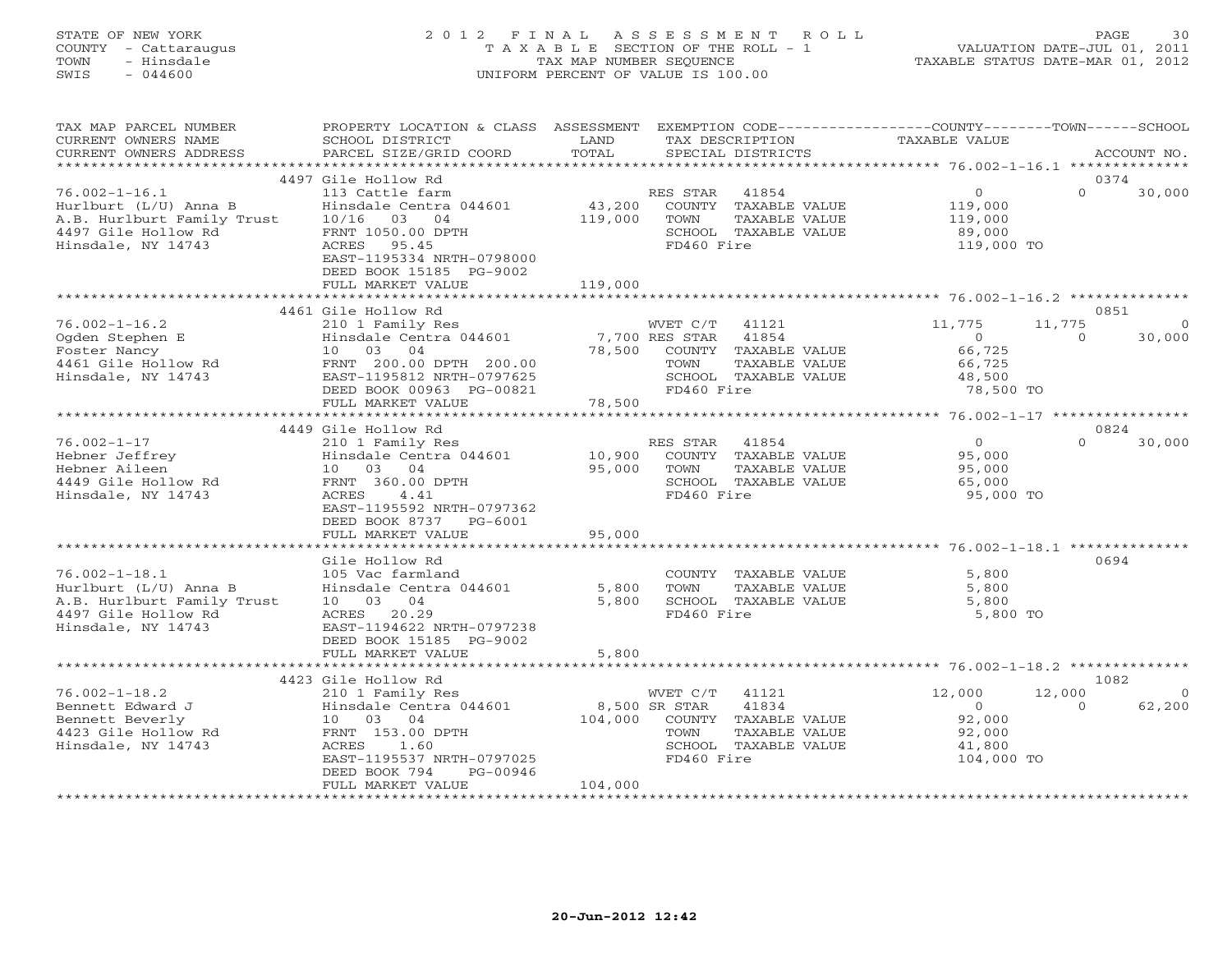## STATE OF NEW YORK 2 0 1 2 F I N A L A S S E S S M E N T R O L L PAGE 31 COUNTY - Cattaraugus T A X A B L E SECTION OF THE ROLL - 1 VALUATION DATE-JUL 01, 2011 TOWN - Hinsdale TAX MAP NUMBER SEQUENCE TAXABLE STATUS DATE-MAR 01, 2012 SWIS - 044600 UNIFORM PERCENT OF VALUE IS 100.00UNIFORM PERCENT OF VALUE IS 100.00

| TAX MAP PARCEL NUMBER<br>CURRENT OWNERS NAME<br>CURRENT OWNERS ADDRESS                                                | PROPERTY LOCATION & CLASS ASSESSMENT<br>SCHOOL DISTRICT<br>PARCEL SIZE/GRID COORD                                                                                                                               | LAND<br>TOTAL                     | EXEMPTION CODE----------------COUNTY-------TOWN-----SCHOOL<br>TAX DESCRIPTION<br>SPECIAL DISTRICTS       | TAXABLE VALUE                                       | ACCOUNT NO.                |
|-----------------------------------------------------------------------------------------------------------------------|-----------------------------------------------------------------------------------------------------------------------------------------------------------------------------------------------------------------|-----------------------------------|----------------------------------------------------------------------------------------------------------|-----------------------------------------------------|----------------------------|
|                                                                                                                       |                                                                                                                                                                                                                 | * * * * * * * *                   |                                                                                                          | ************* 76.002-1-19 *****************         |                            |
| $76.002 - 1 - 19$<br>Hurlburt (L/U) Anna B<br>A.B. Hurlburt Family Trust<br>4497 Gile Hollow Rd<br>Hinsdale, NY 14743 | Gile Hollow Rd<br>322 Rural vac>10<br>Hinsdale Centra 044601<br>03<br>04<br>10<br>FRNT 620.00 DPTH<br>26.70<br>ACRES<br>EAST-1196859 NRTH-0797227                                                               | 18,700<br>18,700                  | COUNTY TAXABLE VALUE<br>TOWN<br>TAXABLE VALUE<br>SCHOOL TAXABLE VALUE<br>FD460 Fire                      | 18,700<br>18,700<br>18,700<br>18,700 TO             | 0695                       |
|                                                                                                                       | DEED BOOK 15185 PG-9002<br>FULL MARKET VALUE<br>*******************                                                                                                                                             | 18,700<br>* * * * * * * * * * * * |                                                                                                          |                                                     |                            |
| $76.002 - 1 - 21.1$<br>Walters Bruce A<br>4381 Gile Hollow Rd<br>Hinsdale, NY 14743                                   | Gile Hollow Rd<br>312 Vac w/imprv<br>Hinsdale Centra 044601<br>10 03<br>04<br>Life Use<br>FRNT 389.00 DPTH<br>2.00<br>ACRES<br>EAST-1195959 NRTH-0796218<br>DEED BOOK 5383<br>PG-4002<br>FULL MARKET VALUE      | 8,900<br>10,000<br>10,000         | COUNTY TAXABLE VALUE<br>TAXABLE VALUE<br>TOWN<br>SCHOOL TAXABLE VALUE<br>FD460 Fire                      | 10,000<br>10,000<br>10,000<br>10,000 TO             | 0715                       |
|                                                                                                                       |                                                                                                                                                                                                                 |                                   |                                                                                                          |                                                     |                            |
| $76.002 - 1 - 21.2$<br>Brooks Donnie H<br>Brooks Lisa I<br>4382 Gile Hollow Rd<br>Hinsdale, NY 14743                  | 4382 Gile Hollow Rd<br>210 1 Family Res<br>Hinsdale Centra 044601<br>10 03 04<br>FRNT 490.00 DPTH<br>36.30 BANK<br>ACRES<br>023<br>EAST-1196869 NRTH-0796515<br>DEED BOOK 1021<br>$PG-177$<br>FULL MARKET VALUE | 20,700<br>74,000<br>74,000        | 41854<br>RES STAR<br>COUNTY TAXABLE VALUE<br>TOWN<br>TAXABLE VALUE<br>SCHOOL TAXABLE VALUE<br>FD460 Fire | $\Omega$<br>74,000<br>74,000<br>44,000<br>74,000 TO | 1146<br>$\cap$<br>30,000   |
|                                                                                                                       | *******************                                                                                                                                                                                             |                                   |                                                                                                          |                                                     |                            |
| $76.002 - 1 - 22$<br>Walters Bruce<br>4381 Gile Hollow Rd<br>Hinsdale, NY 14743                                       | 4381 Gile Hollow Rd<br>210 1 Family Res<br>Hinsdale Centra 044601<br>10 03<br>04<br>FRNT 880.00 DPTH<br>2.62 BANK<br>ACRES<br>005<br>EAST-1195711 NRTH-0796479<br>DEED BOOK 6859<br>PG-7001                     | 9,400<br>69,000                   | 41854<br>RES STAR<br>COUNTY TAXABLE VALUE<br>TOWN<br>TAXABLE VALUE<br>SCHOOL TAXABLE VALUE<br>FD460 Fire | $\circ$<br>69,000<br>69,000<br>39,000<br>69,000 TO  | 0202<br>$\Omega$<br>30,000 |
|                                                                                                                       | FULL MARKET VALUE                                                                                                                                                                                               | 69,000                            |                                                                                                          | $76.002 - 1 - 23$ ****                              |                            |
| $76.002 - 1 - 23$<br>Walters Bruce<br>4381 Gile Hollow Rd<br>Hinsdale, NY 14743                                       | Gile Hollow Rd<br>322 Rural vac>10<br>Hinsdale Centra 044601<br>10 03 04<br>ACRES 22.38 BANK<br>005<br>EAST-1195092 NRTH-0796495<br>DEED BOOK 6859<br>PG-7001<br>FULL MARKET VALUE<br>*****************         | 17,900<br>17,900<br>17,900        | COUNTY TAXABLE VALUE<br>TOWN<br>TAXABLE VALUE<br>SCHOOL TAXABLE VALUE<br>FD460 Fire                      | 17,900<br>17,900<br>17,900<br>17,900 TO             | 0201                       |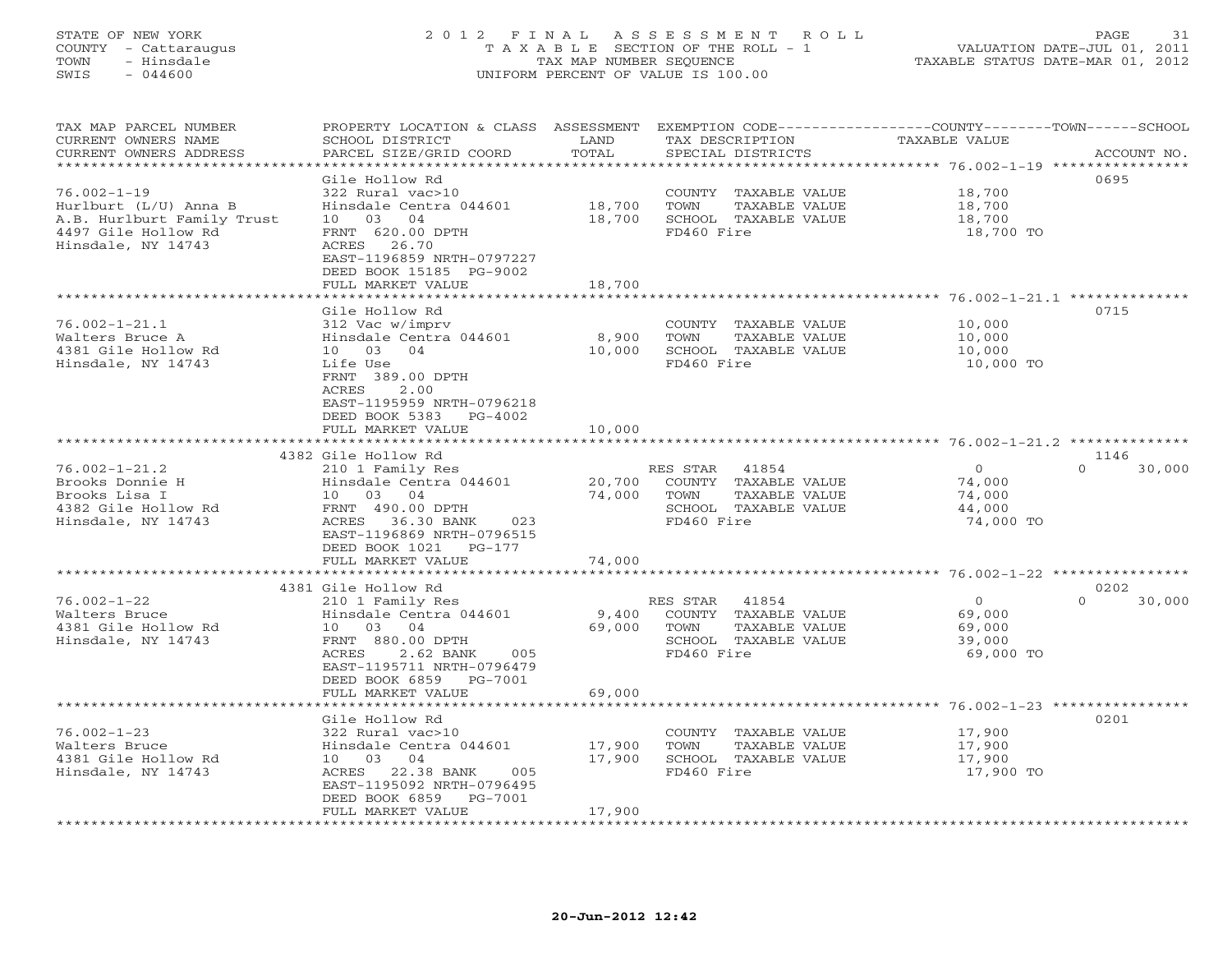## STATE OF NEW YORK 2 0 1 2 F I N A L A S S E S S M E N T R O L L PAGE 32 COUNTY - Cattaraugus T A X A B L E SECTION OF THE ROLL - 1 VALUATION DATE-JUL 01, 2011 TOWN - Hinsdale TAX MAP NUMBER SEQUENCE TAXABLE STATUS DATE-MAR 01, 2012 SWIS - 044600 UNIFORM PERCENT OF VALUE IS 100.00UNIFORM PERCENT OF VALUE IS 100.00

| 2657 Button Rd<br>0350<br>$76.002 - 2 - 1.1$<br>210 1 Family Res<br>178,000<br>COUNTY TAXABLE VALUE<br>TOWN<br>Hodges Howard H<br>Hinsdale Centra 044601<br>25,600<br>TAXABLE VALUE<br>178,000<br>Hodges Louise D<br>23 03 04<br>178,000<br>SCHOOL TAXABLE VALUE<br>178,000<br>2657 Button Rd<br>ACRES 46.00<br>FD460 Fire<br>178,000 TO<br>Hinsdale, NY 14743<br>EAST-1186669 NRTH-0792967<br>DEED BOOK 696<br>PG-802<br>FULL MARKET VALUE<br>178,000<br>Button Rd<br>1091<br>312 Vac w/imprv<br>$76.002 - 2 - 1.2$<br>COUNTY TAXABLE VALUE<br>11,400<br>Kirkpatrick Gary D<br>Hinsdale Centra 044601<br>TOWN<br>TAXABLE VALUE<br>9,900<br>11,400<br>Kirkpatrick Kathy<br>23 03 04<br>11,400<br>SCHOOL TAXABLE VALUE<br>11,400<br>94 Summit Ridge Rd<br>Ff 463.00<br>FD460 Fire<br>11,400 TO<br>New Bethlehem, PA 30106<br>ACRES<br>3.23<br>EAST-1186197 NRTH-0793710<br>DEED BOOK 795<br>PG-1114<br>FULL MARKET VALUE<br>11,400<br>1590<br>2660 Button Rd<br>$76.002 - 2 - 1.3$<br>$\circ$<br>$\cap$<br>30,000<br>210 1 Family Res<br>RES STAR 41854<br>Carr Ann L<br>Hinsdale Centra 044601<br>22,100<br>COUNTY TAXABLE VALUE<br>110,000<br>2660 Button Rd<br>23/3/4<br>110,000<br>TOWN<br>TAXABLE VALUE<br>110,000<br>Hinsdale, NY 14743<br>ACRES<br>023<br>SCHOOL TAXABLE VALUE<br>43.35 BANK<br>80,000<br>EAST-1186641 NRTH-0794625<br>FD460 Fire<br>110,000 TO<br>DEED BOOK 1008 PG-1079<br>110,000<br>FULL MARKET VALUE<br>0196<br>Button Rd<br>$76.002 - 2 - 2.1$<br>52,000<br>312 Vac w/imprv<br>COUNTY TAXABLE VALUE<br>Kratts Ronald L<br>Hinsdale Centra 044601<br>27,300<br>TOWN<br>TAXABLE VALUE<br>52,000<br>4328 Fay Hollow Rd<br>23 03 04<br>52,000<br>SCHOOL TAXABLE VALUE<br>52,000<br>FD460 Fire<br>Hinsdale, NY 14743<br>Ff 133.38<br>52,000 TO<br>ACRES<br>75.93<br>EAST-1188062 NRTH-0794960<br>DEED BOOK 1028 PG-130<br>52,000<br>FULL MARKET VALUE<br>************************* 76.002-2-2.2 *********<br>1607<br>Button Rd<br>$76.002 - 2 - 2.2$<br>24,900<br>311 Res vac land<br>COUNTY TAXABLE VALUE<br>Sawaya Mary Ann<br>Hinsdale Centra 044601<br>24,900<br>TAXABLE VALUE<br>24,900<br>TOWN<br>221 Adams St<br>23 03 04<br>24,900<br>SCHOOL TAXABLE VALUE<br>24,900<br>Olean, NY 14760<br>Ff 133.38<br>FD460 Fire<br>24,900 TO<br>ACRES 57.45<br>EAST-1188060 NRTH-0793042<br>DEED BOOK 1026 PG-408<br>24,900<br>FULL MARKET VALUE | TAX MAP PARCEL NUMBER<br>CURRENT OWNERS NAME<br>CURRENT OWNERS ADDRESS | PROPERTY LOCATION & CLASS ASSESSMENT<br>SCHOOL DISTRICT<br>PARCEL SIZE/GRID COORD | LAND<br>TOTAL | TAX DESCRIPTION<br>SPECIAL DISTRICTS | EXEMPTION CODE-----------------COUNTY-------TOWN------SCHOOL<br><b>TAXABLE VALUE</b><br>ACCOUNT NO. |  |
|--------------------------------------------------------------------------------------------------------------------------------------------------------------------------------------------------------------------------------------------------------------------------------------------------------------------------------------------------------------------------------------------------------------------------------------------------------------------------------------------------------------------------------------------------------------------------------------------------------------------------------------------------------------------------------------------------------------------------------------------------------------------------------------------------------------------------------------------------------------------------------------------------------------------------------------------------------------------------------------------------------------------------------------------------------------------------------------------------------------------------------------------------------------------------------------------------------------------------------------------------------------------------------------------------------------------------------------------------------------------------------------------------------------------------------------------------------------------------------------------------------------------------------------------------------------------------------------------------------------------------------------------------------------------------------------------------------------------------------------------------------------------------------------------------------------------------------------------------------------------------------------------------------------------------------------------------------------------------------------------------------------------------------------------------------------------------------------------------------------------------------------------------------------------------------------------------------------------------------------------------------------------------------------------------------------------------------------------------------------------|------------------------------------------------------------------------|-----------------------------------------------------------------------------------|---------------|--------------------------------------|-----------------------------------------------------------------------------------------------------|--|
|                                                                                                                                                                                                                                                                                                                                                                                                                                                                                                                                                                                                                                                                                                                                                                                                                                                                                                                                                                                                                                                                                                                                                                                                                                                                                                                                                                                                                                                                                                                                                                                                                                                                                                                                                                                                                                                                                                                                                                                                                                                                                                                                                                                                                                                                                                                                                                    |                                                                        |                                                                                   |               |                                      |                                                                                                     |  |
|                                                                                                                                                                                                                                                                                                                                                                                                                                                                                                                                                                                                                                                                                                                                                                                                                                                                                                                                                                                                                                                                                                                                                                                                                                                                                                                                                                                                                                                                                                                                                                                                                                                                                                                                                                                                                                                                                                                                                                                                                                                                                                                                                                                                                                                                                                                                                                    |                                                                        |                                                                                   |               |                                      |                                                                                                     |  |
|                                                                                                                                                                                                                                                                                                                                                                                                                                                                                                                                                                                                                                                                                                                                                                                                                                                                                                                                                                                                                                                                                                                                                                                                                                                                                                                                                                                                                                                                                                                                                                                                                                                                                                                                                                                                                                                                                                                                                                                                                                                                                                                                                                                                                                                                                                                                                                    |                                                                        |                                                                                   |               |                                      |                                                                                                     |  |
|                                                                                                                                                                                                                                                                                                                                                                                                                                                                                                                                                                                                                                                                                                                                                                                                                                                                                                                                                                                                                                                                                                                                                                                                                                                                                                                                                                                                                                                                                                                                                                                                                                                                                                                                                                                                                                                                                                                                                                                                                                                                                                                                                                                                                                                                                                                                                                    |                                                                        |                                                                                   |               |                                      |                                                                                                     |  |
|                                                                                                                                                                                                                                                                                                                                                                                                                                                                                                                                                                                                                                                                                                                                                                                                                                                                                                                                                                                                                                                                                                                                                                                                                                                                                                                                                                                                                                                                                                                                                                                                                                                                                                                                                                                                                                                                                                                                                                                                                                                                                                                                                                                                                                                                                                                                                                    |                                                                        |                                                                                   |               |                                      |                                                                                                     |  |
|                                                                                                                                                                                                                                                                                                                                                                                                                                                                                                                                                                                                                                                                                                                                                                                                                                                                                                                                                                                                                                                                                                                                                                                                                                                                                                                                                                                                                                                                                                                                                                                                                                                                                                                                                                                                                                                                                                                                                                                                                                                                                                                                                                                                                                                                                                                                                                    |                                                                        |                                                                                   |               |                                      |                                                                                                     |  |
|                                                                                                                                                                                                                                                                                                                                                                                                                                                                                                                                                                                                                                                                                                                                                                                                                                                                                                                                                                                                                                                                                                                                                                                                                                                                                                                                                                                                                                                                                                                                                                                                                                                                                                                                                                                                                                                                                                                                                                                                                                                                                                                                                                                                                                                                                                                                                                    |                                                                        |                                                                                   |               |                                      |                                                                                                     |  |
|                                                                                                                                                                                                                                                                                                                                                                                                                                                                                                                                                                                                                                                                                                                                                                                                                                                                                                                                                                                                                                                                                                                                                                                                                                                                                                                                                                                                                                                                                                                                                                                                                                                                                                                                                                                                                                                                                                                                                                                                                                                                                                                                                                                                                                                                                                                                                                    |                                                                        |                                                                                   |               |                                      |                                                                                                     |  |
|                                                                                                                                                                                                                                                                                                                                                                                                                                                                                                                                                                                                                                                                                                                                                                                                                                                                                                                                                                                                                                                                                                                                                                                                                                                                                                                                                                                                                                                                                                                                                                                                                                                                                                                                                                                                                                                                                                                                                                                                                                                                                                                                                                                                                                                                                                                                                                    |                                                                        |                                                                                   |               |                                      |                                                                                                     |  |
|                                                                                                                                                                                                                                                                                                                                                                                                                                                                                                                                                                                                                                                                                                                                                                                                                                                                                                                                                                                                                                                                                                                                                                                                                                                                                                                                                                                                                                                                                                                                                                                                                                                                                                                                                                                                                                                                                                                                                                                                                                                                                                                                                                                                                                                                                                                                                                    |                                                                        |                                                                                   |               |                                      |                                                                                                     |  |
|                                                                                                                                                                                                                                                                                                                                                                                                                                                                                                                                                                                                                                                                                                                                                                                                                                                                                                                                                                                                                                                                                                                                                                                                                                                                                                                                                                                                                                                                                                                                                                                                                                                                                                                                                                                                                                                                                                                                                                                                                                                                                                                                                                                                                                                                                                                                                                    |                                                                        |                                                                                   |               |                                      |                                                                                                     |  |
|                                                                                                                                                                                                                                                                                                                                                                                                                                                                                                                                                                                                                                                                                                                                                                                                                                                                                                                                                                                                                                                                                                                                                                                                                                                                                                                                                                                                                                                                                                                                                                                                                                                                                                                                                                                                                                                                                                                                                                                                                                                                                                                                                                                                                                                                                                                                                                    |                                                                        |                                                                                   |               |                                      |                                                                                                     |  |
|                                                                                                                                                                                                                                                                                                                                                                                                                                                                                                                                                                                                                                                                                                                                                                                                                                                                                                                                                                                                                                                                                                                                                                                                                                                                                                                                                                                                                                                                                                                                                                                                                                                                                                                                                                                                                                                                                                                                                                                                                                                                                                                                                                                                                                                                                                                                                                    |                                                                        |                                                                                   |               |                                      |                                                                                                     |  |
|                                                                                                                                                                                                                                                                                                                                                                                                                                                                                                                                                                                                                                                                                                                                                                                                                                                                                                                                                                                                                                                                                                                                                                                                                                                                                                                                                                                                                                                                                                                                                                                                                                                                                                                                                                                                                                                                                                                                                                                                                                                                                                                                                                                                                                                                                                                                                                    |                                                                        |                                                                                   |               |                                      |                                                                                                     |  |
|                                                                                                                                                                                                                                                                                                                                                                                                                                                                                                                                                                                                                                                                                                                                                                                                                                                                                                                                                                                                                                                                                                                                                                                                                                                                                                                                                                                                                                                                                                                                                                                                                                                                                                                                                                                                                                                                                                                                                                                                                                                                                                                                                                                                                                                                                                                                                                    |                                                                        |                                                                                   |               |                                      |                                                                                                     |  |
|                                                                                                                                                                                                                                                                                                                                                                                                                                                                                                                                                                                                                                                                                                                                                                                                                                                                                                                                                                                                                                                                                                                                                                                                                                                                                                                                                                                                                                                                                                                                                                                                                                                                                                                                                                                                                                                                                                                                                                                                                                                                                                                                                                                                                                                                                                                                                                    |                                                                        |                                                                                   |               |                                      |                                                                                                     |  |
|                                                                                                                                                                                                                                                                                                                                                                                                                                                                                                                                                                                                                                                                                                                                                                                                                                                                                                                                                                                                                                                                                                                                                                                                                                                                                                                                                                                                                                                                                                                                                                                                                                                                                                                                                                                                                                                                                                                                                                                                                                                                                                                                                                                                                                                                                                                                                                    |                                                                        |                                                                                   |               |                                      |                                                                                                     |  |
|                                                                                                                                                                                                                                                                                                                                                                                                                                                                                                                                                                                                                                                                                                                                                                                                                                                                                                                                                                                                                                                                                                                                                                                                                                                                                                                                                                                                                                                                                                                                                                                                                                                                                                                                                                                                                                                                                                                                                                                                                                                                                                                                                                                                                                                                                                                                                                    |                                                                        |                                                                                   |               |                                      |                                                                                                     |  |
|                                                                                                                                                                                                                                                                                                                                                                                                                                                                                                                                                                                                                                                                                                                                                                                                                                                                                                                                                                                                                                                                                                                                                                                                                                                                                                                                                                                                                                                                                                                                                                                                                                                                                                                                                                                                                                                                                                                                                                                                                                                                                                                                                                                                                                                                                                                                                                    |                                                                        |                                                                                   |               |                                      |                                                                                                     |  |
|                                                                                                                                                                                                                                                                                                                                                                                                                                                                                                                                                                                                                                                                                                                                                                                                                                                                                                                                                                                                                                                                                                                                                                                                                                                                                                                                                                                                                                                                                                                                                                                                                                                                                                                                                                                                                                                                                                                                                                                                                                                                                                                                                                                                                                                                                                                                                                    |                                                                        |                                                                                   |               |                                      |                                                                                                     |  |
|                                                                                                                                                                                                                                                                                                                                                                                                                                                                                                                                                                                                                                                                                                                                                                                                                                                                                                                                                                                                                                                                                                                                                                                                                                                                                                                                                                                                                                                                                                                                                                                                                                                                                                                                                                                                                                                                                                                                                                                                                                                                                                                                                                                                                                                                                                                                                                    |                                                                        |                                                                                   |               |                                      |                                                                                                     |  |
|                                                                                                                                                                                                                                                                                                                                                                                                                                                                                                                                                                                                                                                                                                                                                                                                                                                                                                                                                                                                                                                                                                                                                                                                                                                                                                                                                                                                                                                                                                                                                                                                                                                                                                                                                                                                                                                                                                                                                                                                                                                                                                                                                                                                                                                                                                                                                                    |                                                                        |                                                                                   |               |                                      |                                                                                                     |  |
|                                                                                                                                                                                                                                                                                                                                                                                                                                                                                                                                                                                                                                                                                                                                                                                                                                                                                                                                                                                                                                                                                                                                                                                                                                                                                                                                                                                                                                                                                                                                                                                                                                                                                                                                                                                                                                                                                                                                                                                                                                                                                                                                                                                                                                                                                                                                                                    |                                                                        |                                                                                   |               |                                      |                                                                                                     |  |
|                                                                                                                                                                                                                                                                                                                                                                                                                                                                                                                                                                                                                                                                                                                                                                                                                                                                                                                                                                                                                                                                                                                                                                                                                                                                                                                                                                                                                                                                                                                                                                                                                                                                                                                                                                                                                                                                                                                                                                                                                                                                                                                                                                                                                                                                                                                                                                    |                                                                        |                                                                                   |               |                                      |                                                                                                     |  |
|                                                                                                                                                                                                                                                                                                                                                                                                                                                                                                                                                                                                                                                                                                                                                                                                                                                                                                                                                                                                                                                                                                                                                                                                                                                                                                                                                                                                                                                                                                                                                                                                                                                                                                                                                                                                                                                                                                                                                                                                                                                                                                                                                                                                                                                                                                                                                                    |                                                                        |                                                                                   |               |                                      |                                                                                                     |  |
|                                                                                                                                                                                                                                                                                                                                                                                                                                                                                                                                                                                                                                                                                                                                                                                                                                                                                                                                                                                                                                                                                                                                                                                                                                                                                                                                                                                                                                                                                                                                                                                                                                                                                                                                                                                                                                                                                                                                                                                                                                                                                                                                                                                                                                                                                                                                                                    |                                                                        |                                                                                   |               |                                      |                                                                                                     |  |
|                                                                                                                                                                                                                                                                                                                                                                                                                                                                                                                                                                                                                                                                                                                                                                                                                                                                                                                                                                                                                                                                                                                                                                                                                                                                                                                                                                                                                                                                                                                                                                                                                                                                                                                                                                                                                                                                                                                                                                                                                                                                                                                                                                                                                                                                                                                                                                    |                                                                        |                                                                                   |               |                                      |                                                                                                     |  |
|                                                                                                                                                                                                                                                                                                                                                                                                                                                                                                                                                                                                                                                                                                                                                                                                                                                                                                                                                                                                                                                                                                                                                                                                                                                                                                                                                                                                                                                                                                                                                                                                                                                                                                                                                                                                                                                                                                                                                                                                                                                                                                                                                                                                                                                                                                                                                                    |                                                                        |                                                                                   |               |                                      |                                                                                                     |  |
|                                                                                                                                                                                                                                                                                                                                                                                                                                                                                                                                                                                                                                                                                                                                                                                                                                                                                                                                                                                                                                                                                                                                                                                                                                                                                                                                                                                                                                                                                                                                                                                                                                                                                                                                                                                                                                                                                                                                                                                                                                                                                                                                                                                                                                                                                                                                                                    |                                                                        |                                                                                   |               |                                      |                                                                                                     |  |
|                                                                                                                                                                                                                                                                                                                                                                                                                                                                                                                                                                                                                                                                                                                                                                                                                                                                                                                                                                                                                                                                                                                                                                                                                                                                                                                                                                                                                                                                                                                                                                                                                                                                                                                                                                                                                                                                                                                                                                                                                                                                                                                                                                                                                                                                                                                                                                    |                                                                        |                                                                                   |               |                                      |                                                                                                     |  |
|                                                                                                                                                                                                                                                                                                                                                                                                                                                                                                                                                                                                                                                                                                                                                                                                                                                                                                                                                                                                                                                                                                                                                                                                                                                                                                                                                                                                                                                                                                                                                                                                                                                                                                                                                                                                                                                                                                                                                                                                                                                                                                                                                                                                                                                                                                                                                                    |                                                                        |                                                                                   |               |                                      |                                                                                                     |  |
|                                                                                                                                                                                                                                                                                                                                                                                                                                                                                                                                                                                                                                                                                                                                                                                                                                                                                                                                                                                                                                                                                                                                                                                                                                                                                                                                                                                                                                                                                                                                                                                                                                                                                                                                                                                                                                                                                                                                                                                                                                                                                                                                                                                                                                                                                                                                                                    |                                                                        |                                                                                   |               |                                      |                                                                                                     |  |
|                                                                                                                                                                                                                                                                                                                                                                                                                                                                                                                                                                                                                                                                                                                                                                                                                                                                                                                                                                                                                                                                                                                                                                                                                                                                                                                                                                                                                                                                                                                                                                                                                                                                                                                                                                                                                                                                                                                                                                                                                                                                                                                                                                                                                                                                                                                                                                    |                                                                        |                                                                                   |               |                                      |                                                                                                     |  |
|                                                                                                                                                                                                                                                                                                                                                                                                                                                                                                                                                                                                                                                                                                                                                                                                                                                                                                                                                                                                                                                                                                                                                                                                                                                                                                                                                                                                                                                                                                                                                                                                                                                                                                                                                                                                                                                                                                                                                                                                                                                                                                                                                                                                                                                                                                                                                                    |                                                                        |                                                                                   |               |                                      |                                                                                                     |  |
|                                                                                                                                                                                                                                                                                                                                                                                                                                                                                                                                                                                                                                                                                                                                                                                                                                                                                                                                                                                                                                                                                                                                                                                                                                                                                                                                                                                                                                                                                                                                                                                                                                                                                                                                                                                                                                                                                                                                                                                                                                                                                                                                                                                                                                                                                                                                                                    |                                                                        |                                                                                   |               |                                      |                                                                                                     |  |
|                                                                                                                                                                                                                                                                                                                                                                                                                                                                                                                                                                                                                                                                                                                                                                                                                                                                                                                                                                                                                                                                                                                                                                                                                                                                                                                                                                                                                                                                                                                                                                                                                                                                                                                                                                                                                                                                                                                                                                                                                                                                                                                                                                                                                                                                                                                                                                    |                                                                        |                                                                                   |               |                                      |                                                                                                     |  |
|                                                                                                                                                                                                                                                                                                                                                                                                                                                                                                                                                                                                                                                                                                                                                                                                                                                                                                                                                                                                                                                                                                                                                                                                                                                                                                                                                                                                                                                                                                                                                                                                                                                                                                                                                                                                                                                                                                                                                                                                                                                                                                                                                                                                                                                                                                                                                                    |                                                                        |                                                                                   |               |                                      |                                                                                                     |  |
|                                                                                                                                                                                                                                                                                                                                                                                                                                                                                                                                                                                                                                                                                                                                                                                                                                                                                                                                                                                                                                                                                                                                                                                                                                                                                                                                                                                                                                                                                                                                                                                                                                                                                                                                                                                                                                                                                                                                                                                                                                                                                                                                                                                                                                                                                                                                                                    |                                                                        |                                                                                   |               |                                      |                                                                                                     |  |
|                                                                                                                                                                                                                                                                                                                                                                                                                                                                                                                                                                                                                                                                                                                                                                                                                                                                                                                                                                                                                                                                                                                                                                                                                                                                                                                                                                                                                                                                                                                                                                                                                                                                                                                                                                                                                                                                                                                                                                                                                                                                                                                                                                                                                                                                                                                                                                    |                                                                        |                                                                                   |               |                                      |                                                                                                     |  |
|                                                                                                                                                                                                                                                                                                                                                                                                                                                                                                                                                                                                                                                                                                                                                                                                                                                                                                                                                                                                                                                                                                                                                                                                                                                                                                                                                                                                                                                                                                                                                                                                                                                                                                                                                                                                                                                                                                                                                                                                                                                                                                                                                                                                                                                                                                                                                                    |                                                                        |                                                                                   |               |                                      |                                                                                                     |  |
|                                                                                                                                                                                                                                                                                                                                                                                                                                                                                                                                                                                                                                                                                                                                                                                                                                                                                                                                                                                                                                                                                                                                                                                                                                                                                                                                                                                                                                                                                                                                                                                                                                                                                                                                                                                                                                                                                                                                                                                                                                                                                                                                                                                                                                                                                                                                                                    |                                                                        |                                                                                   |               |                                      |                                                                                                     |  |
|                                                                                                                                                                                                                                                                                                                                                                                                                                                                                                                                                                                                                                                                                                                                                                                                                                                                                                                                                                                                                                                                                                                                                                                                                                                                                                                                                                                                                                                                                                                                                                                                                                                                                                                                                                                                                                                                                                                                                                                                                                                                                                                                                                                                                                                                                                                                                                    |                                                                        |                                                                                   |               |                                      |                                                                                                     |  |
|                                                                                                                                                                                                                                                                                                                                                                                                                                                                                                                                                                                                                                                                                                                                                                                                                                                                                                                                                                                                                                                                                                                                                                                                                                                                                                                                                                                                                                                                                                                                                                                                                                                                                                                                                                                                                                                                                                                                                                                                                                                                                                                                                                                                                                                                                                                                                                    |                                                                        |                                                                                   |               |                                      |                                                                                                     |  |
|                                                                                                                                                                                                                                                                                                                                                                                                                                                                                                                                                                                                                                                                                                                                                                                                                                                                                                                                                                                                                                                                                                                                                                                                                                                                                                                                                                                                                                                                                                                                                                                                                                                                                                                                                                                                                                                                                                                                                                                                                                                                                                                                                                                                                                                                                                                                                                    |                                                                        |                                                                                   |               |                                      |                                                                                                     |  |
|                                                                                                                                                                                                                                                                                                                                                                                                                                                                                                                                                                                                                                                                                                                                                                                                                                                                                                                                                                                                                                                                                                                                                                                                                                                                                                                                                                                                                                                                                                                                                                                                                                                                                                                                                                                                                                                                                                                                                                                                                                                                                                                                                                                                                                                                                                                                                                    |                                                                        |                                                                                   |               |                                      |                                                                                                     |  |
|                                                                                                                                                                                                                                                                                                                                                                                                                                                                                                                                                                                                                                                                                                                                                                                                                                                                                                                                                                                                                                                                                                                                                                                                                                                                                                                                                                                                                                                                                                                                                                                                                                                                                                                                                                                                                                                                                                                                                                                                                                                                                                                                                                                                                                                                                                                                                                    |                                                                        |                                                                                   |               |                                      |                                                                                                     |  |
|                                                                                                                                                                                                                                                                                                                                                                                                                                                                                                                                                                                                                                                                                                                                                                                                                                                                                                                                                                                                                                                                                                                                                                                                                                                                                                                                                                                                                                                                                                                                                                                                                                                                                                                                                                                                                                                                                                                                                                                                                                                                                                                                                                                                                                                                                                                                                                    | ********************                                                   |                                                                                   |               |                                      |                                                                                                     |  |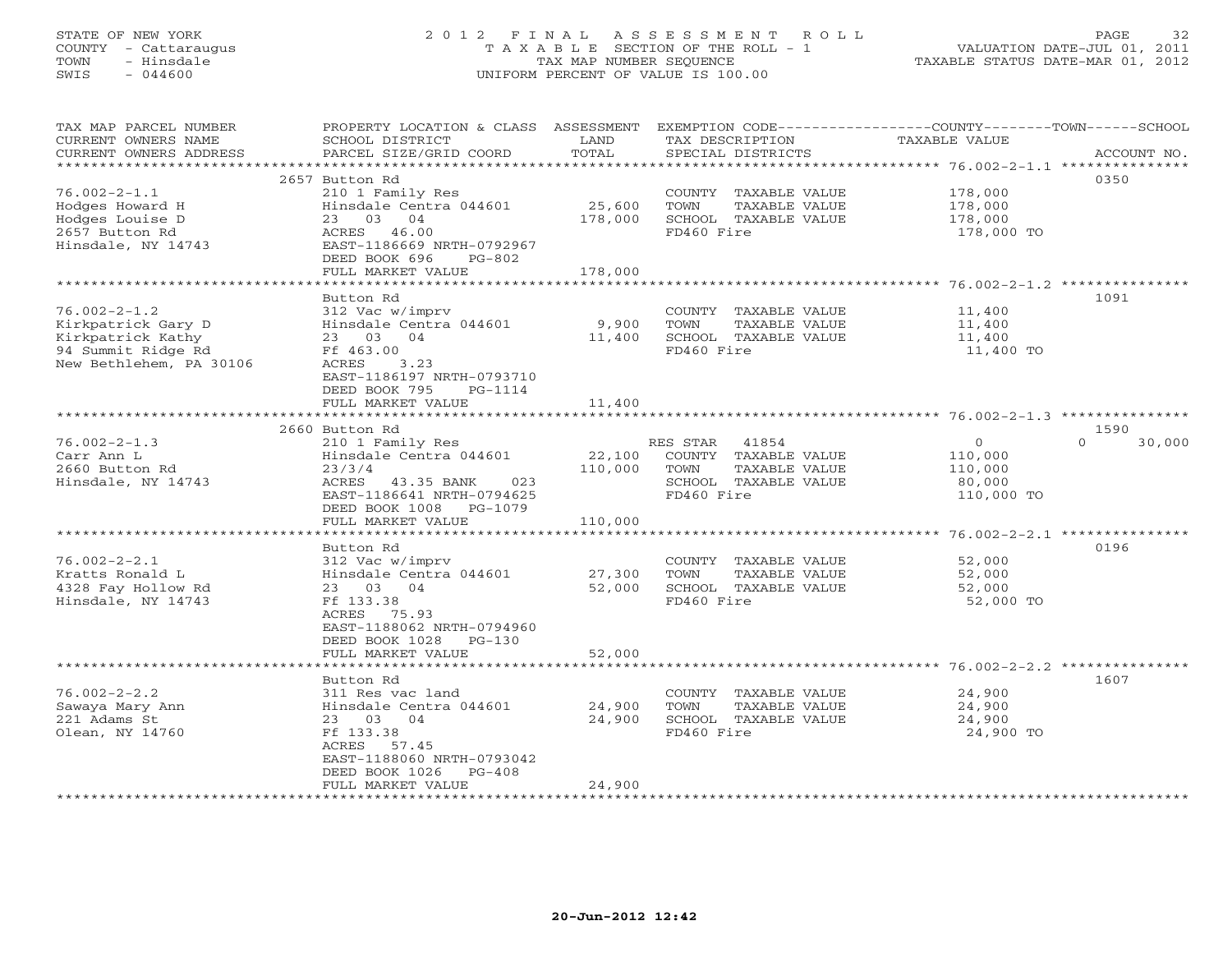## STATE OF NEW YORK 2 0 1 2 F I N A L A S S E S S M E N T R O L L PAGE 33 COUNTY - Cattaraugus T A X A B L E SECTION OF THE ROLL - 1 VALUATION DATE-JUL 01, 2011 TOWN - Hinsdale TAX MAP NUMBER SEQUENCE TAXABLE STATUS DATE-MAR 01, 2012 SWIS - 044600 UNIFORM PERCENT OF VALUE IS 100.00UNIFORM PERCENT OF VALUE IS 100.00

| TAX MAP PARCEL NUMBER<br>CURRENT OWNERS NAME<br>CURRENT OWNERS ADDRESS | PROPERTY LOCATION & CLASS<br>SCHOOL DISTRICT<br>PARCEL SIZE/GRID COORD                       | ASSESSMENT<br>LAND<br>TOTAL | EXEMPTION CODE-----------------COUNTY-------TOWN------SCHOOL<br>TAX DESCRIPTION<br>SPECIAL DISTRICTS | TAXABLE VALUE                                                       | ACCOUNT NO.                |
|------------------------------------------------------------------------|----------------------------------------------------------------------------------------------|-----------------------------|------------------------------------------------------------------------------------------------------|---------------------------------------------------------------------|----------------------------|
|                                                                        |                                                                                              | * * * * * * * * *           |                                                                                                      | ***************** 76.002-2-3 ***********                            |                            |
| $76.002 - 2 - 3$<br>Stimson Charles                                    | 2576 Button Rd<br>210 1 Family Res<br>Hinsdale Centra 044601                                 | 10,100 SR STAR              | WVET C/T<br>41121<br>41834                                                                           | 8,100<br>8,100<br>$\circ$                                           | 0731<br>54,000<br>$\Omega$ |
| 2576 Button Hollow Rd<br>Hinsdale, NY 14743                            | 23 03<br>04<br>Ff 400.00<br>ACRES<br>3.46<br>EAST-1188650 NRTH-0794048                       | 54,000                      | COUNTY TAXABLE VALUE<br>TOWN<br>TAXABLE VALUE<br>SCHOOL TAXABLE VALUE<br>FD460 Fire                  | 45,900<br>45,900<br>$\Omega$<br>54,000 TO                           |                            |
|                                                                        | DEED BOOK 629<br>$PG-226$<br>FULL MARKET VALUE                                               | 54,000                      |                                                                                                      |                                                                     |                            |
|                                                                        | ******************                                                                           |                             |                                                                                                      | *************** 76.002-2-4.1 ****************                       |                            |
|                                                                        | Button Rd                                                                                    |                             |                                                                                                      |                                                                     | 0105                       |
| $76.002 - 2 - 4.1$                                                     | 105 Vac farmland                                                                             |                             | COUNTY TAXABLE VALUE                                                                                 | 18,700                                                              |                            |
| Kratts Ronald L                                                        | Hinsdale Centra 044601                                                                       | 18,700                      | TOWN<br>TAXABLE VALUE                                                                                | 18,700                                                              |                            |
| 4318 Fay Hollow Rd                                                     | 23 03<br>04                                                                                  | 18,700                      | SCHOOL TAXABLE VALUE                                                                                 | 18,700                                                              |                            |
| Hinsdale, NY 14743                                                     | FRNT 730.00 DPTH<br>ACRES<br>46.25<br>EAST-1189329 NRTH-0794841<br>DEED BOOK 902<br>PG-01038 |                             | FD460 Fire                                                                                           | 18,700 TO                                                           |                            |
|                                                                        | FULL MARKET VALUE                                                                            | 18,700                      |                                                                                                      |                                                                     |                            |
|                                                                        | 2510 Button Rd                                                                               |                             |                                                                                                      | ***************** 76.002-2-4.2 ***************                      | 1332                       |
| $76.002 - 2 - 4.2$                                                     | 210 1 Family Res                                                                             |                             | RES STAR<br>41854                                                                                    | $\Omega$                                                            | $\Omega$<br>30,000         |
| Caya Joseph F                                                          | Hinsdale Centra 044601                                                                       | 33,800                      | COUNTY TAXABLE VALUE                                                                                 | 105,200                                                             |                            |
| Edwards Karen                                                          | 23 03<br>04                                                                                  | 105,200                     | TAXABLE VALUE<br>TOWN                                                                                | 105,200                                                             |                            |
| 2510 Button Rd                                                         | $L/p$ 910-6                                                                                  |                             | SCHOOL TAXABLE VALUE                                                                                 | 75,200                                                              |                            |
| Hinsdale, NY 14743                                                     | inc. $76.002 - 2 - 6.1$<br>71.00<br>ACRES<br>EAST-1189798 NRTH-0793029                       |                             | FD460 Fire                                                                                           | 105,200 TO                                                          |                            |
|                                                                        | DEED BOOK 5467<br>$PG-3001$                                                                  |                             |                                                                                                      |                                                                     |                            |
|                                                                        | FULL MARKET VALUE                                                                            | 105,200                     |                                                                                                      |                                                                     |                            |
|                                                                        |                                                                                              | * * * * * * * * * * * *     |                                                                                                      | **************************************56.002-2-5 ****************** |                            |
|                                                                        | 4188 Fay Hollow Rd                                                                           |                             |                                                                                                      |                                                                     | 0479<br>$\Omega$           |
| $76.002 - 2 - 5$                                                       | 210 1 Family Res                                                                             |                             | RES STAR<br>41854<br>COUNTY                                                                          | $\circ$                                                             | 30,000                     |
| Kramer Christopher M<br>4188 Fay Hollow Rd                             | Hinsdale Centra 044601<br>15 03<br>04                                                        | 9,900<br>79,000             | TAXABLE VALUE<br>TOWN<br>TAXABLE VALUE                                                               | 79,000<br>79,000                                                    |                            |
| Hinsdale, NY 14743                                                     | Ff 410.00                                                                                    |                             | SCHOOL TAXABLE VALUE                                                                                 | 49,000                                                              |                            |
|                                                                        | ACRES<br>3.19 BANK<br>023<br>EAST-1190939 NRTH-0793666<br>DEED BOOK 3598<br>PG-4002          |                             | FD460 Fire                                                                                           | 79,000 TO                                                           |                            |
|                                                                        | FULL MARKET VALUE                                                                            | 79,000                      |                                                                                                      |                                                                     |                            |
|                                                                        | **********************                                                                       | *********                   |                                                                                                      | ******************** 76.002-2-6.2 ****************                  |                            |
|                                                                        | 4328 Fay Hollow Rd                                                                           |                             |                                                                                                      |                                                                     | 0973                       |
| $76.002 - 2 - 6.2$                                                     | 105 Vac farmland                                                                             |                             | COUNTY TAXABLE VALUE                                                                                 | 15,500                                                              |                            |
| Kratts Ronald L                                                        | Hinsdale Centra 044601                                                                       | 15,500                      | TOWN<br>TAXABLE VALUE                                                                                | 15,500                                                              |                            |
| 4328 Fay Hollow Rd                                                     | 15 03<br>04                                                                                  | 15,500                      | SCHOOL TAXABLE VALUE                                                                                 | 15,500                                                              |                            |
| Hinsdale, NY 14743                                                     | Ff 632.56                                                                                    |                             | FD460 Fire                                                                                           | 15,500 TO                                                           |                            |
|                                                                        | ACRES<br>39.68<br>EAST-1191707 NRTH-0793349                                                  |                             |                                                                                                      |                                                                     |                            |
|                                                                        | DEED BOOK 867<br>PG-00171                                                                    |                             |                                                                                                      |                                                                     |                            |
|                                                                        | FULL MARKET VALUE                                                                            | 15,500                      |                                                                                                      |                                                                     |                            |
|                                                                        |                                                                                              |                             |                                                                                                      |                                                                     |                            |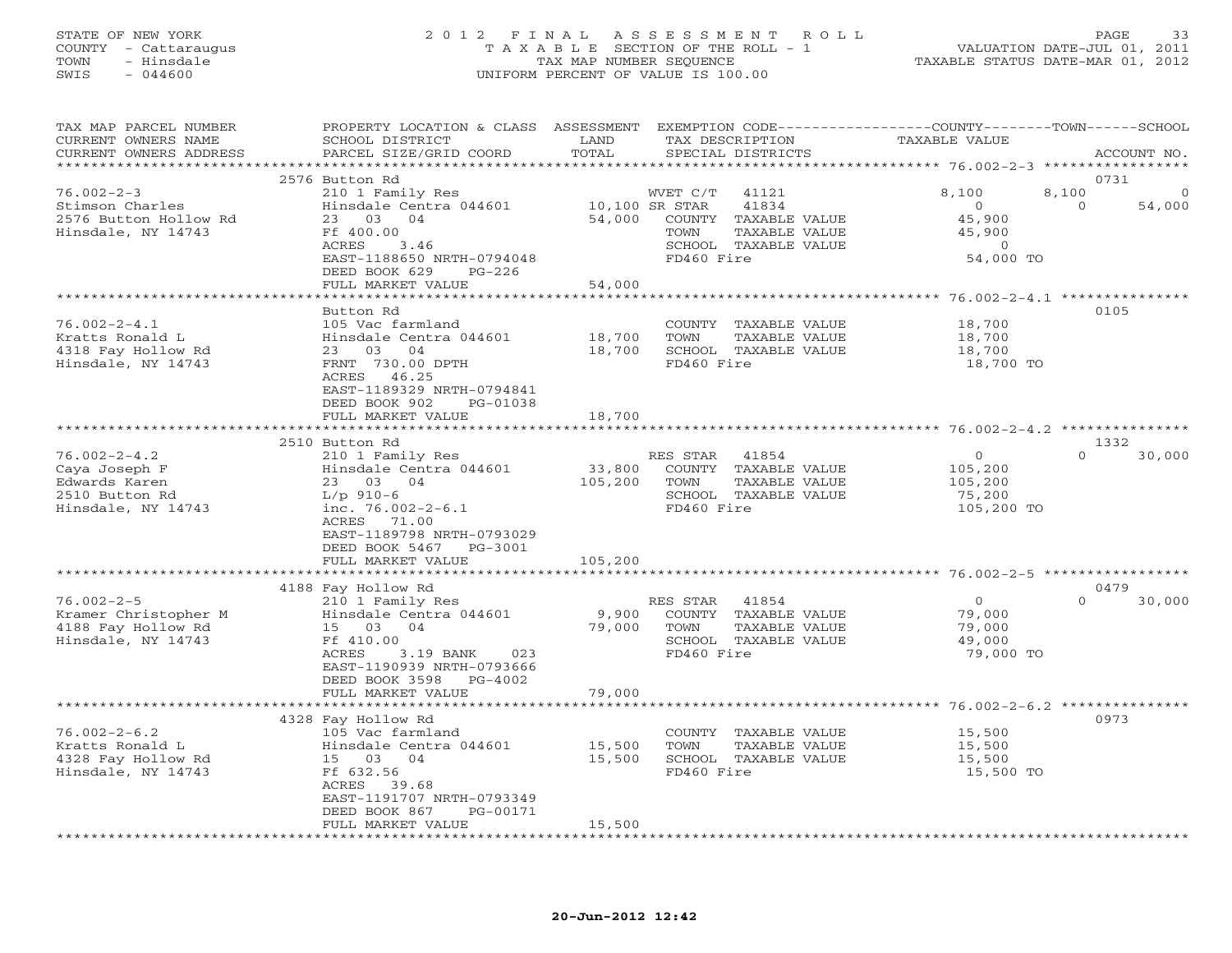## STATE OF NEW YORK 2 0 1 2 F I N A L A S S E S S M E N T R O L L PAGE 34 COUNTY - Cattaraugus T A X A B L E SECTION OF THE ROLL - 1 VALUATION DATE-JUL 01, 2011 TOWN - Hinsdale TAX MAP NUMBER SEQUENCE TAXABLE STATUS DATE-MAR 01, 2012 SWIS - 044600 UNIFORM PERCENT OF VALUE IS 100.00UNIFORM PERCENT OF VALUE IS 100.00

| TAX MAP PARCEL NUMBER<br>CURRENT OWNERS NAME                                                        | PROPERTY LOCATION & CLASS ASSESSMENT<br>SCHOOL DISTRICT                                                                                                                                    | LAND<br>TOTAL                   | TAX DESCRIPTION                                                                                                                     | EXEMPTION CODE----------------COUNTY-------TOWN-----SCHOOL<br><b>TAXABLE VALUE</b> |                                      |
|-----------------------------------------------------------------------------------------------------|--------------------------------------------------------------------------------------------------------------------------------------------------------------------------------------------|---------------------------------|-------------------------------------------------------------------------------------------------------------------------------------|------------------------------------------------------------------------------------|--------------------------------------|
| CURRENT OWNERS ADDRESS<br>************************                                                  | PARCEL SIZE/GRID COORD                                                                                                                                                                     |                                 | SPECIAL DISTRICTS                                                                                                                   |                                                                                    | ACCOUNT NO.                          |
|                                                                                                     | 4116 Fay Hollow Rd                                                                                                                                                                         |                                 |                                                                                                                                     |                                                                                    | 0976                                 |
| $76.002 - 2 - 6.3$<br>Dahar William J<br>Dahar Donabeth<br>4116 Fay Hollow Rd<br>Hinsdale, NY 14743 | 240 Rural res<br>Hinsdale Centra 044601<br>15 03 04<br>Ff 657.44<br>ACRES 28.75<br>EAST-1191653 NRTH-0792516<br>DEED BOOK 00927 PG-00375                                                   | 19,200<br>125,000               | RES STAR<br>41854<br>COUNTY TAXABLE VALUE<br>TOWN<br>TAXABLE VALUE<br>SCHOOL TAXABLE VALUE<br>FD460 Fire                            | $\circ$<br>125,000<br>125,000<br>95,000<br>125,000 TO                              | $\Omega$<br>30,000                   |
|                                                                                                     | FULL MARKET VALUE                                                                                                                                                                          | 125,000<br>*********            |                                                                                                                                     |                                                                                    |                                      |
|                                                                                                     |                                                                                                                                                                                            |                                 |                                                                                                                                     | ********************** 76.002-2-7 *************                                    |                                      |
| $76.002 - 2 - 7$<br>Kratts Ronald L<br>4318 Fay Hollow Rd<br>Hinsdale, NY 14743                     | 4318 Fay Hollow Rd<br>112 Dairy farm<br>Hinsdale Centra 044601<br>15/23 03 04<br>Ff 2160.00<br>ACRES 130.22<br>EAST-1191187 NRTH-0794981<br>DEED BOOK 850<br>PG-01083<br>FULL MARKET VALUE | 150,000<br>150,000              | RES STAR<br>41854<br>64,500 SILO T/C/S 42100<br>COUNTY TAXABLE VALUE<br>TOWN<br>TAXABLE VALUE<br>SCHOOL TAXABLE VALUE<br>FD460 Fire | $\Omega$<br>8,000<br>8,000<br>142,000<br>142,000<br>112,000<br>150,000 TO          | 0428<br>$\Omega$<br>30,000<br>8,000  |
|                                                                                                     | **************************                                                                                                                                                                 |                                 |                                                                                                                                     |                                                                                    |                                      |
|                                                                                                     | 2085 Maple Hill Rd                                                                                                                                                                         |                                 |                                                                                                                                     |                                                                                    | 0677                                 |
| $76.002 - 2 - 8.1$<br>Keller Maryann<br>2085 Maple Hill Rd<br>Hinsdale, NY 14743                    | 281 Multiple res<br>Hinsdale Centra 044601<br>15 03 04<br>FRNT 370.00 DPTH<br>ACRES<br>6.80<br>EAST-1193655 NRTH-0795019<br>DEED BOOK 1015<br>$PG-1099$                                    | 19,700<br>124,500               | RES STAR<br>41854<br>COUNTY TAXABLE VALUE<br>TOWN<br>TAXABLE VALUE<br>SCHOOL TAXABLE VALUE<br>FD460 Fire                            | $\circ$<br>124,500<br>124,500<br>94,500<br>124,500 TO                              | $\Omega$<br>30,000                   |
|                                                                                                     | FULL MARKET VALUE                                                                                                                                                                          | 124,500                         |                                                                                                                                     |                                                                                    |                                      |
|                                                                                                     |                                                                                                                                                                                            |                                 |                                                                                                                                     |                                                                                    |                                      |
|                                                                                                     | 2153 Maple Hill Rd                                                                                                                                                                         |                                 |                                                                                                                                     |                                                                                    | 1306                                 |
| $76.002 - 2 - 8.2$<br>Malara John S<br>2153 Maple Hill Rd<br>Hinsdale, NY 14743                     | 281 Multiple res<br>Hinsdale Centra 044601<br>15 03 04<br>FRNT 750.00 DPTH<br>ACRES 100.90<br>EAST-1193162 NRTH-0793849<br>DEED BOOK 893<br>PG-00742                                       | 214,800                         | VET C/T<br>41101<br>57,000 RES STAR<br>41854<br>COUNTY TAXABLE VALUE<br>TAXABLE VALUE<br>TOWN<br>SCHOOL TAXABLE VALUE<br>FD460 Fire | 1,953<br>1,953<br>$\circ$<br>212,847<br>212,847<br>184,800<br>214,800 TO           | $\overline{0}$<br>$\Omega$<br>30,000 |
|                                                                                                     | FULL MARKET VALUE                                                                                                                                                                          | 214,800                         |                                                                                                                                     |                                                                                    |                                      |
|                                                                                                     | 2104 Maple Hill Rd                                                                                                                                                                         |                                 |                                                                                                                                     |                                                                                    | 0565                                 |
| $76.002 - 2 - 9.1$<br>Holly Ronald J<br>Wilber Karen S<br>2104 Maple Hill Rd<br>Hinsdale, NY 14743  | 210 1 Family Res<br>Hinsdale Centra 044601<br>15 03 04<br>FRNT 930.00 DPTH<br><b>ACRES</b><br>5.60<br>EAST-1193576 NRTH-0795698<br>DEED BOOK 325<br>PG-6001                                | 13,200<br>30,000                | RES STAR<br>41854<br>COUNTY TAXABLE VALUE<br>TOWN<br>TAXABLE VALUE<br>SCHOOL TAXABLE VALUE<br>FD460 Fire                            | $\circ$<br>30,000<br>30,000<br>$\circ$<br>30,000 TO                                | $\Omega$<br>30,000                   |
|                                                                                                     | FULL MARKET VALUE                                                                                                                                                                          | 30,000                          |                                                                                                                                     |                                                                                    |                                      |
|                                                                                                     |                                                                                                                                                                                            | * * * * * * * * * * * * * * * * |                                                                                                                                     |                                                                                    |                                      |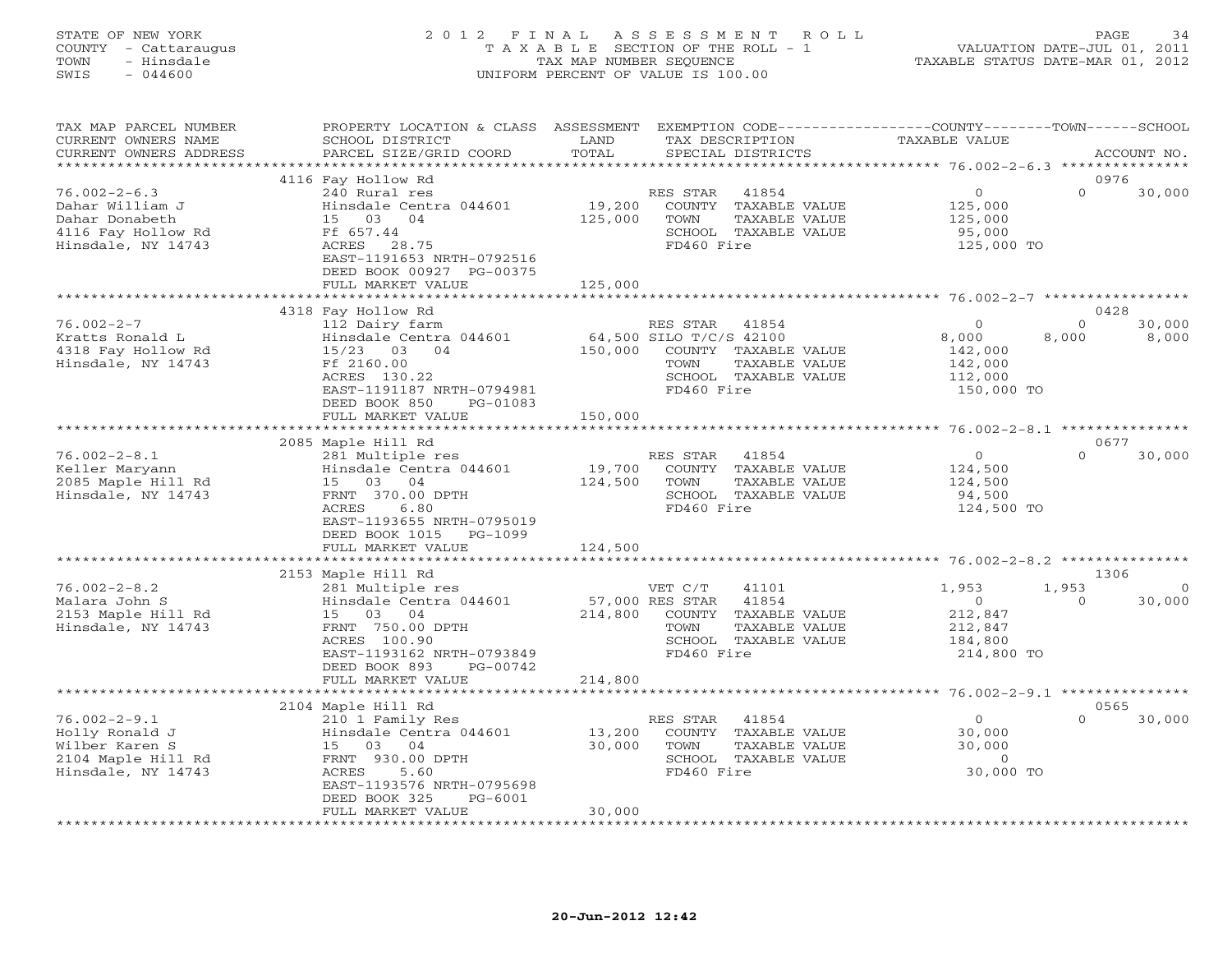| STATE OF NEW YORK       | 2 0 1 2<br>FINAL                                                                                |                                    | A S S E S S M E N T | ROLL                 |                                  | PAGE     | 35          |
|-------------------------|-------------------------------------------------------------------------------------------------|------------------------------------|---------------------|----------------------|----------------------------------|----------|-------------|
| COUNTY<br>- Cattaraugus |                                                                                                 | TAXABLE SECTION OF THE ROLL - 1    |                     |                      | VALUATION DATE-JUL 01, 2011      |          |             |
| TOWN<br>- Hinsdale      |                                                                                                 | TAX MAP NUMBER SEQUENCE            |                     |                      | TAXABLE STATUS DATE-MAR 01, 2012 |          |             |
| $-044600$<br>SWIS       |                                                                                                 | UNIFORM PERCENT OF VALUE IS 100.00 |                     |                      |                                  |          |             |
|                         |                                                                                                 |                                    |                     |                      |                                  |          |             |
| TAX MAP PARCEL NUMBER   | PROPERTY LOCATION & CLASS ASSESSMENT EXEMPTION CODE---------------COUNTY-------TOWN------SCHOOL |                                    |                     |                      |                                  |          |             |
| CURRENT OWNERS NAME     | SCHOOL DISTRICT                                                                                 | LAND                               |                     | TAX DESCRIPTION      | <b>TAXABLE VALUE</b>             |          |             |
| CURRENT OWNERS ADDRESS  | PARCEL SIZE/GRID COORD                                                                          | TOTAL                              |                     | SPECIAL DISTRICTS    |                                  |          | ACCOUNT NO. |
|                         |                                                                                                 |                                    |                     |                      |                                  |          |             |
|                         | 2126 Maple Hill Rd                                                                              |                                    |                     |                      |                                  | 1213     |             |
| $76.002 - 2 - 9.2$      | 210 1 Family Res                                                                                |                                    | RES STAR            | 41854                | $\circ$                          | $\cap$   | 30,000      |
| Stern Kenda Reiss L     | Hinsdale Centra 044601                                                                          | 9,800                              |                     | COUNTY TAXABLE VALUE | 32,000                           |          |             |
| Silsby Richard          | 15 03 04                                                                                        | 32,000                             | TOWN                | TAXABLE VALUE        | 32,000                           |          |             |
| 473 Wolf Run Rd         | Land contract Silsby                                                                            |                                    |                     | SCHOOL TAXABLE VALUE | 2,000                            |          |             |
| Cuba, NY 14727          | FRNT 265.00 DPTH                                                                                |                                    | FD460 Fire          |                      | 32,000 TO                        |          |             |
|                         | 3.10<br>ACRES                                                                                   |                                    |                     |                      |                                  |          |             |
|                         | EAST-1193418 NRTH-0795953                                                                       |                                    |                     |                      |                                  |          |             |
|                         | DEED BOOK 6758<br>PG-4001                                                                       |                                    |                     |                      |                                  |          |             |
|                         | FULL MARKET VALUE                                                                               | 32,000                             |                     |                      |                                  |          |             |
|                         |                                                                                                 |                                    |                     |                      |                                  |          |             |
|                         | 4337 Maple Hill Rd                                                                              |                                    |                     |                      |                                  | 0301     |             |
| $76.002 - 2 - 10.1$     | 281 Multiple res                                                                                |                                    | RES STAR            | 41854                | $\circ$                          | $\cap$   | 30,000      |
| Goodyear Jeffery R      | Hinsdale Centra 044601                                                                          | 17,100                             |                     | COUNTY TAXABLE VALUE | 139,000                          |          |             |
| 4337 Gile Hollow Rd     | 09 03 04                                                                                        | 139,000                            | TOWN                | TAXABLE VALUE        | 139,000                          |          |             |
| Hinsdale, NY 14743      | Ff 420.00                                                                                       |                                    |                     | SCHOOL TAXABLE VALUE | 109,000                          |          |             |
|                         | ACRES 19.00 BANK<br>065                                                                         |                                    | FD460 Fire          |                      | 139,000 TO                       |          |             |
|                         | EAST-1195135 NRTH-0795531                                                                       |                                    |                     |                      |                                  |          |             |
|                         | DEED BOOK 1000<br>PG-776                                                                        |                                    |                     |                      |                                  |          |             |
|                         | FULL MARKET VALUE                                                                               | 139,000                            |                     |                      |                                  |          |             |
|                         |                                                                                                 |                                    |                     |                      |                                  |          |             |
|                         | 2072 Maple Hill Rd                                                                              |                                    |                     |                      |                                  | 1199     |             |
| $76.002 - 2 - 10.2$     | 270 Mfg housing                                                                                 |                                    |                     | COUNTY TAXABLE VALUE | 26,000                           |          |             |
| Ball Edwin E            | Hinsdale Centra 044601                                                                          | 8,700                              | TOWN                | TAXABLE VALUE        | 26,000                           |          |             |
| Ball Donna M            | 09 03 04                                                                                        | 26,000                             |                     | SCHOOL TAXABLE VALUE | 26,000                           |          |             |
| 133 Shaner Ave          | FRNT 310.00 DPTH                                                                                |                                    | FD460 Fire          |                      | 26,000 TO                        |          |             |
| Bolivar, NY 14715       | 1.80<br>ACRES                                                                                   |                                    |                     |                      |                                  |          |             |
|                         | EAST-1194025 NRTH-0795447                                                                       |                                    |                     |                      |                                  |          |             |
|                         | DEED BOOK 00951 PG-00401                                                                        |                                    |                     |                      |                                  |          |             |
|                         | FULL MARKET VALUE                                                                               | 26,000                             |                     |                      |                                  |          |             |
|                         |                                                                                                 |                                    |                     |                      |                                  |          |             |
|                         | 2050 Maple Hill Rd                                                                              |                                    |                     |                      |                                  | 1321     |             |
| $76.002 - 2 - 10.3$     | 210 1 Family Res                                                                                |                                    | RES STAR            | 41854                | $\circ$                          | $\Omega$ | 30,000      |
| Fitzpatrick John        | Hinsdale Centra 044601                                                                          | 14,200                             |                     | COUNTY TAXABLE VALUE | 133,000                          |          |             |
| Fitzpatrick Tabitha     | 09<br>03<br>04                                                                                  | 133,000                            | TOWN                | TAXABLE VALUE        | 133,000                          |          |             |

2050 Maple Hill Rd FRNT 485.00 DPTH SCHOOL TAXABLE VALUE 103,000

Hinsdale, NY 14743 ACRES 12.10 FD460 Fire 133,000 TO EAST-1194303 NRTH-0795663 DEED BOOK 902 PG-00443 FULL MARKET VALUE 133,000 \*\*\*\*\*\*\*\*\*\*\*\*\*\*\*\*\*\*\*\*\*\*\*\*\*\*\*\*\*\*\*\*\*\*\*\*\*\*\*\*\*\*\*\*\*\*\*\*\*\*\*\*\*\*\*\*\*\*\*\*\*\*\*\*\*\*\*\*\*\*\*\*\*\*\*\*\*\*\*\*\*\*\*\*\*\*\*\*\*\*\*\*\*\*\*\*\*\*\*\*\*\*\*\*\*\*\*\*\*\*\*\*\*\*\*\*\*\*\*\*\*\*\*\*\*\*\*\*\*\*\*\*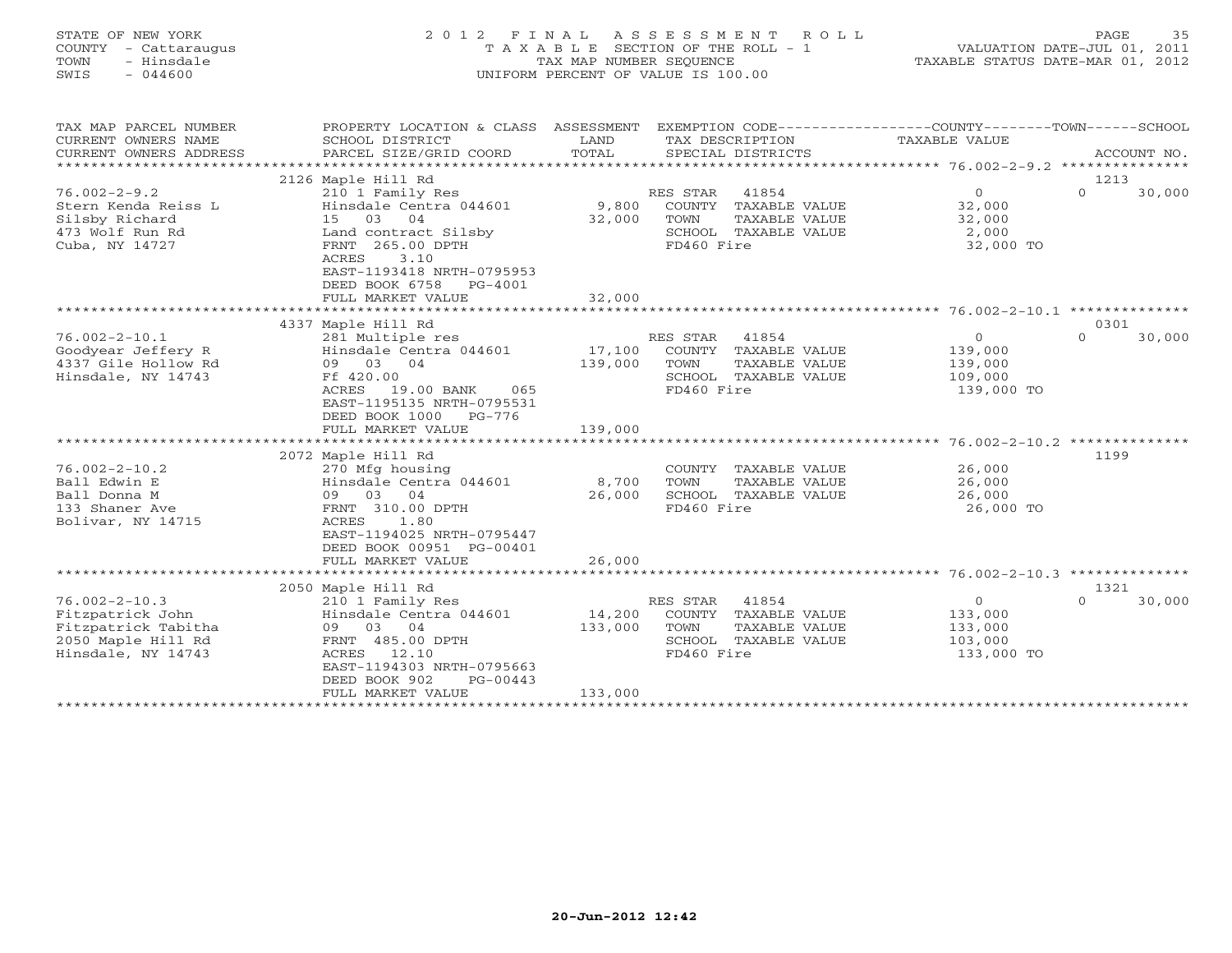## STATE OF NEW YORK 2 0 1 2 F I N A L A S S E S S M E N T R O L L PAGE 36 COUNTY - Cattaraugus T A X A B L E SECTION OF THE ROLL - 1 VALUATION DATE-JUL 01, 2011 TOWN - Hinsdale TAX MAP NUMBER SEQUENCE TAXABLE STATUS DATE-MAR 01, 2012 SWIS - 044600 UNIFORM PERCENT OF VALUE IS 100.00UNIFORM PERCENT OF VALUE IS 100.00

| TAX MAP PARCEL NUMBER<br>CURRENT OWNERS NAME<br>CURRENT OWNERS ADDRESS    | PROPERTY LOCATION & CLASS ASSESSMENT<br>SCHOOL DISTRICT<br>PARCEL SIZE/GRID COORD | LAND<br>TOTAL   |                | TAX DESCRIPTION<br>SPECIAL DISTRICTS | EXEMPTION CODE-----------------COUNTY-------TOWN------SCHOOL<br>TAXABLE VALUE |          | ACCOUNT NO. |
|---------------------------------------------------------------------------|-----------------------------------------------------------------------------------|-----------------|----------------|--------------------------------------|-------------------------------------------------------------------------------|----------|-------------|
| 0252<br>2075 Maple Hill Rd                                                |                                                                                   |                 |                |                                      |                                                                               |          |             |
|                                                                           |                                                                                   |                 |                |                                      |                                                                               |          |             |
| $76.002 - 2 - 12$                                                         | 210 1 Family Res                                                                  |                 | WVET C/T       | 41121                                | 9,450                                                                         | 9,450    | $\Omega$    |
| Bennett Jeffery                                                           | Hinsdale Centra 044601                                                            | 11,600 RES STAR |                | 41854                                | $\circ$                                                                       | $\Omega$ | 30,000      |
| Bennett Sharon                                                            | 09/15<br>03<br>04                                                                 | 63,000          |                | COUNTY TAXABLE VALUE                 | 53,550                                                                        |          |             |
| 2075 Maple Hill Rd                                                        | W/maple Sugar House                                                               |                 | TOWN           | TAXABLE VALUE                        | 53,550                                                                        |          |             |
| Hinsdale, NY 14743                                                        | FRNT 468.00 DPTH                                                                  |                 |                | SCHOOL TAXABLE VALUE                 | 33,000                                                                        |          |             |
|                                                                           | 5.60<br>ACRES                                                                     |                 | FD460 Fire     |                                      | 63,000 TO                                                                     |          |             |
|                                                                           | EAST-1194033 NRTH-0794909                                                         |                 |                |                                      |                                                                               |          |             |
|                                                                           | DEED BOOK 762<br>PG-00370                                                         |                 |                |                                      |                                                                               |          |             |
|                                                                           | FULL MARKET VALUE                                                                 | 63,000          |                |                                      |                                                                               |          |             |
|                                                                           |                                                                                   |                 |                |                                      |                                                                               |          |             |
|                                                                           | 2033 Maple Hill Rd                                                                |                 |                |                                      |                                                                               |          | 0158        |
| $76.002 - 2 - 13$                                                         | 210 1 Family Res                                                                  |                 | RES STAR       | 41854                                | $\overline{O}$                                                                | $\Omega$ | 30,000      |
| Welch Thomas P                                                            | Hinsdale Centra 044601                                                            | 11,900          |                | COUNTY TAXABLE VALUE                 | 71,000                                                                        |          |             |
| Welch Kathryn M                                                           | 09 03 04                                                                          | 71,000          | TOWN           | TAXABLE VALUE                        | 71,000                                                                        |          |             |
| 2033 Maple Hill Rd                                                        | Lot 9                                                                             |                 |                | SCHOOL TAXABLE VALUE                 | 41,000                                                                        |          |             |
| Hinsdale, NY 14743                                                        | FRNT 560.00 DPTH                                                                  |                 | FD460 Fire     |                                      | 71,000 TO                                                                     |          |             |
|                                                                           | 6.24<br>ACRES                                                                     |                 |                |                                      |                                                                               |          |             |
|                                                                           | EAST-1194471 NRTH-0794851                                                         |                 |                |                                      |                                                                               |          |             |
|                                                                           | DEED BOOK 841<br>PG-00548                                                         |                 |                |                                      |                                                                               |          |             |
|                                                                           | FULL MARKET VALUE                                                                 | 71,000          |                |                                      |                                                                               |          |             |
|                                                                           |                                                                                   |                 |                |                                      |                                                                               |          |             |
|                                                                           | 2001 Maple Hill Rd                                                                |                 |                |                                      |                                                                               |          | 0302        |
| $76.002 - 2 - 14.1$                                                       | 210 1 Family Res                                                                  |                 | DVET C/T       | 41141                                | 27,000                                                                        | 27,000   | $\circ$     |
| Goodyear Larry R                                                          | Hinsdale Centra 044601                                                            |                 | 9,900 CVET C/T | 41131                                | 13,500                                                                        | 13,500   | $\Omega$    |
| Goodyear Esther                                                           | 09 03 04                                                                          |                 | 54,000 SR STAR | 41834                                | $\circ$                                                                       | $\Omega$ | 54,000      |
| 2001 Maple Hill Rd                                                        | FRNT 360.00 DPTH                                                                  |                 | COUNTY         | TAXABLE VALUE                        | 13,500                                                                        |          |             |
| Hinsdale, NY 14743                                                        | 3.20<br>ACRES                                                                     |                 | TOWN           | TAXABLE VALUE                        | 13,500                                                                        |          |             |
|                                                                           | EAST-1195118 NRTH-0794812                                                         |                 |                | SCHOOL TAXABLE VALUE                 | $\Omega$                                                                      |          |             |
|                                                                           | DEED BOOK 00918 PG-00797                                                          |                 | FD460 Fire     |                                      | 54,000 TO                                                                     |          |             |
|                                                                           | FULL MARKET VALUE                                                                 | 54,000          |                |                                      |                                                                               |          |             |
| ***************** 76.002-2-14.2 **************<br>*********************** |                                                                                   |                 |                |                                      |                                                                               |          |             |
|                                                                           | Maple Hill Rd                                                                     |                 |                |                                      |                                                                               |          | 1189        |
| $76.002 - 2 - 14.2$                                                       | 314 Rural vac<10                                                                  |                 |                | COUNTY TAXABLE VALUE                 | 9,400                                                                         |          |             |
| Dutton Dawn Lorraine                                                      | Hinsdale Centra 044601                                                            | 9,400           | TOWN           | TAXABLE VALUE                        | 9,400                                                                         |          |             |
| Goodyear Deanna L                                                         | 09 03 04                                                                          | 9,400           |                | SCHOOL TAXABLE VALUE                 | 9,400                                                                         |          |             |
| 2009 Maple Hill Rd                                                        | 20.00 DPTH<br>FRNT                                                                |                 | FD460 Fire     |                                      | 9,400 TO                                                                      |          |             |
| Hinsdale, NY 14743                                                        | 2.70<br>ACRES                                                                     |                 |                |                                      |                                                                               |          |             |
|                                                                           | EAST-1194817 NRTH-0794736                                                         |                 |                |                                      |                                                                               |          |             |
|                                                                           | DEED BOOK 00919 PG-00497                                                          |                 |                |                                      |                                                                               |          |             |
|                                                                           | FULL MARKET VALUE                                                                 | 9,400           |                |                                      |                                                                               |          |             |
|                                                                           | ********************                                                              |                 |                |                                      |                                                                               |          |             |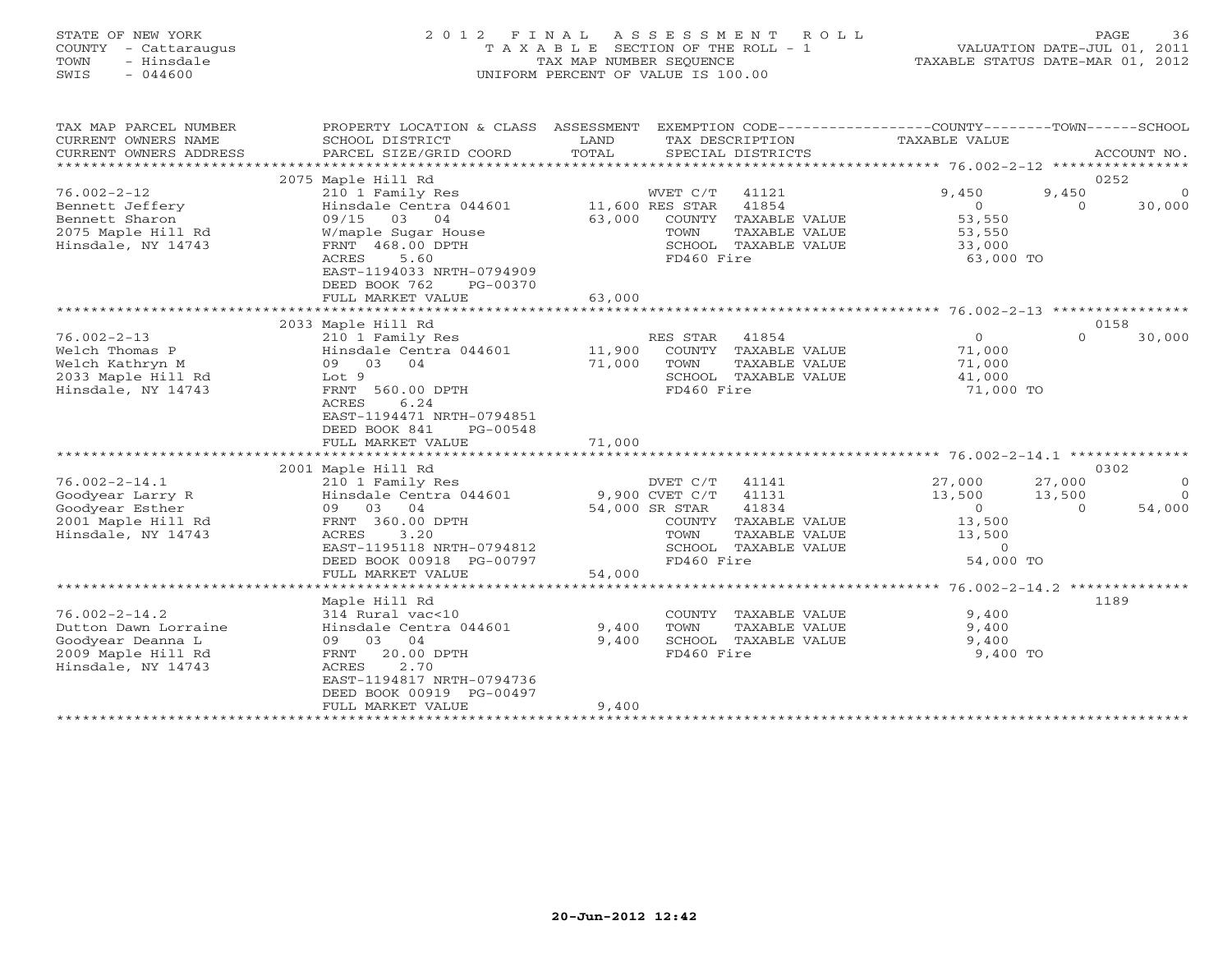#### STATE OF NEW YORK 2 0 1 2 F I N A L A S S E S S M E N T R O L L PAGE 37 COUNTY - Cattaraugus T A X A B L E SECTION OF THE ROLL - 1 VALUATION DATE-JUL 01, 2011 TOWN - Hinsdale TAX MAP NUMBER SEQUENCE TAXABLE STATUS DATE-MAR 01, 2012 SWIS - 044600 UNIFORM PERCENT OF VALUE IS 100.00UNIFORM PERCENT OF VALUE IS 100.00

| TAX MAP PARCEL NUMBER<br>CURRENT OWNERS NAME    | PROPERTY LOCATION & CLASS ASSESSMENT<br>SCHOOL DISTRICT | LAND            | TAX DESCRIPTION                           | EXEMPTION CODE-----------------COUNTY-------TOWN------SCHOOL<br><b>TAXABLE VALUE</b> |                            |
|-------------------------------------------------|---------------------------------------------------------|-----------------|-------------------------------------------|--------------------------------------------------------------------------------------|----------------------------|
| CURRENT OWNERS ADDRESS<br>********************* | PARCEL SIZE/GRID COORD                                  | TOTAL           | SPECIAL DISTRICTS                         |                                                                                      | ACCOUNT NO.                |
|                                                 |                                                         |                 |                                           |                                                                                      |                            |
| $76.002 - 2 - 14.3$                             | 2009 Maple Hill Rd<br>210 1 Family Res                  |                 |                                           | $\circ$                                                                              | 1494<br>$\Omega$<br>30,000 |
| Dutton Thomas                                   | Hinsdale Centra 044601                                  |                 | RES STAR<br>41854<br>COUNTY TAXABLE VALUE |                                                                                      |                            |
| 2009 Maple Hill Rd                              | 09<br>03 04                                             | 5,200<br>53,000 | TOWN<br>TAXABLE VALUE                     | 53,000<br>53,000                                                                     |                            |
| Hinsdale, NY 14743                              | FRNT 120.00 DPTH 145.00                                 |                 | SCHOOL TAXABLE VALUE                      | 23,000                                                                               |                            |
|                                                 | EAST-1194874 NRTH-0795042                               |                 | FD460 Fire                                | 53,000 TO                                                                            |                            |
|                                                 | DEED BOOK 00969 PG-00129                                |                 |                                           |                                                                                      |                            |
|                                                 | FULL MARKET VALUE                                       | 53,000          |                                           |                                                                                      |                            |
|                                                 |                                                         |                 |                                           |                                                                                      |                            |
|                                                 | 1938 Maple Hill Rd                                      |                 |                                           |                                                                                      | 1172                       |
| $76.002 - 2 - 15.2$                             | 210 1 Family Res                                        |                 | 41854<br>RES STAR                         | $\overline{0}$                                                                       | $\Omega$<br>30,000         |
| Metler Dale T                                   | Hinsdale Centra 044601                                  | 9,400           | COUNTY TAXABLE VALUE                      | 83,000                                                                               |                            |
| Metler Patricia L                               | 09 03 04                                                | 83,000          | TAXABLE VALUE<br>TOWN                     | 83,000                                                                               |                            |
| 1938 Maple Hill Rd                              | Ff 325.00                                               |                 | SCHOOL TAXABLE VALUE                      | 53,000                                                                               |                            |
| Hinsdale, NY 14743                              | ACRES<br>2.60                                           |                 | FD460 Fire                                | 83,000 TO                                                                            |                            |
|                                                 | EAST-1195808 NRTH-0795164                               |                 |                                           |                                                                                      |                            |
|                                                 | DEED BOOK 00821 PG-01063                                |                 |                                           |                                                                                      |                            |
|                                                 | FULL MARKET VALUE                                       | 83,000          |                                           |                                                                                      |                            |
|                                                 |                                                         |                 |                                           |                                                                                      |                            |
|                                                 | Gile Hollow Rd                                          |                 |                                           |                                                                                      | 0706                       |
| $76.002 - 2 - 16.1$                             | 314 Rural vac<10                                        |                 | COUNTY TAXABLE VALUE                      | 12,400                                                                               |                            |
| Soborowski Daniel L                             | Hinsdale Centra 044601                                  | 12,400          | TOWN<br>TAXABLE VALUE                     | 12,400                                                                               |                            |
| 206 East Grand Blvd                             | 09 03 04                                                | 12,400          | SCHOOL TAXABLE VALUE                      | 12,400                                                                               |                            |
| Cheektowaga, NY 14225                           | FRNT 670.00 DPTH                                        |                 | FD460 Fire                                | 12,400 TO                                                                            |                            |
|                                                 | 7.62<br>ACRES                                           |                 |                                           |                                                                                      |                            |
|                                                 | EAST-1196436 NRTH-0794865                               |                 |                                           |                                                                                      |                            |
|                                                 | DEED BOOK 794<br>$PG-638$                               |                 |                                           |                                                                                      |                            |
|                                                 | FULL MARKET VALUE                                       | 12,400          |                                           |                                                                                      |                            |
|                                                 |                                                         |                 |                                           |                                                                                      |                            |
|                                                 | 4355 Gile Hollow Rd                                     |                 |                                           |                                                                                      | 0966                       |
| $76.002 - 2 - 16.2$                             | 280 Res Multiple                                        |                 | SR ST MH<br>41844                         | $\overline{0}$                                                                       | $\circ$<br>43,000          |
| Mulryan John K                                  | Hinsdale Centra 044601                                  | 19,000 RES STAR | 41854                                     | $\circ$                                                                              | 30,000<br>$\Omega$         |
| Mulryan Laurie L                                | 09 03 04                                                | 118,000         | COUNTY TAXABLE VALUE                      | 118,000                                                                              |                            |
| 4355 Gile Hollow Rd                             | Ff 470.00                                               |                 | TOWN<br>TAXABLE VALUE                     | 118,000                                                                              |                            |
| Hinsdale, NY 14743                              | ACRES<br>5.48                                           |                 | SCHOOL TAXABLE VALUE                      | 45,000                                                                               |                            |
|                                                 | EAST-1195549 NRTH-0795810                               |                 | FD460 Fire                                | 118,000 TO                                                                           |                            |
|                                                 | DEED BOOK 00990 PG-01186                                |                 |                                           |                                                                                      |                            |
|                                                 | FULL MARKET VALUE                                       | 118,000         |                                           |                                                                                      |                            |
|                                                 | 4350 Gile Hollow Rd                                     |                 |                                           |                                                                                      | 0968                       |
| $76.002 - 2 - 16.3$                             | 210 1 Family Res                                        |                 | RES STAR<br>41854                         | $\overline{0}$                                                                       | $\Omega$<br>30,000         |
| Wyant Paul A                                    | Hinsdale Centra 044601                                  | 11,000          | COUNTY TAXABLE VALUE                      | 50,000                                                                               |                            |
| Wyant Cindy M                                   | 09 03 04                                                | 50,000          | TOWN<br>TAXABLE VALUE                     | 50,000                                                                               |                            |
| 383 Hall Walker Ln                              | FRNT 232.00 DPTH                                        |                 | SCHOOL TAXABLE VALUE                      | 20,000                                                                               |                            |
| Advance, NC 27006                               | <b>ACRES</b><br>4.50                                    |                 | FD460 Fire                                | 50,000 TO                                                                            |                            |
|                                                 | EAST-1196275 NRTH-0795936                               |                 |                                           |                                                                                      |                            |
|                                                 | DEED BOOK 896<br>PG-00215                               |                 |                                           |                                                                                      |                            |
|                                                 | FULL MARKET VALUE                                       | 50,000          |                                           |                                                                                      |                            |
|                                                 | ****************************                            | **************  |                                           |                                                                                      |                            |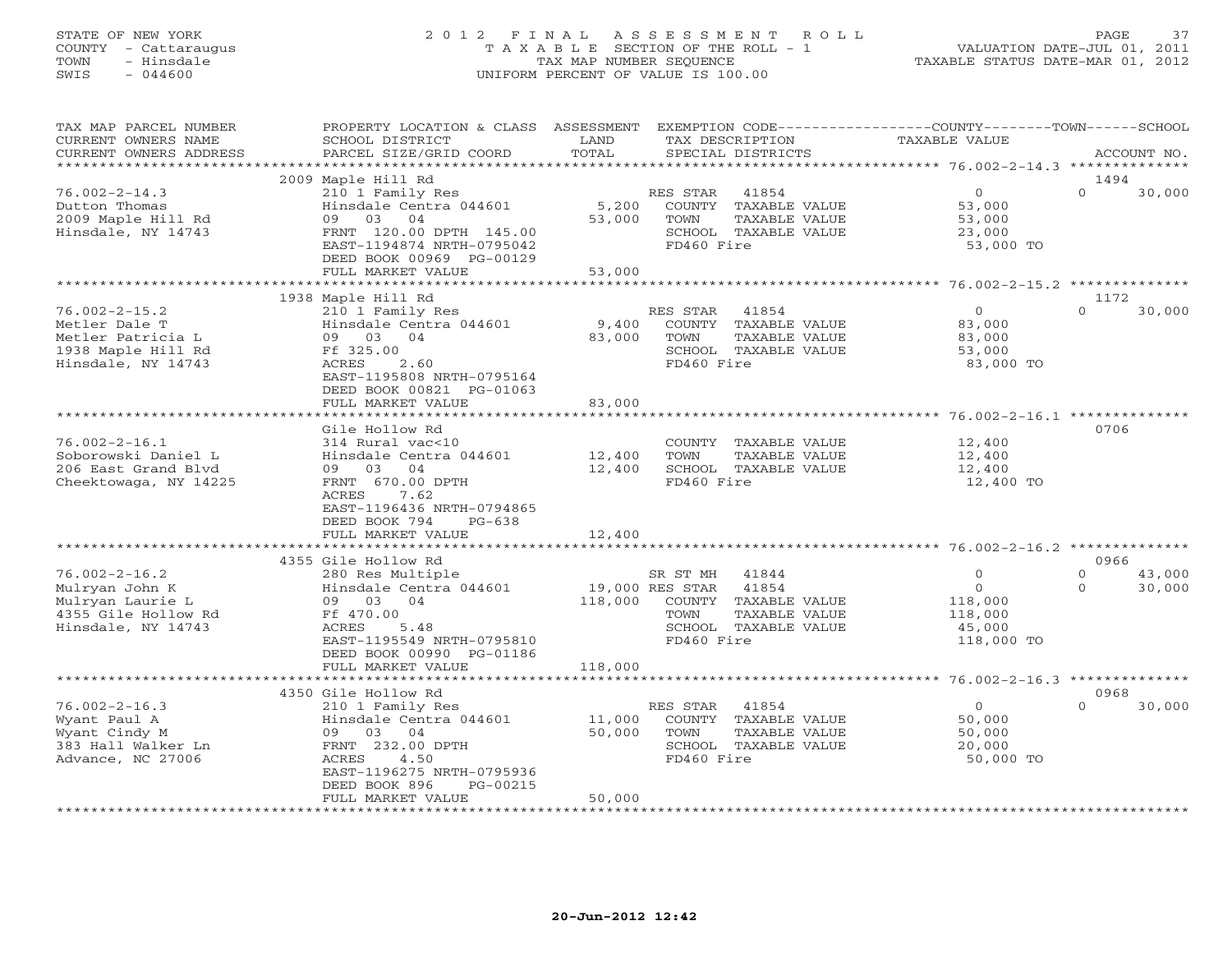| STATE OF NEW YORK<br>COUNTY - Cattaraugus<br>- Hinsdale<br>TOWN<br>$-044600$<br>SWIS                   |                                                                                                                                                                                                | T A X A B L E SECTION OF THE ROLL - 1<br>TAX MAP NUMBER SEQUENCE<br>UNIFORM PERCENT OF VALUE IS 100.00 | 2012 FINAL ASSESSMENT ROLL                                                                                     | VALUATION DATE-JUL 01, 2011<br>TAXABLE STATUS DATE-MAR 01, 2012      |                    | PAGE<br>38               |
|--------------------------------------------------------------------------------------------------------|------------------------------------------------------------------------------------------------------------------------------------------------------------------------------------------------|--------------------------------------------------------------------------------------------------------|----------------------------------------------------------------------------------------------------------------|----------------------------------------------------------------------|--------------------|--------------------------|
| TAX MAP PARCEL NUMBER<br>CURRENT OWNERS NAME<br>CURRENT OWNERS ADDRESS                                 | PROPERTY LOCATION & CLASS ASSESSMENT EXEMPTION CODE---------------COUNTY-------TOWN------SCHOOL<br>SCHOOL DISTRICT<br>PARCEL SIZE/GRID COORD                                                   | LAND<br>TOTAL                                                                                          | TAX DESCRIPTION<br>SPECIAL DISTRICTS                                                                           | TAXABLE VALUE                                                        |                    | ACCOUNT NO.              |
|                                                                                                        | 1959 Maple Hill Rd                                                                                                                                                                             |                                                                                                        |                                                                                                                |                                                                      |                    | 0975                     |
| $76.002 - 2 - 16.4$<br>Williams Jerry R<br>Williams Mary J<br>1959 Maple Hill Rd<br>Hinsdale, NY 14743 | 210 1 Family Res<br>Hinsdale Centra 044601<br>09 03 04<br>Ff 440.00<br>FRNT 440.00 DPTH<br>6.10<br><b>ACRES</b><br>EAST-1195576 NRTH-0974770<br>DEED BOOK 775<br>PG-00851<br>FULL MARKET VALUE | 11,800 RES STAR<br>TOWN<br>108,900                                                                     | WVET C/T 41121<br>41854<br>108,900 COUNTY TAXABLE VALUE<br>TAXABLE VALUE<br>SCHOOL TAXABLE VALUE<br>FD460 Fire | 12,000<br>$\overline{O}$<br>96,900<br>96,900<br>78,900<br>108,900 TO | 12,000<br>$\Omega$ | $\overline{0}$<br>30,000 |
|                                                                                                        |                                                                                                                                                                                                |                                                                                                        |                                                                                                                |                                                                      |                    |                          |
|                                                                                                        | 4316 Gile Hollow Rd                                                                                                                                                                            |                                                                                                        |                                                                                                                |                                                                      |                    | 1027                     |
| $76.002 - 2 - 16.5$<br>Buckles Carole J<br>4316 Gile Hollow Rd<br>Hinsdale, NY 14743                   | 270 Mfg housing<br>Hinsdale Centra 044601 9,900 COUNTY TAXABLE VALUE<br>09 03 04<br>FRNT 220.00 DPTH<br>3.18<br>ACRES<br>EAST-1196343 NRTH-0795268<br>DEED BOOK 855<br>PG-00977                | SR STAR<br>22,000 TOWN                                                                                 | 41834<br>TAXABLE VALUE<br>SCHOOL TAXABLE VALUE<br>FD460 Fire                                                   | $\Omega$<br>22,000<br>22,000<br>$\Omega$<br>22,000 TO                | $\Omega$           | 22,000                   |
|                                                                                                        | FULL MARKET VALUE                                                                                                                                                                              | 22,000                                                                                                 |                                                                                                                |                                                                      |                    |                          |
| $76.002 - 2 - 16.6$<br>Doner Larry J<br>Doner Nancy J<br>4357 Gile Hollow Rd<br>Hinsdale, NY 14743     | 4357 Gile Hollow Rd<br>312 Vac w/imprv<br>Hinsdale Centra 044601<br>09 03 04<br>Ff 319.34<br>5.15<br>ACRES<br>EAST-1196265 NRTH-0795549<br>DEED BOOK 00992 PG-00474                            | 11,500<br>TOWN<br>24,000                                                                               | COUNTY TAXABLE VALUE<br>TAXABLE VALUE<br>SCHOOL TAXABLE VALUE<br>FD460 Fire                                    | 24,000<br>24,000<br>24,000<br>24,000 TO                              |                    | 1069                     |

|                     | FULL MARKET VALUE         | 24,000 |            |               |           |      |
|---------------------|---------------------------|--------|------------|---------------|-----------|------|
|                     |                           |        |            |               |           |      |
|                     | 4348 Gile Hollow Rd       |        |            |               |           | 1163 |
| $76.002 - 2 - 16.7$ | 312 Vac w/imprv           |        | COUNTY     | TAXABLE VALUE | 11,000    |      |
| Mulryan John K      | Hinsdale Centra 044601    | 9,100  | TOWN       | TAXABLE VALUE | 11,000    |      |
| 4355 Gile Hollow Rd | 04<br>09<br>03            | 11,000 | SCHOOL     | TAXABLE VALUE | 11,000    |      |
| Hinsdale, NY 14743  | 125.00 DPTH<br>FRNT       |        | FD460 Fire |               | 11,000 TO |      |
|                     | 2.30<br>ACRES             |        |            |               |           |      |
|                     | EAST-1196287 NRTH-0795755 |        |            |               |           |      |
|                     | DEED BOOK 11994 PG-6002   |        |            |               |           |      |
|                     | FULL MARKET VALUE         | 11,000 |            |               |           |      |
|                     |                           |        |            |               |           |      |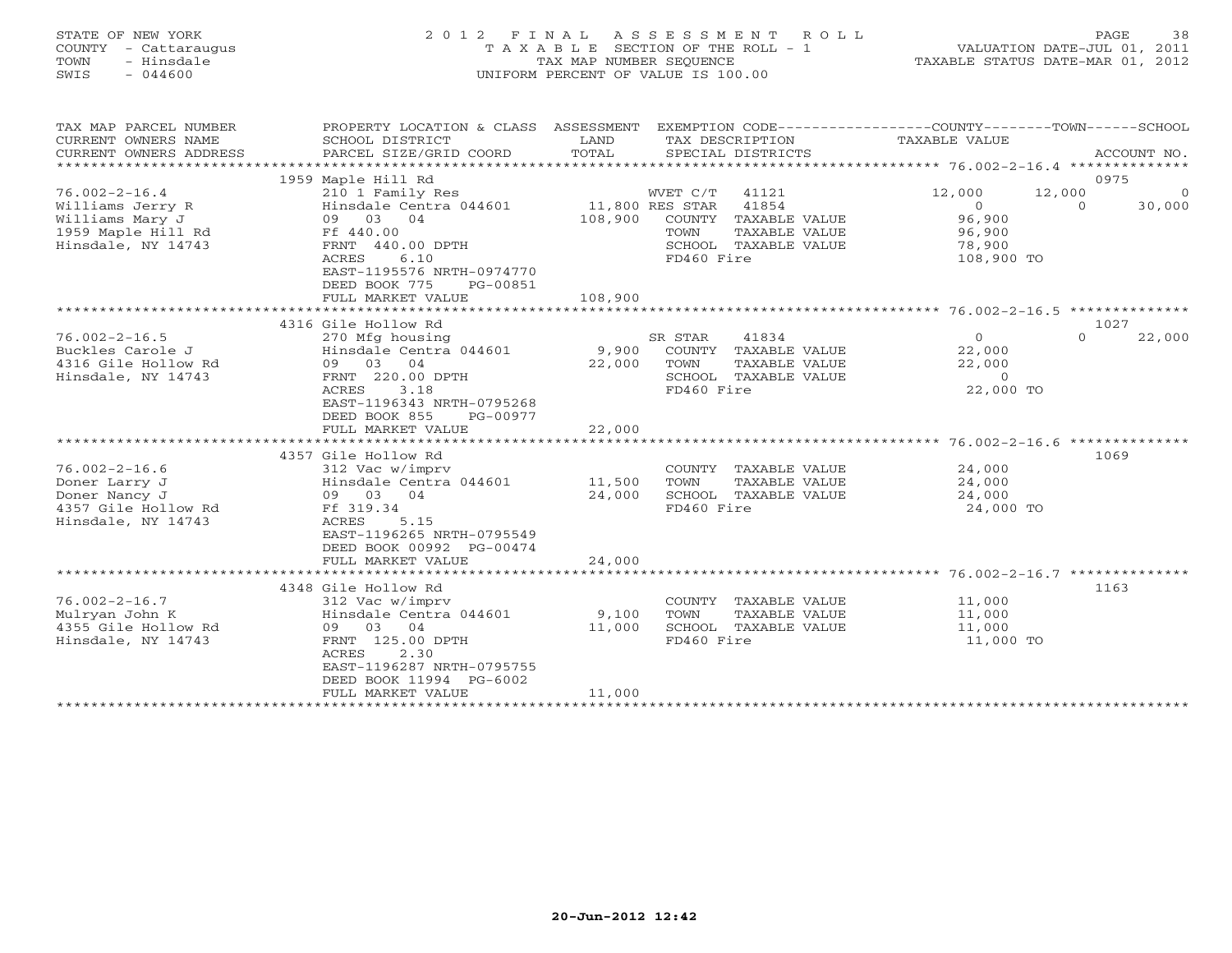#### STATE OF NEW YORK 2 0 1 2 F I N A L A S S E S S M E N T R O L L PAGE 39 COUNTY - Cattaraugus T A X A B L E SECTION OF THE ROLL - 1 VALUATION DATE-JUL 01, 2011 TOWN - Hinsdale TAX MAP NUMBER SEQUENCE TAXABLE STATUS DATE-MAR 01, 2012 SWIS - 044600 UNIFORM PERCENT OF VALUE IS 100.00UNIFORM PERCENT OF VALUE IS 100.00

| TAX MAP PARCEL NUMBER<br>CURRENT OWNERS NAME<br>CURRENT OWNERS ADDRESS                                 | PROPERTY LOCATION & CLASS<br>SCHOOL DISTRICT<br>PARCEL SIZE/GRID COORD                                                                                                                  | ASSESSMENT<br>LAND<br>TOTAL | TAX DESCRIPTION<br>SPECIAL DISTRICTS                                                                        | EXEMPTION CODE----------------COUNTY-------TOWN-----SCHOOL<br><b>TAXABLE VALUE</b> | ACCOUNT NO.                |
|--------------------------------------------------------------------------------------------------------|-----------------------------------------------------------------------------------------------------------------------------------------------------------------------------------------|-----------------------------|-------------------------------------------------------------------------------------------------------------|------------------------------------------------------------------------------------|----------------------------|
|                                                                                                        |                                                                                                                                                                                         | *******                     |                                                                                                             | ************ 76.002-2-16.8 **************                                          |                            |
| $76.002 - 2 - 16.8$<br>Church Gregory<br>Church Naomi<br>4332 Gile Hollow Rd<br>Hinsdale, NY 14743     | 4332 Gile Hollow Rd<br>270 Mfg housing<br>Hinsdale Centra 044601<br>09 03<br>04<br>Ff 319.34<br>FRNT 187.00 DPTH 104.00<br>EAST-1195984 NRTH-0795465<br>DEED BOOK 4908<br>PG-8001       | 5,600<br>30,000             | 41854<br>RES STAR<br>COUNTY<br>TAXABLE VALUE<br>TOWN<br>TAXABLE VALUE<br>SCHOOL TAXABLE VALUE<br>FD460 Fire | $\Omega$<br>30,000<br>30,000<br>$\circ$<br>30,000 TO                               | 1630<br>$\Omega$<br>30,000 |
|                                                                                                        | FULL MARKET VALUE<br>*********************                                                                                                                                              | 30,000<br>***********       |                                                                                                             |                                                                                    |                            |
|                                                                                                        | 4275 Gile Hollow Rd                                                                                                                                                                     |                             |                                                                                                             |                                                                                    | 1664                       |
| $76.002 - 2 - 16.9$<br>Saunders Christopher P<br>4275 Gile Hollow Rd<br>Hinsdale, NY 14743             | 210 1 Family Res<br>Hinsdale Centra 044601<br>09 03<br>04<br>Ff 440.00<br>FRNT 440.00 DPTH<br>2.75 BANK<br>032<br>ACRES<br>EAST-1196013 NRTH-0794761<br>DEED BOOK 16556 PG-4001         | 9,500<br>101,600            | RES STAR<br>41854<br>COUNTY TAXABLE VALUE<br>TOWN<br>TAXABLE VALUE<br>SCHOOL TAXABLE VALUE<br>FD460 Fire    | $\circ$<br>101,600<br>101,600<br>71,600<br>101,600 TO                              | $\Omega$<br>30,000         |
|                                                                                                        | FULL MARKET VALUE                                                                                                                                                                       | 101,600<br>**********       |                                                                                                             |                                                                                    |                            |
|                                                                                                        | 4259 Gile Hollow Rd                                                                                                                                                                     |                             |                                                                                                             |                                                                                    | 0295                       |
| $76.002 - 2 - 17.1$<br>Palmer Douglas C<br>Palmer Judy L<br>4259 Gile Hollow Rd<br>Hinsdale, NY 14743  | 210 1 Family Res<br>Hinsdale Centra 044601<br>09 03<br>04<br>40.00 DPTH<br>FRNT<br>37.00<br>ACRES<br>EAST-1194940 NRTH-0794160<br>DEED BOOK 888<br>PG-00244                             | 20,800<br>125,000           | 41854<br>RES STAR<br>COUNTY<br>TAXABLE VALUE<br>TOWN<br>TAXABLE VALUE<br>SCHOOL TAXABLE VALUE<br>FD460 Fire | $\circ$<br>125,000<br>125,000<br>95,000<br>125,000 TO                              | $\cap$<br>30,000           |
|                                                                                                        | FULL MARKET VALUE                                                                                                                                                                       | 125,000                     |                                                                                                             |                                                                                    |                            |
|                                                                                                        | ******************<br>4219 Gile Hollow Rd                                                                                                                                               |                             |                                                                                                             |                                                                                    | 1044                       |
| $76.002 - 2 - 17.2$<br>Hurlburt Robin M<br>Hurlburt Ann E<br>4219 Gile Hollow Rd<br>Hinsdale, NY 14743 | 210 1 Family Res<br>Hinsdale Centra 044601<br>04<br>09<br>03<br>FRNT 400.00 DPTH<br><b>ACRES</b><br>2.23<br>EAST-1196030 NRTH-0793985<br>DEED BOOK 788<br>PG-00881                      | 9,000<br>78,000<br>78,000   | 41854<br>RES STAR<br>COUNTY TAXABLE VALUE<br>TOWN<br>TAXABLE VALUE<br>SCHOOL TAXABLE VALUE<br>FD460 Fire    | $\circ$<br>78,000<br>78,000<br>48,000<br>78,000 TO                                 | $\Omega$<br>30,000         |
|                                                                                                        | FULL MARKET VALUE<br>**********************                                                                                                                                             |                             |                                                                                                             |                                                                                    |                            |
| $76.002 - 2 - 17.3$<br>Woodring Brandi L<br>4239 Gile Hollow Rd<br>Hindsdale, NY 14743                 | 4239 Gile Hollow Rd<br>270 Mfg housing<br>Hinsdale Centra 044601<br>09 03<br>04<br>FRNT 147.00 DPTH 170.00<br>EAST-1196100 NRTH-0794262<br>DEED BOOK 16794 PG-9002<br>FULL MARKET VALUE | 6,300<br>18,000<br>18,000   | COUNTY TAXABLE VALUE<br>TOWN<br>TAXABLE VALUE<br>SCHOOL TAXABLE VALUE<br>FD460 Fire                         | 18,000<br>18,000<br>18,000<br>18,000 TO                                            | 1032                       |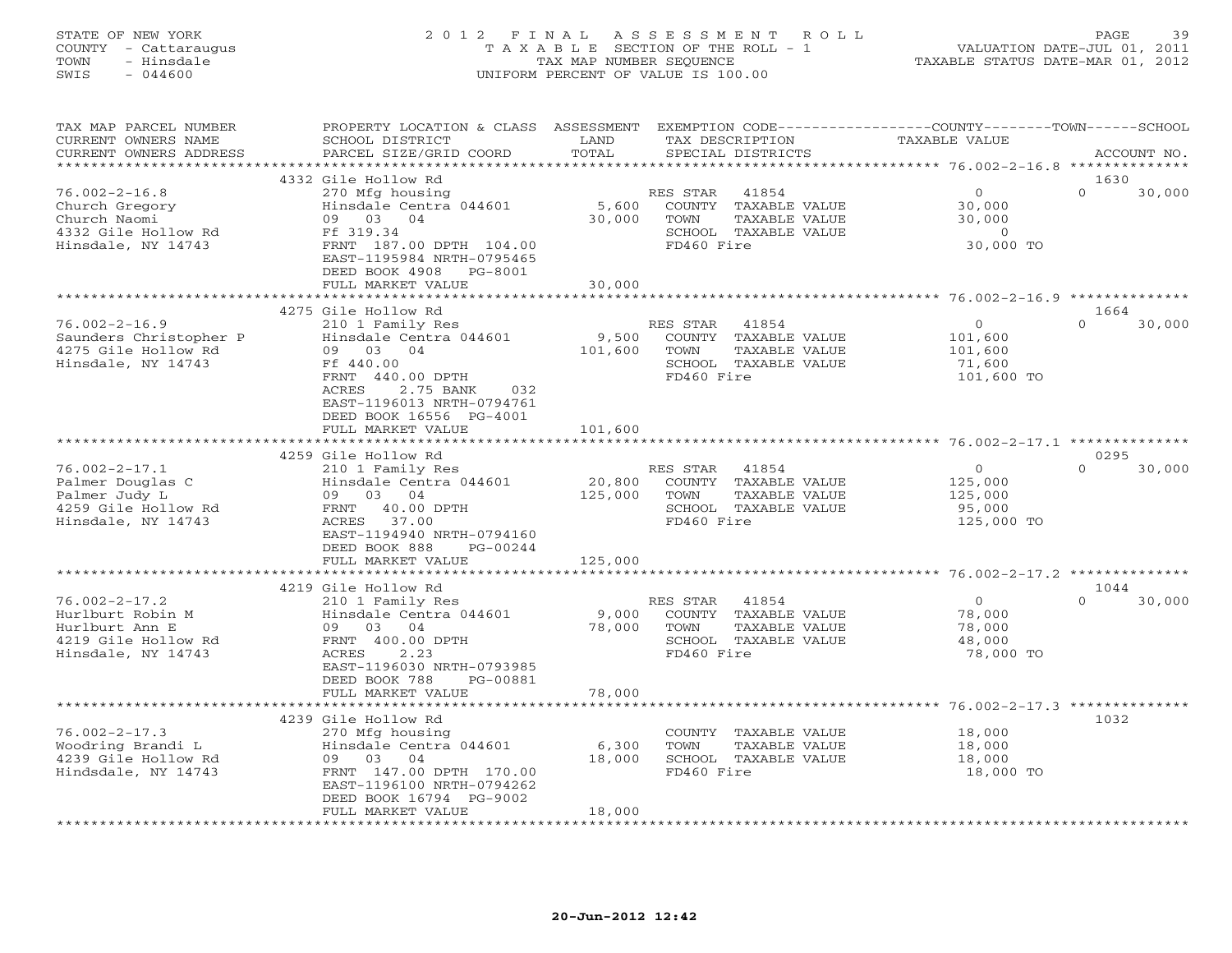#### STATE OF NEW YORK 2 0 1 2 F I N A L A S S E S S M E N T R O L L PAGE 40 COUNTY - Cattaraugus T A X A B L E SECTION OF THE ROLL - 1 VALUATION DATE-JUL 01, 2011 TOWN - Hinsdale TAX MAP NUMBER SEQUENCE TAXABLE STATUS DATE-MAR 01, 2012 SWIS - 044600 UNIFORM PERCENT OF VALUE IS 100.00UNIFORM PERCENT OF VALUE IS 100.00

| TAX MAP PARCEL NUMBER<br>CURRENT OWNERS NAME<br>CURRENT OWNERS ADDRESS                                    | PROPERTY LOCATION & CLASS ASSESSMENT<br>SCHOOL DISTRICT<br>PARCEL SIZE/GRID COORD                                                                                                                                     | LAND<br>TOTAL             | TAX DESCRIPTION<br>SPECIAL DISTRICTS                                                                     | EXEMPTION CODE-----------------COUNTY-------TOWN------SCHOOL<br>TAXABLE VALUE | ACCOUNT NO.                             |
|-----------------------------------------------------------------------------------------------------------|-----------------------------------------------------------------------------------------------------------------------------------------------------------------------------------------------------------------------|---------------------------|----------------------------------------------------------------------------------------------------------|-------------------------------------------------------------------------------|-----------------------------------------|
| **********************                                                                                    |                                                                                                                                                                                                                       |                           |                                                                                                          |                                                                               |                                         |
|                                                                                                           | 4197 Gile Hollow Rd                                                                                                                                                                                                   |                           |                                                                                                          |                                                                               | 1046                                    |
| $76.002 - 2 - 17.5$<br>Jobe John M<br>Jobe Renee M<br>4197 Gile Hollow Rd<br>Hinsdale, NY 14743           | 210 1 Family Res<br>Hinsdale Centra 044601<br>03 04<br>09<br>FRNT 150.00 DPTH 226.00<br>EAST-1196039 NRTH-0793716                                                                                                     | 7,100 RES STAR<br>61,000  | WVET C/T<br>41121<br>41854<br>COUNTY TAXABLE VALUE<br>TOWN<br>TAXABLE VALUE<br>SCHOOL TAXABLE VALUE      | 9,150<br>$\overline{0}$<br>51,850<br>51,850<br>31,000                         | 9,150<br>$\Omega$<br>$\Omega$<br>30,000 |
|                                                                                                           | PG-357<br>DEED BOOK 789<br>FULL MARKET VALUE                                                                                                                                                                          | 61,000                    | FD460 Fire                                                                                               | 61,000 TO                                                                     |                                         |
|                                                                                                           |                                                                                                                                                                                                                       |                           |                                                                                                          |                                                                               |                                         |
| $76.002 - 2 - 17.6$<br>Bingman Foster E<br>Bingman Wendy S<br>4205 Gile Hollow Rd<br>Hinsdale, NY 14743   | 4205 Gile Hollow Rd<br>210 1 Family Res<br>Hinsdale Centra 044601<br>09 03 04<br>FRNT 266.00 DPTH<br>ACRES 19.20<br>EAST-1194949 NRTH-0793585<br>DEED BOOK 857<br>PG-00147                                            | 17,100<br>72,000          | RES STAR<br>41854<br>COUNTY TAXABLE VALUE<br>TOWN<br>TAXABLE VALUE<br>SCHOOL TAXABLE VALUE<br>FD460 Fire | $\overline{O}$<br>72,000<br>72,000<br>42,000<br>72,000 TO                     | 1229<br>30,000<br>$\Omega$              |
|                                                                                                           | FULL MARKET VALUE                                                                                                                                                                                                     | 72,000                    |                                                                                                          |                                                                               |                                         |
|                                                                                                           |                                                                                                                                                                                                                       |                           |                                                                                                          |                                                                               |                                         |
| $76.002 - 2 - 17.7$<br>Harper Matthew D<br>Harper Kathleen E<br>4251 Gile Hollow Rd<br>Hinsdale, NY 14743 | 4251 Gile Hollow Rd<br>210 1 Family Res<br>Hinsdale Centra 044601<br>09 03 04<br>FRNT 150.00 DPTH 160.00<br>EAST-1196110 NRTH-0794408<br>DEED BOOK 9871<br>PG-6001                                                    | 6,200<br>81,000           | RES STAR<br>41854<br>COUNTY TAXABLE VALUE<br>TOWN<br>TAXABLE VALUE<br>SCHOOL TAXABLE VALUE<br>FD460 Fire | $\Omega$<br>81,000<br>81,000<br>51,000<br>81,000 TO                           | 1417<br>$\Omega$<br>30,000              |
|                                                                                                           | FULL MARKET VALUE                                                                                                                                                                                                     | 81,000                    |                                                                                                          |                                                                               |                                         |
| $76.002 - 2 - 18.1$<br>Bennett Karen<br>Bennett Guy<br>679 Garden Ave. Rd<br>Olean, NY 14760              | 4169 Gile Hollow Rd<br>270 Mfg housing<br>Hinsdale Centra 044601<br>09 03<br>04<br>FRNT 120.00 DPTH 300.00<br>EAST-1196052 NRTH-0793362<br>DEED BOOK 16025 PG-7001                                                    | 7,300<br>14,500           | COUNTY TAXABLE VALUE<br>TOWN<br>TAXABLE VALUE<br>SCHOOL TAXABLE VALUE<br>FD460 Fire                      | 14,500<br>14,500<br>14,500<br>14,500 TO                                       | 0673                                    |
|                                                                                                           | FULL MARKET VALUE                                                                                                                                                                                                     | 14,500                    |                                                                                                          |                                                                               |                                         |
|                                                                                                           |                                                                                                                                                                                                                       |                           |                                                                                                          |                                                                               |                                         |
| $76.002 - 2 - 18.2$<br>Bennett Karen<br>Bennett Guy<br>679 Garden Ave<br>Olean, NY 14760                  | 4165 Gile Hollow Rd<br>270 Mfg housing<br>Hinsdale Centra 044601<br>03 04<br>09<br>FRNT<br>20.00 DPTH 300.00<br>EAST-1196035 NRTH-0793287<br>DEED BOOK 16025 PG-7002<br>FULL MARKET VALUE<br>************************ | 2,200<br>28,100<br>28,100 | COUNTY TAXABLE VALUE<br>TOWN<br>TAXABLE VALUE<br>SCHOOL TAXABLE VALUE<br>FD460 Fire                      | 28,100<br>28,100<br>28,100<br>28,100 TO                                       | 1147                                    |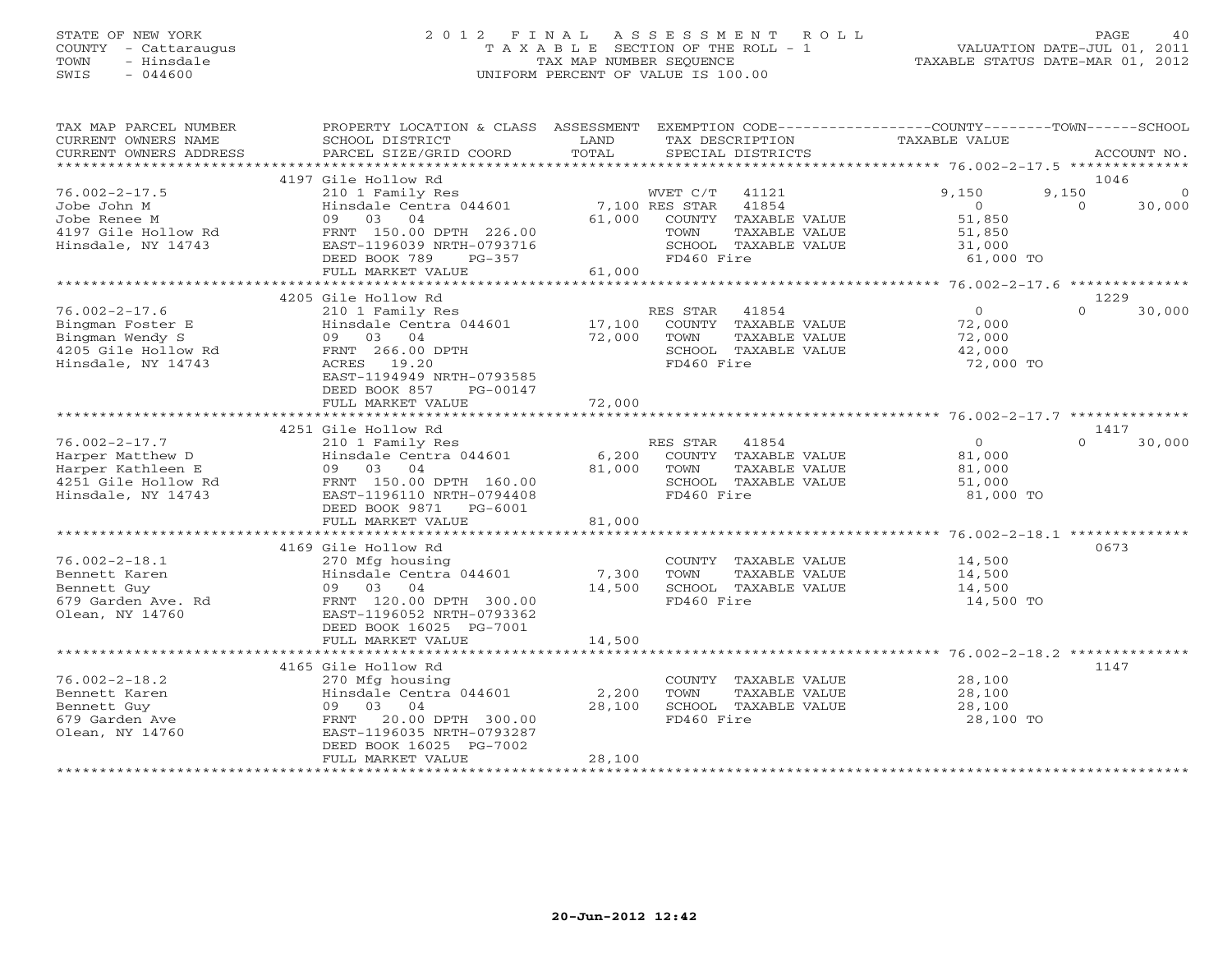#### STATE OF NEW YORK 2 0 1 2 F I N A L A S S E S S M E N T R O L L PAGE 41 COUNTY - Cattaraugus T A X A B L E SECTION OF THE ROLL - 1 VALUATION DATE-JUL 01, 2011 TOWN - Hinsdale TAX MAP NUMBER SEQUENCE TAXABLE STATUS DATE-MAR 01, 2012 SWIS - 044600 UNIFORM PERCENT OF VALUE IS 100.00UNIFORM PERCENT OF VALUE IS 100.00

| TAX MAP PARCEL NUMBER<br>CURRENT OWNERS NAME<br>CURRENT OWNERS ADDRESS<br>************************          | PROPERTY LOCATION & CLASS ASSESSMENT<br>SCHOOL DISTRICT<br>PARCEL SIZE/GRID COORD                                                                                                                       | LAND<br>TOTAL              | TAX DESCRIPTION<br>SPECIAL DISTRICTS             |                                                                                 | EXEMPTION CODE-----------------COUNTY-------TOWN------SCHOOL<br>TAXABLE VALUE |                    | ACCOUNT NO.                |
|-------------------------------------------------------------------------------------------------------------|---------------------------------------------------------------------------------------------------------------------------------------------------------------------------------------------------------|----------------------------|--------------------------------------------------|---------------------------------------------------------------------------------|-------------------------------------------------------------------------------|--------------------|----------------------------|
|                                                                                                             |                                                                                                                                                                                                         |                            |                                                  |                                                                                 |                                                                               |                    |                            |
| $76.002 - 2 - 19.1$<br>Wilson Robert L<br>Wilson Helen E<br>4097 Gile Hollow Rd<br>Hinsdale, NY 14743       | 4097 Gile Hollow Rd<br>210 1 Family Res<br>Hinsdale Centra 044601<br>09<br>03<br>04<br>FRNT 430.00 DPTH<br>ACRES<br>2.67<br>EAST-1196238 NRTH-0792337<br>DEED BOOK 774<br>PG-01001<br>FULL MARKET VALUE | 63,000<br>63,000           | CVET C/T<br>9,400 SR STAR<br>TOWN<br>FD460 Fire  | 41131<br>41834<br>COUNTY TAXABLE VALUE<br>TAXABLE VALUE<br>SCHOOL TAXABLE VALUE | 15,750<br>$\circ$<br>47,250<br>47,250<br>800<br>63,000 TO                     | 15,750<br>$\Omega$ | 0674<br>$\Omega$<br>62,200 |
|                                                                                                             |                                                                                                                                                                                                         |                            |                                                  |                                                                                 |                                                                               |                    |                            |
| $76.002 - 2 - 19.2$<br>Dempsey Robert K Jr<br>Dempsey Daniel M<br>4129 Gile Hollow Rd<br>Hinsdale, NY 14743 | 4111 Gile Hollow Rd<br>312 Vac w/imprv<br>Hinsdale Centra 044601<br>09 03 04<br>Ff 320.00<br>ACRES<br>63.60<br>EAST-1195028 NRTH-0792775<br>DEED BOOK 00929 PG-00388<br>FULL MARKET VALUE               | 26,100<br>30,000<br>30,000 | TOWN<br>FD460 Fire                               | COUNTY TAXABLE VALUE<br>TAXABLE VALUE<br>SCHOOL TAXABLE VALUE                   | 30,000<br>30,000<br>30,000<br>30,000 TO                                       |                    | 0957                       |
|                                                                                                             |                                                                                                                                                                                                         |                            |                                                  |                                                                                 |                                                                               |                    |                            |
|                                                                                                             | 4129 Gile Hollow Rd                                                                                                                                                                                     |                            |                                                  |                                                                                 |                                                                               |                    | 1173                       |
| $76.002 - 2 - 19.3$<br>Dempsey Daniel M<br>Onan Donna M<br>4129 Gile Hollow Rd<br>Hinsdale, NY 14743        | 210 1 Family Res<br>Hinsdale Centra 044601<br>09 03<br>04<br>FRNT 165.00 DPTH 210.00<br>EAST-1196174 NRTH-0792835<br>DEED BOOK 3626 PG-5001<br>FULL MARKET VALUE                                        | 80,000<br>80,000           | WVET C/T<br>7,200 RES STAR<br>TOWN<br>FD460 Fire | 41121<br>41854<br>COUNTY TAXABLE VALUE<br>TAXABLE VALUE<br>SCHOOL TAXABLE VALUE | 12,000<br>$\circ$<br>68,000<br>68,000<br>50,000<br>80,000 TO                  | 12,000<br>$\Omega$ | $\Omega$<br>30,000         |
|                                                                                                             |                                                                                                                                                                                                         | * * * * * * * * * * * * *  |                                                  |                                                                                 |                                                                               |                    |                            |
| $76.002 - 3 - 1$<br>Kluczynski Joseph<br>Kathryn A<br>5396 Irish Rd<br>Tonawanda, NY 14120                  | Oak Ln<br>314 Rural vac<10<br>Hinsdale Centra 044601<br>09 03<br>04<br>FRNT 570.00 DPTH<br>ACRES<br>7.66<br>EAST-1197568 NRTH-0792504<br>DEED BOOK 1008 PG-172<br>FULL MARKET VALUE                     | 11,000<br>11,000<br>11,000 | TOWN<br>FD460 Fire                               | COUNTY TAXABLE VALUE<br>TAXABLE VALUE<br>SCHOOL TAXABLE VALUE                   | 11,000<br>11,000<br>11,000<br>11,000 TO                                       |                    | 1059                       |
|                                                                                                             |                                                                                                                                                                                                         |                            |                                                  |                                                                                 |                                                                               |                    |                            |
| $76.002 - 3 - 2$<br>Sieman Robert<br>80 Sweetwood North<br>Amherst, NY 14228                                | Oak Ln<br>312 Vac w/imprv<br>Hinsdale Centra 044601<br>04<br>03<br>09<br>FRNT 656.00 DPTH<br>ACRES<br>8.94<br>EAST-1197456 NRTH-0793123<br>DEED BOOK 1014<br>PG-1077                                    | 11,500<br>11,500           | TOWN<br>FD460 Fire                               | COUNTY TAXABLE VALUE<br>TAXABLE VALUE<br>SCHOOL TAXABLE VALUE                   | 11,500<br>11,500<br>11,500<br>11,500 TO                                       |                    | 1090                       |
| ***********************                                                                                     | FULL MARKET VALUE<br>***********************                                                                                                                                                            | 11,500                     |                                                  |                                                                                 |                                                                               |                    |                            |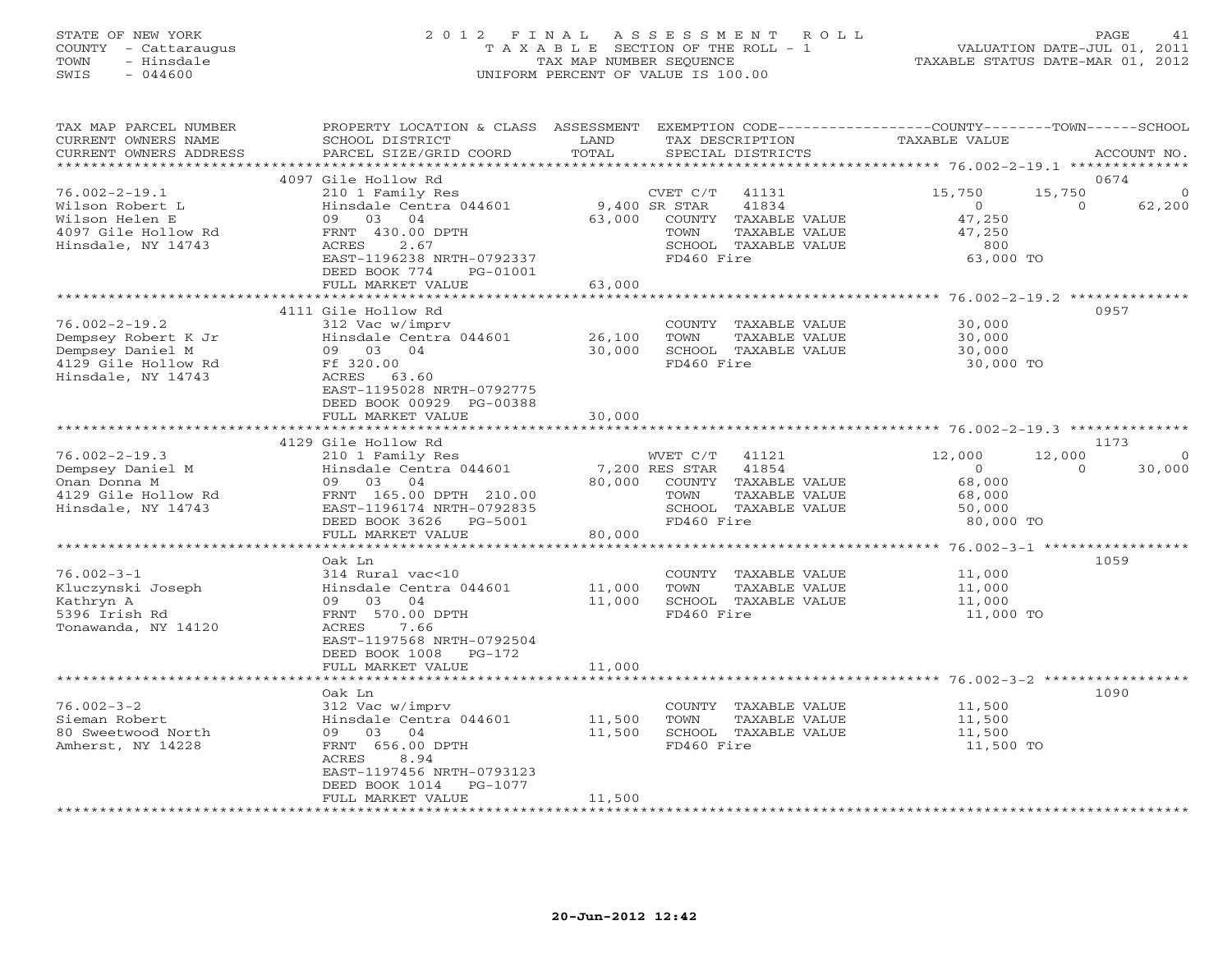#### STATE OF NEW YORK 2 0 1 2 F I N A L A S S E S S M E N T R O L L PAGE 42 COUNTY - Cattaraugus T A X A B L E SECTION OF THE ROLL - 1 VALUATION DATE-JUL 01, 2011 TOWN - Hinsdale TAX MAP NUMBER SEQUENCE TAXABLE STATUS DATE-MAR 01, 2012 SWIS - 044600 UNIFORM PERCENT OF VALUE IS 100.00UNIFORM PERCENT OF VALUE IS 100.00

| TAX MAP PARCEL NUMBER<br>CURRENT OWNERS NAME<br>CURRENT OWNERS ADDRESS | PROPERTY LOCATION & CLASS ASSESSMENT<br>SCHOOL DISTRICT<br>PARCEL SIZE/GRID COORD | LAND<br>TOTAL | TAX DESCRIPTION<br>SPECIAL DISTRICTS | EXEMPTION CODE-----------------COUNTY-------TOWN------SCHOOL<br>TAXABLE VALUE | ACCOUNT NO. |
|------------------------------------------------------------------------|-----------------------------------------------------------------------------------|---------------|--------------------------------------|-------------------------------------------------------------------------------|-------------|
| *********************                                                  |                                                                                   |               |                                      |                                                                               |             |
| $76.002 - 3 - 3$                                                       | Oak Ln<br>314 Rural vac<10                                                        |               | COUNTY TAXABLE VALUE                 | 10,300                                                                        | 1086        |
| Sieman Robert                                                          | Hinsdale Centra 044601                                                            | 10,300        | TAXABLE VALUE<br>TOWN                | 10,300                                                                        |             |
| 80 Sweetwood North                                                     | 09 03 04                                                                          | 10,300        | SCHOOL TAXABLE VALUE                 | 10,300                                                                        |             |
| Amherst, NY 14228                                                      | FRNT 390.00 DPTH                                                                  |               | FD460 Fire                           | 10,300 TO                                                                     |             |
|                                                                        | ACRES<br>6.12                                                                     |               |                                      |                                                                               |             |
|                                                                        | EAST-1197487 NRTH-0793595<br>DEED BOOK 1014 PG-1076                               |               |                                      |                                                                               |             |
|                                                                        | FULL MARKET VALUE                                                                 | 10,300        |                                      |                                                                               |             |
|                                                                        |                                                                                   |               |                                      |                                                                               |             |
|                                                                        | Oak Ln                                                                            |               |                                      |                                                                               | 1105        |
| $76.002 - 3 - 4$                                                       | 312 Vac w/imprv                                                                   |               | COUNTY TAXABLE VALUE                 | 12,800                                                                        |             |
| Sieman Robert A                                                        | Hinsdale Centra 044601                                                            | 11,700        | TOWN<br>TAXABLE VALUE                | 12,800                                                                        |             |
| 80 Sweetwood N                                                         | 09 03 04                                                                          | 12,800        | SCHOOL TAXABLE VALUE                 | 12,800                                                                        |             |
| Amherst, NY 14228                                                      | FRNT 659.00 DPTH                                                                  |               | FD460 Fire                           | 12,800 TO                                                                     |             |
|                                                                        | 9.47<br>ACRES                                                                     |               |                                      |                                                                               |             |
|                                                                        | EAST-1197501 NRTH-0794098                                                         |               |                                      |                                                                               |             |
|                                                                        | DEED BOOK 00923 PG-00805                                                          |               |                                      |                                                                               |             |
|                                                                        | FULL MARKET VALUE                                                                 | 12,800        |                                      |                                                                               |             |
|                                                                        | 1763 Thomas Hill Lane                                                             |               |                                      |                                                                               | 1094        |
| $76.002 - 3 - 5$                                                       | 260 Seasonal res                                                                  |               | COUNTY TAXABLE VALUE                 | 35,000                                                                        |             |
| Milani James G                                                         | Hinsdale Centra 044601                                                            | 10,300        | TOWN<br>TAXABLE VALUE                | 35,000                                                                        |             |
| 132 Waterman St 3                                                      | 09 03 04                                                                          | 35,000        | SCHOOL TAXABLE VALUE                 | 35,000                                                                        |             |
| Lockport, NY 14094-4924                                                | FRNT 463.00 DPTH                                                                  |               | FD460 Fire                           | 35,000 TO                                                                     |             |
|                                                                        | ACRES<br>6.10                                                                     |               |                                      |                                                                               |             |
|                                                                        | EAST-1197523 NRTH-0794637                                                         |               |                                      |                                                                               |             |
|                                                                        | DEED BOOK 881<br>PG-00909                                                         |               |                                      |                                                                               |             |
|                                                                        | FULL MARKET VALUE                                                                 | 35,000        |                                      |                                                                               |             |
|                                                                        | Oak Ln                                                                            |               |                                      |                                                                               | 1089        |
| $76.002 - 3 - 6$                                                       | 322 Rural vac>10                                                                  |               | COUNTY TAXABLE VALUE                 | 12,900                                                                        |             |
| Hutter Roger L Jr                                                      | Hinsdale Centra 044601                                                            | 12,900        | TOWN<br>TAXABLE VALUE                | 12,900                                                                        |             |
| 57 Hinds St                                                            | 09 03<br>04                                                                       | 12,900        | SCHOOL TAXABLE VALUE                 | 12,900                                                                        |             |
| Tonawanda, NY 14150                                                    | Ff 40.00                                                                          |               | FD460 Fire                           | 12,900 TO                                                                     |             |
|                                                                        | ACRES 12.41                                                                       |               |                                      |                                                                               |             |
|                                                                        | EAST-1197506 NRTH-0795006                                                         |               |                                      |                                                                               |             |
|                                                                        | DEED BOOK 800<br>PG-00031                                                         |               |                                      |                                                                               |             |
|                                                                        | FULL MARKET VALUE                                                                 | 12,900        |                                      |                                                                               |             |
|                                                                        |                                                                                   |               |                                      |                                                                               |             |
| $76.002 - 3 - 7$                                                       | Oak Ln<br>322 Rural vac>10                                                        |               | COUNTY TAXABLE VALUE                 | 15,400                                                                        | 1107        |
| Shepard Sterling L                                                     | Hinsdale Centra 044601                                                            | 15,400        | TOWN<br>TAXABLE VALUE                | 15,400                                                                        |             |
| 460 Bowen Rd                                                           | 09 03<br>04                                                                       | 15,400        | SCHOOL TAXABLE VALUE                 | 15,400                                                                        |             |
| East Aurora, NY 14052                                                  | FRNT 360.00 DPTH                                                                  |               | FD460 Fire                           | 15,400 TO                                                                     |             |
|                                                                        | ACRES 18.73                                                                       |               |                                      |                                                                               |             |
|                                                                        | EAST-1197044 NRTH-0795500                                                         |               |                                      |                                                                               |             |
|                                                                        | DEED BOOK 799<br>$PG-310$                                                         |               |                                      |                                                                               |             |
| *********************                                                  | FULL MARKET VALUE                                                                 | 15,400        |                                      |                                                                               |             |
|                                                                        | ****************************                                                      |               |                                      |                                                                               |             |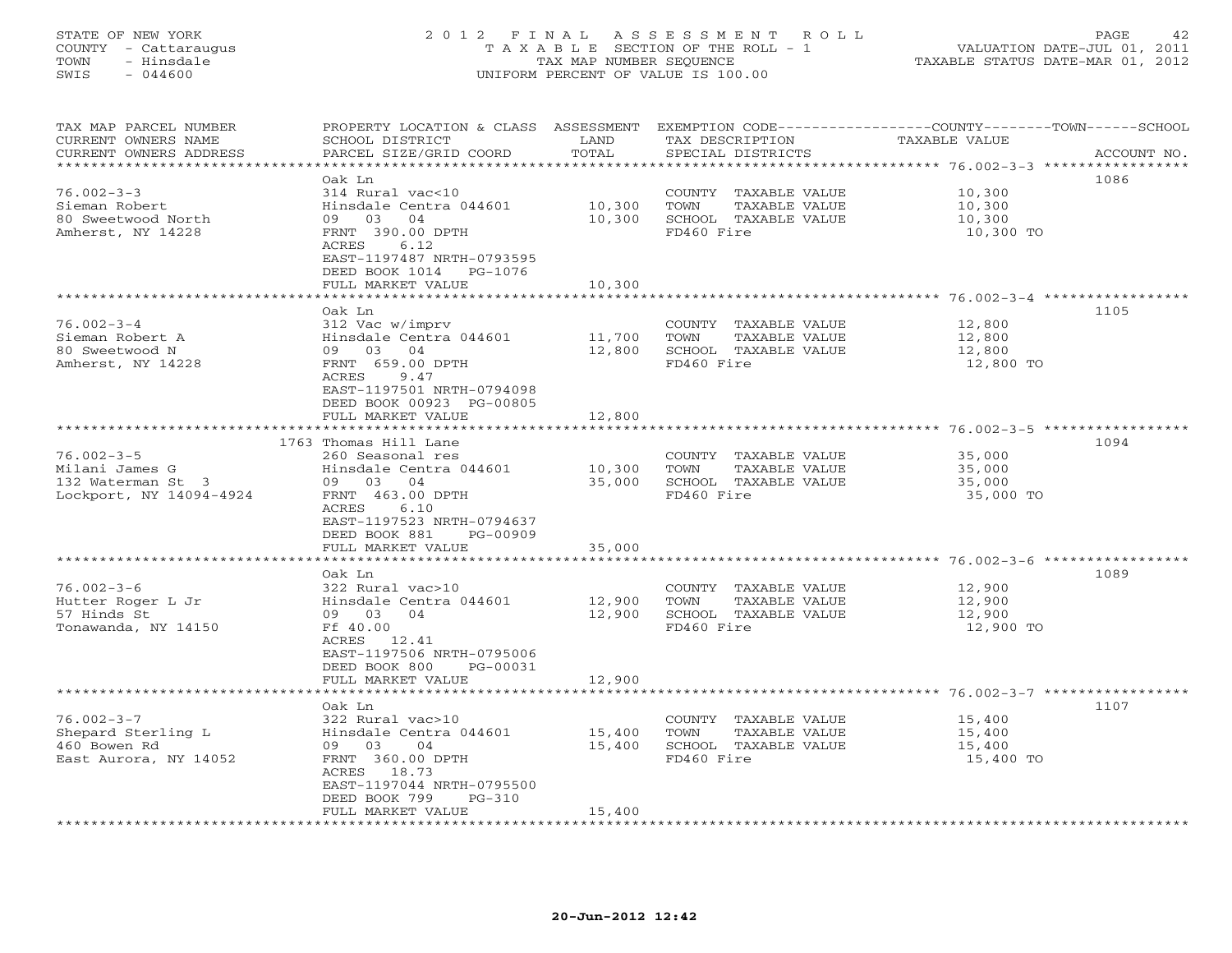#### STATE OF NEW YORK 2 0 1 2 F I N A L A S S E S S M E N T R O L L PAGE 43 COUNTY - Cattaraugus T A X A B L E SECTION OF THE ROLL - 1 VALUATION DATE-JUL 01, 2011 TOWN - Hinsdale TAX MAP NUMBER SEQUENCE TAXABLE STATUS DATE-MAR 01, 2012 SWIS - 044600 UNIFORM PERCENT OF VALUE IS 100.00UNIFORM PERCENT OF VALUE IS 100.00

| TAX MAP PARCEL NUMBER                    |                                                |                        |                                               | PROPERTY LOCATION & CLASS ASSESSMENT EXEMPTION CODE---------------COUNTY-------TOWN------SCHOOL |             |
|------------------------------------------|------------------------------------------------|------------------------|-----------------------------------------------|-------------------------------------------------------------------------------------------------|-------------|
| CURRENT OWNERS NAME                      | SCHOOL DISTRICT                                | LAND                   | TAX DESCRIPTION                               | TAXABLE VALUE                                                                                   |             |
| CURRENT OWNERS ADDRESS                   | PARCEL SIZE/GRID COORD                         | TOTAL                  | SPECIAL DISTRICTS                             |                                                                                                 | ACCOUNT NO. |
|                                          |                                                | ********************** |                                               | **************** 76.002-3-8 ***********                                                         |             |
|                                          | Oak Ln                                         |                        |                                               | 1108                                                                                            |             |
| $76.002 - 3 - 8$                         | 270 Mfg housing                                |                        | COUNTY TAXABLE VALUE                          | 13,900                                                                                          |             |
| Godwin Doyle                             | Hinsdale Centra 044601                         | 9,200                  | TOWN<br>TAXABLE VALUE                         | 13,900                                                                                          |             |
| Godwin Linda                             | 09 03 04                                       | 13,900                 | SCHOOL TAXABLE VALUE                          | 13,900                                                                                          |             |
| 56 Amy Drive                             | FRNT 365.00 DPTH                               |                        | FD460 Fire                                    | 13,900 TO                                                                                       |             |
| Tonawanda, NY 14150                      | ACRES<br>4.13                                  |                        |                                               |                                                                                                 |             |
|                                          | EAST-1196944 NRTH-0794726                      |                        |                                               |                                                                                                 |             |
|                                          | DEED BOOK 834<br>$PG-00434$                    |                        |                                               |                                                                                                 |             |
|                                          | FULL MARKET VALUE                              | 13,900                 |                                               |                                                                                                 |             |
|                                          |                                                |                        |                                               |                                                                                                 |             |
|                                          | Gile Hollow Rd/oak Ln                          |                        |                                               | 1101                                                                                            |             |
| $76.002 - 3 - 9$                         | 322 Rural vac>10                               |                        | COUNTY TAXABLE VALUE                          | 9,000                                                                                           |             |
| Wood Mike                                | Hinsdale Centra 044601                         | 9,000                  | TAXABLE VALUE<br>TOWN                         | 9,000                                                                                           |             |
| 18 The Common                            | 09 03 04                                       | 9,000                  | SCHOOL TAXABLE VALUE                          | 9,000                                                                                           |             |
| Lockport, NY 14094                       | FRNT 552.00 DPTH                               |                        | FD460 Fire                                    | 9,000 TO                                                                                        |             |
|                                          | ACRES 10.40                                    |                        |                                               |                                                                                                 |             |
|                                          | EAST-1196697 NRTH-0794257                      |                        |                                               |                                                                                                 |             |
|                                          | DEED BOOK 12058 PG-4001                        |                        |                                               |                                                                                                 |             |
|                                          | FULL MARKET VALUE                              | 9,000                  |                                               |                                                                                                 |             |
|                                          |                                                |                        |                                               |                                                                                                 |             |
|                                          | Gile Hollow Rd/oak Ln                          |                        |                                               | 1100                                                                                            |             |
| $76.002 - 3 - 10$                        | 322 Rural vac>10                               |                        | COUNTY TAXABLE VALUE                          | 13,600                                                                                          |             |
| McCarthy William W                       | Hinsdale Centra 044601                         | 13,600                 | TOWN<br>TAXABLE VALUE                         | 13,600                                                                                          |             |
| 3284 Haskell Rd                          | 09 03 04                                       | 13,600                 | SCHOOL TAXABLE VALUE                          | 13,600                                                                                          |             |
| Cuba, NY 14727                           | Ff 502.00                                      |                        | FD460 Fire                                    | 13,600 TO                                                                                       |             |
|                                          | ACRES 10.62                                    |                        |                                               |                                                                                                 |             |
|                                          | EAST-1196674 NRTH-0793737                      |                        |                                               |                                                                                                 |             |
|                                          |                                                |                        |                                               |                                                                                                 |             |
|                                          | DEED BOOK 7532<br>PG-8001<br>FULL MARKET VALUE | 13,600                 |                                               |                                                                                                 |             |
|                                          | *******************                            | **************         |                                               | ************************************** 76.002-3-11 *****************                            |             |
|                                          | Oak Ln                                         |                        |                                               | 1103                                                                                            |             |
| $76.002 - 3 - 11$                        |                                                |                        |                                               | 15,300                                                                                          |             |
|                                          | 270 Mfg housing                                |                        | COUNTY TAXABLE VALUE                          |                                                                                                 |             |
| Willsky Gail R                           | Hinsdale Centra 044601<br>04                   | 11,600                 | TAXABLE VALUE<br>TOWN<br>SCHOOL TAXABLE VALUE | 15,300                                                                                          |             |
| 524 Winspear Ave                         | 09 03                                          | 15,300                 | FD460 Fire                                    | 15,300                                                                                          |             |
| Buffalo, NY 14215                        | Ff 484.00                                      |                        |                                               | 15,300 TO                                                                                       |             |
|                                          | ACRES<br>9.29                                  |                        |                                               |                                                                                                 |             |
|                                          | EAST-1196660 NRTH-0793256<br>PG-01074          |                        |                                               |                                                                                                 |             |
|                                          | DEED BOOK 903                                  |                        |                                               |                                                                                                 |             |
|                                          | FULL MARKET VALUE                              | 15,300                 |                                               |                                                                                                 |             |
|                                          |                                                |                        |                                               | 1085                                                                                            |             |
| $76.002 - 3 - 12$                        | 1229 Oak Ln                                    |                        |                                               |                                                                                                 |             |
|                                          | 312 Vac w/imprv                                |                        | COUNTY TAXABLE VALUE                          | 10,300                                                                                          |             |
| Samuelson Lincoln D<br>Samuelson Treva J | Hinsdale Centra 044601                         | 10,300                 | TOWN<br>TAXABLE VALUE                         | 10,300                                                                                          |             |
|                                          | 09 03 04                                       | 10,300                 | SCHOOL TAXABLE VALUE                          | 10,300                                                                                          |             |
| 564 Ono Rd                               | Ff 328.00                                      |                        | FD460 Fire                                    | 10,300 TO                                                                                       |             |
| Annville, PA 17003                       | ACRES<br>5.98                                  |                        |                                               |                                                                                                 |             |
|                                          | EAST-1196738 NRTH-0792837                      |                        |                                               |                                                                                                 |             |
|                                          | DEED BOOK 11503 PG-8001                        |                        |                                               |                                                                                                 |             |
|                                          | FULL MARKET VALUE                              | 10,300                 |                                               |                                                                                                 |             |
|                                          |                                                |                        |                                               |                                                                                                 |             |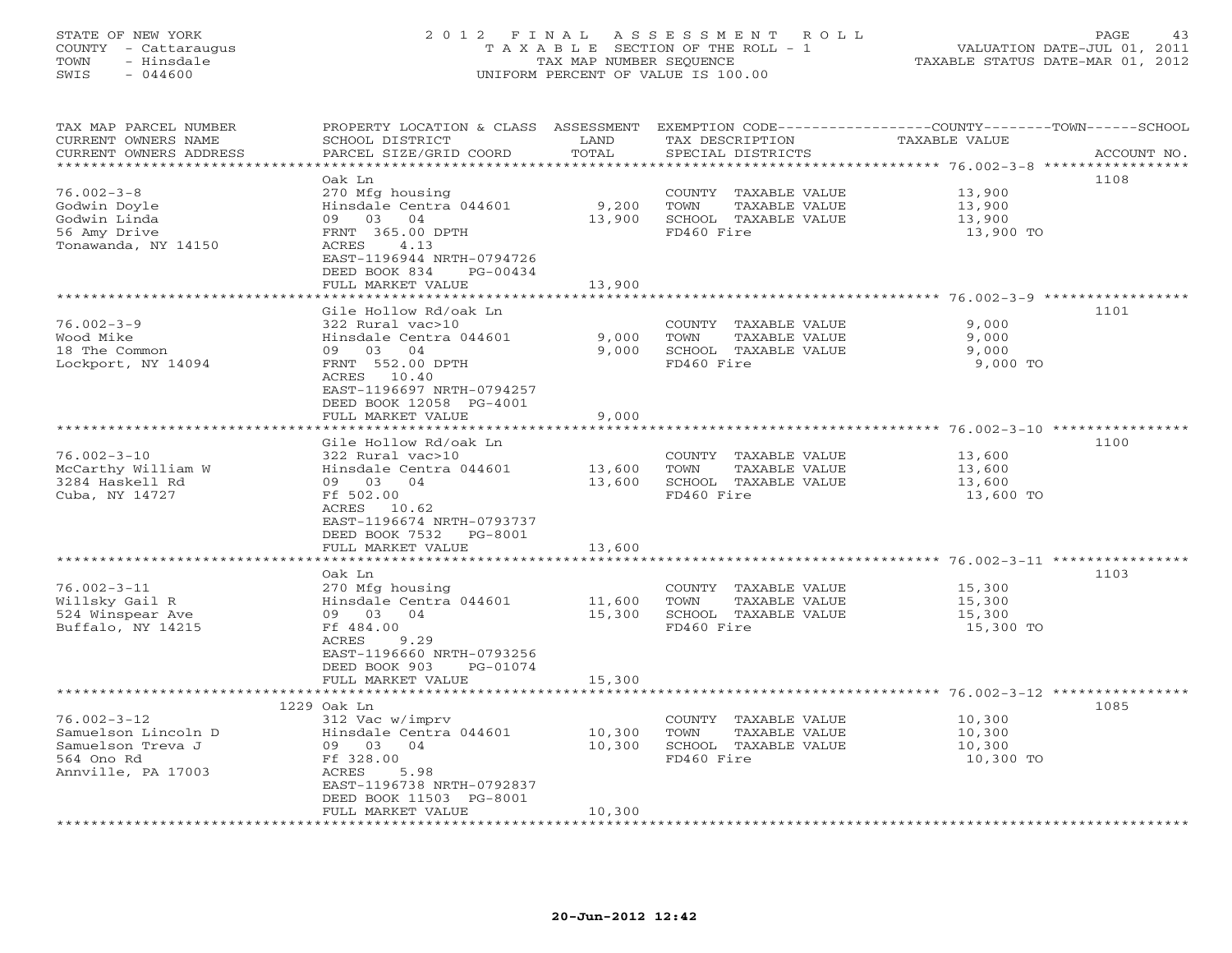#### STATE OF NEW YORK 2 0 1 2 F I N A L A S S E S S M E N T R O L L PAGE 44 COUNTY - Cattaraugus T A X A B L E SECTION OF THE ROLL - 1 VALUATION DATE-JUL 01, 2011 TOWN - Hinsdale TAX MAP NUMBER SEQUENCE TAXABLE STATUS DATE-MAR 01, 2012 SWIS - 044600 UNIFORM PERCENT OF VALUE IS 100.00UNIFORM PERCENT OF VALUE IS 100.00

| TAX MAP PARCEL NUMBER<br>CURRENT OWNERS NAME<br>CURRENT OWNERS ADDRESS<br>********************** | PROPERTY LOCATION & CLASS ASSESSMENT EXEMPTION CODE----------------COUNTY-------TOWN------SCHOOL<br>SCHOOL DISTRICT<br>PARCEL SIZE/GRID COORD                                                     | LAND<br>TOTAL              | TAX DESCRIPTION<br>SPECIAL DISTRICTS                                                                     | TAXABLE VALUE                                             | ACCOUNT NO.                |
|--------------------------------------------------------------------------------------------------|---------------------------------------------------------------------------------------------------------------------------------------------------------------------------------------------------|----------------------------|----------------------------------------------------------------------------------------------------------|-----------------------------------------------------------|----------------------------|
| $76.002 - 3 - 13$<br>McManus Desmond<br>McManus Mary<br>142 Victory Ave<br>Lackawanna, NY 14218  | Gile Hollow Rd/oak Ln<br>314 Rural vac<10<br>Hinsdale Centra 044601<br>09 03 04<br>Ff 534.42<br>9.64<br>ACRES<br>EAST-1196853 NRTH-0792420<br>DEED BOOK 1003 PG-890<br>FULL MARKET VALUE          | 13,300<br>13,300<br>13,300 | COUNTY TAXABLE VALUE<br>TOWN<br>TAXABLE VALUE<br>SCHOOL TAXABLE VALUE<br>FD460 Fire                      | 13,300<br>13,300<br>13,300<br>13,300 TO                   | 1115                       |
|                                                                                                  | Button Rd (Off)                                                                                                                                                                                   |                            |                                                                                                          | ******************************** 76.003-2-1 **********    | 5013                       |
| $76.003 - 2 - 1$<br>Kraft Donald<br>Kraft Gail M<br>40 Walnut St<br>West Seneca, NY 14224        | 321 Abandoned ag<br>Hinsdale Centra 044601<br>02 02 04<br>ACRES 35.95<br>EAST-1181542 NRTH-0791426<br>DEED BOOK 1028 PG-336<br>FULL MARKET VALUE                                                  | 11,500<br>11,500<br>11,500 | COUNTY TAXABLE VALUE<br>TOWN<br>TAXABLE VALUE<br>SCHOOL TAXABLE VALUE<br>FD460 Fire                      | 11,500<br>11,500<br>11,500<br>11,500 TO                   |                            |
|                                                                                                  |                                                                                                                                                                                                   |                            |                                                                                                          |                                                           | 0590                       |
| $76.003 - 2 - 2$<br>Hibernian Hunting Club<br>PO Box 185<br>Olean, NY 14760                      | Indian Rd<br>321 Abandoned ag<br>Hinsdale Centra 044601<br>02 02 04<br>FRNT 450.00 DPTH<br>ACRES 79.45<br>EAST-1183691 NRTH-0791472<br>DEED BOOK 344<br>PG-4001<br>FULL MARKET VALUE              | 29,300<br>29,300<br>29,300 | COUNTY TAXABLE VALUE<br>TOWN<br>TAXABLE VALUE<br>SCHOOL TAXABLE VALUE<br>FD460 Fire                      | 29,300<br>29,300<br>29,300<br>29,300 TO                   |                            |
|                                                                                                  | 4104 Indian Rd                                                                                                                                                                                    |                            |                                                                                                          |                                                           | 0901                       |
| $76.003 - 2 - 3$<br>Williamson Laura<br>124 N 5th St<br>Olean, NY 14760                          | 210 1 Family Res<br>Hinsdale Centra 044601<br>02 02 04<br>FRNT 190.00 DPTH<br>ACRES<br>1.08<br>EAST-1185338 NRTH-0792057<br>DEED BOOK 8036 PG-6001<br>FULL MARKET VALUE                           | 8,100<br>63,000<br>63,000  | RES STAR<br>41854<br>COUNTY TAXABLE VALUE<br>TOWN<br>TAXABLE VALUE<br>SCHOOL TAXABLE VALUE<br>FD460 Fire | $\Omega$<br>63,000<br>63,000<br>33,000<br>63,000 TO       | $\Omega$<br>30,000         |
|                                                                                                  |                                                                                                                                                                                                   |                            |                                                                                                          |                                                           |                            |
| $76.003 - 2 - 4$<br>Johnson Thomas E<br>Johnson Lynn M<br>4088 Isaman Rd<br>Hinsdale, NY 14743   | 4088 Isaman Rd<br>210 1 Family Res<br>Hinsdale Centra 044601<br>02 02 04<br>Ff 270.00<br>ACRES<br>2.20 BANK<br>065<br>EAST-1185535 NRTH-0792005<br>DEED BOOK 6951<br>PG-9002<br>FULL MARKET VALUE | 9,400<br>45,500<br>45,500  | 41854<br>RES STAR<br>COUNTY TAXABLE VALUE<br>TOWN<br>TAXABLE VALUE<br>SCHOOL TAXABLE VALUE<br>FD460 Fire | $\overline{0}$<br>45,500<br>45,500<br>15,500<br>45,500 TO | 0637<br>$\Omega$<br>30,000 |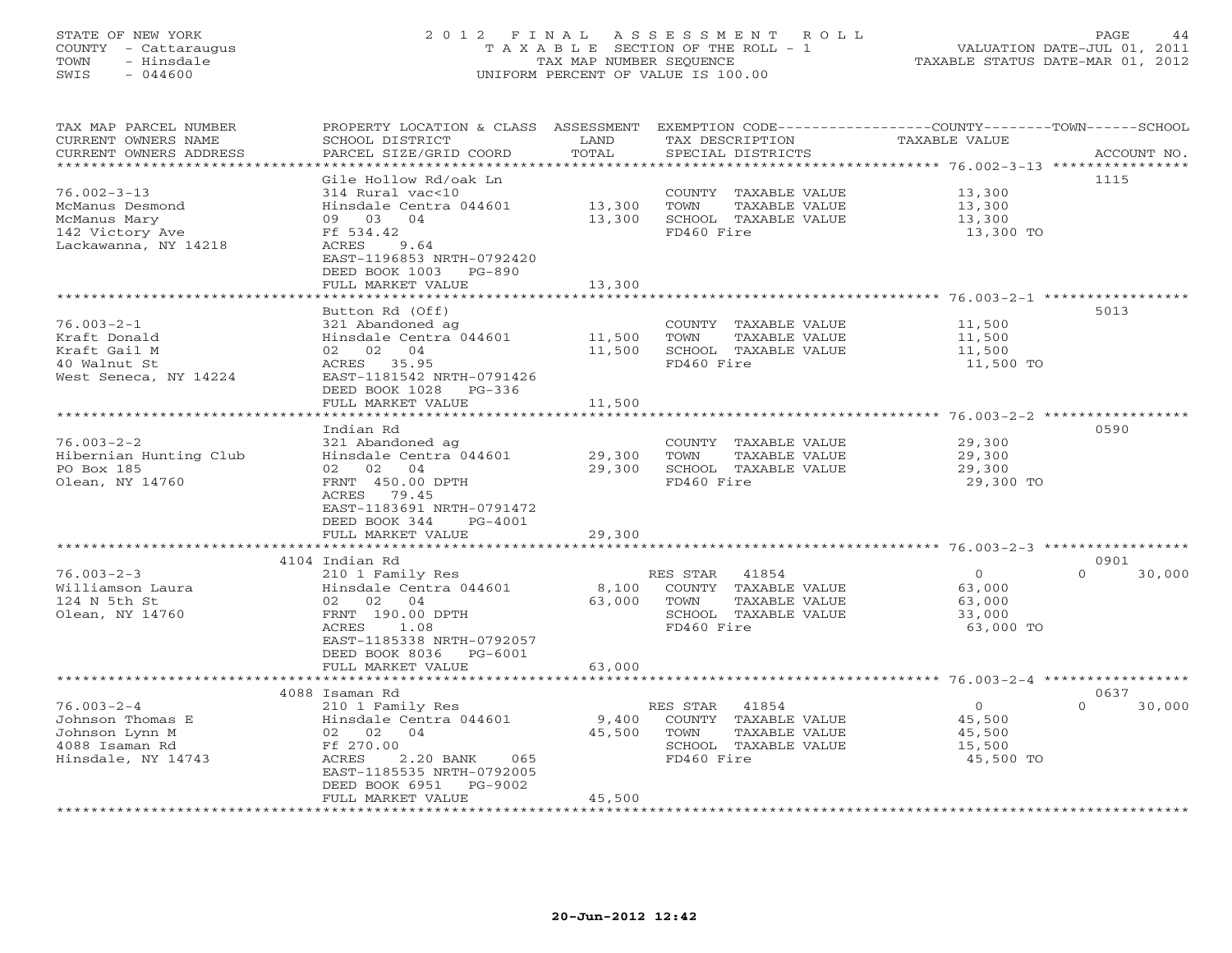### STATE OF NEW YORK 2 0 1 2 F I N A L A S S E S S M E N T R O L L PAGE 45 COUNTY - Cattaraugus T A X A B L E SECTION OF THE ROLL - 1 VALUATION DATE-JUL 01, 2011 TOWN - Hinsdale TAX MAP NUMBER SEQUENCE TAXABLE STATUS DATE-MAR 01, 2012 SWIS - 044600 UNIFORM PERCENT OF VALUE IS 100.00UNIFORM PERCENT OF VALUE IS 100.00

| TAX MAP PARCEL NUMBER<br>CURRENT OWNERS NAME<br>CURRENT OWNERS ADDRESS<br>************************               | PROPERTY LOCATION & CLASS ASSESSMENT EXEMPTION CODE---------------COUNTY-------TOWN------SCHOOL<br>SCHOOL DISTRICT<br>PARCEL SIZE/GRID COORD                                               | LAND<br>TOTAL           | TAX DESCRIPTION<br>SPECIAL DISTRICTS                                                                     | TAXABLE VALUE                                              | ACCOUNT NO.        |
|------------------------------------------------------------------------------------------------------------------|--------------------------------------------------------------------------------------------------------------------------------------------------------------------------------------------|-------------------------|----------------------------------------------------------------------------------------------------------|------------------------------------------------------------|--------------------|
| $76.003 - 2 - 5$<br>Conklin Wayne R<br>5090 Rte 414<br>Romulus, NY 14541                                         | Indian Rd (Off)<br>314 Rural vac<10<br>Hinsdale Centra 044601<br>04<br>02 02<br>1.54<br>ACRES<br>EAST-1185837 NRTH-0792032<br>DEED BOOK 00922 PG-00246<br>FULL MARKET VALUE                | 8,500<br>8,500<br>8,500 | COUNTY TAXABLE VALUE<br>TOWN<br>TAXABLE VALUE<br>SCHOOL TAXABLE VALUE<br>FD460 Fire                      | 8,500<br>8,500<br>8,500<br>8,500 TO                        | 0930               |
|                                                                                                                  | *******************                                                                                                                                                                        |                         |                                                                                                          |                                                            |                    |
| $76.003 - 2 - 6$<br>McBride Arthur M<br>Pace Selena<br>4635 Hedgewood Dr<br>Williamsville, NY 14221              | Indian Rd<br>314 Rural vac<10<br>Hinsdale Centra 044601<br>02 02<br>04<br>FRNT 200.00 DPTH<br>ACRES<br>1.69<br>EAST-1185704 NRTH-0791817<br>DEED BOOK 00983 PG-00042                       | 8,600<br>8,600          | COUNTY TAXABLE VALUE<br>TOWN<br>TAXABLE VALUE<br>SCHOOL TAXABLE VALUE<br>FD460 Fire                      | 8,600<br>8,600<br>8,600<br>8,600 TO                        | 0899               |
|                                                                                                                  | FULL MARKET VALUE                                                                                                                                                                          | 8,600                   |                                                                                                          |                                                            |                    |
|                                                                                                                  | 4067 Indian Rd                                                                                                                                                                             |                         |                                                                                                          |                                                            | 1566               |
| $76.003 - 2 - 8.2$<br>See John<br>See Kathleen<br>PO Box 305<br>Hinsdale, NY 14743                               | 271 Mfg housings<br>Hinsdale Centra 044601<br>02 Sec 12 02 04<br>ACRES 16.60<br>EAST-1185582 NRTH-0791178<br>DEED BOOK 4610 PG-9001                                                        | 14,500<br>28,600        | RES STAR<br>41854<br>COUNTY TAXABLE VALUE<br>TOWN<br>TAXABLE VALUE<br>SCHOOL TAXABLE VALUE<br>FD460 Fire | $\circ$<br>28,600<br>28,600<br>$\overline{0}$<br>28,600 TO | $\Omega$<br>28,600 |
|                                                                                                                  | FULL MARKET VALUE                                                                                                                                                                          | 28,600                  |                                                                                                          |                                                            |                    |
| $76.003 - 2 - 11$<br>Stavish Joseph life us<br>Stevens Lorraine M<br>1560 Happy Hollow Rd<br>Olean, NY 14760     | Morgan Hollow Rd<br>260 Seasonal res<br>Hinsdale Centra 044601<br>01 02 04<br>life use Stavish<br>FRNT 485.00 DPTH<br>ACRES 32.37<br>EAST-1185368 NRTH-0786538<br>DEED BOOK 758<br>PG-2001 | 18,400<br>45,000        | COUNTY TAXABLE VALUE<br>TOWN<br>TAXABLE VALUE<br>SCHOOL TAXABLE VALUE<br>FD460 Fire                      | 45,000<br>45,000<br>45,000<br>45,000 TO                    | 0725               |
|                                                                                                                  | FULL MARKET VALUE                                                                                                                                                                          | 45,000                  |                                                                                                          |                                                            |                    |
| $76.003 - 2 - 12.1$<br>Filbert Eric<br>Filbert Christine<br>2867 Morgan Holw<br>PO Box 304<br>Allegany, NY 14706 | Morgan Hollow Rd<br>321 Abandoned ag<br>Hinsdale Centra 044601<br>01 02 04<br>ACRES 98.10<br>EAST-1184366 NRTH-0786094<br>DEED BOOK 00960 PG-00939                                         | 33,000<br>33,000        | COUNTY TAXABLE VALUE<br>TOWN<br>TAXABLE VALUE<br>SCHOOL TAXABLE VALUE<br>FD460 Fire                      | 33,000<br>33,000<br>33,000<br>33,000 TO                    | 0343               |
|                                                                                                                  | FULL MARKET VALUE                                                                                                                                                                          | 33,000                  |                                                                                                          |                                                            |                    |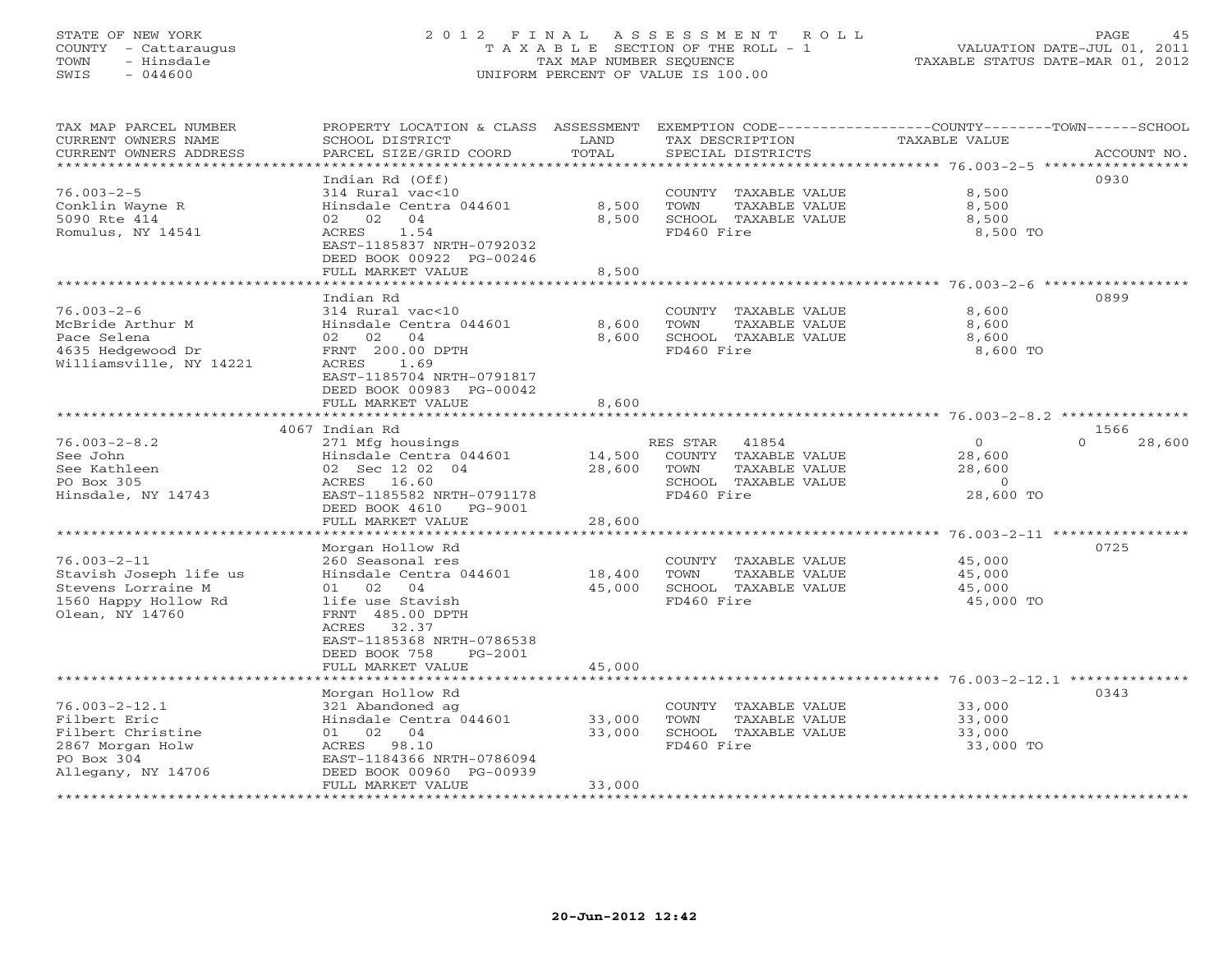### STATE OF NEW YORK 2 0 1 2 F I N A L A S S E S S M E N T R O L L PAGE 46 COUNTY - Cattaraugus T A X A B L E SECTION OF THE ROLL - 1 VALUATION DATE-JUL 01, 2011 TOWN - Hinsdale TAX MAP NUMBER SEQUENCE TAXABLE STATUS DATE-MAR 01, 2012 SWIS - 044600 UNIFORM PERCENT OF VALUE IS 100.00

|  | TAXABLE STATUS DATE-MAR 01, 2012 |  |
|--|----------------------------------|--|
|  |                                  |  |
|  |                                  |  |

| TAX MAP PARCEL NUMBER<br>CURRENT OWNERS NAME<br>CURRENT OWNERS ADDRESS                                           | PROPERTY LOCATION & CLASS<br>SCHOOL DISTRICT<br>PARCEL SIZE/GRID COORD                                                                                                                            | ASSESSMENT<br>LAND<br>TOTAL  | EXEMPTION CODE-----------------COUNTY-------TOWN------SCHOOL<br>TAX DESCRIPTION<br>SPECIAL DISTRICTS     | <b>TAXABLE VALUE</b>                                    | ACCOUNT NO.                        |
|------------------------------------------------------------------------------------------------------------------|---------------------------------------------------------------------------------------------------------------------------------------------------------------------------------------------------|------------------------------|----------------------------------------------------------------------------------------------------------|---------------------------------------------------------|------------------------------------|
| *********************                                                                                            |                                                                                                                                                                                                   |                              |                                                                                                          |                                                         |                                    |
| $76.003 - 2 - 12.2$<br>Whiteman James<br>Whiteman Barbara<br>371 Fountain St<br>Olean, NY 14760                  | Morgan Hollow Rd<br>312 Vac w/imprv<br>Hinsdale Centra 044601<br>04<br>02<br>01<br>FRNT 1910.00 DPTH<br>ACRES 21.20<br>EAST-1184551 NRTH-0788144<br>DEED BOOK 00925 PG-00670<br>FULL MARKET VALUE | 17,600<br>17,700<br>17,700   | COUNTY<br>TAXABLE VALUE<br>TOWN<br>TAXABLE VALUE<br>SCHOOL TAXABLE VALUE<br>FD460 Fire                   | 17,700<br>17,700<br>17,700<br>17,700 TO                 | 1401                               |
|                                                                                                                  |                                                                                                                                                                                                   |                              |                                                                                                          |                                                         |                                    |
|                                                                                                                  | 2895 Morgan Hollow Rd                                                                                                                                                                             |                              |                                                                                                          |                                                         | 1582                               |
| $76.003 - 2 - 12.3$<br>Christopher Todd E<br>Christopher Deborah M<br>PO Box 52<br>Allegany, NY 14706            | 210 1 Family Res<br>Hinsdale Centra 044601<br>1/2/4<br>ACRES<br>023<br>4.85 BANK<br>EAST-1183539 NRTH-0786770<br>DEED BOOK 1019<br>PG-1033<br>FULL MARKET VALUE                                   | 11,300<br>146,000<br>146,000 | 41854<br>RES STAR<br>COUNTY TAXABLE VALUE<br>TOWN<br>TAXABLE VALUE<br>SCHOOL TAXABLE VALUE<br>FD460 Fire | $\circ$<br>146,000<br>146,000<br>116,000<br>146,000 TO  | $\Omega$<br>30,000                 |
|                                                                                                                  |                                                                                                                                                                                                   |                              |                                                                                                          |                                                         |                                    |
|                                                                                                                  | 2867 Morgan Hollow Rd                                                                                                                                                                             |                              |                                                                                                          |                                                         | 1602                               |
| $76.003 - 2 - 12.4$<br>Filbert Eric<br>Filbert Christine<br>2867 Morgan Holw<br>PO Box 304<br>Allegany, NY 14706 | 210 1 Family Res<br>Hinsdale Centra 044601<br>02<br>04<br>01<br>ACRES 10.20 BANK<br>032<br>EAST-1183910 NRTH-0786540<br>DEED BOOK 1024<br>$PG-428$<br>FULL MARKET VALUE                           | 12,000<br>160,000<br>160,000 | RES STAR<br>41854<br>COUNTY TAXABLE VALUE<br>TOWN<br>TAXABLE VALUE<br>SCHOOL TAXABLE VALUE<br>FD460 Fire | $\Omega$<br>160,000<br>160,000<br>130,000<br>160,000 TO | $\Omega$<br>30,000                 |
|                                                                                                                  |                                                                                                                                                                                                   | ************                 |                                                                                                          |                                                         | $76.003 - 2 - 13$ **************** |
| $76.003 - 2 - 13$<br>BLCH, LLC<br>Venture Capital, LLC<br>2495 Kensington Ave<br>Buffalo, NY 14226               | Morgan Hollow Rd<br>910 Priv forest<br>Hinsdale Centra 044601<br>02<br>04<br>01<br>FRNT 865.00 DPTH<br>ACRES<br>43.56<br>EAST-1182924 NRTH-0785797<br>DEED BOOK 13664 PG-5002                     | 22,100<br>22,100             | COUNTY TAXABLE VALUE<br>TOWN<br>TAXABLE VALUE<br>SCHOOL TAXABLE VALUE<br>FD460 Fire                      | 22,100<br>22,100<br>22,100<br>22,100 TO                 | 0260                               |
|                                                                                                                  | FULL MARKET VALUE                                                                                                                                                                                 | 22,100                       |                                                                                                          |                                                         |                                    |
|                                                                                                                  | *******************                                                                                                                                                                               |                              |                                                                                                          |                                                         |                                    |
|                                                                                                                  | 2937 Morgan Hollow Rd                                                                                                                                                                             |                              |                                                                                                          |                                                         | 0168                               |
| $76.003 - 2 - 14$<br>Bohdanowycz Nicholas<br>Wesley Alexandra<br>2937 Morgan Hollow Rd<br>Allegany, NY 14706     | 210 1 Family Res<br>Hinsdale Centra 044601<br>02 04<br>01<br>FRNT 350.00 DPTH<br>10.99<br>ACRES<br>EAST-1182298 NRTH-0786138<br>DEED BOOK 8215<br>$PG-9001$<br>FULL MARKET VALUE                  | 12,400<br>244,000<br>244,000 | COUNTY TAXABLE VALUE<br>TOWN<br>TAXABLE VALUE<br>SCHOOL TAXABLE VALUE<br>FD460 Fire                      | 244,000<br>244,000<br>244,000<br>244,000 TO             |                                    |
|                                                                                                                  |                                                                                                                                                                                                   |                              |                                                                                                          |                                                         |                                    |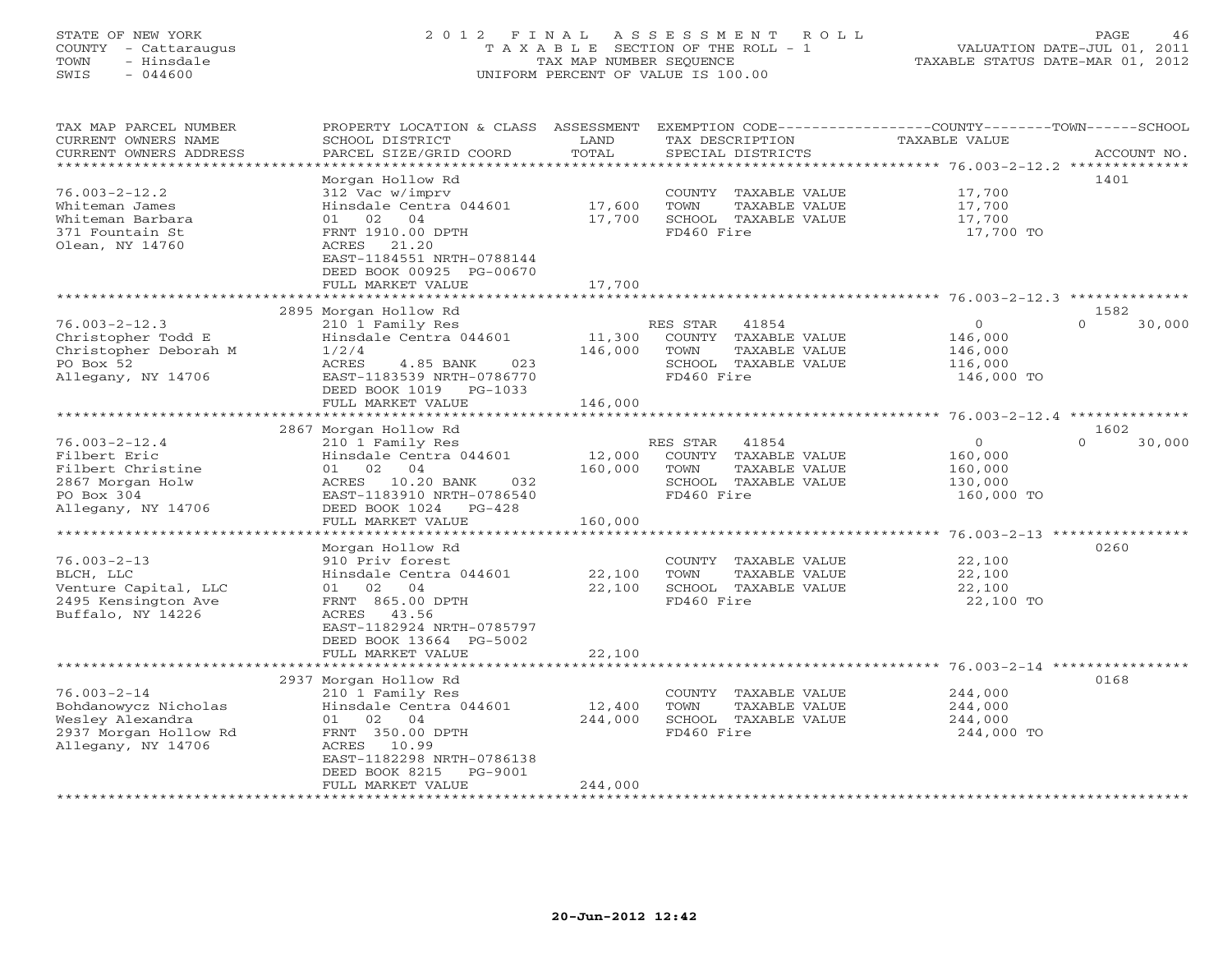#### STATE OF NEW YORK 2 0 1 2 F I N A L A S S E S S M E N T R O L L PAGE 47 COUNTY - Cattaraugus T A X A B L E SECTION OF THE ROLL - 1 VALUATION DATE-JUL 01, 2011 TOWN - Hinsdale TAX MAP NUMBER SEQUENCE TAXABLE STATUS DATE-MAR 01, 2012 SWIS - 044600 UNIFORM PERCENT OF VALUE IS 100.00UNIFORM PERCENT OF VALUE IS 100.00

| TAX MAP PARCEL NUMBER<br>CURRENT OWNERS NAME<br>CURRENT OWNERS ADDRESS | PROPERTY LOCATION & CLASS ASSESSMENT<br>SCHOOL DISTRICT<br>PARCEL SIZE/GRID COORD | LAND<br>TOTAL | TAX DESCRIPTION<br>SPECIAL DISTRICTS          | EXEMPTION CODE-----------------COUNTY-------TOWN------SCHOOL<br>TAXABLE VALUE | ACCOUNT NO.        |
|------------------------------------------------------------------------|-----------------------------------------------------------------------------------|---------------|-----------------------------------------------|-------------------------------------------------------------------------------|--------------------|
|                                                                        |                                                                                   |               |                                               |                                                                               |                    |
|                                                                        | 2871 Morgan Hollow Rd                                                             |               |                                               |                                                                               | 0023               |
| $76.003 - 2 - 15.1$<br>Bardol James                                    | 260 Seasonal res<br>Hinsdale Centra 044601                                        | 17,600        | COUNTY TAXABLE VALUE<br>TOWN<br>TAXABLE VALUE | 26,000<br>26,000                                                              |                    |
| Bardol Gloria                                                          | 01 02 04                                                                          | 26,000        | SCHOOL TAXABLE VALUE                          | 26,000                                                                        |                    |
| 16 Rumford St                                                          | ACRES 28.30                                                                       |               | FD460 Fire                                    | 26,000 TO                                                                     |                    |
| Depew, NY 14043                                                        | EAST-1181840 NRTH-0785426                                                         |               |                                               |                                                                               |                    |
|                                                                        | DEED BOOK 1002<br>$PG-209$                                                        |               |                                               |                                                                               |                    |
|                                                                        | FULL MARKET VALUE                                                                 | 26,000        |                                               |                                                                               |                    |
|                                                                        | ***************************                                                       |               |                                               |                                                                               |                    |
|                                                                        | Morgan Hollow Rd                                                                  |               |                                               |                                                                               | 1576               |
| $76.003 - 2 - 15.2$                                                    | 260 Seasonal res                                                                  |               | COUNTY TAXABLE VALUE                          | 30,000                                                                        |                    |
| Voelker Donald M                                                       | Hinsdale Centra 044601                                                            | 13,000        | TAXABLE VALUE<br>TOWN                         | 30,000                                                                        |                    |
| Voelker Rose A                                                         | 01 02 04                                                                          | 30,000        | SCHOOL TAXABLE VALUE                          | 30,000                                                                        |                    |
| 21 Grace St                                                            | ACRES 12.80                                                                       |               | FD460 Fire                                    | 30,000 TO                                                                     |                    |
| Buffalo, NY 14207                                                      | EAST-1181924 NRTH-0786166                                                         |               |                                               |                                                                               |                    |
|                                                                        | DEED BOOK 1002<br>PG-207                                                          |               |                                               |                                                                               |                    |
|                                                                        | FULL MARKET VALUE                                                                 | 30,000        |                                               |                                                                               |                    |
|                                                                        |                                                                                   |               |                                               |                                                                               |                    |
|                                                                        | 2871 Morgan Hollow Rd                                                             |               |                                               |                                                                               | 0775               |
| $76.003 - 2 - 16$                                                      | 210 1 Family Res                                                                  |               | RES STAR<br>41854                             | $\circ$                                                                       | $\Omega$<br>30,000 |
| Panus Richard W                                                        | Hinsdale Centra 044601                                                            | 12,800        | COUNTY TAXABLE VALUE                          | 104,000                                                                       |                    |
| 2871 Morgan Hollow Rd                                                  | 01 02 04                                                                          | 104,000       | TOWN<br>TAXABLE VALUE                         | 104,000                                                                       |                    |
| Allegany, NY 14706                                                     | FRNT 290.00 DPTH                                                                  |               | SCHOOL TAXABLE VALUE                          | 74,000                                                                        |                    |
|                                                                        | ACRES 12.36                                                                       |               | FD460 Fire                                    | 104,000 TO                                                                    |                    |
|                                                                        | EAST-1181295 NRTH-0785688                                                         |               |                                               |                                                                               |                    |
|                                                                        | DEED BOOK 847<br>PG-00703<br>FULL MARKET VALUE                                    | 104,000       |                                               |                                                                               |                    |
|                                                                        |                                                                                   |               |                                               |                                                                               |                    |
|                                                                        | 2859 Morgan Hollow Rd                                                             |               |                                               |                                                                               | 0022               |
| $76.003 - 2 - 17$                                                      | 260 Seasonal res                                                                  |               | COUNTY TAXABLE VALUE                          | 33,000                                                                        |                    |
| Bardol James                                                           | Hinsdale Centra 044601                                                            | 12,900        | TOWN<br>TAXABLE VALUE                         | 33,000                                                                        |                    |
| Bardol Gloria                                                          | 01 03 04                                                                          | 33,000        | SCHOOL TAXABLE VALUE                          | 33,000                                                                        |                    |
| 16 Rumford St                                                          | FRNT 290.00 DPTH                                                                  |               | FD460 Fire                                    | 33,000 TO                                                                     |                    |
| Depew, NY 14043                                                        | 12.48<br>ACRES                                                                    |               |                                               |                                                                               |                    |
|                                                                        | EAST-1181033 NRTH-0785648                                                         |               |                                               |                                                                               |                    |
|                                                                        | DEED BOOK 692<br>$PG-746$                                                         |               |                                               |                                                                               |                    |
|                                                                        | FULL MARKET VALUE                                                                 | 33,000        |                                               |                                                                               |                    |
|                                                                        |                                                                                   |               |                                               |                                                                               |                    |
|                                                                        | Forest Glen                                                                       |               |                                               |                                                                               | 0211               |
| $76.003 - 2 - 18.1$                                                    | 321 Abandoned ag                                                                  |               | COUNTY TAXABLE VALUE                          | 16,500                                                                        |                    |
| Fortuna Dennis J                                                       | Hinsdale Centra 044601                                                            | 16,500        | TOWN<br>TAXABLE VALUE                         | 16,500                                                                        |                    |
| 2940 Morgan Hollow Rd                                                  | 02 02 04                                                                          | 16,500        | SCHOOL TAXABLE VALUE                          | 16,500                                                                        |                    |
| Allegany, NY 14706                                                     | ACRES 22.80                                                                       |               | FD460 Fire                                    | 16,500 TO                                                                     |                    |
|                                                                        | EAST-1182482 NRTH-0789108                                                         |               |                                               |                                                                               |                    |
|                                                                        | DEED BOOK 999<br>$PG-94$                                                          |               |                                               |                                                                               |                    |
|                                                                        | FULL MARKET VALUE                                                                 | 16,500        |                                               |                                                                               |                    |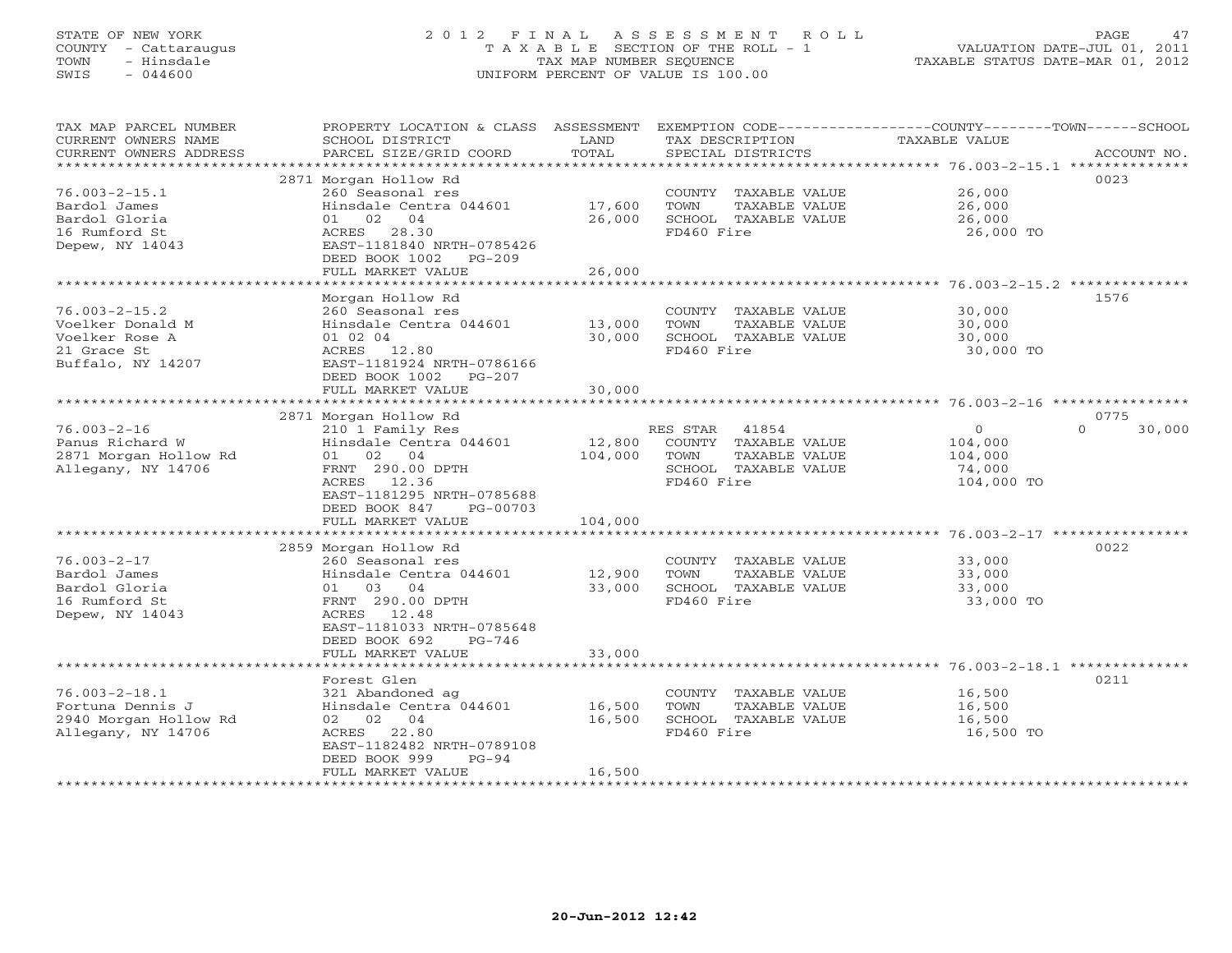### STATE OF NEW YORK 2 0 1 2 F I N A L A S S E S S M E N T R O L L PAGE 48 COUNTY - Cattaraugus T A X A B L E SECTION OF THE ROLL - 1 VALUATION DATE-JUL 01, 2011 TOWN - Hinsdale TAX MAP NUMBER SEQUENCE TAXABLE STATUS DATE-MAR 01, 2012 SWIS - 044600 UNIFORM PERCENT OF VALUE IS 100.00UNIFORM PERCENT OF VALUE IS 100.00

| TAX MAP PARCEL NUMBER<br>CURRENT OWNERS NAME | PROPERTY LOCATION & CLASS ASSESSMENT EXEMPTION CODE---------------COUNTY-------TOWN------SCHOOL<br>SCHOOL DISTRICT | LAND             | TAX DESCRIPTION                               | TAXABLE VALUE            |                            |  |
|----------------------------------------------|--------------------------------------------------------------------------------------------------------------------|------------------|-----------------------------------------------|--------------------------|----------------------------|--|
| CURRENT OWNERS ADDRESS                       | PARCEL SIZE/GRID COORD                                                                                             | TOTAL            | SPECIAL DISTRICTS                             |                          | ACCOUNT NO.                |  |
| *************************                    |                                                                                                                    |                  |                                               |                          |                            |  |
|                                              | 2940 Forest Glen                                                                                                   |                  |                                               |                          | 1342                       |  |
| $76.003 - 2 - 18.2$<br>Fortuna Dennis        | 210 1 Family Res<br>Hinsdale Centra 044601                                                                         | 7,200            | RES STAR 41854<br>COUNTY TAXABLE VALUE        | $\overline{0}$<br>77,000 | $\Omega$<br>30,000         |  |
| 2940 Morgan Hollow Rd                        | 01 02<br>04                                                                                                        | 77,000           | TOWN<br>TAXABLE VALUE                         | 77,000                   |                            |  |
| Allegany, NY 14706                           | ACRES<br>1.85                                                                                                      |                  | SCHOOL TAXABLE VALUE                          | 47,000                   |                            |  |
|                                              | EAST-1181763 NRTH-0787345                                                                                          |                  | FD460 Fire                                    | 77,000 TO                |                            |  |
|                                              | DEED BOOK 00913 PG-00503                                                                                           |                  |                                               |                          |                            |  |
|                                              | FULL MARKET VALUE                                                                                                  | 77,000           |                                               |                          |                            |  |
|                                              |                                                                                                                    |                  |                                               |                          |                            |  |
| $76.003 - 2 - 18.4$                          | 3765 Forest Glenn<br>210 1 Family Res                                                                              |                  | SR STAR<br>41834                              | $\circ$                  | 1357<br>$\Omega$<br>62,200 |  |
| Woodworth Douglas R                          | Hinsdale Centra 044601                                                                                             | 9,800            | COUNTY TAXABLE VALUE                          | 110,000                  |                            |  |
| Woodworth Sharon L                           | 01 02 04                                                                                                           | 110,000          | TOWN<br>TAXABLE VALUE                         | 110,000                  |                            |  |
| 3765 Forest Gln                              | Ff 590.00                                                                                                          |                  | SCHOOL TAXABLE VALUE                          | 47,800                   |                            |  |
| Allegany, NY 14706                           | 4.90<br>ACRES                                                                                                      |                  | FD460 Fire                                    | 110,000 TO               |                            |  |
|                                              | EAST-1181177 NRTH-0786888                                                                                          |                  |                                               |                          |                            |  |
|                                              | DEED BOOK 3221 PG-9001                                                                                             |                  |                                               |                          |                            |  |
|                                              | FULL MARKET VALUE                                                                                                  | 110,000          |                                               |                          |                            |  |
|                                              |                                                                                                                    |                  |                                               |                          |                            |  |
| $76.003 - 2 - 18.5$                          | Forest Glen<br>314 Rural vac<10                                                                                    |                  |                                               | 6,700                    | 1360                       |  |
| McPeek Ernest G                              | Hinsdale Centra 044601                                                                                             | 6,700            | COUNTY TAXABLE VALUE<br>TAXABLE VALUE<br>TOWN | 6,700                    |                            |  |
| 776 Walnut St                                | 01 02 04                                                                                                           | 6,700            | SCHOOL TAXABLE VALUE                          | 6,700                    |                            |  |
| Lockport, NY 14094                           | 1.21<br>ACRES                                                                                                      |                  | FD460 Fire                                    | 6,700 TO                 |                            |  |
|                                              | EAST-1181533 NRTH-0787144                                                                                          |                  |                                               |                          |                            |  |
|                                              | DEED BOOK 7709 PG-8001                                                                                             |                  |                                               |                          |                            |  |
|                                              | FULL MARKET VALUE                                                                                                  | 6,700            |                                               |                          |                            |  |
|                                              |                                                                                                                    |                  |                                               |                          |                            |  |
|                                              | Forest Glen                                                                                                        |                  |                                               |                          | 1370                       |  |
| $76.003 - 2 - 18.6$<br>McPeek Ernest G       | 314 Rural vac<10<br>Hinsdale Centra 044601                                                                         | 9,900            | COUNTY TAXABLE VALUE<br>TAXABLE VALUE<br>TOWN | 9,900<br>9,900           |                            |  |
| 6007 Brocton Dr                              | 01 02 04                                                                                                           | 9,900            | SCHOOL TAXABLE VALUE                          | 9,900                    |                            |  |
| Lockport, NY 14094                           | 5.10<br>ACRES                                                                                                      |                  | FD460 Fire                                    | 9,900 TO                 |                            |  |
|                                              | EAST-1181731 NRTH-0788036                                                                                          |                  |                                               |                          |                            |  |
|                                              | DEED BOOK 1005 PG-266                                                                                              |                  |                                               |                          |                            |  |
|                                              | FULL MARKET VALUE                                                                                                  | 9,900            |                                               |                          |                            |  |
| *************************                    |                                                                                                                    |                  |                                               |                          |                            |  |
|                                              | Forest Glen                                                                                                        |                  |                                               |                          | 1371                       |  |
| $76.003 - 2 - 18.7$                          | 260 Seasonal res                                                                                                   |                  | COUNTY TAXABLE VALUE                          | 22,000                   |                            |  |
| Harlach Gerald<br>Loos Carl                  | Hinsdale Centra 044601<br>01 02 04                                                                                 | 10,000<br>22,000 | TOWN<br>TAXABLE VALUE<br>SCHOOL TAXABLE VALUE | 22,000<br>22,000         |                            |  |
| 67 Peinkofer Dr                              | 5.20<br>ACRES                                                                                                      |                  | FD460 Fire                                    | 22,000 TO                |                            |  |
| Cheektowaga, NY 14225                        | EAST-1181167 NRTH-0787800                                                                                          |                  |                                               |                          |                            |  |
|                                              | DEED BOOK 00989 PG-00532                                                                                           |                  |                                               |                          |                            |  |
|                                              | FULL MARKET VALUE                                                                                                  | 22,000           |                                               |                          |                            |  |
|                                              |                                                                                                                    |                  |                                               |                          |                            |  |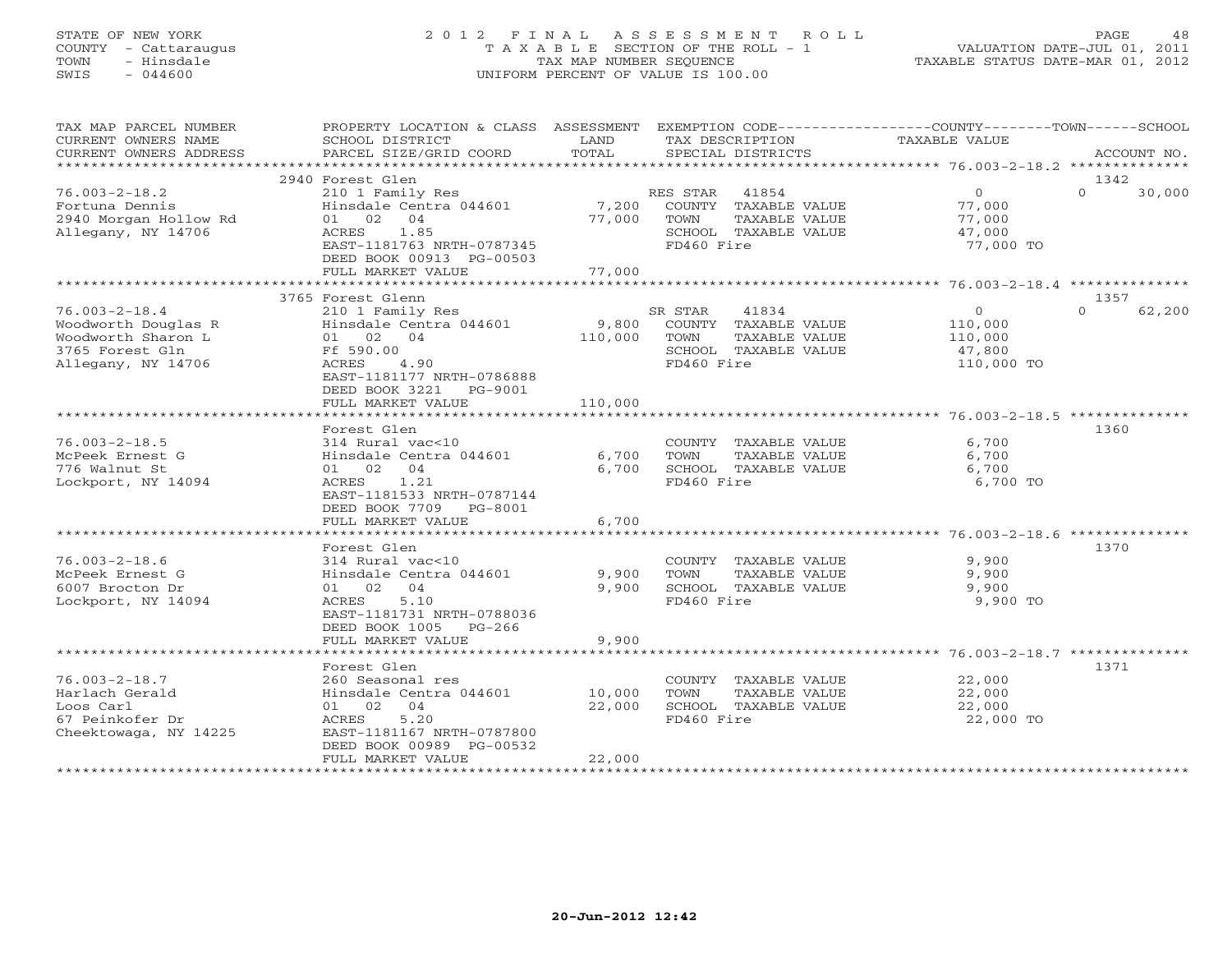#### STATE OF NEW YORK 2 0 1 2 F I N A L A S S E S S M E N T R O L L PAGE 49 COUNTY - Cattaraugus T A X A B L E SECTION OF THE ROLL - 1 VALUATION DATE-JUL 01, 2011 TOWN - Hinsdale TAX MAP NUMBER SEQUENCE TAXABLE STATUS DATE-MAR 01, 2012 SWIS - 044600 UNIFORM PERCENT OF VALUE IS 100.00UNIFORM PERCENT OF VALUE IS 100.00

| TAX MAP PARCEL NUMBER<br>CURRENT OWNERS NAME<br>CURRENT OWNERS ADDRESS | SCHOOL DISTRICT<br>PARCEL SIZE/GRID COORD  | LAND<br>TOTAL  | TAX DESCRIPTION TAXABLE VALUE<br>SPECIAL DISTRICTS | PROPERTY LOCATION & CLASS ASSESSMENT EXEMPTION CODE---------------COUNTY-------TOWN------SCHOOL<br>ACCOUNT NO. |
|------------------------------------------------------------------------|--------------------------------------------|----------------|----------------------------------------------------|----------------------------------------------------------------------------------------------------------------|
|                                                                        |                                            |                |                                                    |                                                                                                                |
|                                                                        | Forest Glen                                |                |                                                    | 1372                                                                                                           |
| $76.003 - 2 - 18.8$                                                    | 260 Seasonal res                           |                | COUNTY TAXABLE VALUE                               | 35,000                                                                                                         |
| Foster John C                                                          | Hinsdale Centra 044601 10,000              |                | TAXABLE VALUE<br>TOWN                              | 35,000                                                                                                         |
| Rankin Barbara J                                                       | 01 02 04                                   | 35,000         | SCHOOL TAXABLE VALUE                               | 35,000                                                                                                         |
| 110 The Esplanade #502                                                 | 5.20<br>ACRES                              |                | FD460 Fire                                         | 35,000 TO                                                                                                      |
| Toronto, Ont. M5E 1X9Canada                                            | EAST-1181087 NRTH-0787322                  |                |                                                    |                                                                                                                |
|                                                                        | DEED BOOK 14646 PG-4001                    |                |                                                    |                                                                                                                |
|                                                                        | FULL MARKET VALUE                          | 35,000         |                                                    |                                                                                                                |
|                                                                        |                                            |                |                                                    |                                                                                                                |
|                                                                        | Forest Glen                                |                |                                                    | 1373                                                                                                           |
| $76.003 - 2 - 18.9$                                                    | 312 Vac w/imprv                            |                | COUNTY TAXABLE VALUE                               | 10,200                                                                                                         |
| Collins Thomas                                                         | Hinsdale Centra 044601 10,200              |                | TAXABLE VALUE<br>TOWN                              | 10,200                                                                                                         |
| Collins Darlene                                                        | 01 02 04                                   | 10,200         | SCHOOL TAXABLE VALUE                               | 10,200                                                                                                         |
| 2426 South Ave                                                         | 5.63<br>ACRES                              |                | FD460 Fire                                         | 10,200 TO                                                                                                      |
| Niagara Falls, NY 14305                                                | EAST-1181617 NRTH-0788387                  |                |                                                    |                                                                                                                |
|                                                                        | DEED BOOK 00920 PG-00511                   |                |                                                    |                                                                                                                |
|                                                                        | FULL MARKET VALUE                          | 10,200         |                                                    |                                                                                                                |
|                                                                        |                                            |                |                                                    |                                                                                                                |
|                                                                        | Forest Glen                                |                |                                                    | 1378                                                                                                           |
| $76.003 - 2 - 18.10$                                                   | 314 Rural vac<10                           |                | COUNTY TAXABLE VALUE                               | 9,900                                                                                                          |
| Murray Bruce                                                           | Hinsdale Centra 044601                     | 9,900          | TOWN<br>TAXABLE VALUE                              | 9,900                                                                                                          |
| Murray Myrna                                                           | 01 02 04                                   | 9,900          | SCHOOL TAXABLE VALUE                               | 9,900                                                                                                          |
| 790 Berard Ave                                                         | 5.10<br>ACRES                              |                | FD460 Fire                                         | 9,900 TO                                                                                                       |
| Ridgeway, Ont LOs 1NCanada                                             | EAST-1181117 NRTH-0788228                  |                |                                                    |                                                                                                                |
|                                                                        | DEED BOOK 00921 PG-00986                   |                |                                                    |                                                                                                                |
|                                                                        | FULL MARKET VALUE                          | 9,900          |                                                    |                                                                                                                |
|                                                                        |                                            |                |                                                    |                                                                                                                |
|                                                                        | Forest Glen                                |                |                                                    | 1379                                                                                                           |
| $76.003 - 2 - 18.11$                                                   | 260 Seasonal res                           |                | COUNTY TAXABLE VALUE                               | 34,000                                                                                                         |
| McPeek Ernest G                                                        | Hinsdale Centra 044601 9,900               |                | <b>TOWN</b><br>TAXABLE VALUE                       | 34,000                                                                                                         |
| 6007 Brocton Dr                                                        | 01 02 04                                   | 34,000         | SCHOOL TAXABLE VALUE                               | 34,000                                                                                                         |
| Lockport, NY 14094                                                     | 5.00<br>ACRES                              |                | FD460 Fire                                         | 34,000 TO                                                                                                      |
|                                                                        | EAST-1181645 NRTH-0787609                  |                |                                                    |                                                                                                                |
|                                                                        | DEED BOOK 1005 PG-268                      |                |                                                    |                                                                                                                |
|                                                                        | FULL MARKET VALUE                          | 34,000         |                                                    |                                                                                                                |
|                                                                        |                                            |                |                                                    |                                                                                                                |
|                                                                        | Forest Glen                                |                |                                                    | 1380                                                                                                           |
|                                                                        |                                            |                |                                                    |                                                                                                                |
| $76.003 - 2 - 18.12$<br>McPeek Ertnest G                               | 314 Rural vac<10                           |                | COUNTY TAXABLE VALUE                               | 2,100                                                                                                          |
|                                                                        | Hinsdale Centra 044601<br>01 02 04         | 2,100<br>2,100 | TAXABLE VALUE<br>TOWN<br>SCHOOL TAXABLE VALUE      | 2,100<br>2,100                                                                                                 |
| 6007 Brocton Dr<br>Lockport, NY 14094                                  | FRNT 141.10 DPTH 52.90                     |                | FD460 Fire                                         |                                                                                                                |
|                                                                        |                                            |                |                                                    | 2,100 TO                                                                                                       |
|                                                                        | EAST-1181354 NRTH-0787270                  |                |                                                    |                                                                                                                |
|                                                                        | DEED BOOK 1005 PG-270<br>FULL MARKET VALUE | 2,100          |                                                    |                                                                                                                |
|                                                                        |                                            |                |                                                    |                                                                                                                |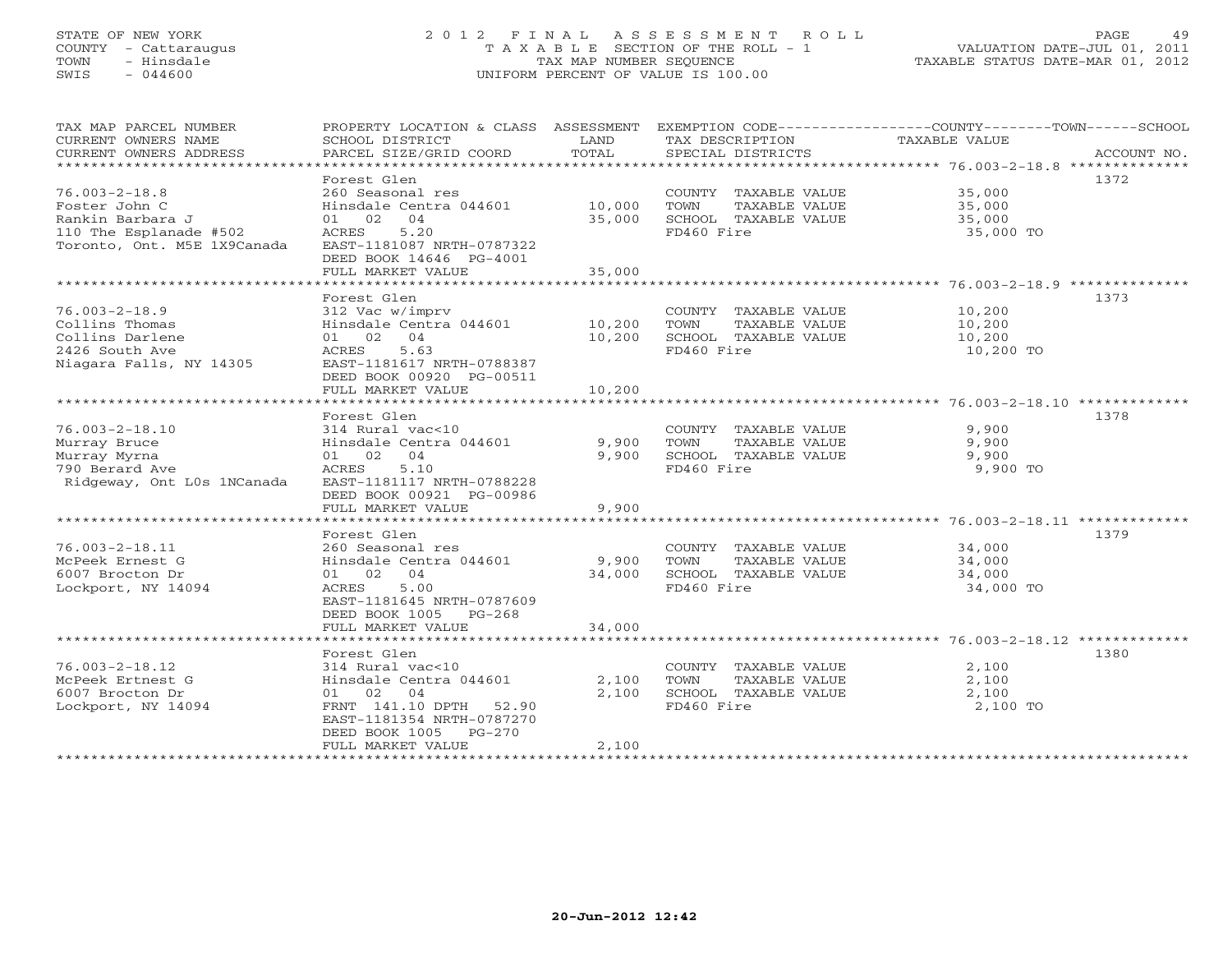#### STATE OF NEW YORK 2 0 1 2 F I N A L A S S E S S M E N T R O L L PAGE 50 COUNTY - Cattaraugus T A X A B L E SECTION OF THE ROLL - 1 VALUATION DATE-JUL 01, 2011 TOWN - Hinsdale TAX MAP NUMBER SEQUENCE TAXABLE STATUS DATE-MAR 01, 2012 SWIS - 044600 UNIFORM PERCENT OF VALUE IS 100.00UNIFORM PERCENT OF VALUE IS 100.00

| TAX MAP PARCEL NUMBER<br>CURRENT OWNERS NAME<br>CURRENT OWNERS ADDRESS | PROPERTY LOCATION & CLASS ASSESSMENT<br>SCHOOL DISTRICT<br>PARCEL SIZE/GRID COORD            | LAND<br>TOTAL | TAX DESCRIPTION<br>SPECIAL DISTRICTS                                  | EXEMPTION CODE-----------------COUNTY-------TOWN------SCHOOL<br>TAXABLE VALUE<br>ACCOUNT NO. |
|------------------------------------------------------------------------|----------------------------------------------------------------------------------------------|---------------|-----------------------------------------------------------------------|----------------------------------------------------------------------------------------------|
| $76.003 - 2 - 18.13$<br>McPeek Ernest G<br>6007 Brocton Dr             | Forest Glen<br>314 Rural vac<10<br>Hinsdale Centra 044601<br>01 02 04                        | 100<br>100    | COUNTY TAXABLE VALUE<br>TOWN<br>TAXABLE VALUE<br>SCHOOL TAXABLE VALUE | 1381<br>100<br>100<br>100                                                                    |
| Lockport, NY 14094                                                     | ACRES<br>1.05<br>EAST-1181532 NRTH-0787344<br>DEED BOOK 1005 PG-274<br>FULL MARKET VALUE     | 100           | FD460 Fire                                                            | 100 TO                                                                                       |
|                                                                        |                                                                                              |               |                                                                       |                                                                                              |
|                                                                        | Forest Gln                                                                                   |               |                                                                       | 1382                                                                                         |
| $76.003 - 2 - 18.14$                                                   | 315 Underwtr 1nd                                                                             |               | COUNTY TAXABLE VALUE                                                  | 100                                                                                          |
| McPeek Ernest G                                                        | Hinsdale Centra 044601                                                                       | 100           | TOWN<br>TAXABLE VALUE                                                 | 100                                                                                          |
| 6007 Brocton Dr                                                        | 01 02 04                                                                                     | 100           | SCHOOL TAXABLE VALUE                                                  | 100                                                                                          |
| Lockport, NY 14094                                                     | FRNT 113.70 DPTH 92.99<br>EAST-1181811 NRTH-0787521<br>DEED BOOK 1005 PG-272                 | 100           | FD460 Fire                                                            | 100 TO                                                                                       |
|                                                                        | FULL MARKET VALUE                                                                            |               |                                                                       |                                                                                              |
|                                                                        | Morgan Hollow Rd                                                                             |               |                                                                       | 1387                                                                                         |
| $76.003 - 2 - 18.15$                                                   | 314 Rural vac<10                                                                             |               | COUNTY TAXABLE VALUE                                                  | 9,900                                                                                        |
| Homanchuk David S                                                      | Hinsdale Centra 044601                                                                       | 9,900         | TOWN<br>TAXABLE VALUE                                                 | 9,900                                                                                        |
| 115 N Westmount Dr                                                     | 02 02 04                                                                                     | 9,900         | SCHOOL TAXABLE VALUE                                                  | 9,900                                                                                        |
| Orilla, Ontario, Canada L3V 6 ACRES                                    | 5.00<br>EAST-1181572 NRTH-0788692<br>DEED BOOK 00922 PG-00431                                |               | FD460 Fire                                                            | 9,900 TO                                                                                     |
|                                                                        | FULL MARKET VALUE                                                                            | 9,900         |                                                                       |                                                                                              |
|                                                                        |                                                                                              |               |                                                                       |                                                                                              |
|                                                                        | Forest Glen                                                                                  |               |                                                                       | 1388                                                                                         |
| $76.003 - 2 - 18.16$                                                   | 314 Rural vac<10                                                                             |               | COUNTY TAXABLE VALUE                                                  | 3,000                                                                                        |
| Potter Lumber Company Inc                                              | Hinsdale Centra 044601                                                                       | 3,000         | TOWN<br>TAXABLE VALUE                                                 | 3,000                                                                                        |
| PO Box 10<br>Allegany, NY 14706                                        | 02 02 04<br>FRNT 225.00 DPTH 322.80<br>EAST-1181065 NRTH-0788588<br>DEED BOOK 00984 PG-00667 | 3.000         | SCHOOL TAXABLE VALUE<br>FD460 Fire                                    | 3,000<br>3,000 TO                                                                            |
|                                                                        | FULL MARKET VALUE                                                                            | 3,000         |                                                                       |                                                                                              |
|                                                                        |                                                                                              |               |                                                                       |                                                                                              |
|                                                                        | Forest Glen                                                                                  |               |                                                                       | 1394                                                                                         |
| $76.003 - 2 - 18.17$                                                   | 314 Rural vac<10                                                                             |               | COUNTY TAXABLE VALUE                                                  | 9,900                                                                                        |
| Fortuna Dennis J                                                       | Hinsdale Centra 044601                                                                       | 9,900         | TOWN<br>TAXABLE VALUE                                                 | 9,900                                                                                        |
| 2940 Morgan Hollow Rd                                                  | 01 02 04                                                                                     | 9,900         | SCHOOL TAXABLE VALUE                                                  | 9,900                                                                                        |
| Allegany, NY 14706                                                     | 5.01<br>ACRES<br>EAST-1181998 NRTH-0788834<br>DEED BOOK 1004<br>$PG-463$                     |               | FD460 Fire                                                            | 9,900 TO                                                                                     |
|                                                                        | FULL MARKET VALUE                                                                            | 9,900         |                                                                       |                                                                                              |
| **********************                                                 |                                                                                              |               |                                                                       |                                                                                              |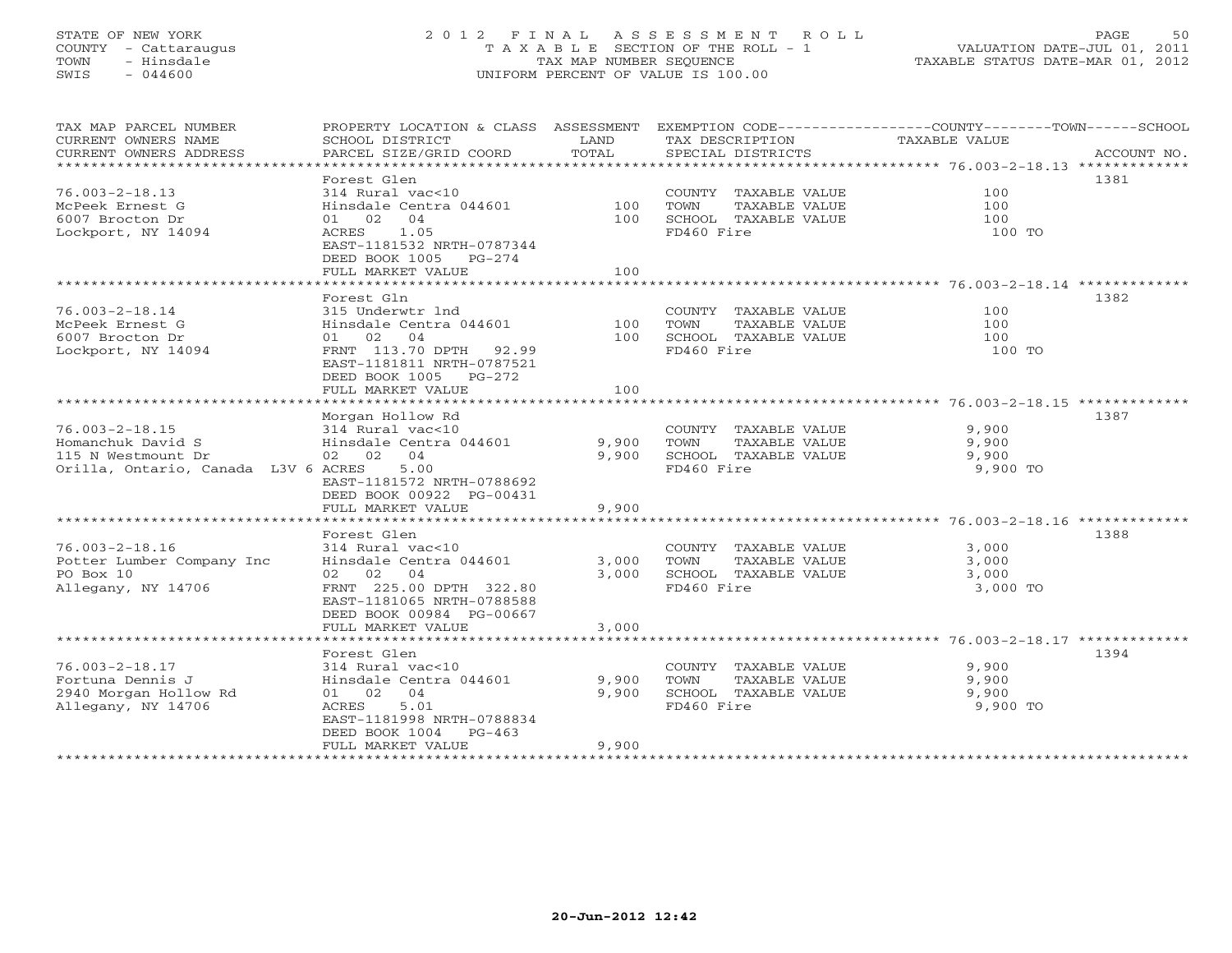#### STATE OF NEW YORK 2 0 1 2 F I N A L A S S E S S M E N T R O L L PAGE 51 COUNTY - Cattaraugus T A X A B L E SECTION OF THE ROLL - 1 VALUATION DATE-JUL 01, 2011 TOWN - Hinsdale TAX MAP NUMBER SEQUENCE TAXABLE STATUS DATE-MAR 01, 2012 SWIS - 044600 UNIFORM PERCENT OF VALUE IS 100.00UNIFORM PERCENT OF VALUE IS 100.00

| TAX MAP PARCEL NUMBER                         | PROPERTY LOCATION & CLASS ASSESSMENT       |                 |                                               | EXEMPTION CODE-----------------COUNTY-------TOWN------SCHOOL |             |
|-----------------------------------------------|--------------------------------------------|-----------------|-----------------------------------------------|--------------------------------------------------------------|-------------|
| CURRENT OWNERS NAME<br>CURRENT OWNERS ADDRESS | SCHOOL DISTRICT<br>PARCEL SIZE/GRID COORD  | LAND<br>TOTAL   | TAX DESCRIPTION<br>SPECIAL DISTRICTS          | TAXABLE VALUE                                                | ACCOUNT NO. |
| *************************                     |                                            |                 |                                               |                                                              |             |
|                                               | Forest Glen                                |                 |                                               |                                                              | 1395        |
| $76.003 - 2 - 18.18$                          | 260 Seasonal res                           |                 | COUNTY TAXABLE VALUE                          | 27,000                                                       |             |
| Russo John                                    | Hinsdale Centra 044601                     | 10,000          | TOWN<br>TAXABLE VALUE                         | 27,000                                                       |             |
| 195 Commonwealth Ave                          | 02 02 04                                   | 27,000          | SCHOOL TAXABLE VALUE                          | 27,000                                                       |             |
| Buffalo, NY 14216                             | 5.26<br>ACRES                              |                 | FD460 Fire                                    | 27,000 TO                                                    |             |
|                                               | EAST-1181725 NRTH-0789489                  |                 |                                               |                                                              |             |
|                                               | DEED BOOK 00967 PG-00202                   |                 |                                               |                                                              |             |
|                                               | FULL MARKET VALUE                          | 27,000          |                                               |                                                              |             |
|                                               |                                            |                 |                                               |                                                              |             |
|                                               | Forest Glen                                |                 |                                               |                                                              | 1403        |
| $76.003 - 2 - 18.19$                          | 314 Rural vac<10                           |                 | COUNTY TAXABLE VALUE                          | 10,000                                                       |             |
| Amyerich Jason M                              | Hinsdale Centra 044601                     | 10,000          | TAXABLE VALUE<br>TOWN                         | 10,000                                                       |             |
| 80 Rock Beach Rd                              | 02 02 04                                   | 10,000          | SCHOOL TAXABLE VALUE                          | 10,000                                                       |             |
| Rochester, NY 14617                           | ACRES<br>5.15                              |                 | FD460 Fire                                    | 10,000 TO                                                    |             |
|                                               | EAST-1181840 NRTH-0789888                  |                 |                                               |                                                              |             |
|                                               | DEED BOOK 16563 PG-3002                    |                 |                                               |                                                              |             |
|                                               | FULL MARKET VALUE                          | 10,000          |                                               |                                                              |             |
|                                               |                                            |                 |                                               |                                                              |             |
|                                               | 3744 Morgan Hollow Rd                      |                 |                                               |                                                              | 1412        |
| $76.003 - 2 - 18.20$                          | 260 Seasonal res                           |                 | COUNTY TAXABLE VALUE<br>TAXABLE VALUE         | 35,900                                                       |             |
| Jacobson Martin J<br>3744 Forest Glen Rd      | Hinsdale Centra 044601<br>01 02 04         | 8,200<br>35,900 | TOWN<br>SCHOOL TAXABLE VALUE                  | 35,900<br>35,900                                             |             |
| Hinsdale, NY 14743                            | FRNT 66.00 DPTH                            |                 | FD460 Fire                                    | 35,900 TO                                                    |             |
|                                               | ACRES<br>3.00 BANK<br>017                  |                 |                                               |                                                              |             |
|                                               | EAST-1181774 NRTH-0787042                  |                 |                                               |                                                              |             |
|                                               | DEED BOOK 13968 PG-3003                    |                 |                                               |                                                              |             |
|                                               | FULL MARKET VALUE                          | 35,900          |                                               |                                                              |             |
|                                               |                                            |                 |                                               |                                                              |             |
|                                               | Forest Glen                                |                 |                                               |                                                              | 1425        |
| $76.003 - 2 - 18.21$                          | 314 Rural vac<10                           |                 | COUNTY TAXABLE VALUE                          | 14,100                                                       |             |
| Hunter Scott, Tim, Matt                       | Hinsdale Centra 044601                     | 14,100          | TOWN<br>TAXABLE VALUE                         | 14,100                                                       |             |
| Gever Michael                                 | 02 02 04                                   | 14,100          | SCHOOL TAXABLE VALUE                          | 14,100                                                       |             |
| 9469 E Eden Rd                                | ACRES 15.55                                |                 | FD460 Fire                                    | 14,100 TO                                                    |             |
| Eden, NY 14057                                | EAST-1182575 NRTH-0790449                  |                 |                                               |                                                              |             |
|                                               | DEED BOOK 5880 PG-6014                     |                 |                                               |                                                              |             |
|                                               | FULL MARKET VALUE                          | 14,100          |                                               |                                                              |             |
|                                               |                                            |                 |                                               |                                                              |             |
|                                               | Forest Glen                                |                 |                                               |                                                              | 1426        |
| $76.003 - 2 - 18.22$<br>Fortuna Dennis J      | 260 Seasonal res<br>Hinsdale Centra 044601 | 18,100          | COUNTY TAXABLE VALUE<br>TOWN<br>TAXABLE VALUE | 32,000<br>32,000                                             |             |
| 2940 Morgan Hollow Rd                         | 02 02 04                                   | 32,000          | SCHOOL TAXABLE VALUE                          | 32,000                                                       |             |
| Allegany, NY 14706                            | ACRES 31.20                                |                 | FD460 Fire                                    | 32,000 TO                                                    |             |
|                                               | EAST-1181413 NRTH-0790325                  |                 |                                               |                                                              |             |
|                                               | DEED BOOK 00969 PG-00814                   |                 |                                               |                                                              |             |
|                                               | FULL MARKET VALUE                          | 32,000          |                                               |                                                              |             |
|                                               |                                            |                 |                                               |                                                              |             |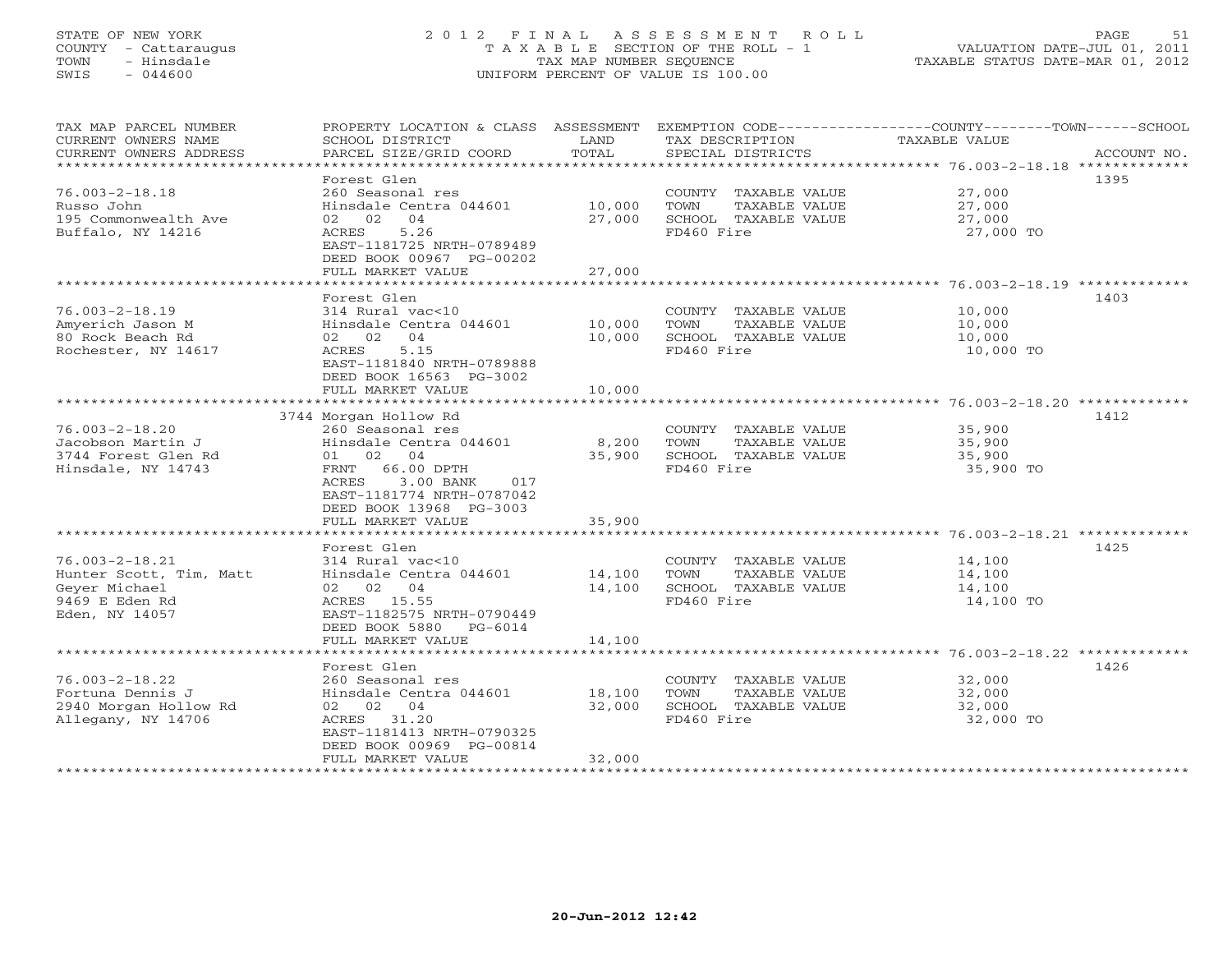#### STATE OF NEW YORK 2 0 1 2 F I N A L A S S E S S M E N T R O L L PAGE 52 COUNTY - Cattaraugus T A X A B L E SECTION OF THE ROLL - 1 VALUATION DATE-JUL 01, 2011 TOWN - Hinsdale TAX MAP NUMBER SEQUENCE TAXABLE STATUS DATE-MAR 01, 2012 SWIS - 044600 UNIFORM PERCENT OF VALUE IS 100.00UNIFORM PERCENT OF VALUE IS 100.00

| TAX MAP PARCEL NUMBER<br>CURRENT OWNERS NAME | PROPERTY LOCATION & CLASS ASSESSMENT<br>SCHOOL DISTRICT | LAND                        | TAX DESCRIPTION                               | EXEMPTION CODE-----------------COUNTY-------TOWN------SCHOOL<br>TAXABLE VALUE |
|----------------------------------------------|---------------------------------------------------------|-----------------------------|-----------------------------------------------|-------------------------------------------------------------------------------|
| CURRENT OWNERS ADDRESS                       | PARCEL SIZE/GRID COORD                                  | TOTAL                       | SPECIAL DISTRICTS                             | ACCOUNT NO.                                                                   |
| ************************                     |                                                         |                             |                                               |                                                                               |
| $76.003 - 2 - 18.23$                         | Forest Glen<br>311 Res vac land                         |                             | COUNTY TAXABLE VALUE                          | 1427<br>3,800                                                                 |
| Fortuna Dennis J                             | Hinsdale Centra 044601                                  | 3,800                       | TOWN<br>TAXABLE VALUE                         | 3,800                                                                         |
| 2940 Morgan Hollow Rd                        | 02 02<br>04                                             | 3,800                       | SCHOOL TAXABLE VALUE                          | 3,800                                                                         |
| Allegany, NY 14706                           | ACRES<br>5.00                                           |                             | FD460 Fire                                    | 3,800 TO                                                                      |
|                                              | EAST-1182586 NRTH-0789648                               |                             |                                               |                                                                               |
|                                              | DEED BOOK 1002 PG-187                                   |                             |                                               |                                                                               |
|                                              | FULL MARKET VALUE                                       | 3,800                       |                                               |                                                                               |
|                                              | ********************                                    | * * * * * * * * * * * * * * |                                               |                                                                               |
|                                              | Forest Glen                                             |                             |                                               | 1428                                                                          |
| $76.003 - 2 - 18.24$                         | 311 Res vac land                                        |                             | COUNTY TAXABLE VALUE                          | 9,900                                                                         |
| Fortuna Dennis J                             | Hinsdale Centra 044601                                  | 9,900                       | TOWN<br>TAXABLE VALUE                         | 9,900                                                                         |
| 2940 Morgan Hollow Rd                        | 02 02 04                                                | 9,900                       | SCHOOL TAXABLE VALUE                          | 9,900                                                                         |
| Allegany, NY 14706                           | 5.00<br>ACRES                                           |                             | FD460 Fire                                    | 9,900 TO                                                                      |
|                                              | EAST-1182707 NRTH-0789864                               |                             |                                               |                                                                               |
|                                              | DEED BOOK 999<br>PG-94                                  |                             |                                               |                                                                               |
|                                              | FULL MARKET VALUE                                       | 9,900                       |                                               |                                                                               |
|                                              | Forest Glenn                                            |                             |                                               | 1581                                                                          |
| $76.003 - 2 - 18.25$                         | 311 Res vac land                                        |                             | COUNTY TAXABLE VALUE                          | 11,700                                                                        |
| Fortuna Dennis J                             | Hinsdale Centra 044601                                  | 11,700                      | TOWN<br>TAXABLE VALUE                         | 11,700                                                                        |
| 2940 Morgan Hollow Rd                        | 2/2/4                                                   | 11,700                      | SCHOOL TAXABLE VALUE                          | 11,700                                                                        |
| Allegany, NY 14760                           | ACRES<br>9.55                                           |                             | FD460 Fire                                    | 11,700 TO                                                                     |
|                                              | EAST-1181353 NRTH-0789221                               |                             |                                               |                                                                               |
|                                              | DEED BOOK 4205 PG-2002                                  |                             |                                               |                                                                               |
|                                              | FULL MARKET VALUE                                       | 11,700                      |                                               |                                                                               |
|                                              |                                                         |                             |                                               |                                                                               |
|                                              | Morgan Hollow Rd                                        |                             |                                               | 1628                                                                          |
| $76.003 - 2 - 18.26$                         | 260 Seasonal res                                        |                             | COUNTY TAXABLE VALUE                          | 11,000                                                                        |
| Mysliwiec James<br>3610 Stony Point Rd       | Hinsdale Centra 044601                                  | 9,600<br>11,000             | TOWN<br>TAXABLE VALUE<br>SCHOOL TAXABLE VALUE | 11,000                                                                        |
| Grand Island, NY 14072                       | 2/2/4<br>ACRES<br>4.60                                  |                             | FD460 Fire                                    | 11,000<br>11,000 TO                                                           |
|                                              | EAST-1181031 NRTH-0789083                               |                             |                                               |                                                                               |
|                                              | DEED BOOK 5205 PG-2002                                  |                             |                                               |                                                                               |
|                                              | FULL MARKET VALUE                                       | 11,000                      |                                               |                                                                               |
|                                              |                                                         |                             |                                               |                                                                               |
|                                              | Morgan Hollow Rd                                        |                             |                                               | 0509                                                                          |
| $76.003 - 2 - 19$                            | 314 Rural vac<10                                        |                             | COUNTY TAXABLE VALUE                          | 28,000                                                                        |
| McMahon Edward M                             | Hinsdale Centra 044601                                  | 28,000                      | TOWN<br>TAXABLE VALUE                         | 28,000                                                                        |
| John T                                       | 01 02 04                                                | 28,000                      | SCHOOL TAXABLE VALUE                          | 28,000                                                                        |
| 5810 Stilwell Rd                             | Ff 2135.00                                              |                             | FD460 Fire                                    | 28,000 TO                                                                     |
| Hamburg, NY 14075                            | ACRES<br>72.75                                          |                             |                                               |                                                                               |
|                                              | EAST-1182994 NRTH-0787776                               |                             |                                               |                                                                               |
|                                              | DEED BOOK 898<br>PG-00378<br>FULL MARKET VALUE          | 28,000                      |                                               |                                                                               |
|                                              |                                                         |                             |                                               |                                                                               |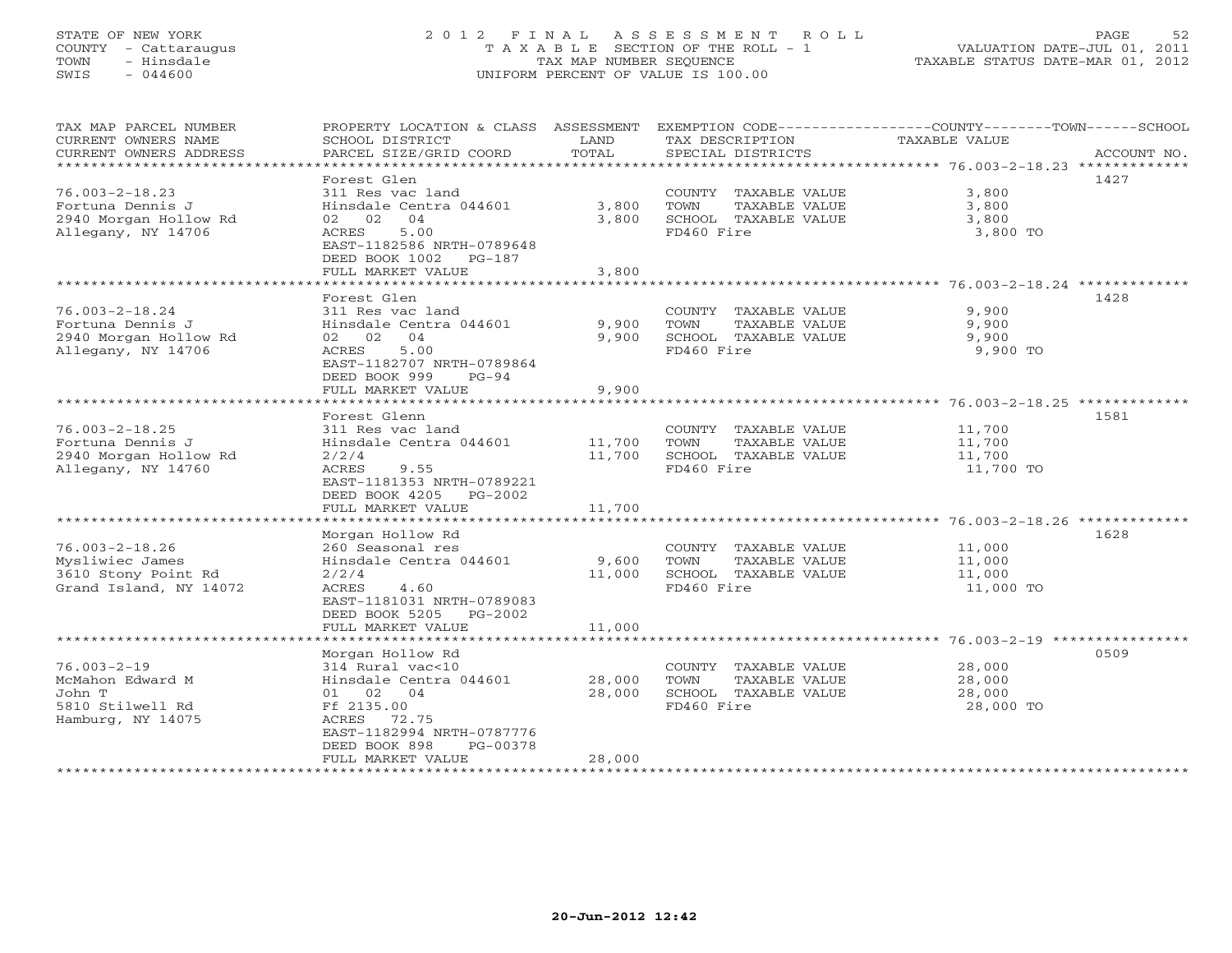#### STATE OF NEW YORK 2 0 1 2 F I N A L A S S E S S M E N T R O L L PAGE 53COUNTY - Cattaraugus T A X A B L E SECTION OF THE ROLL - 1 VALUATION DATE-JUL 01, 2011 TOWN - Hinsdale COME TAX MAP NUMBER SEQUENCE TAXABLE STATUS DATE-MAR 01, 2012<br>TAXABLE STATUS DATE-MAR 01, 2012 SWIS - 044600 UNIFORM PERCENT OF VALUE IS 100.00

| TAX MAP PARCEL NUMBER  | PROPERTY LOCATION & CLASS ASSESSMENT      |                  | EXEMPTION CODE-----------------COUNTY-------TOWN------SCHOOL |                                                   |                    |
|------------------------|-------------------------------------------|------------------|--------------------------------------------------------------|---------------------------------------------------|--------------------|
| CURRENT OWNERS NAME    | SCHOOL DISTRICT                           | LAND             | TAX DESCRIPTION                                              | TAXABLE VALUE                                     |                    |
| CURRENT OWNERS ADDRESS | PARCEL SIZE/GRID COORD                    | TOTAL            | SPECIAL DISTRICTS                                            |                                                   | ACCOUNT NO.        |
| ********************** |                                           |                  |                                                              |                                                   |                    |
|                        | 3635 Union Valley Rd                      |                  |                                                              |                                                   | 1669               |
| $76.003 - 2 - 20.1$    | 322 Rural vac>10                          |                  | COUNTY<br>TAXABLE VALUE                                      | 18,700                                            |                    |
| Anderson Galvin        | Hinsdale Centra 044601                    | 18,700           | TOWN<br>TAXABLE VALUE                                        | 18,700                                            |                    |
| Anderson Sheryl        | 02/03/04 02<br>04                         | 18,700           | SCHOOL TAXABLE VALUE                                         | 18,700                                            |                    |
| 116 N Tenth St         | FRNT 1350.00 DPTH                         |                  | FD460 Fire                                                   | 18,700 TO                                         |                    |
| Olean, NY 14760        | ACRES 26.70                               |                  |                                                              |                                                   |                    |
|                        | EAST-1185742 NRTH-0786241                 |                  |                                                              |                                                   |                    |
|                        | DEED BOOK 11097 PG-3001                   |                  |                                                              |                                                   |                    |
|                        | FULL MARKET VALUE                         | 18,700           |                                                              |                                                   |                    |
|                        | 3828 Union Valley Rd                      |                  |                                                              |                                                   | 1677               |
| $76.003 - 2 - 20.2$    | 210 1 Family Res                          |                  | RES STAR<br>41854                                            | $\overline{0}$                                    | $\Omega$<br>30,000 |
| Giardini Lee F         | Hinsdale Centra 044601                    | 13,000           | COUNTY TAXABLE VALUE                                         | 148,000                                           |                    |
| 3828 Union Valley Rd   | 02/03/04<br>02<br>04                      | 148,000          | TOWN<br>TAXABLE VALUE                                        | 148,000                                           |                    |
| Olean, NY 14760        | FRNT 1350.00 DPTH                         |                  | SCHOOL TAXABLE VALUE                                         | 118,000                                           |                    |
|                        | 9.55<br>ACRES                             |                  | FD460 Fire                                                   | 148,000 TO                                        |                    |
|                        | EAST-1186303 NRTH-0788142                 |                  |                                                              |                                                   |                    |
|                        | DEED BOOK 10159 PG-3002                   |                  |                                                              |                                                   |                    |
|                        | FULL MARKET VALUE                         | 148,000          |                                                              |                                                   |                    |
|                        | ************************                  |                  |                                                              |                                                   |                    |
|                        | 3977 Indian Rd                            |                  |                                                              |                                                   | 0739               |
| $76.004 - 1 - 1.1$     | 210 1 Family Res                          |                  | WVET C/T<br>41121                                            | 12,000                                            | 12,000<br>$\Omega$ |
| Burton William A Jr    | Hinsdale Centra 044601                    | 13,800 DVET C/T  | 41141                                                        | 11,950                                            | 11,950<br>$\Omega$ |
| Burton Christine H     | 04 02<br>04                               | 119,500 RES STAR | 41854                                                        | $\overline{O}$                                    | $\Omega$<br>30,000 |
| 3977 Isman Rd          | $L/p$ 809-909                             |                  | COUNTY<br>TAXABLE VALUE                                      | 95,550                                            |                    |
| Hinsdale, NY 14743     | FRNT 1780.00 DPTH                         |                  | TOWN<br>TAXABLE VALUE                                        | 95,550                                            |                    |
|                        | ACRES 27.20                               |                  | SCHOOL<br>TAXABLE VALUE                                      | 89,500                                            |                    |
|                        | EAST-1186509 NRTH-0790590                 |                  | FD460 Fire                                                   | 119,500 TO                                        |                    |
|                        | DEED BOOK 955<br>$PG-189$                 |                  |                                                              |                                                   |                    |
|                        | FULL MARKET VALUE                         | 119,500          |                                                              |                                                   |                    |
|                        | ***********************                   | ***********      |                                                              | ******************** 76.004-1-3.1 *************** |                    |
|                        | 2577 Morgan Hollow Rd                     |                  |                                                              |                                                   | 0744               |
| $76.004 - 1 - 3.1$     | 240 Rural res                             |                  | 41854<br>RES STAR                                            | $\circ$                                           | $\Omega$<br>30,000 |
| Zimmer David A         | Hinsdale Centra 044601                    | 58,800           | TAXABLE VALUE<br>COUNTY                                      | 140,000                                           |                    |
| 2577 Morgan Hollow Rd  | 03/04 02 04                               | 140,000          | TOWN<br>TAXABLE VALUE                                        | 140,000                                           |                    |
| Hinsdale, NY 14743     | Ff 860.00                                 |                  | SCHOOL TAXABLE VALUE                                         | 110,000                                           |                    |
|                        | ACRES 226.70<br>EAST-1188473 NRTH-0789847 |                  | FD460 Fire                                                   | 140,000 TO                                        |                    |
|                        | DEED BOOK 00973 PG-01128                  |                  |                                                              |                                                   |                    |
|                        | FULL MARKET VALUE                         | 140,000          |                                                              |                                                   |                    |
|                        | ************************                  |                  |                                                              |                                                   |                    |
|                        |                                           |                  |                                                              |                                                   |                    |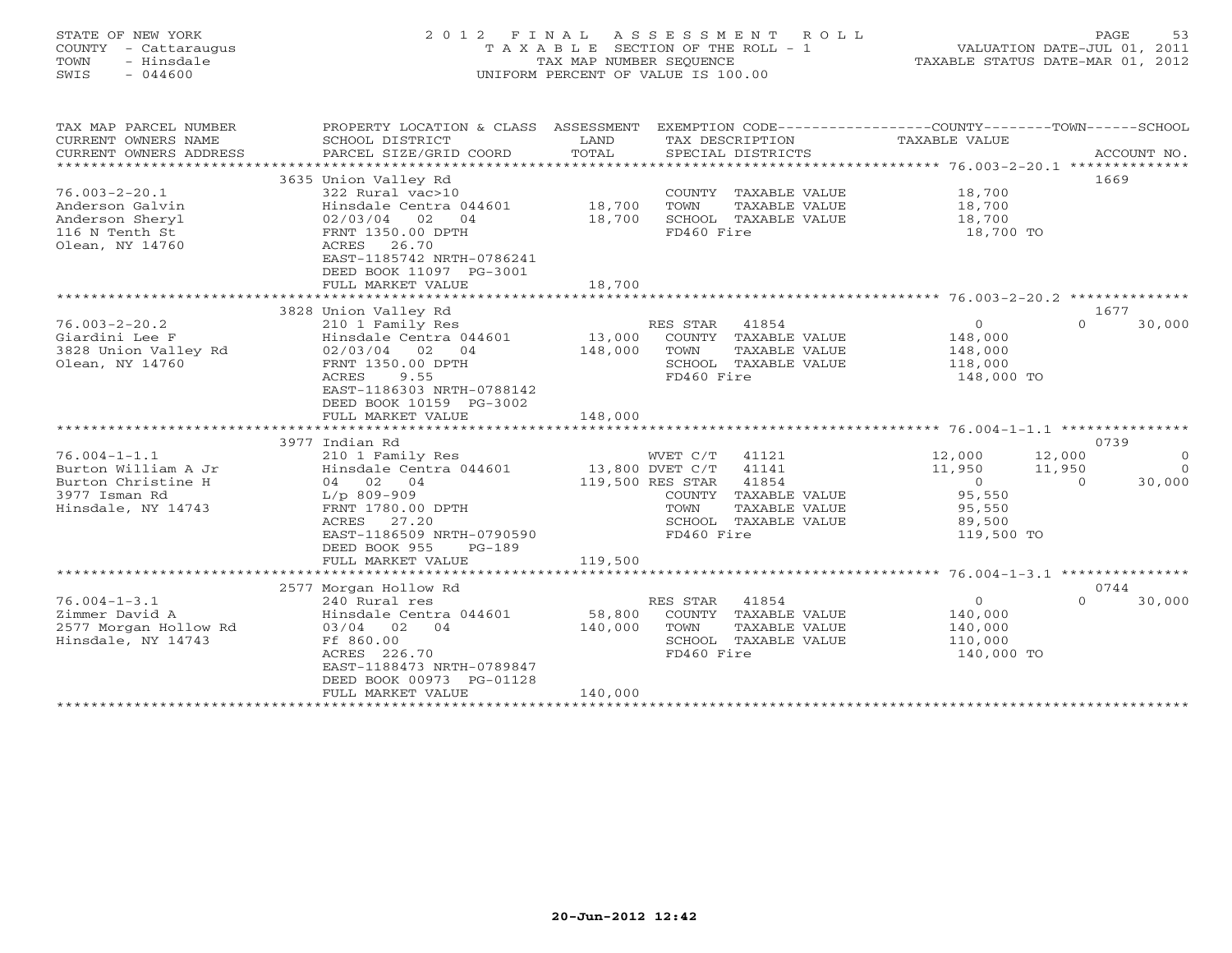#### STATE OF NEW YORK 2 0 1 2 F I N A L A S S E S S M E N T R O L L PAGE 54 COUNTY - Cattaraugus T A X A B L E SECTION OF THE ROLL - 1 VALUATION DATE-JUL 01, 2011 TOWN - Hinsdale TAX MAP NUMBER SEQUENCE TAXABLE STATUS DATE-MAR 01, 2012 SWIS - 044600 UNIFORM PERCENT OF VALUE IS 100.00UNIFORM PERCENT OF VALUE IS 100.00

| TAX MAP PARCEL NUMBER<br>CURRENT OWNERS NAME<br>CURRENT OWNERS ADDRESS | PROPERTY LOCATION & CLASS<br>SCHOOL DISTRICT<br>PARCEL SIZE/GRID COORD                                            | ASSESSMENT<br>LAND<br>TOTAL | TAX DESCRIPTION<br>SPECIAL DISTRICTS                                  | EXEMPTION CODE-----------------COUNTY-------TOWN------SCHOOL<br>TAXABLE VALUE | ACCOUNT NO. |
|------------------------------------------------------------------------|-------------------------------------------------------------------------------------------------------------------|-----------------------------|-----------------------------------------------------------------------|-------------------------------------------------------------------------------|-------------|
| **************                                                         |                                                                                                                   |                             |                                                                       |                                                                               |             |
| $76.004 - 1 - 3.3$<br>Hollowell Ronald Jr                              | 2674 Morgan Hollow Rd<br>210 1 Family Res<br>Hinsdale Centra 044601                                               |                             | WVET C/T<br>41121<br>9,800 RES STAR<br>41854                          | 1177<br>10,950<br>10,950<br>$\Omega$<br>$\Omega$                              | ∩<br>30,000 |
| Hollowell Debra<br>2674 Morgan Hollow Rd<br>Hinsdale, NY 14743         | 04<br>02<br>04<br>FRNT 312.00 DPTH<br>3.10<br>ACRES                                                               | 73,000                      | COUNTY TAXABLE VALUE<br>TOWN<br>TAXABLE VALUE<br>SCHOOL TAXABLE VALUE | 62,050<br>62,050<br>43,000                                                    |             |
|                                                                        | EAST-1187326 NRTH-0788866<br>DEED BOOK 824<br>PG-00341<br>FULL MARKET VALUE                                       | 73,000                      | FD460 Fire                                                            | 73,000 TO                                                                     |             |
|                                                                        |                                                                                                                   | ********                    |                                                                       | ********** 76.004-1-3.4 **************                                        |             |
|                                                                        | 2612 Morgan Hollow Rd                                                                                             |                             |                                                                       | 1283                                                                          |             |
| $76.004 - 1 - 3.4$                                                     | 210 1 Family Res                                                                                                  |                             | COUNTY TAXABLE VALUE                                                  | 49,000                                                                        |             |
| Zimmer David                                                           | Hinsdale Centra 044601                                                                                            | 7,200                       | TAXABLE VALUE<br>TOWN                                                 | 49,000                                                                        |             |
| 2577 Morgan Hollow Rd                                                  | 04 02<br>04                                                                                                       | 49,000                      | SCHOOL TAXABLE VALUE                                                  | 49,000                                                                        |             |
| Hinsdale, NY 14743                                                     | FRNT 150.00 DPTH 233.75<br>EAST-1188198 NRTH-0788729<br>DEED BOOK 1024<br>$PG-71$                                 |                             | FD460 Fire                                                            | 49,000 TO                                                                     |             |
|                                                                        | FULL MARKET VALUE                                                                                                 | 49,000                      |                                                                       |                                                                               |             |
|                                                                        |                                                                                                                   |                             |                                                                       |                                                                               |             |
|                                                                        | 3889 Isaman Rd                                                                                                    |                             |                                                                       | 1408                                                                          |             |
| $76.004 - 1 - 3.5$                                                     | 210 1 Family Res                                                                                                  |                             | COUNTY TAXABLE VALUE                                                  | 159,000                                                                       |             |
| Procacci Anthony P                                                     | Hinsdale Centra 044601                                                                                            | 7,100                       | TOWN<br>TAXABLE VALUE                                                 | 159,000                                                                       |             |
| 3889 Isaman Rd                                                         | 04 02 04<br>FRNT 520.00 DPTH                                                                                      | 159,000                     | SCHOOL TAXABLE VALUE<br>FD460 Fire                                    | 159,000                                                                       |             |
| Hinsdale, NY 14743                                                     | ACRES<br>1.75 BANK<br>023<br>EAST-1187897 NRTH-0789399<br>DEED BOOK 8679<br>PG-8001                               |                             |                                                                       | 159,000 TO                                                                    |             |
|                                                                        | FULL MARKET VALUE                                                                                                 | 159,000                     |                                                                       |                                                                               |             |
|                                                                        | *********************                                                                                             |                             |                                                                       |                                                                               |             |
|                                                                        | 2577 Morgan Hollow Rd                                                                                             |                             |                                                                       | 1658<br>300                                                                   |             |
| $76.004 - 1 - 3.6$<br>Procacci Anthony P                               | 311 Res vac land<br>Hinsdale Centra 044601                                                                        | 300                         | COUNTY TAXABLE VALUE<br>TOWN<br>TAXABLE VALUE                         | 300                                                                           |             |
| 3889 Isaman Rd                                                         | $03/04$ 02<br>04                                                                                                  | 300                         | SCHOOL TAXABLE VALUE                                                  | 300                                                                           |             |
| Hinsdale, NY 14743                                                     | Ff 860.00<br>53.00 DPTH 288.00<br>FRNT<br>0.35<br>ACRES<br>EAST-1187735 NRTH-0789387<br>DEED BOOK 8679<br>PG-8001 |                             | FD460 Fire                                                            | 300 TO                                                                        |             |
|                                                                        | FULL MARKET VALUE                                                                                                 | 300                         |                                                                       |                                                                               |             |
|                                                                        | ******************                                                                                                |                             |                                                                       |                                                                               |             |
|                                                                        | 2516 Morgan Hollow Rd                                                                                             |                             |                                                                       | 0616                                                                          |             |
| $76.004 - 1 - 4$                                                       | 240 Rural res                                                                                                     |                             | COUNTY TAXABLE VALUE                                                  | 110,000                                                                       |             |
| Smith Robert W                                                         | Hinsdale Centra 044601                                                                                            | 26,400                      | TOWN<br>TAXABLE VALUE                                                 | 110,000                                                                       |             |
| Smith Sarah                                                            | 04 02 04                                                                                                          | 110,000                     | SCHOOL TAXABLE VALUE                                                  | 110,000                                                                       |             |
| 2516 Morgan Hollow Rd                                                  | Ff 795.00                                                                                                         |                             | FD460 Fire                                                            | 110,000 TO                                                                    |             |
| Hinsdale, NY 14743                                                     | ACRES<br>64.77                                                                                                    |                             |                                                                       |                                                                               |             |
|                                                                        | EAST-1189479 NRTH-0790421                                                                                         |                             |                                                                       |                                                                               |             |
|                                                                        | DEED BOOK 824<br>PG-00612<br>FULL MARKET VALUE                                                                    | 110,000                     |                                                                       |                                                                               |             |
|                                                                        |                                                                                                                   |                             |                                                                       |                                                                               |             |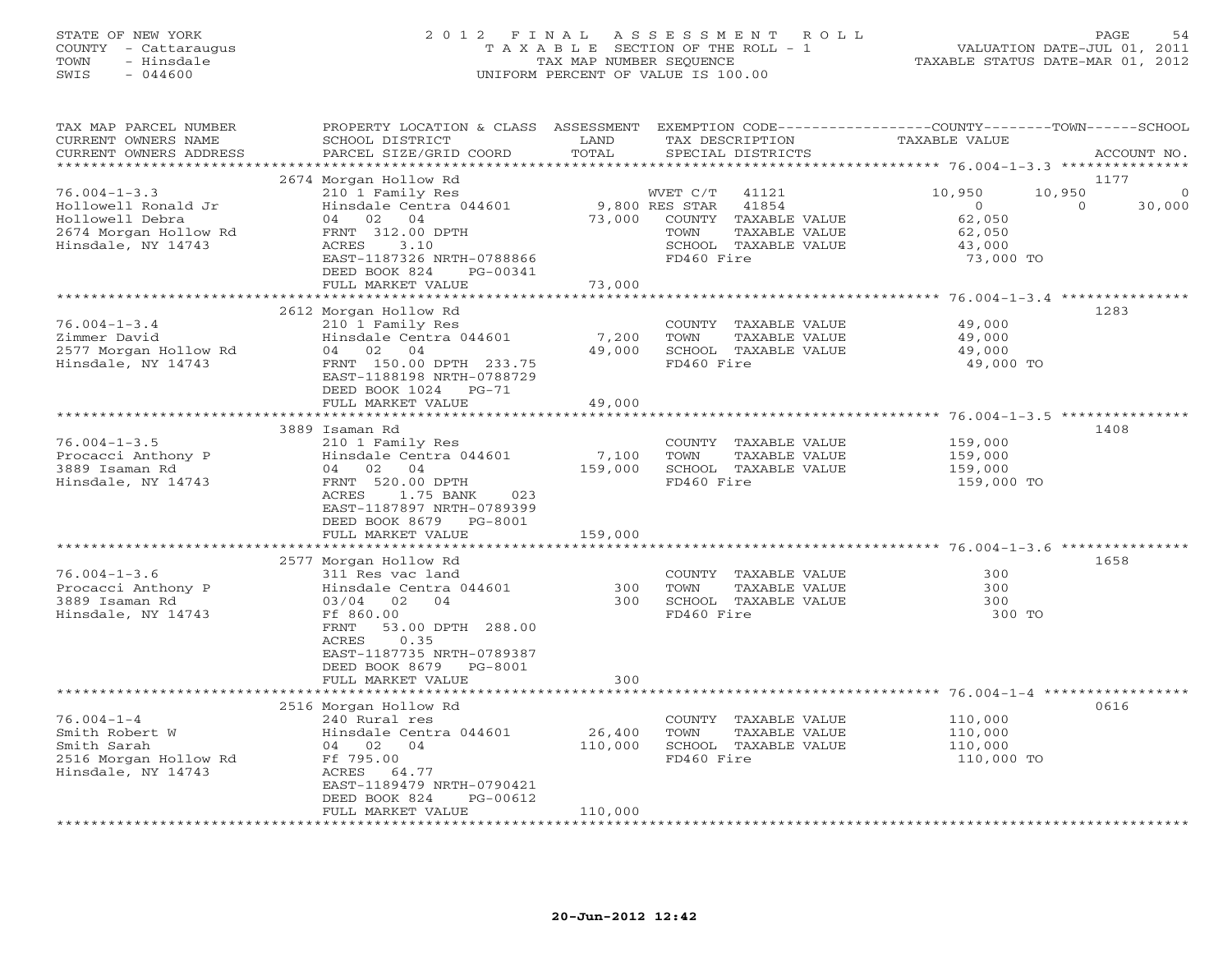#### STATE OF NEW YORK 2 0 1 2 F I N A L A S S E S S M E N T R O L L PAGE 55 COUNTY - Cattaraugus T A X A B L E SECTION OF THE ROLL - 1 VALUATION DATE-JUL 01, 2011 TOWN - Hinsdale TAX MAP NUMBER SEQUENCE TAXABLE STATUS DATE-MAR 01, 2012 SWIS - 044600 UNIFORM PERCENT OF VALUE IS 100.00UNIFORM PERCENT OF VALUE IS 100.00

| TAX MAP PARCEL NUMBER<br>CURRENT OWNERS NAME<br>CURRENT OWNERS ADDRESS                                                                                                                  | PROPERTY LOCATION & CLASS<br>SCHOOL DISTRICT<br>PARCEL SIZE/GRID COORD                                                                                                                                                                                                                                                                 | ASSESSMENT<br>LAND<br>TOTAL          | EXEMPTION CODE----------------COUNTY-------TOWN-----SCHOOL<br>TAX DESCRIPTION<br>SPECIAL DISTRICTS                                                                                                                         | <b>TAXABLE VALUE</b>                                                                                      | ACCOUNT NO.                                          |
|-----------------------------------------------------------------------------------------------------------------------------------------------------------------------------------------|----------------------------------------------------------------------------------------------------------------------------------------------------------------------------------------------------------------------------------------------------------------------------------------------------------------------------------------|--------------------------------------|----------------------------------------------------------------------------------------------------------------------------------------------------------------------------------------------------------------------------|-----------------------------------------------------------------------------------------------------------|------------------------------------------------------|
| ********************                                                                                                                                                                    |                                                                                                                                                                                                                                                                                                                                        |                                      |                                                                                                                                                                                                                            |                                                                                                           |                                                      |
| $76.004 - 1 - 5$<br>Tierson Ricky A<br>Tierson Debra Kay<br>4075 Fay Hollow Rd<br>Hinsdale, NY 14743                                                                                    | 4075 Fay Hollow Rd<br>270 Mfg housing<br>Hinsdale Centra 044601<br>02 02<br>03<br>FRNT 300.00 DPTH 115.00<br>EAST-1190633 NRTH-0792028<br>DEED BOOK 11825 PG-7001                                                                                                                                                                      | 7,200<br>23,000                      | RES STAR<br>41854<br>COUNTY TAXABLE VALUE<br>TOWN<br>TAXABLE VALUE<br>SCHOOL TAXABLE VALUE<br>FD460 Fire                                                                                                                   | $\circ$<br>23,000<br>23,000<br>$\overline{0}$<br>23,000 TO                                                | 0054<br>$\Omega$<br>23,000                           |
|                                                                                                                                                                                         | FULL MARKET VALUE<br>************************                                                                                                                                                                                                                                                                                          | 23,000                               |                                                                                                                                                                                                                            |                                                                                                           |                                                      |
| $76.004 - 1 - 6$<br>Rowland Kent L<br>4078 Fay Hollow Rd<br>Hinsdale, NY 14743<br>$76.004 - 1 - 7$<br>Clayson Larry C<br>Clayson Veronica I<br>4050 Fay Hollow Rd<br>Hinsdale, NY 14743 | 4078 Fay Hollow Rd<br>271 Mfg housings<br>Hinsdale Centra 044601<br>04<br>02 02<br>FRNT 290.00 DPTH 125.00<br>EAST-1190803 NRTH-0792027<br>DEED BOOK 11685 PG-3001<br>FULL MARKET VALUE<br>4050 Fay Hollow Rd<br>112 Dairy farm<br>Hinsdale Centra 044601<br>02 02 04<br>FRNT 840.00 DPTH<br>ACRES 100.06<br>EAST-1191897 NRTH-0791599 | 7,300<br>14,300<br>14,300<br>115,000 | COUNTY TAXABLE VALUE<br>TOWN<br>TAXABLE VALUE<br>SCHOOL TAXABLE VALUE<br>FD460 Fire<br>AG DIST<br>41720<br>42,700 RES STAR<br>41854<br>COUNTY TAXABLE VALUE<br>TOWN<br>TAXABLE VALUE<br>SCHOOL TAXABLE VALUE<br>FD460 Fire | 14,300<br>14,300<br>14,300<br>14,300 TO<br>6,463<br>$\circ$<br>108,537<br>108,537<br>78,537<br>115,000 TO | 0053<br>0057<br>6,463<br>6,463<br>30,000<br>$\Omega$ |
| MAY BE SUBJECT TO PAYMENT<br>UNDER AGDIST LAW TIL 2016                                                                                                                                  | DEED BOOK 00999 PG-00448<br>FULL MARKET VALUE                                                                                                                                                                                                                                                                                          | 115,000                              |                                                                                                                                                                                                                            |                                                                                                           |                                                      |
|                                                                                                                                                                                         |                                                                                                                                                                                                                                                                                                                                        |                                      |                                                                                                                                                                                                                            |                                                                                                           | *****************                                    |
|                                                                                                                                                                                         | 3851 Fay Holw                                                                                                                                                                                                                                                                                                                          |                                      |                                                                                                                                                                                                                            |                                                                                                           | 0352                                                 |
| $76.004 - 1 - 8$<br>Bugman Chad J<br>14 Massachusetts St<br>PO Box 131<br>Dayton, NY 14836<br>MAY BE SUBJECT TO PAYMENT                                                                 | 112 Dairy farm<br>Hinsdale Centra 044601<br>02 02 04<br>Ff 1180.00<br>ACRES 106.04<br>EAST-1191883 NRTH-0790458<br>DEED BOOK 15158 PG-7003                                                                                                                                                                                             | 48,300<br>62,500                     | AG DISTOUT 41730<br>COUNTY TAXABLE VALUE<br>TOWN<br>TAXABLE VALUE<br>SCHOOL TAXABLE VALUE<br>FD460 Fire                                                                                                                    | 7,952<br>54,548<br>54,548<br>54,548<br>62,500 TO                                                          | 7,952<br>7,952                                       |
| UNDER AGDIST LAW TIL 2019                                                                                                                                                               | FULL MARKET VALUE                                                                                                                                                                                                                                                                                                                      | 62,500                               |                                                                                                                                                                                                                            |                                                                                                           |                                                      |
| ************************                                                                                                                                                                | ***************************                                                                                                                                                                                                                                                                                                            |                                      |                                                                                                                                                                                                                            |                                                                                                           |                                                      |
| $76.004 - 1 - 9.2$<br>Neamon Becky<br>Neamon Frank<br>3779 Fay Hollow Rd<br>Hinsdale, NY 14743                                                                                          | 3779 Fay Hollow Rd<br>270 Mfg housing<br>Hinsdale Centra 044601<br>01 02<br>04<br>FRNT 210.80 DPTH 136.39<br>EAST-1190743 NRTH-0787661<br>DEED BOOK 16520 PG-8001<br>FULL MARKET VALUE                                                                                                                                                 | 6,700<br>22,000<br>22,000            | RES STAR<br>41854<br>COUNTY TAXABLE VALUE<br>TOWN<br>TAXABLE VALUE<br>SCHOOL<br>TAXABLE VALUE                                                                                                                              | $\Omega$<br>22,000<br>22,000<br>$\Omega$                                                                  | 1315<br>22,000<br>$\Omega$                           |
|                                                                                                                                                                                         | *******************************                                                                                                                                                                                                                                                                                                        |                                      |                                                                                                                                                                                                                            |                                                                                                           |                                                      |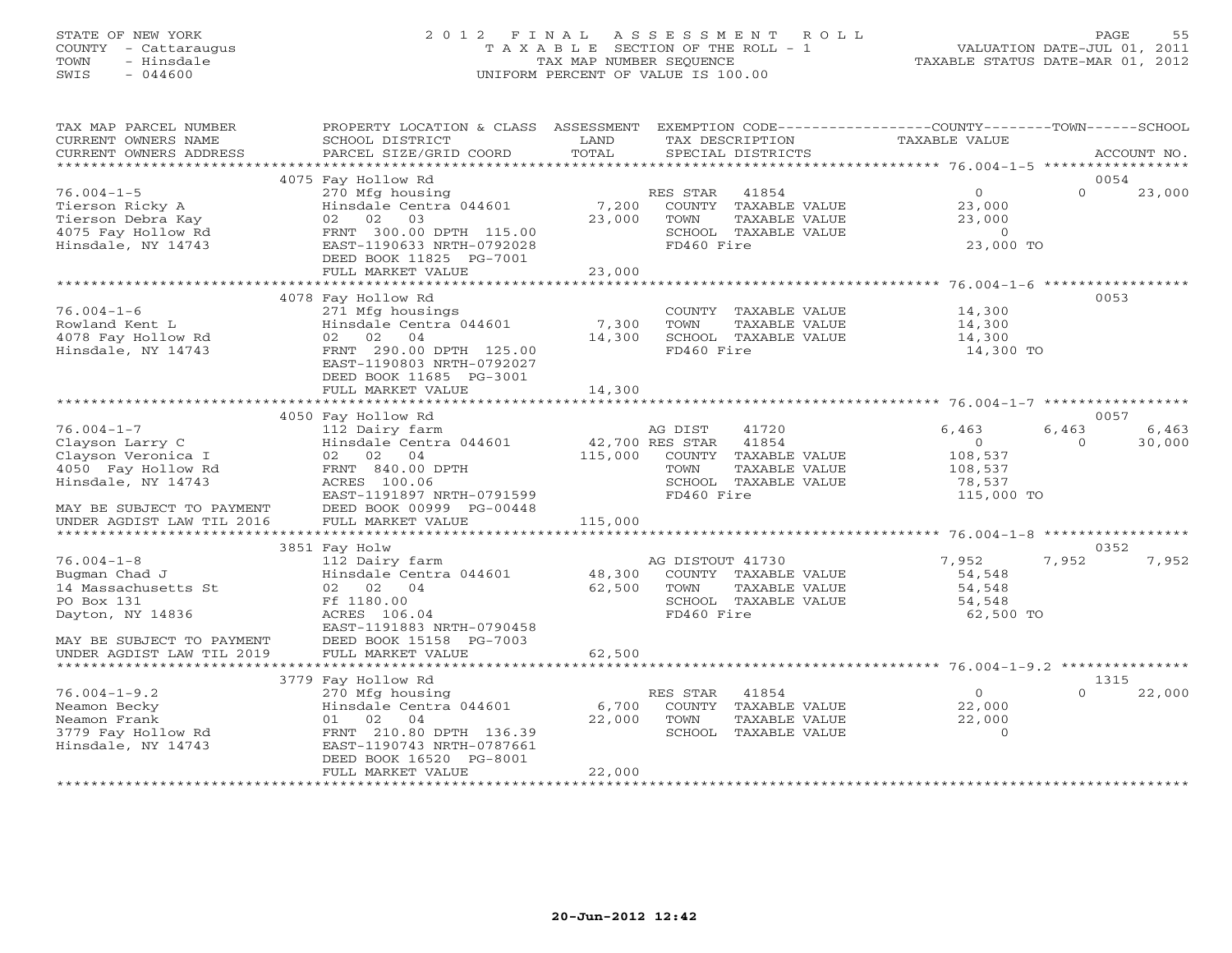#### STATE OF NEW YORK 2 0 1 2 F I N A L A S S E S S M E N T R O L L PAGE 56 COUNTY - Cattaraugus T A X A B L E SECTION OF THE ROLL - 1 VALUATION DATE-JUL 01, 2011 TOWN - Hinsdale TAX MAP NUMBER SEQUENCE TAXABLE STATUS DATE-MAR 01, 2012 SWIS - 044600 UNIFORM PERCENT OF VALUE IS 100.00UNIFORM PERCENT OF VALUE IS 100.00

| TAX MAP PARCEL NUMBER     | PROPERTY LOCATION & CLASS ASSESSMENT |             | EXEMPTION CODE-----------------COUNTY-------TOWN------SCHOOL |                                           |                    |
|---------------------------|--------------------------------------|-------------|--------------------------------------------------------------|-------------------------------------------|--------------------|
| CURRENT OWNERS NAME       | SCHOOL DISTRICT                      | LAND        | TAX DESCRIPTION                                              | TAXABLE VALUE                             |                    |
| CURRENT OWNERS ADDRESS    | PARCEL SIZE/GRID COORD               | TOTAL       | SPECIAL DISTRICTS                                            |                                           | ACCOUNT NO.        |
| *******************       | ****************************         |             | *******************************                              | ************ 76.004-1-9.3 *************** |                    |
|                           | 3867 Fay Hollow Rd                   |             |                                                              |                                           | 1678               |
| $76.004 - 1 - 9.3$        | 210 1 Family Res                     |             | COUNTY TAXABLE VALUE                                         | 76,400                                    |                    |
| Lee Robert                | Hinsdale Centra 044601               | 8,000       | TOWN<br>TAXABLE VALUE                                        | 76,400                                    |                    |
| Lee Cheryl                | 02 <sub>1</sub><br>02<br>04          | 76,400      | SCHOOL TAXABLE VALUE                                         | 76,400                                    |                    |
| 3867 Fay Hollow Rd        | Ff 1080.00                           |             | FD460 Fire                                                   | 76,400 TO                                 |                    |
| Hinsdale, NY 14743        | 1.25<br>ACRES                        |             |                                                              |                                           |                    |
|                           | EAST-1190373 NRTH-0789141            |             |                                                              |                                           |                    |
| MAY BE SUBJECT TO PAYMENT | DEED BOOK 9828<br>PG-8001            |             |                                                              |                                           |                    |
| UNDER AGDIST LAW TIL 2016 | FULL MARKET VALUE                    | 76,400      |                                                              |                                           |                    |
| *********************     | ***********************              | *********** |                                                              |                                           |                    |
|                           | 3851 Fay Hollow Rd                   |             |                                                              |                                           | 1715               |
| $76.004 - 1 - 9.4$        | 112 Dairy farm                       |             | AG DISTOUT 41730                                             | 29,327                                    | 29,327<br>29,327   |
| Bugman Chad J             | Hinsdale Centra 044601               |             | 100,400 SILO T/C/S 42100                                     | 14,000                                    | 14,000<br>14,000   |
| 14 Massachusetts St       | 02 02 04                             | 166,600     | COUNTY TAXABLE VALUE                                         | 123,273                                   |                    |
| PO Box 131                | Ff 1080.00                           |             | TOWN<br>TAXABLE VALUE                                        | 123,273                                   |                    |
| Dayton, NY 14836          | ACRES 215.65                         |             | SCHOOL TAXABLE VALUE                                         | 123,273                                   |                    |
|                           | EAST-1191847 NRTH-0788604            |             | FD460 Fire                                                   | 166,600 TO                                |                    |
| MAY BE SUBJECT TO PAYMENT | DEED BOOK 15158 PG-7003              |             |                                                              |                                           |                    |
| UNDER AGDIST LAW TIL 2019 | FULL MARKET VALUE                    | 166,600     |                                                              |                                           |                    |
| ************************* |                                      |             |                                                              |                                           |                    |
|                           | 3834 Fay Hollow Rd                   |             |                                                              |                                           | 0223               |
| $76.004 - 1 - 10$         | 210 1 Family Res                     |             | RES STAR<br>41854                                            | $\circ$                                   | $\Omega$<br>30,000 |
| Bartman Daniel            | Hinsdale Centra 044601               | 6,000       | COUNTY TAXABLE VALUE                                         | 79,000                                    |                    |
| Bartman Christina         | 02 02 04                             | 79,000      | TOWN<br>TAXABLE VALUE                                        | 79,000                                    |                    |
| 3834 Fay Hollow Rd        | FRNT 160.00 DPTH 135.00              |             | SCHOOL TAXABLE VALUE                                         | 49,000                                    |                    |
| Hinsdale, NY 14743        | EAST-1190588 NRTH-0788713            |             | FD460 Fire                                                   | 79,000 TO                                 |                    |
|                           | DEED BOOK 815<br>PG-00697            |             |                                                              |                                           |                    |
|                           | FULL MARKET VALUE                    | 79,000      |                                                              |                                           |                    |
|                           | ************************             |             |                                                              |                                           |                    |
|                           | 3833 Fay Hollow Rd                   |             |                                                              |                                           | 0245               |
| $76.004 - 1 - 11$         | 210 1 Family Res                     |             | SR STAR<br>41834                                             | $\overline{0}$                            | $\Omega$<br>62,200 |
| Dutton Robert E           | Hinsdale Centra 044601               | 10,100      | COUNTY TAXABLE VALUE                                         | 75,000                                    |                    |
| 3833 Fay Hollow Rd        | 02 02 04                             | 75,000      | TOWN<br>TAXABLE VALUE                                        | 75,000                                    |                    |
| Hinsdale, NY 14743        | FRNT 600.00 DPTH                     |             | SCHOOL TAXABLE VALUE                                         | 12,800                                    |                    |
|                           | ACRES<br>3.48                        |             | FD460 Fire                                                   | 75,000 TO                                 |                    |
|                           | EAST-1190114 NRTH-0788805            |             |                                                              |                                           |                    |
|                           | DEED BOOK 868<br>PG-00772            |             |                                                              |                                           |                    |
|                           | FULL MARKET VALUE                    | 75,000      |                                                              |                                           |                    |
|                           |                                      |             |                                                              |                                           |                    |
|                           | 3816 Fay Hollow Rd                   |             |                                                              |                                           | 0390               |
| $76.004 - 1 - 12$         | 210 1 Family Res                     |             | SR STAR<br>41834                                             | $\circ$                                   | 62,200<br>$\Omega$ |
| Holdridge Richard         | Hinsdale Centra 044601               | 10,000      | COUNTY TAXABLE VALUE                                         | 92,400                                    |                    |
| Holdridge Sandra          | 01 02 04                             | 92,400      | TOWN<br>TAXABLE VALUE                                        | 92,400                                    |                    |
| 3816 Fay Hollow Rd        | 76.004-1-9.1 combined her            |             | SCHOOL TAXABLE VALUE                                         | 30,200                                    |                    |
| Hinsdale, NY 14743        | ACRES<br>3.30                        |             | FD460 Fire                                                   | 92,400 TO                                 |                    |
|                           | EAST-1190747 NRTH-0788336            |             |                                                              |                                           |                    |
|                           | DEED BOOK 00919 PG-00039             |             |                                                              |                                           |                    |
|                           | FULL MARKET VALUE                    | 92,400      |                                                              |                                           |                    |
|                           |                                      |             |                                                              |                                           |                    |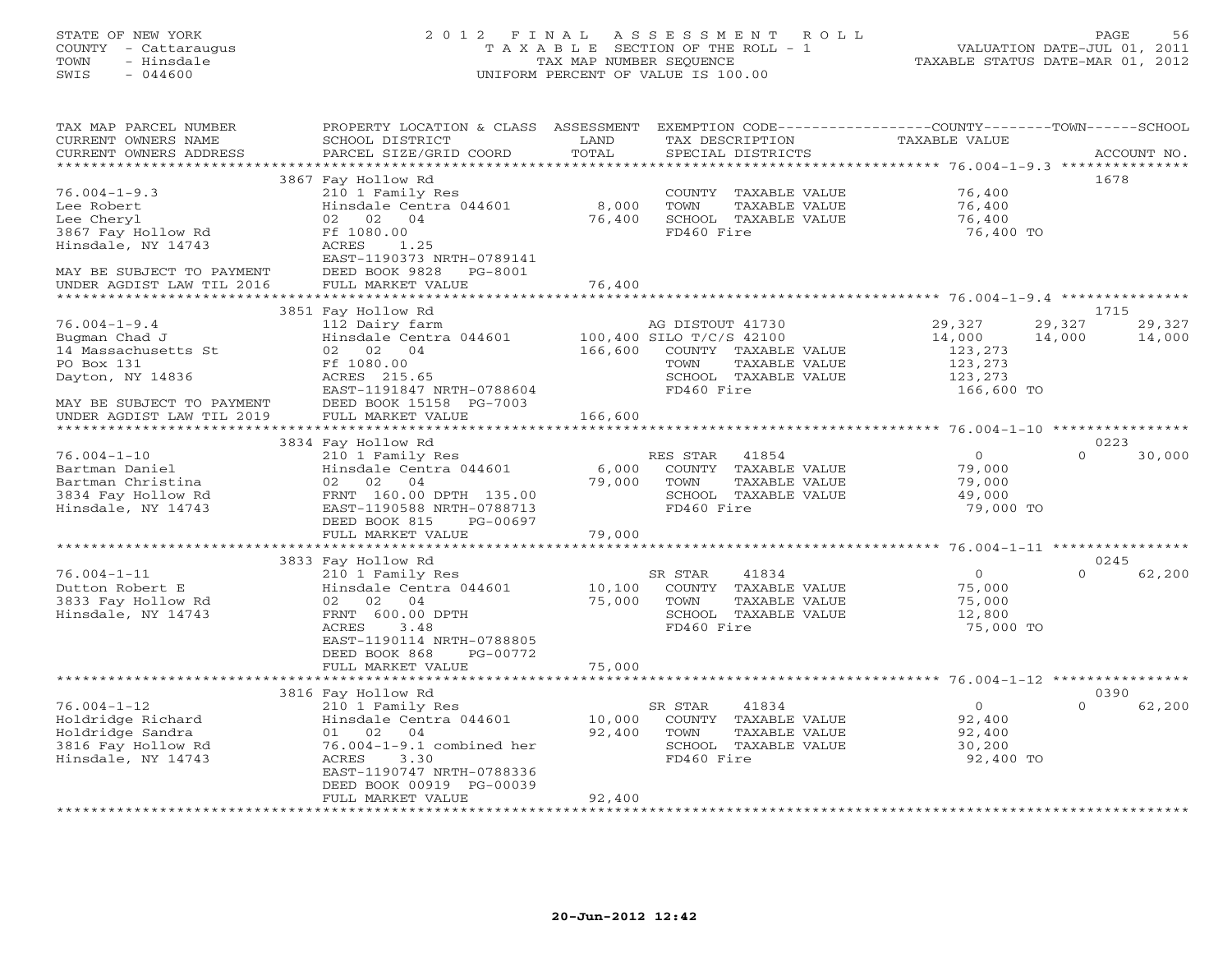#### STATE OF NEW YORK 2 0 1 2 F I N A L A S S E S S M E N T R O L L PAGE 57 COUNTY - Cattaraugus T A X A B L E SECTION OF THE ROLL - 1 VALUATION DATE-JUL 01, 2011 TOWN - Hinsdale TAX MAP NUMBER SEQUENCE TAXABLE STATUS DATE-MAR 01, 2012 SWIS - 044600 UNIFORM PERCENT OF VALUE IS 100.00UNIFORM PERCENT OF VALUE IS 100.00

| TAX MAP PARCEL NUMBER<br>CURRENT OWNERS NAME<br>CURRENT OWNERS ADDRESS | PROPERTY LOCATION & CLASS ASSESSMENT EXEMPTION CODE---------------COUNTY-------TOWN------SCHOOL<br>SCHOOL DISTRICT<br>PARCEL SIZE/GRID COORD | LAND<br>TOTAL            | TAX DESCRIPTION<br>SPECIAL DISTRICTS          | <b>TAXABLE VALUE</b>                                    | ACCOUNT NO.              |
|------------------------------------------------------------------------|----------------------------------------------------------------------------------------------------------------------------------------------|--------------------------|-----------------------------------------------|---------------------------------------------------------|--------------------------|
|                                                                        |                                                                                                                                              |                          |                                               |                                                         |                          |
|                                                                        | 3771 Fay Hollow Rd                                                                                                                           |                          |                                               |                                                         | 0548                     |
| $76.004 - 1 - 13$<br>Mikolajczyk Jeremy M                              | 210 1 Family Res<br>Hinsdale Centra 044601                                                                                                   | 8,300                    | RES STAR 41854<br>COUNTY TAXABLE VALUE        | $\Omega$<br>57,000                                      | $\Omega$<br>30,000       |
| Mikolajczyk Shannon E<br>3771 Fay Hollow Rd                            | 01 02 04<br>FRNT 185.00 DPTH 320.00                                                                                                          | 57,000                   | TOWN<br>TAXABLE VALUE<br>SCHOOL TAXABLE VALUE | 57,000<br>27,000                                        |                          |
| Hinsdale, NY 14743                                                     | BANK<br>017<br>EAST-1190861 NRTH-0787439<br>DEED BOOK 00987 PG-00185                                                                         |                          | FD460 Fire                                    | 57,000 TO                                               |                          |
|                                                                        | FULL MARKET VALUE<br>************************                                                                                                | 57,000<br>************** |                                               |                                                         |                          |
|                                                                        |                                                                                                                                              |                          |                                               |                                                         | 0745                     |
| $76.004 - 1 - 14$                                                      | 3757 Fay Hollow Rd<br>260 Seasonal res                                                                                                       |                          | COUNTY TAXABLE VALUE                          | 34,000                                                  |                          |
| Swart William I                                                        | Hinsdale Centra 044601                                                                                                                       | 15,300                   | TAXABLE VALUE<br>TOWN                         | 34,000                                                  |                          |
| 2236 Berg Rd                                                           | 01 02 04                                                                                                                                     | 34,000                   | SCHOOL TAXABLE VALUE                          | 34,000                                                  |                          |
| West Seneca, NY 14218                                                  | FRNT 690.00 DPTH                                                                                                                             |                          | FD460 Fire                                    | 34,000 TO                                               |                          |
|                                                                        | ACRES 14.72<br>EAST-1190621 NRTH-0786988<br>DEED BOOK 856<br>PG-00329                                                                        |                          |                                               |                                                         |                          |
|                                                                        | FULL MARKET VALUE                                                                                                                            | 34,000                   |                                               |                                                         |                          |
|                                                                        |                                                                                                                                              | *********************    |                                               |                                                         |                          |
|                                                                        | 3709 Fay Hollow Rd                                                                                                                           |                          |                                               |                                                         | 0152                     |
| $76.004 - 1 - 15$                                                      | 210 1 Family Res                                                                                                                             |                          | COUNTY TAXABLE VALUE                          | 32,000                                                  |                          |
| Clute Jay B                                                            | Hinsdale Centra 044601                                                                                                                       | 8,300                    | TAXABLE VALUE<br>TOWN                         | 32,000                                                  |                          |
| Clute Linda M                                                          | 01 02 04                                                                                                                                     | 32,000                   | SCHOOL TAXABLE VALUE                          | 32,000                                                  |                          |
| 67 Front Ave                                                           | Ff 100.00                                                                                                                                    |                          | FD460 Fire                                    | 32,000 TO                                               |                          |
| Salamanca, NY 14779                                                    | ACRES<br>1.35                                                                                                                                |                          |                                               |                                                         |                          |
|                                                                        | EAST-1191080 NRTH-0786702                                                                                                                    |                          |                                               |                                                         |                          |
|                                                                        | DEED BOOK 1014<br>PG-1041                                                                                                                    |                          |                                               |                                                         |                          |
|                                                                        | FULL MARKET VALUE                                                                                                                            | 32,000                   |                                               |                                                         |                          |
|                                                                        |                                                                                                                                              |                          |                                               |                                                         |                          |
|                                                                        | 3721 Fay Hollow Rd                                                                                                                           |                          | 50 PCT OF VALUE USED FOR EXEMPTION PURPOSES   |                                                         | 0554                     |
| $76.004 - 1 - 16$                                                      | 270 Mfg housing                                                                                                                              |                          | CVET C/T<br>41131                             | 5,238                                                   | 5,238<br>$\Omega$        |
| Johnston Robert                                                        | Hinsdale Centra 044601                                                                                                                       |                          | 18,200 AGED C/T/S 41800                       | 7,856                                                   | 7,856<br>10,475          |
| Johnston Winifred                                                      | 01 02 04                                                                                                                                     |                          | 41,900 SR STAR<br>41834                       | $\overline{0}$                                          | $\overline{0}$<br>31,425 |
| 3721 Fay Hollow Rd                                                     | Ff 950.00                                                                                                                                    |                          | RES ST MH 41864                               | $\overline{0}$                                          | $\Omega$<br>$\Omega$     |
| Hinsdale, NY 14743                                                     | ACRES 23.90                                                                                                                                  |                          | COUNTY TAXABLE VALUE                          | 28,806                                                  |                          |
|                                                                        | EAST-1190893 NRTH-0786299                                                                                                                    |                          | TOWN<br>TAXABLE VALUE                         | 28,806                                                  |                          |
|                                                                        | DEED BOOK 748<br>$PG-934$                                                                                                                    |                          | SCHOOL TAXABLE VALUE                          | $\overline{0}$                                          |                          |
|                                                                        | FULL MARKET VALUE<br>**********************                                                                                                  | 41,900                   | FD460 Fire                                    | 41,900 TO                                               |                          |
|                                                                        |                                                                                                                                              |                          |                                               | ************************** 76.004-1-17.1 ************** | 0743                     |
| $76.004 - 1 - 17.1$                                                    | 3680 Fay Hollow Rd<br>322 Rural vac>10                                                                                                       |                          |                                               | 27,700                                                  |                          |
| Cobado Kent                                                            | Hinsdale Centra 044601                                                                                                                       | 27,700                   | COUNTY TAXABLE VALUE<br>TOWN<br>TAXABLE VALUE | 27,700                                                  |                          |
| Cobado Barbara                                                         | 01 02 04                                                                                                                                     | 27,700                   | SCHOOL TAXABLE VALUE                          | 27,700                                                  |                          |
| 4544 Five Mile Rd                                                      | Add 1 Trailer                                                                                                                                |                          | FD460 Fire                                    | 27,700 TO                                               |                          |
| Allegany, NY 14706                                                     | ACRES 71.30                                                                                                                                  |                          |                                               |                                                         |                          |
|                                                                        | EAST-1194630 NRTH-0786972                                                                                                                    |                          |                                               |                                                         |                          |
|                                                                        | DEED BOOK 16316 PG-9001                                                                                                                      |                          |                                               |                                                         |                          |
|                                                                        | FULL MARKET VALUE                                                                                                                            | 27,700                   |                                               |                                                         |                          |
|                                                                        |                                                                                                                                              |                          |                                               |                                                         |                          |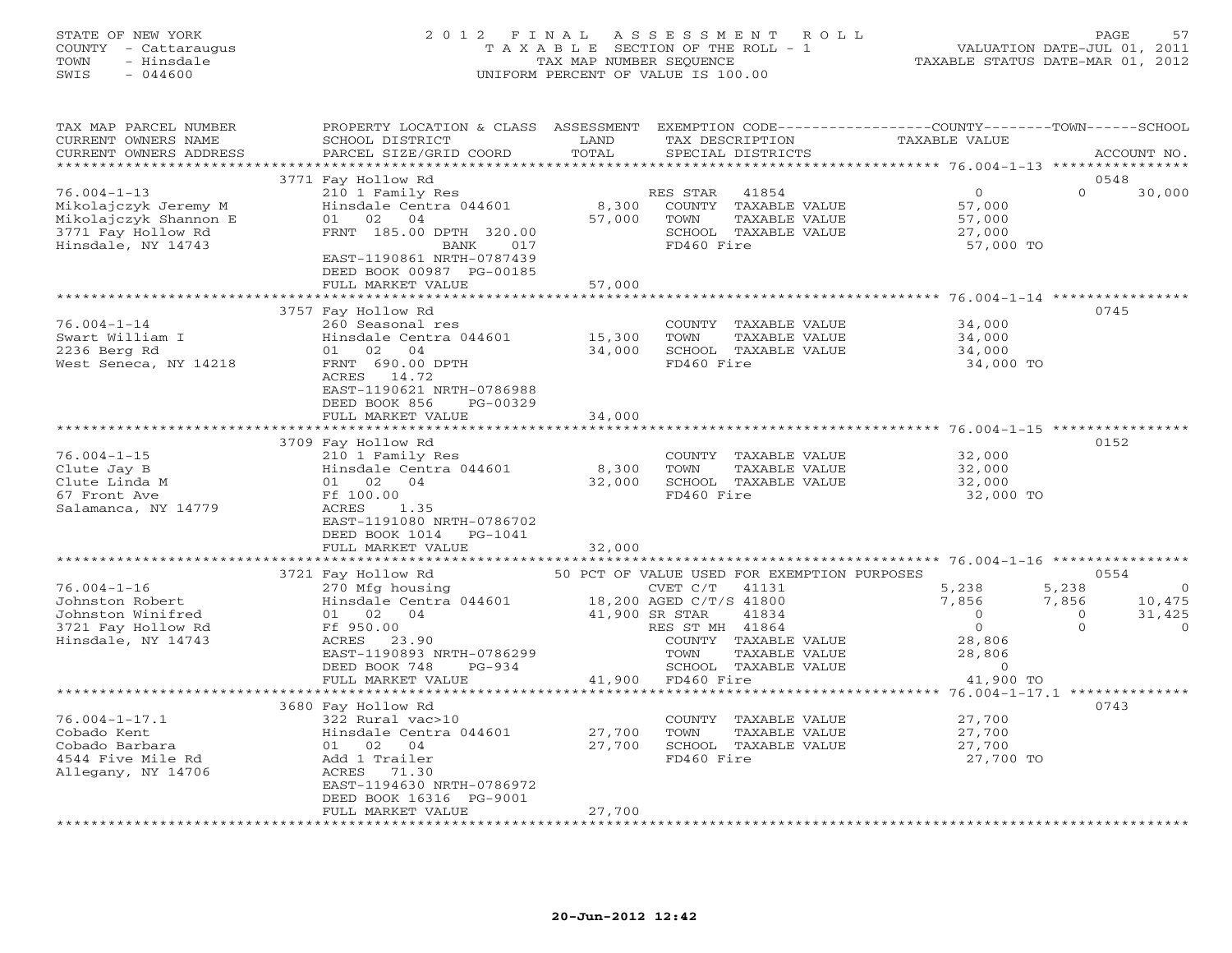#### STATE OF NEW YORK 2 0 1 2 F I N A L A S S E S S M E N T R O L L PAGE 58 COUNTY - Cattaraugus T A X A B L E SECTION OF THE ROLL - 1 VALUATION DATE-JUL 01, 2011 TOWN - Hinsdale TAX MAP NUMBER SEQUENCE TAXABLE STATUS DATE-MAR 01, 2012 SWIS - 044600 UNIFORM PERCENT OF VALUE IS 100.00UNIFORM PERCENT OF VALUE IS 100.00

| TAX MAP PARCEL NUMBER<br>CURRENT OWNERS NAME<br>CURRENT OWNERS ADDRESS<br>******************       | PROPERTY LOCATION & CLASS<br>SCHOOL DISTRICT<br>PARCEL SIZE/GRID COORD                                                                                                                                  | ASSESSMENT<br>LAND<br>TOTAL   | EXEMPTION CODE-----------------COUNTY-------TOWN------SCHOOL<br>TAX DESCRIPTION<br>SPECIAL DISTRICTS        | <b>TAXABLE VALUE</b>                                                 | ACCOUNT NO.                |
|----------------------------------------------------------------------------------------------------|---------------------------------------------------------------------------------------------------------------------------------------------------------------------------------------------------------|-------------------------------|-------------------------------------------------------------------------------------------------------------|----------------------------------------------------------------------|----------------------------|
| $76.004 - 1 - 17.4$<br>Albert Donna M<br>2960 Pleasant Ave<br>Hamburg, NY 14075                    | 3740 Fay Hollow Rd<br>210 1 Family Res<br>Hinsdale Centra 044601<br>01<br>02<br>04<br>FRNT 1770.00 DPTH<br>69.70<br>ACRES<br>EAST-1192664 NRTH-0786737<br>DEED BOOK 00926 PG-00191<br>FULL MARKET VALUE | 27,300<br>105,000<br>105,000  | COUNTY<br>TAXABLE VALUE<br><b>TOWN</b><br>TAXABLE VALUE<br>SCHOOL TAXABLE VALUE<br>FD460 Fire               | 105,000<br>105,000<br>105,000<br>105,000 TO                          | 1081                       |
|                                                                                                    |                                                                                                                                                                                                         |                               |                                                                                                             |                                                                      |                            |
| $76.004 - 1 - 17.5$<br>Cobado Kent<br>Cobado Barbara<br>4544 Five Mile Rd<br>Allegany, NY 14706    | 3666 Fay Hollow Rd<br>240 Rural res<br>Hinsdale Centra 044601<br>01 02 04<br>Ff 1950.00<br>ACRES 115.90<br>EAST-1191861 NRTH-0785331<br>DEED BOOK 16316 PG-9001                                         | 36,600<br>87,000              | RES STAR<br>41854<br>COUNTY<br>TAXABLE VALUE<br>TOWN<br>TAXABLE VALUE<br>SCHOOL TAXABLE VALUE<br>FD460 Fire | $\circ$<br>87,000<br>87,000<br>57,000<br>87,000 TO                   | 1526<br>30,000<br>$\Omega$ |
|                                                                                                    | FULL MARKET VALUE                                                                                                                                                                                       | 87,000<br>* * * * * * * * * * |                                                                                                             | $76.004 - 1 - 18.1$ **************                                   |                            |
| $76.004 - 1 - 18.1$<br>Caster Harold<br>Caster Rita<br>116 Bunch Rd<br>Palatka, FL 32177-6939      | 3757 Union Valley Rd<br>322 Rural vac>10<br>Hinsdale Centra 044601<br>02<br>04<br>03<br>FRNT 2100.00 DPTH<br>18.18<br>ACRES<br>EAST-1186308 NRTH-0785296<br>DEED BOOK 611<br>PG-00150                   | 16,700<br>16,700              | COUNTY<br>TAXABLE VALUE<br>TOWN<br>TAXABLE VALUE<br>SCHOOL TAXABLE VALUE<br>FD460 Fire                      | 16,700<br>16,700<br>16,700<br>16,700 TO                              | 0134                       |
|                                                                                                    | FULL MARKET VALUE                                                                                                                                                                                       | 16,700                        |                                                                                                             | $76.004 - 1 - 18.2$                                                  |                            |
| $76.004 - 1 - 18.2$<br>Glenn Linda<br>3701 Union Valley Rd<br>Olean, NY 14760                      | 3701 Union Valley Rd<br>210 1 Family Res<br>Hinsdale Centra 044601<br>03 02<br>04<br>3.00 BANK<br>ACRES<br>065<br>EAST-1186882 NRTH-0785039<br>DEED BOOK 7339<br>$PG-6001$                              | 9,700<br>67,200               | 41854<br>RES STAR<br>COUNTY<br>TAXABLE VALUE<br>TOWN<br>TAXABLE VALUE<br>SCHOOL TAXABLE VALUE<br>FD460 Fire | $\circ$<br>67,200<br>67,200<br>37,200<br>67,200 TO                   | 1176<br>30,000<br>$\Omega$ |
|                                                                                                    | FULL MARKET VALUE<br>***************                                                                                                                                                                    | 67,200                        |                                                                                                             |                                                                      |                            |
|                                                                                                    | 3687 Union Valley Rd                                                                                                                                                                                    |                               |                                                                                                             | ************************************** 76.004-1-18.3 *************** | 1200                       |
| $76.004 - 1 - 18.3$<br>Kellogg Scott P<br>Kellogg Amy L<br>3687 Union Valley Rd<br>Olean, NY 14760 | 210 1 Family Res<br>Hinsdale Centra 044601<br>03<br>02<br>04<br>FRNT 300.00 DPTH<br><b>ACRES</b><br>1.30<br>EAST-1187060 NRTH-0784871<br>DEED BOOK 00982 PG-00194<br>FULL MARKET VALUE                  | 8,300<br>74,000<br>74,000     | RES STAR<br>41854<br>COUNTY<br>TAXABLE VALUE<br>TAXABLE VALUE<br>TOWN<br>SCHOOL TAXABLE VALUE<br>FD460 Fire | $\circ$<br>74,000<br>74,000<br>44,000<br>74,000 TO                   | $\Omega$<br>30,000         |
|                                                                                                    | . * * * * * * * * * * * * * * * * *                                                                                                                                                                     |                               |                                                                                                             |                                                                      |                            |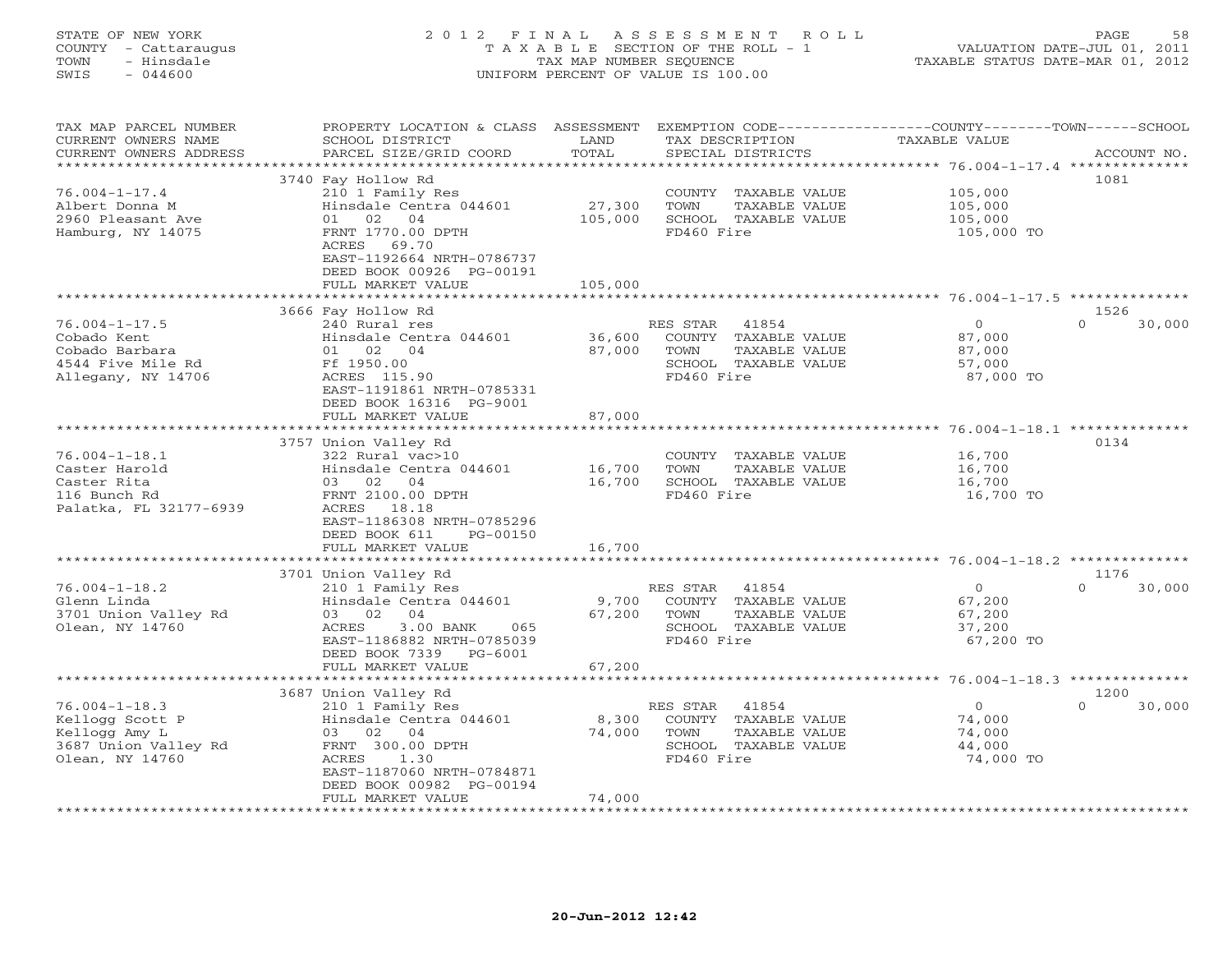### STATE OF NEW YORK 2 0 1 2 F I N A L A S S E S S M E N T R O L L PAGE 59 COUNTY - Cattaraugus T A X A B L E SECTION OF THE ROLL - 1 VALUATION DATE-JUL 01, 2011 TOWN - Hinsdale TAX MAP NUMBER SEQUENCE TAXABLE STATUS DATE-MAR 01, 2012 SWIS - 044600 UNIFORM PERCENT OF VALUE IS 100.00UNIFORM PERCENT OF VALUE IS 100.00

| TAX MAP PARCEL NUMBER<br>CURRENT OWNERS NAME<br>CURRENT OWNERS ADDRESS                                        | PROPERTY LOCATION & CLASS ASSESSMENT<br>SCHOOL DISTRICT<br>PARCEL SIZE/GRID COORD                                                                                                                             | LAND<br>TOTAL                        | TAX DESCRIPTION<br>SPECIAL DISTRICTS                                                                                                              | EXEMPTION CODE-----------------COUNTY-------TOWN------SCHOOL<br><b>TAXABLE VALUE</b> | ACCOUNT NO.                                                              |
|---------------------------------------------------------------------------------------------------------------|---------------------------------------------------------------------------------------------------------------------------------------------------------------------------------------------------------------|--------------------------------------|---------------------------------------------------------------------------------------------------------------------------------------------------|--------------------------------------------------------------------------------------|--------------------------------------------------------------------------|
| **********************                                                                                        |                                                                                                                                                                                                               |                                      |                                                                                                                                                   |                                                                                      |                                                                          |
| $76.004 - 1 - 18.4$<br>Jendrasik Dennis<br>Penski/Kujawski Daniel Sr<br>61 Lakeside Ct<br>W. Seneca, NY 14224 | 3780 Union Valley Rd<br>260 Seasonal res<br>Hinsdale Centra 044601<br>03 02 04<br>ACRES 92.30<br>EAST-1187945 NRTH-0785626<br>DEED BOOK 6693 PG-3003                                                          | 70,000<br>80,000                     | COUNTY TAXABLE VALUE<br>TOWN<br>TAXABLE VALUE<br>SCHOOL TAXABLE VALUE<br>FD460 Fire                                                               | 80,000<br>80,000<br>80,000<br>80,000 TO                                              | 1637                                                                     |
|                                                                                                               | FULL MARKET VALUE                                                                                                                                                                                             | 80,000                               |                                                                                                                                                   |                                                                                      |                                                                          |
|                                                                                                               |                                                                                                                                                                                                               |                                      |                                                                                                                                                   |                                                                                      |                                                                          |
| $76.004 - 1 - 18.6$<br>Bell Harold<br>Bell Marsha<br>124 Fulton St<br>Olean, NY 14760                         | 3757 Union Valley Rd<br>210 1 Family Res<br>Hinsdale Centra 044601<br>03 02 04<br>FRNT 2100.00 DPTH<br>5.80<br>ACRES<br>EAST-1186160 NRTH-0786069<br>DEED BOOK 7681 PG-7001<br>FULL MARKET VALUE              | 11,700<br>27,900<br>27,900           | COUNTY TAXABLE VALUE<br>TAXABLE VALUE<br>TOWN<br>SCHOOL TAXABLE VALUE<br>FD460 Fire                                                               | 27,900<br>27,900<br>27,900<br>27,900 TO                                              | 1650                                                                     |
|                                                                                                               |                                                                                                                                                                                                               |                                      |                                                                                                                                                   |                                                                                      |                                                                          |
|                                                                                                               | 2641 Morgan Hollow Rd                                                                                                                                                                                         |                                      |                                                                                                                                                   |                                                                                      | 0069                                                                     |
| $76.004 - 1 - 19.1$<br>Bly Betty J<br>2641 Morgan Hollow Rd<br>Hinsdale, NY 14743                             | 210 1 Family Res<br>Hinsdale Centra 044601<br>03 02 04<br>Ff 85.00<br>ACRES 246.70<br>EAST-1185829 NRTH-0789157<br>DEED BOOK 7370<br>PG-3001<br>FULL MARKET VALUE                                             | 72,200 SR STAR<br>113,200<br>113,200 | 41131<br>CVET C/T<br>41834<br>COUNTY TAXABLE VALUE<br>TOWN<br>TAXABLE VALUE<br>SCHOOL TAXABLE VALUE<br>FD460 Fire                                 | 20,000<br>$\overline{0}$<br>93,200<br>93,200<br>51,000<br>113,200 TO                 | 20,000<br>$\Omega$<br>62,200<br>$\Omega$                                 |
|                                                                                                               |                                                                                                                                                                                                               |                                      |                                                                                                                                                   |                                                                                      |                                                                          |
|                                                                                                               | 3818 Union Valley Rd                                                                                                                                                                                          |                                      |                                                                                                                                                   |                                                                                      | 1446                                                                     |
| $76.004 - 1 - 19.4$<br>MacNeal Charles<br>MacNeal Julie<br>3818 Union Valley Rd<br>Olean, NY 14760            | 210 1 Family Res<br>Hinsdale Centra 044601<br>03 02 04<br>Ff 740.00<br>ACRES<br>3.95<br>EAST-1186260 NRTH-0786713<br>DEED BOOK 00991 PG-00814                                                                 | 10,500 DVET C/T                      | WVET C/T<br>41121<br>41141<br>125,000 RES STAR<br>41854<br>TAXABLE VALUE<br>COUNTY<br>TOWN<br>TAXABLE VALUE<br>SCHOOL TAXABLE VALUE<br>FD460 Fire | 12,000<br>31,250<br>$\overline{0}$<br>81,750<br>81,750<br>95,000<br>125,000 TO       | 12,000<br>$\mathbf{0}$<br>31,250<br>$\overline{0}$<br>30,000<br>$\Omega$ |
|                                                                                                               | FULL MARKET VALUE                                                                                                                                                                                             | 125,000                              |                                                                                                                                                   |                                                                                      |                                                                          |
| $76.004 - 1 - 19.5$<br>Vosler Adam<br>Haynoski Kristina<br>3844 Union Valley Rd<br>Olean, NY 14760            | 3844 Union Valley Rd<br>322 Rural vac>10<br>Hinsdale Centra 044601<br>03 02 04<br>FRNT 350.00 DPTH<br>ACRES<br>21.35 BANK<br>065<br>EAST-1186880 NRTH-0786848<br>DEED BOOK 14288 PG-2001<br>FULL MARKET VALUE | 15,000<br>15,000<br>15,000           | COUNTY TAXABLE VALUE<br>TOWN<br>TAXABLE VALUE<br>SCHOOL TAXABLE VALUE<br>FD460 Fire                                                               | 15,000<br>15,000<br>15,000<br>15,000 TO                                              | 1486                                                                     |
|                                                                                                               |                                                                                                                                                                                                               |                                      |                                                                                                                                                   |                                                                                      |                                                                          |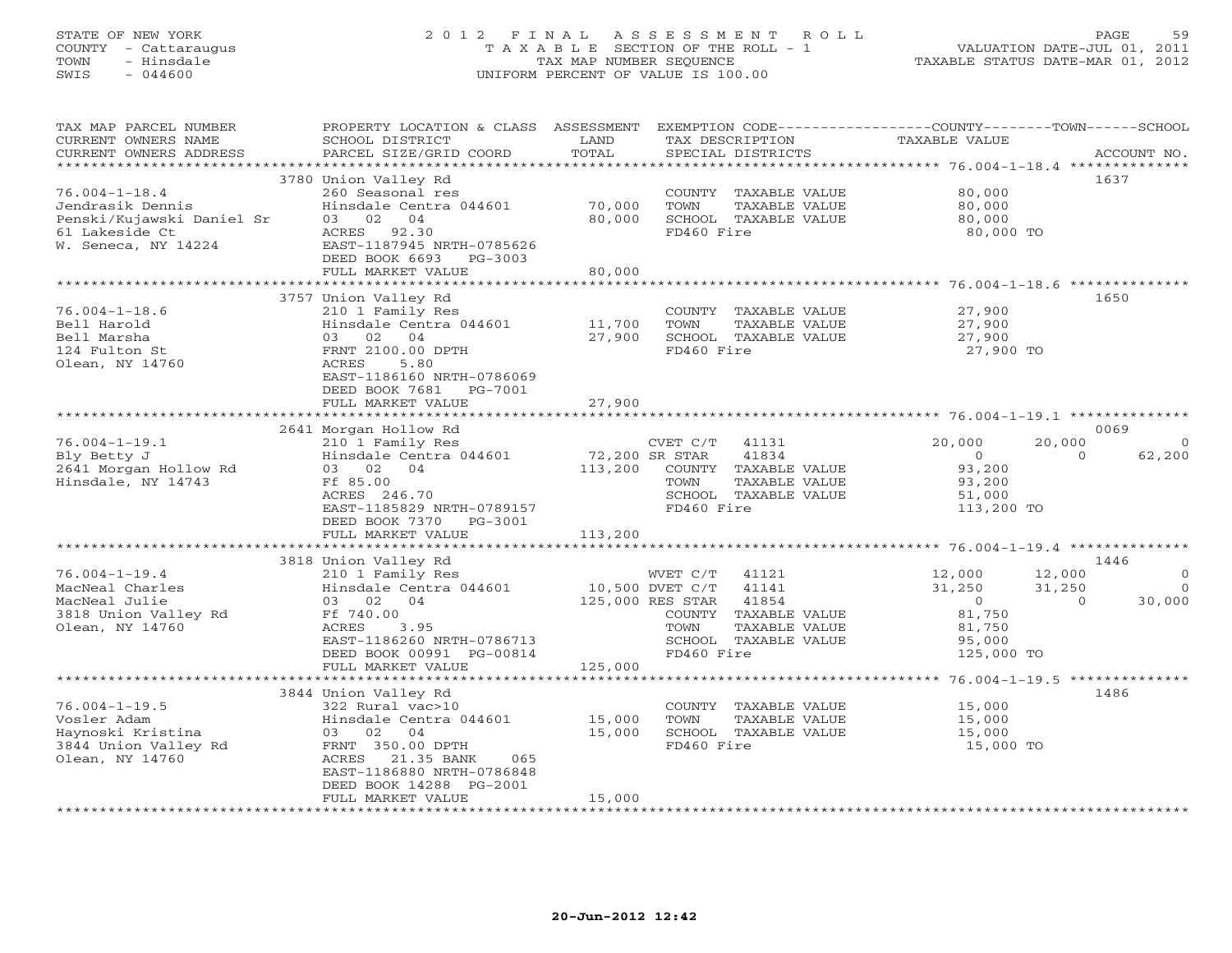#### STATE OF NEW YORK 2 0 1 2 F I N A L A S S E S S M E N T R O L L PAGE 60 COUNTY - Cattaraugus T A X A B L E SECTION OF THE ROLL - 1 VALUATION DATE-JUL 01, 2011 TOWN - Hinsdale TAX MAP NUMBER SEQUENCE TAXABLE STATUS DATE-MAR 01, 2012 SWIS - 044600 UNIFORM PERCENT OF VALUE IS 100.00UNIFORM PERCENT OF VALUE IS 100.00

| 1654<br>RES STAR 41854<br>$\Omega$<br>$\Omega$<br>30,000<br>COUNTY TAXABLE VALUE<br>60,200<br>TAXABLE VALUE<br>60,200                                            |                                                |
|------------------------------------------------------------------------------------------------------------------------------------------------------------------|------------------------------------------------|
|                                                                                                                                                                  |                                                |
| FD460 Fire<br>60,200 TO                                                                                                                                          |                                                |
|                                                                                                                                                                  |                                                |
| 1655<br>41854<br>$\Omega$<br>21,000<br>$\overline{0}$<br>COUNTY TAXABLE VALUE<br>21,000                                                                          |                                                |
| TAXABLE VALUE<br>21,000<br>SCHOOL TAXABLE VALUE<br>$\overline{0}$<br>FD460 Fire<br>21,000 TO                                                                     |                                                |
|                                                                                                                                                                  |                                                |
|                                                                                                                                                                  |                                                |
| 30,000<br>41854<br>$\circ$<br>$\Omega$<br>COUNTY TAXABLE VALUE<br>88,000<br>TAXABLE VALUE<br>88,000<br>SCHOOL TAXABLE VALUE<br>58,000<br>FD460 Fire<br>88,000 TO |                                                |
|                                                                                                                                                                  |                                                |
| COUNTY TAXABLE VALUE<br>22,700<br>22,700<br>TAXABLE VALUE<br>SCHOOL TAXABLE VALUE<br>22,700<br>22,700 TO<br>FD460 Fire                                           |                                                |
|                                                                                                                                                                  | SCHOOL TAXABLE VALUE<br>30,200<br>1709<br>0675 |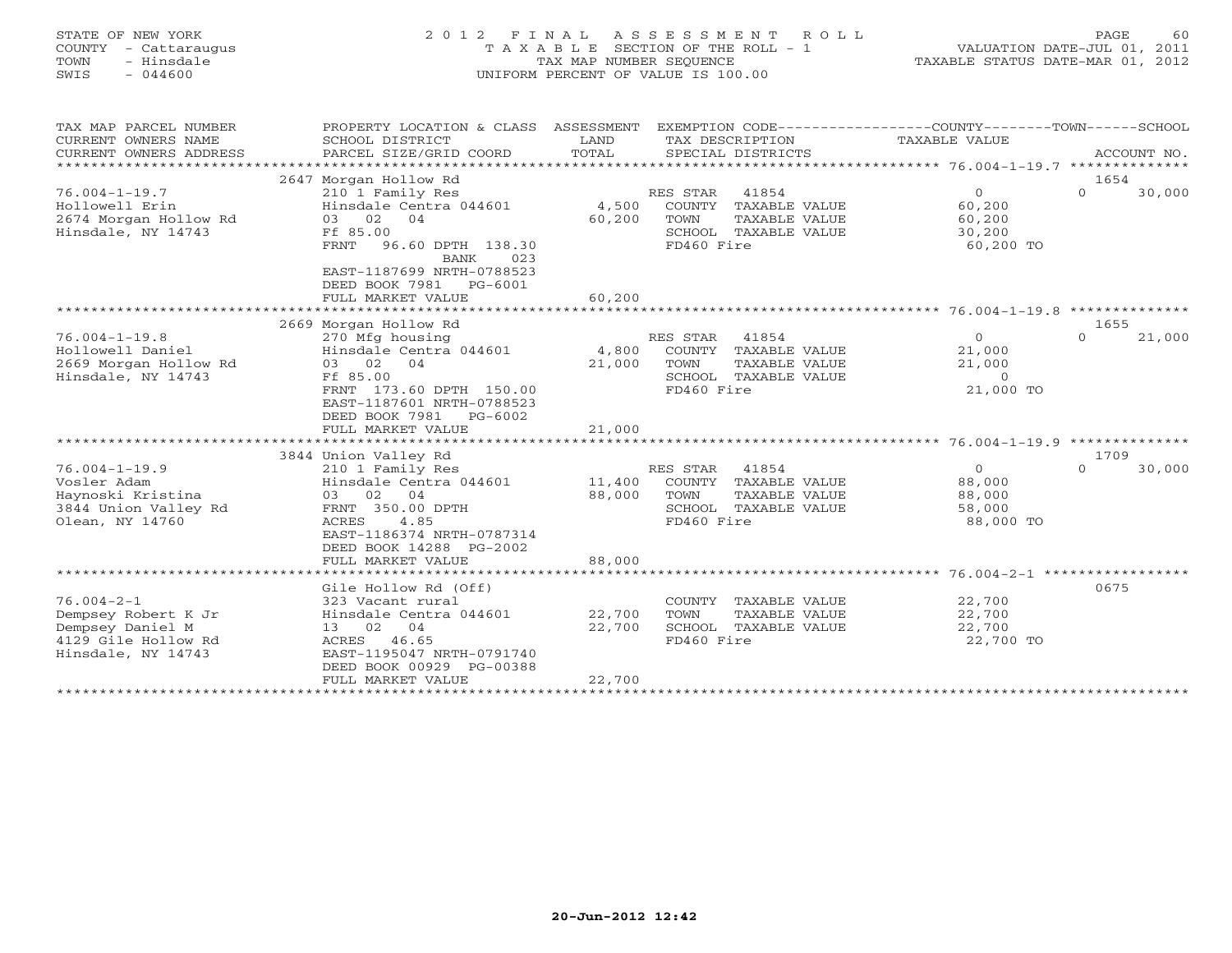## STATE OF NEW YORK 2 0 1 2 F I N A L A S S E S S M E N T R O L L PAGE 61 COUNTY - Cattaraugus T A X A B L E SECTION OF THE ROLL - 1 VALUATION DATE-JUL 01, 2011 TOWN - Hinsdale TAX MAP NUMBER SEQUENCE TAXABLE STATUS DATE-MAR 01, 2012 SWIS - 044600 UNIFORM PERCENT OF VALUE IS 100.00

| TAX MAP PARCEL NUMBER<br>CURRENT OWNERS NAME<br>CURRENT OWNERS ADDRESS | PROPERTY LOCATION & CLASS ASSESSMENT<br>SCHOOL DISTRICT<br>PARCEL SIZE/GRID COORD                     | LAND<br>TOTAL    |                        | TAX DESCRIPTION<br>SPECIAL DISTRICTS           | EXEMPTION CODE-----------------COUNTY-------TOWN------SCHOOL<br>TAXABLE VALUE |                | ACCOUNT NO.           |
|------------------------------------------------------------------------|-------------------------------------------------------------------------------------------------------|------------------|------------------------|------------------------------------------------|-------------------------------------------------------------------------------|----------------|-----------------------|
| **********************                                                 |                                                                                                       |                  |                        |                                                |                                                                               |                |                       |
| $76.004 - 2 - 2$                                                       | 4055 Gile Hollow Rd                                                                                   |                  | AGED C/T/S 41800       |                                                | 50 PCT OF VALUE USED FOR EXEMPTION PURPOSES<br>18,000                         |                | 0730<br>18,000 18,000 |
| Stiles Flora<br>Stiles Carl Bradley                                    | 280 Res Multiple<br>Hinsdale Centra 044601 10,800 8<br>72,000 11<br>13 02 04                          |                  | 10,800 SR STAR<br>TOWN | 41834<br>COUNTY TAXABLE VALUE<br>TAXABLE VALUE | $\overline{0}$<br>54,000<br>54,000                                            | $\overline{0}$ | 54,000                |
| 4055 Gile Hollow Rd<br>Hinsdale, NY 14743                              | FRNT 155.00 DPTH 250.00<br>EAST-1196358 NRTH-0792079<br>DEED BOOK 00993 PG-00640<br>FULL MARKET VALUE | 72,000           | FD460 Fire             | SCHOOL TAXABLE VALUE                           | $\overline{0}$<br>72,000 TO                                                   |                |                       |
|                                                                        |                                                                                                       |                  |                        |                                                |                                                                               |                |                       |
|                                                                        | Gile Hollow Rd (Off)                                                                                  |                  |                        |                                                |                                                                               |                | 0929                  |
| $76.004 - 2 - 3$                                                       | 210 1 Family Res                                                                                      |                  | CVET $C/T$ 41131       |                                                | 15,250                                                                        | 15,250         | $\overline{0}$        |
| Smith Timothy C                                                        | Hinsdale Centra 044601                                                                                | 8,100 RES STAR   |                        | 41854                                          | $\overline{0}$                                                                | $\bigcirc$     | 30,000                |
| Smith Barbara                                                          | 13 02 04                                                                                              | 61,000           |                        | COUNTY TAXABLE VALUE                           | 45,750                                                                        |                |                       |
| RD 1 Gile Hollow Rd<br>Hinsdale, NY 14743                              | FRNT 200.00 DPTH<br>ACRES 1.14                                                                        |                  | TOWN                   | TAXABLE VALUE<br>SCHOOL TAXABLE VALUE          | 45,750<br>31,000                                                              |                |                       |
|                                                                        | EAST-1196373 NRTH-0791907                                                                             |                  | FD460 Fire             |                                                | 61,000 TO                                                                     |                |                       |
|                                                                        | DEED BOOK 759 PG-00311                                                                                |                  |                        |                                                |                                                                               |                |                       |
|                                                                        | FULL MARKET VALUE                                                                                     | 61,000           |                        |                                                |                                                                               |                |                       |
|                                                                        |                                                                                                       |                  |                        |                                                |                                                                               |                |                       |
|                                                                        | 4023 Gile Hollow Rd                                                                                   |                  |                        |                                                |                                                                               |                | 0687                  |
| $76.004 - 2 - 4.1$                                                     | 210 1 Family Res                                                                                      |                  | RES STAR               | 41854                                          | $\overline{0}$<br>36,000                                                      | $\Omega$       | 30,000                |
| Meyers Michael J<br>Meyers Melody K                                    | Hinsdale Centra 044601<br>Hinsdale Centra 04<br>13 02 04<br>FRNT 275.00 DPTH                          | 14,900<br>36,000 | TOWN                   | COUNTY TAXABLE VALUE<br>TAXABLE VALUE          | 36,000                                                                        |                |                       |
| 4023 Gile Hollow Rd                                                    |                                                                                                       |                  |                        | SCHOOL TAXABLE VALUE                           | 6,000                                                                         |                |                       |
| Hinsdale, NY 14743                                                     | ACRES 1.73                                                                                            |                  | FD460 Fire             |                                                | 36,000 TO                                                                     |                |                       |
|                                                                        | EAST-1196377 NRTH-0791490                                                                             |                  |                        |                                                |                                                                               |                |                       |
|                                                                        | DEED BOOK 787<br>PG-00657                                                                             |                  |                        |                                                |                                                                               |                |                       |
|                                                                        | FULL MARKET VALUE                                                                                     | 36,000           |                        |                                                |                                                                               |                |                       |
|                                                                        | Gile Hollow Rd                                                                                        |                  |                        |                                                |                                                                               |                | 0996                  |
| $76.004 - 2 - 4.2$                                                     | 270 Mfg housing                                                                                       |                  |                        | COUNTY TAXABLE VALUE                           | 12,900                                                                        |                |                       |
| Meyers Michael J                                                       | Hinsdale Centra 044601                                                                                | 8,100            | TOWN                   | TAXABLE VALUE                                  |                                                                               |                |                       |
| Meyers Melody K                                                        | 13 02 04                                                                                              | 12,900           |                        | SCHOOL TAXABLE VALUE                           | 12,900<br>12,900                                                              |                |                       |
| 4023 Gile Hollow Rd                                                    | FRNT 172.00 DPTH                                                                                      |                  | FD460 Fire             |                                                | 12,900 TO                                                                     |                |                       |
| Hinsdale, NY 14743                                                     | ACRES 1.16                                                                                            |                  |                        |                                                |                                                                               |                |                       |
|                                                                        | EAST-1196376 NRTH-0791720                                                                             |                  |                        |                                                |                                                                               |                |                       |
|                                                                        | DEED BOOK 00939 PG-00869<br>FULL MARKET VALUE                                                         | 12,900           |                        |                                                |                                                                               |                |                       |
|                                                                        |                                                                                                       |                  |                        |                                                |                                                                               |                |                       |
|                                                                        | 3999 Gile Hollow Rd                                                                                   |                  |                        |                                                |                                                                               |                | 0680                  |
| $76.004 - 2 - 5$                                                       | 271 Mfg housings                                                                                      |                  | SR STAR                | 41834                                          | $\overline{0}$                                                                | $\Omega$       | 31,200                |
| Chapman Patricia A                                                     | Hinsdale Centra 044601                                                                                | 8,200            |                        | COUNTY TAXABLE VALUE                           | 31,200                                                                        |                |                       |
| Hubbard Norma J                                                        | 10/12/13 02 04                                                                                        | 31,200 TOWN      |                        | TAXABLE VALUE                                  | 31,200                                                                        |                |                       |
| 3999 Gile Hollow Rd                                                    | star Pat Chapman                                                                                      |                  |                        | SCHOOL TAXABLE VALUE                           | $\overline{0}$                                                                |                |                       |
| Hinsdale, NY 14743                                                     | FRNT 190.00 DPTH<br>1.20<br>ACRES                                                                     |                  | FD460 Fire             |                                                | 31,200 TO                                                                     |                |                       |
|                                                                        | EAST-1196420 NRTH-0791265                                                                             |                  |                        |                                                |                                                                               |                |                       |
|                                                                        | PG-00495<br>DEED BOOK 882                                                                             |                  |                        |                                                |                                                                               |                |                       |
|                                                                        | FULL MARKET VALUE                                                                                     | 31,200           |                        |                                                |                                                                               |                |                       |
| ***********************                                                |                                                                                                       |                  |                        |                                                |                                                                               |                |                       |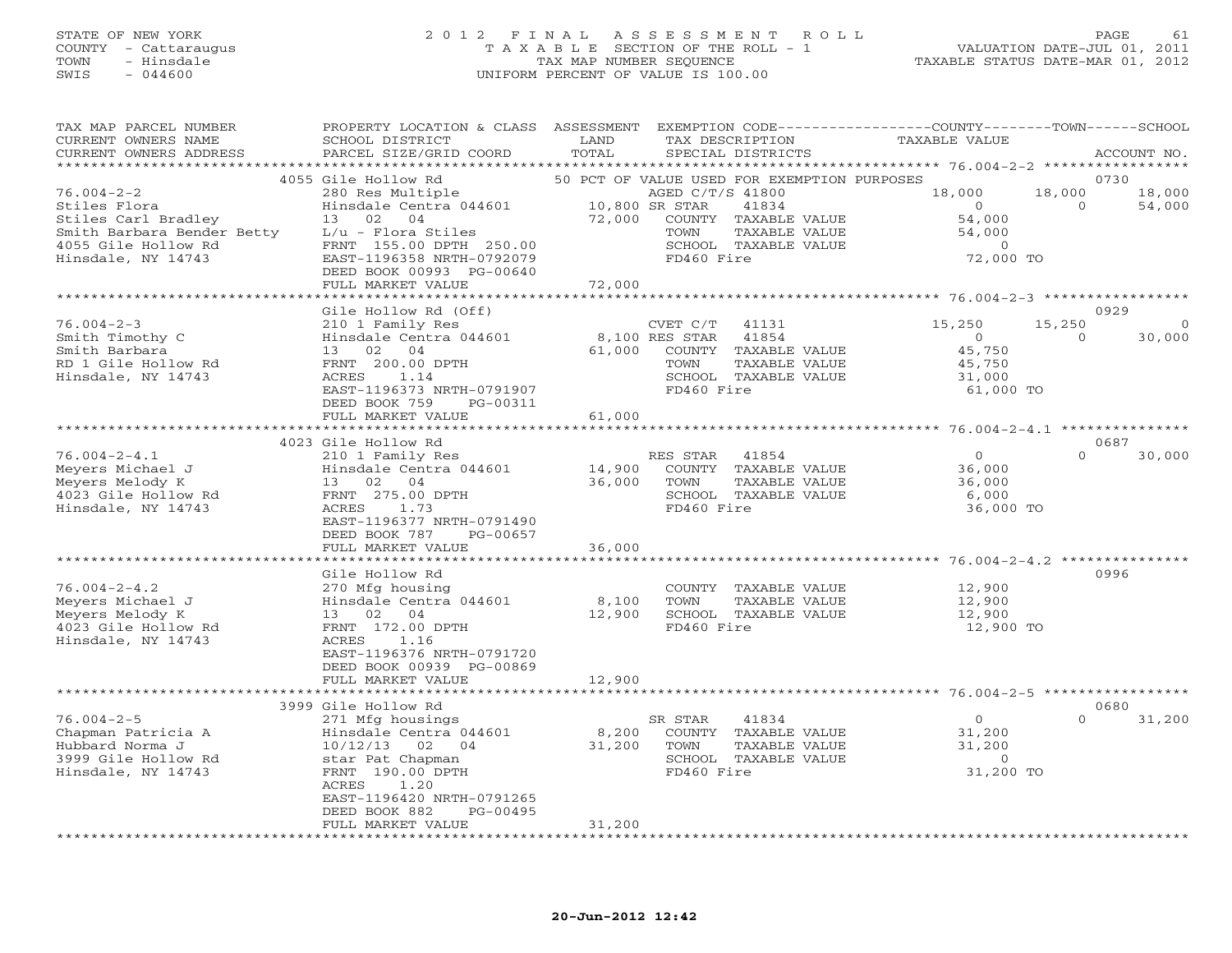### STATE OF NEW YORK 2 0 1 2 F I N A L A S S E S S M E N T R O L L PAGE 62 COUNTY - Cattaraugus T A X A B L E SECTION OF THE ROLL - 1 VALUATION DATE-JUL 01, 2011 TOWN - Hinsdale TAX MAP NUMBER SEQUENCE TAXABLE STATUS DATE-MAR 01, 2012 SWIS - 044600 UNIFORM PERCENT OF VALUE IS 100.00UNIFORM PERCENT OF VALUE IS 100.00

| TAX MAP PARCEL NUMBER<br>CURRENT OWNERS NAME<br>CURRENT OWNERS ADDRESS                        | PROPERTY LOCATION & CLASS ASSESSMENT<br>SCHOOL DISTRICT<br>PARCEL SIZE/GRID COORD                                                                    | LAND<br>TOTAL    | EXEMPTION CODE-----------------COUNTY-------TOWN------SCHOOL<br>TAX DESCRIPTION<br>SPECIAL DISTRICTS           | TAXABLE VALUE                                              |                | ACCOUNT NO.       |
|-----------------------------------------------------------------------------------------------|------------------------------------------------------------------------------------------------------------------------------------------------------|------------------|----------------------------------------------------------------------------------------------------------------|------------------------------------------------------------|----------------|-------------------|
| *********************<br>$76.004 - 2 - 7.1$                                                   | 3959 Gile Hollow Rd                                                                                                                                  |                  |                                                                                                                | 40,000                                                     | 0583           |                   |
| Benedict Douglas<br>959 E River Rd<br>Grand Island, NY 14072                                  | 312 Vac w/imprv<br>Hinsdale Centra 044601<br>13/10 03 03<br>FRNT 235.00 DPTH                                                                         | 24,100<br>40,000 | COUNTY TAXABLE VALUE<br>TOWN<br>TAXABLE VALUE<br>SCHOOL TAXABLE VALUE<br>FD460 Fire                            | 40,000<br>40,000<br>40,000 TO                              |                |                   |
|                                                                                               | ACRES<br>53.35<br>EAST-1195208 NRTH-0790907<br>DEED BOOK 3348<br>$PG-5001$<br>FULL MARKET VALUE                                                      | 40,000           |                                                                                                                |                                                            |                |                   |
|                                                                                               | 3922 Gile Hollow Rd                                                                                                                                  |                  |                                                                                                                |                                                            | 1214           |                   |
| $76.004 - 2 - 7.2$<br>Fischer Sandra<br>3922 Gile Hollow Rd<br>Hinsdale, NY 14743             | 271 Mfg housings<br>Hinsdale Centra 044601<br>10 02 04<br>FRNT 1130.00 DPTH<br>7.35<br>ACRES<br>EAST-1197064 NRTH-0790727<br>DEED BOOK 10541 PG-6001 | 19,500<br>86,600 | 41854<br>RES STAR<br>COUNTY TAXABLE VALUE<br>TAXABLE VALUE<br>TOWN<br>SCHOOL TAXABLE VALUE<br>FD460 Fire       | $\Omega$<br>86,600<br>86,600<br>56,600<br>86,600 TO        | $\Omega$       | 30,000            |
|                                                                                               | FULL MARKET VALUE                                                                                                                                    | 86,600           |                                                                                                                |                                                            |                |                   |
|                                                                                               | 3984 Gile Hollow Rd                                                                                                                                  |                  |                                                                                                                |                                                            | 1223           |                   |
| $76.004 - 2 - 7.3$<br>McGranaghan Patricia                                                    | 270 Mfg housing<br>Hinsdale Centra 044601                                                                                                            |                  | AGED C/T/S 41800<br>8,700 CVET C/T<br>41131                                                                    | 6,750<br>4,500                                             | 6,750<br>4,500 | 9,000<br>$\Omega$ |
| 3984 Gile Hollow Rd<br>Hinsdale, NY 14743                                                     | 10/12 03 03<br>FRNT 178.00 DPTH<br>ACRES<br>1.80<br>EAST-1196848 NRTH-0791200<br>DEED BOOK 848<br>PG-00916<br>FULL MARKET VALUE                      | 18,000           | 41834<br>18,000 SR STAR<br>COUNTY TAXABLE VALUE<br>TOWN<br>TAXABLE VALUE<br>SCHOOL TAXABLE VALUE<br>FD460 Fire | $\Omega$<br>6,750<br>6,750<br>$\circ$<br>18,000 TO         | $\Omega$       | 9,000             |
|                                                                                               |                                                                                                                                                      |                  |                                                                                                                |                                                            |                |                   |
|                                                                                               | 3977 Gile Hollow Rd                                                                                                                                  |                  |                                                                                                                |                                                            | 1507           |                   |
| $76.004 - 2 - 7.4$<br>Stearns Everett C<br>Susan<br>3977 Gile Hollow Rd<br>Hinsdale, NY 14743 | 270 Mfg housing<br>Hinsdale Centra 044601<br>$10/13$ 02<br>04<br>FRNT 258.50 DPTH 100.00<br>EAST-1196581 NRTH-0791055<br>DEED BOOK 00974 PG-00269    | 6,400<br>12,000  | RES STAR<br>41854<br>COUNTY TAXABLE VALUE<br>TAXABLE VALUE<br>TOWN<br>SCHOOL TAXABLE VALUE<br>FD460 Fire       | $\overline{0}$<br>12,000<br>12,000<br>$\circ$<br>12,000 TO | $\Omega$       | 12,000            |
|                                                                                               | FULL MARKET VALUE<br>***************************                                                                                                     | 12,000           |                                                                                                                |                                                            |                |                   |
|                                                                                               | 3943 Gile Hollow Rd                                                                                                                                  |                  |                                                                                                                |                                                            | 0304           |                   |
| $76.004 - 2 - 8$<br>Hand Tanya M<br>3943 Gile Hollow Rd<br>Hinsdale, NY 14743                 | 270 Mfg housing<br>Hinsdale Centra 044601<br>10 02 04<br>80.00 DPTH 155.00<br>FRNT<br>EAST-1196739 NRTH-0790680<br>DEED BOOK 11114 PG-4001           | 4,300<br>8,400   | COUNTY TAXABLE VALUE<br>TOWN<br>TAXABLE VALUE<br>SCHOOL TAXABLE VALUE<br>FD460 Fire                            | 8,400<br>8,400<br>8,400<br>8,400 TO                        |                |                   |
|                                                                                               | FULL MARKET VALUE                                                                                                                                    | 8,400            |                                                                                                                |                                                            |                |                   |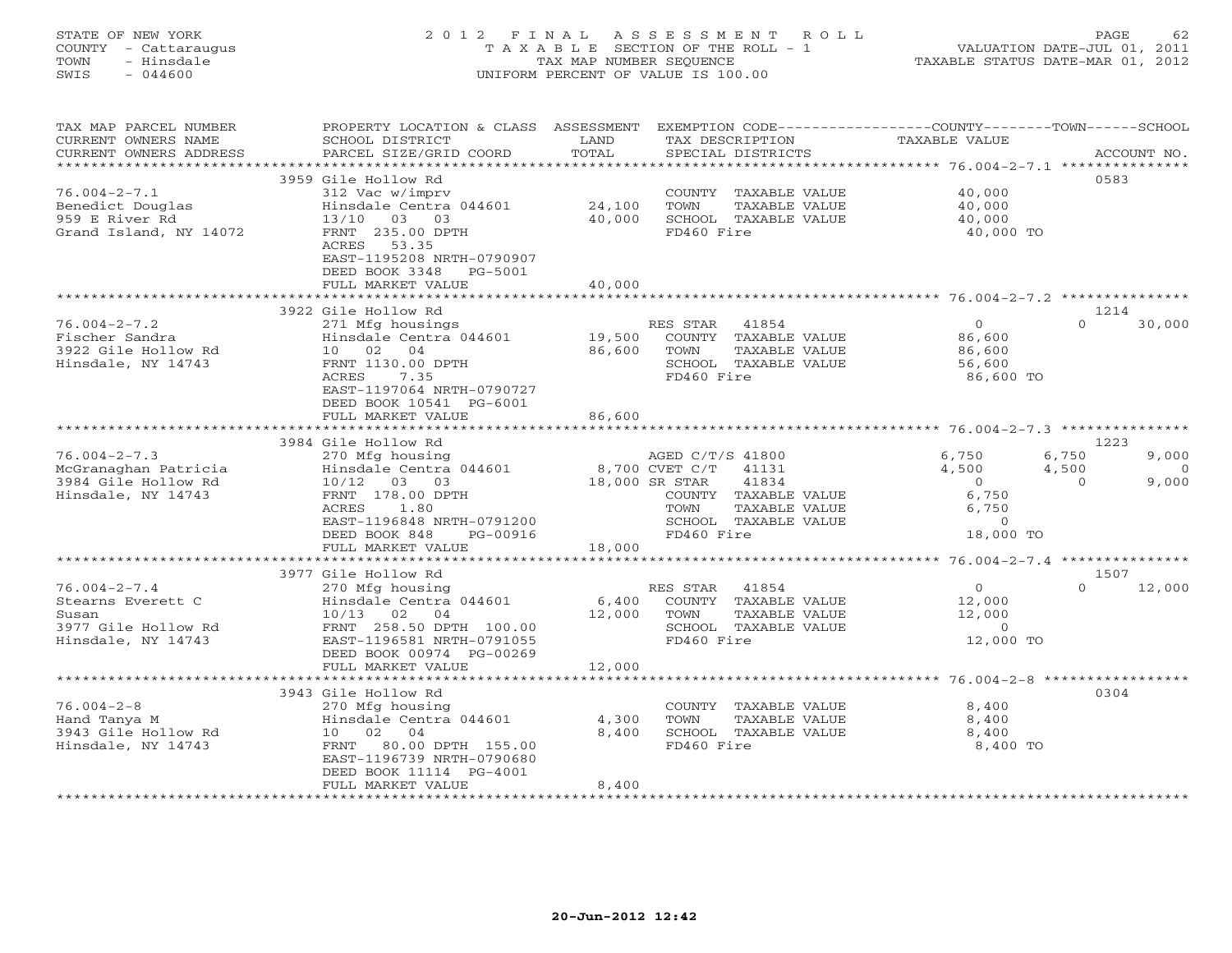### STATE OF NEW YORK 2 0 1 2 F I N A L A S S E S S M E N T R O L L PAGE 63 COUNTY - Cattaraugus T A X A B L E SECTION OF THE ROLL - 1 VALUATION DATE-JUL 01, 2011 TOWN - Hinsdale TAX MAP NUMBER SEQUENCE TAXABLE STATUS DATE-MAR 01, 2012 SWIS - 044600 UNIFORM PERCENT OF VALUE IS 100.00UNIFORM PERCENT OF VALUE IS 100.00

| TAX MAP PARCEL NUMBER                           | PROPERTY LOCATION & CLASS ASSESSMENT EXEMPTION CODE---------------COUNTY-------TOWN------SCHOOL |                  |                                         |                          |                    |
|-------------------------------------------------|-------------------------------------------------------------------------------------------------|------------------|-----------------------------------------|--------------------------|--------------------|
| CURRENT OWNERS NAME<br>CURRENT OWNERS ADDRESS   | SCHOOL DISTRICT<br>PARCEL SIZE/GRID COORD                                                       | LAND<br>TOTAL    | TAX DESCRIPTION<br>SPECIAL DISTRICTS    | TAXABLE VALUE            | ACCOUNT NO.        |
|                                                 |                                                                                                 |                  |                                         |                          |                    |
|                                                 | 3996 Gile Hollow Rd                                                                             |                  |                                         |                          | 0857               |
| $76.004 - 2 - 9$                                | 270 Mfg housing                                                                                 |                  | COUNTY TAXABLE VALUE                    | 9,600                    |                    |
| Whispering Meadows Mobile                       | Hinsdale Centra 044601                                                                          | 5,000            | TOWN<br>TAXABLE VALUE                   | 9,600                    |                    |
| Home Park Inc                                   | 10/12 02 04                                                                                     | 9,600            | SCHOOL TAXABLE VALUE                    | 9,600                    |                    |
| Attn: Kenneth Doolittle #13<br>2433 Brazilia Dr | FRNT 100.00 DPTH 165.00<br>EAST-1196687 NRTH-0791266                                            |                  | FD460 Fire                              | 9,600 TO                 |                    |
| Clearwater, FL 33763                            | DEED BOOK 00915 PG-00837                                                                        |                  |                                         |                          |                    |
|                                                 | FULL MARKET VALUE                                                                               | 9,600            |                                         |                          |                    |
|                                                 |                                                                                                 |                  |                                         |                          |                    |
|                                                 | 4004 Gile Hollow Rd                                                                             |                  |                                         |                          | 0584               |
| 76.004-2-10                                     | 210 1 Family Res                                                                                |                  | COUNTY TAXABLE VALUE                    | 10,000                   |                    |
| Stearns Rebecca S                               | Hinsdale Centra 044601                                                                          | 8,100            | TAXABLE VALUE<br>TOWN                   | 10,000                   |                    |
| 4006 Gile Hollow Rd                             | 12  03  03                                                                                      | 10,000           | SCHOOL TAXABLE VALUE                    | 10,000                   |                    |
| Hinsdale, NY 14773                              | FRNT 148.00 DPTH 320.00<br>EAST-1196718 NRTH-0791392                                            |                  | FD460 Fire                              | 10,000 TO                |                    |
|                                                 | DEED BOOK 16386 PG-3001                                                                         |                  |                                         |                          |                    |
|                                                 | FULL MARKET VALUE                                                                               | 10,000           |                                         |                          |                    |
|                                                 |                                                                                                 |                  |                                         |                          |                    |
|                                                 | Gile Hollow Rd                                                                                  |                  |                                         |                          | 0187               |
| $76.004 - 2 - 11.1$                             | 311 Res vac land                                                                                |                  | COUNTY TAXABLE VALUE                    | 23,400                   |                    |
| Milani James G                                  | Hinsdale Centra 044601                                                                          | 23,400           | TAXABLE VALUE<br>TOWN                   | 23,400                   |                    |
| 132 Waterman St 3<br>Lockport, NY 14944924      | 10/12 02 04                                                                                     | 23,400           | SCHOOL TAXABLE VALUE<br>FD460 Fire      | 23,400                   |                    |
|                                                 | ACRES 49.80<br>EAST-1197914 NRTH-0791605                                                        |                  |                                         | 23,400 TO                |                    |
|                                                 | DEED BOOK 1005 PG-807                                                                           |                  |                                         |                          |                    |
|                                                 | FULL MARKET VALUE                                                                               | 23,400           |                                         |                          |                    |
|                                                 |                                                                                                 |                  |                                         |                          |                    |
|                                                 | 1110 Oak Ln                                                                                     |                  |                                         |                          | 1289               |
| $76.004 - 2 - 11.2$                             | 210 1 Family Res                                                                                |                  | 41834<br>SR STAR                        | $\overline{O}$           | $\Omega$<br>62,200 |
| Elderkin Bobbie H                               | Hinsdale Centra 044601                                                                          | 12,700<br>83,000 | COUNTY TAXABLE VALUE<br>TOWN            | 83,000                   |                    |
| Elderkin Carolyn<br>1110 Oak Ln                 | 10 02 04<br>FRNT 1020.00 DPTH                                                                   |                  | TAXABLE VALUE<br>SCHOOL TAXABLE VALUE   | 83,000<br>20,800         |                    |
| Hinsdale, NY 14743                              | ACRES 12.00                                                                                     |                  | FD460 Fire                              | 83,000 TO                |                    |
|                                                 | EAST-1197809 NRTH-0790790                                                                       |                  |                                         |                          |                    |
|                                                 | DEED BOOK 00928 PG-01114                                                                        |                  |                                         |                          |                    |
|                                                 | FULL MARKET VALUE                                                                               | 83,000           |                                         |                          |                    |
|                                                 |                                                                                                 |                  |                                         |                          |                    |
|                                                 | 1627 Gile Hollow Rd                                                                             |                  |                                         |                          | 1323               |
| $76.004 - 2 - 11.3$<br>Deibler Ronald C         | 271 Mfg housings<br>Hinsdale Centra 044601                                                      | 10,400           | RES ST MH 41864<br>COUNTY TAXABLE VALUE | $\overline{0}$<br>19,300 | $\Omega$<br>7,000  |
| Deibler Mary                                    | 10/12 02 04                                                                                     | 19,300           | TOWN<br>TAXABLE VALUE                   | 19,300                   |                    |
| 1601 Gile Hollow Rd                             | 2 Mobile Homes                                                                                  |                  | SCHOOL TAXABLE VALUE                    | 12,300                   |                    |
| Hinsdale, NY 14743                              | Ff 229.00                                                                                       |                  | FD460 Fire                              | 19,300 TO                |                    |
|                                                 | ACRES<br>3.80                                                                                   |                  |                                         |                          |                    |
|                                                 | EAST-1199406 NRTH-0790906                                                                       |                  |                                         |                          |                    |
|                                                 | DEED BOOK 902<br>PG-00984                                                                       |                  |                                         |                          |                    |
|                                                 | FULL MARKET VALUE                                                                               | 19,300           |                                         |                          |                    |
|                                                 |                                                                                                 |                  |                                         |                          |                    |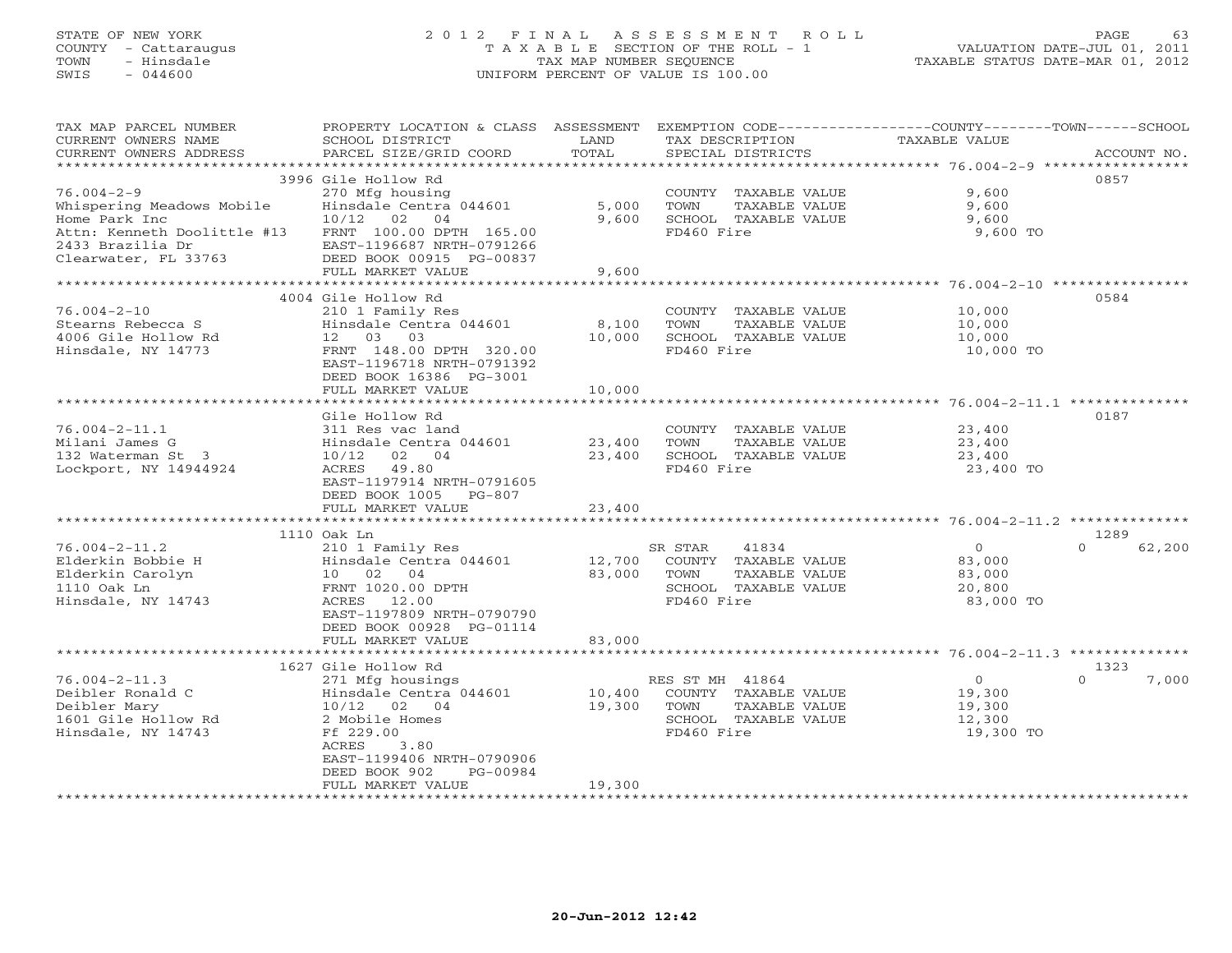#### STATE OF NEW YORK 2 0 1 2 F I N A L A S S E S S M E N T R O L L PAGE 64 COUNTY - Cattaraugus T A X A B L E SECTION OF THE ROLL - 1 VALUATION DATE-JUL 01, 2011 TOWN - Hinsdale TAX MAP NUMBER SEQUENCE TAXABLE STATUS DATE-MAR 01, 2012 SWIS - 044600 UNIFORM PERCENT OF VALUE IS 100.00UNIFORM PERCENT OF VALUE IS 100.00

| TAX MAP PARCEL NUMBER<br>CURRENT OWNERS NAME<br>CURRENT OWNERS ADDRESS | PROPERTY LOCATION & CLASS<br>SCHOOL DISTRICT<br>PARCEL SIZE/GRID COORD                                               | ASSESSMENT<br>LAND<br>TOTAL | TAX DESCRIPTION<br>SPECIAL DISTRICTS | EXEMPTION CODE----------------COUNTY-------TOWN-----SCHOOL<br><b>TAXABLE VALUE</b><br>ACCOUNT NO. |  |
|------------------------------------------------------------------------|----------------------------------------------------------------------------------------------------------------------|-----------------------------|--------------------------------------|---------------------------------------------------------------------------------------------------|--|
| * * * * * * * * * * * * * * * * * * *                                  |                                                                                                                      | ******                      |                                      | *********** 76.004-2-11.3/1 ************                                                          |  |
|                                                                        | 1601 Gile Hollow Rd                                                                                                  |                             |                                      | 1604                                                                                              |  |
| $76.004 - 2 - 11.3/1$                                                  | 474 Billboard                                                                                                        |                             | COUNTY TAXABLE VALUE                 | 27,000                                                                                            |  |
| Deibler Ronald C                                                       | Hinsdale Centra 044601                                                                                               | 100                         | TOWN<br>TAXABLE VALUE                | 27,000                                                                                            |  |
| Deibler Mary E                                                         | 10/12<br>02<br>04                                                                                                    | 27,000                      | SCHOOL TAXABLE VALUE                 | 27,000                                                                                            |  |
| Attn: Lamar Advertising                                                | parent parcel                                                                                                        |                             | FD460 Fire                           | 27,000 TO                                                                                         |  |
| 1601 Gile Hollow Rd                                                    | 11.3                                                                                                                 |                             |                                      |                                                                                                   |  |
| Hinsdale, NY 14743                                                     | ACRES<br>3.80<br>EAST-1199356 NRTH-0790892<br>DEED BOOK 902<br>PG-00984                                              |                             |                                      |                                                                                                   |  |
|                                                                        | FULL MARKET VALUE                                                                                                    | 27,000                      |                                      |                                                                                                   |  |
|                                                                        | *****************                                                                                                    | ***********                 |                                      |                                                                                                   |  |
|                                                                        | Gile Hollow Rd (Off)                                                                                                 |                             |                                      | 1326                                                                                              |  |
| $76.004 - 2 - 11.4$                                                    | 314 Rural vac<10                                                                                                     |                             | COUNTY TAXABLE VALUE                 | 13,400                                                                                            |  |
| Skroback Denise                                                        | Hinsdale Centra 044601                                                                                               | 13,400                      | TOWN<br>TAXABLE VALUE                | 13,400                                                                                            |  |
| 566 Four Mile Rd                                                       | 02 04<br>10/12                                                                                                       | 13,400                      | SCHOOL TAXABLE VALUE                 | 13,400                                                                                            |  |
| Allegany, NY 14706                                                     | 10.00<br>ACRES<br>EAST-1197378 NRTH-0791290<br>DEED BOOK 998<br>PG-1192                                              |                             | FD460 Fire                           | 13,400 TO                                                                                         |  |
|                                                                        | FULL MARKET VALUE                                                                                                    | 13,400                      |                                      |                                                                                                   |  |
|                                                                        | *****************************                                                                                        |                             |                                      |                                                                                                   |  |
|                                                                        | Gile Hollow Rd (Off)                                                                                                 |                             |                                      | 1375                                                                                              |  |
| $76.004 - 2 - 11.5$                                                    | 475 Junkyard                                                                                                         |                             | COUNTY TAXABLE VALUE                 | 10,800                                                                                            |  |
| Deibler Ronald C                                                       | Hinsdale Centra 044601                                                                                               | 10,800                      | TOWN<br>TAXABLE VALUE                | 10,800                                                                                            |  |
| Deibler Mary E                                                         | 10 02<br>04                                                                                                          | 10,800                      | SCHOOL TAXABLE VALUE                 | 10,800                                                                                            |  |
| 1601 Gile Hollow Rd<br>Hinsdale, NY 14743                              | ACRES<br>4.34<br>EAST-1199112 NRTH-0790615<br>DEED BOOK 00921 PG-00416                                               |                             | FD460 Fire                           | 10,800 TO                                                                                         |  |
|                                                                        | FULL MARKET VALUE                                                                                                    | 10,800                      |                                      |                                                                                                   |  |
|                                                                        | ***********************                                                                                              | *********                   |                                      | ************************ 76.004-2-11.5/1 ************                                             |  |
|                                                                        | Gile Hollow Rd (Off)                                                                                                 |                             |                                      | 1605                                                                                              |  |
| $76.004 - 2 - 11.5/1$                                                  | 474 Billboard                                                                                                        |                             | COUNTY TAXABLE VALUE                 | 27,000                                                                                            |  |
| Deibler Ronald C                                                       | Hinsdale Centra 044601                                                                                               | 10,800                      | TOWN<br>TAXABLE VALUE                | 27,000                                                                                            |  |
| Deibler Mary E                                                         | 10 02 04                                                                                                             | 27,000                      | SCHOOL TAXABLE VALUE                 | 27,000                                                                                            |  |
| Attn: Lamar Advertising<br>1601 Gile Hollow Rd<br>Hinsdale, NY 14743   | Billboard located on<br>parent parcel 11.5<br>4.34<br>ACRES<br>EAST-1199113 NRTH-0790621<br>DEED BOOK 00921 PG-00416 |                             | FD460 Fire                           | 27,000 TO                                                                                         |  |
|                                                                        | FULL MARKET VALUE                                                                                                    | 27,000                      |                                      |                                                                                                   |  |
|                                                                        |                                                                                                                      |                             |                                      |                                                                                                   |  |
|                                                                        | Gile Hollow Rd                                                                                                       |                             |                                      | 1389                                                                                              |  |
| $76.004 - 2 - 11.7$                                                    | 312 Vac w/imprv                                                                                                      |                             | COUNTY<br>TAXABLE VALUE              | 18,000                                                                                            |  |
| Cherry Ivan L                                                          | Hinsdale Centra 044601                                                                                               | 9,300                       | TOWN<br>TAXABLE VALUE                | 18,000                                                                                            |  |
| 5617 State Rd 19N                                                      | 10 02<br>04                                                                                                          | 18,000                      | SCHOOL TAXABLE VALUE                 | 18,000                                                                                            |  |
| Belmont, NY 14813                                                      | Ff 670.00<br>ACRES<br>2.50<br>EAST-1198965 NRTH-0790966<br>DEED BOOK 00992 PG-00736                                  |                             | FD460 Fire                           | 18,000 TO                                                                                         |  |
|                                                                        | FULL MARKET VALUE                                                                                                    | 18,000                      |                                      |                                                                                                   |  |
|                                                                        |                                                                                                                      |                             |                                      |                                                                                                   |  |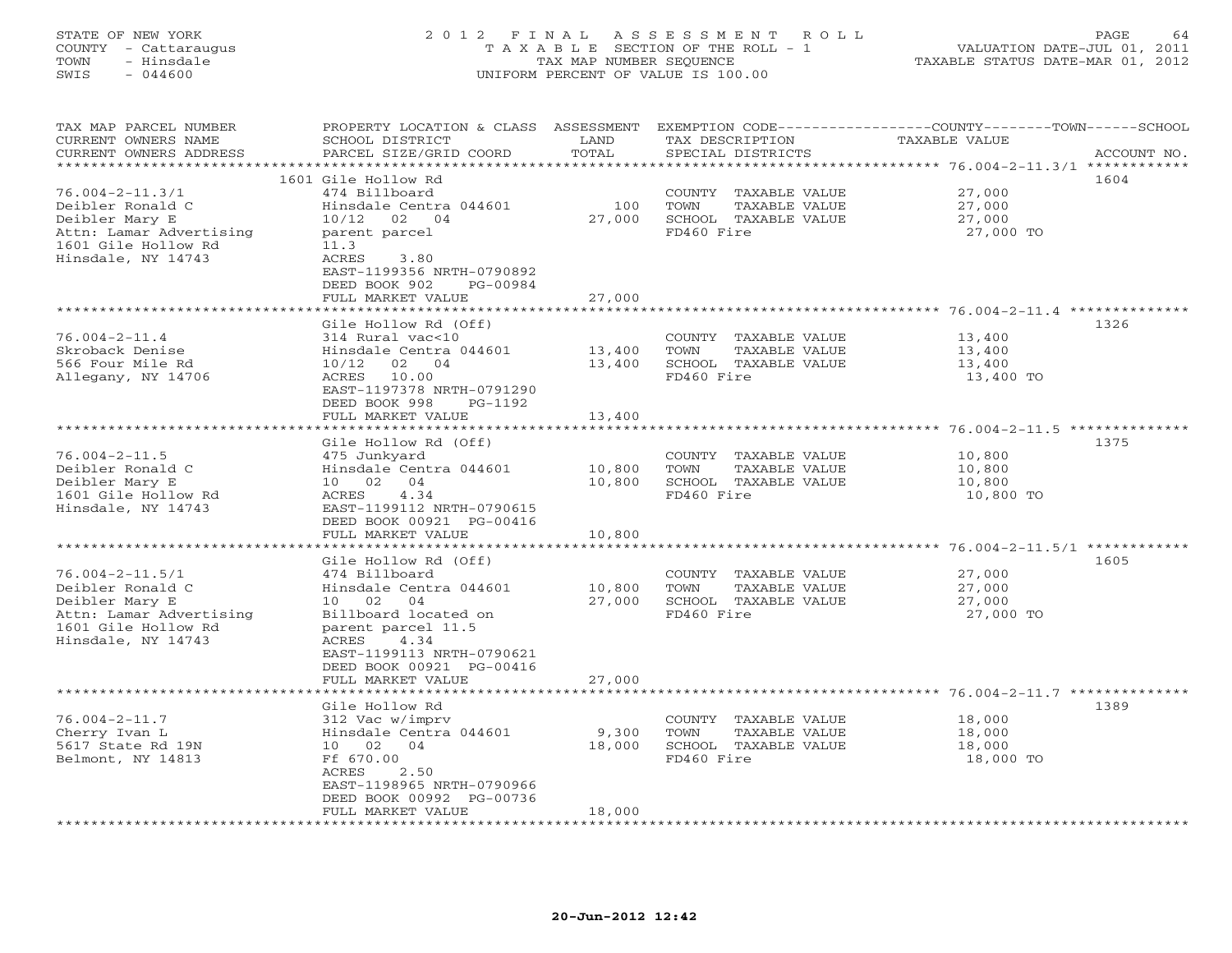### STATE OF NEW YORK 2 0 1 2 F I N A L A S S E S S M E N T R O L L PAGE 65 COUNTY - Cattaraugus T A X A B L E SECTION OF THE ROLL - 1 VALUATION DATE-JUL 01, 2011 TOWN - Hinsdale TAX MAP NUMBER SEQUENCE TAXABLE STATUS DATE-MAR 01, 2012 SWIS - 044600 UNIFORM PERCENT OF VALUE IS 100.00UNIFORM PERCENT OF VALUE IS 100.00

| TAX MAP PARCEL NUMBER<br>CURRENT OWNERS NAME<br>CURRENT OWNERS ADDRESS                                | PROPERTY LOCATION & CLASS ASSESSMENT<br>SCHOOL DISTRICT<br>PARCEL SIZE/GRID COORD                                                                                                          | LAND<br>TOTAL              | TAX DESCRIPTION<br>SPECIAL DISTRICTS                                                                       | EXEMPTION CODE-----------------COUNTY-------TOWN------SCHOOL<br>TAXABLE VALUE<br>ACCOUNT NO. |  |
|-------------------------------------------------------------------------------------------------------|--------------------------------------------------------------------------------------------------------------------------------------------------------------------------------------------|----------------------------|------------------------------------------------------------------------------------------------------------|----------------------------------------------------------------------------------------------|--|
| $76.004 - 2 - 11.8$<br>Moses Richard J<br>Moses Janine M<br>1711 Gile Hollow Rd<br>Hinsdale, NY 14743 | Gile Hollow Rd<br>322 Rural vac>10<br>Hinsdale Centra 044601<br>10 02 04<br>Ff 1000.00<br>ACRES 17.90<br>EAST-1198488 NRTH-0790300<br>DEED BOOK 00995 PG-00850                             | 9,000<br>9,000             | COUNTY TAXABLE VALUE<br>TOWN<br>TAXABLE VALUE<br>SCHOOL TAXABLE VALUE<br>FD460 Fire                        | 1442<br>9,000<br>9,000<br>9,000<br>9,000 TO                                                  |  |
|                                                                                                       | FULL MARKET VALUE<br>***********************                                                                                                                                               | 9,000<br>**********        |                                                                                                            | ********************* 76.004-2-11.12 *************                                           |  |
| $76.004 - 2 - 11.12$<br>Elderkin Rexford J                                                            | 1115 Oak Ln<br>210 1 Family Res<br>Hinsdale Centra 044601                                                                                                                                  | 7,100                      | RES STAR<br>41854<br>COUNTY TAXABLE VALUE                                                                  | 1706<br>$\overline{0}$<br>$\Omega$<br>30,000<br>83,200                                       |  |
| Elderkin Bobbi J<br>1115 Oak Ln<br>Hinsdale, NY 14743                                                 | 10 02 04<br>FRNT 1020.00 DPTH<br>1.65<br>ACRES<br>EAST-1197470 NRTH-0790411<br>DEED BOOK 13962 PG-5001<br>FULL MARKET VALUE                                                                | 83,200<br>83,200           | TOWN<br>TAXABLE VALUE<br>SCHOOL TAXABLE VALUE<br>FD460 Fire                                                | 83,200<br>53,200<br>83,200 TO                                                                |  |
|                                                                                                       |                                                                                                                                                                                            |                            |                                                                                                            |                                                                                              |  |
| $76.004 - 2 - 12$<br>Deibler Ronald C<br>Deibler Mary E<br>1601 Gile Hollow Rd<br>Hinsdale, NY 14743  | 1601 Gile Hollow Rd<br>220 2 Family Res<br>Hinsdale Centra 044601<br>10 02 04<br>FRNT 350.00 DPTH<br>1.32<br>ACRES<br>EAST-1199326 NRTH-0791137<br>DEED BOOK 897<br>PG-00741               | 8,300<br>65,000            | 41834<br>SR STAR<br>COUNTY TAXABLE VALUE<br>TOWN<br>TAXABLE VALUE<br>SCHOOL<br>TAXABLE VALUE<br>FD460 Fire | 0452<br>$\circ$<br>$\Omega$<br>62,200<br>65,000<br>65,000<br>2,800<br>65,000 TO              |  |
|                                                                                                       | FULL MARKET VALUE                                                                                                                                                                          | 65,000                     |                                                                                                            |                                                                                              |  |
| $76.004 - 2 - 13$<br>Moses Richard J<br>Moses Janine M<br>1711 Gile Hollow Rd<br>Hinsdale, NY 14743   | 1711 Gile Hollow Rd<br>210 1 Family Res<br>Hinsdale Centra 044601<br>10 02 04<br>Ff 400.00<br>ACRES<br>5.63<br>EAST-1197473 NRTH-0790104<br>DEED BOOK 872<br>PG-00690<br>FULL MARKET VALUE | 11,700<br>65,000<br>65,000 | RES STAR<br>41854<br>COUNTY TAXABLE VALUE<br>TOWN<br>TAXABLE VALUE<br>SCHOOL TAXABLE VALUE<br>FD460 Fire   | 0700<br>$\overline{0}$<br>$\Omega$<br>30,000<br>65,000<br>65,000<br>35,000<br>65,000 TO      |  |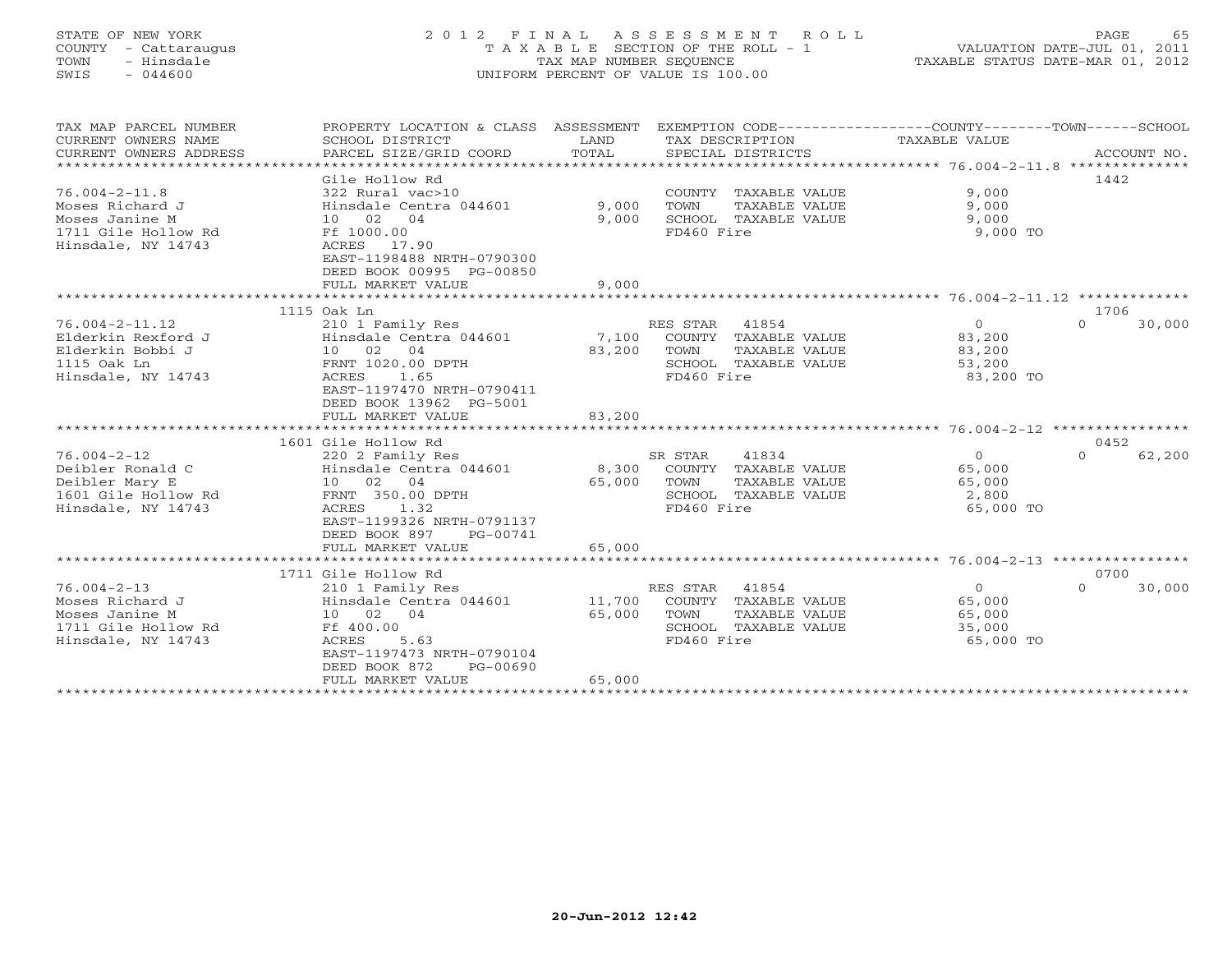#### STATE OF NEW YORK 2 0 1 2 F I N A L A S S E S S M E N T R O L L PAGE 66 COUNTY - Cattaraugus T A X A B L E SECTION OF THE ROLL - 1 VALUATION DATE-JUL 01, 2011 TOWN - Hinsdale TAX MAP NUMBER SEQUENCE TAXABLE STATUS DATE-MAR 01, 2012 SWIS - 044600 UNIFORM PERCENT OF VALUE IS 100.00UNIFORM PERCENT OF VALUE IS 100.00

| TAX MAP PARCEL NUMBER<br>CURRENT OWNERS NAME<br>CURRENT OWNERS ADDRESS   | PROPERTY LOCATION & CLASS ASSESSMENT EXEMPTION CODE----------------COUNTY-------TOWN-----SCHOOL<br>SCHOOL DISTRICT<br>PARCEL SIZE/GRID COORD | LAND<br>TOTAL               | TAX DESCRIPTION<br>SPECIAL DISTRICTS                                           | TAXABLE VALUE                                      |                  | ACCOUNT NO. |
|--------------------------------------------------------------------------|----------------------------------------------------------------------------------------------------------------------------------------------|-----------------------------|--------------------------------------------------------------------------------|----------------------------------------------------|------------------|-------------|
| ********************                                                     |                                                                                                                                              |                             |                                                                                |                                                    |                  |             |
| $76.004 - 2 - 14$                                                        | 3880 Pennsylvania Rd<br>416 Mfg hsing pk                                                                                                     |                             | SR STAR<br>41834                                                               | $\mathbf{0}$                                       | 0540<br>$\Omega$ | 25,000      |
| Sprague William<br>Hillville Village<br>PO Box 263<br>Hinsdale, NY 14743 | Hinsdale Centra 044601<br>08 02<br>04<br>Trailer Crt W/laundramat<br>70 pads 43 mobiles                                                      | 364,000 RES STAR<br>708,500 | 41854<br>COUNTY TAXABLE VALUE<br>TAXABLE VALUE<br>TOWN<br>SCHOOL TAXABLE VALUE | $\circ$<br>708,500<br>708,500<br>575,500           | $\Omega$         | 108,000     |
|                                                                          | ACRES 23.28<br>EAST-1198017 NRTH-0789589<br>DEED BOOK 5954 PG-3001<br>FULL MARKET VALUE                                                      | 708,500                     | FD460 Fire                                                                     | 708,500 TO                                         |                  |             |
|                                                                          |                                                                                                                                              |                             |                                                                                |                                                    |                  |             |
| $76.004 - 2 - 15.2$                                                      | Nys Rte 16<br>314 Rural vac<10                                                                                                               |                             | COUNTY TAXABLE VALUE                                                           | 900                                                | 0761             |             |
| Underwood Clarence Jr<br>271 Park St                                     | Hinsdale Centra 044601<br>07 02<br>04                                                                                                        | 900<br>900                  | TOWN<br>TAXABLE VALUE<br>SCHOOL TAXABLE VALUE                                  | 900<br>900                                         |                  |             |
| Arcade, NY 14009                                                         | FRNT 265.00 DPTH 145.00<br>EAST-1199431 NRTH-0788814<br>DEED BOOK 781<br>PG-00043<br>FULL MARKET VALUE                                       | 900                         | FD460 Fire                                                                     | 900 TO                                             |                  |             |
|                                                                          |                                                                                                                                              |                             |                                                                                |                                                    |                  |             |
|                                                                          | $Nys$ Rte 16 (Off)                                                                                                                           |                             |                                                                                |                                                    | 0542             |             |
| $76.004 - 2 - 16.1$                                                      | 314 Rural vac<10                                                                                                                             |                             | COUNTY TAXABLE VALUE                                                           | 1,600                                              |                  |             |
| Zimmerman Keith<br>6 Dahlia Dr                                           | Hinsdale Centra 044601<br>03 02 04                                                                                                           | 1,600<br>1,600              | TOWN<br>TAXABLE VALUE<br>SCHOOL TAXABLE VALUE                                  | 1,600<br>1,600                                     |                  |             |
| Fairport, NY 14450                                                       | ACRES<br>4.00<br>EAST-1198046 NRTH-0786573<br>DEED BOOK 00947 PG-01013                                                                       |                             | FD460 Fire                                                                     | 1,600 TO                                           |                  |             |
|                                                                          | FULL MARKET VALUE                                                                                                                            | 1,600                       |                                                                                |                                                    |                  |             |
|                                                                          | Nys Rte 16 (off) Rd                                                                                                                          |                             |                                                                                |                                                    | 1077             |             |
| $76.004 - 2 - 16.2$                                                      | 314 Rural vac<10                                                                                                                             |                             | COUNTY TAXABLE VALUE                                                           | 2,800                                              |                  |             |
| Bishop Monroe B<br>3828 Pennsylvania Rd                                  | Hinsdale Centra 044601<br>03 02 04                                                                                                           | 2,800<br>2,800              | TOWN<br>TAXABLE VALUE<br>SCHOOL TAXABLE VALUE                                  | 2,800<br>2,800                                     |                  |             |
| Hinsdale, NY 14743                                                       | 7.00<br>ACRES<br>EAST-1198199 NRTH-0786708<br>DEED BOOK 00947 PG-01015<br>FULL MARKET VALUE                                                  | 2,800                       | FD460 Fire                                                                     | 2,800 TO                                           |                  |             |
|                                                                          |                                                                                                                                              | **********                  |                                                                                | ********************** 76.004-2-17.1 ************* |                  |             |
|                                                                          | Nys Rte 16                                                                                                                                   |                             |                                                                                |                                                    | 0530             |             |
| $76.004 - 2 - 17.1$                                                      | 323 Vacant rural                                                                                                                             |                             | COUNTY TAXABLE VALUE                                                           | 2,800                                              |                  |             |
| Miller Donna J<br>3673 Main St                                           | Hinsdale Centra 044601<br>3/2/4                                                                                                              | 2,800<br>2,800              | TOWN<br>TAXABLE VALUE<br>SCHOOL TAXABLE VALUE                                  | 2,800<br>2,800                                     |                  |             |
| Hinsdale, NY 14743                                                       | ACRES<br>18.81<br>EAST-1199066 NRTH-0786714<br>DEED BOOK 1017<br>$PG-1143$                                                                   |                             |                                                                                |                                                    |                  |             |
|                                                                          | FULL MARKET VALUE                                                                                                                            | 2,800                       |                                                                                |                                                    |                  |             |
|                                                                          | ***********************                                                                                                                      |                             |                                                                                |                                                    |                  |             |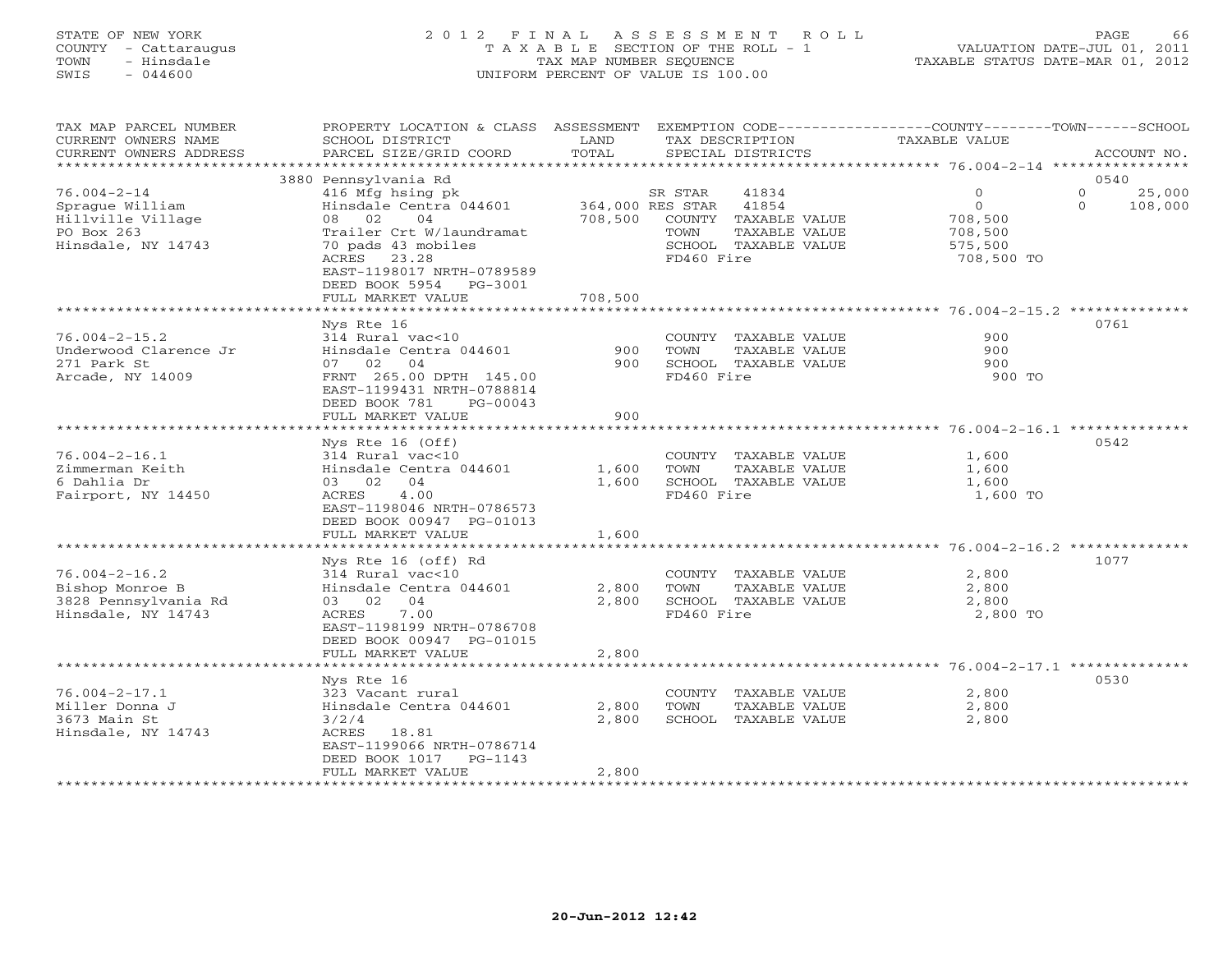### STATE OF NEW YORK 2 0 1 2 F I N A L A S S E S S M E N T R O L L PAGE 67 COUNTY - Cattaraugus T A X A B L E SECTION OF THE ROLL - 1 VALUATION DATE-JUL 01, 2011 TOWN - Hinsdale TAX MAP NUMBER SEQUENCE TAXABLE STATUS DATE-MAR 01, 2012 SWIS - 044600 UNIFORM PERCENT OF VALUE IS 100.00UNIFORM PERCENT OF VALUE IS 100.00

| TAX MAP PARCEL NUMBER<br>CURRENT OWNERS NAME  | PROPERTY LOCATION & CLASS ASSESSMENT<br>SCHOOL DISTRICT    | LAND<br>TOTAL      | EXEMPTION CODE-----------------COUNTY-------TOWN------SCHOOL<br>TAX DESCRIPTION | <b>TAXABLE VALUE</b>                                  |                                |
|-----------------------------------------------|------------------------------------------------------------|--------------------|---------------------------------------------------------------------------------|-------------------------------------------------------|--------------------------------|
| CURRENT OWNERS ADDRESS<br>******************* | PARCEL SIZE/GRID COORD                                     |                    | SPECIAL DISTRICTS                                                               |                                                       | ACCOUNT NO.                    |
|                                               | Fay Hollow Rd                                              |                    |                                                                                 |                                                       | 0039                           |
| $76.004 - 2 - 18$                             | 322 Rural vac>10                                           |                    | COUNTY<br>TAXABLE VALUE                                                         | 14,200                                                |                                |
| Harmon David L                                | Hinsdale Centra 044601                                     | 14,200             | TOWN<br>TAXABLE VALUE                                                           | 14,200                                                |                                |
| Harmon Deborah A                              | 02<br>04<br>11                                             | 14,200             | SCHOOL TAXABLE VALUE                                                            | 14,200                                                |                                |
| 1999 Rock Rd                                  | ACRES 12.10                                                |                    | FD460 Fire                                                                      | 14,200 TO                                             |                                |
| Rutherfordton, NC 28139                       | EAST-1197541 NRTH-0784092                                  |                    |                                                                                 |                                                       |                                |
|                                               | DEED BOOK 1337<br>PG-3001                                  |                    |                                                                                 |                                                       |                                |
|                                               | FULL MARKET VALUE                                          | 14,200             |                                                                                 |                                                       |                                |
|                                               |                                                            |                    |                                                                                 |                                                       |                                |
|                                               | Pennsylvania Rd                                            |                    |                                                                                 |                                                       | 0180                           |
| $76.004 - 2 - 20.1$                           | 314 Rural vac<10                                           |                    | COUNTY TAXABLE VALUE                                                            | 8,300                                                 |                                |
| Moody Esther                                  | Hinsdale Centra 044601                                     | 8,300              | TOWN<br>TAXABLE VALUE                                                           | 8,300                                                 |                                |
| 3834 Pennsylvania Rd                          | 06 02<br>04                                                | 8,300              | SCHOOL TAXABLE VALUE                                                            | 8,300                                                 |                                |
| Hinsdale, NY 14743                            | 1.40<br>ACRES                                              |                    | FD460 Fire                                                                      | 8,300 TO                                              |                                |
|                                               | EAST-1197219 NRTH-0789123                                  |                    |                                                                                 |                                                       |                                |
|                                               | DEED BOOK 912<br>$PG-218$                                  |                    |                                                                                 |                                                       |                                |
|                                               | FULL MARKET VALUE<br>* * * * * * * * * * * * * * * * * * * | 8,300              |                                                                                 |                                                       |                                |
|                                               |                                                            | **********         |                                                                                 | ************************ 76.004-2-20.3 ************** |                                |
|                                               | 3834 Pennsylvania Rd                                       |                    |                                                                                 |                                                       | 1339                           |
| $76.004 - 2 - 20.3$                           | 280 Res Multiple                                           |                    | 41834<br>SR STAR<br>41854                                                       | $\mathbf 0$<br>$\circ$                                | 62,200<br>$\Omega$<br>$\Omega$ |
| Moody Esther<br>Bishop Joann                  | Hinsdale Centra 044601<br>06/08 02 04                      | 152,000            | 24,300 RES STAR<br>COUNTY TAXABLE VALUE                                         | 152,000                                               | 30,000                         |
| 3834 Pennsylvania Rd                          | Life Use                                                   |                    | TOWN<br>TAXABLE VALUE                                                           | 152,000                                               |                                |
| Hinsdale, NY 14743                            | ACRES 18.30                                                |                    | SCHOOL TAXABLE VALUE                                                            | 59,800                                                |                                |
|                                               | EAST-1197589 NRTH-0788659                                  |                    | FD460 Fire                                                                      | 152,000 TO                                            |                                |
|                                               | DEED BOOK 1009<br>$PG-104$                                 |                    |                                                                                 |                                                       |                                |
|                                               | FULL MARKET VALUE                                          | 152,000            |                                                                                 |                                                       |                                |
|                                               |                                                            |                    |                                                                                 |                                                       |                                |
|                                               | 3883 Pennsylvania Rd                                       |                    |                                                                                 |                                                       | 1443                           |
| $76.004 - 2 - 20.4$                           | 270 Mfg housing                                            |                    | 41854<br>RES STAR                                                               | $\circ$                                               | $\Omega$<br>30,000             |
| Ellicott Robert L                             | Hinsdale Centra 044601                                     | 10,100             | COUNTY TAXABLE VALUE                                                            | 39,500                                                |                                |
| Ellicott Robert A                             | 08 02 04                                                   | 39,500             | TOWN<br>TAXABLE VALUE                                                           | 39,500                                                |                                |
| 1450 Indiana Ave                              | inc.76.004-2-20.9                                          |                    | SCHOOL TAXABLE VALUE                                                            | 9,500                                                 |                                |
| Olean, NY 14760                               | Ff 290.00                                                  |                    | FD460 Fire                                                                      | 39,500 TO                                             |                                |
|                                               | ACRES<br>3.50                                              |                    |                                                                                 |                                                       |                                |
|                                               | EAST-1197183 NRTH-0789699                                  |                    |                                                                                 |                                                       |                                |
|                                               | DEED BOOK 17034 PG-5001                                    |                    |                                                                                 |                                                       |                                |
|                                               | FULL MARKET VALUE<br>* * * * * * * * * * * * * * * * * *   | 39,500<br>******** |                                                                                 |                                                       |                                |
|                                               |                                                            |                    |                                                                                 | ************************ 76.004-2-20.5 ************** |                                |
| $76.004 - 2 - 20.5$                           | Pennsylvania Rd                                            |                    |                                                                                 |                                                       | 1462                           |
| Danzer Forestland Inc                         | 322 Rural vac>10<br>Hinsdale Centra 044601                 | 47,200             | COUNTY TAXABLE VALUE<br>TOWN<br>TAXABLE VALUE                                   | 47,200<br>47,200                                      |                                |
| 119 AID Dr                                    | 04<br>13/08/06<br>02                                       | 47,200             | SCHOOL TAXABLE VALUE                                                            | 47,200                                                |                                |
| Darlington, PA 16115                          | ACRES 169.10                                               |                    | FD460 Fire                                                                      | 47,200 TO                                             |                                |
|                                               | EAST-1195616 NRTH-0788097                                  |                    |                                                                                 |                                                       |                                |
|                                               | DEED BOOK 9327<br>PG-3001                                  |                    |                                                                                 |                                                       |                                |
|                                               | FULL MARKET VALUE                                          | 47,200             |                                                                                 |                                                       |                                |
|                                               | *****************                                          |                    |                                                                                 |                                                       |                                |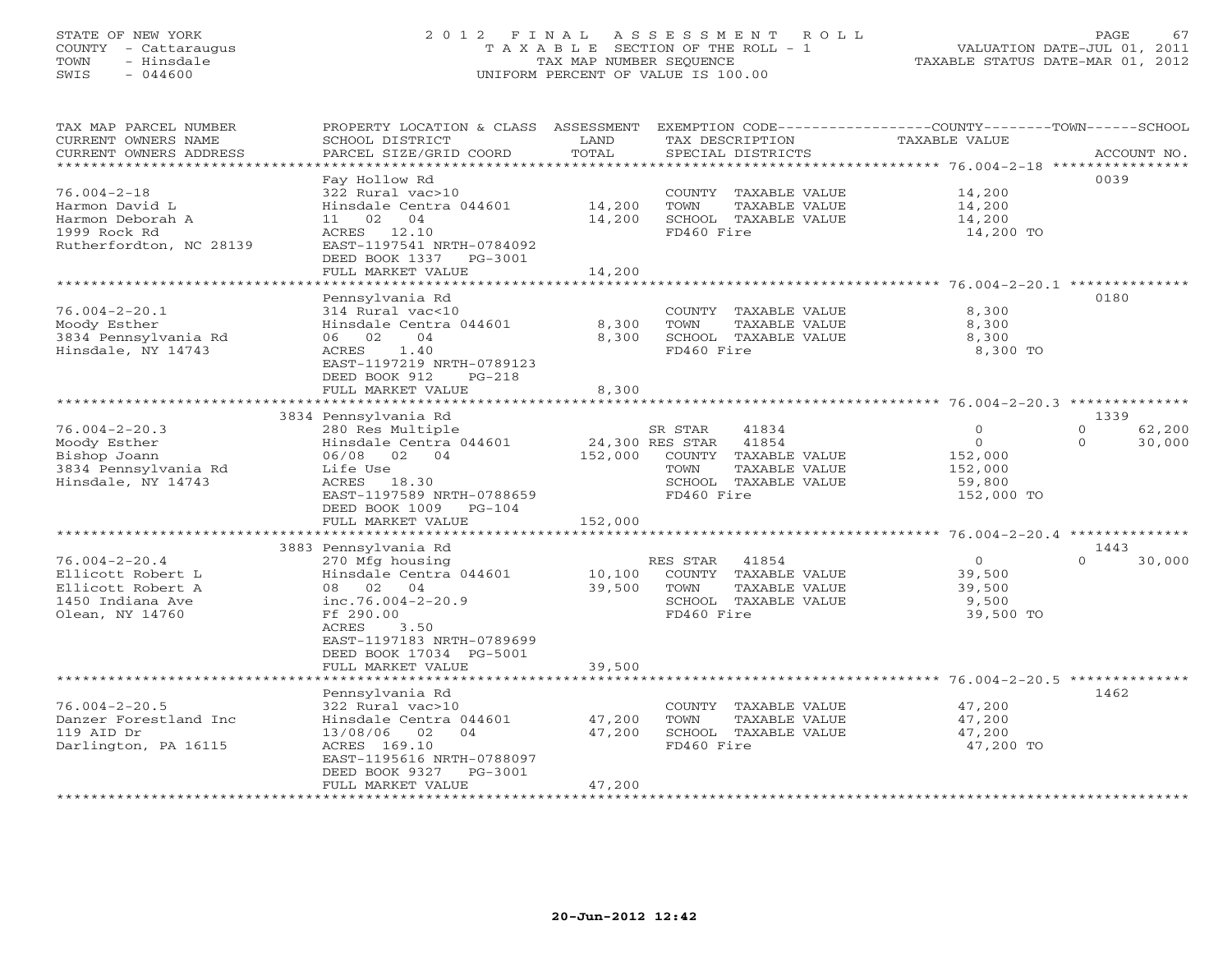#### STATE OF NEW YORK 2 0 1 2 F I N A L A S S E S S M E N T R O L L PAGE 68 COUNTY - Cattaraugus T A X A B L E SECTION OF THE ROLL - 1 VALUATION DATE-JUL 01, 2011 TOWN - Hinsdale TAX MAP NUMBER SEQUENCE TAXABLE STATUS DATE-MAR 01, 2012 SWIS - 044600 UNIFORM PERCENT OF VALUE IS 100.00UNIFORM PERCENT OF VALUE IS 100.00

| TAX MAP PARCEL NUMBER<br>CURRENT OWNERS NAME<br>CURRENT OWNERS ADDRESS<br>***********************           | PROPERTY LOCATION & CLASS ASSESSMENT<br>SCHOOL DISTRICT<br>PARCEL SIZE/GRID COORD                                                                                                              | LAND<br>TOTAL                       | TAX DESCRIPTION<br>SPECIAL DISTRICTS                                                                                       | EXEMPTION CODE-----------------COUNTY-------TOWN------SCHOOL<br><b>TAXABLE VALUE</b>                | ACCOUNT NO.                                       |
|-------------------------------------------------------------------------------------------------------------|------------------------------------------------------------------------------------------------------------------------------------------------------------------------------------------------|-------------------------------------|----------------------------------------------------------------------------------------------------------------------------|-----------------------------------------------------------------------------------------------------|---------------------------------------------------|
| $76.004 - 2 - 20.6$<br>Lambert Linda<br>Lambert Reginald<br>14574 N 92 Ct<br>West Palm Beach, FL 33412      | Pennsylvania Rd<br>322 Rural vac>10<br>Hinsdale Centra 044601<br>06<br>02 04<br>ACRES 11.10<br>EAST-1197114 NRTH-0787283<br>DEED BOOK 3051<br>PG-2001<br>FULL MARKET VALUE                     | 13,800<br>13,800<br>13,800          | COUNTY TAXABLE VALUE<br>TOWN<br>TAXABLE VALUE<br>SCHOOL TAXABLE VALUE<br>FD460 Fire                                        | 13,800<br>13,800<br>13,800<br>13,800 TO                                                             | 1463                                              |
|                                                                                                             | ******************************                                                                                                                                                                 | ************                        |                                                                                                                            |                                                                                                     |                                                   |
| $76.004 - 2 - 20.7$<br>Greene John A<br>Greene Sheryleen E<br>Gile Hollow Rd<br>Hinsdale, NY 14743          | 3915 Gile Hollow Rd<br>210 1 Family Res<br>Hinsdale Centra 044601<br>10/13 02 04<br>Ff 260.00<br>ACRES<br>6.05<br>EAST-1196710 NRTH-0790332<br>DEED BOOK 00974 PG-00905                        | 11,800<br>105,000                   | 41854<br>RES STAR<br>COUNTY TAXABLE VALUE<br>TAXABLE VALUE<br>TOWN<br>SCHOOL TAXABLE VALUE<br>FD460 Fire                   | $\circ$<br>105,000<br>105,000<br>75,000<br>105,000 TO                                               | 1511<br>$\Omega$<br>30,000                        |
|                                                                                                             | FULL MARKET VALUE                                                                                                                                                                              | 105,000                             |                                                                                                                            |                                                                                                     |                                                   |
| $76.004 - 2 - 20.8$<br>Thomas Teresa R<br>3907 Gile Hollow Rd<br>Hinsdale, NY 14743                         | 3907 Gile Hollow Rd<br>270 Mfg housing<br>Hinsdale Centra 044601<br>10 02 04<br>FRNT 300.00 DPTH<br>1.35<br>ACRES<br>EAST-1197020 NRTH-0790271<br>DEED BOOK 10157 PG-7001<br>FULL MARKET VALUE | 8,300<br>17,300<br>17,300           | COUNTY TAXABLE VALUE<br>TOWN<br>TAXABLE VALUE<br>SCHOOL TAXABLE VALUE<br>FD460 Fire                                        | 17,300<br>17,300<br>17,300<br>17,300 TO                                                             | 1512                                              |
|                                                                                                             | Pennsylvania Rd                                                                                                                                                                                |                                     |                                                                                                                            |                                                                                                     | 1539                                              |
| $76.004 - 2 - 20.10$<br>Sylvan Glen Inc<br>PO Box 61<br>Gaines, PA 16921                                    | 314 Rural vac<10<br>Hinsdale Centra 044601<br>08 02 04<br>Ff 260.00<br>ACRES<br>5.59<br>EAST-1197031 NRTH-0789195<br>DEED BOOK 983<br>$PG-920$                                                 | 10,100<br>10,100                    | COUNTY TAXABLE VALUE<br>TOWN<br>TAXABLE VALUE<br>SCHOOL TAXABLE VALUE<br>FD460 Fire                                        | 10,100<br>10,100<br>10,100<br>10,100 TO                                                             |                                                   |
|                                                                                                             | FULL MARKET VALUE                                                                                                                                                                              | 10,100                              |                                                                                                                            |                                                                                                     |                                                   |
| $76.004 - 2 - 20.12$<br>Scanlon Thomas C IV<br>Scanlon Sherry L<br>1825 Medow View Rd<br>Hinsdale, NY 14743 | 1825 Medow View Rd<br>210 1 Family Res<br>Hinsdale Centra 044601<br>08 02 04<br>incl. $76.004 - 2 - 20.11$<br>ACRES<br>9.82<br>EAST-1196774 NRTH-0789083<br>DEED BOOK 6392<br>PG-5001          | 11,800 DVET C/T<br>152,000 RES STAR | CVET C/T<br>41131<br>41141<br>41854<br>COUNTY TAXABLE VALUE<br>TOWN<br>TAXABLE VALUE<br>SCHOOL TAXABLE VALUE<br>FD460 Fire | 20,000<br>20,000<br>38,000<br>38,000<br>$\overline{0}$<br>94,000<br>94,000<br>122,000<br>152,000 TO | 1541<br>$\Omega$<br>$\circ$<br>30,000<br>$\Omega$ |
|                                                                                                             | FULL MARKET VALUE                                                                                                                                                                              | 152,000                             |                                                                                                                            |                                                                                                     |                                                   |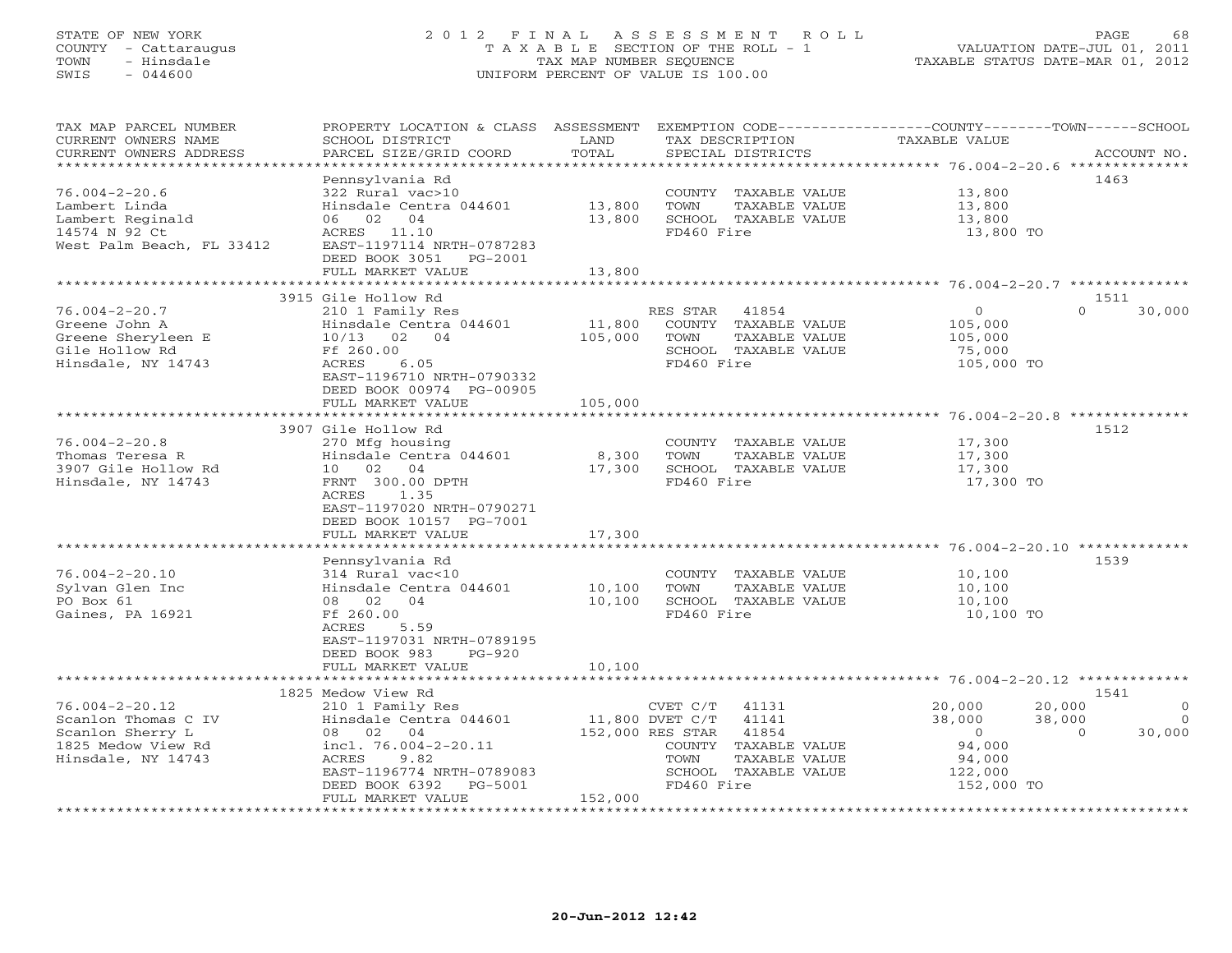### STATE OF NEW YORK 2 0 1 2 F I N A L A S S E S S M E N T R O L L PAGE 69 COUNTY - Cattaraugus T A X A B L E SECTION OF THE ROLL - 1 VALUATION DATE-JUL 01, 2011 TOWN - Hinsdale TAX MAP NUMBER SEQUENCE TAXABLE STATUS DATE-MAR 01, 2012 SWIS - 044600 UNIFORM PERCENT OF VALUE IS 100.00UNIFORM PERCENT OF VALUE IS 100.00

| TAX MAP PARCEL NUMBER                              | PROPERTY LOCATION & CLASS ASSESSMENT                  |        | EXEMPTION CODE-----------------COUNTY-------TOWN------SCHOOL |                  |                    |
|----------------------------------------------------|-------------------------------------------------------|--------|--------------------------------------------------------------|------------------|--------------------|
| CURRENT OWNERS NAME                                | SCHOOL DISTRICT                                       | LAND   | TAX DESCRIPTION                                              | TAXABLE VALUE    |                    |
| CURRENT OWNERS ADDRESS<br>************************ | PARCEL SIZE/GRID COORD                                | TOTAL  | SPECIAL DISTRICTS                                            |                  | ACCOUNT NO.        |
|                                                    | Meadow View Rd                                        |        |                                                              |                  | 1542               |
| $76.004 - 2 - 20.13$                               | 314 Rural vac<10                                      |        | COUNTY TAXABLE VALUE                                         | 10,100           |                    |
| Sylvan Glen Inc                                    | Hinsdale Centra 044601                                | 10,100 | TOWN<br>TAXABLE VALUE                                        | 10,100           |                    |
| PO Box 61                                          | 08/13 02 04                                           | 10,100 | SCHOOL TAXABLE VALUE                                         | 10,100           |                    |
| Gaines, PA 16921                                   | ACRES<br>5.59                                         |        | FD460 Fire                                                   | 10,100 TO        |                    |
|                                                    | EAST-1196675 NRTH-0789910                             |        |                                                              |                  |                    |
|                                                    | DEED BOOK 983<br>PG-920                               |        |                                                              |                  |                    |
|                                                    | FULL MARKET VALUE                                     | 10,100 |                                                              |                  |                    |
|                                                    |                                                       |        |                                                              |                  |                    |
|                                                    | 1899 Medow View Rd                                    |        |                                                              |                  | 1543               |
| $76.004 - 2 - 20.14$                               | 210 1 Family Res                                      |        | $CVET C/T$ 41131                                             | 16,250<br>16,250 | $\Omega$           |
| Wilson Douglas B                                   | Hinsdale Centra 044601 10,100 SR STAR                 |        | 41834                                                        | $\circ$          | $\Omega$<br>62,200 |
| PO Box 1                                           | 08 02 04                                              | 65,000 | COUNTY TAXABLE VALUE                                         | 48,750           |                    |
| Hinsdale, NY 14743                                 | ACRES<br>5.59                                         |        | TOWN<br>TAXABLE VALUE                                        | 48,750           |                    |
|                                                    | EAST-1196242 NRTH-0789895                             |        | SCHOOL TAXABLE VALUE                                         | 2,800            |                    |
|                                                    | DEED BOOK 8700 PG-9002                                |        | FD460 Fire                                                   | 65,000 TO        |                    |
|                                                    | FULL MARKET VALUE                                     | 65,000 |                                                              |                  |                    |
|                                                    |                                                       |        |                                                              |                  |                    |
|                                                    | Meadow View Rd                                        |        |                                                              |                  | 1544               |
| $76.004 - 2 - 20.15$                               | 312 Vac w/imprv                                       |        | COUNTY TAXABLE VALUE                                         | 45,000           |                    |
| Cassiol Mary E                                     | Hinsdale Centra 044601                                | 20,000 | TAXABLE VALUE<br>TOWN                                        | 45,000           |                    |
| 413 North Creek Dr                                 | 08/13 02 04                                           | 45,000 | SCHOOL TAXABLE VALUE                                         | 45,000           |                    |
| Depew, NY 14043                                    | ACRES 40.25                                           |        | FD460 Fire                                                   | 45,000 TO        |                    |
|                                                    | EAST-1194754 NRTH-0789983<br>DEED BOOK 00996 PG-01197 |        |                                                              |                  |                    |
|                                                    | FULL MARKET VALUE                                     | 45,000 |                                                              |                  |                    |
|                                                    |                                                       |        |                                                              |                  |                    |
|                                                    | 1920 Meadow View Rd                                   |        |                                                              |                  | 1551               |
| $76.004 - 2 - 20.22$                               | 210 1 Family Res                                      |        | COUNTY TAXABLE VALUE                                         | 58,000           |                    |
| Rickicki Michael A                                 | Hinsdale Centra 044601                                | 12,000 | TOWN<br>TAXABLE VALUE                                        | 58,000           |                    |
| Rickicki Michael D                                 | 08/13 02 04                                           | 58,000 | SCHOOL TAXABLE VALUE                                         | 58,000           |                    |
| 2121 S Windfall Rd                                 | ACRES 10.37                                           |        | FD460 Fire                                                   | 58,000 TO        |                    |
| Olean, NY 14760                                    | EAST-1195816 NRTH-0790303                             |        |                                                              |                  |                    |
|                                                    | DEED BOOK 8885 PG-2001                                |        |                                                              |                  |                    |
|                                                    | FULL MARKET VALUE                                     | 58,000 |                                                              |                  |                    |
|                                                    |                                                       |        |                                                              |                  |                    |
|                                                    | Pennsylvania Rd                                       |        |                                                              |                  | 0015               |
| $76.004 - 2 - 24.1$                                | 321 Abandoned ag                                      |        | COUNTY TAXABLE VALUE                                         | 15,000           |                    |
| Delong Harley F                                    | Hinsdale Centra 044601                                | 15,000 | TOWN<br>TAXABLE VALUE                                        | 15,000           |                    |
| 3635 Fay Hollow Rd                                 | $02/12$ 03 02                                         | 15,000 | SCHOOL TAXABLE VALUE                                         | 15,000           |                    |
| Hinsdale, NY 14743                                 | ACRES<br>13.90                                        |        | FD460 Fire                                                   | 15,000 TO        |                    |
|                                                    | EAST-1196052 NRTH-0784872                             |        |                                                              |                  |                    |
|                                                    | DEED BOOK 887<br>PG-00401<br>FULL MARKET VALUE        | 15,000 |                                                              |                  |                    |
| **********************                             |                                                       |        |                                                              |                  |                    |
|                                                    |                                                       |        |                                                              |                  |                    |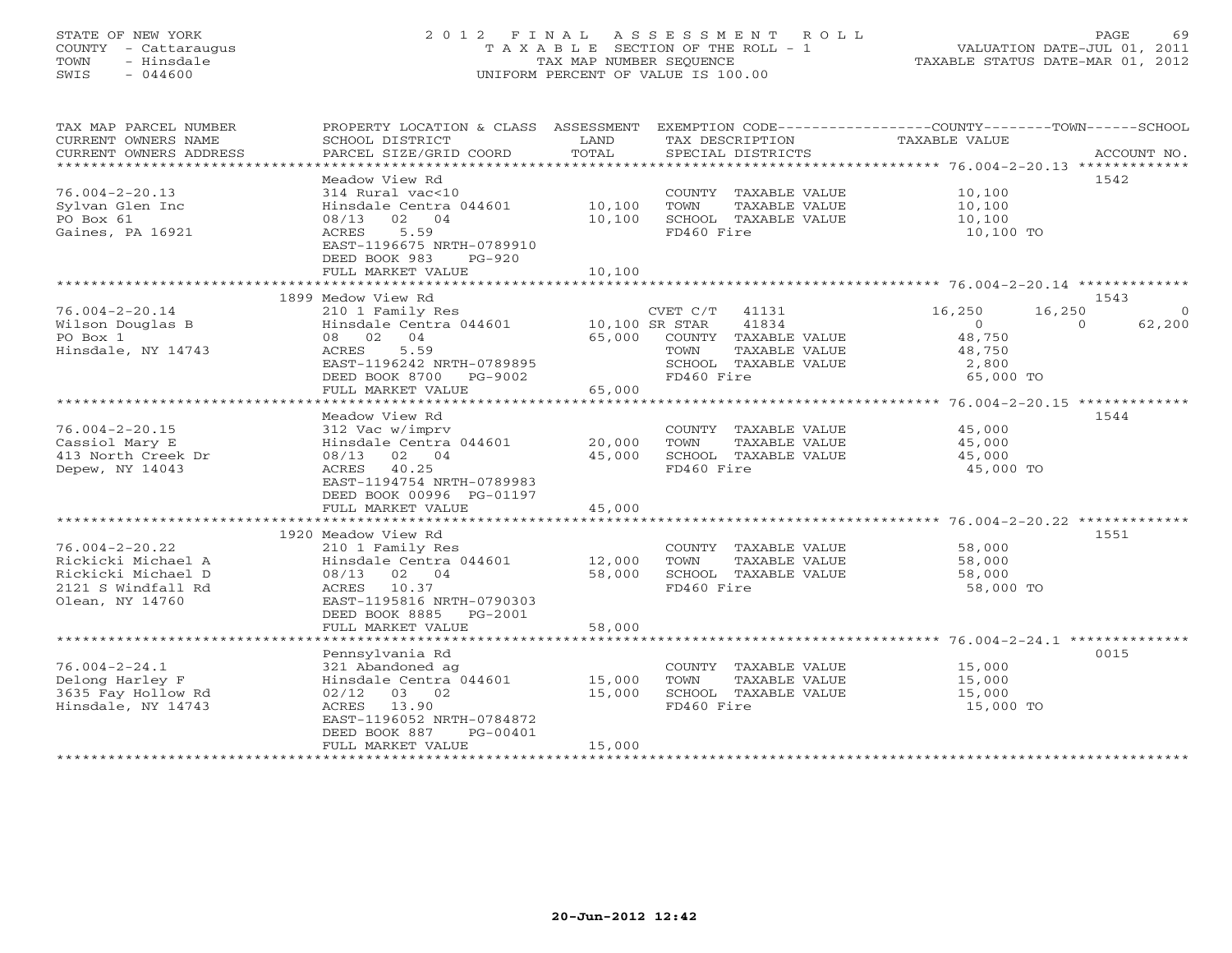TOWN - Hinsdale  $SWIS$  - 044600

# STATE OF NEW YORK 2012 FINAL ASSESSMENT ROLL PAGE 70

| COUNTY - Cattaraugus<br>- Hinsdale<br>TOWN<br>$-044600$<br>SWIS                                     |                                                                                                                                                        | TAX MAP NUMBER SEQUENCE | T A X A B L E SECTION OF THE ROLL - 1<br>UNIFORM PERCENT OF VALUE IS 100.00                | VALUATION DATE-JUL 01, 2011<br>TAXABLE STATUS DATE-MAR 01, 2012 |                    |
|-----------------------------------------------------------------------------------------------------|--------------------------------------------------------------------------------------------------------------------------------------------------------|-------------------------|--------------------------------------------------------------------------------------------|-----------------------------------------------------------------|--------------------|
|                                                                                                     |                                                                                                                                                        |                         |                                                                                            |                                                                 |                    |
| TAX MAP PARCEL NUMBER<br>CURRENT OWNERS NAME                                                        | PROPERTY LOCATION & CLASS ASSESSMENT<br>SCHOOL DISTRICT                                                                                                | LAND                    | EXEMPTION CODE-----------------COUNTY-------TOWN-----SCHOOL<br>TAX DESCRIPTION             | TAXABLE VALUE                                                   |                    |
| CURRENT OWNERS ADDRESS                                                                              | PARCEL SIZE/GRID COORD                                                                                                                                 | TOTAL                   | SPECIAL DISTRICTS                                                                          |                                                                 | ACCOUNT NO.        |
|                                                                                                     |                                                                                                                                                        |                         |                                                                                            |                                                                 |                    |
| $76.004 - 2 - 24.2$<br>Jock Mark A<br>Jock Debra K                                                  | Pennsylvania Rd<br>321 Abandoned ag<br>Hinsdale Centra 044601 26,100<br>02/12 03 02                                                                    | 26,100                  | COUNTY TAXABLE VALUE<br>TOWN<br>TAXABLE VALUE<br>SCHOOL TAXABLE VALUE                      | 26,100<br>26,100<br>26,100                                      | 1296               |
| 574 Lake Rd West Frk<br>Hamlin, NY 14464                                                            | ACRES 63.60<br>EAST-1195011 NRTH-0785400<br>DEED BOOK 00951 PG-00011<br>FULL MARKET VALUE                                                              | 26,100                  | FD460 Fire                                                                                 | 26,100 TO                                                       |                    |
|                                                                                                     |                                                                                                                                                        |                         |                                                                                            |                                                                 |                    |
| $76.004 - 2 - 24.3$<br>Delong Harley F<br>3635 Fay Hollow Rd<br>Hinsdale, NY 14743                  | Medow View Rd<br>311 Res vac land<br>Hinsdale Centra 044601<br>02/12 03 02<br>11.00<br>ACRES<br>EAST-1195045 NRTH-0784919<br>DEED BOOK 900<br>PG-00198 | 13,800<br>13,800        | COUNTY TAXABLE VALUE 13,800<br>TOWN<br>TAXABLE VALUE<br>SCHOOL TAXABLE VALUE<br>FD460 Fire | 13,800<br>13,800<br>13,800 TO                                   | 1317               |
|                                                                                                     | FULL MARKET VALUE                                                                                                                                      | 13,800                  |                                                                                            |                                                                 |                    |
|                                                                                                     |                                                                                                                                                        |                         |                                                                                            |                                                                 |                    |
|                                                                                                     | 1604 Gile Hollow Rd                                                                                                                                    |                         |                                                                                            |                                                                 | 1467               |
| $76.004 - 2 - 25$<br>Thompson Mark J<br>Thompson Mary S<br>1604 Gile Hollow Rd<br>Hinedale NV 14743 | 210 1 Family Res<br>Hinsdale Centra 044601 10,900 COUNTY TAXABLE VALUE<br>10/12 02 04<br>4.45 BANK<br>ACRES<br>065<br>FAST-1199625 NRTH-0791385        | 80,000                  | RES STAR<br>41854<br>TOWN<br>TAXABLE VALUE<br>TAXABLE VALUE<br>SCHOOL<br>FD460 Fire        | $\Omega$<br>80,000<br>80,000<br>50,000<br>80.000.TO             | $\Omega$<br>30,000 |

|                     | DEED BOOK 00987 PG-00717  |                                                   | 001000 LO                      |
|---------------------|---------------------------|---------------------------------------------------|--------------------------------|
|                     | FULL MARKET VALUE         | 80,000                                            |                                |
|                     |                           | *********************************** 76.004-2-27.1 | **************                 |
|                     | Nys Rte 16                |                                                   | 0182                           |
| 76.004-2-27.1       | 323 Vacant rural          | COUNTY<br>TAXABLE VALUE                           | 2,200                          |
| Deibler Ronald C    | Hinsdale Centra 044601    | 2,200<br>TOWN<br>TAXABLE VALUE                    | 2,200                          |
| Deibler Mary E      | 07 02 04                  | 2,200<br>SCHOOL TAXABLE VALUE                     | 2,200                          |
| 1601 Gile Hollow Rd | FRNT 1320.00 DPTH         | FD460 Fire                                        | 2,200 TO                       |
| Hinsdale, NY 14743  | ACRES 13.37               |                                                   |                                |
|                     | EAST-1199849 NRTH-0789486 |                                                   |                                |
|                     | DEED BOOK 00969 PG-01098  |                                                   |                                |
|                     | FULL MARKET VALUE         | 2,200                                             |                                |
|                     |                           |                                                   |                                |
|                     | 3575 Nys Rte 16           |                                                   | 1527                           |
| 76.004-2-28         | 270 Mfg housing           | 41854<br>RES STAR                                 | 30,000<br>$\Omega$<br>$\Omega$ |
| Fadale Andrew       | Hinsdale Centra 044601    | 26,000<br>COUNTY<br>TAXABLE VALUE                 | 66,100                         |
| 3575 Rte 16         | 01 02 04                  | 66,100<br>TOWN<br>TAXABLE VALUE                   | 66,100                         |
| Hinsdale, NY 14743  | Ff 150.00                 | SCHOOL<br>TAXABLE VALUE                           | 36,100                         |
|                     | 29.90<br>ACRES            | FD460 Fire                                        | 66,100 TO                      |
|                     | EAST-1197834 NRTH-0785331 |                                                   |                                |
|                     | DEED BOOK 1021 PG-1073    |                                                   |                                |
|                     | FULL MARKET VALUE         | 66,100                                            |                                |
|                     |                           |                                                   |                                |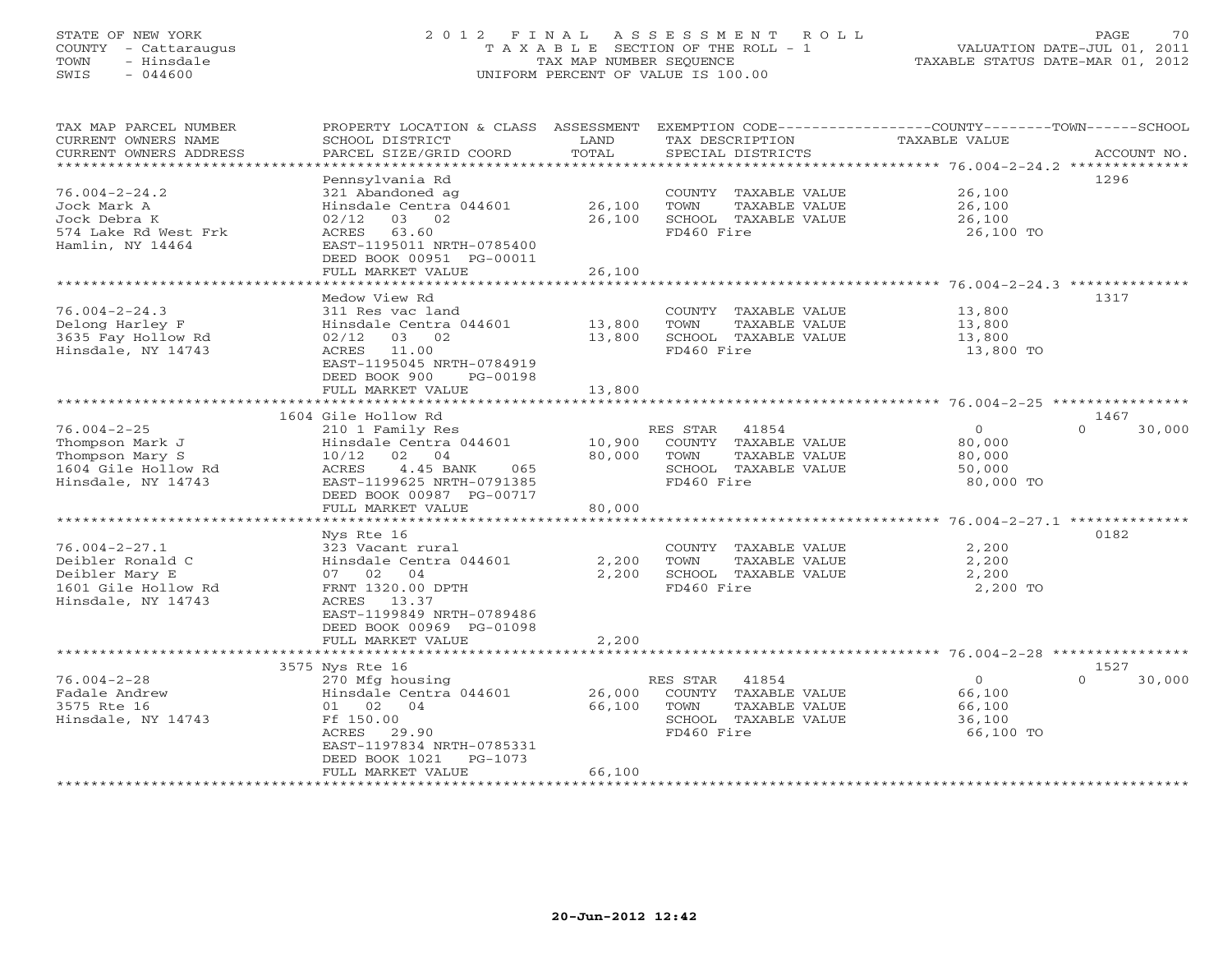#### STATE OF NEW YORK 2 0 1 2 F I N A L A S S E S S M E N T R O L L PAGE 71 COUNTY - Cattaraugus T A X A B L E SECTION OF THE ROLL - 1 VALUATION DATE-JUL 01, 2011 TOWN - Hinsdale TAX MAP NUMBER SEQUENCE TAXABLE STATUS DATE-MAR 01, 2012 SWIS - 044600 UNIFORM PERCENT OF VALUE IS 100.00UNIFORM PERCENT OF VALUE IS 100.00

| TAX MAP PARCEL NUMBER<br>CURRENT OWNERS NAME        | PROPERTY LOCATION & CLASS ASSESSMENT<br>SCHOOL DISTRICT | LAND           | EXEMPTION CODE-----------------COUNTY-------TOWN------SCHOOL<br>TAX DESCRIPTION | TAXABLE VALUE  |                    |
|-----------------------------------------------------|---------------------------------------------------------|----------------|---------------------------------------------------------------------------------|----------------|--------------------|
| CURRENT OWNERS ADDRESS<br>************************* | PARCEL SIZE/GRID COORD                                  | TOTAL          | SPECIAL DISTRICTS                                                               |                | ACCOUNT NO.        |
|                                                     | 3546 Nys Rte 16                                         |                |                                                                                 |                | 1661               |
| $76.004 - 2 - 30$                                   | 311 Res vac land                                        |                | COUNTY TAXABLE VALUE                                                            | 16,700         |                    |
| Kratts Ronald L                                     | Hinsdale Centra 044601                                  | 16,700         | TOWN<br>TAXABLE VALUE                                                           | 16,700         |                    |
| 4328 Fay Hollow Rd                                  | 01/11<br>02<br>04                                       | 16,700         | SCHOOL TAXABLE VALUE                                                            | 16,700         |                    |
| Hinsdale, NY 14743                                  | FRNT 620.00 DPTH                                        |                | FD460 Fire                                                                      | 16,700 TO      |                    |
|                                                     | ACRES 14.45                                             |                |                                                                                 |                |                    |
|                                                     | EAST-1197989 NRTH-0784197                               |                |                                                                                 |                |                    |
|                                                     | DEED BOOK 15971 PG-8002                                 |                |                                                                                 |                |                    |
|                                                     | FULL MARKET VALUE                                       | 16,700         |                                                                                 |                |                    |
|                                                     |                                                         |                |                                                                                 |                |                    |
|                                                     | 3678 Main St                                            |                |                                                                                 |                | 0667               |
| $76.020 - 1 - 2$                                    | 210 1 Family Res                                        |                | CW_15_VET/ 41161                                                                | 10,530         | 10,530<br>$\circ$  |
| Linderman Elizabeth J                               | Hinsdale Centra 044601                                  | 13,600 SR STAR | 41834                                                                           | $\overline{0}$ | 62,200<br>$\Omega$ |
| Linderman Howard M                                  | 03 02<br>04                                             | 70,200         | COUNTY TAXABLE VALUE                                                            | 59,670         |                    |
| 3678 Main St                                        | FRNT 235.00 DPTH 205.00                                 |                | TOWN<br>TAXABLE VALUE                                                           | 59,670         |                    |
| Hinsdale, NY 14743                                  | EAST-1199617 NRTH-0787201                               |                | SCHOOL TAXABLE VALUE                                                            | 8,000          |                    |
|                                                     | DEED BOOK 11670 PG-7001                                 |                | FD460 Fire                                                                      | 70,200 TO      |                    |
|                                                     | FULL MARKET VALUE                                       |                | 70,200 WD465 Water                                                              | 1,000 TO       |                    |
|                                                     | ******************************                          |                |                                                                                 |                |                    |
|                                                     | 3673 Main St                                            |                |                                                                                 |                | 0535               |
| $76.020 - 1 - 3$                                    | 210 1 Family Res                                        |                | RES STAR 41854                                                                  | $\overline{0}$ | $\Omega$<br>30,000 |
| Miller William M                                    | Hinsdale Centra 044601                                  | 11,000         | COUNTY TAXABLE VALUE                                                            | 90,000         |                    |
| Miller Donna J                                      | 04<br>03 02                                             | 90,000         | TOWN<br>TAXABLE VALUE                                                           | 90,000         |                    |
| 3673 Main St                                        | FRNT 321.00 DPTH                                        |                | SCHOOL TAXABLE VALUE                                                            | 60,000         |                    |
| Hinsdale, NY 14743                                  | 2.27<br>ACRES                                           |                | FD460 Fire                                                                      | 90,000 TO      |                    |
|                                                     | EAST-1199292 NRTH-0786848                               |                | WD465 Water                                                                     | 1,000 TO       |                    |
|                                                     | DEED BOOK 696<br>PG-1188                                |                |                                                                                 |                |                    |
|                                                     | FULL MARKET VALUE                                       | 90,000         |                                                                                 |                |                    |
|                                                     |                                                         |                |                                                                                 |                | 0808               |
| $76.020 - 1 - 4.1$                                  | Main St<br>314 Rural vac<10                             |                | COUNTY TAXABLE VALUE                                                            | 4,000          |                    |
|                                                     | Hinsdale Centra 044601                                  |                | TOWN                                                                            | 4,000          |                    |
| Witzigman Norbert<br>Witzigman Ramona               | 03 02 04                                                | 4,000<br>4,000 | TAXABLE VALUE<br>SCHOOL TAXABLE VALUE                                           | 4,000          |                    |
| 3674 Main St                                        | FRNT 410.00 DPTH 77.40                                  |                | FD460 Fire                                                                      | 4,000 TO       |                    |
| Hinsdale, NY 14743                                  | EAST-1199516 NRTH-0786683                               |                |                                                                                 |                |                    |
|                                                     | DEED BOOK 1000 PG-451                                   |                |                                                                                 |                |                    |
|                                                     | FULL MARKET VALUE                                       | 4,000          |                                                                                 |                |                    |
|                                                     |                                                         |                |                                                                                 |                |                    |
|                                                     | 3626 Main St                                            |                |                                                                                 |                | 1316               |
| $76.020 - 1 - 4.2$                                  | 210 1 Family Res                                        |                | RES STAR 41854                                                                  | $\circ$        | $\Omega$<br>30,000 |
| Painter Carol A                                     | Hinsdale Centra 044601                                  | 10,000         | COUNTY TAXABLE VALUE                                                            | 75,000         |                    |
| 3626 Main St                                        | 03 02 04                                                | 75,000         | TOWN<br>TAXABLE VALUE                                                           | 75,000         |                    |
| Hinsdale, NY 14743                                  | FRNT 125.00 DPTH 140.00                                 |                | SCHOOL TAXABLE VALUE                                                            | 45,000         |                    |
|                                                     | BANK<br>017                                             |                | FD460 Fire                                                                      | 75,000 TO      |                    |
|                                                     | EAST-1199210 NRTH-0785861                               |                |                                                                                 |                |                    |
|                                                     | DEED BOOK 12957 PG-4001                                 |                |                                                                                 |                |                    |
|                                                     | FULL MARKET VALUE                                       | 75,000         |                                                                                 |                |                    |
|                                                     |                                                         |                |                                                                                 |                |                    |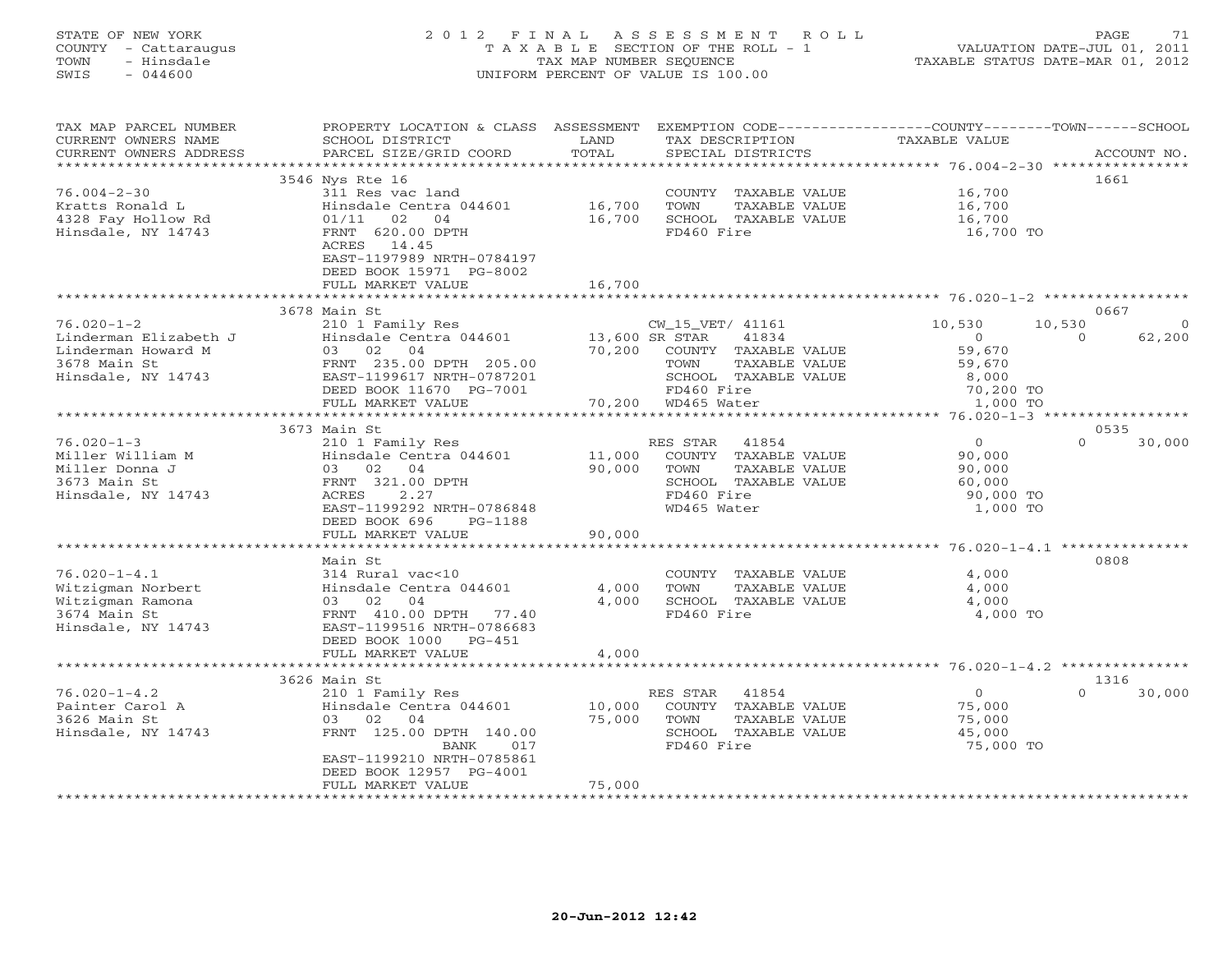#### STATE OF NEW YORK 2 0 1 2 F I N A L A S S E S S M E N T R O L L PAGE 72 COUNTY - Cattaraugus T A X A B L E SECTION OF THE ROLL - 1 VALUATION DATE-JUL 01, 2011 TOWN - Hinsdale TAX MAP NUMBER SEQUENCE TAXABLE STATUS DATE-MAR 01, 2012 SWIS - 044600 UNIFORM PERCENT OF VALUE IS 100.00UNIFORM PERCENT OF VALUE IS 100.00

| TAX MAP PARCEL NUMBER<br>CURRENT OWNERS NAME<br>CURRENT OWNERS ADDRESS | PROPERTY LOCATION & CLASS ASSESSMENT<br>SCHOOL DISTRICT<br>PARCEL SIZE/GRID COORD | LAND<br>TOTAL  | EXEMPTION CODE-----------------COUNTY-------TOWN------SCHOOL<br>TAX DESCRIPTION<br>SPECIAL DISTRICTS | TAXABLE VALUE  |          | ACCOUNT NO.    |
|------------------------------------------------------------------------|-----------------------------------------------------------------------------------|----------------|------------------------------------------------------------------------------------------------------|----------------|----------|----------------|
|                                                                        |                                                                                   |                |                                                                                                      |                |          |                |
|                                                                        | 3664 Main St                                                                      |                |                                                                                                      |                |          | 1329           |
| $76.020 - 1 - 4.3$                                                     | 210 1 Family Res                                                                  |                | CVET C/T<br>41131                                                                                    | 17,000         | 17,000   | $\overline{0}$ |
| Wetherby Dayrll L                                                      | Hinsdale Centra 044601                                                            | 7,900 RES STAR | 41854                                                                                                | $\overline{O}$ | $\Omega$ | 30,000         |
| 3664 Main St                                                           | 03 02 04                                                                          | 68,000         | COUNTY TAXABLE VALUE                                                                                 | 51,000         |          |                |
| Hinsdale, NY 14743                                                     | FRNT 115.00 DPTH<br>98.00                                                         |                | TOWN<br>TAXABLE VALUE                                                                                | 51,000         |          |                |
|                                                                        | 005<br>BANK                                                                       |                | SCHOOL TAXABLE VALUE                                                                                 | 38,000         |          |                |
|                                                                        | EAST-1199263 NRTH-0785993<br>DEED BOOK 1007 PG-156                                |                | FD460 Fire                                                                                           | 68,000 TO      |          |                |
|                                                                        | FULL MARKET VALUE                                                                 | 68,000         |                                                                                                      |                |          |                |
|                                                                        |                                                                                   |                |                                                                                                      |                |          |                |
|                                                                        | 3666 Main St                                                                      |                |                                                                                                      |                |          | 1524           |
| $76.020 - 1 - 4.4$                                                     | 411 Apartment                                                                     |                | COUNTY TAXABLE VALUE                                                                                 | 75,000         |          |                |
| Kwiatkowski Lawrence E                                                 | Hinsdale Centra 044601                                                            | 14,800         | TOWN<br>TAXABLE VALUE                                                                                | 75,000         |          |                |
| 934 Wagner Hill Rd                                                     | 03 02 04                                                                          | 75,000         | SCHOOL TAXABLE VALUE                                                                                 | 75,000         |          |                |
| Hinsdale, NY 14743                                                     | FRNT 291.00 DPTH 100.00                                                           |                | FD460 Fire                                                                                           | 75,000 TO      |          |                |
|                                                                        | EAST-1199561 NRTH-0786929                                                         |                | WD465 Water                                                                                          | 4,000 TO       |          |                |
|                                                                        | DEED BOOK 14608 PG-3001                                                           |                |                                                                                                      |                |          |                |
|                                                                        |                                                                                   |                |                                                                                                      |                |          |                |
|                                                                        |                                                                                   |                |                                                                                                      |                |          |                |
|                                                                        | Main St                                                                           |                |                                                                                                      |                |          | 1721           |
| $76.020 - 1 - 4.5$                                                     | 312 Vac w/imprv                                                                   |                | COUNTY TAXABLE VALUE                                                                                 | 11,200         |          |                |
| Witzigman Scott                                                        | Hinsdale Centra 044601                                                            | 6,500          | TOWN<br>TAXABLE VALUE                                                                                | 11,200         |          |                |
| 990 NYS 446 Rte                                                        | 03 02 04                                                                          | 11,200         | SCHOOL TAXABLE VALUE                                                                                 | 11,200         |          |                |
| Hinsdale, NY 14743                                                     | FRNT 368.50 DPTH 77.40                                                            |                | FD460 Fire                                                                                           | 11,200 TO      |          |                |
|                                                                        | EAST-1199478 NRTH-0786089                                                         |                |                                                                                                      |                |          |                |
|                                                                        | DEED BOOK 17090 PG-2001                                                           |                |                                                                                                      |                |          |                |
|                                                                        | FULL MARKET VALUE                                                                 | 11,200         |                                                                                                      |                |          |                |
|                                                                        |                                                                                   |                |                                                                                                      |                |          |                |
|                                                                        | 3618 Main St                                                                      |                |                                                                                                      |                |          | 0331           |
| $76.020 - 1 - 6$                                                       | 210 1 Family Res                                                                  |                | AGED C/T/S 41800                                                                                     | 30,500         | 30,500   | 30,500         |
| Harrison June                                                          | Hinsdale Centra 044601                                                            | 17,000 SR STAR | 41834                                                                                                | $\overline{0}$ | $\Omega$ | 30,500         |
| 3618 Main St                                                           | 01 02 04                                                                          |                | 61,000 COUNTY TAXABLE VALUE                                                                          | 30,500         |          |                |
| Hinsdale, NY 14743                                                     | FRNT 223.00 DPTH 190.00                                                           |                | TOWN<br>TAXABLE VALUE                                                                                | 30,500         |          |                |
|                                                                        | EAST-1199133 NRTH-0785699                                                         |                | SCHOOL TAXABLE VALUE                                                                                 | $\Omega$       |          |                |
|                                                                        | DEED BOOK 689<br>$PG-284$                                                         |                | FD460 Fire                                                                                           | 61,000 TO      |          |                |
|                                                                        | FULL MARKET VALUE                                                                 | 61,000         |                                                                                                      |                |          |                |
|                                                                        |                                                                                   |                |                                                                                                      |                |          |                |
|                                                                        | 3608 Main St                                                                      |                |                                                                                                      |                |          | 0724           |
| $76.020 - 1 - 7$                                                       | 210 1 Family Res                                                                  |                | RES STAR<br>41854                                                                                    | $\Omega$       | $\Omega$ | 30,000         |
| Sprague William L                                                      | Hinsdale Centra 044601                                                            | 9,900          | COUNTY TAXABLE VALUE                                                                                 | 54,000         |          |                |
| 3608 Main St                                                           | 01 02<br>04                                                                       | 54,000         | TOWN<br>TAXABLE VALUE                                                                                | 54,000         |          |                |
| Hinsdale, NY 14743                                                     | FRNT 100.00 DPTH 215.00                                                           |                | SCHOOL TAXABLE VALUE                                                                                 | 24,000         |          |                |
|                                                                        | EAST-1199070 NRTH-0785563                                                         |                | FD460 Fire                                                                                           | 54,000 TO      |          |                |
|                                                                        | DEED BOOK 836<br>PG-00606                                                         |                |                                                                                                      |                |          |                |
|                                                                        | FULL MARKET VALUE                                                                 | 54,000         |                                                                                                      |                |          |                |
|                                                                        |                                                                                   |                |                                                                                                      |                |          |                |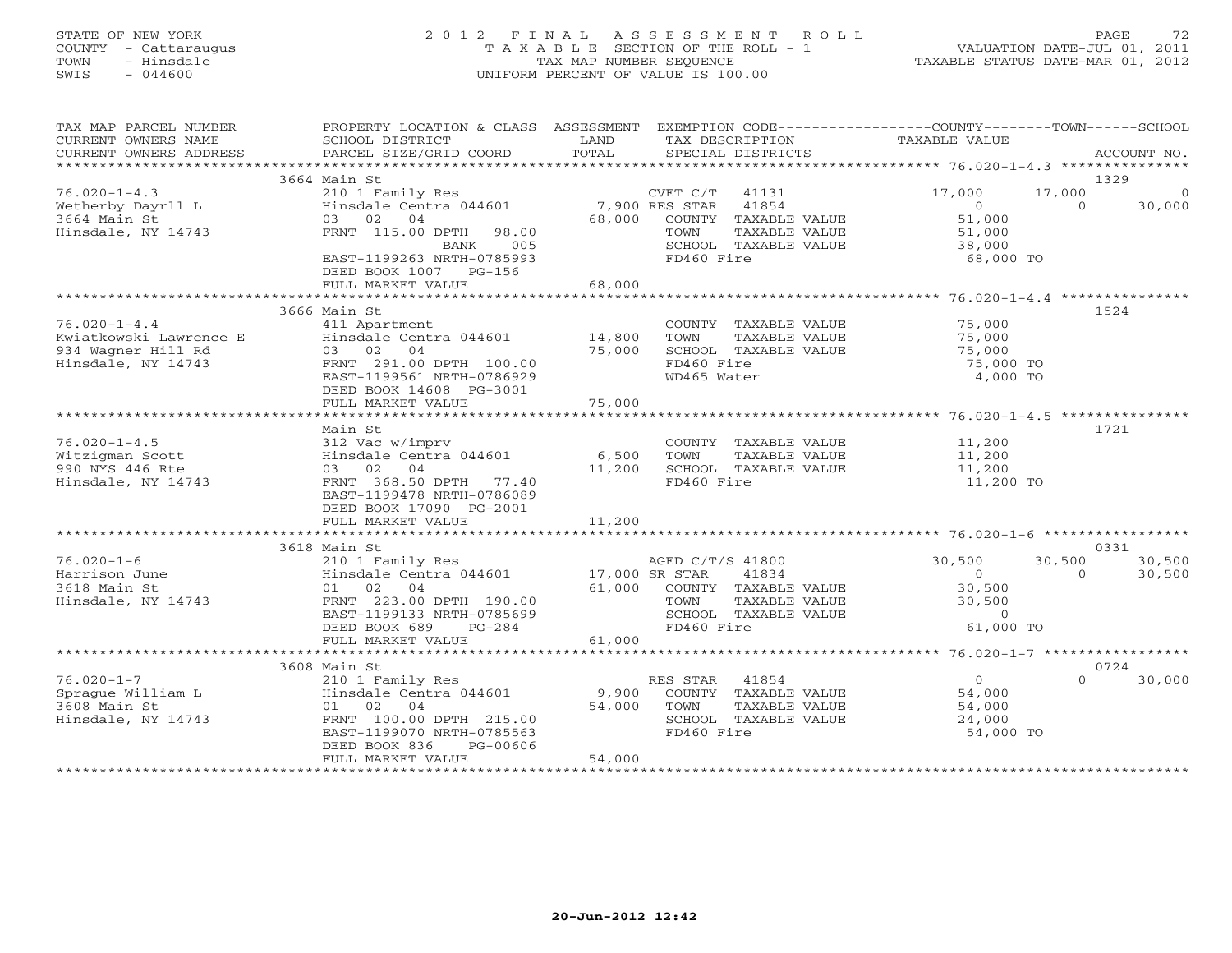## STATE OF NEW YORK 2 0 1 2 F I N A L A S S E S S M E N T R O L L PAGE 73 COUNTY - Cattaraugus T A X A B L E SECTION OF THE ROLL - 1 VALUATION DATE-JUL 01, 2011 TOWN - Hinsdale TAX MAP NUMBER SEQUENCE TAXABLE STATUS DATE-MAR 01, 2012 SWIS - 044600 UNIFORM PERCENT OF VALUE IS 100.00UNIFORM PERCENT OF VALUE IS 100.00

| TAX MAP PARCEL NUMBER<br>CURRENT OWNERS NAME<br>CURRENT OWNERS ADDRESS                                      | PROPERTY LOCATION & CLASS ASSESSMENT EXEMPTION CODE----------------COUNTY-------TOWN------SCHOOL<br>SCHOOL DISTRICT<br>PARCEL SIZE/GRID COORD                                                    | LAND<br>TOTAL                | TAX DESCRIPTION<br>SPECIAL DISTRICTS                                                                     | TAXABLE VALUE                                             | ACCOUNT NO.      |
|-------------------------------------------------------------------------------------------------------------|--------------------------------------------------------------------------------------------------------------------------------------------------------------------------------------------------|------------------------------|----------------------------------------------------------------------------------------------------------|-----------------------------------------------------------|------------------|
| ************************<br>$76.020 - 1 - 9.1$<br>McAnallen Shawn P<br>1320 Goodrich Ave<br>Olean, NY 14760 | 3600 Nys Rte 16<br>210 1 Family Res<br>Hinsdale Centra 044601<br>01 02 04<br>FRNT 230.00 DPTH<br>ACRES<br>1.10<br>EAST-1198969 NRTH-0785278<br>DEED BOOK 11758 PG-9001<br>FULL MARKET VALUE      | 12,100<br>48,300<br>48,300   | COUNTY TAXABLE VALUE<br>TOWN<br>TAXABLE VALUE<br>SCHOOL TAXABLE VALUE<br>FD460 Fire                      | 48,300<br>48,300<br>48,300<br>48,300 TO                   | 0826             |
|                                                                                                             |                                                                                                                                                                                                  |                              |                                                                                                          |                                                           |                  |
| $76.020 - 1 - 9.2$<br>Pierce Scott<br>Pierce Joann<br>23 Fairview Ave<br>PO Box 682<br>Portville, NY 14770  | 3600 Nys Rte 16<br>430 Mtor veh srv<br>Hinsdale Centra 044601<br>01 02 04<br>FRNT 230.00 DPTH<br>ACRES<br>2.20<br>EAST-1198969 NRTH-0785278<br>DEED BOOK 11374 PG-8001                           | 1,700<br>50,000              | COUNTY TAXABLE VALUE<br>TOWN<br>TAXABLE VALUE<br>SCHOOL TAXABLE VALUE<br>FD460 Fire                      | 50,000<br>50,000<br>50,000<br>50,000 TO                   | 1682             |
|                                                                                                             | FULL MARKET VALUE                                                                                                                                                                                | 50,000                       |                                                                                                          |                                                           |                  |
|                                                                                                             | 3570 Nys Rte 16                                                                                                                                                                                  |                              |                                                                                                          |                                                           | 0569             |
| $76.020 - 1 - 10$<br>Giberson Marc Allen<br>3570 Nys Rte 16<br>Hinsdale, NY 14743                           | 210 1 Family Res<br>Hinsdale Centra 044601<br>01 02 04<br>FRNT 606.00 DPTH<br>ACRES<br>1.70<br>EAST-1198815 NRTH-0784975<br>DEED BOOK 00962 PG-00832<br>FULL MARKET VALUE                        | 12,700<br>55,000<br>55,000   | 41854<br>RES STAR<br>COUNTY TAXABLE VALUE<br>TOWN<br>TAXABLE VALUE<br>SCHOOL TAXABLE VALUE<br>FD460 Fire | $\overline{0}$<br>55,000<br>55,000<br>25,000<br>55,000 TO | $\cap$<br>30,000 |
|                                                                                                             |                                                                                                                                                                                                  |                              |                                                                                                          | ********* 76.020-1-11 ****************                    |                  |
| $76.020 - 1 - 11$<br>Hawley Development Corp.<br>100 W Genesee St<br>Lockport, NY 14095                     | Nys Rte 16 & Fay Holw<br>486 Mini-mart<br>Hinsdale Centra 044601<br>11 02 04<br>ACRES<br>1.38<br>EAST-1198211 NRTH-0783701<br>DEED BOOK 2260 PG-4001<br>FULL MARKET VALUE                        | 50,000<br>275,000<br>275,000 | COUNTY TAXABLE VALUE<br>TOWN<br>TAXABLE VALUE<br>SCHOOL TAXABLE VALUE<br>FD460 Fire                      | 275,000<br>275,000<br>275,000<br>275,000 TO               | 0188             |
|                                                                                                             | ********************                                                                                                                                                                             |                              |                                                                                                          |                                                           |                  |
| $76.020 - 1 - 12$<br>Hawley Development Corp.<br>100 W Genesee St<br>Lockport, NY 14095                     | Nys Rte 16<br>314 Rural vac<10<br>Hinsdale Centra 044601<br>11 02 04<br>Diner Property<br>FRNT 140.00 DPTH 290.00<br>EAST-1198240 NRTH-0783827<br>DEED BOOK 2260<br>PG-4001<br>FULL MARKET VALUE | 12,600<br>12,600<br>12,600   | COUNTY TAXABLE VALUE<br>TOWN<br>TAXABLE VALUE<br>SCHOOL TAXABLE VALUE<br>FD460 Fire                      | 12,600<br>12,600<br>12,600<br>12,600 TO                   | 0179             |
|                                                                                                             | * * * * * * * * * * * * * * * * * * * *                                                                                                                                                          |                              |                                                                                                          |                                                           |                  |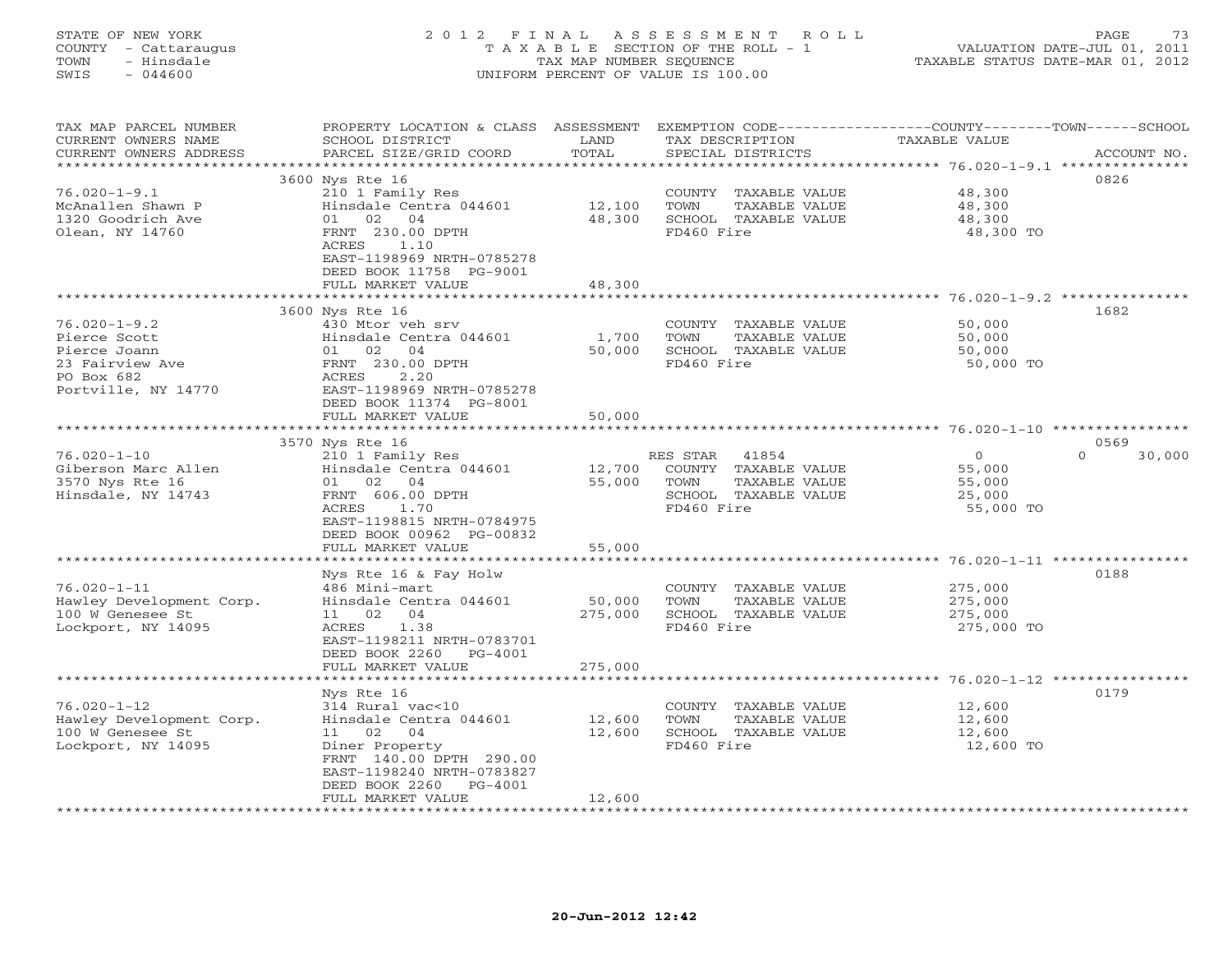## STATE OF NEW YORK 2 0 1 2 F I N A L A S S E S S M E N T R O L L PAGE 74 COUNTY - Cattaraugus T A X A B L E SECTION OF THE ROLL - 1 VALUATION DATE-JUL 01, 2011 TOWN - Hinsdale TAX MAP NUMBER SEQUENCE TAXABLE STATUS DATE-MAR 01, 2012 SWIS - 044600 UNIFORM PERCENT OF VALUE IS 100.00UNIFORM PERCENT OF VALUE IS 100.00

| TAX MAP PARCEL NUMBER<br>CURRENT OWNERS NAME<br>CURRENT OWNERS ADDRESS                                   | PROPERTY LOCATION & CLASS ASSESSMENT<br>SCHOOL DISTRICT<br>PARCEL SIZE/GRID COORD                                                                                                           | LAND<br>TOTAL             | EXEMPTION CODE----------------COUNTY-------TOWN------SCHOOL<br>TAX DESCRIPTION<br>SPECIAL DISTRICTS                | <b>TAXABLE VALUE</b>                                   | ACCOUNT NO.               |
|----------------------------------------------------------------------------------------------------------|---------------------------------------------------------------------------------------------------------------------------------------------------------------------------------------------|---------------------------|--------------------------------------------------------------------------------------------------------------------|--------------------------------------------------------|---------------------------|
|                                                                                                          | 3533 Nys Rte 16                                                                                                                                                                             | * * * * * * * *           |                                                                                                                    | ********** 76.020-1-13 ***                             | 0339                      |
| $76.020 - 1 - 13$<br>Finnerty Douglas, Ryan<br>Finnerty Jonathan, Sean<br>541 Plank Rd<br>Cuba, NY 14727 | 270 Mfg housing<br>Hinsdale Centra 044601<br>11 02 04<br>FRNT 450.00 DPTH<br>3.00<br>ACRES<br>EAST-1198296 NRTH-0784119<br>DEED BOOK 13915 PG-3002                                          | 14,000<br>35,000          | TAXABLE VALUE<br>COUNTY<br>TOWN<br>TAXABLE VALUE<br>SCHOOL TAXABLE VALUE<br>FD460 Fire                             | 35,000<br>35,000<br>35,000<br>35,000 TO                |                           |
|                                                                                                          | FULL MARKET VALUE                                                                                                                                                                           | 35,000                    |                                                                                                                    |                                                        |                           |
|                                                                                                          | 3603 Nys Rte 16                                                                                                                                                                             | *******                   |                                                                                                                    | ************************** 76.020-1-15 ************    | 0221                      |
| $76.020 - 1 - 15$<br>Hlasnick Shelly<br>Hlasnick David<br>3603 Nys Rte 16<br>Hinsdale, NY 14743          | 210 1 Family Res<br>Hinsdale Centra 044601<br>02 04<br>01<br>FRNT 215.00 DPTH<br>2.06<br>ACRES<br>EAST-1198519 NRTH-0785443<br>DEED BOOK 11117 PG-2001                                      | 13,100<br>73,000          | RES STAR<br>41854<br>COUNTY TAXABLE VALUE<br>TOWN<br>TAXABLE VALUE<br>SCHOOL TAXABLE VALUE<br>FD460 Fire           | $\circ$<br>73,000<br>73,000<br>43,000<br>73,000 TO     | $\Omega$<br>30,000        |
|                                                                                                          | FULL MARKET VALUE                                                                                                                                                                           | 73,000<br>*********       |                                                                                                                    | ************************ 76.020-1-16 ***************** |                           |
| $76.020 - 1 - 16$<br>Dicola Armond<br>111 N Union St<br>Olean, NY 14760                                  | Nys Rte 16 (Off)<br>312 Vac w/imprv<br>Hinsdale Centra 044601<br>02<br>04<br>01<br>86.00 DPTH 380.00<br>FRNT<br>EAST-1198538 NRTH-0785619<br>DEED BOOK 776<br>$PG-556$<br>FULL MARKET VALUE | 8,700<br>8,700<br>8,700   | COUNTY<br>TAXABLE VALUE<br>TOWN<br>TAXABLE VALUE<br>SCHOOL TAXABLE VALUE<br>FD460 Fire                             | 8,700<br>8,700<br>8,700<br>8,700 TO                    | 0220                      |
|                                                                                                          |                                                                                                                                                                                             |                           |                                                                                                                    |                                                        |                           |
| $76.020 - 1 - 17$                                                                                        | 3617 Nys Rte 16<br>280 Res Multiple                                                                                                                                                         |                           | RES STAR<br>41854                                                                                                  | $\circ$                                                | 0457<br>$\circ$<br>30,000 |
| Linderman Howard<br>Linderman Elizabeth<br>3617 Nys Rte 16<br>Hinsdale, NY 14743                         | Hinsdale Centra 044601<br>01 02 04<br>land contract Scott Linde<br>Ff 463.00<br>ACRES<br>2.00<br>EAST-1198616 NRTH-0785842<br>DEED BOOK 828<br>PG-00364<br>FULL MARKET VALUE                | 131,000<br>131,000        | 21,000 RES STAR<br>41854<br>COUNTY<br>TAXABLE VALUE<br>TOWN<br>TAXABLE VALUE<br>SCHOOL TAXABLE VALUE<br>FD460 Fire | $\circ$<br>131,000<br>131,000<br>71,000<br>131,000 TO  | $\Omega$<br>30,000        |
|                                                                                                          |                                                                                                                                                                                             |                           |                                                                                                                    | ************************* 76.020-1-18 **************** |                           |
| $76.020 - 1 - 18$<br>Bowker James<br>Bowker Susan<br>3582 Heddon Hollow Rd<br>Cuba, NY 14727             | 3605 Main St<br>270 Mfg housing<br>Hinsdale Centra 044601<br>01 02<br>04<br>FRNT 110.00 DPTH 110.00<br>EAST-1198857 NRTH-0785604<br>DEED BOOK 1018<br>$PG-834$<br>FULL MARKET VALUE         | 8,200<br>11,800<br>11,800 | COUNTY TAXABLE VALUE<br>TOWN<br>TAXABLE VALUE<br>SCHOOL TAXABLE VALUE<br>FD460 Fire                                | 11,800<br>11,800<br>11,800<br>11,800 TO                | 0474                      |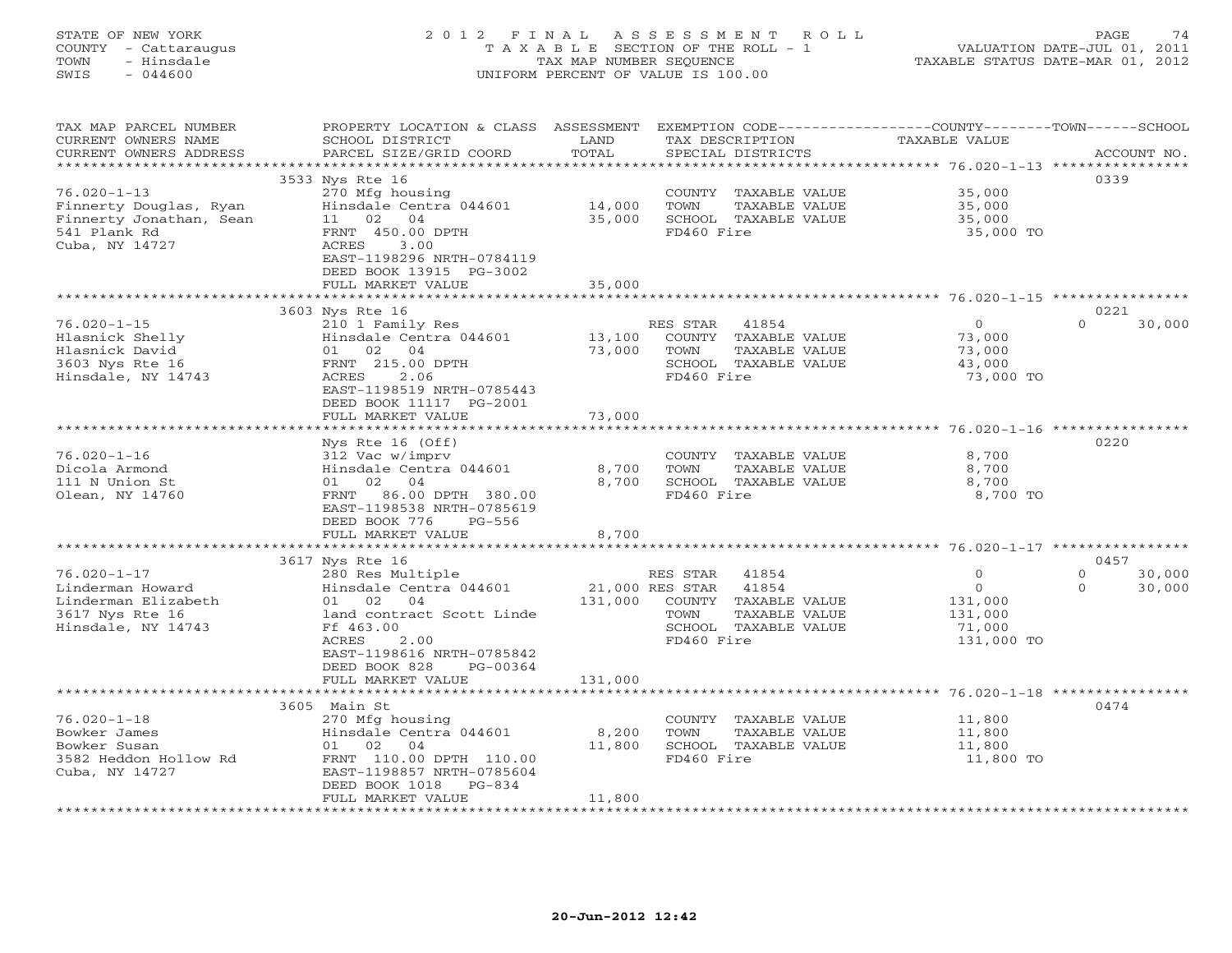## STATE OF NEW YORK 2 0 1 2 F I N A L A S S E S S M E N T R O L L PAGE 75 COUNTY - Cattaraugus T A X A B L E SECTION OF THE ROLL - 1 VALUATION DATE-JUL 01, 2011 TOWN - Hinsdale TAX MAP NUMBER SEQUENCE TAXABLE STATUS DATE-MAR 01, 2012 SWIS - 044600 UNIFORM PERCENT OF VALUE IS 100.00UNIFORM PERCENT OF VALUE IS 100.00

| TAX MAP PARCEL NUMBER<br>CURRENT OWNERS NAME<br>CURRENT OWNERS ADDRESS | PROPERTY LOCATION & CLASS ASSESSMENT<br>SCHOOL DISTRICT<br>PARCEL SIZE/GRID COORD | LAND<br>TOTAL    | EXEMPTION CODE-----------------COUNTY-------TOWN------SCHOOL<br>TAX DESCRIPTION<br>SPECIAL DISTRICTS | TAXABLE VALUE              | ACCOUNT NO.                |
|------------------------------------------------------------------------|-----------------------------------------------------------------------------------|------------------|------------------------------------------------------------------------------------------------------|----------------------------|----------------------------|
| *********************                                                  | ************************                                                          |                  |                                                                                                      |                            |                            |
| $76.020 - 1 - 19$<br>Zawatski Daniel<br>Zawatski Danielle              | 3616 Nys Rte 16 St<br>430 Mtor veh srv<br>Hinsdale Centra 044601<br>01 02 04      | 13,900<br>45,000 | COUNTY TAXABLE VALUE<br>TAXABLE VALUE<br>TOWN<br>SCHOOL TAXABLE VALUE                                | 45,000<br>45,000<br>45,000 | 0475                       |
| PO Box 132<br>Hinsdale, NY 14743                                       | FRNT 230.00 DPTH 110.00<br>EAST-1198884 NRTH-0785746<br>DEED BOOK 00991 PG-00810  |                  | FD460 Fire                                                                                           | 45,000 TO                  |                            |
|                                                                        | FULL MARKET VALUE                                                                 | 45,000           |                                                                                                      |                            |                            |
|                                                                        |                                                                                   |                  |                                                                                                      |                            |                            |
|                                                                        | 3615 Main                                                                         |                  |                                                                                                      |                            | 0532                       |
| $76.020 - 1 - 20$<br>Miller Stephen C                                  | 210 1 Family Res<br>Hinsdale Centra 044601                                        | 12,300           | COUNTY TAXABLE VALUE<br>TOWN<br>TAXABLE VALUE                                                        | 56,800<br>56,800           |                            |
| PO Box 98                                                              | 01 02<br>04                                                                       | 56,800           | SCHOOL TAXABLE VALUE                                                                                 | 56,800                     |                            |
| Hinsdale, NY 14743                                                     | FRNT 300.00 DPTH                                                                  |                  | FD460 Fire                                                                                           | 56,800 TO                  |                            |
|                                                                        | ACRES<br>1.34                                                                     |                  |                                                                                                      |                            |                            |
|                                                                        | EAST-1198964 NRTH-0785929                                                         |                  |                                                                                                      |                            |                            |
|                                                                        | DEED BOOK 00941 PG-00963                                                          |                  |                                                                                                      |                            |                            |
|                                                                        | FULL MARKET VALUE                                                                 | 56,800           |                                                                                                      |                            |                            |
|                                                                        |                                                                                   |                  |                                                                                                      |                            |                            |
|                                                                        | 4511 Elling Rd                                                                    |                  |                                                                                                      |                            | 0012                       |
| $77.001 - 1 - 1$                                                       | 210 1 Family Res                                                                  |                  | WVET C/T<br>41121                                                                                    | 7,950                      | 7,950<br>$\Omega$          |
| Amidon Gary                                                            | Hinsdale Centra 044601                                                            |                  | 8,600 RES STAR 41854                                                                                 | $\circ$                    | 30,000<br>$\Omega$         |
| Amidon Colleen                                                         | 02 03 04                                                                          | 53,000           | COUNTY TAXABLE VALUE                                                                                 | 45,050                     |                            |
| 4511 Elling Rd                                                         | FRNT 30.00 DPTH                                                                   |                  | TAXABLE VALUE<br>TOWN                                                                                | 45,050                     |                            |
| Hinsdale, NY 14743                                                     | ACRES<br>1.72<br>EAST-1199137 NRTH-0798018                                        |                  | SCHOOL TAXABLE VALUE<br>FD460 Fire                                                                   | 23,000                     |                            |
|                                                                        | DEED BOOK 734<br>$PG-290$<br>FULL MARKET VALUE                                    | 53,000           |                                                                                                      | 53,000 TO                  |                            |
|                                                                        |                                                                                   |                  |                                                                                                      |                            |                            |
|                                                                        | 4570 Elling Rd                                                                    |                  |                                                                                                      |                            | 0257                       |
| $77.001 - 1 - 2.1$                                                     | 210 1 Family Res                                                                  |                  | RES STAR<br>41854                                                                                    | $\Omega$                   | 30,000<br>$\Omega$         |
| Elling Paul J                                                          | Hinsdale Centra 044601                                                            | 46,700           | COUNTY TAXABLE VALUE                                                                                 | 75,000                     |                            |
| Edward W                                                               | 02 03 04                                                                          | 75,000           | TOWN<br>TAXABLE VALUE                                                                                | 75,000                     |                            |
| 4570 Elling Rd                                                         | Geo Elling-Lu House Only                                                          |                  | SCHOOL TAXABLE VALUE                                                                                 | 45,000                     |                            |
| Hinsdale, NY 14743                                                     | Ff 1950.00                                                                        |                  | FD460 Fire                                                                                           | 75,000 TO                  |                            |
|                                                                        | ACRES 126.80                                                                      |                  |                                                                                                      |                            |                            |
|                                                                        | EAST-1198883 NRTH-0798507                                                         |                  |                                                                                                      |                            |                            |
|                                                                        | DEED BOOK 865<br>PG-00087                                                         |                  |                                                                                                      |                            |                            |
|                                                                        | FULL MARKET VALUE                                                                 | 75,000           |                                                                                                      |                            |                            |
|                                                                        |                                                                                   |                  |                                                                                                      |                            |                            |
| $77.001 - 1 - 2.2$                                                     | 4472 Elling Rd                                                                    |                  | RES STAR<br>41854                                                                                    | $\circ$                    | 1158<br>$\Omega$<br>30,000 |
| Smith Barry R                                                          | 210 1 Family Res<br>Hinsdale Centra 044601                                        | 18,300           | COUNTY TAXABLE VALUE                                                                                 | 72,000                     |                            |
| Smith Paulette A                                                       | 02 03 04                                                                          | 72,000           | TOWN<br>TAXABLE VALUE                                                                                | 72,000                     |                            |
| 4472 Elling Rd                                                         | Ff 1322.00                                                                        |                  | SCHOOL TAXABLE VALUE                                                                                 | 42,000                     |                            |
| Hinsdale, NY 14743                                                     | ACRES<br>24.25                                                                    |                  | FD460 Fire                                                                                           | 72,000 TO                  |                            |
|                                                                        | EAST-1199877 NRTH-0797704                                                         |                  |                                                                                                      |                            |                            |
|                                                                        | DEED BOOK 910<br>PG-01117                                                         |                  |                                                                                                      |                            |                            |
|                                                                        | FULL MARKET VALUE                                                                 | 72,000           |                                                                                                      |                            |                            |
|                                                                        |                                                                                   |                  |                                                                                                      |                            |                            |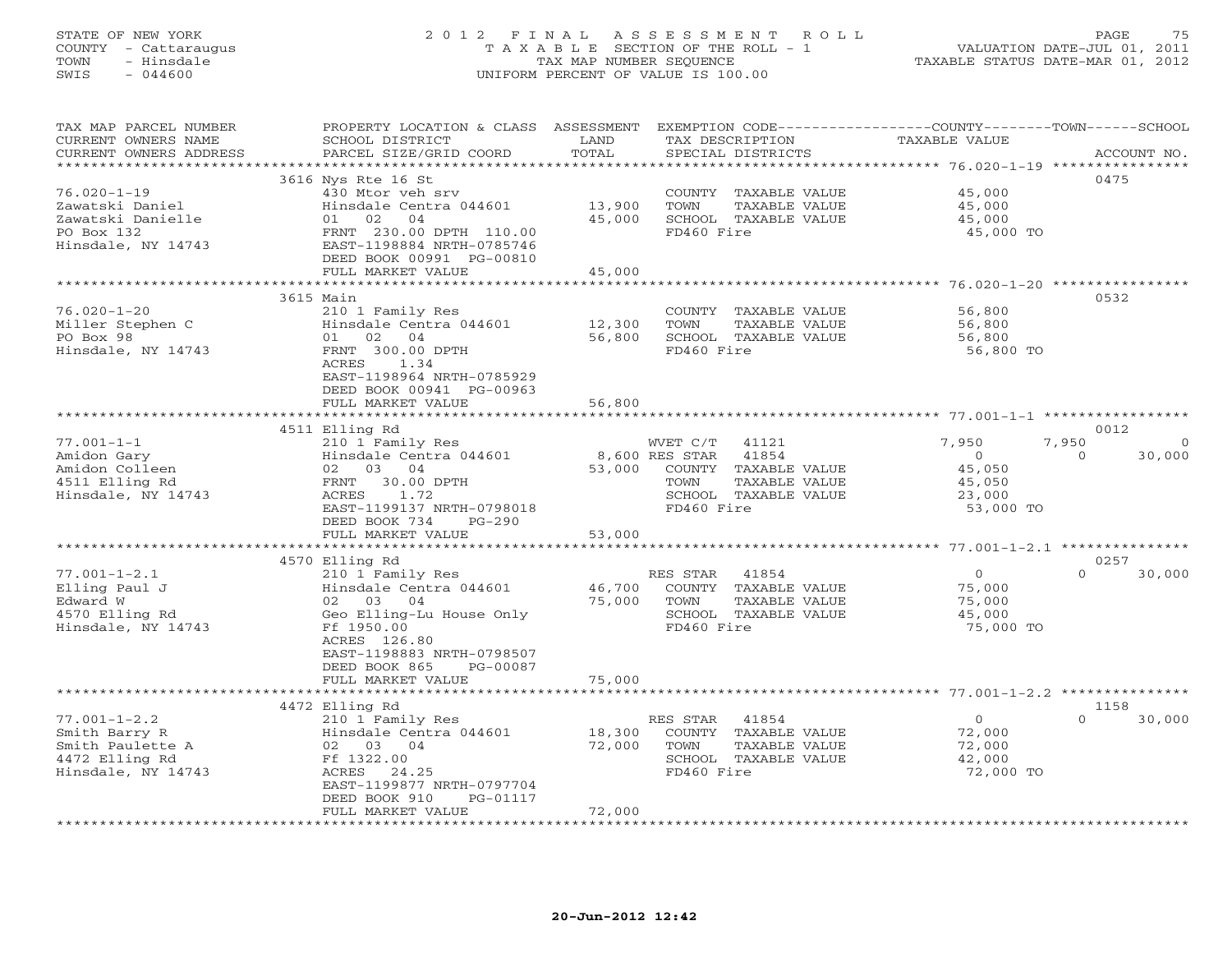### STATE OF NEW YORK 2 0 1 2 F I N A L A S S E S S M E N T R O L L PAGE 76 COUNTY - Cattaraugus T A X A B L E SECTION OF THE ROLL - 1 VALUATION DATE-JUL 01, 2011 TOWN - Hinsdale TAX MAP NUMBER SEQUENCE TAXABLE STATUS DATE-MAR 01, 2012 SWIS - 044600 UNIFORM PERCENT OF VALUE IS 100.00UNIFORM PERCENT OF VALUE IS 100.00

| TAX MAP PARCEL NUMBER<br>CURRENT OWNERS NAME<br>CURRENT OWNERS ADDRESS                                    | PROPERTY LOCATION & CLASS ASSESSMENT<br>SCHOOL DISTRICT<br>PARCEL SIZE/GRID COORD                                                                                                   | LAND<br>TOTAL              | TAX DESCRIPTION<br>SPECIAL DISTRICTS                                                                                             | EXEMPTION CODE-----------------COUNTY-------TOWN------SCHOOL<br>TAXABLE VALUE        | ACCOUNT NO.     |
|-----------------------------------------------------------------------------------------------------------|-------------------------------------------------------------------------------------------------------------------------------------------------------------------------------------|----------------------------|----------------------------------------------------------------------------------------------------------------------------------|--------------------------------------------------------------------------------------|-----------------|
| ***********************<br>$77.001 - 1 - 3$<br>Davis Douglas A<br>RD 1<br>Hinsdale, NY 14743              | Elling Rd (Off)<br>323 Vacant rural<br>Hinsdale Centra 044601<br>02 03 04<br>ACRES 38.13<br>EAST-1201024 NRTH-0799124<br>DEED BOOK 550<br>PG-475<br>FULL MARKET VALUE               | 21,000<br>21,000<br>21,000 | COUNTY TAXABLE VALUE<br>TOWN<br>TAXABLE VALUE<br>SCHOOL TAXABLE VALUE<br>FD460 Fire                                              | 21,000<br>21,000<br>21,000<br>21,000 TO                                              | 0199            |
|                                                                                                           | 1480 Kent Rd                                                                                                                                                                        |                            |                                                                                                                                  |                                                                                      | 0410            |
| $77.001 - 1 - 4$<br>Kents Auction Services<br>Inc<br>1480 Kent Rd<br>Hinsdale, NY 14743                   | 110 Livestock<br>Hinsdale Centra 044601<br>42 03<br>03<br>Stable<br>963/1147-Nys Appro<br>FRNT 1405.00 DPTH<br>ACRES 50.63<br>EAST-1202501 NRTH-0798846<br>DEED BOOK 817<br>PG-1021 | 127,000                    | RES STAR 41854<br>32,100 SILO T/C/S 42100<br>COUNTY TAXABLE VALUE<br>TOWN<br>TAXABLE VALUE<br>SCHOOL TAXABLE VALUE<br>FD460 Fire | $\Omega$<br>$\Omega$<br>1,400<br>1,400<br>125,600<br>125,600<br>95,600<br>127,000 TO | 30,000<br>1,400 |
|                                                                                                           | FULL MARKET VALUE                                                                                                                                                                   | 127,000                    |                                                                                                                                  |                                                                                      |                 |
| $77.001 - 1 - 5$<br>King Timberlands, LLC<br>1885 Lyndon Blvd<br>Falconer, NY 14733                       | Nys Rte 16<br>311 Res vac land<br>Hinsdale Centra 044601<br>42 03 03<br>FRNT 800.00 DPTH<br>ACRES 28.00<br>EAST-1203808 NRTH-0799274<br>DEED BOOK 3951 PG-8001<br>FULL MARKET VALUE | 25,200<br>25,200<br>25,200 | COUNTY TAXABLE VALUE<br>TOWN<br>TAXABLE VALUE<br>SCHOOL TAXABLE VALUE<br>FD460 Fire                                              | 25,200<br>25,200<br>25,200<br>25,200 TO                                              | 0897            |
|                                                                                                           | Kent Sub Division                                                                                                                                                                   |                            |                                                                                                                                  |                                                                                      | 0463            |
| $77.001 - 1 - 6$<br>Schmidt Joyce<br>Lipniarski Alphonse<br>Angela<br>173 N Brier Rd<br>Amherst, NY 14228 | 260 Seasonal res<br>Hinsdale Centra 044601<br>42 03 03<br>ACRES<br>4.46<br>EAST-1203883 NRTH-0798414<br>DEED BOOK 903<br>PG-00503                                                   | 9,400<br>35,000            | COUNTY TAXABLE VALUE<br>TOWN<br>TAXABLE VALUE<br>SCHOOL TAXABLE VALUE<br>FD460 Fire                                              | 35,000<br>35,000<br>35,000<br>35,000 TO                                              |                 |
|                                                                                                           | FULL MARKET VALUE                                                                                                                                                                   | 35,000                     |                                                                                                                                  | ******************************* 77.001-1-7 ******                                    |                 |
| $77.001 - 1 - 7$<br>Silva John<br>Helwig Anita<br>25 Hill Farm Camp Rd<br>Coventry, RI 02816              | Kent Sub Division<br>314 Rural vac<10<br>Hinsdale Centra 044601<br>42 03 03<br>ACRES<br>6.86<br>EAST-1204222 NRTH-0798579<br>DEED BOOK 00922 PG-00604                               | 10,600<br>10,600           | COUNTY TAXABLE VALUE<br>TOWN<br>TAXABLE VALUE<br>SCHOOL TAXABLE VALUE<br>FD460 Fire                                              | 10,600<br>10,600<br>10,600<br>10,600 TO                                              | 0876            |
| **********************                                                                                    | FULL MARKET VALUE<br>************************                                                                                                                                       | 10,600                     | ****************************                                                                                                     |                                                                                      |                 |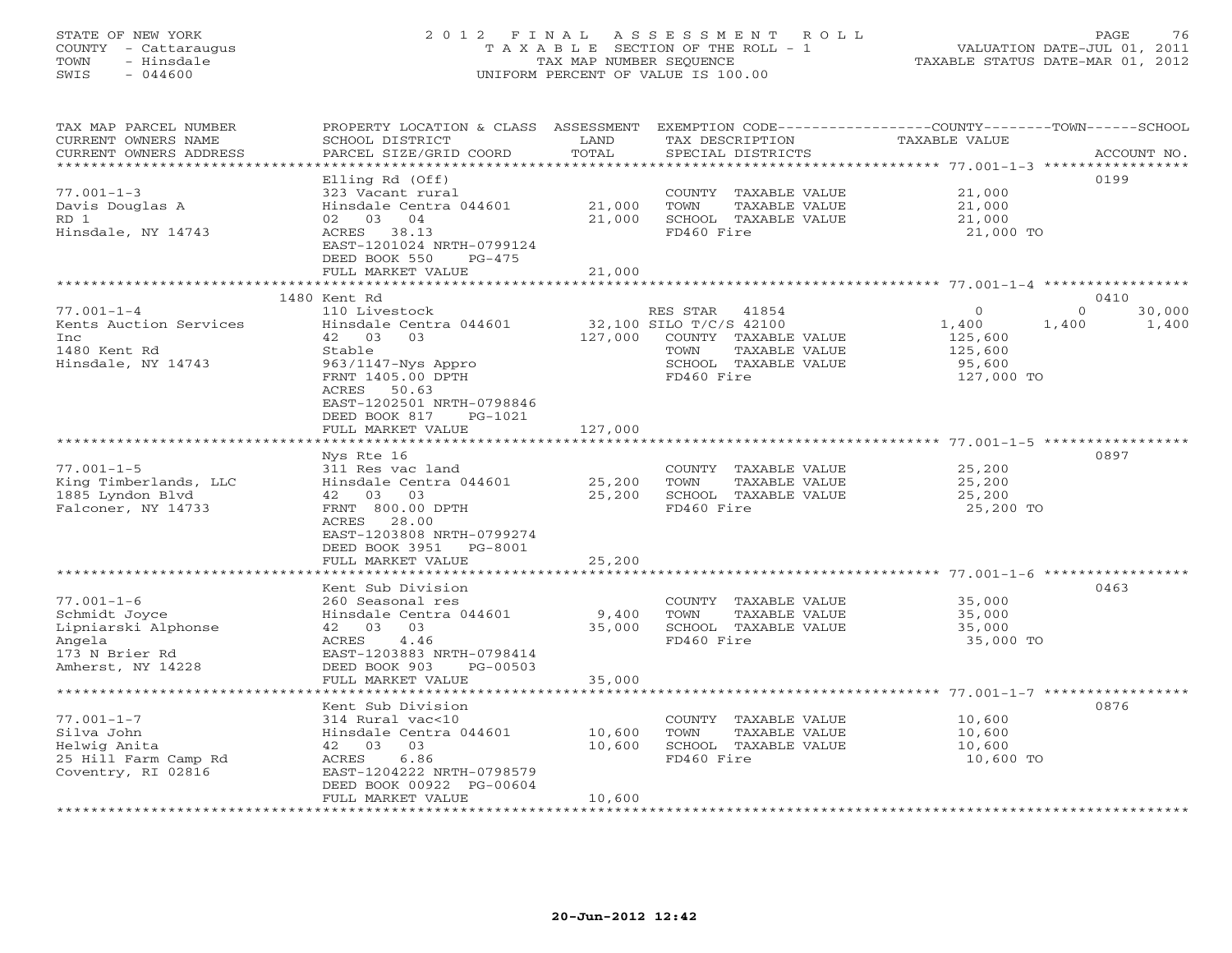## STATE OF NEW YORK 2 0 1 2 F I N A L A S S E S S M E N T R O L L PAGE 77 COUNTY - Cattaraugus T A X A B L E SECTION OF THE ROLL - 1 VALUATION DATE-JUL 01, 2011 TOWN - Hinsdale TAX MAP NUMBER SEQUENCE TAXABLE STATUS DATE-MAR 01, 2012 SWIS - 044600 UNIFORM PERCENT OF VALUE IS 100.00UNIFORM PERCENT OF VALUE IS 100.00

| SCHOOL DISTRICT<br>PARCEL SIZE/GRID COORD                                                                                                                                                  | LAND<br>TOTAL                                                                    | TAX DESCRIPTION<br>SPECIAL DISTRICTS                                                | EXEMPTION CODE-----------------COUNTY--------TOWN------SCHOOL<br>TAXABLE VALUE<br>ACCOUNT NO. |
|--------------------------------------------------------------------------------------------------------------------------------------------------------------------------------------------|----------------------------------------------------------------------------------|-------------------------------------------------------------------------------------|-----------------------------------------------------------------------------------------------|
| Nys Rte 16 (OFF)<br>322 Rural vac>10<br>Hinsdale Centra 044601<br>42 03 03<br>FRNT 1240.00 DPTH<br>ACRES 18.45<br>EAST-1203904 NRTH-0798066<br>DEED BOOK 7050 PG-8001<br>FULL MARKET VALUE | 15,300<br>15,300<br>15,300                                                       | COUNTY TAXABLE VALUE<br>TAXABLE VALUE<br>TOWN<br>SCHOOL TAXABLE VALUE<br>FD460 Fire | 0895<br>15,300<br>15,300<br>15,300<br>15,300 TO                                               |
| **********************                                                                                                                                                                     |                                                                                  |                                                                                     |                                                                                               |
| 260 Seasonal res<br>Hinsdale Centra 044601<br>34 03 03<br>ACRES 19.82<br>EAST-1204805 NRTH-0798945<br>DEED BOOK 10483 PG-9001<br>FULL MARKET VALUE                                         | 15,800<br>41,000<br>41,000                                                       | COUNTY TAXABLE VALUE<br>TAXABLE VALUE<br>TOWN<br>SCHOOL TAXABLE VALUE<br>FD460 Fire | 0927<br>41,000<br>41,000<br>41,000<br>41,000 TO                                               |
|                                                                                                                                                                                            |                                                                                  |                                                                                     | 0441                                                                                          |
| 260 Seasonal res<br>Hinsdale Centra 044601<br>34 03 03<br>ACRES 22.20<br>EAST-1205254 NRTH-0799691<br>DEED BOOK 1025 PG-663                                                                | 16,300<br>21,000                                                                 | COUNTY TAXABLE VALUE<br>TOWN<br>TAXABLE VALUE<br>SCHOOL TAXABLE VALUE<br>FD460 Fire | 21,000<br>21,000<br>21,000<br>21,000 TO                                                       |
|                                                                                                                                                                                            |                                                                                  |                                                                                     |                                                                                               |
| Kent Sub Division<br>260 Seasonal res<br>Hinsdale Centra 044601<br>03<br>34 03<br>8.50<br>ACRES<br>EAST-1206110 NRTH-0799408<br>DEED BOOK 838<br>PG-01095                                  | 11,400<br>51,000                                                                 | COUNTY TAXABLE VALUE<br>TOWN<br>TAXABLE VALUE<br>SCHOOL TAXABLE VALUE<br>FD460 Fire | 0586<br>51,000<br>51,000<br>51,000<br>51,000 TO                                               |
|                                                                                                                                                                                            | **********                                                                       |                                                                                     |                                                                                               |
| Kent Sub Division<br>260 Seasonal res<br>Hinsdale Centra 044601<br>34 03 03<br>4.23<br>ACRES<br>EAST-1205568 NRTH-0799170<br>DEED BOOK 16271 PG-5002<br>FULL MARKET VALUE                  | 9,200<br>23,000<br>23,000                                                        | COUNTY TAXABLE VALUE<br>TOWN<br>TAXABLE VALUE<br>SCHOOL TAXABLE VALUE<br>FD460 Fire | 0919<br>23,000<br>23,000<br>23,000<br>23,000 TO                                               |
|                                                                                                                                                                                            | Kent Sub Division<br>Kent Sub Division<br>FULL MARKET VALUE<br>FULL MARKET VALUE | PROPERTY LOCATION & CLASS ASSESSMENT<br>21,000<br>51,000                            | **************                                                                                |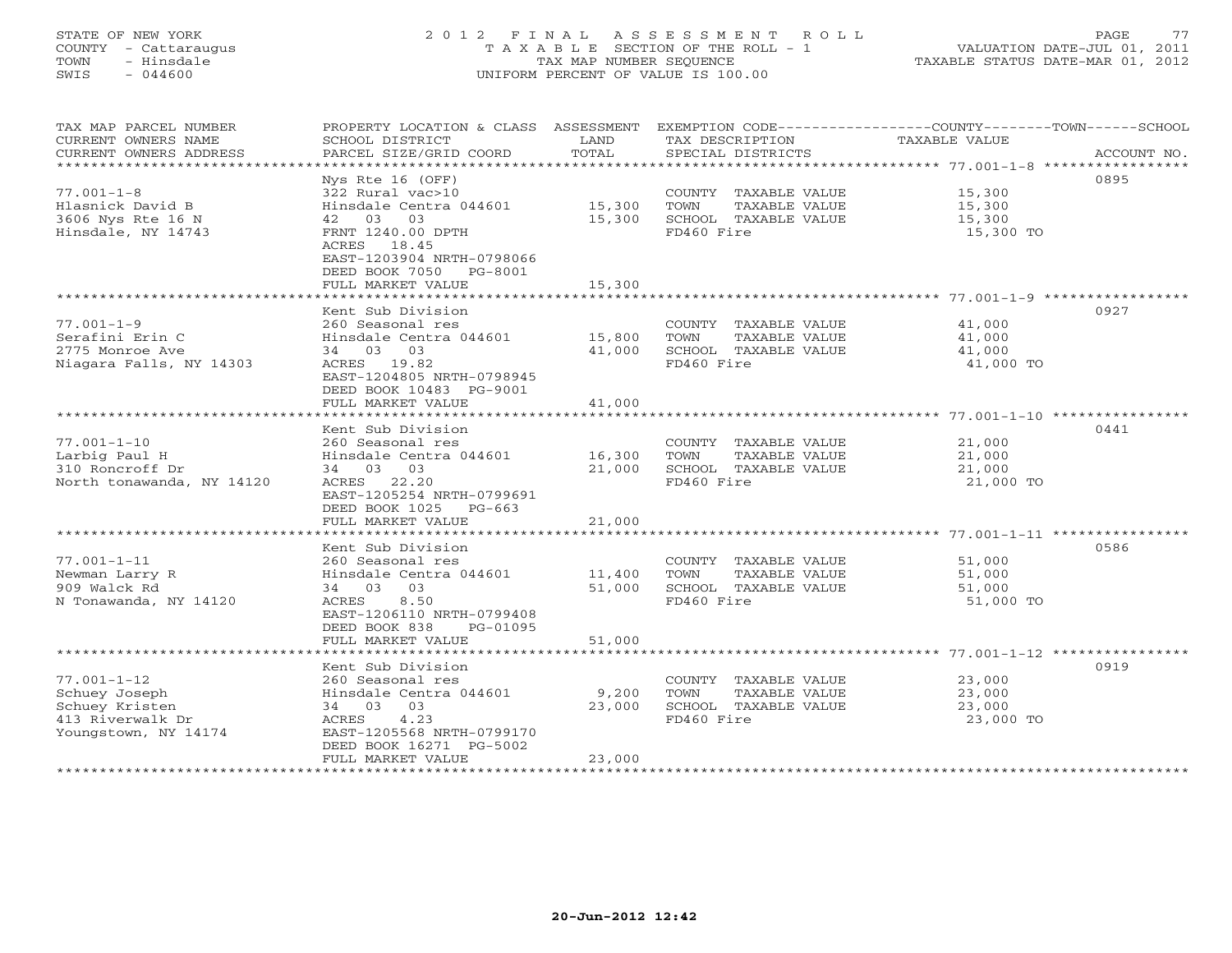## STATE OF NEW YORK 2 0 1 2 F I N A L A S S E S S M E N T R O L L PAGE 78 COUNTY - Cattaraugus T A X A B L E SECTION OF THE ROLL - 1 VALUATION DATE-JUL 01, 2011 TOWN - Hinsdale TAX MAP NUMBER SEQUENCE TAXABLE STATUS DATE-MAR 01, 2012 SWIS - 044600 UNIFORM PERCENT OF VALUE IS 100.00UNIFORM PERCENT OF VALUE IS 100.00

| TAX MAP PARCEL NUMBER   | PROPERTY LOCATION & CLASS ASSESSMENT |        | EXEMPTION CODE-----------------COUNTY-------TOWN------SCHOOL |               |             |
|-------------------------|--------------------------------------|--------|--------------------------------------------------------------|---------------|-------------|
| CURRENT OWNERS NAME     | SCHOOL DISTRICT                      | LAND   | TAX DESCRIPTION                                              | TAXABLE VALUE |             |
| CURRENT OWNERS ADDRESS  | PARCEL SIZE/GRID COORD               | TOTAL  | SPECIAL DISTRICTS                                            |               | ACCOUNT NO. |
|                         |                                      |        |                                                              |               |             |
|                         | Kent Sub Division                    |        |                                                              |               | 0932        |
| $77.001 - 1 - 13$       | 314 Rural vac<10                     |        | COUNTY TAXABLE VALUE                                         | 9,900         |             |
| Schuey Joseph           | Hinsdale Centra 044601               | 9,900  | TOWN<br>TAXABLE VALUE                                        | 9,900         |             |
| Schuey Kristen          | 34 03 03                             | 9,900  | SCHOOL TAXABLE VALUE                                         | 9,900         |             |
| 413 Riverwalk Dr        | 5.00<br>ACRES                        |        | FD460 Fire                                                   | 9,900 TO      |             |
| Youngstown, NY 14174    | EAST-1205178 NRTH-0798646            |        |                                                              |               |             |
|                         | DEED BOOK 16271 PG-5002              |        |                                                              |               |             |
|                         | FULL MARKET VALUE                    | 9,900  |                                                              |               |             |
|                         |                                      |        |                                                              |               |             |
|                         | Kent Sub Division                    |        |                                                              |               | 0888        |
| $77.001 - 1 - 14.1$     | 260 Seasonal res                     |        | COUNTY TAXABLE VALUE                                         | 31,000        |             |
| McGiveron Jeffrey C     | Hinsdale Centra 044601 10,100        |        | TOWN<br>TAXABLE VALUE                                        | 31,000        |             |
| McGiveron Maryann       | 34 03 03                             | 31,000 | SCHOOL TAXABLE VALUE                                         | 31,000        |             |
| 2100 Phelps Rd          | 5.50<br>ACRES                        |        | FD460 Fire                                                   | 31,000 TO     |             |
| Basom, NY 14013         | EAST-1205701 NRTH-0798744            |        |                                                              |               |             |
|                         | DEED BOOK 00986 PG-00135             |        |                                                              |               |             |
|                         | FULL MARKET VALUE                    | 31,000 |                                                              |               |             |
|                         |                                      |        |                                                              |               |             |
|                         | Kent Sub Division                    |        |                                                              |               | 1259        |
| $77.001 - 1 - 14.2$     | 260 Seasonal res                     |        | COUNTY TAXABLE VALUE 14,000                                  |               |             |
| Rossotto Joseph         | Hinsdale Centra 044601               | 7,300  | TOWN<br>TAXABLE VALUE                                        | 14,000        |             |
| Gugino                  | 34 03 03                             | 14,000 | SCHOOL TAXABLE VALUE                                         | 14,000        |             |
| 12424 Hanford Rd        | ACRES<br>1.90                        |        | FD460 Fire                                                   |               |             |
|                         | EAST-1206030 NRTH-0799077            |        |                                                              | 14,000 TO     |             |
| Silver Creek, NY 14136  |                                      |        |                                                              |               |             |
|                         | DEED BOOK 00975 PG-00886             |        |                                                              |               |             |
|                         | FULL MARKET VALUE                    | 14,000 |                                                              |               |             |
|                         |                                      |        |                                                              |               |             |
|                         | Kent Sub Division                    |        |                                                              |               | 1299        |
| $77.001 - 1 - 14.3$     | 260 Seasonal res                     |        | COUNTY TAXABLE VALUE                                         | 13,000        |             |
| McGiveron Jeffrey C     | Hinsdale Centra 044601               | 2,800  | TOWN<br>TAXABLE VALUE                                        | 13,000        |             |
| Gregory L               | 34 03 03                             | 13,000 | SCHOOL TAXABLE VALUE                                         | 13,000        |             |
| Richard L               | FRNT 62.00 DPTH 165.00               |        | FD460 Fire                                                   | 13,000 TO     |             |
| 8139 N Pembroke Rd      | EAST-1206035 NRTH-0798870            |        |                                                              |               |             |
| Batavia, NY 14020       | DEED BOOK 00983 PG-00821             |        |                                                              |               |             |
|                         | FULL MARKET VALUE                    | 13,000 |                                                              |               |             |
|                         |                                      |        |                                                              |               |             |
|                         | Kent Sub Division                    |        |                                                              |               | 0122        |
| $77.001 - 1 - 15.1$     | 260 Seasonal res                     |        | COUNTY TAXABLE VALUE                                         | 22,000        |             |
| Buryta Frank R          | Hinsdale Centra 044601 13,600        |        | TOWN<br>TAXABLE VALUE                                        | 22,000        |             |
| Buryta Kim M            | 34 03 03                             | 22,000 | SCHOOL TAXABLE VALUE                                         | 22,000        |             |
| 4871 Royalton Center Rd | L 710/P 1158                         |        | FD460 Fire                                                   | 22,000 TO     |             |
| Gasport, NY 14067       | LU Frank Buryta                      |        |                                                              |               |             |
|                         | 14.30<br>ACRES                       |        |                                                              |               |             |
|                         | EAST-1206719 NRTH-0799567            |        |                                                              |               |             |
|                         | DEED BOOK 12254 PG-4002              |        |                                                              |               |             |
|                         | FULL MARKET VALUE                    | 22,000 | *************************                                    |               |             |
|                         |                                      |        |                                                              |               |             |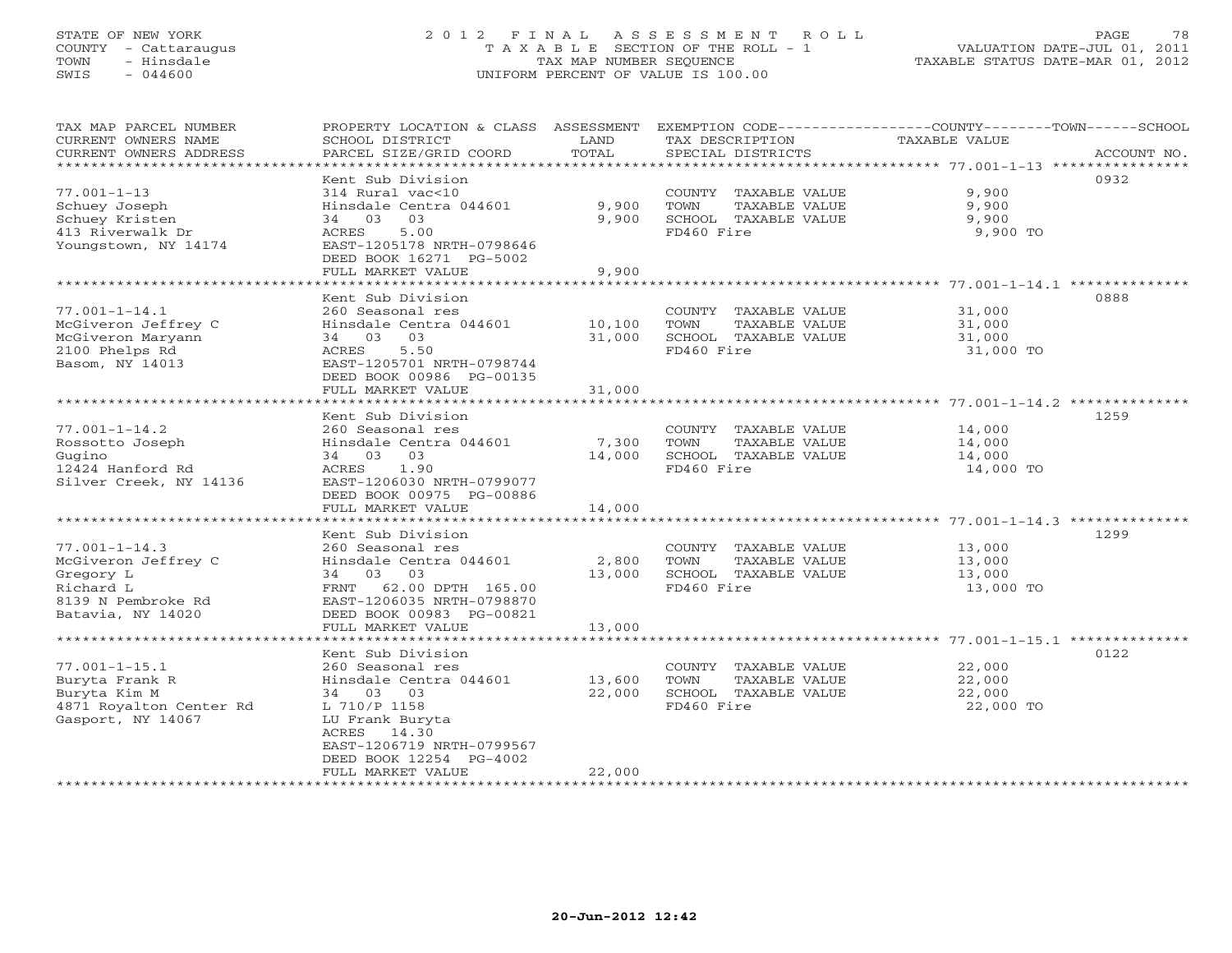## STATE OF NEW YORK 2 0 1 2 F I N A L A S S E S S M E N T R O L L PAGE 79 COUNTY - Cattaraugus T A X A B L E SECTION OF THE ROLL - 1 VALUATION DATE-JUL 01, 2011 TOWN - Hinsdale TAX MAP NUMBER SEQUENCE TAXABLE STATUS DATE-MAR 01, 2012 SWIS - 044600 UNIFORM PERCENT OF VALUE IS 100.00UNIFORM PERCENT OF VALUE IS 100.00

| TAX MAP PARCEL NUMBER<br>CURRENT OWNERS NAME<br>CURRENT OWNERS ADDRESS                                   | SCHOOL DISTRICT<br>PARCEL SIZE/GRID COORD                                                                                                                                  | LAND<br>TOTAL              | TAX DESCRIPTION TAXABLE VALUE<br>SPECIAL DISTRICTS                                  | PROPERTY LOCATION & CLASS ASSESSMENT EXEMPTION CODE----------------COUNTY-------TOWN------SCHOOL<br>ACCOUNT NO. |
|----------------------------------------------------------------------------------------------------------|----------------------------------------------------------------------------------------------------------------------------------------------------------------------------|----------------------------|-------------------------------------------------------------------------------------|-----------------------------------------------------------------------------------------------------------------|
| $77.001 - 1 - 15.2$<br>Pajak David F<br>Pajak Thomas E<br>74 Jane Dr<br>Cheektowaga, NY 14227            | Kent Sub Division<br>312 Vac w/imprv<br>Hinsdale Centra 044601<br>34 03 03<br>ACRES 20.00<br>EAST-1206418 NRTH-0798680<br>DEED BOOK 884<br>PG-00530<br>FULL MARKET VALUE   | 15,900<br>16,200<br>16,200 | COUNTY TAXABLE VALUE<br>TOWN<br>TAXABLE VALUE<br>SCHOOL TAXABLE VALUE<br>FD460 Fire | 1290<br>16,200<br>16,200<br>16,200<br>16,200 TO                                                                 |
|                                                                                                          |                                                                                                                                                                            |                            |                                                                                     |                                                                                                                 |
| $77.001 - 1 - 16$<br>Fiebelkorn Russell<br>Fiebelkorn Linda<br>5981 Webster Rd<br>Orchard Park, NY 14127 | Kent Sub Division<br>312 Vac w/imprv<br>Hinsdale Centra 044601 13,200<br>34 03 03<br>ACRES 13.13<br>EAST-1205943 NRTH-0798224<br>DEED BOOK 874<br>PG-00365                 | 13,700                     | COUNTY TAXABLE VALUE<br>TOWN<br>TAXABLE VALUE<br>SCHOOL TAXABLE VALUE<br>FD460 Fire | 0454<br>13,700<br>13,700<br>13,700<br>13,700 TO                                                                 |
|                                                                                                          | FULL MARKET VALUE                                                                                                                                                          | 13,700                     |                                                                                     |                                                                                                                 |
| $77.001 - 1 - 17$<br>Griffith Gary<br>Griffith Kim<br>1128 Ideson Rd<br>Honeoye Falls, NY 14472          | Kent Sub Division<br>260 Seasonal res<br>Hinsdale Centra 044601<br>34 03 03<br>ACRES 15.87<br>EAST-1205943 NRTH-0797944<br>DEED BOOK 16465 PG-8002                         | 14,200<br>35,000           | COUNTY TAXABLE VALUE<br>TOWN<br>TAXABLE VALUE<br>SCHOOL TAXABLE VALUE<br>FD460 Fire | 0125<br>35,000<br>35,000<br>35,000<br>35,000 TO                                                                 |
|                                                                                                          | FULL MARKET VALUE                                                                                                                                                          | 35,000                     |                                                                                     |                                                                                                                 |
| $77.001 - 1 - 18$<br>Hakes Carol K<br>1269 Rt 446<br>Hinsdale, NY 14743                                  | Nys Rte $446$ (Off)<br>323 Vacant rural<br>Hinsdale Centra 044601<br>33 03 03<br>ACRES 50.51<br>EAST-1206389 NRTH-0796979<br>DEED BOOK 00968 PG-00751<br>FULL MARKET VALUE | 21,000<br>21,000<br>21,000 | COUNTY TAXABLE VALUE<br>TOWN<br>TAXABLE VALUE<br>SCHOOL TAXABLE VALUE<br>FD460 Fire | 0185<br>21,000<br>21,000<br>21,000<br>21,000 TO                                                                 |
|                                                                                                          |                                                                                                                                                                            |                            |                                                                                     |                                                                                                                 |
| $77.001 - 1 - 19$<br>Perreault Suzanne M<br>14 Rembrant Dr<br>Niskayuna, NY 12309                        | Kent Sub Division<br>322 Rural vac>10<br>Hinsdale Centra 044601<br>26 03 03<br>ACRES 51.42<br>EAST-1207809 NRTH-0799198<br>DEED BOOK 714<br>$PG-186$<br>FULL MARKET VALUE  | 22,200<br>22,200<br>22,200 | COUNTY TAXABLE VALUE<br>TOWN<br>TAXABLE VALUE<br>SCHOOL TAXABLE VALUE<br>FD460 Fire | 0592<br>22,200<br>22,200<br>22,200<br>22,200 TO                                                                 |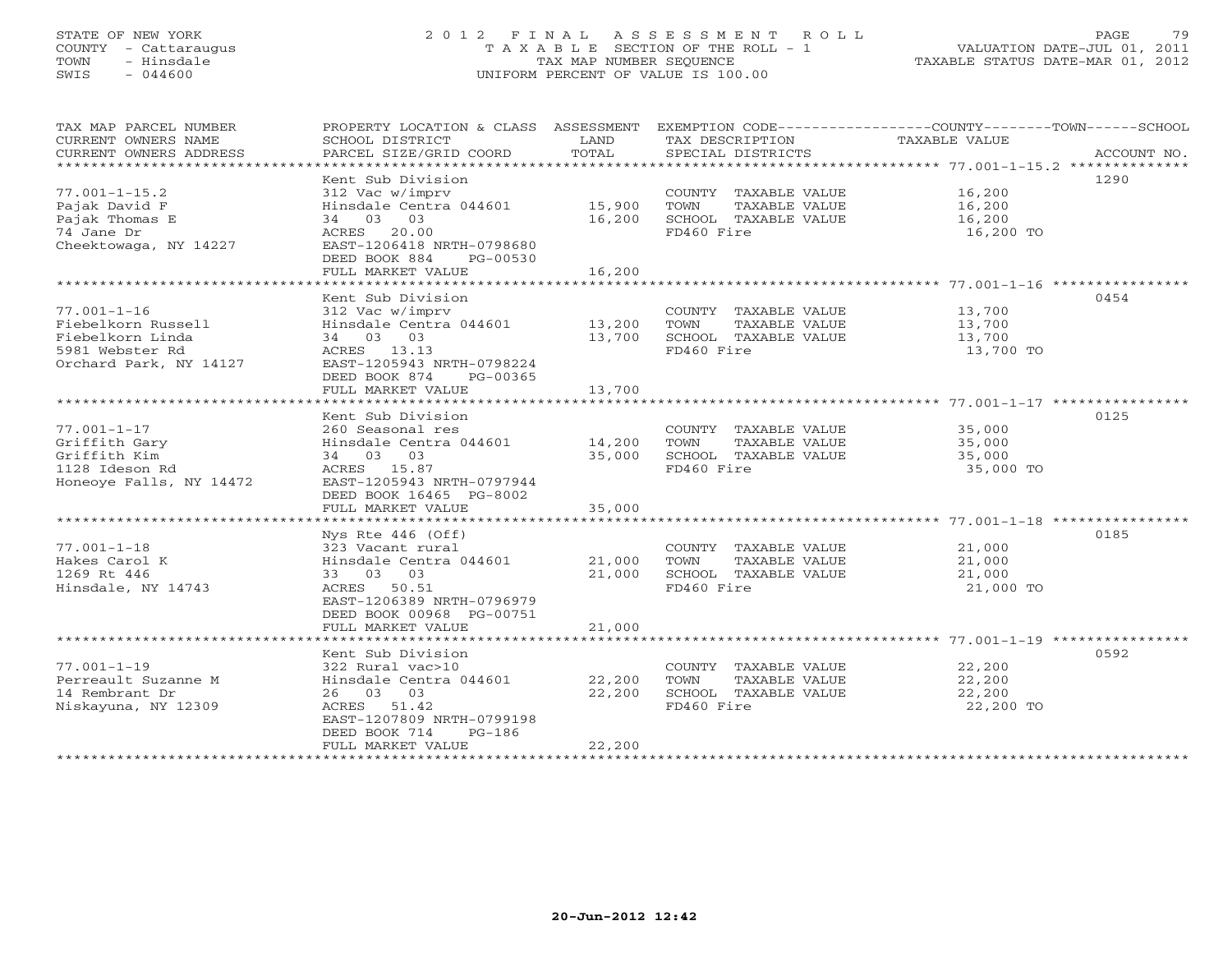## STATE OF NEW YORK 2 0 1 2 F I N A L A S S E S S M E N T R O L L PAGE 80 COUNTY - Cattaraugus T A X A B L E SECTION OF THE ROLL - 1 VALUATION DATE-JUL 01, 2011 TOWN - Hinsdale TAX MAP NUMBER SEQUENCE TAXABLE STATUS DATE-MAR 01, 2012 SWIS - 044600 UNIFORM PERCENT OF VALUE IS 100.00UNIFORM PERCENT OF VALUE IS 100.00

| TAX MAP PARCEL NUMBER<br>CURRENT OWNERS NAME<br>CURRENT OWNERS ADDRESS | PROPERTY LOCATION & CLASS ASSESSMENT<br>SCHOOL DISTRICT<br>PARCEL SIZE/GRID COORD | LAND<br>TOTAL   | TAX DESCRIPTION<br>SPECIAL DISTRICTS          | EXEMPTION CODE----------------COUNTY-------TOWN-----SCHOOL<br><b>TAXABLE VALUE</b> | ACCOUNT NO.        |
|------------------------------------------------------------------------|-----------------------------------------------------------------------------------|-----------------|-----------------------------------------------|------------------------------------------------------------------------------------|--------------------|
| ********************                                                   | ******************                                                                |                 |                                               |                                                                                    |                    |
|                                                                        | Union Hill Rd (Off)                                                               |                 |                                               |                                                                                    | 0459               |
| $77.001 - 1 - 20$                                                      | 910 Priv forest                                                                   |                 | COUNTY TAXABLE VALUE                          | 31,000                                                                             |                    |
| Potter Lumber Co Inc                                                   | Hinsdale Centra 044601                                                            | 31,000          | TOWN<br>TAXABLE VALUE                         | 31,000                                                                             |                    |
| PO Box 10                                                              | 03 03<br>26                                                                       | 31,000          | SCHOOL TAXABLE VALUE                          | 31,000                                                                             |                    |
| Allegany, NY 14706                                                     | ACRES 52.01                                                                       |                 | FD460 Fire                                    | 31,000 TO                                                                          |                    |
|                                                                        | EAST-1209232 NRTH-0799204<br>DEED BOOK 867<br>PG-01170                            |                 |                                               |                                                                                    |                    |
|                                                                        | FULL MARKET VALUE                                                                 | 31,000          |                                               |                                                                                    |                    |
|                                                                        |                                                                                   |                 |                                               |                                                                                    |                    |
|                                                                        | 4421 Union Hill Rd                                                                |                 |                                               |                                                                                    | 0060               |
| $77.001 - 1 - 21$                                                      | 210 1 Family Res                                                                  |                 | RES STAR<br>41854                             | $\overline{0}$                                                                     | $\Omega$<br>30,000 |
| Grabowski Joseph                                                       | Hinsdale Centra 044601                                                            | 4,400           | COUNTY TAXABLE VALUE                          | 45,000                                                                             |                    |
| Grabowski Deborah                                                      | 26 03 03                                                                          | 45,000          | TAXABLE VALUE<br>TOWN                         | 45,000                                                                             |                    |
| 4421 Union Hill Rd                                                     | FRNT 137.00 DPTH<br>96.00                                                         |                 | SCHOOL TAXABLE VALUE                          | 15,000                                                                             |                    |
| Hinsdale, NY 14743                                                     | 017<br>BANK<br>EAST-1210495 NRTH-0797117                                          |                 | FD460 Fire                                    | 45,000 TO                                                                          |                    |
|                                                                        | DEED BOOK 842<br>$PG-00447$                                                       |                 |                                               |                                                                                    |                    |
|                                                                        | FULL MARKET VALUE                                                                 | 45,000          |                                               |                                                                                    |                    |
|                                                                        | *********************************                                                 |                 |                                               |                                                                                    |                    |
|                                                                        | 902 Nys Rte 446                                                                   |                 |                                               |                                                                                    | 0141               |
| $77.001 - 1 - 22$                                                      | 210 1 Family Res                                                                  |                 | RES STAR<br>41854                             | $\Omega$                                                                           | $\Omega$<br>30,000 |
| Wetherby Robert L Sr                                                   | Hinsdale Centra 044601                                                            | 7,000           | COUNTY TAXABLE VALUE                          | 46,500                                                                             |                    |
| Wetherby Terry L                                                       | 26 03 03                                                                          | 46,500          | TOWN<br>TAXABLE VALUE                         | 46,500                                                                             |                    |
| 902 NYS Route 446                                                      | 963/1143 Nys Appro                                                                |                 | SCHOOL TAXABLE VALUE                          | 16,500                                                                             |                    |
| Hinsdale, NY 14743                                                     | FRNT 96.00 DPTH 101.00<br>BANK<br>017                                             |                 | FD460 Fire                                    | 46,500 TO                                                                          |                    |
|                                                                        | EAST-1210528 NRTH-0797000                                                         |                 |                                               |                                                                                    |                    |
|                                                                        | DEED BOOK 13836 PG-5001                                                           |                 |                                               |                                                                                    |                    |
|                                                                        | FULL MARKET VALUE                                                                 | 46,500          |                                               |                                                                                    |                    |
|                                                                        | ***********************                                                           | *************   |                                               | ******************************* 77.001-1-23.1 *********                            |                    |
|                                                                        | 1012 Nys Rte 446                                                                  |                 |                                               |                                                                                    | 0267               |
| $77.001 - 1 - 23.1$                                                    | 210 1 Family Res                                                                  |                 | 41834<br>SR STAR                              | $\mathbf 0$                                                                        | $\cap$<br>58,000   |
| Farwell George M Jr<br>Farwell Irene                                   | Hinsdale Centra 044601                                                            | 16,600          | COUNTY TAXABLE VALUE                          | 58,000<br>58,000                                                                   |                    |
| 1012 Nys Rte 446                                                       | 25/26<br>03<br>03<br>FRNT 665.00 DPTH                                             | 58,000          | TOWN<br>TAXABLE VALUE<br>SCHOOL TAXABLE VALUE | $\circ$                                                                            |                    |
| Hinsdale, NY 14743                                                     | ACRES<br>6.55                                                                     |                 | FD460 Fire                                    | 58,000 TO                                                                          |                    |
|                                                                        | EAST-1208700 NRTH-0795745                                                         |                 |                                               |                                                                                    |                    |
|                                                                        | DEED BOOK 811<br>PG-00693                                                         |                 |                                               |                                                                                    |                    |
|                                                                        | FULL MARKET VALUE                                                                 | 58,000          |                                               |                                                                                    |                    |
|                                                                        |                                                                                   |                 |                                               |                                                                                    |                    |
|                                                                        | 913 Nys Rte 446                                                                   |                 |                                               |                                                                                    | 0967               |
| $77.001 - 1 - 23.2$                                                    | 210 1 Family Res                                                                  |                 | RES STAR<br>41854                             | $\circ$                                                                            | $\Omega$<br>30,000 |
| Jozwiak Ricky J<br>Jozwiak Amie L                                      | Hinsdale Centra 044601<br>26 03<br>03                                             | 8,800<br>58,000 | COUNTY TAXABLE VALUE<br>TOWN<br>TAXABLE VALUE | 58,000<br>58,000                                                                   |                    |
| 913 Nys Rte 446                                                        | 963/1141 Nys Appro                                                                |                 | SCHOOL TAXABLE VALUE                          | 28,000                                                                             |                    |
| Hinsdale, NY 14743                                                     | FRNT 120.00 DPTH 115.00                                                           |                 | FD460 Fire                                    | 58,000 TO                                                                          |                    |
|                                                                        | EAST-1210409 NRTH-0796707                                                         |                 |                                               |                                                                                    |                    |
|                                                                        | DEED BOOK 945<br>$PG - 654$                                                       |                 |                                               |                                                                                    |                    |
|                                                                        | FULL MARKET VALUE                                                                 | 58,000          |                                               |                                                                                    |                    |
|                                                                        |                                                                                   |                 |                                               |                                                                                    |                    |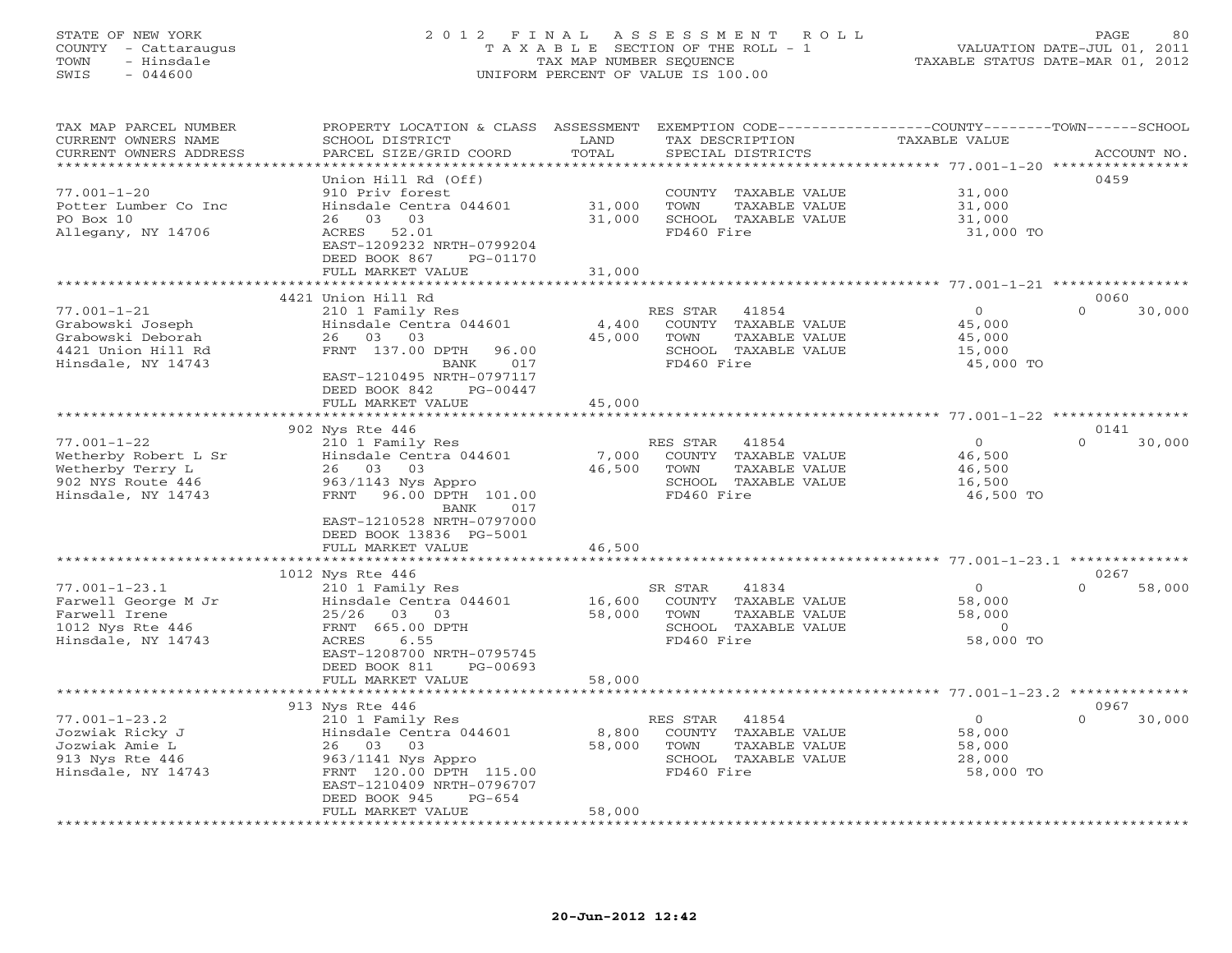# STATE OF NEW YORK 2 0 1 2 F I N A L A S S E S S M E N T R O L L PAGE 81 COUNTY - Cattaraugus T A X A B L E SECTION OF THE ROLL - 1 VALUATION DATE-JUL 01, 2011 TOWN - Hinsdale TAX MAP NUMBER SEQUENCE TAXABLE STATUS DATE-MAR 01, 2012 SWIS - 044600 UNIFORM PERCENT OF VALUE IS 100.00UNIFORM PERCENT OF VALUE IS 100.00

| TAX MAP PARCEL NUMBER<br>CURRENT OWNERS NAME<br>CURRENT OWNERS ADDRESS                                                    | PROPERTY LOCATION & CLASS ASSESSMENT<br>SCHOOL DISTRICT<br>PARCEL SIZE/GRID COORD                                                                                                                | LAND<br>TOTAL                | TAX DESCRIPTION<br>SPECIAL DISTRICTS                                                | EXEMPTION CODE-----------------COUNTY-------TOWN------SCHOOL<br>TAXABLE VALUE<br>ACCOUNT NO. |
|---------------------------------------------------------------------------------------------------------------------------|--------------------------------------------------------------------------------------------------------------------------------------------------------------------------------------------------|------------------------------|-------------------------------------------------------------------------------------|----------------------------------------------------------------------------------------------|
| $77.001 - 1 - 23.3$<br>Danzer Forestland Inc<br>119 AID Dr<br>Darlington, PA 16115                                        | Nys Rte 446<br>910 Priv forest<br>Hinsdale Centra 044601<br>25 03 03<br>FRNT 430.00 DPTH<br>ACRES 64.00<br>EAST-1207648 NRTH-0797114<br>DEED BOOK 9327 PG-3001<br>FULL MARKET VALUE              | 39,600<br>39,600<br>39,600   | COUNTY TAXABLE VALUE<br>TAXABLE VALUE<br>TOWN<br>SCHOOL TAXABLE VALUE<br>FD460 Fire | 1294<br>39,600<br>39,600<br>39,600<br>39,600 TO                                              |
|                                                                                                                           |                                                                                                                                                                                                  |                              |                                                                                     |                                                                                              |
| $77.001 - 1 - 23.4$<br>Community Development Initiati Hinsdale Centra 044601<br>19 Church St Ste 2A<br>Fredonia, NY 14063 | 4440 Union Hill Rd<br>633 Aged - home<br>26 03<br>03<br>lease Johnson Adult Homes<br>Ff 2810.00<br>ACRES 48.80<br>EAST-1210645 NRTH-0798780<br>DEED BOOK 11383 PG-4002<br>FULL MARKET VALUE      | 23,200<br>575,000<br>575,000 | COUNTY TAXABLE VALUE<br>TOWN<br>TAXABLE VALUE<br>SCHOOL TAXABLE VALUE<br>FD460 Fire | 1324<br>575,000<br>575,000<br>575,000<br>575,000 TO                                          |
|                                                                                                                           |                                                                                                                                                                                                  |                              |                                                                                     |                                                                                              |
| $77.001 - 1 - 23.5$<br>Wetherby Robert L Sr<br>Wetherby Terry L<br>902 NYS Route 446<br>Hinsdale, NY 14743                | Nys Rte 446<br>314 Rural vac<10<br>Hinsdale Centra 044601<br>26 03<br>03<br>963/1143 Nys Appro<br>FRNT 250.00 DPTH 134.30<br>BANK<br>017<br>EAST-1210375 NRTH-0796907<br>DEED BOOK 13836 PG-5001 | 16,400<br>16,400             | COUNTY TAXABLE VALUE<br>TOWN<br>TAXABLE VALUE<br>SCHOOL TAXABLE VALUE<br>FD460 Fire | 1358<br>16,400<br>16,400<br>16,400<br>16,400 TO                                              |
|                                                                                                                           | FULL MARKET VALUE                                                                                                                                                                                | 16,400                       |                                                                                     |                                                                                              |
|                                                                                                                           | Union Hill Rd                                                                                                                                                                                    |                              |                                                                                     | 1359                                                                                         |
| $77.001 - 1 - 23.6$<br>Grabowski Joseph<br>Grabowski Deborah<br>4421 Union Hill Rd<br>Hinsdale, NY 14743                  | 314 Rural vac<10<br>Hinsdale Centra 044601<br>26 03 03<br>FRNT 320.00 DPTH<br>ACRES<br>2.70<br>EAST-1210331 NRTH-0797178<br>DEED BOOK 00916 PG-00098<br>FULL MARKET VALUE                        | 9,400<br>9,400<br>9,400      | COUNTY TAXABLE VALUE<br>TOWN<br>TAXABLE VALUE<br>SCHOOL TAXABLE VALUE<br>FD460 Fire | 9,400<br>9,400<br>9,400<br>9,400 TO                                                          |
|                                                                                                                           | *********************                                                                                                                                                                            |                              |                                                                                     |                                                                                              |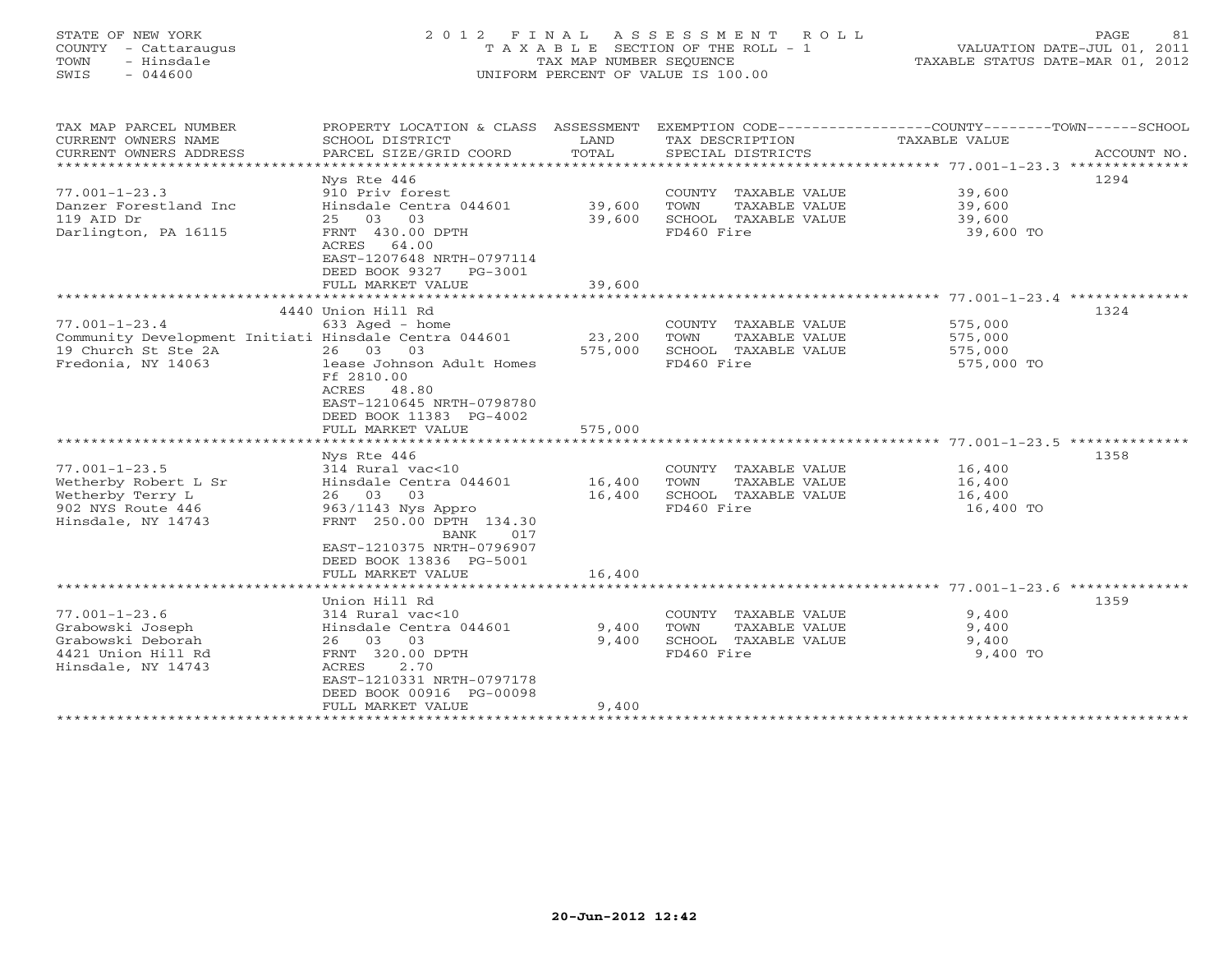# STATE OF NEW YORK 2 0 1 2 F I N A L A S S E S S M E N T R O L L PAGE 82 COUNTY - Cattaraugus T A X A B L E SECTION OF THE ROLL - 1 VALUATION DATE-JUL 01, 2011 TOWN - Hinsdale TAX MAP NUMBER SEQUENCE TAXABLE STATUS DATE-MAR 01, 2012 SWIS - 044600 UNIFORM PERCENT OF VALUE IS 100.00UNIFORM PERCENT OF VALUE IS 100.00

| TAX MAP PARCEL NUMBER<br>CURRENT OWNERS NAME<br>CURRENT OWNERS ADDRESS<br>************************** | PROPERTY LOCATION & CLASS ASSESSMENT<br>SCHOOL DISTRICT<br>PARCEL SIZE/GRID COORD           | LAND<br>TOTAL |                | TAX DESCRIPTION<br>SPECIAL DISTRICTS | EXEMPTION CODE-----------------COUNTY-------TOWN------SCHOOL<br>TAXABLE VALUE | ACCOUNT NO. |        |
|------------------------------------------------------------------------------------------------------|---------------------------------------------------------------------------------------------|---------------|----------------|--------------------------------------|-------------------------------------------------------------------------------|-------------|--------|
|                                                                                                      | 990 Nys Rte 446 Rd                                                                          |               |                |                                      |                                                                               | 1377        |        |
| $77.001 - 1 - 23.7$                                                                                  | 210 1 Family Res                                                                            |               | RES STAR 41854 |                                      | $\circ$                                                                       | $\Omega$    | 30,000 |
| Witzigman Scott                                                                                      | Hinsdale Centra 044601                                                                      | 22,900        |                | COUNTY TAXABLE VALUE                 | 147,000                                                                       |             |        |
| 990 Nys Rte 446                                                                                      | 25/26 03 03                                                                                 | 147,000       | TOWN           | TAXABLE VALUE                        | 147,000                                                                       |             |        |
| Hinsdale, NY 14743                                                                                   | Ff 54.00                                                                                    |               |                | SCHOOL TAXABLE VALUE                 | 117,000                                                                       |             |        |
|                                                                                                      | ACRES 39.90<br>EAST-1209262 NRTH-0795541<br>DEED BOOK 00987 PG-00698                        |               | FD460 Fire     |                                      | 147,000 TO                                                                    |             |        |
|                                                                                                      | FULL MARKET VALUE                                                                           | 147,000       |                |                                      |                                                                               |             |        |
|                                                                                                      | ***********************                                                                     | ************  |                |                                      |                                                                               |             |        |
|                                                                                                      | 1064 Nys Rte 446                                                                            |               |                |                                      |                                                                               | 1383        |        |
| $77.001 - 1 - 23.8$                                                                                  | 210 1 Family Res                                                                            |               | RES STAR 41854 |                                      | $\overline{0}$                                                                | $\Omega$    | 30,000 |
| Folland Mark                                                                                         | Hinsdale Centra 044601                                                                      | 16,500        |                | COUNTY TAXABLE VALUE                 | 129,000                                                                       |             |        |
| Folland Shelly                                                                                       | 25 03 03                                                                                    | 129,000       | TOWN           | TAXABLE VALUE                        | 129,000                                                                       |             |        |
| 1064 Rte 446                                                                                         | Ff 533.00                                                                                   |               |                | SCHOOL TAXABLE VALUE                 | 99,000                                                                        |             |        |
| Hinsdale, NY 14743                                                                                   | ACRES<br>6.15<br>EAST-1208209 NRTH-0795439<br>DEED BOOK 00921 PG-00557<br>FULL MARKET VALUE | 129,000       | FD460 Fire     |                                      | 129,000 TO                                                                    |             |        |
|                                                                                                      |                                                                                             |               |                |                                      |                                                                               |             |        |
|                                                                                                      | 938 Nys Rte 446                                                                             |               |                |                                      |                                                                               | 1384        |        |
| $77.001 - 1 - 23.9$                                                                                  | 210 1 Family Res                                                                            |               | RES STAR 41854 |                                      | $\Omega$                                                                      | $\Omega$    | 30,000 |
| Baldwin Steven R                                                                                     | Hinsdale Centra 044601                                                                      | 15,800        |                | COUNTY TAXABLE VALUE                 | 90,000                                                                        |             |        |
| Baldwin Susan C                                                                                      | 26 03 03                                                                                    | 90,000        | TOWN           | TAXABLE VALUE                        | 90,000                                                                        |             |        |
| 938 Rte 446                                                                                          | FRNT 275.00 DPTH                                                                            |               |                | SCHOOL TAXABLE VALUE                 | 60,000                                                                        |             |        |
| Hinsdale, NY 14743                                                                                   | ACRES<br>4.80                                                                               |               | FD460 Fire     |                                      | 90,000 TO                                                                     |             |        |
|                                                                                                      | EAST-1209828 NRTH-0796921                                                                   |               |                |                                      |                                                                               |             |        |
|                                                                                                      | DEED BOOK 00921 PG-00770                                                                    |               |                |                                      |                                                                               |             |        |
|                                                                                                      | FULL MARKET VALUE                                                                           | 90,000        |                |                                      |                                                                               |             |        |
|                                                                                                      | *************************                                                                   |               |                |                                      |                                                                               |             |        |
|                                                                                                      | 959 Nys Rte 446                                                                             |               |                |                                      |                                                                               | 1396        |        |
| $77.001 - 1 - 23.10$                                                                                 | 210 1 Family Res                                                                            |               | RES STAR       | 41854                                | $\Omega$                                                                      | $\Omega$    | 30,000 |
| Riggs Kim S                                                                                          | Hinsdale Centra 044601                                                                      | 16,000        |                | COUNTY TAXABLE VALUE                 | 155,000                                                                       |             |        |
| 959 Nys Rte 446                                                                                      | 25/26<br>03 03                                                                              | 155,000       | TOWN           | TAXABLE VALUE                        | 155,000                                                                       |             |        |
| Hinsdale, NY 14743                                                                                   | FRNT 275.00 DPTH                                                                            |               |                | SCHOOL TAXABLE VALUE                 | 125,000                                                                       |             |        |
|                                                                                                      | ACRES<br>4.95 BANK<br>065<br>EAST-1210018 NRTH-0795977<br>DEED BOOK 00974 PG-00699          |               | FD460 Fire     |                                      | 155,000 TO                                                                    |             |        |
|                                                                                                      | FULL MARKET VALUE                                                                           | 155,000       |                |                                      |                                                                               |             |        |
|                                                                                                      |                                                                                             |               |                |                                      |                                                                               |             |        |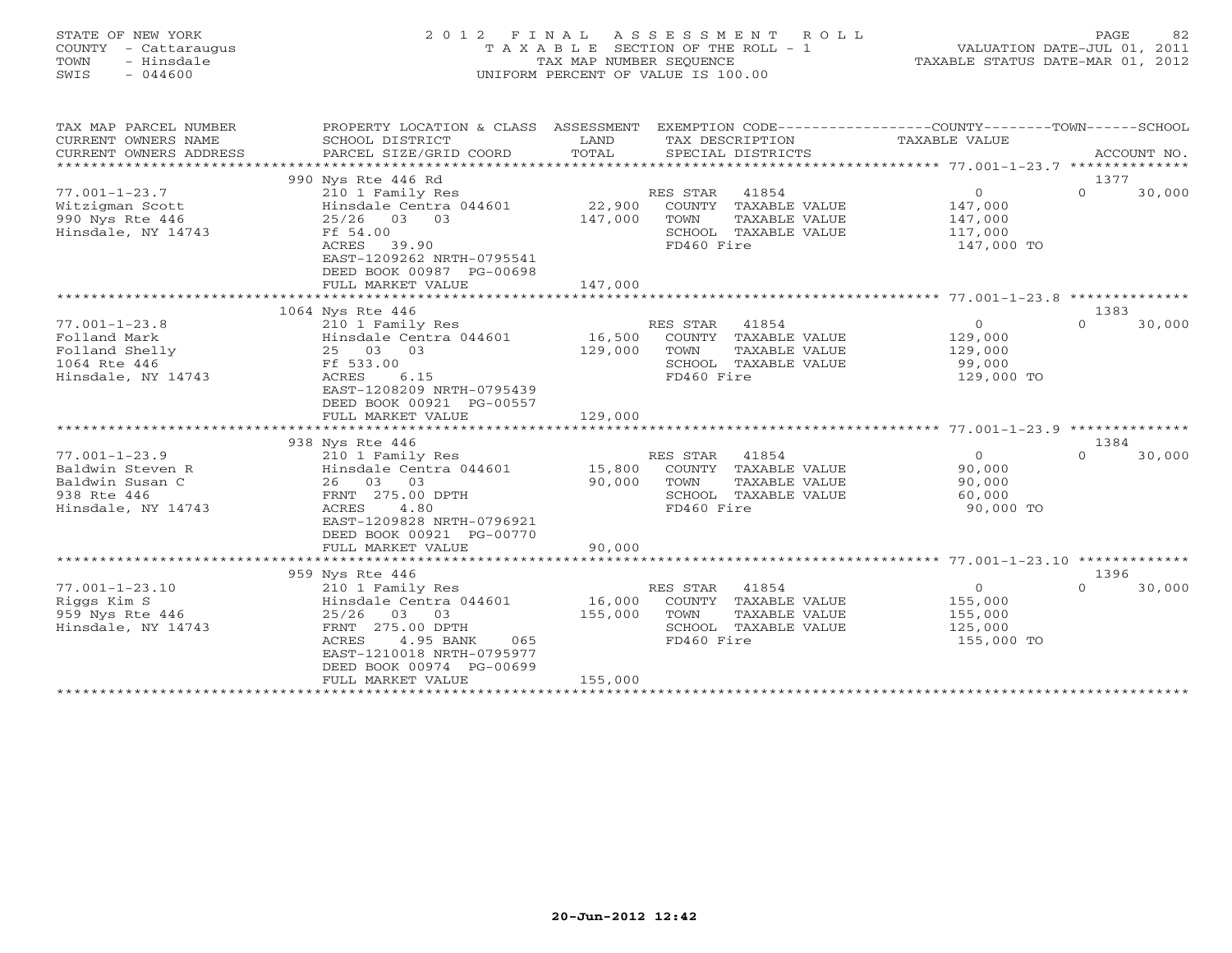### STATE OF NEW YORK 2 0 1 2 F I N A L A S S E S S M E N T R O L L PAGE 83 COUNTY - Cattaraugus T A X A B L E SECTION OF THE ROLL - 1 VALUATION DATE-JUL 01, 2011 TOWN - Hinsdale TAX MAP NUMBER SEQUENCE TAXABLE STATUS DATE-MAR 01, 2012 SWIS - 044600 UNIFORM PERCENT OF VALUE IS 100.00UNIFORM PERCENT OF VALUE IS 100.00

| TAX MAP PARCEL NUMBER<br>CURRENT OWNERS NAME<br>CURRENT OWNERS ADDRESS                            | PROPERTY LOCATION & CLASS ASSESSMENT<br>SCHOOL DISTRICT<br>PARCEL SIZE/GRID COORD                               | LAND<br>TOTAL     | TAX DESCRIPTION<br>SPECIAL DISTRICTS                                                                        | EXEMPTION CODE-----------------COUNTY-------TOWN------SCHOOL<br><b>TAXABLE VALUE</b> | ACCOUNT NO.                              |
|---------------------------------------------------------------------------------------------------|-----------------------------------------------------------------------------------------------------------------|-------------------|-------------------------------------------------------------------------------------------------------------|--------------------------------------------------------------------------------------|------------------------------------------|
| *********************                                                                             |                                                                                                                 |                   |                                                                                                             |                                                                                      |                                          |
|                                                                                                   | 1019 Nys Rte 446                                                                                                |                   |                                                                                                             |                                                                                      | 1399                                     |
| $77.001 - 1 - 23.11$<br>Bunce Michael E<br>Bunce Donna L<br>PO Box 175                            | 210 1 Family Res<br>Hinsdale Centra 044601<br>25/26<br>03 03<br>Ff 2100.00                                      | 115,000           | SR STAR<br>41834<br>23,600 CVET C/T<br>41131<br>COUNTY TAXABLE VALUE<br>TOWN<br>TAXABLE VALUE               | $\mathbf{0}$<br>20,000<br>95,000<br>95,000                                           | $\Omega$<br>62,200<br>20,000<br>$\Omega$ |
| Hinsdale, NY 14743                                                                                | ACRES<br>24.00<br>EAST-1208482 NRTH-0795016<br>DEED BOOK 00980 PG-01147<br>FULL MARKET VALUE                    | 115,000           | SCHOOL TAXABLE VALUE<br>FD460 Fire                                                                          | 52,800<br>115,000 TO                                                                 |                                          |
|                                                                                                   | **********************                                                                                          |                   |                                                                                                             |                                                                                      |                                          |
|                                                                                                   | 986 Nys Rte 446                                                                                                 |                   |                                                                                                             |                                                                                      | 1404                                     |
| $77.001 - 1 - 23.13$<br>Krenn Daniel L<br>Bowley Jamie L<br>986 Nys Rte 446<br>Hinsdale, NY 14743 | 210 1 Family Res<br>Hinsdale Centra 044601<br>25/26 03 03<br>FRNT 269.00 DPTH<br>4.90<br>ACRES                  | 15,900<br>62,000  | RES STAR<br>41854<br>COUNTY<br>TAXABLE VALUE<br>TOWN<br>TAXABLE VALUE<br>SCHOOL TAXABLE VALUE<br>FD460 Fire | $\circ$<br>62,000<br>62,000<br>32,000<br>62,000 TO                                   | $\Omega$<br>30,000                       |
|                                                                                                   | EAST-1209145 NRTH-0796494<br>DEED BOOK 6001<br>PG-5001<br>FULL MARKET VALUE                                     | 62,000            |                                                                                                             |                                                                                      |                                          |
|                                                                                                   | ***********************                                                                                         | ************      |                                                                                                             | ****************************** 77.001-1-23.14 *************                          |                                          |
|                                                                                                   | 964 Nys Rte 446                                                                                                 |                   |                                                                                                             |                                                                                      | 1409                                     |
| $77.001 - 1 - 23.14$                                                                              | 240 Rural res                                                                                                   |                   | RES STAR<br>41854                                                                                           | $\circ$                                                                              | $\Omega$<br>30,000                       |
| Litteer Revocable Trust                                                                           | Hinsdale Centra 044601                                                                                          | 37,900            | COUNTY TAXABLE VALUE                                                                                        | 185,000                                                                              |                                          |
| 964 NYS Route 446                                                                                 | 26 03 03                                                                                                        | 185,000           | TOWN<br>TAXABLE VALUE                                                                                       | 185,000                                                                              |                                          |
| Hinsdale, NY 14743                                                                                | FRNT 550.00 DPTH<br>ACRES<br>59.80<br>EAST-1209069 NRTH-0797542<br>DEED BOOK 13667 PG-9002                      |                   | SCHOOL TAXABLE VALUE<br>FD460 Fire                                                                          | 155,000<br>185,000 TO                                                                |                                          |
|                                                                                                   | FULL MARKET VALUE                                                                                               | 185,000           |                                                                                                             |                                                                                      |                                          |
|                                                                                                   |                                                                                                                 |                   |                                                                                                             |                                                                                      |                                          |
|                                                                                                   | 986 Nys Rte 446                                                                                                 |                   |                                                                                                             |                                                                                      | 1410                                     |
| $77.001 - 1 - 23.15$                                                                              | 314 Rural vac<10                                                                                                |                   | COUNTY TAXABLE VALUE                                                                                        | 14,200                                                                               |                                          |
| Krenn Daniel L                                                                                    | Hinsdale Centra 044601                                                                                          | 14,200            | TOWN<br>TAXABLE VALUE                                                                                       | 14,200                                                                               |                                          |
| 986 Nys Rte 446<br>Hinsdale, NY 14743                                                             | 25/26<br>03 03<br>FRNT 244.00 DPTH<br>ACRES<br>3.15<br>EAST-1209018 NRTH-0796242<br>DEED BOOK 5808<br>$PG-6009$ | 14,200            | SCHOOL TAXABLE VALUE<br>FD460 Fire                                                                          | 14,200<br>14,200 TO                                                                  |                                          |
|                                                                                                   | FULL MARKET VALUE                                                                                               | 14,200            |                                                                                                             |                                                                                      |                                          |
|                                                                                                   | *******************<br>4553 Union Hill Rd                                                                       |                   |                                                                                                             | ***************************** 77.001-1-23.16 *************                           | 1413                                     |
| $77.001 - 1 - 23.16$                                                                              | 210 1 Family Res                                                                                                |                   | 41834<br>SR STAR                                                                                            | $\circ$                                                                              | $\cap$<br>62,200                         |
| Fisher Eldon J<br>Fisher Ann M<br>4553 Union Hill Rd<br>Hinsdale, NY 14743                        | Hinsdale Centra 044601<br>26 03<br>03<br>FRNT 600.00 DPTH<br>ACRES<br>6.80 BANK<br>017                          | 10,600<br>127,000 | COUNTY TAXABLE VALUE<br>TOWN<br>TAXABLE VALUE<br>SCHOOL TAXABLE VALUE<br>FD460 Fire                         | 127,000<br>127,000<br>64,800<br>127,000 TO                                           |                                          |
| *********************                                                                             | EAST-1210032 NRTH-0797929<br>DEED BOOK 00929 PG-00987<br>FULL MARKET VALUE                                      | 127,000           |                                                                                                             |                                                                                      |                                          |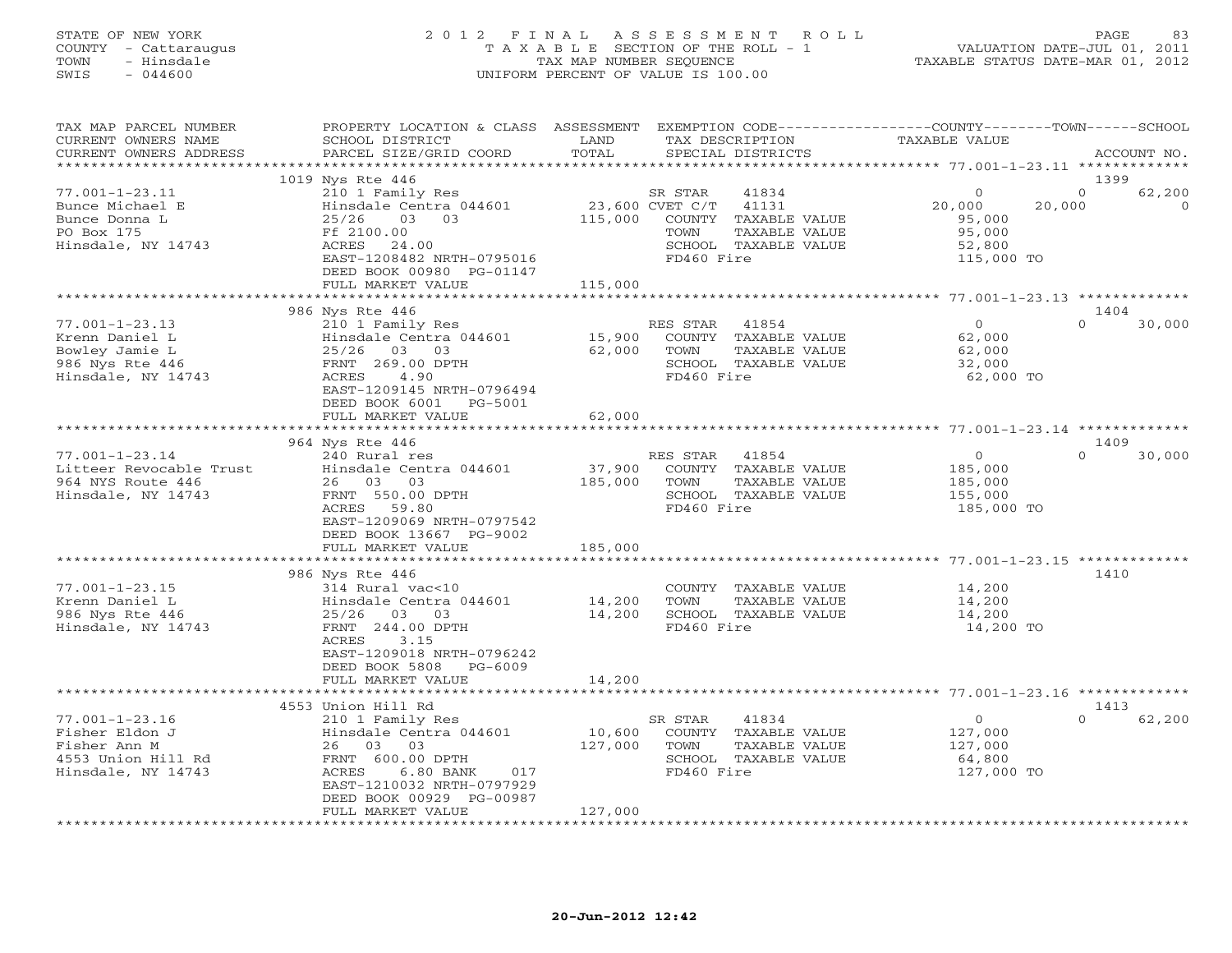# STATE OF NEW YORK 2 0 1 2 F I N A L A S S E S S M E N T R O L L PAGE 84 COUNTY - Cattaraugus T A X A B L E SECTION OF THE ROLL - 1 VALUATION DATE-JUL 01, 2011 TOWN - Hinsdale TAX MAP NUMBER SEQUENCE TAXABLE STATUS DATE-MAR 01, 2012 SWIS - 044600 UNIFORM PERCENT OF VALUE IS 100.00UNIFORM PERCENT OF VALUE IS 100.00

| TAX MAP PARCEL NUMBER<br>CURRENT OWNERS NAME<br>CURRENT OWNERS ADDRESS                                                  | PROPERTY LOCATION & CLASS ASSESSMENT<br>SCHOOL DISTRICT<br>PARCEL SIZE/GRID COORD                                                                                                                           | LAND<br>TOTAL             | EXEMPTION CODE----------------COUNTY-------TOWN------SCHOOL<br>TAX DESCRIPTION<br>SPECIAL DISTRICTS     | TAXABLE VALUE                                             | ACCOUNT NO.                |
|-------------------------------------------------------------------------------------------------------------------------|-------------------------------------------------------------------------------------------------------------------------------------------------------------------------------------------------------------|---------------------------|---------------------------------------------------------------------------------------------------------|-----------------------------------------------------------|----------------------------|
| $77.001 - 1 - 23.17$<br>Kosinski David A<br>201 E Oak St<br>Olean, NY 14760                                             | 4737 Union Hill Rd<br>270 Mfg housing<br>Hinsdale Centra 044601 10,500<br>26 03 03<br>Ff 1620.00<br>ACRES<br>6.50<br>EAST-1210022 NRTH-0799153<br>DEED BOOK 1542<br>PG-2001<br>FULL MARKET VALUE            | 34,700<br>34,700          | COUNTY TAXABLE VALUE<br>TAXABLE VALUE<br>TOWN<br>SCHOOL TAXABLE VALUE<br>FD460 Fire                     | 34,700<br>34,700<br>34,700<br>34,700 TO                   | 1414                       |
|                                                                                                                         |                                                                                                                                                                                                             | ************              |                                                                                                         |                                                           |                            |
| $77.001 - 1 - 23.18$<br>Knight Kathryn M<br>4483 Union Hill Rd<br>Hinsdale, NY 14743                                    | 4483 Union Hill Rd<br>210 1 Family Res<br>Hinsdale Centra 044601 10,000<br>26 03 03<br>Ff 270.00<br>ACRES<br>5.20 BANK<br>017<br>EAST-1210089 NRTH-0797365<br>DEED BOOK 00930 PG-00884<br>FULL MARKET VALUE | 79,600<br>79,600          | RES STAR 41854<br>COUNTY TAXABLE VALUE<br>TOWN<br>TAXABLE VALUE<br>SCHOOL TAXABLE VALUE<br>FD460 Fire   | $\overline{0}$<br>79,600<br>79,600<br>49,600<br>79,600 TO | 1424<br>30,000<br>$\Omega$ |
| $77.001 - 1 - 23.19$<br>Trakanook Nongyaw R<br>3917 Woodside Ave<br>Woodside, NY 11377                                  | Nys Rte 446<br>314 Rural vac<10<br>Hinsdale Centra 044601 18,000<br>25/26 03 03<br>FRNT 790.00 DPTH<br>ACRES 10.10<br>EAST-1209543 NRTH-0795797<br>DEED BOOK 10447 PG-9001<br>FULL MARKET VALUE             | 18,000<br>18,000          | COUNTY TAXABLE VALUE<br>TOWN<br>TAXABLE VALUE<br>SCHOOL TAXABLE VALUE<br>FD460 Fire                     | 18,000<br>18,000<br>18,000<br>18,000 TO                   | 1440                       |
| $77.001 - 1 - 23.20$<br>Johnson David & Catherine<br>Johnson Mark & Kenneth<br>4392 Whitehouse Rd<br>Hinsdale, NY 14743 | 4392 Whitehouse Rd<br>210 1 Family Res<br>Hinsdale Centra 044601<br>26 03 03<br>963/1142 Nys Appro<br>FRNT 130.00 DPTH 283.00<br>EAST-1210320 NRTH-0796567<br>DEED BOOK 14935 PG-2002<br>FULL MARKET VALUE  | 5,900<br>92,000<br>92,000 | 41834<br>SR STAR<br>COUNTY TAXABLE VALUE<br>TOWN<br>TAXABLE VALUE<br>SCHOOL TAXABLE VALUE<br>FD460 Fire | $\overline{0}$<br>92,000<br>92,000<br>29,800<br>92,000 TO | 1453<br>62,200<br>$\Omega$ |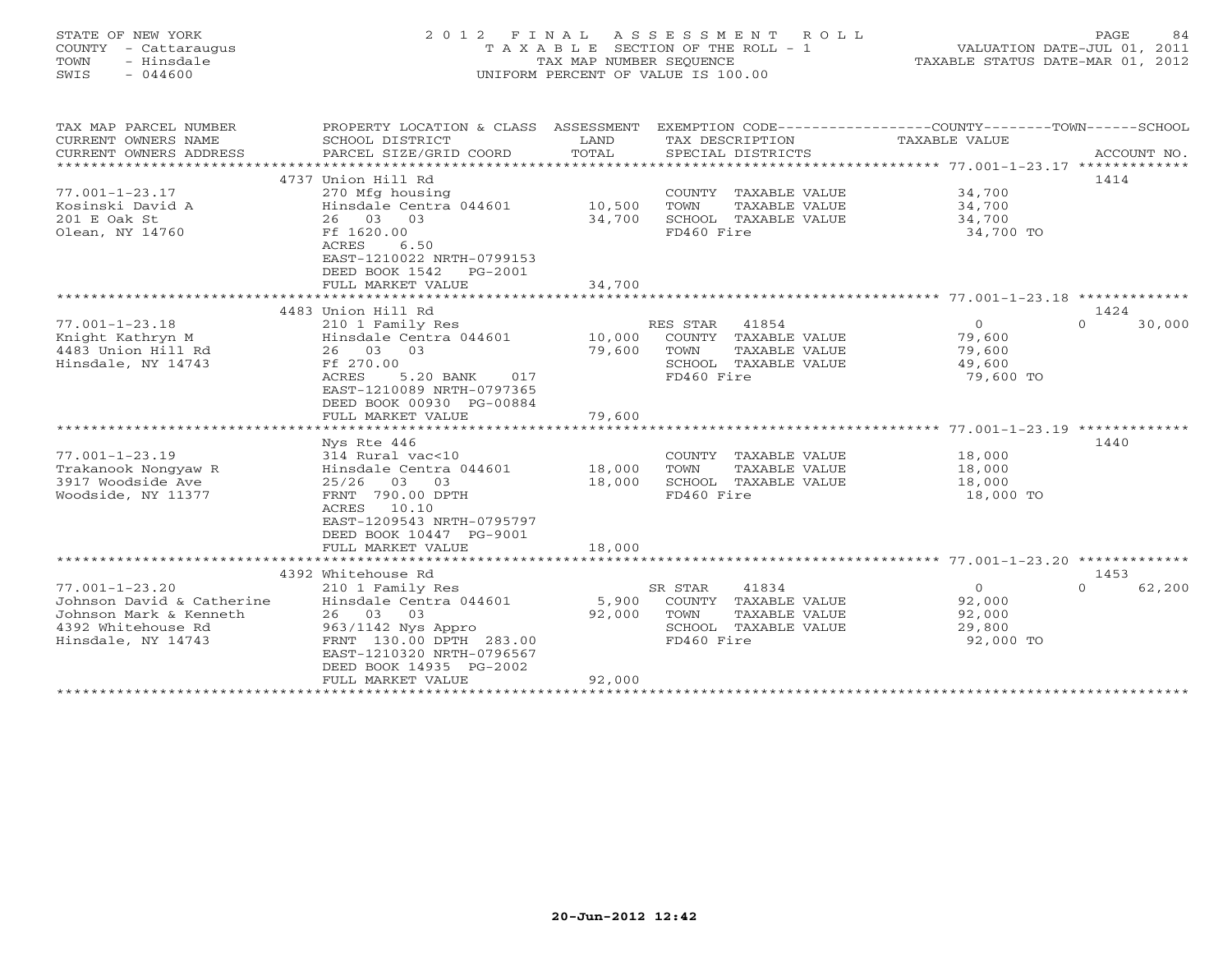# STATE OF NEW YORK 2 0 1 2 F I N A L A S S E S S M E N T R O L L PAGE 85 COUNTY - Cattaraugus T A X A B L E SECTION OF THE ROLL - 1 VALUATION DATE-JUL 01, 2011 TOWN - Hinsdale TAX MAP NUMBER SEQUENCE TAXABLE STATUS DATE-MAR 01, 2012 SWIS - 044600 UNIFORM PERCENT OF VALUE IS 100.00UNIFORM PERCENT OF VALUE IS 100.00

| TAX MAP PARCEL NUMBER<br>CURRENT OWNERS NAME<br>CURRENT OWNERS ADDRESS                                     | PROPERTY LOCATION & CLASS ASSESSMENT<br>SCHOOL DISTRICT<br>PARCEL SIZE/GRID COORD                                                                                                                 | LAND<br>TOTAL                | EXEMPTION CODE-----------------COUNTY-------TOWN------SCHOOL<br>TAX DESCRIPTION<br>SPECIAL DISTRICTS                                   | TAXABLE VALUE<br>*************** 77.001-1-23.21 **************         | ACCOUNT NO.                           |
|------------------------------------------------------------------------------------------------------------|---------------------------------------------------------------------------------------------------------------------------------------------------------------------------------------------------|------------------------------|----------------------------------------------------------------------------------------------------------------------------------------|------------------------------------------------------------------------|---------------------------------------|
| $77.001 - 1 - 23.21$<br>Richardson Danny<br>Richardson Kathryn<br>4279 Whitehouse Rd<br>Hinsdale, NY 14743 | 4279 Whitehouse Rd<br>210 1 Family Res<br>Hinsdale Centra 044601<br>25<br>03<br>03<br>Ff 215.00<br>ACRES<br>1.13<br>EAST-1210422 NRTH-0795993<br>DEED BOOK 00996 PG-00737<br>FULL MARKET VALUE    | 83,000<br>83,000             | WVET C/T<br>41121<br>8,100 RES STAR<br>41854<br>COUNTY<br>TAXABLE VALUE<br>TOWN<br>TAXABLE VALUE<br>SCHOOL TAXABLE VALUE<br>FD460 Fire | 12,000<br>12,000<br>$\circ$<br>71,000<br>71,000<br>53,000<br>83,000 TO | 1456<br>$\Omega$<br>$\circ$<br>30,000 |
|                                                                                                            | 4356 Whitehouse Rd                                                                                                                                                                                |                              |                                                                                                                                        |                                                                        | 1457                                  |
| $77.001 - 1 - 23.22$<br>Fair Robert C<br>Fair Juliann L<br>4356 Whitehouse Rd<br>Hinsdale, NY 14743        | 210 1 Family Res<br>Hinsdale Centra 044601<br>03<br>03<br>26<br>FRNT 370.00 DPTH<br>4.75<br>ACRES<br>EAST-1210609 NRTH-0796605<br>DEED BOOK 00948 PG-00879                                        | 11,200<br>128,000            | 41854<br>RES STAR<br>COUNTY TAXABLE VALUE<br>TAXABLE VALUE<br>TOWN<br>SCHOOL TAXABLE VALUE<br>FD460 Fire                               | $\mathbf 0$<br>128,000<br>128,000<br>98,000<br>128,000 TO              | $\Omega$<br>30,000                    |
|                                                                                                            | FULL MARKET VALUE                                                                                                                                                                                 | 128,000                      |                                                                                                                                        |                                                                        |                                       |
|                                                                                                            |                                                                                                                                                                                                   |                              |                                                                                                                                        |                                                                        |                                       |
|                                                                                                            | 900 Nys Rte 446                                                                                                                                                                                   |                              |                                                                                                                                        |                                                                        | 1458                                  |
| $77.001 - 1 - 23.23$<br>Freed Richard J<br>900 Roue 446<br>Hinsdale, NY 14743                              | 210 1 Family Res<br>Hinsdale Centra 044601<br>26 03 03<br>Ff 230.00<br>ACRES<br>$1.20$ BANK<br>023<br>EAST-1210697 NRTH-0797161<br>DEED BOOK 15525 PG-9001<br>FULL MARKET VALUE                   | 12,200<br>110,000<br>110,000 | RES STAR<br>41854<br>COUNTY TAXABLE VALUE<br>TOWN<br>TAXABLE VALUE<br>SCHOOL TAXABLE VALUE<br>FD460 Fire                               | $\Omega$<br>110,000<br>110,000<br>80,000<br>110,000 TO                 | $\Omega$<br>30,000                    |
|                                                                                                            |                                                                                                                                                                                                   | *******************          |                                                                                                                                        | ************************ 77.001-1-23.24 ************                   |                                       |
| $77.001 - 1 - 23.24$<br>Baldwin Steven R<br>Baldwin Susan C<br>938 Nys Rte 446<br>Hinsdale, NY 14743       | Nys Rte 446<br>210 1 Family Res<br>Hinsdale Centra 044601<br>26 03 03<br>963/1144 Nys Appro<br>FRNT 200.00 DPTH<br>2.05<br><b>ACRES</b><br>EAST-1210125 NRTH-0796907<br>DEED BOOK 949<br>$PG-433$ | 13,100<br>63,000             | COUNTY<br>TAXABLE VALUE<br>TOWN<br>TAXABLE VALUE<br>SCHOOL TAXABLE VALUE<br>FD460 Fire                                                 | 63,000<br>63,000<br>63,000<br>63,000 TO                                | 1459                                  |
|                                                                                                            | FULL MARKET VALUE                                                                                                                                                                                 | 63,000                       |                                                                                                                                        |                                                                        |                                       |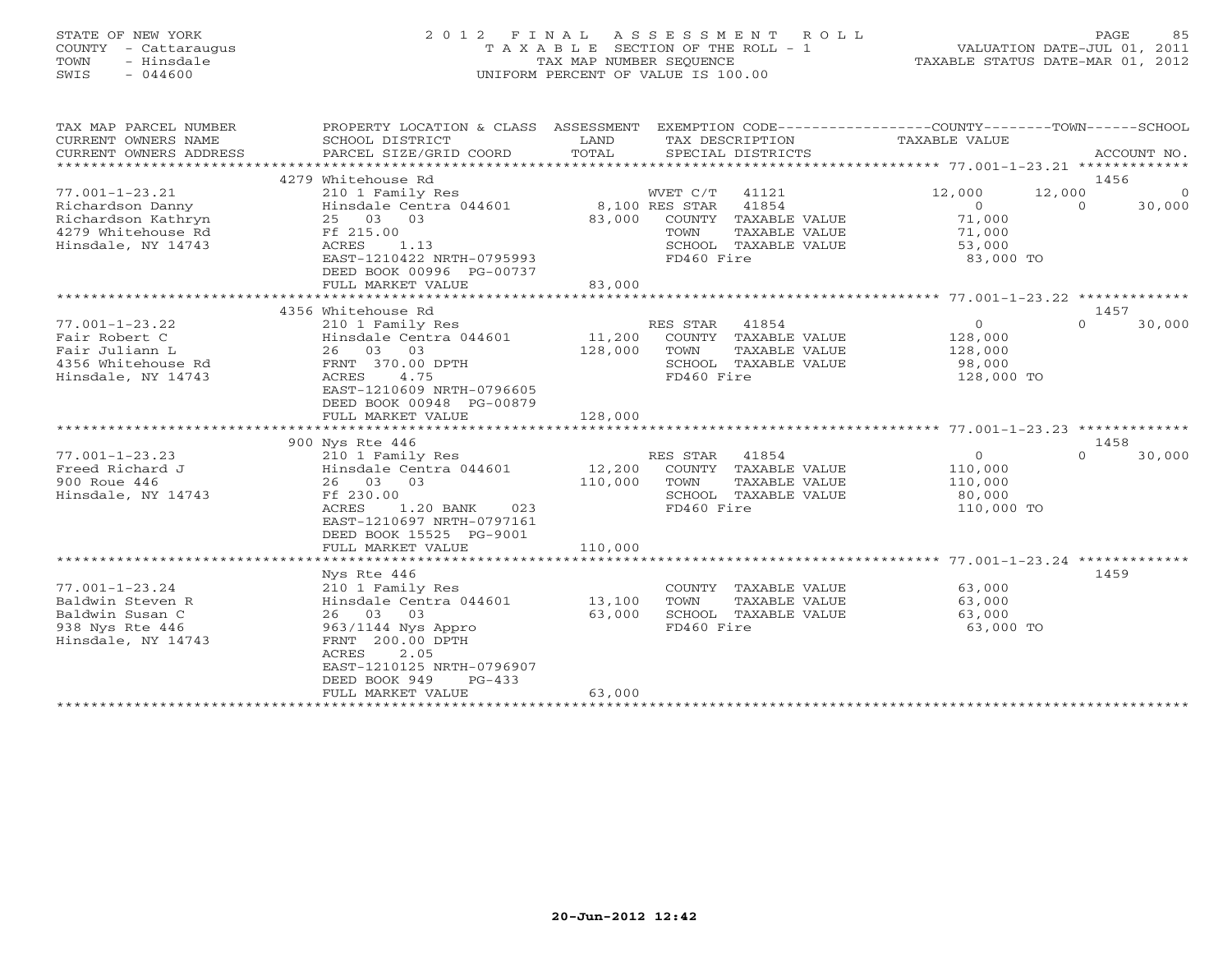# STATE OF NEW YORK 2 0 1 2 F I N A L A S S E S S M E N T R O L L PAGE 86 COUNTY - Cattaraugus T A X A B L E SECTION OF THE ROLL - 1 VALUATION DATE-JUL 01, 2011 TOWN - Hinsdale TAX MAP NUMBER SEQUENCE TAXABLE STATUS DATE-MAR 01, 2012 SWIS - 044600 UNIFORM PERCENT OF VALUE IS 100.00UNIFORM PERCENT OF VALUE IS 100.00

| TAX MAP PARCEL NUMBER<br>CURRENT OWNERS NAME<br>CURRENT OWNERS ADDRESS                                      | PROPERTY LOCATION & CLASS ASSESSMENT<br>SCHOOL DISTRICT<br>PARCEL SIZE/GRID COORD                                                                                                                                       | LAND<br>TOTAL              | TAX DESCRIPTION<br>SPECIAL DISTRICTS                                                                     | EXEMPTION CODE-----------------COUNTY-------TOWN------SCHOOL<br>TAXABLE VALUE | ACCOUNT NO.                        |
|-------------------------------------------------------------------------------------------------------------|-------------------------------------------------------------------------------------------------------------------------------------------------------------------------------------------------------------------------|----------------------------|----------------------------------------------------------------------------------------------------------|-------------------------------------------------------------------------------|------------------------------------|
| *******************                                                                                         |                                                                                                                                                                                                                         |                            |                                                                                                          |                                                                               |                                    |
| $77.001 - 1 - 23.25$<br>Travis Mark A<br>Travis Dana M<br>894 NYS Route 446<br>Cuba, NY 14727               | 894 NYS Rte 446<br>210 1 Family Res<br>Hinsdale Centra 044601<br>03<br>26<br>03<br>ACRES<br>1.40<br>EAST-1210930 NRTH-0797289<br>DEED BOOK 7054 PG-7001<br>FULL MARKET VALUE                                            | 12,400<br>90,000<br>90,000 | RES STAR<br>41854<br>COUNTY TAXABLE VALUE<br>TAXABLE VALUE<br>TOWN<br>SCHOOL TAXABLE VALUE<br>FD460 Fire | $\circ$<br>90,000<br>90,000<br>60,000<br>90,000 TO                            | 1474<br>$\Omega$<br>30,000         |
|                                                                                                             |                                                                                                                                                                                                                         |                            |                                                                                                          |                                                                               |                                    |
|                                                                                                             | 897 Nys Rte 446                                                                                                                                                                                                         |                            |                                                                                                          |                                                                               | 1495                               |
| $77.001 - 1 - 23.26$<br>Keim Michael J<br>Keim Julie A<br>897 Rte 446<br>Cuba, NY 14727                     | 210 1 Family Res<br>Hinsdale Centra 044601<br>23 03 03<br>FRNT 280.00 DPTH<br>ACRES<br>3.60 BANK<br>023<br>EAST-1210920 NRTH-0796801<br>DEED BOOK 00969 PG-00539                                                        | 14,600<br>90,000           | RES STAR<br>41854<br>COUNTY TAXABLE VALUE<br>TOWN<br>TAXABLE VALUE<br>SCHOOL TAXABLE VALUE<br>FD460 Fire | $\Omega$<br>90,000<br>90,000<br>60,000<br>90,000 TO                           | $\Omega$<br>30,000                 |
|                                                                                                             | FULL MARKET VALUE                                                                                                                                                                                                       | 90,000                     |                                                                                                          |                                                                               |                                    |
| $77.001 - 1 - 23.27$<br>Witzigman Scott<br>4329 Whitehouse Rd<br>Hinsdale, NY 14743<br>$77.001 - 1 - 23.29$ | Nys Rte 446<br>314 Rural vac<10<br>Hinsdale Centra 044601<br>26 03 03<br>FRNT 80.00 DPTH 177.00<br>EAST-1211043 NRTH-0797086<br>DEED BOOK 00987 PG-00698<br>FULL MARKET VALUE<br>4329 Whitehouse Rd<br>210 1 Family Res | 3,700<br>3,700<br>3,700    | COUNTY TAXABLE VALUE<br>TAXABLE VALUE<br>TOWN<br>SCHOOL TAXABLE VALUE<br>FD460 Fire<br>RES STAR<br>41854 | 3,700<br>3,700<br>3,700<br>3,700 TO<br>$\circ$                                | 1496<br>1670<br>$\Omega$<br>30,000 |
| Mallery Andrea L<br>4329 Whitehouse Rd<br>Hinsdale, NY 14743                                                | Hinsdale Centra 044601<br>$25/26$ 03<br>0.3<br>Ff 54.00<br>FRNT 157.00 DPTH 164.00<br>EAST-1210293 NRTH-0796248<br>DEED BOOK 12644 PG-3002<br>FULL MARKET VALUE                                                         | 6,400<br>89,400<br>89,400  | COUNTY TAXABLE VALUE<br>TAXABLE VALUE<br>TOWN<br>SCHOOL TAXABLE VALUE<br>FD460 Fire                      | 89,400<br>89,400<br>59,400<br>89,400 TO                                       |                                    |
|                                                                                                             |                                                                                                                                                                                                                         |                            |                                                                                                          | ********** 77.001-1-24.1 ********                                             |                                    |
| $77.001 - 1 - 24.1$<br>Meyer David J<br>Debra K<br>731 Barnum Rd<br>Olean, NY 14760                         | Nys Rte 446<br>311 Res vac land<br>Hinsdale Centra 044601<br>25/33 03 03<br>Ff 680.00<br>33.25<br>ACRES<br>EAST-1206995 NRTH-0795614<br>DEED BOOK 1005<br>$PG-1139$<br>FULL MARKET VALUE                                | 27,300<br>27,300<br>27,300 | COUNTY TAXABLE VALUE<br>TAXABLE VALUE<br>TOWN<br>SCHOOL TAXABLE VALUE<br>FD460 Fire                      | 27,300<br>27,300<br>27,300<br>27,300 TO                                       | 0524                               |
|                                                                                                             |                                                                                                                                                                                                                         |                            | ********************************                                                                         |                                                                               |                                    |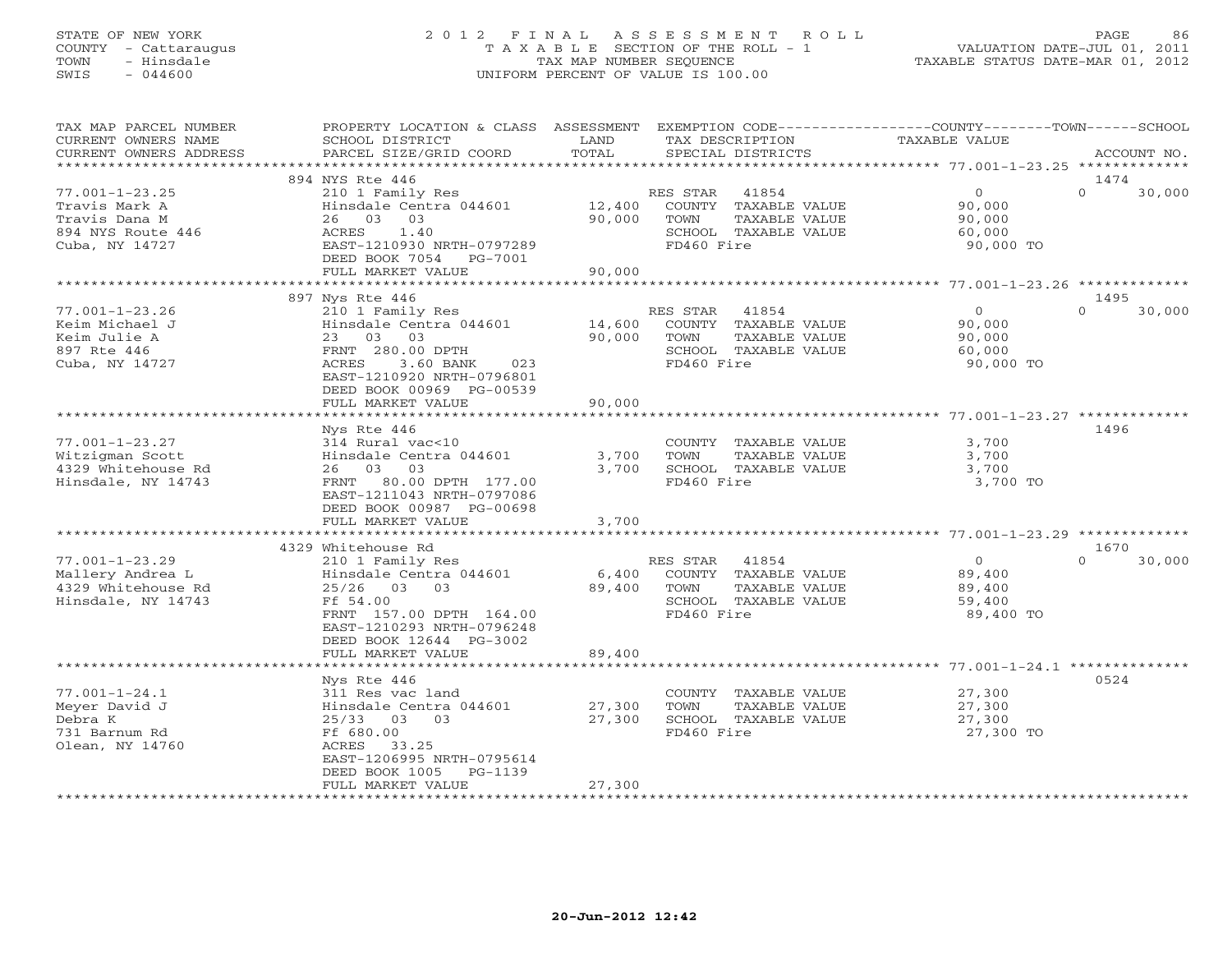## STATE OF NEW YORK 2 0 1 2 F I N A L A S S E S S M E N T R O L L PAGE 87 COUNTY - Cattaraugus T A X A B L E SECTION OF THE ROLL - 1 VALUATION DATE-JUL 01, 2011 TOWN - Hinsdale TAX MAP NUMBER SEQUENCE TAXABLE STATUS DATE-MAR 01, 2012 SWIS - 044600 UNIFORM PERCENT OF VALUE IS 100.00UNIFORM PERCENT OF VALUE IS 100.00

| TAX MAP PARCEL NUMBER<br>CURRENT OWNERS NAME | PROPERTY LOCATION & CLASS ASSESSMENT<br>SCHOOL DISTRICT | LAND                | TAX DESCRIPTION       | EXEMPTION CODE-----------------COUNTY-------TOWN------SCHOOL<br>TAXABLE VALUE |             |
|----------------------------------------------|---------------------------------------------------------|---------------------|-----------------------|-------------------------------------------------------------------------------|-------------|
| CURRENT OWNERS ADDRESS                       | PARCEL SIZE/GRID COORD                                  | TOTAL               | SPECIAL DISTRICTS     |                                                                               | ACCOUNT NO. |
| *********************                        |                                                         |                     |                       |                                                                               |             |
|                                              | 1142 Nys Rte 446                                        |                     |                       | 1523                                                                          |             |
| $77.001 - 1 - 24.2$                          | 210 1 Family Res                                        |                     | COUNTY TAXABLE VALUE  | 32,000                                                                        |             |
| Crosson Richayne                             | Hinsdale Centra 044601                                  | 14,100              | TOWN<br>TAXABLE VALUE | 32,000                                                                        |             |
| 2924 Wendwood Dr                             | 33 03 03                                                | 32,000              | SCHOOL TAXABLE VALUE  | 32,000                                                                        |             |
| Marietta, GA 30062                           | Ff 325.00                                               |                     | FD460 Fire            | 32,000 TO                                                                     |             |
|                                              | ACRES<br>3.05                                           |                     |                       |                                                                               |             |
|                                              | EAST-1206822 NRTH-0794956                               |                     |                       |                                                                               |             |
|                                              | DEED BOOK 1033 PG-302                                   |                     |                       |                                                                               |             |
|                                              | FULL MARKET VALUE                                       | 32,000<br>********* |                       | ********************* 77.001-1-25 ***********                                 |             |
|                                              |                                                         |                     |                       | 0088                                                                          |             |
| $77.001 - 1 - 25$                            | 1196 Nys Rte 446<br>210 1 Family Res                    |                     | SR STAR               | $\mathbf{O}$<br>$\Omega$                                                      |             |
|                                              | Hinsdale Centra 044601                                  |                     | 41834                 |                                                                               | 45,000      |
| Malone John                                  |                                                         | 26,500              | COUNTY TAXABLE VALUE  | 45,000                                                                        |             |
| Brown Ethlyn                                 | 33 03 03                                                | 45,000              | TOWN<br>TAXABLE VALUE | 45,000                                                                        |             |
| Mulkin Kimberly S                            | Lu-Brown & Malone                                       |                     | SCHOOL TAXABLE VALUE  | $\overline{0}$                                                                |             |
| 9400 Laidlaw Rd                              | Ff 1100.00                                              |                     | FD460 Fire            | 45,000 TO                                                                     |             |
| Franklinville, NY 14737                      | ACRES 31.26                                             |                     |                       |                                                                               |             |
|                                              | EAST-1206039 NRTH-0795276                               |                     |                       |                                                                               |             |
|                                              | DEED BOOK 00924 PG-00427                                |                     |                       |                                                                               |             |
|                                              | FULL MARKET VALUE                                       | 45,000              |                       |                                                                               |             |
|                                              |                                                         | ******************* |                       |                                                                               |             |
|                                              | 1269 Nys Rte 446                                        |                     |                       | 1078                                                                          |             |
| $77.001 - 1 - 26.1$                          | 270 Mfg housing                                         |                     | COUNTY TAXABLE VALUE  | 58,500                                                                        |             |
| Hakes Carol K                                | Hinsdale Centra 044601                                  | 36,700              | TOWN<br>TAXABLE VALUE | 58,500                                                                        |             |
| 1269 Rte 446                                 | 33 03 03                                                | 58,500              | SCHOOL TAXABLE VALUE  | 58,500                                                                        |             |
| Hinsdale, NY 14743                           | FRNT 1041.00 DPTH<br>ACRES 56.75                        |                     | FD460 Fire            | 58,500 TO                                                                     |             |
|                                              | EAST-1204875 NRTH-0795237                               |                     |                       |                                                                               |             |
|                                              | DEED BOOK 00968 PG-00751                                |                     |                       |                                                                               |             |
|                                              | FULL MARKET VALUE                                       | 58,500              |                       |                                                                               |             |
|                                              |                                                         |                     |                       |                                                                               |             |
|                                              | Nys Rte 446                                             |                     |                       | 1076                                                                          |             |
| $77.001 - 1 - 26.2$                          | 311 Res vac land                                        |                     | COUNTY TAXABLE VALUE  | 10,500                                                                        |             |
| Hull Jay                                     | Hinsdale Centra 044601                                  | 10,500              | TOWN<br>TAXABLE VALUE | 10,500                                                                        |             |
| 639 Fishell Rd                               | 33 03 03                                                | 10,500              | SCHOOL TAXABLE VALUE  | 10,500                                                                        |             |
| Rush, NY 14543                               | FRNT 108.90 DPTH 275.00                                 |                     | FD460 Fire            | 10,500 TO                                                                     |             |
|                                              | EAST-1204614 NRTH-0794336                               |                     |                       |                                                                               |             |
|                                              | DEED BOOK 789<br>PG-00452                               |                     |                       |                                                                               |             |
|                                              | FULL MARKET VALUE                                       | 10,500              |                       |                                                                               |             |
|                                              |                                                         |                     |                       |                                                                               |             |
|                                              | Congress Rd                                             |                     |                       | 5024                                                                          |             |
| $77.001 - 1 - 27$                            | 321 Abandoned ag                                        |                     | COUNTY TAXABLE VALUE  | 41,100                                                                        |             |
| Doyle John E                                 | Hinsdale Centra 044601                                  | 41,100              | TOWN<br>TAXABLE VALUE | 41,100                                                                        |             |
| Ruth Doyle Family                            | 25 03 03                                                | 41,100              | SCHOOL TAXABLE VALUE  | 41,100                                                                        |             |
| 55 South St                                  | FRNT 450.00 DPTH                                        |                     | FD460 Fire            | 41,100 TO                                                                     |             |
| Cuba, NY 14727                               | ACRES 138.26                                            |                     |                       |                                                                               |             |
|                                              | EAST-1209766 NRTH-0793139                               |                     |                       |                                                                               |             |
|                                              | DEED BOOK 00971 PG-00465                                |                     |                       |                                                                               |             |
|                                              | FULL MARKET VALUE                                       | 41,100              |                       |                                                                               |             |
|                                              |                                                         |                     |                       |                                                                               |             |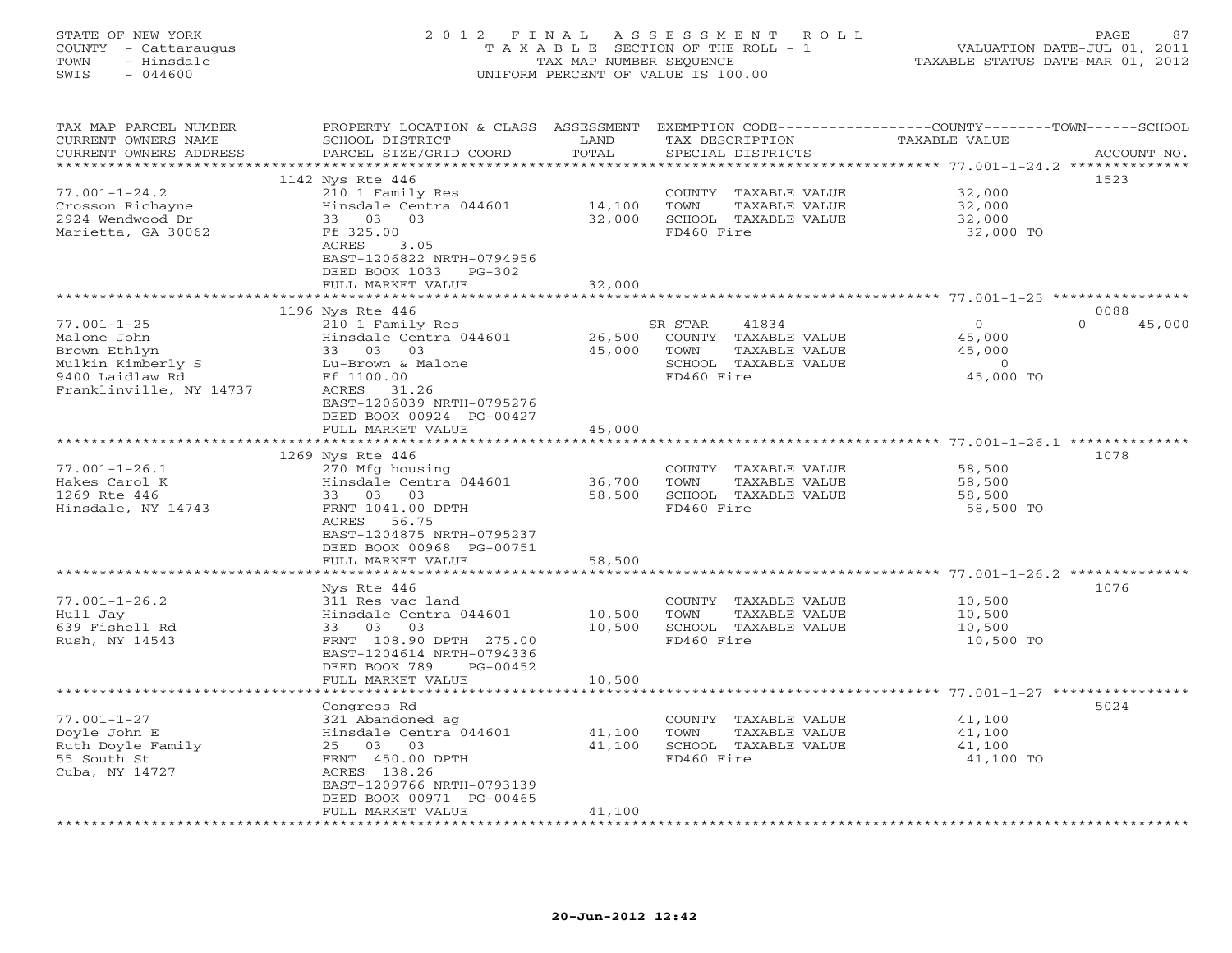## STATE OF NEW YORK 2 0 1 2 F I N A L A S S E S S M E N T R O L L PAGE 88 COUNTY - Cattaraugus T A X A B L E SECTION OF THE ROLL - 1 VALUATION DATE-JUL 01, 2011 TOWN - Hinsdale TAX MAP NUMBER SEQUENCE TAXABLE STATUS DATE-MAR 01, 2012 SWIS - 044600 UNIFORM PERCENT OF VALUE IS 100.00UNIFORM PERCENT OF VALUE IS 100.00

| TAX MAP PARCEL NUMBER  | PROPERTY LOCATION & CLASS ASSESSMENT |        |                       | EXEMPTION CODE-----------------COUNTY-------TOWN------SCHOOL |             |
|------------------------|--------------------------------------|--------|-----------------------|--------------------------------------------------------------|-------------|
| CURRENT OWNERS NAME    | SCHOOL DISTRICT                      | LAND   | TAX DESCRIPTION       | TAXABLE VALUE                                                |             |
| CURRENT OWNERS ADDRESS | PARCEL SIZE/GRID COORD               | TOTAL  | SPECIAL DISTRICTS     |                                                              | ACCOUNT NO. |
| ******************     | *****************************        |        |                       |                                                              |             |
|                        | 1311 Congress Rd                     |        |                       | 0521                                                         |             |
| $77.001 - 1 - 28$      | 210 1 Family Res                     |        | RES STAR<br>41854     | $\circ$<br>$\Omega$                                          | 30,000      |
| Carney Andrew          | Hinsdale Centra 044601               | 20,300 | COUNTY TAXABLE VALUE  | 46,200                                                       |             |
| PO Box 21              | 25 03 03                             | 46,200 | TOWN<br>TAXABLE VALUE | 46,200                                                       |             |
| Hinsdale, NY 14743     | FRNT 665.00 DPTH                     |        | SCHOOL TAXABLE VALUE  | 16,200                                                       |             |
|                        | 34.43<br>ACRES                       |        | FD460 Fire            | 46,200 TO                                                    |             |
|                        | EAST-1207830 NRTH-0793331            |        |                       |                                                              |             |
|                        | DEED BOOK 14190 PG-4001              |        |                       |                                                              |             |
|                        | FULL MARKET VALUE                    | 46,200 |                       |                                                              |             |
|                        |                                      |        |                       |                                                              |             |
|                        | Underwood Rd                         |        |                       | 0634                                                         |             |
| $77.001 - 1 - 29.1$    | 314 Rural vac<10                     |        | COUNTY TAXABLE VALUE  | 11,900                                                       |             |
| Montizor Franklin J    | Hinsdale Centra 044601               | 11,900 | TAXABLE VALUE<br>TOWN | 11,900                                                       |             |
| Shallenberger Andrea K | 33 03 03                             | 11,900 | SCHOOL TAXABLE VALUE  | 11,900                                                       |             |
| 2670 Lower Mountain Rd | ACRES<br>6.20                        |        | FD460 Fire            | 11,900 TO                                                    |             |
| Ransomville, NY 14131  | EAST-1206764 NRTH-0793009            |        |                       |                                                              |             |
|                        | DEED BOOK 13482 PG-3001              |        |                       |                                                              |             |
|                        | FULL MARKET VALUE                    | 11,900 |                       |                                                              |             |
|                        |                                      |        |                       |                                                              |             |
|                        |                                      |        |                       |                                                              |             |
|                        | 1176 Underwood Rd                    |        |                       | 1557<br>$\Omega$                                             |             |
| $77.001 - 1 - 29.3$    | 210 1 Family Res                     |        | RES STAR<br>41854     | $\Omega$                                                     | 30,000      |
| Champlin David M       | Hinsdale Centra 044601               | 11,900 | COUNTY TAXABLE VALUE  | 79,000                                                       |             |
| 1176 Underwood Rd      | 25/33 03 03                          | 79,000 | TOWN<br>TAXABLE VALUE | 79,000                                                       |             |
| Hinsdale, NY 14743     | ACRES<br>6.30 BANK<br>017            |        | SCHOOL TAXABLE VALUE  | 49,000                                                       |             |
|                        | EAST-1206578 NRTH-0793263            |        | FD460 Fire            | 79,000 TO                                                    |             |
|                        | DEED BOOK 9149<br>PG-9001            |        |                       |                                                              |             |
|                        | FULL MARKET VALUE                    | 79,000 |                       |                                                              |             |
|                        |                                      |        |                       |                                                              |             |
|                        | 1180 Underwood Rd                    |        |                       | 1558                                                         |             |
| $77.001 - 1 - 29.4$    | 270 Mfg housing                      |        | COUNTY TAXABLE VALUE  | 23,200                                                       |             |
| Tupper Thomas W        | Hinsdale Centra 044601               | 6,200  | TOWN<br>TAXABLE VALUE | 23,200                                                       |             |
| Tupper Vanessa M       | 25/33 03 03                          | 23,200 | SCHOOL TAXABLE VALUE  | 23,200                                                       |             |
| 4123 W Keller Hill Rd  | FRNT 80.00 DPTH 300.00               |        | FD460 Fire            | 23,200 TO                                                    |             |
| Cuba, NY 14727         | EAST-1206145 NRTH-0793198            |        |                       |                                                              |             |
|                        | DEED BOOK 16184 PG-4002              |        |                       |                                                              |             |
|                        | FULL MARKET VALUE                    | 23,200 |                       |                                                              |             |
|                        | **************************           |        |                       |                                                              |             |
|                        | 4030 Underwood Rd                    |        |                       | 0633                                                         |             |
| $77.001 - 1 - 30$      | 270 Mfg housing                      |        | 41834<br>SR STAR      | $\overline{0}$<br>$\Omega$                                   | 9,900       |
| Seamon Francis L       | Hinsdale Centra 044601               | 3,400  | COUNTY TAXABLE VALUE  | 9,900                                                        |             |
| 4030 Underwood Rd      | 33 03 03                             | 9,900  | TOWN<br>TAXABLE VALUE | 9,900                                                        |             |
| Hinsdale, NY 14743     | FRNT 125.00 DPTH 75.00               |        | SCHOOL TAXABLE VALUE  | $\circ$                                                      |             |
|                        | EAST-1206587 NRTH-0792651            |        | FD460 Fire            | 9,900 TO                                                     |             |
|                        | FULL MARKET VALUE                    | 9,900  |                       |                                                              |             |
|                        |                                      |        |                       |                                                              |             |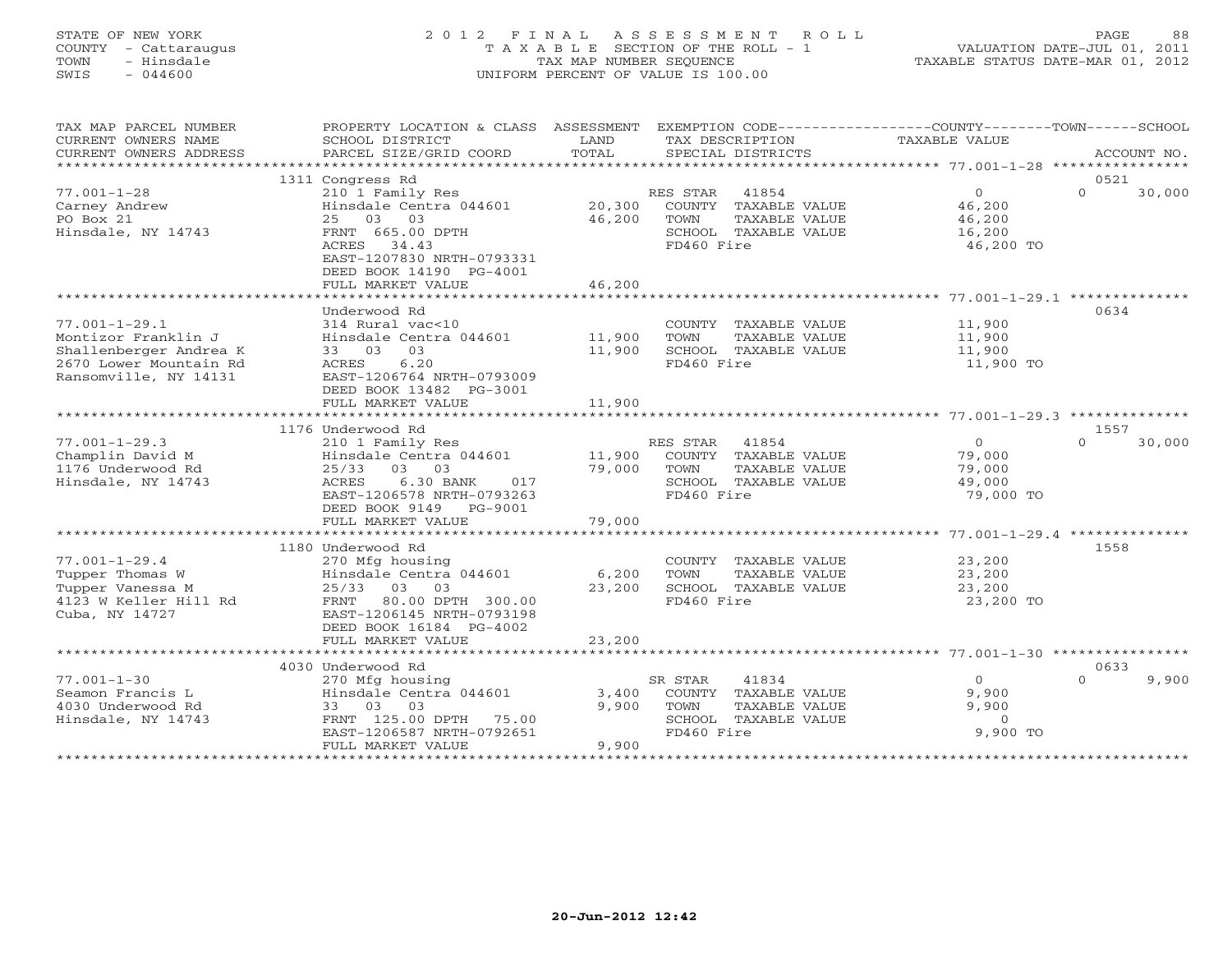## STATE OF NEW YORK 2 0 1 2 F I N A L A S S E S S M E N T R O L L PAGE 89 COUNTY - Cattaraugus T A X A B L E SECTION OF THE ROLL - 1 VALUATION DATE-JUL 01, 2011 TOWN - Hinsdale TAX MAP NUMBER SEQUENCE TAXABLE STATUS DATE-MAR 01, 2012 SWIS - 044600 UNIFORM PERCENT OF VALUE IS 100.00UNIFORM PERCENT OF VALUE IS 100.00

| TAX MAP PARCEL NUMBER  | PROPERTY LOCATION & CLASS ASSESSMENT |            | EXEMPTION CODE-----------------COUNTY-------TOWN-----SCHOOL |                |                    |
|------------------------|--------------------------------------|------------|-------------------------------------------------------------|----------------|--------------------|
| CURRENT OWNERS NAME    | SCHOOL DISTRICT                      | LAND       | TAX DESCRIPTION                                             | TAXABLE VALUE  |                    |
| CURRENT OWNERS ADDRESS | PARCEL SIZE/GRID COORD               | TOTAL      | SPECIAL DISTRICTS                                           |                | ACCOUNT NO.        |
| ************           |                                      |            |                                                             |                |                    |
|                        | 1143 Congress Rd                     |            |                                                             |                | 0645               |
| $77.001 - 1 - 31$      | 210 1 Family Res                     |            | COUNTY TAXABLE VALUE                                        | 43,500         |                    |
| McCready Lillian       | Hinsdale Centra 044601               | 15,000     | TOWN<br>TAXABLE VALUE                                       | 43,500         |                    |
|                        | $25/33$ 03<br>03                     | 43,500     | SCHOOL TAXABLE VALUE                                        | 43,500         |                    |
| 1143 Congress Rd       |                                      |            |                                                             |                |                    |
| Hinsdale, NY 14743     | $Cp-694$                             |            | FD460 Fire                                                  | 43,500 TO      |                    |
|                        | Ff 1200.00                           |            |                                                             |                |                    |
|                        | 14.00 BANK<br>ACRES<br>017           |            |                                                             |                |                    |
|                        | EAST-1207195 NRTH-0792586            |            |                                                             |                |                    |
|                        | DEED BOOK 1009<br>PG-270             |            |                                                             |                |                    |
|                        | FULL MARKET VALUE                    | 43,500     |                                                             |                |                    |
|                        |                                      | ********** |                                                             |                |                    |
|                        | 1170 Underwood Rd                    |            |                                                             |                | 0460               |
| $77.001 - 1 - 32$      | 210 1 Family Res                     |            | 41854<br>RES STAR                                           | $\overline{O}$ | $\Omega$<br>30,000 |
| Aldrich April          | Hinsdale Centra 044601               | 6,300      | COUNTY TAXABLE VALUE                                        | 45,000         |                    |
| 1170 Underwood Rd      | 33 03 03                             | 45,000     | TOWN<br>TAXABLE VALUE                                       | 45,000         |                    |
|                        |                                      |            |                                                             |                |                    |
| Hinsdale, NY 14743     | FRNT 200.00 DPTH 125.00              |            | SCHOOL TAXABLE VALUE                                        | 15,000         |                    |
|                        | EAST-1206397 NRTH-0792879            |            | FD460 Fire                                                  | 45,000 TO      |                    |
|                        | DEED BOOK 00972 PG-01104             |            |                                                             |                |                    |
|                        | FULL MARKET VALUE                    | 45,000     |                                                             |                |                    |
|                        |                                      |            |                                                             |                |                    |
|                        | 1196 Underwood Rd                    |            |                                                             |                | 0440               |
| $77.001 - 1 - 33$      | 210 1 Family Res                     |            | RES STAR<br>41854                                           | $\circ$        | $\Omega$<br>30,000 |
| Wildfire Roger A       | Hinsdale Centra 044601               | 8,500      | COUNTY TAXABLE VALUE                                        | 54,000         |                    |
| 1196 Underwood Rd      | 33 03<br>03                          | 54,000     | TOWN<br>TAXABLE VALUE                                       | 54,000         |                    |
| Hinsdale, NY 14743     | FRNT 171.18 DPTH 431.00              |            | SCHOOL TAXABLE VALUE                                        | 24,000         |                    |
|                        | EAST-1206035 NRTH-0793471            |            | FD460 Fire                                                  | 54,000 TO      |                    |
|                        | DEED BOOK 00976 PG-00465             |            |                                                             |                |                    |
|                        | FULL MARKET VALUE                    | 54,000     |                                                             |                |                    |
|                        |                                      |            |                                                             |                |                    |
|                        |                                      |            |                                                             |                |                    |
|                        | Underwood Rd & Congress              |            |                                                             |                | 0820               |
| $77.001 - 1 - 34$      | 314 Rural vac<10                     |            | COUNTY TAXABLE VALUE                                        | 8,900          |                    |
| Buterbaugh Ruth Ann    | Hinsdale Centra 044601               | 8,900      | TOWN<br>TAXABLE VALUE                                       | 8,900          |                    |
| 1276 Maplehurst Rd     | 33 03 03                             | 8,900      | SCHOOL TAXABLE VALUE                                        | 8,900          |                    |
| Hinsdale, NY 14743     | FRNT 270.00 DPTH                     |            | FD460 Fire                                                  | 8,900 TO       |                    |
|                        | ACRES<br>2.10                        |            |                                                             |                |                    |
|                        | EAST-1206424 NRTH-0792507            |            |                                                             |                |                    |
|                        | DEED BOOK 00972 PG-00533             |            |                                                             |                |                    |
|                        | FULL MARKET VALUE                    | 8,900      |                                                             |                |                    |
|                        | *******************                  |            |                                                             |                |                    |
|                        | 1178 Congress Rd                     |            |                                                             |                | 0814               |
| $77.001 - 1 - 36$      | 210 1 Family Res                     |            | 41854<br>RES STAR                                           | $\overline{0}$ | $\Omega$<br>30,000 |
| Kolasinski John J      | Hinsdale Centra 044601               | 8,000      | COUNTY TAXABLE VALUE                                        | 72,000         |                    |
| Kolasinski Sally A     | 33<br>03 03                          | 72,000     | TOWN<br>TAXABLE VALUE                                       | 72,000         |                    |
| Congress Rd            | FRNT 200.00 DPTH                     |            | SCHOOL TAXABLE VALUE                                        | 42,000         |                    |
| PO Box 150             | 1.03                                 |            | FD460 Fire                                                  |                |                    |
|                        | ACRES                                |            |                                                             | 72,000 TO      |                    |
| Hinsdale, NY 14743     | EAST-1206157 NRTH-0792542            |            |                                                             |                |                    |
|                        | DEED BOOK 411<br>PG-6001             |            |                                                             |                |                    |
|                        | FULL MARKET VALUE                    | 72,000     |                                                             |                |                    |
|                        |                                      |            |                                                             |                |                    |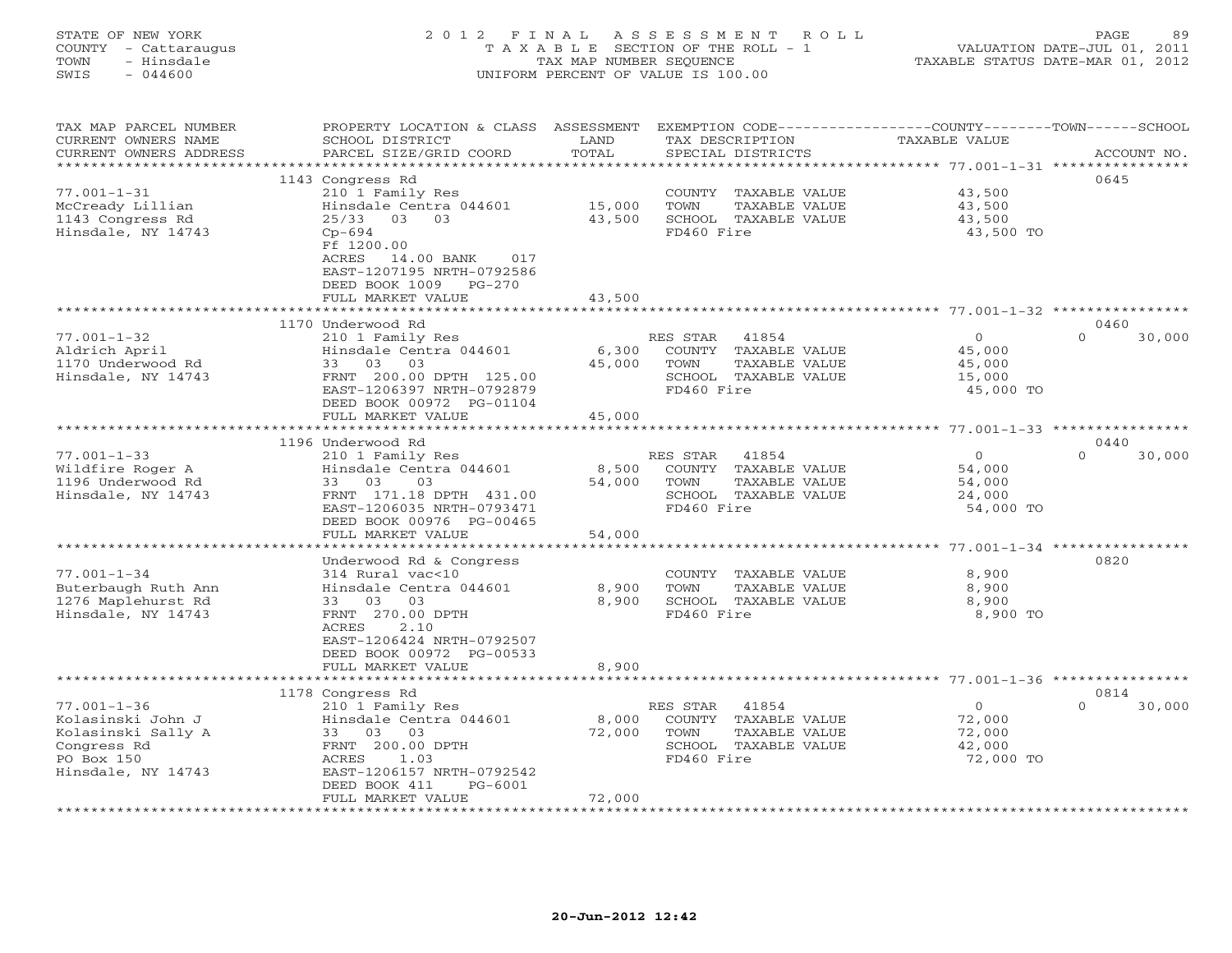## STATE OF NEW YORK 2 0 1 2 F I N A L A S S E S S M E N T R O L L PAGE 90 COUNTY - Cattaraugus T A X A B L E SECTION OF THE ROLL - 1 VALUATION DATE-JUL 01, 2011 TOWN - Hinsdale TAX MAP NUMBER SEQUENCE TAXABLE STATUS DATE-MAR 01, 2012 SWIS - 044600 UNIFORM PERCENT OF VALUE IS 100.00UNIFORM PERCENT OF VALUE IS 100.00

| TAX MAP PARCEL NUMBER<br>CURRENT OWNERS NAME<br>CURRENT OWNERS ADDRESS         | PROPERTY LOCATION & CLASS ASSESSMENT EXEMPTION CODE---------------COUNTY-------TOWN------SCHOOL<br>SCHOOL DISTRICT<br>PARCEL SIZE/GRID COORD                                                   | LAND<br>TOTAL              | TAX DESCRIPTION<br>SPECIAL DISTRICTS                                                                                                | TAXABLE VALUE                                                        | ACCOUNT NO.                                    |
|--------------------------------------------------------------------------------|------------------------------------------------------------------------------------------------------------------------------------------------------------------------------------------------|----------------------------|-------------------------------------------------------------------------------------------------------------------------------------|----------------------------------------------------------------------|------------------------------------------------|
| $77.001 - 1 - 37$<br>Travis Linda L<br>4750 Button Rd<br>Allegany, NY 14706    | 1181 Congress Rd<br>210 1 Family Res<br>Hinsdale Centra 044601<br>33 03 03<br>Ff 192.00<br>ACRES<br>1.45<br>EAST-1206099 NRTH-0792231<br>DEED BOOK 00981 PG-00371<br>FULL MARKET VALUE         | 8,400<br>55,000<br>55,000  | COUNTY TAXABLE VALUE<br>TOWN<br>TAXABLE VALUE<br>SCHOOL TAXABLE VALUE<br>FD460 Fire                                                 | 55,000<br>55,000<br>55,000<br>55,000 TO                              | 0763                                           |
|                                                                                | 1187 Congress Rd                                                                                                                                                                               |                            |                                                                                                                                     |                                                                      | 0328                                           |
| $77.001 - 1 - 38$<br>Hare William E<br>1187 Congress Rd<br>Hinsdale, NY 14743  | 210 1 Family Res<br>Hinsdale Centra 044601<br>03 03<br>33<br>FRNT 99.66 DPTH 297.88<br>EAST-1205942 NRTH-0792237<br>DEED BOOK 717<br>PG-00714                                                  | 6,700 SR STAR<br>50,000    | CVET C/T<br>41131<br>41834<br>COUNTY TAXABLE VALUE<br>TOWN<br>TAXABLE VALUE<br>SCHOOL TAXABLE VALUE<br>FD460 Fire                   | 12,500<br>$\circ$<br>37,500<br>37,500<br>$\overline{0}$<br>50,000 TO | 12,500<br>50,000<br>$\Omega$                   |
|                                                                                | FULL MARKET VALUE<br>***********************                                                                                                                                                   | 50,000                     |                                                                                                                                     |                                                                      |                                                |
| $77.001 - 1 - 39.1$<br>Kelley Ronald P<br>9715 W Cuba Rd<br>Cuba, NY 14727     | 1216 Underwood Rd<br>270 Mfg housing<br>Hinsdale Centra 044601<br>33 03 03<br>FRNT 190.00 DPTH<br>ACRES<br>8.25<br>EAST-1204421 NRTH-0792610<br>DEED BOOK 872<br>PG-00109<br>FULL MARKET VALUE | 12,700<br>19,100<br>19,100 | COUNTY TAXABLE VALUE<br>TOWN<br>TAXABLE VALUE<br>SCHOOL TAXABLE VALUE<br>FD460 Fire                                                 | 19,100<br>19,100<br>19,100<br>19,100 TO                              | 0710                                           |
|                                                                                | Underwood Rd                                                                                                                                                                                   |                            |                                                                                                                                     |                                                                      | 0096                                           |
| $77.001 - 1 - 39.2$<br>Brown Stephen A<br>1351 Cuba Rd<br>Hinsdale, NY 14743   | 322 Rural vac>10<br>Hinsdale Centra 044601<br>33 03 03<br>FRNT 470.00 DPTH<br>ACRES 16.90<br>EAST-1206287 NRTH-0794327<br>DEED BOOK 00962 PG-00320<br>FULL MARKET VALUE                        | 16,200<br>16,200<br>16,200 | COUNTY TAXABLE VALUE<br>TOWN<br>TAXABLE VALUE<br>SCHOOL TAXABLE VALUE<br>FD460 Fire                                                 | 16,200<br>16,200<br>16,200<br>16,200 TO                              |                                                |
|                                                                                |                                                                                                                                                                                                |                            |                                                                                                                                     |                                                                      |                                                |
| $77.001 - 1 - 40$<br>Brown Stephen A<br>1351 NYS Rte 446<br>Hinsdale, NY 14743 | 1351 Nys Rte 446<br>112 Dairy farm<br>Hinsdale Centra 044601<br>41/48 02 03<br>Ff 400.00<br>ACRES 42.05<br>EAST-1203239 NRTH-0792603<br>DEED BOOK 00962 PG-00320<br>FULL MARKET VALUE          | 130,000<br>130,000         | RES STAR<br>41854<br>28,800 SILO T/C/S 42100<br>COUNTY TAXABLE VALUE<br>TAXABLE VALUE<br>TOWN<br>SCHOOL TAXABLE VALUE<br>FD460 Fire | $\Omega$<br>10,000<br>120,000<br>120,000<br>90,000<br>130,000 TO     | 0095<br>30,000<br>$\Omega$<br>10,000<br>10,000 |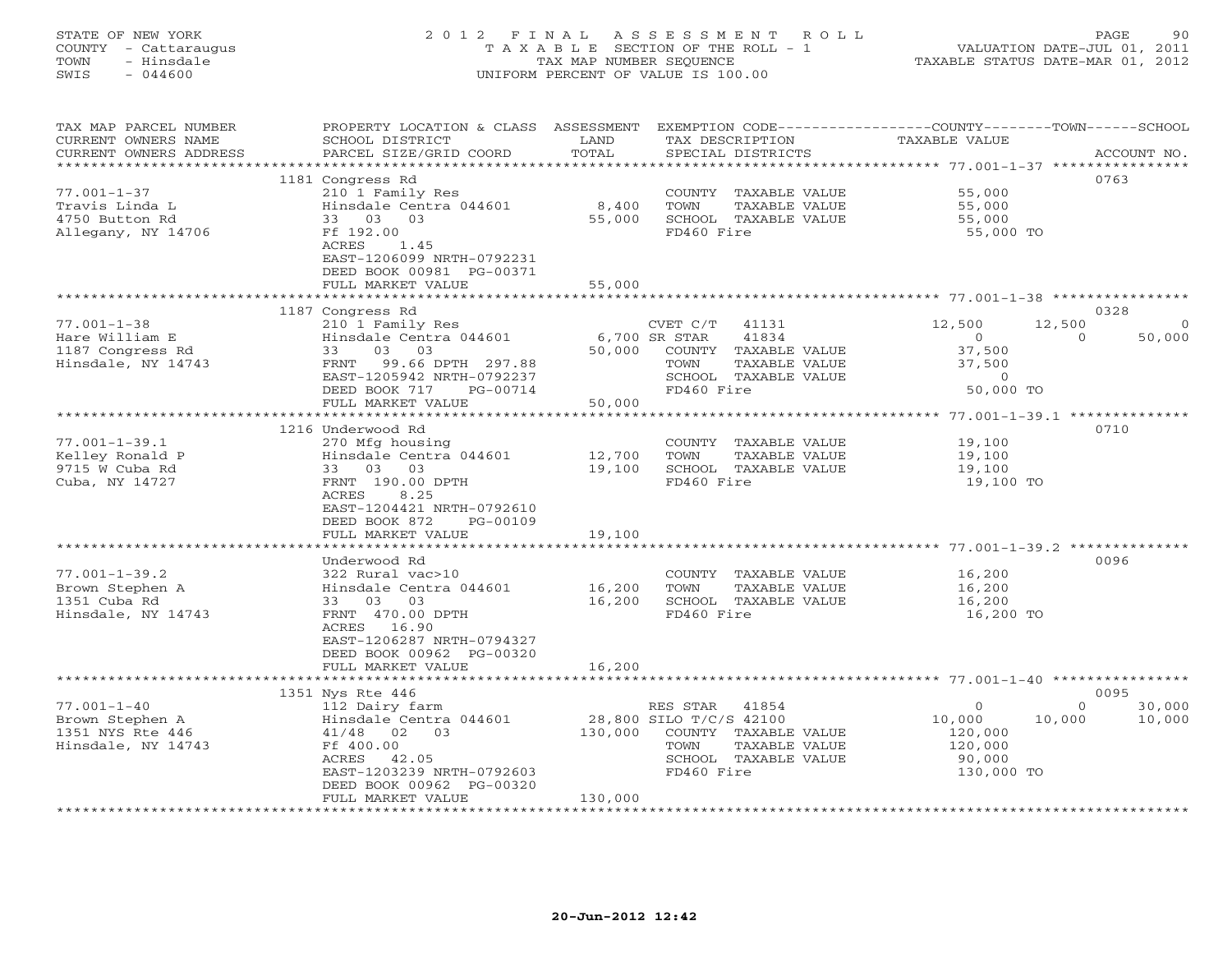## STATE OF NEW YORK 2 0 1 2 F I N A L A S S E S S M E N T R O L L PAGE 91 COUNTY - Cattaraugus T A X A B L E SECTION OF THE ROLL - 1 VALUATION DATE-JUL 01, 2011 TOWN - Hinsdale TAX MAP NUMBER SEQUENCE TAXABLE STATUS DATE-MAR 01, 2012 SWIS - 044600 UNIFORM PERCENT OF VALUE IS 100.00UNIFORM PERCENT OF VALUE IS 100.00

| TAX MAP PARCEL NUMBER<br>CURRENT OWNERS NAME<br>CURRENT OWNERS ADDRESS                                                                                                                                                                       | PROPERTY LOCATION & CLASS ASSESSMENT<br>SCHOOL DISTRICT<br>PARCEL SIZE/GRID COORD                                                                                                                  | LAND<br>TOTAL                      | TAX DESCRIPTION TAXABLE VALUE<br>SPECIAL DISTRICTS                                                                                            | EXEMPTION CODE-----------------COUNTY-------TOWN------SCHOOL                                                 | ACCOUNT NO.                                                           |
|----------------------------------------------------------------------------------------------------------------------------------------------------------------------------------------------------------------------------------------------|----------------------------------------------------------------------------------------------------------------------------------------------------------------------------------------------------|------------------------------------|-----------------------------------------------------------------------------------------------------------------------------------------------|--------------------------------------------------------------------------------------------------------------|-----------------------------------------------------------------------|
| $77.001 - 1 - 41.1$<br>Brown Stephen A<br>1351 Cuba Rd<br>Hinsdale, NY 14743                                                                                                                                                                 | Nys Rte 446<br>314 Rural vac<10<br>Hinsdale Centra 044601 1,200<br>41 03 03<br>FRNT 180.00 DPTH<br>ACRES<br>3.25<br>EAST-1204088 NRTH-0794480<br>DEED BOOK 00962 PG-00320                          | 1,200                              | COUNTY TAXABLE VALUE<br>TOWN<br>TAXABLE VALUE<br>SCHOOL TAXABLE VALUE<br>FD460 Fire                                                           | 1,200<br>1,200<br>1,200<br>1,200 TO                                                                          | 0098                                                                  |
|                                                                                                                                                                                                                                              | FULL MARKET VALUE                                                                                                                                                                                  | 1,200                              |                                                                                                                                               |                                                                                                              |                                                                       |
| $77.001 - 1 - 42$<br>Brown Stephen A<br>1351 Cuba Rd<br>Hinsdale NV 14742<br>Hinsdale, NY 14743                                                                                                                                              | Nys Rte 16<br>323 Vacant rural<br>Hinsdale Centra 044601 17,300<br>41 03 03<br>FRNT 255.00 DPTH<br>ACRES<br>8.18<br>EAST-1203627 NRTH-0795156<br>DEED BOOK 00962 PG-00320                          | 17,300                             | COUNTY TAXABLE VALUE 17,300<br>TOWN<br>SCHOOL TAXABLE VALUE<br>FD460 Fire                                                                     | TAXABLE VALUE 17,300<br>17,300<br>17,300 TO                                                                  | 0097                                                                  |
|                                                                                                                                                                                                                                              | FULL MARKET VALUE                                                                                                                                                                                  | 17,300                             |                                                                                                                                               |                                                                                                              |                                                                       |
|                                                                                                                                                                                                                                              | 4428 Nys Rte 16                                                                                                                                                                                    |                                    |                                                                                                                                               |                                                                                                              |                                                                       |
|                                                                                                                                                                                                                                              |                                                                                                                                                                                                    |                                    |                                                                                                                                               |                                                                                                              |                                                                       |
| 77.001-1-43<br>Kents Auction Services<br>$\frac{110 \text{ Lives} \text{to} \text{K}}{2444442}$<br>$\frac{0.44601}{0.3}$<br>Inc<br>Accu: Barry Kent<br>4428 Nys Rte 16 Rd<br>Hinedole Pro<br>Hinsdale, NY 14743<br>MAY BE SUBJECT TO PAYMENT | 03<br>34/41/42 03<br>Inc. Trailer<br>963/1147 Nys Appro                                                                                                                                            | 71,900 AG BLDG<br>194,000 RES STAR | 41700<br>AG BLDG<br>41700<br>41854<br>SILO T/C/S 42100<br>COUNTY TAXABLE VALUE<br>TOWN<br>TAXABLE VALUE<br>SCHOOL TAXABLE VALUE<br>FD460 Fire | 25,000<br>25,000<br>5,000<br>5,000<br>$\overline{0}$<br>1,000<br>163,000<br>163,000<br>133,000<br>194,000 TO | 0409<br>25,000<br>5,000<br>30,000<br>$\overline{0}$<br>1,000<br>1,000 |
| UNDER RPTL483 UNTIL 2017                                                                                                                                                                                                                     | FRNT 2365.00 DPTH<br>ACRES 159.91<br>EAST-1203803 NRTH-0796820<br>DEED BOOK 817<br>PG-1021                                                                                                         |                                    |                                                                                                                                               |                                                                                                              |                                                                       |
|                                                                                                                                                                                                                                              | FULL MARKET VALUE                                                                                                                                                                                  | 194,000                            |                                                                                                                                               |                                                                                                              |                                                                       |
|                                                                                                                                                                                                                                              |                                                                                                                                                                                                    |                                    |                                                                                                                                               |                                                                                                              |                                                                       |
| $77.001 - 1 - 44$<br>Rosenow Alfred<br>4323 Route 16<br>Hinsdale, NY 14743                                                                                                                                                                   | 4323 Nys Rte 16<br>210 1 Family Res<br>Hinsdale Centra 044601 19,600<br>41 03 03<br>FRNT 775.00 DPTH<br>ACRES 14.00<br>EAST-1202636 NRTH-0795742<br>DEED BOOK 1811<br>PG-8002<br>FULL MARKET VALUE | 83,000<br>83,000                   | COUNTY TAXABLE VALUE<br>TOWN<br>TAXABLE VALUE<br>SCHOOL TAXABLE VALUE<br>FD460 Fire                                                           | 83,000<br>83,000<br>83,000<br>83,000 TO                                                                      | 0118                                                                  |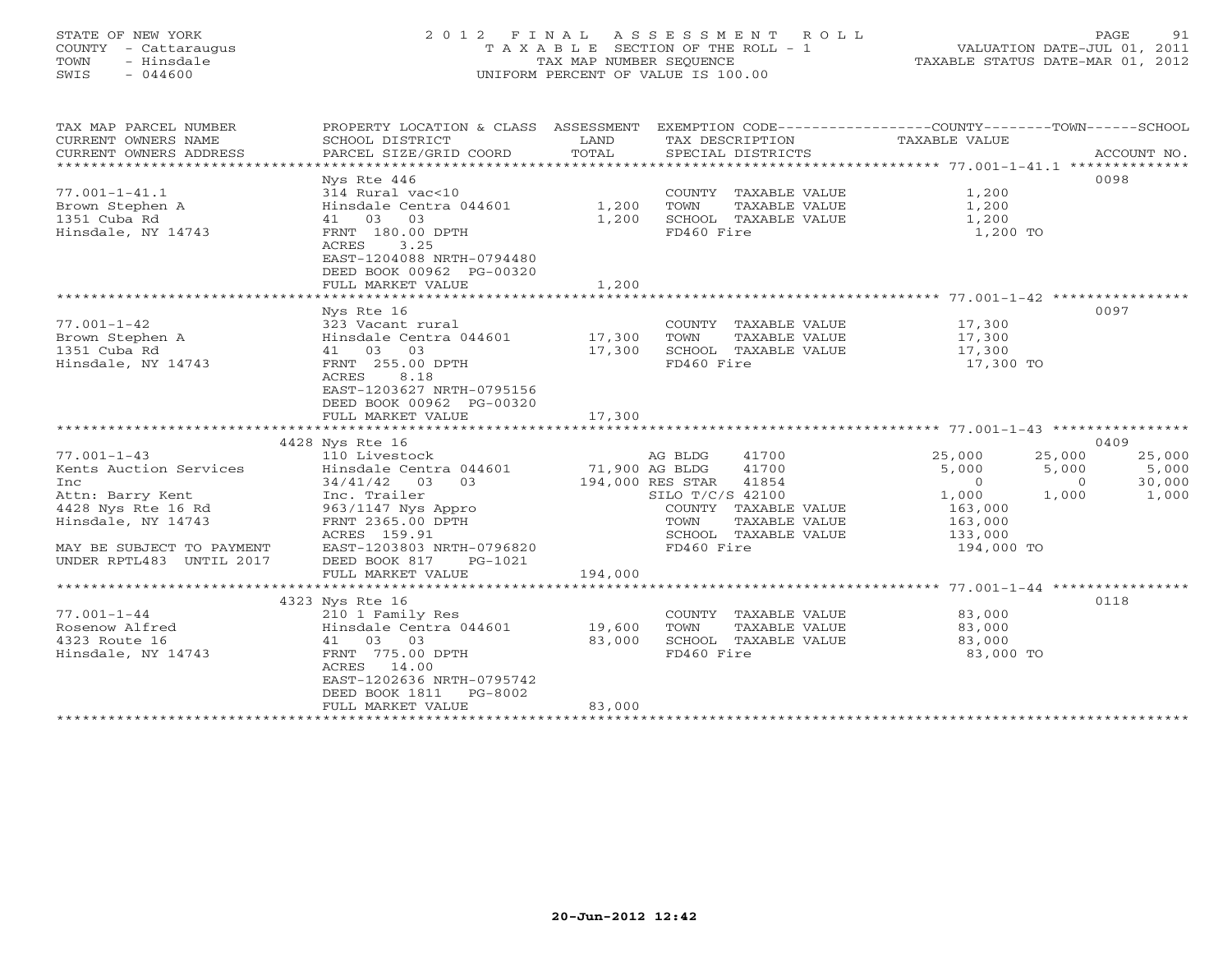# STATE OF NEW YORK 2 0 1 2 F I N A L A S S E S S M E N T R O L L PAGE 92 COUNTY - Cattaraugus T A X A B L E SECTION OF THE ROLL - 1 VALUATION DATE-JUL 01, 2011 TOWN - Hinsdale TAX MAP NUMBER SEQUENCE TAXABLE STATUS DATE-MAR 01, 2012 SWIS - 044600 UNIFORM PERCENT OF VALUE IS 100.00UNIFORM PERCENT OF VALUE IS 100.00

| TAX MAP PARCEL NUMBER<br>CURRENT OWNERS NAME<br>CURRENT OWNERS ADDRESS<br>********************                  | PROPERTY LOCATION & CLASS ASSESSMENT<br>SCHOOL DISTRICT<br>PARCEL SIZE/GRID COORD                                                                                                           | LAND<br>TOTAL                              | TAX DESCRIPTION<br>SPECIAL DISTRICTS                                                                     | EXEMPTION CODE-----------------COUNTY-------TOWN------SCHOOL<br>TAXABLE VALUE                      | ACCOUNT NO.        |
|-----------------------------------------------------------------------------------------------------------------|---------------------------------------------------------------------------------------------------------------------------------------------------------------------------------------------|--------------------------------------------|----------------------------------------------------------------------------------------------------------|----------------------------------------------------------------------------------------------------|--------------------|
| $77.001 - 1 - 45.1$<br>Park Centre Development Inc<br>One Blue Bird Sq<br>Olean, NY 14760                       | Nys Rte 16<br>210 1 Family Res<br>Hinsdale Centra 044601<br>03<br>03<br>01<br>FRNT 116.00 DPTH 217.00<br>EAST-1202855 NRTH-0795298<br>DEED BOOK 1018 PG-918<br>FULL MARKET VALUE            | 10,900<br>62,000<br>62,000                 | COUNTY TAXABLE VALUE<br>TOWN<br>TAXABLE VALUE<br>SCHOOL TAXABLE VALUE<br>FD460 Fire                      | 62,000<br>62,000<br>62,000<br>62,000 TO                                                            | 0478               |
|                                                                                                                 |                                                                                                                                                                                             |                                            |                                                                                                          |                                                                                                    |                    |
| $77.001 - 1 - 45.2$<br>Grimaldi Joseph M<br>Grimaldi Dinah B<br>9935 Swift Rd<br>Cuba, NY 14727                 | Nys Rte 16<br>422 Diner/lunch<br>Hinsdale Centra 044601<br>01 03 03<br>FRNT 257.00 DPTH<br>ACRES<br>1.00<br>EAST-1202572 NRTH-0795162<br>DEED BOOK 11533 PG-9001<br>FULL MARKET VALUE       | 14,000<br>187,000<br>187,000               | COUNTY TAXABLE VALUE<br>TOWN<br>TAXABLE VALUE<br>SCHOOL TAXABLE VALUE<br>FD460 Fire                      | 187,000<br>187,000<br>187,000<br>187,000 TO                                                        | 1159               |
|                                                                                                                 |                                                                                                                                                                                             |                                            |                                                                                                          |                                                                                                    |                    |
| $77.001 - 1 - 45.3$<br>Miller Jeffrey L<br>4281 Route 16<br>Hinsdale, NY 14743                                  | Nys Rte 16<br>210 1 Family Res<br>Hinsdale Centra 044601<br>01 03<br>03<br>Inc 210<br><b>ACRES</b><br>4.90<br>EAST-1202522 NRTH-0795179<br>DEED BOOK 8923 PG-5001<br>FULL MARKET VALUE<br>. | 10,000<br>45,000<br>45,000<br>************ | COUNTY TAXABLE VALUE<br>TOWN<br>TAXABLE VALUE<br>SCHOOL TAXABLE VALUE<br>FD460 Fire                      | 45,000<br>45,000<br>45,000<br>45,000 TO<br>************************* 77.001-1-46 ***************** | 1659               |
|                                                                                                                 | 4323 Nys Rte 16                                                                                                                                                                             |                                            |                                                                                                          |                                                                                                    | 0116               |
| $77.001 - 1 - 46$<br>Burlingame Declaration Trust R Hinsdale Centra 044601<br>1008 Park Ave<br>Galena, IL 61036 | 210 1 Family Res<br>$01/41$ 03 03<br>FRNT 185.00 DPTH<br>ACRES<br>22.80<br>EAST-1202162 NRTH-0795213<br>DEED BOOK 15289 PG-3001                                                             | 23,100<br>63,000                           | COUNTY TAXABLE VALUE<br>TOWN<br>TAXABLE VALUE<br>SCHOOL TAXABLE VALUE<br>FD460 Fire                      | 63,000<br>63,000<br>63,000<br>63,000 TO                                                            |                    |
|                                                                                                                 | FULL MARKET VALUE                                                                                                                                                                           | 63,000                                     |                                                                                                          |                                                                                                    |                    |
|                                                                                                                 | 1451 Mill St                                                                                                                                                                                |                                            |                                                                                                          |                                                                                                    | 0623               |
| $77.001 - 1 - 48$<br>Ouinn John P<br>Quinn Mary F<br>1451 Mill St<br>Hinsdale, NY 14743                         | 210 1 Family Res<br>Hinsdale Centra 044601<br>41 03 03<br>FRNT 240.00 DPTH<br>ACRES<br>1.84<br>EAST-1202246 NRTH-0794110<br>DEED BOOK 742<br>$PG-110$<br>FULL MARKET VALUE                  | 8,700<br>67,000<br>67,000                  | 41854<br>RES STAR<br>COUNTY TAXABLE VALUE<br>TOWN<br>TAXABLE VALUE<br>SCHOOL TAXABLE VALUE<br>FD460 Fire | $\Omega$<br>67,000<br>67,000<br>37,000<br>67,000 TO                                                | $\Omega$<br>30,000 |
|                                                                                                                 |                                                                                                                                                                                             |                                            |                                                                                                          |                                                                                                    |                    |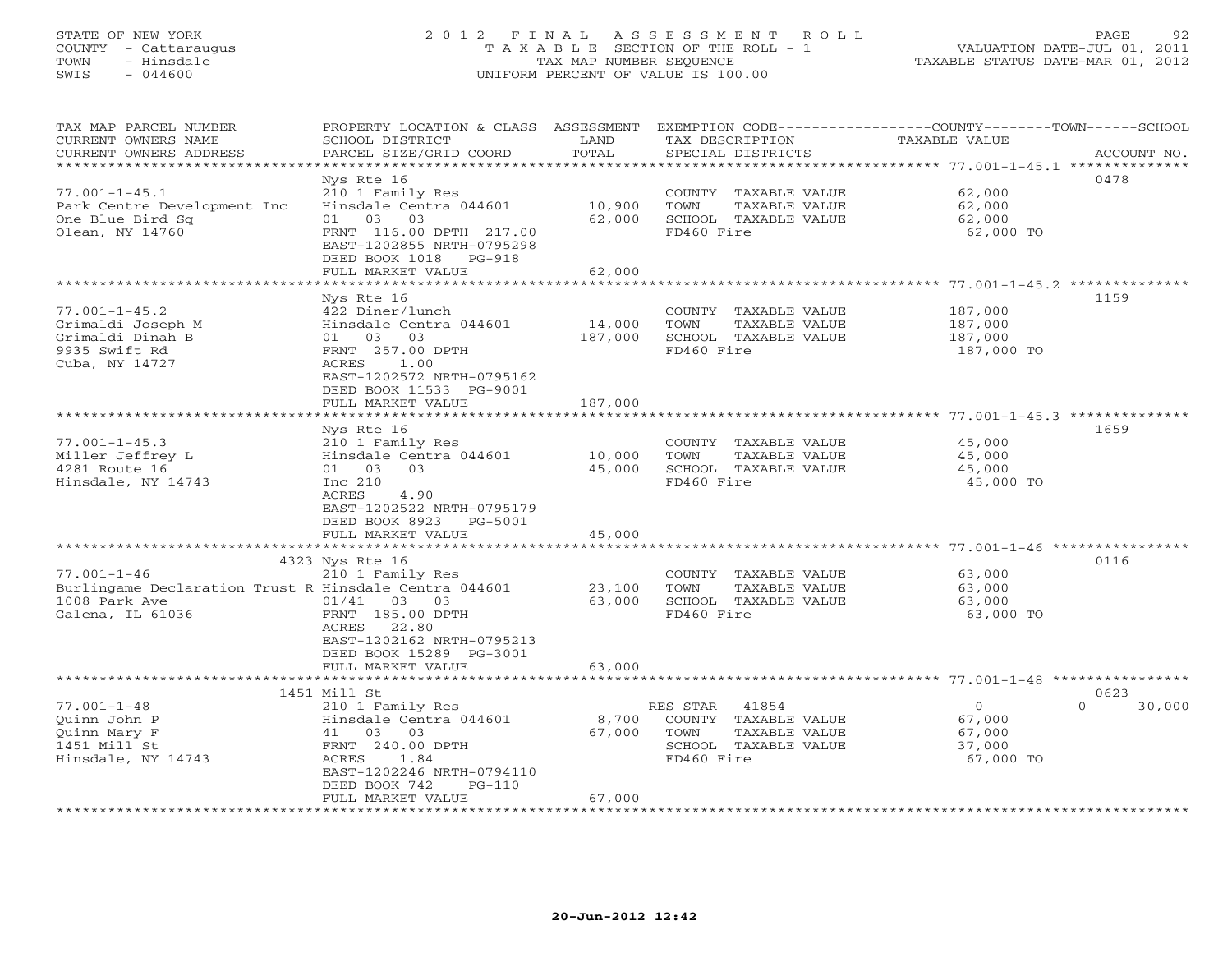## STATE OF NEW YORK 2 0 1 2 F I N A L A S S E S S M E N T R O L L PAGE 93 COUNTY - Cattaraugus T A X A B L E SECTION OF THE ROLL - 1 VALUATION DATE-JUL 01, 2011 TOWN - Hinsdale TAX MAP NUMBER SEQUENCE TAXABLE STATUS DATE-MAR 01, 2012 SWIS - 044600 UNIFORM PERCENT OF VALUE IS 100.00UNIFORM PERCENT OF VALUE IS 100.00

| TAX MAP PARCEL NUMBER               | PROPERTY LOCATION & CLASS ASSESSMENT       |        | EXEMPTION CODE-----------------COUNTY-------TOWN------SCHOOL |                  |          |             |
|-------------------------------------|--------------------------------------------|--------|--------------------------------------------------------------|------------------|----------|-------------|
| CURRENT OWNERS NAME                 | SCHOOL DISTRICT                            | LAND   | TAX DESCRIPTION                                              | TAXABLE VALUE    |          |             |
| CURRENT OWNERS ADDRESS              | PARCEL SIZE/GRID COORD                     | TOTAL  | SPECIAL DISTRICTS                                            |                  |          | ACCOUNT NO. |
|                                     | 4138 Phillips Rd                           |        |                                                              |                  | 0494     |             |
|                                     |                                            |        |                                                              | $\overline{O}$   | $\Omega$ |             |
| $77.001 - 1 - 50$<br>Miller Leola L | 270 Mfg housing<br>Hinsdale Centra 044601  | 8,400  | 41854<br>RES STAR<br>COUNTY TAXABLE VALUE                    |                  |          | 30,000      |
| Mascho Mildred L                    | 01 03 04                                   | 37,200 | TOWN<br>TAXABLE VALUE                                        | 37,200<br>37,200 |          |             |
| 4138 Phillips Rd                    | FRNT 270.00 DPTH 235.00                    |        | SCHOOL TAXABLE VALUE                                         | 7,200            |          |             |
| Hinsdale, NY 14743                  | EAST-1200933 NRTH-0793277                  |        | FD460 Fire                                                   | 37,200 TO        |          |             |
|                                     | DEED BOOK 00969 PG-01001                   |        |                                                              |                  |          |             |
|                                     | FULL MARKET VALUE                          | 37,200 |                                                              |                  |          |             |
|                                     |                                            |        |                                                              |                  |          |             |
|                                     | Phillips Rd                                |        |                                                              |                  | 0189     |             |
| $77.001 - 1 - 51.2$                 | 449 Other Storag                           |        | COUNTY TAXABLE VALUE                                         | 40,000           |          |             |
| Lacy Norman H                       | Hinsdale Centra 044601                     | 12,600 | TAXABLE VALUE<br>TOWN                                        | 40,000           |          |             |
| Snow Brook Rd                       | 01 02 04                                   | 40,000 | SCHOOL TAXABLE VALUE                                         | 40,000           |          |             |
| Great Valley, NY 14741              | FRNT 514.00 DPTH                           |        | FD460 Fire                                                   | 40,000 TO        |          |             |
|                                     | ACRES<br>7.95                              |        |                                                              |                  |          |             |
|                                     | EAST-1200673 NRTH-0792799                  |        |                                                              |                  |          |             |
|                                     | DEED BOOK 893<br>PG-00298                  |        |                                                              |                  |          |             |
|                                     | FULL MARKET VALUE                          | 40,000 |                                                              |                  |          |             |
|                                     |                                            |        |                                                              |                  |          |             |
|                                     | Phillips Rd                                |        |                                                              |                  | 0181     |             |
| $77.001 - 1 - 52.1$                 | 322 Rural vac>10                           |        | COUNTY TAXABLE VALUE                                         | 27,300           |          |             |
| Kluczynski Joseph                   | Hinsdale Centra 044601                     | 27,300 | TOWN<br>TAXABLE VALUE                                        | 27,300           |          |             |
| Kluczynski Kathryn                  | 01/10/12<br>02<br>04<br>ACRES 69.25        | 27,300 | SCHOOL TAXABLE VALUE<br>FD460 Fire                           | 27,300           |          |             |
| 5396 Irish Rd                       | EAST-1198831 NRTH-0792524                  |        |                                                              | 27,300 TO        |          |             |
| North Tonawanda, NY 14120           | DEED BOOK 00992 PG-01163                   |        |                                                              |                  |          |             |
|                                     | FULL MARKET VALUE                          | 27,300 |                                                              |                  |          |             |
|                                     |                                            |        |                                                              |                  |          |             |
|                                     | Phillips Rd                                |        |                                                              |                  | 1092     |             |
| $77.001 - 1 - 52.2$                 | 312 Vac w/imprv                            |        | COUNTY TAXABLE VALUE                                         | 14,500           |          |             |
| Levalley John T                     | Hinsdale Centra 044601                     | 14,500 | TOWN<br>TAXABLE VALUE                                        | 14,500           |          |             |
| Levalley Amy J                      | 01/02/12<br>03 04                          | 14,500 | SCHOOL TAXABLE VALUE                                         | 14,500           |          |             |
| 16 Curwood Ct                       | FRNT 52.00 DPTH                            |        | FD460 Fire                                                   | 14,500 TO        |          |             |
| Tonawanda, NY 14150                 | ACRES 12.70                                |        |                                                              |                  |          |             |
|                                     | EAST-1199782 NRTH-0793340                  |        |                                                              |                  |          |             |
|                                     | DEED BOOK 00969 PG-01060                   |        |                                                              |                  |          |             |
|                                     | FULL MARKET VALUE                          | 14,500 |                                                              |                  |          |             |
|                                     |                                            |        |                                                              |                  |          |             |
|                                     | 1630 Thomas Hill Lane Rd                   |        |                                                              |                  | 1444     |             |
| $77.001 - 1 - 52.5$                 | 311 Res vac land                           |        | COUNTY TAXABLE VALUE                                         | 4,500            |          |             |
| Milani James G                      | Hinsdale Centra 044601                     | 4,500  | TOWN<br>TAXABLE VALUE                                        | 4,500            |          |             |
| 132 Waterman St 3                   | 01 03 04                                   | 4,500  | SCHOOL TAXABLE VALUE                                         | 4,500            |          |             |
| Lockport, NY 14094-4924             | 52.00 DPTH<br>FRNT                         |        | FD460 Fire                                                   | 4,500 TO         |          |             |
|                                     | 2.00<br>ACRES<br>EAST-1199858 NRTH-0793598 |        |                                                              |                  |          |             |
|                                     | DEED BOOK 00985 PG-00615                   |        |                                                              |                  |          |             |
|                                     | FULL MARKET VALUE                          | 4,500  |                                                              |                  |          |             |
|                                     |                                            |        |                                                              |                  |          |             |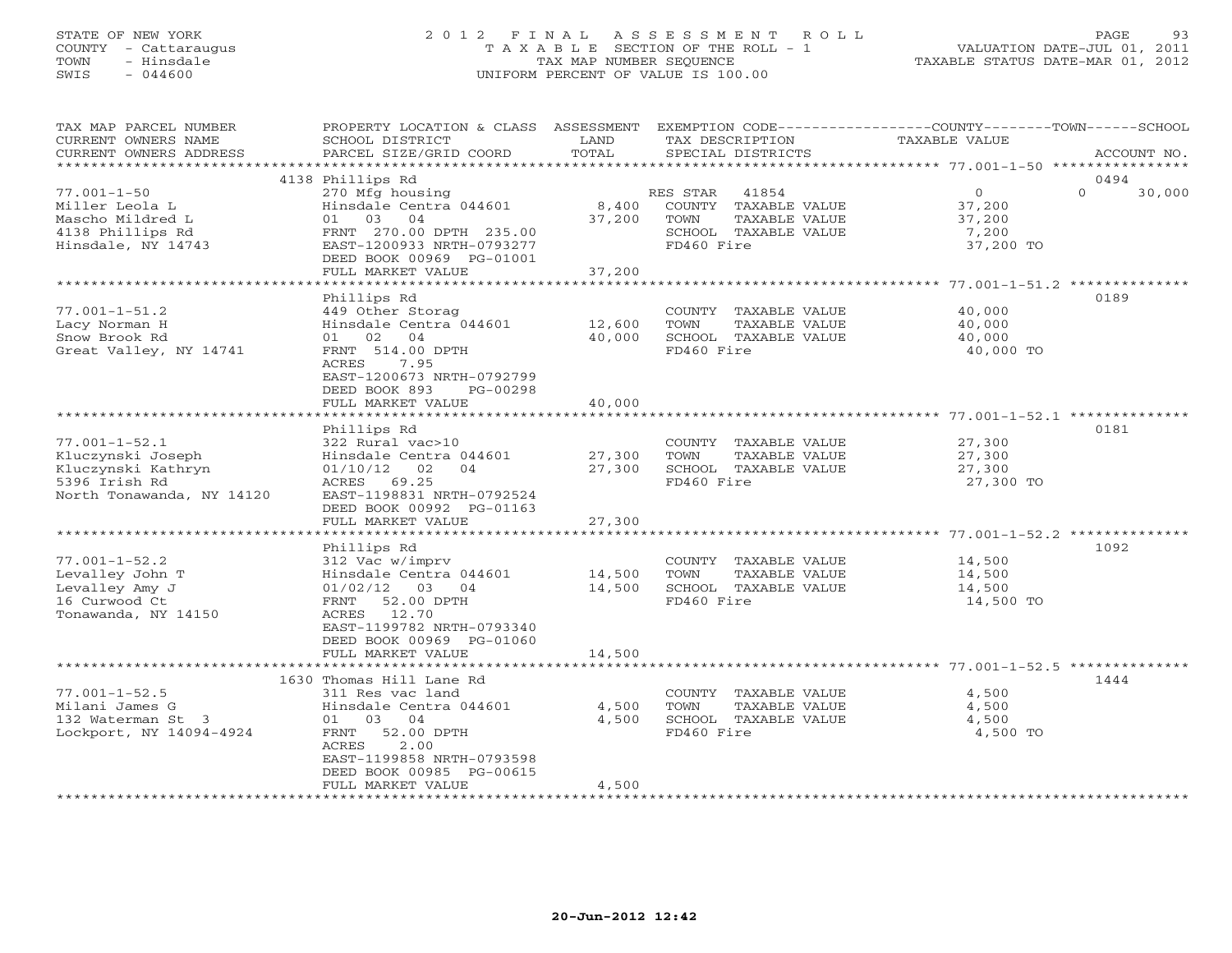# STATE OF NEW YORK 2 0 1 2 F I N A L A S S E S S M E N T R O L L PAGE 94 COUNTY - Cattaraugus T A X A B L E SECTION OF THE ROLL - 1 VALUATION DATE-JUL 01, 2011 TOWN - Hinsdale TAX MAP NUMBER SEQUENCE TAXABLE STATUS DATE-MAR 01, 2012 SWIS - 044600 UNIFORM PERCENT OF VALUE IS 100.00UNIFORM PERCENT OF VALUE IS 100.00

| TAX MAP PARCEL NUMBER<br>CURRENT OWNERS NAME<br>CURRENT OWNERS ADDRESS | PROPERTY LOCATION & CLASS ASSESSMENT<br>SCHOOL DISTRICT<br>PARCEL SIZE/GRID COORD | LAND<br>TOTAL     | EXEMPTION CODE-----------------COUNTY-------TOWN-----SCHOOL<br>TAX DESCRIPTION<br>SPECIAL DISTRICTS | <b>TAXABLE VALUE</b>                  |                    | ACCOUNT NO.       |
|------------------------------------------------------------------------|-----------------------------------------------------------------------------------|-------------------|-----------------------------------------------------------------------------------------------------|---------------------------------------|--------------------|-------------------|
| *************************                                              |                                                                                   |                   |                                                                                                     |                                       |                    |                   |
|                                                                        | 1697 Thomas Hill Ln                                                               |                   |                                                                                                     |                                       |                    | 1564              |
| $77.001 - 1 - 52.6$<br>Randolph Thomas                                 | 210 1 Family Res<br>Hinsdale Centra 044601                                        |                   | SR STAR<br>41834<br>31,400 WVET C/T<br>41121                                                        | $\circ$<br>12,000                     | $\Omega$<br>12,000 | 62,200<br>$\circ$ |
| PO Box 154<br>Hinsdale, NY 14743                                       | $01/12$ Sect $1/4$ 3/2<br>$\overline{4}$<br>ACRES 90.20                           | 125,800           | COUNTY TAXABLE VALUE<br>TOWN<br>TAXABLE VALUE                                                       | 113,800<br>113,800                    |                    |                   |
|                                                                        | EAST-1199194 NRTH-0793789                                                         |                   | SCHOOL TAXABLE VALUE                                                                                | 63,600                                |                    |                   |
|                                                                        | DEED BOOK 1000 PG-398                                                             |                   | FD460 Fire                                                                                          | 125,800 TO                            |                    |                   |
|                                                                        | FULL MARKET VALUE                                                                 | 125,800           |                                                                                                     |                                       |                    |                   |
|                                                                        | ***********************                                                           | ***************** |                                                                                                     | ******** 77.001-1-52.7 ************** |                    |                   |
|                                                                        | Co <sub>26</sub>                                                                  |                   |                                                                                                     |                                       |                    | 1565              |
| $77.001 - 1 - 52.7$                                                    | 322 Rural vac>10                                                                  |                   | COUNTY TAXABLE VALUE                                                                                | 26,000                                |                    |                   |
| Kluczynski Joseph                                                      | Hinsdale Centra 044601                                                            | 26,000            | TAXABLE VALUE<br>TOWN                                                                               | 26,000                                |                    |                   |
| Kluczynski Kathryn                                                     | 62.90<br>ACRES                                                                    | 26,000            | SCHOOL TAXABLE VALUE                                                                                | 26,000                                |                    |                   |
| 5396 Irish Rd                                                          | EAST-1199248 NRTH-0795022                                                         |                   | FD460 Fire                                                                                          | 26,000 TO                             |                    |                   |
| Pendleton, NY 14120                                                    | FULL MARKET VALUE                                                                 | 26,000            |                                                                                                     |                                       |                    |                   |
|                                                                        | 4117 Phillips Rd                                                                  |                   |                                                                                                     |                                       |                    | 0915              |
| $77.001 - 1 - 53$                                                      | 270 Mfg housing                                                                   |                   | AGED C/T/S 41800                                                                                    | 8,550                                 | 8,550              | 8,550             |
| Mascho Mildred L                                                       | Hinsdale Centra 044601                                                            |                   | 11,900 SR STAR<br>41834                                                                             | $\overline{O}$                        | $\Omega$           | 8,550             |
| Miller Leonla L                                                        | 01 03 04                                                                          | 17,100            | COUNTY TAXABLE VALUE                                                                                | 8,550                                 |                    |                   |
| 4117 Phillips Rd                                                       | life use Mildred Mascho                                                           |                   | TOWN<br>TAXABLE VALUE                                                                               | 8,550                                 |                    |                   |
| Hinsdale, NY 14743                                                     | Ff 250.00                                                                         |                   | SCHOOL TAXABLE VALUE                                                                                | $\Omega$                              |                    |                   |
|                                                                        | 6.25<br>ACRES                                                                     |                   | FD460 Fire                                                                                          | 17,100 TO                             |                    |                   |
|                                                                        | EAST-1200702 NRTH-0793315                                                         |                   |                                                                                                     |                                       |                    |                   |
|                                                                        | DEED BOOK 12641 PG-4001                                                           |                   |                                                                                                     |                                       |                    |                   |
|                                                                        | FULL MARKET VALUE                                                                 | 17,100            |                                                                                                     |                                       |                    |                   |
|                                                                        | ************************                                                          | **************    | ******************************** 77.001-1-54 ****************                                       |                                       |                    |                   |
|                                                                        | 4143 Phillips Rd                                                                  |                   |                                                                                                     |                                       |                    | 0676              |
| $77.001 - 1 - 54$                                                      | 210 1 Family Res                                                                  |                   | RES STAR<br>41854                                                                                   | $\Omega$                              | $\cap$             | 30,000            |
| Baker Steven A                                                         | Hinsdale Centra 044601                                                            | 7,100             | COUNTY TAXABLE VALUE                                                                                | 70,000                                |                    |                   |
| Baker Gina T                                                           | 09/12<br>02<br>04                                                                 | 70,000            | TOWN<br>TAXABLE VALUE                                                                               | 70,000                                |                    |                   |
| 4143 Phillips Rd                                                       | FRNT 200.00 DPTH 171.00                                                           |                   | SCHOOL TAXABLE VALUE<br>FD460 Fire                                                                  | 40,000                                |                    |                   |
| Hinsdale, NY 14743                                                     | 032<br>BANK<br>EAST-1200919 NRTH-0793482                                          |                   |                                                                                                     | 70,000 TO                             |                    |                   |
|                                                                        | DEED BOOK 10329 PG-6002                                                           |                   |                                                                                                     |                                       |                    |                   |
|                                                                        | FULL MARKET VALUE                                                                 | 70,000            |                                                                                                     |                                       |                    |                   |
|                                                                        |                                                                                   |                   |                                                                                                     |                                       |                    |                   |
|                                                                        | 4168 Phillips Rd                                                                  |                   |                                                                                                     |                                       |                    | 0146              |
| $77.001 - 1 - 55.1$                                                    | 210 1 Family Res                                                                  |                   | 41854<br>RES STAR                                                                                   | $\Omega$                              | $\Omega$           | 30,000            |
| Mascho Andrew                                                          | Hinsdale Centra 044601                                                            | 10,000            | COUNTY TAXABLE VALUE                                                                                | 55,000                                |                    |                   |
| 4168 Phillips Rd                                                       | 01<br>03 04                                                                       | 55,000            | TOWN<br>TAXABLE VALUE                                                                               | 55,000                                |                    |                   |
| Hinsdale, NY 14743                                                     | FRNT 980.00 DPTH                                                                  |                   | SCHOOL TAXABLE VALUE                                                                                | 25,000                                |                    |                   |
|                                                                        | ACRES<br>3.30                                                                     |                   | FD460 Fire                                                                                          | 55,000 TO                             |                    |                   |
|                                                                        | EAST-1201254 NRTH-0793555                                                         |                   |                                                                                                     |                                       |                    |                   |
|                                                                        | DEED BOOK 12493 PG-3001                                                           |                   |                                                                                                     |                                       |                    |                   |
|                                                                        | FULL MARKET VALUE                                                                 | 55,000            |                                                                                                     |                                       |                    |                   |
|                                                                        |                                                                                   |                   |                                                                                                     |                                       |                    |                   |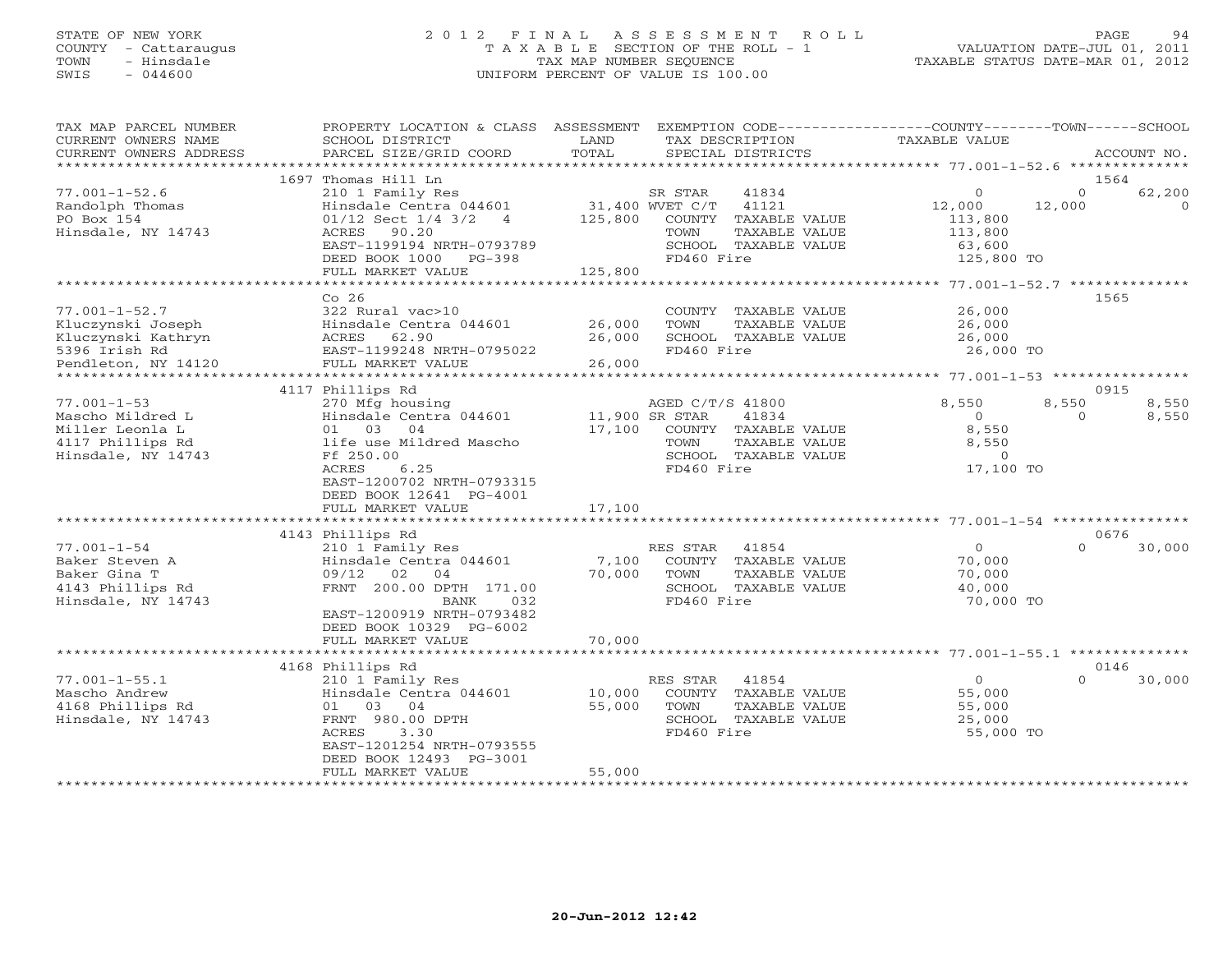## STATE OF NEW YORK 2 0 1 2 F I N A L A S S E S S M E N T R O L L PAGE 95 COUNTY - Cattaraugus T A X A B L E SECTION OF THE ROLL - 1 VALUATION DATE-JUL 01, 2011 TOWN - Hinsdale TAX MAP NUMBER SEQUENCE TAXABLE STATUS DATE-MAR 01, 2012 SWIS - 044600 UNIFORM PERCENT OF VALUE IS 100.00UNIFORM PERCENT OF VALUE IS 100.00

| TAX MAP PARCEL NUMBER<br>CURRENT OWNERS NAME<br>CURRENT OWNERS ADDRESS<br>********************          | PROPERTY LOCATION & CLASS<br>SCHOOL DISTRICT<br>PARCEL SIZE/GRID COORD                                                                           | ASSESSMENT<br>LAND<br>TOTAL | TAX DESCRIPTION<br>SPECIAL DISTRICTS                                                | EXEMPTION CODE-----------------COUNTY-------TOWN------SCHOOL<br><b>TAXABLE VALUE</b> | ACCOUNT NO. |
|---------------------------------------------------------------------------------------------------------|--------------------------------------------------------------------------------------------------------------------------------------------------|-----------------------------|-------------------------------------------------------------------------------------|--------------------------------------------------------------------------------------|-------------|
|                                                                                                         | Phillips Rd                                                                                                                                      |                             |                                                                                     | ************************************** 77.001-1-55.2 **************                  | 1497        |
| $77.001 - 1 - 55.2$<br>Mascho Theodore F                                                                | 314 Rural vac<10<br>Hinsdale Centra 044601                                                                                                       | 11,800                      | COUNTY<br>TAXABLE VALUE<br>TOWN<br>TAXABLE VALUE                                    | 11,800<br>11,800                                                                     |             |
| Mascho Sharon R<br>4170 Rte 16 Rd<br>Hinsdale, NY 14743                                                 | 01<br>03<br>04<br>Ff 970.00<br>FRNT 970.00 DPTH<br>6.10<br>ACRES<br>EAST-1201159 NRTH-0793963<br>DEED BOOK 1026<br>$PG-434$<br>FULL MARKET VALUE | 11,800<br>11,800            | SCHOOL TAXABLE VALUE<br>FD460 Fire                                                  | 11,800<br>11,800 TO                                                                  |             |
|                                                                                                         | * * * * * * * * * * * * * * * *                                                                                                                  | **********                  |                                                                                     | *********************** 77.001-1-56 ************                                     |             |
| $77.001 - 1 - 56$<br>Follett Francis<br>Attn: Helen M Johnson<br>217 1/2 N Secind St<br>Olean, NY 14760 | Phillips Rd<br>314 Rural vac<10<br>Hinsdale Centra 044601<br>04<br>03<br>01<br>FRNT 200.00 DPTH 195.00<br>EAST-1201492 NRTH-0794397              | 7,600<br>7,600              | COUNTY TAXABLE VALUE<br>TOWN<br>TAXABLE VALUE<br>SCHOOL TAXABLE VALUE<br>FD460 Fire | 7,600<br>7,600<br>7,600<br>7,600 TO                                                  | 0274        |
|                                                                                                         | DEED BOOK 705<br>PG-00178                                                                                                                        | 7,600                       |                                                                                     |                                                                                      |             |
|                                                                                                         | FULL MARKET VALUE<br>****************************                                                                                                |                             |                                                                                     |                                                                                      |             |
|                                                                                                         | 4195 Phillips Rd                                                                                                                                 |                             |                                                                                     |                                                                                      | 0601        |
| $77.001 - 1 - 57$                                                                                       | 240 Rural res                                                                                                                                    |                             | CVET C/T<br>41131                                                                   | 18,750<br>18,750                                                                     |             |
| Kahle Thomas J                                                                                          | Hinsdale Centra 044601                                                                                                                           |                             | 15,000 RES STAR<br>41854                                                            | $\overline{0}$<br>$\Omega$                                                           | 30,000      |
| Kahle Laurie A                                                                                          | 01<br>03<br>04                                                                                                                                   | 75,000                      | COUNTY<br>TAXABLE VALUE                                                             | 56,250                                                                               |             |
| 4195 Phillips Rd                                                                                        | FRNT 550.00 DPTH                                                                                                                                 |                             | TOWN<br>TAXABLE VALUE                                                               | 56,250                                                                               |             |
| Hinsdale, NY 14743                                                                                      | ACRES 17.42                                                                                                                                      |                             | SCHOOL TAXABLE VALUE                                                                | 45,000                                                                               |             |
|                                                                                                         | EAST-1201037 NRTH-0794685                                                                                                                        |                             | FD460 Fire                                                                          | 75,000 TO                                                                            |             |
|                                                                                                         | DEED BOOK 859<br>PG-01198                                                                                                                        |                             |                                                                                     |                                                                                      |             |
|                                                                                                         | FULL MARKET VALUE                                                                                                                                | 75,000                      |                                                                                     |                                                                                      |             |
|                                                                                                         | 4378 Elling Rd                                                                                                                                   |                             |                                                                                     |                                                                                      | 0406        |
| $77.001 - 1 - 58.1$                                                                                     | 312 Vac w/imprv                                                                                                                                  |                             | COUNTY TAXABLE VALUE                                                                | 49,900                                                                               |             |
| Czaja Roger                                                                                             | Hinsdale Centra 044601                                                                                                                           | 30,900                      | TOWN<br>TAXABLE VALUE                                                               | 49,900                                                                               |             |
| Czaja Gloria                                                                                            | 01/02<br>03 04                                                                                                                                   | 49,900                      | SCHOOL TAXABLE VALUE                                                                | 49,900                                                                               |             |
| 146 Fairvale                                                                                            | 58.75<br>ACRES                                                                                                                                   |                             | FD460 Fire                                                                          | 49,900 TO                                                                            |             |
| Cheektowga, NY 14225                                                                                    | EAST-1200672 NRTH-0797143<br>DEED BOOK 388<br>$PG-6002$                                                                                          |                             |                                                                                     |                                                                                      |             |
|                                                                                                         | FULL MARKET VALUE                                                                                                                                | 49,900                      |                                                                                     |                                                                                      |             |
|                                                                                                         | 4313 Elling Rd                                                                                                                                   |                             |                                                                                     | ********* 77.001-1-58.2 ***                                                          | 1484        |
| $77.001 - 1 - 58.2$                                                                                     | 312 Vac w/imprv                                                                                                                                  |                             | COUNTY TAXABLE VALUE                                                                | 38,800                                                                               |             |
| Kluczynski Joseph E Jr                                                                                  | Hinsdale Centra 044601                                                                                                                           | 33,200                      | TOWN<br>TAXABLE VALUE                                                               | 38,800                                                                               |             |
| Kluczynski Kathryn                                                                                      | 01/02<br>03 04                                                                                                                                   | 38,800                      | SCHOOL TAXABLE VALUE                                                                | 38,800                                                                               |             |
| 5396 Irish Rd                                                                                           | FRNT 3390.00 DPTH                                                                                                                                |                             | FD460 Fire                                                                          | 38,800 TO                                                                            |             |
| North Tonawanda, NY 14120                                                                               | ACRES<br>99.20                                                                                                                                   |                             |                                                                                     |                                                                                      |             |
|                                                                                                         | EAST-1199637 NRTH-0795975                                                                                                                        |                             |                                                                                     |                                                                                      |             |
|                                                                                                         | DEED BOOK 00963 PG-00606                                                                                                                         |                             |                                                                                     |                                                                                      |             |
|                                                                                                         | FULL MARKET VALUE                                                                                                                                | 38,800                      |                                                                                     |                                                                                      |             |
|                                                                                                         |                                                                                                                                                  |                             |                                                                                     |                                                                                      |             |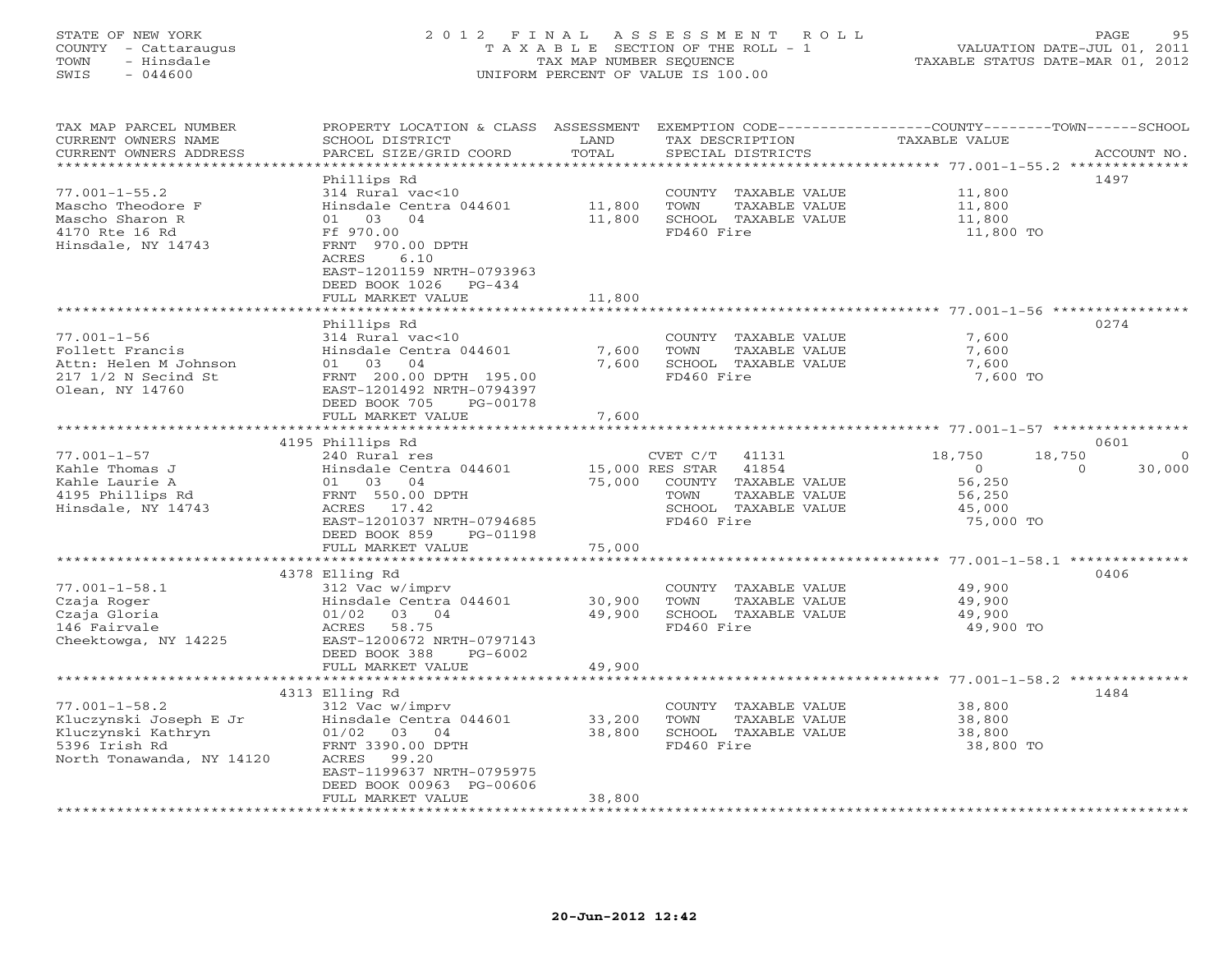## STATE OF NEW YORK 2 0 1 2 F I N A L A S S E S S M E N T R O L L PAGE 96 COUNTY - Cattaraugus T A X A B L E SECTION OF THE ROLL - 1 VALUATION DATE-JUL 01, 2011 TOWN - Hinsdale TAX MAP NUMBER SEQUENCE TAXABLE STATUS DATE-MAR 01, 2012 SWIS - 044600 UNIFORM PERCENT OF VALUE IS 100.00UNIFORM PERCENT OF VALUE IS 100.00

| TAX MAP PARCEL NUMBER<br>CURRENT OWNERS NAME         | PROPERTY LOCATION & CLASS ASSESSMENT<br>SCHOOL DISTRICT | LAND                              | EXEMPTION CODE-----------------COUNTY-------TOWN------SCHOOL<br>TAX DESCRIPTION | <b>TAXABLE VALUE</b>                                  |                    |
|------------------------------------------------------|---------------------------------------------------------|-----------------------------------|---------------------------------------------------------------------------------|-------------------------------------------------------|--------------------|
| CURRENT OWNERS ADDRESS                               | PARCEL SIZE/GRID COORD                                  | TOTAL                             | SPECIAL DISTRICTS                                                               |                                                       | ACCOUNT NO.        |
|                                                      |                                                         | **********                        |                                                                                 | ************************ 77.001-1-58.3 ************** |                    |
|                                                      | 4308 Elling Rd                                          |                                   |                                                                                 |                                                       | 1559               |
| $77.001 - 1 - 58.3$                                  | 240 Rural res                                           |                                   | COUNTY TAXABLE VALUE                                                            | 58,000                                                |                    |
| Kramer Richard C                                     | Hinsdale Centra 044601                                  | 18,600                            | TAXABLE VALUE<br>TOWN                                                           | 58,000                                                |                    |
| Milligan Walter J                                    | 01/02<br>03<br>04                                       | 58,000                            | SCHOOL TAXABLE VALUE                                                            | 58,000                                                |                    |
| 5651 Cole Rd                                         | 25.75<br>ACRES                                          |                                   | FD460 Fire                                                                      | 58,000 TO                                             |                    |
| West Valley, NY 14171                                | EAST-1201450 NRTH-0797304                               |                                   |                                                                                 |                                                       |                    |
|                                                      | DEED BOOK 17285 PG-3001                                 |                                   |                                                                                 |                                                       |                    |
|                                                      | FULL MARKET VALUE                                       | 58,000                            |                                                                                 |                                                       |                    |
|                                                      |                                                         | * * * * * * * * * * * * * * * * * |                                                                                 |                                                       |                    |
|                                                      | 1228 Congress Rd                                        |                                   |                                                                                 |                                                       | 1287               |
| $77.001 - 1 - 59$                                    | 270 Mfg housing                                         |                                   | 41854<br>RES STAR                                                               | $\circ$                                               | $\Omega$<br>12,000 |
| Orego Barbara                                        | Hinsdale Centra 044601                                  | 8,000                             | COUNTY TAXABLE VALUE                                                            | 12,000                                                |                    |
| Draper Warren                                        | 33 02 03                                                | 12,000                            | TOWN<br>TAXABLE VALUE                                                           | 12,000                                                |                    |
| 1228 Congress Rd                                     | Ff 100.00                                               |                                   | SCHOOL TAXABLE VALUE                                                            | $\Omega$                                              |                    |
| Hinsdale, NY 14743                                   | ACRES<br>1.05                                           |                                   | FD460 Fire                                                                      | 12,000 TO                                             |                    |
|                                                      | EAST-1205197 NRTH-0792355                               |                                   |                                                                                 |                                                       |                    |
|                                                      | DEED BOOK 9218<br>PG-5002                               |                                   |                                                                                 |                                                       |                    |
|                                                      | FULL MARKET VALUE                                       | 12,000                            |                                                                                 |                                                       |                    |
|                                                      |                                                         |                                   |                                                                                 |                                                       |                    |
|                                                      | Nys Rte 16 (off)                                        |                                   |                                                                                 |                                                       | 1178               |
| $77.001 - 1 - 60$                                    | 314 Rural vac<10                                        |                                   | COUNTY TAXABLE VALUE                                                            | 4,500                                                 |                    |
| National Fuel Gas Dist                               | Hinsdale Centra 044601                                  | 4,500                             | TOWN<br>TAXABLE VALUE                                                           | 4,500                                                 |                    |
| Attn: Real Property Tax Servic 41/48                 | 02/03<br>03                                             | 4,500                             | SCHOOL TAXABLE VALUE<br>FD460 Fire                                              | 4,500                                                 |                    |
| 6363 Main St                                         | FRNT 50.00 DPTH 270.00                                  |                                   |                                                                                 | 4,500 TO                                              |                    |
| Williamsville, NY 14221                              | EAST-1202730 NRTH-0792205<br>DEED BOOK 724<br>PG-00252  |                                   |                                                                                 |                                                       |                    |
|                                                      | FULL MARKET VALUE                                       | 4,500                             |                                                                                 |                                                       |                    |
|                                                      |                                                         |                                   |                                                                                 |                                                       |                    |
|                                                      | Nys Rte 16                                              |                                   |                                                                                 |                                                       | 1281               |
| $77.001 - 1 - 63.1$                                  | 322 Rural vac>10                                        |                                   | COUNTY TAXABLE VALUE                                                            | 2,600                                                 |                    |
| Benson Construction & Dev LLC Hinsdale Centra 044601 |                                                         | 2,600                             | TOWN<br>TAXABLE VALUE                                                           | 2,600                                                 |                    |
| 221 Homer St                                         | 09/11/48<br>02<br>04                                    | 2,600                             | SCHOOL TAXABLE VALUE                                                            | 2,600                                                 |                    |
| Olean, NY 14760                                      | FRNT 850.00 DPTH                                        |                                   | FD460 Fire                                                                      | 2,600 TO                                              |                    |
|                                                      | 2.60<br>ACRES                                           |                                   |                                                                                 |                                                       |                    |
|                                                      | EAST-1201083 NRTH-0790815                               |                                   |                                                                                 |                                                       |                    |
|                                                      | DEED BOOK 9174<br>$PG-2001$                             |                                   |                                                                                 |                                                       |                    |
|                                                      | FULL MARKET VALUE                                       | 2,600                             |                                                                                 |                                                       |                    |
|                                                      | ******************                                      | ************                      |                                                                                 | ************************ 77.001-1-63.2 ************** |                    |
|                                                      | Nys Rte 16                                              |                                   |                                                                                 |                                                       | 1647               |
| $77.001 - 1 - 63.2$                                  | 322 Rural vac>10                                        |                                   | COUNTY TAXABLE VALUE                                                            | 22,400                                                |                    |
| Benson Construction LLC                              | Hinsdale Centra 044601                                  | 22,400                            | TOWN<br>TAXABLE VALUE                                                           | 22,400                                                |                    |
| 221 Homer St                                         | 09/11/48 02<br>04                                       | 22,400                            | SCHOOL TAXABLE VALUE                                                            | 22,400                                                |                    |
| Olean, NY 14760                                      | FRNT 850.00 DPTH                                        |                                   | FD460 Fire                                                                      | 22,400 TO                                             |                    |
|                                                      | 20.90<br>ACRES                                          |                                   |                                                                                 |                                                       |                    |
|                                                      | EAST-1201389 NRTH-0791501                               |                                   |                                                                                 |                                                       |                    |
|                                                      | DEED BOOK 2766<br>PG-8001                               |                                   |                                                                                 |                                                       |                    |
|                                                      | FULL MARKET VALUE                                       | 22,400                            |                                                                                 |                                                       |                    |
|                                                      |                                                         |                                   |                                                                                 |                                                       |                    |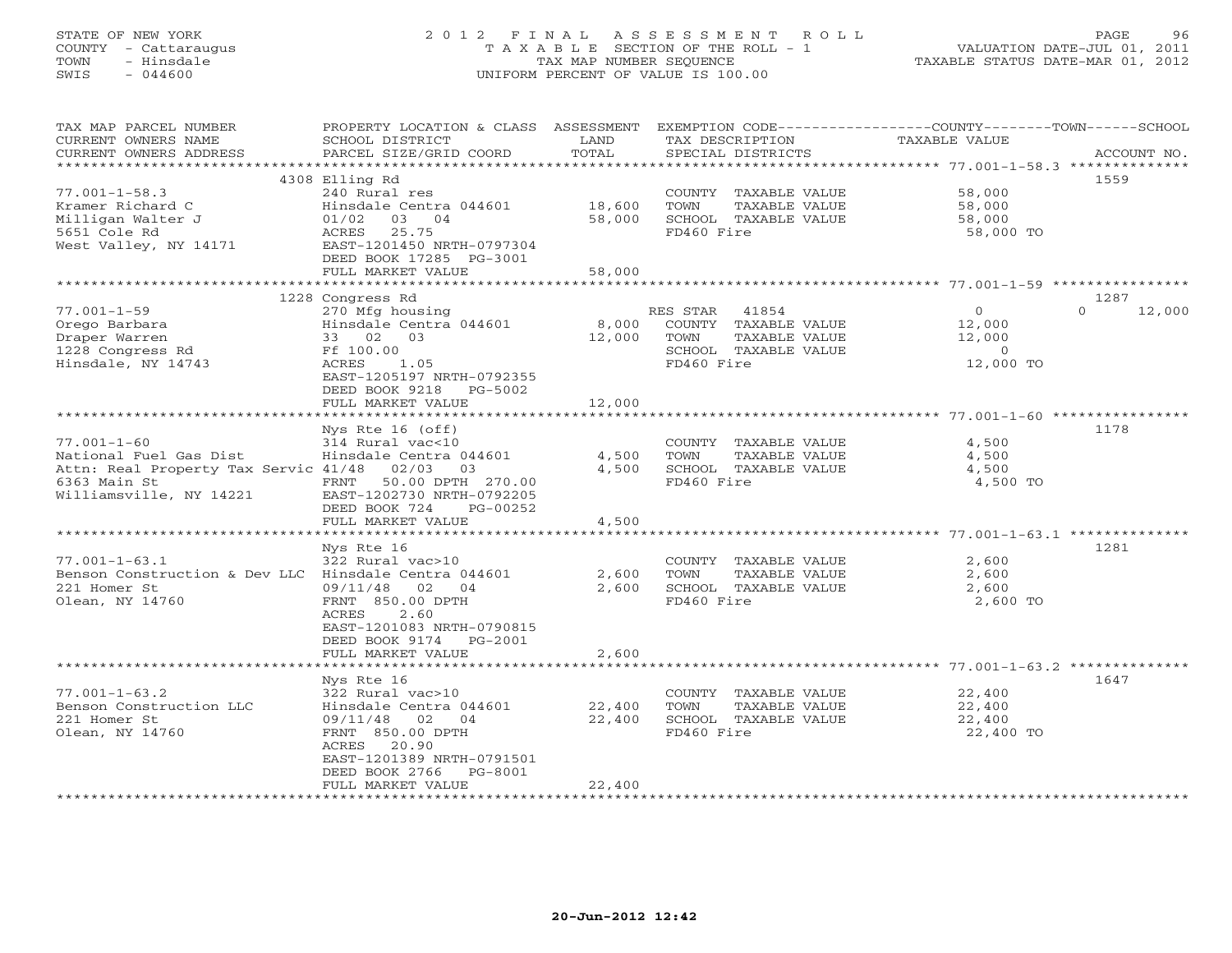## STATE OF NEW YORK 2 0 1 2 F I N A L A S S E S S M E N T R O L L PAGE 97 COUNTY - Cattaraugus T A X A B L E SECTION OF THE ROLL - 1 VALUATION DATE-JUL 01, 2011 TOWN - Hinsdale TAX MAP NUMBER SEQUENCE TAXABLE STATUS DATE-MAR 01, 2012 SWIS - 044600 UNIFORM PERCENT OF VALUE IS 100.00UNIFORM PERCENT OF VALUE IS 100.00

| TAX MAP PARCEL NUMBER      | PROPERTY LOCATION & CLASS ASSESSMENT |         | EXEMPTION CODE----------------COUNTY-------TOWN------SCHOOL |                    |                    |
|----------------------------|--------------------------------------|---------|-------------------------------------------------------------|--------------------|--------------------|
| CURRENT OWNERS NAME        | SCHOOL DISTRICT                      | LAND    | TAX DESCRIPTION                                             | TAXABLE VALUE      |                    |
| CURRENT OWNERS ADDRESS     | PARCEL SIZE/GRID COORD               | TOTAL   | SPECIAL DISTRICTS                                           |                    | ACCOUNT NO.        |
| **********************     |                                      |         |                                                             |                    |                    |
|                            | 3950 Main St                         |         |                                                             |                    | 0709               |
| $77.001 - 1 - 65$          | 283 Res w/Comuse                     |         | SR STAR<br>41834                                            | 0                  | $\Omega$<br>35,000 |
| Smith Harry Jr             | Hinsdale Centra 044601               | 28,400  | COUNTY TAXABLE VALUE                                        | 35,000             |                    |
| PO Box 124                 | 02 03<br>41/48                       | 35,000  | TOWN<br>TAXABLE VALUE                                       | 35,000             |                    |
| Hinsdale, NY 14743         | FRNT 190.00 DPTH                     |         | SCHOOL TAXABLE VALUE                                        | $\circ$            |                    |
|                            | ACRES 18.20                          |         | FD460 Fire                                                  | 35,000 TO          |                    |
|                            | EAST-1203766 NRTH-0791721            |         |                                                             |                    |                    |
|                            | FULL MARKET VALUE                    | 35,000  |                                                             |                    |                    |
|                            |                                      |         |                                                             |                    |                    |
|                            | 4245 Whitehouse Rd                   |         |                                                             |                    | 1632               |
| $77.001 - 1 - 66$          | 220 2 Family Res                     |         | COUNTY TAXABLE VALUE                                        | 13,800             |                    |
| Hoffman-Williamson Laura A | Hinsdale Centra 044601               | 11,800  | TOWN<br>TAXABLE VALUE                                       | 13,800             |                    |
| 124 N Sixth St             | $\frac{1}{2}$ /18/25/26 03 03        | 13,800  | SCHOOL TAXABLE VALUE                                        | 13,800             |                    |
| Olean, NY 14760            | 6.00<br>ACRES                        |         | FD460 Fire                                                  | 13,800 TO          |                    |
|                            | EAST-1210764 NRTH-0796158            |         |                                                             |                    |                    |
|                            | DEED BOOK 16424 PG-3002              |         |                                                             |                    |                    |
|                            | FULL MARKET VALUE                    | 13,800  |                                                             |                    |                    |
|                            | Keller Hill Rd W (Off)               |         |                                                             |                    | 0972               |
| $77.002 - 1 - 1.2$         | 910 Priv forest                      |         |                                                             |                    |                    |
| Potter Lumber Co Inc       | Hinsdale Centra 044601               | 116,500 | COUNTY TAXABLE VALUE<br>TOWN<br>TAXABLE VALUE               | 116,500<br>116,500 |                    |
| PO Box 10                  | 10/17/18<br>03<br>03                 | 116,500 | SCHOOL TAXABLE VALUE                                        | 116,500            |                    |
| Allegany, NY 14706         | ACRES 223.00                         |         | FD460 Fire                                                  | 116,500 TO         |                    |
|                            | EAST-1214384 NRTH-0796779            |         |                                                             |                    |                    |
|                            | DEED BOOK 777<br>$PG-90$             |         |                                                             |                    |                    |
|                            | FULL MARKET VALUE                    | 116,500 |                                                             |                    |                    |
|                            |                                      |         |                                                             |                    |                    |
|                            | 653 NYS Rte 446                      |         |                                                             |                    | 1468               |
| $77.002 - 1 - 1.3$         | 210 1 Family Res                     |         | RES STAR 41854                                              | $\Omega$           | $\cap$<br>30,000   |
| Brown Ronald               | Hinsdale Centra 044601               | 20,000  | COUNTY TAXABLE VALUE                                        | 79,000             |                    |
| 653 Nys Rte 446            | 10/18/19 03 03                       | 79,000  | TAXABLE VALUE<br>TOWN                                       | 79,000             |                    |
| Cuba, NY 14727             | ACRES 18.65                          |         | SCHOOL TAXABLE VALUE                                        | 49,000             |                    |
|                            | EAST-1214799 NRTH-0799735            |         | FD460 Fire                                                  | 79,000 TO          |                    |
|                            | DEED BOOK 00954 PG-00615             |         |                                                             |                    |                    |
|                            | FULL MARKET VALUE                    | 79,000  |                                                             |                    |                    |
|                            | *************************            |         |                                                             |                    |                    |
|                            | 770 Nys Rte 446                      |         |                                                             |                    | 1475               |
| $77.002 - 1 - 1.4$         | 210 1 Family Res                     |         | RES STAR<br>41854                                           | $\overline{0}$     | 30,000<br>$\Omega$ |
| Wielkie Rolita A           | Hinsdale Centra 044601               | 15,700  | COUNTY TAXABLE VALUE                                        | 70,000             |                    |
| 770 Rte 446                | 18  03  03                           | 70,000  | TOWN<br>TAXABLE VALUE                                       | 70,000             |                    |
| Cuba, NY 14727             | FRNT 484.00 DPTH                     |         | SCHOOL TAXABLE VALUE                                        | 40,000             |                    |
|                            | 4.65<br>ACRES                        |         | FD460 Fire                                                  | 70,000 TO          |                    |
|                            | EAST-1212893 NRTH-0798869            |         |                                                             |                    |                    |
|                            | DEED BOOK 00981 PG-00221             |         |                                                             |                    |                    |
|                            | FULL MARKET VALUE                    | 70,000  |                                                             |                    |                    |
|                            |                                      |         |                                                             |                    |                    |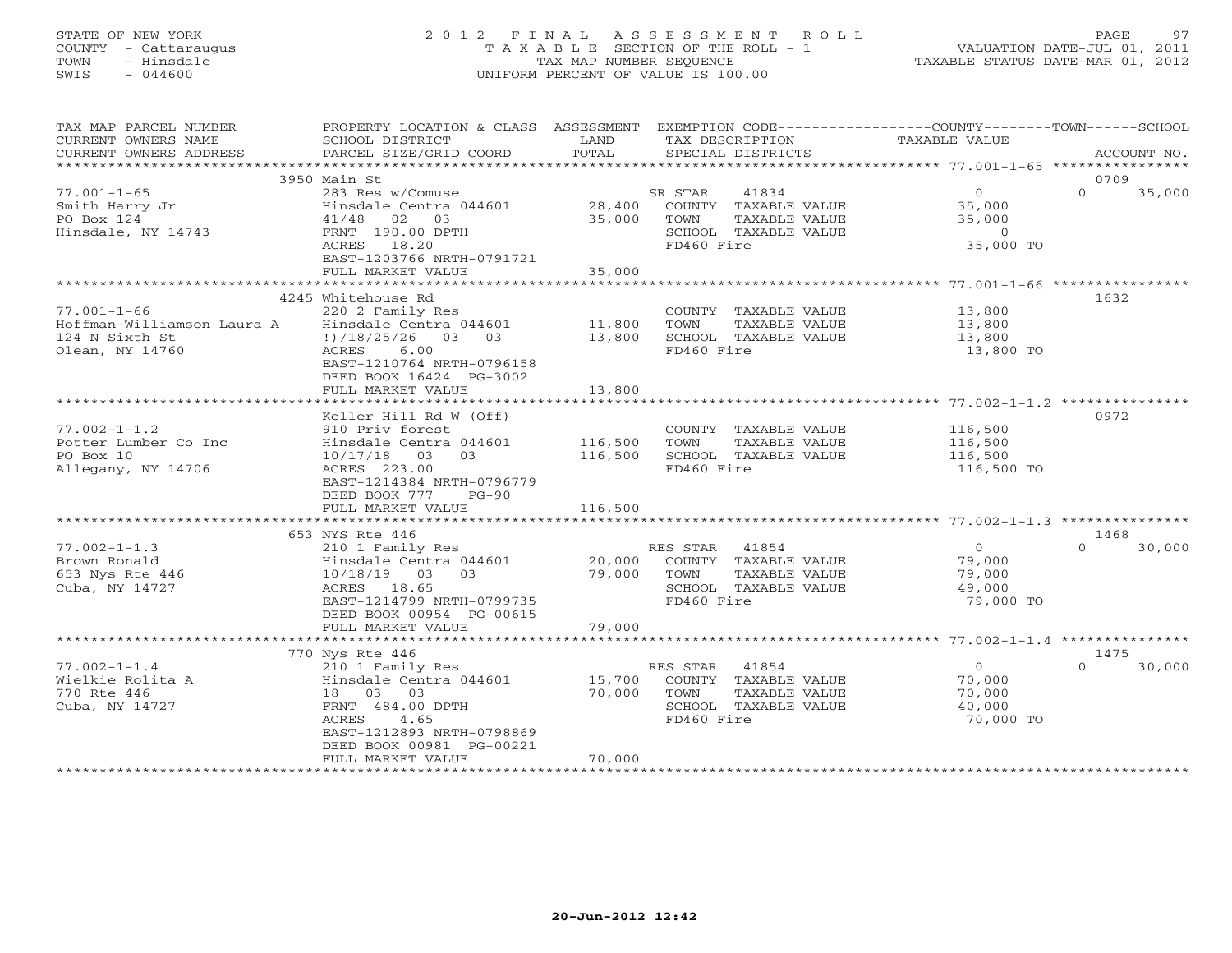## STATE OF NEW YORK 2 0 1 2 F I N A L A S S E S S M E N T R O L L PAGE 98 COUNTY - Cattaraugus T A X A B L E SECTION OF THE ROLL - 1 VALUATION DATE-JUL 01, 2011 TOWN - Hinsdale TAX MAP NUMBER SEQUENCE TAXABLE STATUS DATE-MAR 01, 2012 SWIS - 044600 UNIFORM PERCENT OF VALUE IS 100.00UNIFORM PERCENT OF VALUE IS 100.00

| TAX MAP PARCEL NUMBER<br>CURRENT OWNERS NAME<br>CURRENT OWNERS ADDRESS                                                  | PROPERTY LOCATION & CLASS ASSESSMENT<br>SCHOOL DISTRICT<br>PARCEL SIZE/GRID COORD                                                                                                    | LAND<br>TOTAL                | TAX DESCRIPTION<br>SPECIAL DISTRICTS                                                                            | EXEMPTION CODE-----------------COUNTY-------TOWN------SCHOOL<br>TAXABLE VALUE | ACCOUNT NO.        |
|-------------------------------------------------------------------------------------------------------------------------|--------------------------------------------------------------------------------------------------------------------------------------------------------------------------------------|------------------------------|-----------------------------------------------------------------------------------------------------------------|-------------------------------------------------------------------------------|--------------------|
| ********************                                                                                                    |                                                                                                                                                                                      |                              |                                                                                                                 |                                                                               |                    |
| $77.002 - 1 - 1.5$<br>Carapellatti Kim M<br>2972 Route 16 N<br>Olean, NY 14760                                          | Nys Rte 446<br>210 1 Family Res<br>Hinsdale Centra 044601<br>03 03<br>18<br>Ff 441.00<br>ACRES<br>4.70<br>EAST-1212563 NRTH-0798529<br>DEED BOOK 6894<br>PG-7001                     | 15,700<br>84,000             | RES STAR<br>41854<br>COUNTY TAXABLE VALUE<br>TOWN<br>TAXABLE VALUE<br>SCHOOL TAXABLE VALUE<br>FD460 Fire        | $\circ$<br>$\Omega$<br>84,000<br>84,000<br>54,000<br>84,000 TO                | 1477<br>30,000     |
|                                                                                                                         | FULL MARKET VALUE                                                                                                                                                                    | 84,000                       |                                                                                                                 | *********** 77.002-1-1.6 **********                                           |                    |
|                                                                                                                         | 798 Nys Rte 446                                                                                                                                                                      |                              |                                                                                                                 |                                                                               | 1479               |
| $77.002 - 1 - 1.6$<br>Satterfield Gretchen E<br>798 Nys Rte 446<br>Cuba, NY 14727                                       | 210 1 Family Res<br>Hinsdale Centra 044601<br>18 03 03<br>FRNT 460.00 DPTH<br>3.60 BANK<br>ACRES<br>065<br>EAST-1212322 NRTH-0798189<br>DEED BOOK 12433 PG-9001<br>FULL MARKET VALUE | 14,600<br>55,000<br>55,000   | RES STAR<br>41854<br>COUNTY TAXABLE VALUE<br><b>TOWN</b><br>TAXABLE VALUE<br>SCHOOL TAXABLE VALUE<br>FD460 Fire | $\mathbf{0}$<br>55,000<br>55,000<br>25,000<br>55,000 TO                       | $\Omega$<br>30,000 |
|                                                                                                                         |                                                                                                                                                                                      |                              |                                                                                                                 |                                                                               |                    |
| $77.002 - 1 - 1.8$<br>Potter Lumber Co Inc<br>3686 Potter Rd<br>Allegany, NY 14706                                      | Nys Rte 446<br>910 Priv forest<br>Hinsdale Centra 044601<br>18/19 03<br>03<br>FRNT 1160.00 DPTH<br>ACRES 138.80<br>EAST-1212380 NRTH-0799886<br>DEED BOOK 00972 PG-00944             | 74,400<br>74,400             | COUNTY TAXABLE VALUE<br><b>TOWN</b><br>TAXABLE VALUE<br>SCHOOL TAXABLE VALUE<br>FD460 Fire                      | 74,400<br>74,400<br>74,400<br>74,400 TO                                       | 1504               |
|                                                                                                                         | FULL MARKET VALUE                                                                                                                                                                    | 74,400                       |                                                                                                                 |                                                                               |                    |
|                                                                                                                         | **********************                                                                                                                                                               | * * * * * * * * * * *        |                                                                                                                 |                                                                               |                    |
| $77.002 - 1 - 1.9$<br>Cellini Alva V<br>830 Nys Rte 446<br>Cuba, NY 14727                                               | 830 Nys Rte 446<br>210 1 Family Res<br>Hinsdale Centra 044601<br>18 03<br>0.3<br>Ff 550.00<br>ACRES<br>5.65<br>EAST-1212010 NRTH-0798082<br>DEED BOOK 00972 PG-00801                 | 16,300<br>108,000            | COUNTY TAXABLE VALUE<br>TOWN<br>TAXABLE VALUE<br>SCHOOL TAXABLE VALUE<br>FD460 Fire                             | 108,000<br>108,000<br>108,000<br>108,000 TO                                   | 1505               |
|                                                                                                                         | FULL MARKET VALUE<br>*********************                                                                                                                                           | 108,000                      |                                                                                                                 |                                                                               |                    |
|                                                                                                                         | 868 Nys Rte 446                                                                                                                                                                      |                              |                                                                                                                 | ***************************** 77.002-1-1.10 *********                         | 1506               |
| $77.002 - 1 - 1.10$<br>Booker Christopher G<br>Booker Amy M<br>868 Route 446<br>Cuba, NY 14727<br>********************* | 210 1 Family Res<br>Hinsdale Centra 044601<br>18 03<br>03<br>Ff 600.00<br>ACRES<br>7.15 BANK<br>017<br>EAST-1211338 NRTH-0797674<br>DEED BOOK 10784 PG-9001<br>FULL MARKET VALUE     | 16,900<br>100,000<br>100,000 | RES STAR<br>41854<br>COUNTY TAXABLE VALUE<br>TOWN<br>TAXABLE VALUE<br>SCHOOL TAXABLE VALUE<br>FD460 Fire        | $\circ$<br>100,000<br>100,000<br>70,000<br>100,000 TO                         | $\Omega$<br>30,000 |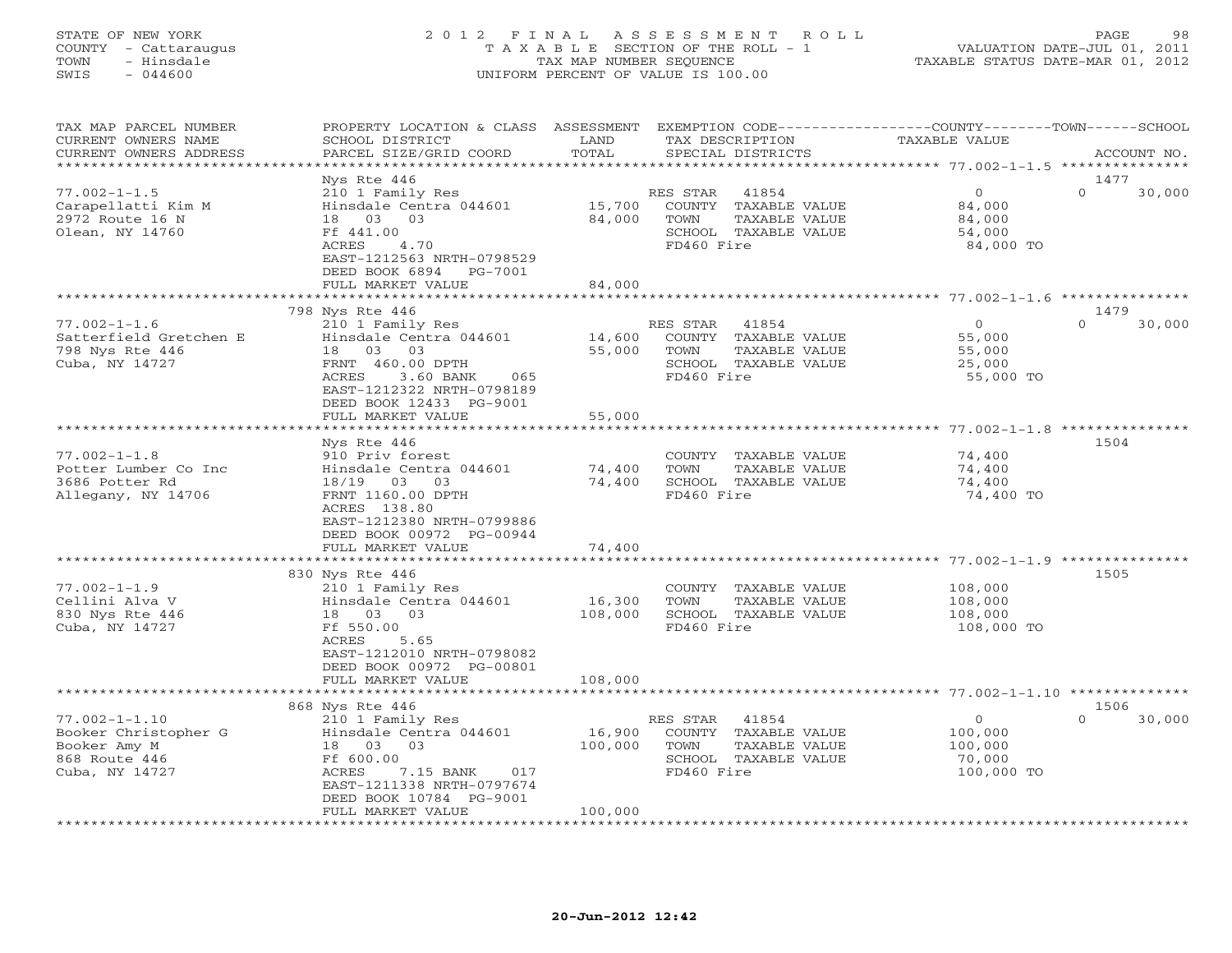## STATE OF NEW YORK 2 0 1 2 F I N A L A S S E S S M E N T R O L L PAGE 99 COUNTY - Cattaraugus T A X A B L E SECTION OF THE ROLL - 1 VALUATION DATE-JUL 01, 2011 TOWN - Hinsdale TAX MAP NUMBER SEQUENCE TAXABLE STATUS DATE-MAR 01, 2012 SWIS - 044600 UNIFORM PERCENT OF VALUE IS 100.00UNIFORM PERCENT OF VALUE IS 100.00

| TAX MAP PARCEL NUMBER<br>CURRENT OWNERS NAME<br>CURRENT OWNERS ADDRESS | PROPERTY LOCATION & CLASS ASSESSMENT<br>SCHOOL DISTRICT<br>PARCEL SIZE/GRID COORD | LAND<br>TOTAL      |            | TAX DESCRIPTION<br>SPECIAL DISTRICTS  | EXEMPTION CODE-----------------COUNTY-------TOWN------SCHOOL<br>TAXABLE VALUE |          | ACCOUNT NO. |
|------------------------------------------------------------------------|-----------------------------------------------------------------------------------|--------------------|------------|---------------------------------------|-------------------------------------------------------------------------------|----------|-------------|
| ***********************                                                |                                                                                   |                    |            |                                       |                                                                               |          |             |
|                                                                        | 815 Nys Rte 446                                                                   |                    |            |                                       |                                                                               |          | 1518        |
| $77.002 - 1 - 1.11$                                                    | 210 1 Family Res                                                                  |                    | CVET C/T   | 41131                                 | 20,000                                                                        | 20,000   | $\Omega$    |
| Johnson Donald E                                                       | Hinsdale Centra 044601 15,800 AGED C                                              |                    |            | 41802                                 | 47,250                                                                        | $\Omega$ | $\Omega$    |
| PO Box 90                                                              | 18<br>03 03                                                                       | 125,000 AGED T     |            | 41803                                 | $\Omega$<br>$\Omega$                                                          | 52,500   | $\Omega$    |
| Hinsdale, NY 14743                                                     | Ff 330.00                                                                         |                    | SR STAR    | 41834                                 |                                                                               | $\Omega$ | 62,200      |
|                                                                        | ACRES<br>4.75<br>EAST-1212500 NRTH-0797588                                        |                    | TOWN       | COUNTY TAXABLE VALUE                  | 57,750<br>52,500                                                              |          |             |
|                                                                        | DEED BOOK 00978 PG-00901                                                          |                    |            | TAXABLE VALUE<br>SCHOOL TAXABLE VALUE | 62,800                                                                        |          |             |
|                                                                        | FULL MARKET VALUE                                                                 | 125,000 FD460 Fire |            |                                       | 125,000 TO                                                                    |          |             |
|                                                                        | **************************                                                        |                    |            |                                       |                                                                               |          |             |
|                                                                        | 686 Nys Rte 446                                                                   |                    |            |                                       |                                                                               |          | 1529        |
| $77.002 - 1 - 1.12$                                                    | 210 1 Family Res                                                                  |                    | WVET C/T   | 41121                                 | 11,970                                                                        | 11,970   | $\Omega$    |
| Orsini James R                                                         | Hinsdale Centra 044601                                                            | 34,300 SR STAR     |            | 41834                                 | $\circ$                                                                       | $\Omega$ | 62,200      |
| Orsini Judith A                                                        | 18  03  03                                                                        | 79,800             |            | COUNTY TAXABLE VALUE                  | 67,830                                                                        |          |             |
| 686 Rte 446                                                            | ACRES 50.85                                                                       |                    | TOWN       | TAXABLE VALUE                         | 67,830                                                                        |          |             |
| Cuba, NY 14727                                                         | EAST-1213809 NRTH-0799223                                                         |                    |            | SCHOOL TAXABLE VALUE                  | 17,600                                                                        |          |             |
|                                                                        | DEED BOOK 00985 PG-00533                                                          |                    | FD460 Fire |                                       | 79,800 TO                                                                     |          |             |
|                                                                        | FULL MARKET VALUE                                                                 | 79,800             |            |                                       |                                                                               |          |             |
|                                                                        | 779 Nys Rte 446                                                                   |                    |            |                                       |                                                                               |          | 1530        |
| $77.002 - 1 - 1.13$                                                    | 210 1 Family Res                                                                  |                    | RES STAR   | 41854                                 | $\overline{0}$                                                                | $\Omega$ | 30,000      |
| Blehar Kristi L                                                        | Hinsdale Centra 044601                                                            | 17,900             |            | COUNTY TAXABLE VALUE                  | 70,000                                                                        |          |             |
| Blehar Scott                                                           | 18 03<br>03                                                                       | 70,000             | TOWN       | TAXABLE VALUE                         | 70,000                                                                        |          |             |
| 779 Nys Rte 446                                                        | Ff 403.00                                                                         |                    |            | SCHOOL TAXABLE VALUE                  | 40,000                                                                        |          |             |
| Cuba, NY 14727                                                         | ACRES<br>9.70 BANK<br>023                                                         |                    | FD460 Fire |                                       | 70,000 TO                                                                     |          |             |
|                                                                        | EAST-1213195 NRTH-0798041                                                         |                    |            |                                       |                                                                               |          |             |
|                                                                        | DEED BOOK 00987 PG-00196                                                          |                    |            |                                       |                                                                               |          |             |
|                                                                        | FULL MARKET VALUE                                                                 | 70,000             |            |                                       |                                                                               |          |             |
|                                                                        |                                                                                   |                    |            |                                       |                                                                               |          |             |
|                                                                        | 850 Nys Rte 446                                                                   |                    |            |                                       |                                                                               |          | 1531        |
| $77.002 - 1 - 1.14$                                                    | 210 1 Family Res                                                                  |                    | SR STAR    | 41834                                 | $\circ$                                                                       | $\Omega$ | 62,200      |
| Linderman Gerald A<br>Linderman Sandra L                               | Hinsdale Centra 044601<br>18/25/26<br>03<br>03                                    | 14,400<br>110,000  | TOWN       | COUNTY TAXABLE VALUE<br>TAXABLE VALUE | 110,000<br>110,000                                                            |          |             |
| 850 Route 446                                                          | 3.85<br>ACRES                                                                     |                    |            | SCHOOL TAXABLE VALUE                  | 47,800                                                                        |          |             |
| Cuba, NY 14727                                                         | EAST-1211714 NRTH-0797879                                                         |                    | FD460 Fire |                                       | 110,000 TO                                                                    |          |             |
|                                                                        | DEED BOOK 12931 PG-2001                                                           |                    |            |                                       |                                                                               |          |             |
|                                                                        | FULL MARKET VALUE                                                                 | 110,000            |            |                                       |                                                                               |          |             |
|                                                                        |                                                                                   |                    |            |                                       |                                                                               |          |             |
|                                                                        | 797 Nys Rte 446                                                                   |                    |            |                                       |                                                                               |          | 1554        |
| $77.002 - 1 - 1.16$                                                    | 210 1 Family Res                                                                  |                    | RES STAR   | 41854                                 | $\overline{0}$                                                                | $\cap$   | 30,000      |
| Goodell Dale E                                                         | Hinsdale Centra 044601                                                            | 18,500             |            | COUNTY TAXABLE VALUE                  | 82,000                                                                        |          |             |
| 797 Rte. 446                                                           | 18  03  03                                                                        | 82,000             | TOWN       | TAXABLE VALUE                         | 82,000                                                                        |          |             |
| Cuba, NY 14727                                                         | 11.35<br>ACRES                                                                    |                    |            | SCHOOL TAXABLE VALUE                  | 52,000                                                                        |          |             |
|                                                                        | EAST-1212906 NRTH-0797741                                                         |                    | FD460 Fire |                                       | 82,000 TO                                                                     |          |             |
|                                                                        | DEED BOOK 00992 PG-00653<br>FULL MARKET VALUE                                     | 82,000             |            |                                       |                                                                               |          |             |
| ***********************                                                |                                                                                   |                    |            |                                       |                                                                               |          |             |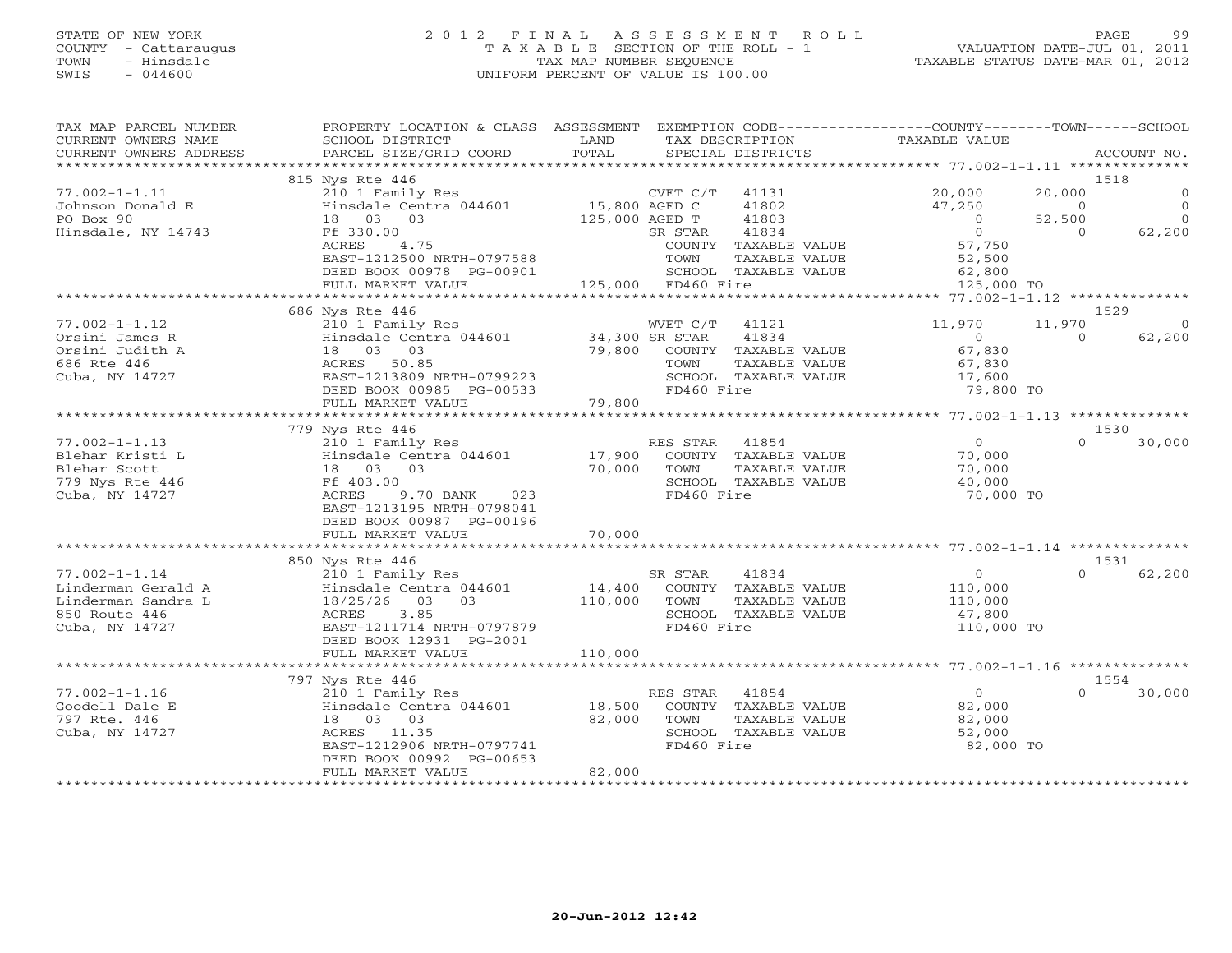## STATE OF NEW YORK 2 0 1 2 F I N A L A S S E S S M E N T R O L L PAGE 100 COUNTY - Cattaraugus T A X A B L E SECTION OF THE ROLL - 1 VALUATION DATE-JUL 01, 2011 TOWN - Hinsdale TAX MAP NUMBER SEQUENCE TAXABLE STATUS DATE-MAR 01, 2012 SWIS - 044600 UNIFORM PERCENT OF VALUE IS 100.00UNIFORM PERCENT OF VALUE IS 100.00

| TAX MAP PARCEL NUMBER<br>CURRENT OWNERS NAME<br>CURRENT OWNERS ADDRESS | PROPERTY LOCATION & CLASS ASSESSMENT<br>SCHOOL DISTRICT<br>PARCEL SIZE/GRID COORD | LAND<br>TOTAL           | EXEMPTION CODE-----------------COUNTY-------TOWN------SCHOOL<br>TAX DESCRIPTION<br>SPECIAL DISTRICTS | <b>TAXABLE VALUE</b>                                    | ACCOUNT NO.    |
|------------------------------------------------------------------------|-----------------------------------------------------------------------------------|-------------------------|------------------------------------------------------------------------------------------------------|---------------------------------------------------------|----------------|
| *****************                                                      |                                                                                   | * * * * * * * * * * * * |                                                                                                      | ********************* 77.002-1-1.17 ********            |                |
|                                                                        | Nys Rte 446                                                                       |                         |                                                                                                      |                                                         | 1633           |
| $77.002 - 1 - 1.17$                                                    | 321 Abandoned ag                                                                  |                         | AG DISTOUT 41730                                                                                     | 6,852                                                   | 6,852<br>6,852 |
| Marshacres LLC                                                         | Hinsdale Centra 044601                                                            | 50,800                  | COUNTY TAXABLE VALUE                                                                                 | 43,948                                                  |                |
| 7017 Fadale Rd                                                         | $\binom{1}{18/25/26}$ 03 03                                                       | 50,800                  | TOWN<br>TAXABLE VALUE                                                                                | 43,948                                                  |                |
| Ellicottville, NY 14731                                                | ACRES<br>68.10                                                                    |                         | SCHOOL TAXABLE VALUE                                                                                 | 43,948                                                  |                |
|                                                                        | EAST-1211733 NRTH-0796978                                                         |                         | FD460 Fire                                                                                           | 50,800 TO                                               |                |
| MAY BE SUBJECT TO PAYMENT                                              | DEED BOOK 5243 PG-8001                                                            |                         |                                                                                                      |                                                         |                |
| UNDER AGDIST LAW TIL 2019<br>*************************                 | FULL MARKET VALUE                                                                 | 50,800                  |                                                                                                      |                                                         |                |
|                                                                        | 653 NYS Rte 446                                                                   |                         |                                                                                                      |                                                         | 1722           |
| $77.002 - 1 - 1.18$                                                    | 314 Rural vac<10                                                                  |                         | COUNTY TAXABLE VALUE                                                                                 | 12,000                                                  |                |
| Brown Roger                                                            | Hinsdale Centra 044601                                                            | 12,000                  | TOWN<br>TAXABLE VALUE                                                                                | 12,000                                                  |                |
| 639 446 Rte                                                            | 10/18/19<br>03<br>03                                                              | 12,000                  | SCHOOL TAXABLE VALUE                                                                                 | 12,000                                                  |                |
| Cuba, NY 14727                                                         | 3.80<br>ACRES                                                                     |                         | FD460 Fire                                                                                           | 12,000 TO                                               |                |
|                                                                        | EAST-0121429 NRTH-0799670                                                         |                         |                                                                                                      |                                                         |                |
|                                                                        | DEED BOOK 17202 PG-5001                                                           |                         |                                                                                                      |                                                         |                |
|                                                                        | FULL MARKET VALUE                                                                 | 12,000                  |                                                                                                      |                                                         |                |
|                                                                        | *******************                                                               | ************            |                                                                                                      | ************************* 77.002-1-2 ****************** |                |
|                                                                        | Keller Hill Rd W                                                                  |                         |                                                                                                      |                                                         | 1066           |
| $77.002 - 1 - 2$                                                       | 322 Rural vac>10                                                                  |                         | COUNTY TAXABLE VALUE                                                                                 | 34,700                                                  |                |
| Sorokes William                                                        | Hinsdale Centra 044601                                                            | 34,700                  | TOWN<br>TAXABLE VALUE                                                                                | 34,700                                                  |                |
| Sorokes Helen                                                          | 10 03 03                                                                          | 34,700                  | SCHOOL TAXABLE VALUE                                                                                 | 34,700                                                  |                |
| 606 W Green St                                                         | FRNT 1625.00 DPTH                                                                 |                         | FD460 Fire                                                                                           | 34,700 TO                                               |                |
| Olean, NY 14760                                                        | ACRES 106.40                                                                      |                         |                                                                                                      |                                                         |                |
|                                                                        | EAST-1216324 NRTH-0797257                                                         |                         |                                                                                                      |                                                         |                |
|                                                                        | DEED BOOK 694<br>$PG-923$                                                         |                         |                                                                                                      |                                                         |                |
|                                                                        | FULL MARKET VALUE<br>*********************                                        | 34,700                  |                                                                                                      |                                                         |                |
|                                                                        | Keller Hill Rd W                                                                  |                         |                                                                                                      |                                                         | 0519           |
| $77.002 - 1 - 3.1$                                                     | 260 Seasonal res                                                                  |                         | COUNTY TAXABLE VALUE                                                                                 | 28,000                                                  |                |
| Shattuck Vincent A                                                     | Cuba-Rush Cent 024801                                                             | 10,600                  | TOWN<br>TAXABLE VALUE                                                                                | 28,000                                                  |                |
| Shattuck Christine M                                                   | 10 03 03                                                                          | 28,000                  | SCHOOL TAXABLE VALUE                                                                                 | 28,000                                                  |                |
| 54 Marlowe St                                                          | FRNT 250.00 DPTH                                                                  |                         | FD460 Fire                                                                                           | 28,000 TO                                               |                |
| Blasdell, NY 14219                                                     | ACRES<br>4.00                                                                     |                         |                                                                                                      |                                                         |                |
|                                                                        | EAST-1218568 NRTH-0798284                                                         |                         |                                                                                                      |                                                         |                |
|                                                                        | DEED BOOK 00957 PG-00210                                                          |                         |                                                                                                      |                                                         |                |
|                                                                        | FULL MARKET VALUE                                                                 | 28,000                  |                                                                                                      |                                                         |                |
|                                                                        |                                                                                   |                         |                                                                                                      |                                                         |                |
|                                                                        | Keller Hill Rd W                                                                  |                         |                                                                                                      |                                                         | 1445           |
| $77.002 - 1 - 3.2$                                                     | 260 Seasonal res                                                                  |                         | COUNTY TAXABLE VALUE                                                                                 | 31,000                                                  |                |
| Stoughton Robert A                                                     | Cuba-Rush Cent 024801                                                             | 20,600                  | TAXABLE VALUE<br>TOWN                                                                                | 31,000                                                  |                |
| Stoughton Michael P                                                    | 10 03 03                                                                          | 31,000                  | SCHOOL TAXABLE VALUE                                                                                 | 31,000                                                  |                |
| 9121 Clarence Center Rd                                                | FRNT 1000.00 DPTH                                                                 |                         | FD460 Fire                                                                                           | 31,000 TO                                               |                |
| Clarence Center, NY 14032                                              | ACRES 43.30                                                                       |                         |                                                                                                      |                                                         |                |
|                                                                        | EAST-1217895 NRTH-0796996                                                         |                         |                                                                                                      |                                                         |                |
|                                                                        | DEED BOOK 00941 PG-00092<br>FULL MARKET VALUE                                     | 31,000                  |                                                                                                      |                                                         |                |
|                                                                        |                                                                                   |                         |                                                                                                      |                                                         |                |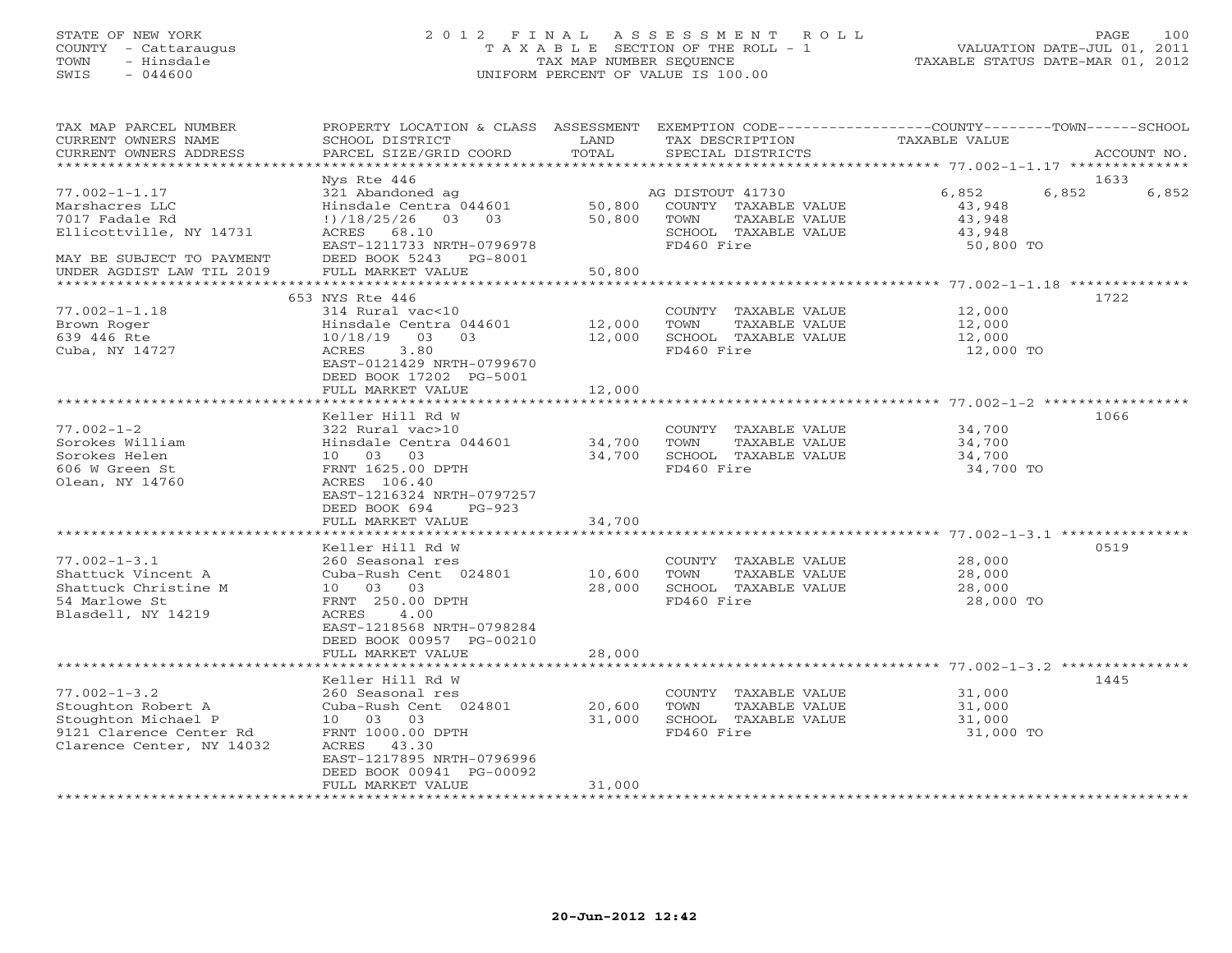## STATE OF NEW YORK 2 0 1 2 F I N A L A S S E S S M E N T R O L L PAGE 101 COUNTY - Cattaraugus T A X A B L E SECTION OF THE ROLL - 1 VALUATION DATE-JUL 01, 2011 TOWN - Hinsdale TAX MAP NUMBER SEQUENCE TAXABLE STATUS DATE-MAR 01, 2012 SWIS - 044600 UNIFORM PERCENT OF VALUE IS 100.00UNIFORM PERCENT OF VALUE IS 100.00

| TAX MAP PARCEL NUMBER<br>CURRENT OWNERS NAME<br>CURRENT OWNERS ADDRESS                                 | PROPERTY LOCATION & CLASS ASSESSMENT EXEMPTION CODE----------------COUNTY-------TOWN------SCHOOL<br>SCHOOL DISTRICT<br>PARCEL SIZE/GRID COORD                   | LAND<br>TOTAL                   | TAX DESCRIPTION<br>SPECIAL DISTRICTS                                                                     | <b>TAXABLE VALUE</b>                               | ACCOUNT NO.        |
|--------------------------------------------------------------------------------------------------------|-----------------------------------------------------------------------------------------------------------------------------------------------------------------|---------------------------------|----------------------------------------------------------------------------------------------------------|----------------------------------------------------|--------------------|
| $77.002 - 1 - 3.3$                                                                                     | Keller Hill Rd W<br>260 Seasonal res                                                                                                                            |                                 | COUNTY TAXABLE VALUE                                                                                     | 24,000                                             | 1454               |
| Doeing William H<br>333 Brookwood Dr<br>Hamburg, NY 14075                                              | Cuba-Rush Cent 024801<br>10 03 03<br>FRNT 275.00 DPTH<br>8.00<br>ACRES<br>EAST-1218347 NRTH-0797787<br>DEED BOOK 00946 PG-01162                                 | 12,600<br>24,000                | TAXABLE VALUE<br>TOWN<br>SCHOOL TAXABLE VALUE<br>FD460 Fire                                              | 24,000<br>24,000<br>24,000 TO                      |                    |
|                                                                                                        | FULL MARKET VALUE<br>*********************                                                                                                                      | 24,000<br>********************* |                                                                                                          |                                                    |                    |
|                                                                                                        | Keller Hill Rd W (Off)                                                                                                                                          |                                 |                                                                                                          |                                                    | 0742               |
| $77.002 - 1 - 4$<br>Arnold Kristen<br>2190 Dutch Hollow Rd<br>Avon, NY 14414                           | 260 Seasonal res<br>Cuba-Rush Cent 024801<br>10 03 03<br>ACRES<br>4.29<br>EAST-1218691 NRTH-0796480<br>DEED BOOK 8423<br>PG-8001                                | 8,700<br>22,000                 | COUNTY TAXABLE VALUE<br>TOWN<br>TAXABLE VALUE<br>SCHOOL TAXABLE VALUE<br>FD460 Fire                      | 22,000<br>22,000<br>22,000<br>22,000 TO            |                    |
|                                                                                                        | FULL MARKET VALUE                                                                                                                                               | 22,000                          |                                                                                                          |                                                    |                    |
|                                                                                                        | 4300 Keller Hill Rd W (Off)                                                                                                                                     |                                 |                                                                                                          |                                                    | 0517               |
| $77.002 - 1 - 5$<br>Martin Justin M<br>4300 W Keller Hi Rd<br>Cuba, NY 14727                           | 210 1 Family Res<br>Cuba-Rush Cent 024801<br>10 03 03<br>8.80 BANK<br>ACRES<br>017<br>EAST-1218677 NRTH-0797384<br>DEED BOOK 14993 PG-2001                      | 11,400<br>70,000                | RES STAR<br>41854<br>COUNTY TAXABLE VALUE<br>TOWN<br>TAXABLE VALUE<br>SCHOOL TAXABLE VALUE<br>FD460 Fire | $\circ$<br>70,000<br>70,000<br>40,000<br>70,000 TO | $\Omega$<br>30,000 |
|                                                                                                        | FULL MARKET VALUE                                                                                                                                               | 70,000                          |                                                                                                          |                                                    |                    |
| $77.002 - 1 - 7$<br>Shattuck Vincent A<br>Shattuck Christine M<br>54 Marlowe Ave<br>Blasdell, NY 14219 | Keller Hill Rd W<br>312 Vac w/imprv<br>Cuba-Rush Cent 024801<br>10 03 03<br>ACRES 24.09<br>EAST-1217830 NRTH-0798561                                            | 18,200<br>23,300                | COUNTY TAXABLE VALUE<br>TOWN<br>TAXABLE VALUE<br>SCHOOL TAXABLE VALUE<br>FD460 Fire                      | 23,300<br>23,300<br>23,300<br>23,300 TO            | 0740               |
|                                                                                                        | DEED BOOK 00986 PG-00672<br>FULL MARKET VALUE                                                                                                                   | 23,300                          |                                                                                                          |                                                    |                    |
|                                                                                                        |                                                                                                                                                                 |                                 |                                                                                                          |                                                    |                    |
|                                                                                                        | 4264 Keller Hill Rd W                                                                                                                                           |                                 |                                                                                                          |                                                    | 0908               |
| $77.002 - 1 - 8$<br>Kbc Properties<br>4544 Five Mile Rd<br>Allegany, NY 14706                          | 271 Mfg housings<br>Cuba-Rush Cent 024801<br>10 03 03<br>FRNT 150.00 DPTH 125.00<br>EAST-1218520 NRTH-0798579<br>DEED BOOK 1003<br>$PG-71$<br>FULL MARKET VALUE | 5,400<br>6,000<br>6,000         | COUNTY TAXABLE VALUE<br>TOWN<br>TAXABLE VALUE<br>SCHOOL TAXABLE VALUE<br>FD460 Fire                      | 6,000<br>6,000<br>6.000<br>6,000 TO                |                    |
|                                                                                                        |                                                                                                                                                                 |                                 | ********************************                                                                         |                                                    |                    |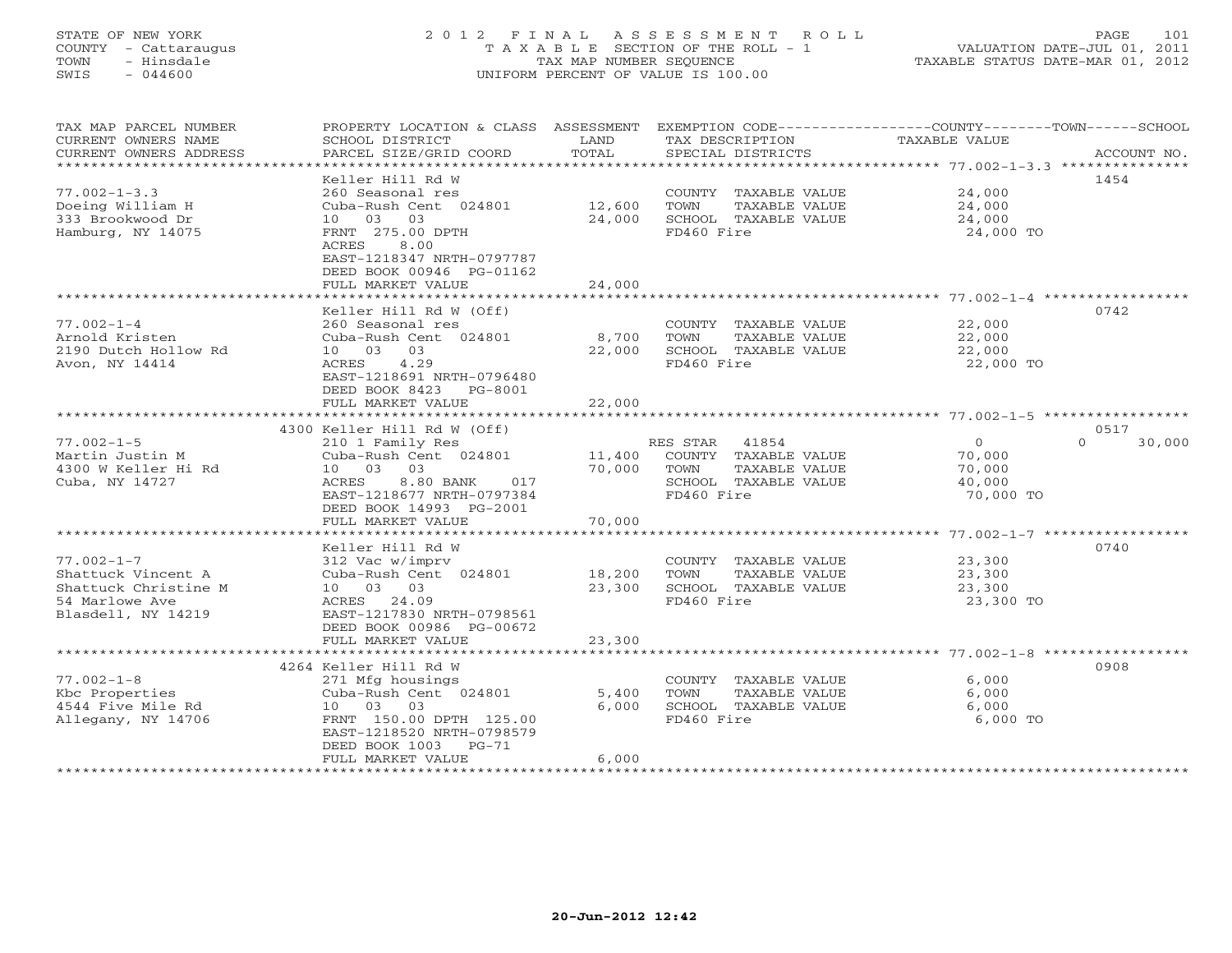## STATE OF NEW YORK 2 0 1 2 F I N A L A S S E S S M E N T R O L L PAGE 102 COUNTY - Cattaraugus T A X A B L E SECTION OF THE ROLL - 1 VALUATION DATE-JUL 01, 2011 TOWN - Hinsdale TAX MAP NUMBER SEQUENCE TAXABLE STATUS DATE-MAR 01, 2012 SWIS - 044600 UNIFORM PERCENT OF VALUE IS 100.00UNIFORM PERCENT OF VALUE IS 100.00

| TAX MAP PARCEL NUMBER<br>CURRENT OWNERS NAME       | PROPERTY LOCATION & CLASS ASSESSMENT<br>SCHOOL DISTRICT      | LAND             | TAX DESCRIPTION                               | EXEMPTION CODE-----------------COUNTY-------TOWN------SCHOOL<br><b>TAXABLE VALUE</b> |
|----------------------------------------------------|--------------------------------------------------------------|------------------|-----------------------------------------------|--------------------------------------------------------------------------------------|
| CURRENT OWNERS ADDRESS<br>************************ | PARCEL SIZE/GRID COORD                                       | TOTAL            | SPECIAL DISTRICTS                             | ACCOUNT NO.                                                                          |
|                                                    | Keller Hill Rd W                                             |                  |                                               | 0416                                                                                 |
| $77.002 - 1 - 9$                                   | 312 Vac w/imprv                                              |                  | COUNTY TAXABLE VALUE                          | 9,800                                                                                |
| Kess Thomas Jr                                     | Cuba-Rush Cent 024801                                        | 8,800            | TOWN<br>TAXABLE VALUE                         | 9,800                                                                                |
| Doris J                                            | 10 03<br>03                                                  | 9,800            | SCHOOL TAXABLE VALUE                          | 9,800                                                                                |
| 4302 W Keller Hill Rd                              | Ff 430.00                                                    |                  | FD460 Fire                                    | 9,800 TO                                                                             |
| Cuba, NY 14727                                     | ACRES<br>1.89                                                |                  |                                               |                                                                                      |
|                                                    | EAST-1218701 NRTH-0798652                                    |                  |                                               |                                                                                      |
|                                                    | DEED BOOK 00992 PG-00263                                     |                  |                                               |                                                                                      |
|                                                    | FULL MARKET VALUE<br>* * * * * * * * * * * * * * * * * * * * | 9,800            |                                               |                                                                                      |
|                                                    |                                                              |                  |                                               | ********** 77.002-1-10                                                               |
|                                                    | 4307 Keller Hill Rd                                          |                  |                                               | 0799                                                                                 |
| $77.002 - 1 - 10$<br>Wilson Robert J Sr            | 417 Cottages                                                 |                  | COUNTY TAXABLE VALUE<br>TOWN                  | 86,000                                                                               |
| Wilson Patricia                                    | Cuba-Rush Cent 024801<br>10 03 03                            | 17,500<br>86,000 | TAXABLE VALUE<br>SCHOOL TAXABLE VALUE         | 86,000<br>86,000                                                                     |
| 11 East Ave                                        | ACRES 28.18                                                  |                  | FD460 Fire                                    | 86,000 TO                                                                            |
| Holley, NY 14470                                   | EAST-1218227 NRTH-0799570                                    |                  |                                               |                                                                                      |
|                                                    | DEED BOOK 00922 PG-00569                                     |                  |                                               |                                                                                      |
|                                                    | FULL MARKET VALUE                                            | 86,000           |                                               |                                                                                      |
|                                                    | *************************                                    | ************     |                                               | ************************* 77.002-1-11.1 **************                               |
|                                                    | 4361 Keller Hill Rd                                          |                  |                                               | 0192                                                                                 |
| $77.002 - 1 - 11.1$                                | 557 Outdr sport                                              |                  | COUNTY TAXABLE VALUE                          | 80,000                                                                               |
| Cuba Rod Gun Club                                  | Cuba-Rush Cent 024801                                        | 40,500           | TOWN<br>TAXABLE VALUE                         | 80,000                                                                               |
| PO Box 122                                         | 02 03<br>0.3                                                 | 80,000           | SCHOOL TAXABLE VALUE                          | 80,000                                                                               |
| Cuba, NY 14727                                     | ACRES 135.70                                                 |                  | FD460 Fire                                    | 80,000 TO                                                                            |
|                                                    | EAST-1220850 NRTH-0799287                                    |                  |                                               |                                                                                      |
|                                                    | DEED BOOK 1000<br>PG-549                                     |                  |                                               |                                                                                      |
|                                                    | FULL MARKET VALUE                                            | 80,000           |                                               |                                                                                      |
|                                                    |                                                              |                  |                                               | ******************* 77.002-1-11.2                                                    |
|                                                    | 4499 Town Line Rd                                            |                  |                                               | 1136                                                                                 |
| $77.002 - 1 - 11.2$                                | 210 1 Family Res                                             |                  | COUNTY TAXABLE VALUE                          | 50,000                                                                               |
| Marciniak Patricia A<br>206 Wagner Ave             | Cuba-Rush Cent 024801<br>02 03 03                            | 11,100<br>50,000 | TOWN<br>TAXABLE VALUE<br>SCHOOL TAXABLE VALUE | 50,000<br>50,000                                                                     |
| Sloan, NY 14212                                    | FRNT 544.00 DPTH                                             |                  | FD460 Fire                                    | 50,000 TO                                                                            |
|                                                    | 4.70<br>ACRES                                                |                  |                                               |                                                                                      |
|                                                    | EAST-1222437 NRTH-0799928                                    |                  |                                               |                                                                                      |
|                                                    | DEED BOOK 1010<br>$PG-641$                                   |                  |                                               |                                                                                      |
|                                                    | FULL MARKET VALUE                                            | 50,000           |                                               |                                                                                      |
|                                                    | *******************************                              |                  |                                               |                                                                                      |
|                                                    | 4322 W Keller Hill Rd                                        |                  |                                               | 0658                                                                                 |
| $77.002 - 1 - 12$                                  | 210 1 Family Res                                             |                  | RES STAR<br>41854                             | $\circ$<br>26,000<br>$\Omega$                                                        |
| Waterman Linda                                     | Cuba-Rush Cent 024801                                        | 5,300            | COUNTY TAXABLE VALUE                          | 26,000                                                                               |
| 4322 W Keller Hill Rd                              | 02 03 03                                                     | 26,000           | TOWN<br>TAXABLE VALUE                         | 26,000                                                                               |
| Cuba, NY 14727                                     | FRNT 135.00 DPTH 135.00                                      |                  | SCHOOL TAXABLE VALUE                          | $\circ$                                                                              |
|                                                    | EAST-1219229 NRTH-0798946                                    |                  | FD460 Fire                                    | 26,000 TO                                                                            |
|                                                    | DEED BOOK 1076<br><b>PG-7007</b>                             |                  |                                               |                                                                                      |
|                                                    | FULL MARKET VALUE                                            | 26,000           |                                               |                                                                                      |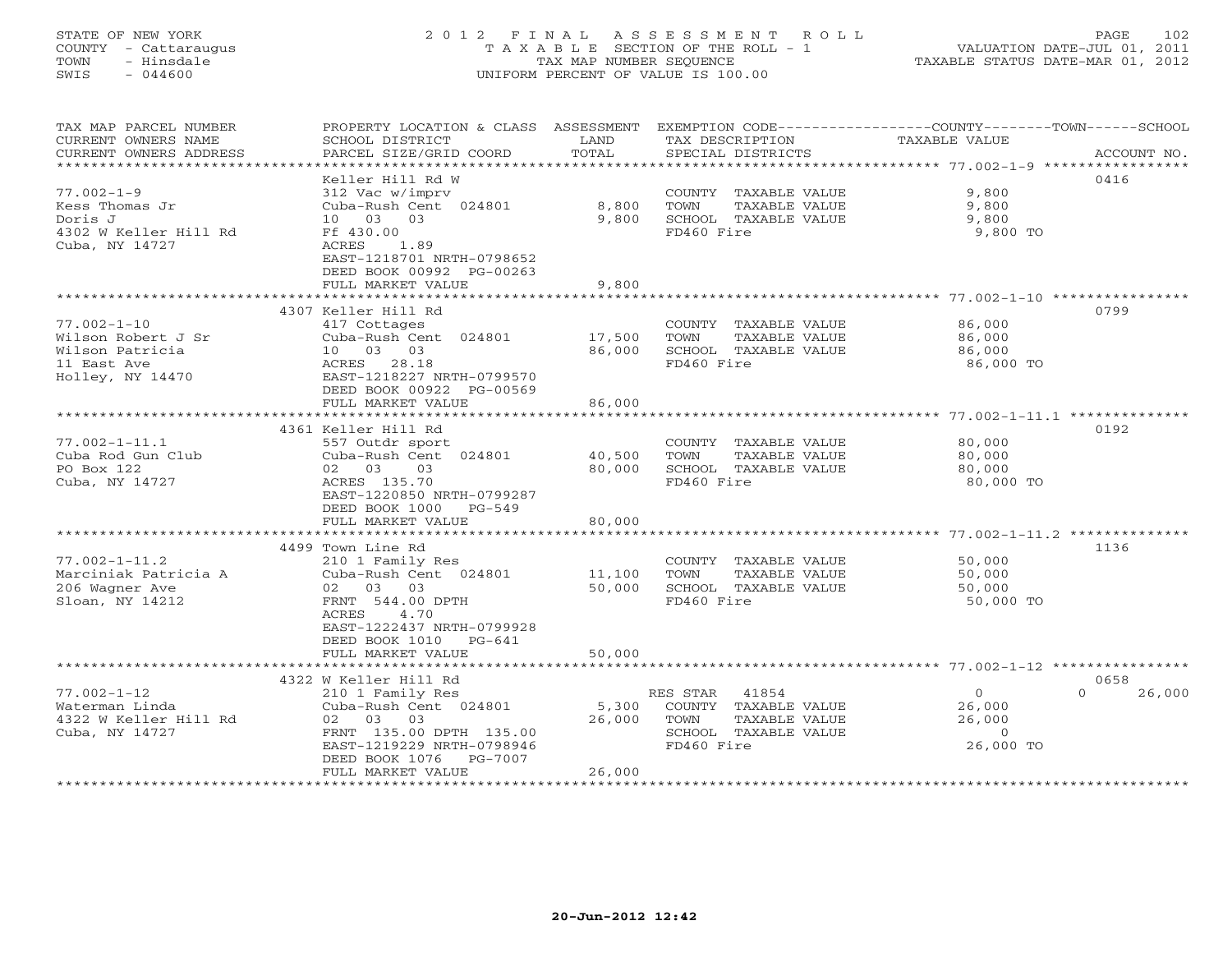## STATE OF NEW YORK 2 0 1 2 F I N A L A S S E S S M E N T R O L L PAGE 103 COUNTY - Cattaraugus T A X A B L E SECTION OF THE ROLL - 1 VALUATION DATE-JUL 01, 2011 TOWN - Hinsdale TAX MAP NUMBER SEQUENCE TAXABLE STATUS DATE-MAR 01, 2012 SWIS - 044600 UNIFORM PERCENT OF VALUE IS 100.00UNIFORM PERCENT OF VALUE IS 100.00

| TAX MAP PARCEL NUMBER<br>CURRENT OWNERS NAME<br>CURRENT OWNERS ADDRESS | PROPERTY LOCATION & CLASS ASSESSMENT<br>SCHOOL DISTRICT<br>PARCEL SIZE/GRID COORD | LAND<br>TOTAL | EXEMPTION CODE-----------------COUNTY-------TOWN------SCHOOL<br>TAX DESCRIPTION<br>SPECIAL DISTRICTS | TAXABLE VALUE  | ACCOUNT NO.        |
|------------------------------------------------------------------------|-----------------------------------------------------------------------------------|---------------|------------------------------------------------------------------------------------------------------|----------------|--------------------|
|                                                                        | 4302 Keller Hill Rd W                                                             |               |                                                                                                      |                | 0415               |
| $77.002 - 1 - 13$                                                      | 270 Mfg housing                                                                   |               | SR STAR<br>41834                                                                                     | $\circ$        | $\Omega$<br>19,700 |
| Kess Thomas Jr                                                         | Cuba-Rush Cent 024801                                                             | 15,300        | COUNTY TAXABLE VALUE                                                                                 | 19,700         |                    |
| Doris J                                                                | 02 03 03                                                                          | 19,700        | TOWN<br>TAXABLE VALUE                                                                                | 19,700         |                    |
| 4302 W Keller Hill Rd                                                  | Ff 973.00                                                                         |               | SCHOOL TAXABLE VALUE                                                                                 | $\overline{0}$ |                    |
| Cuba, NY 14727                                                         | ACRES 18.60                                                                       |               | FD460 Fire                                                                                           | 19,700 TO      |                    |
|                                                                        | EAST-1219361 NRTH-0798627                                                         |               |                                                                                                      |                |                    |
|                                                                        | DEED BOOK 00992 PG-00263                                                          |               |                                                                                                      |                |                    |
|                                                                        | FULL MARKET VALUE                                                                 | 19,700        |                                                                                                      |                |                    |
|                                                                        |                                                                                   |               |                                                                                                      |                |                    |
|                                                                        | Keller Hill Rd W                                                                  |               |                                                                                                      |                | 0018               |
| $77.002 - 1 - 14$                                                      | 314 Rural vac<10                                                                  |               | COUNTY TAXABLE VALUE                                                                                 | 8,700          |                    |
| Say Derwood                                                            | Cuba-Rush Cent 024801                                                             | 8,700         | TOWN<br>TAXABLE VALUE                                                                                | 8,700          |                    |
| 4771 Route 305                                                         | 02 03 03                                                                          | 8,700         | SCHOOL TAXABLE VALUE                                                                                 | 8,700          |                    |
| Cuba, NY 14727                                                         | FRNT 300.00 DPTH                                                                  |               | FD460 Fire                                                                                           | 8,700 TO       |                    |
|                                                                        | ACRES<br>1.88                                                                     |               |                                                                                                      |                |                    |
|                                                                        | EAST-1220058 NRTH-0798887                                                         |               |                                                                                                      |                |                    |
|                                                                        | DEED BOOK 9287<br>PG-9001<br>FULL MARKET VALUE                                    | 8,700         |                                                                                                      |                |                    |
|                                                                        |                                                                                   |               |                                                                                                      |                |                    |
|                                                                        | Keller Hill Rd N                                                                  |               |                                                                                                      |                | 0434               |
| $77.002 - 1 - 16$                                                      | 321 Abandoned ag                                                                  |               | COUNTY TAXABLE VALUE                                                                                 | 22,500         |                    |
| Summers Edward                                                         | Cuba-Rush Cent 024801                                                             | 22,500        | TAXABLE VALUE<br>TOWN                                                                                | 22,500         |                    |
| Barbara                                                                | 02 03 03                                                                          | 22,500        | SCHOOL TAXABLE VALUE                                                                                 | 22,500         |                    |
| Stephania                                                              | L/u - Edward-Stephania K                                                          |               | FD460 Fire                                                                                           | 22,500 TO      |                    |
| 33 Buffum St                                                           | FRNT 420.00 DPTH                                                                  |               |                                                                                                      |                |                    |
| Buffalo, NY 14210-2403                                                 | ACRES 52.81                                                                       |               |                                                                                                      |                |                    |
|                                                                        | EAST-1221560 NRTH-0797749                                                         |               |                                                                                                      |                |                    |
|                                                                        | DEED BOOK 00975 PG-00031                                                          |               |                                                                                                      |                |                    |
|                                                                        | FULL MARKET VALUE                                                                 | 22,500        |                                                                                                      |                |                    |
|                                                                        |                                                                                   |               |                                                                                                      |                |                    |
|                                                                        | Town Line Rd                                                                      |               |                                                                                                      |                | 0433               |
| $77.002 - 1 - 17$                                                      | 321 Abandoned ag                                                                  |               | COUNTY TAXABLE VALUE                                                                                 | 39,100         |                    |
| Summers Edward                                                         | Cuba-Rush Cent 024801                                                             | 39,100        | TAXABLE VALUE<br>TOWN                                                                                | 39,100         |                    |
| Barbara                                                                | 02 03 03                                                                          | 39,100        | SCHOOL TAXABLE VALUE                                                                                 | 39,100         |                    |
| Stephania                                                              | L/u - Edward-Stephania K                                                          |               | FD460 Fire                                                                                           | 39,100 TO      |                    |
| 33 Buffum St<br>Buffalo, NY 14210                                      | FRNT 525.00 DPTH<br>ACRES 128.43                                                  |               |                                                                                                      |                |                    |
|                                                                        | EAST-1220405 NRTH-0797024                                                         |               |                                                                                                      |                |                    |
|                                                                        | DEED BOOK 00975 PG-00031                                                          |               |                                                                                                      |                |                    |
|                                                                        | FULL MARKET VALUE                                                                 | 39,100        |                                                                                                      |                |                    |
| *********************                                                  |                                                                                   |               |                                                                                                      |                |                    |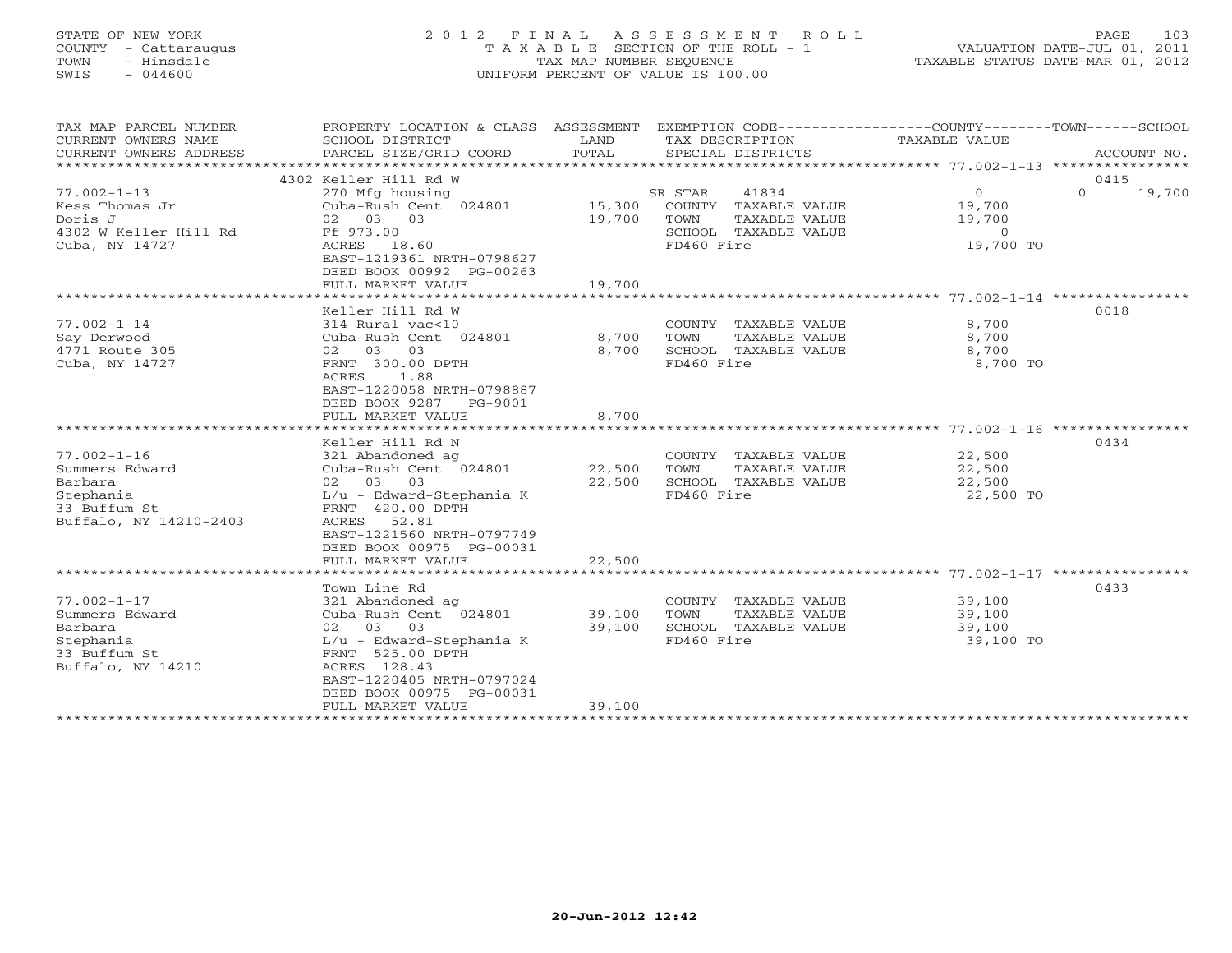#### STATE OF NEW YORK 2 0 1 2 F I N A L A S S E S S M E N T R O L L PAGE 104 COUNTY - Cattaraugus T A X A B L E SECTION OF THE ROLL - 1 VALUATION DATE-JUL 01, 2011 TOWN - Hinsdale TAX MAP NUMBER SEQUENCE TAXABLE STATUS DATE-MAR 01, 2012 SWIS - 044600 UNIFORM PERCENT OF VALUE IS 100.00UNIFORM PERCENT OF VALUE IS 100.00

| TAX MAP PARCEL NUMBER<br>CURRENT OWNERS NAME<br>CURRENT OWNERS ADDRESS                         | PROPERTY LOCATION & CLASS ASSESSMENT<br>SCHOOL DISTRICT<br>PARCEL SIZE/GRID COORD                                                                                               | LAND<br>TOTAL             | EXEMPTION CODE-----------------COUNTY-------TOWN-----SCHOOL<br>TAX DESCRIPTION<br>SPECIAL DISTRICTS              | TAXABLE VALUE                                                        | ACCOUNT NO.                            |
|------------------------------------------------------------------------------------------------|---------------------------------------------------------------------------------------------------------------------------------------------------------------------------------|---------------------------|------------------------------------------------------------------------------------------------------------------|----------------------------------------------------------------------|----------------------------------------|
| *********************                                                                          | ****************************                                                                                                                                                    |                           |                                                                                                                  |                                                                      |                                        |
|                                                                                                | 4277 Town Line Rd                                                                                                                                                               |                           | 90 PCT OF VALUE USED FOR EXEMPTION PURPOSES                                                                      |                                                                      | 0815                                   |
| $77.002 - 1 - 18.1$<br>Rix Linda M<br>Rix Michael D<br>4277 Town Line Rd<br>Cuba, NY 14727     | 112 Dairy farm<br>Cuba-Rush Cent 024801<br>01/09 03 03<br>$L/u$ - Katherine-Donald<br>Ff 1095.0<br>ACRES 215.30<br>EAST-1219439 NRTH-0795385<br>DEED BOOK 10594 PG-8002         | 97,600 SR STAR<br>153,700 | AGED C/T/S 41800<br>41834<br>COUNTY TAXABLE VALUE<br>TOWN<br>TAXABLE VALUE<br>SCHOOL TAXABLE VALUE<br>FD460 Fire | 69,165<br>$\overline{0}$<br>84,535<br>84,535<br>22,335<br>153,700 TO | 69,165<br>69,165<br>$\Omega$<br>62,200 |
|                                                                                                | FULL MARKET VALUE                                                                                                                                                               | 153,700                   |                                                                                                                  |                                                                      |                                        |
|                                                                                                | 4283 Town Line Rd                                                                                                                                                               |                           |                                                                                                                  |                                                                      | 1469                                   |
| $77.002 - 1 - 18.2$<br>Rix Mark D<br>4283 Town Line Rd<br>Cuba, NY 14727                       | 210 1 Family Res<br>Cuba-Rush Cent 024801<br>01 03 01<br>FRNT 300.00 DPTH<br>1.20<br>ACRES<br>EAST-1222576 NRTH-0795620<br>DEED BOOK 00955 PG-00399                             | 6,700<br>45,000           | RES STAR<br>41854<br>COUNTY TAXABLE VALUE<br>TOWN<br>TAXABLE VALUE<br>SCHOOL TAXABLE VALUE<br>FD460 Fire         | $\overline{0}$<br>45,000<br>45,000<br>15,000<br>45,000 TO            | $\Omega$<br>30,000                     |
|                                                                                                | FULL MARKET VALUE                                                                                                                                                               | 45,000                    |                                                                                                                  |                                                                      |                                        |
|                                                                                                | *********************                                                                                                                                                           | ****************          |                                                                                                                  |                                                                      |                                        |
|                                                                                                | 4191 Town Line Rd                                                                                                                                                               |                           |                                                                                                                  |                                                                      | 0395                                   |
| $77.002 - 1 - 19.1$<br>Joseph John<br>Kwiatkowski Marion<br>4191 Townline Rd<br>Cuba, NY 14727 | 270 Mfg housing<br>Cuba-Rush Cent 024801<br>01 03 03<br>FRNT 150.00 DPTH 175.00<br>EAST-1222581 NRTH-0794767<br>DEED BOOK 00989 PG-00043                                        | 6,400<br>11,700           | SR STAR<br>41834<br>COUNTY TAXABLE VALUE<br>TOWN<br>TAXABLE VALUE<br>SCHOOL TAXABLE VALUE<br>FD460 Fire          | $\overline{O}$<br>11,700<br>11,700<br>$\Omega$<br>11,700 TO          | 11,700<br>$\Omega$                     |
|                                                                                                | FULL MARKET VALUE                                                                                                                                                               | 11,700                    |                                                                                                                  |                                                                      |                                        |
|                                                                                                |                                                                                                                                                                                 |                           |                                                                                                                  |                                                                      |                                        |
| $77.002 - 1 - 19.2$<br>Kwiatkowski Lawrence<br>934 Wagner Hill Rd<br>Hinsdale, NY 14743        | Cooper Rd & Town Line Rd<br>322 Rural vac>10<br>Cuba-Rush Cent 024801<br>03<br>01 03<br>Ff 2110.00<br>ACRES<br>67.20<br>EAST-1219868 NRTH-0792730<br>DEED BOOK 1016<br>$PG-550$ | 26,800<br>26,800          | COUNTY TAXABLE VALUE<br>TOWN<br>TAXABLE VALUE<br>SCHOOL TAXABLE VALUE<br>FD460 Fire                              | 26,800<br>26,800<br>26,800<br>26,800 TO                              | 1533                                   |
|                                                                                                | FULL MARKET VALUE                                                                                                                                                               | 26,800                    |                                                                                                                  |                                                                      |                                        |
|                                                                                                | Cooper H1                                                                                                                                                                       |                           |                                                                                                                  | ******************* 77.002-1-19.3 *********                          | 1555                                   |
| $77.002 - 1 - 19.3$<br>Mcgarvey Robert P<br>PO Box 280<br>Cuba, NY 14727                       | 322 Rural vac>10<br>Cuba-Rush Cent 024801<br>01 03 03<br>Ff 1780.00<br>ACRES<br>59.10<br>EAST-1221809 NRTH-0792766<br>DEED BOOK 00992 PG-00283                                  | 25,200<br>25,200          | COUNTY TAXABLE VALUE<br>TOWN<br>TAXABLE VALUE<br>SCHOOL TAXABLE VALUE<br>FD460 Fire                              | 25,200<br>25,200<br>25,200<br>25,200 TO                              |                                        |
| *********************                                                                          | FULL MARKET VALUE                                                                                                                                                               | 25,200                    |                                                                                                                  |                                                                      |                                        |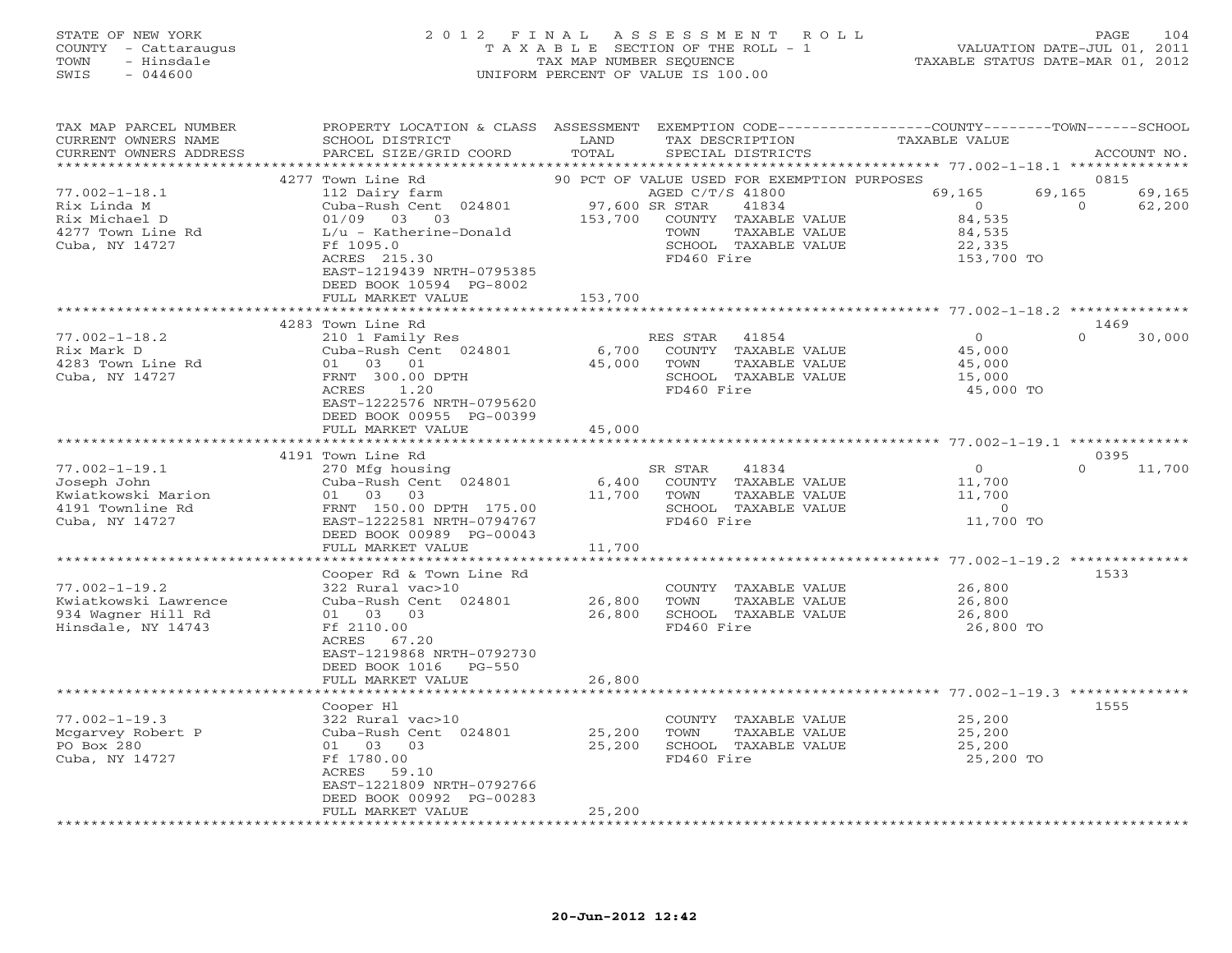## STATE OF NEW YORK 2 0 1 2 F I N A L A S S E S S M E N T R O L L PAGE 105 COUNTY - Cattaraugus T A X A B L E SECTION OF THE ROLL - 1 VALUATION DATE-JUL 01, 2011 TOWN - Hinsdale TAX MAP NUMBER SEQUENCE TAXABLE STATUS DATE-MAR 01, 2012 SWIS - 044600 UNIFORM PERCENT OF VALUE IS 100.00UNIFORM PERCENT OF VALUE IS 100.00

| TAX MAP PARCEL NUMBER<br>CURRENT OWNERS NAME<br>CURRENT OWNERS ADDRESS<br>******************** | PROPERTY LOCATION & CLASS<br>SCHOOL DISTRICT<br>PARCEL SIZE/GRID COORD                                 | ASSESSMENT<br>LAND<br>TOTAL | EXEMPTION CODE-----------------COUNTY-------TOWN------SCHOOL<br>TAX DESCRIPTION<br>SPECIAL DISTRICTS | <b>TAXABLE VALUE</b>                             | ACCOUNT NO.                               |
|------------------------------------------------------------------------------------------------|--------------------------------------------------------------------------------------------------------|-----------------------------|------------------------------------------------------------------------------------------------------|--------------------------------------------------|-------------------------------------------|
|                                                                                                |                                                                                                        |                             |                                                                                                      |                                                  |                                           |
| $77.002 - 1 - 19.4$<br>Vander Leest Terry A<br>4103 Townline Rd                                | 4103 Town Line Rd<br>210 1 Family Res<br>Cuba-Rush Cent 024801<br>01 03 03                             | 209,500                     | WVET C/T<br>41121<br>36,600 RES STAR<br>41854<br>COUNTY TAXABLE VALUE                                | 12,000<br>$\Omega$<br>197,500                    | 1556<br>12,000<br>0<br>$\Omega$<br>30,000 |
| Cuba, NY 14727                                                                                 | Ff 3850.00<br>ACRES 116.10<br>EAST-1220728 NRTH-0794120                                                |                             | TOWN<br>TAXABLE VALUE<br>SCHOOL TAXABLE VALUE<br>FD460 Fire                                          | 197,500<br>179,500<br>209,500 TO                 |                                           |
|                                                                                                | DEED BOOK 5371<br>PG-9001<br>FULL MARKET VALUE                                                         | 209,500                     |                                                                                                      |                                                  |                                           |
|                                                                                                | ***********************                                                                                | * * * * * * * * * * * *     |                                                                                                      | ******************* 77.002-1-20 **************** |                                           |
| $77.002 - 1 - 20$                                                                              | 4024 W Keller Hill Rd<br>240 Rural res<br>Smolinski Revocable Trust Jose Hinsdale Centra 044601        | 39,300                      | COUNTY TAXABLE VALUE<br>TOWN<br>TAXABLE VALUE                                                        | 93,000<br>93,000                                 | 0717                                      |
| 7093 Fremont Rd<br>East Syracuse, NY 13057                                                     | 09 03 03<br>FRNT 735.00 DPTH<br>ACRES 129.27<br>EAST-1217389 NRTH-0793018<br>DEED BOOK 7690<br>PG-3001 | 93,000                      | SCHOOL TAXABLE VALUE<br>FD460 Fire                                                                   | 93,000<br>93,000 TO                              |                                           |
|                                                                                                | FULL MARKET VALUE                                                                                      | 93,000                      |                                                                                                      |                                                  |                                           |
|                                                                                                |                                                                                                        |                             |                                                                                                      |                                                  |                                           |
|                                                                                                | 4123 Keller Hill Rd                                                                                    |                             |                                                                                                      |                                                  | 0108                                      |
| $77.002 - 1 - 22.1$                                                                            | 210 1 Family Res                                                                                       |                             | RES STAR<br>41854                                                                                    | $\circ$                                          | $\Omega$<br>30,000                        |
| Tupper Thomas W                                                                                | Hinsdale Centra 044601                                                                                 | 16,800                      | COUNTY TAXABLE VALUE                                                                                 | 95,000                                           |                                           |
| Tupper Vanessa M<br>4123 W Keller Hill Rd                                                      | 09 03 03<br>Ff 488.00                                                                                  | 95,000                      | TOWN<br>TAXABLE VALUE<br>SCHOOL TAXABLE VALUE                                                        | 95,000<br>65,000                                 |                                           |
| Cuba, NY 14727                                                                                 | ACRES<br>18.46<br>EAST-1215770 NRTH-0794999                                                            |                             | FD460 Fire                                                                                           | 95,000 TO                                        |                                           |
|                                                                                                | DEED BOOK 869<br>PG-00621<br>FULL MARKET VALUE                                                         | 95,000                      |                                                                                                      |                                                  |                                           |
|                                                                                                | ******************                                                                                     |                             |                                                                                                      |                                                  |                                           |
|                                                                                                | Keller Hill Rd W                                                                                       |                             |                                                                                                      |                                                  | 1033                                      |
| $77.002 - 1 - 22.2$                                                                            | 322 Rural vac>10                                                                                       |                             | COUNTY TAXABLE VALUE                                                                                 | 16,700                                           |                                           |
| Colley Lon W Jr                                                                                | Hinsdale Centra 044601                                                                                 | 16,700                      | TOWN<br>TAXABLE VALUE                                                                                | 16,700                                           |                                           |
| Colley Virginia                                                                                | 09 03 03                                                                                               | 16,700                      | SCHOOL TAXABLE VALUE                                                                                 | 16,700                                           |                                           |
| 1647 Lockport-Olcott Rd<br>Burt, NY 14028                                                      | FRNT 488.00 DPTH<br>ACRES 18.18<br>EAST-1215766 NRTH-0794514<br>DEED BOOK 00983 PG-00972               |                             | FD460 Fire                                                                                           | 16,700 TO                                        |                                           |
|                                                                                                | FULL MARKET VALUE                                                                                      | 16,700                      |                                                                                                      |                                                  |                                           |
|                                                                                                |                                                                                                        |                             |                                                                                                      |                                                  |                                           |
|                                                                                                | 4065 Keller Hill Rd W                                                                                  |                             |                                                                                                      |                                                  | 1040                                      |
| $77.002 - 1 - 22.5$                                                                            | 260 Seasonal res                                                                                       |                             | COUNTY TAXABLE VALUE                                                                                 | 42,000                                           |                                           |
| Buchanan Donald L Jr<br>Buchanan Bonnie A                                                      | Hinsdale Centra 044601<br>09 03 03                                                                     | 17,300<br>42,000            | TOWN<br>TAXABLE VALUE<br>SCHOOL TAXABLE VALUE                                                        | 42,000<br>42,000                                 |                                           |
| 1967 Cherry St                                                                                 | $L/p$ 783-875, 929-1100                                                                                |                             | FD460 Fire                                                                                           | 42,000 TO                                        |                                           |
| Olean, NY 14760                                                                                | ACRES 57.50<br>EAST-1215821 NRTH-0793482<br>DEED BOOK 00953 PG-00614                                   |                             |                                                                                                      |                                                  |                                           |
|                                                                                                | FULL MARKET VALUE                                                                                      | 42,000                      | ********************************                                                                     |                                                  |                                           |
|                                                                                                |                                                                                                        |                             |                                                                                                      |                                                  |                                           |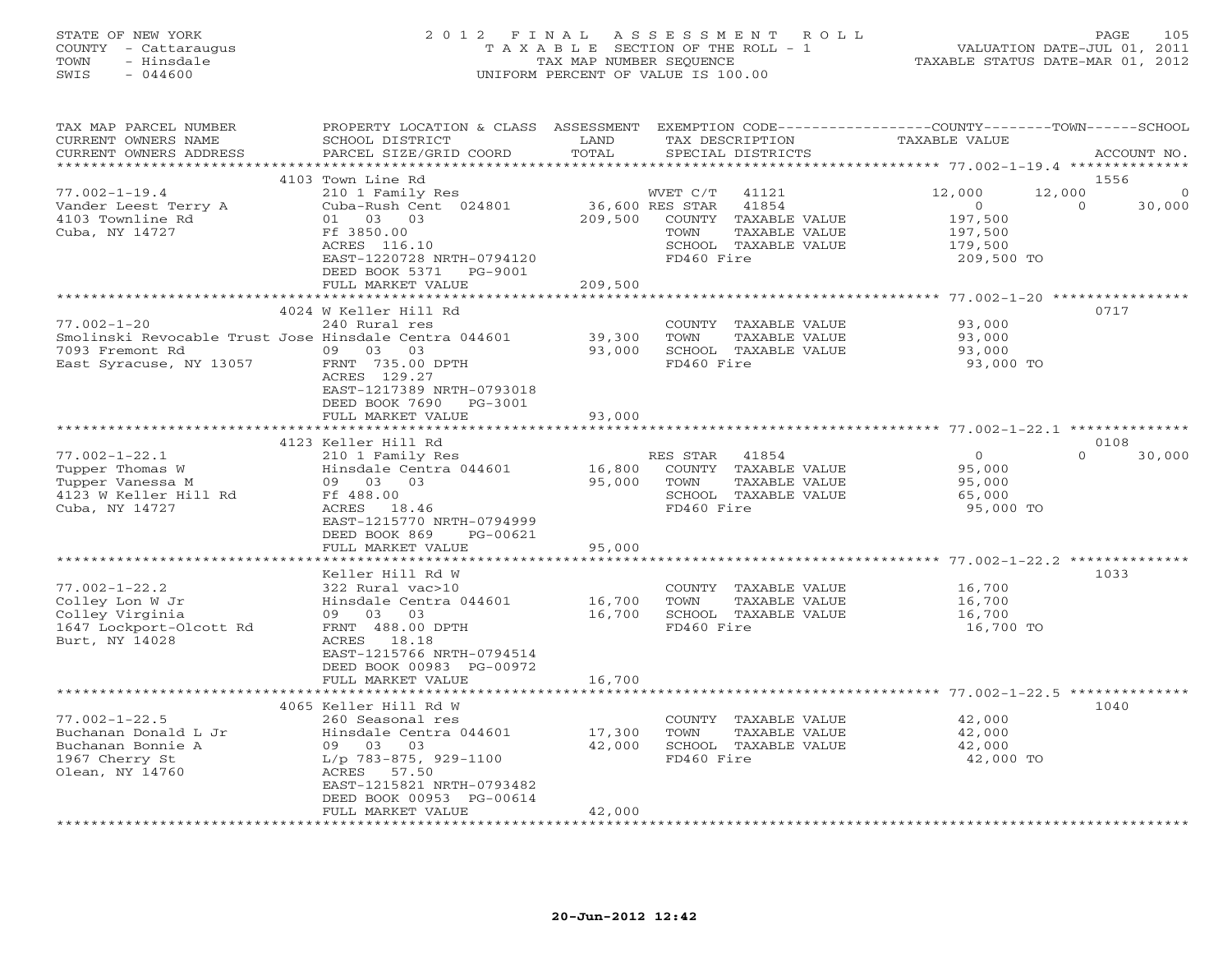# STATE OF NEW YORK 2 0 1 2 F I N A L A S S E S S M E N T R O L L PAGE 106 COUNTY - Cattaraugus T A X A B L E SECTION OF THE ROLL - 1 VALUATION DATE-JUL 01, 2011 TOWN - Hinsdale TAX MAP NUMBER SEQUENCE TAXABLE STATUS DATE-MAR 01, 2012 SWIS - 044600 UNIFORM PERCENT OF VALUE IS 100.00UNIFORM PERCENT OF VALUE IS 100.00

| TAX MAP PARCEL NUMBER<br>CURRENT OWNERS NAME<br>CURRENT OWNERS ADDRESS           | PROPERTY LOCATION & CLASS ASSESSMENT<br>SCHOOL DISTRICT<br>PARCEL SIZE/GRID COORD                                                                         | LAND<br>TOTAL                            | TAX DESCRIPTION<br>SPECIAL DISTRICTS                                                                    | EXEMPTION CODE-----------------COUNTY-------TOWN------SCHOOL<br>TAXABLE VALUE | ACCOUNT NO.        |
|----------------------------------------------------------------------------------|-----------------------------------------------------------------------------------------------------------------------------------------------------------|------------------------------------------|---------------------------------------------------------------------------------------------------------|-------------------------------------------------------------------------------|--------------------|
| **********************                                                           |                                                                                                                                                           |                                          |                                                                                                         |                                                                               |                    |
| $77.002 - 1 - 22.8$<br>Tupper Thomas                                             | Keller Hill Rd W<br>314 Rural vac<10<br>Hinsdale Centra 044601                                                                                            | 4,400                                    | COUNTY TAXABLE VALUE<br>TOWN<br>TAXABLE VALUE                                                           | 4,400<br>4,400                                                                | 1083               |
| Tupper Vanessa M<br>4123 West Keller Hill Rd<br>Cuba, NY 14727                   | 03<br>03<br>09<br>FRNT 309.00 DPTH<br>ACRES<br>6.00<br>EAST-1216729 NRTH-0793868<br>DEED BOOK 1010<br>$PG-720$<br>FULL MARKET VALUE                       | 4,400<br>4,400                           | SCHOOL TAXABLE VALUE<br>FD460 Fire                                                                      | 4,400<br>4,400 TO                                                             |                    |
|                                                                                  |                                                                                                                                                           |                                          |                                                                                                         |                                                                               |                    |
|                                                                                  | 4139 W Keller Hill Rd                                                                                                                                     |                                          |                                                                                                         |                                                                               | 0516               |
| $77.002 - 1 - 23$<br>Mendell Lawrence<br>4139 W Keller Hill Rd<br>Cuba, NY 14727 | 210 1 Family Res<br>Hinsdale Centra 044601<br>03<br>03<br>09<br>FRNT 905.00 DPTH<br>ACRES 34.40<br>EAST-1215782 NRTH-0795694<br>DEED BOOK 723<br>PG-00591 | 18,800<br>135,000                        | SR STAR<br>41834<br>COUNTY TAXABLE VALUE<br>TOWN<br>TAXABLE VALUE<br>SCHOOL TAXABLE VALUE<br>FD460 Fire | $\circ$<br>135,000<br>135,000<br>72,800<br>135,000 TO                         | $\Omega$<br>62,200 |
|                                                                                  | FULL MARKET VALUE                                                                                                                                         | 135,000                                  |                                                                                                         |                                                                               |                    |
|                                                                                  |                                                                                                                                                           |                                          |                                                                                                         |                                                                               |                    |
|                                                                                  | Bushey Rd                                                                                                                                                 |                                          |                                                                                                         |                                                                               | 0370               |
| $77.002 - 1 - 24$<br>Hupp John W                                                 | 322 Rural vac>10<br>Hinsdale Centra 044601                                                                                                                | 21,500                                   | COUNTY<br>TAXABLE VALUE<br>TOWN<br>TAXABLE VALUE                                                        | 21,500<br>21,500                                                              |                    |
| 22 Stevens St                                                                    | 03<br>17 03                                                                                                                                               | 21,500                                   | SCHOOL TAXABLE VALUE                                                                                    | 21,500                                                                        |                    |
| Cuba, NY 14727                                                                   | ACRES 47.78<br>EAST-1213747 NRTH-0794486<br>DEED BOOK 888<br>PG-00204                                                                                     |                                          | FD460 Fire                                                                                              | 21,500 TO                                                                     |                    |
|                                                                                  | FULL MARKET VALUE                                                                                                                                         | 21,500                                   |                                                                                                         |                                                                               |                    |
|                                                                                  |                                                                                                                                                           | ********                                 |                                                                                                         | ******************** 77.002-1-25 *****************                            |                    |
| $77.002 - 1 - 25$                                                                | Bushey Rd                                                                                                                                                 |                                          |                                                                                                         |                                                                               | 0719               |
| Sorokes William                                                                  | 322 Rural vac>10<br>Hinsdale Centra 044601                                                                                                                | 21,200                                   | COUNTY TAXABLE VALUE<br>TOWN<br>TAXABLE VALUE                                                           | 21,200<br>21,200                                                              |                    |
| Sorokes Helen                                                                    | 03<br>17 03                                                                                                                                               | 21,200                                   | SCHOOL TAXABLE VALUE                                                                                    | 21,200                                                                        |                    |
| 606 West Green St<br>Olean, NY 14760                                             | ACRES 46.49<br>EAST-1214332 NRTH-0793835<br>DEED BOOK 694<br>$PG-973$                                                                                     |                                          | FD460 Fire                                                                                              | 21,200 TO                                                                     |                    |
|                                                                                  | FULL MARKET VALUE                                                                                                                                         | 21,200                                   |                                                                                                         |                                                                               |                    |
|                                                                                  |                                                                                                                                                           |                                          |                                                                                                         |                                                                               |                    |
|                                                                                  | 1062 Bushey Rd                                                                                                                                            |                                          |                                                                                                         |                                                                               | 0507               |
| $77.002 - 1 - 26$                                                                | 280 Res Multiple                                                                                                                                          |                                          | COUNTY<br>TAXABLE VALUE                                                                                 | 125,000                                                                       |                    |
| Davis James S                                                                    | Hinsdale Centra 044601                                                                                                                                    | 30,400                                   | TOWN<br>TAXABLE VALUE                                                                                   | 125,000                                                                       |                    |
| Bossert Robert Jr<br>3812 Edgebrook Way                                          | 17 03<br>03<br>2 Cabins                                                                                                                                   | 125,000                                  | SCHOOL TAXABLE VALUE<br>FD460 Fire                                                                      | 125,000<br>125,000 TO                                                         |                    |
| Erie, PA 16506                                                                   | ACRES 61.15<br>EAST-1213939 NRTH-0792861<br>DEED BOOK 11195 PG-6001                                                                                       |                                          |                                                                                                         |                                                                               |                    |
| *************************                                                        | FULL MARKET VALUE<br>***********************                                                                                                              | 125,000<br>* * * * * * * * * * * * * * * |                                                                                                         |                                                                               |                    |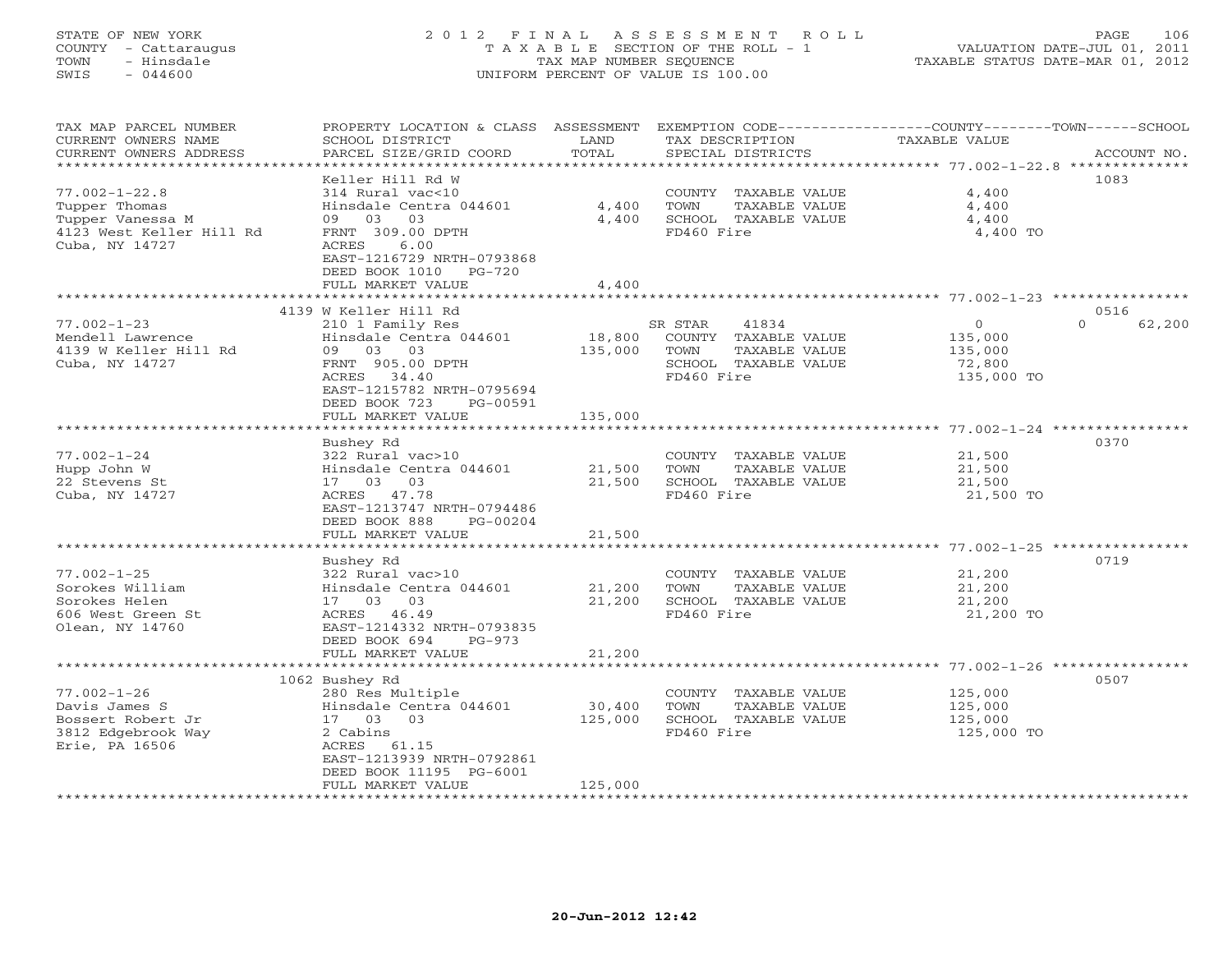## STATE OF NEW YORK 2 0 1 2 F I N A L A S S E S S M E N T R O L L PAGE 107 COUNTY - Cattaraugus T A X A B L E SECTION OF THE ROLL - 1 VALUATION DATE-JUL 01, 2011 TOWN - Hinsdale TAX MAP NUMBER SEQUENCE TAXABLE STATUS DATE-MAR 01, 2012 SWIS - 044600 UNIFORM PERCENT OF VALUE IS 100.00UNIFORM PERCENT OF VALUE IS 100.00

| TAX MAP PARCEL NUMBER<br>CURRENT OWNERS NAME<br>CURRENT OWNERS ADDRESS                             | PROPERTY LOCATION & CLASS ASSESSMENT<br>SCHOOL DISTRICT<br>PARCEL SIZE/GRID COORD                                                                                     | LAND<br>TOTAL              | EXEMPTION CODE-----------------COUNTY-------TOWN------SCHOOL<br>TAX DESCRIPTION<br>SPECIAL DISTRICTS | TAXABLE VALUE                           | ACCOUNT NO. |
|----------------------------------------------------------------------------------------------------|-----------------------------------------------------------------------------------------------------------------------------------------------------------------------|----------------------------|------------------------------------------------------------------------------------------------------|-----------------------------------------|-------------|
| $77.002 - 1 - 27$<br>Rodkey David A<br>124 N 24Th St<br>Olean, NY 14760                            | Bushey Rd<br>314 Rural vac<10<br>Hinsdale Centra 044601<br>17 03 03<br>9.07<br>ACRES<br>EAST-1212807 NRTH-0792270<br>DEED BOOK 884<br>PG-00364<br>FULL MARKET VALUE   | 11,500<br>11,500<br>11,500 | COUNTY TAXABLE VALUE<br>TOWN<br>TAXABLE VALUE<br>SCHOOL TAXABLE VALUE<br>FD460 Fire                  | 11,500<br>11,500<br>11,500<br>11,500 TO | 0924        |
| $77.002 - 1 - 28$<br>Rodkey David A<br>124 N 24Th St<br>Olean, NY 14760                            | May Fair Rd<br>260 Seasonal res<br>Hinsdale Centra 044601<br>17 03 03<br>8.17<br>ACRES<br>EAST-1212742 NRTH-0792740<br>DEED BOOK 884<br>PG-00362<br>FULL MARKET VALUE | 11,200<br>40,000<br>40,000 | COUNTY TAXABLE VALUE<br>TOWN<br>TAXABLE VALUE<br>SCHOOL TAXABLE VALUE<br>FD460 Fire                  | 40,000<br>40,000<br>40,000<br>40,000 TO | 0926        |
|                                                                                                    |                                                                                                                                                                       |                            |                                                                                                      |                                         |             |
| $77.002 - 1 - 29$<br>Weisser Albert E<br>Weisser Linda M<br>510 Mill St<br>Williamsville, NY 14221 | Bushey Rd<br>312 Vac w/imprv<br>Hinsdale Centra 044601<br>17 03 03<br>ACRES 14.51<br>EAST-1212578 NRTH-0793466<br>DEED BOOK 789<br>PG-00966                           | 13,700<br>14,700           | COUNTY TAXABLE VALUE<br>TOWN<br>TAXABLE VALUE<br>SCHOOL TAXABLE VALUE<br>FD460 Fire                  | 14,700<br>14,700<br>14,700<br>14,700 TO | 0882        |
|                                                                                                    | FULL MARKET VALUE                                                                                                                                                     | 14,700                     |                                                                                                      |                                         |             |
| $77.002 - 1 - 30$<br>Doyle John E<br>Ruth Doyle Family<br>55 South St<br>Cuba, NY 14727            | Wagner Hill Rd (Off)<br>260 Seasonal res<br>Hinsdale Centra 044601<br>17 03 03<br>ACRES 62.43<br>EAST-1211684 NRTH-0792937<br>DEED BOOK 00971 PG-00465                | 24,400<br>57,000           | COUNTY TAXABLE VALUE<br>TOWN<br>TAXABLE VALUE<br>SCHOOL TAXABLE VALUE<br>FD460 Fire                  | 57,000<br>57,000<br>57,000<br>57,000 TO | 0608        |
|                                                                                                    | FULL MARKET VALUE                                                                                                                                                     | 57,000                     |                                                                                                      |                                         |             |
| $77.002 - 1 - 31$<br>Davis James S<br>Bossert Robert Jr<br>3812 Edgebrook Way<br>Erie, PA 16506    | Bushey Rd<br>314 Rural vac<10<br>Hinsdale Centra 044601<br>17 03 03<br>3.00<br>ACRES<br>EAST-1213073 NRTH-0794250<br>DEED BOOK 11195 PG-6001<br>FULL MARKET VALUE     | 300<br>300<br>300          | COUNTY TAXABLE VALUE<br>TOWN<br>TAXABLE VALUE<br>SCHOOL TAXABLE VALUE<br>FD460 Fire                  | 300<br>300<br>300<br>300 TO             | 0508        |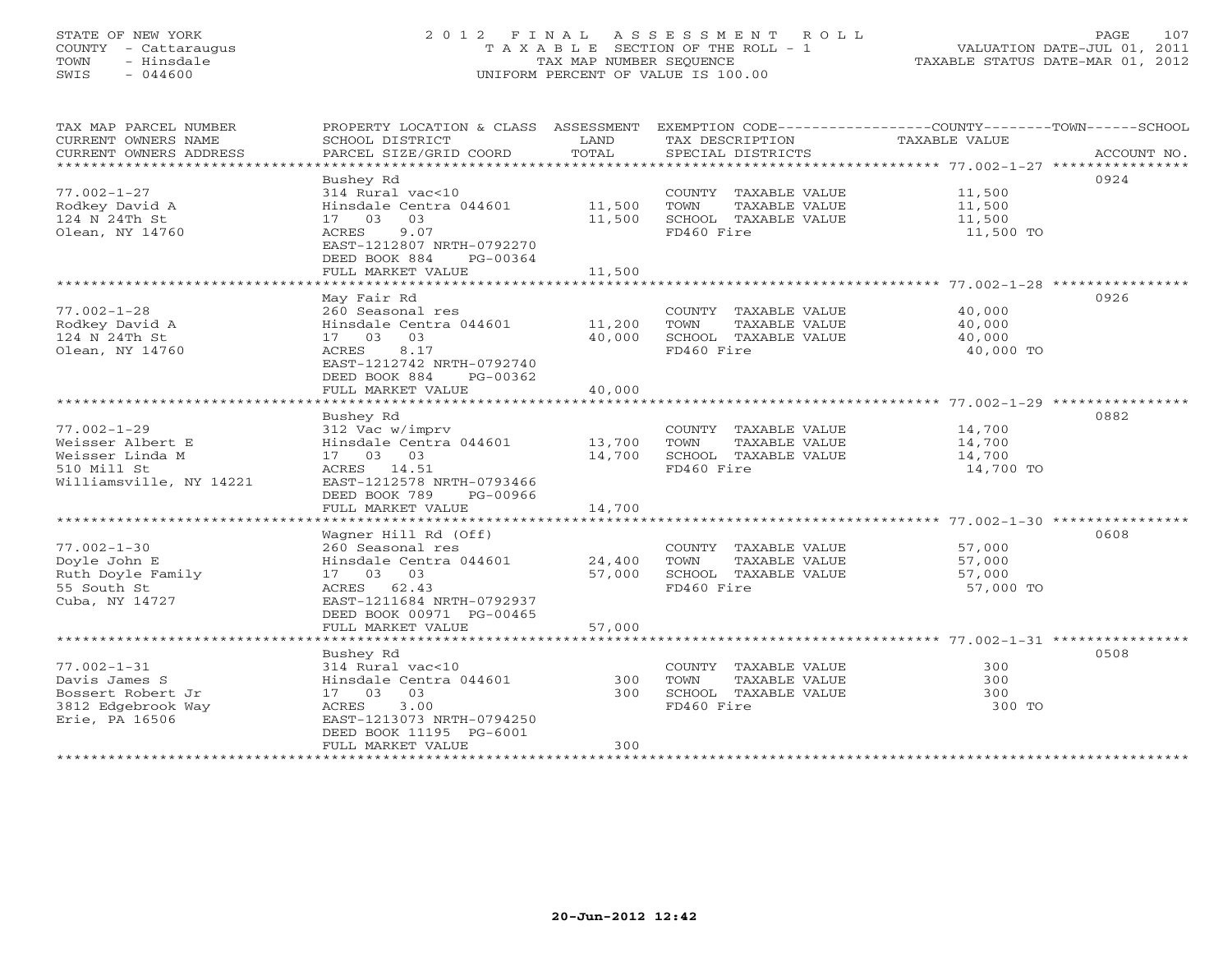## STATE OF NEW YORK 2 0 1 2 F I N A L A S S E S S M E N T R O L L PAGE 108 COUNTY - Cattaraugus T A X A B L E SECTION OF THE ROLL - 1 VALUATION DATE-JUL 01, 2011 TOWN - Hinsdale TAX MAP NUMBER SEQUENCE TAXABLE STATUS DATE-MAR 01, 2012 SWIS - 044600 UNIFORM PERCENT OF VALUE IS 100.00UNIFORM PERCENT OF VALUE IS 100.00

| TAX MAP PARCEL NUMBER   | PROPERTY LOCATION & CLASS ASSESSMENT |                 | EXEMPTION CODE-----------------COUNTY-------TOWN------SCHOOL |                      |                    |
|-------------------------|--------------------------------------|-----------------|--------------------------------------------------------------|----------------------|--------------------|
| CURRENT OWNERS NAME     | SCHOOL DISTRICT                      | LAND            | TAX DESCRIPTION                                              | <b>TAXABLE VALUE</b> |                    |
| CURRENT OWNERS ADDRESS  | PARCEL SIZE/GRID COORD               | TOTAL           | SPECIAL DISTRICTS                                            |                      | ACCOUNT NO.        |
| *********************** |                                      |                 |                                                              |                      |                    |
|                         | 1293 Congress Rd                     |                 |                                                              |                      | 0750               |
| $77.003 - 1 - 4$        | 311 Res vac land                     |                 | COUNTY TAXABLE VALUE                                         | 6.000                |                    |
| Moore Spencer D         | Hinsdale Centra 044601               | 6,000           | <b>TOWN</b><br>TAXABLE VALUE                                 | 6,000                |                    |
| 1293 Congress Rd        | 03<br>48 02                          | 6,000           | SCHOOL TAXABLE VALUE                                         | 6,000                |                    |
| Hinsdale, NY 14743      | FRNT 125.00 DPTH 175.00              |                 | FD460 Fire                                                   | 6,000 TO             |                    |
|                         | EAST-1203825 NRTH-0791233            |                 |                                                              |                      |                    |
|                         | DEED BOOK 856<br>PG-00995            |                 |                                                              |                      |                    |
|                         | FULL MARKET VALUE                    | 6,000           |                                                              |                      |                    |
|                         | *********************                |                 |                                                              |                      |                    |
|                         | 1293 Congress Rd                     |                 |                                                              |                      | 0312               |
| $77.003 - 1 - 5$        | 210 1 Family Res                     |                 | WVET C/T<br>41121                                            | 4,950                | 4,950<br>$\Omega$  |
| Moore Spencer D         | Hinsdale Centra 044601               | 15,000 RES STAR | 41854                                                        | $\overline{0}$       | 30,000<br>$\Omega$ |
| 1293 Congress Rd        | 48 03 03                             | 33,000          | COUNTY TAXABLE VALUE                                         | 28,050               |                    |
| Hinsdale, NY 14743      | FRNT 750.00 DPTH                     |                 | TOWN<br>TAXABLE VALUE                                        | 28,050               |                    |
|                         | ACRES 14.04                          |                 | SCHOOL TAXABLE VALUE                                         | 3,000                |                    |
|                         | EAST-1204046 NRTH-0791014            |                 | FD460 Fire                                                   | 33,000 TO            |                    |
|                         | DEED BOOK 775<br>$PG-110$            |                 |                                                              |                      |                    |
|                         | FULL MARKET VALUE                    | 33,000          |                                                              |                      |                    |
|                         |                                      |                 |                                                              |                      |                    |
|                         | 1437 Congress Rd                     |                 |                                                              |                      | 0329               |
| $77.003 - 1 - 6.1$      | 210 1 Family Res                     |                 | RES STAR<br>41854                                            | $\circ$              | $\Omega$<br>30,000 |
| Patronek Jeffrey G      | Hinsdale Centra 044601               | 29,300          | COUNTY TAXABLE VALUE                                         | 122,000              |                    |
| Patronek Nancy          | $07/48$ 02 03                        | 122,000         | TOWN<br>TAXABLE VALUE                                        | 122,000              |                    |
| 1437 Congress Rd        | L/p 987-1                            |                 | SCHOOL TAXABLE VALUE                                         | 92,000               |                    |
| Hinsdale, NY 14743      | Ff 965.00                            |                 | FD460 Fire                                                   | 122,000 TO           |                    |
|                         | ACRES 79.40                          |                 |                                                              |                      |                    |
|                         | EAST-1203303 NRTH-0789755            |                 |                                                              |                      |                    |
|                         | DEED BOOK 00968 PG-01095             |                 |                                                              |                      |                    |
|                         | FULL MARKET VALUE                    | 122,000         |                                                              |                      |                    |
|                         |                                      |                 |                                                              |                      |                    |
|                         | 1327 Congress Rd                     |                 |                                                              |                      | 0955               |
| $77.003 - 1 - 6.3$      | 270 Mfg housing                      |                 | COUNTY TAXABLE VALUE                                         | 10,100               |                    |
| Johnson Ernest W        | Hinsdale Centra 044601               | 8,500           | TOWN<br>TAXABLE VALUE                                        | 10,100               |                    |
| 1158 Underwood Rd       | 48 02<br>03                          | 10,100          | SCHOOL TAXABLE VALUE                                         | 10,100               |                    |
| Hinsdale, NY 14743      | FRNT 310.00 DPTH 225.00              |                 | FD460 Fire                                                   | 10,100 TO            |                    |
|                         | EAST-1203560 NRTH-0791065            |                 |                                                              |                      |                    |
|                         | DEED BOOK 8020<br>PG-5003            |                 |                                                              |                      |                    |
|                         | FULL MARKET VALUE                    | 10,100          |                                                              |                      |                    |
|                         | Congress Rd                          |                 |                                                              |                      | 1063               |
| $77.003 - 1 - 6.4$      | 314 Rural vac<10                     |                 | COUNTY TAXABLE VALUE                                         | 8,800                |                    |
| Samol Thomas C          | Hinsdale Centra 044601               | 8,800           | TOWN<br>TAXABLE VALUE                                        | 8,800                |                    |
| Samol Vanda             | 48<br>02 03                          | 8,800           | SCHOOL TAXABLE VALUE                                         | 8,800                |                    |
| 3736 Main St            | FRNT 400.00 DPTH                     |                 | FD460 Fire                                                   | 8,800 TO             |                    |
| Hinsdale, NY 14743      | 1.98<br>ACRES                        |                 |                                                              |                      |                    |
|                         | EAST-1202912 NRTH-0790483            |                 |                                                              |                      |                    |
|                         | DEED BOOK 786<br>$PG-518$            |                 |                                                              |                      |                    |
|                         | FULL MARKET VALUE                    | 8,800           |                                                              |                      |                    |
|                         |                                      |                 |                                                              |                      |                    |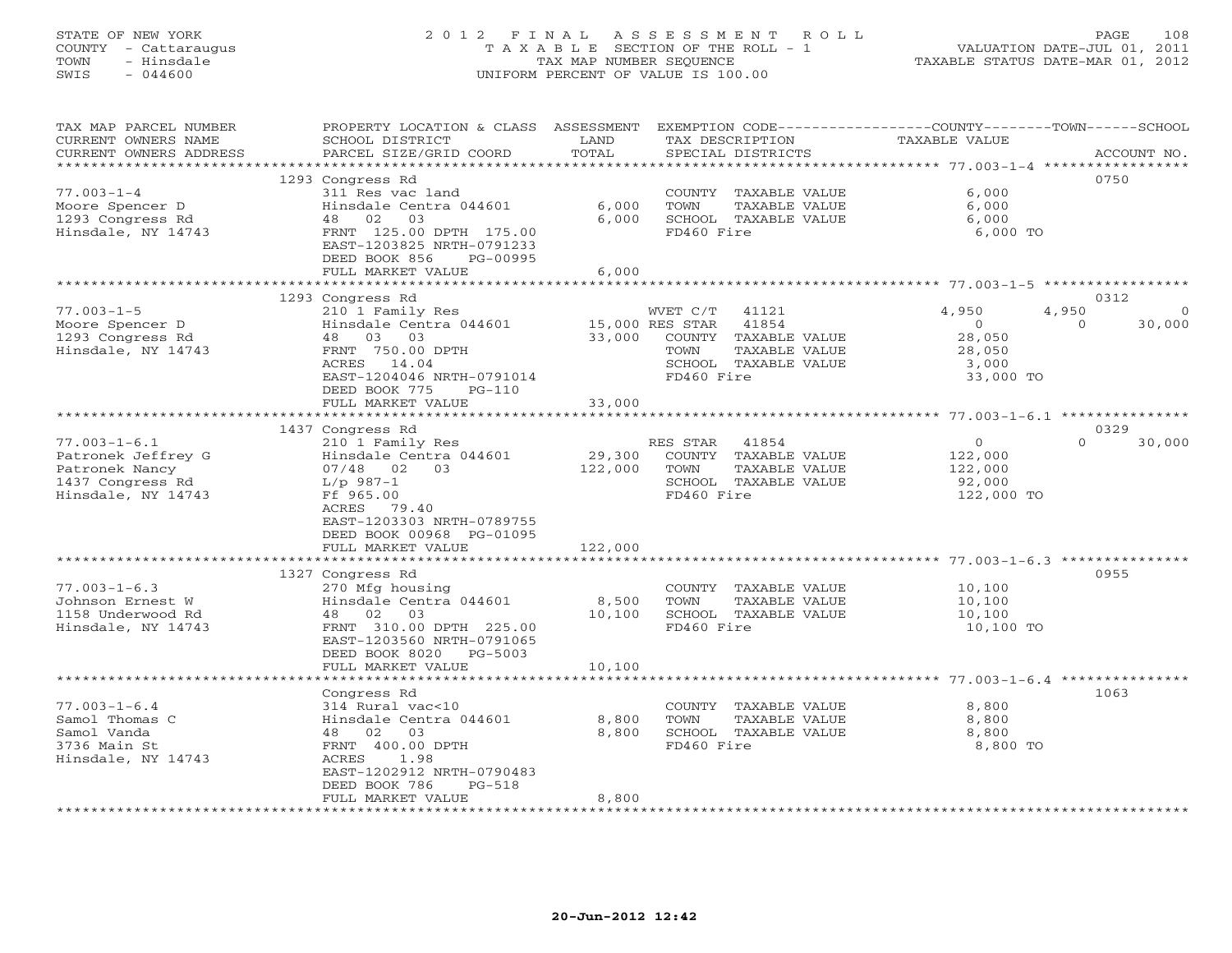## STATE OF NEW YORK 2 0 1 2 F I N A L A S S E S S M E N T R O L L PAGE 109 COUNTY - Cattaraugus T A X A B L E SECTION OF THE ROLL - 1 VALUATION DATE-JUL 01, 2011 TOWN - Hinsdale TAX MAP NUMBER SEQUENCE TAXABLE STATUS DATE-MAR 01, 2012 SWIS - 044600 UNIFORM PERCENT OF VALUE IS 100.00UNIFORM PERCENT OF VALUE IS 100.00

| TAX MAP PARCEL NUMBER  |                           |        |                       | PROPERTY LOCATION & CLASS ASSESSMENT EXEMPTION CODE---------------COUNTY-------TOWN------SCHOOL |
|------------------------|---------------------------|--------|-----------------------|-------------------------------------------------------------------------------------------------|
| CURRENT OWNERS NAME    | SCHOOL DISTRICT           | LAND   | TAX DESCRIPTION       | TAXABLE VALUE                                                                                   |
| CURRENT OWNERS ADDRESS | PARCEL SIZE/GRID COORD    | TOTAL  | SPECIAL DISTRICTS     | ACCOUNT NO.                                                                                     |
|                        |                           |        |                       |                                                                                                 |
|                        | 1437 Congress Rd          |        |                       | 1068                                                                                            |
| $77.003 - 1 - 6.6$     | 314 Rural vac<10          |        | COUNTY TAXABLE VALUE  | 7,600                                                                                           |
| Patronek Jeffrey G     | Hinsdale Centra 044601    | 7,600  | TOWN<br>TAXABLE VALUE | 7,600                                                                                           |
| Nancy A                | 48 02<br>03               | 7,600  | SCHOOL TAXABLE VALUE  | 7,600                                                                                           |
| 1437 Congress Rd       | FRNT 200.00 DPTH 195.00   |        | FD460 Fire            | 7,600 TO                                                                                        |
| Hinsdale, NY 14743     | EAST-1202485 NRTH-0790107 |        |                       |                                                                                                 |
|                        | DEED BOOK 1005 PG-230     |        |                       |                                                                                                 |
|                        | FULL MARKET VALUE         | 7,600  |                       |                                                                                                 |
|                        |                           |        |                       |                                                                                                 |
|                        |                           |        |                       |                                                                                                 |
|                        | Flanigan Hill Rd          |        |                       | 1246                                                                                            |
| $77.003 - 1 - 6.8$     | 311 Res vac land          |        | COUNTY TAXABLE VALUE  | 2,600                                                                                           |
| Logue Damon E          | Hinsdale Centra 044601    | 2,600  | TOWN<br>TAXABLE VALUE | 2,600                                                                                           |
| 13 Vanevery St         | 48 02 03                  | 2,600  | SCHOOL TAXABLE VALUE  | 2,600                                                                                           |
| Etobicoke, Ont. Canada | FRNT 70.00 DPTH 100.00    |        | FD460 Fire            | 2,600 TO                                                                                        |
| M8V 145                | EAST-1201889 NRTH-0789065 |        |                       |                                                                                                 |
|                        | DEED BOOK 5880 PG-6007    |        |                       |                                                                                                 |
|                        | FULL MARKET VALUE         | 2,600  |                       |                                                                                                 |
| *********************  |                           |        |                       |                                                                                                 |
|                        | 1425 Congress Rd          |        |                       | 1354                                                                                            |
| $77.003 - 1 - 6.10$    | 210 1 Family Res          |        | RES STAR 41854        | $\overline{0}$<br>$\Omega$<br>30,000                                                            |
| Babiack Michelle L     | Hinsdale Centra 044601    | 9,600  | COUNTY TAXABLE VALUE  | 45,000                                                                                          |
| 1425 Congress Rd       | 48 02 03                  | 45,000 | TAXABLE VALUE<br>TOWN | 45,000                                                                                          |
| Hinsdale, NY 14743     | Ff 565.00                 |        | SCHOOL TAXABLE VALUE  | 15,000                                                                                          |
|                        | ACRES<br>2.90             |        | FD460 Fire            | 45,000 TO                                                                                       |
|                        | EAST-1203279 NRTH-0790792 |        |                       |                                                                                                 |
|                        | DEED BOOK 1001 PG-295     |        |                       |                                                                                                 |
|                        | FULL MARKET VALUE         | 45,000 |                       |                                                                                                 |
|                        |                           |        |                       |                                                                                                 |
|                        | 1271 Congress Rd          |        |                       | 0155                                                                                            |
| $77.003 - 1 - 7$       | 210 1 Family Res          |        | RES STAR<br>41854     | $\Omega$<br>$\Omega$<br>30,000                                                                  |
| Austin Victor E        |                           |        |                       |                                                                                                 |
|                        | Hinsdale Centra 044601    | 8,700  | COUNTY TAXABLE VALUE  | 78,000                                                                                          |
| Austin Patricia        | 40 02 03                  | 78,000 | TOWN<br>TAXABLE VALUE | 78,000                                                                                          |
| 1271 Congress St       | Ff 115.00                 |        | SCHOOL TAXABLE VALUE  | 48,000                                                                                          |
| Hinsdale, NY 14743     | 1.86<br>ACRES             |        | FD460 Fire            | 78,000 TO                                                                                       |
|                        | EAST-1204544 NRTH-0791465 |        |                       |                                                                                                 |
|                        | DEED BOOK 889<br>PG-00926 |        |                       |                                                                                                 |
|                        | FULL MARKET VALUE         | 78,000 |                       |                                                                                                 |
|                        |                           |        |                       |                                                                                                 |
|                        | 1265 Congress Rd          |        |                       | 0567                                                                                            |
| $77.003 - 1 - 8.1$     | 270 Mfg housing           |        | COUNTY TAXABLE VALUE  | 13,200                                                                                          |
| Rishel Charles K       | Hinsdale Centra 044601    | 8,000  | TOWN<br>TAXABLE VALUE | 13,200                                                                                          |
| 1257 Congress Rd       | 40 02<br>03               | 13,200 | SCHOOL TAXABLE VALUE  | 13,200                                                                                          |
| Hinsdale, NY 14743     | RM5 1265 Congress Rd      |        | FD460 Fire            | 13,200 TO                                                                                       |
|                        | Ff 450.00                 |        |                       |                                                                                                 |
|                        | FRNT 110.00 DPTH 363.70   |        |                       |                                                                                                 |
|                        | BANK<br>017               |        |                       |                                                                                                 |
|                        | EAST-1204691 NRTH-0791564 |        |                       |                                                                                                 |
|                        | DEED BOOK 14535 PG-3003   |        |                       |                                                                                                 |
|                        | FULL MARKET VALUE         | 13,200 |                       |                                                                                                 |
|                        |                           |        |                       |                                                                                                 |
|                        |                           |        |                       |                                                                                                 |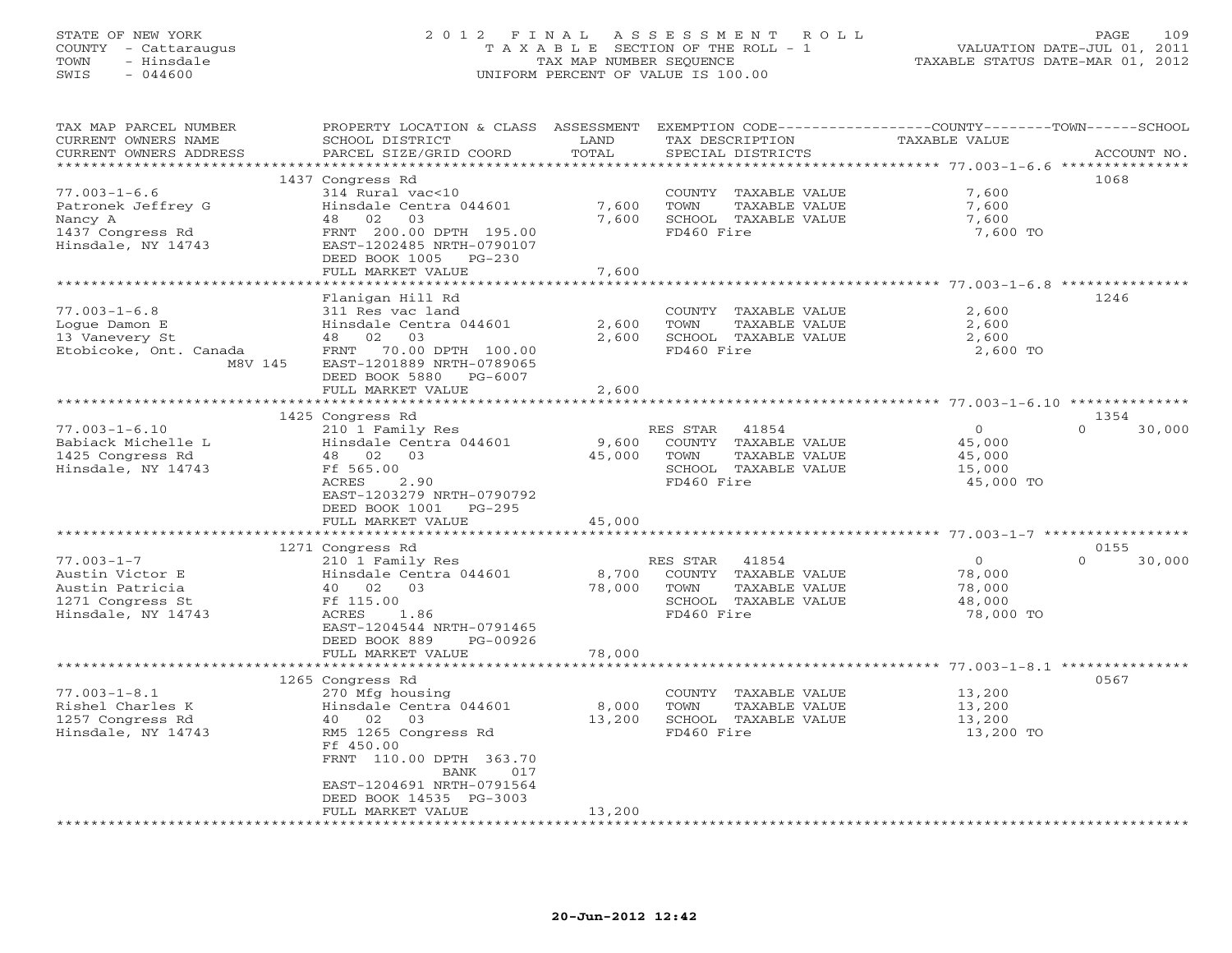# STATE OF NEW YORK 2 0 1 2 F I N A L A S S E S S M E N T R O L L PAGE 110 COUNTY - Cattaraugus T A X A B L E SECTION OF THE ROLL - 1 VALUATION DATE-JUL 01, 2011 TOWN - Hinsdale TAX MAP NUMBER SEQUENCE TAXABLE STATUS DATE-MAR 01, 2012 SWIS - 044600 UNIFORM PERCENT OF VALUE IS 100.00UNIFORM PERCENT OF VALUE IS 100.00

| TAX MAP PARCEL NUMBER<br>CURRENT OWNERS NAME<br>CURRENT OWNERS ADDRESS                         | PROPERTY LOCATION & CLASS ASSESSMENT<br>SCHOOL DISTRICT<br>PARCEL SIZE/GRID COORD                                                                                                 | LAND<br>TOTAL    | TAX DESCRIPTION<br>SPECIAL DISTRICTS                                                                                                             | EXEMPTION CODE-----------------COUNTY-------TOWN------SCHOOL<br>TAXABLE VALUE |                            | ACCOUNT NO.                          |
|------------------------------------------------------------------------------------------------|-----------------------------------------------------------------------------------------------------------------------------------------------------------------------------------|------------------|--------------------------------------------------------------------------------------------------------------------------------------------------|-------------------------------------------------------------------------------|----------------------------|--------------------------------------|
| $77.003 - 1 - 8.2$<br>Cassidy Larry D                                                          | 1232 Congress Rd<br>210 1 Family Res<br>Hinsdale Centra 044601                                                                                                                    | 9,600            | RES STAR 41854<br>COUNTY TAXABLE VALUE                                                                                                           | $\Omega$<br>76,000                                                            | $\Omega$                   | 0357<br>30,000                       |
| Cassidy Susan R<br>1232 Congress Rd<br>Hinsdale, NY 14743                                      | 40 03 03<br>FRNT 179.00 DPTH<br>2.90<br>ACRES<br>EAST-1205011 NRTH-0792237<br>DEED BOOK 00964 PG-00685                                                                            | 76,000           | TOWN<br>TAXABLE VALUE<br>SCHOOL TAXABLE VALUE<br>FD460 Fire                                                                                      | 76,000<br>46,000<br>76,000 TO                                                 |                            |                                      |
|                                                                                                | FULL MARKET VALUE                                                                                                                                                                 | 76,000           |                                                                                                                                                  |                                                                               |                            |                                      |
|                                                                                                | 1257 Congress Rd                                                                                                                                                                  |                  | 60 PCT OF VALUE USED FOR EXEMPTION PURPOSES                                                                                                      |                                                                               |                            | 1712                                 |
| $77.003 - 1 - 8.3$<br>Rishel Charles K<br>1257 Congress Rd<br>Hinsdale, NY 14743               | 210 1 Family Res<br>Hinsdale Centra 044601<br>40 02 03<br>RM5 1265 Congress Rd<br>Ff 450.00<br>22.20 BANK<br>ACRES<br>017<br>EAST-1204848 NRTH-0791275<br>DEED BOOK 14535 PG-3003 | 17,200 DVET C/T  | WVET C/T<br>41121<br>41141<br>41854<br>71,000 RES STAR<br>TAXABLE VALUE<br>COUNTY<br>TOWN<br>TAXABLE VALUE<br>SCHOOL TAXABLE VALUE<br>FD460 Fire | 6,390<br>2,130<br>$\bigcirc$<br>62,480<br>62,480<br>41,000<br>71,000 TO       | 6,390<br>2,130<br>$\Omega$ | $\overline{0}$<br>$\Omega$<br>30,000 |
|                                                                                                | FULL MARKET VALUE<br>*********************************                                                                                                                            | 71,000           |                                                                                                                                                  |                                                                               |                            |                                      |
|                                                                                                | 1241 Congress Rd                                                                                                                                                                  |                  |                                                                                                                                                  |                                                                               |                            | 0805                                 |
| $77.003 - 1 - 9$<br>Blakely John<br>Smith Marylyn A<br>1241 Congress Rd<br>Hinsdale, NY 14743  | 210 1 Family Res<br>Hinsdale Centra 044601<br>40 02 03<br>FRNT 475.00 DPTH<br>2.40<br>ACRES<br>EAST-1205156 NRTH-0791868<br>DEED BOOK 14941 PG-2001                               | 9,500<br>65,000  | RES STAR<br>41854<br>COUNTY TAXABLE VALUE<br>TOWN<br>TAXABLE VALUE<br>SCHOOL TAXABLE VALUE<br>FD460 Fire                                         | $\overline{0}$<br>65,000<br>65,000<br>35,000<br>65,000 TO                     | $\Omega$                   | 30,000                               |
|                                                                                                | FULL MARKET VALUE                                                                                                                                                                 | 65,000           |                                                                                                                                                  |                                                                               |                            |                                      |
|                                                                                                | 1201 Congress Rd                                                                                                                                                                  |                  |                                                                                                                                                  |                                                                               |                            | 0803                                 |
| $77.003 - 1 - 10.1$<br>Wing Timothy A<br>Wing Sharon<br>1201 Congress Rd<br>Hinsdale, NY 14743 | 240 Rural res<br>Hinsdale Centra 044601<br>33/40 02 03<br>FRNT 975.00 DPTH<br>94.50<br>ACRES<br>EAST-1206215 NRTH-0790866<br>DEED BOOK 00916 PG-01083                             | 32,300<br>59,300 | RES STAR<br>41854<br>COUNTY TAXABLE VALUE<br>TOWN<br>TAXABLE VALUE<br>SCHOOL TAXABLE VALUE<br>FD460 Fire                                         | $\Omega$<br>59,300<br>59,300<br>29,300<br>59,300 TO                           | $\Omega$                   | 30,000                               |
|                                                                                                | FULL MARKET VALUE<br>************************                                                                                                                                     | 59,300           |                                                                                                                                                  |                                                                               |                            |                                      |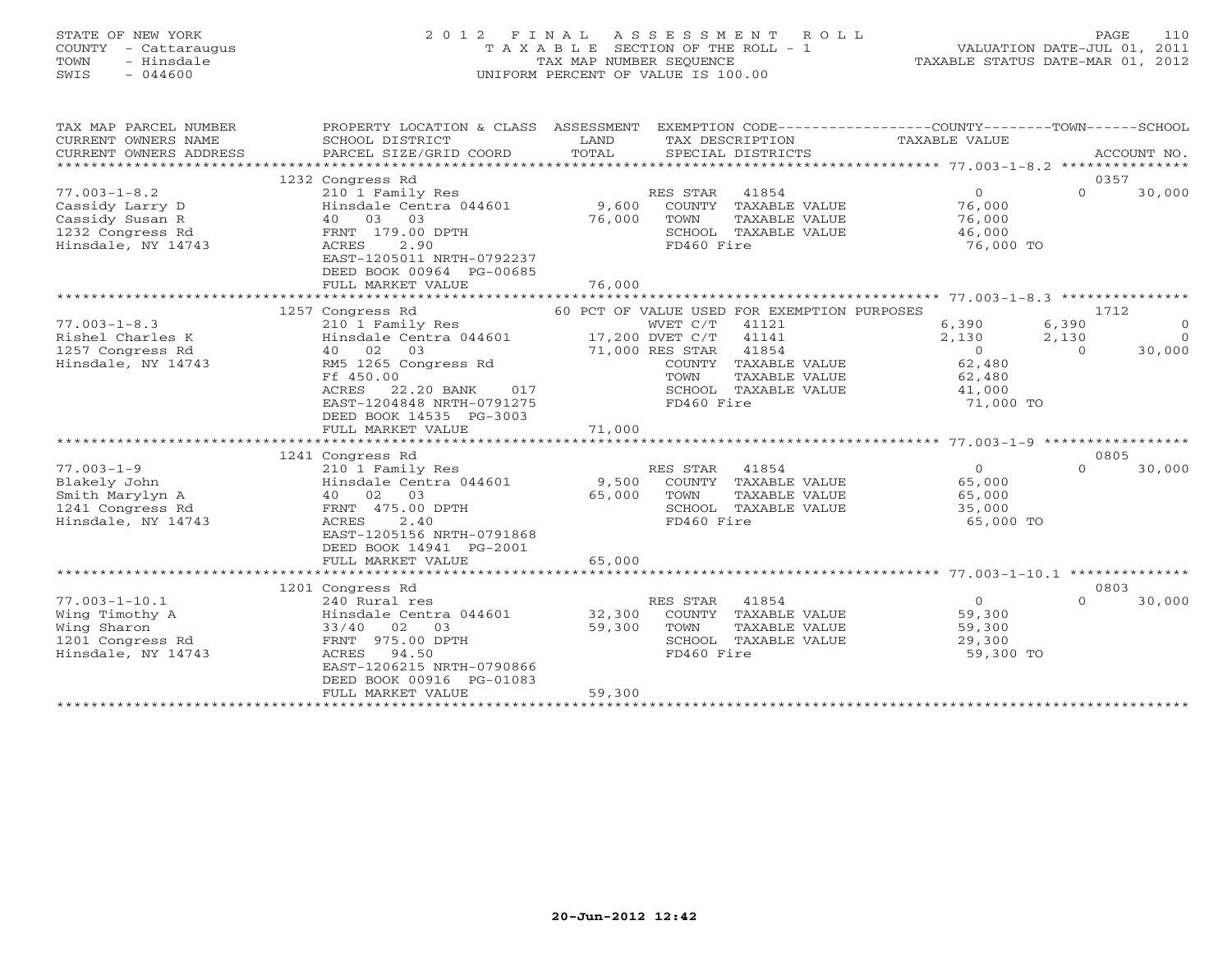# STATE OF NEW YORK 2 0 1 2 F I N A L A S S E S S M E N T R O L L PAGE 111 COUNTY - Cattaraugus T A X A B L E SECTION OF THE ROLL - 1 VALUATION DATE-JUL 01, 2011 TOWN - Hinsdale TAX MAP NUMBER SEQUENCE TAXABLE STATUS DATE-MAR 01, 2012 SWIS - 044600 UNIFORM PERCENT OF VALUE IS 100.00UNIFORM PERCENT OF VALUE IS 100.00

| TAX MAP PARCEL NUMBER<br>CURRENT OWNERS NAME | PROPERTY LOCATION & CLASS ASSESSMENT<br>SCHOOL DISTRICT | LAND               | EXEMPTION CODE-----------------COUNTY-------TOWN------SCHOOL<br>TAX DESCRIPTION | <b>TAXABLE VALUE</b>                            |                              |
|----------------------------------------------|---------------------------------------------------------|--------------------|---------------------------------------------------------------------------------|-------------------------------------------------|------------------------------|
| CURRENT OWNERS ADDRESS                       | PARCEL SIZE/GRID COORD                                  | TOTAL              | SPECIAL DISTRICTS                                                               |                                                 | ACCOUNT NO.                  |
|                                              |                                                         |                    | **************************                                                      | ****************** 77.003-1-10.2 ************** |                              |
|                                              | 1225 Congress Rd                                        |                    |                                                                                 |                                                 | 1361                         |
| $77.003 - 1 - 10.2$<br>Tetlak John G         | 210 1 Family Res<br>Hinsdale Centra 044601              |                    | CVET C/T<br>41131<br>$7,400$ DVET $C/T$<br>41141                                | 16,250<br>32,500                                | 16,250<br>32,500<br>$\Omega$ |
| Tetlak Mary J                                | $33/40$ 02<br>03                                        |                    | 65,000 RES STAR<br>41854                                                        | $\circ$                                         | 30,000<br>$\Omega$           |
| 1225 Congress Rd                             | FRNT 120.00 DPTH 306.00                                 |                    | COUNTY TAXABLE VALUE                                                            | 16,250                                          |                              |
| Hinsdale, NY 14743                           | <b>BANK</b><br>032                                      |                    | TOWN<br>TAXABLE VALUE                                                           | 16,250                                          |                              |
|                                              | EAST-1205355 NRTH-0791984                               |                    | SCHOOL TAXABLE VALUE                                                            | 35,000                                          |                              |
|                                              | DEED BOOK 00950 PG-00187                                |                    | FD460 Fire                                                                      | 65,000 TO                                       |                              |
|                                              | FULL MARKET VALUE                                       | 65,000             |                                                                                 |                                                 |                              |
|                                              |                                                         |                    |                                                                                 |                                                 |                              |
|                                              | 1063 Underwood Rd                                       |                    |                                                                                 |                                                 | 0080                         |
| $77.003 - 1 - 11.1$                          | 210 1 Family Res                                        |                    | CVET C/T<br>41131                                                               | 6,250                                           | 6,250<br>∩                   |
| Layton James J                               | Hinsdale Centra 044601                                  |                    | 10,400 DVET C/T<br>41141                                                        | 12,500                                          | 12,500<br>$\Omega$           |
| 1063 Underwood Rd                            | 32 02 03                                                |                    | 25,000 RES STAR<br>41854                                                        | $\Omega$                                        | $\Omega$<br>25,000           |
| Hinsdale, NY 14743-9797                      | Ff 500.00                                               |                    | TAXABLE VALUE<br>COUNTY                                                         | 6,250                                           |                              |
|                                              | ACRES<br>3.82                                           |                    | TOWN<br>TAXABLE VALUE                                                           | 6,250                                           |                              |
|                                              | EAST-1207176 NRTH-0790193                               |                    | SCHOOL TAXABLE VALUE                                                            | $\Omega$                                        |                              |
|                                              | DEED BOOK 776<br>PG-00158                               |                    | FD460 Fire                                                                      | 25,000 TO                                       |                              |
|                                              | FULL MARKET VALUE                                       | 25,000<br>******** |                                                                                 |                                                 |                              |
|                                              |                                                         |                    |                                                                                 | ******* 77.003-1-11.2 ************              |                              |
|                                              | Underwood Rd                                            |                    |                                                                                 |                                                 | 1021                         |
| $77.003 - 1 - 11.2$                          | 312 Vac w/imprv                                         |                    | COUNTY TAXABLE VALUE                                                            | 8,900                                           |                              |
| Reiss Dona M<br>63 Wolf Run Rd               | Hinsdale Centra 044601<br>32<br>02<br>03                | 8,900<br>8,900     | TOWN<br>TAXABLE VALUE<br>SCHOOL TAXABLE VALUE                                   | 8,900<br>8,900                                  |                              |
| Cuba, NY 14727                               | FRNT 250.00 DPTH                                        |                    | FD460 Fire                                                                      | 8,900 TO                                        |                              |
|                                              | ACRES<br>2.09                                           |                    |                                                                                 |                                                 |                              |
|                                              | EAST-1207049 NRTH-0790534                               |                    |                                                                                 |                                                 |                              |
|                                              | DEED BOOK 863<br>PG-00377                               |                    |                                                                                 |                                                 |                              |
|                                              | FULL MARKET VALUE                                       | 8,900              |                                                                                 |                                                 |                              |
|                                              |                                                         |                    |                                                                                 |                                                 |                              |
|                                              | 1075 Underwood Rd                                       |                    |                                                                                 |                                                 | 0752                         |
| $77.003 - 1 - 12$                            | 270 Mfg housing                                         |                    | COUNTY TAXABLE VALUE                                                            | 14,700                                          |                              |
| Soto Daniel T                                | Hinsdale Centra 044601                                  | 9,100              | TOWN<br>TAXABLE VALUE                                                           | 14,700                                          |                              |
| 1075 Underwood Rd                            | 02<br>03<br>32                                          | 14,700             | SCHOOL TAXABLE VALUE                                                            | 14,700                                          |                              |
| Hinsdale, NY 14743                           | Ff 950.00                                               |                    | FD460 Fire                                                                      | 14,700 TO                                       |                              |
|                                              | 2.35<br>ACRES                                           |                    |                                                                                 |                                                 |                              |
|                                              | EAST-1206992 NRTH-0791082                               |                    |                                                                                 |                                                 |                              |
|                                              | DEED BOOK 7638<br>PG-3001                               |                    |                                                                                 |                                                 |                              |
|                                              | FULL MARKET VALUE<br>************************           | 14,700             |                                                                                 |                                                 |                              |
|                                              |                                                         |                    |                                                                                 |                                                 | 0696                         |
| $77.003 - 1 - 13$                            | 1085 Wagner Hill Rd<br>210 1 Family Res                 |                    | SR STAR<br>41834                                                                | $\mathbf 0$                                     | 48,000<br>$\Omega$           |
| Sisson Georgia N                             | Hinsdale Centra 044601                                  | 14,200             | COUNTY TAXABLE VALUE                                                            | 48,000                                          |                              |
| Sisson Thomas K                              | 32 02 03                                                | 48,000             | TOWN<br>TAXABLE VALUE                                                           | 48,000                                          |                              |
| 1085 Wagner Hill Rd                          | Ff 1430.00                                              |                    | SCHOOL TAXABLE VALUE                                                            | $\circ$                                         |                              |
| Hinsdale, NY 14743                           | ACRES<br>12.07                                          |                    | FD460 Fire                                                                      | 48,000 TO                                       |                              |
|                                              | EAST-1207252 NRTH-0791353                               |                    |                                                                                 |                                                 |                              |
|                                              | DEED BOOK 13298 PG-4002                                 |                    |                                                                                 |                                                 |                              |
|                                              | FULL MARKET VALUE                                       | 48,000             |                                                                                 |                                                 |                              |
|                                              |                                                         | .                  |                                                                                 |                                                 |                              |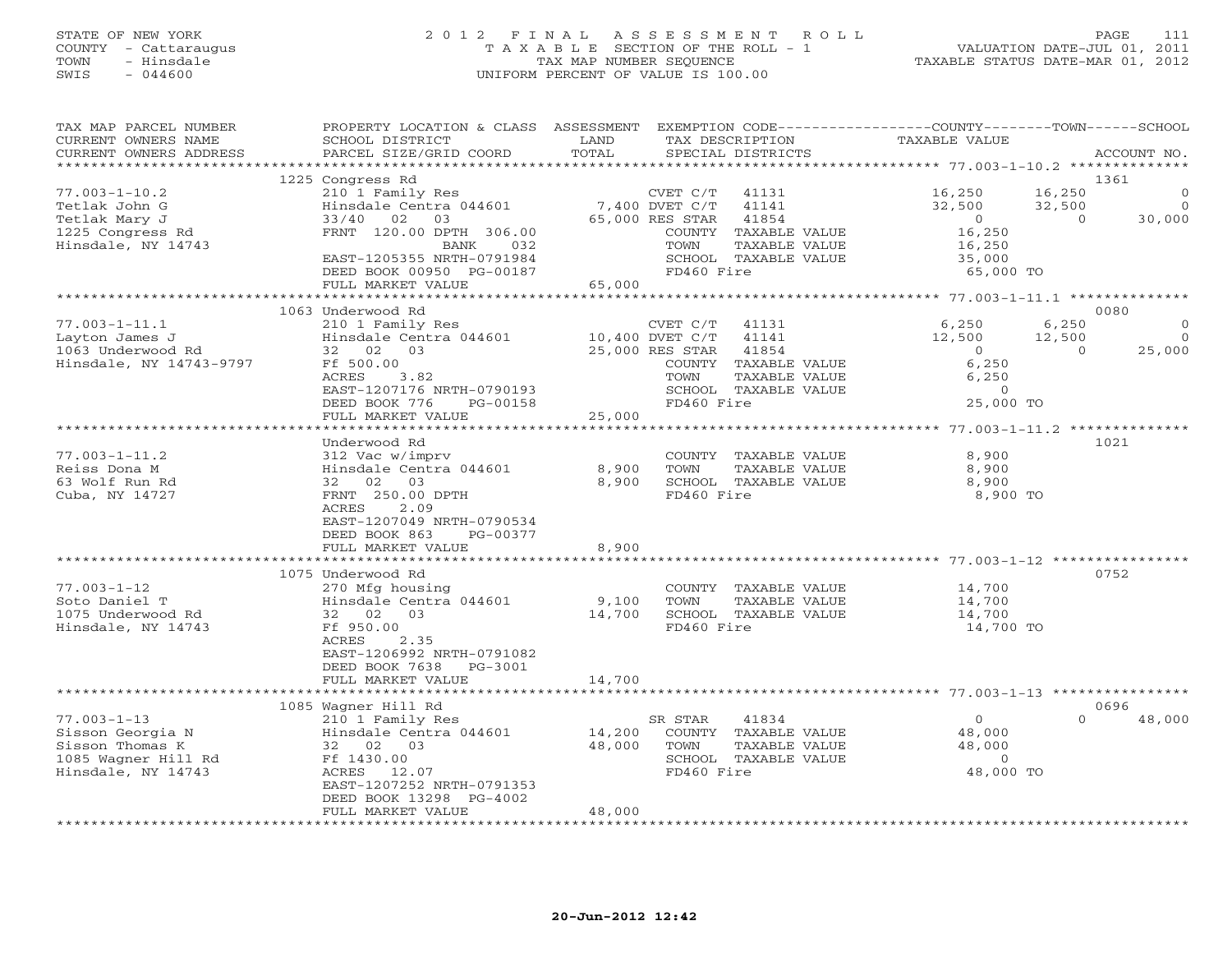### STATE OF NEW YORK 2 0 1 2 F I N A L A S S E S S M E N T R O L L PAGE 112 COUNTY - Cattaraugus T A X A B L E SECTION OF THE ROLL - 1 VALUATION DATE-JUL 01, 2011 TOWN - Hinsdale TAX MAP NUMBER SEQUENCE TAXABLE STATUS DATE-MAR 01, 2012 SWIS - 044600 UNIFORM PERCENT OF VALUE IS 100.00UNIFORM PERCENT OF VALUE IS 100.00

| TAX MAP PARCEL NUMBER<br>CURRENT OWNERS NAME<br>CURRENT OWNERS ADDRESS                                  | PROPERTY LOCATION & CLASS<br>SCHOOL DISTRICT<br>PARCEL SIZE/GRID COORD                                                                                                                           | ASSESSMENT<br>LAND<br>TOTAL | EXEMPTION CODE-----------------COUNTY-------TOWN------SCHOOL<br>TAX DESCRIPTION<br>SPECIAL DISTRICTS                                | TAXABLE VALUE                                                                   | ACCOUNT NO.                |
|---------------------------------------------------------------------------------------------------------|--------------------------------------------------------------------------------------------------------------------------------------------------------------------------------------------------|-----------------------------|-------------------------------------------------------------------------------------------------------------------------------------|---------------------------------------------------------------------------------|----------------------------|
| ******************                                                                                      |                                                                                                                                                                                                  |                             |                                                                                                                                     |                                                                                 |                            |
| $77.003 - 1 - 14.1$<br>McInroy David<br>McInroy Florence<br>1077 Wagner Hill Rd<br>Hinsdale, NY 14743   | 1077 Wagner Hill Rd<br>240 Rural res<br>Hinsdale Centra 044601<br>32 02<br>03<br>Ff 675.00<br>ACRES<br>20.35<br>EAST-1207762 NRTH-0790693<br>DEED BOOK 704<br>PG-00927<br>FULL MARKET VALUE      | 80,000<br>80,000            | WVET C/T<br>41121<br>17,500 SR STAR<br>41834<br>COUNTY TAXABLE VALUE<br>TAXABLE VALUE<br>TOWN<br>SCHOOL TAXABLE VALUE<br>FD460 Fire | 12,000<br>12,000<br>$\Omega$<br>68,000<br>68,000<br>17,800<br>80,000 TO         | 0504<br>$\Omega$<br>62,200 |
|                                                                                                         | **************                                                                                                                                                                                   | ***********                 |                                                                                                                                     | ********************* 77.003-1-14.2 ***************                             |                            |
| $77.003 - 1 - 14.2$<br>Ballard Jay J<br>Ballard Jill M<br>1011 Wagner Hill Rd<br>Hinsdale, NY 14743     | 1011 Wagner Hill Rd<br>210 1 Family Res<br>Hinsdale Centra 044601<br>32 02<br>03<br>Ff 155.00<br>ACRES<br>9.90 BANK<br>023<br>EAST-1208058 NRTH-0790967<br>DEED BOOK 00982 PG-01189              | 13,400<br>124,000           | RES STAR<br>41854<br>COUNTY<br>TAXABLE VALUE<br>TOWN<br>TAXABLE VALUE<br>SCHOOL TAXABLE VALUE<br>FD460 Fire                         | $\circ$<br>124,000<br>124,000<br>94,000<br>124,000 TO                           | 1525<br>$\Omega$<br>30,000 |
|                                                                                                         | FULL MARKET VALUE<br>**********************                                                                                                                                                      | 124,000<br>*************    |                                                                                                                                     | **************************************503-1-15 *****************                |                            |
|                                                                                                         | 1050 Wagner Hill Rd                                                                                                                                                                              |                             |                                                                                                                                     |                                                                                 | 0225                       |
| $77.003 - 1 - 15$<br>Beeman David J Jr.<br>Beeman Amy<br>1050 Wagner Hill Rd<br>Hinsdale, NY 14743      | 210 1 Family Res<br>Hinsdale Centra 044601<br>02<br>03<br>32<br>FRNT 1280.00 DPTH<br>ACRES<br>10.27 BANK<br>017<br>EAST-1207851 NRTH-0791883<br>DEED BOOK 1019<br>$PG-835$                       | 13,500<br>84,000            | RES STAR<br>41854<br>COUNTY<br>TAXABLE VALUE<br>TOWN<br>TAXABLE VALUE<br>SCHOOL TAXABLE VALUE<br>FD460 Fire                         | $\overline{0}$<br>84,000<br>84,000<br>54,000<br>84,000 TO                       | $\cap$<br>30,000           |
|                                                                                                         | FULL MARKET VALUE                                                                                                                                                                                | 84,000                      |                                                                                                                                     |                                                                                 |                            |
|                                                                                                         | 1057 Powley Rd                                                                                                                                                                                   |                             |                                                                                                                                     | ********** 77.003-1-16 *********                                                | 0615                       |
| $77.003 - 1 - 16$<br>Powley Jacqueline M<br>PO Box 186<br>Hinsdale, NY 14743                            | 210 1 Family Res<br>Hinsdale Centra 044601<br>38 02<br>03<br>Ff 550.00<br>ACRES 10.25<br>EAST-1208705 NRTH-0791748<br>DEED BOOK 583<br>$PG-481$                                                  | 13,500<br>39,000            | SR STAR<br>41834<br>COUNTY<br>TAXABLE VALUE<br>TOWN<br>TAXABLE VALUE<br>SCHOOL TAXABLE VALUE<br>FD460 Fire                          | $\circ$<br>39,000<br>39,000<br>$\Omega$<br>39,000 TO                            | 39,000<br>$\Omega$         |
|                                                                                                         | FULL MARKET VALUE                                                                                                                                                                                | 39,000                      |                                                                                                                                     |                                                                                 |                            |
| $77.003 - 1 - 17$<br>Nicholas Joel D<br>Kolkowski Lindsey M<br>859 Wagner Hill Rd<br>Hinsdale, NY 14743 | 979 Wagner Hill Rd<br>472 Kennel / vet<br>Hinsdale Centra 044601<br>32 02 03<br>FRNT 1110.00 DPTH<br>ACRES<br>23.33<br>EAST-1208714 NRTH-0790613<br>DEED BOOK 14058 PG-9001<br>FULL MARKET VALUE | 18,100<br>48,100<br>48,100  | COUNTY<br>TAXABLE VALUE<br>TOWN<br>TAXABLE VALUE<br>SCHOOL TAXABLE VALUE<br>FD460 Fire                                              | ************* 77.003-1-17 **********<br>48,100<br>48,100<br>48,100<br>48,100 TO | 0338                       |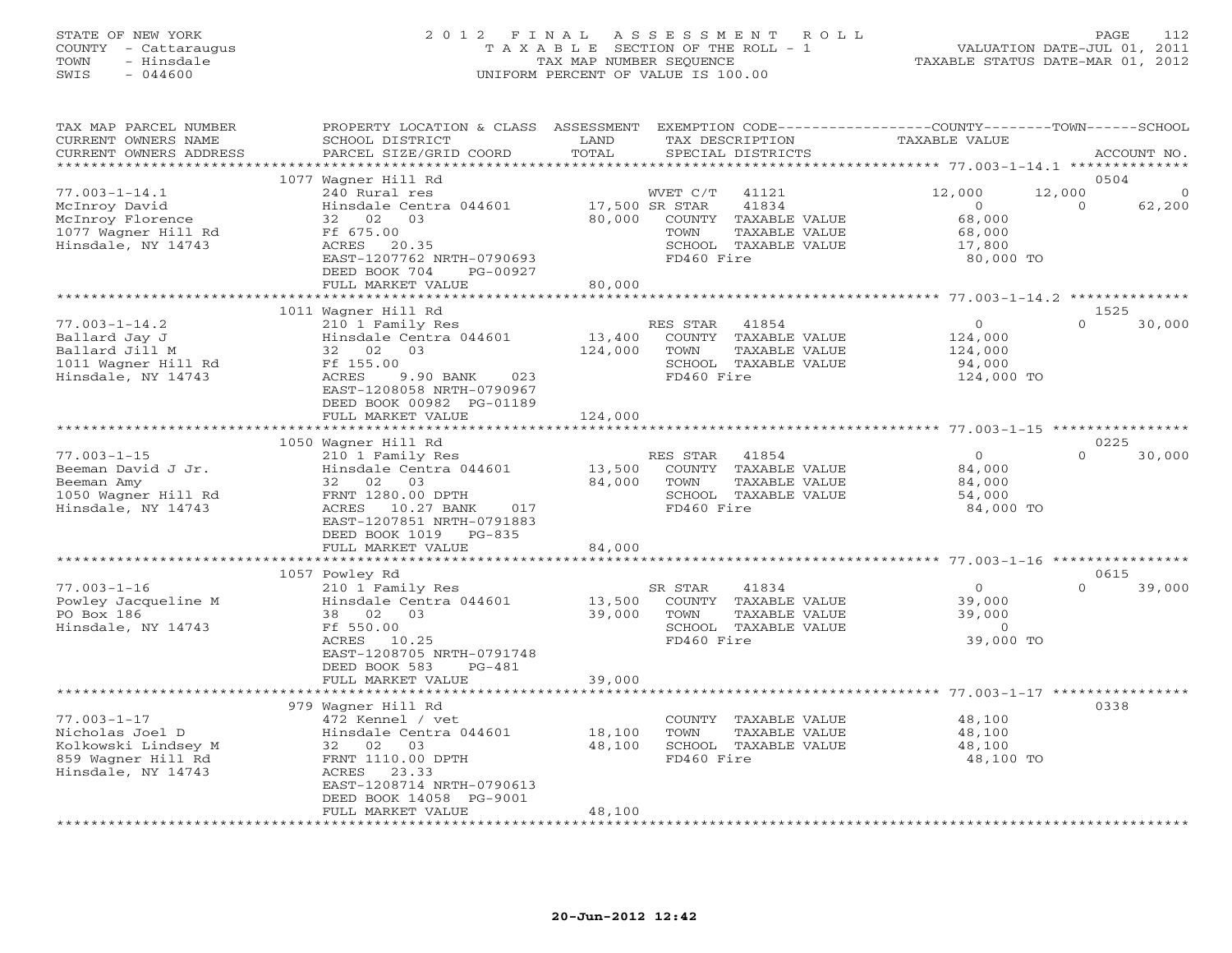# STATE OF NEW YORK 2 0 1 2 F I N A L A S S E S S M E N T R O L L PAGE 113 COUNTY - Cattaraugus T A X A B L E SECTION OF THE ROLL - 1 VALUATION DATE-JUL 01, 2011 TOWN - Hinsdale TAX MAP NUMBER SEQUENCE TAXABLE STATUS DATE-MAR 01, 2012 SWIS - 044600 UNIFORM PERCENT OF VALUE IS 100.00UNIFORM PERCENT OF VALUE IS 100.00

| TAX MAP PARCEL NUMBER<br>CURRENT OWNERS NAME<br>CURRENT OWNERS ADDRESS | PROPERTY LOCATION & CLASS ASSESSMENT<br>SCHOOL DISTRICT<br>PARCEL SIZE/GRID COORD | LAND<br>TOTAL | EXEMPTION CODE-----------------COUNTY-------TOWN------SCHOOL<br>TAX DESCRIPTION TAXABLE VALUE<br>SPECIAL DISTRICTS |                | ACCOUNT NO.        |
|------------------------------------------------------------------------|-----------------------------------------------------------------------------------|---------------|--------------------------------------------------------------------------------------------------------------------|----------------|--------------------|
|                                                                        | 984 Waqner Hill Rd                                                                |               |                                                                                                                    |                | 0669               |
| $77.003 - 1 - 18$                                                      | 210 1 Family Res                                                                  |               | AGED C/T/S 41800                                                                                                   | 30,500         | 30,500<br>30,500   |
|                                                                        |                                                                                   |               |                                                                                                                    |                | $\overline{a}$     |
| Schibler Phyllis                                                       | Hinsdale Centra 044601 10,300 SR STAR                                             |               | 41834                                                                                                              | $\Omega$       | 30,500             |
| 984 Wagner Hill Rd                                                     | 32 02 03                                                                          | 61,000        | COUNTY TAXABLE VALUE                                                                                               | 30,500         |                    |
| Hinsdale, NY 14743                                                     | FRNT 390.00 DPTH                                                                  |               | TOWN<br>TAXABLE VALUE                                                                                              | 30,500         |                    |
|                                                                        | ACRES<br>3.72                                                                     |               | SCHOOL TAXABLE VALUE                                                                                               | $\overline{0}$ |                    |
|                                                                        | EAST-1208943 NRTH-0791351                                                         |               | FD460 Fire                                                                                                         | 61,000 TO      |                    |
|                                                                        | DEED BOOK 694<br>PG-00666                                                         |               |                                                                                                                    |                |                    |
|                                                                        | FULL MARKET VALUE                                                                 | 61,000        |                                                                                                                    |                |                    |
|                                                                        |                                                                                   |               |                                                                                                                    |                |                    |
|                                                                        | Wagner Hill Rd                                                                    |               |                                                                                                                    |                | 0491               |
| $77.003 - 1 - 19$                                                      | 260 Seasonal res                                                                  |               | COUNTY TAXABLE VALUE                                                                                               | 40,000         |                    |
| Long Peter R                                                           | Hinsdale Centra 044601 8,300                                                      |               | TOWN<br>TAXABLE VALUE                                                                                              | 40,000         |                    |
| Long Judith A                                                          | 32 02 03                                                                          | 40,000        | SCHOOL TAXABLE VALUE                                                                                               | 40,000         |                    |
| James Soldwisch                                                        | LU James & Betty soldwisc                                                         |               | FD460 Fire                                                                                                         | 40,000 TO      |                    |
| 40 Louisa St                                                           | Ff 450.00                                                                         |               |                                                                                                                    |                |                    |
| N. Tonawanda, NY 14120                                                 | ACRES<br>1.40                                                                     |               |                                                                                                                    |                |                    |
|                                                                        | EAST-1209627 NRTH-0790688                                                         |               |                                                                                                                    |                |                    |
|                                                                        | DEED BOOK 6069 PG-5001                                                            |               |                                                                                                                    |                |                    |
|                                                                        | FULL MARKET VALUE                                                                 | 40,000        |                                                                                                                    |                |                    |
|                                                                        |                                                                                   |               |                                                                                                                    |                |                    |
|                                                                        | 866 Wagner Hill Rd                                                                |               |                                                                                                                    |                | 0751               |
| $77.003 - 1 - 20$                                                      | 260 Seasonal res                                                                  |               | COUNTY TAXABLE VALUE                                                                                               | 36,000         |                    |
| Tierney Paul                                                           | Hinsdale Centra 044601 9,100                                                      |               | TOWN<br>TAXABLE VALUE                                                                                              | 36,000         |                    |
| 28 Jackie Cir                                                          | 32 02 03                                                                          | 36,000        | SCHOOL TAXABLE VALUE                                                                                               | 36,000         |                    |
| Rochester, NY 14612                                                    | Camp Donovan                                                                      |               | FD460 Fire                                                                                                         | 36,000 TO      |                    |
|                                                                        | Ff 240.00                                                                         |               |                                                                                                                    |                |                    |
|                                                                        |                                                                                   |               |                                                                                                                    |                |                    |
|                                                                        | <b>ACRES</b><br>2.35                                                              |               |                                                                                                                    |                |                    |
|                                                                        | EAST-1209766 NRTH-0790867                                                         |               |                                                                                                                    |                |                    |
|                                                                        | DEED BOOK 16503 PG-3001                                                           |               |                                                                                                                    |                |                    |
|                                                                        | FULL MARKET VALUE                                                                 | 36,000        |                                                                                                                    |                |                    |
|                                                                        |                                                                                   |               |                                                                                                                    |                |                    |
|                                                                        | 934 Wagner Hill Rd                                                                |               |                                                                                                                    |                | 0384               |
| $77.003 - 1 - 21$                                                      | 210 1 Family Res                                                                  |               | RES STAR<br>41854                                                                                                  | $\overline{O}$ | $\Omega$<br>30,000 |
| Kwiatkowski Lawrence E                                                 | Hinsdale Centra 044601                                                            | 13,800        | COUNTY TAXABLE VALUE                                                                                               | 150,000        |                    |
| 934 Wagner Hill Rd                                                     | 32 02 03                                                                          | 150,000       | TOWN<br>TAXABLE VALUE                                                                                              | 150,000        |                    |
| Hinsdale, NY 14743                                                     | FRNT 600.00 DPTH                                                                  |               | SCHOOL TAXABLE VALUE                                                                                               | 120,000        |                    |
|                                                                        | ACRES 10.95                                                                       |               | FD460 Fire                                                                                                         | 150,000 TO     |                    |
|                                                                        | EAST-1209366 NRTH-0791416                                                         |               |                                                                                                                    |                |                    |
|                                                                        | DEED BOOK 1016 PG-548                                                             |               |                                                                                                                    |                |                    |
|                                                                        | FULL MARKET VALUE                                                                 | 150,000       |                                                                                                                    |                |                    |
|                                                                        |                                                                                   |               |                                                                                                                    |                |                    |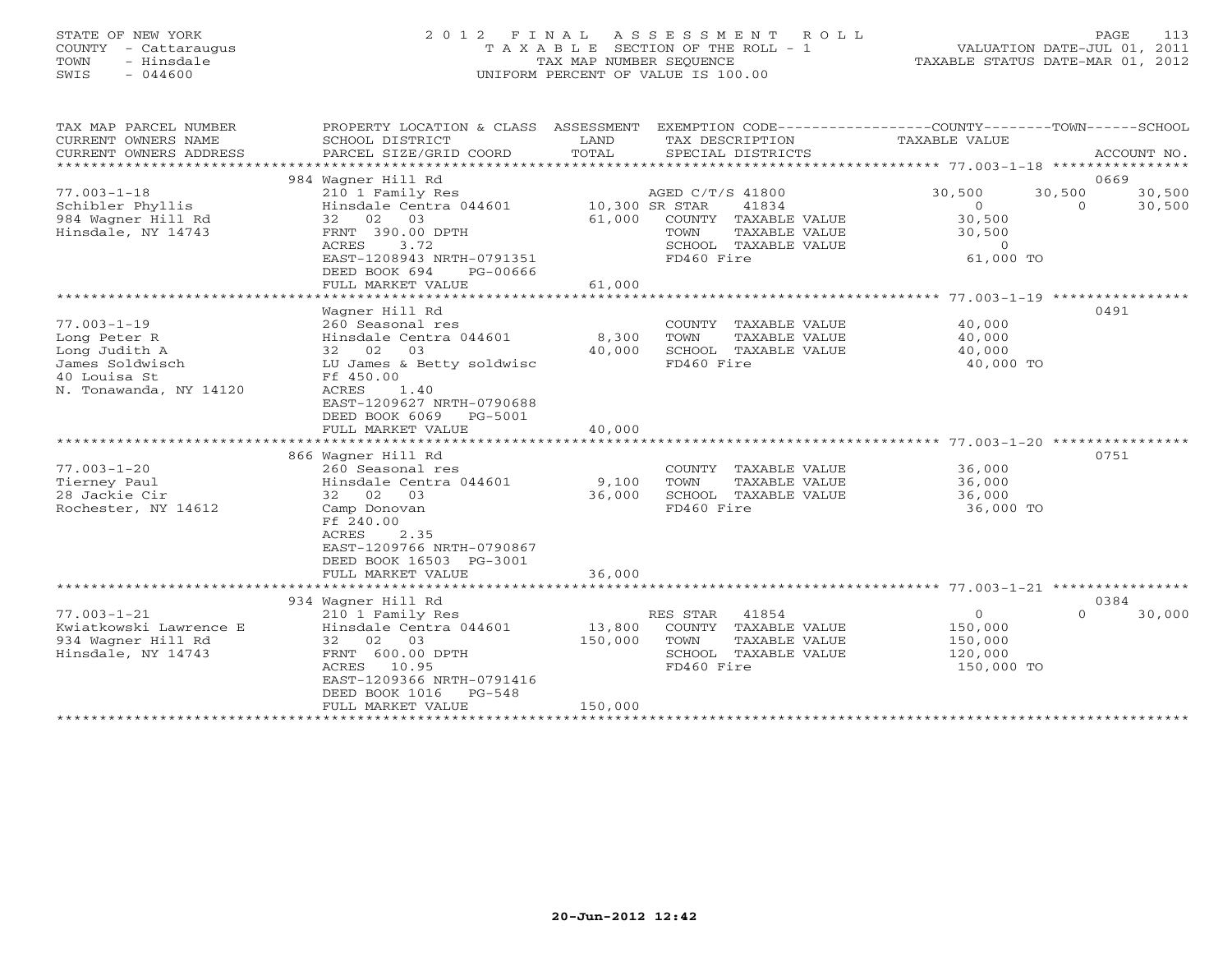# STATE OF NEW YORK 2 0 1 2 F I N A L A S S E S S M E N T R O L L PAGE 114 COUNTY - Cattaraugus T A X A B L E SECTION OF THE ROLL - 1 VALUATION DATE-JUL 01, 2011 TOWN - Hinsdale TAX MAP NUMBER SEQUENCE TAXABLE STATUS DATE-MAR 01, 2012 SWIS - 044600 UNIFORM PERCENT OF VALUE IS 100.00

| TAX MAP PARCEL NUMBER<br>CURRENT OWNERS NAME<br>CURRENT OWNERS ADDRESS                                  | PROPERTY LOCATION & CLASS ASSESSMENT EXEMPTION CODE----------------COUNTY-------TOWN------SCHOOL<br>SCHOOL DISTRICT<br>PARCEL SIZE/GRID COORD                                                                              | LAND<br>TOTAL             | TAX DESCRIPTION<br>SPECIAL DISTRICTS                                                                                          | TAXABLE VALUE                                                        | ACCOUNT NO.                                            |
|---------------------------------------------------------------------------------------------------------|----------------------------------------------------------------------------------------------------------------------------------------------------------------------------------------------------------------------------|---------------------------|-------------------------------------------------------------------------------------------------------------------------------|----------------------------------------------------------------------|--------------------------------------------------------|
| ********************                                                                                    | ***************************                                                                                                                                                                                                |                           |                                                                                                                               |                                                                      |                                                        |
| $77.003 - 1 - 22$<br>Reiss Kenneth G<br>Dunovan Lc)<br>63 Wolf Run Rd<br>Cuba, NY 14727                 | 868 Waqner Hill Rd<br>210 1 Family Res<br>Hinsdale Centra 044601<br>32 02 03<br>land con. Deena Parsley<br>FRNT 310.00 DPTH<br>1.80<br>ACRES<br>EAST-1209998 NRTH-0790999<br>DEED BOOK 00947 PG-00572<br>FULL MARKET VALUE | 8,700<br>41,000<br>41,000 | RES STAR<br>41854<br>COUNTY TAXABLE VALUE<br>TOWN<br>TAXABLE VALUE<br>SCHOOL TAXABLE VALUE<br>FD460 Fire                      | $\overline{0}$<br>41,000<br>41,000<br>11,000<br>41,000 TO            | 0528<br>$\Omega$<br>30,000                             |
|                                                                                                         | **********************                                                                                                                                                                                                     |                           |                                                                                                                               |                                                                      |                                                        |
| $77.003 - 1 - 23.1$<br>Voigt Robert F<br>137 6 Avenue<br>Lancaster, NY 14086                            | Wagner Hill Rd<br>311 Res vac land<br>Hinsdale Centra 044601<br>32 02 03<br>FRNT 296.00 DPTH<br>ACRES 1.65<br>EAST-1210238 NRTH-0791212<br>DEED BOOK 13675 PG-7001<br>FULL MARKET VALUE                                    | 7,100<br>7,100<br>7,100   | COUNTY TAXABLE VALUE<br>TOWN<br>TAXABLE VALUE<br>SCHOOL TAXABLE VALUE<br>FD460 Fire                                           | 7,100<br>7,100<br>7,100<br>7,100 TO                                  | 0573                                                   |
|                                                                                                         |                                                                                                                                                                                                                            |                           |                                                                                                                               |                                                                      |                                                        |
| $77.003 - 1 - 23.2$<br>Danna Melinda L<br>Keller<br>1020 Creekside Dr<br>Niagara Falls, NY 14304        | Wagner Hill Rd (Off)<br>260 Seasonal res<br>Hinsdale Centra 044601<br>32 02 03<br>ACRES 4.55<br>EAST-1209836 NRTH-0791306<br>DEED BOOK 891<br>PG-00941<br>FULL MARKET VALUE                                                | 9,500<br>39,000<br>39,000 | COUNTY TAXABLE VALUE<br>TOWN<br>TAXABLE VALUE<br>SCHOOL TAXABLE VALUE<br>FD460 Fire                                           | 39,000<br>39,000<br>39,000<br>39,000 TO                              | 1126                                                   |
|                                                                                                         | 3940 Pyke Rd                                                                                                                                                                                                               |                           |                                                                                                                               |                                                                      | 0144                                                   |
| $77.003 - 1 - 25.1$<br>Pyke David W<br>Pyke Marion F<br>17 Elma St<br>St Catherines Ont Can<br>L2n 6Z2, | 260 Seasonal res<br>Hinsdale Centra 044601<br>32 02 03<br>2.85<br>ACRES<br>EAST-1209802 NRTH-0791845<br>DEED BOOK 00981 PG-00975<br>FULL MARKET VALUE                                                                      | 8,100<br>60,000<br>60,000 | COUNTY TAXABLE VALUE<br>TOWN<br>TAXABLE VALUE<br>SCHOOL TAXABLE VALUE<br>FD460 Fire                                           | 60,000<br>60,000<br>60,000<br>60,000 TO                              |                                                        |
|                                                                                                         |                                                                                                                                                                                                                            |                           |                                                                                                                               |                                                                      |                                                        |
| $77.003 - 1 - 25.2$<br>Ervin Steven G<br>Ervin Claudia J<br>Wagner Hill Rd<br>Hinsdale, NY 14743        | Wagner Hill Rd (Off)<br>210 1 Family Res<br>Hinsdale Centra $044601$<br>32 02 03<br>3.82 BANK 017<br>ACRES<br>EAST-1210206 NRTH-0791863<br>DEED BOOK 00994 PG-00141<br>FULL MARKET VALUE                                   | 110,000<br>110,000        | WVET C/T 41121<br>8,900 RES STAR 41854<br>COUNTY TAXABLE VALUE<br>TAXABLE VALUE<br>TOWN<br>SCHOOL TAXABLE VALUE<br>FD460 Fire | 12,000<br>$\overline{0}$<br>98,000<br>98,000<br>80,000<br>110,000 TO | 1343<br>12,000<br>$\overline{0}$<br>30,000<br>$\Omega$ |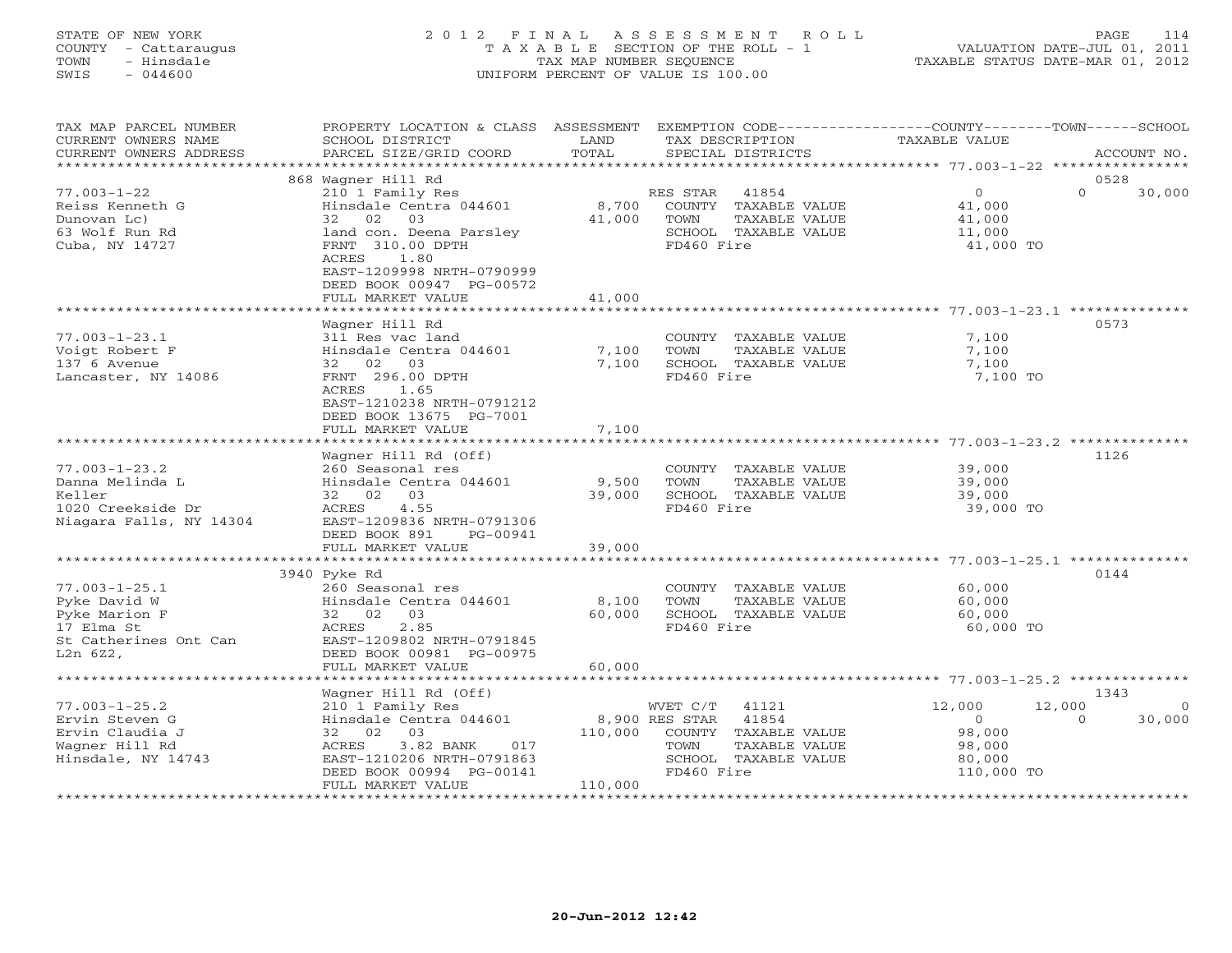# STATE OF NEW YORK 2 0 1 2 F I N A L A S S E S S M E N T R O L L PAGE 115 COUNTY - Cattaraugus T A X A B L E SECTION OF THE ROLL - 1 VALUATION DATE-JUL 01, 2011 TOWN - Hinsdale TAX MAP NUMBER SEQUENCE TAXABLE STATUS DATE-MAR 01, 2012 SWIS - 044600 UNIFORM PERCENT OF VALUE IS 100.00UNIFORM PERCENT OF VALUE IS 100.00

| TAX MAP PARCEL NUMBER<br>CURRENT OWNERS NAME<br>CURRENT OWNERS ADDRESS                                   | PROPERTY LOCATION & CLASS ASSESSMENT<br>SCHOOL DISTRICT<br>PARCEL SIZE/GRID COORD                                                                                                                                  | LAND<br>TOTAL                     | EXEMPTION CODE-----------------COUNTY-------TOWN------SCHOOL<br>TAX DESCRIPTION<br>SPECIAL DISTRICTS           | TAXABLE VALUE                                                      | ACCOUNT NO.                  |
|----------------------------------------------------------------------------------------------------------|--------------------------------------------------------------------------------------------------------------------------------------------------------------------------------------------------------------------|-----------------------------------|----------------------------------------------------------------------------------------------------------------|--------------------------------------------------------------------|------------------------------|
| **********************                                                                                   |                                                                                                                                                                                                                    |                                   |                                                                                                                |                                                                    |                              |
| $77.003 - 1 - 25.3$<br>Haynes Derek<br>Haynes Amanda B<br>3939 Pyke Rd<br>Hinsdale, NY 14743             | 3939 Pyke Rd<br>210 1 Family Res<br>Hinsdale Centra 044601<br>32 02 03<br>2.75<br>ACRES<br>EAST-1209745 NRTH-0791554<br>DEED BOOK 1013 PG-457<br>FULL MARKET VALUE                                                 | 8,000<br>110,000<br>110,000       | COUNTY TAXABLE VALUE<br>TOWN<br>TAXABLE VALUE<br>SCHOOL TAXABLE VALUE<br>FD460 Fire                            | 110,000<br>110,000<br>110,000<br>110,000 TO                        | 1385                         |
|                                                                                                          |                                                                                                                                                                                                                    |                                   |                                                                                                                |                                                                    |                              |
|                                                                                                          | 3910 Pyke Rd                                                                                                                                                                                                       |                                   |                                                                                                                |                                                                    | 1386                         |
| $77.003 - 1 - 25.4$<br>Porter William T<br>Porter Dorothy J<br>3910 Pike Rd<br>Hinsdale, NY 14743        | 210 1 Family Res<br>Hinsdale Centra 044601<br>32 02<br>03<br>ACRES<br>3.20<br>EAST-1210228 NRTH-0791509<br>DEED BOOK 13309 PG-5002<br>FULL MARKET VALUE                                                            | 8,600 SR STAR<br>66,000<br>66,000 | CVET C/T 41131<br>41834<br>COUNTY TAXABLE VALUE<br>TAXABLE VALUE<br>TOWN<br>SCHOOL TAXABLE VALUE<br>FD460 Fire | 16,500<br>$\overline{0}$<br>49,500<br>49,500<br>3,800<br>66,000 TO | 16,500<br>62,200<br>$\Omega$ |
|                                                                                                          |                                                                                                                                                                                                                    |                                   |                                                                                                                |                                                                    |                              |
|                                                                                                          | 790 Wagner Hill Rd                                                                                                                                                                                                 |                                   |                                                                                                                |                                                                    | 0663                         |
| $77.003 - 1 - 26$<br>Loveless Ellen M<br>Chaffee Martin<br>790 Wagner Hill Rd<br>Hinsdale, NY 14743      | 270 Mfg housing<br>Hinsdale Centra 044601<br>32 03<br>02<br>FRNT 450.00 DPTH<br>ACRES 19.83<br>EAST-1210655 NRTH-0791030<br>DEED BOOK 00940 PG-00601<br>FULL MARKET VALUE                                          | 17,300<br>31,300<br>31,300        | RES STAR 41854<br>COUNTY TAXABLE VALUE<br>TOWN<br>TAXABLE VALUE<br>SCHOOL TAXABLE VALUE<br>FD460 Fire          | $\mathbf{0}$<br>31,300<br>31,300<br>1,300<br>31,300 TO             | $\Omega$<br>30,000           |
|                                                                                                          |                                                                                                                                                                                                                    |                                   |                                                                                                                |                                                                    |                              |
| $77.003 - 1 - 27$<br>Shaffer Kenneth Noel<br>James Daugherty (star)<br>473 Wolf Run Rd<br>Cuba, NY 14727 | 831 Wagner Hill Rd<br>210 1 Family Res<br>Hinsdale Centra 044601<br>32 02 03<br>land contract Daugherty<br>Ff 50.00<br>ACRES<br>2.65<br>EAST-1210391 NRTH-0790624<br>DEED BOOK 00995 PG-01075<br>FULL MARKET VALUE | 9,400<br>28,000<br>28,000         | RES STAR 41854<br>COUNTY TAXABLE VALUE<br>TOWN<br>TAXABLE VALUE<br>SCHOOL TAXABLE VALUE<br>FD460 Fire          | $\overline{O}$<br>28,000<br>28,000<br>$\circ$<br>28,000 TO         | 0520<br>$\Omega$<br>28,000   |
|                                                                                                          |                                                                                                                                                                                                                    |                                   |                                                                                                                |                                                                    |                              |
| $77.003 - 1 - 28$<br>Nicholas Joel D<br>859 Wagner Hill Rd<br>Hinsdale, NY 14743                         | 859 Wagner Hill Rd<br>210 1 Family Res<br>Hinsdale Centra 044601<br>32 02<br>03<br>Ff 190.00<br>ACRES<br>2.85 BANK<br>017<br>EAST-1210269 NRTH-0790461<br>DEED BOOK 8354<br>PG-9001<br>FULL MARKET VALUE           | 9,600<br>56,000<br>56,000         | RES STAR<br>41854<br>COUNTY TAXABLE VALUE<br>TOWN<br>TAXABLE VALUE<br>SCHOOL TAXABLE VALUE<br>FD460 Fire       | $\circ$<br>56,000<br>56,000<br>26,000<br>56,000 TO                 | 0214<br>30,000<br>$\Omega$   |
|                                                                                                          |                                                                                                                                                                                                                    |                                   |                                                                                                                |                                                                    |                              |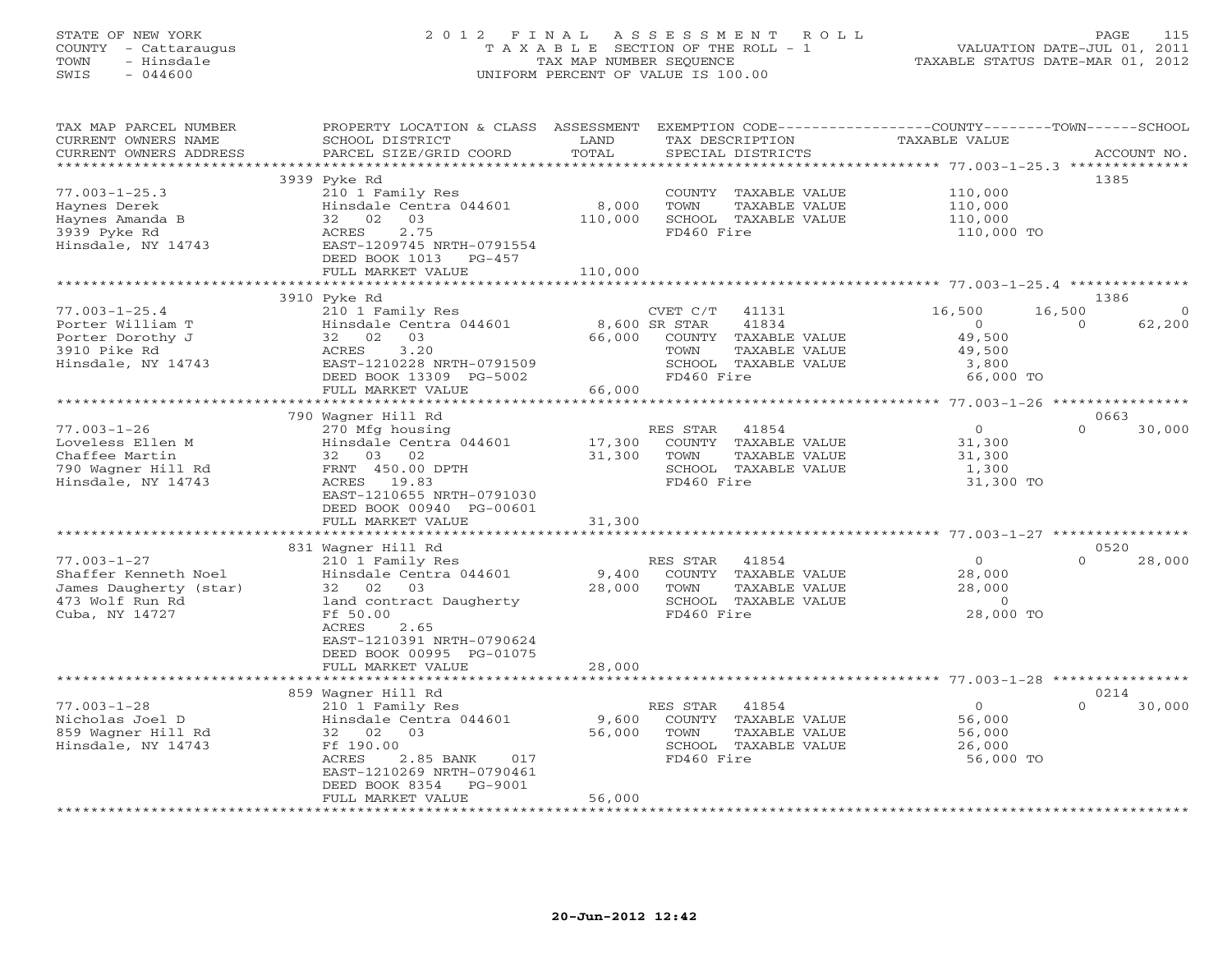# STATE OF NEW YORK 2 0 1 2 F I N A L A S S E S S M E N T R O L L PAGE 116 COUNTY - Cattaraugus T A X A B L E SECTION OF THE ROLL - 1 VALUATION DATE-JUL 01, 2011 TOWN - Hinsdale TAX MAP NUMBER SEQUENCE TAXABLE STATUS DATE-MAR 01, 2012 SWIS - 044600 UNIFORM PERCENT OF VALUE IS 100.00UNIFORM PERCENT OF VALUE IS 100.00

| TAX MAP PARCEL NUMBER<br>CURRENT OWNERS NAME<br>CURRENT OWNERS ADDRESS                                | PROPERTY LOCATION & CLASS<br>SCHOOL DISTRICT<br>PARCEL SIZE/GRID COORD                                                                                                                  | ASSESSMENT<br>LAND<br>TOTAL           | EXEMPTION CODE-----------------COUNTY-------TOWN------SCHOOL<br>TAX DESCRIPTION<br>SPECIAL DISTRICTS        | <b>TAXABLE VALUE</b>                                                 | ACCOUNT NO.        |
|-------------------------------------------------------------------------------------------------------|-----------------------------------------------------------------------------------------------------------------------------------------------------------------------------------------|---------------------------------------|-------------------------------------------------------------------------------------------------------------|----------------------------------------------------------------------|--------------------|
| *******************                                                                                   | **********************                                                                                                                                                                  | ************                          |                                                                                                             | ************************************** 77.003-1-29.1 **************  |                    |
| $77.003 - 1 - 29.1$<br>Merlo David J<br>Merlo Gina L                                                  | 861 Waqner Hill Rd<br>260 Seasonal res<br>Hinsdale Centra 044601<br>32<br>02<br>03                                                                                                      | 9,700<br>24,000                       | COUNTY<br>TAXABLE VALUE<br>TOWN<br>TAXABLE VALUE<br>SCHOOL TAXABLE VALUE                                    | 24,000<br>24,000<br>24,000                                           | 0777               |
| 4410 Green Rd<br>Lockport, NY 14094                                                                   | Ff 335.00<br>ACRES<br>2.95<br>EAST-1210119 NRTH-0790531<br>DEED BOOK 9162<br>PG-4001                                                                                                    |                                       | FD460 Fire                                                                                                  | 24,000 TO                                                            |                    |
|                                                                                                       | FULL MARKET VALUE<br>* * * * * * * * * * * * * * * * * *                                                                                                                                | 24,000                                |                                                                                                             |                                                                      |                    |
|                                                                                                       | 893 Wagner Hill Rd                                                                                                                                                                      |                                       |                                                                                                             |                                                                      | 1224               |
| $77.003 - 1 - 29.2$<br>Wilmot Frank R<br>Wilmot Virginia<br>893 Wagner Hill Rd<br>Hinsdale, NY 14743  | 210 1 Family Res<br>Hinsdale Centra 044601<br>32<br>02<br>03<br>FRNT 320.00 DPTH<br>ACRES<br>2.00<br>EAST-1209920 NRTH-0790390<br>DEED BOOK 00921 PG-01086                              | 8,900<br>49,000                       | SR STAR<br>41834<br>COUNTY TAXABLE VALUE<br>TOWN<br>TAXABLE VALUE<br>SCHOOL TAXABLE VALUE<br>FD460 Fire     | $\circ$<br>49,000<br>49,000<br>$\circ$<br>49,000 TO                  | 49,000<br>$\Omega$ |
|                                                                                                       | FULL MARKET VALUE                                                                                                                                                                       | 49,000                                |                                                                                                             |                                                                      |                    |
|                                                                                                       | Wagner Hill Rd                                                                                                                                                                          |                                       |                                                                                                             | $77.003 - 1 - 30$ ***                                                | 0472               |
| $77.003 - 1 - 30$<br>Jordan Michael D<br>Jordan Debra J<br>9168 Coon Hollow Rd<br>Portville, NY 14770 | 311 Res vac land<br>Hinsdale Centra 044601<br>03<br>02<br>32<br>8.75<br>ACRES<br>EAST-1209510 NRTH-0790320<br>DEED BOOK 1015<br>PG-421                                                  | 12,900<br>12,900                      | COUNTY TAXABLE VALUE<br>TOWN<br>TAXABLE VALUE<br>SCHOOL TAXABLE VALUE<br>FD460 Fire                         | 12,900<br>12,900<br>12,900<br>12,900 TO                              |                    |
|                                                                                                       | FULL MARKET VALUE                                                                                                                                                                       | 12,900                                |                                                                                                             |                                                                      |                    |
|                                                                                                       |                                                                                                                                                                                         |                                       |                                                                                                             | ************************************** 77.003-1-31 ***************** |                    |
| $77.003 - 1 - 31$<br>Metler Jeffrey W<br>Metler Susan J<br>PO Box 68<br>Caledonia, NY 14423           | Plank Rd/underwood Rd<br>322 Rural vac>10<br>Hinsdale Centra 044601<br>02<br>31/32<br>03<br>FRNT 1720.00 DPTH<br>99.33<br>ACRES<br>EAST-1210075 NRTH-0788717<br>DEED BOOK 15361 PG-3001 | 33,300<br>33,300                      | COUNTY<br>TAXABLE VALUE<br>TOWN<br>TAXABLE VALUE<br>SCHOOL TAXABLE VALUE<br>FD460 Fire                      | 33,300<br>33,300<br>33,300<br>33,300 TO                              | 0804               |
|                                                                                                       | FULL MARKET VALUE                                                                                                                                                                       | 33,300                                |                                                                                                             |                                                                      |                    |
|                                                                                                       | 1035 Underwood Rd                                                                                                                                                                       |                                       |                                                                                                             |                                                                      | 0439               |
| $77.003 - 1 - 32.1$<br>Mott Deborah<br>1035 Underwood Rd<br>Hinsdale, NY 14743                        | 210 1 Family Res<br>Hinsdale Centra 044601<br>32 02<br>03<br>Ff 1970.00<br>ACRES<br>66.50<br>EAST-1208070 NRTH-0789323<br>DEED BOOK 00985 PG-00257                                      | 26,700<br>74,000                      | RES STAR<br>41854<br>COUNTY<br>TAXABLE VALUE<br>TOWN<br>TAXABLE VALUE<br>SCHOOL TAXABLE VALUE<br>FD460 Fire | 0<br>74,000<br>74,000<br>44,000<br>74,000 TO                         | 30,000<br>$\Omega$ |
| ***********************                                                                               | FULL MARKET VALUE                                                                                                                                                                       | 74,000<br>* * * * * * * * * * * * * * |                                                                                                             |                                                                      |                    |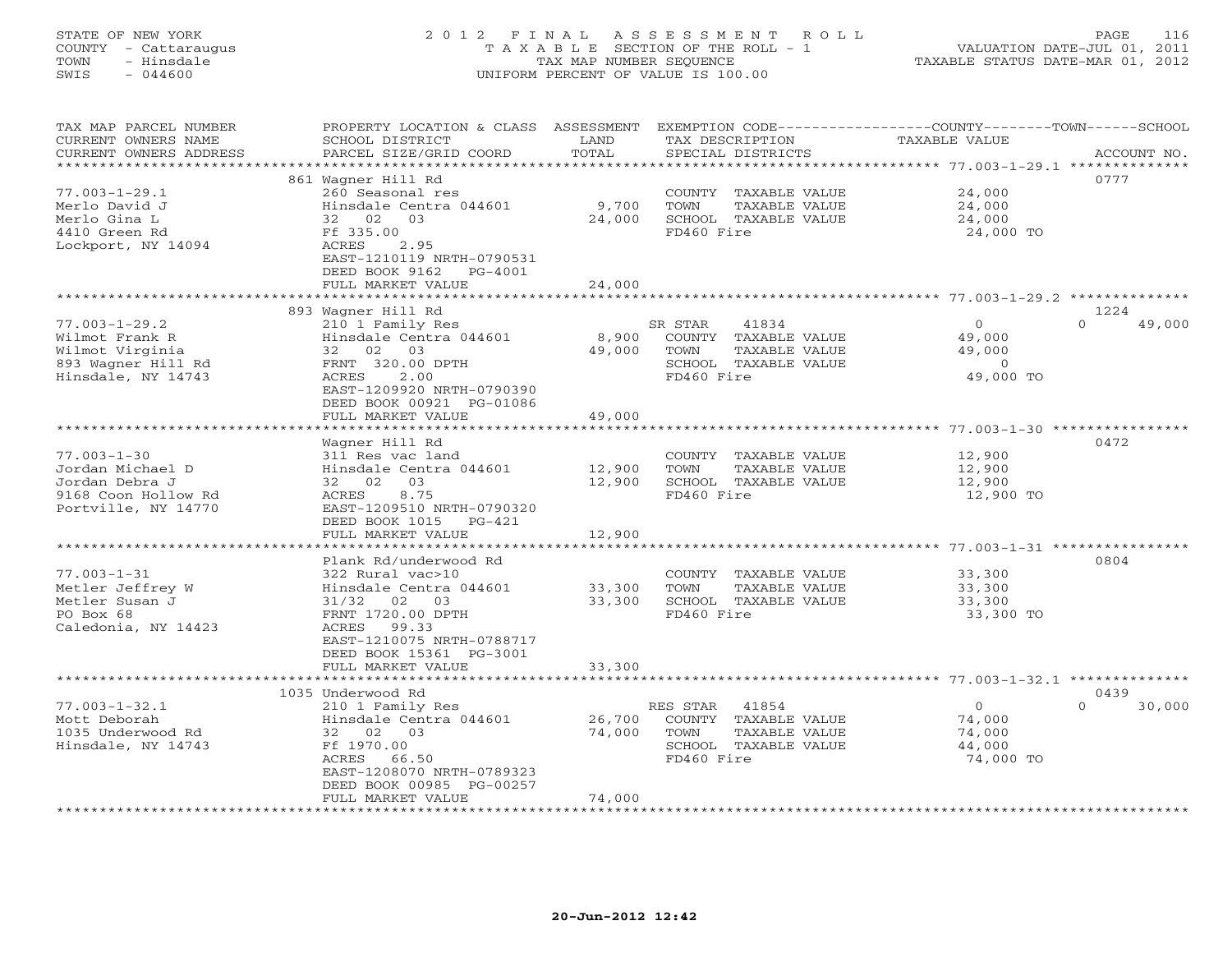# STATE OF NEW YORK 2 0 1 2 F I N A L A S S E S S M E N T R O L L PAGE 117 COUNTY - Cattaraugus T A X A B L E SECTION OF THE ROLL - 1 VALUATION DATE-JUL 01, 2011 TOWN - Hinsdale TAX MAP NUMBER SEQUENCE TAXABLE STATUS DATE-MAR 01, 2012 SWIS - 044600 UNIFORM PERCENT OF VALUE IS 100.00UNIFORM PERCENT OF VALUE IS 100.00

| TAX MAP PARCEL NUMBER<br>CURRENT OWNERS NAME<br>CURRENT OWNERS ADDRESS | PROPERTY LOCATION & CLASS<br>SCHOOL DISTRICT<br>PARCEL SIZE/GRID COORD | ASSESSMENT<br>LAND<br>TOTAL | TAX DESCRIPTION<br>SPECIAL DISTRICTS | EXEMPTION CODE-----------------COUNTY-------TOWN------SCHOOL<br>TAXABLE VALUE | ACCOUNT NO.        |
|------------------------------------------------------------------------|------------------------------------------------------------------------|-----------------------------|--------------------------------------|-------------------------------------------------------------------------------|--------------------|
| *********************                                                  |                                                                        | **********                  |                                      | ************************************** 77.003-1-32.2 **************           |                    |
|                                                                        | 1052 Plank Rd                                                          |                             |                                      |                                                                               | 1190               |
| $77.003 - 1 - 32.2$                                                    | 260 Seasonal res                                                       |                             | COUNTY TAXABLE VALUE                 | 43,000                                                                        |                    |
| Blue Lewis J                                                           | Hinsdale Centra 044601                                                 | 23,200                      | TOWN<br>TAXABLE VALUE                | 43,000                                                                        |                    |
| Blue Larry                                                             | 31/32 02<br>03                                                         | 43,000                      | SCHOOL TAXABLE VALUE                 | 43,000                                                                        |                    |
| 11005 Starr Rd                                                         | FRNT 1550.00 DPTH                                                      |                             | FD460 Fire                           | 43,000 TO                                                                     |                    |
| Wyoming, NY 14591                                                      | ACRES<br>49.10                                                         |                             |                                      |                                                                               |                    |
|                                                                        | EAST-1208066 NRTH-0788116                                              |                             |                                      |                                                                               |                    |
|                                                                        | DEED BOOK 4183<br>PG-5001                                              |                             |                                      |                                                                               |                    |
|                                                                        | FULL MARKET VALUE<br>**********************                            | 43,000<br>**************    |                                      |                                                                               |                    |
|                                                                        | Flanigan Hill Rd (Off)                                                 |                             |                                      |                                                                               | 0091               |
| $77.003 - 1 - 33.1$                                                    | 910 Priv forest                                                        |                             | COUNTY TAXABLE VALUE                 | 36,100                                                                        |                    |
| Schulze Warren D                                                       | Hinsdale Centra 044601                                                 | 36,100                      | TOWN<br>TAXABLE VALUE                | 36,100                                                                        |                    |
| Schulze Renee L                                                        | 40 02 03                                                               | 36,100                      | SCHOOL TAXABLE VALUE                 | 36,100                                                                        |                    |
| 106 S 14th St                                                          | ACRES 62.25                                                            |                             | FD460 Fire                           | 36,100 TO                                                                     |                    |
| Olean, NY 14760                                                        | EAST-1205396 NRTH-0789778                                              |                             |                                      |                                                                               |                    |
|                                                                        | DEED BOOK 16175 PG-4004                                                |                             |                                      |                                                                               |                    |
|                                                                        | FULL MARKET VALUE                                                      | 36,100                      |                                      |                                                                               |                    |
|                                                                        |                                                                        |                             |                                      | ************************************77.003-1-33.2 ***************             |                    |
|                                                                        | Flanigan Rd                                                            |                             |                                      |                                                                               | 1127               |
| $77.003 - 1 - 33.2$                                                    | 270 Mfg housing                                                        |                             | COUNTY TAXABLE VALUE                 | 19,900                                                                        |                    |
| Confer Philip S                                                        | Hinsdale Centra 044601                                                 | 7,700                       | TOWN<br>TAXABLE VALUE                | 19,900                                                                        |                    |
| Confer Shirley J                                                       | 48 02 03                                                               | 19,900                      | SCHOOL TAXABLE VALUE                 | 19,900                                                                        |                    |
| Attn: Dee Ann Gleason Finnerty FRNT 800.00 DPTH                        |                                                                        |                             | FD460 Fire                           | 19,900 TO                                                                     |                    |
| 541 Plank Rd                                                           | ACRES<br>2.38<br>EAST-1203515 NRTH-0788434                             |                             |                                      |                                                                               |                    |
| Cuba, NY 14727                                                         | DEED BOOK 00946 PG-00416                                               |                             |                                      |                                                                               |                    |
|                                                                        | FULL MARKET VALUE                                                      | 19,900                      |                                      |                                                                               |                    |
|                                                                        |                                                                        |                             |                                      |                                                                               |                    |
|                                                                        | 1364 Flanigan Hill Rd                                                  |                             |                                      |                                                                               | 1145               |
| $77.003 - 1 - 33.3$                                                    | 210 1 Family Res                                                       |                             | RES STAR<br>41854                    | $\overline{0}$                                                                | $\Omega$<br>30,000 |
| Bushnell Michael L                                                     | Hinsdale Centra 044601                                                 | 11,500                      | COUNTY TAXABLE VALUE                 | 49,000                                                                        |                    |
| 1364 Flanigan Rd                                                       | 47/48 02 03                                                            | 49,000                      | TOWN<br>TAXABLE VALUE                | 49,000                                                                        |                    |
| Hinsdale, NY 14743                                                     | Ff 290.00                                                              |                             | SCHOOL TAXABLE VALUE                 | 19,000                                                                        |                    |
|                                                                        | ACRES<br>5.15 BANK<br>065                                              |                             | FD460 Fire                           | 49,000 TO                                                                     |                    |
|                                                                        | EAST-1203930 NRTH-0788323                                              |                             |                                      |                                                                               |                    |
|                                                                        | DEED BOOK 00958 PG-01083                                               |                             |                                      |                                                                               |                    |
|                                                                        | FULL MARKET VALUE                                                      | 49,000                      |                                      |                                                                               |                    |
|                                                                        |                                                                        |                             |                                      |                                                                               | 1149               |
| $77.003 - 1 - 33.4$                                                    | Flanigan Hill Rd<br>270 Mfg housing                                    |                             | COUNTY TAXABLE VALUE                 | 40,000                                                                        |                    |
| Dolan Timothy J                                                        | Hinsdale Centra 044601                                                 | 16,100                      | TOWN<br>TAXABLE VALUE                | 40,000                                                                        |                    |
| Golembiewske Debra J                                                   | 40/47/48<br>02<br>03                                                   | 40,000                      | SCHOOL TAXABLE VALUE                 | 40,000                                                                        |                    |
| 221 Dexter Ter                                                         | FRNT 444.00 DPTH                                                       |                             | FD460 Fire                           | 40,000 TO                                                                     |                    |
| Tonawanda, NY 14150                                                    | ACRES 20.85                                                            |                             |                                      |                                                                               |                    |
|                                                                        | EAST-1204644 NRTH-0788465                                              |                             |                                      |                                                                               |                    |
|                                                                        | DEED BOOK 1195<br>PG-9002                                              |                             |                                      |                                                                               |                    |
|                                                                        | FULL MARKET VALUE                                                      | 40,000                      |                                      |                                                                               |                    |
|                                                                        |                                                                        |                             |                                      |                                                                               |                    |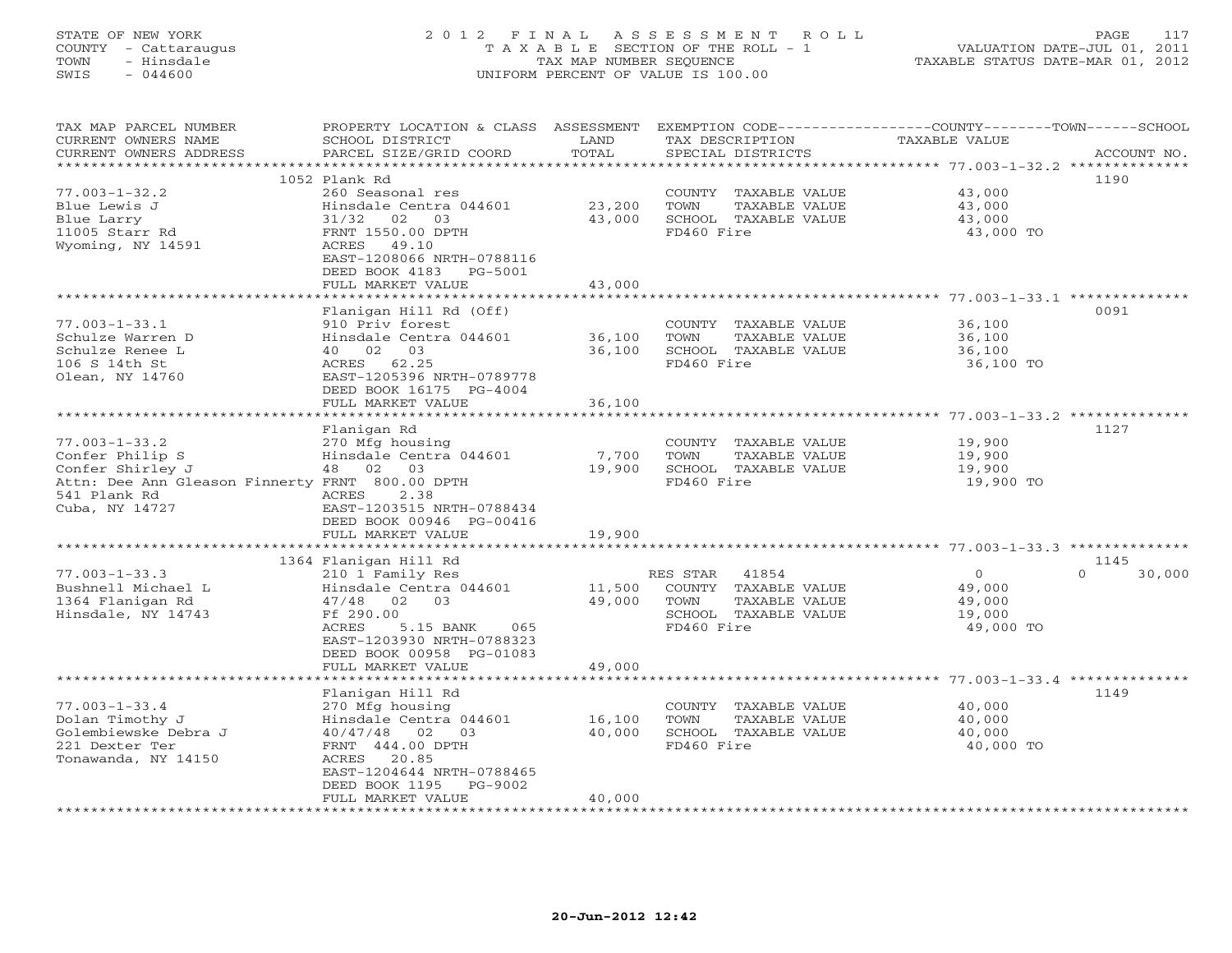# STATE OF NEW YORK 2 0 1 2 F I N A L A S S E S S M E N T R O L L PAGE 118 COUNTY - Cattaraugus T A X A B L E SECTION OF THE ROLL - 1 VALUATION DATE-JUL 01, 2011 TOWN - Hinsdale TAX MAP NUMBER SEQUENCE TAXABLE STATUS DATE-MAR 01, 2012 SWIS - 044600 UNIFORM PERCENT OF VALUE IS 100.00UNIFORM PERCENT OF VALUE IS 100.00

| TAX MAP PARCEL NUMBER<br>CURRENT OWNERS NAME<br>CURRENT OWNERS ADDRESS                                  | PROPERTY LOCATION & CLASS ASSESSMENT<br>SCHOOL DISTRICT<br>PARCEL SIZE/GRID COORD                                                                                                                                   | LAND<br>TOTAL              | EXEMPTION CODE-----------------COUNTY-------TOWN------SCHOOL<br>TAX DESCRIPTION<br>SPECIAL DISTRICTS                                                           | TAXABLE VALUE                                                          | ACCOUNT NO.                                                 |
|---------------------------------------------------------------------------------------------------------|---------------------------------------------------------------------------------------------------------------------------------------------------------------------------------------------------------------------|----------------------------|----------------------------------------------------------------------------------------------------------------------------------------------------------------|------------------------------------------------------------------------|-------------------------------------------------------------|
| * * * * * * * * * * * * * * * *                                                                         |                                                                                                                                                                                                                     | ***********                |                                                                                                                                                                |                                                                        |                                                             |
| $77.003 - 1 - 33.6$<br>Dolan Timothy J<br>Golembiewske Debra J<br>221 Dexter Ter<br>Tonawanda, NY 14150 | Flanigan Hill Rd (Off)<br>322 Rural vac>10<br>Hinsdale Centra 044601<br>40 02 03<br>12.05<br>ACRES<br>EAST-1205388 NRTH-0788542<br>DEED BOOK 1195<br>PG-9002                                                        | 9,100<br>9,100             | COUNTY TAXABLE VALUE<br>TOWN<br>TAXABLE VALUE<br>SCHOOL TAXABLE VALUE<br>FD460 Fire                                                                            | 9,100<br>9,100<br>9,100<br>9,100 TO                                    | 1179                                                        |
|                                                                                                         | FULL MARKET VALUE                                                                                                                                                                                                   | 9,100                      |                                                                                                                                                                |                                                                        |                                                             |
| $77.003 - 1 - 33.7$<br>Schulze Warren D<br>Schulze Renee L<br>106 S 14th St<br>Olean, NY 14760          | Flanigan Hill Rd (Off)<br>910 Priv forest<br>Hinsdale Centra 044601<br>40 02 03<br>ACRES 16.05<br>EAST-1206006 NRTH-0788531<br>DEED BOOK 16175 PG-4004                                                              | 12,000<br>12,000           | COUNTY TAXABLE VALUE<br>TOWN<br>TAXABLE VALUE<br>SCHOOL TAXABLE VALUE<br>FD460 Fire                                                                            | 12,000<br>12,000<br>12,000<br>12,000 TO                                | 1180                                                        |
|                                                                                                         | FULL MARKET VALUE                                                                                                                                                                                                   | 12,000                     |                                                                                                                                                                |                                                                        |                                                             |
|                                                                                                         | *************************                                                                                                                                                                                           |                            |                                                                                                                                                                |                                                                        |                                                             |
| $77.003 - 1 - 33.8$<br>Popek John<br>Popek Christine<br>34 Pleasant Pkwy<br>Cheektowaga, NY 14206       | 1335 Flanigan Hill Rd<br>270 Mfg housing<br>Hinsdale Centra 044601<br>47 02 03<br>land contract Schunk<br>Ff 720.00<br>ACRES<br>7.25<br>EAST-1203890 NRTH-0787543<br>DEED BOOK 826<br>PG-00896<br>FULL MARKET VALUE | 12,300<br>47,000<br>47,000 | RES STAR<br>41854<br>COUNTY TAXABLE VALUE<br>TOWN<br>TAXABLE VALUE<br>SCHOOL TAXABLE VALUE<br>FD460 Fire                                                       | $\circ$<br>47,000<br>47,000<br>17,000<br>47,000 TO                     | 1181<br>$\Omega$<br>30,000                                  |
|                                                                                                         | 1332 Flanigan Hill Rd                                                                                                                                                                                               |                            |                                                                                                                                                                |                                                                        | 0034                                                        |
| $77.003 - 1 - 34$<br>Dolan Timothy J<br>Golembiewske Debra J<br>221 Dexter Ter<br>Tonawanda, NY 14150   | 311 Res vac land<br>Hinsdale Centra 044601<br>47/48 02 03<br>FRNT 476.00 DPTH<br>ACRES<br>4.50<br>EAST-1204320 NRTH-0787856<br>DEED BOOK 1195 PG-9002                                                               | 11,000<br>11,000           | COUNTY TAXABLE VALUE<br>TOWN<br>TAXABLE VALUE<br>SCHOOL TAXABLE VALUE<br>FD460 Fire                                                                            | 11,000<br>11,000<br>11,000<br>11,000 TO                                |                                                             |
|                                                                                                         | FULL MARKET VALUE                                                                                                                                                                                                   | 11,000                     |                                                                                                                                                                |                                                                        |                                                             |
|                                                                                                         | 1460 Flanigan Hill Rd                                                                                                                                                                                               |                            |                                                                                                                                                                |                                                                        | 0513                                                        |
| $77.003 - 1 - 35.1$<br>McMillen Theresa<br>Cobado Barbara<br>4544 Five Mile Rd<br>Allegany, NY 14706    | 210 1 Family Res<br>Hinsdale Centra 044601<br>48 02<br>03<br>LU-McMillen, Theresa<br>ACRES<br>6.45<br>EAST-1202508 NRTH-0788828<br>DEED BOOK 00995 PG-00674                                                         |                            | CVET C/T<br>41131<br>13,800 AGED C/T/S 41800<br>36,500 SR STAR<br>41834<br>COUNTY TAXABLE VALUE<br>TAXABLE VALUE<br>TOWN<br>SCHOOL TAXABLE VALUE<br>FD460 Fire | 9,125<br>13,688<br>$\circ$<br>13,687<br>13,687<br>$\circ$<br>36,500 TO | 9,125<br>$\Omega$<br>13,688<br>18,250<br>$\Omega$<br>18,250 |
|                                                                                                         | FULL MARKET VALUE                                                                                                                                                                                                   | 36,500                     | WD465 Water                                                                                                                                                    | 1,000 TO                                                               |                                                             |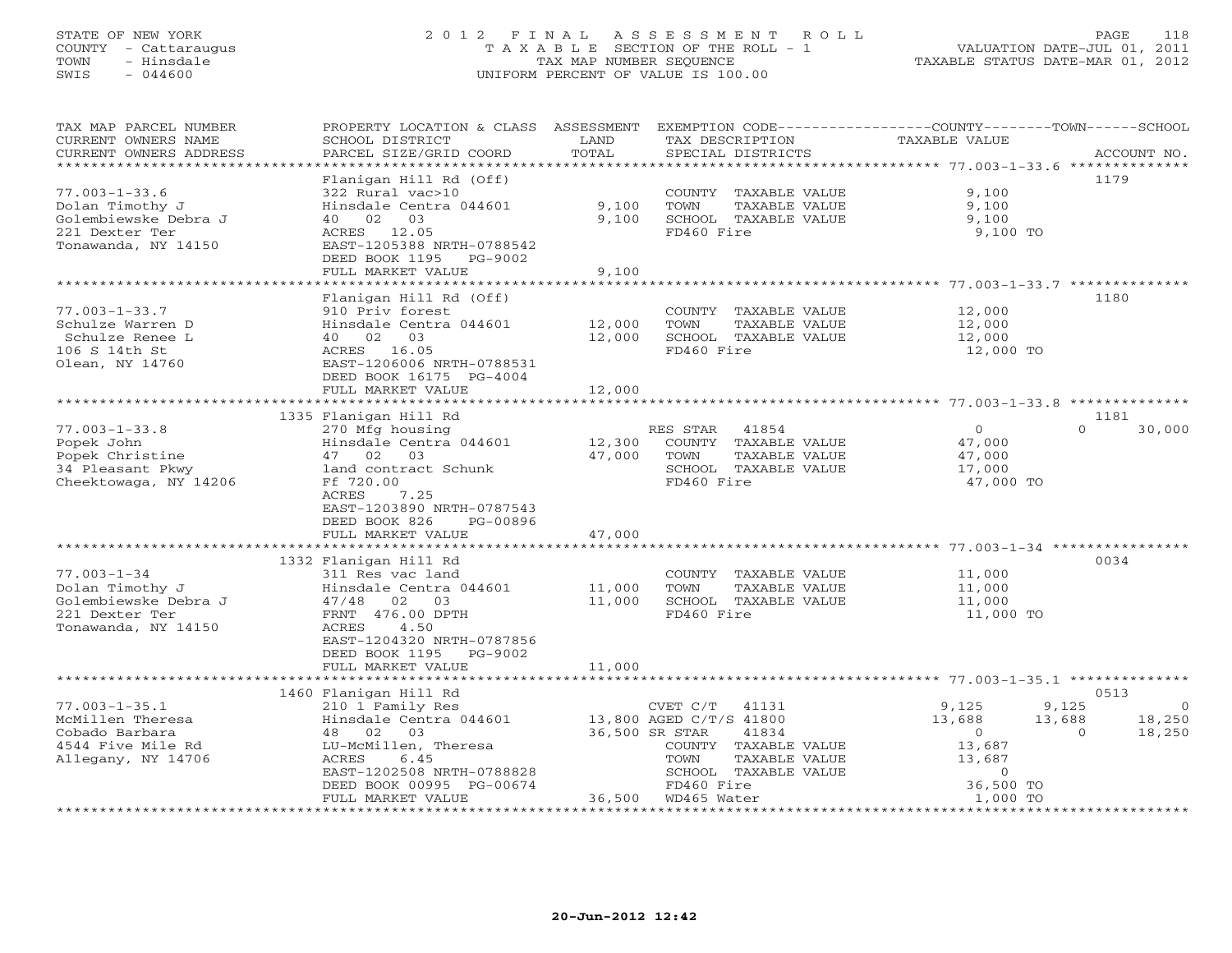STATE OF NEW YORK 2 0 1 2 F I N A L A S S E S S M E N T R O L L PAGE 119 COUNTY - Cattaraugus T A X A B L E SECTION OF THE ROLL - 1 VALUATION DATE-JUL 01, 2011 TOWN - Hinsdale TAX MAP NUMBER SEQUENCE TAXABLE STATUS DATE-MAR 01, 2012 SWIS - 044600 UNIFORM PERCENT OF VALUE IS 100.00 TAX MAP PARCEL NUMBER PROPERTY LOCATION & CLASS ASSESSMENT EXEMPTION CODE---------------COUNTY-------TOWN-----SCHOOL

| CURRENT OWNERS NAME    | SCHOOL DISTRICT                           | LAND    | TAX DESCRIPTION          | <b>TAXABLE VALUE</b> |                    |
|------------------------|-------------------------------------------|---------|--------------------------|----------------------|--------------------|
| CURRENT OWNERS ADDRESS | PARCEL SIZE/GRID COORD                    | TOTAL   | SPECIAL DISTRICTS        |                      | ACCOUNT NO.        |
|                        |                                           |         |                          |                      |                    |
|                        | 1406 Flanigan Hill Rd                     |         |                          |                      | 1499               |
| $77.003 - 1 - 35.2$    | 270 Mfg housing                           |         | RES ST MH 41864          | $\Omega$             | $\Omega$<br>5,900  |
| Cobado Barbara K       | Hinsdale Centra 044601                    | 16,800  | COUNTY TAXABLE VALUE     | 22,700               |                    |
| 4544 Five Mile Rd      | 02<br>03<br>48                            | 22,700  | TOWN<br>TAXABLE VALUE    | 22,700               |                    |
| Allegany, NY 14706     | george mc millian                         |         | SCHOOL TAXABLE VALUE     | 16,800               |                    |
|                        | FRNT 100.00 DPTH                          |         | FD460 Fire               | 22,700 TO            |                    |
|                        | 18.60<br>ACRES                            |         |                          |                      |                    |
|                        | EAST-1203627 NRTH-0788767                 |         |                          |                      |                    |
|                        | DEED BOOK 00969 PG-00882                  |         |                          |                      |                    |
|                        | FULL MARKET VALUE                         | 22,700  |                          |                      |                    |
|                        |                                           |         |                          |                      |                    |
| $77.003 - 1 - 36$      | 1435 Flanigan Hill Rd<br>210 1 Family Res |         | CVET C/T<br>41131        | 20,000<br>20,000     | 0033<br>$\Omega$   |
| Welles Cheryl S        | Hinsdale Centra 044601                    |         | 24,300 RES STAR<br>41854 | $\Omega$             | 30,000<br>$\Omega$ |
| 1435 Flanigan Rd       | 48 02 03                                  | 110,000 | COUNTY TAXABLE VALUE     | 90,000               |                    |
| Hinsdale, NY 14743     | 886/663 & 1014                            |         | TOWN<br>TAXABLE VALUE    | 90,000               |                    |
|                        | Ff 1760.00                                |         | SCHOOL TAXABLE VALUE     | 80,000               |                    |
|                        | ACRES<br>54.45                            |         | FD460 Fire               | 110,000 TO           |                    |
|                        | EAST-1202662 NRTH-0787892                 |         |                          |                      |                    |
|                        | DEED BOOK 889<br>$PG-886$                 |         |                          |                      |                    |
|                        | FULL MARKET VALUE                         | 110,000 |                          |                      |                    |
|                        |                                           |         |                          |                      |                    |
|                        | 1477 Flanigan Hill Rd                     |         |                          |                      | 0541               |
| $77.003 - 1 - 38.1$    | 210 1 Family Res                          |         | RES STAR<br>41854        | $\Omega$             | $\Omega$<br>30,000 |
| Sklar Stephen H        | Hinsdale Centra 044601                    | 11,500  | COUNTY TAXABLE VALUE     | 90,000               |                    |
| Sklar Sally Y          | 07 02<br>04                               | 90,000  | TOWN<br>TAXABLE VALUE    | 90,000               |                    |
| 1477 Flannagan Hill Rd | FRNT 180.00 DPTH                          |         | SCHOOL TAXABLE VALUE     | 60,000               |                    |
| Hinsdale, NY 14743     | <b>ACRES</b><br>4.85 BANK<br>017          |         | FD460 Fire               | 90,000 TO            |                    |
|                        | EAST-1201501 NRTH-0788867                 |         |                          |                      |                    |
|                        | DEED BOOK 00978 PG-00216                  |         |                          |                      |                    |
|                        | FULL MARKET VALUE                         | 90,000  |                          |                      |                    |
|                        |                                           |         |                          |                      |                    |
|                        | 1493 Flanigan Hill Rd                     |         |                          |                      | 0101               |
| $77.003 - 1 - 38.3$    | 210 1 Family Res                          |         | COUNTY TAXABLE VALUE     | 31,000               |                    |
| Sklar Stephen H        | Hinsdale Centra 044601                    | 12,000  | TOWN<br>TAXABLE VALUE    | 31,000               |                    |
| 1477 Flanigan Hill Rd  | 07 02<br>04                               | 31,000  | SCHOOL TAXABLE VALUE     | 31,000               |                    |
| Hinsdale, NY 14743     | FRNT 395.00 DPTH                          |         | FD460 Fire               | 31,000 TO            |                    |
|                        | ACRES<br>3.50                             |         | WD465 Water              | 1,000 TO             |                    |
|                        | EAST-1201344 NRTH-0789186                 |         |                          |                      |                    |
|                        | DEED BOOK 6933<br>PG-8001                 |         |                          |                      |                    |
|                        | FULL MARKET VALUE                         | 31,000  |                          |                      |                    |
|                        | ******************************            |         |                          |                      |                    |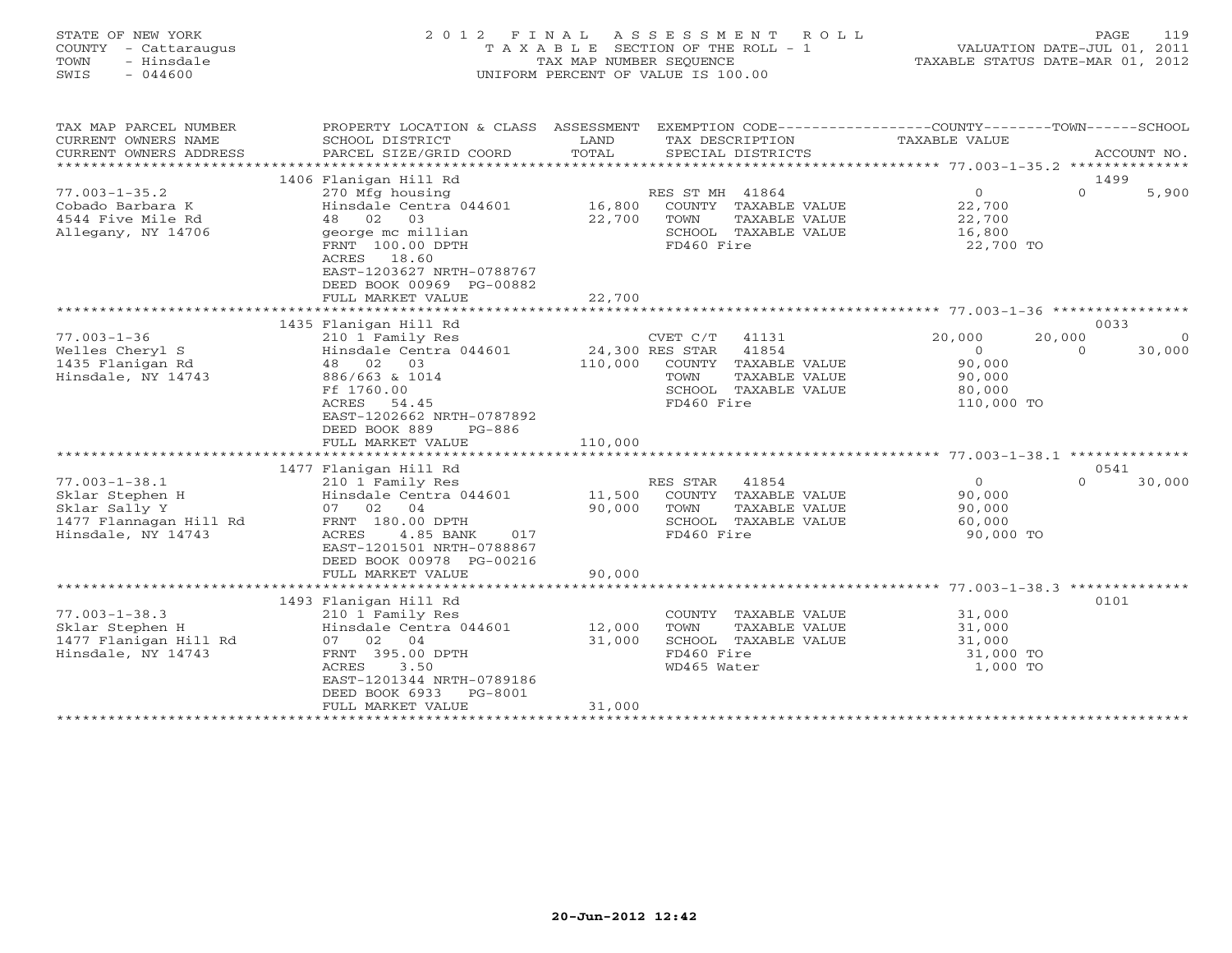## STATE OF NEW YORK 2 0 1 2 F I N A L A S S E S S M E N T R O L L PAGE 120 COUNTY - Cattaraugus T A X A B L E SECTION OF THE ROLL - 1 VALUATION DATE-JUL 01, 2011 TOWN - Hinsdale TAX MAP NUMBER SEQUENCE TAXABLE STATUS DATE-MAR 01, 2012 SWIS - 044600 UNIFORM PERCENT OF VALUE IS 100.00UNIFORM PERCENT OF VALUE IS 100.00

| TAX MAP PARCEL NUMBER<br>CURRENT OWNERS NAME<br>CURRENT OWNERS ADDRESS                                      | PROPERTY LOCATION & CLASS ASSESSMENT<br>SCHOOL DISTRICT<br>PARCEL SIZE/GRID COORD                                                                                                                                 | LAND<br>TOTAL                      | TAX DESCRIPTION<br>SPECIAL DISTRICTS                                                                                             | EXEMPTION CODE-----------------COUNTY-------TOWN------SCHOOL<br>TAXABLE VALUE                  | ACCOUNT NO.                |
|-------------------------------------------------------------------------------------------------------------|-------------------------------------------------------------------------------------------------------------------------------------------------------------------------------------------------------------------|------------------------------------|----------------------------------------------------------------------------------------------------------------------------------|------------------------------------------------------------------------------------------------|----------------------------|
| **********************                                                                                      |                                                                                                                                                                                                                   |                                    |                                                                                                                                  |                                                                                                |                            |
| $77.003 - 1 - 38.5$<br>Shaffer Kenda<br>Goodell Kurt L<br>63 Wolf Run Rd<br>Cuba, NY 14727                  | 3761 Broody Rd<br>270 Mfg housing<br>Hinsdale Centra 044601<br>07 02<br>04<br>Trustor<br>Detweiler land contract<br>4.77<br>ACRES<br>EAST-1200919 NRTH-0788801<br>DEED BOOK 00917 PG-00652<br>FULL MARKET VALUE   | 9,700<br>46,400<br>46,400          | 41854<br>RES STAR<br>COUNTY TAXABLE VALUE<br>TOWN<br>TAXABLE VALUE<br>SCHOOL TAXABLE VALUE<br>FD460 Fire                         | $\overline{0}$<br>$\Omega$<br>46,400<br>46,400<br>16,400<br>46,400 TO                          | 1364<br>30,000             |
|                                                                                                             | ********************                                                                                                                                                                                              | ************                       |                                                                                                                                  | ******************************** 77.003-1-38.6 ***************                                 |                            |
| $77.003 - 1 - 38.6$<br>Cobado Barbara<br>4544 Five Mile Rd<br>Allegany, NY 14706                            | Flanigan Hill Rd (Off)<br>322 Rural vac>10<br>Hinsdale Centra 044601<br>07 02 04<br>ACRES 22.56<br>EAST-1200497 NRTH-0787941<br>DEED BOOK 00917 PG-00649<br>FULL MARKET VALUE                                     | 16,400<br>16,400<br>16,400         | COUNTY TAXABLE VALUE<br>TOWN<br>TAXABLE VALUE<br>SCHOOL TAXABLE VALUE<br>FD460 Fire                                              | 16,400<br>16,400<br>16,400<br>16,400 TO                                                        | 1365                       |
|                                                                                                             | ***********************                                                                                                                                                                                           | ************                       |                                                                                                                                  |                                                                                                |                            |
|                                                                                                             | 3750 Broody Rd                                                                                                                                                                                                    |                                    |                                                                                                                                  |                                                                                                | 1366                       |
| $77.003 - 1 - 38.7$<br>Boice Patricia J<br>Kooken Carl J Jr.<br>8528 Lower East Hill Rd<br>Colden, NY 14033 | 312 Vac w/imprv<br>Hinsdale Centra 044601<br>07 02 04<br>ACRES 30.62<br>EAST-1201342 NRTH-0788034<br>DEED BOOK 1021<br>$PG-739$                                                                                   | 18,000<br>20,200                   | COUNTY TAXABLE VALUE<br>TOWN<br>TAXABLE VALUE<br>SCHOOL TAXABLE VALUE<br>FD460 Fire                                              | 20,200<br>20,200<br>20,200<br>20,200 TO                                                        |                            |
|                                                                                                             | FULL MARKET VALUE                                                                                                                                                                                                 | 20,200                             |                                                                                                                                  |                                                                                                |                            |
|                                                                                                             |                                                                                                                                                                                                                   | ***********                        |                                                                                                                                  |                                                                                                |                            |
| $77.003 - 1 - 40$<br>Bell Eileen C<br>1494 Flanigan Rd<br>Hinsdale, NY 14743                                | 1494 Flanigan Hill Rd &Congres<br>210 1 Family Res<br>Hinsdale Centra 044601<br>07 02 04<br>FRNT 110.00 DPTH 150.00<br>1.55<br>ACRES<br>EAST-1201719 NRTH-0789298<br>DEED BOOK 720<br>PG-564<br>FULL MARKET VALUE | 10,400 SR STAR<br>51,100<br>51,100 | WVET C/T<br>41121<br>41834<br>COUNTY TAXABLE VALUE<br>TOWN<br>TAXABLE VALUE<br>SCHOOL TAXABLE VALUE<br>FD460 Fire<br>WD465 Water | 7,665<br>7,665<br>$\Omega$<br>$\Omega$<br>43,435<br>43,435<br>$\circ$<br>51,100 TO<br>1,000 TO | 0032<br>$\Omega$<br>51,100 |
|                                                                                                             | ************************                                                                                                                                                                                          |                                    |                                                                                                                                  |                                                                                                |                            |
| $77.003 - 1 - 41$<br>Childs Sherry Anne<br>1496 Flanigan Hill Rd<br>Hinsdale, NY 14743                      | 1496 Flanigan Hill Rd &Congres<br>210 1 Family Res<br>Hinsdale Centra 044601<br>07 02 04<br>FRNT 48.00 DPTH 130.00<br>EAST-1201543 NRTH-0789486<br>DEED BOOK 16849 PG-4001<br>FULL MARKET VALUE                   | 4,900<br>41,000<br>41,000          | COUNTY TAXABLE VALUE<br>TOWN<br>TAXABLE VALUE<br>SCHOOL TAXABLE VALUE<br>FD460 Fire<br>WD465 Water                               | 41,000<br>41,000<br>41,000<br>41,000 TO<br>1,000 TO                                            | 0796                       |
|                                                                                                             |                                                                                                                                                                                                                   |                                    |                                                                                                                                  |                                                                                                |                            |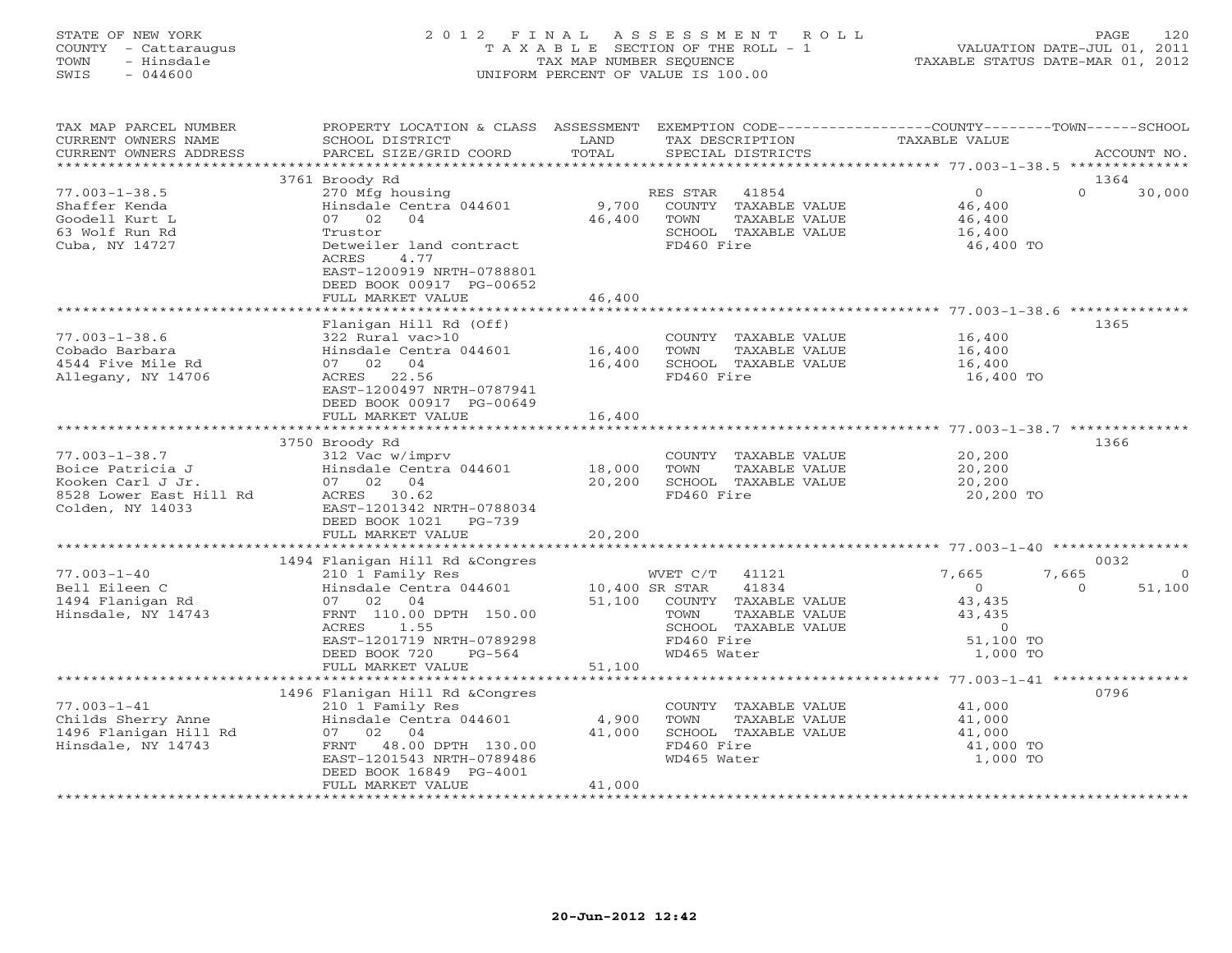# STATE OF NEW YORK 2 0 1 2 F I N A L A S S E S S M E N T R O L L PAGE 121 COUNTY - Cattaraugus T A X A B L E SECTION OF THE ROLL - 1 VALUATION DATE-JUL 01, 2011 TOWN - Hinsdale TAX MAP NUMBER SEQUENCE TAXABLE STATUS DATE-MAR 01, 2012 SWIS - 044600 UNIFORM PERCENT OF VALUE IS 100.00UNIFORM PERCENT OF VALUE IS 100.00

| TAX MAP PARCEL NUMBER<br>CURRENT OWNERS NAME  | PROPERTY LOCATION & CLASS ASSESSMENT<br>SCHOOL DISTRICT | LAND         | EXEMPTION CODE-----------------COUNTY--------TOWN------SCHOOL<br>TAX DESCRIPTION | <b>TAXABLE VALUE</b> |                    |
|-----------------------------------------------|---------------------------------------------------------|--------------|----------------------------------------------------------------------------------|----------------------|--------------------|
| CURRENT OWNERS ADDRESS<br>******************* | PARCEL SIZE/GRID COORD<br>**************************    | TOTAL        | SPECIAL DISTRICTS                                                                |                      | ACCOUNT NO.        |
|                                               | 3674 Main St                                            |              |                                                                                  |                      | 0810               |
|                                               |                                                         |              |                                                                                  | $\Omega$             | $\Omega$           |
| $77.003 - 2 - 1.1$                            | 210 1 Family Res                                        |              | 41834<br>SR STAR                                                                 |                      | 62,200             |
| Witzigman Nobert Ramona                       | Hinsdale Centra 044601                                  | 54,600       | COUNTY TAXABLE VALUE                                                             | 132,000              |                    |
| 3674 Main                                     | 03/42 02<br>04                                          | 132,000      | TOWN<br>TAXABLE VALUE                                                            | 132,000              |                    |
| Hinsdale, NY 14743                            | ACRES 118.38                                            |              | SCHOOL TAXABLE VALUE<br>FD460 Fire                                               | 69,800               |                    |
|                                               | EAST-1199944 NRTH-0787288<br>DEED BOOK 1000 PG-451      |              |                                                                                  | 132,000 TO           |                    |
|                                               | FULL MARKET VALUE                                       | 132,000      |                                                                                  |                      |                    |
|                                               |                                                         |              |                                                                                  |                      |                    |
|                                               | 3676 Main (Off) St                                      |              |                                                                                  |                      | 1608               |
| $77.003 - 2 - 1.2$                            | 210 1 Family Res                                        |              | RES STAR<br>41854                                                                | $\overline{0}$       | $\Omega$<br>30,000 |
| Witzigman Norbert J                           | Hinsdale Centra 044601                                  | 10,300       | COUNTY TAXABLE VALUE                                                             | 63,000               |                    |
| Witzigman Ramona                              | 03/42 02 04                                             | 63,000       | TOWN<br>TAXABLE VALUE                                                            | 63,000               |                    |
| 3674 Main St                                  | 1.42<br>ACRES                                           |              | SCHOOL TAXABLE VALUE                                                             | 33,000               |                    |
| Hinsdale, NY 14743                            | EAST-1201355 NRTH-0786649                               |              | FD460 Fire                                                                       | 63,000 TO            |                    |
|                                               | DEED BOOK 17181 PG-9001                                 |              |                                                                                  |                      |                    |
|                                               | FULL MARKET VALUE                                       | 63,000       |                                                                                  |                      |                    |
|                                               | ********************                                    | ************ |                                                                                  |                      |                    |
|                                               | Flanigan Hill Rd                                        |              |                                                                                  |                      | 0738               |
| $77.003 - 2 - 3$                              | 322 Rural vac>10                                        |              | COUNTY TAXABLE VALUE                                                             | 29,200               |                    |
| Eaton Jerry M                                 | Hinsdale Centra 044601                                  | 29,200       | TOWN<br>TAXABLE VALUE                                                            | 29,200               |                    |
| 91 Hawthorn Ln                                | 39/47 02<br>03                                          | 29,200       | SCHOOL TAXABLE VALUE                                                             | 29,200               |                    |
| Allegany, NY 14706                            | FRNT 1360.00 DPTH                                       |              | FD460 Fire                                                                       | 29,200 TO            |                    |
|                                               | 78.94<br>ACRES                                          |              |                                                                                  |                      |                    |
|                                               | EAST-1204218 NRTH-0786479                               |              |                                                                                  |                      |                    |
|                                               | DEED BOOK 869<br>PG-01024                               |              |                                                                                  |                      |                    |
|                                               | FULL MARKET VALUE                                       | 29,200       |                                                                                  |                      |                    |
|                                               |                                                         |              |                                                                                  |                      |                    |
|                                               | 1176 Flanigan Hill Rd                                   |              |                                                                                  |                      | 0723               |
| $77.003 - 2 - 4.1$                            | 270 Mfg housing                                         |              | COUNTY TAXABLE VALUE                                                             | 17,800               |                    |
| Kenney Bruce E                                | Hinsdale Centra 044601                                  | 12,000       | TOWN<br>TAXABLE VALUE                                                            | 17,800               |                    |
| Kenney Margaret A                             | 39 02 03                                                | 17,800       | SCHOOL TAXABLE VALUE                                                             | 17,800               |                    |
| 1176 Flanigan Hill Rd                         | FRNT 450.00 DPTH                                        |              | FD460 Fire                                                                       | 17,800 TO            |                    |
| Hinsdale, NY 14743                            | 6.50<br>ACRES                                           |              |                                                                                  |                      |                    |
|                                               | EAST-1206784 NRTH-0787572                               |              |                                                                                  |                      |                    |
|                                               | DEED BOOK 1027<br>PG-451                                |              |                                                                                  |                      |                    |
|                                               | FULL MARKET VALUE                                       | 17,800       |                                                                                  |                      |                    |
|                                               | ********************                                    |              |                                                                                  |                      |                    |
|                                               | 1228 Flanigan Hill Rd                                   |              |                                                                                  |                      | 0902               |
| $77.003 - 2 - 4.2$                            | 210 1 Family Res                                        |              | 41854<br>RES STAR                                                                | $\circ$              | $\Omega$<br>30,000 |
| Meyer Eric                                    | Hinsdale Centra 044601                                  | 15,200       | COUNTY TAXABLE VALUE                                                             | 118,400              |                    |
| Meyer Paula R                                 | 39 02 03                                                | 118,400      | TOWN<br>TAXABLE VALUE                                                            | 118,400              |                    |
| 1228 Flanigan Hill Rd                         | FRNT 595.00 DPTH                                        |              | SCHOOL TAXABLE VALUE                                                             | 88,400               |                    |
| Hinsdale, NY 14743                            | ACRES 14.60                                             |              | FD460 Fire                                                                       | 118,400 TO           |                    |
|                                               | EAST-1205695 NRTH-0787554                               |              |                                                                                  |                      |                    |
|                                               | DEED BOOK 7567<br>PG-3001                               |              |                                                                                  |                      |                    |
|                                               | FULL MARKET VALUE                                       | 118,400      |                                                                                  |                      |                    |
|                                               |                                                         |              |                                                                                  |                      |                    |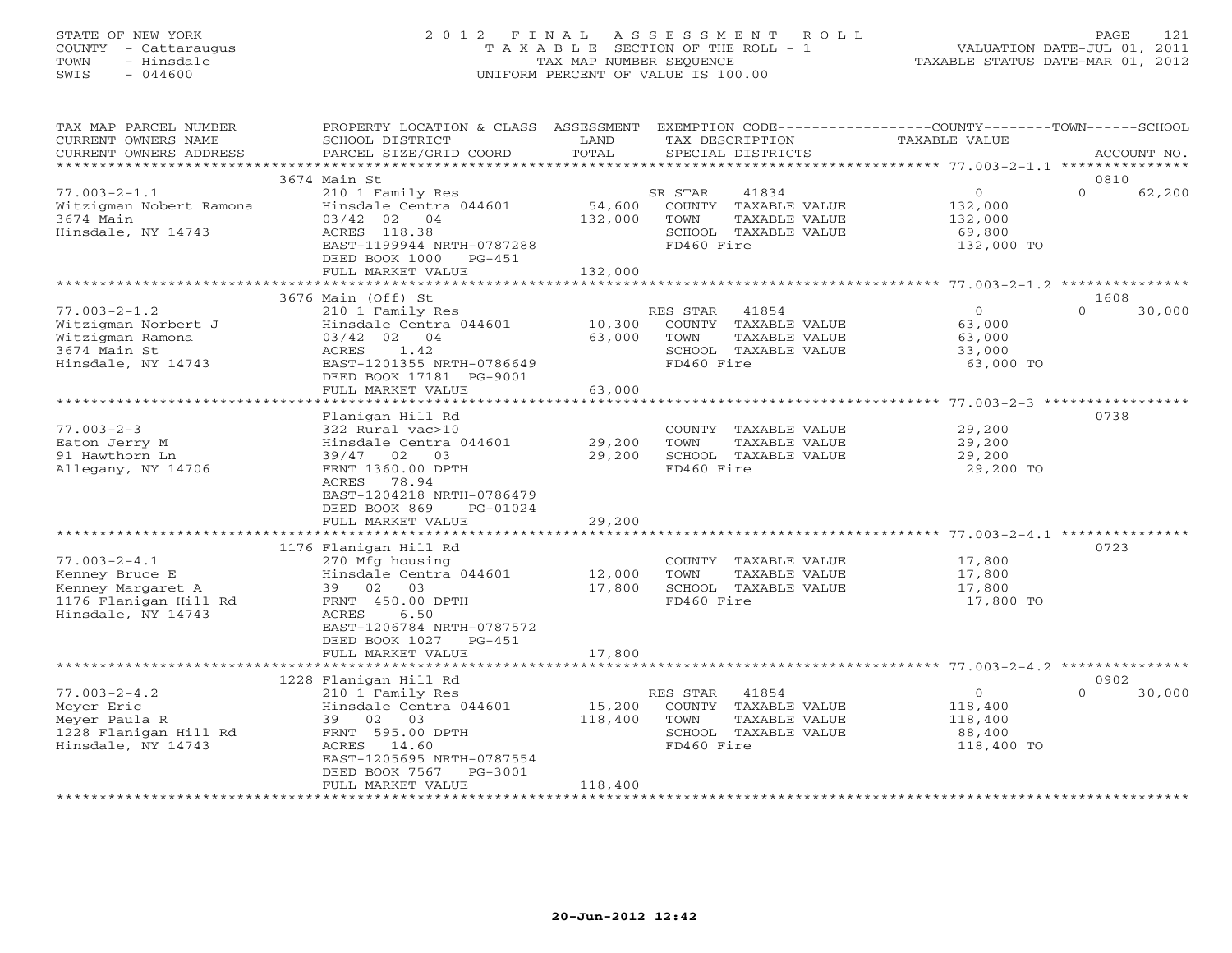# STATE OF NEW YORK 2 0 1 2 F I N A L A S S E S S M E N T R O L L PAGE 122 COUNTY - Cattaraugus T A X A B L E SECTION OF THE ROLL - 1 VALUATION DATE-JUL 01, 2011 TOWN - Hinsdale TAX MAP NUMBER SEQUENCE TAXABLE STATUS DATE-MAR 01, 2012 SWIS - 044600 UNIFORM PERCENT OF VALUE IS 100.00UNIFORM PERCENT OF VALUE IS 100.00

| TAX MAP PARCEL NUMBER     | PROPERTY LOCATION & CLASS ASSESSMENT EXEMPTION CODE---------------COUNTY-------TOWN-----SCHOOL |         |                       |                                |          |             |
|---------------------------|------------------------------------------------------------------------------------------------|---------|-----------------------|--------------------------------|----------|-------------|
| CURRENT OWNERS NAME       | SCHOOL DISTRICT                                                                                | LAND    | TAX DESCRIPTION       | TAXABLE VALUE                  |          |             |
| CURRENT OWNERS ADDRESS    | PARCEL SIZE/GRID COORD                                                                         | TOTAL   | SPECIAL DISTRICTS     |                                |          | ACCOUNT NO. |
|                           |                                                                                                |         |                       |                                |          |             |
|                           | 1260 Flanigan Hill Rd                                                                          |         |                       |                                | 1067     |             |
| $77.003 - 2 - 4.3$        | 210 1 Family Res                                                                               |         | 41854<br>RES STAR     | $\overline{0}$                 | $\Omega$ | 30,000      |
| Kuhn Kevin                | Hinsdale Centra 044601                                                                         | 14,700  | COUNTY TAXABLE VALUE  | 113,000                        |          |             |
| Kuhn Diana                | 39 02 03                                                                                       | 113,000 | TAXABLE VALUE<br>TOWN | 113,000                        |          |             |
| 1260 Flanigan Rd          | FRNT 670.00 DPTH                                                                               |         | SCHOOL TAXABLE VALUE  | 83,000                         |          |             |
| Hinsdale, NY 14743        | ACRES 13.35                                                                                    |         | FD460 Fire            | 113,000 TO                     |          |             |
|                           | EAST-1205021 NRTH-0787609                                                                      |         |                       |                                |          |             |
|                           | DEED BOOK 00928 PG-00993                                                                       |         |                       |                                |          |             |
|                           | FULL MARKET VALUE                                                                              | 113,000 |                       |                                |          |             |
|                           |                                                                                                |         |                       |                                |          |             |
|                           | Flanigan Hill Rd                                                                               |         |                       |                                | 0954     |             |
| $77.003 - 2 - 4.4$        | 312 Vac w/imprv                                                                                |         | COUNTY TAXABLE VALUE  | 11,200                         |          |             |
| Kozlowski David S         | Hinsdale Centra 044601                                                                         | 11,100  | TOWN<br>TAXABLE VALUE | 11,200<br>$\frac{1}{11}$ , 200 |          |             |
| 139 Sagewood Ter          | 39 02 03                                                                                       | 11,200  | SCHOOL TAXABLE VALUE  |                                |          |             |
| Williamsville, NY 14221   | FRNT 240.00 DPTH                                                                               |         | FD460 Fire            | 11,200 TO                      |          |             |
|                           | ACRES<br>4.70<br>EAST-1204569 NRTH-0787706                                                     |         |                       |                                |          |             |
|                           |                                                                                                |         |                       |                                |          |             |
|                           | DEED BOOK 00984 PG-01126<br>FULL MARKET VALUE                                                  | 11,200  |                       |                                |          |             |
|                           |                                                                                                |         |                       |                                |          |             |
|                           | 1212 Flanigan Hill Rd                                                                          |         |                       |                                | 1390     |             |
| $77.003 - 2 - 4.5$        | 210 1 Family Res                                                                               |         | 41854<br>RES STAR     | $\circ$                        | $\Omega$ | 30,000      |
| Hewitt Jeffrey L          | Hinsdale Centra 044601                                                                         | 12,100  | COUNTY TAXABLE VALUE  | 143,000                        |          |             |
| Hewitt Christine B        | 39 02 03                                                                                       | 143,000 | TOWN<br>TAXABLE VALUE | 143,000                        |          |             |
| 1212 Flanigan Hill Rd     | Ff 415.00                                                                                      |         | SCHOOL TAXABLE VALUE  | 113,000                        |          |             |
| Hinsdale, NY 14743        | 6.80<br>ACRES                                                                                  |         | FD460 Fire            | 143,000 TO                     |          |             |
|                           | EAST-1206216 NRTH-0787629                                                                      |         |                       |                                |          |             |
|                           | DEED BOOK 998<br>$PG-428$                                                                      |         |                       |                                |          |             |
|                           | FULL MARKET VALUE                                                                              | 143,000 |                       |                                |          |             |
|                           |                                                                                                |         |                       |                                |          |             |
|                           | 1190 Flanigan Hill Rd                                                                          |         |                       |                                | 1441     |             |
| $77.003 - 2 - 4.6$        | 210 1 Family Res                                                                               |         | 41834<br>SR STAR      | $\overline{0}$                 | $\Omega$ | 62,200      |
| Wilkins Dennis M          | Hinsdale Centra 044601                                                                         | 10,500  | COUNTY TAXABLE VALUE  | 84,500                         |          |             |
| PO Box 41                 | 39 02 03                                                                                       | 84,500  | TOWN<br>TAXABLE VALUE | 84,500                         |          |             |
| St. Bonaventure, NY 14778 | Ff 220.00                                                                                      |         | SCHOOL TAXABLE VALUE  | 22,300                         |          |             |
|                           | ACRES<br>3.90 BANK<br>005                                                                      |         | FD460 Fire            | 84,500 TO                      |          |             |
|                           | EAST-1206513 NRTH-0787582                                                                      |         |                       |                                |          |             |
|                           | DEED BOOK 1026<br>PG-721                                                                       |         |                       |                                |          |             |
|                           | FULL MARKET VALUE                                                                              | 84,500  |                       |                                |          |             |
|                           |                                                                                                |         |                       |                                |          |             |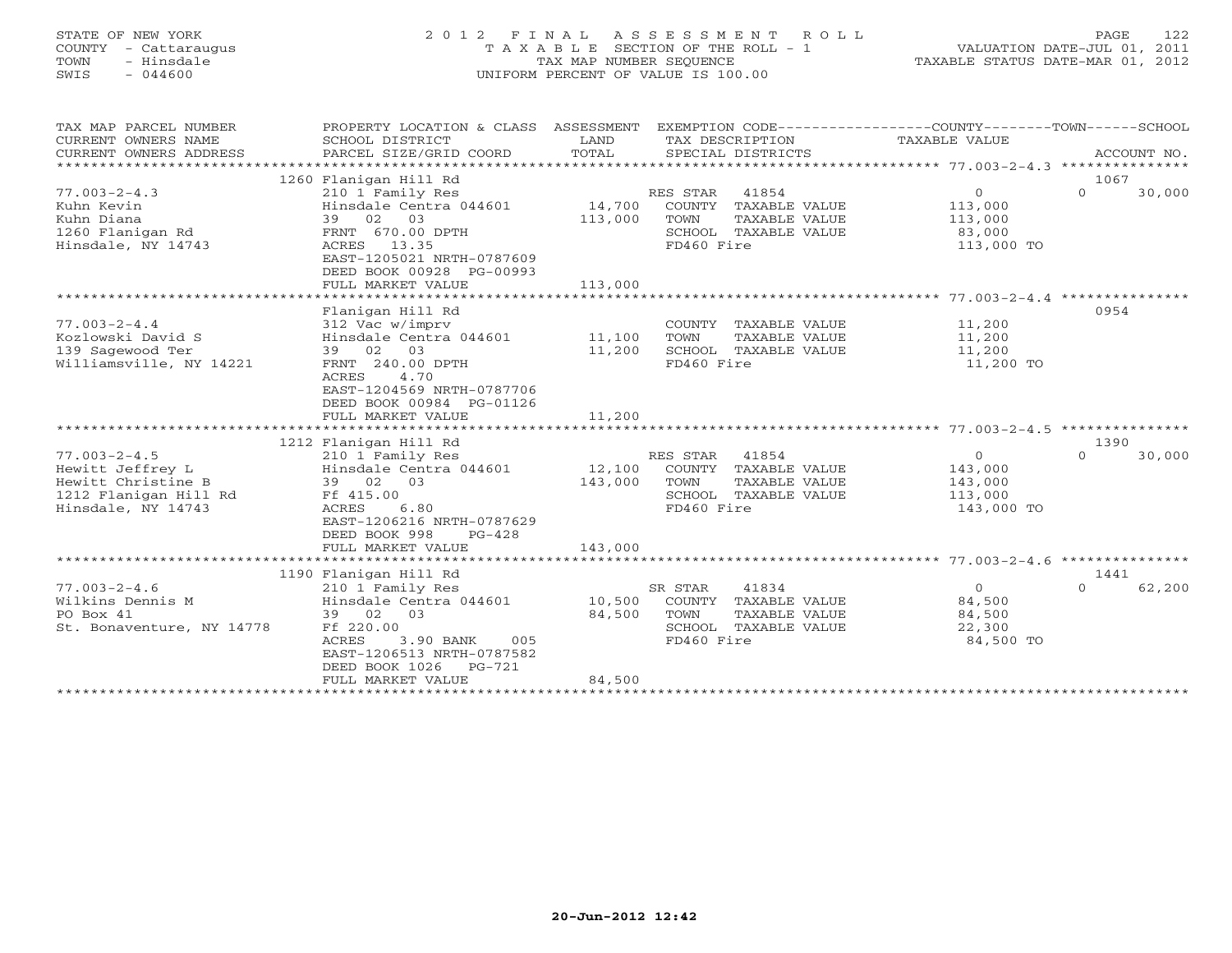# STATE OF NEW YORK 2 0 1 2 F I N A L A S S E S S M E N T R O L L PAGE 123 COUNTY - Cattaraugus T A X A B L E SECTION OF THE ROLL - 1 VALUATION DATE-JUL 01, 2011 TOWN - Hinsdale TAX MAP NUMBER SEQUENCE TAXABLE STATUS DATE-MAR 01, 2012 SWIS - 044600 UNIFORM PERCENT OF VALUE IS 100.00UNIFORM PERCENT OF VALUE IS 100.00

| TAX MAP PARCEL NUMBER<br>CURRENT OWNERS NAME<br>CURRENT OWNERS ADDRESS                                      | PROPERTY LOCATION & CLASS ASSESSMENT<br>SCHOOL DISTRICT<br>PARCEL SIZE/GRID COORD                                                                                                      | LAND<br>TOTAL                                | EXEMPTION CODE-----------------COUNTY-------TOWN------SCHOOL<br>TAX DESCRIPTION<br>SPECIAL DISTRICTS                                   | TAXABLE VALUE                                                    | ACCOUNT NO.                                      |
|-------------------------------------------------------------------------------------------------------------|----------------------------------------------------------------------------------------------------------------------------------------------------------------------------------------|----------------------------------------------|----------------------------------------------------------------------------------------------------------------------------------------|------------------------------------------------------------------|--------------------------------------------------|
|                                                                                                             |                                                                                                                                                                                        |                                              |                                                                                                                                        |                                                                  |                                                  |
| $77.003 - 2 - 4.7$<br>Koorse Edward G<br>Smith Kathleen<br>1202 Flanigan Hill Rd<br>Hinsdale, NY 14743      | 1202 Flanigan Hill Rd<br>210 1 Family Res<br>Hinsdale Centra 044601<br>39 02 03<br>FRNT 160.00 DPTH 247.00<br>BANK<br>023<br>EAST-1206250 NRTH-0787311                                 | 137,000                                      | CVET C/T<br>41131<br>7,600 RES STAR<br>41854<br>COUNTY<br>TAXABLE VALUE<br>TAXABLE VALUE<br>TOWN<br>SCHOOL TAXABLE VALUE<br>FD460 Fire | 20,000<br>$\circ$<br>117,000<br>117,000<br>107,000<br>137,000 TO | 1522<br>20,000<br>$\Omega$<br>30,000             |
|                                                                                                             | DEED BOOK 00981 PG-00076<br>FULL MARKET VALUE                                                                                                                                          | 137,000                                      |                                                                                                                                        |                                                                  |                                                  |
|                                                                                                             |                                                                                                                                                                                        |                                              |                                                                                                                                        |                                                                  |                                                  |
| $77.003 - 2 - 5.1$<br>Keim David A<br>Keim Joan M<br>704 N 700W<br>Greenfield, IN 46140                     | Sherlock Hollow Rd/flanig<br>322 Rural vac>10<br>Hinsdale Centra 044601<br>39 02 04<br>FRNT 820.00 DPTH<br>ACRES 77.75<br>EAST-1205456 NRTH-0785468<br>DEED BOOK 00939 PG-00387        | 29,000<br>29,000                             | COUNTY TAXABLE VALUE<br>TOWN<br>TAXABLE VALUE<br>SCHOOL TAXABLE VALUE<br>FD460 Fire                                                    | 29,000<br>29,000<br>29,000<br>29,000 TO                          | 0443                                             |
|                                                                                                             | FULL MARKET VALUE                                                                                                                                                                      | 29,000                                       |                                                                                                                                        |                                                                  |                                                  |
|                                                                                                             |                                                                                                                                                                                        |                                              |                                                                                                                                        |                                                                  |                                                  |
| $77.003 - 2 - 5.2$<br>Colburn Richard C                                                                     | 1204 Sherlock Hollow Rd<br>210 1 Family Res<br>Hinsdale Centra 044601                                                                                                                  |                                              | WVET C/T<br>41121<br>8,400 RES STAR<br>41854                                                                                           | 12,000<br>$\circ$                                                | 1042<br>12,000<br>$\Omega$<br>$\Omega$<br>30,000 |
| Colburn Olivia A<br>1204 Sherlock Hollow Rd<br>Hinsdale, NY 14743                                           | 39 02 04<br>96.00 DPTH<br>FRNT<br>ACRES<br>1.45 BANK<br>032<br>EAST-1205973 NRTH-0785653<br>DEED BOOK 17139 PG-9002<br>FULL MARKET VALUE                                               | 83,000<br>83,000                             | COUNTY TAXABLE VALUE<br>TOWN<br>TAXABLE VALUE<br>SCHOOL TAXABLE VALUE<br>FD460 Fire                                                    | 71,000<br>71,000<br>53,000<br>83,000 TO                          |                                                  |
|                                                                                                             |                                                                                                                                                                                        |                                              |                                                                                                                                        |                                                                  |                                                  |
| $77.003 - 2 - 5.3$<br>Barrett Phillip<br>Chaffee Kelly<br>869 Underwood Rd<br>Hinsdale, NY 14743            | Sherlock Hollow Rd<br>314 Rural vac<10<br>Hinsdale Centra 044601<br>39 02 04<br>FRNT 100.00 DPTH 38.00<br>EAST-1205183 NRTH-0785027<br>DEED BOOK 1014<br>$PG-268$<br>FULL MARKET VALUE | 1,400<br>1,400<br>1,400                      | COUNTY TAXABLE VALUE<br>TOWN<br>TAXABLE VALUE<br>SCHOOL TAXABLE VALUE                                                                  | 1,400<br>1,400<br>1,400                                          | 1093                                             |
|                                                                                                             |                                                                                                                                                                                        |                                              |                                                                                                                                        |                                                                  |                                                  |
|                                                                                                             | 1264 Sherlock Hollow Rd                                                                                                                                                                |                                              |                                                                                                                                        |                                                                  | 1160                                             |
| $77.003 - 2 - 5.4$<br>Randall James M<br>Randall Frances J<br>1264 Sherlock Hollow Rd<br>Hinsdale, NY 14743 | 210 1 Family Res<br>Hinsdale Centra 044601<br>39 02 04<br>FRNT 170.00 DPTH 185.00<br>EAST-1205033 NRTH-0785060<br>DEED BOOK 814<br>$PG-01040$<br>FULL MARKET VALUE                     | 62,000<br>62,000<br>************************ | WVET C/T<br>41121<br>6,900 RES STAR<br>41854<br>COUNTY TAXABLE VALUE<br>TOWN<br>TAXABLE VALUE<br>SCHOOL TAXABLE VALUE<br>FD460 Fire    | 9,300<br>$\Omega$<br>52,700<br>52,700<br>32,000<br>62,000 TO     | 9,300<br>$\Omega$<br>30,000<br>$\Omega$          |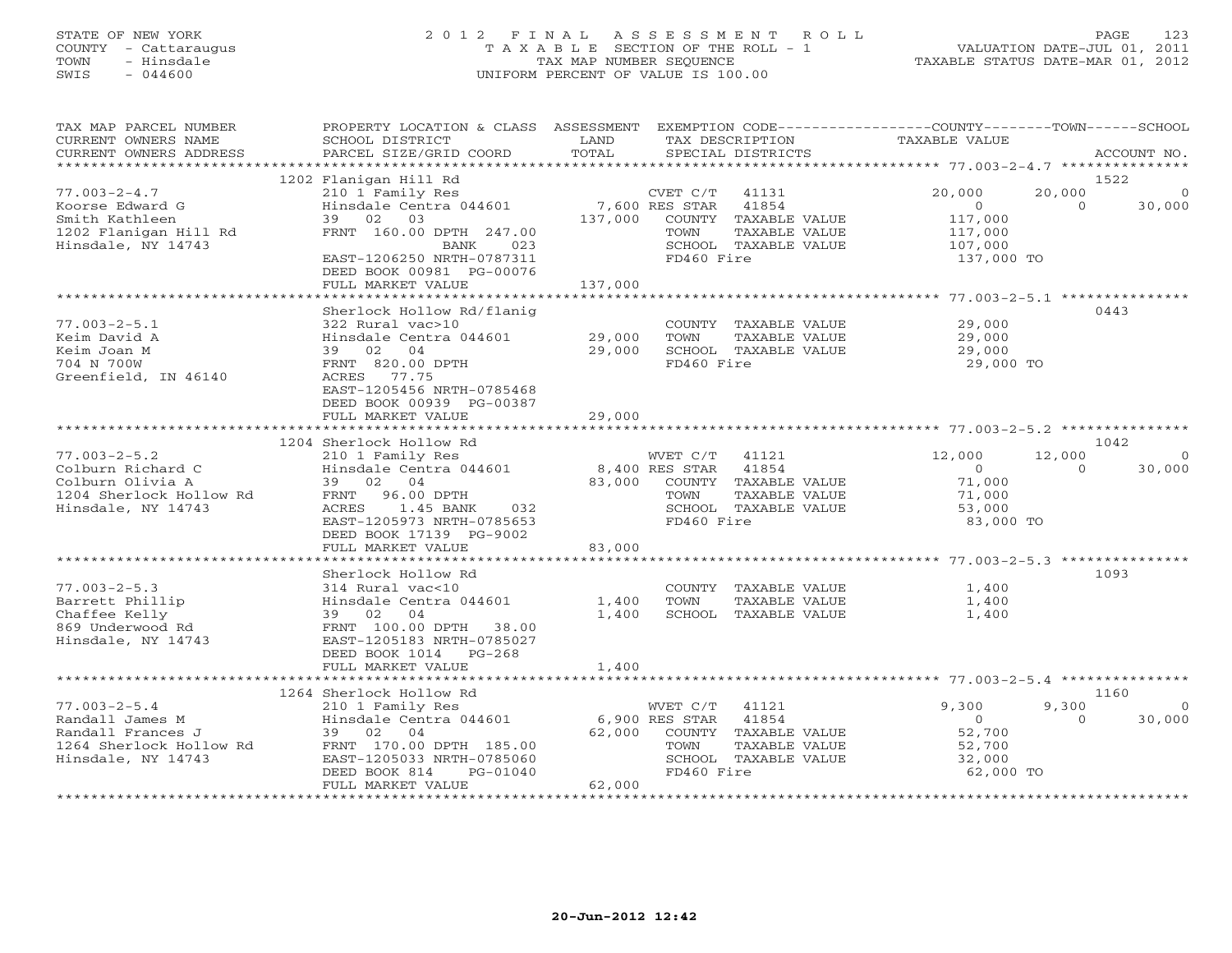### STATE OF NEW YORK 2 0 1 2 F I N A L A S S E S S M E N T R O L L PAGE 124 COUNTY - Cattaraugus T A X A B L E SECTION OF THE ROLL - 1 VALUATION DATE-JUL 01, 2011 TOWN - Hinsdale TAX MAP NUMBER SEQUENCE TAXABLE STATUS DATE-MAR 01, 2012 SWIS - 044600 UNIFORM PERCENT OF VALUE IS 100.00UNIFORM PERCENT OF VALUE IS 100.00

| TAX MAP PARCEL NUMBER<br>CURRENT OWNERS NAME<br>CURRENT OWNERS ADDRESS                                  | PROPERTY LOCATION & CLASS<br>SCHOOL DISTRICT<br>PARCEL SIZE/GRID COORD                                                                                                      | ASSESSMENT<br>LAND<br>TOTAL | EXEMPTION CODE-----------------COUNTY-------TOWN------SCHOOL<br>TAX DESCRIPTION<br>SPECIAL DISTRICTS        | TAXABLE VALUE                                                 |          | ACCOUNT NO. |
|---------------------------------------------------------------------------------------------------------|-----------------------------------------------------------------------------------------------------------------------------------------------------------------------------|-----------------------------|-------------------------------------------------------------------------------------------------------------|---------------------------------------------------------------|----------|-------------|
| * * * * * * * * * * * * * * * * * * * *                                                                 |                                                                                                                                                                             |                             |                                                                                                             |                                                               |          |             |
|                                                                                                         | 1173 Flanigan Hill Rd                                                                                                                                                       |                             |                                                                                                             |                                                               | 0222     |             |
| $77.003 - 2 - 7$<br>Hooper Thomas<br>1173 Flanigan Hill Rd<br>Hinsdale, NY 14743                        | 210 1 Family Res<br>Hinsdale Centra 044601<br>39<br>02<br>03<br>FRNT 357.00 DPTH<br>ACRES<br>12.47<br>EAST-1206612 NRTH-0078670<br>DEED BOOK 00994 PG-00259                 | 12,000<br>65,000            | RES STAR<br>41854<br>COUNTY<br>TAXABLE VALUE<br>TOWN<br>TAXABLE VALUE<br>SCHOOL TAXABLE VALUE<br>FD460 Fire | $\Omega$<br>65,000<br>65,000<br>35,000<br>65,000 TO           | $\Omega$ | 30,000      |
|                                                                                                         | FULL MARKET VALUE                                                                                                                                                           | 65,000                      |                                                                                                             |                                                               |          |             |
|                                                                                                         | ***********************                                                                                                                                                     | ************                |                                                                                                             |                                                               |          |             |
| $77.003 - 2 - 8$<br>Blinston Bruce T<br>Blinston Donna J<br>25 Elmwood Park West<br>Tonawanda, NY 14150 | Flanigan Hill Rd<br>260 Seasonal res<br>Hinsdale Centra 044601<br>31 02<br>03<br>FRNT 860.00 DPTH<br>4.25<br>ACRES<br>EAST-1207258 NRTH-0787452<br>DEED BOOK 00917 PG-00585 | 10,800<br>43,000            | COUNTY TAXABLE VALUE<br>TOWN<br>TAXABLE VALUE<br>SCHOOL TAXABLE VALUE<br>FD460 Fire                         | 43,000<br>43,000<br>43,000<br>43,000 TO                       | 0361     |             |
|                                                                                                         | FULL MARKET VALUE                                                                                                                                                           | 43,000                      |                                                                                                             |                                                               |          |             |
|                                                                                                         |                                                                                                                                                                             |                             |                                                                                                             |                                                               |          |             |
|                                                                                                         | 1071 Flanigan Hill Rd                                                                                                                                                       |                             |                                                                                                             |                                                               | 0163     |             |
| $77.003 - 2 - 9$<br>Henkel John P Jr<br>1071 Flanigan Hill Rd<br>Hinsdale, NY 14743                     | 210 1 Family Res<br>Hinsdale Centra 044601<br>31 02 03<br>Ff 1800.00<br>ACRES 12.53<br>EAST-1207929 NRTH-0787104<br>DEED BOOK 14155 PG-9001                                 | 14,400<br>134,000           | 41854<br>RES STAR<br>COUNTY TAXABLE VALUE<br>TOWN<br>TAXABLE VALUE<br>SCHOOL TAXABLE VALUE<br>FD460 Fire    | $\overline{O}$<br>134,000<br>134,000<br>104,000<br>134,000 TO | $\Omega$ | 30,000      |
|                                                                                                         | FULL MARKET VALUE                                                                                                                                                           | 134,000                     |                                                                                                             |                                                               |          |             |
|                                                                                                         | *************************                                                                                                                                                   |                             |                                                                                                             | *********************************** 77.003-2-10 ************  | 1080     |             |
| $77.003 - 2 - 10$                                                                                       | 1088 Flanigan Hill Rd & Plank<br>210 1 Family Res                                                                                                                           |                             | WVET C/T<br>41121                                                                                           | 9,150                                                         | 9,150    | $\Omega$    |
| Skinner Larry E<br>Sakala Bertha M<br>1088 Flanigan Hill Rd<br>Hinsdale, NY 14743                       | Hinsdale Centra 044601<br>31 02<br>03<br>Ff 800.00<br>ACRES<br>6.52 BANK<br>005<br>EAST-1208619 NRTH-0787415<br>DEED BOOK 2437 PG-8001                                      | 10,500 SR STAR<br>61,000    | 41834<br>COUNTY TAXABLE VALUE<br>TOWN<br>TAXABLE VALUE<br>SCHOOL TAXABLE VALUE<br>FD460 Fire                | $\circ$<br>51,850<br>51,850<br>$\Omega$<br>61,000 TO          | $\Omega$ | 61,000      |
|                                                                                                         | FULL MARKET VALUE                                                                                                                                                           | 61,000                      |                                                                                                             |                                                               |          |             |
|                                                                                                         | ********************                                                                                                                                                        | *************               |                                                                                                             |                                                               |          |             |
| $77.003 - 2 - 12$<br>Meyer Matthew<br>Meyer Hyon S<br>33089 Cumulus Rd<br>Eagle River Alaska, 99577     | Flanigan Hill Rd<br>260 Seasonal res<br>Hinsdale Centra 044601<br>02 03<br>31<br>FRNT 590.00 DPTH<br>ACRES<br>7.05<br>EAST-1208682 NRTH-0786935<br>DEED BOOK 00922 PG-00584 | 12,200<br>26,500            | COUNTY<br>TAXABLE VALUE<br>TOWN<br>TAXABLE VALUE<br>SCHOOL TAXABLE VALUE<br>FD460 Fire                      | 26,500<br>26,500<br>26,500<br>26,500 TO                       | 0661     |             |
|                                                                                                         | FULL MARKET VALUE                                                                                                                                                           | 26,500                      |                                                                                                             |                                                               |          |             |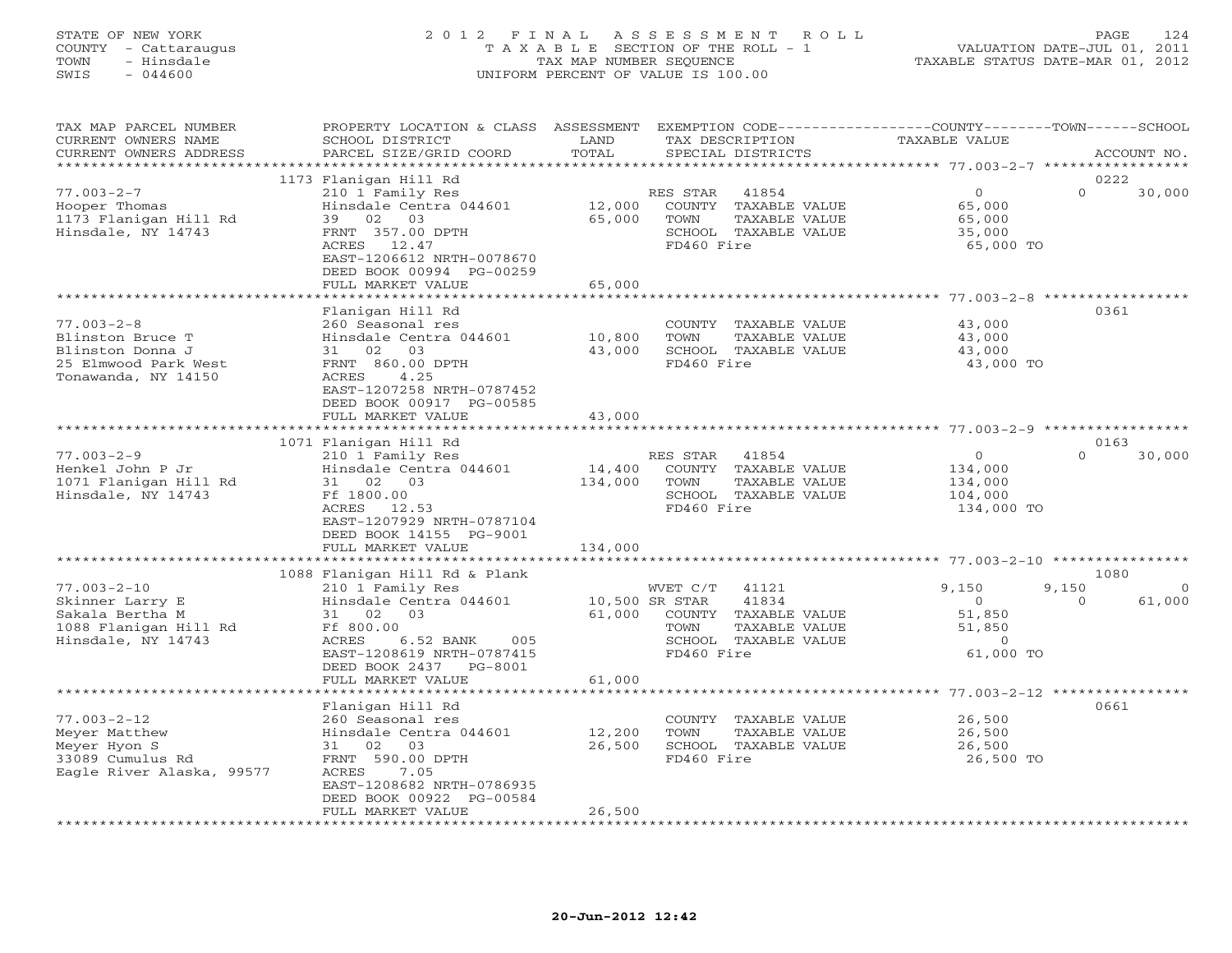# STATE OF NEW YORK 2 0 1 2 F I N A L A S S E S S M E N T R O L L PAGE 125 COUNTY - Cattaraugus T A X A B L E SECTION OF THE ROLL - 1 VALUATION DATE-JUL 01, 2011 TOWN - Hinsdale TAX MAP NUMBER SEQUENCE TAXABLE STATUS DATE-MAR 01, 2012 SWIS - 044600 UNIFORM PERCENT OF VALUE IS 100.00UNIFORM PERCENT OF VALUE IS 100.00

| TAX MAP PARCEL NUMBER<br>CURRENT OWNERS NAME<br>CURRENT OWNERS ADDRESS                                  | PROPERTY LOCATION & CLASS ASSESSMENT<br>SCHOOL DISTRICT<br>PARCEL SIZE/GRID COORD                                                                                                                  | LAND<br>TOTAL              | TAX DESCRIPTION<br>SPECIAL DISTRICTS                                                                     | EXEMPTION CODE-----------------COUNTY-------TOWN------SCHOOL<br><b>TAXABLE VALUE</b> | ACCOUNT NO.                |
|---------------------------------------------------------------------------------------------------------|----------------------------------------------------------------------------------------------------------------------------------------------------------------------------------------------------|----------------------------|----------------------------------------------------------------------------------------------------------|--------------------------------------------------------------------------------------|----------------------------|
| *********************                                                                                   |                                                                                                                                                                                                    |                            |                                                                                                          |                                                                                      |                            |
| $77.003 - 2 - 13$<br>Rishel Charles A<br>Rishel Rosemary<br>1056 Flanigan Hill Rd<br>Hinsdale, NY 14743 | 1056 Flanigan Hill Rd<br>210 1 Family Res<br>Hinsdale Centra 044601<br>31 02 03<br>FRNT 920.00 DPTH<br>4.52<br>ACRES<br>EAST-1208559 NRTH-0786539<br>DEED BOOK 00961 PG-00340<br>FULL MARKET VALUE | 11,000<br>25,000<br>25,000 | RES STAR<br>41854<br>COUNTY TAXABLE VALUE<br>TOWN<br>TAXABLE VALUE<br>SCHOOL TAXABLE VALUE<br>FD460 Fire | $\overline{0}$<br>25,000<br>25,000<br>$\overline{0}$<br>25,000 TO                    | 0263<br>$\Omega$<br>25,000 |
|                                                                                                         | **********************                                                                                                                                                                             | ***********                |                                                                                                          |                                                                                      |                            |
| $77.003 - 2 - 14$<br>Hughey William W Jr<br>Hughey Colleen A<br>947 Plank Rd<br>Hinsdale, NY 14743      | Plank Rd<br>314 Rural vac<10<br>Hinsdale Centra 044601<br>31 02<br>03<br>Ff 399.00<br>ACRES<br>4.57 BANK<br>023<br>EAST-1209522 NRTH-0787201<br>DEED BOOK 6368 PG-2001<br>FULL MARKET VALUE        | 11,000<br>11,000<br>11,000 | COUNTY TAXABLE VALUE<br>TOWN<br>TAXABLE VALUE<br>SCHOOL TAXABLE VALUE<br>FD460 Fire                      | 11,000<br>11,000<br>11,000<br>11,000 TO                                              | 0084                       |
|                                                                                                         |                                                                                                                                                                                                    |                            |                                                                                                          |                                                                                      |                            |
|                                                                                                         | 947 Plank Rd                                                                                                                                                                                       |                            |                                                                                                          |                                                                                      | 0299                       |
| $77.003 - 2 - 15$<br>Hughey William W Jr<br>Hughey Colleen A<br>947 Plank Rd<br>Hinsdale, NY 14743      | 210 1 Family Res<br>Hinsdale Centra 044601<br>31 02<br>03<br>FRNT 397.00 DPTH<br>ACRES<br>4.55 BANK<br>023<br>EAST-1209912 NRTH-0787134<br>DEED BOOK 6368<br>PG-2001                               | 9,500<br>79,000            | RES STAR<br>41854<br>COUNTY TAXABLE VALUE<br>TOWN<br>TAXABLE VALUE<br>SCHOOL TAXABLE VALUE<br>FD460 Fire | $\overline{O}$<br>79,000<br>79,000<br>49,000<br>79,000 TO                            | $\Omega$<br>30,000         |
|                                                                                                         | FULL MARKET VALUE                                                                                                                                                                                  | 79,000                     |                                                                                                          |                                                                                      |                            |
| $77.003 - 2 - 16.1$<br>Diana Donald M Jr<br>11 Humboldt Pl<br>Depew, NY 14043                           | 889 Plank Rd/Jollytown Rd<br>270 Mfg housing<br>Hinsdale Centra 044601<br>30/31 02 03<br>ACRES 154.90<br>EAST-1209952 NRTH-0785384<br>DEED BOOK 869<br>PG-01032<br>FULL MARKET VALUE               | 44,400<br>61,000<br>61,000 | COUNTY TAXABLE VALUE<br>TOWN<br>TAXABLE VALUE<br>SCHOOL TAXABLE VALUE<br>FD460 Fire                      | 61,000<br>61,000<br>61,000<br>61,000 TO                                              | 0082                       |
|                                                                                                         | * * * * * * * * * * * * * * * * * * *                                                                                                                                                              | *************              |                                                                                                          | ************************************77.003-2-17 ************                         |                            |
| $77.003 - 2 - 17$<br>Barry Rex<br>Barry Elizabeth<br>6523 Sheetram Rd<br>Lockport, NY 14094             | Jollytown Rd<br>260 Seasonal res<br>Hinsdale Centra 044601<br>30 02 03<br>FRNT 160.00 DPTH<br>ACRES 14.22<br>EAST-1210714 NRTH-0783317<br>DEED BOOK 761<br>PG-01186<br>FULL MARKET VALUE           | 15,100<br>25,000<br>25,000 | COUNTY TAXABLE VALUE<br>TOWN<br>TAXABLE VALUE<br>SCHOOL TAXABLE VALUE<br>FD460 Fire                      | 25,000<br>25,000<br>25,000<br>25,000 TO                                              | 0855                       |
| *******************                                                                                     |                                                                                                                                                                                                    |                            |                                                                                                          |                                                                                      |                            |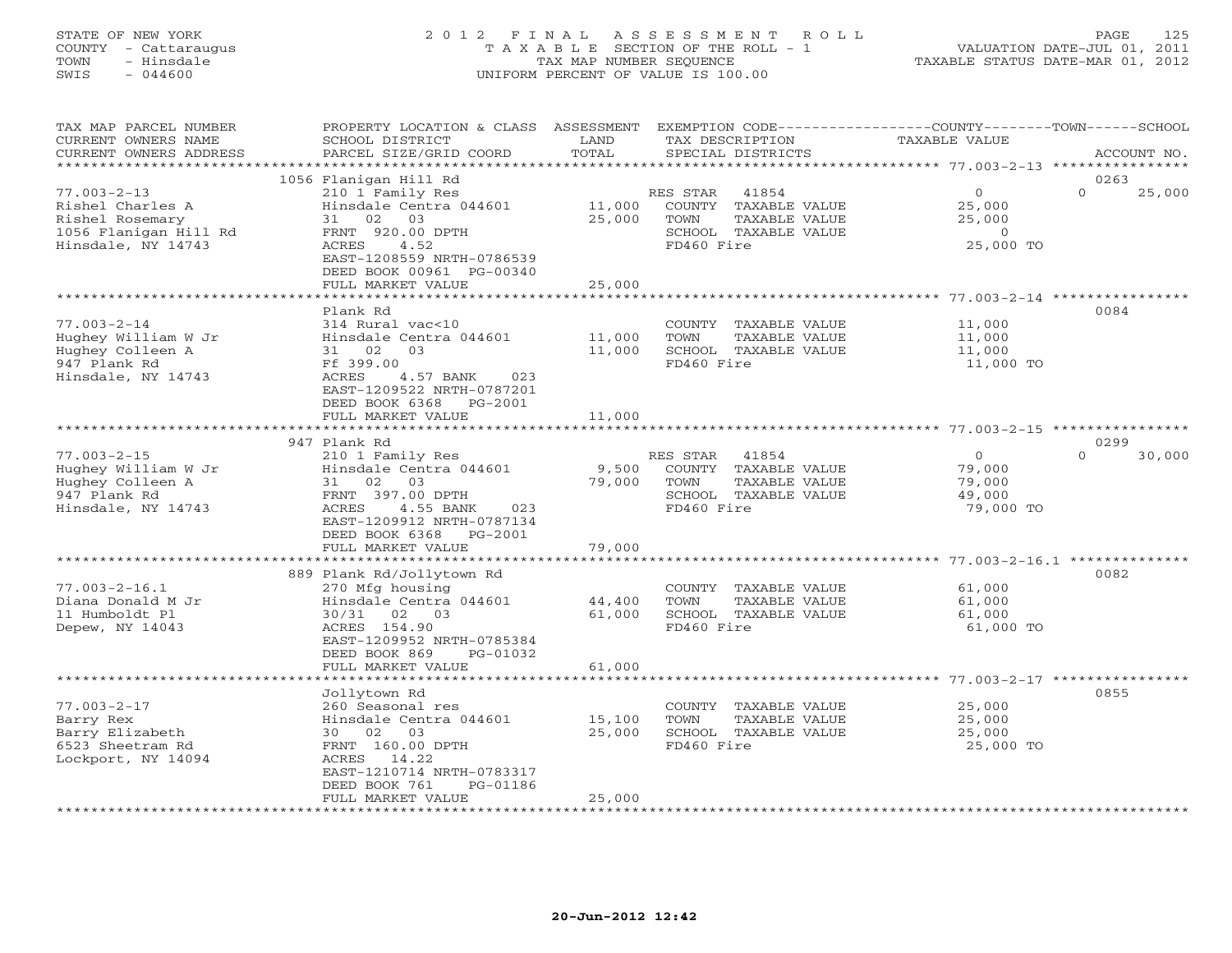# STATE OF NEW YORK 2 0 1 2 F I N A L A S S E S S M E N T R O L L PAGE 126 COUNTY - Cattaraugus T A X A B L E SECTION OF THE ROLL - 1 VALUATION DATE-JUL 01, 2011 TOWN - Hinsdale TAX MAP NUMBER SEQUENCE TAXABLE STATUS DATE-MAR 01, 2012 SWIS - 044600 UNIFORM PERCENT OF VALUE IS 100.00UNIFORM PERCENT OF VALUE IS 100.00

| TAX MAP PARCEL NUMBER<br>CURRENT OWNERS NAME<br>CURRENT OWNERS ADDRESS | PROPERTY LOCATION & CLASS ASSESSMENT<br>SCHOOL DISTRICT<br>PARCEL SIZE/GRID COORD | LAND<br>TOTAL | EXEMPTION CODE-----------------COUNTY-------TOWN------SCHOOL<br>TAX DESCRIPTION<br>SPECIAL DISTRICTS | <b>TAXABLE VALUE</b>                          | ACCOUNT NO.        |
|------------------------------------------------------------------------|-----------------------------------------------------------------------------------|---------------|------------------------------------------------------------------------------------------------------|-----------------------------------------------|--------------------|
|                                                                        |                                                                                   |               |                                                                                                      |                                               |                    |
|                                                                        | 3516 Jollytown Rd                                                                 |               |                                                                                                      |                                               | 0721               |
| $77.003 - 2 - 19$                                                      | 210 1 Family Res                                                                  |               | RES STAR<br>41854                                                                                    | $\circ$                                       | $\Omega$<br>30,000 |
| Jones Christopher J                                                    | Hinsdale Centra 044601                                                            | 13,700        | COUNTY TAXABLE VALUE                                                                                 | 120,000                                       |                    |
| 3516 Jollytown Rd                                                      | 30 02<br>03                                                                       | 120,000       | TOWN<br>TAXABLE VALUE                                                                                | 120,000                                       |                    |
| Cuba, NY 14727                                                         | Ff 915.00                                                                         |               | SCHOOL TAXABLE VALUE                                                                                 | 90,000                                        |                    |
|                                                                        | ACRES<br>10.77 BANK<br>023                                                        |               | FD460 Fire                                                                                           | 120,000 TO                                    |                    |
|                                                                        | EAST-1209440 NRTH-0783756                                                         |               |                                                                                                      |                                               |                    |
|                                                                        | DEED BOOK 4083<br>PG-9001                                                         |               |                                                                                                      |                                               |                    |
|                                                                        | FULL MARKET VALUE                                                                 | 120,000       |                                                                                                      |                                               |                    |
|                                                                        |                                                                                   |               |                                                                                                      |                                               |                    |
|                                                                        | 3538 Jollytown Rd                                                                 |               |                                                                                                      |                                               | 0269               |
| $77.003 - 2 - 20$                                                      | 210 1 Family Res                                                                  |               | COUNTY TAXABLE VALUE                                                                                 | 38,500                                        |                    |
| Wozniak Dolores                                                        | Hinsdale Centra 044601                                                            | 9,600         | TAXABLE VALUE<br>TOWN                                                                                | 38,500                                        |                    |
| 380 Tremont Ave                                                        | 30 02 03                                                                          | 38,500        | SCHOOL TAXABLE VALUE                                                                                 | 38,500                                        |                    |
| Kenmore, NY 14217                                                      | FRNT 645.00 DPTH                                                                  |               | FD460 Fire                                                                                           | 38,500 TO                                     |                    |
|                                                                        | ACRES<br>2.88                                                                     |               |                                                                                                      |                                               |                    |
|                                                                        | EAST-1208832 NRTH-0783917                                                         |               |                                                                                                      |                                               |                    |
|                                                                        | DEED BOOK 854<br>PG-00620<br>FULL MARKET VALUE                                    | 38,500        |                                                                                                      |                                               |                    |
|                                                                        | ******************                                                                |               |                                                                                                      | ********************* 77.003-2-21 *********** |                    |
|                                                                        | Jollytown Rd                                                                      |               |                                                                                                      |                                               | 0217               |
| $77.003 - 2 - 21$                                                      | 312 Vac w/imprv                                                                   |               | COUNTY TAXABLE VALUE                                                                                 | 11,000                                        |                    |
| Derby Warren S                                                         | Hinsdale Centra 044601                                                            | 11,000        | TAXABLE VALUE<br>TOWN                                                                                | 11,000                                        |                    |
| Derby Lois                                                             | 02<br>03<br>31                                                                    | 11,000        | SCHOOL TAXABLE VALUE                                                                                 | 11,000                                        |                    |
| 270 Darlington Dr                                                      | FRNT 410.00 DPTH                                                                  |               | FD460 Fire                                                                                           | 11,000 TO                                     |                    |
| Kenmore, NY 14223                                                      | ACRES<br>4.54                                                                     |               |                                                                                                      |                                               |                    |
|                                                                        | EAST-1208739 NRTH-0784283                                                         |               |                                                                                                      |                                               |                    |
|                                                                        | DEED BOOK 733<br>PG-1065                                                          |               |                                                                                                      |                                               |                    |
|                                                                        | FULL MARKET VALUE                                                                 | 11,000        |                                                                                                      |                                               |                    |
|                                                                        |                                                                                   |               |                                                                                                      |                                               |                    |
|                                                                        | Jollytown Rd                                                                      |               |                                                                                                      |                                               | 0853               |
| $77.003 - 2 - 22$                                                      | 260 Seasonal res                                                                  |               | COUNTY TAXABLE VALUE                                                                                 | 11,000                                        |                    |
| Reid Walter                                                            | Hinsdale Centra 044601                                                            | 9,800         | TOWN<br>TAXABLE VALUE                                                                                | 11,000                                        |                    |
| 622 Fargo Ave                                                          | 31 02 03                                                                          | 11,000        | SCHOOL TAXABLE VALUE                                                                                 | 11,000                                        |                    |
| Buffalo, NY 14213                                                      | Ff 970.00                                                                         |               | FD460 Fire                                                                                           | 11,000 TO                                     |                    |
|                                                                        | ACRES<br>3.10                                                                     |               |                                                                                                      |                                               |                    |
|                                                                        | EAST-1208285 NRTH-0784400                                                         |               |                                                                                                      |                                               |                    |
|                                                                        | DEED BOOK 2309 PG-4001                                                            |               |                                                                                                      |                                               |                    |
|                                                                        | FULL MARKET VALUE                                                                 | 11,000        |                                                                                                      |                                               |                    |
|                                                                        |                                                                                   |               |                                                                                                      |                                               |                    |
| $77.003 - 2 - 23$                                                      | Jollytown Rd<br>311 Res vac land                                                  |               | COUNTY TAXABLE VALUE                                                                                 | 19,600                                        | 0741               |
| Kelley Matthew J                                                       | Hinsdale Centra 044601                                                            | 19,600        | TOWN<br>TAXABLE VALUE                                                                                | 19,600                                        |                    |
| Box 580 White Creek Rd                                                 | 31 02 03                                                                          | 19,600        | SCHOOL TAXABLE VALUE                                                                                 | 19,600                                        |                    |
| Belfast, NY 14711                                                      | Ff 230.00                                                                         |               | FD460 Fire                                                                                           | 19,600 TO                                     |                    |
|                                                                        | ACRES<br>31.19                                                                    |               |                                                                                                      |                                               |                    |
|                                                                        | EAST-1207568 NRTH-0784651                                                         |               |                                                                                                      |                                               |                    |
|                                                                        | DEED BOOK 00989 PG-01176                                                          |               |                                                                                                      |                                               |                    |
|                                                                        | FULL MARKET VALUE                                                                 | 19,600        |                                                                                                      |                                               |                    |
|                                                                        | *******************                                                               |               |                                                                                                      |                                               |                    |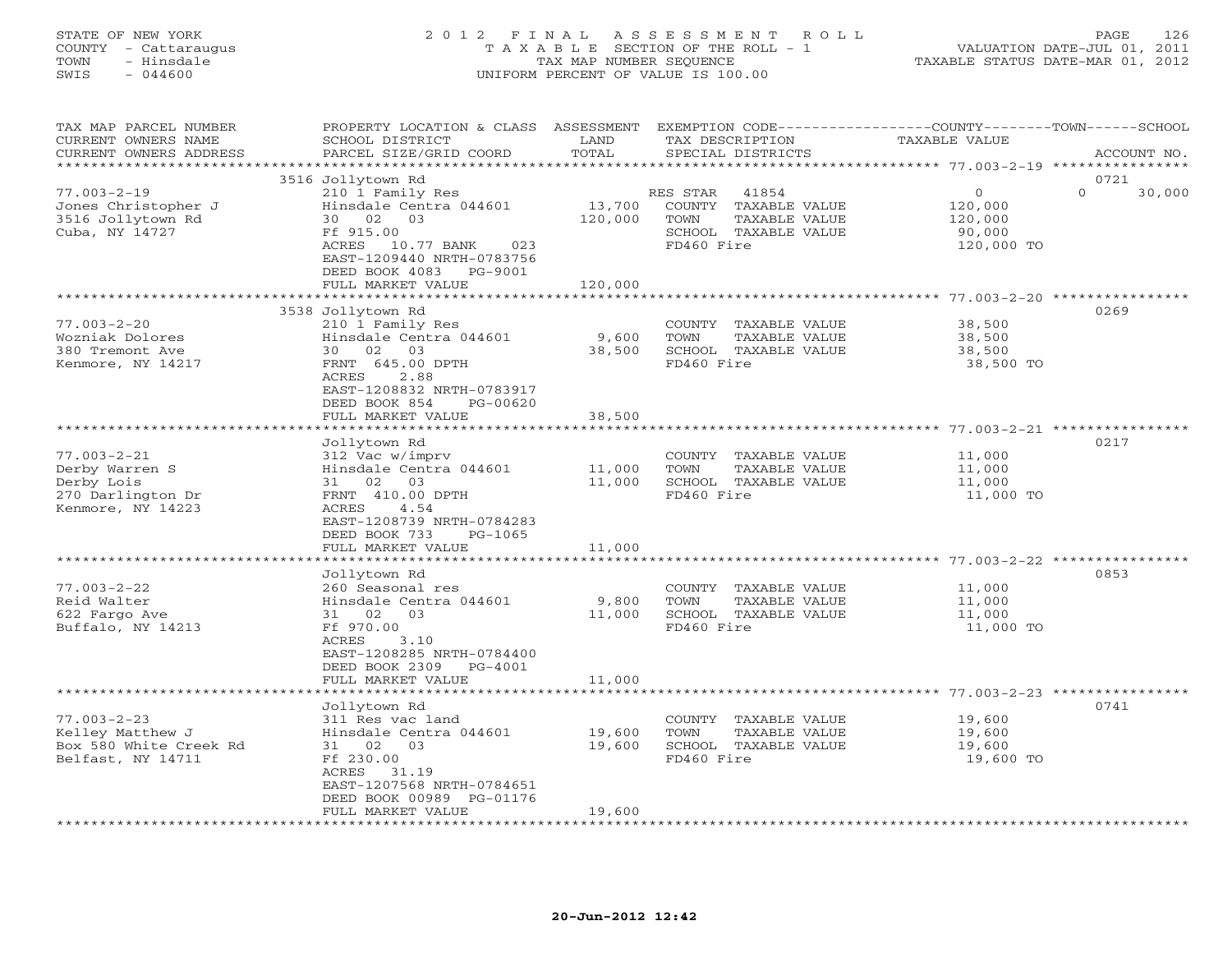# STATE OF NEW YORK 2 0 1 2 F I N A L A S S E S S M E N T R O L L PAGE 127 COUNTY - Cattaraugus T A X A B L E SECTION OF THE ROLL - 1 VALUATION DATE-JUL 01, 2011 TOWN - Hinsdale TAX MAP NUMBER SEQUENCE TAXABLE STATUS DATE-MAR 01, 2012 SWIS - 044600 UNIFORM PERCENT OF VALUE IS 100.00UNIFORM PERCENT OF VALUE IS 100.00

| TAX MAP PARCEL NUMBER<br>CURRENT OWNERS NAME<br>CURRENT OWNERS ADDRESS<br>*******************           | PROPERTY LOCATION & CLASS<br>SCHOOL DISTRICT<br>PARCEL SIZE/GRID COORD                                                                                                             | ASSESSMENT<br>LAND<br>TOTAL           |                                                             | TAX DESCRIPTION<br>SPECIAL DISTRICTS                                     | EXEMPTION CODE-----------------COUNTY-------TOWN------SCHOOL<br>TAXABLE VALUE |                    | ACCOUNT NO.        |
|---------------------------------------------------------------------------------------------------------|------------------------------------------------------------------------------------------------------------------------------------------------------------------------------------|---------------------------------------|-------------------------------------------------------------|--------------------------------------------------------------------------|-------------------------------------------------------------------------------|--------------------|--------------------|
| $77.003 - 2 - 24.1$<br>Winkworth Lawrence G<br>Winkworth Penny E<br>3560 Jollytown Rd<br>Cuba, NY 14727 | 3560 Jollytown Rd<br>210 1 Family Res<br>Hinsdale Centra 044601<br>31 02<br>03<br>FRNT 375.00 DPTH<br><b>ACRES</b><br>4.95<br>EAST-1208664 NRTH-0784639<br>DEED BOOK 11996 PG-6001 | 11,400<br>76,000                      | RES STAR<br>COUNTY<br>TOWN<br>FD460 Fire                    | 41854<br>TAXABLE VALUE<br>TAXABLE VALUE<br>SCHOOL TAXABLE VALUE          | $\mathbf{O}$<br>76,000<br>76,000<br>46,000<br>76,000 TO                       | 0484<br>$\Omega$   | 30,000             |
|                                                                                                         | FULL MARKET VALUE<br>**************                                                                                                                                                | 76,000<br>* * * * * * * * * * * * * * |                                                             |                                                                          | ****************** 77.003-2-25.1 ***************                              |                    |                    |
| $77.003 - 2 - 25.1$<br>Sergent Herve<br>Sergent Jacqueline<br>114 High St<br>Oxford, NC 27565           | Jollytown Rd<br>314 Rural vac<10<br>Hinsdale Centra 044601<br>31 02<br>03<br>Ff 375.00<br>6.65<br>ACRES<br>EAST-1208859 NRTH-0784798<br>DEED BOOK 842<br>PG-00504                  | 12,100<br>12,100                      | TOWN<br>FD460 Fire                                          | COUNTY TAXABLE VALUE<br>TAXABLE VALUE<br>SCHOOL TAXABLE VALUE            | 12,100<br>12,100<br>12,100<br>12,100 TO                                       | 0769               |                    |
|                                                                                                         | FULL MARKET VALUE                                                                                                                                                                  | 12,100                                |                                                             |                                                                          |                                                                               |                    |                    |
|                                                                                                         |                                                                                                                                                                                    |                                       |                                                             |                                                                          |                                                                               |                    |                    |
| $77.003 - 2 - 26$<br>Miller Barry Kent<br>Dyskant Barbara<br>3624 Jollytown Rd<br>Hinsdale, NY 14743    | 3624 Jollytown Rd<br>210 1 Family Res<br>Hinsdale Centra 044601<br>31 02<br>03<br>Ff 260.00<br>5.06<br>ACRES<br>EAST-1208539 NRTH-0785329<br>DEED BOOK 1030<br>$PG-256$            | 11,400<br>141,000                     | RES STAR<br>TOWN<br>FD460 Fire                              | 41854<br>COUNTY TAXABLE VALUE<br>TAXABLE VALUE<br>SCHOOL TAXABLE VALUE   | $\circ$<br>141,000<br>141,000<br>111,000<br>141,000 TO                        | 0210<br>$\Omega$   | 30,000             |
|                                                                                                         | FULL MARKET VALUE                                                                                                                                                                  | 141,000                               |                                                             |                                                                          |                                                                               |                    |                    |
|                                                                                                         | 3642 Jollytown Rd                                                                                                                                                                  |                                       |                                                             |                                                                          |                                                                               | 0403               |                    |
| $77.003 - 2 - 27$<br>Dentler Paul<br>Dentler Patricia<br>3642 Jollytown Rd<br>Hinsdale, NY 14743        | 210 1 Family Res<br>Hinsdale Centra 044601<br>31 02<br>03<br>Ff 310.00<br>6.32<br>ACRES<br>EAST-1208512 NRTH-0785603<br>DEED BOOK 00928 PG-00212<br>FULL MARKET VALUE              | 134,000<br>134,000                    | CVET C/T<br>11,900 RES STAR<br>COUNTY<br>TOWN<br>FD460 Fire | 41131<br>41854<br>TAXABLE VALUE<br>TAXABLE VALUE<br>SCHOOL TAXABLE VALUE | 20,000<br>$\Omega$<br>114,000<br>114,000<br>104,000<br>134,000 TO             | 20,000<br>$\Omega$ | $\Omega$<br>30,000 |
|                                                                                                         |                                                                                                                                                                                    |                                       |                                                             |                                                                          |                                                                               |                    |                    |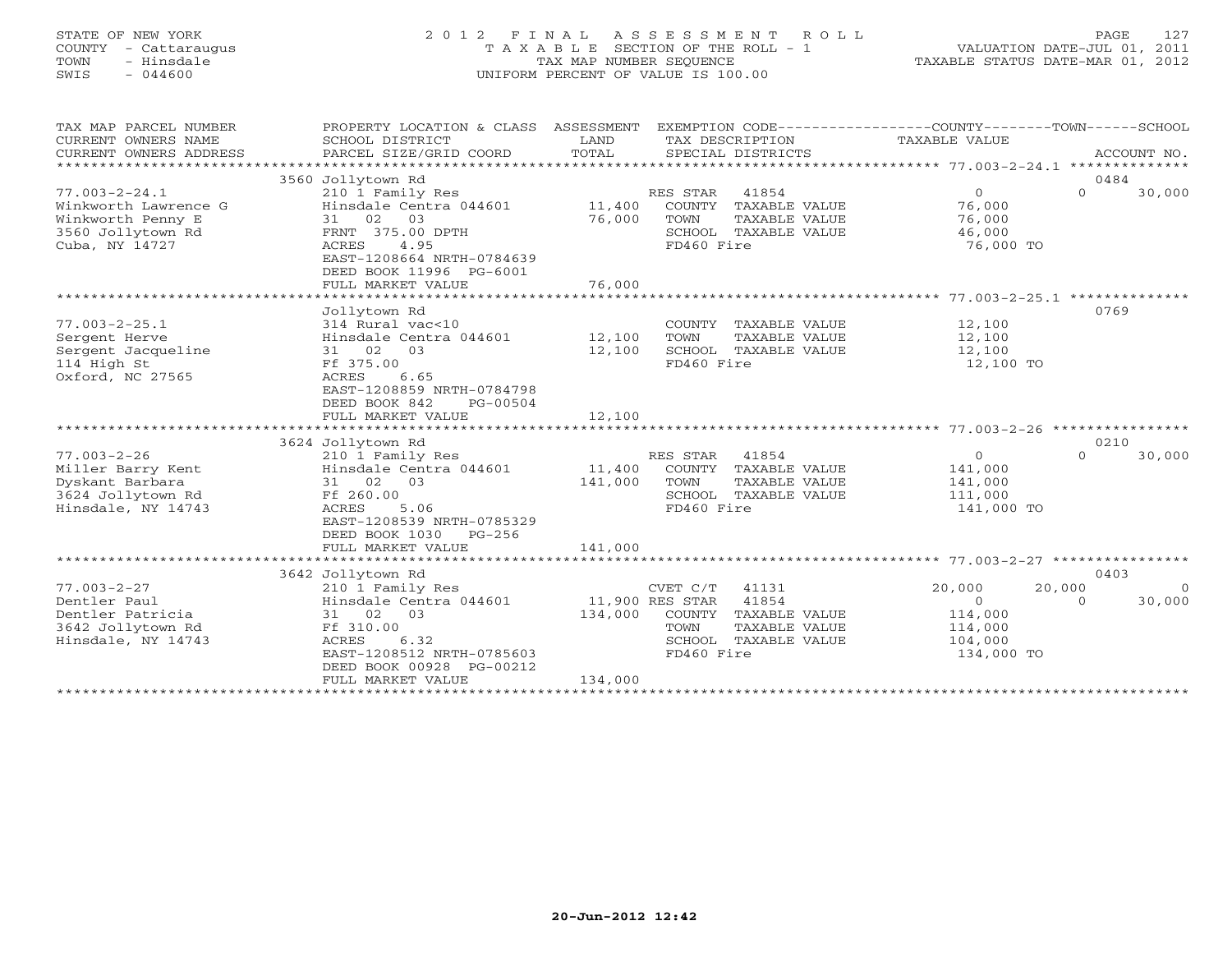# STATE OF NEW YORK 2 0 1 2 F I N A L A S S E S S M E N T R O L L PAGE 128 COUNTY - Cattaraugus T A X A B L E SECTION OF THE ROLL - 1 VALUATION DATE-JUL 01, 2011 TOWN - Hinsdale TAX MAP NUMBER SEQUENCE TAXABLE STATUS DATE-MAR 01, 2012 SWIS - 044600 UNIFORM PERCENT OF VALUE IS 100.00UNIFORM PERCENT OF VALUE IS 100.00

| TAX MAP PARCEL NUMBER<br>CURRENT OWNERS NAME<br>CURRENT OWNERS ADDRESS | PROPERTY LOCATION & CLASS ASSESSMENT<br>SCHOOL DISTRICT<br>PARCEL SIZE/GRID COORD | LAND<br>TOTAL             | EXEMPTION CODE-----------------COUNTY-------TOWN------SCHOOL<br>TAX DESCRIPTION<br>SPECIAL DISTRICTS | TAXABLE VALUE                                            | ACCOUNT NO.                              |
|------------------------------------------------------------------------|-----------------------------------------------------------------------------------|---------------------------|------------------------------------------------------------------------------------------------------|----------------------------------------------------------|------------------------------------------|
| ***********************                                                |                                                                                   |                           |                                                                                                      |                                                          |                                          |
|                                                                        | 3664 Jollytown Rd                                                                 |                           |                                                                                                      |                                                          | 0811                                     |
| $77.003 - 2 - 28$<br>Wood Robert E<br>Wood Janet L                     | 210 1 Family Res<br>Hinsdale Centra 044601<br>31 02 03                            | 11,800 SR STAR<br>112,000 | CVET C/T<br>41131<br>41834<br>COUNTY TAXABLE VALUE                                                   | 20,000<br>$\overline{0}$<br>92,000                       | 20,000<br>$\Omega$<br>$\Omega$<br>62,200 |
| 3664 Jollytown Rd<br>Hinsdale, NY 14743                                | FRNT 270.00 DPTH<br>ACRES<br>6.01                                                 |                           | TOWN<br>TAXABLE VALUE<br>SCHOOL TAXABLE VALUE                                                        | 92,000<br>49,800                                         |                                          |
|                                                                        | EAST-1208481 NRTH-0785889<br>DEED BOOK 742<br>$PG-120$                            |                           | FD460 Fire                                                                                           | 112,000 TO                                               |                                          |
|                                                                        | FULL MARKET VALUE                                                                 | 112,000                   |                                                                                                      | *************** 77.003-2-29 *****************            |                                          |
|                                                                        | Jollytown Rd                                                                      |                           |                                                                                                      |                                                          | 0854                                     |
| $77.003 - 2 - 29$                                                      | 314 Rural vac<10                                                                  |                           | COUNTY TAXABLE VALUE                                                                                 | 12,000                                                   |                                          |
| Whitten Diana R                                                        | Hinsdale Centra 044601                                                            | 12,000                    | TOWN<br>TAXABLE VALUE                                                                                | 12,000                                                   |                                          |
| Whitten James E                                                        | 31 02 03                                                                          | 12,000                    | SCHOOL TAXABLE VALUE                                                                                 | 12,000                                                   |                                          |
| 1806 Second Ave                                                        | FRNT 380.00 DPTH                                                                  |                           | FD460 Fire                                                                                           | 12,000 TO                                                |                                          |
| West Columbia, SC 29169                                                | 6.60<br>ACRES<br>EAST-1208521 NRTH-0786185<br>DEED BOOK 823<br>PG-00756           |                           |                                                                                                      |                                                          |                                          |
|                                                                        | FULL MARKET VALUE                                                                 | 12,000                    |                                                                                                      |                                                          |                                          |
|                                                                        | 1091 Sherlock Hollow Rd                                                           |                           |                                                                                                      |                                                          | 0190                                     |
| $77.003 - 2 - 30$                                                      | 210 1 Family Res                                                                  |                           | RES STAR<br>41854                                                                                    | $\circ$                                                  | $\Omega$<br>17,000                       |
| Zawatski Daniel E                                                      | Hinsdale Centra 044601                                                            | 8,900                     | COUNTY TAXABLE VALUE                                                                                 | 17,000                                                   |                                          |
| Zawatski Janice                                                        | 31 02 03                                                                          | 17,000                    | TOWN<br>TAXABLE VALUE                                                                                | 17,000                                                   |                                          |
| PO Box 132                                                             | FRNT 810.00 DPTH                                                                  |                           | SCHOOL TAXABLE VALUE                                                                                 | $\circ$                                                  |                                          |
| Hinsdale, NY 14743                                                     | 2.11<br>ACRES<br>EAST-1207991 NRTH-0786469                                        |                           | FD460 Fire                                                                                           | 17,000 TO                                                |                                          |
|                                                                        | DEED BOOK 824<br>PG-00474                                                         |                           |                                                                                                      |                                                          |                                          |
|                                                                        | FULL MARKET VALUE                                                                 | 17,000                    |                                                                                                      |                                                          |                                          |
|                                                                        | Jollytown Rd                                                                      |                           |                                                                                                      |                                                          | 0852                                     |
| $77.003 - 2 - 31$                                                      | 314 Rural vac<10                                                                  |                           | COUNTY TAXABLE VALUE                                                                                 | 8,400                                                    |                                          |
| Zawatski Daniel E                                                      | Hinsdale Centra 044601                                                            | 8,400                     | TOWN<br>TAXABLE VALUE                                                                                | 8,400                                                    |                                          |
| Zawatski Janice                                                        | 31 02 03                                                                          | 8,400                     | SCHOOL TAXABLE VALUE                                                                                 | 8,400                                                    |                                          |
| PO Box 132                                                             | FRNT 350.00 DPTH                                                                  |                           | FD460 Fire                                                                                           | 8,400 TO                                                 |                                          |
| Hindsale, NY 14743                                                     | ACRES<br>1.45<br>EAST-1207928 NRTH-0786224<br>DEED BOOK 826<br>PG-01121           |                           |                                                                                                      |                                                          |                                          |
|                                                                        | FULL MARKET VALUE                                                                 | 8,400                     |                                                                                                      |                                                          |                                          |
|                                                                        |                                                                                   |                           |                                                                                                      | ******************************** 77.003-2-32 *********** |                                          |
|                                                                        | 3661 Jollytown Rd                                                                 |                           |                                                                                                      |                                                          | 0130                                     |
| $77.003 - 2 - 32$                                                      | 270 Mfg housing                                                                   |                           | COUNTY TAXABLE VALUE                                                                                 | 19,800                                                   |                                          |
| Davison Malcolm                                                        | Hinsdale Centra 044601                                                            | 9,100                     | TOWN<br>TAXABLE VALUE                                                                                | 19,800                                                   |                                          |
| Davison Karry                                                          | 10/31 02 03                                                                       | 19,800                    | SCHOOL TAXABLE VALUE                                                                                 | 19,800                                                   |                                          |
| 3661 Jollytown Rd                                                      | FRNT 210.00 DPTH                                                                  |                           | FD460 Fire                                                                                           | 19,800 TO                                                |                                          |
| Hinsdale, NY 14743                                                     | ACRES<br>2.10                                                                     |                           |                                                                                                      |                                                          |                                          |
|                                                                        | EAST-1207751 NRTH-0785978                                                         |                           |                                                                                                      |                                                          |                                          |
|                                                                        | DEED BOOK 14799 PG-7001                                                           | 19,800                    |                                                                                                      |                                                          |                                          |
|                                                                        | FULL MARKET VALUE                                                                 |                           |                                                                                                      |                                                          |                                          |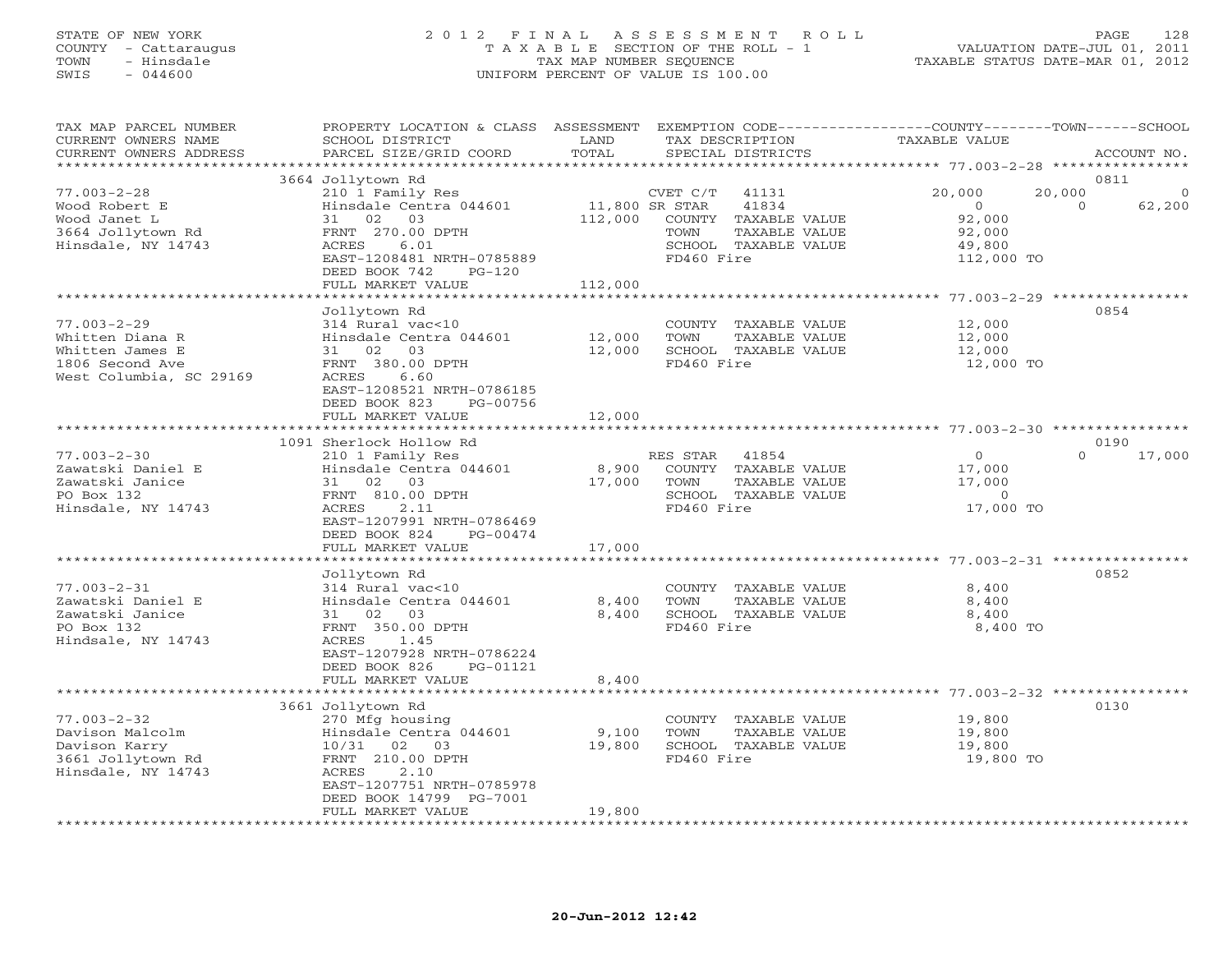# STATE OF NEW YORK 2 0 1 2 F I N A L A S S E S S M E N T R O L L PAGE 129 COUNTY - Cattaraugus T A X A B L E SECTION OF THE ROLL - 1 VALUATION DATE-JUL 01, 2011 TOWN - Hinsdale TAX MAP NUMBER SEQUENCE TAXABLE STATUS DATE-MAR 01, 2012 SWIS - 044600 UNIFORM PERCENT OF VALUE IS 100.00UNIFORM PERCENT OF VALUE IS 100.00

| TAX MAP PARCEL NUMBER<br>CURRENT OWNERS NAME<br>CURRENT OWNERS ADDRESS | PROPERTY LOCATION & CLASS ASSESSMENT<br>SCHOOL DISTRICT<br>PARCEL SIZE/GRID COORD | LAND<br>TOTAL | EXEMPTION CODE-----------------COUNTY-------TOWN------SCHOOL<br>TAX DESCRIPTION<br>SPECIAL DISTRICTS | TAXABLE VALUE       | ACCOUNT NO.        |
|------------------------------------------------------------------------|-----------------------------------------------------------------------------------|---------------|------------------------------------------------------------------------------------------------------|---------------------|--------------------|
| **********************                                                 |                                                                                   |               |                                                                                                      |                     |                    |
|                                                                        | Jollytown Rd                                                                      |               |                                                                                                      |                     | 0140               |
| $77.003 - 2 - 33$                                                      | 311 Res vac land                                                                  |               | COUNTY TAXABLE VALUE                                                                                 | 9,300               |                    |
| Waltos Joseph A                                                        | Hinsdale Centra 044601                                                            | 9,300         | TOWN<br>TAXABLE VALUE                                                                                | 9,300               |                    |
| Waltos Linda J                                                         | 02<br>03<br>31                                                                    | 9,300         | SCHOOL TAXABLE VALUE                                                                                 | 9,300               |                    |
| RD1 Jollytown Rd                                                       | FRNT 280.00 DPTH                                                                  |               | FD460 Fire                                                                                           | 9,300 TO            |                    |
| Hinsdale, NY 14743                                                     | 2.53<br>ACRES                                                                     |               |                                                                                                      |                     |                    |
|                                                                        | EAST-1207812 NRTH-0785691<br>DEED BOOK 871<br>$PG-271$                            |               |                                                                                                      |                     |                    |
|                                                                        | FULL MARKET VALUE                                                                 | 9,300         |                                                                                                      |                     |                    |
|                                                                        | **************************                                                        |               |                                                                                                      |                     |                    |
|                                                                        | 1130 MacDuffie Dr                                                                 |               |                                                                                                      |                     | 0332               |
| $77.003 - 2 - 34$                                                      | 210 1 Family Res                                                                  |               | RES STAR<br>41854                                                                                    | $\Omega$            | $\Omega$<br>30,000 |
| Greenawalt Charles A                                                   | Hinsdale Centra 044601                                                            | 7,800         | COUNTY TAXABLE VALUE                                                                                 | 62,000              |                    |
| Greenawalt Mary                                                        | 31 02<br>03                                                                       | 62,000        | TOWN<br>TAXABLE VALUE                                                                                | 62,000              |                    |
| 1130 MacDuffie Dr                                                      | FRNT 285.00 DPTH                                                                  |               | SCHOOL TAXABLE VALUE                                                                                 | 32,000              |                    |
| Hinsdale, NY 14743                                                     | ACRES<br>2.54                                                                     |               | FD460 Fire                                                                                           | 62,000 TO           |                    |
|                                                                        | EAST-1207845 NRTH-0785353                                                         |               |                                                                                                      |                     |                    |
|                                                                        | DEED BOOK 785<br>PG-00979                                                         |               |                                                                                                      |                     |                    |
|                                                                        | FULL MARKET VALUE                                                                 | 62,000        |                                                                                                      |                     |                    |
|                                                                        | ************************                                                          |               |                                                                                                      |                     |                    |
|                                                                        | 1108 MacDuffie Dr                                                                 |               |                                                                                                      |                     | 0483               |
| $77.003 - 2 - 35$                                                      | 210 1 Family Res                                                                  |               | RES STAR<br>41854                                                                                    | $\Omega$            | $\Omega$<br>30,000 |
| Hedlund Leroy A                                                        | Hinsdale Centra 044601                                                            | 7,800         | COUNTY TAXABLE VALUE                                                                                 | 95,000              |                    |
| Hedlund Victoria                                                       | 03<br>31 02                                                                       | 95,000        | TOWN<br>TAXABLE VALUE                                                                                | 95,000              |                    |
| 1108 MacDuffie Dr<br>Hinsdale, NY 14743                                | 2.54<br><b>ACRES</b><br>EAST-1207469 NRTH-0785367                                 |               | SCHOOL TAXABLE VALUE<br>FD460 Fire                                                                   | 65,000<br>95,000 TO |                    |
|                                                                        | DEED BOOK 865<br>PG-00739                                                         |               |                                                                                                      |                     |                    |
|                                                                        | FULL MARKET VALUE                                                                 | 95,000        |                                                                                                      |                     |                    |
|                                                                        |                                                                                   |               |                                                                                                      |                     |                    |
|                                                                        | 1102 MacDuffie Dr                                                                 |               |                                                                                                      |                     | 0311               |
| $77.003 - 2 - 36$                                                      | 210 1 Family Res                                                                  |               | RES STAR<br>41854                                                                                    | $\circ$             | $\Omega$<br>30,000 |
| Coustenis Stephen T                                                    | Hinsdale Centra 044601                                                            | 7,900         | COUNTY TAXABLE VALUE                                                                                 | 160,000             |                    |
| Cousteinis Joanne L                                                    | 31 02<br>03                                                                       | 160,000       | TOWN<br>TAXABLE VALUE                                                                                | 160,000             |                    |
| 1102 MacDuffie Dr                                                      | 2.66<br>ACRES                                                                     |               | SCHOOL TAXABLE VALUE                                                                                 | 130,000             |                    |
| Hinsdale, NY 14743                                                     | EAST-1207148 NRTH-0785422                                                         |               | FD460 Fire                                                                                           | 160,000 TO          |                    |
|                                                                        | DEED BOOK 8649<br>PG-5001                                                         |               |                                                                                                      |                     |                    |
|                                                                        | FULL MARKET VALUE                                                                 | 160,000       |                                                                                                      |                     |                    |
|                                                                        | **************************                                                        |               |                                                                                                      |                     |                    |
|                                                                        | 1113 McDuffie Dr                                                                  |               |                                                                                                      |                     | 0856               |
| $77.003 - 2 - 37$                                                      | 210 1 Family Res                                                                  |               | 41121<br>WVET C/T                                                                                    | 12,000              | 12,000             |
| Waltos Joseph A                                                        | Hinsdale Centra 044601                                                            |               | 7,900 RES STAR<br>41854                                                                              | $\Omega$            | 30,000<br>$\Omega$ |
| 1113 McDuffie Dr                                                       | 03<br>31 02                                                                       | 109,000       | COUNTY<br>TAXABLE VALUE                                                                              | 97,000              |                    |
| Hinsdale, NY 14743                                                     | 2.64<br>ACRES<br>EAST-1207474 NRTH-0785713                                        |               | TAXABLE VALUE<br>TOWN<br>SCHOOL TAXABLE VALUE                                                        | 97,000<br>79,000    |                    |
|                                                                        | DEED BOOK 757<br>PG-1110                                                          |               | FD460 Fire                                                                                           | 109,000 TO          |                    |
|                                                                        | FULL MARKET VALUE                                                                 | 109,000       |                                                                                                      |                     |                    |
| ***********************                                                |                                                                                   |               |                                                                                                      |                     |                    |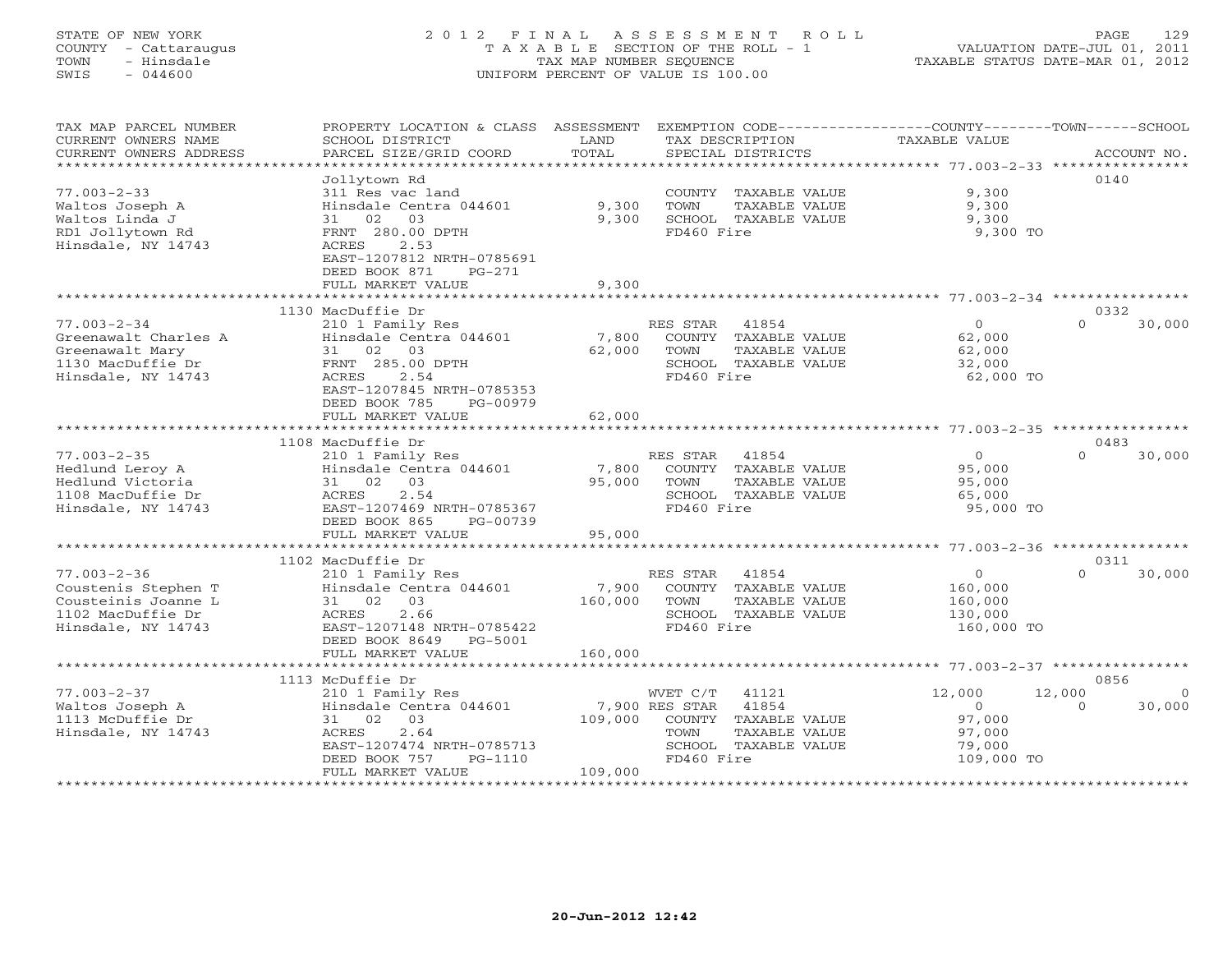#### STATE OF NEW YORK 2 0 1 2 F I N A L A S S E S S M E N T R O L L PAGE 130 COUNTY - Cattaraugus T A X A B L E SECTION OF THE ROLL - 1 VALUATION DATE-JUL 01, 2011 TOWN - Hinsdale TAX MAP NUMBER SEQUENCE TAXABLE STATUS DATE-MAR 01, 2012 SWIS - 044600 UNIFORM PERCENT OF VALUE IS 100.00UNIFORM PERCENT OF VALUE IS 100.00

| TAX MAP PARCEL NUMBER<br>CURRENT OWNERS NAME<br>CURRENT OWNERS ADDRESS                                      | PROPERTY LOCATION & CLASS ASSESSMENT EXEMPTION CODE----------------COUNTY-------TOWN------SCHOOL<br>SCHOOL DISTRICT<br>PARCEL SIZE/GRID COORD                                   | LAND<br>TOTAL    | TAX DESCRIPTION<br>SPECIAL DISTRICTS                                                                     | TAXABLE VALUE                                          | ACCOUNT NO.        |
|-------------------------------------------------------------------------------------------------------------|---------------------------------------------------------------------------------------------------------------------------------------------------------------------------------|------------------|----------------------------------------------------------------------------------------------------------|--------------------------------------------------------|--------------------|
|                                                                                                             |                                                                                                                                                                                 |                  |                                                                                                          |                                                        |                    |
|                                                                                                             | 1151 Sherlock Hollow Rd                                                                                                                                                         |                  |                                                                                                          |                                                        | 0619               |
| $77.003 - 2 - 38$<br>Rouse Deborah A<br>1151 Sherlock Hollow<br>Hinsdale, NY 14743                          | 210 1 Family Res<br>Hinsdale Centra 044601<br>31 02 03<br>FRNT 340.00 DPTH<br>1.50<br>ACRES<br>EAST-1207011 NRTH-0785770<br>DEED BOOK 8789 PG-2001                              | 8,400<br>68,000  | RES STAR<br>41854<br>COUNTY TAXABLE VALUE<br>TOWN<br>TAXABLE VALUE<br>SCHOOL TAXABLE VALUE<br>FD460 Fire | $\Omega$<br>68,000<br>68,000<br>38,000<br>68,000 TO    | $\Omega$<br>30,000 |
|                                                                                                             | FULL MARKET VALUE<br>*******************                                                                                                                                        | 68,000           |                                                                                                          |                                                        |                    |
|                                                                                                             |                                                                                                                                                                                 |                  |                                                                                                          |                                                        |                    |
| $77.003 - 2 - 39$<br>Rosenbeck Joel<br>2055 Lockport Olcott Rd<br>Burt, NY 14028                            | Sherlock Hollow Rd<br>314 Rural vac<10<br>Hinsdale Centra 044601<br>03<br>31 02<br>FRNT 200.00 DPTH<br>ACRES<br>1.77<br>EAST-1207176 NRTH-0785874<br>DEED BOOK 16663 PG-9001    | 8,700<br>8,700   | COUNTY TAXABLE VALUE<br>TOWN<br>TAXABLE VALUE<br>SCHOOL TAXABLE VALUE<br>FD460 Fire                      | 8,700<br>8,700<br>8,700<br>8,700 TO                    | 0749               |
|                                                                                                             | FULL MARKET VALUE                                                                                                                                                               | 8,700            |                                                                                                          |                                                        |                    |
|                                                                                                             | 1111 Sherlock Hollow Rd                                                                                                                                                         |                  |                                                                                                          |                                                        | 0014               |
| $77.003 - 2 - 40.1$<br>Bourgeois Wendy H<br>1111 Sherlock Hollow Rd<br>Hinsdale, NY 14743                   | 210 1 Family Res<br>Hinsdale Centra 044601<br>31 02 03<br>FRNT 110.00 DPTH 278.30<br>BANK<br>005                                                                                | 7,400<br>115,000 | RES STAR<br>41854<br>COUNTY TAXABLE VALUE<br>TOWN<br>TAXABLE VALUE<br>SCHOOL TAXABLE VALUE<br>FD460 Fire | $\circ$<br>115,000<br>115,000<br>85,000<br>115,000 TO  | $\Omega$<br>30,000 |
|                                                                                                             | EAST-1207464 NRTH-0786105<br>DEED BOOK 00978 PG-00878                                                                                                                           |                  |                                                                                                          |                                                        |                    |
|                                                                                                             | FULL MARKET VALUE                                                                                                                                                               | 115,000          |                                                                                                          |                                                        |                    |
|                                                                                                             | 1119 Sherlock Hollow Rd                                                                                                                                                         |                  |                                                                                                          |                                                        | 1464               |
| $77.003 - 2 - 40.2$<br>Raymond Scott C<br>Raymond Elaine M<br>1119 Sherlock Hollow Rd<br>Hinsdale, NY 14743 | 210 1 Family Res<br>Hinsdale Centra 044601<br>31<br>02 03<br>FRNT 90.00 DPTH<br>ACRES<br>1.30 BANK<br>017<br>EAST-1207345 NRTH-0785980<br>DEED BOOK 00949 PG-01153              | 8,300<br>135,000 | RES STAR<br>41854<br>COUNTY TAXABLE VALUE<br>TOWN<br>TAXABLE VALUE<br>SCHOOL TAXABLE VALUE<br>FD460 Fire | $\circ$<br>135,000<br>135,000<br>105,000<br>135,000 TO | $\Omega$<br>30,000 |
|                                                                                                             | FULL MARKET VALUE                                                                                                                                                               | 135,000          |                                                                                                          |                                                        |                    |
|                                                                                                             |                                                                                                                                                                                 |                  |                                                                                                          |                                                        |                    |
| $77.003 - 2 - 41$<br>Galbo Ronald P<br>Galbo Linda D<br>1107 Turock Dr<br>Cuba, NY 14727                    | 1101 Sherlock Hollow Rd<br>270 Mfg housing<br>Hinsdale Centra 044601<br>31 02 03<br>FRNT 200.00 DPTH<br>ACRES<br>1.72<br>EAST-1207650 NRTH-0786242<br>DEED BOOK 9094<br>PG-7001 | 8,600<br>16,000  | COUNTY TAXABLE VALUE<br>TAXABLE VALUE<br>TOWN<br>SCHOOL TAXABLE VALUE<br>FD460 Fire                      | 16,000<br>16,000<br>16,000<br>16,000 TO                | 0218               |
|                                                                                                             | FULL MARKET VALUE                                                                                                                                                               | 16,000           |                                                                                                          |                                                        |                    |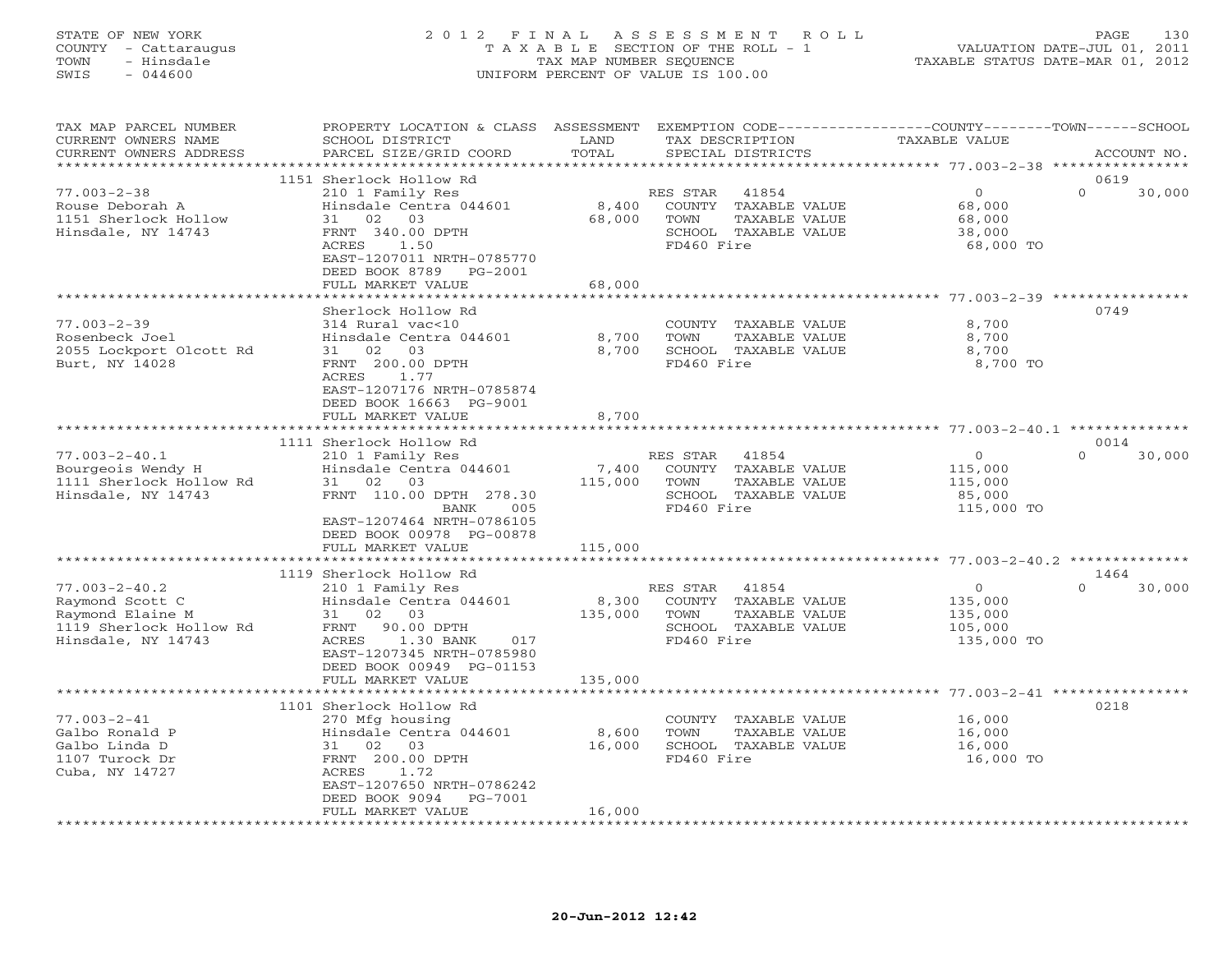## STATE OF NEW YORK 2 0 1 2 F I N A L A S S E S S M E N T R O L L PAGE 131 COUNTY - Cattaraugus T A X A B L E SECTION OF THE ROLL - 1 VALUATION DATE-JUL 01, 2011 TOWN - Hinsdale TAX MAP NUMBER SEQUENCE TAXABLE STATUS DATE-MAR 01, 2012 SWIS - 044600 UNIFORM PERCENT OF VALUE IS 100.00UNIFORM PERCENT OF VALUE IS 100.00

| TAX MAP PARCEL NUMBER<br>CURRENT OWNERS NAME<br>CURRENT OWNERS ADDRESS<br>***********************           | PROPERTY LOCATION & CLASS ASSESSMENT<br>SCHOOL DISTRICT<br>PARCEL SIZE/GRID COORD                                                                                                                                       | LAND<br>TOTAL              |                                                  | TAX DESCRIPTION<br>SPECIAL DISTRICTS                                            | EXEMPTION CODE-----------------COUNTY-------TOWN------SCHOOL<br>TAXABLE VALUE |                           | ACCOUNT NO. |
|-------------------------------------------------------------------------------------------------------------|-------------------------------------------------------------------------------------------------------------------------------------------------------------------------------------------------------------------------|----------------------------|--------------------------------------------------|---------------------------------------------------------------------------------|-------------------------------------------------------------------------------|---------------------------|-------------|
|                                                                                                             |                                                                                                                                                                                                                         |                            |                                                  |                                                                                 |                                                                               |                           |             |
| $77.003 - 2 - 42.1$<br>Bump Rick A<br>Bump Tina M<br>1126 Sherlock Hollow Rd<br>Hinsdale, NY 14743          | 1126 Sherlock Hollow Rd<br>210 1 Family Res<br>Hinsdale Centra 044601<br>02<br>03<br>31<br>FRNT 350.00 DPTH<br>ACRES<br>1.47 BANK<br>065<br>EAST-1207081 NRTH-0786228<br>DEED BOOK 912<br>PG-00190<br>FULL MARKET VALUE | 49,000<br>49,000           | WVET C/T<br>8,400 RES STAR<br>TOWN<br>FD460 Fire | 41121<br>41854<br>COUNTY TAXABLE VALUE<br>TAXABLE VALUE<br>SCHOOL TAXABLE VALUE | 7,350<br>$\Omega$<br>41,650<br>41,650<br>19,000<br>49,000 TO                  | 0405<br>7,350<br>$\Omega$ | 30,000      |
|                                                                                                             |                                                                                                                                                                                                                         |                            |                                                  |                                                                                 |                                                                               |                           |             |
| $77.003 - 2 - 42.2$<br>Martin Kevin J<br>Martin Laura L<br>1110 Sherlock Hollow Rd<br>Hinsdale, NY 14743    | 1110 Sherlock Hollow Rd<br>270 Mfg housing<br>Hinsdale Centra 044601<br>31 02<br>03<br>FRNT 280.00 DPTH 180.00<br>EAST-1207316 NRTH-0786313<br>DEED BOOK 6346<br>PG-5002                                                | 8,100<br>39,000            | RES STAR<br>TOWN<br>FD460 Fire                   | 41854<br>COUNTY TAXABLE VALUE<br>TAXABLE VALUE<br>SCHOOL TAXABLE VALUE          | $\circ$<br>39,000<br>39,000<br>9,000<br>39,000 TO                             | 1304<br>$\Omega$          | 30,000      |
|                                                                                                             | FULL MARKET VALUE                                                                                                                                                                                                       | 39,000                     |                                                  |                                                                                 |                                                                               |                           |             |
|                                                                                                             |                                                                                                                                                                                                                         |                            |                                                  |                                                                                 |                                                                               |                           |             |
| $77.003 - 2 - 43$<br>Eastman David C<br>1096 Sherlock Hollow Rd<br>Hinsdale, NY 14743                       | 1094 Sherlock Hollow Rd<br>210 1 Family Res<br>Hinsdale Centra 044601<br>02 03<br>31<br>FRNT 500.00 DPTH<br><b>ACRES</b><br>4.41<br>EAST-1207525 NRTH-0786542<br>DEED BOOK 841<br>$PG-00204$<br>FULL MARKET VALUE       | 10,900<br>31,000<br>31,000 | RES STAR<br>TOWN<br>FD460 Fire                   | 41854<br>COUNTY TAXABLE VALUE<br>TAXABLE VALUE<br>SCHOOL TAXABLE VALUE          | $\circ$<br>31,000<br>31,000<br>1,000<br>31,000 TO                             | 0671<br>$\Omega$          | 30,000      |
|                                                                                                             |                                                                                                                                                                                                                         |                            |                                                  |                                                                                 | ******************************* 77.003-2-44 **********                        |                           |             |
| $77.003 - 2 - 44$<br>Policastro John<br>1157 Flanigan Re<br>Hinsdale, NY 14743                              | Flanigan Hill Rd<br>314 Rural vac<10<br>Hinsdale Centra 044601<br>31 02 03<br>25.00 DPTH<br>FRNT<br>ACRES<br>3.97<br>EAST-1207471 NRTH-0786907<br>DEED BOOK 1014<br>$PG-846$                                            | 10,500<br>10,500           | TOWN<br>FD460 Fire                               | COUNTY TAXABLE VALUE<br>TAXABLE VALUE<br>SCHOOL TAXABLE VALUE                   | 10,500<br>10,500<br>10,500<br>10,500 TO                                       | 0575                      |             |
|                                                                                                             | FULL MARKET VALUE                                                                                                                                                                                                       | 10,500                     |                                                  |                                                                                 |                                                                               |                           |             |
|                                                                                                             |                                                                                                                                                                                                                         |                            |                                                  |                                                                                 |                                                                               |                           |             |
| $77.003 - 2 - 45$<br>Policastro John E<br>Policastro Jessica<br>1157 Flanigan Hill Rd<br>Hinsdale, NY 14743 | 1157 Flanigan Hill Rd<br>210 1 Family Res<br>Hinsdale Centra 044601<br>31 02<br>03<br>FRNT 265.00 DPTH<br>ACRES<br>3.57<br>EAST-1207218 NRTH-0786893                                                                    | 10,200<br>75,000           | RES STAR<br>TOWN<br>FD460 Fire                   | 41854<br>COUNTY TAXABLE VALUE<br>TAXABLE VALUE<br>SCHOOL TAXABLE VALUE          | $\circ$<br>75,000<br>75,000<br>45,000<br>75,000 TO                            | 0589<br>$\Omega$          | 30,000      |
|                                                                                                             | DEED BOOK 00994 PG-00492<br>FULL MARKET VALUE                                                                                                                                                                           | 75,000                     |                                                  |                                                                                 |                                                                               |                           |             |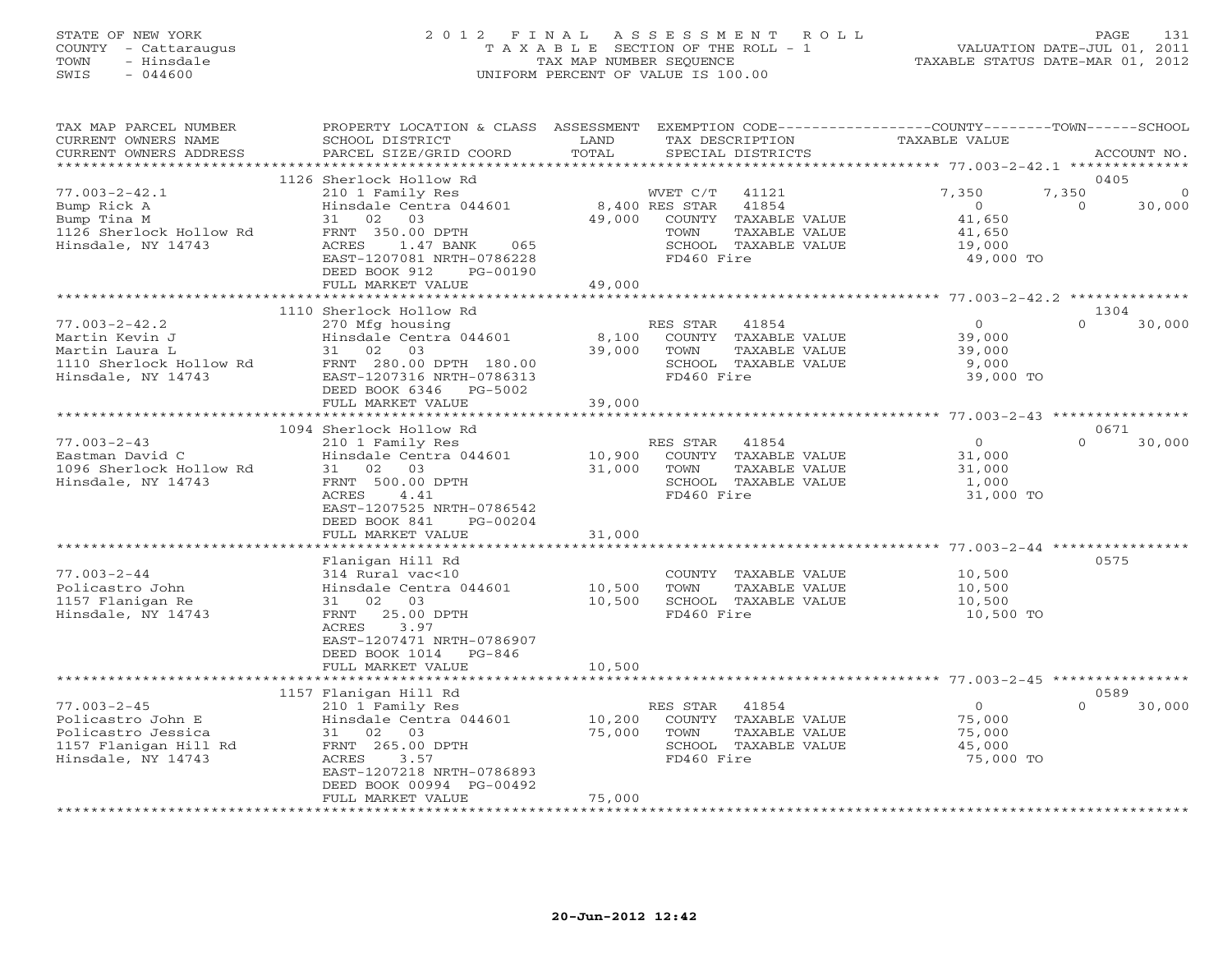# STATE OF NEW YORK 2 0 1 2 F I N A L A S S E S S M E N T R O L L PAGE 132 COUNTY - Cattaraugus T A X A B L E SECTION OF THE ROLL - 1 VALUATION DATE-JUL 01, 2011 TOWN - Hinsdale TAX MAP NUMBER SEQUENCE TAXABLE STATUS DATE-MAR 01, 2012 SWIS - 044600 UNIFORM PERCENT OF VALUE IS 100.00UNIFORM PERCENT OF VALUE IS 100.00

| TAX MAP PARCEL NUMBER<br>CURRENT OWNERS NAME<br>CURRENT OWNERS ADDRESS                                                                                                                                   | PROPERTY LOCATION & CLASS<br>SCHOOL DISTRICT<br>PARCEL SIZE/GRID COORD                                                                                                                                                                                                                                                                                                                               | ASSESSMENT<br>LAND<br>TOTAL                                               | EXEMPTION CODE----------------COUNTY-------TOWN-----SCHOOL<br>TAX DESCRIPTION<br>SPECIAL DISTRICTS                                                                                              | TAXABLE VALUE                                                                                                                 | ACCOUNT NO.                        |  |
|----------------------------------------------------------------------------------------------------------------------------------------------------------------------------------------------------------|------------------------------------------------------------------------------------------------------------------------------------------------------------------------------------------------------------------------------------------------------------------------------------------------------------------------------------------------------------------------------------------------------|---------------------------------------------------------------------------|-------------------------------------------------------------------------------------------------------------------------------------------------------------------------------------------------|-------------------------------------------------------------------------------------------------------------------------------|------------------------------------|--|
| ******************                                                                                                                                                                                       | * * * * * * * * * * * * * * * * * *                                                                                                                                                                                                                                                                                                                                                                  |                                                                           |                                                                                                                                                                                                 |                                                                                                                               |                                    |  |
| $77.003 - 2 - 46$<br>Karnuth Michael T<br>1163 Flanigan Hill Rd<br>Hinsdale, NY 14743                                                                                                                    | 1163 Flanigan Hill Rd<br>210 1 Family Res<br>Hinsdale Centra 044601<br>02<br>03<br>31<br>FRNT 128.00 DPTH<br>2.64<br>ACRES<br>EAST-1207038 NRTH-0786799<br>DEED BOOK 1009<br>$PG-360$<br>FULL MARKET VALUE                                                                                                                                                                                           | 9,400<br>58,000<br>58,000                                                 | RES STAR<br>41854<br>COUNTY TAXABLE VALUE<br>TAXABLE VALUE<br>TOWN<br>SCHOOL TAXABLE VALUE<br>FD460 Fire                                                                                        | $\overline{O}$<br>58,000<br>58,000<br>28,000<br>58,000 TO                                                                     | 0640<br>$\Omega$<br>30,000         |  |
|                                                                                                                                                                                                          | *******************                                                                                                                                                                                                                                                                                                                                                                                  | * * * * * * * * * * * *                                                   |                                                                                                                                                                                                 |                                                                                                                               |                                    |  |
| $77.003 - 2 - 48$<br>Riehl Brad L<br>Rielh Tina M<br>1165 Sherlock Hollow Rd<br>Hinsdale, NY 14743                                                                                                       | 1165 Sherlock Hollow Rd<br>210 1 Family Res<br>Hinsdale Centra 044601<br>39 02 03<br>2.80<br>ACRES<br>EAST-1206859 NRTH-0785592<br>DEED BOOK 16164 PG-4002                                                                                                                                                                                                                                           | 9,500<br>62,300                                                           | RES STAR<br>41854<br>COUNTY TAXABLE VALUE<br>TOWN<br>TAXABLE VALUE<br>SCHOOL TAXABLE VALUE<br>FD460 Fire                                                                                        | $\Omega$<br>62,300<br>62,300<br>32,300<br>62,300 TO                                                                           | 0323<br>30,000<br>$\Omega$         |  |
|                                                                                                                                                                                                          | FULL MARKET VALUE                                                                                                                                                                                                                                                                                                                                                                                    | 62,300                                                                    |                                                                                                                                                                                                 |                                                                                                                               |                                    |  |
|                                                                                                                                                                                                          |                                                                                                                                                                                                                                                                                                                                                                                                      |                                                                           |                                                                                                                                                                                                 |                                                                                                                               |                                    |  |
| $77.003 - 2 - 49$<br>Cousins Jeffrey Allen<br>William<br>Fredia A<br>1168 Sherlock Hollow Rd<br>Hinsdale, NY 14743<br>$77.003 - 2 - 50.1$<br>Crawford Jack J<br>14 Washington St<br>Wellsville, NY 14895 | 1168 Sherlock Hollow Rd<br>210 1 Family Res<br>Hinsdale Centra 044601<br>39 02 03<br>Life Use<br>FRNT 630.00 DPTH<br>7.70<br>ACRES<br>EAST-1206597 NRTH-0786104<br>DEED BOOK 00970 PG-01121<br>FULL MARKET VALUE<br>1197 Sherlock Hollow Rd<br>270 Mfg housing<br>Hinsdale Centra 044601<br>39 02<br>03<br>FRNT 770.00 DPTH<br>9.80<br>ACRES<br>EAST-1206267 NRTH-0785043<br>DEED BOOK 15105 PG-2001 | 12,500<br>33,000<br>33,000<br>* * * * * * * * * * * *<br>17,500<br>21,000 | RES STAR<br>41854<br>COUNTY TAXABLE VALUE<br>TOWN<br>TAXABLE VALUE<br>SCHOOL TAXABLE VALUE<br>FD460 Fire<br>COUNTY TAXABLE VALUE<br>TOWN<br>TAXABLE VALUE<br>SCHOOL TAXABLE VALUE<br>FD460 Fire | $\circ$<br>33,000<br>33,000<br>3,000<br>33,000 TO<br>$77.003 - 2 - 50.1$ *********<br>21,000<br>21,000<br>21,000<br>21,000 TO | 0173<br>$\Omega$<br>30,000<br>0175 |  |
| $77.003 - 2 - 50.2$<br>Felmlee Dianne S<br>Mazza Blacktop Sealing<br>985 Olean Portville Rd<br>Portville, NY 14770                                                                                       | FULL MARKET VALUE<br>Sherlock Hollow Rd (Off)<br>322 Rural vac>10<br>Hinsdale Centra 044601<br>39 02 03<br>ACRES<br>14.72<br>EAST-1206586 NRTH-0784451<br>DEED BOOK 1004<br>$PG-522$<br>FULL MARKET VALUE                                                                                                                                                                                            | 21,000<br>15,300<br>15,300<br>15,300                                      | COUNTY TAXABLE VALUE<br>TOWN<br>TAXABLE VALUE<br>SCHOOL TAXABLE VALUE<br>FD460 Fire                                                                                                             | 15,300<br>15,300<br>15,300<br>15,300 TO                                                                                       | 1035                               |  |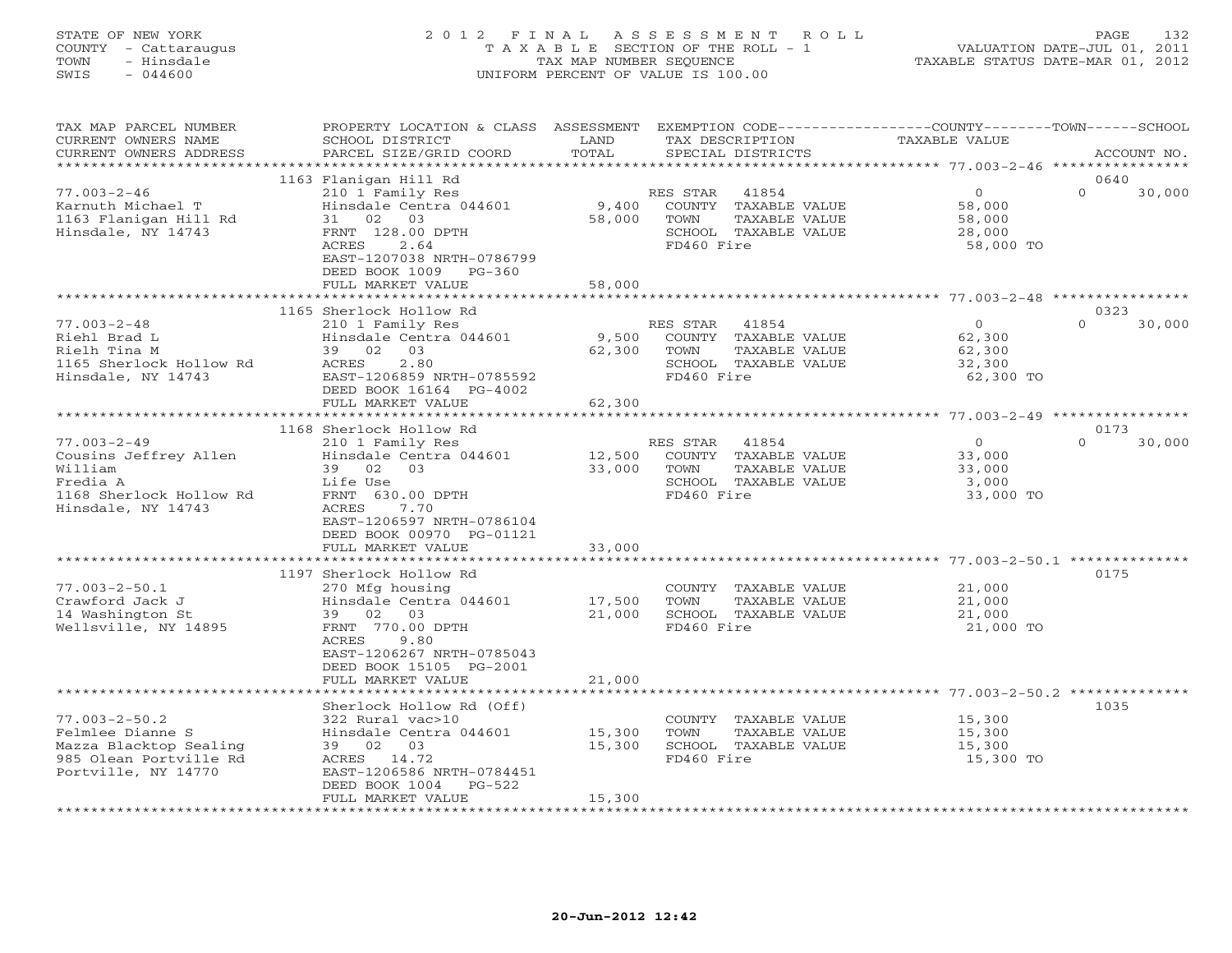### STATE OF NEW YORK 2 0 1 2 F I N A L A S S E S S M E N T R O L L PAGE 133 COUNTY - Cattaraugus T A X A B L E SECTION OF THE ROLL - 1 VALUATION DATE-JUL 01, 2011 TOWN - Hinsdale TAX MAP NUMBER SEQUENCE TAXABLE STATUS DATE-MAR 01, 2012 SWIS - 044600 UNIFORM PERCENT OF VALUE IS 100.00UNIFORM PERCENT OF VALUE IS 100.00

| TAX MAP PARCEL NUMBER                          | PROPERTY LOCATION & CLASS ASSESSMENT                 |              | EXEMPTION CODE-----------------COUNTY-------TOWN------SCHOOL |                      |                    |
|------------------------------------------------|------------------------------------------------------|--------------|--------------------------------------------------------------|----------------------|--------------------|
| CURRENT OWNERS NAME                            | SCHOOL DISTRICT                                      | LAND         | TAX DESCRIPTION                                              | <b>TAXABLE VALUE</b> |                    |
| CURRENT OWNERS ADDRESS<br>******************** | PARCEL SIZE/GRID COORD                               | TOTAL        | SPECIAL DISTRICTS                                            |                      | ACCOUNT NO.        |
|                                                | 1186 Sherlock Hollow Rd                              |              |                                                              |                      | 1466               |
| $77.003 - 2 - 50.3$                            | 210 1 Family Res                                     |              | RES STAR<br>41854                                            | $\circ$              | $\Omega$<br>30,000 |
| Martin Jeannette                               | Hinsdale Centra 044601                               | 9,100        | COUNTY<br>TAXABLE VALUE                                      | 70,000               |                    |
| Melissa Crawford                               | 39 02 03                                             | 70,000       | TOWN<br>TAXABLE VALUE                                        | 70,000               |                    |
| 1186 Sherlock Hollow Rd                        | land contract Crawford                               |              | SCHOOL TAXABLE VALUE                                         | 40,000               |                    |
| Hinsdale, NY 14743                             | FRNT 430.00 DPTH                                     |              | FD460 Fire                                                   | 70,000 TO            |                    |
|                                                | ACRES<br>2.35                                        |              |                                                              |                      |                    |
|                                                | EAST-1206206 NRTH-0785709                            |              |                                                              |                      |                    |
|                                                | DEED BOOK 00951 PG-00978                             |              |                                                              |                      |                    |
|                                                | FULL MARKET VALUE<br>*******************             | 70,000       |                                                              |                      |                    |
|                                                |                                                      | ************ |                                                              |                      |                    |
| $77.003 - 2 - 50.5$                            | 1155 Sherlock Hollow Rd                              |              |                                                              |                      | 1714               |
| Cousins William D Jr.                          | 270 Mfg housing<br>Hinsdale Centra 044601            | 16,100       | COUNTY TAXABLE VALUE<br>TOWN<br>TAXABLE VALUE                | 17,000<br>17,000     |                    |
| 3405 Nys Rte 16                                | 39 02 03                                             | 17,000       | SCHOOL TAXABLE VALUE                                         | 17,000               |                    |
| Olean, NY 14760                                | FRNT 770.00 DPTH                                     |              | FD460 Fire                                                   | 17,000 TO            |                    |
|                                                | ACRES<br>6.25                                        |              |                                                              |                      |                    |
|                                                | EAST-1206687 NRTH-0785289                            |              |                                                              |                      |                    |
|                                                | DEED BOOK 14771 PG-5002                              |              |                                                              |                      |                    |
|                                                | FULL MARKET VALUE                                    | 17,000       |                                                              |                      |                    |
|                                                | *************************                            |              |                                                              |                      |                    |
|                                                | 1211 Sherlock Hollow Rd                              |              |                                                              |                      | 1215               |
| $77.003 - 2 - 51.2$                            | 270 Mfg housing                                      |              | RES STAR<br>41854                                            | $\circ$              | $\Omega$<br>30,000 |
| Shabala Jill                                   | Hinsdale Centra 044601                               | 8,700        | COUNTY TAXABLE VALUE                                         | 46,500               |                    |
| 1211 Sherlock Hollow Rd                        | 39 02<br>04                                          | 46,500       | TOWN<br>TAXABLE VALUE                                        | 46,500               |                    |
| Hinsdale, NY 14743                             | FRNT 215.00 DPTH 370.00<br>EAST-1205994 NRTH-0785245 |              | SCHOOL TAXABLE VALUE<br>FD460 Fire                           | 16,500<br>46,500 TO  |                    |
|                                                | DEED BOOK 1081<br>$PG-889$                           |              |                                                              |                      |                    |
|                                                | FULL MARKET VALUE                                    | 46,500       |                                                              |                      |                    |
|                                                |                                                      |              |                                                              |                      |                    |
|                                                | 1283 Sherlock Hollow Rd                              |              |                                                              |                      | 1110               |
| $77.003 - 2 - 52.2$                            | 270 Mfg housing                                      |              | RES STAR<br>41854                                            | $\Omega$             | 29,000<br>$\Omega$ |
| Pollack James A                                | Hinsdale Centra 044601                               | 10,700       | COUNTY TAXABLE VALUE                                         | 29,000               |                    |
| Pollack Brenda K                               | 39 02<br>03                                          | 29,000       | TOWN<br>TAXABLE VALUE                                        | 29,000               |                    |
| 1283 Sherlock Hollow Rd                        | FRNT 220.00 DPTH                                     |              | SCHOOL TAXABLE VALUE                                         | $\circ$              |                    |
| Hinsdale, NY 14743                             | ACRES<br>4.15 BANK<br>023                            |              | FD460 Fire                                                   | 29,000 TO            |                    |
|                                                | EAST-1204944 NRTH-0784441                            |              |                                                              |                      |                    |
|                                                | DEED BOOK 1186<br>$PG-2001$                          |              |                                                              |                      |                    |
|                                                | FULL MARKET VALUE<br>**************************      | 29,000       |                                                              |                      |                    |
|                                                | 1593 Sherlock Hollow Rd                              |              |                                                              |                      | 1134               |
| $77.003 - 2 - 52.3$                            | 210 1 Family Res                                     |              | RES STAR<br>41854                                            | $\overline{0}$       | $\Omega$<br>30,000 |
| Hale Michael E                                 | Hinsdale Centra 044601                               | 6,600        | COUNTY TAXABLE VALUE                                         | 32,000               |                    |
| 1593 Sherlock Hollow Rd                        | 39 02 03                                             | 32,000       | TOWN<br>TAXABLE VALUE                                        | 32,000               |                    |
| Hinsdale, NY 14743                             | FRNT 150.00 DPTH 190.00                              |              | SCHOOL TAXABLE VALUE                                         | 2,000                |                    |
|                                                | EAST-1204705 NRTH-0784683                            |              | FD460 Fire                                                   | 32,000 TO            |                    |
|                                                | DEED BOOK 00942 PG-01010                             |              |                                                              |                      |                    |
|                                                | FULL MARKET VALUE                                    | 32,000       |                                                              |                      |                    |
|                                                |                                                      |              |                                                              |                      |                    |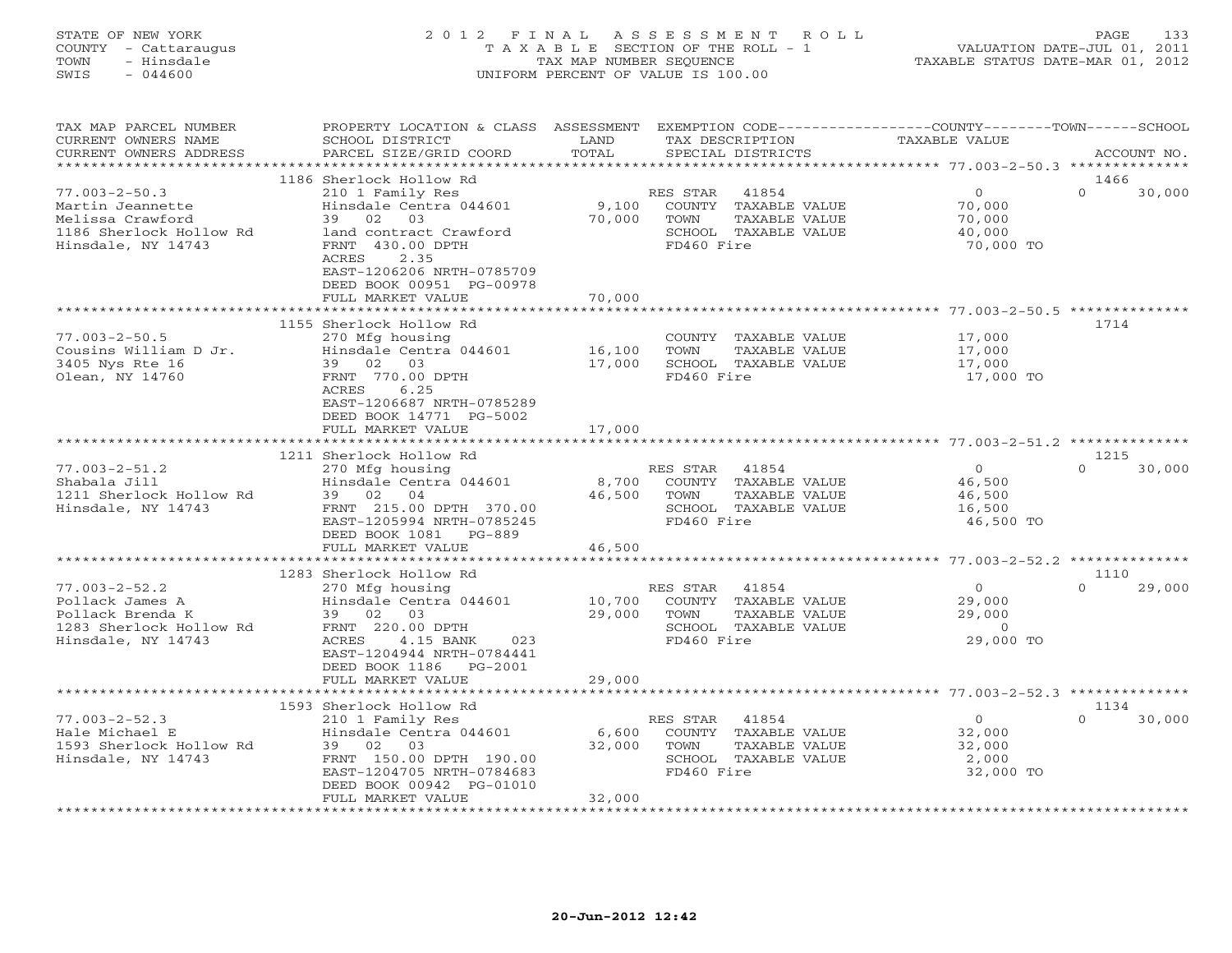# STATE OF NEW YORK 2 0 1 2 F I N A L A S S E S S M E N T R O L L PAGE 134 COUNTY - Cattaraugus T A X A B L E SECTION OF THE ROLL - 1 VALUATION DATE-JUL 01, 2011 TOWN - Hinsdale TAX MAP NUMBER SEQUENCE TAXABLE STATUS DATE-MAR 01, 2012 SWIS - 044600 UNIFORM PERCENT OF VALUE IS 100.00UNIFORM PERCENT OF VALUE IS 100.00

| TAX MAP PARCEL NUMBER<br>CURRENT OWNERS NAME<br>CURRENT OWNERS ADDRESS                                                                  | PROPERTY LOCATION & CLASS ASSESSMENT<br>SCHOOL DISTRICT<br>PARCEL SIZE/GRID COORD                                                                                                                          | LAND<br>TOTAL                   | TAX DESCRIPTION<br>SPECIAL DISTRICTS                                                                                                  | EXEMPTION CODE----------------COUNTY-------TOWN-----SCHOOL<br><b>TAXABLE VALUE</b> | ACCOUNT NO.                             |
|-----------------------------------------------------------------------------------------------------------------------------------------|------------------------------------------------------------------------------------------------------------------------------------------------------------------------------------------------------------|---------------------------------|---------------------------------------------------------------------------------------------------------------------------------------|------------------------------------------------------------------------------------|-----------------------------------------|
| *********************<br>$77.003 - 2 - 52.4$<br>Gaylor Charles D<br>Gaylor Christyne A<br>1265 Sherlock Hollow Rd<br>Hinsdale, NY 14743 | 1265 Sherlock Hollow Rd<br>270 Mfg housing<br>Hinsdale Centra 044601<br>02<br>03<br>39<br>FRNT 285.00 DPTH<br>ACRES<br>1.25<br>EAST-1205141 NRTH-0784837<br>DEED BOOK 890<br>PG-00840<br>FULL MARKET VALUE | 8,200<br>40,000<br>40,000       | COUNTY TAXABLE VALUE<br>TOWN<br>TAXABLE VALUE<br>SCHOOL TAXABLE VALUE<br>FD460 Fire                                                   | 40,000<br>40,000<br>40,000<br>40,000 TO                                            | 1141                                    |
|                                                                                                                                         | 1276 Sherlock Hollow Rd                                                                                                                                                                                    |                                 |                                                                                                                                       | ********************** 77.003-2-53 ****************                                | 0446                                    |
| $77.003 - 2 - 53$<br>Lett Faith<br>Lett Eleanor<br>1280 Sherlock Hollow Rd<br>Hinsdale, NY 14743                                        | 210 1 Family Res<br>Hinsdale Centra 044601<br>02<br>03<br>39<br>FRNT 210.00 DPTH 173.00<br>EAST-1204870 NRTH-0784982<br>DEED BOOK 3319<br>PG-9011                                                          | 7,300<br>24,000                 | RES STAR<br>41854<br>TAXABLE VALUE<br>COUNTY<br>TOWN<br>TAXABLE VALUE<br>SCHOOL TAXABLE VALUE                                         | $\mathbf{0}$<br>24,000<br>24,000<br>$\Omega$                                       | $\Omega$<br>24,000                      |
|                                                                                                                                         | FULL MARKET VALUE                                                                                                                                                                                          | 24,000<br>* * * * * * * * * * * |                                                                                                                                       | ******************************* 77.003-2-56 ***************                        |                                         |
|                                                                                                                                         | 1319 Sherlock Hollow Rd                                                                                                                                                                                    |                                 |                                                                                                                                       |                                                                                    | 0666                                    |
| $77.003 - 2 - 56$<br>Aldridge Michael<br>Aldridge Kathryn<br>Sherlock Hollow Rd<br>Hinsdale, NY 14743                                   | 210 1 Family Res<br>Hinsdale Centra 044601<br>47 02<br>03<br>Ff 245.00<br>ACRES<br>3.16<br>EAST-1204334 NRTH-0784385<br>DEED BOOK 770<br>PG-00006<br>FULL MARKET VALUE                                     | 55,000<br>55,000                | 41121<br>WVET C/T<br>41834<br>9,800 SR STAR<br>COUNTY<br>TAXABLE VALUE<br>TOWN<br>TAXABLE VALUE<br>SCHOOL TAXABLE VALUE<br>FD460 Fire | 8,250<br>$\Omega$<br>46,750<br>46,750<br>$\circ$<br>55,000 TO                      | 8,250<br>$\Omega$<br>55,000<br>$\Omega$ |
|                                                                                                                                         |                                                                                                                                                                                                            |                                 |                                                                                                                                       | ********** 77.003-2-57.1 **************                                            | 0036                                    |
| $77.003 - 2 - 57.1$<br>Bell Ronald R Sr<br>Bell Yolanda<br>1373 Sherlock HollOw Rd<br>Hinsdale, NY 14743                                | 1373 Sherlock Hollow Rd<br>210 1 Family Res<br>Hinsdale Centra 044601<br>02 03<br>47<br>FRNT 485.00 DPTH<br>ACRES<br>3.50<br>EAST-1203383 NRTH-0784270<br>DEED BOOK 754<br>$PG-00268$                      | 10,100<br>67,000                | COUNTY<br>TAXABLE VALUE<br>TOWN<br>TAXABLE VALUE<br>SCHOOL TAXABLE VALUE<br>FD460 Fire                                                | 67,000<br>67,000<br>67,000<br>67,000 TO                                            |                                         |
|                                                                                                                                         | FULL MARKET VALUE                                                                                                                                                                                          | 67,000                          |                                                                                                                                       |                                                                                    |                                         |
|                                                                                                                                         |                                                                                                                                                                                                            |                                 |                                                                                                                                       |                                                                                    |                                         |
| $77.003 - 2 - 57.2$<br>Bartholomew Robert<br>1343 Sherlock Hollow Rd<br>Hinsdale, NY 14743                                              | 1343 Sherlock Hollow Rd<br>210 1 Family Res<br>Hinsdale Centra 044601<br>02<br>03<br>47<br>Ff 200.00<br>ACRES<br>2.17<br>EAST-1203911 NRTH-0784335<br>DEED BOOK 10012 PG-8001<br>FULL MARKET VALUE         | 9,000<br>80,000<br>80,000       | 41854<br>RES STAR<br>COUNTY TAXABLE VALUE<br>TOWN<br>TAXABLE VALUE<br>SCHOOL TAXABLE VALUE<br>FD460 Fire                              | $\circ$<br>80,000<br>80,000<br>50,000<br>80,000 TO                                 | 0963<br>$\Omega$<br>30,000              |
|                                                                                                                                         |                                                                                                                                                                                                            |                                 |                                                                                                                                       |                                                                                    |                                         |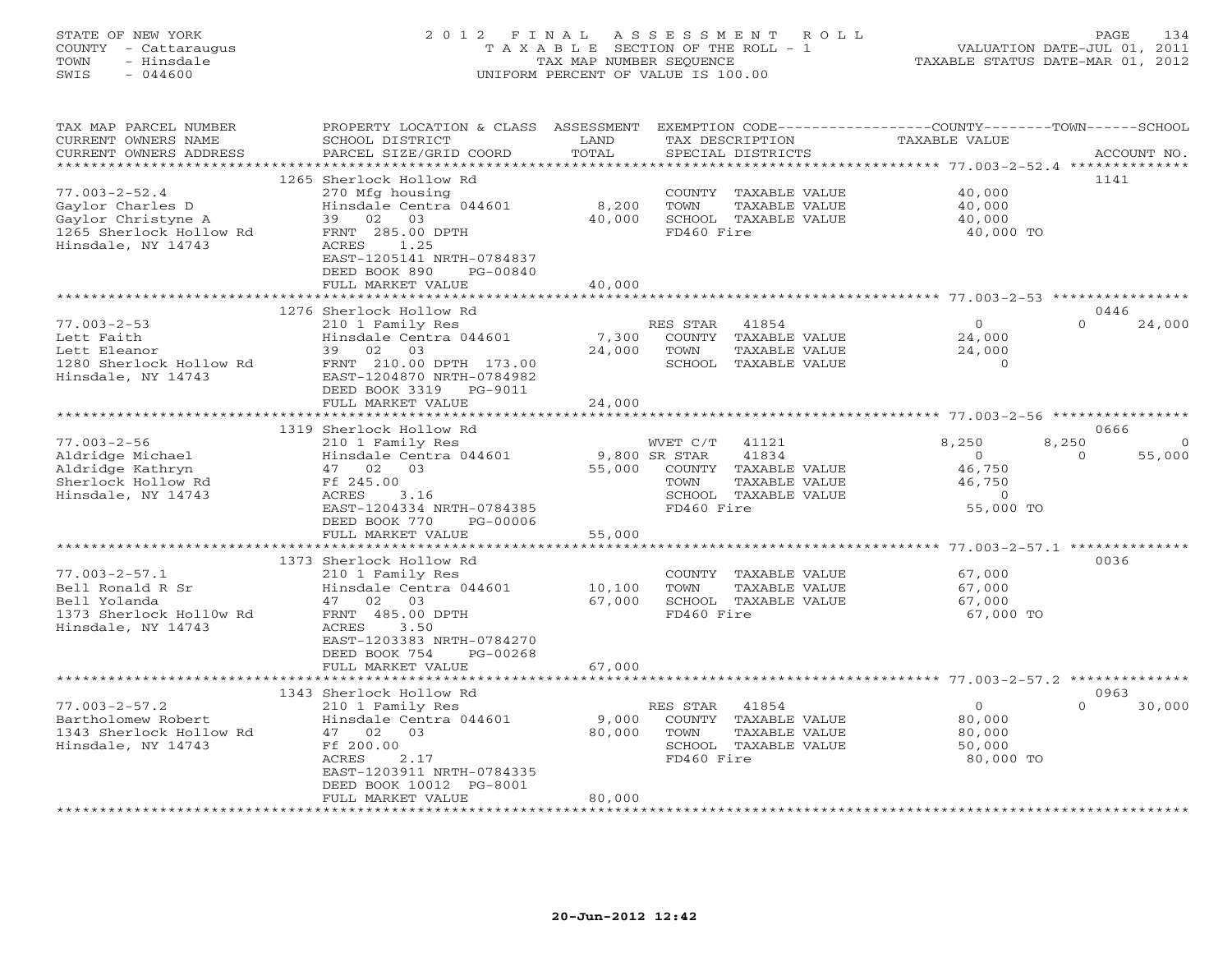# STATE OF NEW YORK 2 0 1 2 F I N A L A S S E S S M E N T R O L L PAGE 135 COUNTY - Cattaraugus T A X A B L E SECTION OF THE ROLL - 1 VALUATION DATE-JUL 01, 2011 TOWN - Hinsdale TAX MAP NUMBER SEQUENCE TAXABLE STATUS DATE-MAR 01, 2012 SWIS - 044600 UNIFORM PERCENT OF VALUE IS 100.00UNIFORM PERCENT OF VALUE IS 100.00

| TAX MAP PARCEL NUMBER<br>CURRENT OWNERS NAME<br>CURRENT OWNERS ADDRESS<br>***********************       | PROPERTY LOCATION & CLASS ASSESSMENT<br>SCHOOL DISTRICT<br>PARCEL SIZE/GRID COORD                                                                                                                                | LAND<br>TOTAL                       | TAX DESCRIPTION<br>SPECIAL DISTRICTS                                                                              | EXEMPTION CODE-----------------COUNTY-------TOWN------SCHOOL<br>TAXABLE VALUE       | ACCOUNT NO.        |
|---------------------------------------------------------------------------------------------------------|------------------------------------------------------------------------------------------------------------------------------------------------------------------------------------------------------------------|-------------------------------------|-------------------------------------------------------------------------------------------------------------------|-------------------------------------------------------------------------------------|--------------------|
| $77.003 - 2 - 57.3$<br>Holly Dennis J<br>Holly Donna L<br>1328 Sherlock Hollow Rd<br>Hinsdale, NY 14743 | 1329 Sherlock Hollow Rd<br>314 Rural vac<10<br>Hinsdale Centra 044601<br>47 02<br>03<br>FRNT 210.00 DPTH<br>2.44<br>ACRES<br>EAST-1204109 NRTH-0784362<br>DEED BOOK 16663 PG-8001<br>FULL MARKET VALUE           | 9,200<br>9,200<br>9,200             | COUNTY TAXABLE VALUE<br>TAXABLE VALUE<br>TOWN<br>SCHOOL TAXABLE VALUE<br>FD460 Fire                               | 9,200<br>9,200<br>9,200<br>9,200 TO                                                 | 0964               |
|                                                                                                         | *****************************                                                                                                                                                                                    | *************                       |                                                                                                                   | ***************** 77.003-2-57.4 ***************                                     |                    |
| $77.003 - 2 - 57.4$<br>Sutton Donald W<br>1349 Sherlock Hollow Rd<br>Hinsdale, NY 14743                 | 1349 Sherlock Hollow Rd<br>210 1 Family Res<br>Hinsdale Centra 044601<br>47 02 03<br>FRNT 200.00 DPTH<br>2.02 BANK<br>ACRES<br>017<br>EAST-1203711 NRTH-0784307<br>DEED BOOK 00976 PG-00481<br>FULL MARKET VALUE | 8,900<br>91,000<br>91,000           | COUNTY TAXABLE VALUE<br>TOWN<br>TAXABLE VALUE<br>SCHOOL TAXABLE VALUE<br>FD460 Fire                               | 91,000<br>91,000<br>91,000<br>91,000 TO                                             | 1049               |
|                                                                                                         |                                                                                                                                                                                                                  |                                     |                                                                                                                   |                                                                                     |                    |
| $77.003 - 2 - 58$<br>Holly Dennis J<br>Holly Donna L<br>1328 Sherlock Hollow Rd<br>Hinsdale, NY 14743   | 1304 Sherlock Hollow Rd<br>270 Mfg housing<br>Hinsdale Centra 044601<br>47 02 03<br>Cp 734<br>Ff 293.00<br>ACRES<br>4.85<br>EAST-1204331 NRTH-0785159<br>DEED BOOK 16665 PG-1                                    | 11,300<br>35,900                    | COUNTY TAXABLE VALUE<br>TOWN<br>TAXABLE VALUE<br>SCHOOL TAXABLE VALUE<br>FD460 Fire                               | 35,900<br>35,900<br>35,900<br>35,900 TO                                             | 0177               |
|                                                                                                         | FULL MARKET VALUE                                                                                                                                                                                                | 35,900                              |                                                                                                                   |                                                                                     |                    |
|                                                                                                         | 1328 Sherlock Hollow Rd                                                                                                                                                                                          |                                     |                                                                                                                   |                                                                                     | 0327               |
| $77.003 - 2 - 59$<br>Holly Dennis J<br>Holly Donna L<br>1328 Sherlock Hollow Rd<br>Hinsdale, NY 14743   | 210 1 Family Res<br>Hinsdale Centra 044601<br>47 02 03<br>Ff 220.00<br>ACRES<br>4.74<br>EAST-1204098 NRTH-0785138<br>DEED BOOK 810<br>PG-00364<br>FULL MARKET VALUE                                              | 11,200 RES STAR<br>77,800<br>77,800 | WVET C/T<br>41121<br>41854<br>COUNTY TAXABLE VALUE<br>TOWN<br>TAXABLE VALUE<br>SCHOOL TAXABLE VALUE<br>FD460 Fire | 11,670<br>11,670<br>$\Omega$<br>$\Omega$<br>66,130<br>66,130<br>47,800<br>77,800 TO | $\Omega$<br>30,000 |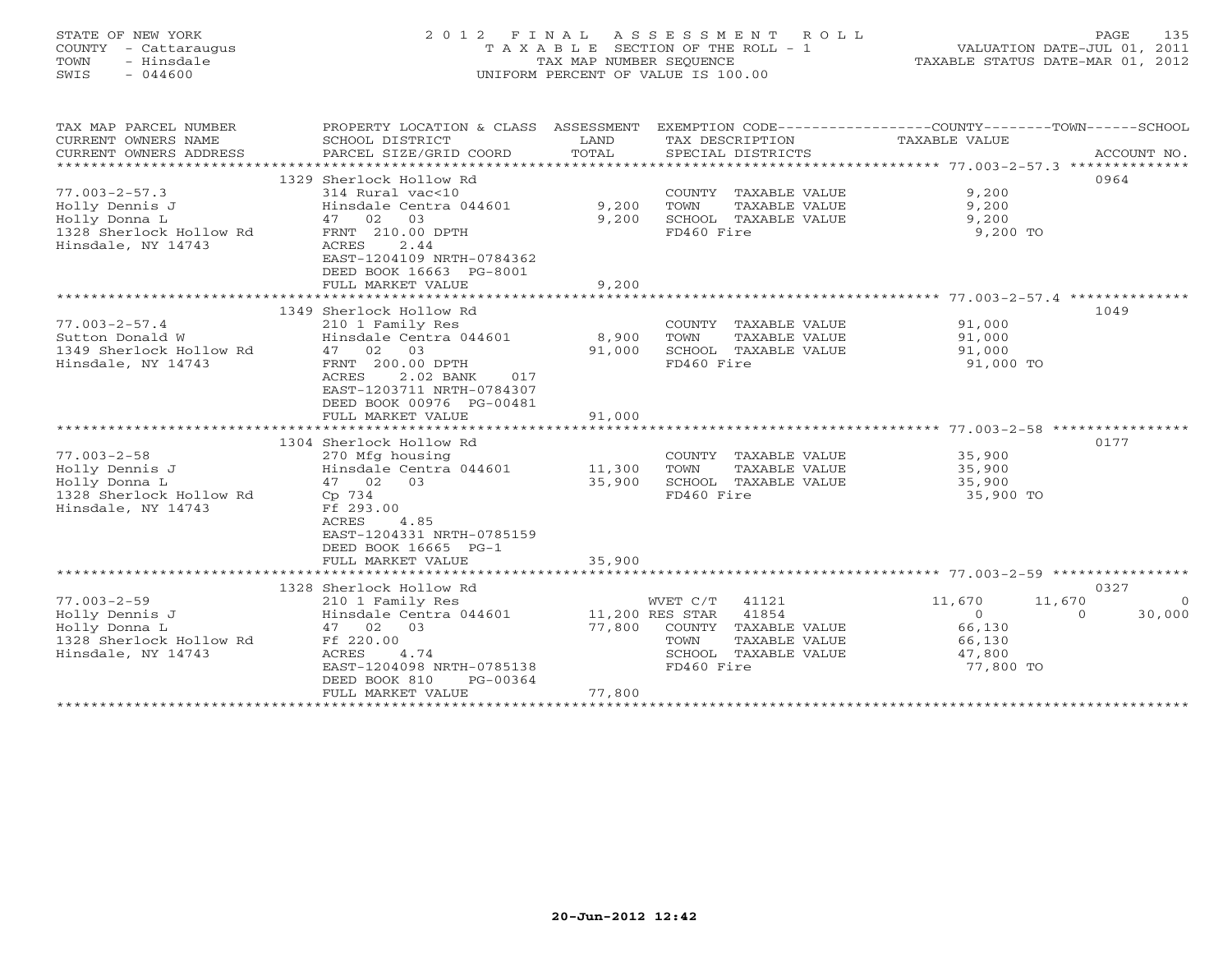## STATE OF NEW YORK 2 0 1 2 F I N A L A S S E S S M E N T R O L L PAGE 136 COUNTY - Cattaraugus T A X A B L E SECTION OF THE ROLL - 1 VALUATION DATE-JUL 01, 2011 TOWN - Hinsdale TAX MAP NUMBER SEQUENCE TAXABLE STATUS DATE-MAR 01, 2012 SWIS - 044600 UNIFORM PERCENT OF VALUE IS 100.00UNIFORM PERCENT OF VALUE IS 100.00

| TAX MAP PARCEL NUMBER<br>CURRENT OWNERS NAME | PROPERTY LOCATION & CLASS ASSESSMENT<br>SCHOOL DISTRICT | LAND                         | EXEMPTION CODE-----------------COUNTY-------TOWN------SCHOOL<br>TAX DESCRIPTION | <b>TAXABLE VALUE</b>                        |          |             |
|----------------------------------------------|---------------------------------------------------------|------------------------------|---------------------------------------------------------------------------------|---------------------------------------------|----------|-------------|
| CURRENT OWNERS ADDRESS                       | PARCEL SIZE/GRID COORD                                  | TOTAL                        | SPECIAL DISTRICTS                                                               |                                             |          | ACCOUNT NO. |
| **********************                       |                                                         |                              |                                                                                 |                                             |          |             |
|                                              | 1338 Sherlock Hollow Rd                                 |                              |                                                                                 |                                             | 0042     |             |
| $77.003 - 2 - 60$                            | 270 Mfg housing                                         |                              | VET C/T<br>41101                                                                | 3,225                                       | 3,225    | $\Omega$    |
| Gordon Laura J                               | Hinsdale Centra 044601                                  |                              | 11,100 DVET C/T<br>41141                                                        | 1,736                                       | 1,736    | $\Omega$    |
| 1338 Sherlock Hollow Rd                      | 47 02 03                                                |                              | 14,800 SR STAR<br>41834                                                         | $\Omega$                                    | $\Omega$ | 14,800      |
| Hinsdale, NY 14743                           | Ff 220.00                                               |                              | COUNTY TAXABLE VALUE                                                            | 9,839                                       |          |             |
|                                              | ACRES<br>4.63                                           |                              | TOWN<br>TAXABLE VALUE                                                           | 9,839                                       |          |             |
|                                              | EAST-1203882 NRTH-0785113                               |                              | SCHOOL TAXABLE VALUE                                                            | $\Omega$                                    |          |             |
|                                              | DEED BOOK 00988 PG-00298                                |                              | FD460 Fire                                                                      | 14,800 TO                                   |          |             |
|                                              | FULL MARKET VALUE                                       | 14,800<br>***********        |                                                                                 |                                             |          |             |
|                                              |                                                         |                              |                                                                                 | ************** 77.003-2-61 **************** |          |             |
|                                              | 1352 Sherlock Hollow Rd                                 |                              |                                                                                 |                                             | 0035     |             |
| $77.003 - 2 - 61$                            | 210 1 Family Res                                        |                              | RES STAR<br>41854                                                               | $\circ$                                     | $\Omega$ | 30,000      |
| Arnold Stephen                               | Hinsdale Centra 044601                                  | 11,400                       | COUNTY TAXABLE VALUE                                                            | 75,000                                      |          |             |
| Arnold Lori                                  | 47 02 03                                                | 75,000                       | TOWN<br>TAXABLE VALUE                                                           | 75,000                                      |          |             |
| 1352 Sherlock Hollow Rd                      | FRNT 220.00 DPTH<br>5.02                                |                              | SCHOOL TAXABLE VALUE<br>FD460 Fire                                              | 45,000                                      |          |             |
| Hinsdale, NY 14743                           | ACRES<br>EAST-1203668 NRTH-0785087                      |                              |                                                                                 | 75,000 TO                                   |          |             |
|                                              | DEED BOOK 900<br>PG-01123                               |                              |                                                                                 |                                             |          |             |
|                                              | FULL MARKET VALUE                                       | 75,000                       |                                                                                 |                                             |          |             |
|                                              |                                                         |                              |                                                                                 |                                             |          |             |
|                                              | 1362 Sherlock Hollow Rd                                 |                              |                                                                                 |                                             | 0041     |             |
| $77.003 - 2 - 62$                            | 270 Mfg housing                                         |                              | RES STAR<br>41854                                                               | $\circ$                                     | $\Omega$ | 20,500      |
| Wilson Sandra W                              | Hinsdale Centra 044601                                  | 11,500                       | COUNTY TAXABLE VALUE                                                            | 20,500                                      |          |             |
| 1362 Sherlock Hollow Rd                      | 47 02<br>03                                             | 20,500                       | TOWN<br>TAXABLE VALUE                                                           | 20,500                                      |          |             |
| Hinsdale, NY 14743                           | Ff 220.0                                                |                              | SCHOOL TAXABLE VALUE                                                            | $\overline{O}$                              |          |             |
|                                              | 5.34<br>ACRES                                           |                              | FD460 Fire                                                                      | 20,500 TO                                   |          |             |
|                                              | EAST-1203458 NRTH-0785060                               |                              |                                                                                 |                                             |          |             |
|                                              | DEED BOOK 5786<br>PG-2001                               |                              |                                                                                 |                                             |          |             |
|                                              | FULL MARKET VALUE                                       | 20,500                       |                                                                                 |                                             |          |             |
|                                              | ****************************                            |                              |                                                                                 |                                             |          |             |
|                                              | 1378 Sherlock Hollow Rd                                 |                              |                                                                                 |                                             | 0030     |             |
| $77.003 - 2 - 63$                            | 210 1 Family Res                                        |                              | AGED C<br>41802                                                                 | 16,500                                      | $\Omega$ | $\circ$     |
| Bell Donald                                  | Hinsdale Centra 044601                                  |                              | 11,700 SR STAR<br>41834                                                         | $\circ$                                     | $\Omega$ | 55,000      |
| Witzigman Diane                              | 47 02 03                                                | 55,000                       | COUNTY TAXABLE VALUE                                                            | 38,500                                      |          |             |
| 1378 Sherlock Hollow Rd                      | Life Use Don Bell                                       |                              | TAXABLE VALUE<br>TOWN                                                           | 55,000                                      |          |             |
| Hinsdale, NY 14743                           | FRNT 220.00 DPTH                                        |                              | SCHOOL TAXABLE VALUE                                                            | $\mathbf{0}$                                |          |             |
|                                              | ACRES<br>5.75                                           |                              | FD460 Fire                                                                      | 55,000 TO                                   |          |             |
|                                              | EAST-1203242 NRTH-0785035                               |                              |                                                                                 |                                             |          |             |
|                                              | DEED BOOK 12500 PG-2001                                 |                              |                                                                                 |                                             |          |             |
|                                              | FULL MARKET VALUE                                       | 55,000                       |                                                                                 |                                             |          |             |
|                                              |                                                         |                              | ******************************* 77.003-2-64.1 *******                           |                                             |          |             |
|                                              | Sherlock Hollow Rd                                      |                              |                                                                                 |                                             | 0344     |             |
| $77.003 - 2 - 64.1$                          | 323 Vacant rural                                        |                              | COUNTY TAXABLE VALUE                                                            | 28,300                                      |          |             |
| Nowak Lee J III                              | Hinsdale Centra 044601                                  | 28,300                       | TAXABLE VALUE<br>TOWN                                                           | 28,300                                      |          |             |
| Mary Jane                                    | 47 02 03                                                | 28,300                       | SCHOOL TAXABLE VALUE                                                            | 28,300                                      |          |             |
| 328 Kirby Poe Rd                             | ACRES 35.65                                             |                              | FD460 Fire                                                                      | 28,300 TO                                   |          |             |
| Alvaton, KY 42122                            | EAST-1202357 NRTH-0784926                               |                              |                                                                                 |                                             |          |             |
|                                              | DEED BOOK 00971 PG-00475                                |                              |                                                                                 |                                             |          |             |
|                                              | FULL MARKET VALUE<br>************************           | 28,300<br>****************** |                                                                                 |                                             |          |             |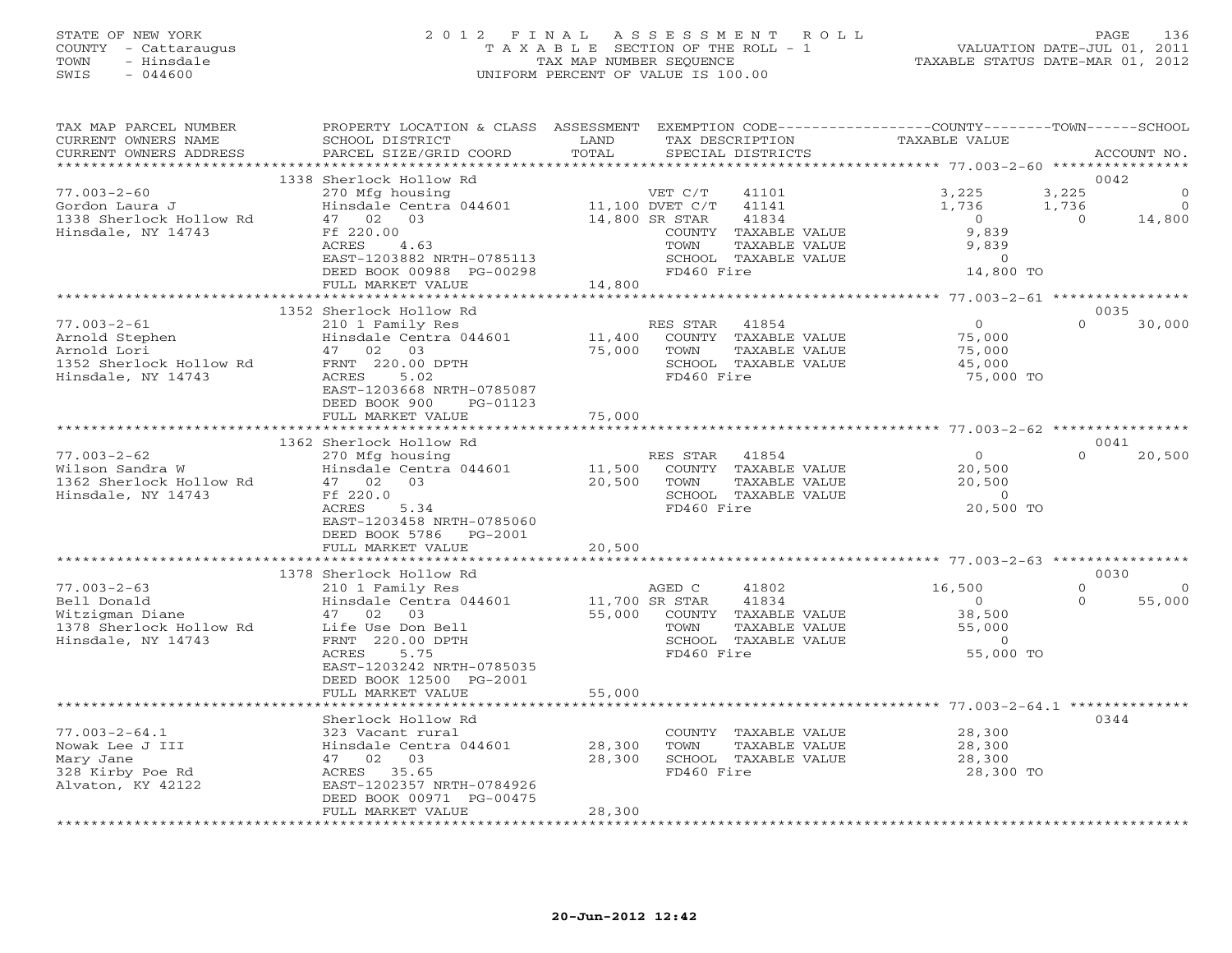# STATE OF NEW YORK 2 0 1 2 F I N A L A S S E S S M E N T R O L L PAGE 137 COUNTY - Cattaraugus T A X A B L E SECTION OF THE ROLL - 1 VALUATION DATE-JUL 01, 2011 TOWN - Hinsdale TAX MAP NUMBER SEQUENCE TAXABLE STATUS DATE-MAR 01, 2012 SWIS - 044600 UNIFORM PERCENT OF VALUE IS 100.00UNIFORM PERCENT OF VALUE IS 100.00

| TAX MAP PARCEL NUMBER<br>CURRENT OWNERS NAME<br>CURRENT OWNERS ADDRESS                                 | PROPERTY LOCATION & CLASS ASSESSMENT EXEMPTION CODE---------------COUNTY-------TOWN------SCHOOL<br>SCHOOL DISTRICT<br>PARCEL SIZE/GRID COORD                                                  | LAND<br>TOTAL              | TAX DESCRIPTION<br>SPECIAL DISTRICTS                                                                     | <b>TAXABLE VALUE</b>                                         | ACCOUNT NO.                |
|--------------------------------------------------------------------------------------------------------|-----------------------------------------------------------------------------------------------------------------------------------------------------------------------------------------------|----------------------------|----------------------------------------------------------------------------------------------------------|--------------------------------------------------------------|----------------------------|
| *********************                                                                                  |                                                                                                                                                                                               |                            |                                                                                                          |                                                              |                            |
| $77.003 - 2 - 64.2$<br>Ditonto Richard W<br>Beverly A<br>1417 Sherlock Hollow Rd<br>Hinsdale, NY 14743 | 1417 Sherlock Hollow Rd<br>210 1 Family Res<br>Hinsdale Centra 044601<br>03<br>47 02<br>ACRES<br>3.95 BANK<br>065<br>EAST-1202733 NRTH-0784191<br>DEED BOOK 1004 PG-1084<br>FULL MARKET VALUE | 10,500<br>75,000<br>75,000 | 41834<br>SR STAR<br>COUNTY TAXABLE VALUE<br>TOWN<br>TAXABLE VALUE<br>SCHOOL TAXABLE VALUE<br>FD460 Fire  | $\circ$<br>75,000<br>75,000<br>12,800<br>75,000 TO           | 1492<br>$\Omega$<br>62,200 |
|                                                                                                        |                                                                                                                                                                                               |                            |                                                                                                          |                                                              |                            |
| $77.003 - 2 - 64.3$                                                                                    | 1390 Sherlock Hollow Rd<br>210 1 Family Res                                                                                                                                                   |                            | SR STAR<br>41834                                                                                         | $\Omega$                                                     | 1493<br>$\Omega$<br>55,000 |
| Williams Richard<br>Williams Shirley<br>1390 Sherlock Hollow Rd<br>Hinsdale, NY 14743                  | Hinsdale Centra 044601<br>47 02<br>03<br>FRNT 184.20 DPTH<br>ACRES<br>4.90 BANK<br>017<br>EAST-1203042 NRTH-0785011<br>DEED BOOK 00969 PG-00049                                               | 11,300<br>55,000           | COUNTY TAXABLE VALUE<br>TOWN<br>TAXABLE VALUE<br>SCHOOL TAXABLE VALUE<br>FD460 Fire                      | 55,000<br>55,000<br>$\circ$<br>55,000 TO                     |                            |
|                                                                                                        | FULL MARKET VALUE<br>*******************                                                                                                                                                      | 55,000                     |                                                                                                          |                                                              |                            |
| $77.003 - 2 - 65$<br>Belle Starr Estates Lp<br>173 Woodbridge Ave<br>Buffalo, NY 14214                 | Nys Rte $16$ (Off)<br>322 Rural vac>10<br>Hinsdale Centra 044601<br>01 02 04<br>ACRES 98.00<br>EAST-1200498 NRTH-0785287<br>DEED BOOK 1000<br>PG-175<br>FULL MARKET VALUE                     | 33,000<br>33,000<br>33,000 | COUNTY TAXABLE VALUE<br>TOWN<br>TAXABLE VALUE<br>SCHOOL TAXABLE VALUE<br>FD460 Fire                      | 33,000<br>33,000<br>33,000<br>33,000 TO                      | 0568                       |
|                                                                                                        | Nys Rte 16                                                                                                                                                                                    |                            |                                                                                                          |                                                              | 0429                       |
| $77.003 - 2 - 66.1$<br>Reiss Kenneth G<br>63 Wolf Run Rd<br>Cuba, NY 14727                             | 311 Res vac land<br>Hinsdale Centra 044601<br>02<br>01/11<br>04<br>FRNT 620.00 DPTH<br>48.40<br>ACRES<br>EAST-1200087 NRTH-0784197<br>DEED BOOK 13939 PG-6002                                 | 28,600<br>28,600           | COUNTY TAXABLE VALUE<br>TOWN<br>TAXABLE VALUE<br>SCHOOL TAXABLE VALUE<br>FD460 Fire                      | 28,600<br>28,600<br>28,600<br>28,600 TO                      |                            |
|                                                                                                        | FULL MARKET VALUE                                                                                                                                                                             | 28,600                     |                                                                                                          | ******************************* 77.003-2-66.2 ************** |                            |
|                                                                                                        | 3546 Nys Rte 16                                                                                                                                                                               |                            |                                                                                                          |                                                              | 1660                       |
| $77.003 - 2 - 66.2$<br>VanDamme William J Jr<br>3546 NYS Route 16<br>Hinsdale, NY 14743                | 210 1 Family Res<br>Hinsdale Centra 044601<br>$01/11$ 02 04<br>FRNT 620.00 DPTH<br>ACRES<br>1.55<br>EAST-1198638 NRTH-0784072<br>DEED BOOK 8973<br>$PG-5002$                                  | 12,500<br>82,400           | RES STAR<br>41854<br>COUNTY TAXABLE VALUE<br>TOWN<br>TAXABLE VALUE<br>SCHOOL TAXABLE VALUE<br>FD460 Fire | $\overline{0}$<br>82,400<br>82,400<br>52,400<br>82,400 TO    | $\Omega$<br>30,000         |
| **********************                                                                                 | FULL MARKET VALUE                                                                                                                                                                             | 82,400                     |                                                                                                          |                                                              |                            |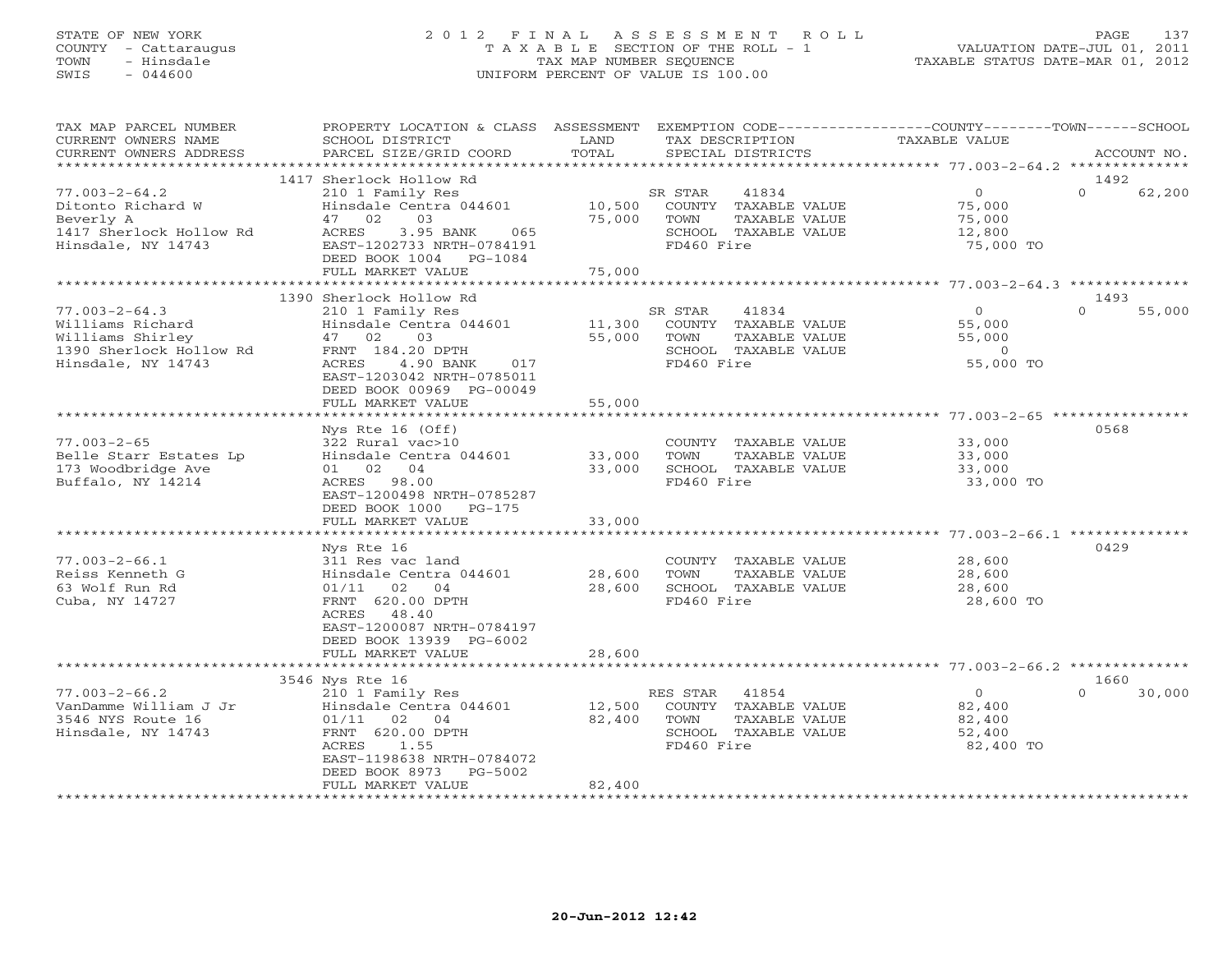### STATE OF NEW YORK 2 0 1 2 F I N A L A S S E S S M E N T R O L L PAGE 138 COUNTY - Cattaraugus T A X A B L E SECTION OF THE ROLL - 1 VALUATION DATE-JUL 01, 2011 TOWN - Hinsdale TAX MAP NUMBER SEQUENCE TAXABLE STATUS DATE-MAR 01, 2012 SWIS - 044600 UNIFORM PERCENT OF VALUE IS 100.00UNIFORM PERCENT OF VALUE IS 100.00

| TAX MAP PARCEL NUMBER                         | PROPERTY LOCATION & CLASS ASSESSMENT EXEMPTION CODE---------------COUNTY-------TOWN------SCHOOL |               |                                      |                     |                    |
|-----------------------------------------------|-------------------------------------------------------------------------------------------------|---------------|--------------------------------------|---------------------|--------------------|
| CURRENT OWNERS NAME<br>CURRENT OWNERS ADDRESS | SCHOOL DISTRICT<br>PARCEL SIZE/GRID COORD                                                       | LAND<br>TOTAL | TAX DESCRIPTION<br>SPECIAL DISTRICTS | TAXABLE VALUE       | ACCOUNT NO.        |
|                                               |                                                                                                 |               |                                      |                     |                    |
|                                               | 3564 Nys Rte 16                                                                                 |               |                                      |                     | 0351               |
| $77.003 - 2 - 67.1$                           | 210 1 Family Res                                                                                |               | RES STAR<br>41854                    | $\Omega$            | $\cap$<br>30,000   |
| Hurlburt Douglas                              | Hinsdale Centra 044601                                                                          | 16,400        | COUNTY TAXABLE VALUE                 | 73,000              |                    |
| Kinney Nanci                                  | 11/01<br>02 04                                                                                  | 73,000        | TOWN<br>TAXABLE VALUE                | 73,000              |                    |
| 3564 Nys Rte 16                               | ACRES<br>6.00                                                                                   |               | SCHOOL TAXABLE VALUE                 | 43,000              |                    |
| Hinsdale, NY 14743                            | EAST-1199473 NRTH-0784546                                                                       |               | FD460 Fire                           | 73,000 TO           |                    |
|                                               | DEED BOOK 00975 PG-00221                                                                        |               |                                      |                     |                    |
|                                               | FULL MARKET VALUE                                                                               | 73,000        |                                      |                     |                    |
|                                               |                                                                                                 |               |                                      |                     |                    |
|                                               | 3550 Nys Rte 16                                                                                 |               |                                      |                     | 0945               |
| $77.003 - 2 - 67.2$                           | 210 1 Family Res                                                                                |               | RES STAR<br>41854                    | $\overline{0}$      | $\Omega$<br>30,000 |
| Croft Richard A                               | Hinsdale Centra 044601                                                                          | 11,300        | COUNTY TAXABLE VALUE                 | 53,000              |                    |
| Croft Angela R                                | 11 02 04                                                                                        | 53,000        | TOWN<br>TAXABLE VALUE                | 53,000              |                    |
| 3550 Rte 16                                   | FRNT 122.00 DPTH 225.00                                                                         |               | SCHOOL TAXABLE VALUE                 | 23,000              |                    |
| Hinsdale, NY 14743                            | BANK<br>005<br>EAST-1198759 NRTH-0784546                                                        |               | FD460 Fire                           | 53,000 TO           |                    |
|                                               | DEED BOOK 905<br>PG-01164                                                                       |               |                                      |                     |                    |
|                                               | FULL MARKET VALUE                                                                               | 53,000        |                                      |                     |                    |
|                                               |                                                                                                 |               |                                      |                     |                    |
|                                               | Wagner Hill Rd                                                                                  |               |                                      |                     | 0652               |
| $77.004 - 1 - 1$                              | 312 Vac w/imprv                                                                                 |               | COUNTY TAXABLE VALUE                 | 29,500              |                    |
| Forestlands Inc                               | Hinsdale Centra 044601                                                                          | 14,600        | TOWN<br>TAXABLE VALUE                | 29,500              |                    |
| PO Box 770                                    | 24 02 03                                                                                        | 29,500        | SCHOOL TAXABLE VALUE                 | 29,500              |                    |
| Portville, NY 14770                           | FRNT 530.00 DPTH                                                                                |               | FD460 Fire                           | 29,500 TO           |                    |
|                                               | ACRES 12.89                                                                                     |               |                                      |                     |                    |
|                                               | EAST-1211124 NRTH-0791481                                                                       |               |                                      |                     |                    |
|                                               | DEED BOOK 00969 PG-00730                                                                        |               |                                      |                     |                    |
|                                               | FULL MARKET VALUE                                                                               | 29,500        |                                      |                     |                    |
|                                               |                                                                                                 |               |                                      |                     |                    |
|                                               | 756 Wagner Hill Rd                                                                              |               |                                      |                     | 0920               |
| $77.004 - 1 - 2$                              | 240 Rural res                                                                                   |               | RES STAR<br>41854                    | $\overline{0}$      | $\Omega$<br>30,000 |
| Panus Mark V                                  | Hinsdale Centra 044601                                                                          | 14,400        | COUNTY TAXABLE VALUE                 | 84,000              |                    |
| Panus Joanne F                                | 24 02 03                                                                                        | 84,000        | TAXABLE VALUE<br>TOWN                | 84,000              |                    |
| 756 Wagner Hill Rd<br>Hinsdale, NY 14743      | FRNT 530.00 DPTH<br>ACRES 12.61                                                                 |               | SCHOOL TAXABLE VALUE<br>FD460 Fire   | 54,000<br>84,000 TO |                    |
|                                               | EAST-1211627 NRTH-0791483                                                                       |               |                                      |                     |                    |
|                                               | DEED BOOK 758<br>PG-00770                                                                       |               |                                      |                     |                    |
|                                               | FULL MARKET VALUE                                                                               | 84,000        |                                      |                     |                    |
|                                               |                                                                                                 |               |                                      |                     |                    |
|                                               | Wagner Hill Rd                                                                                  |               |                                      |                     | 0884               |
| $77.004 - 1 - 3$                              | 322 Rural vac>10                                                                                |               | COUNTY TAXABLE VALUE                 | 10,000              |                    |
| Botens Steven R                               | Hinsdale Centra 044601                                                                          | 10,000        | TOWN<br>TAXABLE VALUE                | 10,000              |                    |
| Attn: Richard Botens                          | 24 02 03                                                                                        | 10,000        | SCHOOL TAXABLE VALUE                 | 10,000              |                    |
| PO Box 14                                     | FRNT 500.00 DPTH                                                                                |               | FD460 Fire                           | 10,000 TO           |                    |
| Black Creek, NY 14714                         | ACRES 12.56                                                                                     |               |                                      |                     |                    |
|                                               | EAST-1212133 NRTH-0791488                                                                       |               |                                      |                     |                    |
|                                               | DEED BOOK 758<br>PG-00932                                                                       |               |                                      |                     |                    |
|                                               | FULL MARKET VALUE                                                                               | 10,000        |                                      |                     |                    |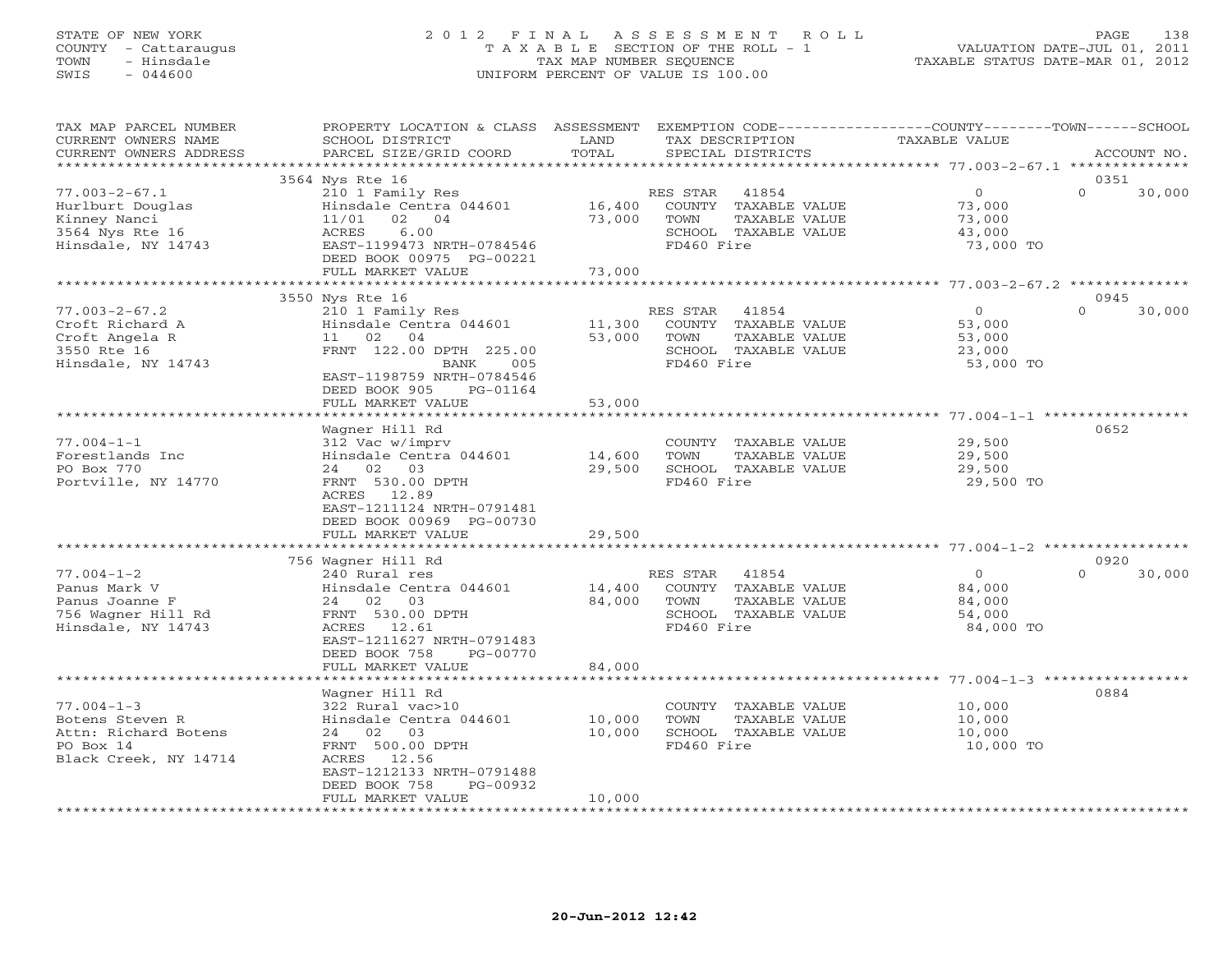# STATE OF NEW YORK 2 0 1 2 F I N A L A S S E S S M E N T R O L L PAGE 139 COUNTY - Cattaraugus T A X A B L E SECTION OF THE ROLL - 1 VALUATION DATE-JUL 01, 2011 TOWN - Hinsdale TAX MAP NUMBER SEQUENCE TAXABLE STATUS DATE-MAR 01, 2012 SWIS - 044600 UNIFORM PERCENT OF VALUE IS 100.00UNIFORM PERCENT OF VALUE IS 100.00

| **********************<br>0885<br>Waqner Hill Rd<br>321 Abandoned ag<br>COUNTY TAXABLE VALUE<br>10,000<br>TOWN<br>Hinsdale Centra 044601<br>10,000<br>TAXABLE VALUE<br>10,000<br>02<br>03<br>10,000<br>SCHOOL TAXABLE VALUE<br>10,000<br>24<br>FRNT 500.00 DPTH<br>FD460 Fire<br>10,000 TO<br>ACRES<br>11.84<br>EAST-1212622 NRTH-0791475<br>DEED BOOK 758<br>PG-00861<br>10,000<br>FULL MARKET VALUE<br>0028<br>1029 Bushey Rd<br>210 1 Family Res<br>14,250<br>CVET C/T<br>41131<br>14,250<br>$\circ$<br>Hinsdale Centra 044601<br>13,000 AGED C/T/S 41800<br>21,375<br>21,375<br>28,500<br>02 03<br>24<br>57,000 SR STAR<br>41834<br>$\overline{0}$<br>$\Omega$<br>28,500<br>FRNT 200.00 DPTH<br>21,375<br>COUNTY TAXABLE VALUE<br>ACRES<br>12.63<br>TAXABLE VALUE<br>21,375<br>TOWN<br>EAST-1213104 NRTH-0791477<br>SCHOOL TAXABLE VALUE<br>$\overline{0}$<br>57,000 TO<br>DEED BOOK 739<br>FD460 Fire<br>PG-00282<br>FULL MARKET VALUE<br>57,000<br>********** 77.004-1-6 *******<br>Wagner Hill Rd (Off)<br>0806<br>$77.004 - 1 - 6$<br>260 Seasonal res<br>23,000<br>COUNTY<br>TAXABLE VALUE<br>Wiskup Thomas Jr. & Sr Robert Hinsdale Centra 044601<br>19,400<br>TOWN<br>TAXABLE VALUE<br>23,000<br>23,000<br>SCHOOL TAXABLE VALUE<br>Staniszewski<br>23<br>$02$ 03<br>23,000<br>346 Blackney Rd<br>$L/p$ 733-982<br>FD460 Fire<br>23,000 TO<br>Angola, NY 14006<br>ACRES 37.70<br>EAST-1214105 NRTH-0791471<br>DEED BOOK 00974 PG-00472<br>FULL MARKET VALUE<br>23,000<br>*******************<br>****************<br>0123<br>Wagner Hill Rd<br>$77.004 - 1 - 7.1$<br>322 Rural vac>10<br>COUNTY TAXABLE VALUE<br>31,900<br>Kunze Hans<br>Hinsdale Centra 044601<br>31,900<br>TOWN<br>TAXABLE VALUE<br>31,900<br>31,900<br>SCHOOL TAXABLE VALUE<br>Kunze Leslie<br>24 02<br>03<br>31,900<br>ACRES 100.00<br>FD460 Fire<br>6340 LaGrange Rd<br>31,900 TO<br>Wyoming, NY 14591<br>EAST-1212676 NRTH-0790199<br>DEED BOOK 12548 PG-6002<br>31,900<br>FULL MARKET VALUE<br>1704<br>1018 Bushey Rd<br>$77.004 - 1 - 7.2$<br>210 1 Family Res<br>COUNTY TAXABLE VALUE<br>75,000<br>Hinsdale Centra 044601<br>8,000<br>TOWN<br>75,000<br>TAXABLE VALUE<br>24 02 03<br>75,000<br>SCHOOL TAXABLE VALUE<br>75,000<br>ACRES<br>1.35<br>FD460 Fire<br>75,000 TO<br>EAST-1213336 NRTH-0790777<br>DEED BOOK 13064 PG-3001 | TAX MAP PARCEL NUMBER<br>CURRENT OWNERS NAME<br>CURRENT OWNERS ADDRESS | PROPERTY LOCATION & CLASS<br>SCHOOL DISTRICT<br>PARCEL SIZE/GRID COORD | ASSESSMENT<br>LAND<br>TOTAL | TAX DESCRIPTION<br>SPECIAL DISTRICTS | EXEMPTION CODE-----------------COUNTY-------TOWN------SCHOOL<br>TAXABLE VALUE | ACCOUNT NO. |
|---------------------------------------------------------------------------------------------------------------------------------------------------------------------------------------------------------------------------------------------------------------------------------------------------------------------------------------------------------------------------------------------------------------------------------------------------------------------------------------------------------------------------------------------------------------------------------------------------------------------------------------------------------------------------------------------------------------------------------------------------------------------------------------------------------------------------------------------------------------------------------------------------------------------------------------------------------------------------------------------------------------------------------------------------------------------------------------------------------------------------------------------------------------------------------------------------------------------------------------------------------------------------------------------------------------------------------------------------------------------------------------------------------------------------------------------------------------------------------------------------------------------------------------------------------------------------------------------------------------------------------------------------------------------------------------------------------------------------------------------------------------------------------------------------------------------------------------------------------------------------------------------------------------------------------------------------------------------------------------------------------------------------------------------------------------------------------------------------------------------------------------------------------------------------------------------------------------------------------------------------------------------------------------------------------------------|------------------------------------------------------------------------|------------------------------------------------------------------------|-----------------------------|--------------------------------------|-------------------------------------------------------------------------------|-------------|
|                                                                                                                                                                                                                                                                                                                                                                                                                                                                                                                                                                                                                                                                                                                                                                                                                                                                                                                                                                                                                                                                                                                                                                                                                                                                                                                                                                                                                                                                                                                                                                                                                                                                                                                                                                                                                                                                                                                                                                                                                                                                                                                                                                                                                                                                                                                     |                                                                        |                                                                        |                             |                                      |                                                                               |             |
|                                                                                                                                                                                                                                                                                                                                                                                                                                                                                                                                                                                                                                                                                                                                                                                                                                                                                                                                                                                                                                                                                                                                                                                                                                                                                                                                                                                                                                                                                                                                                                                                                                                                                                                                                                                                                                                                                                                                                                                                                                                                                                                                                                                                                                                                                                                     | $77.004 - 1 - 4$                                                       |                                                                        |                             |                                      |                                                                               |             |
|                                                                                                                                                                                                                                                                                                                                                                                                                                                                                                                                                                                                                                                                                                                                                                                                                                                                                                                                                                                                                                                                                                                                                                                                                                                                                                                                                                                                                                                                                                                                                                                                                                                                                                                                                                                                                                                                                                                                                                                                                                                                                                                                                                                                                                                                                                                     | Botens Thomas R                                                        |                                                                        |                             |                                      |                                                                               |             |
|                                                                                                                                                                                                                                                                                                                                                                                                                                                                                                                                                                                                                                                                                                                                                                                                                                                                                                                                                                                                                                                                                                                                                                                                                                                                                                                                                                                                                                                                                                                                                                                                                                                                                                                                                                                                                                                                                                                                                                                                                                                                                                                                                                                                                                                                                                                     | PO Box 607                                                             |                                                                        |                             |                                      |                                                                               |             |
|                                                                                                                                                                                                                                                                                                                                                                                                                                                                                                                                                                                                                                                                                                                                                                                                                                                                                                                                                                                                                                                                                                                                                                                                                                                                                                                                                                                                                                                                                                                                                                                                                                                                                                                                                                                                                                                                                                                                                                                                                                                                                                                                                                                                                                                                                                                     | Jamestown, NY 14702                                                    |                                                                        |                             |                                      |                                                                               |             |
|                                                                                                                                                                                                                                                                                                                                                                                                                                                                                                                                                                                                                                                                                                                                                                                                                                                                                                                                                                                                                                                                                                                                                                                                                                                                                                                                                                                                                                                                                                                                                                                                                                                                                                                                                                                                                                                                                                                                                                                                                                                                                                                                                                                                                                                                                                                     |                                                                        |                                                                        |                             |                                      |                                                                               |             |
|                                                                                                                                                                                                                                                                                                                                                                                                                                                                                                                                                                                                                                                                                                                                                                                                                                                                                                                                                                                                                                                                                                                                                                                                                                                                                                                                                                                                                                                                                                                                                                                                                                                                                                                                                                                                                                                                                                                                                                                                                                                                                                                                                                                                                                                                                                                     |                                                                        |                                                                        |                             |                                      |                                                                               |             |
|                                                                                                                                                                                                                                                                                                                                                                                                                                                                                                                                                                                                                                                                                                                                                                                                                                                                                                                                                                                                                                                                                                                                                                                                                                                                                                                                                                                                                                                                                                                                                                                                                                                                                                                                                                                                                                                                                                                                                                                                                                                                                                                                                                                                                                                                                                                     |                                                                        |                                                                        |                             |                                      |                                                                               |             |
|                                                                                                                                                                                                                                                                                                                                                                                                                                                                                                                                                                                                                                                                                                                                                                                                                                                                                                                                                                                                                                                                                                                                                                                                                                                                                                                                                                                                                                                                                                                                                                                                                                                                                                                                                                                                                                                                                                                                                                                                                                                                                                                                                                                                                                                                                                                     | $77.004 - 1 - 5$                                                       |                                                                        |                             |                                      |                                                                               |             |
|                                                                                                                                                                                                                                                                                                                                                                                                                                                                                                                                                                                                                                                                                                                                                                                                                                                                                                                                                                                                                                                                                                                                                                                                                                                                                                                                                                                                                                                                                                                                                                                                                                                                                                                                                                                                                                                                                                                                                                                                                                                                                                                                                                                                                                                                                                                     | Beaver Charles D                                                       |                                                                        |                             |                                      |                                                                               |             |
|                                                                                                                                                                                                                                                                                                                                                                                                                                                                                                                                                                                                                                                                                                                                                                                                                                                                                                                                                                                                                                                                                                                                                                                                                                                                                                                                                                                                                                                                                                                                                                                                                                                                                                                                                                                                                                                                                                                                                                                                                                                                                                                                                                                                                                                                                                                     | 1029 Bushy Rd                                                          |                                                                        |                             |                                      |                                                                               |             |
|                                                                                                                                                                                                                                                                                                                                                                                                                                                                                                                                                                                                                                                                                                                                                                                                                                                                                                                                                                                                                                                                                                                                                                                                                                                                                                                                                                                                                                                                                                                                                                                                                                                                                                                                                                                                                                                                                                                                                                                                                                                                                                                                                                                                                                                                                                                     | Hinsdale, NY 14743                                                     |                                                                        |                             |                                      |                                                                               |             |
|                                                                                                                                                                                                                                                                                                                                                                                                                                                                                                                                                                                                                                                                                                                                                                                                                                                                                                                                                                                                                                                                                                                                                                                                                                                                                                                                                                                                                                                                                                                                                                                                                                                                                                                                                                                                                                                                                                                                                                                                                                                                                                                                                                                                                                                                                                                     |                                                                        |                                                                        |                             |                                      |                                                                               |             |
|                                                                                                                                                                                                                                                                                                                                                                                                                                                                                                                                                                                                                                                                                                                                                                                                                                                                                                                                                                                                                                                                                                                                                                                                                                                                                                                                                                                                                                                                                                                                                                                                                                                                                                                                                                                                                                                                                                                                                                                                                                                                                                                                                                                                                                                                                                                     |                                                                        |                                                                        |                             |                                      |                                                                               |             |
|                                                                                                                                                                                                                                                                                                                                                                                                                                                                                                                                                                                                                                                                                                                                                                                                                                                                                                                                                                                                                                                                                                                                                                                                                                                                                                                                                                                                                                                                                                                                                                                                                                                                                                                                                                                                                                                                                                                                                                                                                                                                                                                                                                                                                                                                                                                     |                                                                        |                                                                        |                             |                                      |                                                                               |             |
|                                                                                                                                                                                                                                                                                                                                                                                                                                                                                                                                                                                                                                                                                                                                                                                                                                                                                                                                                                                                                                                                                                                                                                                                                                                                                                                                                                                                                                                                                                                                                                                                                                                                                                                                                                                                                                                                                                                                                                                                                                                                                                                                                                                                                                                                                                                     |                                                                        |                                                                        |                             |                                      |                                                                               |             |
|                                                                                                                                                                                                                                                                                                                                                                                                                                                                                                                                                                                                                                                                                                                                                                                                                                                                                                                                                                                                                                                                                                                                                                                                                                                                                                                                                                                                                                                                                                                                                                                                                                                                                                                                                                                                                                                                                                                                                                                                                                                                                                                                                                                                                                                                                                                     |                                                                        |                                                                        |                             |                                      |                                                                               |             |
|                                                                                                                                                                                                                                                                                                                                                                                                                                                                                                                                                                                                                                                                                                                                                                                                                                                                                                                                                                                                                                                                                                                                                                                                                                                                                                                                                                                                                                                                                                                                                                                                                                                                                                                                                                                                                                                                                                                                                                                                                                                                                                                                                                                                                                                                                                                     |                                                                        |                                                                        |                             |                                      |                                                                               |             |
|                                                                                                                                                                                                                                                                                                                                                                                                                                                                                                                                                                                                                                                                                                                                                                                                                                                                                                                                                                                                                                                                                                                                                                                                                                                                                                                                                                                                                                                                                                                                                                                                                                                                                                                                                                                                                                                                                                                                                                                                                                                                                                                                                                                                                                                                                                                     |                                                                        |                                                                        |                             |                                      |                                                                               |             |
|                                                                                                                                                                                                                                                                                                                                                                                                                                                                                                                                                                                                                                                                                                                                                                                                                                                                                                                                                                                                                                                                                                                                                                                                                                                                                                                                                                                                                                                                                                                                                                                                                                                                                                                                                                                                                                                                                                                                                                                                                                                                                                                                                                                                                                                                                                                     |                                                                        |                                                                        |                             |                                      |                                                                               |             |
|                                                                                                                                                                                                                                                                                                                                                                                                                                                                                                                                                                                                                                                                                                                                                                                                                                                                                                                                                                                                                                                                                                                                                                                                                                                                                                                                                                                                                                                                                                                                                                                                                                                                                                                                                                                                                                                                                                                                                                                                                                                                                                                                                                                                                                                                                                                     |                                                                        |                                                                        |                             |                                      |                                                                               |             |
|                                                                                                                                                                                                                                                                                                                                                                                                                                                                                                                                                                                                                                                                                                                                                                                                                                                                                                                                                                                                                                                                                                                                                                                                                                                                                                                                                                                                                                                                                                                                                                                                                                                                                                                                                                                                                                                                                                                                                                                                                                                                                                                                                                                                                                                                                                                     |                                                                        |                                                                        |                             |                                      |                                                                               |             |
|                                                                                                                                                                                                                                                                                                                                                                                                                                                                                                                                                                                                                                                                                                                                                                                                                                                                                                                                                                                                                                                                                                                                                                                                                                                                                                                                                                                                                                                                                                                                                                                                                                                                                                                                                                                                                                                                                                                                                                                                                                                                                                                                                                                                                                                                                                                     |                                                                        |                                                                        |                             |                                      |                                                                               |             |
|                                                                                                                                                                                                                                                                                                                                                                                                                                                                                                                                                                                                                                                                                                                                                                                                                                                                                                                                                                                                                                                                                                                                                                                                                                                                                                                                                                                                                                                                                                                                                                                                                                                                                                                                                                                                                                                                                                                                                                                                                                                                                                                                                                                                                                                                                                                     |                                                                        |                                                                        |                             |                                      |                                                                               |             |
|                                                                                                                                                                                                                                                                                                                                                                                                                                                                                                                                                                                                                                                                                                                                                                                                                                                                                                                                                                                                                                                                                                                                                                                                                                                                                                                                                                                                                                                                                                                                                                                                                                                                                                                                                                                                                                                                                                                                                                                                                                                                                                                                                                                                                                                                                                                     |                                                                        |                                                                        |                             |                                      |                                                                               |             |
|                                                                                                                                                                                                                                                                                                                                                                                                                                                                                                                                                                                                                                                                                                                                                                                                                                                                                                                                                                                                                                                                                                                                                                                                                                                                                                                                                                                                                                                                                                                                                                                                                                                                                                                                                                                                                                                                                                                                                                                                                                                                                                                                                                                                                                                                                                                     |                                                                        |                                                                        |                             |                                      |                                                                               |             |
|                                                                                                                                                                                                                                                                                                                                                                                                                                                                                                                                                                                                                                                                                                                                                                                                                                                                                                                                                                                                                                                                                                                                                                                                                                                                                                                                                                                                                                                                                                                                                                                                                                                                                                                                                                                                                                                                                                                                                                                                                                                                                                                                                                                                                                                                                                                     |                                                                        |                                                                        |                             |                                      |                                                                               |             |
|                                                                                                                                                                                                                                                                                                                                                                                                                                                                                                                                                                                                                                                                                                                                                                                                                                                                                                                                                                                                                                                                                                                                                                                                                                                                                                                                                                                                                                                                                                                                                                                                                                                                                                                                                                                                                                                                                                                                                                                                                                                                                                                                                                                                                                                                                                                     |                                                                        |                                                                        |                             |                                      |                                                                               |             |
|                                                                                                                                                                                                                                                                                                                                                                                                                                                                                                                                                                                                                                                                                                                                                                                                                                                                                                                                                                                                                                                                                                                                                                                                                                                                                                                                                                                                                                                                                                                                                                                                                                                                                                                                                                                                                                                                                                                                                                                                                                                                                                                                                                                                                                                                                                                     |                                                                        |                                                                        |                             |                                      |                                                                               |             |
|                                                                                                                                                                                                                                                                                                                                                                                                                                                                                                                                                                                                                                                                                                                                                                                                                                                                                                                                                                                                                                                                                                                                                                                                                                                                                                                                                                                                                                                                                                                                                                                                                                                                                                                                                                                                                                                                                                                                                                                                                                                                                                                                                                                                                                                                                                                     |                                                                        |                                                                        |                             |                                      |                                                                               |             |
|                                                                                                                                                                                                                                                                                                                                                                                                                                                                                                                                                                                                                                                                                                                                                                                                                                                                                                                                                                                                                                                                                                                                                                                                                                                                                                                                                                                                                                                                                                                                                                                                                                                                                                                                                                                                                                                                                                                                                                                                                                                                                                                                                                                                                                                                                                                     |                                                                        |                                                                        |                             |                                      |                                                                               |             |
|                                                                                                                                                                                                                                                                                                                                                                                                                                                                                                                                                                                                                                                                                                                                                                                                                                                                                                                                                                                                                                                                                                                                                                                                                                                                                                                                                                                                                                                                                                                                                                                                                                                                                                                                                                                                                                                                                                                                                                                                                                                                                                                                                                                                                                                                                                                     |                                                                        |                                                                        |                             |                                      |                                                                               |             |
|                                                                                                                                                                                                                                                                                                                                                                                                                                                                                                                                                                                                                                                                                                                                                                                                                                                                                                                                                                                                                                                                                                                                                                                                                                                                                                                                                                                                                                                                                                                                                                                                                                                                                                                                                                                                                                                                                                                                                                                                                                                                                                                                                                                                                                                                                                                     |                                                                        |                                                                        |                             |                                      |                                                                               |             |
|                                                                                                                                                                                                                                                                                                                                                                                                                                                                                                                                                                                                                                                                                                                                                                                                                                                                                                                                                                                                                                                                                                                                                                                                                                                                                                                                                                                                                                                                                                                                                                                                                                                                                                                                                                                                                                                                                                                                                                                                                                                                                                                                                                                                                                                                                                                     |                                                                        |                                                                        |                             |                                      |                                                                               |             |
|                                                                                                                                                                                                                                                                                                                                                                                                                                                                                                                                                                                                                                                                                                                                                                                                                                                                                                                                                                                                                                                                                                                                                                                                                                                                                                                                                                                                                                                                                                                                                                                                                                                                                                                                                                                                                                                                                                                                                                                                                                                                                                                                                                                                                                                                                                                     |                                                                        |                                                                        |                             |                                      |                                                                               |             |
|                                                                                                                                                                                                                                                                                                                                                                                                                                                                                                                                                                                                                                                                                                                                                                                                                                                                                                                                                                                                                                                                                                                                                                                                                                                                                                                                                                                                                                                                                                                                                                                                                                                                                                                                                                                                                                                                                                                                                                                                                                                                                                                                                                                                                                                                                                                     |                                                                        |                                                                        |                             |                                      |                                                                               |             |
|                                                                                                                                                                                                                                                                                                                                                                                                                                                                                                                                                                                                                                                                                                                                                                                                                                                                                                                                                                                                                                                                                                                                                                                                                                                                                                                                                                                                                                                                                                                                                                                                                                                                                                                                                                                                                                                                                                                                                                                                                                                                                                                                                                                                                                                                                                                     | Zabel Randall                                                          |                                                                        |                             |                                      |                                                                               |             |
|                                                                                                                                                                                                                                                                                                                                                                                                                                                                                                                                                                                                                                                                                                                                                                                                                                                                                                                                                                                                                                                                                                                                                                                                                                                                                                                                                                                                                                                                                                                                                                                                                                                                                                                                                                                                                                                                                                                                                                                                                                                                                                                                                                                                                                                                                                                     | Zabel Debra                                                            |                                                                        |                             |                                      |                                                                               |             |
|                                                                                                                                                                                                                                                                                                                                                                                                                                                                                                                                                                                                                                                                                                                                                                                                                                                                                                                                                                                                                                                                                                                                                                                                                                                                                                                                                                                                                                                                                                                                                                                                                                                                                                                                                                                                                                                                                                                                                                                                                                                                                                                                                                                                                                                                                                                     | 1018 Bushey Rd                                                         |                                                                        |                             |                                      |                                                                               |             |
|                                                                                                                                                                                                                                                                                                                                                                                                                                                                                                                                                                                                                                                                                                                                                                                                                                                                                                                                                                                                                                                                                                                                                                                                                                                                                                                                                                                                                                                                                                                                                                                                                                                                                                                                                                                                                                                                                                                                                                                                                                                                                                                                                                                                                                                                                                                     | Hinsdale, NY 14743                                                     |                                                                        |                             |                                      |                                                                               |             |
|                                                                                                                                                                                                                                                                                                                                                                                                                                                                                                                                                                                                                                                                                                                                                                                                                                                                                                                                                                                                                                                                                                                                                                                                                                                                                                                                                                                                                                                                                                                                                                                                                                                                                                                                                                                                                                                                                                                                                                                                                                                                                                                                                                                                                                                                                                                     |                                                                        |                                                                        |                             |                                      |                                                                               |             |
|                                                                                                                                                                                                                                                                                                                                                                                                                                                                                                                                                                                                                                                                                                                                                                                                                                                                                                                                                                                                                                                                                                                                                                                                                                                                                                                                                                                                                                                                                                                                                                                                                                                                                                                                                                                                                                                                                                                                                                                                                                                                                                                                                                                                                                                                                                                     |                                                                        | FULL MARKET VALUE                                                      | 75,000                      |                                      |                                                                               |             |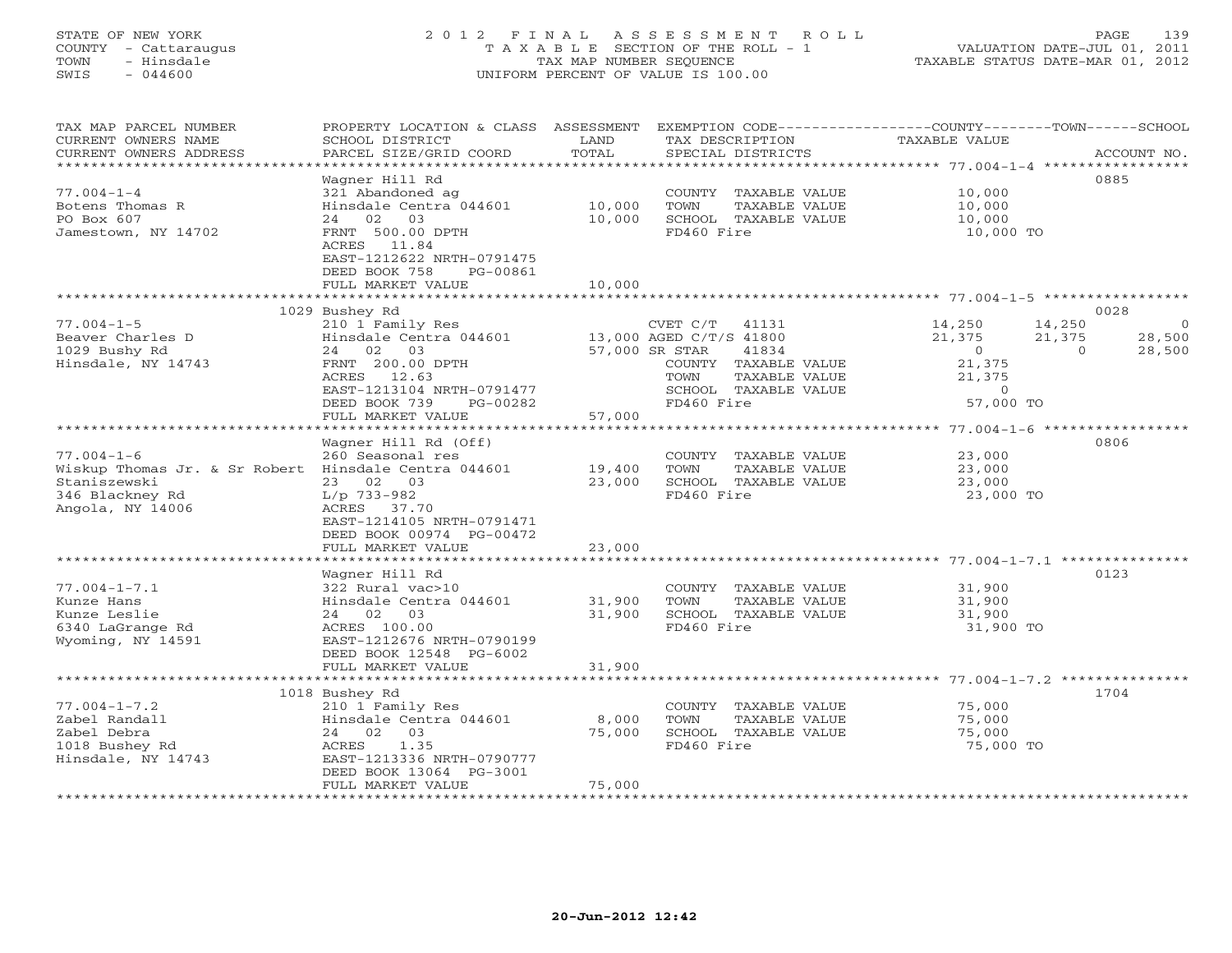# STATE OF NEW YORK 2 0 1 2 F I N A L A S S E S S M E N T R O L L PAGE 140 COUNTY - Cattaraugus T A X A B L E SECTION OF THE ROLL - 1 VALUATION DATE-JUL 01, 2011 TOWN - Hinsdale TAX MAP NUMBER SEQUENCE TAXABLE STATUS DATE-MAR 01, 2012 SWIS - 044600 UNIFORM PERCENT OF VALUE IS 100.00UNIFORM PERCENT OF VALUE IS 100.00

| TAX MAP PARCEL NUMBER<br>CURRENT OWNERS NAME<br>CURRENT OWNERS ADDRESS                                                                                           | PROPERTY LOCATION & CLASS ASSESSMENT<br>SCHOOL DISTRICT<br>PARCEL SIZE/GRID COORD                                                                                                             | LAND<br>TOTAL              | TAX DESCRIPTION<br>SPECIAL DISTRICTS                                                                     | EXEMPTION CODE-----------------COUNTY-------TOWN------SCHOOL<br><b>TAXABLE VALUE</b> | ACCOUNT NO.    |
|------------------------------------------------------------------------------------------------------------------------------------------------------------------|-----------------------------------------------------------------------------------------------------------------------------------------------------------------------------------------------|----------------------------|----------------------------------------------------------------------------------------------------------|--------------------------------------------------------------------------------------|----------------|
| $77.004 - 1 - 8$<br>Michael (1/2 interest) Lynton Hinsdale Centra 044601<br>Morgan (1/2 interest) Willard<br>Morgan<br>1031 Pioneer Dr<br>N. Tonawanda, NY 14120 | McMahon Rd (Off)<br>271 Mfg housings<br>24 02 03<br>ACRES 12.12<br>EAST-1212252 NRTH-0789489<br>DEED BOOK 3972<br>$PG-4003$<br>FULL MARKET VALUE                                              | 13,900<br>28,500<br>28,500 | COUNTY TAXABLE VALUE<br>TAXABLE VALUE<br>TOWN<br>SCHOOL TAXABLE VALUE<br>FD460 Fire                      | 28,500<br>28,500<br>28,500<br>28,500 TO                                              | 0547           |
|                                                                                                                                                                  |                                                                                                                                                                                               |                            |                                                                                                          |                                                                                      |                |
| $77.004 - 1 - 9$<br>Dolhon Alex<br>Carlson Lorie<br>PO Box 144<br>Hinsdale, NY 14743                                                                             | McMahon Rd (Off)<br>270 Mfg housing<br>Hinsdale Centra 044601<br>24 02<br>03<br>7.52<br>ACRES<br>EAST-1213180 NRTH-0789527<br>DEED BOOK 8562<br>PG-2002<br>FULL MARKET VALUE                  | 10,900<br>28,800<br>28,800 | RES STAR<br>41854<br>COUNTY TAXABLE VALUE<br>TOWN<br>TAXABLE VALUE<br>SCHOOL TAXABLE VALUE<br>FD460 Fire | $\circ$<br>$\Omega$<br>28,800<br>28,800<br>$\Omega$<br>28,800 TO                     | 0748<br>28,800 |
|                                                                                                                                                                  | ***************************                                                                                                                                                                   | ************               |                                                                                                          | ************************ 77.004-1-10 ****************                                |                |
| $77.004 - 1 - 10$<br>Reiss Dona M<br>Misnick (star) land con<br>63 Wolf Run Rd<br>Cuba, NY 14727                                                                 | 3874 McMahon Rd<br>210 1 Family Res<br>Hinsdale Centra 044601<br>24 02 03<br>7.53<br>ACRES<br>EAST-1214206 NRTH-0789665<br>DEED BOOK 771<br>$PG-00433$                                        | 10,900<br>31,000           | COUNTY TAXABLE VALUE<br>TOWN<br>TAXABLE VALUE<br>SCHOOL TAXABLE VALUE<br>FD460 Fire                      | 31,000<br>31,000<br>31,000<br>31,000 TO                                              | 0195           |
|                                                                                                                                                                  | FULL MARKET VALUE                                                                                                                                                                             | 31,000                     |                                                                                                          |                                                                                      |                |
|                                                                                                                                                                  | 3890 McMahon Rd                                                                                                                                                                               |                            |                                                                                                          |                                                                                      | 0747           |
| $77.004 - 1 - 11$<br>Buehlmann Dale<br>3890 McMahon Rd<br>Hinsdale, NY 14743                                                                                     | 210 1 Family Res<br>Hinsdale Centra 044601<br>24 02 03<br>ACRES<br>9.84<br>EAST-1214198 NRTH-0789134<br>DEED BOOK 883<br>PG-00124                                                             | 11,800<br>72,000<br>72,000 | RES STAR<br>41854<br>COUNTY TAXABLE VALUE<br>TOWN<br>TAXABLE VALUE<br>SCHOOL TAXABLE VALUE<br>FD460 Fire | $\overline{0}$<br>$\Omega$<br>72,000<br>72,000<br>42,000<br>72,000 TO                | 30,000         |
|                                                                                                                                                                  | FULL MARKET VALUE                                                                                                                                                                             |                            |                                                                                                          |                                                                                      |                |
| $77.004 - 1 - 12$<br>Fennessy Mark D<br>Rosie Rhonda M<br>716 Spring St<br>Syracuse, NY 13208                                                                    | 3940 McMahon Rd<br>260 Seasonal res<br>Hinsdale Centra 044601<br>24 03 02<br>ACRES 14.21<br>EAST-1213502 NRTH-0789089<br>DEED BOOK 16036 PG-9001<br>FULL MARKET VALUE<br>******************** | 13,600<br>42,000<br>42,000 | COUNTY TAXABLE VALUE<br>TAXABLE VALUE<br>TOWN<br>SCHOOL TAXABLE VALUE<br>FD460 Fire                      | 42,000<br>42,000<br>42,000<br>42,000 TO                                              | 0268           |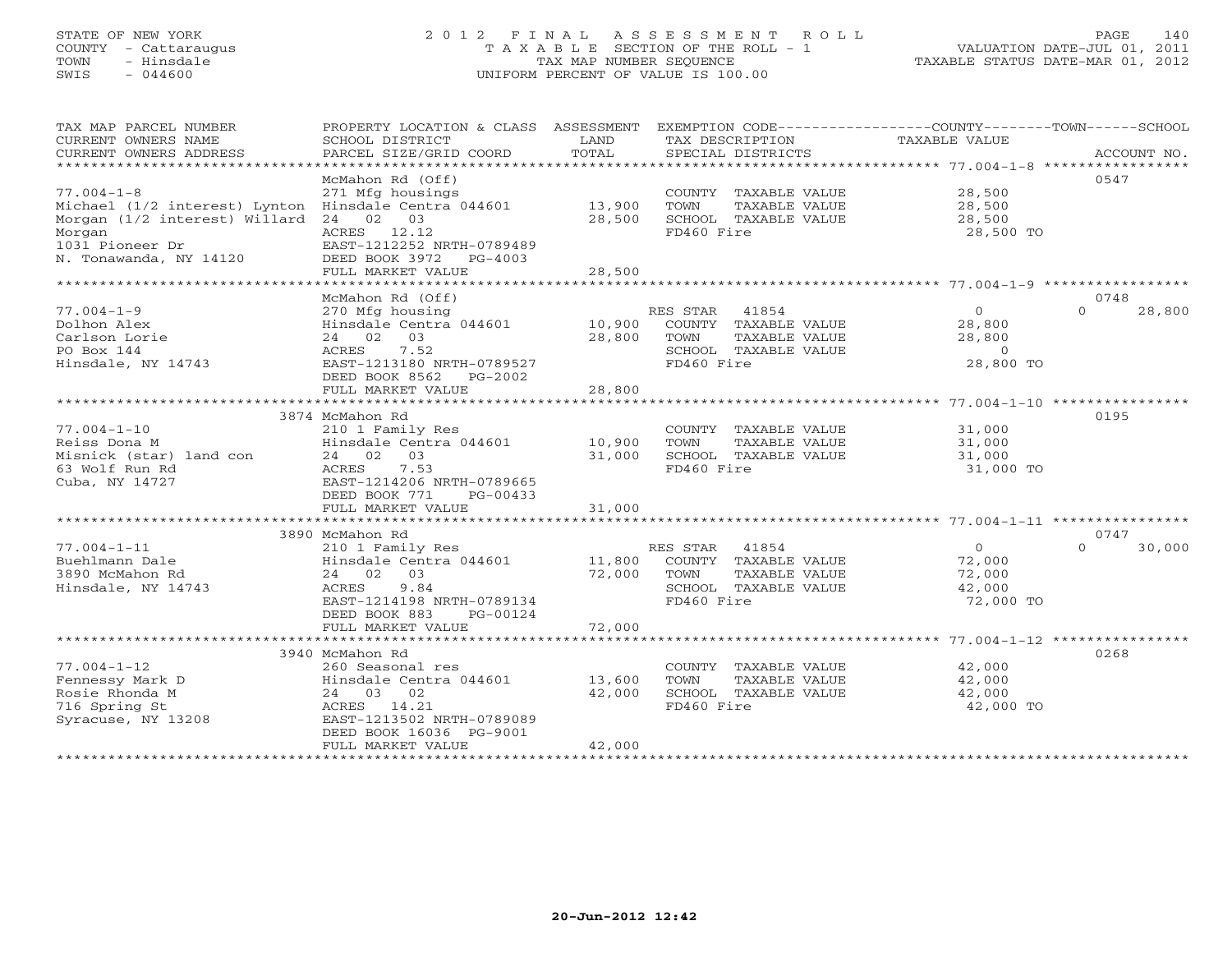# STATE OF NEW YORK 2 0 1 2 F I N A L A S S E S S M E N T R O L L PAGE 141 COUNTY - Cattaraugus T A X A B L E SECTION OF THE ROLL - 1 VALUATION DATE-JUL 01, 2011 TOWN - Hinsdale TAX MAP NUMBER SEQUENCE TAXABLE STATUS DATE-MAR 01, 2012 SWIS - 044600 UNIFORM PERCENT OF VALUE IS 100.00UNIFORM PERCENT OF VALUE IS 100.00

| TAX MAP PARCEL NUMBER                       | PROPERTY LOCATION & CLASS ASSESSMENT EXEMPTION CODE---------------COUNTY-------TOWN------SCHOOL |        |                       |                         |                            |
|---------------------------------------------|-------------------------------------------------------------------------------------------------|--------|-----------------------|-------------------------|----------------------------|
| CURRENT OWNERS NAME                         | SCHOOL DISTRICT                                                                                 | LAND   | TAX DESCRIPTION       | TAXABLE VALUE           |                            |
| CURRENT OWNERS ADDRESS                      | PARCEL SIZE/GRID COORD                                                                          | TOTAL  | SPECIAL DISTRICTS     |                         | ACCOUNT NO.                |
|                                             | 3937 McMahon Rd                                                                                 |        |                       |                         | 0253                       |
| $77.004 - 1 - 13$                           | 210 1 Family Res                                                                                |        | RES STAR 41854        | $\Omega$                | $\Omega$<br>30,000         |
| Eisenhuth Harry R                           | Hinsdale Centra 044601 12,000                                                                   |        | COUNTY TAXABLE VALUE  | 74,000                  |                            |
| PO Box 172                                  | 24 02 03                                                                                        | 74,000 | TOWN<br>TAXABLE VALUE | 74,000                  |                            |
| Hinsdale, NY 14743                          | ACRES 10.28                                                                                     |        | SCHOOL TAXABLE VALUE  | 44,000                  |                            |
|                                             | EAST-1212249 NRTH-0789097                                                                       |        | FD460 Fire            | 74,000 TO               |                            |
|                                             | DEED BOOK 760<br>PG-00842                                                                       |        |                       |                         |                            |
|                                             | FULL MARKET VALUE                                                                               | 74,000 |                       |                         |                            |
|                                             |                                                                                                 |        |                       |                         |                            |
| $77.004 - 1 - 14$                           | McMahon Rd (Off)<br>322 Rural vac>10                                                            |        | COUNTY TAXABLE VALUE  | 16,100                  | 0560                       |
| Nezezon Susan K                             | Hinsdale Centra 044601 16,100                                                                   |        | TAXABLE VALUE<br>TOWN | 16,100                  |                            |
| Attn: Daniel Nezezon                        | 24 02 03                                                                                        | 16,100 | SCHOOL TAXABLE VALUE  | 16,100                  |                            |
| 5467 Military Rd                            | ACRES 20.93                                                                                     |        | FD460 Fire            | 16,100 TO               |                            |
| Lewiston, NY 14092                          | EAST-1211391 NRTH-0788414                                                                       |        |                       |                         |                            |
|                                             | DEED BOOK 847<br>PG-00748                                                                       |        |                       |                         |                            |
|                                             | FULL MARKET VALUE                                                                               | 16,100 |                       |                         |                            |
|                                             |                                                                                                 |        |                       |                         |                            |
|                                             | Mcmahon Rd (Off)                                                                                |        |                       |                         | 0139                       |
| $77.004 - 1 - 15.1$                         | 322 Rural vac>10                                                                                |        | COUNTY TAXABLE VALUE  | $\frac{18,000}{18,000}$ |                            |
| Taramassco James J                          | Hinsdale Centra 044601 18,000                                                                   |        | TOWN<br>TAXABLE VALUE | 18,000                  |                            |
| Taramassco Joyce                            | 24 02 03                                                                                        | 18,000 | SCHOOL TAXABLE VALUE  | 18,000                  |                            |
| 140 Farmingdale Rd<br>Cheektowaga, NY 14225 | ACRES 15.75<br>EAST-1212752 NRTH-0788240                                                        |        | FD460 Fire            | 18,000 TO               |                            |
|                                             | DEED BOOK 753<br>PG-01001                                                                       |        |                       |                         |                            |
|                                             | FULL MARKET VALUE                                                                               | 18,000 |                       |                         |                            |
|                                             |                                                                                                 |        |                       |                         |                            |
|                                             | 3925 Mcmahon Rd                                                                                 |        |                       |                         | 1498                       |
| $77.004 - 1 - 15.2$                         | 210 1 Family Res                                                                                |        | RES STAR 41854        | $\overline{0}$          | $\Omega$<br>30,000         |
| Ryan Norbert W Sr                           | Hinsdale Centra 044601 13,900 COUNTY TAXABLE VALUE                                              |        |                       | 92,000                  |                            |
| 3925 McMahan Rd                             | ACRES 15.00 BANK<br>032                                                                         | 92,000 | TOWN<br>TAXABLE VALUE | 92,000                  |                            |
| Hinsdale, NY 14743                          | EAST-1212406 NRTH-0788685                                                                       |        | SCHOOL TAXABLE VALUE  | 62,000                  |                            |
|                                             | DEED BOOK 15467 PG-7002                                                                         |        | FD460 Fire            | 92,000 TO               |                            |
|                                             | FULL MARKET VALUE                                                                               | 92,000 |                       |                         |                            |
|                                             |                                                                                                 |        |                       |                         |                            |
| $77.004 - 1 - 16$                           | 3921 McMahon Rd<br>270 Mfg housing                                                              |        | RES STAR 41854        | $\overline{0}$          | 0362<br>$\Omega$<br>30,000 |
| Showers Eliesha K                           | Hinsdale Centra 044601 11,800                                                                   |        | COUNTY TAXABLE VALUE  | 48,100                  |                            |
| Williams Deena                              | 24 02 03                                                                                        | 48,100 | TOWN<br>TAXABLE VALUE | 48,100                  |                            |
| 3921 McMahon Rd                             | ACRES<br>9.80                                                                                   |        | SCHOOL TAXABLE VALUE  | 18,100                  |                            |
| Hinsdale, NY 14743                          | EAST-1213546 NRTH-0788393                                                                       |        | FD460 Fire            | 48,100 TO               |                            |
|                                             | DEED BOOK 12615 PG-4001                                                                         |        |                       |                         |                            |
|                                             | FULL MARKET VALUE                                                                               | 48,100 |                       |                         |                            |
|                                             |                                                                                                 |        |                       |                         |                            |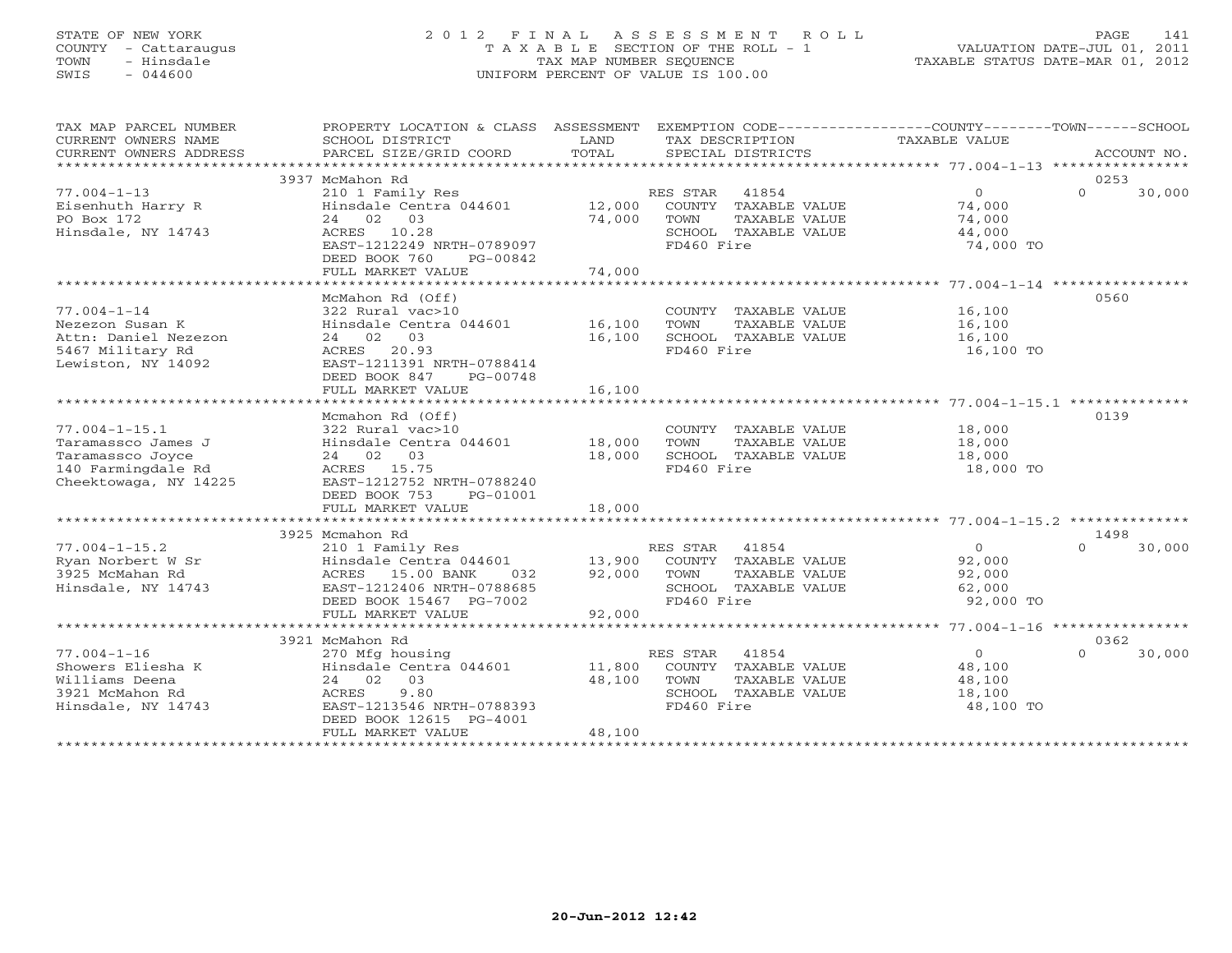# STATE OF NEW YORK 2 0 1 2 F I N A L A S S E S S M E N T R O L L PAGE 142 COUNTY - Cattaraugus T A X A B L E SECTION OF THE ROLL - 1 VALUATION DATE-JUL 01, 2011 TOWN - Hinsdale TAX MAP NUMBER SEQUENCE TAXABLE STATUS DATE-MAR 01, 2012 SWIS - 044600 UNIFORM PERCENT OF VALUE IS 100.00UNIFORM PERCENT OF VALUE IS 100.00

| TAX MAP PARCEL NUMBER<br>CURRENT OWNERS NAME<br>CURRENT OWNERS ADDRESS                                                                    | PROPERTY LOCATION & CLASS ASSESSMENT<br>SCHOOL DISTRICT<br>PARCEL SIZE/GRID COORD                                                                                      | LAND<br>TOTAL             | EXEMPTION CODE-----------------COUNTY-------TOWN-----SCHOOL<br>TAX DESCRIPTION<br>SPECIAL DISTRICTS | TAXABLE VALUE                           | ACCOUNT NO. |
|-------------------------------------------------------------------------------------------------------------------------------------------|------------------------------------------------------------------------------------------------------------------------------------------------------------------------|---------------------------|-----------------------------------------------------------------------------------------------------|-----------------------------------------|-------------|
| *************************                                                                                                                 |                                                                                                                                                                        |                           |                                                                                                     |                                         |             |
| $77.004 - 1 - 17$<br>Ouinn Thomas J<br>Ouinn Dolores M<br>Mary Ouinn Wydysh<br>325 Woodcrest Blvd                                         | McMahon Rd (Off)<br>312 Vac w/imprv<br>Hinsdale Centra 044601<br>24 02 02<br>9.36<br>ACRES<br>EAST-1214039 NRTH-0788416                                                | 11,600<br>11,700          | COUNTY TAXABLE VALUE<br>TOWN<br>TAXABLE VALUE<br>SCHOOL TAXABLE VALUE<br>FD460 Fire                 | 11,700<br>11,700<br>11,700<br>11,700 TO | 0227        |
| Buffalo, NY 14223-1413                                                                                                                    | DEED BOOK 748<br>PG-1146<br>FULL MARKET VALUE                                                                                                                          | 11,700                    |                                                                                                     |                                         |             |
|                                                                                                                                           |                                                                                                                                                                        |                           |                                                                                                     |                                         |             |
| $77.004 - 1 - 18$<br>Buehlmann Danny<br>3890 Mcmahon Rd<br>Hinsdale, NY 14743                                                             | 3890 Mcmahon Rd<br>210 1 Family Res<br>Hinsdale Centra 044601<br>24 02 03<br>ACRES 16.52<br>EAST-1214651 NRTH-0788729                                                  | 14,500<br>60,000          | COUNTY TAXABLE VALUE<br>TOWN<br>TAXABLE VALUE<br>SCHOOL TAXABLE VALUE<br>FD460 Fire                 | 60,000<br>60,000<br>60,000<br>60,000 TO | 0572        |
|                                                                                                                                           | DEED BOOK 1005<br>PG-758<br>FULL MARKET VALUE                                                                                                                          | 60,000                    |                                                                                                     |                                         |             |
|                                                                                                                                           | Plank Rd (Off)                                                                                                                                                         |                           |                                                                                                     |                                         | 0315        |
| $77.004 - 1 - 19$<br>Studley Leonard<br>8341 Main St<br>Little Genesee, NY 14754                                                          | 314 Rural vac<10<br>Hinsdale Centra 044601<br>23 02<br>03<br><b>ACRES</b><br>8.96<br>EAST-1214641 NRTH-0787627<br>DEED BOOK 00966 PG-00988                             | 11,500<br>11,500          | COUNTY TAXABLE VALUE<br>TOWN<br>TAXABLE VALUE<br>SCHOOL TAXABLE VALUE<br>FD460 Fire                 | 11,500<br>11,500<br>11,500<br>11,500 TO |             |
|                                                                                                                                           | FULL MARKET VALUE                                                                                                                                                      | 11,500                    |                                                                                                     |                                         |             |
|                                                                                                                                           |                                                                                                                                                                        |                           |                                                                                                     |                                         |             |
| $77.004 - 1 - 20$<br>Studley Leonard<br>Arkema Joan<br>8341 Main St<br>Little Genesee, NY 14754                                           | Plank Rd (Off)<br>312 Vac w/imprv<br>Hinsdale Centra 044601<br>23 02 03<br>3.85<br>ACRES<br>EAST-1214564 NRTH-0787156<br>DEED BOOK 00963 PG-00559<br>FULL MARKET VALUE | 8,900<br>11,100<br>11,100 | COUNTY TAXABLE VALUE<br><b>TOWN</b><br>TAXABLE VALUE<br>SCHOOL TAXABLE VALUE<br>FD460 Fire          | 11,100<br>11,100<br>11,100<br>11,100 TO | 0289        |
|                                                                                                                                           |                                                                                                                                                                        |                           |                                                                                                     |                                         |             |
| $77.004 - 1 - 21$<br>Molnar (L/U) Richard<br>Molnar (L/U) Judith<br>Catherine Molnar<br>119 Northcrest Lower Ave<br>Cheektowaga, NY 14225 | Plank Rd (Off)<br>260 Seasonal res<br>Hinsdale Centra 044601<br>23 02 03<br>ACRES<br>4.44<br>EAST-1214652 NRTH-0786826<br>DEED BOOK 15137 PG-3001<br>FULL MARKET VALUE | 9,400<br>55,000<br>55,000 | COUNTY TAXABLE VALUE<br>TOWN<br>TAXABLE VALUE<br>SCHOOL TAXABLE VALUE<br>FD460 Fire                 | 55,000<br>55,000<br>55,000<br>55,000 TO | 0056        |
|                                                                                                                                           | ********************                                                                                                                                                   |                           |                                                                                                     |                                         |             |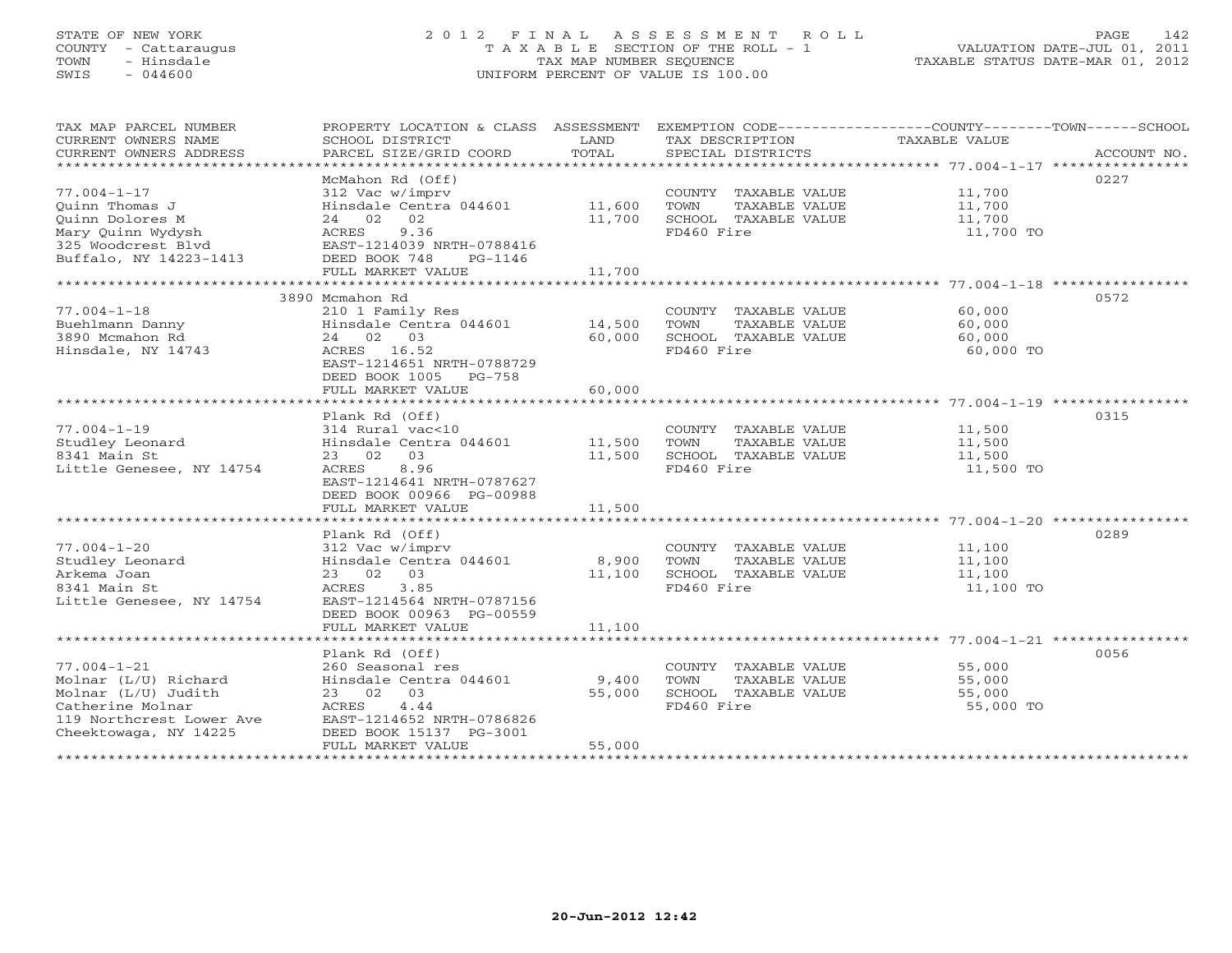### STATE OF NEW YORK 2 0 1 2 F I N A L A S S E S S M E N T R O L L PAGE 143 COUNTY - Cattaraugus T A X A B L E SECTION OF THE ROLL - 1 VALUATION DATE-JUL 01, 2011 TOWN - Hinsdale TAX MAP NUMBER SEQUENCE TAXABLE STATUS DATE-MAR 01, 2012 SWIS - 044600 UNIFORM PERCENT OF VALUE IS 100.00UNIFORM PERCENT OF VALUE IS 100.00

| *********************<br>***************************<br>***************<br>0317<br>572 Plank Rd<br>$77.004 - 1 - 22$<br>32,000<br>260 Seasonal res<br>COUNTY TAXABLE VALUE<br>9,400<br>Brill George M<br>Hinsdale Centra 044601<br>TOWN<br>TAXABLE VALUE<br>32,000<br>23 02<br>03<br>32,000<br>SCHOOL TAXABLE VALUE<br>32,000<br>Mary L<br>Attn: - keith<br>$L/u$ - George-Mary Brill<br>FD460 Fire<br>32,000 TO<br>Breisch Kristyn Breisch Joanne FRNT 401.00 DPTH<br>192 Amsterdam Ave<br>ACRES<br>4.40<br>Tonawanda, NY 14150<br>EAST-1214730 NRTH-0786456<br>DEED BOOK 00977 PG-00132<br>FULL MARKET VALUE<br>32,000<br>********* 77.004-1-23 *********<br>Plank Rd<br>0314<br>$77.004 - 1 - 23$<br>260 Seasonal res<br>35,000<br>COUNTY TAXABLE VALUE<br>Rossotto Joseph<br>Hinsdale Centra 044601<br>6,700<br>35,000<br>TOWN<br>TAXABLE VALUE<br>02 03<br>35,000<br>35,000<br>Gugino Sharilyn<br>23<br>SCHOOL TAXABLE VALUE<br>FRNT 190.00 DPTH<br>FD460 Fire<br>12424 Hanford Rd<br>35,000 TO<br>Silver Creek, NY 14136<br>ACRES<br>1.23<br>EAST-1214424 NRTH-0786551<br>DEED BOOK 00965 PG-01163<br>35,000<br>FULL MARKET VALUE<br>* * * * * * * * * * * * * * * * * * *<br>0334<br>3691 Ford Miles Rd<br>$77.004 - 1 - 24.1$<br>41834<br>$\Omega$<br>$\Omega$<br>270 Mfg housing<br>SR STAR<br>42,400<br>Maerten Gerald P<br>Hinsdale Centra 044601<br>24,900<br>COUNTY TAXABLE VALUE<br>42,400<br>3691 Ford Miles Rd<br>23 02<br>03<br>42,400<br><b>TOWN</b><br>TAXABLE VALUE<br>42,400<br>Cuba, NY 14727<br>FRNT 490.00 DPTH<br>SCHOOL TAXABLE VALUE<br>$\circ$<br>FD460 Fire<br>42,400 TO<br>ACRES<br>57.48<br>EAST-1214159 NRTH-0786180<br>DEED BOOK 1016<br>$PG-653$<br>42,400<br>FULL MARKET VALUE<br>$77.004 - 1 - 24.2$ **************<br>**********************<br>1636<br>608 Plank Rd<br>$77.004 - 1 - 24.2$<br>260 Seasonal res<br>COUNTY TAXABLE VALUE<br>30,000<br>Wesley Michael S<br>Hinsdale Centra 044601<br>18,500<br>TOWN<br>TAXABLE VALUE<br>30,000<br>Wesley Leigh A<br>30,000<br>23 02 03<br>SCHOOL TAXABLE VALUE<br>30,000<br>FRNT 490.00 DPTH<br>FD460 Fire<br>144 Grossman Ave<br>30,000 TO<br>Olean, NY 14760<br>ACRES 25.35<br>EAST-1213521 NRTH-0786967<br>DEED BOOK 6239<br>$PG-2001$<br>FULL MARKET VALUE<br>30,000<br>Plank Rd<br>1681<br>$77.004 - 1 - 24.3$<br>270 Mfg housing<br>COUNTY TAXABLE VALUE<br>12,600<br>9,400<br>Klein Jason<br>Hinsdale Centra 044601<br>TOWN<br>TAXABLE VALUE<br>12,600<br>12,600<br>SCHOOL TAXABLE VALUE<br>12,600<br>Klein Crystal<br>23<br>02<br>03<br>FD460 Fire<br>213 81st. St<br>FRNT 490.00 DPTH<br>12,600 TO<br>Niagara Falls, NY 14304<br>ACRES<br>2.65<br>EAST-1214583 NRTH-0786191<br>DEED BOOK 11124 PG-5001<br>FULL MARKET VALUE<br>12,600<br>*************************<br>***********************<br>************ | TAX MAP PARCEL NUMBER<br>CURRENT OWNERS NAME | PROPERTY LOCATION & CLASS ASSESSMENT<br>SCHOOL DISTRICT | LAND  | TAX DESCRIPTION   | EXEMPTION CODE-----------------COUNTY-------TOWN------SCHOOL<br><b>TAXABLE VALUE</b> |             |
|-----------------------------------------------------------------------------------------------------------------------------------------------------------------------------------------------------------------------------------------------------------------------------------------------------------------------------------------------------------------------------------------------------------------------------------------------------------------------------------------------------------------------------------------------------------------------------------------------------------------------------------------------------------------------------------------------------------------------------------------------------------------------------------------------------------------------------------------------------------------------------------------------------------------------------------------------------------------------------------------------------------------------------------------------------------------------------------------------------------------------------------------------------------------------------------------------------------------------------------------------------------------------------------------------------------------------------------------------------------------------------------------------------------------------------------------------------------------------------------------------------------------------------------------------------------------------------------------------------------------------------------------------------------------------------------------------------------------------------------------------------------------------------------------------------------------------------------------------------------------------------------------------------------------------------------------------------------------------------------------------------------------------------------------------------------------------------------------------------------------------------------------------------------------------------------------------------------------------------------------------------------------------------------------------------------------------------------------------------------------------------------------------------------------------------------------------------------------------------------------------------------------------------------------------------------------------------------------------------------------------------------------------------------------------------------------------------------------------------------------------------------------------------------------------------------|----------------------------------------------|---------------------------------------------------------|-------|-------------------|--------------------------------------------------------------------------------------|-------------|
|                                                                                                                                                                                                                                                                                                                                                                                                                                                                                                                                                                                                                                                                                                                                                                                                                                                                                                                                                                                                                                                                                                                                                                                                                                                                                                                                                                                                                                                                                                                                                                                                                                                                                                                                                                                                                                                                                                                                                                                                                                                                                                                                                                                                                                                                                                                                                                                                                                                                                                                                                                                                                                                                                                                                                                                                           | CURRENT OWNERS ADDRESS                       | PARCEL SIZE/GRID COORD                                  | TOTAL | SPECIAL DISTRICTS |                                                                                      | ACCOUNT NO. |
|                                                                                                                                                                                                                                                                                                                                                                                                                                                                                                                                                                                                                                                                                                                                                                                                                                                                                                                                                                                                                                                                                                                                                                                                                                                                                                                                                                                                                                                                                                                                                                                                                                                                                                                                                                                                                                                                                                                                                                                                                                                                                                                                                                                                                                                                                                                                                                                                                                                                                                                                                                                                                                                                                                                                                                                                           |                                              |                                                         |       |                   |                                                                                      |             |
|                                                                                                                                                                                                                                                                                                                                                                                                                                                                                                                                                                                                                                                                                                                                                                                                                                                                                                                                                                                                                                                                                                                                                                                                                                                                                                                                                                                                                                                                                                                                                                                                                                                                                                                                                                                                                                                                                                                                                                                                                                                                                                                                                                                                                                                                                                                                                                                                                                                                                                                                                                                                                                                                                                                                                                                                           |                                              |                                                         |       |                   |                                                                                      |             |
|                                                                                                                                                                                                                                                                                                                                                                                                                                                                                                                                                                                                                                                                                                                                                                                                                                                                                                                                                                                                                                                                                                                                                                                                                                                                                                                                                                                                                                                                                                                                                                                                                                                                                                                                                                                                                                                                                                                                                                                                                                                                                                                                                                                                                                                                                                                                                                                                                                                                                                                                                                                                                                                                                                                                                                                                           |                                              |                                                         |       |                   |                                                                                      |             |
|                                                                                                                                                                                                                                                                                                                                                                                                                                                                                                                                                                                                                                                                                                                                                                                                                                                                                                                                                                                                                                                                                                                                                                                                                                                                                                                                                                                                                                                                                                                                                                                                                                                                                                                                                                                                                                                                                                                                                                                                                                                                                                                                                                                                                                                                                                                                                                                                                                                                                                                                                                                                                                                                                                                                                                                                           |                                              |                                                         |       |                   |                                                                                      |             |
|                                                                                                                                                                                                                                                                                                                                                                                                                                                                                                                                                                                                                                                                                                                                                                                                                                                                                                                                                                                                                                                                                                                                                                                                                                                                                                                                                                                                                                                                                                                                                                                                                                                                                                                                                                                                                                                                                                                                                                                                                                                                                                                                                                                                                                                                                                                                                                                                                                                                                                                                                                                                                                                                                                                                                                                                           |                                              |                                                         |       |                   |                                                                                      |             |
|                                                                                                                                                                                                                                                                                                                                                                                                                                                                                                                                                                                                                                                                                                                                                                                                                                                                                                                                                                                                                                                                                                                                                                                                                                                                                                                                                                                                                                                                                                                                                                                                                                                                                                                                                                                                                                                                                                                                                                                                                                                                                                                                                                                                                                                                                                                                                                                                                                                                                                                                                                                                                                                                                                                                                                                                           |                                              |                                                         |       |                   |                                                                                      |             |
|                                                                                                                                                                                                                                                                                                                                                                                                                                                                                                                                                                                                                                                                                                                                                                                                                                                                                                                                                                                                                                                                                                                                                                                                                                                                                                                                                                                                                                                                                                                                                                                                                                                                                                                                                                                                                                                                                                                                                                                                                                                                                                                                                                                                                                                                                                                                                                                                                                                                                                                                                                                                                                                                                                                                                                                                           |                                              |                                                         |       |                   |                                                                                      |             |
|                                                                                                                                                                                                                                                                                                                                                                                                                                                                                                                                                                                                                                                                                                                                                                                                                                                                                                                                                                                                                                                                                                                                                                                                                                                                                                                                                                                                                                                                                                                                                                                                                                                                                                                                                                                                                                                                                                                                                                                                                                                                                                                                                                                                                                                                                                                                                                                                                                                                                                                                                                                                                                                                                                                                                                                                           |                                              |                                                         |       |                   |                                                                                      |             |
|                                                                                                                                                                                                                                                                                                                                                                                                                                                                                                                                                                                                                                                                                                                                                                                                                                                                                                                                                                                                                                                                                                                                                                                                                                                                                                                                                                                                                                                                                                                                                                                                                                                                                                                                                                                                                                                                                                                                                                                                                                                                                                                                                                                                                                                                                                                                                                                                                                                                                                                                                                                                                                                                                                                                                                                                           |                                              |                                                         |       |                   |                                                                                      |             |
|                                                                                                                                                                                                                                                                                                                                                                                                                                                                                                                                                                                                                                                                                                                                                                                                                                                                                                                                                                                                                                                                                                                                                                                                                                                                                                                                                                                                                                                                                                                                                                                                                                                                                                                                                                                                                                                                                                                                                                                                                                                                                                                                                                                                                                                                                                                                                                                                                                                                                                                                                                                                                                                                                                                                                                                                           |                                              |                                                         |       |                   |                                                                                      |             |
|                                                                                                                                                                                                                                                                                                                                                                                                                                                                                                                                                                                                                                                                                                                                                                                                                                                                                                                                                                                                                                                                                                                                                                                                                                                                                                                                                                                                                                                                                                                                                                                                                                                                                                                                                                                                                                                                                                                                                                                                                                                                                                                                                                                                                                                                                                                                                                                                                                                                                                                                                                                                                                                                                                                                                                                                           |                                              |                                                         |       |                   |                                                                                      |             |
|                                                                                                                                                                                                                                                                                                                                                                                                                                                                                                                                                                                                                                                                                                                                                                                                                                                                                                                                                                                                                                                                                                                                                                                                                                                                                                                                                                                                                                                                                                                                                                                                                                                                                                                                                                                                                                                                                                                                                                                                                                                                                                                                                                                                                                                                                                                                                                                                                                                                                                                                                                                                                                                                                                                                                                                                           |                                              |                                                         |       |                   |                                                                                      |             |
|                                                                                                                                                                                                                                                                                                                                                                                                                                                                                                                                                                                                                                                                                                                                                                                                                                                                                                                                                                                                                                                                                                                                                                                                                                                                                                                                                                                                                                                                                                                                                                                                                                                                                                                                                                                                                                                                                                                                                                                                                                                                                                                                                                                                                                                                                                                                                                                                                                                                                                                                                                                                                                                                                                                                                                                                           |                                              |                                                         |       |                   |                                                                                      |             |
|                                                                                                                                                                                                                                                                                                                                                                                                                                                                                                                                                                                                                                                                                                                                                                                                                                                                                                                                                                                                                                                                                                                                                                                                                                                                                                                                                                                                                                                                                                                                                                                                                                                                                                                                                                                                                                                                                                                                                                                                                                                                                                                                                                                                                                                                                                                                                                                                                                                                                                                                                                                                                                                                                                                                                                                                           |                                              |                                                         |       |                   |                                                                                      |             |
|                                                                                                                                                                                                                                                                                                                                                                                                                                                                                                                                                                                                                                                                                                                                                                                                                                                                                                                                                                                                                                                                                                                                                                                                                                                                                                                                                                                                                                                                                                                                                                                                                                                                                                                                                                                                                                                                                                                                                                                                                                                                                                                                                                                                                                                                                                                                                                                                                                                                                                                                                                                                                                                                                                                                                                                                           |                                              |                                                         |       |                   |                                                                                      |             |
|                                                                                                                                                                                                                                                                                                                                                                                                                                                                                                                                                                                                                                                                                                                                                                                                                                                                                                                                                                                                                                                                                                                                                                                                                                                                                                                                                                                                                                                                                                                                                                                                                                                                                                                                                                                                                                                                                                                                                                                                                                                                                                                                                                                                                                                                                                                                                                                                                                                                                                                                                                                                                                                                                                                                                                                                           |                                              |                                                         |       |                   |                                                                                      |             |
|                                                                                                                                                                                                                                                                                                                                                                                                                                                                                                                                                                                                                                                                                                                                                                                                                                                                                                                                                                                                                                                                                                                                                                                                                                                                                                                                                                                                                                                                                                                                                                                                                                                                                                                                                                                                                                                                                                                                                                                                                                                                                                                                                                                                                                                                                                                                                                                                                                                                                                                                                                                                                                                                                                                                                                                                           |                                              |                                                         |       |                   |                                                                                      |             |
|                                                                                                                                                                                                                                                                                                                                                                                                                                                                                                                                                                                                                                                                                                                                                                                                                                                                                                                                                                                                                                                                                                                                                                                                                                                                                                                                                                                                                                                                                                                                                                                                                                                                                                                                                                                                                                                                                                                                                                                                                                                                                                                                                                                                                                                                                                                                                                                                                                                                                                                                                                                                                                                                                                                                                                                                           |                                              |                                                         |       |                   |                                                                                      |             |
|                                                                                                                                                                                                                                                                                                                                                                                                                                                                                                                                                                                                                                                                                                                                                                                                                                                                                                                                                                                                                                                                                                                                                                                                                                                                                                                                                                                                                                                                                                                                                                                                                                                                                                                                                                                                                                                                                                                                                                                                                                                                                                                                                                                                                                                                                                                                                                                                                                                                                                                                                                                                                                                                                                                                                                                                           |                                              |                                                         |       |                   |                                                                                      |             |
|                                                                                                                                                                                                                                                                                                                                                                                                                                                                                                                                                                                                                                                                                                                                                                                                                                                                                                                                                                                                                                                                                                                                                                                                                                                                                                                                                                                                                                                                                                                                                                                                                                                                                                                                                                                                                                                                                                                                                                                                                                                                                                                                                                                                                                                                                                                                                                                                                                                                                                                                                                                                                                                                                                                                                                                                           |                                              |                                                         |       |                   |                                                                                      |             |
|                                                                                                                                                                                                                                                                                                                                                                                                                                                                                                                                                                                                                                                                                                                                                                                                                                                                                                                                                                                                                                                                                                                                                                                                                                                                                                                                                                                                                                                                                                                                                                                                                                                                                                                                                                                                                                                                                                                                                                                                                                                                                                                                                                                                                                                                                                                                                                                                                                                                                                                                                                                                                                                                                                                                                                                                           |                                              |                                                         |       |                   |                                                                                      |             |
|                                                                                                                                                                                                                                                                                                                                                                                                                                                                                                                                                                                                                                                                                                                                                                                                                                                                                                                                                                                                                                                                                                                                                                                                                                                                                                                                                                                                                                                                                                                                                                                                                                                                                                                                                                                                                                                                                                                                                                                                                                                                                                                                                                                                                                                                                                                                                                                                                                                                                                                                                                                                                                                                                                                                                                                                           |                                              |                                                         |       |                   |                                                                                      |             |
|                                                                                                                                                                                                                                                                                                                                                                                                                                                                                                                                                                                                                                                                                                                                                                                                                                                                                                                                                                                                                                                                                                                                                                                                                                                                                                                                                                                                                                                                                                                                                                                                                                                                                                                                                                                                                                                                                                                                                                                                                                                                                                                                                                                                                                                                                                                                                                                                                                                                                                                                                                                                                                                                                                                                                                                                           |                                              |                                                         |       |                   |                                                                                      |             |
|                                                                                                                                                                                                                                                                                                                                                                                                                                                                                                                                                                                                                                                                                                                                                                                                                                                                                                                                                                                                                                                                                                                                                                                                                                                                                                                                                                                                                                                                                                                                                                                                                                                                                                                                                                                                                                                                                                                                                                                                                                                                                                                                                                                                                                                                                                                                                                                                                                                                                                                                                                                                                                                                                                                                                                                                           |                                              |                                                         |       |                   |                                                                                      |             |
|                                                                                                                                                                                                                                                                                                                                                                                                                                                                                                                                                                                                                                                                                                                                                                                                                                                                                                                                                                                                                                                                                                                                                                                                                                                                                                                                                                                                                                                                                                                                                                                                                                                                                                                                                                                                                                                                                                                                                                                                                                                                                                                                                                                                                                                                                                                                                                                                                                                                                                                                                                                                                                                                                                                                                                                                           |                                              |                                                         |       |                   |                                                                                      |             |
|                                                                                                                                                                                                                                                                                                                                                                                                                                                                                                                                                                                                                                                                                                                                                                                                                                                                                                                                                                                                                                                                                                                                                                                                                                                                                                                                                                                                                                                                                                                                                                                                                                                                                                                                                                                                                                                                                                                                                                                                                                                                                                                                                                                                                                                                                                                                                                                                                                                                                                                                                                                                                                                                                                                                                                                                           |                                              |                                                         |       |                   |                                                                                      |             |
|                                                                                                                                                                                                                                                                                                                                                                                                                                                                                                                                                                                                                                                                                                                                                                                                                                                                                                                                                                                                                                                                                                                                                                                                                                                                                                                                                                                                                                                                                                                                                                                                                                                                                                                                                                                                                                                                                                                                                                                                                                                                                                                                                                                                                                                                                                                                                                                                                                                                                                                                                                                                                                                                                                                                                                                                           |                                              |                                                         |       |                   |                                                                                      |             |
|                                                                                                                                                                                                                                                                                                                                                                                                                                                                                                                                                                                                                                                                                                                                                                                                                                                                                                                                                                                                                                                                                                                                                                                                                                                                                                                                                                                                                                                                                                                                                                                                                                                                                                                                                                                                                                                                                                                                                                                                                                                                                                                                                                                                                                                                                                                                                                                                                                                                                                                                                                                                                                                                                                                                                                                                           |                                              |                                                         |       |                   |                                                                                      |             |
|                                                                                                                                                                                                                                                                                                                                                                                                                                                                                                                                                                                                                                                                                                                                                                                                                                                                                                                                                                                                                                                                                                                                                                                                                                                                                                                                                                                                                                                                                                                                                                                                                                                                                                                                                                                                                                                                                                                                                                                                                                                                                                                                                                                                                                                                                                                                                                                                                                                                                                                                                                                                                                                                                                                                                                                                           |                                              |                                                         |       |                   |                                                                                      |             |
|                                                                                                                                                                                                                                                                                                                                                                                                                                                                                                                                                                                                                                                                                                                                                                                                                                                                                                                                                                                                                                                                                                                                                                                                                                                                                                                                                                                                                                                                                                                                                                                                                                                                                                                                                                                                                                                                                                                                                                                                                                                                                                                                                                                                                                                                                                                                                                                                                                                                                                                                                                                                                                                                                                                                                                                                           |                                              |                                                         |       |                   |                                                                                      |             |
|                                                                                                                                                                                                                                                                                                                                                                                                                                                                                                                                                                                                                                                                                                                                                                                                                                                                                                                                                                                                                                                                                                                                                                                                                                                                                                                                                                                                                                                                                                                                                                                                                                                                                                                                                                                                                                                                                                                                                                                                                                                                                                                                                                                                                                                                                                                                                                                                                                                                                                                                                                                                                                                                                                                                                                                                           |                                              |                                                         |       |                   |                                                                                      |             |
|                                                                                                                                                                                                                                                                                                                                                                                                                                                                                                                                                                                                                                                                                                                                                                                                                                                                                                                                                                                                                                                                                                                                                                                                                                                                                                                                                                                                                                                                                                                                                                                                                                                                                                                                                                                                                                                                                                                                                                                                                                                                                                                                                                                                                                                                                                                                                                                                                                                                                                                                                                                                                                                                                                                                                                                                           |                                              |                                                         |       |                   |                                                                                      |             |
|                                                                                                                                                                                                                                                                                                                                                                                                                                                                                                                                                                                                                                                                                                                                                                                                                                                                                                                                                                                                                                                                                                                                                                                                                                                                                                                                                                                                                                                                                                                                                                                                                                                                                                                                                                                                                                                                                                                                                                                                                                                                                                                                                                                                                                                                                                                                                                                                                                                                                                                                                                                                                                                                                                                                                                                                           |                                              |                                                         |       |                   |                                                                                      |             |
|                                                                                                                                                                                                                                                                                                                                                                                                                                                                                                                                                                                                                                                                                                                                                                                                                                                                                                                                                                                                                                                                                                                                                                                                                                                                                                                                                                                                                                                                                                                                                                                                                                                                                                                                                                                                                                                                                                                                                                                                                                                                                                                                                                                                                                                                                                                                                                                                                                                                                                                                                                                                                                                                                                                                                                                                           |                                              |                                                         |       |                   |                                                                                      |             |
|                                                                                                                                                                                                                                                                                                                                                                                                                                                                                                                                                                                                                                                                                                                                                                                                                                                                                                                                                                                                                                                                                                                                                                                                                                                                                                                                                                                                                                                                                                                                                                                                                                                                                                                                                                                                                                                                                                                                                                                                                                                                                                                                                                                                                                                                                                                                                                                                                                                                                                                                                                                                                                                                                                                                                                                                           |                                              |                                                         |       |                   |                                                                                      |             |
|                                                                                                                                                                                                                                                                                                                                                                                                                                                                                                                                                                                                                                                                                                                                                                                                                                                                                                                                                                                                                                                                                                                                                                                                                                                                                                                                                                                                                                                                                                                                                                                                                                                                                                                                                                                                                                                                                                                                                                                                                                                                                                                                                                                                                                                                                                                                                                                                                                                                                                                                                                                                                                                                                                                                                                                                           |                                              |                                                         |       |                   |                                                                                      |             |
|                                                                                                                                                                                                                                                                                                                                                                                                                                                                                                                                                                                                                                                                                                                                                                                                                                                                                                                                                                                                                                                                                                                                                                                                                                                                                                                                                                                                                                                                                                                                                                                                                                                                                                                                                                                                                                                                                                                                                                                                                                                                                                                                                                                                                                                                                                                                                                                                                                                                                                                                                                                                                                                                                                                                                                                                           |                                              |                                                         |       |                   |                                                                                      |             |
|                                                                                                                                                                                                                                                                                                                                                                                                                                                                                                                                                                                                                                                                                                                                                                                                                                                                                                                                                                                                                                                                                                                                                                                                                                                                                                                                                                                                                                                                                                                                                                                                                                                                                                                                                                                                                                                                                                                                                                                                                                                                                                                                                                                                                                                                                                                                                                                                                                                                                                                                                                                                                                                                                                                                                                                                           |                                              |                                                         |       |                   |                                                                                      |             |
|                                                                                                                                                                                                                                                                                                                                                                                                                                                                                                                                                                                                                                                                                                                                                                                                                                                                                                                                                                                                                                                                                                                                                                                                                                                                                                                                                                                                                                                                                                                                                                                                                                                                                                                                                                                                                                                                                                                                                                                                                                                                                                                                                                                                                                                                                                                                                                                                                                                                                                                                                                                                                                                                                                                                                                                                           |                                              |                                                         |       |                   |                                                                                      |             |
|                                                                                                                                                                                                                                                                                                                                                                                                                                                                                                                                                                                                                                                                                                                                                                                                                                                                                                                                                                                                                                                                                                                                                                                                                                                                                                                                                                                                                                                                                                                                                                                                                                                                                                                                                                                                                                                                                                                                                                                                                                                                                                                                                                                                                                                                                                                                                                                                                                                                                                                                                                                                                                                                                                                                                                                                           |                                              |                                                         |       |                   |                                                                                      |             |
|                                                                                                                                                                                                                                                                                                                                                                                                                                                                                                                                                                                                                                                                                                                                                                                                                                                                                                                                                                                                                                                                                                                                                                                                                                                                                                                                                                                                                                                                                                                                                                                                                                                                                                                                                                                                                                                                                                                                                                                                                                                                                                                                                                                                                                                                                                                                                                                                                                                                                                                                                                                                                                                                                                                                                                                                           |                                              |                                                         |       |                   |                                                                                      |             |
|                                                                                                                                                                                                                                                                                                                                                                                                                                                                                                                                                                                                                                                                                                                                                                                                                                                                                                                                                                                                                                                                                                                                                                                                                                                                                                                                                                                                                                                                                                                                                                                                                                                                                                                                                                                                                                                                                                                                                                                                                                                                                                                                                                                                                                                                                                                                                                                                                                                                                                                                                                                                                                                                                                                                                                                                           |                                              |                                                         |       |                   |                                                                                      |             |
|                                                                                                                                                                                                                                                                                                                                                                                                                                                                                                                                                                                                                                                                                                                                                                                                                                                                                                                                                                                                                                                                                                                                                                                                                                                                                                                                                                                                                                                                                                                                                                                                                                                                                                                                                                                                                                                                                                                                                                                                                                                                                                                                                                                                                                                                                                                                                                                                                                                                                                                                                                                                                                                                                                                                                                                                           |                                              |                                                         |       |                   |                                                                                      |             |
|                                                                                                                                                                                                                                                                                                                                                                                                                                                                                                                                                                                                                                                                                                                                                                                                                                                                                                                                                                                                                                                                                                                                                                                                                                                                                                                                                                                                                                                                                                                                                                                                                                                                                                                                                                                                                                                                                                                                                                                                                                                                                                                                                                                                                                                                                                                                                                                                                                                                                                                                                                                                                                                                                                                                                                                                           |                                              |                                                         |       |                   |                                                                                      |             |
|                                                                                                                                                                                                                                                                                                                                                                                                                                                                                                                                                                                                                                                                                                                                                                                                                                                                                                                                                                                                                                                                                                                                                                                                                                                                                                                                                                                                                                                                                                                                                                                                                                                                                                                                                                                                                                                                                                                                                                                                                                                                                                                                                                                                                                                                                                                                                                                                                                                                                                                                                                                                                                                                                                                                                                                                           |                                              |                                                         |       |                   |                                                                                      |             |
|                                                                                                                                                                                                                                                                                                                                                                                                                                                                                                                                                                                                                                                                                                                                                                                                                                                                                                                                                                                                                                                                                                                                                                                                                                                                                                                                                                                                                                                                                                                                                                                                                                                                                                                                                                                                                                                                                                                                                                                                                                                                                                                                                                                                                                                                                                                                                                                                                                                                                                                                                                                                                                                                                                                                                                                                           |                                              |                                                         |       |                   |                                                                                      |             |
|                                                                                                                                                                                                                                                                                                                                                                                                                                                                                                                                                                                                                                                                                                                                                                                                                                                                                                                                                                                                                                                                                                                                                                                                                                                                                                                                                                                                                                                                                                                                                                                                                                                                                                                                                                                                                                                                                                                                                                                                                                                                                                                                                                                                                                                                                                                                                                                                                                                                                                                                                                                                                                                                                                                                                                                                           |                                              |                                                         |       |                   |                                                                                      |             |
|                                                                                                                                                                                                                                                                                                                                                                                                                                                                                                                                                                                                                                                                                                                                                                                                                                                                                                                                                                                                                                                                                                                                                                                                                                                                                                                                                                                                                                                                                                                                                                                                                                                                                                                                                                                                                                                                                                                                                                                                                                                                                                                                                                                                                                                                                                                                                                                                                                                                                                                                                                                                                                                                                                                                                                                                           |                                              |                                                         |       |                   |                                                                                      |             |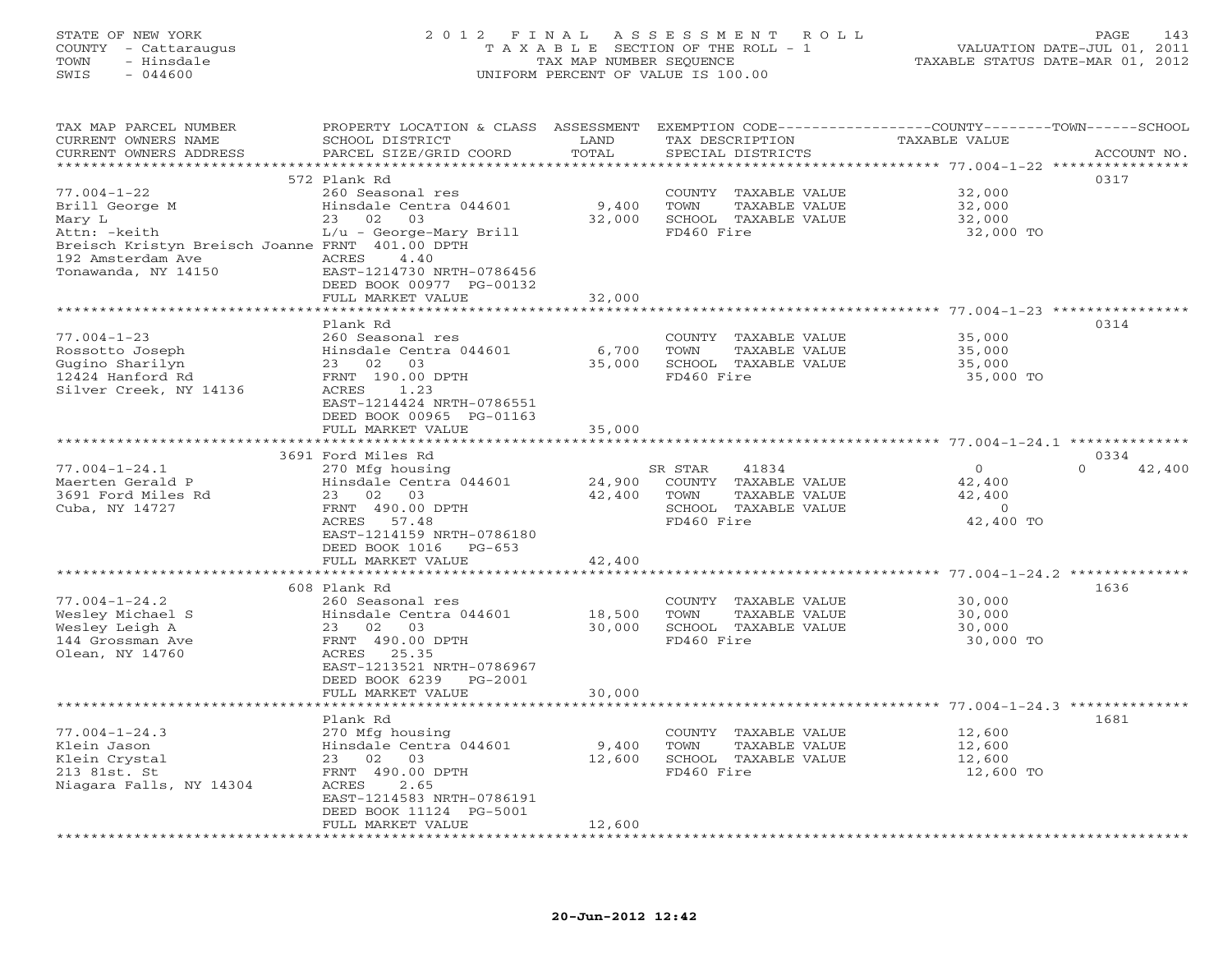# STATE OF NEW YORK 2 0 1 2 F I N A L A S S E S S M E N T R O L L PAGE 144 COUNTY - Cattaraugus T A X A B L E SECTION OF THE ROLL - 1 VALUATION DATE-JUL 01, 2011 TOWN - Hinsdale TAX MAP NUMBER SEQUENCE TAXABLE STATUS DATE-MAR 01, 2012 SWIS - 044600 UNIFORM PERCENT OF VALUE IS 100.00UNIFORM PERCENT OF VALUE IS 100.00

| TAX MAP PARCEL NUMBER<br>CURRENT OWNERS NAME<br>CURRENT OWNERS ADDRESS | PROPERTY LOCATION & CLASS<br>SCHOOL DISTRICT<br>PARCEL SIZE/GRID COORD | ASSESSMENT<br>LAND<br>TOTAL | TAX DESCRIPTION<br>SPECIAL DISTRICTS | EXEMPTION CODE----------------COUNTY-------TOWN-----SCHOOL<br>TAXABLE VALUE<br>ACCOUNT NO. |
|------------------------------------------------------------------------|------------------------------------------------------------------------|-----------------------------|--------------------------------------|--------------------------------------------------------------------------------------------|
|                                                                        |                                                                        | ***********                 |                                      |                                                                                            |
|                                                                        | Plank Rd                                                               |                             |                                      | 0510                                                                                       |
| $77.004 - 1 - 26$                                                      | 260 Seasonal res                                                       |                             | COUNTY TAXABLE VALUE                 | 24,000                                                                                     |
| Wesley Catherine E                                                     | Hinsdale Centra 044601                                                 | 16,700                      | TOWN<br>TAXABLE VALUE                | 24,000                                                                                     |
| 1306 Seneca Ave                                                        | 02<br>03<br>23                                                         | 24,000                      | SCHOOL TAXABLE VALUE                 | 24,000                                                                                     |
| Olean, NY 14760                                                        | Ff 780.00                                                              |                             | FD460 Fire                           | 24,000 TO                                                                                  |
|                                                                        | ACRES<br>23.80                                                         |                             |                                      |                                                                                            |
|                                                                        | EAST-1212941 NRTH-0787018                                              |                             |                                      |                                                                                            |
|                                                                        | DEED BOOK 896<br>PG-00825                                              |                             |                                      |                                                                                            |
|                                                                        | FULL MARKET VALUE<br>******************                                | 24,000<br>************      |                                      | ************************ 77.004-1-27.1 **************                                      |
|                                                                        | Plank Rd                                                               |                             |                                      | 0367                                                                                       |
| $77.004 - 1 - 27.1$                                                    | 322 Rural vac>10                                                       |                             | COUNTY TAXABLE VALUE                 | 20,900                                                                                     |
| Finnerty Ryan                                                          | Hinsdale Centra 044601                                                 | 20,900                      | TOWN<br>TAXABLE VALUE                | 20,900                                                                                     |
| Finnerty Sean                                                          | 23 02<br>03                                                            | 20,900                      | SCHOOL TAXABLE VALUE                 | 20,900                                                                                     |
| Finnerty Matthew                                                       | ACRES 37.45                                                            |                             | FD460 Fire                           | 20,900 TO                                                                                  |
| 499 Plank Rd                                                           | EAST-1213232 NRTH-0784931                                              |                             |                                      |                                                                                            |
| Cuba, NY 14727                                                         | DEED BOOK 1011<br>PG-745                                               |                             |                                      |                                                                                            |
|                                                                        | FULL MARKET VALUE                                                      | 20,900                      |                                      |                                                                                            |
|                                                                        | ************************                                               |                             |                                      |                                                                                            |
|                                                                        | 675 Plank Rd                                                           |                             |                                      | 1621                                                                                       |
| $77.004 - 1 - 27.2$                                                    | 210 1 Family Res                                                       |                             | RES STAR<br>41854                    | $\mathbf{O}$<br>$\Omega$<br>30,000                                                         |
| Putnam Loel                                                            | Hinsdale Centra 044601                                                 | 12,900                      | COUNTY TAXABLE VALUE                 | 62,500                                                                                     |
| 675 Plank Rd                                                           | 02<br>23<br>03                                                         | 62,500                      | TOWN<br>TAXABLE VALUE                | 62,500                                                                                     |
| Hinsdale, NY 14743                                                     | FRNT<br>40.00 DPTH                                                     |                             | SCHOOL TAXABLE VALUE                 | 32,500                                                                                     |
|                                                                        | 12.50<br>ACRES                                                         |                             | FD460 Fire                           | 62,500 TO                                                                                  |
|                                                                        | EAST-1213433 NRTH-0785722                                              |                             |                                      |                                                                                            |
|                                                                        | DEED BOOK 2285<br>PG-2001                                              |                             |                                      |                                                                                            |
|                                                                        | FULL MARKET VALUE                                                      | 62,500                      |                                      |                                                                                            |
|                                                                        | ***********************                                                | **********                  |                                      | ***************************** 77.004-1-28 ****************                                 |
|                                                                        | 729 Plank Rd                                                           |                             |                                      | 0375                                                                                       |
| $77.004 - 1 - 28$                                                      | 270 Mfg housing                                                        |                             | COUNTY TAXABLE VALUE                 | 38,000                                                                                     |
| Warner Gary D                                                          | Hinsdale Centra 044601                                                 | 29,900                      | TOWN<br>TAXABLE VALUE                | 38,000                                                                                     |
| Warner Sherry M                                                        | 23 02<br>03                                                            | 38,000                      | SCHOOL TAXABLE VALUE                 | 38,000                                                                                     |
| 1727 Forbes St                                                         | 82.50<br>ACRES                                                         |                             | FD460 Fire                           | 38,000 TO                                                                                  |
| North Tonawanda, NY 14120                                              | EAST-1212045 NRTH-0785633                                              |                             |                                      |                                                                                            |
|                                                                        | DEED BOOK 00977 PG-00923                                               |                             |                                      |                                                                                            |
|                                                                        | FULL MARKET VALUE                                                      | 38,000                      |                                      |                                                                                            |
|                                                                        | ******************                                                     |                             |                                      | ********* 77.004-1-29 ****************                                                     |
|                                                                        | 764 Plank Rd                                                           |                             |                                      | 0703                                                                                       |
| $77.004 - 1 - 29$                                                      | 210 1 Family Res                                                       |                             | COUNTY TAXABLE VALUE                 | 86,000                                                                                     |
| Smith Claude C                                                         | Hinsdale Centra 044601                                                 | 18,300                      | TOWN<br>TAXABLE VALUE                | 86,000                                                                                     |
| 764 Plank Rd                                                           | 02<br>03<br>23                                                         | 86,000                      | SCHOOL TAXABLE VALUE                 | 86,000                                                                                     |
| Hinsdale, NY 14743                                                     | FRNT 600.00 DPTH                                                       |                             | FD460 Fire                           | 86,000 TO                                                                                  |
|                                                                        | ACRES<br>24.48                                                         |                             |                                      |                                                                                            |
|                                                                        | EAST-1211962 NRTH-0787694                                              |                             |                                      |                                                                                            |
|                                                                        | DEED BOOK 823<br>PG-00735<br>FULL MARKET VALUE                         | 86,000                      |                                      |                                                                                            |
|                                                                        |                                                                        |                             |                                      |                                                                                            |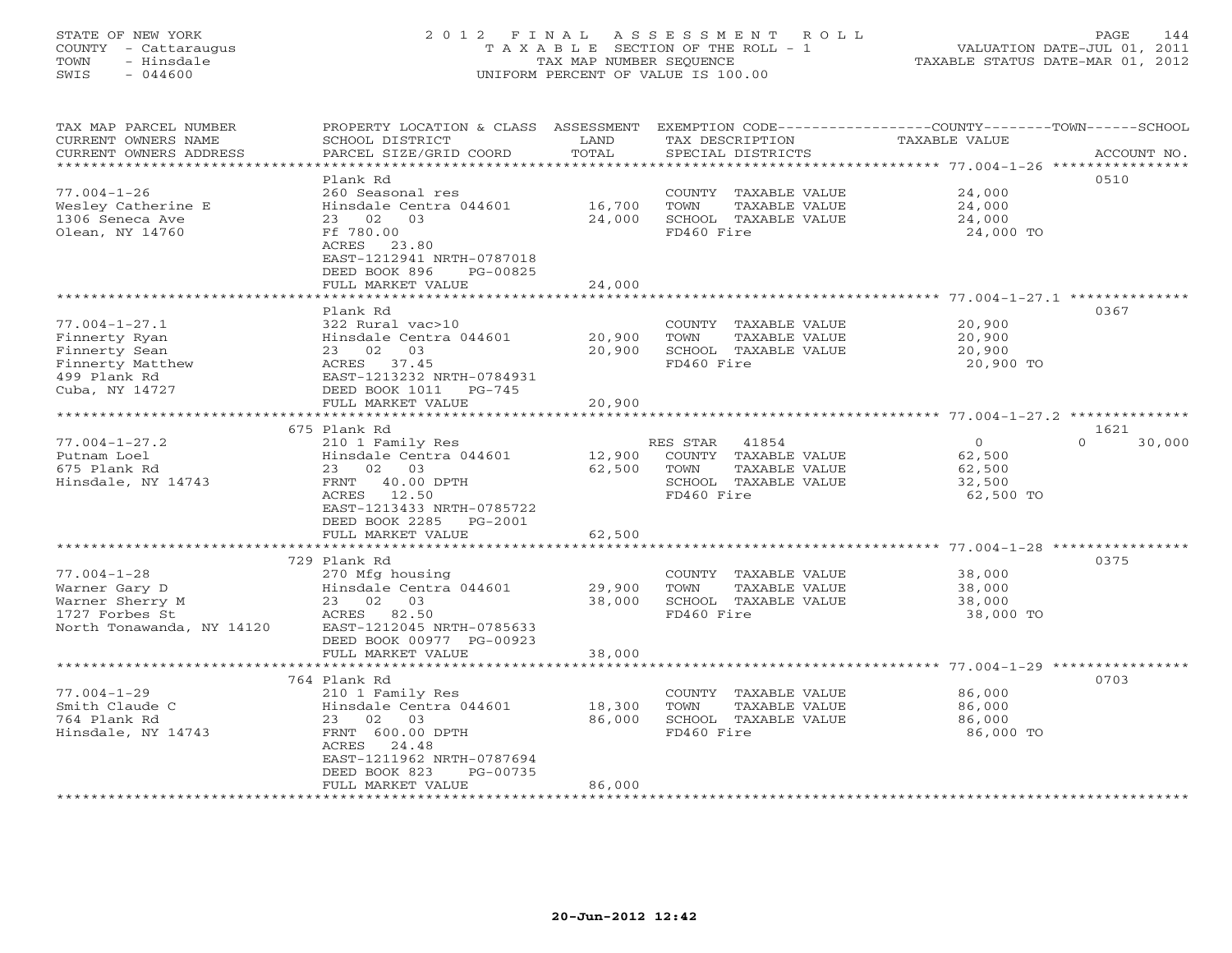## STATE OF NEW YORK 2 0 1 2 F I N A L A S S E S S M E N T R O L L PAGE 145 COUNTY - Cattaraugus T A X A B L E SECTION OF THE ROLL - 1 VALUATION DATE-JUL 01, 2011 TOWN - Hinsdale TAX MAP NUMBER SEQUENCE TAXABLE STATUS DATE-MAR 01, 2012 SWIS - 044600 UNIFORM PERCENT OF VALUE IS 100.00UNIFORM PERCENT OF VALUE IS 100.00

| TAX MAP PARCEL NUMBER<br>CURRENT OWNERS NAME<br>CURRENT OWNERS ADDRESS                           | PROPERTY LOCATION & CLASS ASSESSMENT<br>SCHOOL DISTRICT<br>PARCEL SIZE/GRID COORD                                                                                                                     | LAND<br>TOTAL              |                                                  | TAX DESCRIPTION<br>SPECIAL DISTRICTS                                            | EXEMPTION CODE-----------------COUNTY-------TOWN------SCHOOL<br><b>TAXABLE VALUE</b> |                    | ACCOUNT NO.                |
|--------------------------------------------------------------------------------------------------|-------------------------------------------------------------------------------------------------------------------------------------------------------------------------------------------------------|----------------------------|--------------------------------------------------|---------------------------------------------------------------------------------|--------------------------------------------------------------------------------------|--------------------|----------------------------|
| ********************                                                                             |                                                                                                                                                                                                       |                            |                                                  |                                                                                 |                                                                                      |                    |                            |
| $77.004 - 1 - 31.2$<br>Sokal Anthony<br>Mary Ellen<br>873 Plank Rd<br>Hinsdale, NY 14743         | 873 Plank Rd<br>210 1 Family Res<br>Hinsdale Centra 044601<br>23 02 03<br>Ff 655.00<br>ACRES 43.30<br>EAST-1211203 NRTH-0785710<br>DEED BOOK 882<br>PG-01028                                          | 89,000                     | WVET C/T<br>20,600 SR STAR<br>TOWN<br>FD460 Fire | 41121<br>41834<br>COUNTY TAXABLE VALUE<br>TAXABLE VALUE<br>SCHOOL TAXABLE VALUE | 12,000<br>$\circ$<br>77,000<br>77,000<br>26,800<br>89,000 TO                         | 12,000<br>$\Omega$ | 1161<br>$\Omega$<br>62,200 |
|                                                                                                  | FULL MARKET VALUE                                                                                                                                                                                     | 89,000                     |                                                  |                                                                                 |                                                                                      |                    |                            |
| $77.004 - 1 - 31.3$<br>Chaffee Kelly J<br>869 Underwood Rd<br>Hinsdale, NY 14770                 | 869 Underwood Rd<br>210 1 Family Res<br>Hinsdale Centra 044601<br>23 02<br>03<br>FRNT 795.00 DPTH<br>ACRES<br>2.80<br>EAST-1211011 NRTH-0787505<br>DEED BOOK 00942 PG-01108<br>FULL MARKET VALUE      | 9,500<br>59,500<br>59,500  | RES STAR<br>TOWN<br>FD460 Fire                   | 41854<br>COUNTY TAXABLE VALUE<br>TAXABLE VALUE<br>SCHOOL TAXABLE VALUE          | $\circ$<br>59,500<br>59,500<br>29,500<br>59,500 TO                                   | $\Omega$           | 1191<br>30,000             |
|                                                                                                  |                                                                                                                                                                                                       |                            |                                                  |                                                                                 | $77.004 - 2 - 1$ **                                                                  |                    |                            |
| $77.004 - 2 - 1$<br>Scardino John Jr<br>Scardino Joyce<br>47 Coburg St<br>Buffalo, NY 14216      | Emerson Rd & Wagner Hl<br>260 Seasonal res<br>Hinsdale Centra 044601<br>16 02 03<br>FRNT 1940.00 DPTH<br>ACRES 98.54<br>EAST-1215962 NRTH-0791117<br>DEED BOOK 869<br>$PG-00353$<br>FULL MARKET VALUE | 33,100<br>78,000<br>78,000 | TOWN<br>FD460 Fire                               | COUNTY TAXABLE VALUE<br>TAXABLE VALUE<br>SCHOOL TAXABLE VALUE                   | 78,000<br>78,000<br>78,000<br>78,000 TO                                              |                    | 0503                       |
|                                                                                                  |                                                                                                                                                                                                       |                            |                                                  |                                                                                 |                                                                                      |                    |                            |
| $77.004 - 2 - 2$<br>Hachten Herbert Jr<br>Hachten Melanie W<br>135 Burke Dr<br>Buffalo, NY 14215 | 3879 Emerson Rd<br>260 Seasonal res<br>Hinsdale Centra 044601<br>16 02<br>03<br>FRNT 600.00 DPTH<br>27.15<br>ACRES<br>EAST-1215402 NRTH-0789630<br>DEED BOOK 903<br>PG-00200<br>FULL MARKET VALUE     | 18,800<br>67,000<br>67,000 | TOWN<br>FD460 Fire                               | COUNTY TAXABLE VALUE<br>TAXABLE VALUE<br>SCHOOL TAXABLE VALUE                   | 67,000<br>67,000<br>67,000<br>67,000 TO                                              |                    | 0001                       |
|                                                                                                  | ***********************                                                                                                                                                                               |                            |                                                  |                                                                                 |                                                                                      |                    |                            |
| $77.004 - 2 - 3.1$<br>Shaffer Kenneth N<br>63 Wolf Run Rd<br>Cuba, NY 14727                      | 3786 Emerson Rd<br>314 Rural vac<10<br>Hinsdale Centra 044601<br>16 02<br>03<br>ACRES 34.00<br>EAST-1217008 NRTH-0789499<br>DEED BOOK 7696<br>PG-7001<br>FULL MARKET VALUE                            | 29,500<br>29,500<br>29,500 | TOWN<br>FD460 Fire                               | COUNTY TAXABLE VALUE<br>TAXABLE VALUE<br>SCHOOL TAXABLE VALUE                   | 29,500<br>29,500<br>29,500<br>29,500 TO                                              |                    | 0913                       |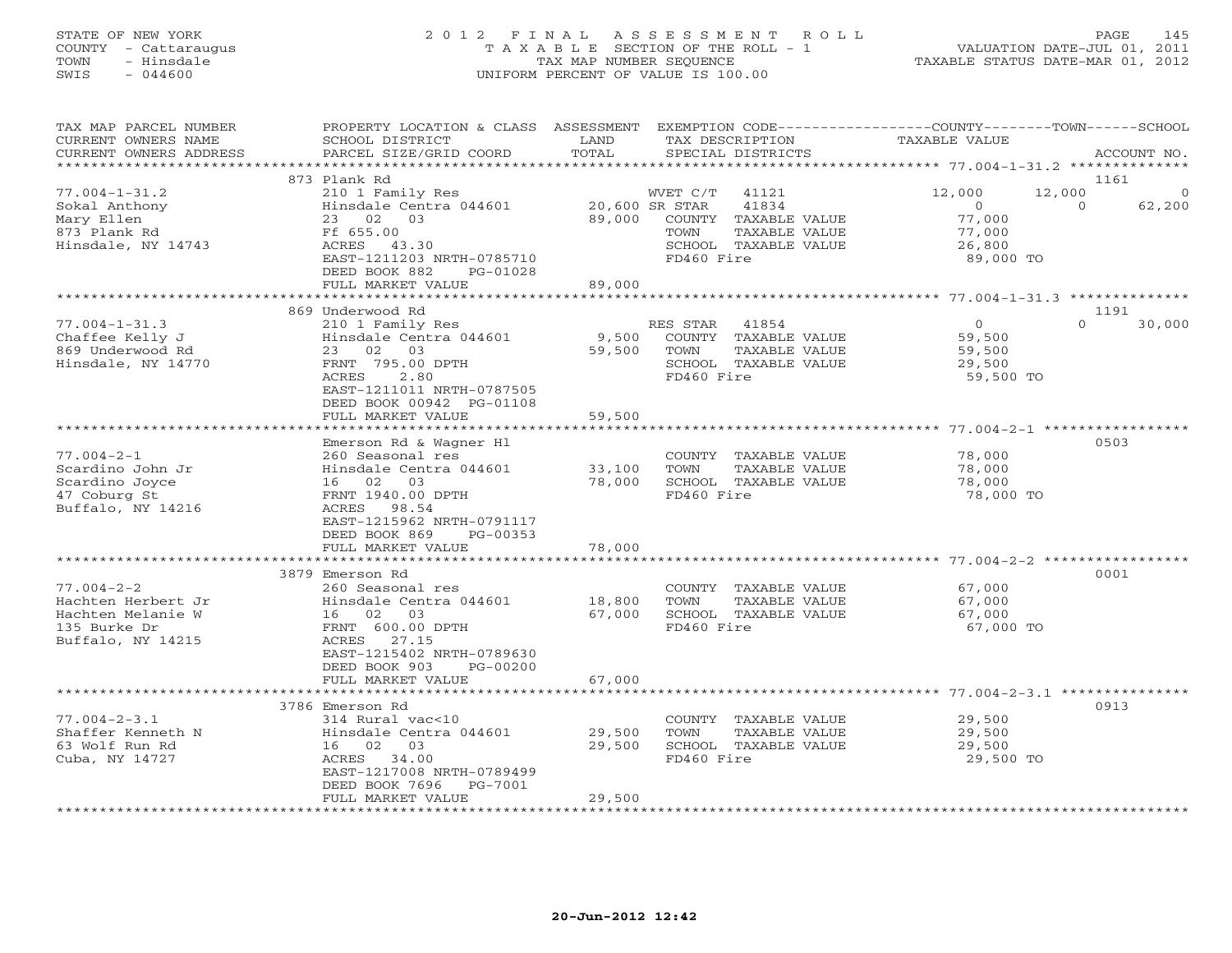# STATE OF NEW YORK 2 0 1 2 F I N A L A S S E S S M E N T R O L L PAGE 146 COUNTY - Cattaraugus T A X A B L E SECTION OF THE ROLL - 1 VALUATION DATE-JUL 01, 2011 TOWN - Hinsdale TAX MAP NUMBER SEQUENCE TAXABLE STATUS DATE-MAR 01, 2012 SWIS - 044600 UNIFORM PERCENT OF VALUE IS 100.00UNIFORM PERCENT OF VALUE IS 100.00

| TAX MAP PARCEL NUMBER<br>CURRENT OWNERS NAME | PROPERTY LOCATION & CLASS ASSESSMENT<br>SCHOOL DISTRICT<br>PARCEL SIZE/GRID COORD | LAND<br>TOTAL   | SPECIAL DISTRICTS                  | EXEMPTION CODE-----------------COUNTY-------TOWN------SCHOOL<br>TAX DESCRIPTION TAXABLE VALUE | ACCOUNT NO.              |
|----------------------------------------------|-----------------------------------------------------------------------------------|-----------------|------------------------------------|-----------------------------------------------------------------------------------------------|--------------------------|
| CURRENT OWNERS ADDRESS                       |                                                                                   |                 |                                    |                                                                                               |                          |
|                                              | 3811 Emerson Rd                                                                   |                 |                                    |                                                                                               | 1192                     |
| $77.004 - 2 - 3.2$                           | 311 Res vac land                                                                  |                 | COUNTY TAXABLE VALUE               | 12,700                                                                                        |                          |
| Baldwin Dale C                               | Hinsdale Centra 044601 12,700                                                     |                 | TAXABLE VALUE<br>TOWN              | 12,700                                                                                        |                          |
| 3811 Emerson Rd                              | 16 02<br>03                                                                       | 12,700          | SCHOOL TAXABLE VALUE               | 12,700                                                                                        |                          |
| Cuba, NY 14727                               | FRNT 850.00 DPTH                                                                  |                 | FD460 Fire                         | 12,700 TO                                                                                     |                          |
|                                              | 8.15<br>ACRES                                                                     |                 |                                    |                                                                                               |                          |
|                                              | EAST-1216114 NRTH-0789494                                                         |                 |                                    |                                                                                               |                          |
|                                              | DEED BOOK 16349 PG-9001<br>FULL MARKET VALUE                                      | 12,700          |                                    |                                                                                               |                          |
|                                              |                                                                                   |                 |                                    |                                                                                               |                          |
|                                              | Emerson Rd                                                                        |                 |                                    |                                                                                               | 1662                     |
| $77.004 - 2 - 3.4$                           | 314 Rural vac<10                                                                  |                 | COUNTY TAXABLE VALUE               | 5,000                                                                                         |                          |
| Daly Robert                                  | Hinsdale Centra 044601                                                            | 5,000           | TOWN<br>TAXABLE VALUE              | 5,000                                                                                         |                          |
| 3772 Emerson Rd                              | 16 02 03                                                                          | 5,000           | SCHOOL TAXABLE VALUE               | 5,000                                                                                         |                          |
| Cuba, NY 14727                               | Ff 700.00                                                                         |                 | FD460 Fire                         | 5,000 TO                                                                                      |                          |
|                                              | ACRES<br>3.50                                                                     |                 |                                    |                                                                                               |                          |
|                                              | EAST-1217310 NRTH-0788783<br>DEED BOOK 13965 PG-6002                              |                 |                                    |                                                                                               |                          |
|                                              | FULL MARKET VALUE                                                                 | 5,000           |                                    |                                                                                               |                          |
|                                              |                                                                                   |                 |                                    |                                                                                               |                          |
|                                              | 3811 Emerson Rd                                                                   |                 |                                    |                                                                                               | 1674                     |
| $77.004 - 2 - 3.5$                           | 210 1 Family Res                                                                  |                 | WVET C/T 41121                     | 12,000                                                                                        | 12,000<br>$\circ$        |
| Baldwin Dale C                               | Hinsdale Centra 044601 13,000 DVET C/T 41141                                      |                 |                                    | 40,000                                                                                        | 40,000<br>$\Omega$       |
| 3811 Emerson Rd                              | 16 02 03                                                                          | 141,000 SR STAR | 41834                              | $\overline{0}$                                                                                | 62,200<br>$\overline{0}$ |
| Cuba, NY 14727                               | FRNT 850.00 DPTH                                                                  |                 | COUNTY TAXABLE VALUE               | 89,000                                                                                        |                          |
|                                              | 9.40<br>ACRES                                                                     |                 | TOWN<br>TAXABLE VALUE              | 89,000                                                                                        |                          |
|                                              | EAST-1216183 NRTH-0789100                                                         |                 | SCHOOL TAXABLE VALUE<br>FD460 Fire | 78,800<br>141,000 TO                                                                          |                          |
|                                              | DEED BOOK 16352 PG-6001<br>FULL MARKET VALUE                                      | 141,000         |                                    |                                                                                               |                          |
|                                              |                                                                                   |                 |                                    |                                                                                               |                          |
|                                              | 3811 Emerson Rd                                                                   |                 |                                    |                                                                                               | 1675                     |
| $77.004 - 2 - 3.6$                           | 311 Res vac land                                                                  |                 | COUNTY TAXABLE VALUE               | 8,500                                                                                         |                          |
| Baldwin Dale C                               | Hinsdale Centra 044601                                                            | 8,500           | TOWN<br>TAXABLE VALUE              | 8,500                                                                                         |                          |
| 3811 Emerson Rd                              | 16 02 03                                                                          | 8,500           | SCHOOL TAXABLE VALUE               | 8,500                                                                                         |                          |
| Cuba, NY 14727                               | FRNT 850.00 DPTH                                                                  |                 | FD460 Fire                         | 8,500 TO                                                                                      |                          |
|                                              | ACRES<br>1.55                                                                     |                 |                                    |                                                                                               |                          |
|                                              | EAST-1216369 NRTH-0788819<br>DEED BOOK 16349 PG-9001                              |                 |                                    |                                                                                               |                          |
|                                              | FULL MARKET VALUE                                                                 | 8,500           |                                    |                                                                                               |                          |
|                                              |                                                                                   |                 |                                    |                                                                                               |                          |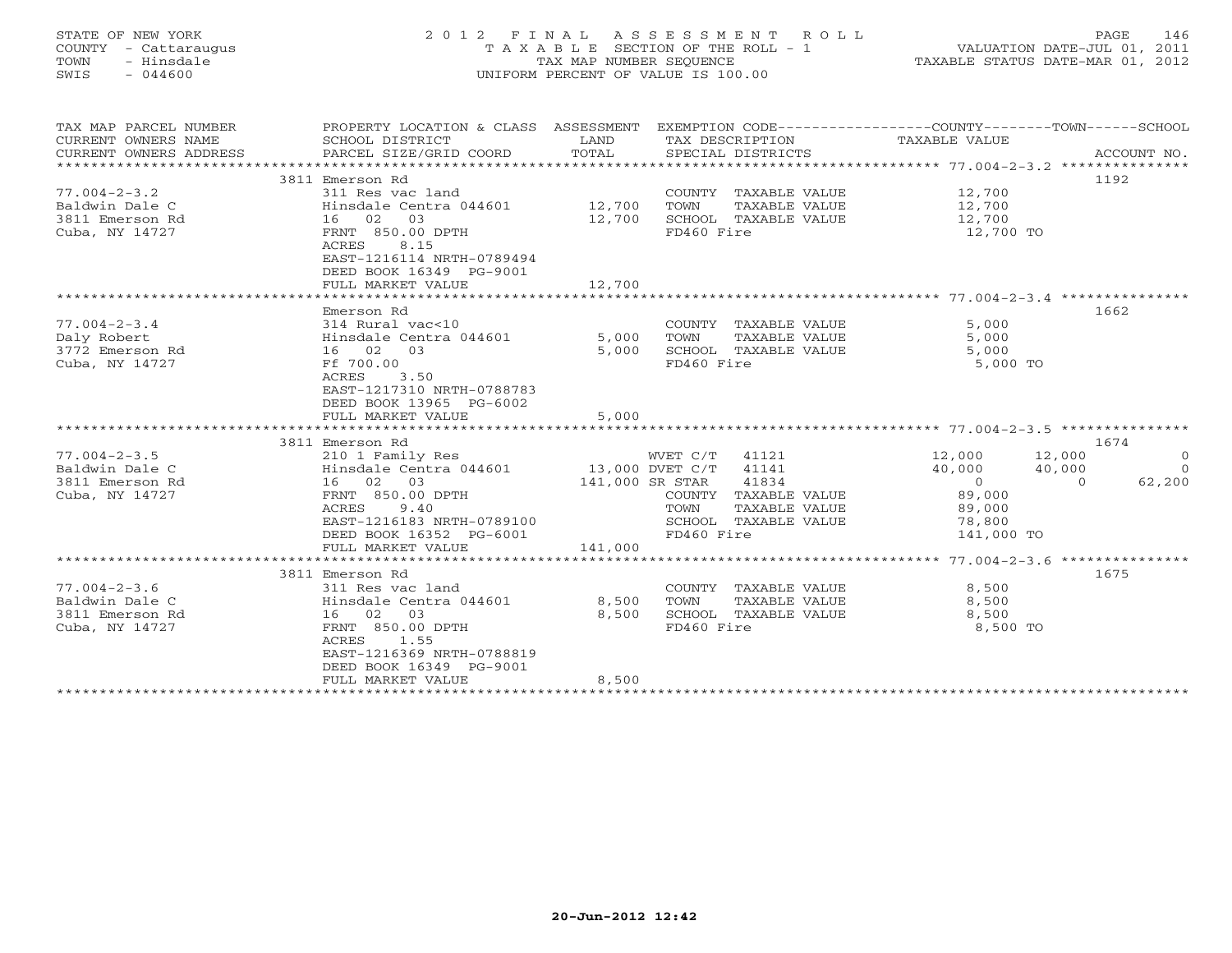# STATE OF NEW YORK 2 0 1 2 F I N A L A S S E S S M E N T R O L L PAGE 147 COUNTY - Cattaraugus T A X A B L E SECTION OF THE ROLL - 1 VALUATION DATE-JUL 01, 2011 TOWN - Hinsdale TAX MAP NUMBER SEQUENCE TAXABLE STATUS DATE-MAR 01, 2012 SWIS - 044600 UNIFORM PERCENT OF VALUE IS 100.00UNIFORM PERCENT OF VALUE IS 100.00

| TAX MAP PARCEL NUMBER<br>CURRENT OWNERS NAME<br>CURRENT OWNERS ADDRESS | PROPERTY LOCATION & CLASS ASSESSMENT EXEMPTION CODE----------------COUNTY-------TOWN------SCHOOL<br>SCHOOL DISTRICT<br>PARCEL SIZE/GRID COORD | LAND<br>TOTAL  | SPECIAL DISTRICTS     | TAX DESCRIPTION TAXABLE VALUE |          | ACCOUNT NO. |
|------------------------------------------------------------------------|-----------------------------------------------------------------------------------------------------------------------------------------------|----------------|-----------------------|-------------------------------|----------|-------------|
|                                                                        | 3772 Emerson Rd                                                                                                                               |                |                       |                               | 0914     |             |
|                                                                        |                                                                                                                                               |                |                       |                               |          |             |
| $77.004 - 2 - 4.2$                                                     | 270 Mfg housing                                                                                                                               |                | WVET C/T 41121        | 5,700                         | 5,700    | $\Omega$    |
| Daly Robert                                                            | Hinsdale Centra 044601 10,800 SR STAR                                                                                                         |                | 41834                 | $\circ$                       | $\Omega$ | 38,000      |
| 3772 Emerson Rd                                                        | 16 02 03                                                                                                                                      | 38,000         | COUNTY TAXABLE VALUE  | 32,300                        |          |             |
| Cuba, NY 14727                                                         | FRNT 385.00 DPTH                                                                                                                              |                | TOWN<br>TAXABLE VALUE | 32,300                        |          |             |
|                                                                        | 4.34<br>ACRES                                                                                                                                 |                | SCHOOL TAXABLE VALUE  | $\circ$                       |          |             |
|                                                                        | EAST-1217276 NRTH-0788530                                                                                                                     |                | FD460 Fire            | 38,000 TO                     |          |             |
|                                                                        | DEED BOOK 13965 PG-6002                                                                                                                       |                |                       |                               |          |             |
|                                                                        | FULL MARKET VALUE                                                                                                                             | 38,000         |                       |                               |          |             |
|                                                                        |                                                                                                                                               |                |                       |                               |          |             |
|                                                                        | 314 Yardman Rd                                                                                                                                |                |                       |                               | 0539     |             |
| $77.004 - 2 - 5$                                                       | 210 1 Family Res                                                                                                                              |                | WVET C/T<br>41121     | 7,050                         | 7,050    | $\Omega$    |
| Davis Bradley L                                                        | Hinsdale Centra 044601                                                                                                                        | 10,900 SR STAR | 41834                 | $\overline{0}$                | $\Omega$ | 47,000      |
| 314 Yardman Rd                                                         | 16 02 03                                                                                                                                      | 47,000         | COUNTY TAXABLE VALUE  | 39,950                        |          |             |
| Cuba, NY 14727                                                         | FRNT 460.00 DPTH                                                                                                                              |                | TAXABLE VALUE<br>TOWN | 39,950                        |          |             |
|                                                                        | ACRES<br>4.38                                                                                                                                 |                | SCHOOL TAXABLE VALUE  | $\circ$                       |          |             |
|                                                                        | EAST-1217377 NRTH-0788225                                                                                                                     |                | FD460 Fire            | 47,000 TO                     |          |             |
|                                                                        | DEED BOOK 1000 PG-862                                                                                                                         |                |                       |                               |          |             |
|                                                                        | FULL MARKET VALUE                                                                                                                             | 47,000         |                       |                               |          |             |
|                                                                        |                                                                                                                                               |                |                       |                               |          |             |
|                                                                        | Yardman Rd                                                                                                                                    |                |                       |                               | 0259     |             |
| $77.004 - 2 - 6$                                                       | 323 Vacant rural                                                                                                                              |                | COUNTY TAXABLE VALUE  | 34,600                        |          |             |
| Emerson Wayne C                                                        | Hinsdale Centra 044601 34,600                                                                                                                 |                | TOWN<br>TAXABLE VALUE | 34,600                        |          |             |
| Emerson Norman L                                                       | 08/16 02 03                                                                                                                                   | 34,600         | SCHOOL TAXABLE VALUE  | 34,600                        |          |             |
| 296 Yardman Rd                                                         | 709/1167 & 740/488                                                                                                                            |                | FD460 Fire            | 34,600 TO                     |          |             |
| Cuba, NY 14727                                                         | Ff 1425.00                                                                                                                                    |                |                       |                               |          |             |
|                                                                        | ACRES 153.20                                                                                                                                  |                |                       |                               |          |             |
|                                                                        | EAST-1218490 NRTH-0790256                                                                                                                     |                |                       |                               |          |             |
|                                                                        | DEED BOOK 907<br>$PG-936$                                                                                                                     |                |                       |                               |          |             |
|                                                                        | FULL MARKET VALUE                                                                                                                             | 34,600         |                       |                               |          |             |
|                                                                        |                                                                                                                                               |                |                       |                               |          |             |
|                                                                        | 3706 Yardman Rd                                                                                                                               |                |                       |                               | 0962     |             |
| $77.004 - 2 - 7$                                                       | 314 Rural vac<10                                                                                                                              |                | COUNTY TAXABLE VALUE  |                               |          |             |
| Freer Kenneth H                                                        | Hinsdale Centra 044601                                                                                                                        | 13,200         | TOWN<br>TAXABLE VALUE | 13,200<br>13,200              |          |             |
| Freer Marian J                                                         | 16 02 03                                                                                                                                      | 13,200         | SCHOOL TAXABLE VALUE  | 13,200                        |          |             |
| 3706 Emerson Rd                                                        | FRNT 1120.00 DPTH                                                                                                                             |                | FD460 Fire            | 13,200 TO                     |          |             |
| Cuba, NY 14727                                                         | 9.50<br>ACRES                                                                                                                                 |                |                       |                               |          |             |
|                                                                        | EAST-1218290 NRTH-0787867                                                                                                                     |                |                       |                               |          |             |
|                                                                        | DEED BOOK 00934 PG-00678                                                                                                                      |                |                       |                               |          |             |
|                                                                        | FULL MARKET VALUE                                                                                                                             | 13,200         |                       |                               |          |             |
|                                                                        |                                                                                                                                               |                |                       |                               |          |             |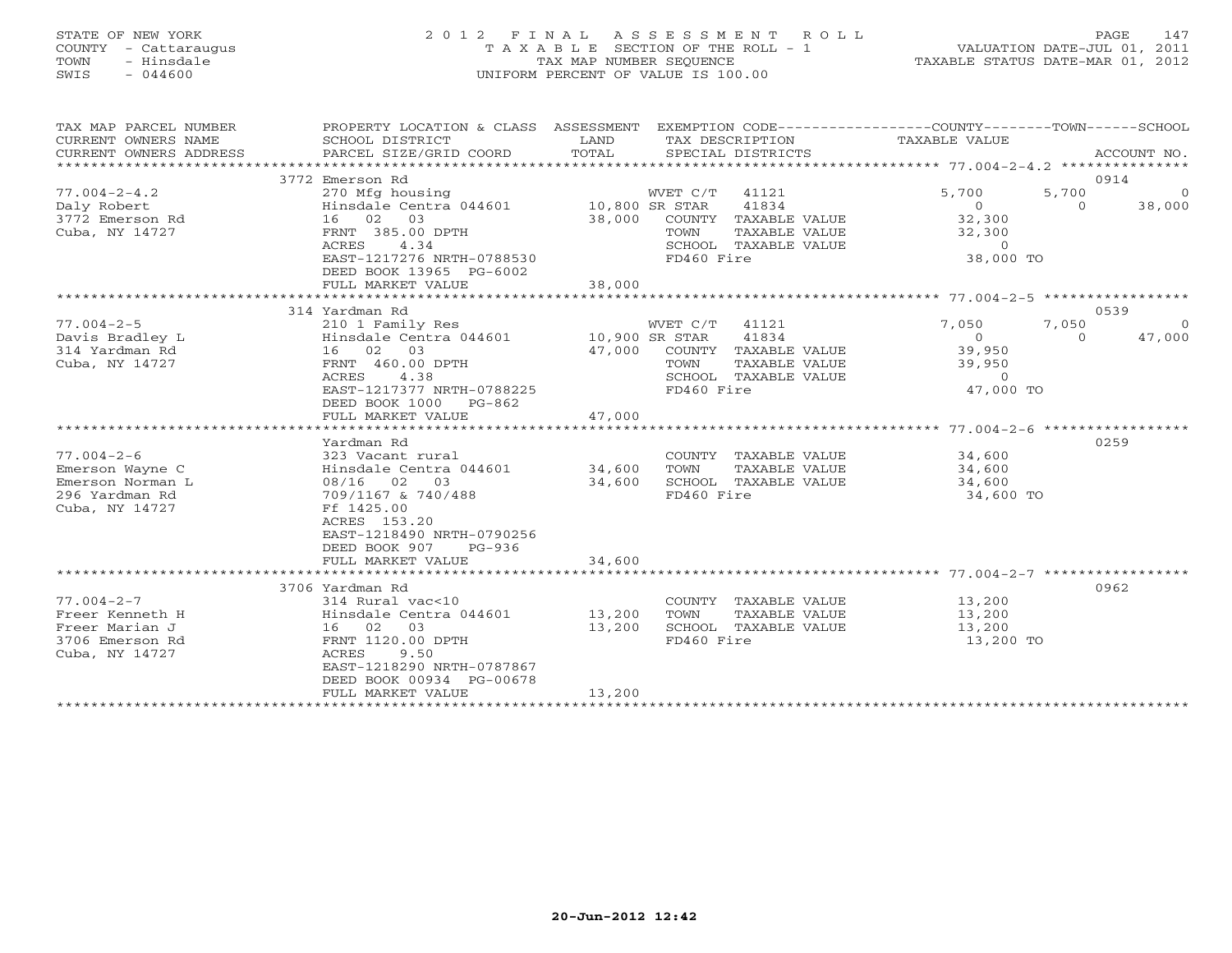## STATE OF NEW YORK 2 0 1 2 F I N A L A S S E S S M E N T R O L L PAGE 148 COUNTY - Cattaraugus T A X A B L E SECTION OF THE ROLL - 1 VALUATION DATE-JUL 01, 2011 TOWN - Hinsdale TAX MAP NUMBER SEQUENCE TAXABLE STATUS DATE-MAR 01, 2012 SWIS - 044600 UNIFORM PERCENT OF VALUE IS 100.00UNIFORM PERCENT OF VALUE IS 100.00

| TAX MAP PARCEL NUMBER<br>CURRENT OWNERS NAME<br>CURRENT OWNERS ADDRESS                       | PROPERTY LOCATION & CLASS ASSESSMENT<br>SCHOOL DISTRICT<br>PARCEL SIZE/GRID COORD                                                                                                            | LAND<br>TOTAL                | TAX DESCRIPTION<br>SPECIAL DISTRICTS                                                                     | EXEMPTION CODE-----------------COUNTY-------TOWN------SCHOOL<br><b>TAXABLE VALUE</b> | ACCOUNT NO.                |
|----------------------------------------------------------------------------------------------|----------------------------------------------------------------------------------------------------------------------------------------------------------------------------------------------|------------------------------|----------------------------------------------------------------------------------------------------------|--------------------------------------------------------------------------------------|----------------------------|
| ******************                                                                           |                                                                                                                                                                                              |                              |                                                                                                          |                                                                                      |                            |
| $77.004 - 2 - 8$<br>Freer Kenneth H<br>Freer Marian J<br>3706 Emerson Rd<br>Cuba, NY 14727   | 3706 Emerson Rd<br>210 1 Family Res<br>Hinsdale Centra 044601<br>15 02 03<br>FRNT 150.00 DPTH<br>ACRES<br>1.40<br>EAST-1217552 NRTH-0787563<br>DEED BOOK 736<br>$PG-78$<br>FULL MARKET VALUE | 8,300<br>87,000<br>87,000    | 41834<br>SR STAR<br>COUNTY TAXABLE VALUE<br>TOWN<br>TAXABLE VALUE<br>SCHOOL TAXABLE VALUE<br>FD460 Fire  | $\circ$<br>87,000<br>87,000<br>24,800<br>87,000 TO                                   | 0285<br>$\Omega$<br>62,200 |
|                                                                                              |                                                                                                                                                                                              | ***********                  |                                                                                                          | ************************** 77.004-2-10.1 **************                              |                            |
| $77.004 - 2 - 10.1$<br>Phillips Scott<br>145 Brunck Rd<br>Lancaster, NY 14086                | 3663 Emerson Rd<br>260 Seasonal res<br>Hinsdale Centra 044601<br>16 02 03<br>ACRES 52.30<br>EAST-1216246 NRTH-0786768<br>DEED BOOK 00980 PG-00414<br>FULL MARKET VALUE                       | 23,900<br>75,000<br>75,000   | COUNTY TAXABLE VALUE<br>TOWN<br>TAXABLE VALUE<br>SCHOOL TAXABLE VALUE<br>FD460 Fire                      | 75,000<br>75,000<br>75,000<br>75,000 TO                                              | 0499                       |
|                                                                                              | ***********************                                                                                                                                                                      |                              |                                                                                                          |                                                                                      |                            |
| $77.004 - 2 - 10.2$<br>Freer Alexandra<br>303 Yardman Rd<br>Cuba, NY 14727                   | 303 Yardman Rd<br>270 Mfg housing<br>Hinsdale Centra 044601<br>15 02 04<br>FRNT 480.00 DPTH<br>4.07<br>ACRES<br>EAST-1217522 NRTH-0787807<br>DEED BOOK 1011<br>$PG-304$<br>FULL MARKET VALUE | 10,600<br>44,300<br>44,300   | RES STAR<br>41854<br>COUNTY TAXABLE VALUE<br>TOWN<br>TAXABLE VALUE<br>SCHOOL TAXABLE VALUE<br>FD460 Fire | $\overline{O}$<br>44,300<br>44,300<br>14,300<br>44,300 TO                            | 1088<br>$\Omega$<br>30,000 |
|                                                                                              | 3698 Emerson Rd                                                                                                                                                                              |                              |                                                                                                          |                                                                                      | 1430                       |
| $77.004 - 2 - 10.3$<br>Heinz Craig A<br>Heinz Theresa E<br>3698 Emerson Rd<br>Cuba, NY 14727 | 210 1 Family Res<br>Hinsdale Centra 044601<br>15 02 03<br>$L/p$ 855-1159<br>Ff 980.00<br>ACRES 36.10<br>EAST-1218192 NRTH-0787031<br>DEED BOOK 00934 PG-00285<br>FULL MARKET VALUE           | 20,600<br>105,000<br>105,000 | 41854<br>RES STAR<br>COUNTY TAXABLE VALUE<br>TOWN<br>TAXABLE VALUE<br>SCHOOL TAXABLE VALUE<br>FD460 Fire | $\Omega$<br>105,000<br>105,000<br>75,000<br>105,000 TO                               | $\Omega$<br>30,000         |
|                                                                                              | **********************                                                                                                                                                                       |                              |                                                                                                          |                                                                                      |                            |
| $77.004 - 2 - 10.4$<br>North Country LLC<br>PO Box 204<br>Boston, NY 14025                   | Emerson Rd<br>322 Rural vac>10<br>Hinsdale Centra 044601<br>15/16 02 03<br>ACRES<br>78.10<br>EAST-1216102 NRTH-0787673<br>DEED BOOK 5795<br>PG-6002<br>FULL MARKET VALUE                     | 29,000<br>29,000<br>29,000   | COUNTY TAXABLE VALUE<br>TOWN<br>TAXABLE VALUE<br>SCHOOL TAXABLE VALUE<br>FD460 Fire                      | 29,000<br>29,000<br>29,000<br>29,000 TO                                              | 1519                       |
|                                                                                              |                                                                                                                                                                                              |                              |                                                                                                          |                                                                                      |                            |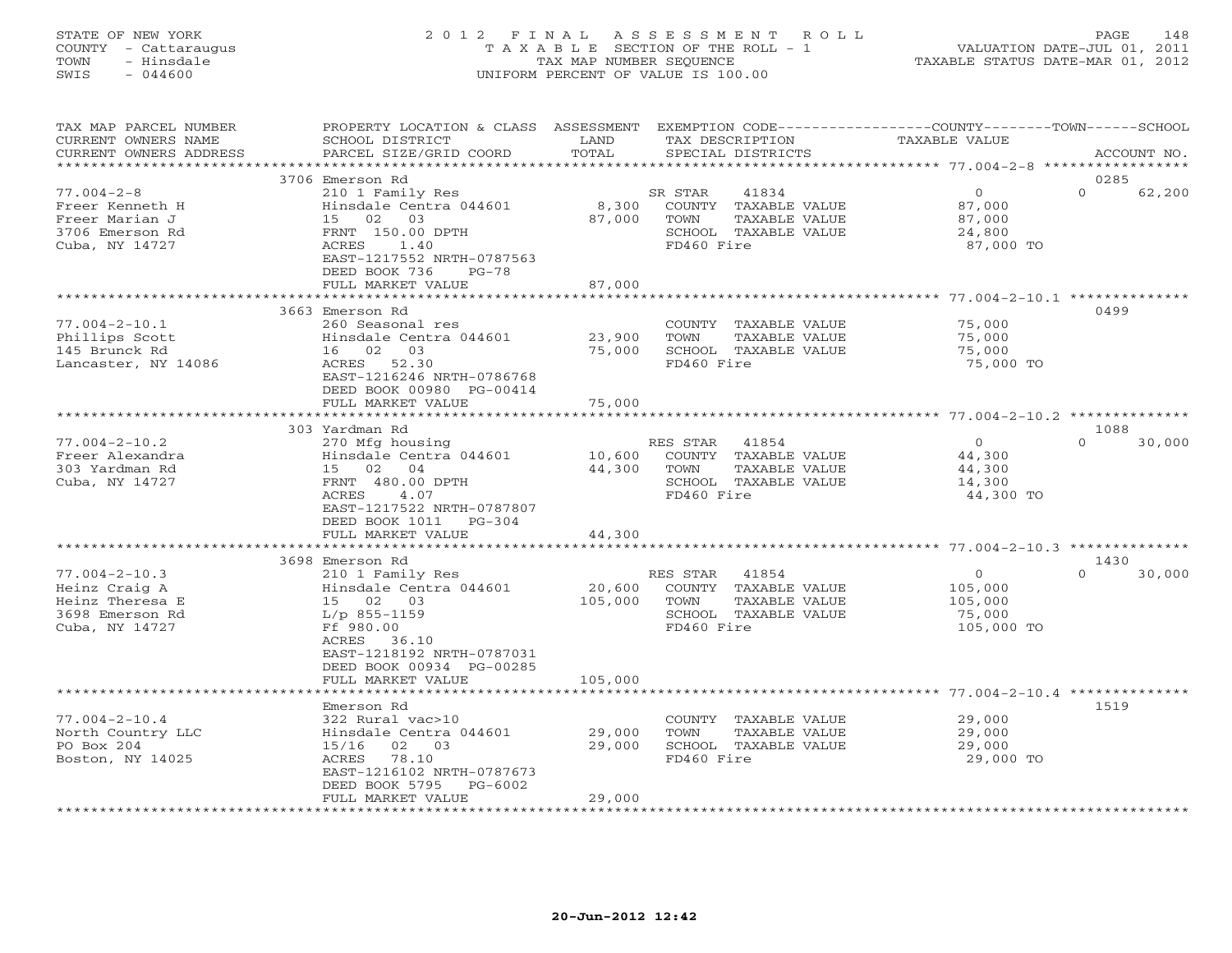# STATE OF NEW YORK 2 0 1 2 F I N A L A S S E S S M E N T R O L L PAGE 149 COUNTY - Cattaraugus T A X A B L E SECTION OF THE ROLL - 1 VALUATION DATE-JUL 01, 2011 TOWN - Hinsdale TAX MAP NUMBER SEQUENCE TAXABLE STATUS DATE-MAR 01, 2012 SWIS - 044600 UNIFORM PERCENT OF VALUE IS 100.00UNIFORM PERCENT OF VALUE IS 100.00

| TAX MAP PARCEL NUMBER<br>CURRENT OWNERS NAME<br>CURRENT OWNERS ADDRESS                                                         | PROPERTY LOCATION & CLASS ASSESSMENT<br>SCHOOL DISTRICT<br>PARCEL SIZE/GRID COORD                                                                                                              | LAND<br>TOTAL     | EXEMPTION CODE-----------------COUNTY-------TOWN------SCHOOL<br>TAX DESCRIPTION<br>SPECIAL DISTRICTS                                          | <b>TAXABLE VALUE</b>                                                                                 | ACCOUNT NO.                                          |
|--------------------------------------------------------------------------------------------------------------------------------|------------------------------------------------------------------------------------------------------------------------------------------------------------------------------------------------|-------------------|-----------------------------------------------------------------------------------------------------------------------------------------------|------------------------------------------------------------------------------------------------------|------------------------------------------------------|
| ***********************                                                                                                        |                                                                                                                                                                                                |                   |                                                                                                                                               |                                                                                                      |                                                      |
| $77.004 - 2 - 10.5$<br>Wiseman Tane<br>3705 Emerson Rd<br>Cuba, NY 14727                                                       | 3705 Emerson Rd<br>210 1 Family Res<br>Hinsdale Centra 044601<br>02 03<br>15/16<br>5.60<br>ACRES<br>EAST-1217069 NRTH-0787582<br>DEED BOOK 7034 PG-3001                                        | 11,600<br>60,000  | RES STAR<br>41854<br>COUNTY TAXABLE VALUE<br>TOWN<br>TAXABLE VALUE<br>SCHOOL TAXABLE VALUE<br>FD460 Fire                                      | 0<br>60,000<br>60,000<br>30,000<br>60,000 TO                                                         | 1635<br>$\Omega$<br>30,000                           |
|                                                                                                                                | FULL MARKET VALUE                                                                                                                                                                              | 60,000            |                                                                                                                                               |                                                                                                      |                                                      |
|                                                                                                                                |                                                                                                                                                                                                |                   |                                                                                                                                               |                                                                                                      | 0128                                                 |
| $77.004 - 2 - 11$<br>Adams John L Jr.<br>Adams Karen J<br>3664 Emerson Rd<br>Cuba, NY 14727                                    | 3664 Emerson Rd<br>210 1 Family Res<br>Hinsdale Centra 044601<br>15 02 03<br>FRNT 132.00 DPTH 373.00<br>BANK<br>017<br>EAST-1217716 NRTH-0786427                                               | 8,100<br>41,000   | SR STAR<br>41834<br>COUNTY TAXABLE VALUE<br>TOWN<br>TAXABLE VALUE<br>SCHOOL TAXABLE VALUE<br>FD460 Fire                                       | $\overline{0}$<br>41,000<br>41,000<br>$\Omega$<br>41,000 TO                                          | $\Omega$<br>41,000                                   |
|                                                                                                                                | DEED BOOK 12675 PG-4001<br>FULL MARKET VALUE                                                                                                                                                   | 41,000            |                                                                                                                                               |                                                                                                      |                                                      |
|                                                                                                                                | ***********************                                                                                                                                                                        |                   |                                                                                                                                               |                                                                                                      |                                                      |
| $77.004 - 2 - 12.1$<br>Crandell Bruce E<br>Crandell Rosemary<br>3611 Emerson Rd<br>Cuba, NY 14727<br>MAY BE SUBJECT TO PAYMENT | 3629 Emerson Rd<br>120 Field crops<br>Hinsdale Centra 044601<br>14/15 02 03<br>Ff 1760.00<br>ACRES 130.18<br>EAST-1216939 NRTH-0785024<br>DEED BOOK 675<br>PG-00095                            | 58,700 AG DIST    | AG BLDG<br>41700<br>41720<br>141,400 RES STAR<br>41854<br>COUNTY TAXABLE VALUE<br>TAXABLE VALUE<br>TOWN<br>SCHOOL TAXABLE VALUE<br>FD460 Fire | 15,400<br>15,400<br>17,288<br>17,288<br>$\overline{0}$<br>108,712<br>108,712<br>78,712<br>141,400 TO | 0170<br>15,400<br>17,288<br>$\overline{a}$<br>30,000 |
| UNDER AGDIST LAW TIL 2018<br>**********************                                                                            | FULL MARKET VALUE                                                                                                                                                                              | 141,400           |                                                                                                                                               | ************** 77.004-2-12.3 **************                                                          |                                                      |
| $77.004 - 2 - 12.3$<br>Mattern Jim L<br>Mattern Linda L<br>3681 Ford Miles Rd<br>Cuba, NY 14727                                | 3681 Ford-Miles Rd<br>210 1 Family Res<br>Hinsdale Centra 044601<br>23 02 03<br>ACRES 12.50 BANK<br>023<br>EAST-1214089 NRTH-0784583<br>DEED BOOK 1017 PG-946                                  | 12,900<br>124,000 | RES STAR<br>41854<br>COUNTY TAXABLE VALUE<br>TOWN<br>TAXABLE VALUE<br>SCHOOL TAXABLE VALUE<br>FD460 Fire                                      | $\overline{0}$<br>124,000<br>124,000<br>94,000<br>124,000 TO                                         | 0939<br>$\Omega$<br>30,000                           |
|                                                                                                                                | FULL MARKET VALUE                                                                                                                                                                              | 124,000           |                                                                                                                                               |                                                                                                      |                                                      |
| $77.004 - 2 - 12.4$<br>Schifelbine Wayne<br>48 Milton St<br>Belmont, NY 14813                                                  | ************************<br>3700 Ford-Miles Rd<br>311 Res vac land<br>Hinsdale Centra 044601<br>15 02 03<br>Ff 365.00<br>ACRES<br>7.65<br>EAST-1215518 NRTH-0784290<br>DEED BOOK 11205 PG-4001 | 12,500<br>12,500  | COUNTY TAXABLE VALUE<br>TAXABLE VALUE<br>TOWN<br>SCHOOL TAXABLE VALUE<br>FD460 Fire                                                           | 12,500<br>12,500<br>12,500<br>12,500 TO                                                              | 0994                                                 |
|                                                                                                                                | FULL MARKET VALUE                                                                                                                                                                              | 12,500            |                                                                                                                                               |                                                                                                      |                                                      |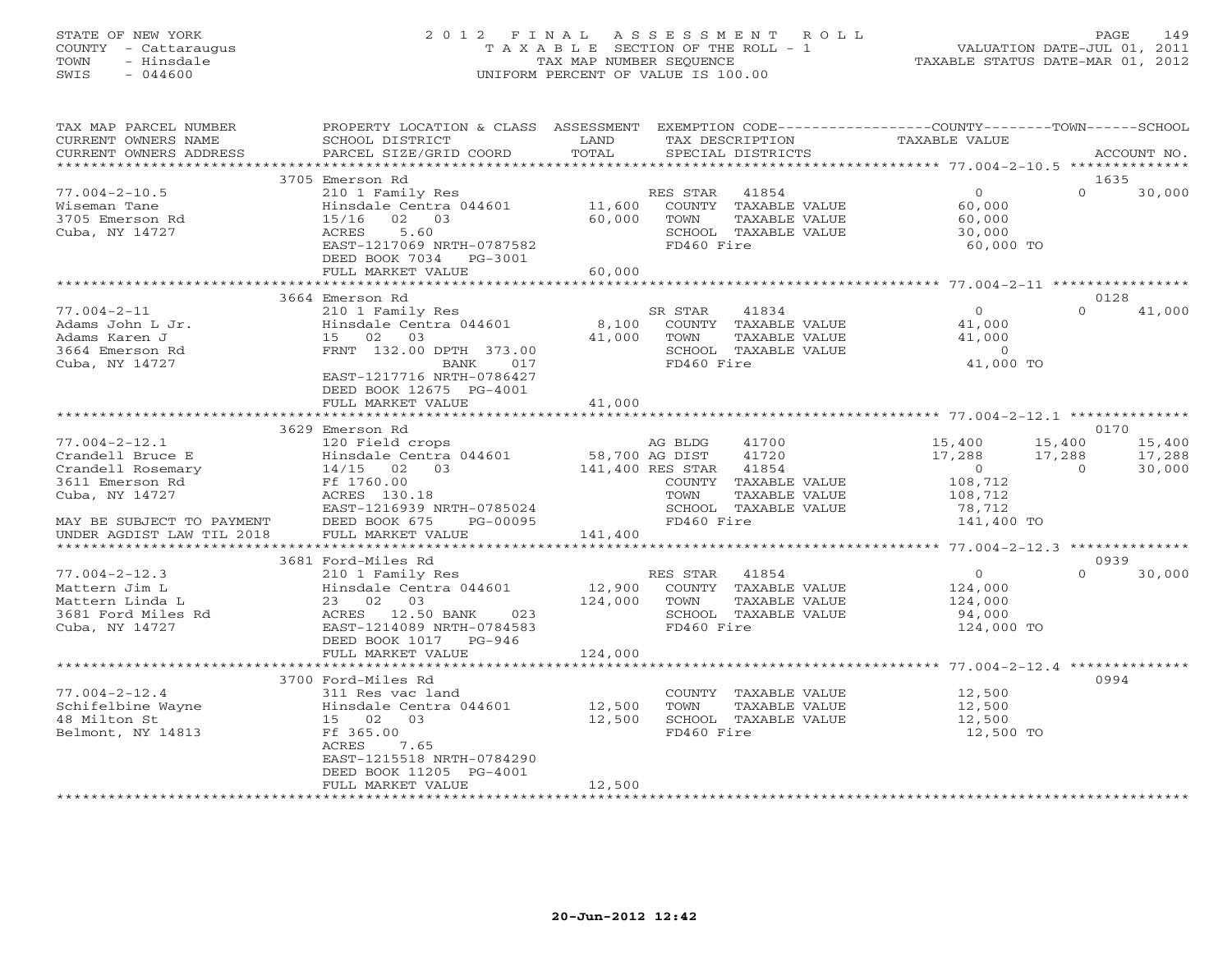# STATE OF NEW YORK 2 0 1 2 F I N A L A S S E S S M E N T R O L L PAGE 150 COUNTY - Cattaraugus T A X A B L E SECTION OF THE ROLL - 1 VALUATION DATE-JUL 01, 2011 TOWN - Hinsdale TAX MAP NUMBER SEQUENCE TAXABLE STATUS DATE-MAR 01, 2012 SWIS - 044600 UNIFORM PERCENT OF VALUE IS 100.00UNIFORM PERCENT OF VALUE IS 100.00

| TAX MAP PARCEL NUMBER<br>CURRENT OWNERS NAME<br>CURRENT OWNERS ADDRESS                                                           | PROPERTY LOCATION & CLASS ASSESSMENT<br>SCHOOL DISTRICT<br>PARCEL SIZE/GRID COORD                                                                                                              | LAND<br>TOTAL             | TAX DESCRIPTION<br>SPECIAL DISTRICTS                                 |                                                                                          | EXEMPTION CODE-----------------COUNTY-------TOWN------SCHOOL<br><b>TAXABLE VALUE</b> |                             | ACCOUNT NO.                     |
|----------------------------------------------------------------------------------------------------------------------------------|------------------------------------------------------------------------------------------------------------------------------------------------------------------------------------------------|---------------------------|----------------------------------------------------------------------|------------------------------------------------------------------------------------------|--------------------------------------------------------------------------------------|-----------------------------|---------------------------------|
| *************************                                                                                                        |                                                                                                                                                                                                |                           |                                                                      |                                                                                          |                                                                                      |                             |                                 |
| $77.004 - 2 - 12.6$<br>Finnerty Douglas & Tara<br>Finnerty Erin & John<br>541 Plank Rd<br>Cuba, NY 14727                         | Ford-Miles Rd & Plank Rd<br>270 Mfg housing<br>Hinsdale Centra 044601<br>14/15/23<br>02<br>03<br>FRNT 1600.00 DPTH<br>22.80<br>ACRES<br>EAST-1215304 NRTH-0785174<br>DEED BOOK 8995<br>PG-8004 |                           | WVET C/T<br>16,500 DVET C/T<br>37,400 RES STAR<br>TOWN<br>FD460 Fire | 41121<br>41141<br>41854<br>COUNTY TAXABLE VALUE<br>TAXABLE VALUE<br>SCHOOL TAXABLE VALUE | 5,610<br>18,700<br>$\circ$<br>13,090<br>13,090<br>7,400<br>37,400 TO                 | 5,610<br>18,700<br>$\Omega$ | 1037<br>0<br>$\Omega$<br>30,000 |
|                                                                                                                                  | FULL MARKET VALUE<br>******************                                                                                                                                                        | 37,400                    |                                                                      |                                                                                          |                                                                                      |                             |                                 |
| $77.004 - 2 - 12.7$<br>Finnerty Patricia L<br>Finnerty Erin Ryan Sean Tara<br>Matthew-Jonathan<br>499 Plank Rd<br>Cuba, NY 14727 | Ford-Miles Rd<br>311 Res vac land<br>Hinsdale Centra 044601<br>15 02 03<br>Guardian Of<br>FRNT<br>75.00 DPTH 150.00<br>EAST-1215011 NRTH-0784498<br>DEED BOOK 870<br>$PG-00042$                | 4,100<br>4,100            | TOWN<br>FD460 Fire                                                   | COUNTY TAXABLE VALUE<br>TAXABLE VALUE<br>SCHOOL TAXABLE VALUE                            | 4,100<br>4,100<br>4,100<br>4,100 TO                                                  |                             | 1247                            |
|                                                                                                                                  | FULL MARKET VALUE                                                                                                                                                                              | 4,100                     |                                                                      |                                                                                          |                                                                                      |                             |                                 |
|                                                                                                                                  |                                                                                                                                                                                                |                           |                                                                      |                                                                                          |                                                                                      |                             |                                 |
| $77.004 - 2 - 12.8$<br>Schifelbine Wayne<br>48 Milton St<br>Belmont, NY 14813                                                    | 3700 Ford-Miles Rd<br>210 1 Family Res<br>Hinsdale Centra 044601<br>03<br>15 02<br>Ff 365.00<br>ACRES<br>3.00<br>EAST-1214976 NRTH-0784307<br>DEED BOOK 11205 PG-4001<br>FULL MARKET VALUE     | 9,700<br>96,000<br>96,000 | TOWN<br>FD460 Fire                                                   | COUNTY TAXABLE VALUE<br>TAXABLE VALUE<br>SCHOOL TAXABLE VALUE                            | 96,000<br>96,000<br>96,000<br>96,000 TO                                              |                             | 1620                            |
|                                                                                                                                  | 3619 Hedden Hollow Rd                                                                                                                                                                          |                           |                                                                      |                                                                                          |                                                                                      |                             | 0448                            |
| $77.004 - 2 - 13.1$<br>Drabant Daniel C<br>3619 Hedden Hollow Rd<br>Cuba, NY 14727                                               | 270 Mfg housing<br>Hinsdale Centra 044601<br>15 02<br>03<br>ACRES<br>5.20<br>EAST-1218667 NRTH-0784900<br>DEED BOOK 889<br>PG-01107                                                            | 10,000<br>25,400          | RES STAR<br>TOWN<br>FD460 Fire                                       | 41854<br>COUNTY TAXABLE VALUE<br>TAXABLE VALUE<br>SCHOOL TAXABLE VALUE                   | $\circ$<br>25,400<br>25,400<br>$\overline{0}$<br>25,400 TO                           | $\Omega$                    | 25,400                          |
|                                                                                                                                  | FULL MARKET VALUE<br>******************                                                                                                                                                        | 25,400                    | *******************************                                      |                                                                                          | ********* 77.004-2-13.2 **************                                               |                             |                                 |
|                                                                                                                                  | 3607 Hedden Hollow Rd                                                                                                                                                                          |                           |                                                                      |                                                                                          |                                                                                      |                             | 1182                            |
| $77.004 - 2 - 13.2$<br>Hover Robert E<br>Hover Shannon J<br>3607 Hedden Hollow Rd<br>Cuba, NY 14727                              | 210 1 Family Res<br>Hinsdale Centra 044601<br>15 02<br>03<br>ACRES<br>1.13<br>EAST-1218424 NRTH-0785038<br>DEED BOOK 00931 PG-01040<br>FULL MARKET VALUE                                       | 8,100<br>34,500<br>34,500 | RES STAR<br>TOWN<br>FD460 Fire                                       | 41854<br>COUNTY TAXABLE VALUE<br>TAXABLE VALUE<br>SCHOOL TAXABLE VALUE                   | $\circ$<br>34,500<br>34,500<br>4,500<br>34,500 TO                                    | $\Omega$                    | 30,000                          |
|                                                                                                                                  |                                                                                                                                                                                                |                           |                                                                      |                                                                                          |                                                                                      |                             |                                 |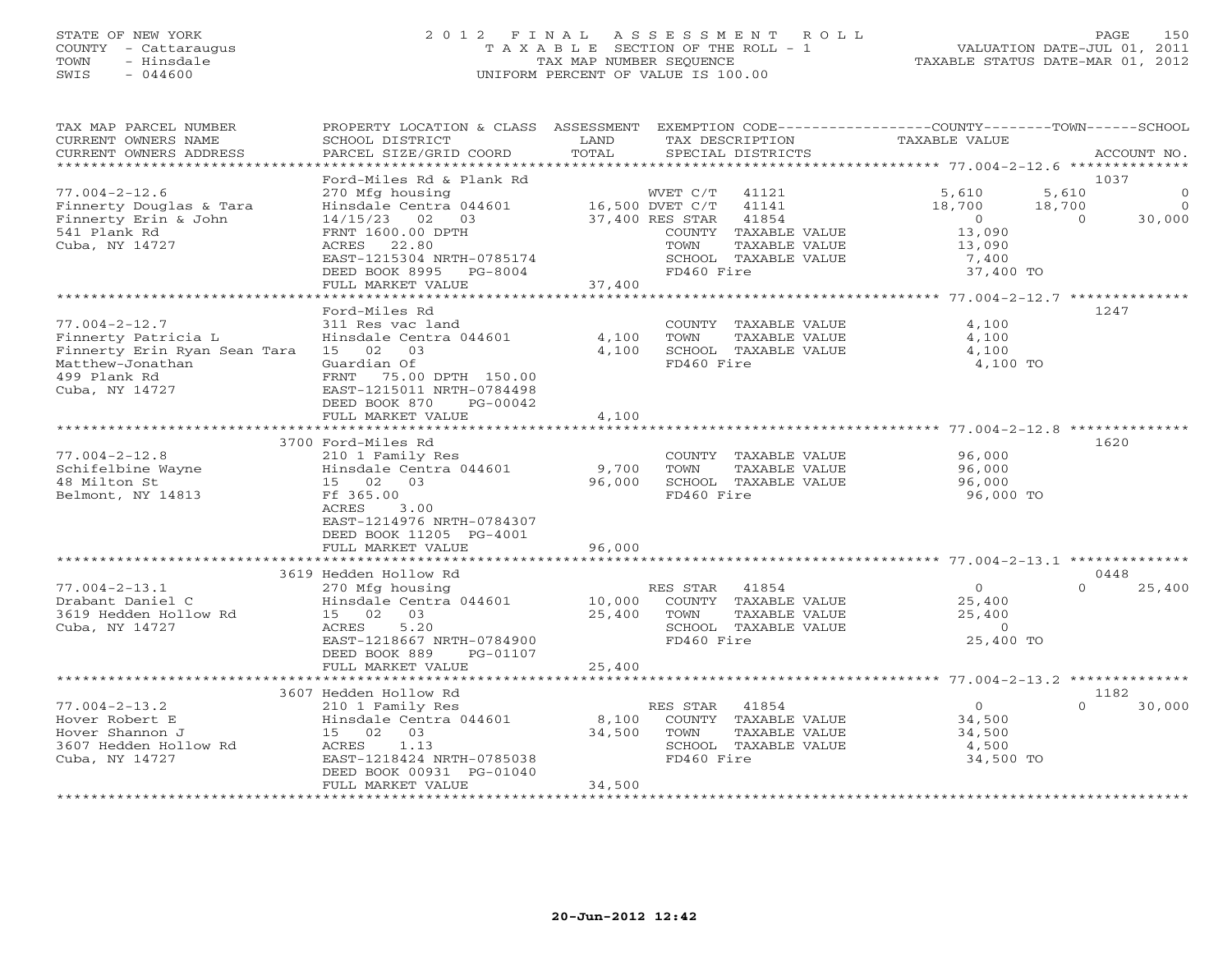# STATE OF NEW YORK 2 0 1 2 F I N A L A S S E S S M E N T R O L L PAGE 151 COUNTY - Cattaraugus T A X A B L E SECTION OF THE ROLL - 1 VALUATION DATE-JUL 01, 2011 TOWN - Hinsdale TAX MAP NUMBER SEQUENCE TAXABLE STATUS DATE-MAR 01, 2012 SWIS - 044600 UNIFORM PERCENT OF VALUE IS 100.00UNIFORM PERCENT OF VALUE IS 100.00

| TAX MAP PARCEL NUMBER<br>CURRENT OWNERS NAME<br>CURRENT OWNERS ADDRESS                          | PROPERTY LOCATION & CLASS ASSESSMENT<br>SCHOOL DISTRICT<br>PARCEL SIZE/GRID COORD                                                                                                                               | LAND<br>TOTAL                    | EXEMPTION CODE-----------------COUNTY-------TOWN------SCHOOL<br>TAX DESCRIPTION<br>SPECIAL DISTRICTS     | <b>TAXABLE VALUE</b>                                | ACCOUNT NO.              |
|-------------------------------------------------------------------------------------------------|-----------------------------------------------------------------------------------------------------------------------------------------------------------------------------------------------------------------|----------------------------------|----------------------------------------------------------------------------------------------------------|-----------------------------------------------------|--------------------------|
| *************************                                                                       |                                                                                                                                                                                                                 |                                  |                                                                                                          |                                                     |                          |
| $77.004 - 2 - 13.3$<br>Larabee Patricia<br>3651 Hedden Hollow Rd<br>Cuba, NY 14727              | 3619 Hedden Hollow Rd<br>311 Res vac land<br>Hinsdale Centra 044601<br>03<br>15 02<br>FRNT 150.00 DPTH 268.00<br>EAST-1218740 NRTH-0784332<br>DEED BOOK 876<br>PG-00749                                         | 7,700<br>7,700                   | COUNTY TAXABLE VALUE<br>TOWN<br>TAXABLE VALUE<br>SCHOOL TAXABLE VALUE<br>FD460 Fire                      | 7,700<br>7,700<br>7,700<br>7,700 TO                 | 1183                     |
|                                                                                                 | FULL MARKET VALUE<br>**********************                                                                                                                                                                     | 7,700<br>* * * * * * * * * * * * |                                                                                                          |                                                     |                          |
|                                                                                                 |                                                                                                                                                                                                                 |                                  |                                                                                                          | ********************* 77.004-2-13.5 **************  |                          |
| $77.004 - 2 - 13.5$<br>Howard Steve A<br>3637 Hedden Hollow Rd<br>Cuba, NY 14727                | 3637 Hedden Hollow Rd<br>210 1 Family Res<br>Hinsdale Centra 044601<br>15 02 03<br>FRNT 209.00 DPTH 164.00<br>EAST-1218612 NRTH-0784166<br>DEED BOOK 847<br>PG-00353<br>FULL MARKET VALUE                       | 7,100<br>44,000<br>44,000        | RES STAR 41854<br>COUNTY TAXABLE VALUE<br>TOWN<br>TAXABLE VALUE<br>SCHOOL TAXABLE VALUE<br>FD460 Fire    | $\circ$<br>44,000<br>44,000<br>14,000<br>44,000 TO  | 1217<br>$\cap$<br>30,000 |
|                                                                                                 | **********************                                                                                                                                                                                          |                                  |                                                                                                          |                                                     |                          |
|                                                                                                 | 3621 Hedden Hollow Rd                                                                                                                                                                                           |                                  |                                                                                                          |                                                     | 1248                     |
| $77.004 - 2 - 13.8$<br>Larabee Patricia<br>3651 Hedden Hollow Rd<br>Cuba, NY 14727              | 270 Mfg housing<br>Hinsdale Centra 044601<br>15 02 03<br>FRNT 80.00 DPTH 290.00<br>EAST-1218724 NRTH-0784447<br>DEED BOOK 862<br>PG-00515<br>FULL MARKET VALUE                                                  | 6,100<br>8,200<br>8,200          | RES STAR<br>41854<br>COUNTY TAXABLE VALUE<br>TOWN<br>TAXABLE VALUE<br>SCHOOL TAXABLE VALUE<br>FD460 Fire | $\Omega$<br>8,200<br>8,200<br>$\Omega$<br>8,200 TO  | $\Omega$<br>8,200        |
|                                                                                                 | . * * * * * * * * * * * * * * * * * *                                                                                                                                                                           | ***********                      |                                                                                                          | ******************** 77.004-2-13.9 **************   |                          |
| $77.004 - 2 - 13.9$<br>Wilson Headley<br>14170 Roof St<br>Ft. Myers, FL 33905                   | Hedden Hollow Rd (Off)<br>314 Rural vac<10<br>Hinsdale Centra 044601<br>15 02 03<br>1.09<br>ACRES<br>EAST-1218758 NRTH-0784780<br>DEED BOOK 3312<br>PG-9001<br>FULL MARKET VALUE                                | 6,600<br>6,600<br>6,600          | COUNTY TAXABLE VALUE<br><b>TOWN</b><br>TAXABLE VALUE<br>SCHOOL TAXABLE VALUE<br>FD460 Fire               | 6,600<br>6,600<br>6,600<br>6,600 TO                 | 1309                     |
|                                                                                                 |                                                                                                                                                                                                                 |                                  |                                                                                                          |                                                     |                          |
|                                                                                                 | 3605 Hedden Hollow Rd                                                                                                                                                                                           |                                  |                                                                                                          |                                                     | 0366                     |
| $77.004 - 2 - 14$<br>Hover Edward<br>Hover Barbara J<br>3605 Hedden Hollow Rd<br>Cuba, NY 14727 | 210 1 Family Res<br>Hinsdale Centra 044601<br>15 02<br>03<br>741/1097 & 844/1121<br>Includes Trailer Ff 280.0<br>ACRES<br>3.60<br>EAST-1218411 NRTH-0784377<br>DEED BOOK 850<br>$PG-00480$<br>FULL MARKET VALUE | 10,200<br>37,000<br>37,000       | 41834<br>SR STAR<br>COUNTY TAXABLE VALUE<br>TOWN<br>TAXABLE VALUE<br>SCHOOL TAXABLE VALUE<br>FD460 Fire  | $\circ$<br>37,000<br>37,000<br>$\circ$<br>37,000 TO | 37,000<br>$\Omega$       |
|                                                                                                 |                                                                                                                                                                                                                 |                                  | *******************************                                                                          |                                                     |                          |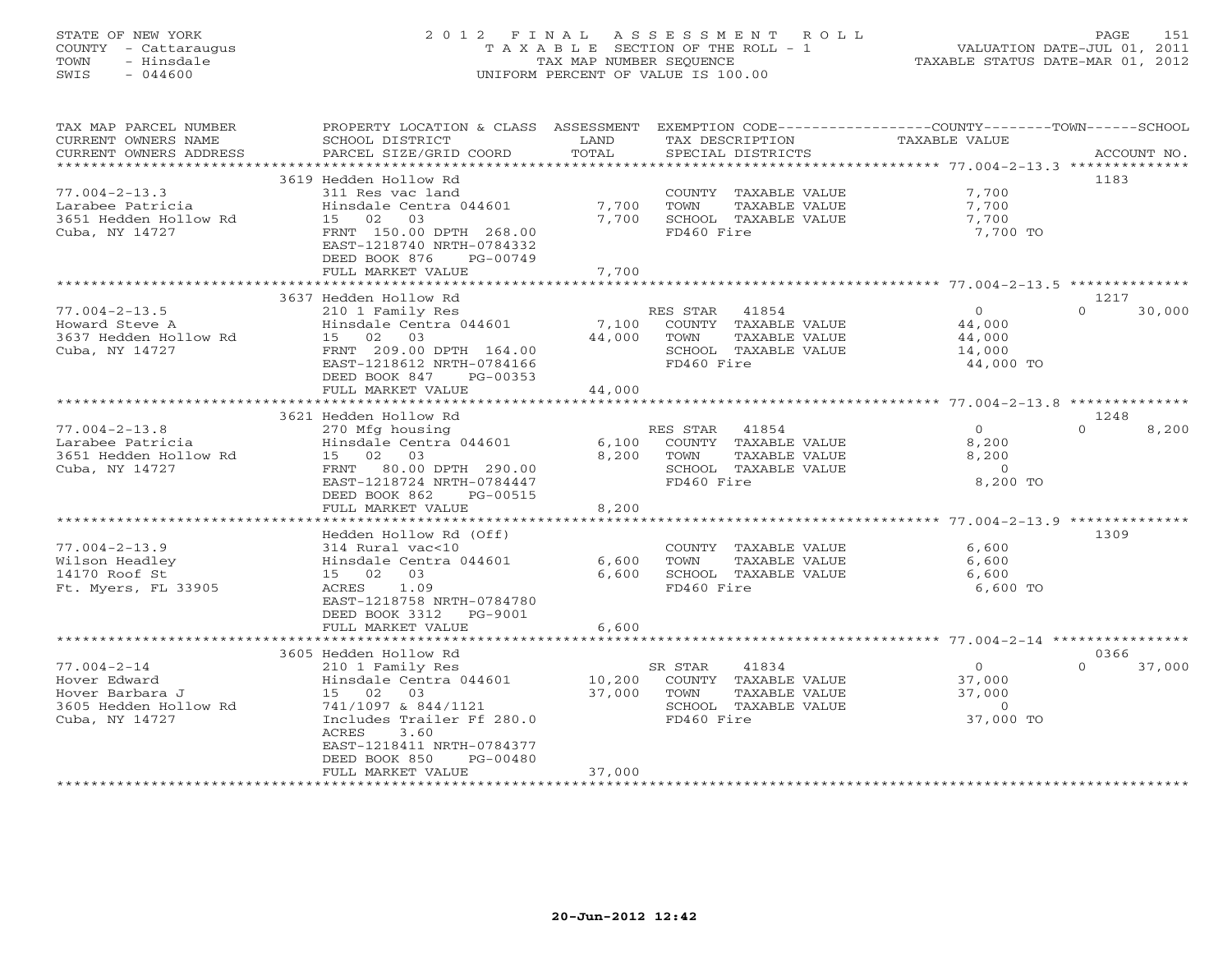# STATE OF NEW YORK 2 0 1 2 F I N A L A S S E S S M E N T R O L L PAGE 152 COUNTY - Cattaraugus T A X A B L E SECTION OF THE ROLL - 1 VALUATION DATE-JUL 01, 2011 TOWN - Hinsdale TAX MAP NUMBER SEQUENCE TAXABLE STATUS DATE-MAR 01, 2012 SWIS - 044600 UNIFORM PERCENT OF VALUE IS 100.00UNIFORM PERCENT OF VALUE IS 100.00

| SCHOOL DISTRICT<br>PARCEL SIZE/GRID COORD                                                                                                                            | LAND<br>TOTAL                                                                                                                                            | TAX DESCRIPTION<br>SPECIAL DISTRICTS                                                                    | TAXABLE VALUE                                                                             | ACCOUNT NO.                                                                               |
|----------------------------------------------------------------------------------------------------------------------------------------------------------------------|----------------------------------------------------------------------------------------------------------------------------------------------------------|---------------------------------------------------------------------------------------------------------|-------------------------------------------------------------------------------------------|-------------------------------------------------------------------------------------------|
|                                                                                                                                                                      |                                                                                                                                                          |                                                                                                         |                                                                                           |                                                                                           |
| 210 1 Family Res<br>Hinsdale Centra 044601<br>02<br>03<br>15<br>FRNT 132.00 DPTH 302.30<br>023<br>BANK<br>EAST-1218099 NRTH-0784245<br>DEED BOOK 00979 PG-00975      | 55,000                                                                                                                                                   | 41854<br>COUNTY TAXABLE VALUE<br>TAXABLE VALUE<br>TOWN<br>SCHOOL TAXABLE VALUE<br>FD460 Fire            | $\overline{O}$<br>55,000<br>55,000<br>25,000<br>55,000 TO                                 | 0595<br>$\Omega$<br>30,000                                                                |
| *******************                                                                                                                                                  |                                                                                                                                                          |                                                                                                         |                                                                                           |                                                                                           |
| 210 1 Family Res<br>Hinsdale Centra 044601<br>15 02 03<br>FRNT 132.00 DPTH 300.33<br>EAST-1217966 NRTH-0784245<br>DEED BOOK 757<br>PG-01019                          | 58,000                                                                                                                                                   | 41854<br>COUNTY TAXABLE VALUE<br>TOWN<br>TAXABLE VALUE<br>SCHOOL TAXABLE VALUE<br>FD460 Fire            | $\overline{0}$<br>58,000<br>58,000<br>28,000<br>58,000 TO                                 | 0922<br>30,000<br>$\Omega$                                                                |
|                                                                                                                                                                      |                                                                                                                                                          |                                                                                                         |                                                                                           |                                                                                           |
|                                                                                                                                                                      |                                                                                                                                                          |                                                                                                         |                                                                                           | 0596                                                                                      |
| 210 1 Family Res<br>Hinsdale Centra 044601<br>15 02 03<br>Inc Gun Shop<br>Ff 294.00<br>ACRES<br>1.75<br>EAST-1217770 NRTH-0784238<br>DEED BOOK 905<br>PG-00406       | 8,600<br>95,500                                                                                                                                          | 41854<br>COUNTY TAXABLE VALUE<br>TOWN<br>TAXABLE VALUE<br>SCHOOL TAXABLE VALUE<br>FD460 Fire            | $\Omega$<br>95,500<br>95,500<br>65,500<br>95,500 TO                                       | $\cap$<br>30,000                                                                          |
| FULL MARKET VALUE                                                                                                                                                    | 95,500                                                                                                                                                   |                                                                                                         |                                                                                           |                                                                                           |
|                                                                                                                                                                      |                                                                                                                                                          |                                                                                                         |                                                                                           | 0258                                                                                      |
| 210 1 Family Res<br>Hinsdale Centra 044601<br>16 02 03<br>FRNT 660.00 DPTH<br>ACRES 22.40<br>EAST-1218089 NRTH-0788643<br>DEED BOOK 740<br>$PG-488$                  | 103,000                                                                                                                                                  | 41834<br>SR STAR<br>COUNTY TAXABLE VALUE<br>TOWN<br>TAXABLE VALUE<br>SCHOOL TAXABLE VALUE<br>FD460 Fire | $\overline{0}$<br>103,000<br>103,000<br>40,800<br>103,000 TO                              | $\Omega$<br>62,200                                                                        |
|                                                                                                                                                                      |                                                                                                                                                          |                                                                                                         |                                                                                           |                                                                                           |
| Town Line Rd<br>322 Rural vac>10<br>Hinsdale Centra 044601<br>08 02 03<br>ACRES 71.59<br>EAST-1220201 NRTH-0791378<br>DEED BOOK 620<br>$PG-488$<br>FULL MARKET VALUE | 27,700<br>27,700<br>27,700                                                                                                                               | COUNTY TAXABLE VALUE<br>TOWN<br>TAXABLE VALUE<br>SCHOOL TAXABLE VALUE<br>FD460 Fire                     | 27,700<br>27,700<br>27,700<br>27,700 TO                                                   | 0419                                                                                      |
|                                                                                                                                                                      | 3597 Hedden Hollow Rd<br>FULL MARKET VALUE<br>3595 Hedden Hollow Rd<br>FULL MARKET VALUE<br>3587 Hedden Hollow Rd<br>296 Yardman Rd<br>FULL MARKET VALUE | PROPERTY LOCATION & CLASS ASSESSMENT<br>55,000<br>58,000<br>103,000                                     | RES STAR<br>7,700<br>* * * * * * * * * * * * *<br>RES STAR<br>7,600<br>RES STAR<br>17,900 | EXEMPTION CODE-----------------COUNTY-------TOWN-----SCHOOL<br>********** 77.004-3-1 **** |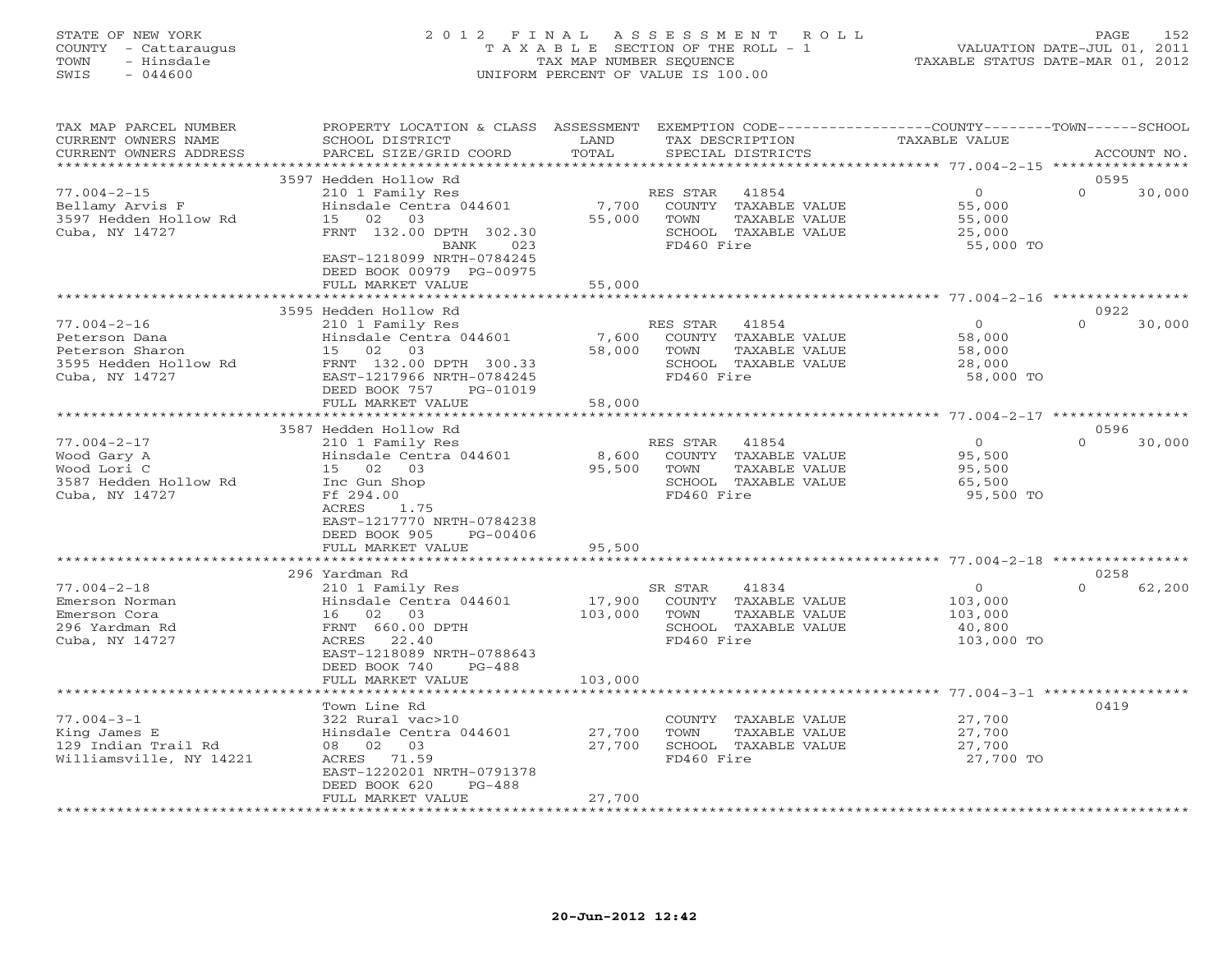# STATE OF NEW YORK 2 0 1 2 F I N A L A S S E S S M E N T R O L L PAGE 153 COUNTY - Cattaraugus T A X A B L E SECTION OF THE ROLL - 1 VALUATION DATE-JUL 01, 2011 TOWN - Hinsdale TAX MAP NUMBER SEQUENCE TAXABLE STATUS DATE-MAR 01, 2012 SWIS - 044600 UNIFORM PERCENT OF VALUE IS 100.00UNIFORM PERCENT OF VALUE IS 100.00

| TAX MAP PARCEL NUMBER<br>CURRENT OWNERS NAME<br>CURRENT OWNERS ADDRESS<br>********************** | SCHOOL DISTRICT<br>PARCEL SIZE/GRID COORD                                                                                                                                             | LAND<br>TOTAL              | TAX DESCRIPTION<br>SPECIAL DISTRICTS                                                                  | PROPERTY LOCATION & CLASS ASSESSMENT EXEMPTION CODE---------------COUNTY-------TOWN-----SCHOOL<br>TAXABLE VALUE<br>ACCOUNT NO. |
|--------------------------------------------------------------------------------------------------|---------------------------------------------------------------------------------------------------------------------------------------------------------------------------------------|----------------------------|-------------------------------------------------------------------------------------------------------|--------------------------------------------------------------------------------------------------------------------------------|
| $77.004 - 3 - 2$<br>King James E<br>129 Indian Trail Rd<br>Williamsville, NY 14221               | Town Line<br>260 Seasonal res<br>Hinsdale Centra 044601<br>08 02 03<br>ACRES 51.86<br>EAST-1221970 NRTH-0791307<br>DEED BOOK 622<br>PG-298<br>FULL MARKET VALUE                       | 22,300<br>27,000<br>27,000 | COUNTY TAXABLE VALUE<br>TOWN<br>TAXABLE VALUE<br>SCHOOL TAXABLE VALUE<br>FD460 Fire                   | 0420<br>27,000<br>27,000<br>27,000<br>27,000 TO                                                                                |
|                                                                                                  |                                                                                                                                                                                       |                            |                                                                                                       |                                                                                                                                |
| $77.004 - 3 - 3.1$<br>Patterson Thomas E<br>Patterson Joan H<br>110 Yardman Rd<br>Cuba, NY 14727 | Yardman Rd (Off)<br>321 Abandoned ag<br>Hinsdale Centra 044601<br>08 02 03<br>ACRES 125.95<br>EAST-1221083 NRTH-0789554<br>DEED BOOK 00961 PG-00226                                   | 38,600<br>38,600           | COUNTY TAXABLE VALUE<br>TOWN<br>TAXABLE VALUE<br>SCHOOL TAXABLE VALUE<br>FD460 Fire                   | 0341<br>38,600<br>38,600<br>38,600<br>38,600 TO                                                                                |
|                                                                                                  | FULL MARKET VALUE                                                                                                                                                                     | 38,600                     |                                                                                                       |                                                                                                                                |
|                                                                                                  | 110 Yardman Rd                                                                                                                                                                        |                            |                                                                                                       | 1128                                                                                                                           |
| $77.004 - 3 - 3.2$<br>Patterson Thomas E<br>Patterson Joan H<br>110 Yardman Rd<br>Cuba, NY 14727 | 210 1 Family Res<br>Hinsdale Centra 044601<br>08 02 03<br>FRNT 50.00 DPTH<br>ACRES<br>9.65 BANK<br>017<br>EAST-1219858 NRTH-0788960<br>DEED BOOK 890<br>PG-00132<br>FULL MARKET VALUE | 13,300<br>85,000<br>85,000 | RES STAR 41854<br>COUNTY TAXABLE VALUE<br>TOWN<br>TAXABLE VALUE<br>SCHOOL TAXABLE VALUE<br>FD460 Fire | $\overline{O}$<br>$\Omega$<br>30,000<br>85,000<br>85,000<br>55,000<br>85,000 TO                                                |
|                                                                                                  |                                                                                                                                                                                       |                            |                                                                                                       |                                                                                                                                |
| $77.004 - 3 - 3.3$<br>Patterson Thomas E<br>Patterson Joan H<br>110 Yardman Rd<br>Cuba, NY 14727 | Yardman Rd<br>322 Rural vac>10<br>Hinsdale Centra 044601<br>08 02 03<br>FRNT 890.00 DPTH<br>ACRES 13.00<br>EAST-1219508 NRTH-0788302<br>DEED BOOK 900<br>PG-00932                     | 14,600<br>14,600           | COUNTY TAXABLE VALUE<br>TOWN<br>TAXABLE VALUE<br>SCHOOL TAXABLE VALUE<br>FD460 Fire                   | 1318<br>14,600<br>14,600<br>14,600<br>14,600 TO                                                                                |
|                                                                                                  | FULL MARKET VALUE                                                                                                                                                                     | 14,600                     |                                                                                                       |                                                                                                                                |
| $77.004 - 3 - 3.6$<br>Herdzik Alan J<br>18 Linden Ave<br>Lancaster, NY 14086                     | Hedden Hollow Rd<br>322 Rural vac>10<br>Hinsdale Centra 044601<br>07 02 03<br>FRNT 450.00 DPTH<br>ACRES 59.65<br>EAST-1220073 NRTH-0787393<br>DEED BOOK 00910 PG-00920                | 25,300<br>25,300           | COUNTY TAXABLE VALUE<br>TOWN<br>TAXABLE VALUE<br>SCHOOL TAXABLE VALUE<br>FD460 Fire                   | 1335<br>25,300<br>25,300<br>25,300<br>25,300 TO                                                                                |
|                                                                                                  | FULL MARKET VALUE                                                                                                                                                                     | 25,300                     |                                                                                                       |                                                                                                                                |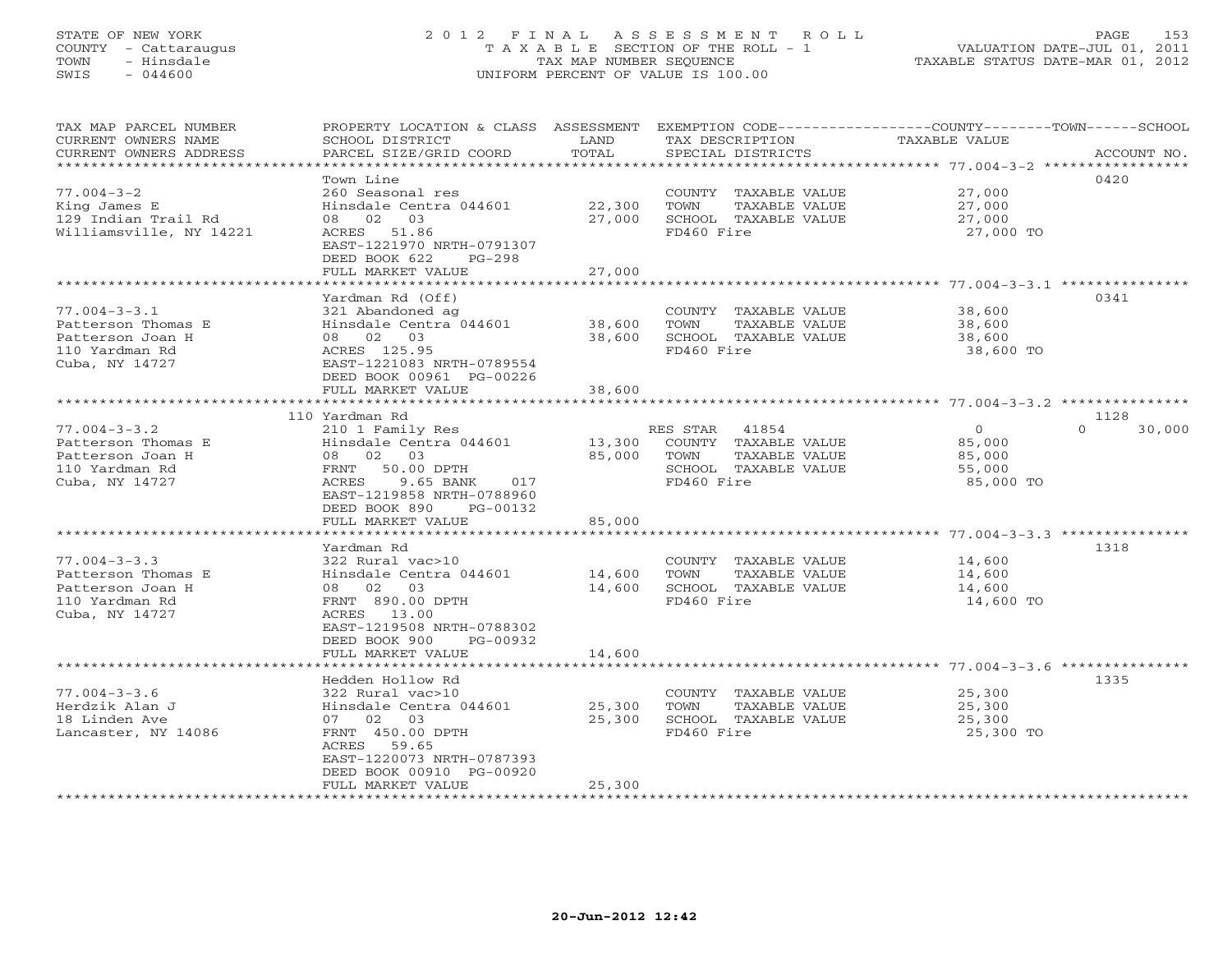# STATE OF NEW YORK 2 0 1 2 F I N A L A S S E S S M E N T R O L L PAGE 154 COUNTY - Cattaraugus T A X A B L E SECTION OF THE ROLL - 1 VALUATION DATE-JUL 01, 2011 TOWN - Hinsdale TAX MAP NUMBER SEQUENCE TAXABLE STATUS DATE-MAR 01, 2012 SWIS - 044600 UNIFORM PERCENT OF VALUE IS 100.00UNIFORM PERCENT OF VALUE IS 100.00

| TAX MAP PARCEL NUMBER<br>CURRENT OWNERS NAME<br>CURRENT OWNERS ADDRESS                      | PROPERTY LOCATION & CLASS ASSESSMENT<br>SCHOOL DISTRICT<br>PARCEL SIZE/GRID COORD                                                                                                                  | LAND<br>TOTAL              | EXEMPTION CODE-----------------COUNTY-------TOWN------SCHOOL<br>TAX DESCRIPTION<br>SPECIAL DISTRICTS     | TAXABLE VALUE                                                                          | ACCOUNT NO.                |
|---------------------------------------------------------------------------------------------|----------------------------------------------------------------------------------------------------------------------------------------------------------------------------------------------------|----------------------------|----------------------------------------------------------------------------------------------------------|----------------------------------------------------------------------------------------|----------------------------|
| ************************                                                                    |                                                                                                                                                                                                    |                            |                                                                                                          |                                                                                        |                            |
| $77.004 - 3 - 3.7$<br>Bugman Chad J<br>34 Center St<br>Hornell, NY 14843                    | Hedden Hollow Rd<br>322 Rural vac>10<br>Hinsdale Centra 044601<br>06/07<br>02<br>03<br>745/673<br>ACRES<br>98.10<br>EAST-1220521 NRTH-0784177                                                      | 35,900<br>35,900           | COUNTY TAXABLE VALUE<br>TOWN<br>TAXABLE VALUE<br>SCHOOL TAXABLE VALUE<br>FD460 Fire                      | 35,900<br>35,900<br>35,900<br>35,900 TO                                                | 1336                       |
|                                                                                             | DEED BOOK 13056 PG-7002                                                                                                                                                                            |                            |                                                                                                          |                                                                                        |                            |
|                                                                                             | FULL MARKET VALUE                                                                                                                                                                                  | 35,900                     |                                                                                                          | $77.004 - 3 - 3.8$                                                                     |                            |
| $77.004 - 3 - 3.8$<br>Herdzik Alan J<br>18 Linden Ave<br>Lancaster, NY 14086                | Hedden Hollow Rd<br>321 Abandoned ag<br>Hinsdale Centra 044601<br>07 02<br>03<br>FRNT 200.00 DPTH<br>52.00<br>ACRES<br>EAST-1219648 NRTH-0786384<br>DEED BOOK 00926 PG-01135<br>FULL MARKET VALUE  | 23,800<br>23,800<br>23,800 | COUNTY TAXABLE VALUE<br>TOWN<br>TAXABLE VALUE<br>SCHOOL TAXABLE VALUE<br>FD460 Fire                      | 23,800<br>23,800<br>23,800<br>23,800 TO                                                | 1406                       |
|                                                                                             |                                                                                                                                                                                                    |                            |                                                                                                          | ******** 77.004-3-4 **                                                                 |                            |
| $77.004 - 3 - 4$<br>Wilson Mark M<br>3791 Hedden Hollow Rd<br>Cuba, NY 14727                | 3791 Hedden Hollow Rd<br>210 1 Family Res<br>Hinsdale Centra 044601<br>03<br>08 02<br>Ff 195.00<br>ACRES 14.32<br>EAST-1221993 NRTH-0788899<br>FULL MARKET VALUE                                   | 15,100<br>38,500<br>38,500 | 41854<br>RES STAR<br>COUNTY TAXABLE VALUE<br>TOWN<br>TAXABLE VALUE<br>SCHOOL TAXABLE VALUE<br>FD460 Fire | $\circ$<br>38,500<br>38,500<br>8,500<br>38,500 TO                                      | 0801<br>$\Omega$<br>30,000 |
|                                                                                             |                                                                                                                                                                                                    |                            |                                                                                                          | ************* 77.004-3-5.2 ***************                                             |                            |
| $77.004 - 3 - 5.2$<br>Holdcroft Laurie<br>Hedden Hollow Rd<br>PO Box 3825<br>Cuba, NY 14727 | 3825 Hedden Hollow Rd<br>210 1 Family Res<br>Hinsdale Centra 044601<br>08 02<br>03<br>Ff 271.00<br>ACRES<br>1.35<br>EAST-1222597 NRTH-0788921<br>DEED BOOK 7706<br>PG-6003                         | 8,300<br>10,000            | COUNTY<br>TAXABLE VALUE<br>TOWN<br>TAXABLE VALUE<br>SCHOOL TAXABLE VALUE<br>FD460 Fire                   | 10,000<br>10,000<br>10,000<br>10,000 TO                                                | 1432                       |
|                                                                                             | FULL MARKET VALUE                                                                                                                                                                                  | 10,000                     |                                                                                                          |                                                                                        |                            |
| $77.004 - 3 - 6$<br>Lute Von R<br>1368 Windfall Rd<br>Olean, NY 14760                       | Hedden Hollow Rd<br>314 Rural vac<10<br>Hinsdale Centra 044601<br>08 02<br>03<br>FRNT 580.00 DPTH<br>10.30<br>ACRES<br>EAST-1221849 NRTH-0788359<br>DEED BOOK 7198<br>PG-7002<br>FULL MARKET VALUE | 13,500<br>13,500<br>13,500 | COUNTY<br>TAXABLE VALUE<br>TOWN<br>TAXABLE VALUE<br>SCHOOL TAXABLE VALUE<br>FD460 Fire                   | ********************* 77.004-3-6 **********<br>13,500<br>13,500<br>13,500<br>13,500 TO | 0718                       |
|                                                                                             |                                                                                                                                                                                                    |                            |                                                                                                          |                                                                                        |                            |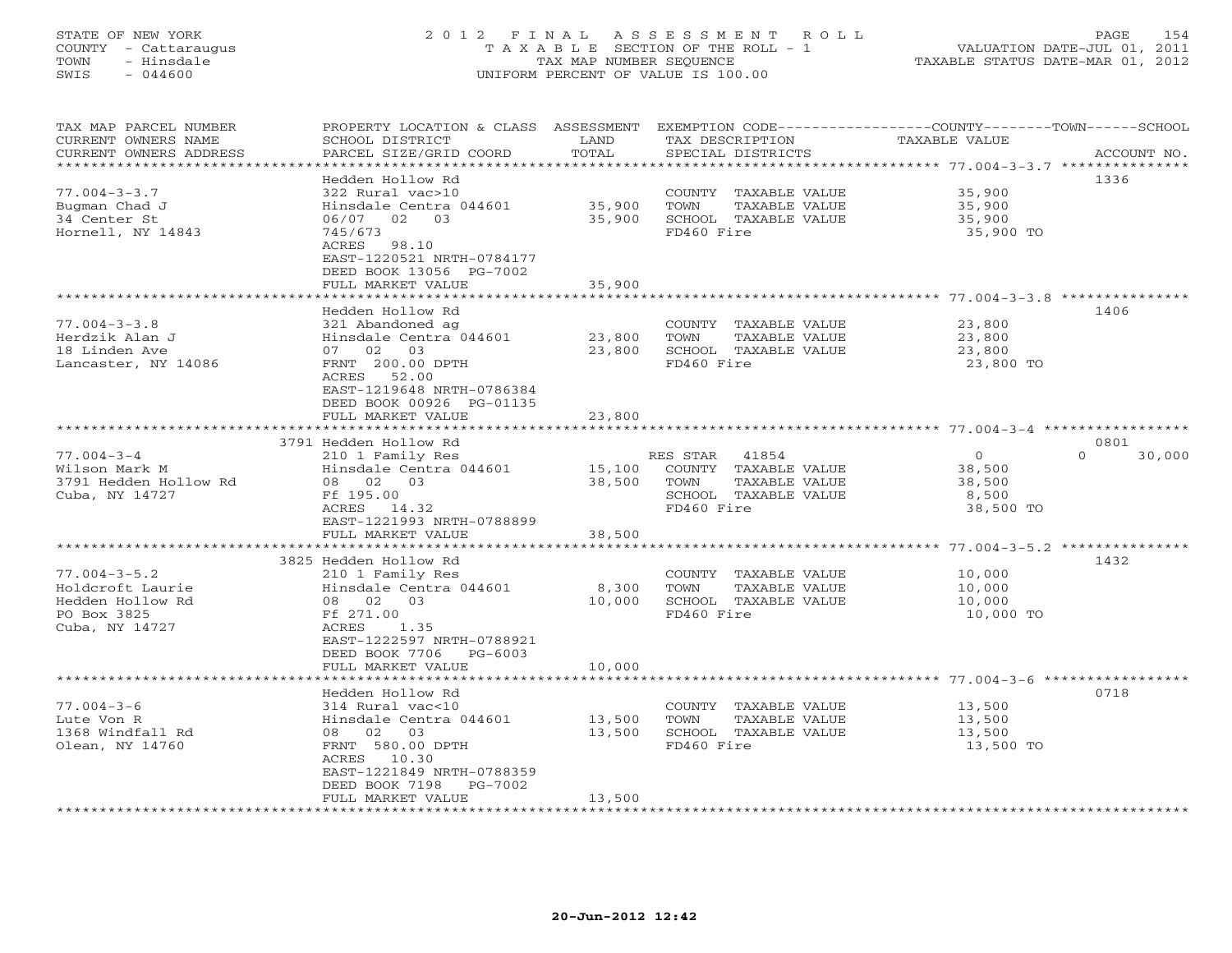#### STATE OF NEW YORK 2 0 1 2 F I N A L A S S E S S M E N T R O L L PAGE 155 COUNTY - Cattaraugus T A X A B L E SECTION OF THE ROLL - 1 VALUATION DATE-JUL 01, 2011 TOWN - Hinsdale TAX MAP NUMBER SEQUENCE TAXABLE STATUS DATE-MAR 01, 2012 SWIS - 044600 UNIFORM PERCENT OF VALUE IS 100.00UNIFORM PERCENT OF VALUE IS 100.00

| TAX MAP PARCEL NUMBER<br>CURRENT OWNERS NAME<br>CURRENT OWNERS ADDRESS                              | PROPERTY LOCATION & CLASS ASSESSMENT<br>SCHOOL DISTRICT<br>PARCEL SIZE/GRID COORD                                                                                                                 | LAND<br>TAX DESCRIPTION<br>TOTAL<br>SPECIAL DISTRICTS                                                                                         | EXEMPTION CODE-----------------COUNTY-------TOWN------SCHOOL<br>TAXABLE VALUE<br>ACCOUNT NO.                    |
|-----------------------------------------------------------------------------------------------------|---------------------------------------------------------------------------------------------------------------------------------------------------------------------------------------------------|-----------------------------------------------------------------------------------------------------------------------------------------------|-----------------------------------------------------------------------------------------------------------------|
|                                                                                                     |                                                                                                                                                                                                   | **********                                                                                                                                    |                                                                                                                 |
| $77.004 - 3 - 7.1$<br>Straub Lawrence<br>Straub Patricia<br>3820 Heddon Hollow Rd<br>Cuba, NY 14727 | 3820 Hedden Hollow Rd<br>210 1 Family Res<br>Hinsdale Centra 044601<br>07/08<br>02<br>03<br>Ff 300.00<br>ACRES<br>2.40<br>EAST-1222589 NRTH-0788540<br>DEED BOOK 725<br>PG-00842                  | CVET C/T<br>41131<br>9,200 SR STAR<br>41834<br>80,000<br>COUNTY TAXABLE VALUE<br>TAXABLE VALUE<br>TOWN<br>SCHOOL TAXABLE VALUE<br>FD460 Fire  | 0736<br>20,000<br>20,000<br>$\overline{0}$<br>62,200<br>$\Omega$<br>60,000<br>60,000<br>17,800<br>80,000 TO     |
|                                                                                                     | FULL MARKET VALUE                                                                                                                                                                                 | 80,000                                                                                                                                        |                                                                                                                 |
|                                                                                                     |                                                                                                                                                                                                   |                                                                                                                                               | ******** 77.004-3-7.2 *********                                                                                 |
| $77.004 - 3 - 7.2$<br>Graham Barry<br>Graham Diane<br>PO Box 114<br>Colebrook, NH 03576             | Hedden Hollow Rd<br>314 Rural vac<10<br>Hinsdale Centra 044601<br>08 02 03<br>FRNT 280.00 DPTH<br>2.85<br>ACRES<br>EAST-1222492 NRTH-0788218<br>DEED BOOK 1771<br>$PG-3001$                       | COUNTY<br>TAXABLE VALUE<br>9,600<br>TOWN<br>TAXABLE VALUE<br>SCHOOL TAXABLE VALUE<br>9,600<br>FD460 Fire                                      | 1391<br>9,600<br>9,600<br>9,600<br>9,600 TO                                                                     |
|                                                                                                     | FULL MARKET VALUE                                                                                                                                                                                 | 9,600                                                                                                                                         |                                                                                                                 |
|                                                                                                     |                                                                                                                                                                                                   |                                                                                                                                               |                                                                                                                 |
|                                                                                                     | 3798 Hedden Hollow Rd                                                                                                                                                                             |                                                                                                                                               | 0161                                                                                                            |
| $77.004 - 3 - 8$<br>McMaster Carol<br>3798 Hedden Hollow Rd<br>Cuba, NY 14727                       | 210 1 Family Res<br>Hinsdale Centra 044601<br>07 02<br>03<br>Ff 330.00<br>ACRES 13.03<br>EAST-1222480 NRTH-0787558<br>DEED BOOK 00931 PG-00910                                                    | SR STAR<br>41834<br>14,600<br>COUNTY<br>TAXABLE VALUE<br>84,000<br>TOWN<br>TAXABLE VALUE<br>SCHOOL TAXABLE VALUE<br>FD460 Fire                | $\overline{0}$<br>$\Omega$<br>62,200<br>84,000<br>84,000<br>21,800<br>84,000 TO                                 |
|                                                                                                     | FULL MARKET VALUE                                                                                                                                                                                 | 84,000                                                                                                                                        |                                                                                                                 |
|                                                                                                     | **********************                                                                                                                                                                            |                                                                                                                                               |                                                                                                                 |
|                                                                                                     | 3782 Hedden Hollow Rd                                                                                                                                                                             |                                                                                                                                               | 0272                                                                                                            |
| $77.004 - 3 - 9.1$<br>Foster Bruce W<br>Foster Julie A<br>3782 Hedden Hollow Rd<br>Cuba, NY 14727   | 270 Mfg housing<br>Hinsdale Centra 044601<br>07 02<br>03<br>Ff 270.00<br>ACRES<br>1.50<br>EAST-1221973 NRTH-0787472<br>DEED BOOK 1479<br>PG-4001                                                  | CVET C/T<br>41131<br>41854<br>8,400 RES STAR<br>26,500<br>COUNTY TAXABLE VALUE<br>TAXABLE VALUE<br>TOWN<br>SCHOOL TAXABLE VALUE<br>FD460 Fire | 6,625<br>6,625<br>$\overline{0}$<br>26,500<br>$\Omega$<br>$\Omega$<br>19,875<br>19,875<br>$\Omega$<br>26,500 TO |
|                                                                                                     | FULL MARKET VALUE                                                                                                                                                                                 | 26,500                                                                                                                                        |                                                                                                                 |
|                                                                                                     |                                                                                                                                                                                                   |                                                                                                                                               | ********* 77.004-3-9.2 ***************                                                                          |
| $77.004 - 3 - 9.2$<br>Smith Howard B Jr<br>3788 Hedden Hollow Rd<br>Cuba, NY 14727                  | 3788 Hedden Hollow Rd<br>210 1 Family Res<br>Hinsdale Centra 044601<br>07 02<br>03<br>Ff 170.00<br>ACRES<br>2.90<br>EAST-1222168 NRTH-0787528<br>DEED BOOK 901<br>$PG-00426$<br>FULL MARKET VALUE | 41854<br>RES STAR<br>8,100<br>COUNTY TAXABLE VALUE<br>65,000<br>TOWN<br>TAXABLE VALUE<br>SCHOOL TAXABLE VALUE<br>FD460 Fire<br>65,000         | 1320<br>$\overline{0}$<br>$\Omega$<br>30,000<br>65,000<br>65,000<br>35,000<br>65,000 TO                         |
|                                                                                                     |                                                                                                                                                                                                   |                                                                                                                                               |                                                                                                                 |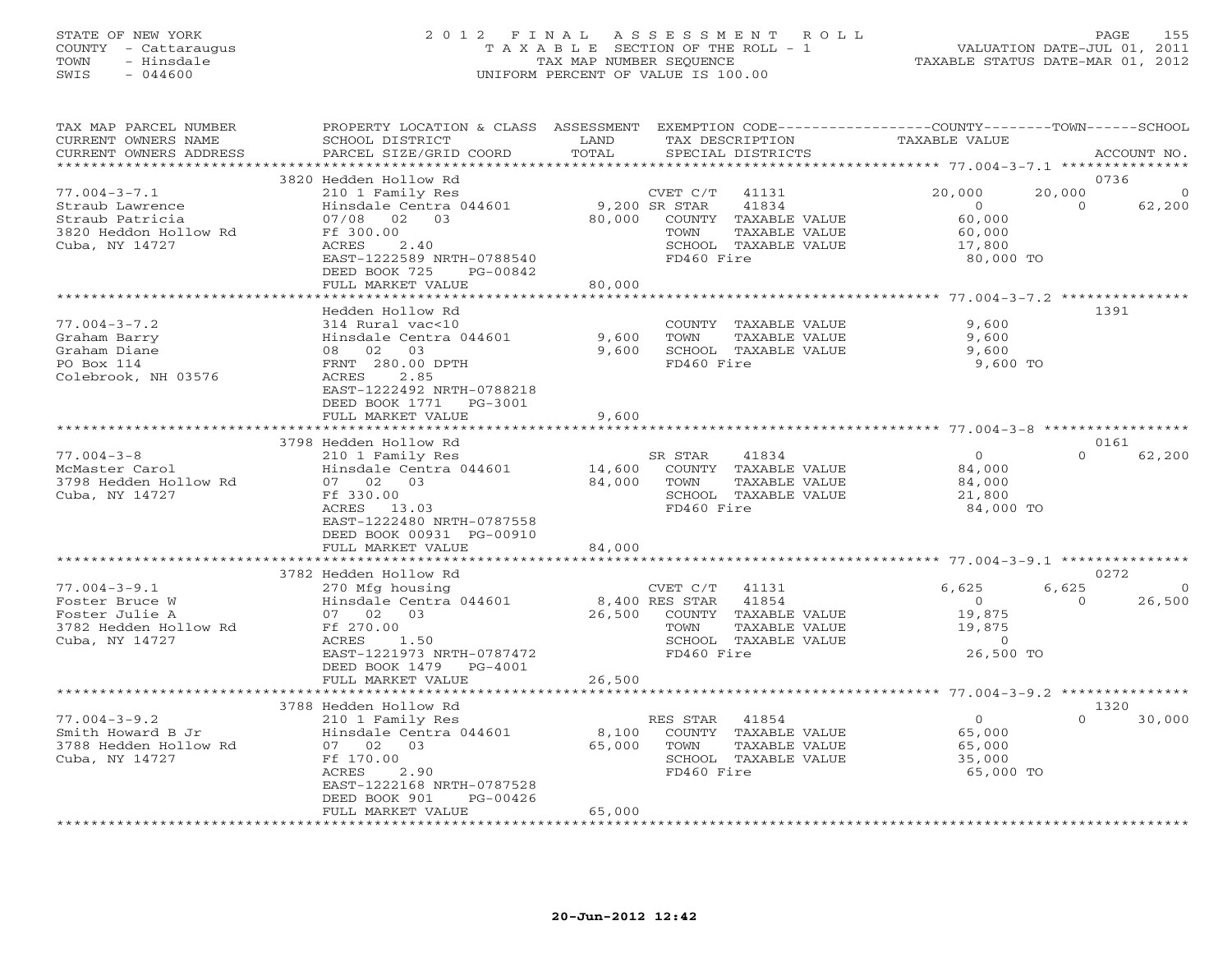# STATE OF NEW YORK 2 0 1 2 F I N A L A S S E S S M E N T R O L L PAGE 156 COUNTY - Cattaraugus T A X A B L E SECTION OF THE ROLL - 1 VALUATION DATE-JUL 01, 2011 TOWN - Hinsdale TAX MAP NUMBER SEQUENCE TAXABLE STATUS DATE-MAR 01, 2012 SWIS - 044600 UNIFORM PERCENT OF VALUE IS 100.00

TAX MAP PARCEL NUMBER PROPERTY LOCATION & CLASS ASSESSMENT EXEMPTION CODE-----------------COUNTY-------TOWN------SCHOOL<br>CURRENT OWNERS NAME SCHOOL DISTRICT LAND TAX DESC \*\*\*\*\*\*\*\*\*\*\*\*\*\*\*\*\*\*\*\*\*\*\*\*\*\*\*\*\*\*\*\*\*\*\*\*\*\*\*\*\*\*\*\*\*\*\*\*\*\*\*\*\*\*\*\*\*\*\*\*\*\*\*\*\*\*\*\*\*\*\*\*\*\*\*\*\*\*\*\*\*\*\*\*\*\*\*\*\*\*\*\*\*\*\*\*\*\*\*\*\*\*\* 77.004-3-10 \*\*\*\*\*\*\*\*\*\*\*\*\*\*\*\* Hedden Hollow Rd 065777.004-3-10 312 Vac w/imprv COUNTY TAXABLE VALUE 18,400 Rice Robert S Hinsdale Centra 044601 17,100 TOWN TAXABLE VALUE 18,400 278 Broad St 07 02 03 18,400 SCHOOL TAXABLE VALUE 18,400 Tonawanda, NY 14150 FRNT 1260.00 DPTH FD460 Fire 18,400 TO ACRES 19.34 EAST-1221447 NRTH-0787604 DEED BOOK 875 PG-00991FULL MARKET VALUE 18,400 \*\*\*\*\*\*\*\*\*\*\*\*\*\*\*\*\*\*\*\*\*\*\*\*\*\*\*\*\*\*\*\*\*\*\*\*\*\*\*\*\*\*\*\*\*\*\*\*\*\*\*\*\*\*\*\*\*\*\*\*\*\*\*\*\*\*\*\*\*\*\*\*\*\*\*\*\*\*\*\*\*\*\*\*\*\*\*\*\*\*\*\*\*\*\*\*\*\*\*\*\*\*\* 77.004-3-11 \*\*\*\*\*\*\*\*\*\*\*\*\*\*\*\* Hedden Hollow Rd 001677.004-3-11 260 Seasonal res COUNTY TAXABLE VALUE 37,500 Meier Darren Hinsdale Centra 044601 8,600 TOWN TAXABLE VALUE 37,500 4006 Eckharct Rd 08 02 03 37,500 SCHOOL TAXABLE VALUE 37,500 Hamburg, NY 14075 FRNT 220.00 DPTH FD460 Fire 37,500 TO ACRES 1.76 EAST-1221247 NRTH-0786896 DEED BOOK 4946 PG-9001 FULL MARKET VALUE 37,500 \*\*\*\*\*\*\*\*\*\*\*\*\*\*\*\*\*\*\*\*\*\*\*\*\*\*\*\*\*\*\*\*\*\*\*\*\*\*\*\*\*\*\*\*\*\*\*\*\*\*\*\*\*\*\*\*\*\*\*\*\*\*\*\*\*\*\*\*\*\*\*\*\*\*\*\*\*\*\*\*\*\*\*\*\*\*\*\*\*\*\*\*\*\*\*\*\*\*\*\*\*\*\* 77.004-3-12 \*\*\*\*\*\*\*\*\*\*\*\*\*\*\*\* Hedden Hollow Rd 122877.004-3-12 314 Rural vac<10 COUNTY TAXABLE VALUE 2,000 Meier Darren C Hinsdale Centra 044601 2,000 TOWN TAXABLE VALUE 2,000 4006 Eckharct Rd 07 02 03 2,000 SCHOOL TAXABLE VALUE 2,000 Hamburg, NY 14075 FRNT 640.00 DPTH FD460 Fire 2,000 TO ACRES 2.41 EAST-1221161 NRTH-0786595DEED BOOK 00983 PG-00315 FULL MARKET VALUE 2,000 \*\*\*\*\*\*\*\*\*\*\*\*\*\*\*\*\*\*\*\*\*\*\*\*\*\*\*\*\*\*\*\*\*\*\*\*\*\*\*\*\*\*\*\*\*\*\*\*\*\*\*\*\*\*\*\*\*\*\*\*\*\*\*\*\*\*\*\*\*\*\*\*\*\*\*\*\*\*\*\*\*\*\*\*\*\*\*\*\*\*\*\*\*\*\*\*\*\*\*\*\*\*\* 77.004-3-13.1 \*\*\*\*\*\*\*\*\*\*\*\*\*\* Hedden Hollow Rd 096977.004-3-13.1 314 Rural vac<10 COUNTY TAXABLE VALUE 8,100 Brown Frank F Hinsdale Centra 044601 8,100 TOWN TAXABLE VALUE 8,100 Brown Kathleen M 07 02 03 8,100 SCHOOL TAXABLE VALUE 8,100 3696 Heddon Hollow Rd FRNT 790.00 DPTH FD460 Fire 8,100 TO Cuba, NY 14727 ACRES 1.16 EAST-1221402 NRTH-0786628 DEED BOOK 901 PG-00387 FULL MARKET VALUE 8,100 \*\*\*\*\*\*\*\*\*\*\*\*\*\*\*\*\*\*\*\*\*\*\*\*\*\*\*\*\*\*\*\*\*\*\*\*\*\*\*\*\*\*\*\*\*\*\*\*\*\*\*\*\*\*\*\*\*\*\*\*\*\*\*\*\*\*\*\*\*\*\*\*\*\*\*\*\*\*\*\*\*\*\*\*\*\*\*\*\*\*\*\*\*\*\*\*\*\*\*\*\*\*\* 77.004-3-13.2 \*\*\*\*\*\*\*\*\*\*\*\*\*\* 3772 Hedden Hollow Rd 028777.004-3-13.2 270 Mfg housing COUNTY TAXABLE VALUE 12,000 Frost Margaret Hinsdale Centra 044601 8,100 TOWN TAXABLE VALUE 12,000 3772 Hedden Holw 07 02 03 12,000 SCHOOL TAXABLE VALUE 12,000 Cuba, NY 14727 Ff 165.00 FD460 Fire 12,000 TO ACRES 1.16 EAST-1221798 NRTH-0787307 FULL MARKET VALUE 12,000 \*\*\*\*\*\*\*\*\*\*\*\*\*\*\*\*\*\*\*\*\*\*\*\*\*\*\*\*\*\*\*\*\*\*\*\*\*\*\*\*\*\*\*\*\*\*\*\*\*\*\*\*\*\*\*\*\*\*\*\*\*\*\*\*\*\*\*\*\*\*\*\*\*\*\*\*\*\*\*\*\*\*\*\*\*\*\*\*\*\*\*\*\*\*\*\*\*\*\*\*\*\*\*\*\*\*\*\*\*\*\*\*\*\*\*\*\*\*\*\*\*\*\*\*\*\*\*\*\*\*\*\*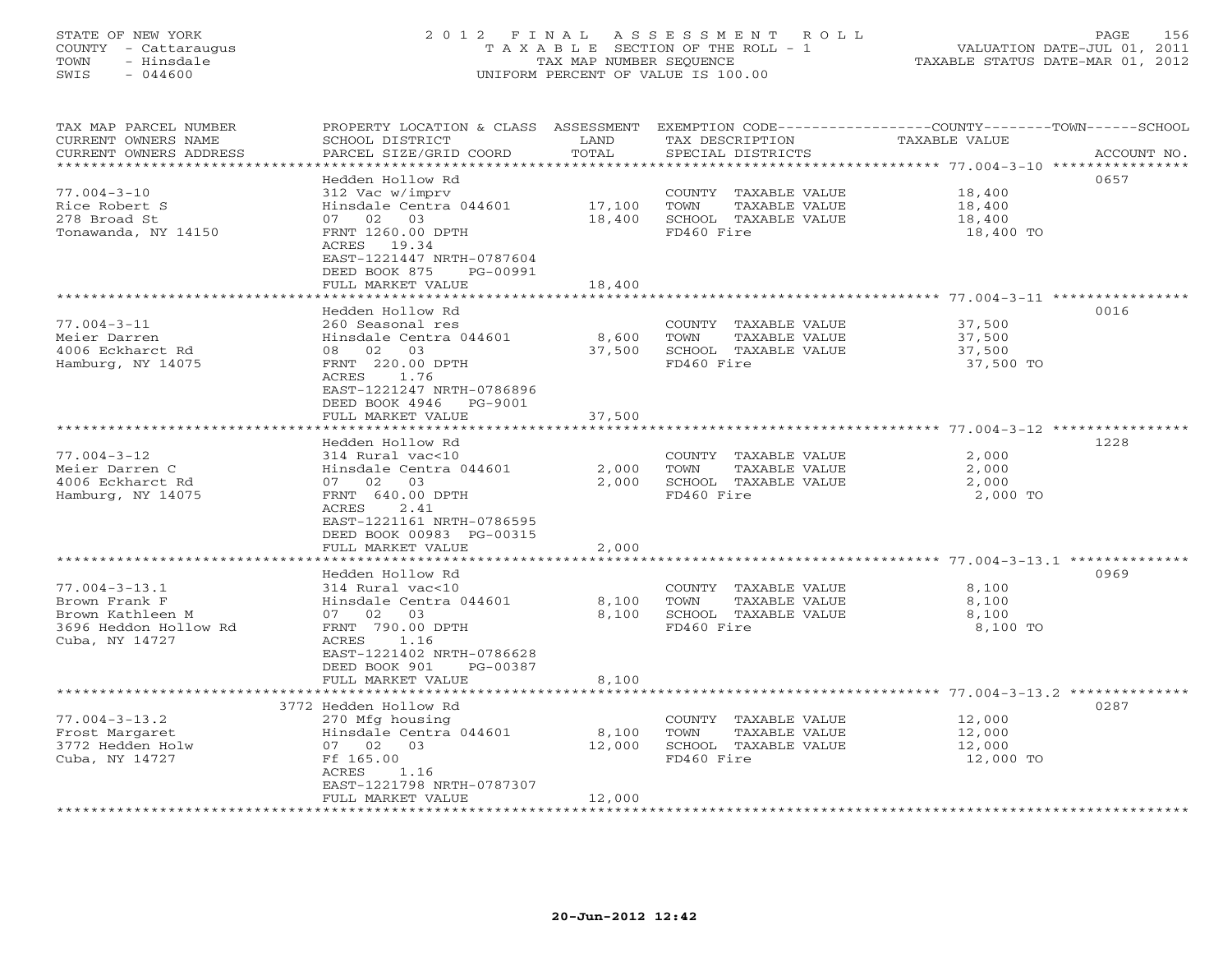# STATE OF NEW YORK 2 0 1 2 F I N A L A S S E S S M E N T R O L L PAGE 157 COUNTY - Cattaraugus T A X A B L E SECTION OF THE ROLL - 1 VALUATION DATE-JUL 01, 2011 TOWN - Hinsdale TAX MAP NUMBER SEQUENCE TAXABLE STATUS DATE-MAR 01, 2012 SWIS - 044600 UNIFORM PERCENT OF VALUE IS 100.00UNIFORM PERCENT OF VALUE IS 100.00

| TAX MAP PARCEL NUMBER<br>CURRENT OWNERS NAME<br>CURRENT OWNERS ADDRESS                              | PROPERTY LOCATION & CLASS ASSESSMENT EXEMPTION CODE---------------COUNTY-------TOWN-----SCHOOL<br>SCHOOL DISTRICT<br>PARCEL SIZE/GRID COORD                                              | LAND<br>TOTAL              | TAX DESCRIPTION<br>SPECIAL DISTRICTS                                                                            | TAXABLE VALUE                                       | ACCOUNT NO.                |
|-----------------------------------------------------------------------------------------------------|------------------------------------------------------------------------------------------------------------------------------------------------------------------------------------------|----------------------------|-----------------------------------------------------------------------------------------------------------------|-----------------------------------------------------|----------------------------|
| *************************                                                                           |                                                                                                                                                                                          |                            |                                                                                                                 |                                                     |                            |
| $77.004 - 3 - 14$<br>Whitney Veronica<br>1142 Nys Rte 446 Rd<br>Hinsdale, NY 14743                  | 3700 Hedden Hollow Rd<br>270 Mfg housing<br>Hinsdale Centra 044601<br>07 02 03<br>FRNT 135.00 DPTH 150.00<br>EAST-1221620 NRTH-0786914<br>DEED BOOK 913<br>PG-00109<br>FULL MARKET VALUE | 5,700<br>9,700<br>9,700    | RES STAR<br>41854<br>COUNTY TAXABLE VALUE<br>TOWN<br>TAXABLE VALUE<br>SCHOOL TAXABLE VALUE<br>FD460 Fire        | $\Omega$<br>9,700<br>9,700<br>$\Omega$<br>9,700 TO  | 0298<br>$\Omega$<br>9,700  |
|                                                                                                     |                                                                                                                                                                                          |                            |                                                                                                                 |                                                     |                            |
| $77.004 - 3 - 15$<br>Foster Arthur C<br>Foster Barbara J<br>3766 Hedden Hollow Rd<br>Cuba, NY 14727 | 3766 Hedden Hollow Rd<br>210 1 Family Res<br>Hinsdale Centra 044601<br>07 02 03<br>FRNT 288.00 DPTH 150.00<br>EAST-1221701 NRTH-0787088<br>DEED BOOK 00923 PG-00585<br>FULL MARKET VALUE | 8,000<br>49,000<br>49,000  | RES STAR 41854<br>COUNTY TAXABLE VALUE<br>TOWN<br>TAXABLE VALUE<br>SCHOOL TAXABLE VALUE<br>FD460 Fire           | $\Omega$<br>49,000<br>49,000<br>19,000<br>49,000 TO | 0286<br>$\Omega$<br>30,000 |
|                                                                                                     |                                                                                                                                                                                          |                            |                                                                                                                 |                                                     |                            |
|                                                                                                     | 3696 Hedden Hollow Rd                                                                                                                                                                    |                            |                                                                                                                 |                                                     | 0639                       |
| $77.004 - 3 - 16$<br>Brown Frank F<br>Brown Kathleen M<br>3696 Heddon Hollow Rd<br>Cuba, NY 14727   | 210 1 Family Res<br>Hinsdale Centra 044601<br>07 02 03<br>ACRES 12.00<br>EAST-1221523 NRTH-0786473<br>DEED BOOK 901<br>PG-00387                                                          | 32,700                     | RES STAR<br>41854<br>12,700 COUNTY TAXABLE VALUE<br>TAXABLE VALUE<br>TOWN<br>SCHOOL TAXABLE VALUE<br>FD460 Fire | $\circ$<br>32,700<br>32,700<br>2,700<br>32,700 TO   | 30,000<br>$\cap$           |
|                                                                                                     | FULL MARKET VALUE                                                                                                                                                                        | 32,700                     |                                                                                                                 |                                                     |                            |
|                                                                                                     |                                                                                                                                                                                          |                            |                                                                                                                 |                                                     |                            |
| $77.004 - 3 - 17$<br>Brown Frank Kathleen<br>3696 Heddon Hollow Rd<br>Cuba, NY 14727                | Hedden Hollow Rd (Off)<br>314 Rural vac<10<br>Hinsdale Centra 044601<br>07 02 03<br>6.00<br>ACRES<br>EAST-1221469 NRTH-0786091<br>DEED BOOK 1003<br>$PG-250$<br>FULL MARKET VALUE        | 10,300<br>10,300<br>10,300 | COUNTY TAXABLE VALUE<br>TOWN<br>TAXABLE VALUE<br>SCHOOL TAXABLE VALUE<br>FD460 Fire                             | 10,300<br>10,300<br>10,300<br>10,300 TO             | 0604                       |
|                                                                                                     |                                                                                                                                                                                          |                            |                                                                                                                 |                                                     |                            |
| $77.004 - 3 - 18$<br>Shaffer Kris Ross<br>63 Wolf Run Rd<br>Cuba, NY 14727                          | Hedden Hollow Rd (Off)<br>311 Res vac land<br>Hinsdale Centra 044601<br>07 02 03<br>3.14<br>ACRES<br>EAST-1221225 NRTH-0785571<br>DEED BOOK 1012<br>$PG-937$<br>FULL MARKET VALUE        | 8,300<br>8,300<br>8,300    | COUNTY TAXABLE VALUE<br>TOWN<br>TAXABLE VALUE<br>SCHOOL TAXABLE VALUE<br>FD460 Fire                             | 8,300<br>8,300<br>8,300<br>8,300 TO                 | 0887                       |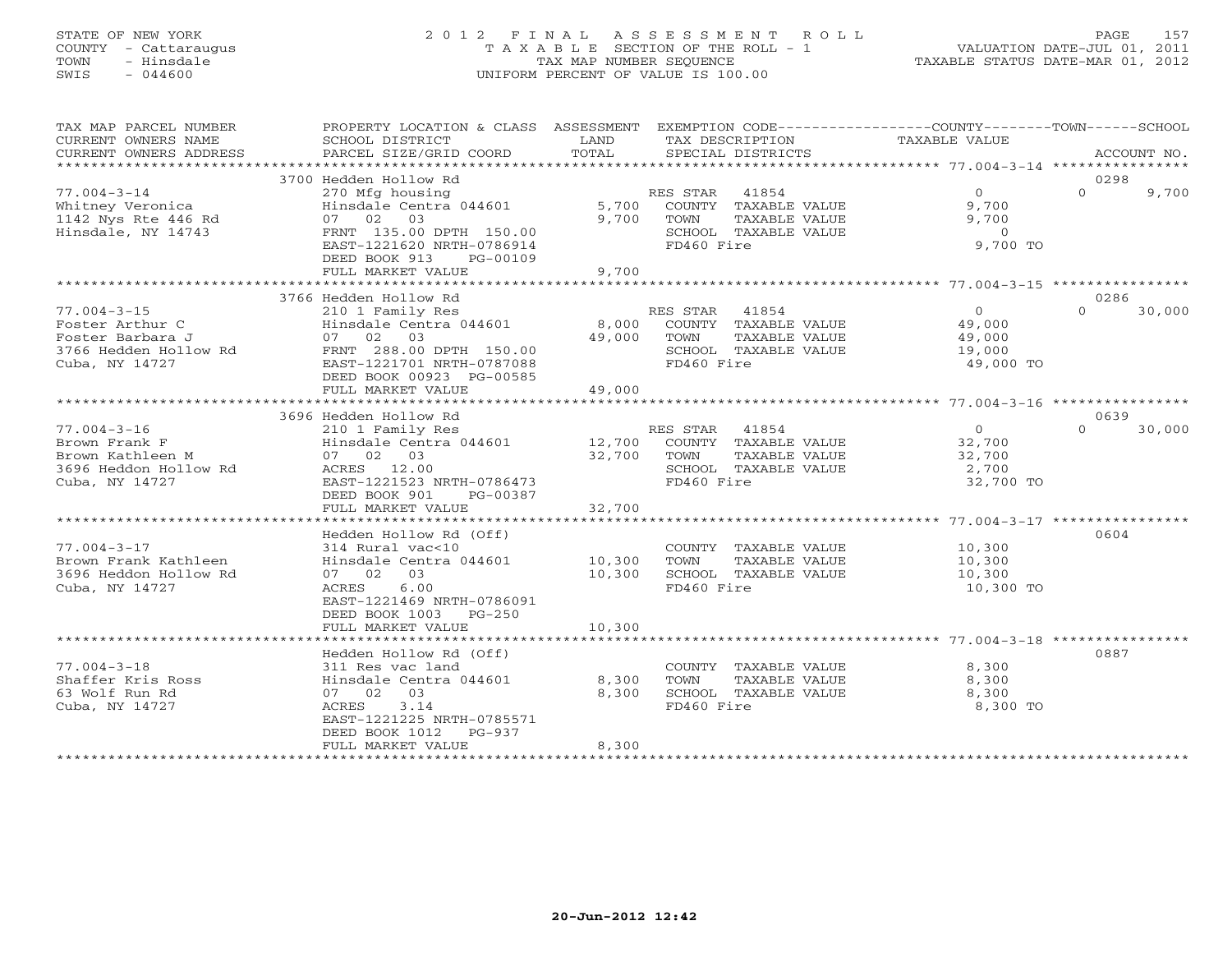# STATE OF NEW YORK 2 0 1 2 F I N A L A S S E S S M E N T R O L L PAGE 158 COUNTY - Cattaraugus T A X A B L E SECTION OF THE ROLL - 1 VALUATION DATE-JUL 01, 2011 TOWN - Hinsdale TAX MAP NUMBER SEQUENCE TAXABLE STATUS DATE-MAR 01, 2012 SWIS - 044600 UNIFORM PERCENT OF VALUE IS 100.00UNIFORM PERCENT OF VALUE IS 100.00

| TAX MAP PARCEL NUMBER<br>CURRENT OWNERS NAME<br>CURRENT OWNERS ADDRESS                       | PROPERTY LOCATION & CLASS ASSESSMENT<br>SCHOOL DISTRICT<br>PARCEL SIZE/GRID COORD                                                                                 | LAND<br>TOTAL             | EXEMPTION CODE----------------COUNTY-------TOWN------SCHOOL<br>TAX DESCRIPTION<br>SPECIAL DISTRICTS     | TAXABLE VALUE                                              | ACCOUNT NO.        |
|----------------------------------------------------------------------------------------------|-------------------------------------------------------------------------------------------------------------------------------------------------------------------|---------------------------|---------------------------------------------------------------------------------------------------------|------------------------------------------------------------|--------------------|
|                                                                                              |                                                                                                                                                                   |                           |                                                                                                         |                                                            |                    |
| $77.004 - 3 - 19$<br>Shaffer Kenda L<br>63 Wolf Run Rd<br>Cuba, NY 14727                     | Hedden Hollow Rd (Off)<br>314 Rural vac<10<br>Hinsdale Centra 044601<br>07 02 03<br>2.10<br>ACRES<br>EAST-1221491 NRTH-0785782                                    | 7,400<br>7,400            | COUNTY TAXABLE VALUE<br>TOWN<br>TAXABLE VALUE<br>SCHOOL TAXABLE VALUE<br>FD460 Fire                     | 7,400<br>7,400<br>7,400<br>7,400 TO                        | 0931               |
|                                                                                              | DEED BOOK 884<br>PG-00741<br>FULL MARKET VALUE                                                                                                                    | 7,400                     |                                                                                                         |                                                            |                    |
|                                                                                              |                                                                                                                                                                   |                           |                                                                                                         |                                                            |                    |
|                                                                                              | 3780 Regan Rd                                                                                                                                                     |                           |                                                                                                         |                                                            | 0603               |
| $77.004 - 3 - 20$<br>Arnold Roy<br>Arnold Roberta<br>3665 Regan Rd<br>Cuba, NY 14727         | 270 Mfg housing<br>Hinsdale Centra 044601<br>07 02 03<br>1.70<br>ACRES<br>EAST-1221680 NRTH-0785968<br>DEED BOOK 994<br>$PG-94$                                   | 7,100<br>15,600           | RES ST MH 41864<br>COUNTY TAXABLE VALUE<br>TOWN<br>TAXABLE VALUE<br>SCHOOL TAXABLE VALUE<br>FD460 Fire  | $\overline{0}$<br>15,600<br>15,600<br>$\circ$<br>15,600 TO | $\Omega$<br>15,600 |
|                                                                                              | FULL MARKET VALUE                                                                                                                                                 | 15,600                    |                                                                                                         |                                                            |                    |
|                                                                                              |                                                                                                                                                                   |                           |                                                                                                         |                                                            |                    |
|                                                                                              | 3682 Regan Rd                                                                                                                                                     |                           |                                                                                                         |                                                            | 0635               |
| $77.004 - 3 - 21$<br>Regan Thomas<br>Regan Carolyn<br>3776 Hedden Rd<br>Cuba, NY 14727       | 210 1 Family Res<br>Hinsdale Centra 044601 15,000<br>07 02 03<br>ACRES 17.76<br>EAST-1222246 NRTH-0786625                                                         | 48,000                    | 41834<br>SR STAR<br>COUNTY TAXABLE VALUE<br>TOWN<br>TAXABLE VALUE<br>SCHOOL TAXABLE VALUE<br>FD460 Fire | $\Omega$<br>48,000<br>48,000<br>$\circ$<br>48,000 TO       | $\Omega$<br>48,000 |
|                                                                                              | FULL MARKET VALUE                                                                                                                                                 | 48,000                    |                                                                                                         |                                                            |                    |
|                                                                                              |                                                                                                                                                                   |                           |                                                                                                         | ********************** 77.004-3-22 ****************        |                    |
| $77.004 - 3 - 22$<br>Smith Edward<br>9701 E Holland Rd<br>Holland, NY 14080                  | Regan Rd<br>312 Vac w/imprv<br>Hinsdale Centra 044601<br>07 02 03<br>4.00<br>ACRES<br>EAST-1222620 NRTH-0785895<br>DEED BOOK 776<br>PG-00305<br>FULL MARKET VALUE | 9,100<br>10,800<br>10,800 | COUNTY TAXABLE VALUE<br>TOWN<br>TAXABLE VALUE<br>SCHOOL TAXABLE VALUE<br>FD460 Fire                     | 10,800<br>10,800<br>10,800<br>10,800 TO                    | 0864               |
|                                                                                              |                                                                                                                                                                   |                           |                                                                                                         |                                                            |                    |
|                                                                                              | Hedden Hollow Rd (Off)                                                                                                                                            |                           |                                                                                                         |                                                            | 0553               |
| $77.004 - 3 - 23$<br>Holowell Jamie<br>Holowell Thomas<br>2569 Graham Ave<br>Akron, OH 44312 | 270 Mfg housing<br>Hinsdale Centra 044601<br>07 02 03<br>2.67<br>ACRES<br>EAST-1222285 NRTH-0785909<br>DEED BOOK 1958<br>PG-8001                                  | 7,900<br>9,500            | COUNTY TAXABLE VALUE<br>TOWN<br>TAXABLE VALUE<br>SCHOOL TAXABLE VALUE<br>FD460 Fire                     | 9,500<br>9,500<br>9,500<br>9,500 TO                        |                    |
|                                                                                              | FULL MARKET VALUE                                                                                                                                                 | 9,500                     |                                                                                                         |                                                            |                    |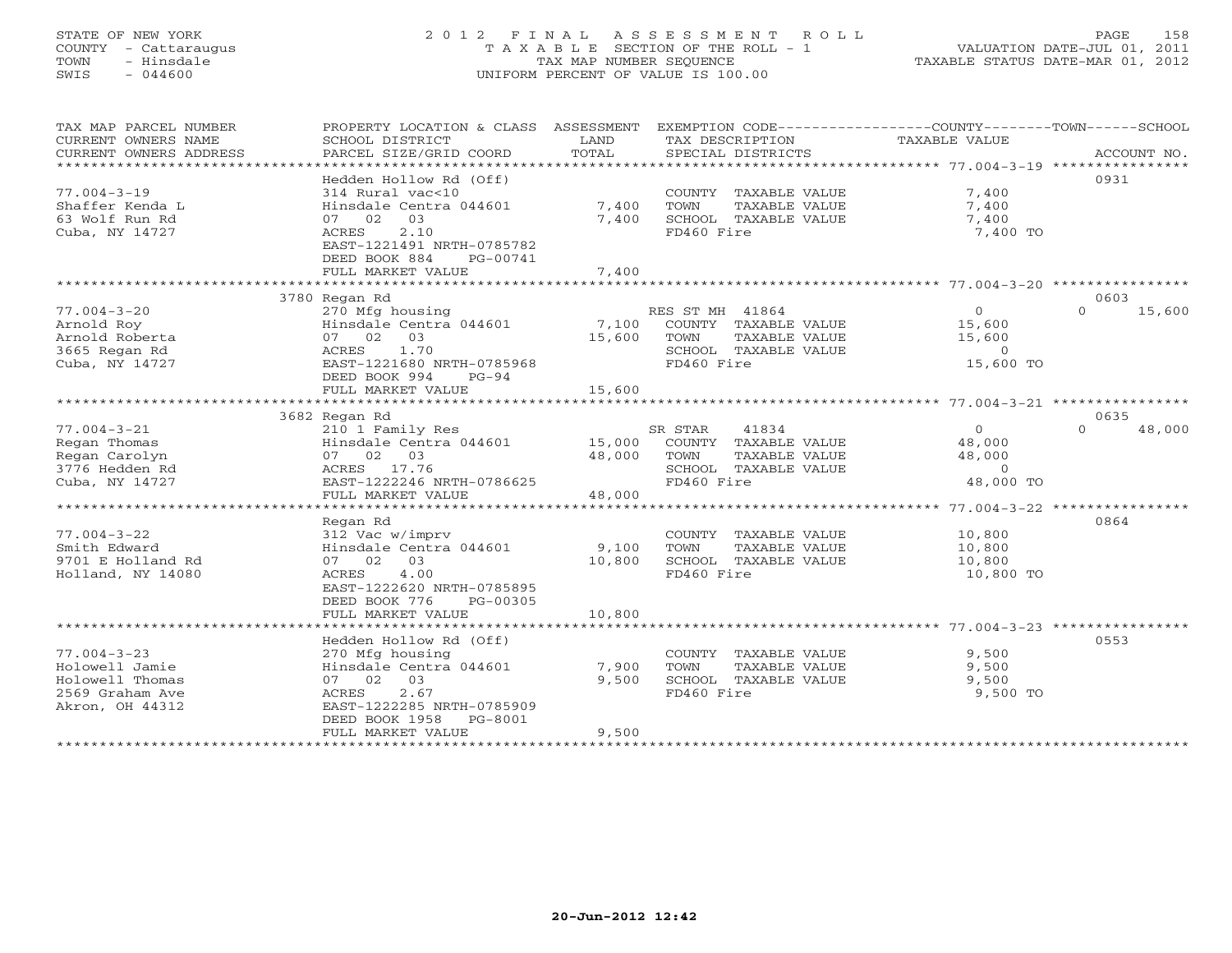# STATE OF NEW YORK 2 0 1 2 F I N A L A S S E S S M E N T R O L L PAGE 159 COUNTY - Cattaraugus T A X A B L E SECTION OF THE ROLL - 1 VALUATION DATE-JUL 01, 2011 TOWN - Hinsdale TAX MAP NUMBER SEQUENCE TAXABLE STATUS DATE-MAR 01, 2012 SWIS - 044600 UNIFORM PERCENT OF VALUE IS 100.00UNIFORM PERCENT OF VALUE IS 100.00

| TAX MAP PARCEL NUMBER<br>CURRENT OWNERS NAME<br>CURRENT OWNERS ADDRESS                            | PROPERTY LOCATION & CLASS<br>SCHOOL DISTRICT<br>PARCEL SIZE/GRID COORD<br>*******************                                                                                                                | ASSESSMENT<br>LAND<br>TOTAL<br>************** | TAX DESCRIPTION<br>SPECIAL DISTRICTS                                                                              | EXEMPTION CODE-----------------COUNTY-------TOWN------SCHOOL<br>TAXABLE VALUE                | ACCOUNT NO.                             |
|---------------------------------------------------------------------------------------------------|--------------------------------------------------------------------------------------------------------------------------------------------------------------------------------------------------------------|-----------------------------------------------|-------------------------------------------------------------------------------------------------------------------|----------------------------------------------------------------------------------------------|-----------------------------------------|
| $77.004 - 3 - 24.1$<br>Reiss Dona M<br>63 Wolf Run Rd<br>Cuba, NY 14727                           | Hedden Hollow Rd (Off)<br>314 Rural vac<10<br>Hinsdale Centra 044601<br>07 02 03<br>1.25<br>ACRES<br>EAST-1221629 NRTH-0785108<br>DEED BOOK 792<br>PG-00457<br>FULL MARKET VALUE                             | 9,700<br>9,700<br>9,700                       | COUNTY TAXABLE VALUE<br>TOWN<br>TAXABLE VALUE<br>SCHOOL TAXABLE VALUE<br>FD460 Fire                               | 9,700<br>9,700<br>9,700<br>9,700 TO                                                          | 0638                                    |
|                                                                                                   | 3647 Regan Rd                                                                                                                                                                                                |                                               |                                                                                                                   |                                                                                              | 0951                                    |
| $77.004 - 3 - 24.2$<br>Macomber James Loren<br>Box 189<br>Cuba, NY 14727                          | 210 1 Family Res<br>Hinsdale Centra 044601<br>03<br>07 02<br>ACRES<br>4.04<br>EAST-1221982 NRTH-0785718<br>DEED BOOK 782<br>PG-00415<br>FULL MARKET VALUE                                                    | 9,100 SR STAR<br>37,000<br>37,000             | WVET C/T<br>41121<br>41834<br>COUNTY TAXABLE VALUE<br>TAXABLE VALUE<br>TOWN<br>SCHOOL TAXABLE VALUE<br>FD460 Fire | 5,550<br>$\circ$<br>31,450<br>31,450<br>$\circ$<br>37,000 TO                                 | 5,550<br>$\Omega$<br>37,000<br>$\Omega$ |
|                                                                                                   |                                                                                                                                                                                                              |                                               |                                                                                                                   |                                                                                              |                                         |
| $77.004 - 3 - 24.3$<br>Reiss Dona M<br>63 Wolf Run Rd<br>Cuba, NY 14727                           | Hedden Hollow Rd (Off)<br>260 Seasonal res<br>Hinsdale Centra 044601<br>07 02<br>03<br>ACRES<br>2.00<br>EAST-1221641 NRTH-0785520<br>DEED BOOK 850<br>PG-00955                                               | 7,100<br>22,000                               | COUNTY TAXABLE VALUE<br>TOWN<br>TAXABLE VALUE<br>SCHOOL TAXABLE VALUE<br>FD460 Fire                               | 22,000<br>22,000<br>22,000<br>22,000 TO                                                      | 0959                                    |
|                                                                                                   | FULL MARKET VALUE                                                                                                                                                                                            | 22,000                                        |                                                                                                                   |                                                                                              |                                         |
| $77.004 - 3 - 24.4$<br>Haskins John<br>Haskins Shirley<br>1 Jerone, upper Pl<br>Batavia, NY 14020 | ******************<br>Hedden Hollow Rd (Off)<br>260 Seasonal res<br>Hinsdale Centra 044601<br>07 02<br>03<br>2.75 BANK<br>ACRES<br>065<br>EAST-1221292 NRTH-0785257<br>DEED BOOK 9168<br>PG-8002             | * * * * * * * * * * * * *<br>6,600<br>28,000  | COUNTY TAXABLE VALUE<br>TOWN<br>TAXABLE VALUE<br>SCHOOL TAXABLE VALUE<br>FD460 Fire                               | ******************** 77.004-3-24.4 **************<br>28,000<br>28,000<br>28,000<br>28,000 TO | 1104                                    |
|                                                                                                   | FULL MARKET VALUE                                                                                                                                                                                            | 28,000                                        |                                                                                                                   |                                                                                              |                                         |
| $77.004 - 3 - 24.5$<br>Reiss Dona M<br>63 Wolf Run Rd<br>Cuba, NY 14727                           | **********************<br>Hedden Hollow Rd (Off)<br>312 Vac w/imprv<br>Hinsdale Centra 044601<br>07 02<br>03<br>ACRES<br>2.50<br>EAST-1221832 NRTH-0785319<br>DEED BOOK 850<br>PG-00957<br>FULL MARKET VALUE | 7,800<br>7,800<br>7,800                       | COUNTY TAXABLE VALUE<br>TOWN<br>TAXABLE VALUE<br>SCHOOL TAXABLE VALUE<br>FD460 Fire                               | 7,800<br>7,800<br>7,800<br>7,800 TO                                                          | 1106                                    |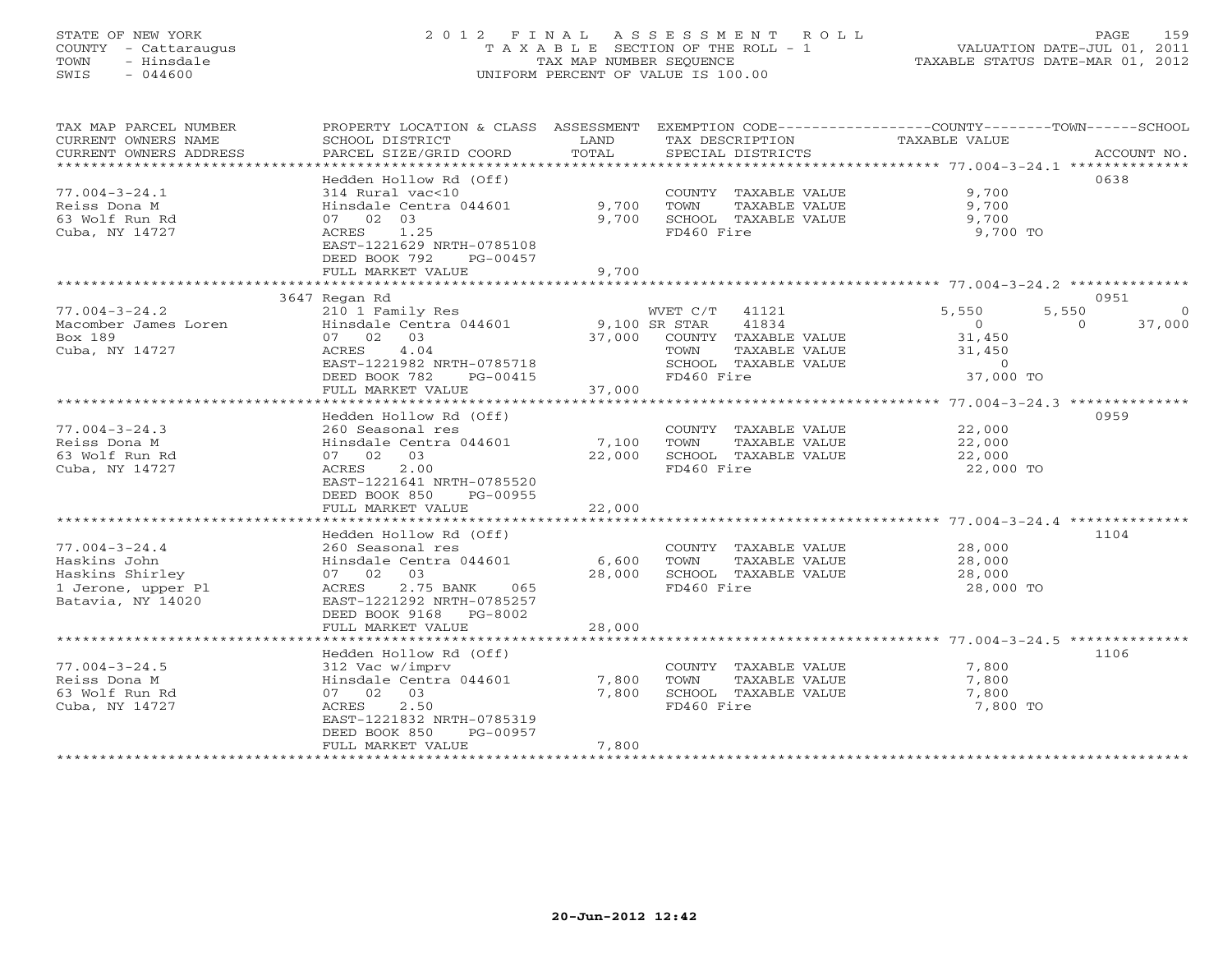# STATE OF NEW YORK 2 0 1 2 F I N A L A S S E S S M E N T R O L L PAGE 160 COUNTY - Cattaraugus T A X A B L E SECTION OF THE ROLL - 1 VALUATION DATE-JUL 01, 2011 TOWN - Hinsdale TAX MAP NUMBER SEQUENCE TAXABLE STATUS DATE-MAR 01, 2012 SWIS - 044600 UNIFORM PERCENT OF VALUE IS 100.00UNIFORM PERCENT OF VALUE IS 100.00

| TAX MAP PARCEL NUMBER<br>CURRENT OWNERS NAME<br>CURRENT OWNERS ADDRESS | PROPERTY LOCATION & CLASS ASSESSMENT<br>SCHOOL DISTRICT<br>PARCEL SIZE/GRID COORD | LAND<br>TOTAL | TAX DESCRIPTION<br>SPECIAL DISTRICTS          | EXEMPTION CODE-----------------COUNTY-------TOWN------SCHOOL<br>TAXABLE VALUE<br>ACCOUNT NO. |
|------------------------------------------------------------------------|-----------------------------------------------------------------------------------|---------------|-----------------------------------------------|----------------------------------------------------------------------------------------------|
| ************************                                               |                                                                                   |               |                                               |                                                                                              |
|                                                                        | Hedden Hollow Rd (Off)                                                            |               |                                               | 1508                                                                                         |
| $77.004 - 3 - 24.6$                                                    | 314 Rural vac<10                                                                  |               | COUNTY TAXABLE VALUE                          | 6,600                                                                                        |
| Reiss Dona M                                                           | Hinsdale Centra 044601                                                            | 6,600         | TOWN<br>TAXABLE VALUE                         | 6,600                                                                                        |
| 63 Wolf Run Rd                                                         | 07 02 03                                                                          | 6,600         | SCHOOL TAXABLE VALUE                          | 6,600                                                                                        |
| Cuba, NY 14727                                                         | ACRES 1.10                                                                        |               | FD460 Fire                                    | 6,600 TO                                                                                     |
|                                                                        | EAST-1221529 NRTH-0785338<br>DEED BOOK 792<br>$PG-455$                            |               |                                               |                                                                                              |
|                                                                        | FULL MARKET VALUE                                                                 | 6,600         |                                               |                                                                                              |
|                                                                        | *******************************                                                   |               |                                               |                                                                                              |
|                                                                        | Hedden Hollow Rd (Off)                                                            |               |                                               | 0545                                                                                         |
| $77.004 - 3 - 25$                                                      | 270 Mfg housing                                                                   |               | COUNTY TAXABLE VALUE                          | 13,900                                                                                       |
| Jermyn Charles L                                                       | Hinsdale Centra 044601                                                            | 9,500         | TOWN<br>TAXABLE VALUE                         | 13,900                                                                                       |
| 132A Greenleaf Mdw                                                     | 07 02 03                                                                          | 13,900        | SCHOOL TAXABLE VALUE                          | 13,900                                                                                       |
| Rochester, NY 14612                                                    | 4.51<br>ACRES                                                                     |               | FD460 Fire                                    | 13,900 TO                                                                                    |
|                                                                        | EAST-1222166 NRTH-0785321                                                         |               |                                               |                                                                                              |
|                                                                        | DEED BOOK 774<br>PG-00651                                                         |               |                                               |                                                                                              |
|                                                                        | FULL MARKET VALUE<br>**********************                                       | 13,900        |                                               |                                                                                              |
|                                                                        | Hedden Hollow Rd (Off)                                                            |               |                                               | 0386                                                                                         |
| $77.004 - 3 - 26$                                                      | 314 Rural vac<10                                                                  |               | COUNTY TAXABLE VALUE                          | 8,200                                                                                        |
| Shaffer Kris Ross                                                      | Hinsdale Centra 044601                                                            | 8,200         | TOWN<br>TAXABLE VALUE                         | 8,200                                                                                        |
| 63 Wolf Run Rd                                                         | 07 02 03                                                                          | 8,200         | SCHOOL TAXABLE VALUE                          | 8,200                                                                                        |
| Cuba, NY 14727                                                         | 3.04<br>ACRES                                                                     |               | FD460 Fire                                    | 8,200 TO                                                                                     |
|                                                                        | EAST-1222562 NRTH-0785384                                                         |               |                                               |                                                                                              |
|                                                                        | DEED BOOK 1012 PG-942                                                             |               |                                               |                                                                                              |
|                                                                        | FULL MARKET VALUE                                                                 | 8,200         |                                               |                                                                                              |
|                                                                        |                                                                                   |               |                                               |                                                                                              |
|                                                                        | 3400 Regan Rd                                                                     |               |                                               | 0135                                                                                         |
| $77.004 - 3 - 27$<br>Dundon Robert                                     | 314 Rural vac<10<br>Hinsdale Centra 044601                                        | 10,500        | COUNTY TAXABLE VALUE<br>TOWN<br>TAXABLE VALUE | 10,500                                                                                       |
| 12705 Uebelhoer Rd                                                     | 07 02 03                                                                          | 10,500        | SCHOOL TAXABLE VALUE                          | 10,500<br>10,500                                                                             |
| Alden, NY 14004                                                        | 6.51<br>ACRES                                                                     |               | FD460 Fire                                    | 10,500 TO                                                                                    |
|                                                                        | EAST-1222563 NRTH-0784792                                                         |               |                                               |                                                                                              |
|                                                                        | DEED BOOK 10796 PG-8001                                                           |               |                                               |                                                                                              |
|                                                                        | FULL MARKET VALUE                                                                 | 10,500        |                                               |                                                                                              |
|                                                                        |                                                                                   |               |                                               |                                                                                              |
|                                                                        | Hedden Hollow Rd (Off)                                                            |               |                                               | 0316                                                                                         |
| $77.004 - 3 - 28$                                                      | 312 Vac w/imprv                                                                   |               | COUNTY TAXABLE VALUE                          | 9,800                                                                                        |
| Reiss Dona M                                                           | Hinsdale Centra 044601                                                            | 8,100         | TOWN<br>TAXABLE VALUE                         | 9,800                                                                                        |
| Reiss Jane L                                                           | 07 02 03                                                                          | 9,800         | SCHOOL TAXABLE VALUE                          | 9,800                                                                                        |
| 63 Wolf Run Rd<br>Cuba, NY 14727                                       | ACRES<br>2.85<br>EAST-1222052 NRTH-0784867                                        |               | FD460 Fire                                    | 9,800 TO                                                                                     |
|                                                                        | DEED BOOK 815<br>PG-00953                                                         |               |                                               |                                                                                              |
|                                                                        | FULL MARKET VALUE                                                                 | 9,800         |                                               |                                                                                              |
|                                                                        | **********************                                                            |               | ****************************                  |                                                                                              |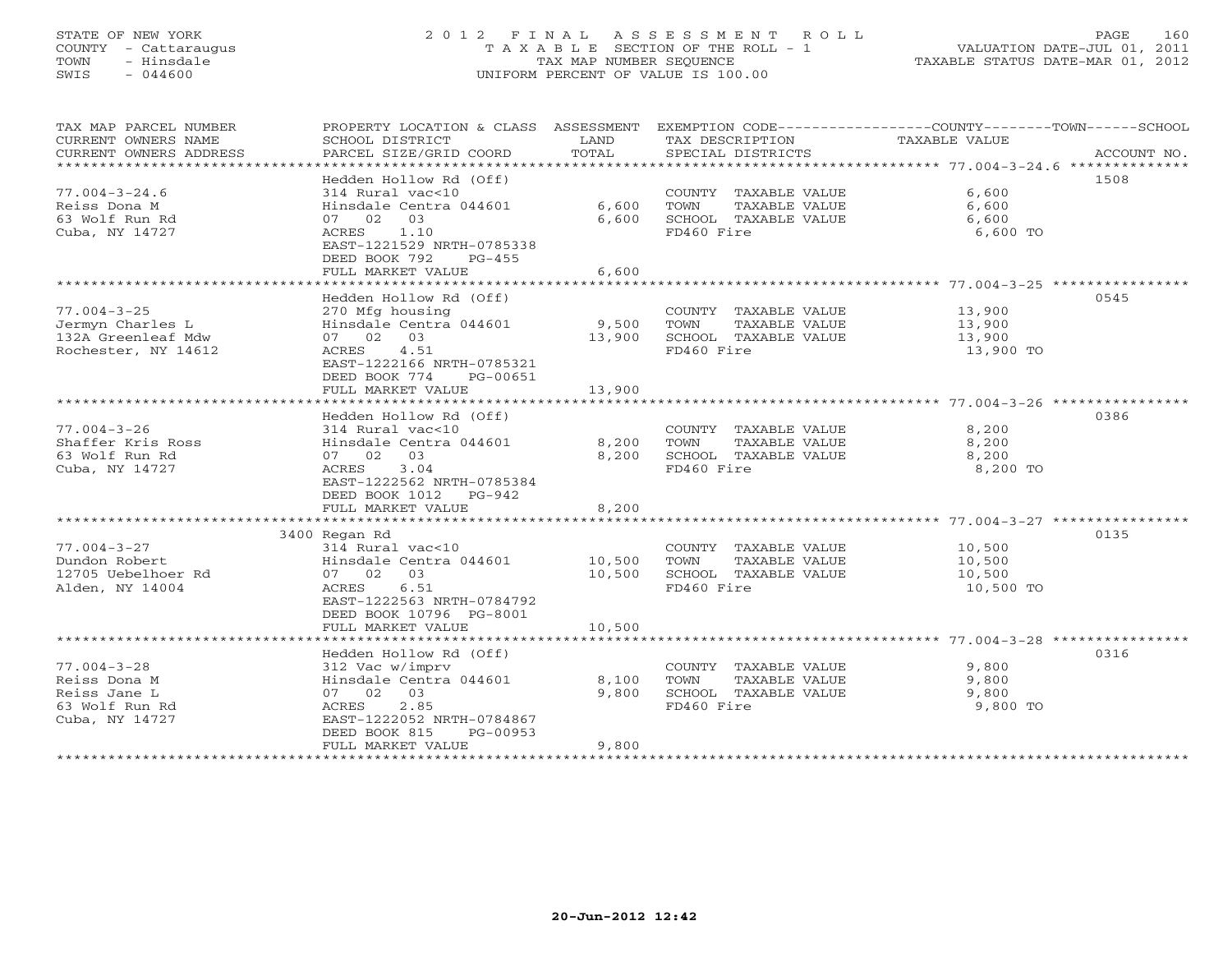# STATE OF NEW YORK 2 0 1 2 F I N A L A S S E S S M E N T R O L L PAGE 161 COUNTY - Cattaraugus T A X A B L E SECTION OF THE ROLL - 1 VALUATION DATE-JUL 01, 2011 TOWN - Hinsdale TAX MAP NUMBER SEQUENCE TAXABLE STATUS DATE-MAR 01, 2012 SWIS - 044600 UNIFORM PERCENT OF VALUE IS 100.00UNIFORM PERCENT OF VALUE IS 100.00

| TAX MAP PARCEL NUMBER<br>CURRENT OWNERS NAME<br>CURRENT OWNERS ADDRESS                           | PROPERTY LOCATION & CLASS ASSESSMENT<br>SCHOOL DISTRICT<br>PARCEL SIZE/GRID COORD                                                                         | LAND<br>TOTAL    | TAX DESCRIPTION<br>SPECIAL DISTRICTS                                                | EXEMPTION CODE-----------------COUNTY-------TOWN------SCHOOL<br>TAXABLE VALUE<br>ACCOUNT NO. |
|--------------------------------------------------------------------------------------------------|-----------------------------------------------------------------------------------------------------------------------------------------------------------|------------------|-------------------------------------------------------------------------------------|----------------------------------------------------------------------------------------------|
| **************************                                                                       |                                                                                                                                                           |                  |                                                                                     |                                                                                              |
| $77.004 - 3 - 29$<br>Shaffer Kenda L<br>Reiss Dona                                               | 7 Regan<br>260 Seasonal res<br>Hinsdale Centra 044601<br>07 02 03                                                                                         | 6,700<br>16,000  | COUNTY TAXABLE VALUE<br>TOWN<br>TAXABLE VALUE<br>SCHOOL TAXABLE VALUE               | 0354<br>16,000<br>16,000<br>16,000                                                           |
| Shaffer Kenneth Noel<br>63 Wolf Run Rd<br>Cuba, NY 14727                                         | Trustees<br>Land contract Rodney Neri<br>1.29<br>ACRES<br>EAST-1222240 NRTH-0784538<br>DEED BOOK 851<br>PG-00261<br>FULL MARKET VALUE                     | 16,000           | FD460 Fire                                                                          | 16,000 TO                                                                                    |
|                                                                                                  | ***********************                                                                                                                                   |                  |                                                                                     |                                                                                              |
| $77.004 - 3 - 30$<br>Halleen Ronald N<br>Halleen Jane<br>6390 Elsa Pl<br>Niagara Falls, NY 14304 | Hedden Hollow Rd (Off)<br>270 Mfg housing<br>Hinsdale Centra 044601<br>07 02 03<br>4.08<br>ACRES<br>EAST-1222535 NRTH-0784242                             | 9,100<br>12,100  | COUNTY TAXABLE VALUE<br>TOWN<br>TAXABLE VALUE<br>SCHOOL TAXABLE VALUE<br>FD460 Fire | 0325<br>12,100<br>12,100<br>12,100<br>12,100 TO                                              |
|                                                                                                  | DEED BOOK 743<br>PG-01168<br>FULL MARKET VALUE                                                                                                            | 12,100           |                                                                                     |                                                                                              |
|                                                                                                  | 3616 Regan Road                                                                                                                                           |                  |                                                                                     | 0074                                                                                         |
| $77.004 - 3 - 31$<br>Krieb Jody L<br>Krieb Amy B<br>5560 Salt Rd<br>Clarence, NY 14031           | 270 Mfg housing<br>Hinsdale Centra 044601<br>07 02 03<br>ACRES<br>3.18<br>EAST-1222082 NRTH-0784233<br>DEED BOOK 1029<br>PG-1092                          | 8,400<br>15,000  | COUNTY TAXABLE VALUE<br>TOWN<br>TAXABLE VALUE<br>SCHOOL TAXABLE VALUE<br>FD460 Fire | 15,000<br>15,000<br>15,000<br>15,000 TO                                                      |
|                                                                                                  | FULL MARKET VALUE                                                                                                                                         | 15,000           |                                                                                     |                                                                                              |
|                                                                                                  |                                                                                                                                                           |                  |                                                                                     |                                                                                              |
| $77.004 - 3 - 32$<br>Carloni Marion T<br>29 Quarry Hill Estates<br>Akron, NY 14001               | Hedden Hollow Rd (Off)<br>270 Mfg housing<br>Hinsdale Centra 044601<br>07 02 03<br>3.44<br>ACRES<br>EAST-1221859 NRTH-0784575<br>DEED BOOK 00919 PG-00087 | 8,600<br>12,500  | COUNTY TAXABLE VALUE<br>TAXABLE VALUE<br>TOWN<br>SCHOOL TAXABLE VALUE<br>FD460 Fire | 0858<br>12,500<br>12,500<br>12,500<br>12,500 TO                                              |
|                                                                                                  | FULL MARKET VALUE<br>**************************                                                                                                           | 12,500           |                                                                                     |                                                                                              |
|                                                                                                  | Regan Rd                                                                                                                                                  |                  |                                                                                     | 0754                                                                                         |
| $77.004 - 3 - 33$<br>Smith William<br>84 Willow Crest Dr<br>West Seneca, NY 14224                | 312 Vac w/imprv<br>Hinsdale Centra 044601<br>07 02 03<br>6.19<br>ACRES<br>EAST-1221549 NRTH-0784259<br>DEED BOOK 826<br>PG-01197                          | 10,400<br>10,900 | COUNTY TAXABLE VALUE<br>TOWN<br>TAXABLE VALUE<br>SCHOOL TAXABLE VALUE<br>FD460 Fire | 10,900<br>10,900<br>10,900<br>10,900 TO                                                      |
| ****************                                                                                 | FULL MARKET VALUE                                                                                                                                         | 10,900           |                                                                                     |                                                                                              |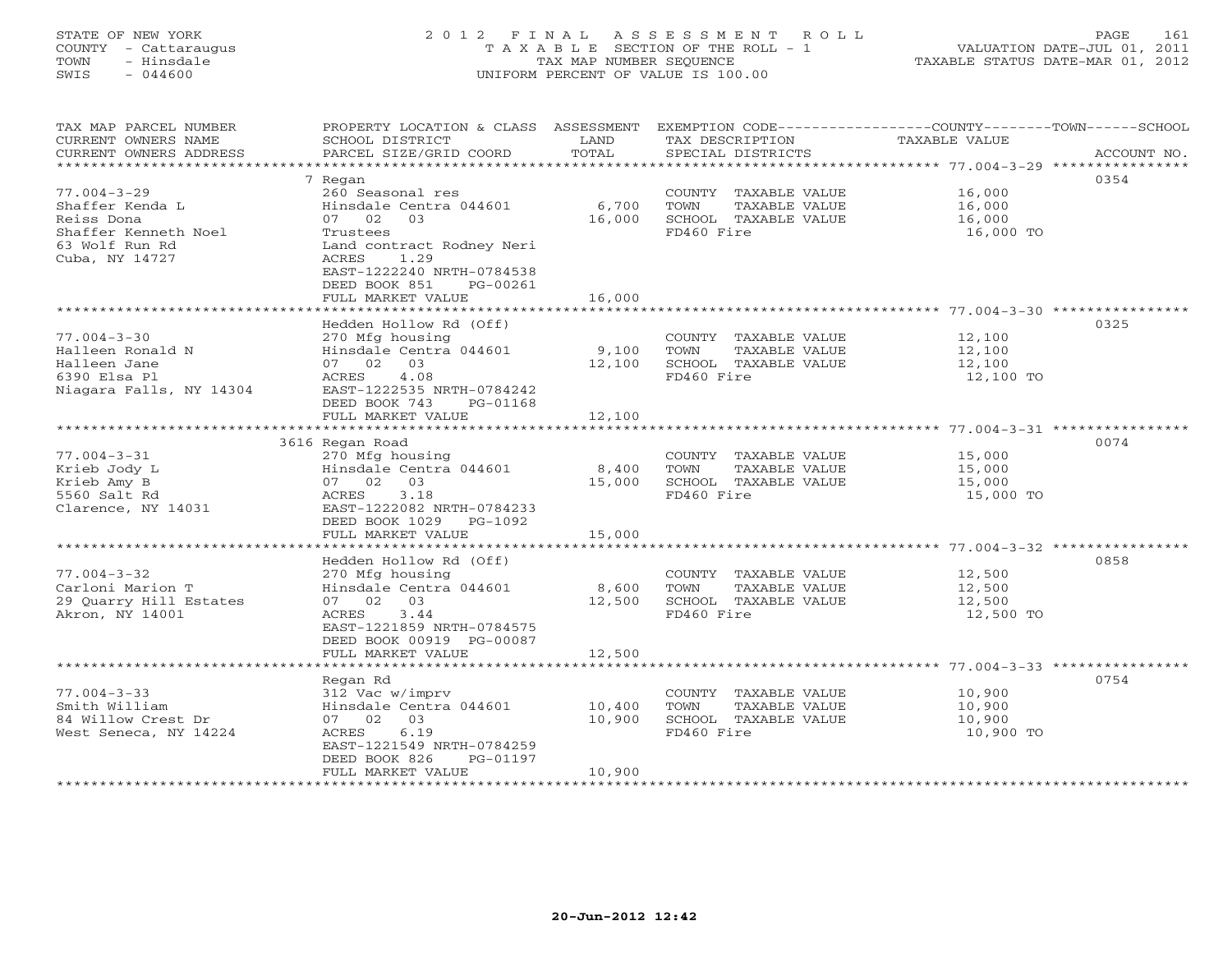# STATE OF NEW YORK 2 0 1 2 F I N A L A S S E S S M E N T R O L L PAGE 162 COUNTY - Cattaraugus T A X A B L E SECTION OF THE ROLL - 1 VALUATION DATE-JUL 01, 2011 TOWN - Hinsdale TAX MAP NUMBER SEQUENCE TAXABLE STATUS DATE-MAR 01, 2012 SWIS - 044600 UNIFORM PERCENT OF VALUE IS 100.00UNIFORM PERCENT OF VALUE IS 100.00

| *************************<br>Hedden Hollow Rd (Off)<br>0591<br>$77.004 - 3 - 34.1$<br>314 Rural vac<10<br>COUNTY TAXABLE VALUE<br>9,300<br>Leising Charles F<br>Hinsdale Centra 044601<br>9,300<br>TOWN<br>TAXABLE VALUE<br>9,300<br>LeFevre Edward C<br>03<br>9,300<br>SCHOOL TAXABLE VALUE<br>9,300<br>07 02<br>56 Days Park<br>4.30<br>FD460 Fire<br>ACRES<br>9,300 TO<br>Buffalo, NY 14201<br>EAST-1221413 NRTH-0784834<br>DEED BOOK 14143 PG-9001<br>FULL MARKET VALUE<br>9,300<br>Hedden Hollow Rd (Off)<br>1478<br>$77.004 - 3 - 34.2$<br>270 Mfg housing<br>COUNTY TAXABLE VALUE<br>13,300<br>Shaffer Kenda L<br>Hinsdale Centra 044601<br>8,500<br>TOWN<br>TAXABLE VALUE<br>13,300<br>Reiss Dona<br>07 02 03<br>13,300<br>SCHOOL TAXABLE VALUE<br>13,300<br>Shaffer Kris Ross<br>FD460 Fire<br>Trustees: Kenda-Dona<br>13,300 TO<br>63 Wolf Run Rd<br>ACRES<br>3.30<br>Cuba, NY 14727<br>EAST-1221251 NRTH-0784469<br>DEED BOOK 00957 PG-00341<br>FULL MARKET VALUE<br>13,300<br>Hedden Hollow Rd (Off)<br>1513<br>$77.004 - 3 - 34.3$<br>12,000<br>260 Seasonal res<br>COUNTY TAXABLE VALUE<br>Hinsdale Centra 044601<br>6,900<br>TOWN<br>TAXABLE VALUE<br>Klimaszewski Felix J<br>12,000<br>Klimaszewski Margaret M<br>07 02 03<br>SCHOOL TAXABLE VALUE<br>12,000<br>12,000<br>9897 Partridge Rd<br>1.50<br>FD460 Fire<br>12,000 TO<br>ACRES<br>Colden, NY 14033<br>EAST-1221258 NRTH-0785013<br>DEED BOOK 00974 PG-00863<br>FULL MARKET VALUE<br>12,000<br>3645 Hedden Hollow Rd<br>0297<br>$77.004 - 3 - 35$<br>$\circ$<br>210 1 Family Res<br>RES STAR 41854<br>$\Omega$<br>30,000<br>Baker Tracy L<br>Hinsdale Centra 044601<br>8,400<br>COUNTY TAXABLE VALUE<br>65,500<br>3645 Hedden Hollow Rd<br>07 02<br>03<br>TOWN<br>TAXABLE VALUE<br>65,500<br>65,500<br>Cuba, NY 14727<br>Ff 480.00<br>SCHOOL TAXABLE VALUE<br>35,500<br>1.49<br>ACRES<br>FD460 Fire<br>65,500 TO<br>EAST-1219375 NRTH-0784305<br>DEED BOOK 14473 PG-8001<br>FULL MARKET VALUE<br>65,500<br>0318<br>3649 Hedden Hollow Rd<br>$77.004 - 3 - 36$<br>6,100<br>6,100<br>CVET C/T<br>41131<br>270 Mfg housing<br>Ruggles Richard L<br>Hinsdale Centra 044601<br>7,100 RES STAR<br>41854<br>$\Omega$<br>24,400<br>$\Omega$<br>3649 Hedden Hollow Rd<br>24,400<br>18,300<br>07 02 03<br>COUNTY TAXABLE VALUE<br>Cuba, NY 14727<br>FRNT 120.00 DPTH 280.00<br>TOWN<br>TAXABLE VALUE<br>18,300<br>EAST-1219384 NRTH-0784518<br>SCHOOL TAXABLE VALUE<br>$\Omega$<br>DEED BOOK 863<br>FD460 Fire<br>24,400 TO<br>$PG-828$<br>FULL MARKET VALUE<br>24,400 | TAX MAP PARCEL NUMBER<br>CURRENT OWNERS NAME | PROPERTY LOCATION & CLASS ASSESSMENT<br>SCHOOL DISTRICT | LAND  | TAX DESCRIPTION   | EXEMPTION CODE-----------------COUNTY-------TOWN------SCHOOL<br>TAXABLE VALUE |             |
|--------------------------------------------------------------------------------------------------------------------------------------------------------------------------------------------------------------------------------------------------------------------------------------------------------------------------------------------------------------------------------------------------------------------------------------------------------------------------------------------------------------------------------------------------------------------------------------------------------------------------------------------------------------------------------------------------------------------------------------------------------------------------------------------------------------------------------------------------------------------------------------------------------------------------------------------------------------------------------------------------------------------------------------------------------------------------------------------------------------------------------------------------------------------------------------------------------------------------------------------------------------------------------------------------------------------------------------------------------------------------------------------------------------------------------------------------------------------------------------------------------------------------------------------------------------------------------------------------------------------------------------------------------------------------------------------------------------------------------------------------------------------------------------------------------------------------------------------------------------------------------------------------------------------------------------------------------------------------------------------------------------------------------------------------------------------------------------------------------------------------------------------------------------------------------------------------------------------------------------------------------------------------------------------------------------------------------------------------------------------------------------------------------------------------------------------------------------------------------------------------------------------------------------|----------------------------------------------|---------------------------------------------------------|-------|-------------------|-------------------------------------------------------------------------------|-------------|
|                                                                                                                                                                                                                                                                                                                                                                                                                                                                                                                                                                                                                                                                                                                                                                                                                                                                                                                                                                                                                                                                                                                                                                                                                                                                                                                                                                                                                                                                                                                                                                                                                                                                                                                                                                                                                                                                                                                                                                                                                                                                                                                                                                                                                                                                                                                                                                                                                                                                                                                                      | CURRENT OWNERS ADDRESS                       | PARCEL SIZE/GRID COORD                                  | TOTAL | SPECIAL DISTRICTS |                                                                               | ACCOUNT NO. |
|                                                                                                                                                                                                                                                                                                                                                                                                                                                                                                                                                                                                                                                                                                                                                                                                                                                                                                                                                                                                                                                                                                                                                                                                                                                                                                                                                                                                                                                                                                                                                                                                                                                                                                                                                                                                                                                                                                                                                                                                                                                                                                                                                                                                                                                                                                                                                                                                                                                                                                                                      |                                              |                                                         |       |                   |                                                                               |             |
|                                                                                                                                                                                                                                                                                                                                                                                                                                                                                                                                                                                                                                                                                                                                                                                                                                                                                                                                                                                                                                                                                                                                                                                                                                                                                                                                                                                                                                                                                                                                                                                                                                                                                                                                                                                                                                                                                                                                                                                                                                                                                                                                                                                                                                                                                                                                                                                                                                                                                                                                      |                                              |                                                         |       |                   |                                                                               |             |
|                                                                                                                                                                                                                                                                                                                                                                                                                                                                                                                                                                                                                                                                                                                                                                                                                                                                                                                                                                                                                                                                                                                                                                                                                                                                                                                                                                                                                                                                                                                                                                                                                                                                                                                                                                                                                                                                                                                                                                                                                                                                                                                                                                                                                                                                                                                                                                                                                                                                                                                                      |                                              |                                                         |       |                   |                                                                               |             |
|                                                                                                                                                                                                                                                                                                                                                                                                                                                                                                                                                                                                                                                                                                                                                                                                                                                                                                                                                                                                                                                                                                                                                                                                                                                                                                                                                                                                                                                                                                                                                                                                                                                                                                                                                                                                                                                                                                                                                                                                                                                                                                                                                                                                                                                                                                                                                                                                                                                                                                                                      |                                              |                                                         |       |                   |                                                                               |             |
|                                                                                                                                                                                                                                                                                                                                                                                                                                                                                                                                                                                                                                                                                                                                                                                                                                                                                                                                                                                                                                                                                                                                                                                                                                                                                                                                                                                                                                                                                                                                                                                                                                                                                                                                                                                                                                                                                                                                                                                                                                                                                                                                                                                                                                                                                                                                                                                                                                                                                                                                      |                                              |                                                         |       |                   |                                                                               |             |
|                                                                                                                                                                                                                                                                                                                                                                                                                                                                                                                                                                                                                                                                                                                                                                                                                                                                                                                                                                                                                                                                                                                                                                                                                                                                                                                                                                                                                                                                                                                                                                                                                                                                                                                                                                                                                                                                                                                                                                                                                                                                                                                                                                                                                                                                                                                                                                                                                                                                                                                                      |                                              |                                                         |       |                   |                                                                               |             |
|                                                                                                                                                                                                                                                                                                                                                                                                                                                                                                                                                                                                                                                                                                                                                                                                                                                                                                                                                                                                                                                                                                                                                                                                                                                                                                                                                                                                                                                                                                                                                                                                                                                                                                                                                                                                                                                                                                                                                                                                                                                                                                                                                                                                                                                                                                                                                                                                                                                                                                                                      |                                              |                                                         |       |                   |                                                                               |             |
|                                                                                                                                                                                                                                                                                                                                                                                                                                                                                                                                                                                                                                                                                                                                                                                                                                                                                                                                                                                                                                                                                                                                                                                                                                                                                                                                                                                                                                                                                                                                                                                                                                                                                                                                                                                                                                                                                                                                                                                                                                                                                                                                                                                                                                                                                                                                                                                                                                                                                                                                      |                                              |                                                         |       |                   |                                                                               |             |
|                                                                                                                                                                                                                                                                                                                                                                                                                                                                                                                                                                                                                                                                                                                                                                                                                                                                                                                                                                                                                                                                                                                                                                                                                                                                                                                                                                                                                                                                                                                                                                                                                                                                                                                                                                                                                                                                                                                                                                                                                                                                                                                                                                                                                                                                                                                                                                                                                                                                                                                                      |                                              |                                                         |       |                   |                                                                               |             |
|                                                                                                                                                                                                                                                                                                                                                                                                                                                                                                                                                                                                                                                                                                                                                                                                                                                                                                                                                                                                                                                                                                                                                                                                                                                                                                                                                                                                                                                                                                                                                                                                                                                                                                                                                                                                                                                                                                                                                                                                                                                                                                                                                                                                                                                                                                                                                                                                                                                                                                                                      |                                              |                                                         |       |                   |                                                                               |             |
|                                                                                                                                                                                                                                                                                                                                                                                                                                                                                                                                                                                                                                                                                                                                                                                                                                                                                                                                                                                                                                                                                                                                                                                                                                                                                                                                                                                                                                                                                                                                                                                                                                                                                                                                                                                                                                                                                                                                                                                                                                                                                                                                                                                                                                                                                                                                                                                                                                                                                                                                      |                                              |                                                         |       |                   |                                                                               |             |
|                                                                                                                                                                                                                                                                                                                                                                                                                                                                                                                                                                                                                                                                                                                                                                                                                                                                                                                                                                                                                                                                                                                                                                                                                                                                                                                                                                                                                                                                                                                                                                                                                                                                                                                                                                                                                                                                                                                                                                                                                                                                                                                                                                                                                                                                                                                                                                                                                                                                                                                                      |                                              |                                                         |       |                   |                                                                               |             |
|                                                                                                                                                                                                                                                                                                                                                                                                                                                                                                                                                                                                                                                                                                                                                                                                                                                                                                                                                                                                                                                                                                                                                                                                                                                                                                                                                                                                                                                                                                                                                                                                                                                                                                                                                                                                                                                                                                                                                                                                                                                                                                                                                                                                                                                                                                                                                                                                                                                                                                                                      |                                              |                                                         |       |                   |                                                                               |             |
|                                                                                                                                                                                                                                                                                                                                                                                                                                                                                                                                                                                                                                                                                                                                                                                                                                                                                                                                                                                                                                                                                                                                                                                                                                                                                                                                                                                                                                                                                                                                                                                                                                                                                                                                                                                                                                                                                                                                                                                                                                                                                                                                                                                                                                                                                                                                                                                                                                                                                                                                      |                                              |                                                         |       |                   |                                                                               |             |
|                                                                                                                                                                                                                                                                                                                                                                                                                                                                                                                                                                                                                                                                                                                                                                                                                                                                                                                                                                                                                                                                                                                                                                                                                                                                                                                                                                                                                                                                                                                                                                                                                                                                                                                                                                                                                                                                                                                                                                                                                                                                                                                                                                                                                                                                                                                                                                                                                                                                                                                                      |                                              |                                                         |       |                   |                                                                               |             |
|                                                                                                                                                                                                                                                                                                                                                                                                                                                                                                                                                                                                                                                                                                                                                                                                                                                                                                                                                                                                                                                                                                                                                                                                                                                                                                                                                                                                                                                                                                                                                                                                                                                                                                                                                                                                                                                                                                                                                                                                                                                                                                                                                                                                                                                                                                                                                                                                                                                                                                                                      |                                              |                                                         |       |                   |                                                                               |             |
|                                                                                                                                                                                                                                                                                                                                                                                                                                                                                                                                                                                                                                                                                                                                                                                                                                                                                                                                                                                                                                                                                                                                                                                                                                                                                                                                                                                                                                                                                                                                                                                                                                                                                                                                                                                                                                                                                                                                                                                                                                                                                                                                                                                                                                                                                                                                                                                                                                                                                                                                      |                                              |                                                         |       |                   |                                                                               |             |
|                                                                                                                                                                                                                                                                                                                                                                                                                                                                                                                                                                                                                                                                                                                                                                                                                                                                                                                                                                                                                                                                                                                                                                                                                                                                                                                                                                                                                                                                                                                                                                                                                                                                                                                                                                                                                                                                                                                                                                                                                                                                                                                                                                                                                                                                                                                                                                                                                                                                                                                                      |                                              |                                                         |       |                   |                                                                               |             |
|                                                                                                                                                                                                                                                                                                                                                                                                                                                                                                                                                                                                                                                                                                                                                                                                                                                                                                                                                                                                                                                                                                                                                                                                                                                                                                                                                                                                                                                                                                                                                                                                                                                                                                                                                                                                                                                                                                                                                                                                                                                                                                                                                                                                                                                                                                                                                                                                                                                                                                                                      |                                              |                                                         |       |                   |                                                                               |             |
|                                                                                                                                                                                                                                                                                                                                                                                                                                                                                                                                                                                                                                                                                                                                                                                                                                                                                                                                                                                                                                                                                                                                                                                                                                                                                                                                                                                                                                                                                                                                                                                                                                                                                                                                                                                                                                                                                                                                                                                                                                                                                                                                                                                                                                                                                                                                                                                                                                                                                                                                      |                                              |                                                         |       |                   |                                                                               |             |
|                                                                                                                                                                                                                                                                                                                                                                                                                                                                                                                                                                                                                                                                                                                                                                                                                                                                                                                                                                                                                                                                                                                                                                                                                                                                                                                                                                                                                                                                                                                                                                                                                                                                                                                                                                                                                                                                                                                                                                                                                                                                                                                                                                                                                                                                                                                                                                                                                                                                                                                                      |                                              |                                                         |       |                   |                                                                               |             |
|                                                                                                                                                                                                                                                                                                                                                                                                                                                                                                                                                                                                                                                                                                                                                                                                                                                                                                                                                                                                                                                                                                                                                                                                                                                                                                                                                                                                                                                                                                                                                                                                                                                                                                                                                                                                                                                                                                                                                                                                                                                                                                                                                                                                                                                                                                                                                                                                                                                                                                                                      |                                              |                                                         |       |                   |                                                                               |             |
|                                                                                                                                                                                                                                                                                                                                                                                                                                                                                                                                                                                                                                                                                                                                                                                                                                                                                                                                                                                                                                                                                                                                                                                                                                                                                                                                                                                                                                                                                                                                                                                                                                                                                                                                                                                                                                                                                                                                                                                                                                                                                                                                                                                                                                                                                                                                                                                                                                                                                                                                      |                                              |                                                         |       |                   |                                                                               |             |
|                                                                                                                                                                                                                                                                                                                                                                                                                                                                                                                                                                                                                                                                                                                                                                                                                                                                                                                                                                                                                                                                                                                                                                                                                                                                                                                                                                                                                                                                                                                                                                                                                                                                                                                                                                                                                                                                                                                                                                                                                                                                                                                                                                                                                                                                                                                                                                                                                                                                                                                                      |                                              |                                                         |       |                   |                                                                               |             |
|                                                                                                                                                                                                                                                                                                                                                                                                                                                                                                                                                                                                                                                                                                                                                                                                                                                                                                                                                                                                                                                                                                                                                                                                                                                                                                                                                                                                                                                                                                                                                                                                                                                                                                                                                                                                                                                                                                                                                                                                                                                                                                                                                                                                                                                                                                                                                                                                                                                                                                                                      |                                              |                                                         |       |                   |                                                                               |             |
|                                                                                                                                                                                                                                                                                                                                                                                                                                                                                                                                                                                                                                                                                                                                                                                                                                                                                                                                                                                                                                                                                                                                                                                                                                                                                                                                                                                                                                                                                                                                                                                                                                                                                                                                                                                                                                                                                                                                                                                                                                                                                                                                                                                                                                                                                                                                                                                                                                                                                                                                      |                                              |                                                         |       |                   |                                                                               |             |
|                                                                                                                                                                                                                                                                                                                                                                                                                                                                                                                                                                                                                                                                                                                                                                                                                                                                                                                                                                                                                                                                                                                                                                                                                                                                                                                                                                                                                                                                                                                                                                                                                                                                                                                                                                                                                                                                                                                                                                                                                                                                                                                                                                                                                                                                                                                                                                                                                                                                                                                                      |                                              |                                                         |       |                   |                                                                               |             |
|                                                                                                                                                                                                                                                                                                                                                                                                                                                                                                                                                                                                                                                                                                                                                                                                                                                                                                                                                                                                                                                                                                                                                                                                                                                                                                                                                                                                                                                                                                                                                                                                                                                                                                                                                                                                                                                                                                                                                                                                                                                                                                                                                                                                                                                                                                                                                                                                                                                                                                                                      |                                              |                                                         |       |                   |                                                                               |             |
|                                                                                                                                                                                                                                                                                                                                                                                                                                                                                                                                                                                                                                                                                                                                                                                                                                                                                                                                                                                                                                                                                                                                                                                                                                                                                                                                                                                                                                                                                                                                                                                                                                                                                                                                                                                                                                                                                                                                                                                                                                                                                                                                                                                                                                                                                                                                                                                                                                                                                                                                      |                                              |                                                         |       |                   |                                                                               |             |
|                                                                                                                                                                                                                                                                                                                                                                                                                                                                                                                                                                                                                                                                                                                                                                                                                                                                                                                                                                                                                                                                                                                                                                                                                                                                                                                                                                                                                                                                                                                                                                                                                                                                                                                                                                                                                                                                                                                                                                                                                                                                                                                                                                                                                                                                                                                                                                                                                                                                                                                                      |                                              |                                                         |       |                   |                                                                               |             |
|                                                                                                                                                                                                                                                                                                                                                                                                                                                                                                                                                                                                                                                                                                                                                                                                                                                                                                                                                                                                                                                                                                                                                                                                                                                                                                                                                                                                                                                                                                                                                                                                                                                                                                                                                                                                                                                                                                                                                                                                                                                                                                                                                                                                                                                                                                                                                                                                                                                                                                                                      |                                              |                                                         |       |                   |                                                                               |             |
|                                                                                                                                                                                                                                                                                                                                                                                                                                                                                                                                                                                                                                                                                                                                                                                                                                                                                                                                                                                                                                                                                                                                                                                                                                                                                                                                                                                                                                                                                                                                                                                                                                                                                                                                                                                                                                                                                                                                                                                                                                                                                                                                                                                                                                                                                                                                                                                                                                                                                                                                      |                                              |                                                         |       |                   |                                                                               |             |
|                                                                                                                                                                                                                                                                                                                                                                                                                                                                                                                                                                                                                                                                                                                                                                                                                                                                                                                                                                                                                                                                                                                                                                                                                                                                                                                                                                                                                                                                                                                                                                                                                                                                                                                                                                                                                                                                                                                                                                                                                                                                                                                                                                                                                                                                                                                                                                                                                                                                                                                                      |                                              |                                                         |       |                   |                                                                               |             |
|                                                                                                                                                                                                                                                                                                                                                                                                                                                                                                                                                                                                                                                                                                                                                                                                                                                                                                                                                                                                                                                                                                                                                                                                                                                                                                                                                                                                                                                                                                                                                                                                                                                                                                                                                                                                                                                                                                                                                                                                                                                                                                                                                                                                                                                                                                                                                                                                                                                                                                                                      |                                              |                                                         |       |                   |                                                                               |             |
|                                                                                                                                                                                                                                                                                                                                                                                                                                                                                                                                                                                                                                                                                                                                                                                                                                                                                                                                                                                                                                                                                                                                                                                                                                                                                                                                                                                                                                                                                                                                                                                                                                                                                                                                                                                                                                                                                                                                                                                                                                                                                                                                                                                                                                                                                                                                                                                                                                                                                                                                      |                                              |                                                         |       |                   |                                                                               |             |
|                                                                                                                                                                                                                                                                                                                                                                                                                                                                                                                                                                                                                                                                                                                                                                                                                                                                                                                                                                                                                                                                                                                                                                                                                                                                                                                                                                                                                                                                                                                                                                                                                                                                                                                                                                                                                                                                                                                                                                                                                                                                                                                                                                                                                                                                                                                                                                                                                                                                                                                                      |                                              |                                                         |       |                   |                                                                               |             |
|                                                                                                                                                                                                                                                                                                                                                                                                                                                                                                                                                                                                                                                                                                                                                                                                                                                                                                                                                                                                                                                                                                                                                                                                                                                                                                                                                                                                                                                                                                                                                                                                                                                                                                                                                                                                                                                                                                                                                                                                                                                                                                                                                                                                                                                                                                                                                                                                                                                                                                                                      |                                              |                                                         |       |                   |                                                                               |             |
|                                                                                                                                                                                                                                                                                                                                                                                                                                                                                                                                                                                                                                                                                                                                                                                                                                                                                                                                                                                                                                                                                                                                                                                                                                                                                                                                                                                                                                                                                                                                                                                                                                                                                                                                                                                                                                                                                                                                                                                                                                                                                                                                                                                                                                                                                                                                                                                                                                                                                                                                      |                                              |                                                         |       |                   |                                                                               |             |
|                                                                                                                                                                                                                                                                                                                                                                                                                                                                                                                                                                                                                                                                                                                                                                                                                                                                                                                                                                                                                                                                                                                                                                                                                                                                                                                                                                                                                                                                                                                                                                                                                                                                                                                                                                                                                                                                                                                                                                                                                                                                                                                                                                                                                                                                                                                                                                                                                                                                                                                                      |                                              |                                                         |       |                   |                                                                               |             |
|                                                                                                                                                                                                                                                                                                                                                                                                                                                                                                                                                                                                                                                                                                                                                                                                                                                                                                                                                                                                                                                                                                                                                                                                                                                                                                                                                                                                                                                                                                                                                                                                                                                                                                                                                                                                                                                                                                                                                                                                                                                                                                                                                                                                                                                                                                                                                                                                                                                                                                                                      |                                              |                                                         |       |                   |                                                                               |             |
|                                                                                                                                                                                                                                                                                                                                                                                                                                                                                                                                                                                                                                                                                                                                                                                                                                                                                                                                                                                                                                                                                                                                                                                                                                                                                                                                                                                                                                                                                                                                                                                                                                                                                                                                                                                                                                                                                                                                                                                                                                                                                                                                                                                                                                                                                                                                                                                                                                                                                                                                      |                                              |                                                         |       |                   |                                                                               |             |
|                                                                                                                                                                                                                                                                                                                                                                                                                                                                                                                                                                                                                                                                                                                                                                                                                                                                                                                                                                                                                                                                                                                                                                                                                                                                                                                                                                                                                                                                                                                                                                                                                                                                                                                                                                                                                                                                                                                                                                                                                                                                                                                                                                                                                                                                                                                                                                                                                                                                                                                                      |                                              |                                                         |       |                   |                                                                               |             |
|                                                                                                                                                                                                                                                                                                                                                                                                                                                                                                                                                                                                                                                                                                                                                                                                                                                                                                                                                                                                                                                                                                                                                                                                                                                                                                                                                                                                                                                                                                                                                                                                                                                                                                                                                                                                                                                                                                                                                                                                                                                                                                                                                                                                                                                                                                                                                                                                                                                                                                                                      |                                              |                                                         |       |                   |                                                                               |             |
|                                                                                                                                                                                                                                                                                                                                                                                                                                                                                                                                                                                                                                                                                                                                                                                                                                                                                                                                                                                                                                                                                                                                                                                                                                                                                                                                                                                                                                                                                                                                                                                                                                                                                                                                                                                                                                                                                                                                                                                                                                                                                                                                                                                                                                                                                                                                                                                                                                                                                                                                      |                                              |                                                         |       |                   |                                                                               |             |
|                                                                                                                                                                                                                                                                                                                                                                                                                                                                                                                                                                                                                                                                                                                                                                                                                                                                                                                                                                                                                                                                                                                                                                                                                                                                                                                                                                                                                                                                                                                                                                                                                                                                                                                                                                                                                                                                                                                                                                                                                                                                                                                                                                                                                                                                                                                                                                                                                                                                                                                                      |                                              |                                                         |       |                   |                                                                               |             |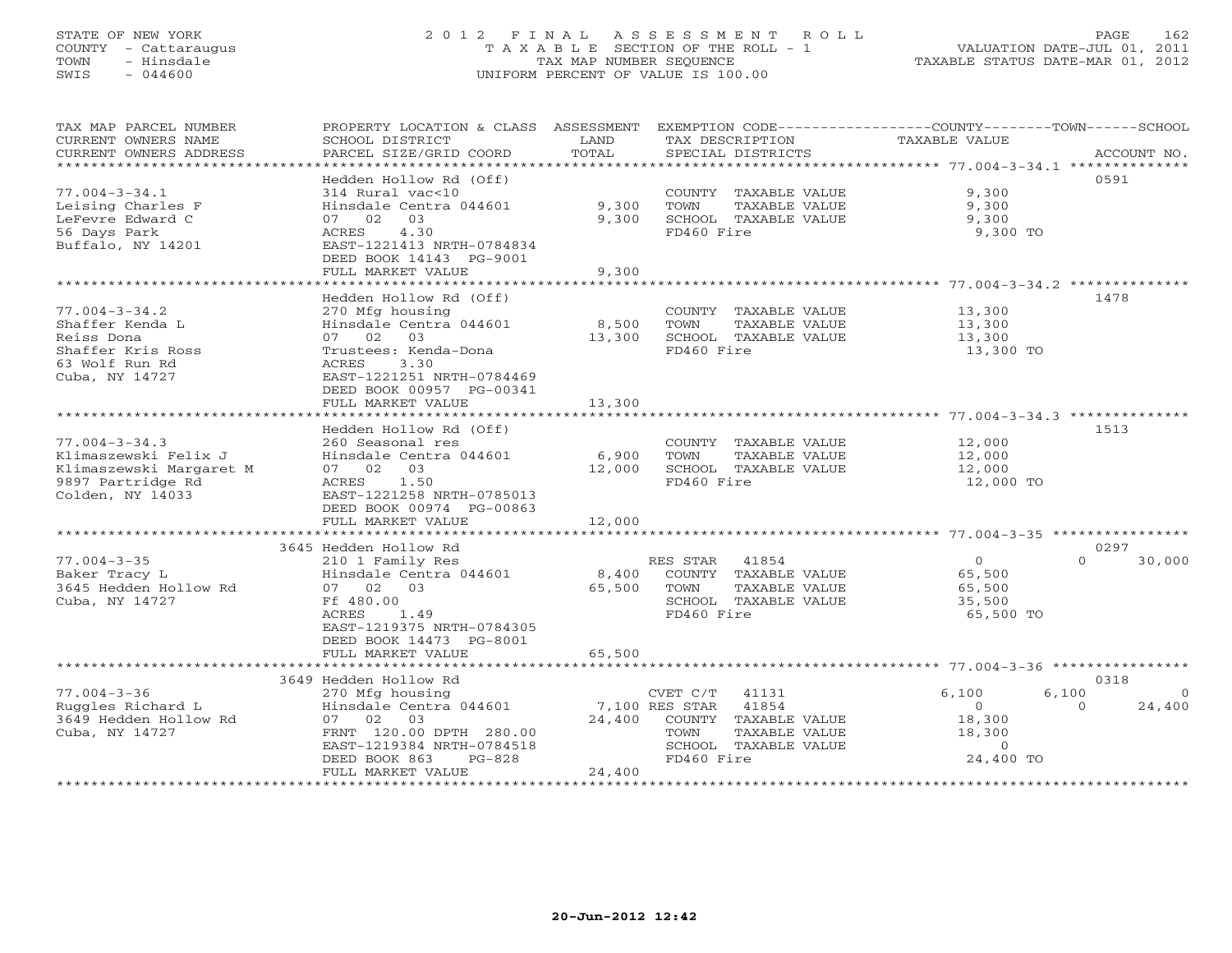# STATE OF NEW YORK 2 0 1 2 F I N A L A S S E S S M E N T R O L L PAGE 163 COUNTY - Cattaraugus T A X A B L E SECTION OF THE ROLL - 1 VALUATION DATE-JUL 01, 2011 TOWN - Hinsdale TAX MAP NUMBER SEQUENCE TAXABLE STATUS DATE-MAR 01, 2012 SWIS - 044600 UNIFORM PERCENT OF VALUE IS 100.00UNIFORM PERCENT OF VALUE IS 100.00

| TAX MAP PARCEL NUMBER<br>CURRENT OWNERS NAME<br>CURRENT OWNERS ADDRESS                        | PROPERTY LOCATION & CLASS ASSESSMENT<br>SCHOOL DISTRICT<br>PARCEL SIZE/GRID COORD                                                                                  | LAND<br>TOTAL            | EXEMPTION CODE-----------------COUNTY-------TOWN------SCHOOL<br>TAX DESCRIPTION<br>SPECIAL DISTRICTS                    | <b>TAXABLE VALUE</b>                                               |                      | ACCOUNT NO.      |
|-----------------------------------------------------------------------------------------------|--------------------------------------------------------------------------------------------------------------------------------------------------------------------|--------------------------|-------------------------------------------------------------------------------------------------------------------------|--------------------------------------------------------------------|----------------------|------------------|
| *********************                                                                         |                                                                                                                                                                    |                          |                                                                                                                         |                                                                    |                      |                  |
|                                                                                               | 3699 Hedden Hollow Rd                                                                                                                                              |                          |                                                                                                                         |                                                                    |                      | 0928             |
| $77.004 - 3 - 37.1$<br>Ruggles Richard M<br>3699 Hedden Hollow Rd<br>Cuba, NY 14727           | 210 1 Family Res<br>Hinsdale Centra 044601<br>07 02<br>03<br>758/831<br>house 40% complete 2010<br>FRNT 590.00 DPTH<br>17.95<br>ACRES<br>EAST-1219623 NRTH-0785479 | 16,600<br>70,000         | RES STAR<br>41854<br>COUNTY TAXABLE VALUE<br>TOWN<br>TAXABLE VALUE<br>SCHOOL TAXABLE VALUE<br>FD460 Fire                | $\circ$<br>70,000<br>70,000<br>40,000<br>70,000 TO                 | $\Omega$             | 30,000           |
|                                                                                               | DEED BOOK 863<br>$PG-828$                                                                                                                                          |                          |                                                                                                                         |                                                                    |                      |                  |
|                                                                                               | FULL MARKET VALUE                                                                                                                                                  | 70,000                   |                                                                                                                         |                                                                    |                      |                  |
|                                                                                               | ********************                                                                                                                                               | **************           |                                                                                                                         |                                                                    |                      | 1561             |
| $77.004 - 3 - 37.2$<br>Scott Angela C<br>209 Leroy Ave<br>Buffalo, NY 14214                   | 3689 Hedden Holw<br>210 1 Family Res<br>Hinsdale Centra 044601<br>3.40<br>ACRES<br>EAST-1219399 NRTH-0784737<br>DEED BOOK 11790 PG-6001                            | 10,000<br>59,500         | COUNTY TAXABLE VALUE<br>TAXABLE VALUE<br>TOWN<br>SCHOOL TAXABLE VALUE                                                   | 59,500<br>59,500<br>59,500                                         |                      |                  |
|                                                                                               | FULL MARKET VALUE                                                                                                                                                  | 59,500                   |                                                                                                                         |                                                                    |                      |                  |
|                                                                                               |                                                                                                                                                                    |                          |                                                                                                                         | ********** 77.009-1-1 **********                                   |                      |                  |
| $77.009 - 1 - 1$                                                                              | 1438 Mill St<br>280 Res Multiple                                                                                                                                   |                          | CVET C/T<br>41131                                                                                                       | 20,000                                                             | 20,000               | 0393<br>0        |
| Jones Alfred<br>Jones Nancy<br>1438 Mill St<br>Hinsdale, NY 14743                             | Hinsdale Centra 044601<br>41 03<br>0.3<br>Christine Jones 1450 mill<br>FRNT 430.00 DPTH<br>3.16<br>ACRES<br>EAST-1202385 NRTH-0794471<br>DEED BOOK 534<br>PG-00075 | 17,000 SR STAR           | 41834<br>120,000 RES ST MH 41864<br>COUNTY TAXABLE VALUE<br>TOWN<br>TAXABLE VALUE<br>SCHOOL TAXABLE VALUE<br>FD460 Fire | $\Omega$<br>$\Omega$<br>100,000<br>100,000<br>27,800<br>120,000 TO | $\Omega$<br>$\Omega$ | 62,200<br>30,000 |
|                                                                                               | FULL MARKET VALUE                                                                                                                                                  | 120,000                  |                                                                                                                         |                                                                    |                      |                  |
|                                                                                               | ************************                                                                                                                                           |                          |                                                                                                                         |                                                                    |                      |                  |
|                                                                                               | 4223 Nys Rte 16                                                                                                                                                    |                          |                                                                                                                         |                                                                    |                      | 0408             |
| $77.009 - 1 - 2$<br>Kent Danny<br>4223 Route 16<br>Hinsdale, NY 14743                         | 210 1 Family Res<br>Hinsdale Centra 044601<br>41 03<br>03<br>FRNT 125.00 DPTH 132.00<br>EAST-1202889 NRTH-0794544<br>DEED BOOK 3915<br>PG-9001                     | 9,700<br>73,500          | RES STAR<br>41854<br>COUNTY TAXABLE VALUE<br>TOWN<br>TAXABLE VALUE<br>SCHOOL TAXABLE VALUE<br>FD460 Fire                | $\circ$<br>73,500<br>73,500<br>43,500<br>73,500 TO                 | $\Omega$             | 30,000           |
|                                                                                               | FULL MARKET VALUE                                                                                                                                                  | 73,500                   |                                                                                                                         |                                                                    |                      |                  |
|                                                                                               | ************************                                                                                                                                           |                          |                                                                                                                         |                                                                    |                      |                  |
|                                                                                               | 4235 Nys Rte 16                                                                                                                                                    |                          |                                                                                                                         |                                                                    |                      | 0466             |
| $77.009 - 1 - 3$<br>Giberson James<br>Giberson Linda<br>4235 Nys Rte 16<br>Hinsdale, NY 14743 | 210 1 Family Res<br>Hinsdale Centra 044601<br>41 03 03<br>FRNT 132.00 DPTH 125.00<br>EAST-1202893 NRTH-0794677<br>DEED BOOK 794<br>PG-00991                        | 9,800<br>49,000          | RES STAR<br>41854<br>COUNTY TAXABLE VALUE<br>TOWN<br>TAXABLE VALUE<br>SCHOOL TAXABLE VALUE<br>FD460 Fire                | $\Omega$<br>49,000<br>49,000<br>19,000<br>49,000 TO                | $\Omega$             | 30,000           |
|                                                                                               | FULL MARKET VALUE<br>***********************                                                                                                                       | 49,000<br>************** |                                                                                                                         |                                                                    |                      |                  |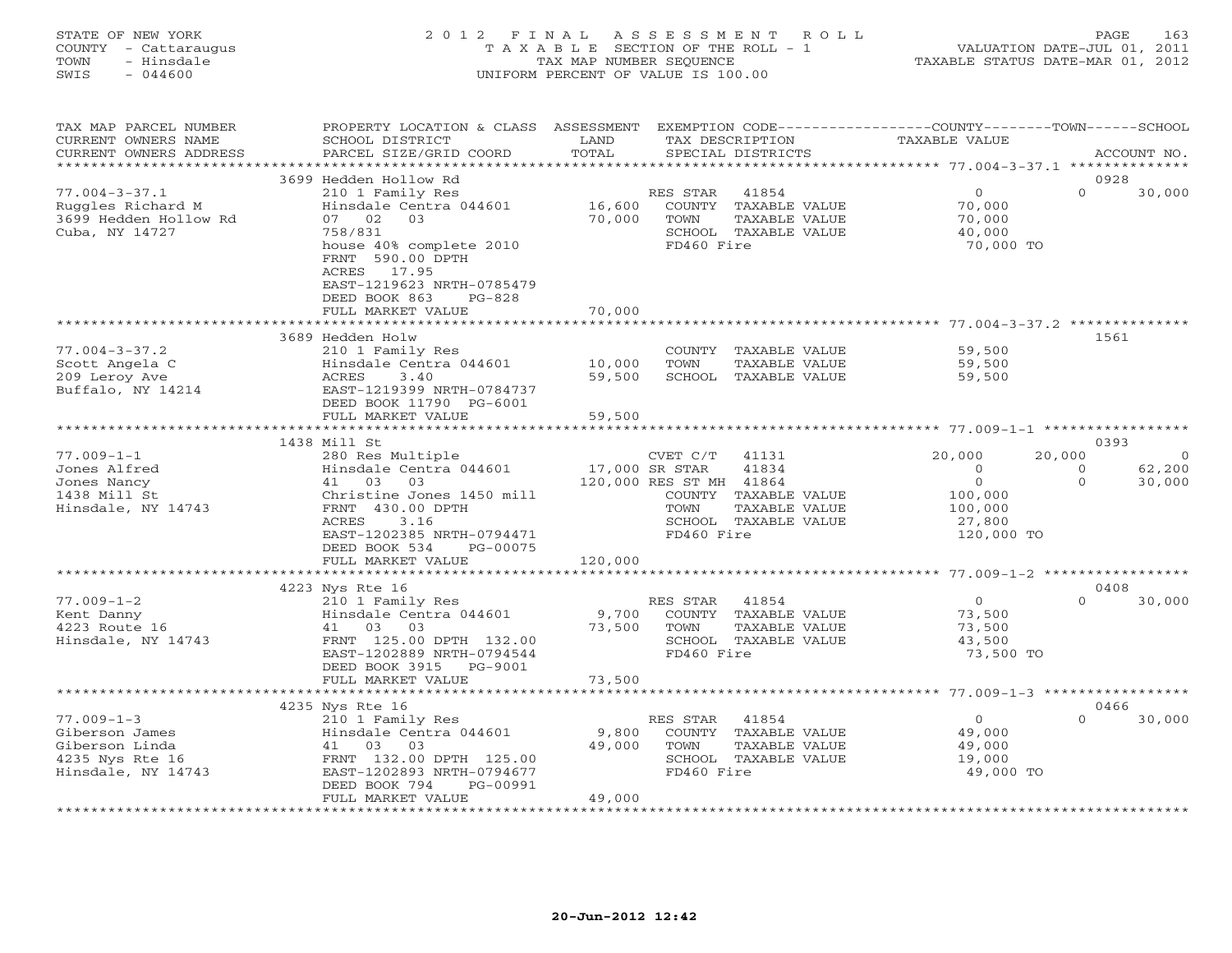# STATE OF NEW YORK 2 0 1 2 F I N A L A S S E S S M E N T R O L L PAGE 164 COUNTY - Cattaraugus T A X A B L E SECTION OF THE ROLL - 1 VALUATION DATE-JUL 01, 2011 TOWN - Hinsdale TAX MAP NUMBER SEQUENCE TAXABLE STATUS DATE-MAR 01, 2012 SWIS - 044600 UNIFORM PERCENT OF VALUE IS 100.00UNIFORM PERCENT OF VALUE IS 100.00

| TAX MAP PARCEL NUMBER<br>CURRENT OWNERS NAME<br>CURRENT OWNERS ADDRESS                                       | PROPERTY LOCATION & CLASS ASSESSMENT<br>SCHOOL DISTRICT<br>PARCEL SIZE/GRID COORD                                                                                                  | LAND<br>TOTAL              | TAX DESCRIPTION<br>SPECIAL DISTRICTS                                                                     | EXEMPTION CODE----------------COUNTY-------TOWN------SCHOOL<br>TAXABLE VALUE |                  | ACCOUNT NO. |
|--------------------------------------------------------------------------------------------------------------|------------------------------------------------------------------------------------------------------------------------------------------------------------------------------------|----------------------------|----------------------------------------------------------------------------------------------------------|------------------------------------------------------------------------------|------------------|-------------|
|                                                                                                              |                                                                                                                                                                                    |                            |                                                                                                          |                                                                              |                  |             |
| $77.009 - 1 - 4$<br>Rix Jason C<br>Rix Caryn M<br>4241 Nys Rte 16<br>Hinsdale, NY 14743                      | 4241 Nys Rte 16<br>210 1 Family Res<br>Hinsdale Centra 044601<br>41 03 03<br>FRNT 100.00 DPTH 125.00<br>EAST-1202896 NRTH-0794795<br>DEED BOOK 15003 PG-4002<br>FULL MARKET VALUE  | 8,200<br>80,000<br>80,000  | 41854<br>RES STAR<br>COUNTY TAXABLE VALUE<br>TOWN<br>TAXABLE VALUE<br>SCHOOL TAXABLE VALUE<br>FD460 Fire | $\overline{0}$<br>80,000<br>80,000<br>50,000<br>80,000 TO                    | 0587<br>$\Omega$ | 30,000      |
|                                                                                                              |                                                                                                                                                                                    |                            |                                                                                                          |                                                                              |                  |             |
| $77.009 - 1 - 5$<br>Burlingame David<br>Burlingame Ione<br>4253 Nys Rte 16N<br>Hinsdale, NY 14743            | 4253 Nys Rte 16<br>210 1 Family Res<br>Hinsdale Centra 044601<br>41 03 03<br>FRNT 150.00 DPTH 191.00<br>EAST-1202868 NRTH-0794923<br>DEED BOOK 00912 PG-01142<br>FULL MARKET VALUE | 12,700<br>61,000<br>61,000 | SR STAR<br>41834<br>COUNTY TAXABLE VALUE<br>TOWN<br>TAXABLE VALUE<br>SCHOOL TAXABLE VALUE<br>FD460 Fire  | $\Omega$<br>61,000<br>61,000<br>$\overline{0}$<br>61,000 TO                  | 0112<br>$\Omega$ | 61,000      |
|                                                                                                              | 4228 Nys Rte 16                                                                                                                                                                    |                            |                                                                                                          |                                                                              | 0024             |             |
| $77.009 - 1 - 8$<br>Lauber Matthew J<br>Lauber Fawn R<br>4228 Route 16<br>Hinsdale, NY 14743                 | 210 1 Family Res<br>Hinsdale Centra 044601<br>41 03 03<br>FRNT 100.00 DPTH 165.00<br>BANK<br>017<br>EAST-1203118 NRTH-0794619<br>DEED BOOK 13921 PG-9001<br>FULL MARKET VALUE      | 9,200<br>61,300<br>61,300  | RES STAR<br>41854<br>COUNTY TAXABLE VALUE<br>TOWN<br>TAXABLE VALUE<br>SCHOOL TAXABLE VALUE<br>FD460 Fire | $\Omega$<br>61,300<br>61,300<br>31,300<br>61,300 TO                          | $\Omega$         | 30,000      |
|                                                                                                              | Nys Rte 16 & Rte 446 St                                                                                                                                                            |                            |                                                                                                          |                                                                              | 0622             |             |
| $77.009 - 1 - 9.1$<br>Gagliardo Joseph Jr<br>Dba Mickle's Auto Sales<br>3168 Wolf Creek Rd<br>Cuba, NY 14727 | 431 Auto dealer<br>Hinsdale Centra 044601<br>41 03 03<br>Includes Trailer<br>FRNT 100.00 DPTH 200.00<br>EAST-1203107 NRTH-0794391<br>DEED BOOK 993<br>$PG-903$                     | 10,000<br>100,000          | COUNTY TAXABLE VALUE<br>TOWN<br>TAXABLE VALUE<br>SCHOOL TAXABLE VALUE<br>FD460 Fire                      | 100,000<br>100,000<br>100,000<br>100,000 TO                                  |                  |             |
|                                                                                                              | FULL MARKET VALUE                                                                                                                                                                  | 100,000                    |                                                                                                          |                                                                              |                  |             |
|                                                                                                              | Nys Rte 16                                                                                                                                                                         |                            |                                                                                                          |                                                                              | 0735             |             |
| $77.009 - 1 - 9.2$<br>Gagliardo Joseph Jr<br>Dba Mickle's Auto Sales<br>3168 Wolf Creek Rd<br>Cuba, NY 14727 | 330 Vacant comm<br>Hinsdale Centra 044601<br>41 03<br>03<br>FRNT 85.00 DPTH 165.00<br>EAST-1203118 NRTH-0794525<br>$PG-903$<br>DEED BOOK 993                                       | 7,800<br>7,800             | COUNTY TAXABLE VALUE<br>TOWN<br>TAXABLE VALUE<br>SCHOOL TAXABLE VALUE<br>FD460 Fire                      | 7,800<br>7,800<br>7,800<br>7,800 TO                                          |                  |             |
|                                                                                                              | FULL MARKET VALUE                                                                                                                                                                  | 7,800                      |                                                                                                          |                                                                              |                  |             |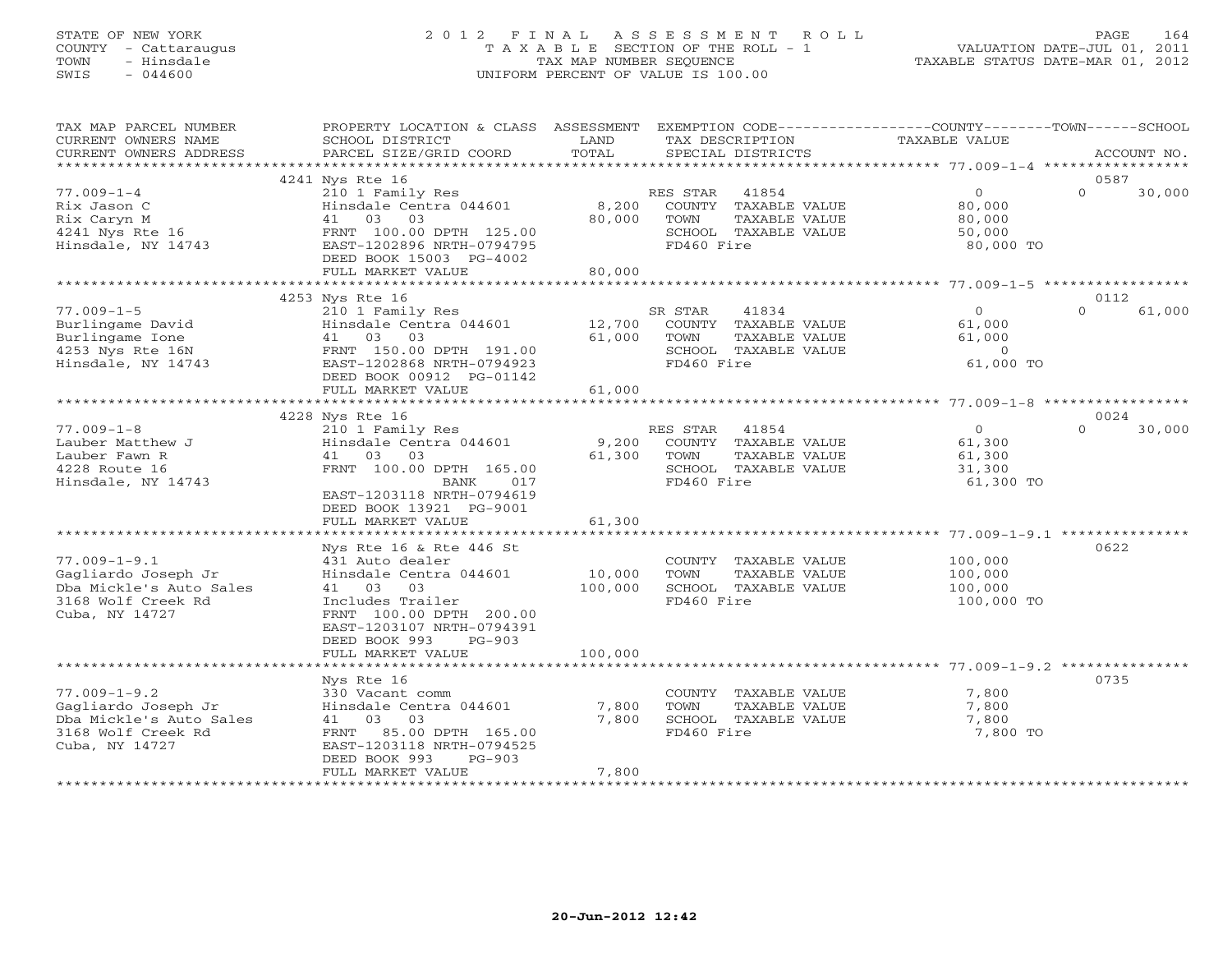#### STATE OF NEW YORK 2 0 1 2 F I N A L A S S E S S M E N T R O L L PAGE 165 COUNTY - Cattaraugus T A X A B L E SECTION OF THE ROLL - 1 VALUATION DATE-JUL 01, 2011 TOWN - Hinsdale TAX MAP NUMBER SEQUENCE TAXABLE STATUS DATE-MAR 01, 2012 SWIS - 044600 UNIFORM PERCENT OF VALUE IS 100.00UNIFORM PERCENT OF VALUE IS 100.00

| TAX MAP PARCEL NUMBER<br>CURRENT OWNERS NAME<br>CURRENT OWNERS ADDRESS | PROPERTY LOCATION & CLASS ASSESSMENT<br>SCHOOL DISTRICT<br>PARCEL SIZE/GRID COORD                                                                                         | LAND<br>TOTAL            | TAX DESCRIPTION<br>SPECIAL DISTRICTS                                                | EXEMPTION CODE----------------COUNTY-------TOWN-----SCHOOL<br><b>TAXABLE VALUE</b> | ACCOUNT NO.                  |
|------------------------------------------------------------------------|---------------------------------------------------------------------------------------------------------------------------------------------------------------------------|--------------------------|-------------------------------------------------------------------------------------|------------------------------------------------------------------------------------|------------------------------|
| *********************                                                  |                                                                                                                                                                           |                          |                                                                                     |                                                                                    |                              |
| $77.009 - 1 - 10$<br>Hower John                                        | 1384 Nys Rte 446 St<br>210 1 Family Res                                                                                                                                   |                          | WVET C/T<br>41121<br>41834                                                          | 11,460<br>11,460<br>$\Omega$                                                       | 0365<br>$\Omega$<br>$\Omega$ |
| Hower Kathleen<br>1384 Nys Rte 446<br>Hinsdale, NY 14743               | Hinsdale Centra 044601<br>41 03 03<br>695/1008<br>inc. $77.009 - 1 - 11.2$<br>FRNT 200.00 DPTH<br>2.15<br>ACRES<br>EAST-1203275 NRTH-0794547<br>DEED BOOK 758<br>$PG-627$ | 13,200 SR STAR<br>76,400 | COUNTY TAXABLE VALUE<br>TOWN<br>TAXABLE VALUE<br>SCHOOL TAXABLE VALUE<br>FD460 Fire | 64,940<br>64,940<br>14,200<br>76,400 TO                                            | 62,200                       |
|                                                                        | FULL MARKET VALUE                                                                                                                                                         | 76,400                   |                                                                                     |                                                                                    |                              |
|                                                                        | 1374 Nys rte 446 St                                                                                                                                                       |                          |                                                                                     |                                                                                    | 0605                         |
| $77.009 - 1 - 11.1$                                                    | 210 1 Family Res                                                                                                                                                          |                          | RES STAR 41854                                                                      | $\overline{0}$                                                                     | $\Omega$<br>30,000           |
| Pivovarnik Brian S                                                     | Hinsdale Centra 044601                                                                                                                                                    | 12,200                   | COUNTY TAXABLE VALUE                                                                | 40,000                                                                             |                              |
| Pivovarnik Brittany M                                                  | 41 03<br>03                                                                                                                                                               | 40,000                   | TAXABLE VALUE<br>TOWN                                                               | 40,000                                                                             |                              |
| 1374 Nys rte 446 St                                                    | FRNT 100.00 DPTH                                                                                                                                                          |                          | SCHOOL TAXABLE VALUE                                                                | 10,000                                                                             |                              |
| Hinsdale, NY 14743                                                     | ACRES<br>0.41<br>EAST-1203389 NRTH-0794513<br>DEED BOOK 10900 PG-8003<br>FULL MARKET VALUE                                                                                | 40,000                   | FD460 Fire                                                                          | 40,000 TO                                                                          |                              |
|                                                                        |                                                                                                                                                                           |                          |                                                                                     |                                                                                    |                              |
|                                                                        | 1370 Nys Rte 446 St                                                                                                                                                       |                          |                                                                                     |                                                                                    | 0089                         |
| $77.009 - 1 - 12$                                                      | 210 1 Family Res                                                                                                                                                          |                          | 41834<br>SR STAR                                                                    | $\overline{0}$                                                                     | $\Omega$<br>44,000           |
| Davis Norman P                                                         | Hinsdale Centra 044601                                                                                                                                                    | 10,200                   | COUNTY TAXABLE VALUE                                                                | 44,000                                                                             |                              |
| Davis Rachel A                                                         | 41 03 03                                                                                                                                                                  | 44,000                   | TOWN<br>TAXABLE VALUE                                                               | 44,000                                                                             |                              |
| 1370 446 Rte                                                           | FRNT 100.00 DPTH 330.00                                                                                                                                                   |                          | SCHOOL TAXABLE VALUE                                                                | $\overline{0}$                                                                     |                              |
| Hinsdale, NY 14743                                                     | EAST-1203485 NRTH-0794419                                                                                                                                                 |                          | FD460 Fire                                                                          | 44,000 TO                                                                          |                              |
|                                                                        | DEED BOOK 644<br>PG-8001                                                                                                                                                  |                          |                                                                                     |                                                                                    |                              |
|                                                                        | FULL MARKET VALUE                                                                                                                                                         | 44,000                   |                                                                                     |                                                                                    |                              |
|                                                                        |                                                                                                                                                                           |                          |                                                                                     |                                                                                    |                              |
|                                                                        | 1360 Nys Rte 446 St                                                                                                                                                       |                          |                                                                                     |                                                                                    | 0402                         |
| $77.009 - 1 - 13.1$                                                    | 270 Mfg housing                                                                                                                                                           |                          | SR STAR<br>41834                                                                    | $\overline{O}$                                                                     | $\Omega$<br>28,800           |
| Keller Cornelius J                                                     | Hinsdale Centra 044601                                                                                                                                                    | 9,000                    | COUNTY TAXABLE VALUE                                                                | 28,800                                                                             |                              |
| Gessel Helena                                                          | 41 03 03                                                                                                                                                                  | 28,800                   | TOWN<br>TAXABLE VALUE                                                               | 28,800                                                                             |                              |
| 1360 Route 446                                                         | life use C.keller                                                                                                                                                         |                          | SCHOOL TAXABLE VALUE                                                                | $\overline{0}$                                                                     |                              |
| Hinsdale, NY 14743                                                     | FRNT 100.00 DPTH 365.00                                                                                                                                                   |                          | FD460 Fire                                                                          | 28,800 TO                                                                          |                              |
|                                                                        | EAST-1203572 NRTH-0794437                                                                                                                                                 |                          |                                                                                     |                                                                                    |                              |
|                                                                        | DEED BOOK 8241<br>PG-6001                                                                                                                                                 |                          |                                                                                     |                                                                                    |                              |
|                                                                        | FULL MARKET VALUE                                                                                                                                                         | 28,800                   |                                                                                     |                                                                                    |                              |
|                                                                        | 1360 Nys Rte 446 St                                                                                                                                                       |                          |                                                                                     |                                                                                    | 1649                         |
| $77.009 - 1 - 13.3$                                                    | 311 Res vac land                                                                                                                                                          |                          | COUNTY TAXABLE VALUE                                                                | 500                                                                                |                              |
| McGovern Charles I                                                     | Hinsdale Centra 044601                                                                                                                                                    | 500                      | TAXABLE VALUE<br>TOWN                                                               | 500                                                                                |                              |
| Route 446                                                              | 03<br>41 03                                                                                                                                                               | 500                      | SCHOOL TAXABLE VALUE                                                                | 500                                                                                |                              |
| Hinsdale, NY 14743                                                     | FRNT 100.00 DPTH 206.40                                                                                                                                                   |                          | FD460 Fire                                                                          | 500 TO                                                                             |                              |
|                                                                        | EAST-1203679 NRTH-0794510                                                                                                                                                 |                          |                                                                                     |                                                                                    |                              |
|                                                                        | DEED BOOK 8241<br>$PG-6003$                                                                                                                                               |                          |                                                                                     |                                                                                    |                              |
|                                                                        | FULL MARKET VALUE                                                                                                                                                         | 500                      |                                                                                     |                                                                                    |                              |
|                                                                        |                                                                                                                                                                           |                          |                                                                                     |                                                                                    |                              |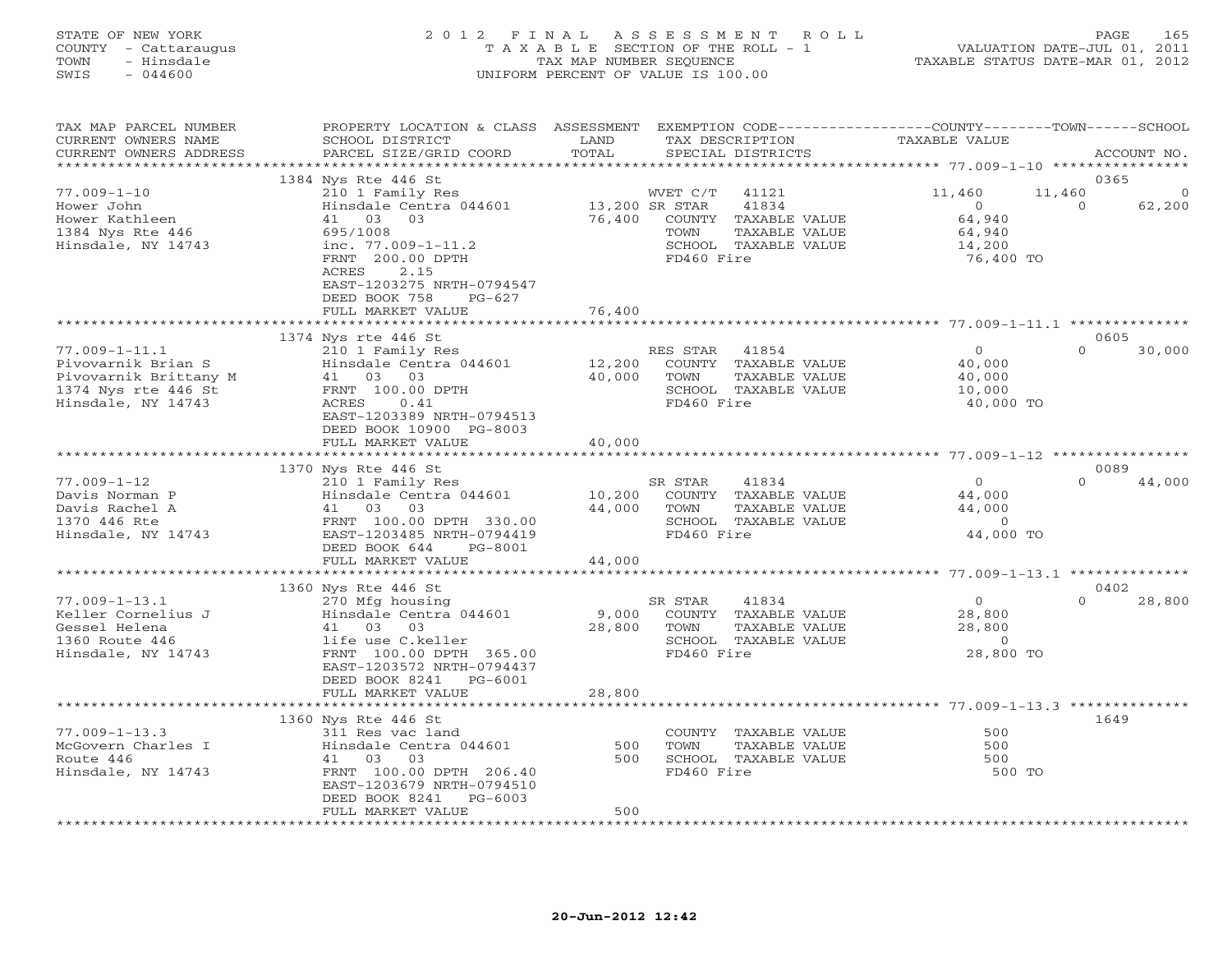# STATE OF NEW YORK 2 0 1 2 F I N A L A S S E S S M E N T R O L L PAGE 166 COUNTY - Cattaraugus T A X A B L E SECTION OF THE ROLL - 1 VALUATION DATE-JUL 01, 2011 TOWN - Hinsdale TAX MAP NUMBER SEQUENCE TAXABLE STATUS DATE-MAR 01, 2012 SWIS - 044600 UNIFORM PERCENT OF VALUE IS 100.00UNIFORM PERCENT OF VALUE IS 100.00

| TAX MAP PARCEL NUMBER<br>CURRENT OWNERS NAME         | SCHOOL DISTRICT<br><b>Example 12 Distribution of the LAND</b>                                                                                                                                                                                               |                   | TAX DESCRIPTION             | PROPERTY LOCATION & CLASS ASSESSMENT EXEMPTION CODE----------------COUNTY-------TOWN------SCHOOL<br>TAXABLE VALUE                                                                                                                                                                                                                                                                                                                            |                    |
|------------------------------------------------------|-------------------------------------------------------------------------------------------------------------------------------------------------------------------------------------------------------------------------------------------------------------|-------------------|-----------------------------|----------------------------------------------------------------------------------------------------------------------------------------------------------------------------------------------------------------------------------------------------------------------------------------------------------------------------------------------------------------------------------------------------------------------------------------------|--------------------|
|                                                      |                                                                                                                                                                                                                                                             |                   |                             |                                                                                                                                                                                                                                                                                                                                                                                                                                              |                    |
| $77.009 - 1 - 14$                                    | 1352 Nys Rte 446<br>Nys kie 440<br>210 1 Family Res MVET C/T 41121<br>Hinsdale Centra 044601 8,900 RES STAR 41854                                                                                                                                           |                   |                             | 10,200<br>10,200                                                                                                                                                                                                                                                                                                                                                                                                                             | 5016<br>$\sim$ 0   |
|                                                      |                                                                                                                                                                                                                                                             |                   |                             | $\overline{0}$                                                                                                                                                                                                                                                                                                                                                                                                                               | 30,000             |
|                                                      | Fragment Charles I and Hinsdale Centra 044601 at 8,900 RES STAR 41854<br>McGovern Laura (1 03 03 68,000 COUNTY TAXABLE VALUE<br>1352 Nys Rte 446 FRNT 99.50 DPTH 152.50 TOWN TAXABLE VALUE<br>Hinsdale, NY 14743 EAST-1203679 NRTH-0                        |                   |                             | $\begin{array}{c} 0 \\ 57,800 \end{array}$                                                                                                                                                                                                                                                                                                                                                                                                   |                    |
|                                                      |                                                                                                                                                                                                                                                             |                   |                             |                                                                                                                                                                                                                                                                                                                                                                                                                                              |                    |
|                                                      |                                                                                                                                                                                                                                                             |                   |                             |                                                                                                                                                                                                                                                                                                                                                                                                                                              |                    |
|                                                      |                                                                                                                                                                                                                                                             | $PG-00333$        |                             | TOWN TAXABLE VALUE<br>SCHOOL TAXABLE VALUE 57,800<br>FD460 Fire 68,000 TO                                                                                                                                                                                                                                                                                                                                                                    |                    |
|                                                      |                                                                                                                                                                                                                                                             |                   |                             |                                                                                                                                                                                                                                                                                                                                                                                                                                              |                    |
|                                                      |                                                                                                                                                                                                                                                             |                   |                             |                                                                                                                                                                                                                                                                                                                                                                                                                                              |                    |
|                                                      | 1322 Nys Rte 446 St<br>Nys Rte 446 St<br>210 1 Family Res<br>Hinsdale Centra 044601 4,700 COUNTY TAXABLE VALUE<br>46.500 TOWN TAXABLE VALUE                                                                                                                 |                   |                             |                                                                                                                                                                                                                                                                                                                                                                                                                                              | 0732               |
| $77.009 - 1 - 15$                                    |                                                                                                                                                                                                                                                             |                   |                             | 0<br>46,500<br>46,500                                                                                                                                                                                                                                                                                                                                                                                                                        | 46,500<br>$\Omega$ |
| Stout Sandra L<br>1322 Rte 446<br>Hinsdale, NY 14743 |                                                                                                                                                                                                                                                             |                   |                             |                                                                                                                                                                                                                                                                                                                                                                                                                                              |                    |
|                                                      |                                                                                                                                                                                                                                                             |                   |                             |                                                                                                                                                                                                                                                                                                                                                                                                                                              |                    |
|                                                      | FRNT 96.03 DPTH 152.50                                                                                                                                                                                                                                      |                   | SCHOOL TAXABLE VALUE        | $\sim$ 0                                                                                                                                                                                                                                                                                                                                                                                                                                     |                    |
|                                                      | EAST-1203777 NRTH-0794316                                                                                                                                                                                                                                   |                   | FD460 Fire                  | 46,500 TO                                                                                                                                                                                                                                                                                                                                                                                                                                    |                    |
|                                                      | DEED BOOK 00939 PG-00901                                                                                                                                                                                                                                    |                   |                             |                                                                                                                                                                                                                                                                                                                                                                                                                                              |                    |
|                                                      | FULL MARKET VALUE                                                                                                                                                                                                                                           | 46,500            |                             |                                                                                                                                                                                                                                                                                                                                                                                                                                              |                    |
|                                                      |                                                                                                                                                                                                                                                             |                   |                             |                                                                                                                                                                                                                                                                                                                                                                                                                                              |                    |
|                                                      | 1338 NYS Rte 446                                                                                                                                                                                                                                            |                   |                             |                                                                                                                                                                                                                                                                                                                                                                                                                                              | 0085               |
| $77.009 - 1 - 16$                                    |                                                                                                                                                                                                                                                             |                   | COUNTY TAXABLE VALUE 11,300 |                                                                                                                                                                                                                                                                                                                                                                                                                                              |                    |
|                                                      | 270 Mfg housing<br>Hinsdale Centra 044601 8,400<br>41 03 03 11,300                                                                                                                                                                                          |                   | TOWN<br>TAXABLE VALUE       | 11,300                                                                                                                                                                                                                                                                                                                                                                                                                                       |                    |
|                                                      |                                                                                                                                                                                                                                                             | $8,400$<br>11,300 | SCHOOL TAXABLE VALUE 11,300 |                                                                                                                                                                                                                                                                                                                                                                                                                                              |                    |
|                                                      | 77.009-1-16 270 Mfg housing<br>Brown Klinger Sheila Hinsdale Centra 044601<br>60 Addison Dr 41 03 03<br>Basking Ridge, NJ 07920 FRNT 94.00 DPTH 152.50                                                                                                      |                   | FD460 Fire                  | 11,300 TO                                                                                                                                                                                                                                                                                                                                                                                                                                    |                    |
|                                                      | EAST-1203873 NRTH-0794311                                                                                                                                                                                                                                   |                   |                             |                                                                                                                                                                                                                                                                                                                                                                                                                                              |                    |
|                                                      | DEED BOOK 14247 PG-8001                                                                                                                                                                                                                                     |                   |                             |                                                                                                                                                                                                                                                                                                                                                                                                                                              |                    |
|                                                      | FULL MARKET VALUE                                                                                                                                                                                                                                           | 11,300            |                             |                                                                                                                                                                                                                                                                                                                                                                                                                                              |                    |
|                                                      | 1360 Nys Rte 446 St                                                                                                                                                                                                                                         |                   |                             |                                                                                                                                                                                                                                                                                                                                                                                                                                              | 0356               |
|                                                      |                                                                                                                                                                                                                                                             |                   |                             | 2,850<br>2,850                                                                                                                                                                                                                                                                                                                                                                                                                               | $\overline{0}$     |
|                                                      |                                                                                                                                                                                                                                                             |                   |                             | $\overline{0}$<br>$\overline{0}$                                                                                                                                                                                                                                                                                                                                                                                                             | 11,400             |
|                                                      |                                                                                                                                                                                                                                                             |                   |                             | 8,550                                                                                                                                                                                                                                                                                                                                                                                                                                        |                    |
|                                                      |                                                                                                                                                                                                                                                             |                   |                             |                                                                                                                                                                                                                                                                                                                                                                                                                                              |                    |
|                                                      |                                                                                                                                                                                                                                                             |                   |                             |                                                                                                                                                                                                                                                                                                                                                                                                                                              |                    |
|                                                      |                                                                                                                                                                                                                                                             |                   |                             | $\begin{tabular}{lllllllll} TAXABLE & $\mathsf{v}_{\mathsf{a}\mathsf{a}\mathsf{b}\mathsf{c}\mathsf{b}}$ & $\mathsf{0}$ & $\mathsf{0}$\\ TAXABLE & $\mathsf{V}\mathsf{A} \mathsf{L}\mathsf{U} \mathsf{E}$ & $\mathsf{0}$ & $\mathsf{0}$\\ \textcolor{red}{\color{red}\textbf{max}}\mathsf{B} \mathsf{E}$ & $\mathsf{V}\mathsf{A} \mathsf{L}\mathsf{U} \mathsf{E}$ & $\mathsf{1}$ & $\mathsf{1}$ & $\mathsf{40}$\\ \end{tabular}$<br>11,400 TO |                    |
|                                                      |                                                                                                                                                                                                                                                             |                   |                             |                                                                                                                                                                                                                                                                                                                                                                                                                                              |                    |
|                                                      |                                                                                                                                                                                                                                                             |                   |                             |                                                                                                                                                                                                                                                                                                                                                                                                                                              |                    |
|                                                      | 1318 Nys Rte 446                                                                                                                                                                                                                                            |                   |                             |                                                                                                                                                                                                                                                                                                                                                                                                                                              | 1164               |
|                                                      |                                                                                                                                                                                                                                                             |                   | COUNTY TAXABLE VALUE        | 9,400                                                                                                                                                                                                                                                                                                                                                                                                                                        |                    |
|                                                      |                                                                                                                                                                                                                                                             | 6,400             | TOWN                        | TAXABLE VALUE 9,400                                                                                                                                                                                                                                                                                                                                                                                                                          |                    |
|                                                      | 77.009-1-17.2<br>Hollowell Amarylis L<br>1318 Rte 446<br>PO Box 281<br>Hinsdale, NY 14743<br>Hinsdale, NY 14743<br>PO Box 281<br>Hinsdale, NY 14743<br>PO Box 281<br>PO Box 281<br>PO Box 281<br>PO Box 281<br>PO Box 281<br>PO Box 281<br>PO Box 281<br>PO | 9,400             | SCHOOL TAXABLE VALUE        | 9,400                                                                                                                                                                                                                                                                                                                                                                                                                                        |                    |
|                                                      |                                                                                                                                                                                                                                                             |                   | FD460 Fire                  | 9,400 TO                                                                                                                                                                                                                                                                                                                                                                                                                                     |                    |
|                                                      |                                                                                                                                                                                                                                                             |                   |                             |                                                                                                                                                                                                                                                                                                                                                                                                                                              |                    |
|                                                      | DEED BOOK 00957 PG-00590                                                                                                                                                                                                                                    |                   |                             |                                                                                                                                                                                                                                                                                                                                                                                                                                              |                    |
|                                                      | FULL MARKET VALUE                                                                                                                                                                                                                                           | 9,400             |                             |                                                                                                                                                                                                                                                                                                                                                                                                                                              |                    |
|                                                      |                                                                                                                                                                                                                                                             |                   |                             |                                                                                                                                                                                                                                                                                                                                                                                                                                              |                    |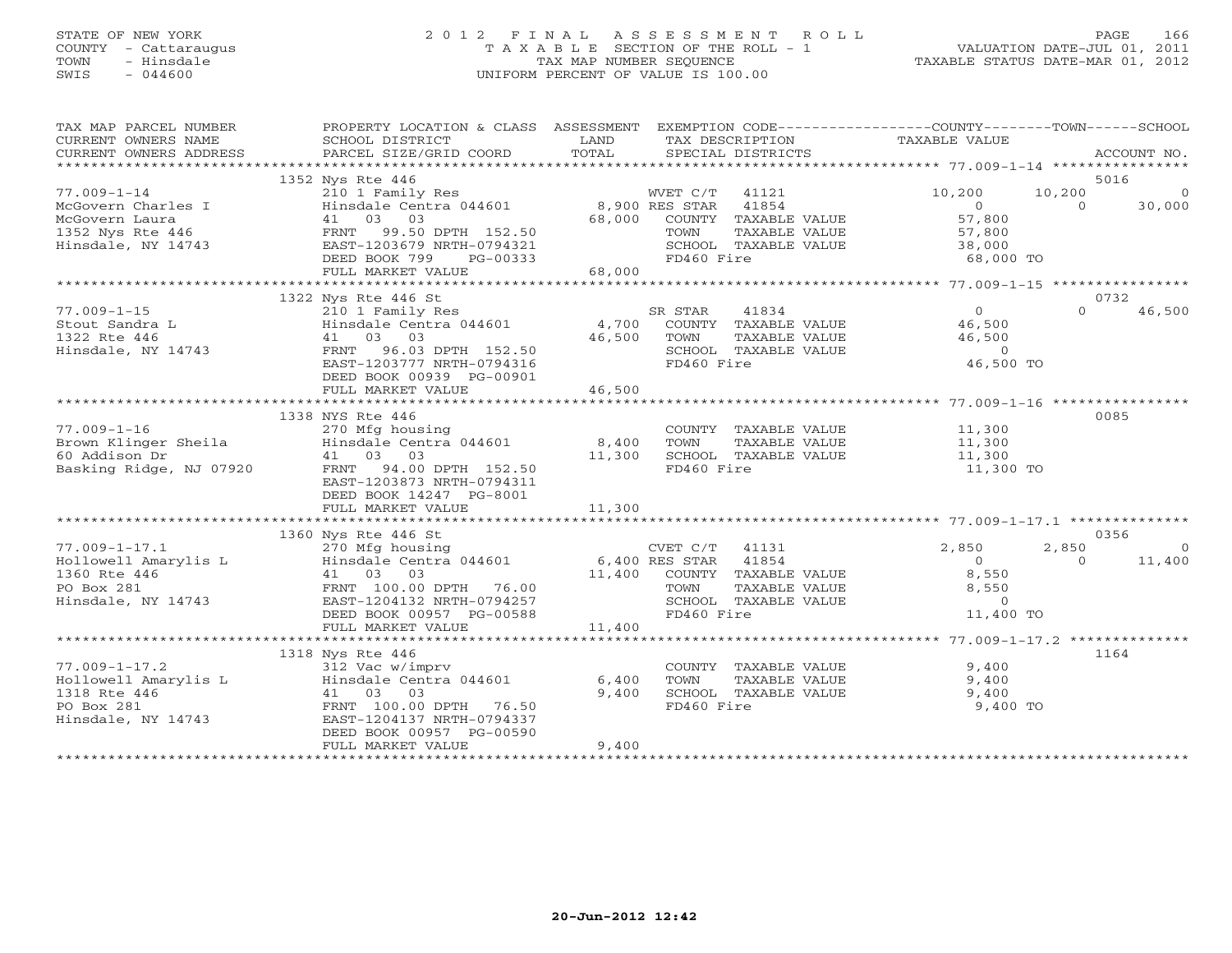# STATE OF NEW YORK 2 0 1 2 F I N A L A S S E S S M E N T R O L L PAGE 167 COUNTY - Cattaraugus T A X A B L E SECTION OF THE ROLL - 1 VALUATION DATE-JUL 01, 2011 TOWN - Hinsdale TAX MAP NUMBER SEQUENCE TAXABLE STATUS DATE-MAR 01, 2012 SWIS - 044600 UNIFORM PERCENT OF VALUE IS 100.00UNIFORM PERCENT OF VALUE IS 100.00

| TAX MAP PARCEL NUMBER<br>CURRENT OWNERS NAME                              | PROPERTY LOCATION & CLASS ASSESSMENT<br>SCHOOL DISTRICT                                                       | LAND             |                               | TAX DESCRIPTION                                                              | EXEMPTION CODE-----------------COUNTY-------TOWN------SCHOOL<br>TAXABLE VALUE |          |             |
|---------------------------------------------------------------------------|---------------------------------------------------------------------------------------------------------------|------------------|-------------------------------|------------------------------------------------------------------------------|-------------------------------------------------------------------------------|----------|-------------|
| CURRENT OWNERS ADDRESS                                                    | PARCEL SIZE/GRID COORD                                                                                        | TOTAL            |                               | SPECIAL DISTRICTS                                                            |                                                                               |          | ACCOUNT NO. |
|                                                                           | 1314 Nys Rte 446                                                                                              |                  |                               |                                                                              |                                                                               | 0355     |             |
| $77.009 - 1 - 18$<br>Haynes Susan<br>1314 Route 446<br>Hinsdale, NY 14743 | 210 1 Family Res<br>Hinsdale Centra 044601<br>41 03 03<br>FRNT 60.00 DPTH 152.50<br>EAST-1204207 NRTH-0794294 | 44,000           | SR STAR<br>TOWN<br>FD460 Fire | 41834<br>5,000 COUNTY TAXABLE VALUE<br>TAXABLE VALUE<br>SCHOOL TAXABLE VALUE | $\circ$<br>44,000<br>44,000<br>$\overline{0}$<br>44,000 TO                    | $\Omega$ | 44,000      |
|                                                                           | DEED BOOK 15976 PG-6006                                                                                       |                  |                               |                                                                              |                                                                               |          |             |
|                                                                           | FULL MARKET VALUE                                                                                             | 44,000           |                               |                                                                              |                                                                               |          |             |
|                                                                           |                                                                                                               |                  |                               |                                                                              |                                                                               |          |             |
|                                                                           | 1302 Nys Rte 446 St                                                                                           |                  |                               |                                                                              |                                                                               | 0017     |             |
| $77.009 - 1 - 19$<br>Davis David G<br>Davis Stacie L                      | 210 1 Family Res<br>Hinsdale Centra 044601<br>33/41 03 03                                                     | 12,300<br>83,000 | RES STAR 41854<br>TOWN        | COUNTY TAXABLE VALUE<br>TAXABLE VALUE                                        | $\Omega$<br>83,000<br>83,000                                                  | $\Omega$ | 30,000      |
| 1302 Nys Rte 446<br>Hinsdale, NY 14743                                    | FRNT 206.00 DPTH<br>ACRES<br>1.29<br>EAST-1204353 NRTH-0794349                                                |                  | FD460 Fire                    | SCHOOL TAXABLE VALUE                                                         | 53,000<br>83,000 TO                                                           |          |             |
|                                                                           | DEED BOOK 00963 PG-00979                                                                                      |                  |                               |                                                                              |                                                                               |          |             |
|                                                                           | FULL MARKET VALUE                                                                                             | 83,000           |                               |                                                                              |                                                                               |          |             |
|                                                                           |                                                                                                               |                  |                               |                                                                              |                                                                               |          |             |
|                                                                           | 1270 Nys Rte 446 St                                                                                           |                  |                               |                                                                              |                                                                               | 0309     |             |
| $77.009 - 1 - 20$                                                         | 210 1 Family Res                                                                                              |                  | RES STAR 41854                |                                                                              | $\overline{0}$                                                                | $\Omega$ | 30,000      |
| Barton Michael A                                                          | Hinsdale Centra 044601                                                                                        |                  |                               | 6,700 COUNTY TAXABLE VALUE                                                   | 37,500                                                                        |          |             |
| Barton Andrea R                                                           | 33 03 03                                                                                                      | 37,500           | TOWN                          | TAXABLE VALUE                                                                | 37,500                                                                        |          |             |
| 1270 Rte 446                                                              | FRNT 102.30 DPTH 288.00                                                                                       |                  |                               | SCHOOL TAXABLE VALUE                                                         | 7,500                                                                         |          |             |
| PO Box 32                                                                 | EAST-1204505 NRTH-0794341                                                                                     |                  | FD460 Fire                    |                                                                              | 37,500 TO                                                                     |          |             |
| Hinsdale, NY 14743                                                        | DEED BOOK 851<br>PG-00881                                                                                     |                  |                               |                                                                              |                                                                               |          |             |
|                                                                           | FULL MARKET VALUE                                                                                             | 37,500           |                               |                                                                              |                                                                               |          |             |
|                                                                           |                                                                                                               |                  |                               |                                                                              |                                                                               |          |             |
|                                                                           | Mill St                                                                                                       |                  |                               |                                                                              |                                                                               | 1187     |             |
| $77.009 - 1 - 21.1$                                                       | 311 Res vac land                                                                                              |                  |                               | COUNTY TAXABLE VALUE                                                         | 9.100                                                                         |          |             |
| Hakes Richard V                                                           | Hinsdale Centra 044601                                                                                        | 9,100            | TOWN                          | TAXABLE VALUE                                                                | 9,100                                                                         |          |             |
| Hakes Carol K                                                             | 33 03 03                                                                                                      | 9,100            |                               | SCHOOL TAXABLE VALUE                                                         | 9,100                                                                         |          |             |
| 1269 Nys Rte 446                                                          | FRNT 105.00 DPTH                                                                                              |                  | FD460 Fire                    |                                                                              | 9,100 TO                                                                      |          |             |
| Hinsdale, NY 14743                                                        | 2.25<br>ACRES<br>EAST-1204791 NRTH-0793977<br>DEED BOOK 845<br>PG-00018                                       |                  |                               |                                                                              |                                                                               |          |             |
|                                                                           | FULL MARKET VALUE                                                                                             | 9,100            |                               |                                                                              |                                                                               |          |             |
|                                                                           |                                                                                                               |                  |                               |                                                                              |                                                                               |          |             |
|                                                                           | 1269 Nys Rte 446                                                                                              |                  |                               |                                                                              |                                                                               | 0949     |             |
| $77.009 - 1 - 21.2$                                                       | 210 1 Family Res                                                                                              |                  | RES STAR                      | 41854                                                                        | $\overline{0}$                                                                | $\Omega$ | 30,000      |
| Hakes Richard V                                                           | Hinsdale Centra 044601                                                                                        | 14,600           |                               | COUNTY TAXABLE VALUE                                                         | 75,000                                                                        |          |             |
| Hakes Carol K                                                             | 33 03 03                                                                                                      | 75,000           | TOWN                          | TAXABLE VALUE                                                                | 75,000                                                                        |          |             |
| 1269 Nys Rte 446                                                          | FRNT 202.00 DPTH 150.00                                                                                       |                  |                               | SCHOOL TAXABLE VALUE                                                         | 45,000                                                                        |          |             |
| Hinsdale, NY 14743                                                        | EAST-1204858 NRTH-0794092                                                                                     |                  | FD460 Fire                    |                                                                              | 75,000 TO                                                                     |          |             |
|                                                                           | DEED BOOK 789<br>PG-00341                                                                                     |                  |                               |                                                                              |                                                                               |          |             |
|                                                                           | FULL MARKET VALUE                                                                                             | 75,000           |                               |                                                                              |                                                                               |          |             |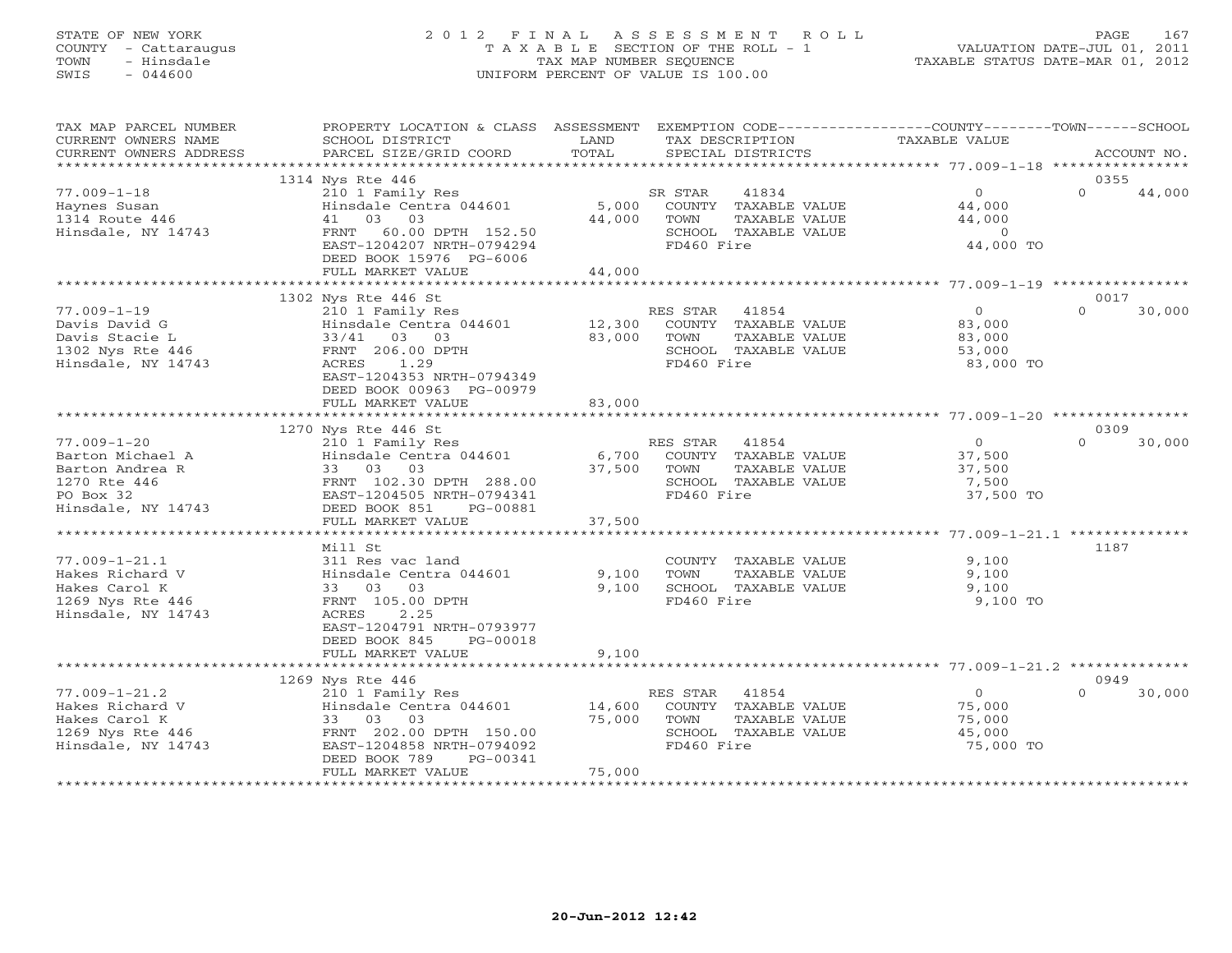#### STATE OF NEW YORK 2 0 1 2 F I N A L A S S E S S M E N T R O L L PAGE 168 COUNTY - Cattaraugus T A X A B L E SECTION OF THE ROLL - 1 VALUATION DATE-JUL 01, 2011 TOWN - Hinsdale TAX MAP NUMBER SEQUENCE TAXABLE STATUS DATE-MAR 01, 2012 SWIS - 044600 UNIFORM PERCENT OF VALUE IS 100.00UNIFORM PERCENT OF VALUE IS 100.00

| TAX MAP PARCEL NUMBER<br>CURRENT OWNERS NAME<br>CURRENT OWNERS ADDRESS | PROPERTY LOCATION & CLASS ASSESSMENT<br>SCHOOL DISTRICT<br>PARCEL SIZE/GRID COORD           | LAND<br>TOTAL         | EXEMPTION CODE-----------------COUNTY-------TOWN-----SCHOOL<br>TAX DESCRIPTION<br>SPECIAL DISTRICTS | <b>TAXABLE VALUE</b>          | ACCOUNT NO.                 |
|------------------------------------------------------------------------|---------------------------------------------------------------------------------------------|-----------------------|-----------------------------------------------------------------------------------------------------|-------------------------------|-----------------------------|
| *********************                                                  | **********************                                                                      |                       |                                                                                                     |                               |                             |
| $77.009 - 1 - 22$<br>Underwood Ronald                                  | 4193 Underwood Rd<br>210 1 Family Res<br>Hinsdale Centra 044601                             | 8,600                 | RES STAR<br>41854<br>COUNTY TAXABLE VALUE                                                           | $\circ$<br>42,000             | 0762<br>$\Omega$<br>30,000  |
| Underwood Lucille<br>4193 Underwood Rd<br>Hinsdale, NY 14743           | 33 03 03<br>Includes Trailer<br>Ff 327.00                                                   | 42,000                | TOWN<br>TAXABLE VALUE<br>SCHOOL TAXABLE VALUE<br>FD460 Fire                                         | 42,000<br>12,000<br>42,000 TO |                             |
|                                                                        | ACRES<br>1.74<br>EAST-1205175 NRTH-0793813<br>DEED BOOK 00974 PG-01101<br>FULL MARKET VALUE | 42,000                |                                                                                                     |                               |                             |
|                                                                        | ***********************                                                                     | ***************       |                                                                                                     |                               |                             |
|                                                                        | 1269 Nys Rte 446 St                                                                         |                       |                                                                                                     |                               | 0368                        |
| $77.009 - 1 - 23$<br>Hakes Richard V<br>Hakes Carol K                  | 210 1 Family Res<br>Hinsdale Centra 044601<br>33 03<br>03                                   | 10,700<br>52,000      | COUNTY TAXABLE VALUE<br>TOWN<br>TAXABLE VALUE<br>SCHOOL TAXABLE VALUE                               | 52,000<br>52,000<br>52,000    |                             |
| 1269 Nys Rte 446<br>Hinsdale, NY 14743                                 | FRNT 165.00 DPTH 107.00<br>EAST-1204576 NRTH-0794092<br>DEED BOOK 893<br>PG-01135           |                       | FD460 Fire                                                                                          | 52,000 TO                     |                             |
|                                                                        | FULL MARKET VALUE<br>**********************                                                 | 52,000<br>*********** |                                                                                                     |                               |                             |
|                                                                        | 1305 Nys Rte 446                                                                            |                       |                                                                                                     |                               | 0791                        |
| $77.009 - 1 - 24$                                                      | 210 1 Family Res                                                                            |                       | AGED C<br>41802                                                                                     | 15,000                        | $\mathbf{0}$<br>$\mathbf 0$ |
| Lawton Jane J                                                          | Hinsdale Centra 044601                                                                      |                       | 14,800 SR STAR<br>41834                                                                             | $\circ$                       | $\Omega$<br>60,000          |
| 1305 Nys Rte 446                                                       | 33/41<br>03<br>03                                                                           | 60,000                | COUNTY TAXABLE VALUE                                                                                | 45,000                        |                             |
| Hinsdale, NY 14743                                                     | FRNT 240.00 DPTH                                                                            |                       | TOWN<br>TAXABLE VALUE                                                                               | 60,000                        |                             |
|                                                                        | 3.83<br>ACRES                                                                               |                       | SCHOOL TAXABLE VALUE                                                                                | $\circ$                       |                             |
|                                                                        | EAST-1204368 NRTH-0793808                                                                   |                       | FD460 Fire                                                                                          | 60,000 TO                     |                             |
|                                                                        | DEED BOOK 766<br>$PG-253$                                                                   |                       |                                                                                                     |                               |                             |
|                                                                        | FULL MARKET VALUE                                                                           | 60,000                |                                                                                                     |                               |                             |
|                                                                        | 1321 Nys Rte 446                                                                            |                       |                                                                                                     |                               | 0656                        |
| $77.009 - 1 - 25$                                                      | 210 1 Family Res                                                                            |                       | COUNTY TAXABLE VALUE                                                                                | 80,000                        |                             |
| Rohl-Hill Jami                                                         | Hinsdale Centra 044601                                                                      | 15,000                | TOWN<br>TAXABLE VALUE                                                                               | 80,000                        |                             |
| Lampack Jill                                                           | 41 03<br>03                                                                                 | 80,000                | SCHOOL TAXABLE VALUE                                                                                | 80,000                        |                             |
| Attn: Ndy J-Jeannie R<br>1321 Rte. 446                                 | FRNT 185.35 DPTH 206.00<br>BANK<br>017                                                      |                       | FD460 Fire                                                                                          | 80,000 TO                     |                             |
| Hinsdale, NY 14743                                                     | EAST-1204157 NRTH-0794060<br>DEED BOOK 999<br>$PG-505$<br>FULL MARKET VALUE                 | 80,000                |                                                                                                     |                               |                             |
|                                                                        |                                                                                             |                       |                                                                                                     |                               |                             |
|                                                                        | 1335 Nys Rte 446 St                                                                         |                       |                                                                                                     |                               | 0090                        |
| $77.009 - 1 - 26$                                                      | 210 1 Family Res                                                                            |                       | 41834<br>SR STAR                                                                                    | $\circ$                       | $\Omega$<br>62,200          |
| Brown Mary Lou                                                         | Hinsdale Centra 044601                                                                      | 15,000                | COUNTY TAXABLE VALUE                                                                                | 74,000                        |                             |
| Brown Kevin                                                            | 03<br>41<br>03                                                                              | 74,000                | TOWN<br>TAXABLE VALUE                                                                               | 74,000                        |                             |
| Sheila Klinger                                                         | Life use Mary lou Brown                                                                     |                       | SCHOOL TAXABLE VALUE                                                                                | 11,800                        |                             |
| 60 Addison Dr                                                          | FRNT 185.35 DPTH 206.00                                                                     |                       | FD460 Fire                                                                                          | 74,000 TO                     |                             |
| Basking Ridge, NJ 07920                                                | EAST-1203975 NRTH-0794070                                                                   |                       |                                                                                                     |                               |                             |
|                                                                        | DEED BOOK 00970 PG-00621<br>FULL MARKET VALUE                                               | 74,000                |                                                                                                     |                               |                             |
|                                                                        |                                                                                             |                       |                                                                                                     |                               |                             |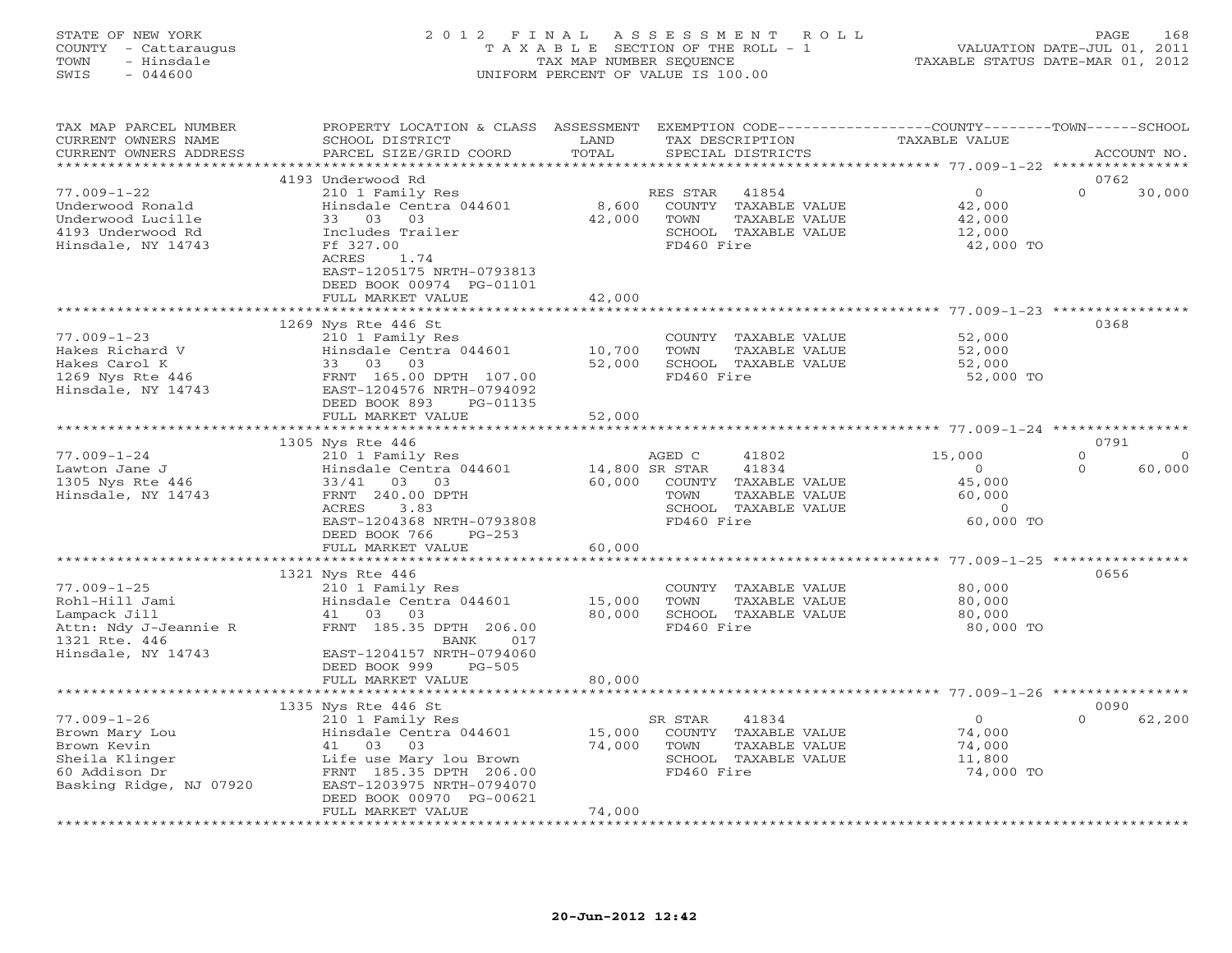# STATE OF NEW YORK 2 0 1 2 F I N A L A S S E S S M E N T R O L L PAGE 169 COUNTY - Cattaraugus T A X A B L E SECTION OF THE ROLL - 1 VALUATION DATE-JUL 01, 2011 TOWN - Hinsdale TAX MAP NUMBER SEQUENCE TAXABLE STATUS DATE-MAR 01, 2012 SWIS - 044600 UNIFORM PERCENT OF VALUE IS 100.00UNIFORM PERCENT OF VALUE IS 100.00

| TAX MAP PARCEL NUMBER<br>CURRENT OWNERS NAME                                                       | PROPERTY LOCATION & CLASS ASSESSMENT<br>SCHOOL DISTRICT                                                                                                              | LAND             | EXEMPTION CODE-----------------COUNTY-------TOWN------SCHOOL<br>TAX DESCRIPTION                             | TAXABLE VALUE                                             |                  |             |
|----------------------------------------------------------------------------------------------------|----------------------------------------------------------------------------------------------------------------------------------------------------------------------|------------------|-------------------------------------------------------------------------------------------------------------|-----------------------------------------------------------|------------------|-------------|
| CURRENT OWNERS ADDRESS                                                                             | PARCEL SIZE/GRID COORD                                                                                                                                               | TOTAL            | SPECIAL DISTRICTS                                                                                           |                                                           |                  | ACCOUNT NO. |
|                                                                                                    |                                                                                                                                                                      |                  |                                                                                                             |                                                           |                  |             |
| $77.009 - 1 - 27$<br>Shoup Robert L Jr<br>1341 NYS Route 446<br>Hinsdale, NY 14743                 | 1341 Nys Rte 446<br>210 1 Family Res<br>Hinsdale Centra 044601<br>41 03 03<br>FRNT 88.00 DPTH 208.00<br>EAST-1203839 NRTH-0794075<br>DEED BOOK 15852 PG-2001         | 32,000           | RES STAR 41854<br>5,400 COUNTY TAXABLE VALUE<br>TAXABLE VALUE<br>TOWN<br>SCHOOL TAXABLE VALUE<br>FD460 Fire | $\overline{0}$<br>32,000<br>32,000<br>2,000<br>32,000 TO  | 0787<br>$\Omega$ | 30,000      |
|                                                                                                    | FULL MARKET VALUE                                                                                                                                                    | 32,000           |                                                                                                             |                                                           |                  |             |
|                                                                                                    |                                                                                                                                                                      |                  |                                                                                                             |                                                           |                  |             |
| $77.009 - 1 - 30$<br>Fairfield Ellena<br>1391 Nys Rte 446<br>Hinsdale, NY 14743                    | 1391 Nys Rte 446<br>210 1 Family Res<br>Hinsdale Centra 044601<br>41 03 03<br>99.00 DPTH 107.00<br>FRNT<br>EAST-1203148 NRTH-0794167<br>DEED BOOK 401<br>PG-267      | 7,500<br>67,000  | SR STAR<br>41834<br>COUNTY TAXABLE VALUE<br>TOWN<br>TAXABLE VALUE<br>SCHOOL TAXABLE VALUE<br>FD460 Fire     | $\overline{0}$<br>67,000<br>67,000<br>4,800<br>67,000 TO  | 0265<br>$\Omega$ | 62,200      |
|                                                                                                    |                                                                                                                                                                      |                  |                                                                                                             |                                                           |                  |             |
|                                                                                                    |                                                                                                                                                                      |                  |                                                                                                             |                                                           |                  |             |
| $77.009 - 1 - 31.1$                                                                                | 4190 Nys Rte 16<br>210 1 Family Res                                                                                                                                  |                  | WVET C/T<br>41121                                                                                           | 10,200                                                    | 0757<br>10,200   | $\Omega$    |
| Case Norman B<br>Mohr Deborah A<br>4158 Route 16<br>PO Box 43<br>Hinsdale, NY 14743                | Hinsdale Centra 044601 12,700 SR STAR<br>41 03<br>0.3<br>life use<br>FRNT 198.00 DPTH 115.00<br>EAST-1203092 NRTH-0794096<br>DEED BOOK 3052 PG-4002                  | 68,000           | 41834<br>COUNTY TAXABLE VALUE<br>TOWN<br>TAXABLE VALUE<br>SCHOOL TAXABLE VALUE<br>FD460 Fire                | $\overline{0}$<br>57,800<br>57,800<br>5,800<br>68,000 TO  | $\Omega$         | 62,200      |
|                                                                                                    | FULL MARKET VALUE                                                                                                                                                    | 68,000           |                                                                                                             |                                                           |                  |             |
|                                                                                                    |                                                                                                                                                                      |                  |                                                                                                             |                                                           |                  |             |
| $77.009 - 1 - 32$                                                                                  | 4152 Nys Rte 16<br>210 1 Family Res                                                                                                                                  |                  | WVET C/T 41121                                                                                              | 10,050                                                    | 0549<br>10,050   | $\Omega$    |
| Moses Richard M<br>4152 Nys Rte 16<br>Hinsdale, NY 14743                                           | Hinsdale Centra 044601 10,600 SR STAR<br>41 03 03<br>FRNT 124.00 DPTH 165.00<br>EAST-1203097 NRTH-0793953<br>DEED BOOK 00984 PG-00961                                | 67,000           | 41834<br>COUNTY TAXABLE VALUE<br>TAXABLE VALUE<br>TOWN<br>SCHOOL TAXABLE VALUE<br>FD460 Fire                | $\overline{0}$<br>56,950<br>56,950<br>4,800<br>67,000 TO  | $\Omega$         | 62,200      |
|                                                                                                    | FULL MARKET VALUE                                                                                                                                                    | 67,000           |                                                                                                             |                                                           |                  |             |
|                                                                                                    | 4170 Nys Rte 16                                                                                                                                                      |                  |                                                                                                             |                                                           | 0138             |             |
| $77.009 - 1 - 33$<br>Mascho Theodore F<br>Mascho Sharon R<br>4170 Nys Rte 16<br>Hinsdale, NY 14743 | 210 1 Family Res<br>Hinsdale Centra 044601 17,000<br>41 03 03<br>FRNT 235.00 DPTH 165.00<br>EAST-1203095 NRTH-0793767<br>DEED BOOK 6001 PG-8001<br>FULL MARKET VALUE | 52,000<br>52,000 | RES STAR 41854<br>COUNTY TAXABLE VALUE<br>TOWN<br>TAXABLE VALUE<br>SCHOOL TAXABLE VALUE<br>FD460 Fire       | $\overline{O}$<br>52,000<br>52,000<br>22,000<br>52,000 TO | $\cap$           | 30,000      |
|                                                                                                    |                                                                                                                                                                      |                  |                                                                                                             |                                                           |                  |             |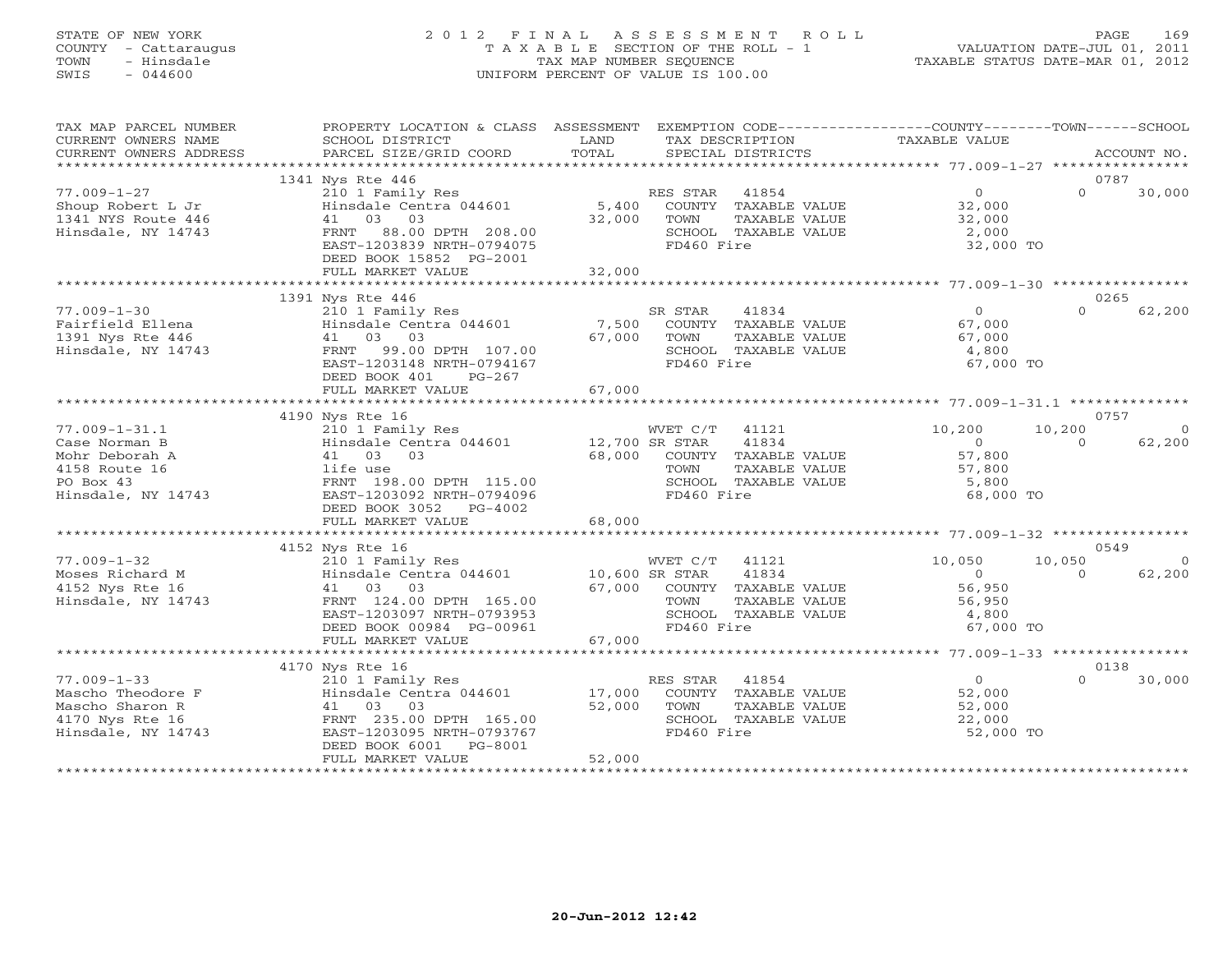## STATE OF NEW YORK 2 0 1 2 F I N A L A S S E S S M E N T R O L L PAGE 170 COUNTY - Cattaraugus T A X A B L E SECTION OF THE ROLL - 1 VALUATION DATE-JUL 01, 2011 TOWN - Hinsdale TAX MAP NUMBER SEQUENCE TAXABLE STATUS DATE-MAR 01, 2012 SWIS - 044600 UNIFORM PERCENT OF VALUE IS 100.00UNIFORM PERCENT OF VALUE IS 100.00

| TAX MAP PARCEL NUMBER<br>CURRENT OWNERS NAME<br>CURRENT OWNERS ADDRESS | PROPERTY LOCATION & CLASS ASSESSMENT EXEMPTION CODE----------------COUNTY-------TOWN------SCHOOL<br>SCHOOL DISTRICT<br>PARCEL SIZE/GRID COORD                                                  | <b>EXAMPLE SERVICE SERVICE SERVICE SERVICE SERVICE SERVICE SERVICE SERVICE SERVICE SERVICE SERVICE SERVICE SERVICE</b><br>TOTAL | TAX DESCRIPTION<br>SPECIAL DISTRICTS                          | TAXABLE VALUE                      | ACCOUNT NO.            |
|------------------------------------------------------------------------|------------------------------------------------------------------------------------------------------------------------------------------------------------------------------------------------|---------------------------------------------------------------------------------------------------------------------------------|---------------------------------------------------------------|------------------------------------|------------------------|
|                                                                        |                                                                                                                                                                                                |                                                                                                                                 |                                                               |                                    |                        |
|                                                                        | 4169 Nys Rte 16                                                                                                                                                                                |                                                                                                                                 |                                                               |                                    | 0795                   |
| $77.009 - 1 - 36$<br>Travis Robert E<br>4169 Rte 16                    |                                                                                                                                                                                                |                                                                                                                                 |                                                               | 10,650<br>$35,500$ $35,500$<br>0 0 | $10,650$ 0<br>$\sim$ 0 |
| Hinsdale, NY 14743                                                     | Nys Rte 16<br>220 2 Family Res<br>Hinsdale Centra 044601<br>41 03 03<br>FRNT 117.00 DPTH 188.14<br>FAST-1202814 NRTH-0793843<br>71,000 RES STAR 41854<br>70WN TAXABLE<br>DEED BOOK 1013 PG-483 |                                                                                                                                 | COUNTY TAXABLE VALUE<br>TAXABLE VALUE<br>SCHOOL TAXABLE VALUE | 24,850<br>24,850                   | 30,000                 |
|                                                                        | FULL MARKET VALUE                                                                                                                                                                              |                                                                                                                                 | 3<br>3 SCHOOL TAX<br>71,000 FD460 Fire                        | $41,000$<br>71 000<br>71,000 TO    |                        |
|                                                                        |                                                                                                                                                                                                |                                                                                                                                 |                                                               |                                    |                        |
| $77.009 - 1 - 37$                                                      | 4175 Nys Rte 16                                                                                                                                                                                |                                                                                                                                 |                                                               | $\overline{0}$                     | 0546<br>$\Omega$       |
| Redding Dennis O                                                       | 210 1 Family Res<br>Hinsdale Centra 044601 7,800                                                                                                                                               |                                                                                                                                 | RES STAR 41854                                                |                                    | 30,000                 |
| 4175 Route 16                                                          | 41 03 03                                                                                                                                                                                       | 54,000                                                                                                                          | TOWN<br>TAXABLE VALUE                                         | 54,000                             |                        |
| Hinsdale, NY 14743                                                     | FRNT 83.00 DPTH 182.50                                                                                                                                                                         |                                                                                                                                 | SCHOOL TAXABLE VALUE                                          | 24,000                             |                        |
|                                                                        | EAST-1202809 NRTH-0793939                                                                                                                                                                      |                                                                                                                                 | FD460 Fire                                                    | 54,000 TO                          |                        |
|                                                                        | DEED BOOK 9426   PG-4002<br>FULL MARKET VALUE                                                                                                                                                  | 54,000                                                                                                                          |                                                               |                                    |                        |
|                                                                        |                                                                                                                                                                                                |                                                                                                                                 |                                                               |                                    |                        |
|                                                                        | 4189 Nys Rte 16                                                                                                                                                                                |                                                                                                                                 |                                                               |                                    | 0512                   |
| $77.009 - 1 - 38$                                                      | 210 1 Family Res                                                                                                                                                                               |                                                                                                                                 | SR STAR<br>41834                                              | $\overline{0}$                     | $\cap$<br>58,000       |
| Oddo Gladys J                                                          | Example 2 12,600 COUNTY TAXABLE VALUE<br>41 03 03 58,000 TOWN TAXABLE VALUE                                                                                                                    |                                                                                                                                 |                                                               | 58,000                             |                        |
| 4189 Nys Rte 16                                                        |                                                                                                                                                                                                |                                                                                                                                 | TAXABLE VALUE                                                 | 58,000                             |                        |
| Hinsdale, NY 14743                                                     | FRNT 131.00 DPTH                                                                                                                                                                               |                                                                                                                                 | SCHOOL TAXABLE VALUE                                          | $\overline{0}$                     |                        |
|                                                                        | 1.60<br>ACRES<br>EAST-1202702 NRTH-0794064                                                                                                                                                     |                                                                                                                                 | FD460 Fire                                                    | 58,000 TO                          |                        |
|                                                                        | DEED BOOK 969<br>PG-1027                                                                                                                                                                       |                                                                                                                                 |                                                               |                                    |                        |
|                                                                        | FULL MARKET VALUE                                                                                                                                                                              | 58,000                                                                                                                          |                                                               |                                    |                        |
|                                                                        |                                                                                                                                                                                                |                                                                                                                                 |                                                               |                                    |                        |
|                                                                        | 4428 Nys Rte 16                                                                                                                                                                                |                                                                                                                                 |                                                               |                                    | 0404                   |
| $77.009 - 1 - 39$                                                      | Nys Note<br>131 Auto dealer<br>Hinsdale Centra 044601 2,200<br>41 03 03 60,000                                                                                                                 |                                                                                                                                 | COUNTY TAXABLE VALUE 60,000                                   |                                    |                        |
| Freeman Max 11 E<br>8305 Old Jordan Hill Rd                            |                                                                                                                                                                                                |                                                                                                                                 | TOWN<br>TAXABLE VALUE                                         | 60,000                             |                        |
|                                                                        | 41 03 03                                                                                                                                                                                       | 60,000                                                                                                                          | SCHOOL TAXABLE VALUE                                          | 60,000                             |                        |
| Bolivar, NY 14715                                                      | FRNT 36.00 DPTH 126.00<br>EAST-1202889 NRTH-0794173<br>DEED BOOK 1008 PG-987                                                                                                                   |                                                                                                                                 | FD460 Fire                                                    | 60,000 TO                          |                        |
|                                                                        | FULL MARKET VALUE                                                                                                                                                                              | 60,000                                                                                                                          |                                                               |                                    |                        |
|                                                                        | 1409 Mill St                                                                                                                                                                                   |                                                                                                                                 |                                                               |                                    | 0407                   |
| $77.009 - 1 - 40$                                                      |                                                                                                                                                                                                |                                                                                                                                 | RES STAR 41854                                                | $\overline{0}$                     | $\cap$<br>30,000       |
| Kent Donna                                                             | 210 1 Family Res<br>Hinsdale Centra 044601 5,400                                                                                                                                               |                                                                                                                                 | COUNTY TAXABLE VALUE 73,000                                   |                                    |                        |
| 1409 Mill St                                                           |                                                                                                                                                                                                |                                                                                                                                 | 73,000 TOWN<br>TAXABLE VALUE                                  | 73,000                             |                        |
| Hinsdale, NY 14743                                                     | 41 03 03<br>FRNT 150.00 DPTH 125.00 73,00                                                                                                                                                      |                                                                                                                                 | SCHOOL TAXABLE VALUE                                          | 43,000                             |                        |
|                                                                        | EAST-1202796 NRTH-0794176                                                                                                                                                                      |                                                                                                                                 | FD460 Fire                                                    | 73,000 TO                          |                        |
|                                                                        | DEED BOOK 738<br>PG-00272<br>FULL MARKET VALUE                                                                                                                                                 | 73,000                                                                                                                          |                                                               |                                    |                        |
|                                                                        |                                                                                                                                                                                                |                                                                                                                                 |                                                               |                                    |                        |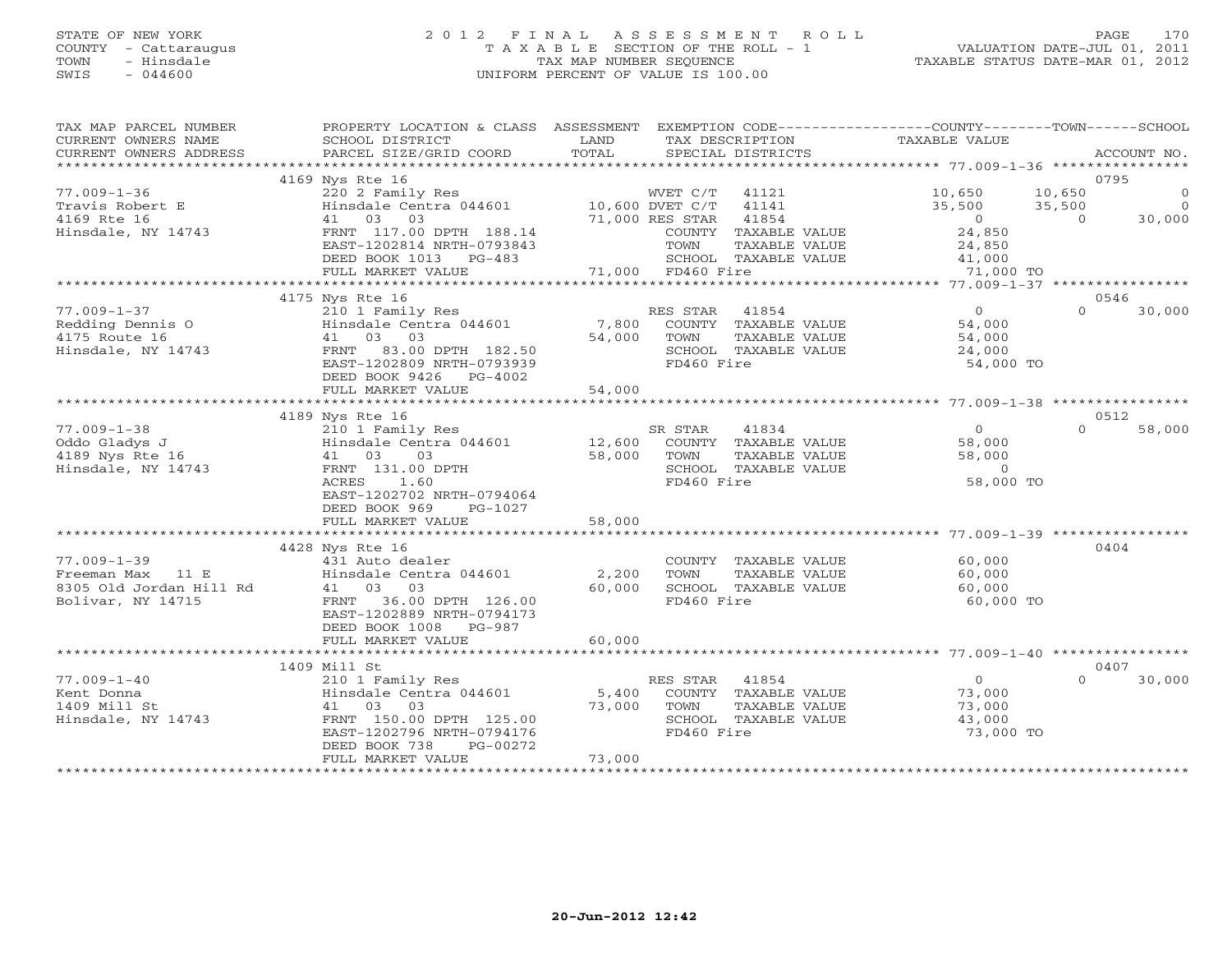# STATE OF NEW YORK 2 0 1 2 F I N A L A S S E S S M E N T R O L L PAGE 171 COUNTY - Cattaraugus T A X A B L E SECTION OF THE ROLL - 1 VALUATION DATE-JUL 01, 2011 TOWN - Hinsdale TAX MAP NUMBER SEQUENCE TAXABLE STATUS DATE-MAR 01, 2012 SWIS - 044600 UNIFORM PERCENT OF VALUE IS 100.00UNIFORM PERCENT OF VALUE IS 100.00

| TAX MAP PARCEL NUMBER<br>CURRENT OWNERS NAME<br>CURRENT OWNERS ADDRESS                          | PROPERTY LOCATION & CLASS ASSESSMENT<br>SCHOOL DISTRICT<br>PARCEL SIZE/GRID COORD                                                                                                      | LAND<br>TOTAL             | TAX DESCRIPTION<br>SPECIAL DISTRICTS                                                                     | EXEMPTION CODE-----------------COUNTY-------TOWN------SCHOOL<br>TAXABLE VALUE | ACCOUNT NO.    |
|-------------------------------------------------------------------------------------------------|----------------------------------------------------------------------------------------------------------------------------------------------------------------------------------------|---------------------------|----------------------------------------------------------------------------------------------------------|-------------------------------------------------------------------------------|----------------|
| *************************                                                                       |                                                                                                                                                                                        |                           |                                                                                                          |                                                                               |                |
| $77.009 - 1 - 42$<br>Poe Kenneth J<br>Poe Carol W<br>1429 Mill St<br>Hinsdale, NY 14743         | 1429 Mill St<br>210 1 Family Res<br>Hinsdale Centra 044601<br>41 03<br>03<br>FRNT 200.00 DPTH<br>1.56<br>ACRES                                                                         | 8,500<br>94,000           | RES STAR<br>41854<br>COUNTY TAXABLE VALUE<br>TOWN<br>TAXABLE VALUE<br>SCHOOL TAXABLE VALUE<br>FD460 Fire | $\overline{0}$<br>$\Omega$<br>94,000<br>94,000<br>64,000<br>94,000 TO         | 0148<br>30,000 |
|                                                                                                 | EAST-1202468 NRTH-0794070<br>DEED BOOK 751<br>PG-00512<br>FULL MARKET VALUE                                                                                                            | 94,000                    |                                                                                                          |                                                                               |                |
|                                                                                                 | Nys Rte 16                                                                                                                                                                             |                           |                                                                                                          |                                                                               | 0021           |
| $77.013 - 1 - 1.1$<br>Marra Mary Barbara<br>920 Washington St<br>Olean, NY 14760                | 314 Rural vac<10<br>Hinsdale Centra 044601<br>48 02 03<br>FRNT 385.00 DPTH<br>ACRES<br>2.80<br>EAST-1202052 NRTH-0791773                                                               | 12,200<br>12,200          | COUNTY TAXABLE VALUE<br>TOWN<br>TAXABLE VALUE<br>SCHOOL TAXABLE VALUE<br>FD460 Fire                      | 12,200<br>12,200<br>12,200<br>12,200 TO                                       |                |
|                                                                                                 | DEED BOOK 912<br>PG-00617                                                                                                                                                              |                           |                                                                                                          |                                                                               |                |
|                                                                                                 | FULL MARKET VALUE                                                                                                                                                                      | 12,200                    |                                                                                                          |                                                                               |                |
|                                                                                                 | 3979 Main St                                                                                                                                                                           |                           |                                                                                                          |                                                                               | 1162           |
| $77.013 - 1 - 1.2$<br>Tuttle Steven M<br>Tuttle Betsy M<br>3979 Main St<br>Hinsdale, NY 14743   | 210 1 Family Res<br>Hinsdale Centra 044601<br>48 02 03<br>FRNT 365.00 DPTH 160.00<br>EAST-1202335 NRTH-0791629<br>DEED BOOK 15844 PG-8001                                              | 24,300<br>47,000          | RES STAR 41854<br>COUNTY TAXABLE VALUE<br>TOWN<br>TAXABLE VALUE<br>SCHOOL TAXABLE VALUE<br>FD460 Fire    | $\circ$<br>$\Omega$<br>47,000<br>47,000<br>17,000<br>47,000 TO                | 30,000         |
|                                                                                                 | FULL MARKET VALUE                                                                                                                                                                      | 47,000                    |                                                                                                          |                                                                               |                |
| $77.013 - 1 - 2.1$<br>Poe Kenneth J<br>1429 Mill St<br>Hinsdale, NY 14743                       | Nys Rte 16<br>270 Mfg housing<br>Hinsdale Centra 044601<br>48 02 03<br>90.00 DPTH 210.00<br>FRNT<br>EAST-0121965 NRTH-0791546                                                          | 8,800<br>14,400           | COUNTY TAXABLE VALUE<br>TOWN<br>TAXABLE VALUE<br>SCHOOL TAXABLE VALUE<br>FD460 Fire                      | 14,400<br>14,400<br>14,400<br>14,400 TO                                       | 0385           |
|                                                                                                 | DEED BOOK 860<br>PG-01004<br>FULL MARKET VALUE                                                                                                                                         | 14,400                    |                                                                                                          |                                                                               |                |
|                                                                                                 |                                                                                                                                                                                        |                           |                                                                                                          | ************************* 77.013-1-2.2 ***********                            |                |
| $77.013 - 1 - 2.2$<br>Haugabook Sonya S<br>Matos Francisco<br>107 Broad St<br>Matawan, NJ 07747 | 3971 Main St<br>210 1 Family Res<br>Hinsdale Centra 044601<br>02 03<br>48<br>FRNT<br>90.00 DPTH 190.00<br>EAST-1202255 NRTH-0791461<br>DEED BOOK 1029<br>$PG-471$<br>FULL MARKET VALUE | 7,300<br>45,000<br>45,000 | COUNTY TAXABLE VALUE<br><b>TOWN</b><br>TAXABLE VALUE<br>SCHOOL TAXABLE VALUE<br>FD460 Fire               | 45,000<br>45,000<br>45,000<br>45,000 TO                                       | 1225           |
|                                                                                                 |                                                                                                                                                                                        |                           |                                                                                                          |                                                                               |                |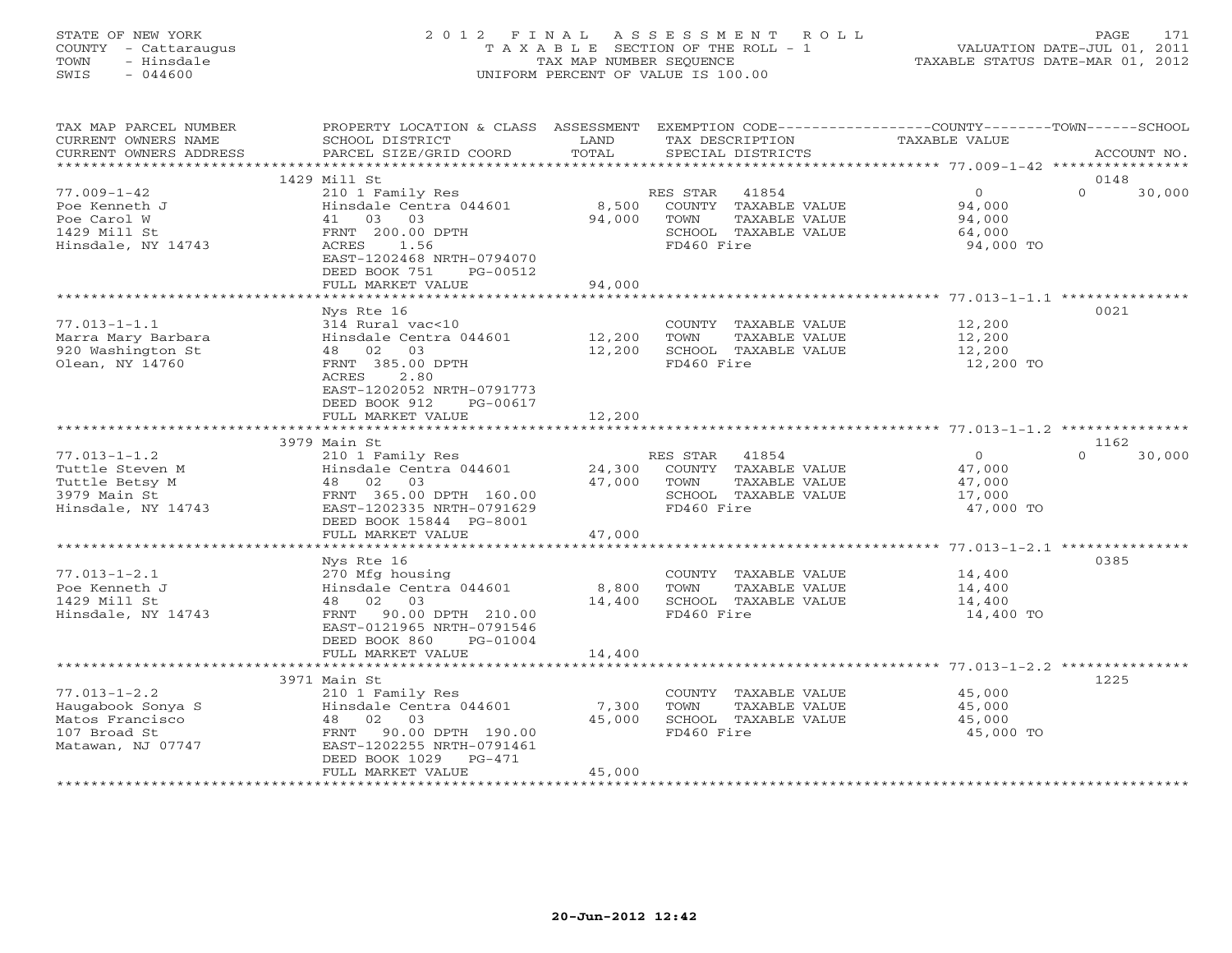# STATE OF NEW YORK 2 0 1 2 F I N A L A S S E S S M E N T R O L L PAGE 172 COUNTY - Cattaraugus T A X A B L E SECTION OF THE ROLL - 1 VALUATION DATE-JUL 01, 2011 TOWN - Hinsdale TAX MAP NUMBER SEQUENCE TAXABLE STATUS DATE-MAR 01, 2012 SWIS - 044600 UNIFORM PERCENT OF VALUE IS 100.00UNIFORM PERCENT OF VALUE IS 100.00

| TAX MAP PARCEL NUMBER                                                                                                                                                                                                                                                                                                                                                                                                                                                                                          | PROPERTY LOCATION & CLASS ASSESSMENT                                 |        | EXEMPTION CODE-----------------COUNTY-------TOWN------SCHOOL |                      |                    |
|----------------------------------------------------------------------------------------------------------------------------------------------------------------------------------------------------------------------------------------------------------------------------------------------------------------------------------------------------------------------------------------------------------------------------------------------------------------------------------------------------------------|----------------------------------------------------------------------|--------|--------------------------------------------------------------|----------------------|--------------------|
| CURRENT OWNERS NAME                                                                                                                                                                                                                                                                                                                                                                                                                                                                                            | SCHOOL DISTRICT                                                      | LAND   | TAX DESCRIPTION                                              | TAXABLE VALUE        |                    |
|                                                                                                                                                                                                                                                                                                                                                                                                                                                                                                                |                                                                      |        |                                                              |                      |                    |
|                                                                                                                                                                                                                                                                                                                                                                                                                                                                                                                |                                                                      |        |                                                              |                      |                    |
|                                                                                                                                                                                                                                                                                                                                                                                                                                                                                                                | 3965 Nys Rte 16 / Main St N                                          |        |                                                              |                      | 0707               |
| $77.013 - 1 - 3.1$                                                                                                                                                                                                                                                                                                                                                                                                                                                                                             | 270 Mfg housing                                                      |        | COUNTY TAXABLE VALUE 11,500                                  |                      |                    |
| Lowe James B                                                                                                                                                                                                                                                                                                                                                                                                                                                                                                   | Hinsdale Centra 044601 8,800                                         |        | TOWN<br>TAXABLE VALUE                                        | 11,500               |                    |
| Gould Kathryn A                                                                                                                                                                                                                                                                                                                                                                                                                                                                                                | 48 02 03                                                             | 11,500 | SCHOOL TAXABLE VALUE 11,500                                  |                      |                    |
| 3965 Main St. Ext.                                                                                                                                                                                                                                                                                                                                                                                                                                                                                             | FRNT 130.00 DPTH 150.00                                              |        | FD460 Fire                                                   | 11,500 TO            |                    |
| Hinsdale, NY 14743                                                                                                                                                                                                                                                                                                                                                                                                                                                                                             | EAST-1202218 NRTH-0791386                                            |        |                                                              |                      |                    |
|                                                                                                                                                                                                                                                                                                                                                                                                                                                                                                                | DEED BOOK 13305 PG-2001                                              |        |                                                              |                      |                    |
|                                                                                                                                                                                                                                                                                                                                                                                                                                                                                                                | FULL MARKET VALUE                                                    | 11,500 |                                                              |                      |                    |
|                                                                                                                                                                                                                                                                                                                                                                                                                                                                                                                |                                                                      |        |                                                              |                      |                    |
|                                                                                                                                                                                                                                                                                                                                                                                                                                                                                                                | 3997 Nys Rte 16                                                      |        |                                                              |                      | 0480               |
| $77.013 - 1 - 3.2$                                                                                                                                                                                                                                                                                                                                                                                                                                                                                             | 433 Auto body                                                        |        | COUNTY TAXABLE VALUE                                         | 23,000               |                    |
| Roulo Timothy D                                                                                                                                                                                                                                                                                                                                                                                                                                                                                                | Hinsdale Centra 044601 7,500                                         |        | TOWN                                                         | TAXABLE VALUE 23,000 |                    |
| Roulo Tracey L                                                                                                                                                                                                                                                                                                                                                                                                                                                                                                 | 48 02 03                                                             | 23,000 | SCHOOL TAXABLE VALUE                                         | 23,000               |                    |
| 6034 Snyder Rd                                                                                                                                                                                                                                                                                                                                                                                                                                                                                                 | 80.00 DPTH 180.00<br>FRNT                                            |        | FD460 Fire                                                   | 23,000 TO            |                    |
| Cuba, NY 14727                                                                                                                                                                                                                                                                                                                                                                                                                                                                                                 | EAST-1201941 NRTH-0791474                                            |        |                                                              |                      |                    |
|                                                                                                                                                                                                                                                                                                                                                                                                                                                                                                                | DEED BOOK 15202 PG-8001                                              |        |                                                              |                      |                    |
|                                                                                                                                                                                                                                                                                                                                                                                                                                                                                                                |                                                                      |        |                                                              |                      |                    |
|                                                                                                                                                                                                                                                                                                                                                                                                                                                                                                                |                                                                      |        |                                                              |                      |                    |
|                                                                                                                                                                                                                                                                                                                                                                                                                                                                                                                | 3879 Main St                                                         |        |                                                              |                      | 0442               |
| $77.013 - 1 - 5$                                                                                                                                                                                                                                                                                                                                                                                                                                                                                               |                                                                      |        | RES STAR<br>41854                                            | $\Omega$             | $\Omega$<br>30,000 |
| Whittaker Thomas A                                                                                                                                                                                                                                                                                                                                                                                                                                                                                             | 210 1 Family Res<br>Hinsdale Centra 044601 31,000<br>48 02 03 76,500 |        | COUNTY TAXABLE VALUE                                         | 76,500               |                    |
| Karcher Stephanie R                                                                                                                                                                                                                                                                                                                                                                                                                                                                                            |                                                                      | 76,500 | TAXABLE VALUE<br>TOWN                                        | 76,500               |                    |
| 3879 Main St                                                                                                                                                                                                                                                                                                                                                                                                                                                                                                   | FRNT 240.00 DPTH 162.50                                              |        | SCHOOL TAXABLE VALUE                                         | 46,500               |                    |
| Hinsdale, NY 14743                                                                                                                                                                                                                                                                                                                                                                                                                                                                                             | BANK<br>017                                                          |        | FD460 Fire                                                   | 76,500 TO            |                    |
|                                                                                                                                                                                                                                                                                                                                                                                                                                                                                                                | EAST-1202004 NRTH-0790353                                            |        | WD465 Water                                                  | 1,000 TO             |                    |
|                                                                                                                                                                                                                                                                                                                                                                                                                                                                                                                | DEED BOOK 9201 PG-8001                                               |        |                                                              |                      |                    |
|                                                                                                                                                                                                                                                                                                                                                                                                                                                                                                                | FULL MARKET VALUE                                                    | 76,500 |                                                              |                      |                    |
|                                                                                                                                                                                                                                                                                                                                                                                                                                                                                                                |                                                                      |        |                                                              |                      |                    |
|                                                                                                                                                                                                                                                                                                                                                                                                                                                                                                                | 3875 Main St                                                         |        |                                                              |                      | 0104               |
| $77.013 - 1 - 6$                                                                                                                                                                                                                                                                                                                                                                                                                                                                                               | 210 1 Family Res<br>Hinsdale Centra 044601 7,600<br>48 02 03 79,500  |        | 41834<br>SR STAR                                             | 0<br>79,500          | 62,200<br>$\cap$   |
|                                                                                                                                                                                                                                                                                                                                                                                                                                                                                                                |                                                                      |        | COUNTY TAXABLE VALUE                                         |                      |                    |
|                                                                                                                                                                                                                                                                                                                                                                                                                                                                                                                | 48 02 03                                                             | 79,500 | TAXABLE VALUE<br>TOWN                                        | 79,500               |                    |
| Williams Mary Jane<br>Degolia John W<br>3875 Main St                                                                                                                                                                                                                                                                                                                                                                                                                                                           | FRNT 130.00 DPTH 162.50                                              |        | SCHOOL TAXABLE VALUE<br>FD460 Fire                           | 17,300               |                    |
| Hinsdale, NY 14743                                                                                                                                                                                                                                                                                                                                                                                                                                                                                             | EAST-1201848 NRTH-0790364                                            |        |                                                              | 79,500 TO            |                    |
|                                                                                                                                                                                                                                                                                                                                                                                                                                                                                                                | DEED BOOK 1008 PG-1125                                               |        | WD465 Water                                                  | 1,000 TO             |                    |
|                                                                                                                                                                                                                                                                                                                                                                                                                                                                                                                | FULL MARKET VALUE                                                    | 79,500 |                                                              |                      |                    |
|                                                                                                                                                                                                                                                                                                                                                                                                                                                                                                                |                                                                      |        |                                                              |                      |                    |
|                                                                                                                                                                                                                                                                                                                                                                                                                                                                                                                | 3867 Main St N                                                       |        |                                                              |                      | 0359               |
| $77.013 - 1 - 7$                                                                                                                                                                                                                                                                                                                                                                                                                                                                                               | 210 1 Family Res<br>Hinsdale Centra 044601 8,000                     |        | 41834<br>SR STAR                                             | $\Omega$             | $\Omega$<br>62,200 |
| Hooper Edward                                                                                                                                                                                                                                                                                                                                                                                                                                                                                                  |                                                                      |        | COUNTY TAXABLE VALUE                                         | 70,000               |                    |
| Hooper Carol<br>$\label{eq:2.1} \begin{split} \mathcal{L}_{\text{max}}(\mathbf{r}) = \mathcal{L}_{\text{max}}(\mathbf{r}) \mathcal{L}_{\text{max}}(\mathbf{r}) \mathcal{L}_{\text{max}}(\mathbf{r}) \mathcal{L}_{\text{max}}(\mathbf{r}) \mathcal{L}_{\text{max}}(\mathbf{r}) \mathcal{L}_{\text{max}}(\mathbf{r}) \mathcal{L}_{\text{max}}(\mathbf{r}) \mathcal{L}_{\text{max}}(\mathbf{r}) \mathcal{L}_{\text{max}}(\mathbf{r}) \mathcal{L}_{\text{max}}(\mathbf{r}) \mathcal{L}_{\text{max}}(\mathbf{r}) \$ | 09 02 04                                                             | 70,000 | TOWN<br>TAXABLE VALUE                                        | 70,000               |                    |
| 3867 Main St                                                                                                                                                                                                                                                                                                                                                                                                                                                                                                   | FRNT 165.00 DPTH 225.00                                              |        | SCHOOL TAXABLE VALUE                                         | 7,800                |                    |
| Hinsdale, NY 14743                                                                                                                                                                                                                                                                                                                                                                                                                                                                                             | EAST-1201698 NRTH-0790345                                            |        | FD460 Fire                                                   | 70,000 TO            |                    |
|                                                                                                                                                                                                                                                                                                                                                                                                                                                                                                                | DEED BOOK 712<br>PG-01150                                            |        | WD465 Water                                                  | 1,000 TO             |                    |
|                                                                                                                                                                                                                                                                                                                                                                                                                                                                                                                | FULL MARKET VALUE                                                    | 70,000 |                                                              |                      |                    |
|                                                                                                                                                                                                                                                                                                                                                                                                                                                                                                                |                                                                      |        |                                                              |                      |                    |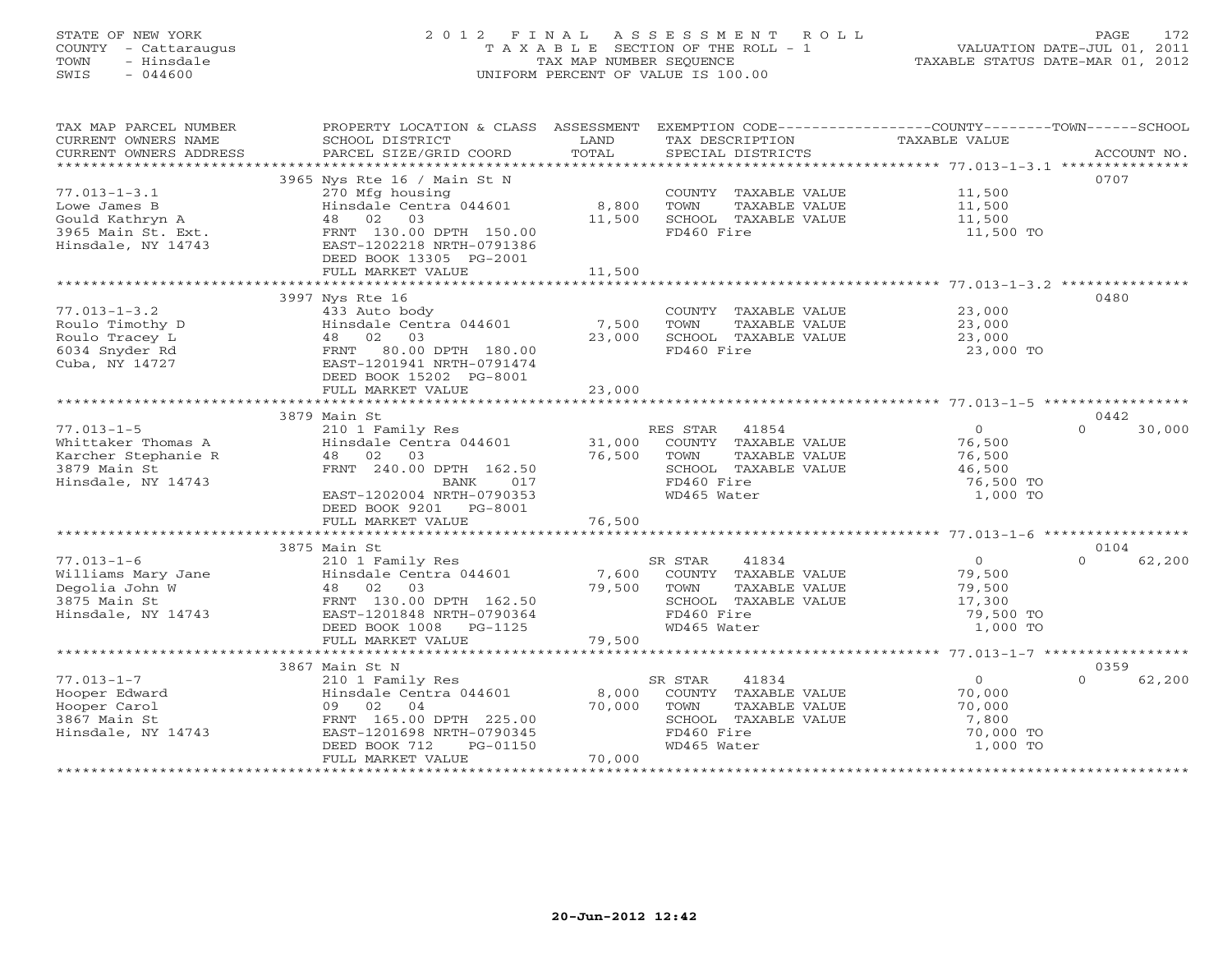# STATE OF NEW YORK 2 0 1 2 F I N A L A S S E S S M E N T R O L L PAGE 173 COUNTY - Cattaraugus T A X A B L E SECTION OF THE ROLL - 1 VALUATION DATE-JUL 01, 2011 TOWN - Hinsdale TAX MAP NUMBER SEQUENCE TAXABLE STATUS DATE-MAR 01, 2012 SWIS - 044600 UNIFORM PERCENT OF VALUE IS 100.00UNIFORM PERCENT OF VALUE IS 100.00

| TAX MAP PARCEL NUMBER                                                                                                                                                                                                                                                                                                                                                                            | PROPERTY LOCATION & CLASS ASSESSMENT EXEMPTION CODE----------------COUNTY-------TOWN------SCHOOL                                                                                                                   |                 |                                                                                                                                                                                                                              |                                              |          |        |
|--------------------------------------------------------------------------------------------------------------------------------------------------------------------------------------------------------------------------------------------------------------------------------------------------------------------------------------------------------------------------------------------------|--------------------------------------------------------------------------------------------------------------------------------------------------------------------------------------------------------------------|-----------------|------------------------------------------------------------------------------------------------------------------------------------------------------------------------------------------------------------------------------|----------------------------------------------|----------|--------|
| CURRENT OWNERS NAME SCHOOL DISTRICT<br>CURRENT OWNERS ADDRESS PARCEL SIZE/GRID COORD                                                                                                                                                                                                                                                                                                             |                                                                                                                                                                                                                    |                 |                                                                                                                                                                                                                              |                                              |          |        |
|                                                                                                                                                                                                                                                                                                                                                                                                  |                                                                                                                                                                                                                    |                 |                                                                                                                                                                                                                              |                                              |          |        |
|                                                                                                                                                                                                                                                                                                                                                                                                  |                                                                                                                                                                                                                    |                 |                                                                                                                                                                                                                              |                                              |          |        |
|                                                                                                                                                                                                                                                                                                                                                                                                  | 3871 Main St                                                                                                                                                                                                       |                 |                                                                                                                                                                                                                              |                                              | 0760     |        |
| $77.013 - 1 - 8$                                                                                                                                                                                                                                                                                                                                                                                 | RES STAR 41854<br>270 Mfg housing<br>Hinsdale Centra 044601 2,700 COUNTY TAXABLE VALUE<br>48 02 03 17,100 TOWN TAXABLE VALUE<br>FRNT 47.00 DPTH 95.00 5CHOOL TAXABLE VALUE<br>EAST-1201812 NRTH-0790238 FD460 Fire |                 |                                                                                                                                                                                                                              | $\begin{array}{c} 0 \\ 17,100 \end{array}$   | $\Omega$ | 17,100 |
| Peters Thomas A Hinsdale Centra 044601<br>Peters Cynthia L 48 02 03<br>3871 Main St FRNT 47.00 DPTH 95.00<br>Hinsdale, NY 14743 EAST-1201812 NRTH-0790238                                                                                                                                                                                                                                        |                                                                                                                                                                                                                    |                 |                                                                                                                                                                                                                              |                                              |          |        |
|                                                                                                                                                                                                                                                                                                                                                                                                  |                                                                                                                                                                                                                    |                 |                                                                                                                                                                                                                              |                                              |          |        |
|                                                                                                                                                                                                                                                                                                                                                                                                  |                                                                                                                                                                                                                    |                 |                                                                                                                                                                                                                              |                                              |          |        |
|                                                                                                                                                                                                                                                                                                                                                                                                  |                                                                                                                                                                                                                    |                 |                                                                                                                                                                                                                              |                                              |          |        |
|                                                                                                                                                                                                                                                                                                                                                                                                  | DEED BOOK 832<br>PG-00591                                                                                                                                                                                          | 00591<br>17,100 | COMINITY TAXABLE VALUE<br>TOWN TAXABLE VALUE<br>SCHOOL TAXABLE VALUE<br>FD460 Fire<br>WD465 Water 1,000 TO<br>WD465 Water                                                                                                    |                                              |          |        |
|                                                                                                                                                                                                                                                                                                                                                                                                  | FULL MARKET VALUE                                                                                                                                                                                                  |                 |                                                                                                                                                                                                                              |                                              |          |        |
|                                                                                                                                                                                                                                                                                                                                                                                                  |                                                                                                                                                                                                                    |                 |                                                                                                                                                                                                                              |                                              |          |        |
|                                                                                                                                                                                                                                                                                                                                                                                                  | 3869 Main St                                                                                                                                                                                                       |                 |                                                                                                                                                                                                                              |                                              | 0178     |        |
|                                                                                                                                                                                                                                                                                                                                                                                                  |                                                                                                                                                                                                                    |                 | ES STAR 41854<br>COUNTY TAXABLE VALUE 36,000<br>RES STAR 41854                                                                                                                                                               |                                              | $\Omega$ | 30,000 |
|                                                                                                                                                                                                                                                                                                                                                                                                  | $210$ I family $Res$<br>Hinsdale Centra 044601 4,600                                                                                                                                                               |                 |                                                                                                                                                                                                                              |                                              |          |        |
|                                                                                                                                                                                                                                                                                                                                                                                                  |                                                                                                                                                                                                                    | 36,000          |                                                                                                                                                                                                                              |                                              |          |        |
|                                                                                                                                                                                                                                                                                                                                                                                                  |                                                                                                                                                                                                                    |                 |                                                                                                                                                                                                                              |                                              |          |        |
|                                                                                                                                                                                                                                                                                                                                                                                                  | EAST-1201758 NRTH-0790208                                                                                                                                                                                          |                 |                                                                                                                                                                                                                              |                                              |          |        |
| 77.013-1-9<br>Harris Steven H Hinsdale Centra 044601<br>Harris Kathleen 48 02 03<br>3869 Main St FRNT 75.00 DPTH 100.00<br>Hinsdale, NY 14743 EAST-1201758 NRTH-0790208<br>DEED BOOK 00957 PG-01046                                                                                                                                                                                              |                                                                                                                                                                                                                    |                 | TOWN TAXABLE VALUE 36,000<br>SCHOOL TAXABLE VALUE 6,000<br>FD460 Fire 36,000 TO<br>WD465 Water 1,000 TO                                                                                                                      |                                              |          |        |
|                                                                                                                                                                                                                                                                                                                                                                                                  |                                                                                                                                                                                                                    |                 |                                                                                                                                                                                                                              |                                              |          |        |
|                                                                                                                                                                                                                                                                                                                                                                                                  |                                                                                                                                                                                                                    |                 |                                                                                                                                                                                                                              |                                              |          |        |
|                                                                                                                                                                                                                                                                                                                                                                                                  | 3865 Main St                                                                                                                                                                                                       |                 |                                                                                                                                                                                                                              |                                              | 0059     |        |
| $77.013 - 1 - 10$                                                                                                                                                                                                                                                                                                                                                                                | 220 2 Family Res                                                                                                                                                                                                   |                 | COUNTY TAXABLE VALUE 38,000                                                                                                                                                                                                  |                                              |          |        |
|                                                                                                                                                                                                                                                                                                                                                                                                  |                                                                                                                                                                                                                    |                 |                                                                                                                                                                                                                              |                                              |          |        |
|                                                                                                                                                                                                                                                                                                                                                                                                  |                                                                                                                                                                                                                    |                 |                                                                                                                                                                                                                              |                                              |          |        |
|                                                                                                                                                                                                                                                                                                                                                                                                  |                                                                                                                                                                                                                    |                 | TOWN TAXABLE VALUE 38,000<br>SCHOOL TAXABLE VALUE 38,000<br>FD460 Fire 38,000 TO<br>WD465 Water 2,000 TO                                                                                                                     |                                              |          |        |
|                                                                                                                                                                                                                                                                                                                                                                                                  |                                                                                                                                                                                                                    |                 |                                                                                                                                                                                                                              |                                              |          |        |
| Levia Revocable Trust David E Hinsdale Centra 044601 2,700<br>Levia Revocable Trust Kimberly 09 02 04 38,000<br>3847 Wing Hollow Rd FRNT 47.50 DPTH 97.70<br>Allegany, NY 14706 BAST-120165671 PG-8001<br>EESD BOOK 15671 PG-8001                                                                                                                                                                |                                                                                                                                                                                                                    | 38,000          |                                                                                                                                                                                                                              |                                              |          |        |
|                                                                                                                                                                                                                                                                                                                                                                                                  | FULL MARKET VALUE                                                                                                                                                                                                  |                 |                                                                                                                                                                                                                              |                                              |          |        |
|                                                                                                                                                                                                                                                                                                                                                                                                  | 3861 Main St N                                                                                                                                                                                                     |                 |                                                                                                                                                                                                                              |                                              | 0704     |        |
| $\begin{tabular}{lllllllllllllllllllll} \hline $\gamma/0.013-1-11$ & 210\ 1\ Family Res & 0.100\ 1\ 0.100\ 1\ 0.000\text{NTY} & TAXABLE VALUE \\ 3861\ \text{Main St} & 09\quad 02\quad 04 & 60.200\quad\text{TOWN} & TAXABLE VALUE \\ 41854\ \text{I, NY}\ 14743 & 10.100\quad\text{COUNTY} & TAXABLE VALUE \\ 50.200\quad\text{TOWN} & TAXABLE VALUE \\ 60.200\quad\text{TAXABLE VALUE} & 50.$ |                                                                                                                                                                                                                    |                 |                                                                                                                                                                                                                              |                                              | $\Omega$ | 30,000 |
|                                                                                                                                                                                                                                                                                                                                                                                                  |                                                                                                                                                                                                                    |                 |                                                                                                                                                                                                                              | $\begin{array}{c} 0 \\ 60,200 \end{array}$   |          |        |
|                                                                                                                                                                                                                                                                                                                                                                                                  |                                                                                                                                                                                                                    |                 |                                                                                                                                                                                                                              |                                              |          |        |
|                                                                                                                                                                                                                                                                                                                                                                                                  |                                                                                                                                                                                                                    |                 |                                                                                                                                                                                                                              | TAXABLE VALUE 60,200<br>TAXABLE VALUE 30,200 |          |        |
|                                                                                                                                                                                                                                                                                                                                                                                                  |                                                                                                                                                                                                                    |                 |                                                                                                                                                                                                                              | 60,200 TO                                    |          |        |
|                                                                                                                                                                                                                                                                                                                                                                                                  | EAST-1201490 NRTH-0790190                                                                                                                                                                                          |                 | WD465 Water                                                                                                                                                                                                                  | 1,000 TO                                     |          |        |
|                                                                                                                                                                                                                                                                                                                                                                                                  | DEED BOOK 13393 PG-4001                                                                                                                                                                                            |                 |                                                                                                                                                                                                                              |                                              |          |        |
|                                                                                                                                                                                                                                                                                                                                                                                                  | FULL MARKET VALUE                                                                                                                                                                                                  | 60,200          |                                                                                                                                                                                                                              |                                              |          |        |
|                                                                                                                                                                                                                                                                                                                                                                                                  |                                                                                                                                                                                                                    |                 |                                                                                                                                                                                                                              |                                              |          |        |
|                                                                                                                                                                                                                                                                                                                                                                                                  | 1502 Emery St                                                                                                                                                                                                      |                 |                                                                                                                                                                                                                              |                                              | 0066     |        |
|                                                                                                                                                                                                                                                                                                                                                                                                  |                                                                                                                                                                                                                    |                 |                                                                                                                                                                                                                              |                                              |          |        |
|                                                                                                                                                                                                                                                                                                                                                                                                  | 210 1 Family Res<br>Hinsdale Centra 044601 11,300                                                                                                                                                                  |                 | $\begin{tabular}{llllll} \multicolumn{2}{c}{\text{COUNTY}} & \text{TAXABLE VALUE} & & & \multicolumn{2}{c}{41,000} \\ \multicolumn{2}{c}{\text{TOWN}} & \text{TAXABLE VALUE} & & & \multicolumn{2}{c}{41,000} \end{tabular}$ |                                              |          |        |
|                                                                                                                                                                                                                                                                                                                                                                                                  | 09 02 04                                                                                                                                                                                                           | 41,000          | SCHOOL TAXABLE VALUE                                                                                                                                                                                                         | 41,000<br>41,000 TO                          |          |        |
|                                                                                                                                                                                                                                                                                                                                                                                                  | FRNT 198.00 DPTH 112.00                                                                                                                                                                                            |                 | FD460 Fire                                                                                                                                                                                                                   |                                              |          |        |
| ,,.u15-1-1∠<br>Moses Richard J<br>1711 Gile Hollow Rd<br>Hinsdale, NY 14743                                                                                                                                                                                                                                                                                                                      | EAST-1201547 NRTH-0790322                                                                                                                                                                                          |                 | WD465 Water                                                                                                                                                                                                                  | 1,000 TO                                     |          |        |
|                                                                                                                                                                                                                                                                                                                                                                                                  | DEED BOOK 14036 PG-5001                                                                                                                                                                                            |                 |                                                                                                                                                                                                                              |                                              |          |        |
|                                                                                                                                                                                                                                                                                                                                                                                                  | FULL MARKET VALUE                                                                                                                                                                                                  | 41,000          |                                                                                                                                                                                                                              |                                              |          |        |
|                                                                                                                                                                                                                                                                                                                                                                                                  |                                                                                                                                                                                                                    |                 |                                                                                                                                                                                                                              |                                              |          |        |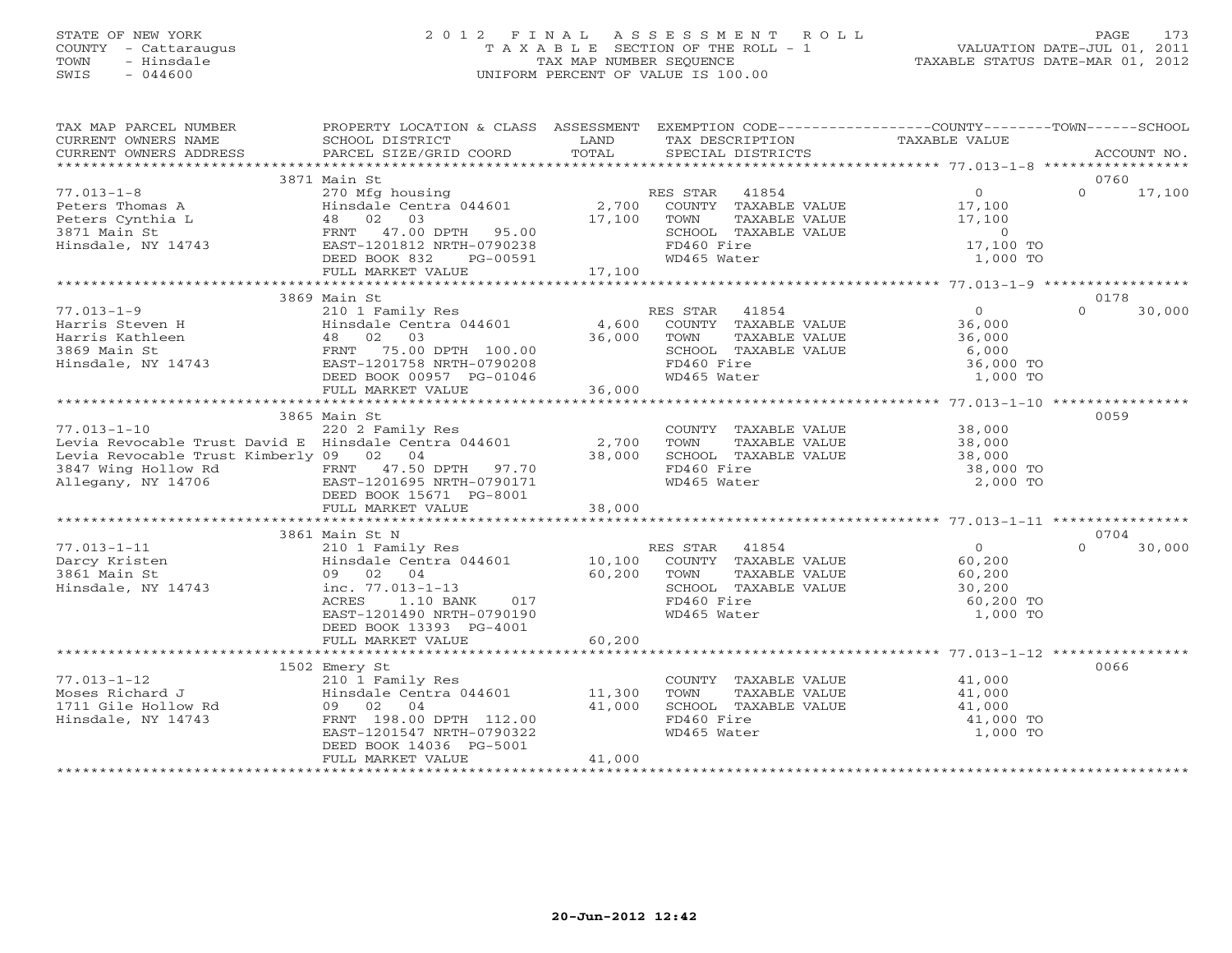# STATE OF NEW YORK 2 0 1 2 F I N A L A S S E S S M E N T R O L L PAGE 174 COUNTY - Cattaraugus T A X A B L E SECTION OF THE ROLL - 1 VALUATION DATE-JUL 01, 2011 TOWN - Hinsdale TAX MAP NUMBER SEQUENCE TAXABLE STATUS DATE-MAR 01, 2012 SWIS - 044600 UNIFORM PERCENT OF VALUE IS 100.00UNIFORM PERCENT OF VALUE IS 100.00

| TAX MAP PARCEL NUMBER<br>CURRENT OWNERS NAME<br>CURRENT OWNERS ADDRESS                   | PROPERTY LOCATION & CLASS ASSESSMENT<br>SCHOOL DISTRICT<br>PARCEL SIZE/GRID COORD                                                                                                          | LAND<br>TOTAL                   | EXEMPTION CODE----------------COUNTY-------TOWN-----SCHOOL<br>TAX DESCRIPTION<br>SPECIAL DISTRICTS                                         | TAXABLE VALUE                                                                                         |                  | ACCOUNT NO. |
|------------------------------------------------------------------------------------------|--------------------------------------------------------------------------------------------------------------------------------------------------------------------------------------------|---------------------------------|--------------------------------------------------------------------------------------------------------------------------------------------|-------------------------------------------------------------------------------------------------------|------------------|-------------|
|                                                                                          |                                                                                                                                                                                            |                                 |                                                                                                                                            |                                                                                                       |                  |             |
|                                                                                          | 3859 Main St                                                                                                                                                                               |                                 |                                                                                                                                            |                                                                                                       | 0705             |             |
| $77.013 - 1 - 14$<br>Holdridge George W<br>139 Gerald Belgarl Rd<br>Deville, LA 71328    | 270 Mfg housing<br>Hinsdale Centra 044601 6,300<br>09 02<br>04<br>FRNT 115.00 DPTH 85.00<br>EAST-1201542 NRTH-0790086                                                                      | 14,900                          | RES STAR<br>ES STAR 41854<br>COUNTY TAXABLE VALUE<br>TOWN<br>TAXABLE VALUE<br>SCHOOL TAXABLE VALUE<br>FD460 Fire                           | $\overline{0}$<br>$\begin{smallmatrix}&&0\14,900\end{smallmatrix}$<br>14,900<br>$\sim$ 0<br>14,900 TO | $\Omega$         | 14,900      |
|                                                                                          | DEED BOOK 14793 PG-9001<br>FULL MARKET VALUE                                                                                                                                               | 14,900                          | WD465 Water                                                                                                                                | 1,000 TO                                                                                              |                  |             |
|                                                                                          |                                                                                                                                                                                            |                                 |                                                                                                                                            |                                                                                                       |                  |             |
|                                                                                          | 3855 Main St                                                                                                                                                                               |                                 |                                                                                                                                            |                                                                                                       | 0377             |             |
| $77.013 - 1 - 15$<br>Rural Revitalization Corp<br>209 N Union St<br>Olean, NY 14760-2705 | $633$ Aged - home<br>Hinsdale Centra 044601<br>09 02 04<br>FRNT 93.85 DPTH 108.00<br>EAST-1201461 NRTH-0790033<br>DEED BOOK 00938 PG-00435                                                 | 6,000<br>100,000                | TOWN TAXABLE VALUE 100,000<br>TOWN TAXABLE VALUE 100,000<br>SCHOOL TAXABLE VALUE 100,000<br>FD460 Fire 100,000<br>WD465 Wr/<br>WD465 Water | 100,000 TO<br>1,000 TO                                                                                |                  |             |
|                                                                                          | FULL MARKET VALUE                                                                                                                                                                          | 100,000                         |                                                                                                                                            |                                                                                                       |                  |             |
|                                                                                          |                                                                                                                                                                                            |                                 |                                                                                                                                            |                                                                                                       |                  |             |
|                                                                                          | 3851 Main St N                                                                                                                                                                             |                                 |                                                                                                                                            |                                                                                                       | 0821             |             |
| $77.013 - 1 - 16$<br>Giberson Stacy<br>3851 Main ST<br>Hinsdale, NY 14743                | 210 1 Family Res<br>Hinsdale Centra 044601<br>09 02 04<br>FRNT 83.50 DPTH 186.80<br>BANK 017<br>EAST-1201362 NRTH-0790018<br>DEED BOOK 16065 PG-9004<br>FULL MARKET VALUE                  | RI<br>6,700<br>59,000<br>59,000 | ES STAR 41854<br>COUNTY TAXABLE VALUE<br>RES STAR<br>TOWN      TAXABLE VALUE<br>SCHOOL   TAXABLE VALUE<br>FD460 Fire<br>WD465 Water        | $\overline{0}$<br>59,000<br>$59,000$<br>$29,000$<br>59,000 TO<br>1,000 TO                             | $\Omega$         | 30,000      |
|                                                                                          |                                                                                                                                                                                            |                                 |                                                                                                                                            |                                                                                                       |                  |             |
| $77.013 - 1 - 17$<br>Everitt Patricia A<br>3845 Main St<br>Hinsdale, NY 14743            | 3845 Main St N<br>Main St N<br>210 1 Family Res<br>Hinsdale Centra 044601<br>07 02 04<br>FRNT 93.10 DPTH 102.40<br>017<br>BANK<br>EAST-1201295 NRTH-0789934<br>DEED BOOK 8835 PG-4004      |                                 | RES STAR 41854<br>6,300 COUNTY TAXABLE VALUE<br>26,000 TOWN TAXABLE VALUE<br>SCHOOL TAXABLE VALUE<br>FD460 Fire<br>WD465 Water             | $\begin{array}{c} 0 \ 26,000 \ 26,000 \end{array}$<br>$\overline{0}$<br>26,000 TO<br>1,000 TO         | 0790<br>$\Omega$ | 26,000      |
|                                                                                          | FULL MARKET VALUE                                                                                                                                                                          | 26,000                          |                                                                                                                                            |                                                                                                       |                  |             |
|                                                                                          |                                                                                                                                                                                            |                                 |                                                                                                                                            |                                                                                                       |                  |             |
| $77.013 - 1 - 18$<br>Kent Barry L<br>4428 Nys Rte 16<br>Hinsdale, NY 14743               | 3843 Flanigan Hill Rd &Main St<br>220 2 Family Res<br>Hinsdale Centra 044601 1,500<br>07 02 04<br>Cp 452<br>FRNT 37.00 DPTH 52.00<br>EAST-1201260 NRTH-0789882<br>DEED BOOK 00936 PG-00922 | 41,000                          | COUNTY TAXABLE VALUE<br>TOWN<br>TAXABLE VALUE<br>SCHOOL TAXABLE VALUE<br>FD460 Fire<br>WD465 Water                                         | 41,000<br>41,000<br>41,000<br>41,000 TO<br>2,000 TO                                                   | 0558             |             |
|                                                                                          | FULL MARKET VALUE                                                                                                                                                                          | 41,000                          |                                                                                                                                            |                                                                                                       |                  |             |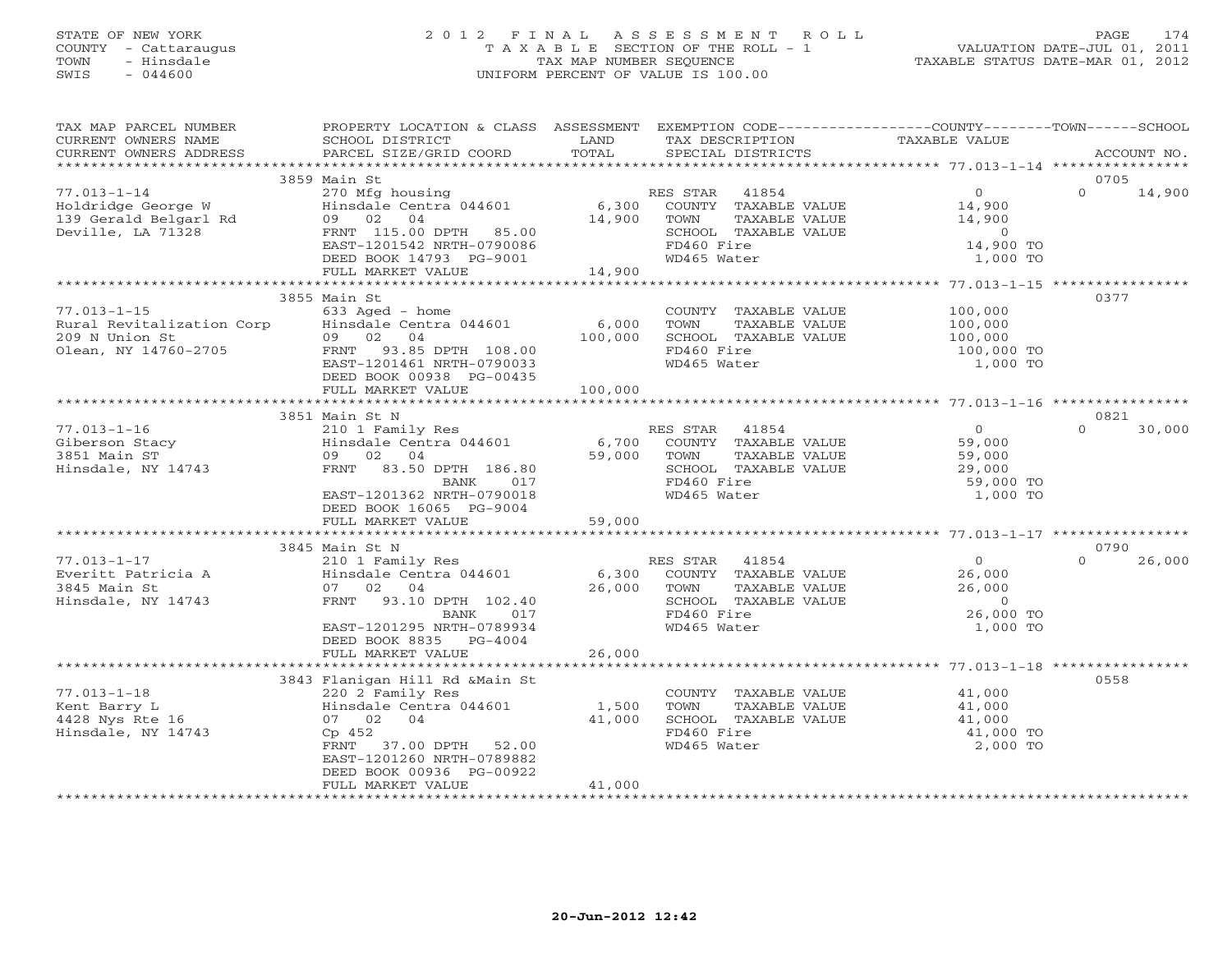# STATE OF NEW YORK 2 0 1 2 F I N A L A S S E S S M E N T R O L L PAGE 175 COUNTY - Cattaraugus T A X A B L E SECTION OF THE ROLL - 1 VALUATION DATE-JUL 01, 2011 TOWN - Hinsdale TAX MAP NUMBER SEQUENCE TAXABLE STATUS DATE-MAR 01, 2012 SWIS - 044600 UNIFORM PERCENT OF VALUE IS 100.00UNIFORM PERCENT OF VALUE IS 100.00

| TAX MAP PARCEL NUMBER<br>CURRENT OWNERS ADDRESS                                                                                                                                                                                                                                                                                                                                                                                  | PROPERTY LOCATION & CLASS ASSESSMENT EXEMPTION CODE----------------COUNTY-------TOWN------SCHOOL                                                                                  |        |                                                                                                                                  |          |                        |
|----------------------------------------------------------------------------------------------------------------------------------------------------------------------------------------------------------------------------------------------------------------------------------------------------------------------------------------------------------------------------------------------------------------------------------|-----------------------------------------------------------------------------------------------------------------------------------------------------------------------------------|--------|----------------------------------------------------------------------------------------------------------------------------------|----------|------------------------|
|                                                                                                                                                                                                                                                                                                                                                                                                                                  |                                                                                                                                                                                   |        |                                                                                                                                  |          |                        |
|                                                                                                                                                                                                                                                                                                                                                                                                                                  |                                                                                                                                                                                   |        |                                                                                                                                  |          |                        |
|                                                                                                                                                                                                                                                                                                                                                                                                                                  |                                                                                                                                                                                   |        |                                                                                                                                  |          | 30,000                 |
|                                                                                                                                                                                                                                                                                                                                                                                                                                  |                                                                                                                                                                                   |        |                                                                                                                                  |          |                        |
|                                                                                                                                                                                                                                                                                                                                                                                                                                  |                                                                                                                                                                                   |        |                                                                                                                                  |          |                        |
|                                                                                                                                                                                                                                                                                                                                                                                                                                  |                                                                                                                                                                                   |        |                                                                                                                                  |          |                        |
|                                                                                                                                                                                                                                                                                                                                                                                                                                  |                                                                                                                                                                                   |        |                                                                                                                                  |          |                        |
|                                                                                                                                                                                                                                                                                                                                                                                                                                  |                                                                                                                                                                                   |        |                                                                                                                                  |          |                        |
|                                                                                                                                                                                                                                                                                                                                                                                                                                  |                                                                                                                                                                                   |        |                                                                                                                                  |          |                        |
|                                                                                                                                                                                                                                                                                                                                                                                                                                  | 1514 Flanigan Hill Rd                                                                                                                                                             |        |                                                                                                                                  |          | 0291                   |
| $\begin{array}{cccccccc} 77.013-1-20 & & & 210 & 1 &\text{Family Res} & & & & \text{COUNTY} & \text{TXABLE VALUE} & & 36,000 \\ \text{Giberson Leah K} & & & & & & & \text{Hinsdale Centre} & & 36,000 \\ \text{Linda giberson} & & & & & & & 09 & 02 & 04 & & & & 36,000 \\ 4235 Rte 16 & & & & & & & \text{ROREI} & 1.00 & & & \text{TOMN} & \text{TXABLE VALUE} & & 36,000 \\ \text{Hinsdale of the RRES} & & & & & & & 10,0$ |                                                                                                                                                                                   |        |                                                                                                                                  |          |                        |
|                                                                                                                                                                                                                                                                                                                                                                                                                                  |                                                                                                                                                                                   |        |                                                                                                                                  |          |                        |
|                                                                                                                                                                                                                                                                                                                                                                                                                                  |                                                                                                                                                                                   |        |                                                                                                                                  |          |                        |
|                                                                                                                                                                                                                                                                                                                                                                                                                                  |                                                                                                                                                                                   |        |                                                                                                                                  |          |                        |
|                                                                                                                                                                                                                                                                                                                                                                                                                                  |                                                                                                                                                                                   |        |                                                                                                                                  |          |                        |
|                                                                                                                                                                                                                                                                                                                                                                                                                                  | DEED BOOK 00978 PG-00642                                                                                                                                                          |        |                                                                                                                                  |          |                        |
|                                                                                                                                                                                                                                                                                                                                                                                                                                  |                                                                                                                                                                                   |        |                                                                                                                                  |          |                        |
|                                                                                                                                                                                                                                                                                                                                                                                                                                  |                                                                                                                                                                                   |        |                                                                                                                                  |          |                        |
|                                                                                                                                                                                                                                                                                                                                                                                                                                  | 3865 Canal St                                                                                                                                                                     |        |                                                                                                                                  |          | 0602                   |
|                                                                                                                                                                                                                                                                                                                                                                                                                                  |                                                                                                                                                                                   |        |                                                                                                                                  |          | 6,450<br>$\circ$       |
|                                                                                                                                                                                                                                                                                                                                                                                                                                  |                                                                                                                                                                                   |        |                                                                                                                                  |          | $\overline{0}$         |
|                                                                                                                                                                                                                                                                                                                                                                                                                                  |                                                                                                                                                                                   |        |                                                                                                                                  |          | $21,500$ 0<br>0 30,000 |
|                                                                                                                                                                                                                                                                                                                                                                                                                                  |                                                                                                                                                                                   |        |                                                                                                                                  |          |                        |
|                                                                                                                                                                                                                                                                                                                                                                                                                                  |                                                                                                                                                                                   |        |                                                                                                                                  |          |                        |
|                                                                                                                                                                                                                                                                                                                                                                                                                                  |                                                                                                                                                                                   |        |                                                                                                                                  |          |                        |
|                                                                                                                                                                                                                                                                                                                                                                                                                                  |                                                                                                                                                                                   |        |                                                                                                                                  |          |                        |
|                                                                                                                                                                                                                                                                                                                                                                                                                                  | EAST-0120140 NRTH-0790339<br>DEED BOOK 14484 PG-3001 FD460 Fire<br>FULL MARKET VALUE 43,000 WD465 Water                                                                           |        | TOWN TAXABLE VALUE $15,050$<br>SCHOOL TAXABLE VALUE $13,000$<br>FD460 Fire $43,000$ TO<br>WD465 Water 2,000 TO                   |          |                        |
|                                                                                                                                                                                                                                                                                                                                                                                                                                  |                                                                                                                                                                                   |        |                                                                                                                                  |          |                        |
|                                                                                                                                                                                                                                                                                                                                                                                                                                  |                                                                                                                                                                                   |        |                                                                                                                                  |          | 0364                   |
| $77.013 - 1 - 23$                                                                                                                                                                                                                                                                                                                                                                                                                |                                                                                                                                                                                   |        |                                                                                                                                  |          |                        |
|                                                                                                                                                                                                                                                                                                                                                                                                                                  |                                                                                                                                                                                   |        |                                                                                                                                  |          |                        |
|                                                                                                                                                                                                                                                                                                                                                                                                                                  |                                                                                                                                                                                   |        |                                                                                                                                  |          |                        |
| Vivan Paula K<br>Givan Robert G Jr<br>3869 Canal St<br>Hinsdale Centra 044601<br>3869 Canal St<br>Hinsdale, NY 14743<br>EAST-1201280 NRTH-0790418                                                                                                                                                                                                                                                                                |                                                                                                                                                                                   |        | COUNTY TAXABLE VALUE<br>TOWN TAXABLE VALUE 35,000<br>SCHOOL TAXABLE VALUE 35,000<br>FD460 Fire 35,000 TO<br>WD465 Water 2,000 TO |          |                        |
|                                                                                                                                                                                                                                                                                                                                                                                                                                  |                                                                                                                                                                                   |        |                                                                                                                                  |          |                        |
|                                                                                                                                                                                                                                                                                                                                                                                                                                  | DEED BOOK 3919 PG-4004                                                                                                                                                            |        |                                                                                                                                  |          |                        |
|                                                                                                                                                                                                                                                                                                                                                                                                                                  |                                                                                                                                                                                   |        |                                                                                                                                  |          |                        |
|                                                                                                                                                                                                                                                                                                                                                                                                                                  |                                                                                                                                                                                   |        |                                                                                                                                  |          |                        |
|                                                                                                                                                                                                                                                                                                                                                                                                                                  |                                                                                                                                                                                   |        |                                                                                                                                  |          | 0527                   |
| $77.013 - 1 - 24$                                                                                                                                                                                                                                                                                                                                                                                                                |                                                                                                                                                                                   |        |                                                                                                                                  |          |                        |
| Millard Robert C                                                                                                                                                                                                                                                                                                                                                                                                                 | 3873 Canal St / Nys Rte 16<br>3873 Canal St / Nys Rte 16<br>210 1 Family Res<br>C Hinsdale Centra 044601 6,400<br>09 02 04<br>FRNT 82.00 DPTH 170.00<br>EAST-1201329 NRTH-0790467 |        | COUNTY TAXABLE VALUE<br>TOWN TAXABLE VALUE 23,000<br>SCHOOL TAXABLE VALUE 23,000<br>FD460 Fire 23,000 TO                         |          |                        |
| Millard Irene                                                                                                                                                                                                                                                                                                                                                                                                                    |                                                                                                                                                                                   |        |                                                                                                                                  |          |                        |
| 3873 Canal St                                                                                                                                                                                                                                                                                                                                                                                                                    |                                                                                                                                                                                   |        | FD460 Fire<br>WD465 Water                                                                                                        |          |                        |
| Hinsdale, NY 14743                                                                                                                                                                                                                                                                                                                                                                                                               |                                                                                                                                                                                   |        |                                                                                                                                  | 1,000 TO |                        |
|                                                                                                                                                                                                                                                                                                                                                                                                                                  | DEED BOOK 504<br>PG-00199                                                                                                                                                         | 23,000 |                                                                                                                                  |          |                        |
|                                                                                                                                                                                                                                                                                                                                                                                                                                  | FULL MARKET VALUE                                                                                                                                                                 |        |                                                                                                                                  |          |                        |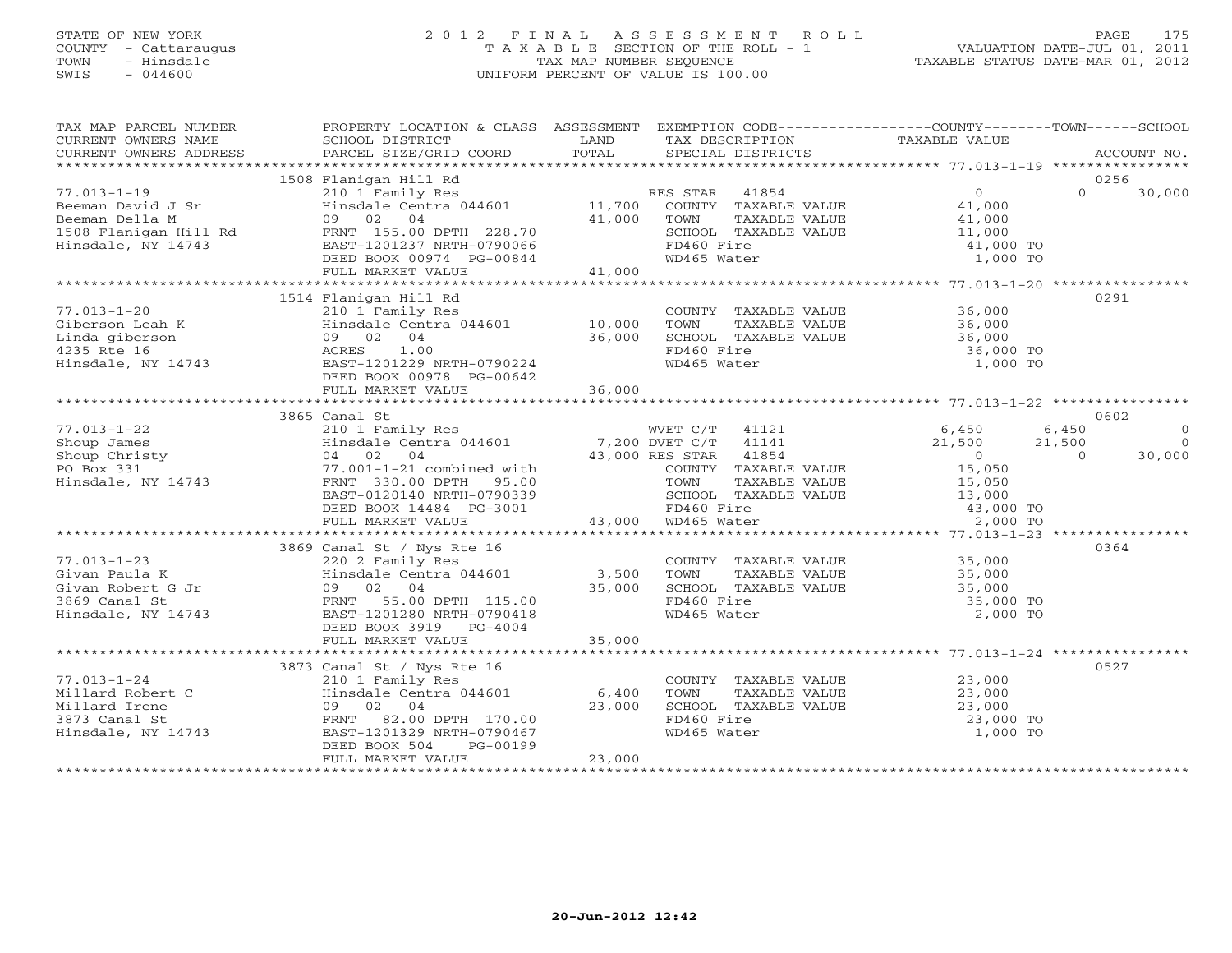#### STATE OF NEW YORK 2 0 1 2 F I N A L A S S E S S M E N T R O L L PAGE 176 COUNTY - Cattaraugus T A X A B L E SECTION OF THE ROLL - 1 VALUATION DATE-JUL 01, 2011 TOWN - Hinsdale TAX MAP NUMBER SEQUENCE TAXABLE STATUS DATE-MAR 01, 2012 SWIS - 044600 UNIFORM PERCENT OF VALUE IS 100.00UNIFORM PERCENT OF VALUE IS 100.00

| TAX MAP PARCEL NUMBER<br>CURRENT OWNERS NAME<br>CURRENT OWNERS ADDRESS<br>*********************** | PROPERTY LOCATION & CLASS ASSESSMENT<br>SCHOOL DISTRICT<br>PARCEL SIZE/GRID COORD                                                                                                                                                       | LAND<br>TAX DESCRIPTION<br>TOTAL<br>SPECIAL DISTRICTS                                                                                                         | EXEMPTION CODE-----------------COUNTY-------TOWN------SCHOOL<br>TAXABLE VALUE<br>ACCOUNT NO.                       |
|---------------------------------------------------------------------------------------------------|-----------------------------------------------------------------------------------------------------------------------------------------------------------------------------------------------------------------------------------------|---------------------------------------------------------------------------------------------------------------------------------------------------------------|--------------------------------------------------------------------------------------------------------------------|
|                                                                                                   |                                                                                                                                                                                                                                         |                                                                                                                                                               |                                                                                                                    |
| $77.013 - 1 - 25$<br>Kent Max D<br>Kent Paulette J<br>3875 Canal St<br>Hinsdale, NY 14743         | 3875 Canal St & Emery St /Main<br>210 1 Family Res<br>Hinsdale Centra 044601<br>09<br>02<br>04<br>Includes Trailer<br>FRNT<br>50.00 DPTH<br>1.06<br>ACRES<br>EAST-1201520 NRTH-0790484<br>DEED BOOK 00959 PG-00937<br>FULL MARKET VALUE | RES STAR<br>41854<br>10,000<br>COUNTY TAXABLE VALUE<br>51,000<br>TAXABLE VALUE<br>TOWN<br>SCHOOL TAXABLE VALUE<br>FD460 Fire<br>WD465 Water<br>51,000         | 0672<br>$\circ$<br>$\Omega$<br>30,000<br>51,000<br>51,000<br>21,000<br>51,000 TO<br>1,000 TO                       |
|                                                                                                   | ***********************                                                                                                                                                                                                                 | **************                                                                                                                                                |                                                                                                                    |
| $77.013 - 2 - 2$<br>Morales-Rauber Trust<br>4542 4th Ave<br>St. Petersburg, FL 33713              | 3907 Main St<br>270 Mfg housing<br>Hinsdale Centra 044601<br>48 02 03<br>77.013-2-1 combined here<br>1.50<br>ACRES<br>EAST-1202625 NRTH-0790757<br>DEED BOOK 14236 PG-3001                                                              | COUNTY TAXABLE VALUE<br>10,400<br>TOWN<br>TAXABLE VALUE<br>24,500<br>SCHOOL TAXABLE VALUE<br>FD460 Fire<br>WD465 Water                                        | 0708<br>24,500<br>24,500<br>24,500<br>24,500 TO<br>1,000 TO                                                        |
|                                                                                                   | FULL MARKET VALUE                                                                                                                                                                                                                       | 24,500                                                                                                                                                        |                                                                                                                    |
|                                                                                                   |                                                                                                                                                                                                                                         |                                                                                                                                                               |                                                                                                                    |
|                                                                                                   | 3897 Main St                                                                                                                                                                                                                            |                                                                                                                                                               | 0566                                                                                                               |
| $77.013 - 2 - 3$<br>Roche John A<br>3897 Main St<br>Hinsdale, NY 14743                            | 210 1 Family Res<br>Hinsdale Centra 044601<br>48 02 03<br>3.40 DPTH<br>FRNT<br>1.14<br>ACRES<br>0.72<br>EAST-1202220 NRTH-0790486<br>DEED BOOK 14021 PG-5001                                                                            | WVET C/T<br>41121<br>13,000 RES STAR<br>41854<br>29,000<br>COUNTY TAXABLE VALUE<br>TOWN<br>TAXABLE VALUE<br>SCHOOL TAXABLE VALUE<br>FD460 Fire<br>WD465 Water | 4,350<br>4,350<br>$\circ$<br>$\circ$<br>$\Omega$<br>29,000<br>24,650<br>24,650<br>$\circ$<br>29,000 TO<br>1,000 TO |
|                                                                                                   | FULL MARKET VALUE                                                                                                                                                                                                                       | 29,000                                                                                                                                                        |                                                                                                                    |
|                                                                                                   |                                                                                                                                                                                                                                         |                                                                                                                                                               |                                                                                                                    |
| $77.013 - 2 - 4$<br>Vanhorn William<br>3888 Main St<br>Hinsdale, NY 14743                         | 3888 Main St<br>210 1 Family Res<br>Hinsdale Centra 044601<br>48 02<br>03<br>FRNT 400.00 DPTH 75.00<br>EAST-1202315 NRTH-0790405<br>DEED BOOK 1029<br>$PG-502$                                                                          | RES STAR<br>41854<br>17,200<br>COUNTY TAXABLE VALUE<br>25,000<br>TOWN<br>TAXABLE VALUE<br>SCHOOL TAXABLE VALUE<br>FD460 Fire<br>WD465 Water<br>25,000         | 0659<br>$\circ$<br>$\Omega$<br>25,000<br>25,000<br>25,000<br>$\circ$<br>25,000 TO<br>1,000 TO                      |
|                                                                                                   | FULL MARKET VALUE                                                                                                                                                                                                                       |                                                                                                                                                               |                                                                                                                    |
|                                                                                                   | 3874 Main St N                                                                                                                                                                                                                          |                                                                                                                                                               | 0570                                                                                                               |
| $77.013 - 2 - 6$<br>Gleason Richard R<br>Gleason Toni J<br>PO Box 327<br>Hinsdale, NY 14743       | 311 Res vac land<br>Hinsdale Centra 044601<br>48 02<br>03<br>FRNT 198.00 DPTH 140.00<br>EAST-1201939 NRTH-0790112<br>DEED BOOK 11974 PG-3001<br>FULL MARKET VALUE                                                                       | COUNTY TAXABLE VALUE<br>8,000<br>TOWN<br>TAXABLE VALUE<br>8,000<br>SCHOOL TAXABLE VALUE<br>FD460 Fire<br>WD465 Water<br>8,000                                 | 8,000<br>8,000<br>8,000<br>8,000 TO<br>1,000 TO                                                                    |
|                                                                                                   |                                                                                                                                                                                                                                         |                                                                                                                                                               |                                                                                                                    |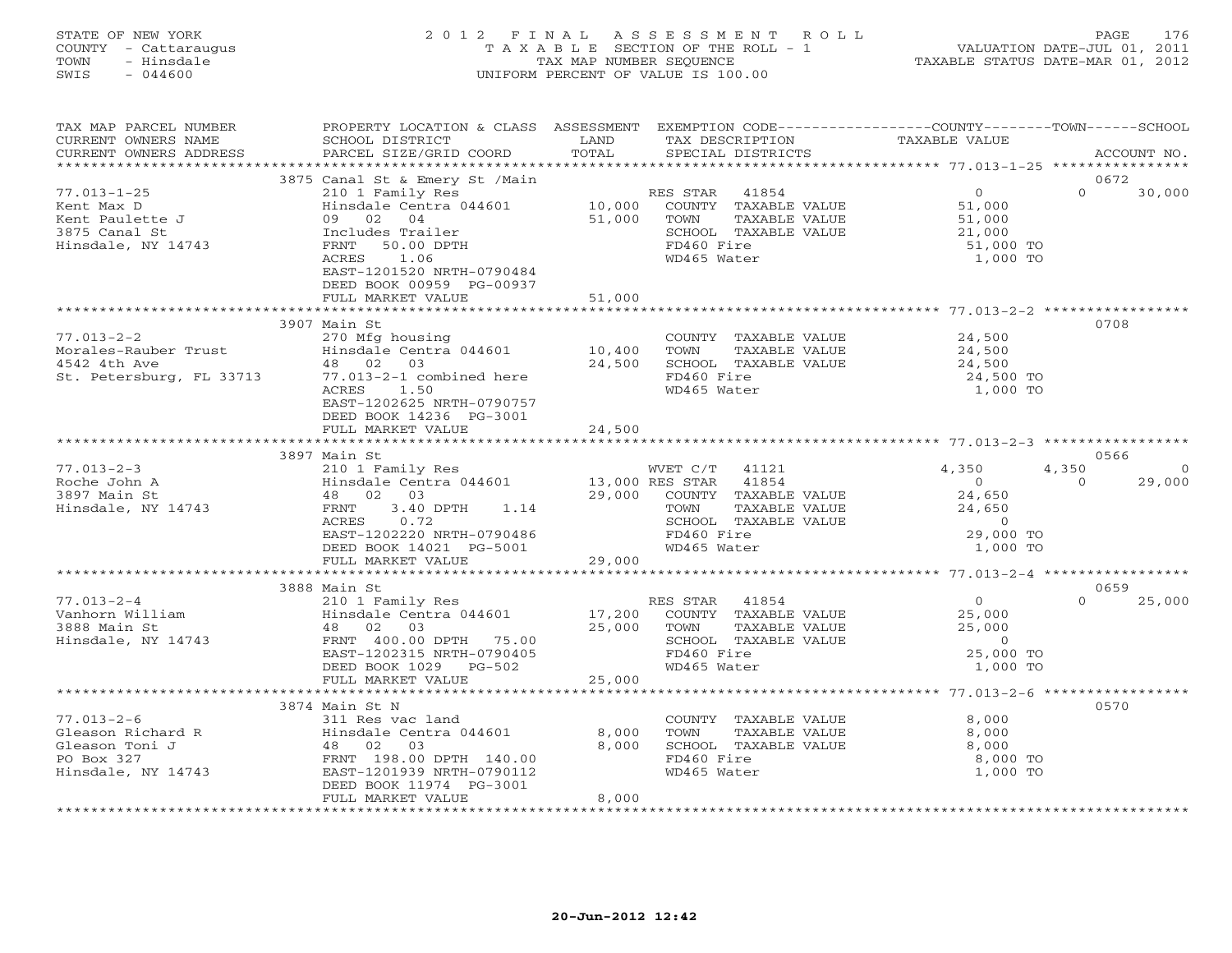## STATE OF NEW YORK 2 0 1 2 F I N A L A S S E S S M E N T R O L L PAGE 177 COUNTY - Cattaraugus T A X A B L E SECTION OF THE ROLL - 1 VALUATION DATE-JUL 01, 2011 TOWN - Hinsdale TAX MAP NUMBER SEQUENCE TAXABLE STATUS DATE-MAR 01, 2012 SWIS - 044600 UNIFORM PERCENT OF VALUE IS 100.00UNIFORM PERCENT OF VALUE IS 100.00

| TAX MAP PARCEL NUMBER<br>CURRENT OWNERS NAME<br>CURRENT OWNERS ADDRESS | PROPERTY LOCATION & CLASS ASSESSMENT EXEMPTION CODE----------------COUNTY-------TOWN------SCHOOL<br>SCHOOL DISTRICT<br>PARCEL SIZE/GRID COORD | LAND<br>TOTAL | TAX DESCRIPTION<br>SPECIAL DISTRICTS                                                                                    | TAXABLE VALUE                                                                                       | ACCOUNT NO.                                           |
|------------------------------------------------------------------------|-----------------------------------------------------------------------------------------------------------------------------------------------|---------------|-------------------------------------------------------------------------------------------------------------------------|-----------------------------------------------------------------------------------------------------|-------------------------------------------------------|
|                                                                        |                                                                                                                                               |               |                                                                                                                         |                                                                                                     |                                                       |
| $77.013 - 2 - 7$<br>Gleason Richard R                                  | 3868 Main St N<br>210 1 Family Res<br>Hinsdale Centra 044601 8,000 RES STAR                                                                   |               | WVET C/T 41121<br>41854                                                                                                 | 9,600                                                                                               | 0360<br>9,600<br>$\overline{0}$<br>$\Omega$<br>30,000 |
| Gleason Toni J<br>3868 Main St<br>Hinsdale, NY 14743                   | 48 02 03<br>FRNT 102.00 DPTH 158.00<br>EAST-1201822 NRTH-0790024<br>DEED BOOK 8903<br>PG-5002                                                 | 64,000        | COUNTY TAXABLE VALUE<br>TAXABLE VALUE<br>TOWN<br>SCHOOL TAXABLE VALUE<br>FD460 Fire<br>FD460 Fire<br>64,000 WD465 Water | $\begin{array}{c}\n0 \\ 54\n\end{array}$<br>54,400<br>34,000<br>LUE 34,000<br>64,000 TO<br>1,000 TO |                                                       |
|                                                                        | FULL MARKET VALUE                                                                                                                             |               |                                                                                                                         |                                                                                                     |                                                       |
|                                                                        | 3864 Main St                                                                                                                                  |               |                                                                                                                         |                                                                                                     | 0544                                                  |
| $77.013 - 2 - 8$                                                       | 210 1 Family Res                                                                                                                              |               | CVET C/T 41131                                                                                                          | 20,000                                                                                              | 20,000                                                |
| Moore Dorsey                                                           | Hinsdale Centra 044601 12,600 SR STAR                                                                                                         |               | 41834                                                                                                                   | $\Omega$                                                                                            | $\Omega$<br>62,200                                    |
| Moore Dorsey<br>Moore Madeline<br>PO Box 102<br>Hinsdale, NY 14743     | 48 02<br>03                                                                                                                                   | 93,000        | COUNTY TAXABLE VALUE                                                                                                    | 73,000                                                                                              |                                                       |
|                                                                        | FRNT 187.00 DPTH 160.00                                                                                                                       |               | TAXABLE VALUE<br>TOWN                                                                                                   | 73,000                                                                                              |                                                       |
|                                                                        | EAST-1201706 NRTH-0789940                                                                                                                     |               | SCHOOL TAXABLE VALUE                                                                                                    | 30,800                                                                                              |                                                       |
|                                                                        | DEED BOOK 699<br>PG-00710                                                                                                                     |               |                                                                                                                         | 93,000 TO<br>1,000 TO                                                                               |                                                       |
|                                                                        | FULL MARKET VALUE                                                                                                                             |               |                                                                                                                         |                                                                                                     |                                                       |
|                                                                        | 3852 Main St                                                                                                                                  |               |                                                                                                                         |                                                                                                     | 0216                                                  |
| $77.013 - 2 - 10.1$                                                    | 210 1 Family Res                                                                                                                              |               | 41834<br>SR STAR                                                                                                        | $\overline{0}$                                                                                      | $\Omega$<br>62,200                                    |
| Depto Edward                                                           | $14,000$<br>Hinsdale Centra 044601 14,000                                                                                                     |               | R STAR 41834<br>COUNTY TAXABLE VALUE                                                                                    | 68,500                                                                                              |                                                       |
| 3852 Main St                                                           | 07 02 04                                                                                                                                      | 68,500        | TOWN<br>TAXABLE VALUE                                                                                                   | 68,500                                                                                              |                                                       |
| Hinsdale, NY 14743                                                     | FRNT 190.00 DPTH 216.00                                                                                                                       |               | SCHOOL TAXABLE VALUE                                                                                                    | 6,300                                                                                               |                                                       |
|                                                                        | EAST-1201550 NRTH-0789827                                                                                                                     |               | FD460 Fire                                                                                                              | 68,500 TO                                                                                           |                                                       |
|                                                                        | DEED BOOK 781<br>PG-00735                                                                                                                     |               | WD465 Water                                                                                                             | 1,000 TO                                                                                            |                                                       |
|                                                                        | FULL MARKET VALUE                                                                                                                             | 68,500        |                                                                                                                         |                                                                                                     |                                                       |
|                                                                        |                                                                                                                                               |               |                                                                                                                         |                                                                                                     |                                                       |
|                                                                        | 3843 Main St N                                                                                                                                |               |                                                                                                                         |                                                                                                     | 1260                                                  |
| $77.013 - 2 - 10.2$                                                    | 210 1 Family Res                                                                                                                              |               | COUNTY TAXABLE VALUE                                                                                                    | 26,000                                                                                              |                                                       |
| Klein Richard J<br>79 South St                                         | Hinsdale Centra 044601 1,500<br>07 02 04                                                                                                      | 26,000        | <b>TOWN</b><br>TAXABLE VALUE<br>SCHOOL TAXABLE VALUE                                                                    | 26,000<br>26,000                                                                                    |                                                       |
| Cuba, NY 14727                                                         | FRNT<br>30.00 DPTH 80.00                                                                                                                      |               | FD460 Fire                                                                                                              | 26,000 TO                                                                                           |                                                       |
|                                                                        | EAST-1201420 NRTH-0789820                                                                                                                     |               | WD465 Water                                                                                                             | 1,000 TO                                                                                            |                                                       |
|                                                                        | DEED BOOK 871<br>PG-00440                                                                                                                     |               |                                                                                                                         |                                                                                                     |                                                       |
|                                                                        | FULL MARKET VALUE                                                                                                                             | 26,000        |                                                                                                                         |                                                                                                     |                                                       |
|                                                                        |                                                                                                                                               |               |                                                                                                                         |                                                                                                     |                                                       |
|                                                                        | 3846 Main St                                                                                                                                  |               |                                                                                                                         |                                                                                                     | 0293                                                  |
| $77.013 - 2 - 12$                                                      | 210 1 Family Res                                                                                                                              |               | 41834<br>SR STAR                                                                                                        | $\overline{0}$                                                                                      | $\Omega$<br>62,200                                    |
| Kent Arlene E                                                          | Hinsdale Centra 044601                                                                                                                        | 9,300         | COUNTY TAXABLE VALUE                                                                                                    | 63,700                                                                                              |                                                       |
| 3846 Main St                                                           | 04<br>07 02                                                                                                                                   | 63,700        | TOWN<br>TAXABLE VALUE                                                                                                   | 63,700                                                                                              |                                                       |
| Hinsdale, NY 14743                                                     | FRNT 115.00 DPTH 243.00                                                                                                                       |               | SCHOOL TAXABLE VALUE                                                                                                    | 1,500                                                                                               |                                                       |
|                                                                        | EAST-1201412 NRTH-0789720                                                                                                                     |               | FD460 Fire                                                                                                              | 63,700 TO<br>1,000 TO                                                                               |                                                       |
|                                                                        | DEED BOOK 00920 PG-00645<br>FULL MARKET VALUE                                                                                                 | 63,700        | WD465 Water                                                                                                             |                                                                                                     |                                                       |
|                                                                        |                                                                                                                                               |               |                                                                                                                         |                                                                                                     |                                                       |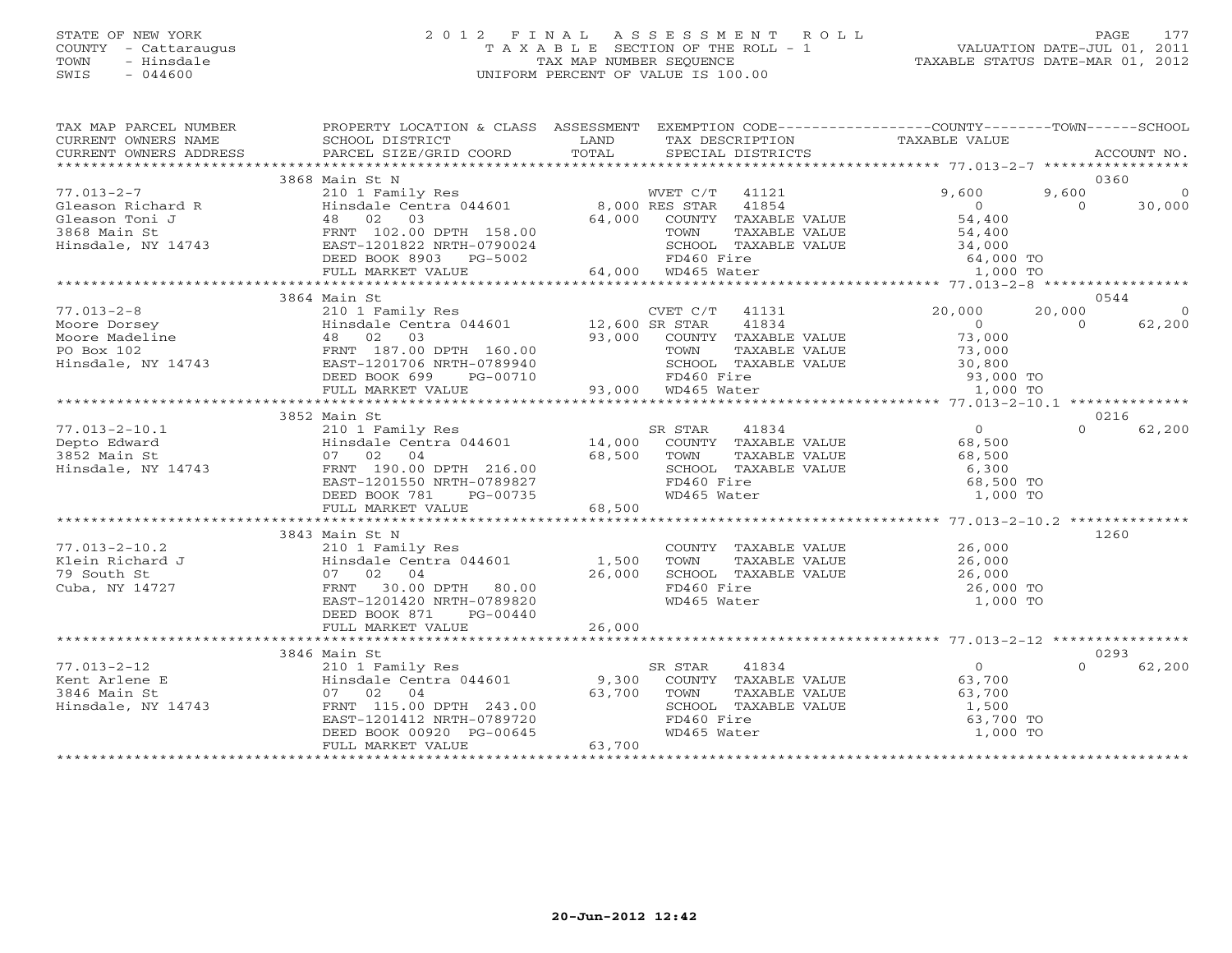# STATE OF NEW YORK 2 0 1 2 F I N A L A S S E S S M E N T R O L L PAGE 178 COUNTY - Cattaraugus T A X A B L E SECTION OF THE ROLL - 1 VALUATION DATE-JUL 01, 2011 TOWN - Hinsdale TAX MAP NUMBER SEQUENCE TAXABLE STATUS DATE-MAR 01, 2012 SWIS - 044600 UNIFORM PERCENT OF VALUE IS 100.00UNIFORM PERCENT OF VALUE IS 100.00

| TAX MAP PARCEL NUMBER<br>CURRENT OWNERS NAME | PROPERTY LOCATION & CLASS ASSESSMENT<br>SCHOOL DISTRICT | LAND<br>TOTAL | EXEMPTION CODE----------------COUNTY-------TOWN------SCHOOL<br>TAX DESCRIPTION | TAXABLE VALUE         |                    |
|----------------------------------------------|---------------------------------------------------------|---------------|--------------------------------------------------------------------------------|-----------------------|--------------------|
| CURRENT OWNERS ADDRESS                       | PARCEL SIZE/GRID COORD                                  |               | SPECIAL DISTRICTS                                                              |                       | ACCOUNT NO.        |
|                                              | 3828 Main St                                            |               |                                                                                |                       | 1698               |
| $77.013 - 2 - 16.2$                          | 210 1 Family Res                                        |               | COUNTY TAXABLE VALUE                                                           | 40,000                |                    |
| Bishop Monroe B                              | Hinsdale Centra 044601                                  | 4,000         | TOWN<br>TAXABLE VALUE                                                          | 40,000                |                    |
| 3828 Pennsylvania Rd                         | 07 02 04                                                | 40,000        | SCHOOL TAXABLE VALUE                                                           | 40,000                |                    |
| Hinsdale, NY 147434                          | $0.37$ DPTH<br>0.82<br>FRNT                             |               | FD460 Fire                                                                     | 40,000 TO             |                    |
|                                              | ACRES<br>0.10                                           |               | WD465 Water                                                                    | 2,000 TO              |                    |
|                                              | EAST-1201022 NRTH-0789580                               |               |                                                                                |                       |                    |
|                                              | DEED BOOK 12550 PG-3001                                 |               |                                                                                |                       |                    |
|                                              | FULL MARKET VALUE                                       | 40,000        |                                                                                |                       |                    |
|                                              |                                                         |               |                                                                                |                       | 0388               |
| $77.013 - 2 - 17$                            | 1487 School St<br>210 1 Family Res                      |               | RES STAR 41854                                                                 | $\overline{0}$        | $\Omega$<br>30,000 |
| Cornwall Randy                               | Hinsdale Centra 044601                                  | 4,300         | COUNTY TAXABLE VALUE                                                           | 73,000                |                    |
| Shoup Keri                                   | 07 02 04                                                | 73,000        | TOWN<br>TAXABLE VALUE                                                          | 73,000                |                    |
| 1487 School St                               | FRNT 79.00 DPTH 109.05                                  |               | SCHOOL TAXABLE VALUE                                                           | 43,000                |                    |
| Hinsdale, NY 14743                           | BANK<br>032                                             |               | FD460 Fire                                                                     | 73,000 TO             |                    |
|                                              | EAST-1201069 NRTH-0789430                               |               | WD465 Water                                                                    | 1,000 TO              |                    |
|                                              | DEED BOOK 1027 PG-286                                   |               |                                                                                |                       |                    |
|                                              | FULL MARKET VALUE                                       | 73,000        |                                                                                |                       |                    |
|                                              |                                                         |               |                                                                                |                       |                    |
|                                              | 1485 School St                                          |               |                                                                                |                       | 0255               |
| $77.013 - 2 - 18$                            | 210 1 Family Res                                        |               | RES STAR 41854                                                                 | $\Omega$              | $\cap$<br>30,000   |
| Carey Tracy R                                | Hinsdale Centra 044601                                  | 7,600         | COUNTY TAXABLE VALUE                                                           | 46,500                |                    |
| 1485 School St                               | 07 02 04                                                | 46,500        | TOWN<br>TAXABLE VALUE                                                          | 46,500                |                    |
| Hinsdale, NY 14743                           | 75.00 DPTH 150.00<br>FRNT                               |               | SCHOOL TAXABLE VALUE                                                           | 16,500                |                    |
|                                              | EAST-1201098 NRTH-0789345<br>DEED BOOK 00977 PG-00523   |               | FD460 Fire<br>WD465 Water                                                      | 46,500 TO<br>1,000 TO |                    |
|                                              | FULL MARKET VALUE                                       | 46,500        |                                                                                |                       |                    |
|                                              |                                                         |               |                                                                                |                       |                    |
|                                              | Depot St N                                              |               |                                                                                |                       | 0093               |
| $77.013 - 2 - 19.1$                          | 210 1 Family Res                                        |               | 41854<br>RES STAR                                                              | $\overline{0}$        | 30,000<br>$\Omega$ |
| Richardson Frank J                           | Hinsdale Centra 044601                                  | 8,875         | COUNTY TAXABLE VALUE                                                           | 42,500                |                    |
| PO Box 143                                   | 07 02 04                                                | 42,500        | TOWN<br>TAXABLE VALUE                                                          | 42,500                |                    |
| Hinsdale, NY 14743                           | FRNT 152.00 DPTH                                        |               | SCHOOL TAXABLE VALUE                                                           | 12,500                |                    |
|                                              | ACRES<br>1.10                                           |               | FD460 Fire                                                                     | 42,500 TO             |                    |
|                                              | EAST-1200963 NRTH-0789278                               |               | WD465 Water                                                                    | 1,000 TO              |                    |
|                                              | DEED BOOK 00981 PG-00406                                |               |                                                                                |                       |                    |
|                                              | FULL MARKET VALUE<br>************************           | 42,500        |                                                                                |                       |                    |
|                                              |                                                         |               |                                                                                |                       |                    |
| $77.013 - 2 - 19.2$                          | Depot St N<br>311 Res vac land                          |               |                                                                                | 625                   | 1640               |
| Buckwalter Leon S                            | Hinsdale Centra 044601                                  | 625           | COUNTY TAXABLE VALUE<br>TAXABLE VALUE<br>TOWN                                  | 625                   |                    |
| 3818 Main St                                 | 07 02 04                                                | 625           | SCHOOL TAXABLE VALUE                                                           | 625                   |                    |
| Hinsdale, NY 14743                           | EAST-1200909 NRTH-0789399                               |               | FD460 Fire                                                                     | 625 TO                |                    |
|                                              | DEED BOOK 6754<br>PG-8001                               |               | WD465 Water                                                                    | 1,000 TO              |                    |
|                                              | FULL MARKET VALUE                                       | 625           |                                                                                |                       |                    |
|                                              |                                                         |               |                                                                                |                       |                    |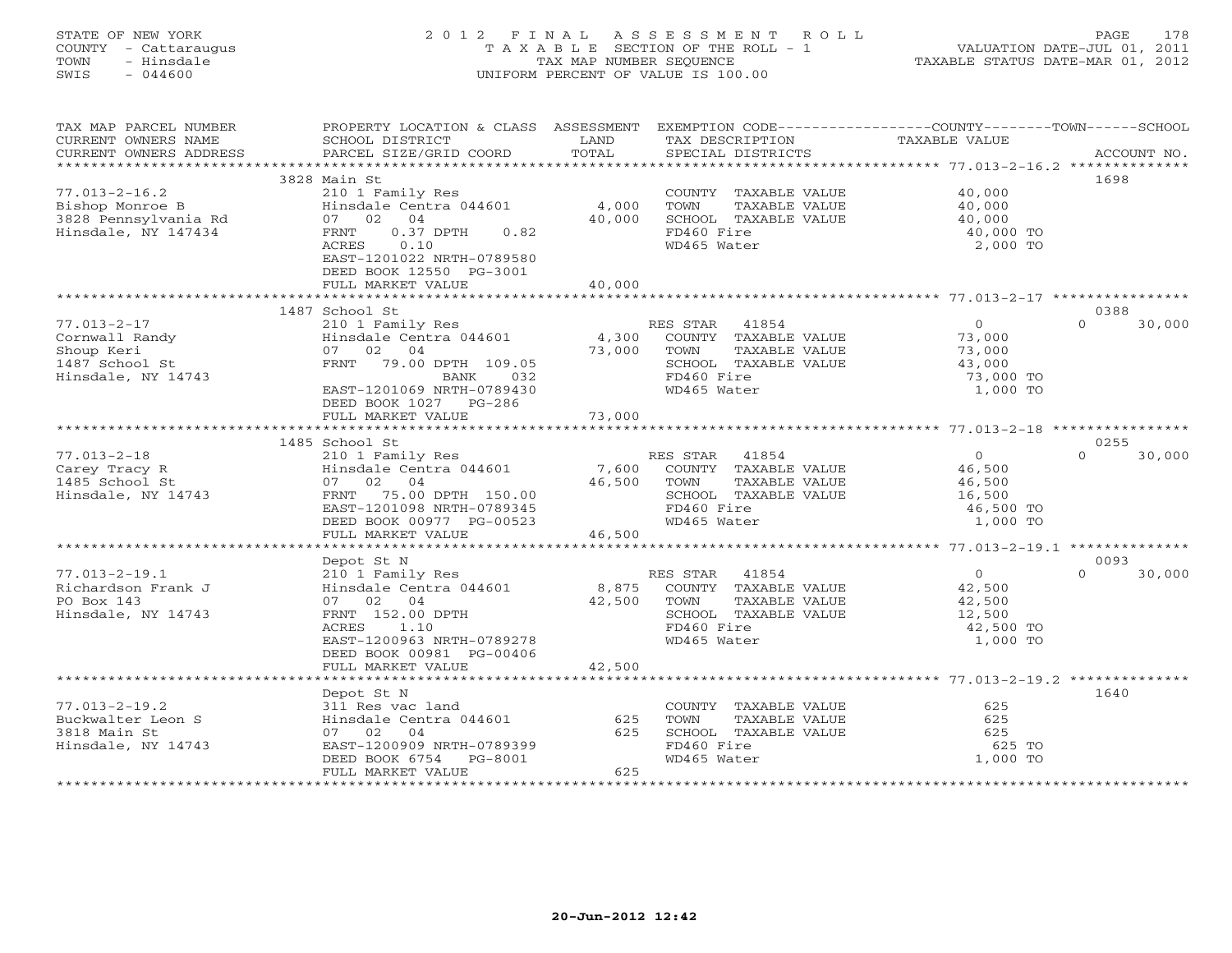# STATE OF NEW YORK 2 0 1 2 F I N A L A S S E S S M E N T R O L L PAGE 179 COUNTY - Cattaraugus T A X A B L E SECTION OF THE ROLL - 1 VALUATION DATE-JUL 01, 2011 TOWN - Hinsdale TAX MAP NUMBER SEQUENCE TAXABLE STATUS DATE-MAR 01, 2012 SWIS - 044600 UNIFORM PERCENT OF VALUE IS 100.00UNIFORM PERCENT OF VALUE IS 100.00

| TAX MAP PARCEL NUMBER                                                                                                                                                                                                                                                                                                                                                                                                                | PROPERTY LOCATION & CLASS ASSESSMENT EXEMPTION CODE---------------COUNTY-------TOWN------SCHOOL                                                                                                                                          |        |                                                                                                                                                      |          |                            |
|--------------------------------------------------------------------------------------------------------------------------------------------------------------------------------------------------------------------------------------------------------------------------------------------------------------------------------------------------------------------------------------------------------------------------------------|------------------------------------------------------------------------------------------------------------------------------------------------------------------------------------------------------------------------------------------|--------|------------------------------------------------------------------------------------------------------------------------------------------------------|----------|----------------------------|
|                                                                                                                                                                                                                                                                                                                                                                                                                                      |                                                                                                                                                                                                                                          |        |                                                                                                                                                      |          |                            |
| $\begin{array}{cccccccc} 77.013-2-20 & 3810\text{ Main St} & 2101\text{ Family Res} & 0 & 0 & 0\\ \text{Deibler Kevin L} & 2101 & \text{Family Res} & 8,000\text{ RES STRA} & 41854 & 7,200 & 7,200 & 0\\ \text{Hinsdale centra 044601} & 8,000\text{ RES STRA} & 41854 & 0 & 0 & 30,000\\ \text{Hinsdale, NY 14743} & 0 & 30,000 & 0 & 30,000\\ \text{Hinsdale, NY 14743}$<br>Deibler Kevin L<br>3810 Main St<br>Hinsdale, NY 14743 | 3810 Main St                                                                                                                                                                                                                             |        |                                                                                                                                                      |          | 0458                       |
|                                                                                                                                                                                                                                                                                                                                                                                                                                      |                                                                                                                                                                                                                                          |        |                                                                                                                                                      |          |                            |
|                                                                                                                                                                                                                                                                                                                                                                                                                                      | 3812 Main St                                                                                                                                                                                                                             |        |                                                                                                                                                      |          | 0137                       |
| 77.013-2-21<br>Caverly Philip D<br>Caverly Glen<br>225 Shoreline Loop<br>Mooresville, NC 28117<br>2310 1 Family Res<br>225 Shoreline Loop<br>225 Shoreline Loop<br>235 Shoreline Loop<br>23117<br>236.00 DPTH 256.80<br>235 Shoreline Loop<br>23117<br>2                                                                                                                                                                             |                                                                                                                                                                                                                                          |        | COUNTY TAXABLE VALUE 38,000<br>TOWN TAXABLE VALUE 38,000<br>SCHOOL TAXABLE VALUE 38,000<br>FD465 Mator<br>WD465 Water                                | 1,000 TO |                            |
|                                                                                                                                                                                                                                                                                                                                                                                                                                      |                                                                                                                                                                                                                                          |        |                                                                                                                                                      |          |                            |
|                                                                                                                                                                                                                                                                                                                                                                                                                                      |                                                                                                                                                                                                                                          |        |                                                                                                                                                      |          |                            |
|                                                                                                                                                                                                                                                                                                                                                                                                                                      | 3818 Main St                                                                                                                                                                                                                             |        |                                                                                                                                                      |          | 0063<br>$\Omega$<br>30,000 |
| $77.013 - 2 - 22$<br>Buckwalter Leon S<br>3818 Main St<br>Hinsdale, NY 14743                                                                                                                                                                                                                                                                                                                                                         | main State of Pamily Res<br>210 1 Family Res<br>Hinsdale Centra 044601 8,100 COUNTY TAXABLE VALUE 78,000<br>78,000 TOWN TAXABLE VALUE 78,000<br>FRNT 116.00 DPTH 126.70 8CHOOL TAXABLE VALUE 48,000<br>EAST-1200842 NRTH-0789442 FD460 F |        | SCHOOL TAXABLE VALUE 48,000<br>FD460 Fire 78,000 TO                                                                                                  |          |                            |
|                                                                                                                                                                                                                                                                                                                                                                                                                                      |                                                                                                                                                                                                                                          |        |                                                                                                                                                      |          |                            |
|                                                                                                                                                                                                                                                                                                                                                                                                                                      |                                                                                                                                                                                                                                          |        |                                                                                                                                                      |          |                            |
| $77.013 - 2 - 23$<br>$2-23$<br>Buckwalter Leon S<br>PO Box 232<br>Hinsdale NY 14540<br>Hinsdale, NY 14743                                                                                                                                                                                                                                                                                                                            | 3818 Main St<br>07 02 04 11,700<br>FRNT 71.00 DPTH 137.20 11,700<br>EAST-1200925 NRTH-0789493<br>DEED BOOK 00980 PG-00453                                                                                                                |        | COUNTY TAXABLE VALUE $11,700$<br>TOWN TAXABLE VALUE $11,700$<br>SCHOOL TAXABLE VALUE $11,700$<br>FD460 Fire $11,700$ TO<br>FD460 Fire<br>WD465 Water | 2,000 TO | 0233                       |
|                                                                                                                                                                                                                                                                                                                                                                                                                                      |                                                                                                                                                                                                                                          |        |                                                                                                                                                      |          |                            |
|                                                                                                                                                                                                                                                                                                                                                                                                                                      |                                                                                                                                                                                                                                          |        |                                                                                                                                                      |          |                            |
| $77.013 - 3 - 1$<br>77.013-3-1<br>Weaver Leroy C<br>Weaver Lorraine S<br>161 S 25th St<br>Olean, NY 14760                                                                                                                                                                                                                                                                                                                            | 3798 Main St<br>270 Mfg housing<br>Hinsdale Centra 044601 6,000<br>07 02 04 13,600<br>FRNT 70.00 DPTH 307.00 13,600<br>EAST-1200628 NRTH-0789216<br>DEED BOOK 765<br>PG-01184<br>FULL MARKET VALUE                                       | 13,600 | COUNTY TAXABLE VALUE 13,600<br>TOWN TAXABLE VALUE 13,600<br>SCHOOL TAXABLE VALUE 13,600<br>FD460 Fire 13,600 TO<br>FD460 Fire<br>WD465 Water         | 1,000 TO | 0794                       |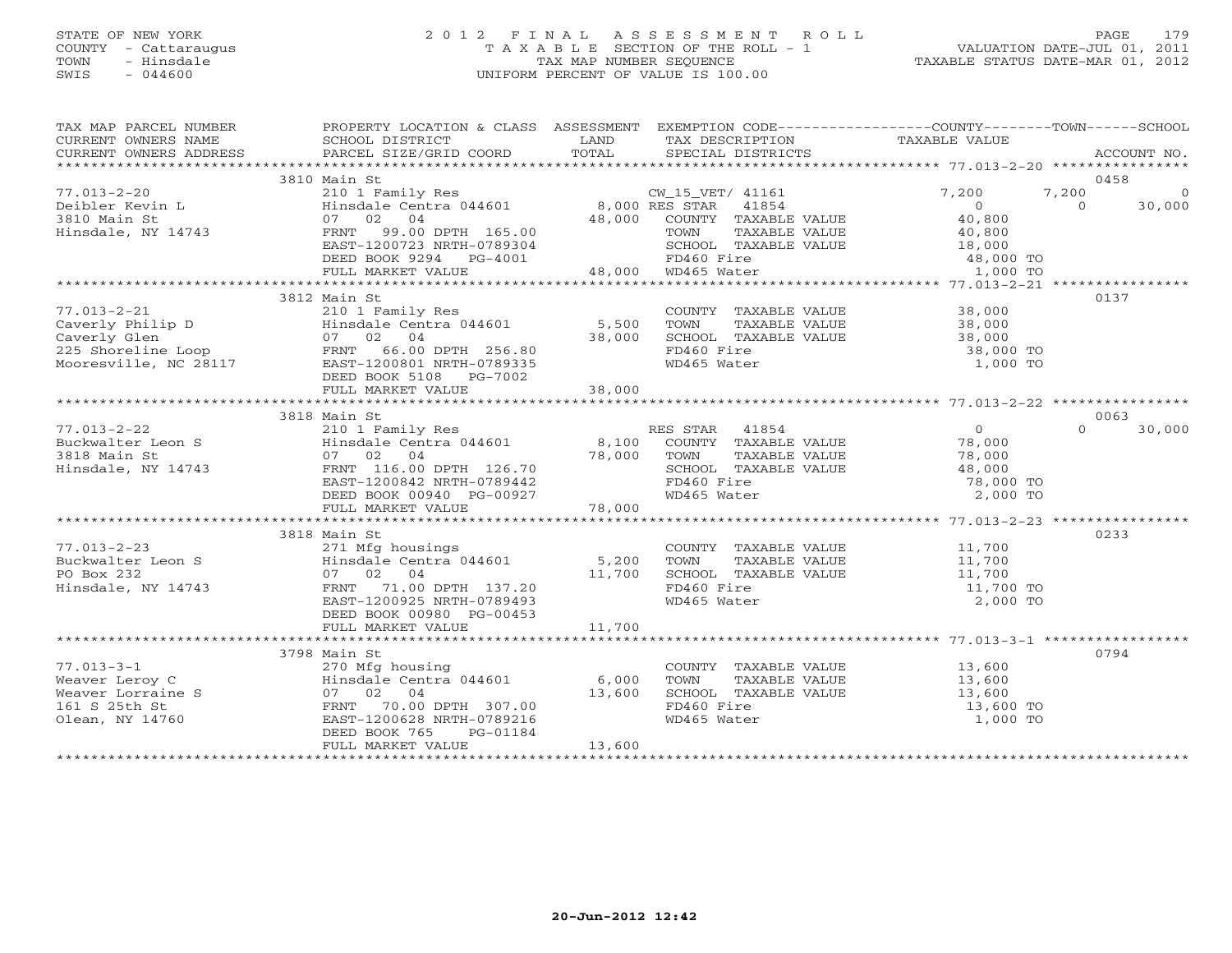# STATE OF NEW YORK 2 0 1 2 F I N A L A S S E S S M E N T R O L L PAGE 180 COUNTY - Cattaraugus T A X A B L E SECTION OF THE ROLL - 1 VALUATION DATE-JUL 01, 2011 TOWN - Hinsdale TAX MAP NUMBER SEQUENCE TAXABLE STATUS DATE-MAR 01, 2012 SWIS - 044600 UNIFORM PERCENT OF VALUE IS 100.00UNIFORM PERCENT OF VALUE IS 100.00

| TAX MAP PARCEL NUMBER                                                                                        |                                                          |                                                                                                                                                                                                                                           | PROPERTY LOCATION & CLASS ASSESSMENT EXEMPTION CODE----------------COUNTY-------TOWN------SCHOOL                                                                                                                                                                                                                                                                                                 |
|--------------------------------------------------------------------------------------------------------------|----------------------------------------------------------|-------------------------------------------------------------------------------------------------------------------------------------------------------------------------------------------------------------------------------------------|--------------------------------------------------------------------------------------------------------------------------------------------------------------------------------------------------------------------------------------------------------------------------------------------------------------------------------------------------------------------------------------------------|
|                                                                                                              |                                                          |                                                                                                                                                                                                                                           |                                                                                                                                                                                                                                                                                                                                                                                                  |
|                                                                                                              | 3796 Main St                                             |                                                                                                                                                                                                                                           | 0701                                                                                                                                                                                                                                                                                                                                                                                             |
| $77.013 - 3 - 2$                                                                                             | 210 1 Family Res<br>Hinsdale Centra 044601 8,100 SR STAR | CVET C/T 41131                                                                                                                                                                                                                            | 20,000<br>20,000<br>$\overline{0}$                                                                                                                                                                                                                                                                                                                                                               |
|                                                                                                              |                                                          | 3, 100 SK STAR 41834<br>82,000 COUNTY TAXABLE VALUE<br>TOWN TAXABLE VALUE<br>SCHOOL TALLE VALUE                                                                                                                                           | 62,200<br>$\begin{array}{c} 0 \\ 62,000 \end{array}$<br>$\Omega$                                                                                                                                                                                                                                                                                                                                 |
|                                                                                                              |                                                          |                                                                                                                                                                                                                                           |                                                                                                                                                                                                                                                                                                                                                                                                  |
|                                                                                                              |                                                          | FOWN TAXABLE VALUE<br>TOWN TAXABLE VALUE<br>SCHOOL TAXABLE VALUE<br>FD460 Fire<br>WD465 Water<br>WD465 Water<br>1,000 TO                                                                                                                  |                                                                                                                                                                                                                                                                                                                                                                                                  |
|                                                                                                              |                                                          |                                                                                                                                                                                                                                           |                                                                                                                                                                                                                                                                                                                                                                                                  |
|                                                                                                              |                                                          | 00497 FD460 Fire<br>82,000 WD465 Water                                                                                                                                                                                                    |                                                                                                                                                                                                                                                                                                                                                                                                  |
|                                                                                                              | FULL MARKET VALUE                                        |                                                                                                                                                                                                                                           |                                                                                                                                                                                                                                                                                                                                                                                                  |
|                                                                                                              |                                                          |                                                                                                                                                                                                                                           |                                                                                                                                                                                                                                                                                                                                                                                                  |
|                                                                                                              | 3792 Main St                                             |                                                                                                                                                                                                                                           | 0646<br>$\begin{matrix}0\\87\end{matrix}$<br>$\begin{array}{cccccccc} \text{7.013--3--3} & \text{5.792 Mann SE} & \text{7.913--3} & \text{6.7000} & \text{6.7000} & \text{6.7000} & \text{6.7000} & \text{6.7000} & \text{6.7000} & \text{6.7000} & \text{6.7000} & \text{6.7000} & \text{6.7000} & \text{6.7000} & \text{6.7000} & \text{6.7000} & \text{6.7000} & \text{6.7000} & \text{6.700$ |
| $77.013 - 3 - 3$<br>77.013–3–3<br>VandeCar Jeffrey M<br>VandeCar Susan<br>3792 Main St<br>Hinsdale, NY 14743 |                                                          |                                                                                                                                                                                                                                           |                                                                                                                                                                                                                                                                                                                                                                                                  |
|                                                                                                              |                                                          |                                                                                                                                                                                                                                           |                                                                                                                                                                                                                                                                                                                                                                                                  |
|                                                                                                              |                                                          |                                                                                                                                                                                                                                           |                                                                                                                                                                                                                                                                                                                                                                                                  |
|                                                                                                              |                                                          |                                                                                                                                                                                                                                           |                                                                                                                                                                                                                                                                                                                                                                                                  |
|                                                                                                              |                                                          |                                                                                                                                                                                                                                           |                                                                                                                                                                                                                                                                                                                                                                                                  |
|                                                                                                              |                                                          |                                                                                                                                                                                                                                           |                                                                                                                                                                                                                                                                                                                                                                                                  |
|                                                                                                              |                                                          |                                                                                                                                                                                                                                           |                                                                                                                                                                                                                                                                                                                                                                                                  |
|                                                                                                              | 3788 Main St                                             |                                                                                                                                                                                                                                           | 0793                                                                                                                                                                                                                                                                                                                                                                                             |
| $77.013 - 3 - 4$                                                                                             |                                                          |                                                                                                                                                                                                                                           | 12,000<br>$\bigcirc$                                                                                                                                                                                                                                                                                                                                                                             |
| Williams Mark S<br>Williams Patti G<br>3788 Main St<br>Hinsdale, NY 14743                                    |                                                          |                                                                                                                                                                                                                                           | $\Omega$<br>30,000                                                                                                                                                                                                                                                                                                                                                                               |
|                                                                                                              |                                                          |                                                                                                                                                                                                                                           |                                                                                                                                                                                                                                                                                                                                                                                                  |
|                                                                                                              |                                                          |                                                                                                                                                                                                                                           |                                                                                                                                                                                                                                                                                                                                                                                                  |
|                                                                                                              |                                                          |                                                                                                                                                                                                                                           |                                                                                                                                                                                                                                                                                                                                                                                                  |
|                                                                                                              |                                                          |                                                                                                                                                                                                                                           |                                                                                                                                                                                                                                                                                                                                                                                                  |
|                                                                                                              |                                                          | TOWN TAXABLE VALUE<br>SCHOOL TAXABLE VALUE<br>SCHOOL TAXABLE VALUE<br>FD460 Fire<br>WD465 Water<br>WD465 Water<br>1,000 TO                                                                                                                |                                                                                                                                                                                                                                                                                                                                                                                                  |
|                                                                                                              |                                                          |                                                                                                                                                                                                                                           |                                                                                                                                                                                                                                                                                                                                                                                                  |
|                                                                                                              | 3784 Main St                                             |                                                                                                                                                                                                                                           | 0246                                                                                                                                                                                                                                                                                                                                                                                             |
|                                                                                                              |                                                          | 210 1 Family Res<br>Hinsdale Centra 044601 4,800 COUNTY TAXABLE VALUE 63,000<br>07 02 04 63,000 TOWN TAXABLE VALUE 63,000<br>FRNT 58.00 DPTH 300.00 63,000 SCHOOL TAXABLE VALUE 63,000<br>EAST-1200433 NRTH-0788939 FD460 Fire 63,000<br> | $\Omega$<br>30,000                                                                                                                                                                                                                                                                                                                                                                               |
|                                                                                                              |                                                          |                                                                                                                                                                                                                                           |                                                                                                                                                                                                                                                                                                                                                                                                  |
|                                                                                                              |                                                          |                                                                                                                                                                                                                                           |                                                                                                                                                                                                                                                                                                                                                                                                  |
|                                                                                                              |                                                          |                                                                                                                                                                                                                                           |                                                                                                                                                                                                                                                                                                                                                                                                  |
| 77.013-3-5<br>Hepker Sharon D<br>Hepker Richard<br>3784 Main St<br>Hinsdale, NY 14743                        |                                                          |                                                                                                                                                                                                                                           |                                                                                                                                                                                                                                                                                                                                                                                                  |
|                                                                                                              |                                                          |                                                                                                                                                                                                                                           |                                                                                                                                                                                                                                                                                                                                                                                                  |
|                                                                                                              | FULL MARKET VALUE                                        | TOWN TAXABLE VALUE<br>SCHOOL TAXABLE VALUE<br>FD460 Fire 63,000 TO<br>FD465 Water 1,000 TO<br>1,000 TO<br>63,000                                                                                                                          |                                                                                                                                                                                                                                                                                                                                                                                                  |
|                                                                                                              |                                                          |                                                                                                                                                                                                                                           |                                                                                                                                                                                                                                                                                                                                                                                                  |
|                                                                                                              | 3776 Main St                                             |                                                                                                                                                                                                                                           | 0160                                                                                                                                                                                                                                                                                                                                                                                             |
| $77.013 - 3 - 6.1$                                                                                           | 210 1 Family Res                                         | RES STAR 41854                                                                                                                                                                                                                            | $\overline{0}$<br>$\Omega$<br>30,000                                                                                                                                                                                                                                                                                                                                                             |
|                                                                                                              |                                                          |                                                                                                                                                                                                                                           |                                                                                                                                                                                                                                                                                                                                                                                                  |
| Keenan Kyle F<br>Keenan Kristen M<br>3776 Main St                                                            |                                                          | X10 1 Pamily ACS<br>Hinsdale Centra 044601 9,100 COUNTY TAXABLE VALUE 121,200<br>07 02 04 121,200 TOWN TAXABLE VALUE 121,200                                                                                                              |                                                                                                                                                                                                                                                                                                                                                                                                  |
|                                                                                                              | FRNT 110.00 DPTH 300.00                                  | TOWN TAAADDE VADUL<br>SCHOOL TAXABLE VALUE 91,200<br>FD160 Fire 121,200 TO                                                                                                                                                                |                                                                                                                                                                                                                                                                                                                                                                                                  |
| Hinsdale, NY 14743                                                                                           | BANK<br>017                                              |                                                                                                                                                                                                                                           |                                                                                                                                                                                                                                                                                                                                                                                                  |
|                                                                                                              | EAST-1200347 NRTH-0788839                                | WD465 Water                                                                                                                                                                                                                               | 1,000 TO                                                                                                                                                                                                                                                                                                                                                                                         |
|                                                                                                              | DEED BOOK 12517 PG-6001                                  |                                                                                                                                                                                                                                           |                                                                                                                                                                                                                                                                                                                                                                                                  |
|                                                                                                              | FULL MARKET VALUE                                        | 121,200                                                                                                                                                                                                                                   |                                                                                                                                                                                                                                                                                                                                                                                                  |
|                                                                                                              |                                                          |                                                                                                                                                                                                                                           |                                                                                                                                                                                                                                                                                                                                                                                                  |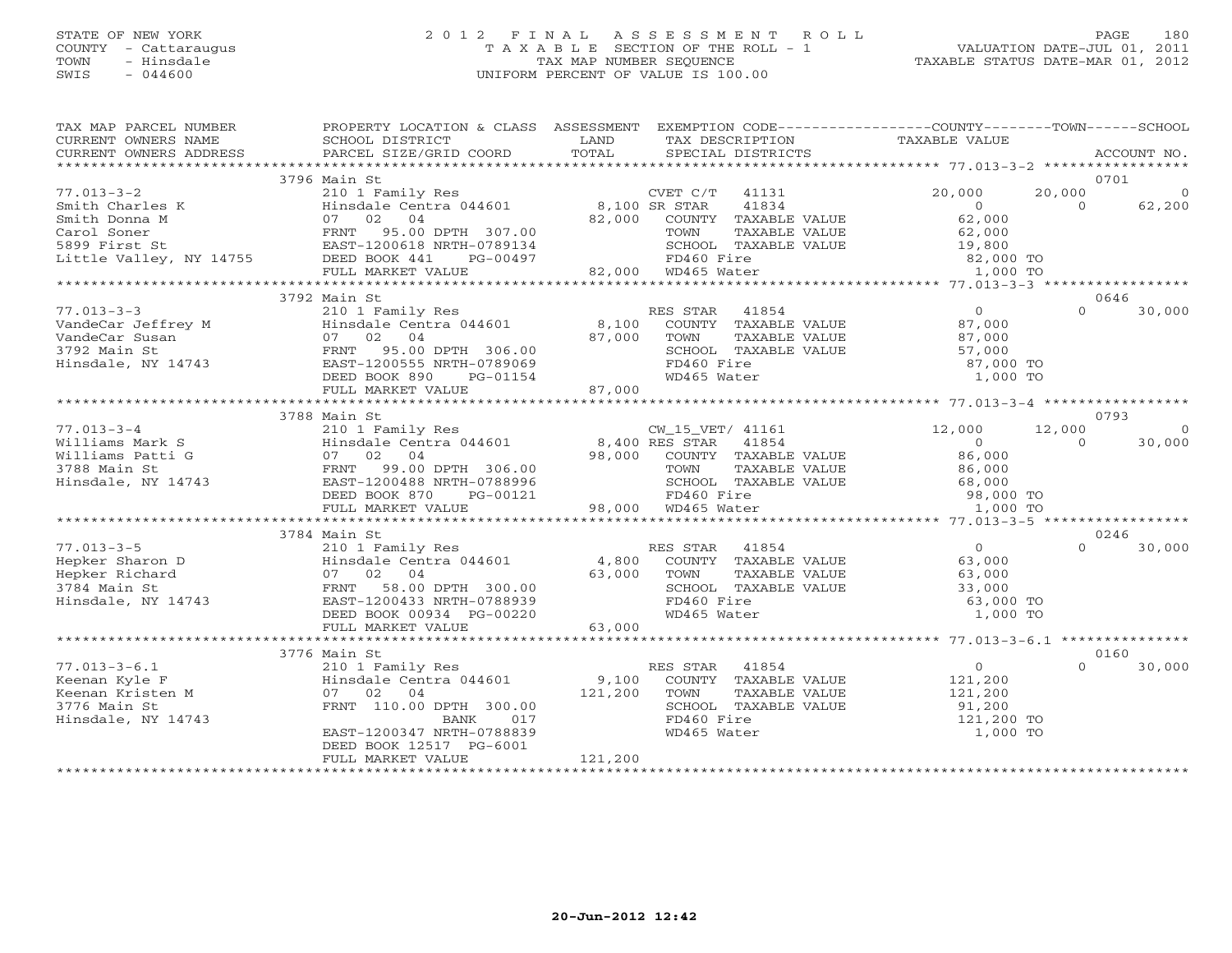# STATE OF NEW YORK 2 0 1 2 F I N A L A S S E S S M E N T R O L L PAGE 181 COUNTY - Cattaraugus T A X A B L E SECTION OF THE ROLL - 1 VALUATION DATE-JUL 01, 2011 TOWN - Hinsdale TAX MAP NUMBER SEQUENCE TAXABLE STATUS DATE-MAR 01, 2012 SWIS - 044600 UNIFORM PERCENT OF VALUE IS 100.00UNIFORM PERCENT OF VALUE IS 100.00

| TAX MAP PARCEL NUMBER                                                                       | PROPERTY LOCATION & CLASS ASSESSMENT EXEMPTION CODE----------------COUNTY-------TOWN------SCHOOL |             |                                                                            |                                                                             |                          |
|---------------------------------------------------------------------------------------------|--------------------------------------------------------------------------------------------------|-------------|----------------------------------------------------------------------------|-----------------------------------------------------------------------------|--------------------------|
| CURRENT OWNERS NAME                                                                         | SCHOOL DISTRICT                                                                                  | LAND        | TAX DESCRIPTION                                                            | TAXABLE VALUE                                                               |                          |
| CURRENT OWNERS ADDRESS                                                                      | PARCEL SIZE/GRID COORD                                                                           | TOTAL       | SPECIAL DISTRICTS                                                          |                                                                             | ACCOUNT NO.              |
|                                                                                             |                                                                                                  |             |                                                                            |                                                                             |                          |
|                                                                                             | 3772 Main St                                                                                     |             |                                                                            |                                                                             | 0425<br>$\Omega$         |
| $77.013 - 3 - 7$                                                                            | 210 1 Family Res                                                                                 |             | RES STAR 41854                                                             | $\overline{0}$                                                              | 30,000                   |
| Wells Shawn L                                                                               | Hinsdale Centra 044601                                                                           |             | 9,100 COUNTY TAXABLE VALUE                                                 | 80,000                                                                      |                          |
| 3772 Main St                                                                                | 05/07 02 04                                                                                      | 80,000      | TAXABLE VALUE<br>TOWN                                                      | 80,000                                                                      |                          |
| Hinsdale, NY 14743                                                                          | FRNT 110.00 DPTH 300.00                                                                          |             | SCHOOL TAXABLE VALUE                                                       | 50,000                                                                      |                          |
|                                                                                             | EAST-1200276 NRTH-0788754                                                                        |             | FD460 Fire                                                                 | 80,000 TO                                                                   |                          |
|                                                                                             | DEED BOOK 13784 PG-8001<br>FULL MARKET VALUE                                                     | 80,000      | WD465 Water                                                                | 1,000 TO                                                                    |                          |
|                                                                                             |                                                                                                  |             |                                                                            |                                                                             |                          |
|                                                                                             | 3764 Main St                                                                                     |             |                                                                            |                                                                             | 0005                     |
| $77.013 - 3 - 8$                                                                            | 220 2 Family Res                                                                                 |             | WVET C/T 41121                                                             | 12,000                                                                      | 12,000<br>$\overline{0}$ |
| 77.013-3-8<br>Mikolajczyk Robert<br>Mikolajczyk Linda<br>3764 Main St<br>Hinsdale, NY 14743 | Hinsdale Centra 044601 10,500 SR STAR                                                            |             | 41834                                                                      | $\overline{0}$                                                              | $\Omega$<br>62,200       |
|                                                                                             | 07 02 04                                                                                         |             | 91,000 COUNTY TAXABLE VALUE                                                | 79,000                                                                      |                          |
|                                                                                             | FRNT 132.00 DPTH 305.00                                                                          |             | TAXABLE VALUE                                                              | 79,000                                                                      |                          |
|                                                                                             | EAST-1200200 NRTH-0788658                                                                        |             | SCHOOL TAXABLE VALUE                                                       |                                                                             |                          |
|                                                                                             | DEED BOOK 794                                                                                    |             |                                                                            |                                                                             |                          |
|                                                                                             | FULL MARKET VALUE                                                                                |             | H 305.00 TOWN TAXA<br>H-0788658 SCHOOL TAXA<br>PG-00887 91,000 WD465 Water |                                                                             |                          |
|                                                                                             |                                                                                                  |             |                                                                            | , $\frac{1}{28}$ , $\frac{1}{200}$ value<br>value<br>91, 000 TO<br>2.000 mo |                          |
|                                                                                             | 3758 Main St                                                                                     |             |                                                                            |                                                                             | 0086                     |
| $77.013 - 3 - 9$                                                                            | 210 1 Family Res                                                                                 |             | RES STAR 41854                                                             | $\overline{0}$                                                              | $\Omega$<br>30,000       |
|                                                                                             | Thin Sale Centra 044601 9,100 COUNTY TAXABLE VALUE<br>05 02 04 74,000 TOWN TAXABLE VALUE         |             |                                                                            |                                                                             |                          |
|                                                                                             |                                                                                                  |             |                                                                            | 74,000<br>74,000                                                            |                          |
|                                                                                             |                                                                                                  |             | SCHOOL TAXABLE VALUE                                                       | 44,000                                                                      |                          |
| Dzuroff Gerard E<br>Dzuroff Gloria M<br>3758 Main St<br>Hinsdale, NY 14743                  | 05 02 04<br>FRNT 110.00 DPTH 320.00<br>FRNT 110.00 DPTH 320.00                                   |             | FD460 Fire                                                                 | 74,000 TO                                                                   |                          |
|                                                                                             | DEED BOOK 855<br>PG-00639                                                                        |             | WD465 Water                                                                | 1,000 TO                                                                    |                          |
|                                                                                             | FULL MARKET VALUE                                                                                | 74,000      |                                                                            |                                                                             |                          |
|                                                                                             |                                                                                                  |             |                                                                            |                                                                             |                          |
|                                                                                             | 3750 Main St                                                                                     |             |                                                                            |                                                                             | 0346                     |
| $77.013 - 3 - 10$                                                                           | 210 1 Family Res                                                                                 |             | RES STAR 41854                                                             | $\Omega$                                                                    | $\Omega$<br>30,000       |
|                                                                                             |                                                                                                  | 10,100      | COUNTY TAXABLE VALUE                                                       | 49,000                                                                      |                          |
|                                                                                             |                                                                                                  | 49,000 TOWN | TAXABLE VALUE                                                              | 49,000<br>19,000                                                            |                          |
|                                                                                             |                                                                                                  |             | SCHOOL TAXABLE VALUE                                                       |                                                                             |                          |
|                                                                                             |                                                                                                  |             | FD460 Fire                                                                 | 49,000 TO                                                                   |                          |
|                                                                                             |                                                                                                  |             | WD465 Water                                                                | 1,000 TO                                                                    |                          |
|                                                                                             | FULL MARKET VALUE                                                                                | 49,000      |                                                                            |                                                                             |                          |
|                                                                                             |                                                                                                  |             |                                                                            |                                                                             |                          |
|                                                                                             | 3748 Main St                                                                                     |             |                                                                            |                                                                             | 0557                     |
| $77.013 - 3 - 11$                                                                           | 210 1 Family Res                                                                                 |             | RES STAR 41854                                                             | $\overline{0}$                                                              | $\Omega$<br>30,000       |
| Neff Joseph J                                                                               | Hinsdale Centra 044601                                                                           | 7,300       | COUNTY TAXABLE VALUE                                                       | 60,000<br>60,000                                                            |                          |
| 3748 Main St                                                                                | 05 02 04                                                                                         | 60,000      | TOWN<br>TAXABLE VALUE                                                      |                                                                             |                          |
| Hinsdale, NY 14743                                                                          | FRNT<br>85.00 DPTH 330.00                                                                        |             | SCHOOL TAXABLE VALUE                                                       | 30,000                                                                      |                          |
|                                                                                             | 017<br>BANK                                                                                      |             | FD460 Fire                                                                 | 60,000 TO                                                                   |                          |
|                                                                                             | EAST-1200007 NRTH-0788335                                                                        |             | WD465 Water                                                                | 1,000 TO                                                                    |                          |
|                                                                                             | DEED BOOK 00980 PG-00149                                                                         |             |                                                                            |                                                                             |                          |
|                                                                                             | FULL MARKET VALUE                                                                                | 60,000      |                                                                            |                                                                             |                          |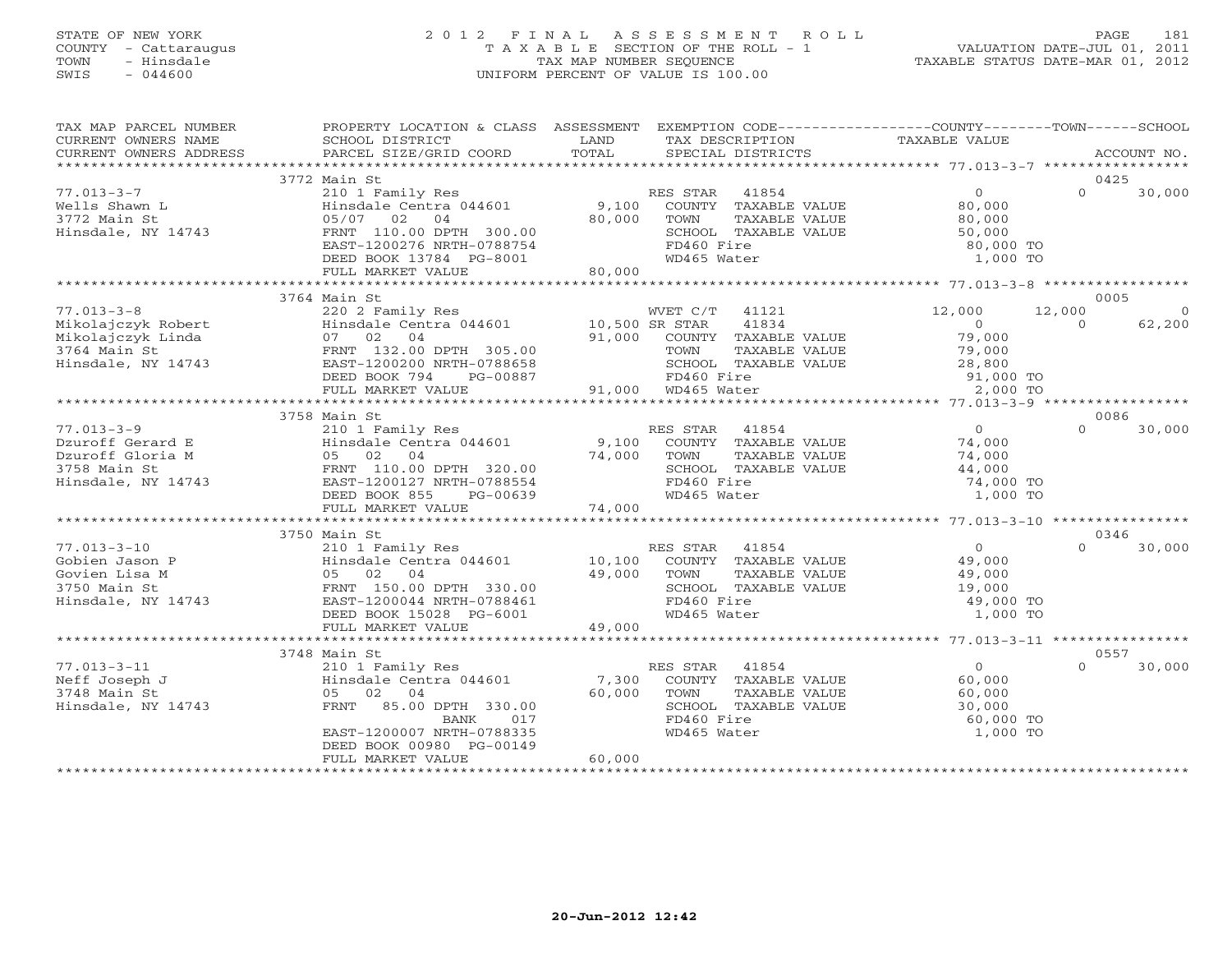# STATE OF NEW YORK 2 0 1 2 F I N A L A S S E S S M E N T R O L L PAGE 182 COUNTY - Cattaraugus T A X A B L E SECTION OF THE ROLL - 1 VALUATION DATE-JUL 01, 2011 TOWN - Hinsdale TAX MAP NUMBER SEQUENCE TAXABLE STATUS DATE-MAR 01, 2012 SWIS - 044600 UNIFORM PERCENT OF VALUE IS 100.00UNIFORM PERCENT OF VALUE IS 100.00

| TAX MAP PARCEL NUMBER                                               | PROPERTY LOCATION & CLASS ASSESSMENT                                                                        |                      |                                       |               | EXEMPTION CODE-----------------COUNTY-------TOWN------SCHOOL               |          |             |
|---------------------------------------------------------------------|-------------------------------------------------------------------------------------------------------------|----------------------|---------------------------------------|---------------|----------------------------------------------------------------------------|----------|-------------|
| CURRENT OWNERS NAME                                                 | SCHOOL DISTRICT                                                                                             | LAND<br>TOTAL        | TAX DESCRIPTION                       |               | TAXABLE VALUE                                                              |          | ACCOUNT NO. |
| CURRENT OWNERS ADDRESS                                              | PARCEL SIZE/GRID COORD                                                                                      |                      | SPECIAL DISTRICTS                     |               |                                                                            |          |             |
|                                                                     | 3742 Main St                                                                                                |                      |                                       |               |                                                                            |          | 0347        |
| $77.013 - 3 - 12$                                                   |                                                                                                             |                      | RES STAR 41854                        |               | $\overline{0}$                                                             | $\Omega$ | 30,000      |
| Hillman Matthew D                                                   | 210 1 Family Res<br>Hinsdale Centra 044601                                                                  | $5,100$ <sup>R</sup> | ES STAR 41854<br>COUNTY TAXABLE VALUE |               | 58,000                                                                     |          |             |
| Hillman Evelina                                                     | 05 02 04                                                                                                    | 58,000               | TOWN                                  | TAXABLE VALUE |                                                                            |          |             |
| 3742 Main St                                                        | FRNT 65.00 DPTH 180.00                                                                                      |                      | SCHOOL TAXABLE VALUE                  |               | $58,000$<br>28,000                                                         |          |             |
| Hinsdale, NY 14743                                                  |                                                                                                             |                      | FD460 Fire                            |               | 58,000 TO                                                                  |          |             |
|                                                                     |                                                                                                             |                      | WD465 Water                           |               | 1,000 TO                                                                   |          |             |
|                                                                     | FRNT 65.00 DPTH 180.00<br>EAST-1199903 NRTH-0788348<br>DEED BOOK 00956 PG-00304<br>FULL MARKET VALUE 58,000 |                      |                                       |               |                                                                            |          |             |
|                                                                     |                                                                                                             |                      |                                       |               |                                                                            |          |             |
|                                                                     | 3736 Main St                                                                                                |                      |                                       |               |                                                                            |          | 0628        |
| $77.013 - 3 - 13$                                                   | 210 1 Family Res                                                                                            |                      | RES STAR 41854                        |               | $\overline{0}$                                                             | $\Omega$ | 30,000      |
| Samol Thomas C                                                      |                                                                                                             | 11,100               |                                       |               |                                                                            |          |             |
|                                                                     | Hinsdale Centra 044601<br>05 02 04                                                                          |                      | TOWN                                  | TAXABLE VALUE | 46,000<br>46,000                                                           |          |             |
| Samol Thomas C<br>Samol Vanda<br>3736 Main St<br>Hinsdale, NY 14743 | Hinsual<br>05 02 04<br>FRNT 155.00 DPTH 175.00<br>PAST-1199880 NRTH-0788250<br>200 1072                     |                      | SCHOOL TAXABLE VALUE                  |               | 16,000                                                                     |          |             |
|                                                                     |                                                                                                             |                      | FD460 Fire                            |               | 46,000 TO                                                                  |          |             |
|                                                                     |                                                                                                             |                      | WD465 Water                           |               | 1,000 TO                                                                   |          |             |
|                                                                     | FULL MARKET VALUE                                                                                           | 46,000               |                                       |               |                                                                            |          |             |
|                                                                     |                                                                                                             |                      |                                       |               |                                                                            |          |             |
|                                                                     | 3732 Main St                                                                                                |                      |                                       |               |                                                                            |          | 0648        |
| $77.013 - 3 - 14$                                                   | 210 1 Family Res                                                                                            |                      | RES STAR 41854                        |               | $\overline{0}$                                                             | $\Omega$ | 30,000      |
|                                                                     | Hinsdale Centra 044601 10,400                                                                               |                      |                                       |               | ES STAR 41854<br>COUNTY TAXABLE VALUE 94,000<br>TOUNT TAXARLE VALUE 94,000 |          |             |
| Ash Mark R<br>Ash Patricia A                                        | 05 02 04                                                                                                    | 94,000               |                                       |               |                                                                            |          |             |
| 3732 Main St                                                        | $Cp-555$                                                                                                    |                      | SCHOOL TAXABLE VALUE                  |               | 64,000                                                                     |          |             |
| Hinsdale, NY 14743                                                  | Ff 58.00                                                                                                    |                      | FD460 Fire                            |               | 94,000 TO                                                                  |          |             |
|                                                                     | 1.45<br>ACRES                                                                                               |                      | WD465 Water                           |               | 1,000 TO                                                                   |          |             |
|                                                                     | EAST-1199912 NRTH-0788094                                                                                   |                      |                                       |               |                                                                            |          |             |
|                                                                     | DEED BOOK 859<br>PG-00328                                                                                   |                      |                                       |               |                                                                            |          |             |
|                                                                     | FULL MARKET VALUE                                                                                           | 94,000               |                                       |               |                                                                            |          |             |
|                                                                     |                                                                                                             |                      |                                       |               |                                                                            |          |             |
|                                                                     | 3727 Main St                                                                                                |                      |                                       |               |                                                                            |          | 0249        |
| $77.013 - 3 - 16$                                                   | 210 1 Family Res                                                                                            |                      | CVET C/T 41131                        |               | 7,500                                                                      | 7,500    | $\Omega$    |
| Eastman Phyllis                                                     | Hinsdale Centra 044601 10,500 SR STAR                                                                       |                      |                                       | 41834         | $\overline{0}$                                                             | $\Omega$ | 30,000      |
| 3727                                                                | 05 02 04                                                                                                    |                      | 30,000 COUNTY TAXABLE VALUE           |               | 22,500                                                                     |          |             |
| PO Box 38                                                           | FRNT 115.50 DPTH 320.00                                                                                     |                      | TOWN                                  | TAXABLE VALUE | 22,500                                                                     |          |             |
| Hinsdale, NY 14743                                                  | EAST-1199515 NRTH-0788154                                                                                   |                      | SCHOOL TAXABLE VALUE                  |               | VALUE<br>VALUE 30,000 TO<br>1.000 TO                                       |          |             |
|                                                                     | DEED BOOK 611<br>PG-00569                                                                                   | 30,000               | FD460 Fire                            |               |                                                                            |          |             |
|                                                                     | FULL MARKET VALUE                                                                                           |                      | WD465 Water                           |               | 1,000 TO                                                                   |          |             |
|                                                                     |                                                                                                             |                      |                                       |               |                                                                            |          |             |
|                                                                     | 3729 Main St                                                                                                |                      |                                       |               |                                                                            | 0798     |             |
| $77.013 - 3 - 17$                                                   | 311 Res vac land<br>Hinsdale Centra 044601                                                                  |                      | COUNTY TAXABLE VALUE                  |               | 3,800                                                                      |          |             |
| Pepper Randall R                                                    |                                                                                                             | 3,800                | TOWN                                  | TAXABLE VALUE | 3,800                                                                      |          |             |
| 13800 E 88th St                                                     | 05 02 04                                                                                                    | 3,800                | SCHOOL TAXABLE VALUE                  |               | 3,800                                                                      |          |             |
| Owasso, OK 74055                                                    | FRNT<br>50.00 DPTH 180.00                                                                                   |                      | FD460 Fire                            |               | 3,800 TO                                                                   |          |             |
|                                                                     | EAST-1199485 NRTH-0788227                                                                                   |                      | WD465 Water                           |               | 1,000 TO                                                                   |          |             |
|                                                                     | DEED BOOK 00968 PG-01118                                                                                    |                      |                                       |               |                                                                            |          |             |
|                                                                     | FULL MARKET VALUE                                                                                           | 3,800                |                                       |               |                                                                            |          |             |
|                                                                     |                                                                                                             |                      |                                       |               |                                                                            |          |             |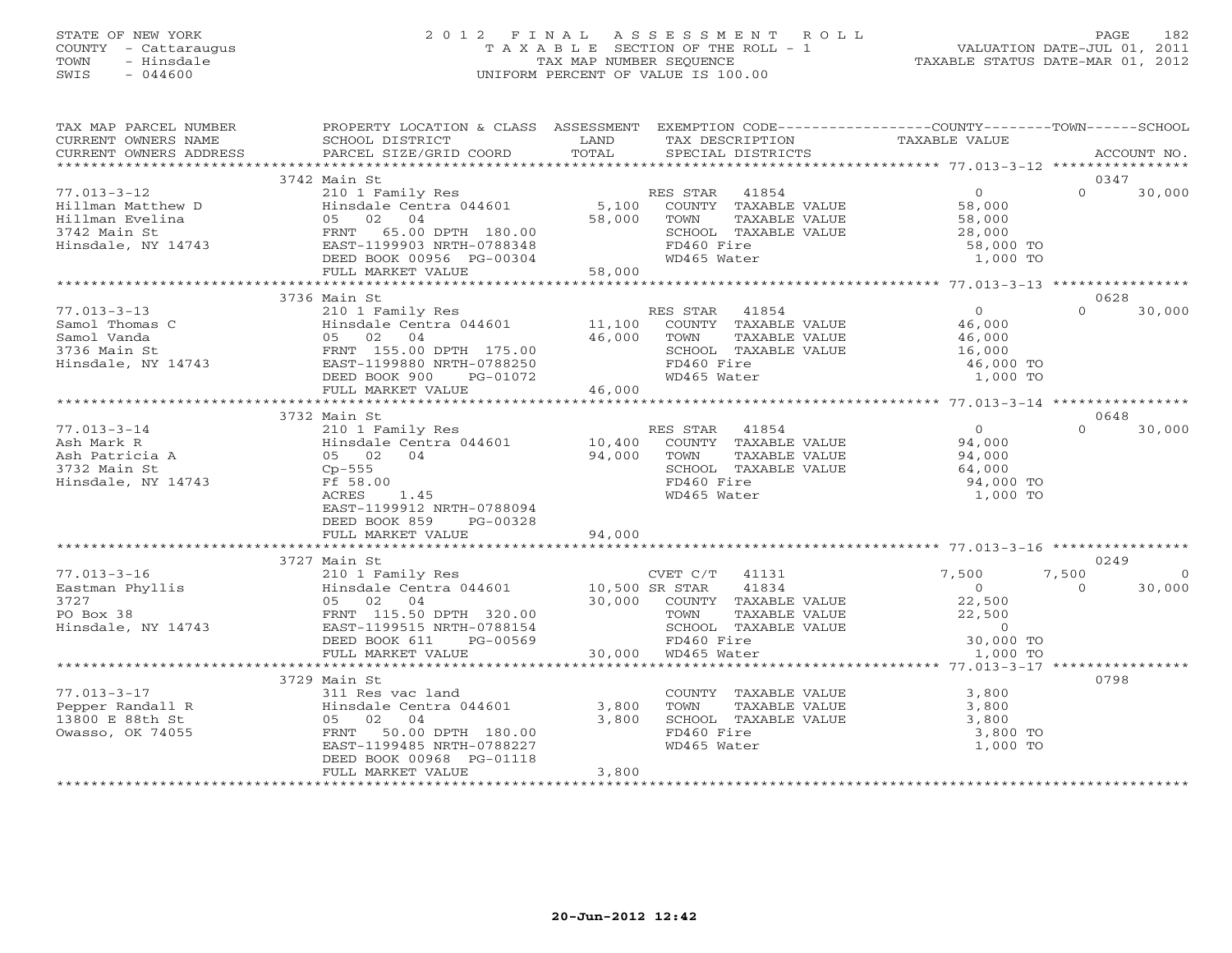# STATE OF NEW YORK 2 0 1 2 F I N A L A S S E S S M E N T R O L L PAGE 183 COUNTY - Cattaraugus T A X A B L E SECTION OF THE ROLL - 1 VALUATION DATE-JUL 01, 2011 TOWN - Hinsdale TAX MAP NUMBER SEQUENCE TAXABLE STATUS DATE-MAR 01, 2012 SWIS - 044600 UNIFORM PERCENT OF VALUE IS 100.00UNIFORM PERCENT OF VALUE IS 100.00

| TAX MAP PARCEL NUMBER<br>CURRENT OWNERS NAME<br>CURRENT OWNERS ADDRESS                                                                                                                                                                                                                                                                                                    | PROPERTY LOCATION & CLASS ASSESSMENT EXEMPTION CODE----------------COUNTY-------TOWN------SCHOOL<br>SCHOOL DISTRICT<br>PARCEL SIZE/GRID COORD                                                                                                                                                                                | <b>EXAMPLE SETTING STATE</b><br>TOTAL |                                                           | TAX DESCRIPTION TAXABLE VALUE SPECIAL DISTRICTS                                     |                                                        | ACCOUNT NO.    |
|---------------------------------------------------------------------------------------------------------------------------------------------------------------------------------------------------------------------------------------------------------------------------------------------------------------------------------------------------------------------------|------------------------------------------------------------------------------------------------------------------------------------------------------------------------------------------------------------------------------------------------------------------------------------------------------------------------------|---------------------------------------|-----------------------------------------------------------|-------------------------------------------------------------------------------------|--------------------------------------------------------|----------------|
|                                                                                                                                                                                                                                                                                                                                                                           |                                                                                                                                                                                                                                                                                                                              |                                       |                                                           |                                                                                     |                                                        |                |
|                                                                                                                                                                                                                                                                                                                                                                           | 3724 Nys Rte 16                                                                                                                                                                                                                                                                                                              |                                       |                                                           |                                                                                     |                                                        | 0471           |
| $77.013 - 3 - 18$<br>Pascucci David O<br>3724 Route 16<br>HInsdale, NY 14743                                                                                                                                                                                                                                                                                              | 210 1 Family Res<br>210 1 Family Res<br>Hinsdale Centra 044601 14,100 COUNTY TAXABLE VALUE<br>05 02 04<br>FRNT 180.40 DPTH 187.10<br>BANK 017<br>EAST-1199276 NRTH-0788227<br>DEED BOOK 14761 PG-5001                                                                                                                        | 61,000                                | TOWN<br>SCHOOL TAXABLE VALUE<br>FD460 Fire<br>WD465 Water | $0$<br>$61,000$<br>$61,000$<br>$31,000$<br>TAXABLE VALUE                            | $0 \qquad \qquad$<br>$\Omega$<br>61,000 TO<br>1,000 TO | 30,000         |
|                                                                                                                                                                                                                                                                                                                                                                           | FULL MARKET VALUE                                                                                                                                                                                                                                                                                                            | 61,000                                |                                                           |                                                                                     |                                                        |                |
|                                                                                                                                                                                                                                                                                                                                                                           | 3733 Main St                                                                                                                                                                                                                                                                                                                 |                                       |                                                           |                                                                                     |                                                        | 0111           |
| $77.013 - 3 - 19$<br>The Carterian Community of Trains of Trains of Trains and Trains and Trains of Trains and Trains of Trains and Trains and Trains and Trains and Trains and Trains and Trains and Trains and Trains and Trains and Trains and T<br>Hinsdale, NY 14743                                                                                                 | mail Strait of the RES STAR 41854 0<br>210 1 Family Res 10.100 COUNTY TAXABLE VALUE 65,000<br>07 02 04 65,000 TOWN TAXABLE VALUE 65,000<br>FRNT 99.00 DPTH 65,000 SCHOOL TAXABLE VALUE 35,000<br>ACRES 1.17 10000000000000000000000000<br>EAST-1199470 NRTH-0788319<br>DEED BOOK 00985 PG-00576<br>FIILL MARKET VALUE 65,000 |                                       | WD465 Water                                               | SCHOOL TAXABLE VALUE 35,000<br>FD460 Fire 65,000 TO                                 | $\Omega$<br>1,000 TO                                   | 30,000         |
|                                                                                                                                                                                                                                                                                                                                                                           |                                                                                                                                                                                                                                                                                                                              |                                       |                                                           |                                                                                     |                                                        |                |
|                                                                                                                                                                                                                                                                                                                                                                           |                                                                                                                                                                                                                                                                                                                              |                                       |                                                           |                                                                                     |                                                        |                |
| $77.013 - 3 - 20$<br>Put Jill<br>Burt Dana<br>Burt Dana<br>3739 Main St<br>PO Box 284<br>Hinsdale, NY 14743<br>EAST-11995                                                                                                                                                                                                                                                 | 3739 Main St<br>EIVITEERS RES STAR 41854<br>Hinsdale Centra 044601 11,000 COUNTY TAXABLE VALUE<br>05 02 04 84,000 TOWN TAXABLE VALUE<br>FI 12.00 SCHOOL TAXABLE VALUE<br>ACRES 2.30 EAST-1199553 NRTH-0700510<br>EAST-1199553 NRTH-0788510<br>DEED BOOK 00964 PG-00880                                                       |                                       | WD465 Water                                               | $\begin{array}{c} 0 \\ 84,000 \end{array}$<br>TAXABLE VALUE<br>$84,000$<br>$54,000$ | $\Omega$<br>84,000 TO<br>1,000 TO                      | 0121<br>30,000 |
|                                                                                                                                                                                                                                                                                                                                                                           | FULL MARKET VALUE                                                                                                                                                                                                                                                                                                            | 84,000                                |                                                           |                                                                                     |                                                        |                |
|                                                                                                                                                                                                                                                                                                                                                                           |                                                                                                                                                                                                                                                                                                                              |                                       |                                                           |                                                                                     |                                                        |                |
|                                                                                                                                                                                                                                                                                                                                                                           |                                                                                                                                                                                                                                                                                                                              |                                       |                                                           |                                                                                     |                                                        | 0271           |
| 77.013-3-21<br>Farris Philip J Sr $\begin{array}{l} 21011 \text{ Family Res} \\ \text{Farris} \\ \text{Farris} \\ 3743 \text{ Main} \\ 1834 \\ \text{Farris} \\ 1834 \\ \text{Farris} \\ 1834 \\ \text{Farris} \\ 1834 \\ \text{Farris} \\ 1834 \\ 1834 \\ \text{Farris} \\ 1834 \\ 1834 \\ 1834 \\ 1834 \\ 1834 \\ 1834 \\ 1834 \\ 1834 \\ 1834 \\ 1834 \\ 1834 \\ 1834$ |                                                                                                                                                                                                                                                                                                                              |                                       | SCHOOL TAXABLE VALUE                                      | 89,000<br>89,000<br>26,800                                                          | $\overline{0}$<br>$\Omega$<br>89,000 TO<br>1,000 TO    | 62,200         |
|                                                                                                                                                                                                                                                                                                                                                                           |                                                                                                                                                                                                                                                                                                                              |                                       |                                                           |                                                                                     |                                                        |                |
| $77.013 - 3 - 22$<br>77.013-3-22<br>Schmidt Jack J<br>6362 New Mexico Rd<br>Cuba, NY 14727                                                                                                                                                                                                                                                                                | 3747 Main St<br>210 1 Family Res<br>Hinsdale Centra 044601<br>05 02 04<br>FRNT 60.00 DPTH 175.00<br>EAST-1199756 NRTH-0788576<br>DEED BOOK 14064 PG-3003                                                                                                                                                                     | 4,700<br>30,000                       | TOWN<br>SCHOOL TAXABLE VALUE<br>FD460 Fire<br>WD465 Water | COUNTY TAXABLE VALUE 30,000<br>$30,000$<br>$30,000$<br>TAXABLE VALUE                | 30,000 TO<br>1,000 TO                                  | 0825           |
|                                                                                                                                                                                                                                                                                                                                                                           | FULL MARKET VALUE                                                                                                                                                                                                                                                                                                            | 30,000                                |                                                           |                                                                                     |                                                        |                |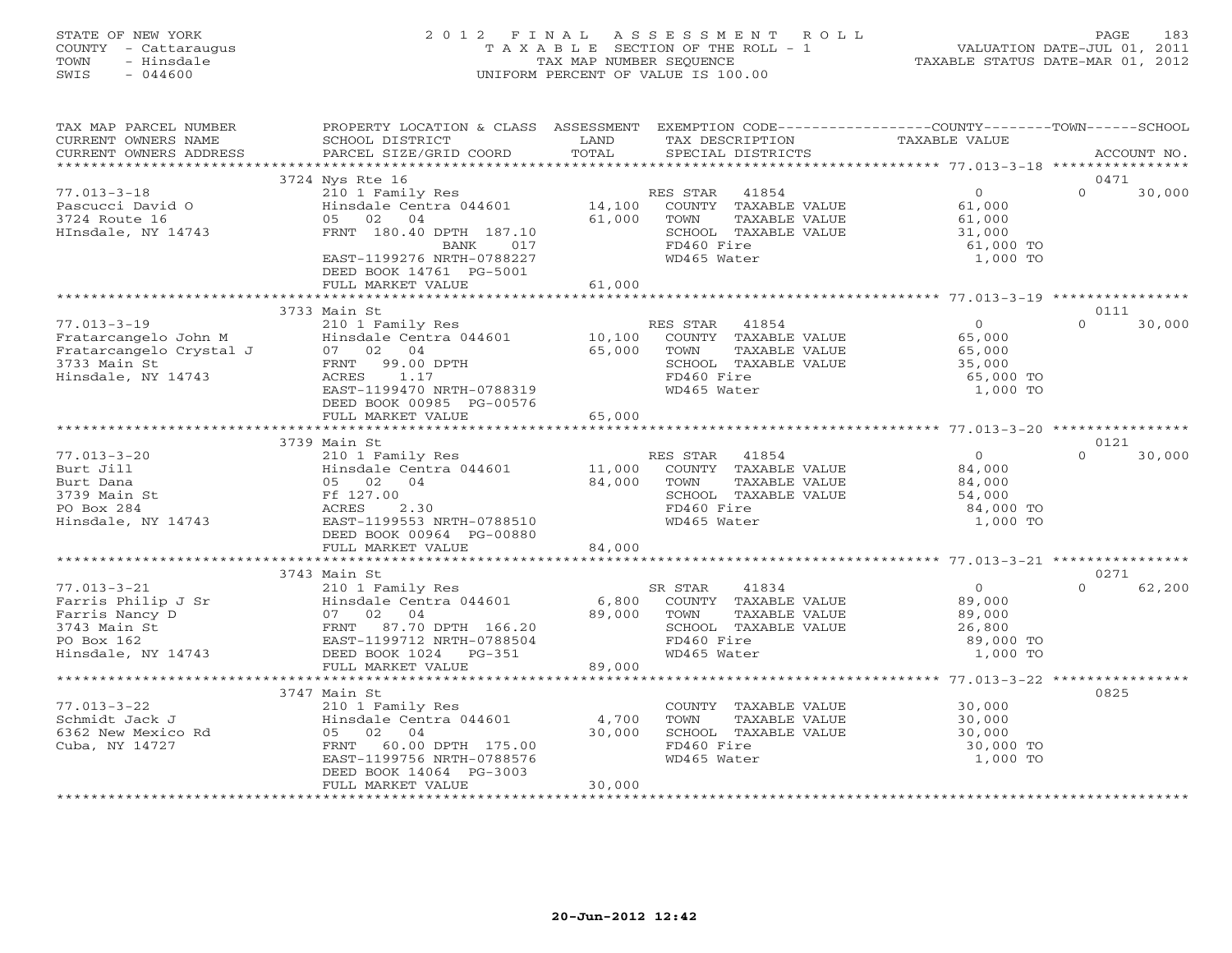# STATE OF NEW YORK 2 0 1 2 F I N A L A S S E S S M E N T R O L L PAGE 184 COUNTY - Cattaraugus T A X A B L E SECTION OF THE ROLL - 1 VALUATION DATE-JUL 01, 2011 TOWN - Hinsdale TAX MAP NUMBER SEQUENCE TAXABLE STATUS DATE-MAR 01, 2012 SWIS - 044600 UNIFORM PERCENT OF VALUE IS 100.00UNIFORM PERCENT OF VALUE IS 100.00

| TAX MAP PARCEL NUMBER<br>CURRENT OWNERS NAME<br>CURRENT OWNERS ADDRESS                          | PROPERTY LOCATION & CLASS ASSESSMENT<br>SCHOOL DISTRICT<br>and the state of the LAND<br>PARCEL SIZE/GRID COORD                                                                      | TOTAL                      | EXEMPTION CODE-----------------COUNTY-------TOWN------SCHOOL<br>TAX DESCRIPTION<br>SPECIAL DISTRICTS                     | TAXABLE VALUE                                                        | ACCOUNT NO.                            |
|-------------------------------------------------------------------------------------------------|-------------------------------------------------------------------------------------------------------------------------------------------------------------------------------------|----------------------------|--------------------------------------------------------------------------------------------------------------------------|----------------------------------------------------------------------|----------------------------------------|
|                                                                                                 |                                                                                                                                                                                     |                            |                                                                                                                          |                                                                      |                                        |
| $77.013 - 3 - 23$<br>Kielar Carol L<br>3753 Main St<br>Hinsdale, NY 14743                       | 3753 Main St<br>280 Res Multiple<br>Hinsdale Centra 044601<br>05 02 04<br>Ff 180.00<br>ACRES<br>1.33<br>EAST-1199762 NRTH-0788727<br>DEED BOOK 891<br>PG-00115<br>FULL MARKET VALUE | 10,300<br>68,000<br>68,000 | SR STAR<br>41834<br>COUNTY TAXABLE VALUE<br>TAXABLE VALUE<br>TOWN<br>SCHOOL TAXABLE VALUE<br>FD460 Fire<br>WD465 Water   | $\overline{0}$<br>68,000<br>68,000<br>5,800<br>68,000 TO<br>2,000 TO | 0417<br>$\Omega$<br>62,200             |
|                                                                                                 |                                                                                                                                                                                     |                            |                                                                                                                          |                                                                      |                                        |
| $77.013 - 3 - 24$<br>Conhiser Edward J<br>3854 Wing Hollow Rd<br>Allegany, NY 14706             | 3759 Main St<br>220 2 Family Res<br>Hinsdale Centra 044601 12,500<br>05/07 02 04<br>FRNT 81.00 DPTH 320.00<br>EAST-1199853 NRTH-0788826<br>DEED BOOK 14942 PG-3001                  | 60,000                     | COUNTY TAXABLE VALUE<br>TAXABLE VALUE<br>TOWN<br>SCHOOL TAXABLE VALUE<br>FD460 Fire<br>WD465 Water                       | 60,000<br>60,000<br>60,000<br>60,000 TO<br>2,000 TO                  | 0621                                   |
|                                                                                                 | FULL MARKET VALUE                                                                                                                                                                   | 60,000                     |                                                                                                                          |                                                                      |                                        |
|                                                                                                 | 3763 Main St                                                                                                                                                                        |                            |                                                                                                                          |                                                                      | 0169                                   |
| $77.013 - 3 - 25$<br>Ramire Nicholas B<br>3763 Main St<br>Hinsdale, NY 14743                    | 210 1 Family Res<br>Hinsdale Centra 044601<br>07 02 04<br>FRNT 92.00 DPTH 315.00<br>BANK<br>065<br>EAST-1199911 NRTH-0788890<br>DEED BOOK 15659 PG-6002                             | 7,800<br>65,000            | RES STAR<br>41854<br>COUNTY TAXABLE VALUE<br>TAXABLE VALUE<br>TOWN<br>SCHOOL TAXABLE VALUE<br>FD460 Fire<br>WD465 Water  | $\Omega$<br>65,000<br>65,000<br>35,000<br>65,000 TO<br>1,000 TO      | $\cap$<br>30,000                       |
|                                                                                                 | FULL MARKET VALUE                                                                                                                                                                   | 65,000                     |                                                                                                                          |                                                                      |                                        |
|                                                                                                 | 3767 Main St                                                                                                                                                                        |                            |                                                                                                                          |                                                                      | 0065                                   |
| $77.013 - 3 - 26$<br>Blackmon Bruce O<br>Blackmon Lillian<br>3767 Main St<br>Hinsdale, NY 14743 | 210 1 Family Res<br>Hinsdale Centra 044601 4,600 SR STAR<br>07 02 04<br>56.00 DPTH 310.00<br>FRNT<br>EAST-1199963 NRTH-0788944<br>DEED BOOK 606<br>PG-00386                         |                            | WVET C/T<br>41121<br>41834<br>56,000 COUNTY TAXABLE VALUE<br>TOWN<br>TAXABLE VALUE<br>SCHOOL TAXABLE VALUE<br>FD460 Fire | 8,400<br>$\overline{O}$<br>47,600<br>47,600<br>$\sim$ 0<br>56,000 TO | 8,400<br>$\circ$<br>$\Omega$<br>56,000 |
|                                                                                                 | FULL MARKET VALUE<br>**************************                                                                                                                                     |                            | 56,000 WD465 Water                                                                                                       | 1,000 TO                                                             |                                        |
|                                                                                                 | 3769 Main St                                                                                                                                                                        |                            |                                                                                                                          |                                                                      | 0625                                   |
| $77.013 - 3 - 27$<br>Peters Donald J Jr<br>3769 Main St<br>Hinsdale, NY 14743                   | 210 1 Family Res<br>Hinsdale Centra 044601<br>07 02 04<br>FRNT 77.50 DPTH 308.00<br>BANK<br>017<br>EAST-1200008 NRTH-0788995<br>DEED BOOK 3090 PG-8001                              | 6,600<br>81,000            | RES STAR<br>41854<br>COUNTY TAXABLE VALUE<br>TOWN<br>TAXABLE VALUE<br>SCHOOL TAXABLE VALUE<br>FD460 Fire<br>WD465 Water  | $\Omega$<br>81,000<br>81,000<br>51,000<br>81,000 TO<br>1,000 TO      | $\Omega$<br>30,000                     |
|                                                                                                 | FULL MARKET VALUE                                                                                                                                                                   | 81,000                     |                                                                                                                          |                                                                      |                                        |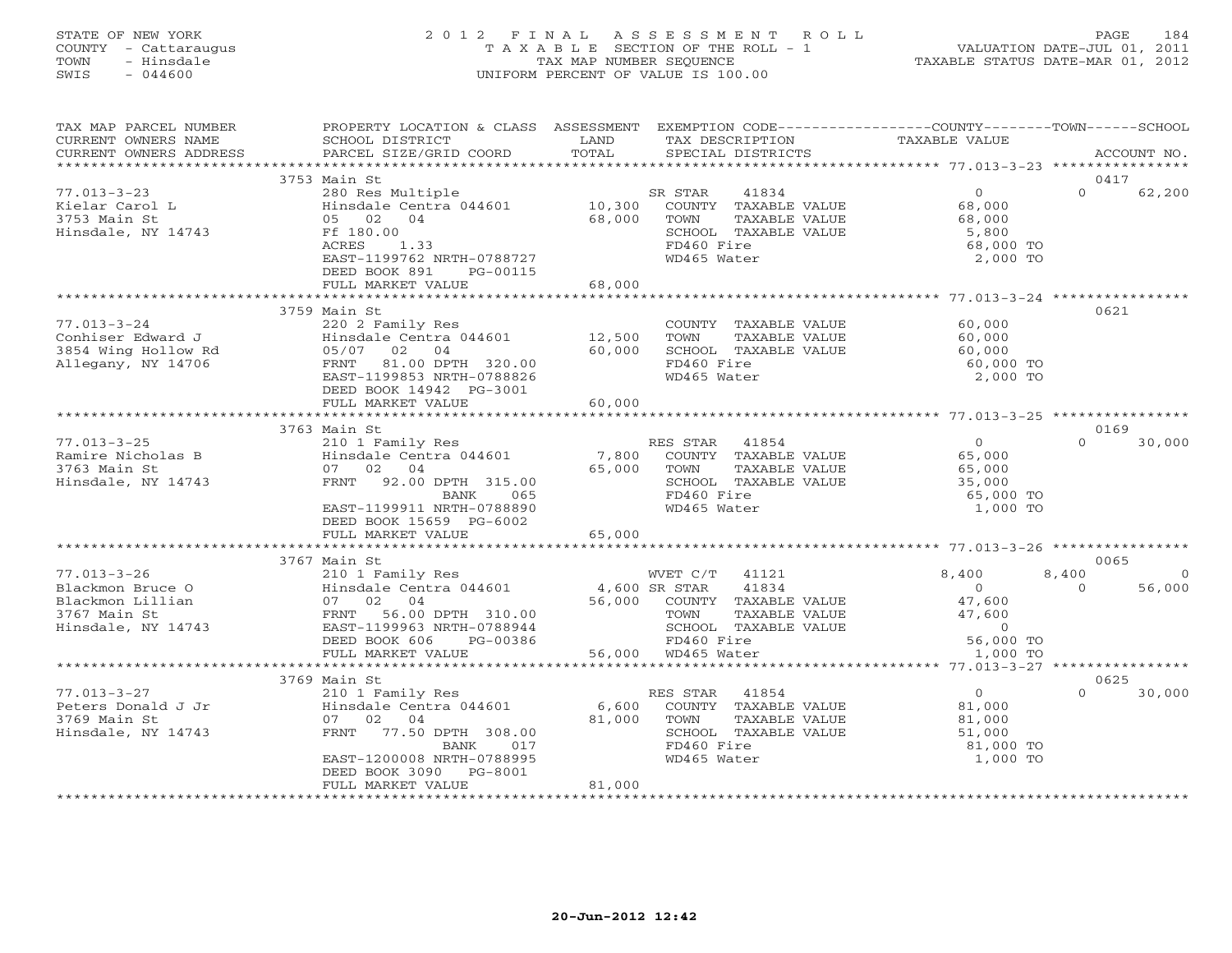# STATE OF NEW YORK 2 0 1 2 F I N A L A S S E S S M E N T R O L L PAGE 185 COUNTY - Cattaraugus T A X A B L E SECTION OF THE ROLL - 1 VALUATION DATE-JUL 01, 2011 TOWN - Hinsdale TAX MAP NUMBER SEQUENCE TAXABLE STATUS DATE-MAR 01, 2012 SWIS - 044600 UNIFORM PERCENT OF VALUE IS 100.00UNIFORM PERCENT OF VALUE IS 100.00

| TAX MAP PARCEL NUMBER                                                                                                                                                                                                                                                                                                                                                                                                                                                                                                  | PROPERTY LOCATION & CLASS ASSESSMENT EXEMPTION CODE----------------COUNTY-------TOWN------SCHOOL                                                      |             |                            |                  |                    |
|------------------------------------------------------------------------------------------------------------------------------------------------------------------------------------------------------------------------------------------------------------------------------------------------------------------------------------------------------------------------------------------------------------------------------------------------------------------------------------------------------------------------|-------------------------------------------------------------------------------------------------------------------------------------------------------|-------------|----------------------------|------------------|--------------------|
| CURRENT OWNERS NAME                                                                                                                                                                                                                                                                                                                                                                                                                                                                                                    | SCHOOL DISTRICT                                                                                                                                       | LAND        | TAX DESCRIPTION            | TAXABLE VALUE    |                    |
| $\begin{minipage}{.45\textwidth} \begin{minipage}{.45\textwidth} \begin{minipage}{.45\textwidth} \begin{minipage}{.45\textwidth} \begin{minipage}{.45\textwidth} \begin{minipage}{.45\textwidth} \begin{minipage}{.45\textwidth} \begin{minipage}{.45\textwidth} \begin{minipage}{.45\textwidth} \begin{minipage}{.45\textwidth} \begin{minipage}{.45\textwidth} \begin{minipage}{.45\textwidth} \begin{minipage}{.45\textwidth} \begin{minipage}{.45\textwidth} \begin{minipage}{.45\textwidth} \begin{minipage}{.45$ |                                                                                                                                                       |             |                            |                  |                    |
|                                                                                                                                                                                                                                                                                                                                                                                                                                                                                                                        |                                                                                                                                                       |             |                            |                  |                    |
|                                                                                                                                                                                                                                                                                                                                                                                                                                                                                                                        | 3775 Main St                                                                                                                                          |             |                            |                  | 0387               |
| $77.013 - 3 - 28$                                                                                                                                                                                                                                                                                                                                                                                                                                                                                                      | 283 Res w/Comuse                                                                                                                                      |             | COUNTY TAXABLE VALUE       | 65,000<br>65,000 |                    |
| Lovell Linda J                                                                                                                                                                                                                                                                                                                                                                                                                                                                                                         | Hinsdale Centra 044601 9,500 TOWN                                                                                                                     |             | TAXABLE VALUE              |                  |                    |
| 3787 Main St                                                                                                                                                                                                                                                                                                                                                                                                                                                                                                           | 07 02 04                                                                                                                                              | 65,000      | SCHOOL TAXABLE VALUE       | 65,000           |                    |
| Hinsdale, NY 14743                                                                                                                                                                                                                                                                                                                                                                                                                                                                                                     | FRNT 116.00 DPTH 300.00                                                                                                                               |             | FD460 Fire<br>WD465 Water  | 65,000 TO        |                    |
|                                                                                                                                                                                                                                                                                                                                                                                                                                                                                                                        | EAST-1200073 NRTH-0789065<br>DEED BOOK 00994 PG-00543                                                                                                 |             |                            | 4,000 TO         |                    |
|                                                                                                                                                                                                                                                                                                                                                                                                                                                                                                                        | FULL MARKET VALUE                                                                                                                                     | 65,000      |                            |                  |                    |
|                                                                                                                                                                                                                                                                                                                                                                                                                                                                                                                        |                                                                                                                                                       |             |                            |                  |                    |
|                                                                                                                                                                                                                                                                                                                                                                                                                                                                                                                        | 3781 Main St                                                                                                                                          |             |                            |                  | 0092               |
| $77.013 - 3 - 29$                                                                                                                                                                                                                                                                                                                                                                                                                                                                                                      | Main Strainly Res<br>220 2 Family Res<br>Hinsdale Centra 044601 10,200 COUNTY TAXABLE VALUE<br>22,000 TOWN TAXABLE VALUE<br>22,000 TOWN TAXABLE VALUE |             |                            | $\overline{O}$   | $\Omega$<br>30,000 |
| Ginter Robin A                                                                                                                                                                                                                                                                                                                                                                                                                                                                                                         |                                                                                                                                                       |             |                            | 72,000           |                    |
| 3781 Main St                                                                                                                                                                                                                                                                                                                                                                                                                                                                                                           |                                                                                                                                                       |             |                            | 72,000           |                    |
| Hinsdale, NY 14743                                                                                                                                                                                                                                                                                                                                                                                                                                                                                                     | FRNT 128.00 DPTH 290.00                                                                                                                               |             | SCHOOL TAXABLE VALUE       | 42,000           |                    |
|                                                                                                                                                                                                                                                                                                                                                                                                                                                                                                                        | EAST-1200155 NRTH-0789163                                                                                                                             |             | FD460 Fire                 | 72,000 TO        |                    |
|                                                                                                                                                                                                                                                                                                                                                                                                                                                                                                                        | DEED BOOK 15549 PG-3001                                                                                                                               |             | WD465 Water                | 2,000 TO         |                    |
|                                                                                                                                                                                                                                                                                                                                                                                                                                                                                                                        | FULL MARKET VALUE                                                                                                                                     | 72,000      |                            |                  |                    |
|                                                                                                                                                                                                                                                                                                                                                                                                                                                                                                                        |                                                                                                                                                       |             |                            |                  |                    |
|                                                                                                                                                                                                                                                                                                                                                                                                                                                                                                                        | 3787 Main St                                                                                                                                          |             |                            |                  | 0670               |
| $77.013 - 3 - 30$                                                                                                                                                                                                                                                                                                                                                                                                                                                                                                      | 210 1 Family Res                                                                                                                                      |             | RES STAR 41854             | $\overline{0}$   | $\Omega$<br>30,000 |
| Lovell Perry R                                                                                                                                                                                                                                                                                                                                                                                                                                                                                                         | Hinsdale Centra 044601                                                                                                                                |             | 9,700 COUNTY TAXABLE VALUE | 65,000<br>65,000 |                    |
| Lovell Linda J                                                                                                                                                                                                                                                                                                                                                                                                                                                                                                         | 07 02 04                                                                                                                                              | 65,000      | TOWN<br>TAXABLE VALUE      |                  |                    |
| PO Box 180                                                                                                                                                                                                                                                                                                                                                                                                                                                                                                             | FRNT 121.75 DPTH 285.00                                                                                                                               |             | SCHOOL TAXABLE VALUE       | 35,000           |                    |
| Hinsdale, NY 14743                                                                                                                                                                                                                                                                                                                                                                                                                                                                                                     | BANK<br>023                                                                                                                                           |             | FD460 Fire                 | 65,000 TO        |                    |
|                                                                                                                                                                                                                                                                                                                                                                                                                                                                                                                        | EAST-1200249 NRTH-0789258                                                                                                                             |             | WD465 Water                | 1,000 TO         |                    |
|                                                                                                                                                                                                                                                                                                                                                                                                                                                                                                                        | DEED BOOK 00983 PG-00780                                                                                                                              |             |                            |                  |                    |
|                                                                                                                                                                                                                                                                                                                                                                                                                                                                                                                        | FULL MARKET VALUE                                                                                                                                     | 65,000      |                            |                  |                    |
|                                                                                                                                                                                                                                                                                                                                                                                                                                                                                                                        | 3791 Main St                                                                                                                                          |             |                            |                  | 0462               |
| $77.013 - 3 - 31$                                                                                                                                                                                                                                                                                                                                                                                                                                                                                                      |                                                                                                                                                       |             |                            | $\overline{0}$   | $\Omega$<br>30,000 |
| Noll Joseph M                                                                                                                                                                                                                                                                                                                                                                                                                                                                                                          |                                                                                                                                                       |             |                            | 68,000           |                    |
| 3791 Main St                                                                                                                                                                                                                                                                                                                                                                                                                                                                                                           | 07 02 04                                                                                                                                              | 68,000 TOWN | TAXABLE VALUE              | 68,000           |                    |
| Hinsdale, NY 14743                                                                                                                                                                                                                                                                                                                                                                                                                                                                                                     | Apts                                                                                                                                                  |             | SCHOOL TAXABLE VALUE       | 38,000           |                    |
|                                                                                                                                                                                                                                                                                                                                                                                                                                                                                                                        | 80.00 DPTH 280.00<br>FRNT                                                                                                                             |             | FD460 Fire                 | 68,000 TO        |                    |
|                                                                                                                                                                                                                                                                                                                                                                                                                                                                                                                        | EAST-1200318 NRTH-0789334                                                                                                                             |             | WD465 Water                | 3,000 TO         |                    |
|                                                                                                                                                                                                                                                                                                                                                                                                                                                                                                                        | DEED BOOK 1313 PG-5001                                                                                                                                |             |                            |                  |                    |
|                                                                                                                                                                                                                                                                                                                                                                                                                                                                                                                        | FULL MARKET VALUE                                                                                                                                     | 68,000      |                            |                  |                    |
|                                                                                                                                                                                                                                                                                                                                                                                                                                                                                                                        |                                                                                                                                                       |             |                            |                  |                    |
|                                                                                                                                                                                                                                                                                                                                                                                                                                                                                                                        | 3797 Main St                                                                                                                                          |             |                            |                  | 0029               |
| $77.013 - 3 - 32$                                                                                                                                                                                                                                                                                                                                                                                                                                                                                                      |                                                                                                                                                       |             | SR STAR<br>41834           | $\overline{0}$   | 62,200<br>$\Omega$ |
| Becker Donald R                                                                                                                                                                                                                                                                                                                                                                                                                                                                                                        | 210 1 Family Res<br>Hinsdale Centra 044601 7,200                                                                                                      |             | COUNTY TAXABLE VALUE       | 78,000           |                    |
| Becker Virginia                                                                                                                                                                                                                                                                                                                                                                                                                                                                                                        | 07 02 04                                                                                                                                              | 78,000      | TOWN<br>TAXABLE VALUE      | 78,000           |                    |
| 3797 Main St                                                                                                                                                                                                                                                                                                                                                                                                                                                                                                           | FRNT 85.00 DPTH 275.00                                                                                                                                |             | SCHOOL TAXABLE VALUE       | 15,800           |                    |
| Hinsdale, NY 14743                                                                                                                                                                                                                                                                                                                                                                                                                                                                                                     | EAST-1200376 NRTH-0789393                                                                                                                             |             | FD460 Fire                 | 78,000 TO        |                    |
|                                                                                                                                                                                                                                                                                                                                                                                                                                                                                                                        | DEED BOOK 00932 PG-00967<br>FULL MARKET VALUE                                                                                                         | 78,000      | WD465 Water                | 1,000 TO         |                    |
|                                                                                                                                                                                                                                                                                                                                                                                                                                                                                                                        | ************************                                                                                                                              |             |                            |                  |                    |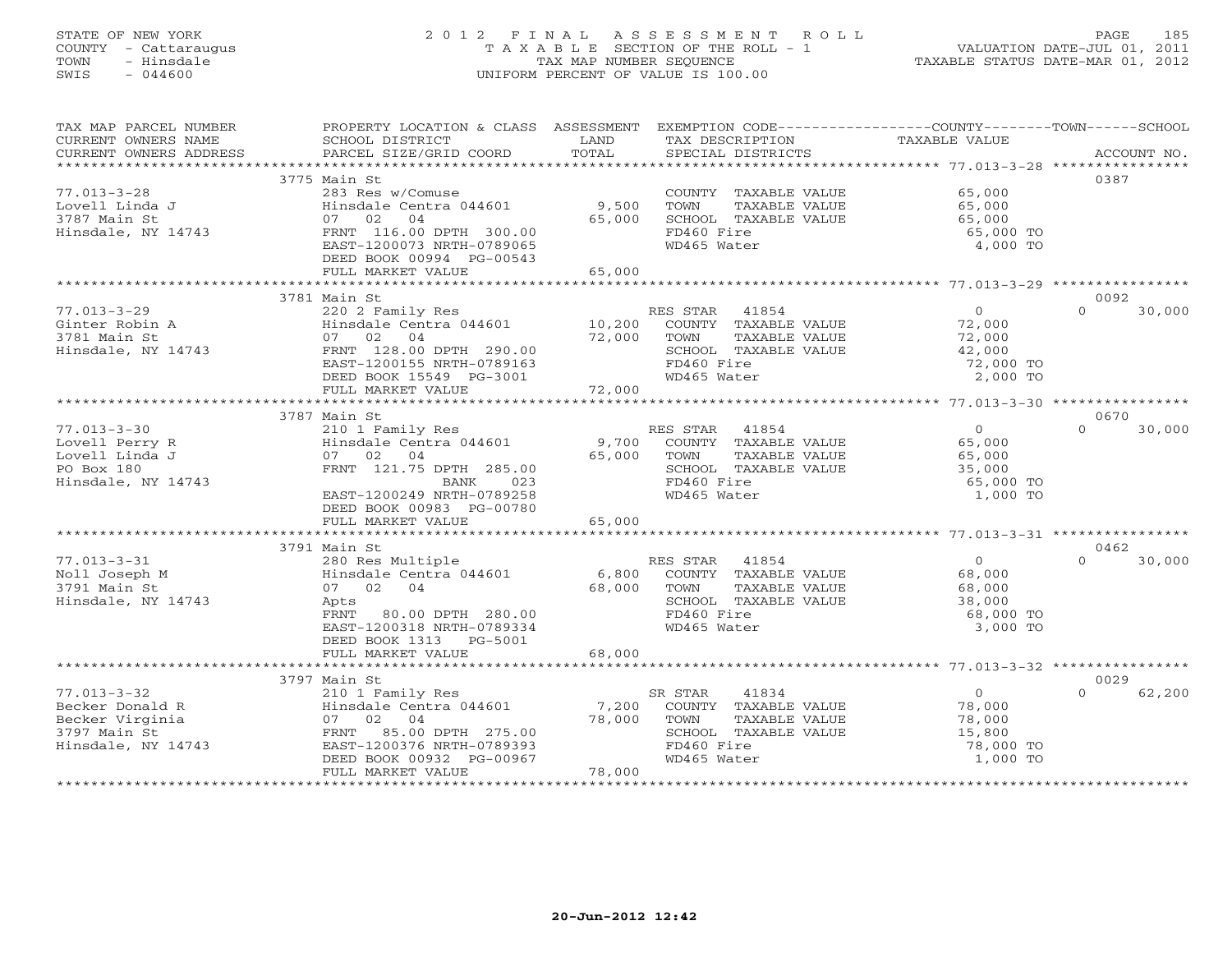# STATE OF NEW YORK 2 0 1 2 F I N A L A S S E S S M E N T R O L L PAGE 186 COUNTY - Cattaraugus T A X A B L E SECTION OF THE ROLL - 1 VALUATION DATE-JUL 01, 2011 TOWN - Hinsdale TAX MAP NUMBER SEQUENCE TAXABLE STATUS DATE-MAR 01, 2012 SWIS - 044600 UNIFORM PERCENT OF VALUE IS 100.00UNIFORM PERCENT OF VALUE IS 100.00

| TAX MAP PARCEL NUMBER<br>CURRENT OWNERS NAME                                                                                                                                                                                       | PROPERTY LOCATION & CLASS ASSESSMENT<br>SCHOOL DISTRICT                                                                                                                                                                                                     | LAND                     | TAX DESCRIPTION                                                            | EXEMPTION CODE----------------COUNTY-------TOWN------SCHOOL<br>TAXABLE VALUE      |                |                |
|------------------------------------------------------------------------------------------------------------------------------------------------------------------------------------------------------------------------------------|-------------------------------------------------------------------------------------------------------------------------------------------------------------------------------------------------------------------------------------------------------------|--------------------------|----------------------------------------------------------------------------|-----------------------------------------------------------------------------------|----------------|----------------|
| CURRENT OWNERS ADDRESS                                                                                                                                                                                                             | PARCEL SIZE/GRID COORD                                                                                                                                                                                                                                      | TOTAL                    | SPECIAL DISTRICTS                                                          |                                                                                   |                | ACCOUNT NO.    |
|                                                                                                                                                                                                                                    | 3801 Main St<br>VALUE 1.55,000<br>Main St<br>210 1 Family Res 144601 7,200 COUNTY TAXABLE VALUE 55,000<br>7,200 COUNTY TAXABLE VALUE 55,000<br>755,000 TOWN TAXABLE VALUE 55,000<br>8CHOOL TAXABLE VALUE 25,000<br>85,000 SCHOOL TAXABLE VALUE 25,000       |                          |                                                                            |                                                                                   |                | 0248           |
| $77.013 - 3 - 33$                                                                                                                                                                                                                  |                                                                                                                                                                                                                                                             |                          |                                                                            |                                                                                   | $\Omega$       | 30,000         |
| Karroach Marcie J                                                                                                                                                                                                                  |                                                                                                                                                                                                                                                             |                          |                                                                            |                                                                                   |                |                |
| 3801 Main St                                                                                                                                                                                                                       |                                                                                                                                                                                                                                                             |                          |                                                                            |                                                                                   |                |                |
| Hinsdale, NY 14743                                                                                                                                                                                                                 |                                                                                                                                                                                                                                                             |                          |                                                                            |                                                                                   |                |                |
|                                                                                                                                                                                                                                    | FRNT 100.00 DPTH 275.00<br>EAST-1200474 NRTH-0789551<br>DEED BOOK 4706 PG-2001                                                                                                                                                                              |                          | FD460 Fire                                                                 | 55,000 TO                                                                         |                |                |
|                                                                                                                                                                                                                                    |                                                                                                                                                                                                                                                             |                          | WD465 Water                                                                | 1,000 TO                                                                          |                |                |
|                                                                                                                                                                                                                                    | FULL MARKET VALUE                                                                                                                                                                                                                                           | 55,000                   |                                                                            |                                                                                   |                |                |
|                                                                                                                                                                                                                                    |                                                                                                                                                                                                                                                             |                          |                                                                            |                                                                                   |                |                |
|                                                                                                                                                                                                                                    | 3805 Main St                                                                                                                                                                                                                                                |                          |                                                                            |                                                                                   |                | 0618           |
| $77.013 - 3 - 34$                                                                                                                                                                                                                  | 210 1 Family Res                                                                                                                                                                                                                                            |                          | CVET $C/T$ 41131                                                           | 15,250                                                                            | 15,250         | $\Omega$       |
|                                                                                                                                                                                                                                    |                                                                                                                                                                                                                                                             |                          |                                                                            | $\overline{0}$                                                                    | $\Omega$       | 61,000         |
| 9.1.000 SR STAR 41834<br>Schmidt Linda (1979) 3805 Main State (1979) 3805 Main State (1979) 3805 Main State (1979) 3805 Main State (1979)<br>Schmidt Linda (1979) 3805 Main State (1979) 3805 Main State (1979) 3805 Main State (1 |                                                                                                                                                                                                                                                             |                          |                                                                            | 45,750                                                                            |                |                |
|                                                                                                                                                                                                                                    |                                                                                                                                                                                                                                                             |                          |                                                                            | 45,750                                                                            |                |                |
|                                                                                                                                                                                                                                    |                                                                                                                                                                                                                                                             |                          |                                                                            | $\Omega$                                                                          |                |                |
|                                                                                                                                                                                                                                    | DEED BOOK 00930 PG-00917                                                                                                                                                                                                                                    |                          |                                                                            | 61,000 TO                                                                         |                |                |
|                                                                                                                                                                                                                                    | FULL MARKET VALUE                                                                                                                                                                                                                                           |                          |                                                                            | 1,000 TO                                                                          |                |                |
|                                                                                                                                                                                                                                    |                                                                                                                                                                                                                                                             |                          |                                                                            |                                                                                   |                |                |
|                                                                                                                                                                                                                                    | 3809 Main St                                                                                                                                                                                                                                                |                          |                                                                            |                                                                                   |                | 0102           |
| $77.013 - 3 - 35$                                                                                                                                                                                                                  |                                                                                                                                                                                                                                                             |                          | $CVET C/T$ 41131                                                           | 11,250                                                                            | 11,250         | $\Omega$       |
| Hamilton Roy H                                                                                                                                                                                                                     | 210 1 Family Res<br>Hinsdale Centra 044601 8,400 DVET C/T 41141                                                                                                                                                                                             |                          |                                                                            | 22,500                                                                            | 22,500         | $\overline{a}$ |
| Hamilton Madonna J                                                                                                                                                                                                                 | 07 02 04                                                                                                                                                                                                                                                    | 45,000 SR STAR<br>COUNTY | 41834                                                                      | $\overline{0}$                                                                    | $\overline{0}$ | 45,000         |
| 3809 Main St                                                                                                                                                                                                                       | FRNT<br>93.00 DPTH 192.00                                                                                                                                                                                                                                   |                          | COUNTY TAXABLE VALUE                                                       | 11,250                                                                            |                |                |
| Hinsdale, NY 14743                                                                                                                                                                                                                 | EAST-1200611 NRTH-0789553                                                                                                                                                                                                                                   |                          | TOWN                                                                       |                                                                                   |                |                |
|                                                                                                                                                                                                                                    | DEED BOOK 00920 PG-00672                                                                                                                                                                                                                                    |                          | SCHOOL TAXABLE VALUE                                                       |                                                                                   |                |                |
|                                                                                                                                                                                                                                    | FULL MARKET VALUE                                                                                                                                                                                                                                           |                          |                                                                            | TAXABLE VALUE $11,250$<br>TAXABLE VALUE $0$<br>ire $45,000$ TO<br>ater $1,000$ TO |                |                |
|                                                                                                                                                                                                                                    |                                                                                                                                                                                                                                                             |                          | $45,000$ FD460 Fire<br>$WD465$ MD465 Water<br>$WD465$ Water<br>WD465 Water |                                                                                   |                |                |
|                                                                                                                                                                                                                                    | 3815 Main St                                                                                                                                                                                                                                                |                          |                                                                            |                                                                                   |                | 0617           |
| $77.013 - 3 - 36$                                                                                                                                                                                                                  | 210 1 Family Res                                                                                                                                                                                                                                            |                          | RES STAR 41854                                                             | $\overline{0}$                                                                    | $\Omega$       | 30,000         |
| Dutton Wayne                                                                                                                                                                                                                       |                                                                                                                                                                                                                                                             |                          |                                                                            | 32,500                                                                            |                |                |
| 3815 Main St                                                                                                                                                                                                                       |                                                                                                                                                                                                                                                             |                          |                                                                            | 32,500                                                                            |                |                |
| Hinsdale, NY 14743                                                                                                                                                                                                                 |                                                                                                                                                                                                                                                             |                          |                                                                            | 2,500                                                                             |                |                |
|                                                                                                                                                                                                                                    |                                                                                                                                                                                                                                                             |                          |                                                                            | 32,500 TO                                                                         |                |                |
|                                                                                                                                                                                                                                    | Frame and the set of the set of the set of the set of the set of the set of the set of the set of the set of the set of the set of the set of the set of the set of the set of the set of the set of the set of the set of the<br>DEED BOOK 790<br>PG-00176 |                          | WD465 Water                                                                | 1,000 TO                                                                          |                |                |
|                                                                                                                                                                                                                                    | FULL MARKET VALUE                                                                                                                                                                                                                                           | 32,500                   |                                                                            |                                                                                   |                |                |
|                                                                                                                                                                                                                                    |                                                                                                                                                                                                                                                             |                          |                                                                            |                                                                                   |                |                |
|                                                                                                                                                                                                                                    | 3819 Main St                                                                                                                                                                                                                                                |                          |                                                                            |                                                                                   |                | 0164           |
| $77.013 - 3 - 37$                                                                                                                                                                                                                  | 210 1 Family Res                                                                                                                                                                                                                                            |                          | RES STAR 41854                                                             |                                                                                   | $\cap$         | 30,000         |
| Crew Matthew L                                                                                                                                                                                                                     | Hinsdale Centra 044601 6,000 COUNTY TAXABLE VALUE                                                                                                                                                                                                           |                          |                                                                            | 0<br>59,500<br>59,500                                                             |                |                |
| Crew Kylene N                                                                                                                                                                                                                      | 07 02 03                                                                                                                                                                                                                                                    | 59,500                   | TOWN<br>TAXABLE VALUE                                                      |                                                                                   |                |                |
| 3819 Main St                                                                                                                                                                                                                       | FRNT 95.00 DPTH 105.00                                                                                                                                                                                                                                      |                          | SCHOOL TAXABLE VALUE                                                       | 29,500                                                                            |                |                |
| Hinsdale, NY 14743                                                                                                                                                                                                                 | BANK<br>017                                                                                                                                                                                                                                                 |                          | FD460 Fire                                                                 | 59,500 TO                                                                         |                |                |
|                                                                                                                                                                                                                                    | EAST-1200752 NRTH-0789658                                                                                                                                                                                                                                   |                          | WD465 Water                                                                | 1,000 TO                                                                          |                |                |
|                                                                                                                                                                                                                                    | DEED BOOK 13281 PG-3003                                                                                                                                                                                                                                     |                          |                                                                            |                                                                                   |                |                |
|                                                                                                                                                                                                                                    | FULL MARKET VALUE                                                                                                                                                                                                                                           | 59,500                   |                                                                            |                                                                                   |                |                |
|                                                                                                                                                                                                                                    |                                                                                                                                                                                                                                                             |                          |                                                                            |                                                                                   |                |                |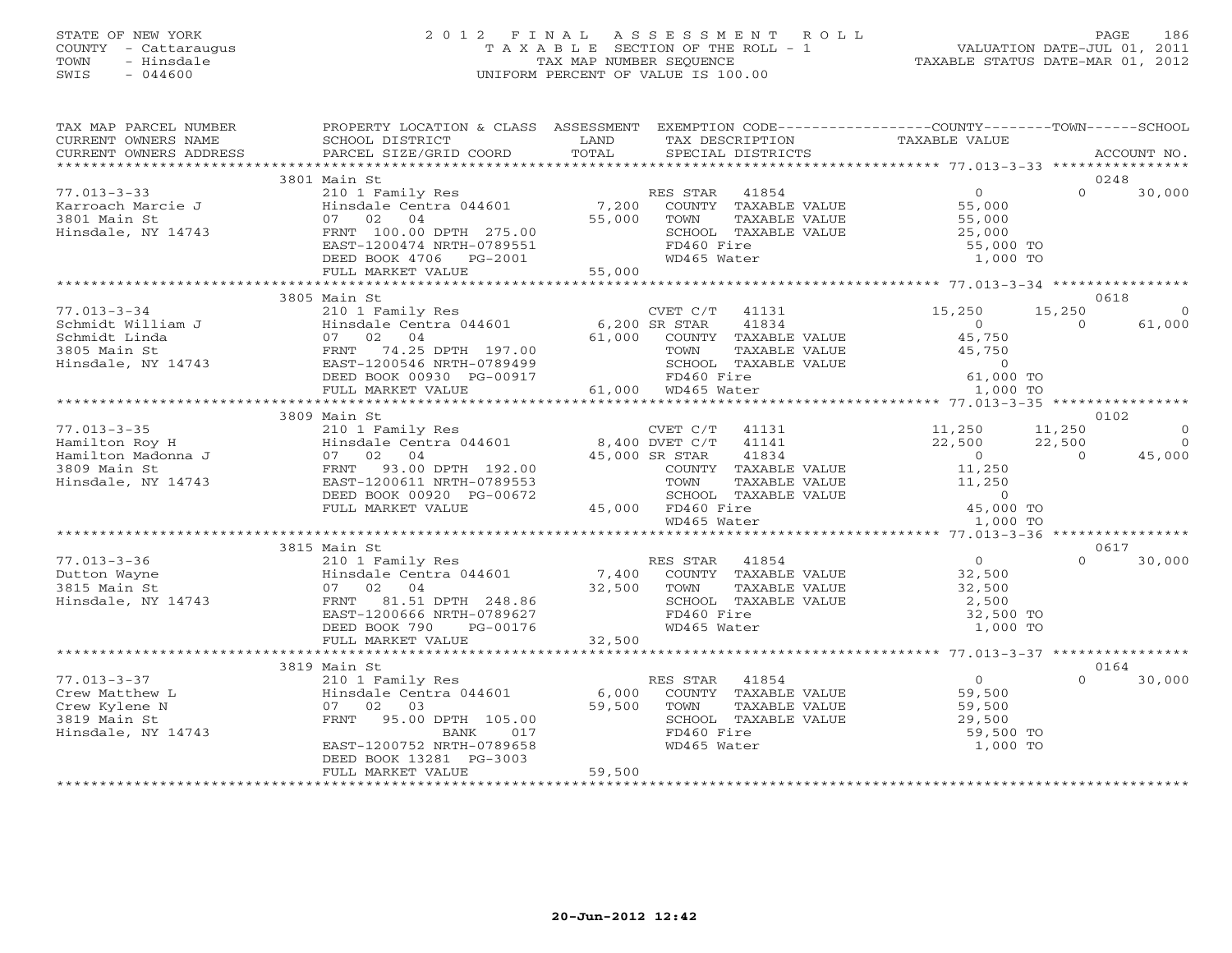# STATE OF NEW YORK 2 0 1 2 F I N A L A S S E S S M E N T R O L L PAGE 187 COUNTY - Cattaraugus T A X A B L E SECTION OF THE ROLL - 1 VALUATION DATE-JUL 01, 2011 TOWN - Hinsdale TAX MAP NUMBER SEQUENCE TAXABLE STATUS DATE-MAR 01, 2012 SWIS - 044600 UNIFORM PERCENT OF VALUE IS 100.00UNIFORM PERCENT OF VALUE IS 100.00

| TAX MAP PARCEL NUMBER<br>CURRENT OWNERS NAME<br>CURRENT OWNERS ADDRESS                                       | PROPERTY LOCATION & CLASS ASSESSMENT EXEMPTION CODE---------------COUNTY-------TOWN------SCHOOL<br>SCHOOL DISTRICT<br>PARCEL SIZE/GRID COORD                                                                   | LAND<br>TOTAL                       | TAX DESCRIPTION<br>SPECIAL DISTRICTS                                                                               | TAXABLE VALUE                                                         | ACCOUNT NO.        |
|--------------------------------------------------------------------------------------------------------------|----------------------------------------------------------------------------------------------------------------------------------------------------------------------------------------------------------------|-------------------------------------|--------------------------------------------------------------------------------------------------------------------|-----------------------------------------------------------------------|--------------------|
|                                                                                                              |                                                                                                                                                                                                                |                                     |                                                                                                                    |                                                                       |                    |
|                                                                                                              | 3827 Main St                                                                                                                                                                                                   |                                     |                                                                                                                    |                                                                       | 1578               |
| $77.013 - 3 - 39$<br>Stanton Terry J<br>Stanton Emily A<br>3827 Main St<br>Hinsdale, NY 14743                | 210 1 Family Res<br>Hinsdale Centra 044601<br>07 02 04<br>FRNT 143.50 DPTH 155.00<br>017<br>BANK<br>EAST-1200858 NRTH-0789711<br>DEED BOOK 3645 PG-3003                                                        | 10,000<br>63,000<br>TOWN            | RES STAR 41854<br>COUNTY TAXABLE VALUE<br>TAXABLE VALUE<br>SCHOOL TAXABLE VALUE<br>FD460 Fire<br>WD465 Water       | $\overline{0}$<br>63,000<br>63,000<br>33,000<br>63,000 TO<br>1,000 TO | $\Omega$<br>30,000 |
|                                                                                                              | FULL MARKET VALUE                                                                                                                                                                                              | 63,000                              |                                                                                                                    |                                                                       |                    |
|                                                                                                              | 3827 Virginia St                                                                                                                                                                                               |                                     |                                                                                                                    |                                                                       | 0277               |
| $77.013 - 3 - 40$<br>Noll Joseph L<br>Fairfield Elisabeth<br>Virginia St<br>PO Box 356<br>Hinsdale, NY 14743 | EXAMPLE THE STAR 41854<br>210 1 Family Res RES STAR 41854<br>Hinsdale Centra 044601 5,000 COUNTY TAXABLE VALUE<br>07 02 04<br>FRNT 108.00 DPTH 60.00<br>EAST-1200829 NRTH-0789804<br>DEED BOOK 857<br>PG-00433 | 44,000 TOWN                         | TAXABLE VALUE<br>SCHOOL TAXABLE VALUE<br>FD460 Fire<br>WD465 Water                                                 | $\Omega$<br>44,000<br>44,000<br>14,000<br>44,000 TO<br>1,000 TO       | $\Omega$<br>30,000 |
|                                                                                                              | FULL MARKET VALUE                                                                                                                                                                                              | 44,000                              |                                                                                                                    |                                                                       |                    |
|                                                                                                              | 3829 Main St                                                                                                                                                                                                   |                                     |                                                                                                                    |                                                                       | 0231               |
| $77.013 - 3 - 41$<br>Dutton Diana Esther<br>3829 Main St Box 23<br>Hinsdale, NY 14743                        | 210 1 Family Res<br>Hinsdale Centra 044601<br>07 02 04<br>$L/u$ - David-Hazel<br>FRNT<br>60.00 DPTH 130.00<br>EAST-1200989 NRTH-0789763<br>DEED BOOK 00996 PG-00657                                            | 61,000<br>TOWN                      | RES STAR 41854<br>4,100 COUNTY TAXABLE VALUE<br>TAXABLE VALUE<br>SCHOOL TAXABLE VALUE<br>FD460 Fire<br>WD465 Water | $\overline{0}$<br>61,000<br>61,000<br>31,000<br>61,000 TO<br>1,000 TO | $\Omega$<br>30,000 |
|                                                                                                              | FULL MARKET VALUE                                                                                                                                                                                              | 61,000                              |                                                                                                                    |                                                                       |                    |
| $77.013 - 3 - 42$<br>Dutton Diane E<br>3829 Main St Box 23<br>Hinsdale, NY 14743                             | 3829 Main St<br>210 1 Family Res<br>Hinsdale Centra 044601 7,000<br>07 02 04<br>FRNT 100.00 DPTH 130.00<br>EAST-1201057 NRTH-0789803<br>DEED BOOK 00996 PG-00657                                               | TOWN<br>27,500                      | COUNTY TAXABLE VALUE<br>TAXABLE VALUE<br>SCHOOL TAXABLE VALUE<br>FD460 Fire<br>WD465 Water                         | 27,500<br>27,500<br>27,500<br>27,500 TO<br>1,000 TO                   | 0232               |
|                                                                                                              | FULL MARKET VALUE                                                                                                                                                                                              | 27,500                              |                                                                                                                    |                                                                       |                    |
|                                                                                                              | 1505 Flanigan Hill Rd                                                                                                                                                                                          |                                     |                                                                                                                    |                                                                       | 0055               |
| $77.013 - 3 - 43$<br>Bennett Doris<br>Bingman Wendy<br>1505 Flanigan Hill Rd<br>Hinsdale, NY 14743           | Flanigan Hill Rd<br>210 1 Family Res<br>Hinsdale Centra 044601               8,300<br>07 02 04<br>FRNT 138.00 DPTH 110.00<br>EAST-1201139 NRTH-0789858<br>DEED BOOK 14225 PG-9001<br>FULL MARKET VALUE         | SR STAR<br>77,000<br>TOWN<br>77,000 | 41834<br>COUNTY TAXABLE VALUE<br>TAXABLE VALUE<br>SCHOOL TAXABLE VALUE<br>FD460 Fire<br>WD465 Water                | $\overline{0}$<br>77,000<br>77,000<br>14,800<br>77,000 TO<br>1,000 TO | 62,200<br>$\Omega$ |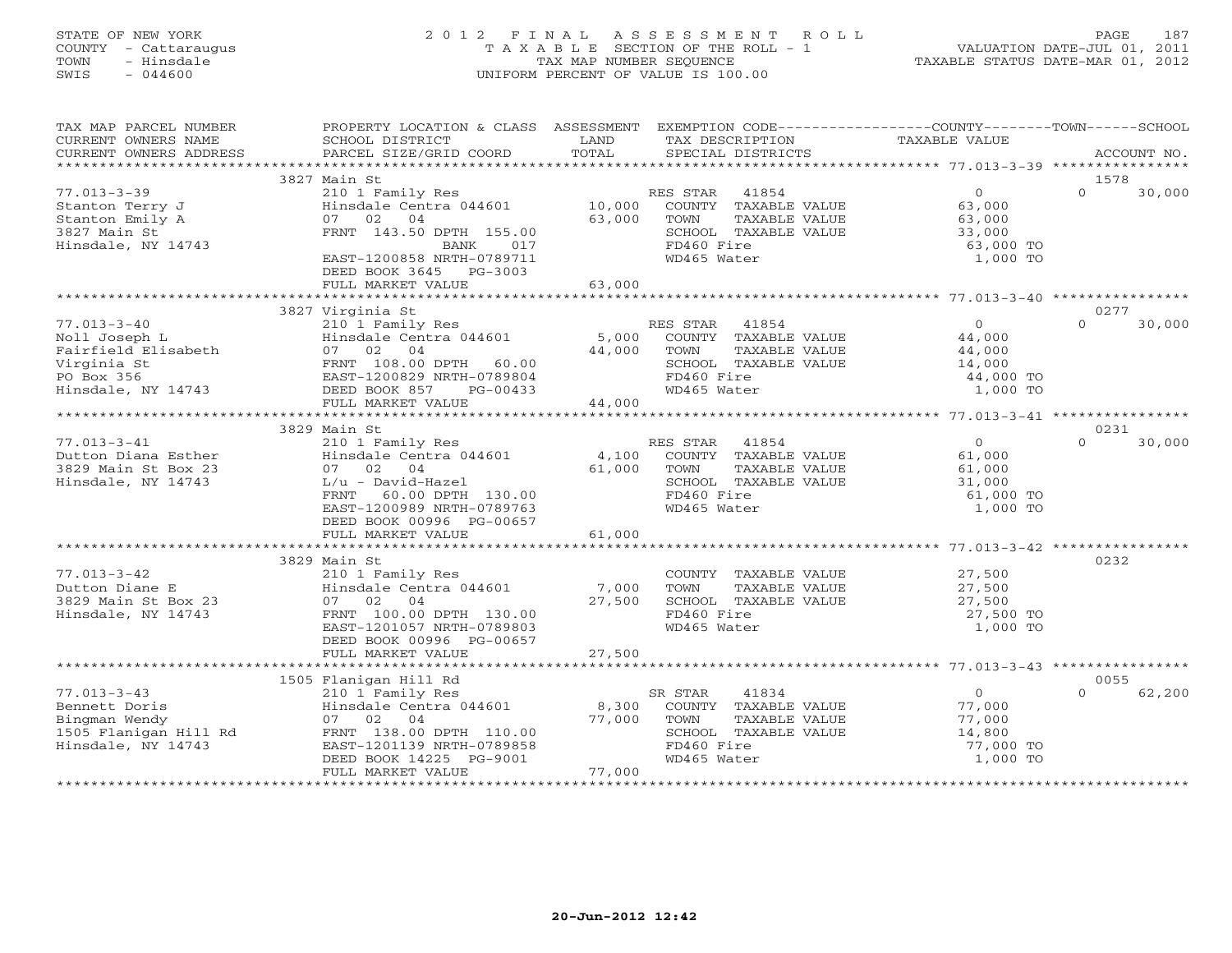# STATE OF NEW YORK 2 0 1 2 F I N A L A S S E S S M E N T R O L L PAGE 188 COUNTY - Cattaraugus T A X A B L E SECTION OF THE ROLL - 1 VALUATION DATE-JUL 01, 2011 TOWN - Hinsdale TAX MAP NUMBER SEQUENCE TAXABLE STATUS DATE-MAR 01, 2012 SWIS - 044600 UNIFORM PERCENT OF VALUE IS 100.00UNIFORM PERCENT OF VALUE IS 100.00

| TAX MAP PARCEL NUMBER<br>CURRENT OWNERS NAME<br>CURRENT OWNERS ADDRESS                               | PROPERTY LOCATION & CLASS ASSESSMENT<br>SCHOOL DISTRICT<br>PARCEL SIZE/GRID COORD                                                                                                                     | LAND<br>TOTAL              | EXEMPTION CODE-----------------COUNTY-------TOWN------SCHOOL<br>TAX DESCRIPTION<br>SPECIAL DISTRICTS                    | TAXABLE VALUE                                                                 | ACCOUNT NO.                |
|------------------------------------------------------------------------------------------------------|-------------------------------------------------------------------------------------------------------------------------------------------------------------------------------------------------------|----------------------------|-------------------------------------------------------------------------------------------------------------------------|-------------------------------------------------------------------------------|----------------------------|
|                                                                                                      |                                                                                                                                                                                                       |                            |                                                                                                                         |                                                                               |                            |
| $77.013 - 3 - 44.1$<br>Seeley Jody M<br>Seeley Joshua D<br>PO Box 64<br>Hinsdale, NY 14743           | 3833 Virginia St / Flanigan Hi<br>210 1 Family Res<br>Hinsdale Centra 044601<br>07/09 02<br>04<br>FRNT 100.00 DPTH 200.00<br>EAST-1200994 NRTH-0789963<br>DEED BOOK 16859 PG-9003                     | 8,200<br>45,000            | RES STAR 41854<br>COUNTY TAXABLE VALUE<br>TOWN<br>TAXABLE VALUE<br>SCHOOL TAXABLE VALUE<br>FD460 Fire<br>WD465 Water    | $\overline{0}$<br>45,000<br>45,000<br>15,000<br>45,000 TO<br>1,000 TO         | 0473<br>$\Omega$<br>30,000 |
|                                                                                                      | FULL MARKET VALUE                                                                                                                                                                                     | 45,000                     |                                                                                                                         |                                                                               |                            |
|                                                                                                      | 1509 Flanigan Hill Rd                                                                                                                                                                                 |                            |                                                                                                                         |                                                                               | 0720                       |
| $77.013 - 3 - 44.2$<br>Powley John D<br>Powley Catrina M<br>1509<br>PO Box 250<br>Hinsdale, NY 14743 | 210 1 Family Res<br>Hinsdale Centra 044601<br>07/09<br>02<br>04<br>50.00 DPTH 92.00<br>FRNT<br>EAST-1201078 NRTH-0789964<br>DEED BOOK 1021 PG-75                                                      | 2,800<br>12,000            | RES STAR<br>41854<br>COUNTY TAXABLE VALUE<br>TOWN<br>TAXABLE VALUE<br>SCHOOL TAXABLE VALUE<br>FD460 Fire<br>WD465 Water | $\overline{0}$<br>12,000<br>12,000<br>$\overline{0}$<br>12,000 TO<br>1,000 TO | 12,000<br>$\Omega$         |
|                                                                                                      | FULL MARKET VALUE                                                                                                                                                                                     | 12,000                     |                                                                                                                         |                                                                               |                            |
| $85.001 - 2 - 1$<br>Brown Dean E<br>Miosga Peter<br>3320 Woodland Ave<br>Niagara Falls, NY 14304     | Dutton Rd (Off)<br>322 Rural vac>10<br>Hinsdale Centra 044601<br>02 02 04<br>ACRES 29.39<br>EAST-1182187 NRTH-0784456<br>DEED BOOK 854<br>PG-00087<br>FULL MARKET VALUE<br>************************** | 19,300<br>19,300<br>19,300 | COUNTY TAXABLE VALUE<br>TOWN<br>TAXABLE VALUE<br>SCHOOL TAXABLE VALUE<br>FD460 Fire                                     | 19,300<br>19,300<br>19,300<br>19,300 TO                                       | 0087                       |
| $85.001 - 2 - 2$<br>Schoonover Fay<br>9391 School St<br>Shinglehouse, PA 16748                       | Dutton Rd<br>322 Rural vac>10<br>Hinsdale Centra 044601<br>02 02 04<br>FRNT 630.00 DPTH<br>ACRES 30.35<br>EAST-1184712 NRTH-0784442<br>DEED BOOK 9574<br>PG-5002<br>FULL MARKET VALUE                 | 19,000<br>19,000<br>19,000 | COUNTY TAXABLE VALUE<br>TOWN<br>TAXABLE VALUE<br>SCHOOL TAXABLE VALUE<br>FD460 Fire                                     | 19,000<br>19,000<br>19,000<br>19,000 TO                                       | 0686                       |
|                                                                                                      |                                                                                                                                                                                                       |                            |                                                                                                                         |                                                                               |                            |
| $85.001 - 2 - 3$<br>Kwiatkowski Gregory<br>571 Fountain St<br>Olean, NY 14760                        | Dutton Rd (Off)<br>260 Seasonal res<br>Hinsdale Centra 044601<br>02 02 04<br>ACRES 20.48<br>EAST-1181380 NRTH-0783748<br>DEED BOOK 00933 PG-00704                                                     | 16,000<br>29,000           | COUNTY TAXABLE VALUE<br>TOWN<br>TAXABLE VALUE<br>SCHOOL TAXABLE VALUE<br>FD460 Fire                                     | 29,000<br>29,000<br>29,000<br>29,000 TO                                       | 0641                       |
|                                                                                                      | FULL MARKET VALUE                                                                                                                                                                                     | 29,000                     |                                                                                                                         |                                                                               |                            |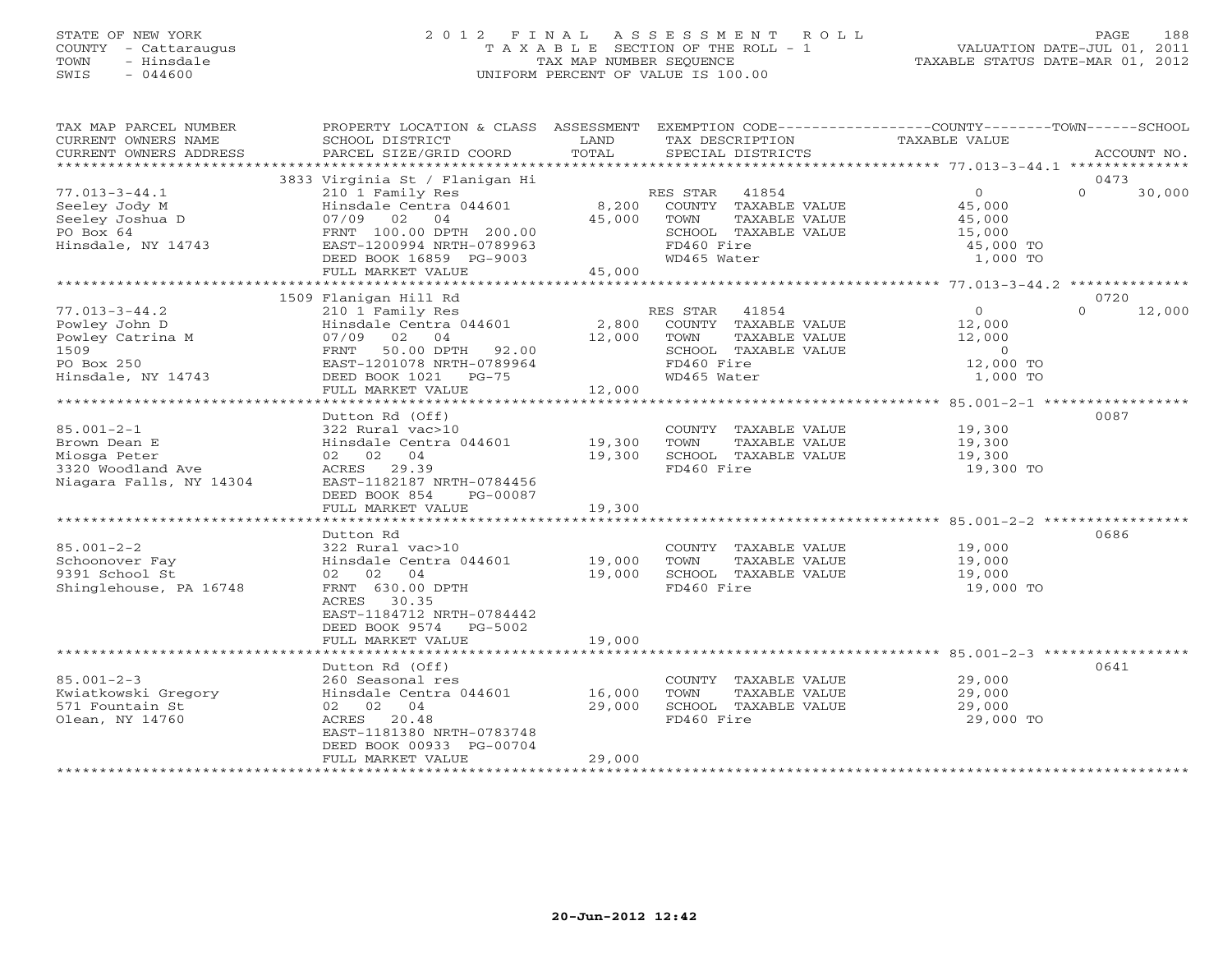# STATE OF NEW YORK 2 0 1 2 F I N A L A S S E S S M E N T R O L L PAGE 189 COUNTY - Cattaraugus T A X A B L E SECTION OF THE ROLL - 1 VALUATION DATE-JUL 01, 2011 TOWN - Hinsdale TAX MAP NUMBER SEQUENCE TAXABLE STATUS DATE-MAR 01, 2012 SWIS - 044600 UNIFORM PERCENT OF VALUE IS 100.00UNIFORM PERCENT OF VALUE IS 100.00

| TAX MAP PARCEL NUMBER<br>CURRENT OWNERS NAME | PROPERTY LOCATION & CLASS<br>SCHOOL DISTRICT<br>PARCEL SIZE/GRID COORD | ASSESSMENT<br>LAND<br>TOTAL | TAX DESCRIPTION                               | EXEMPTION CODE-----------------COUNTY-------TOWN------SCHOOL<br><b>TAXABLE VALUE</b> |             |
|----------------------------------------------|------------------------------------------------------------------------|-----------------------------|-----------------------------------------------|--------------------------------------------------------------------------------------|-------------|
| CURRENT OWNERS ADDRESS                       |                                                                        | *********                   | SPECIAL DISTRICTS                             | ********************* 85.001-2-4.1 ****************                                  | ACCOUNT NO. |
|                                              | Dutton Rd                                                              |                             |                                               |                                                                                      | 0236        |
| $85.001 - 2 - 4.1$                           | 312 Vac w/imprv                                                        |                             | COUNTY TAXABLE VALUE                          | 18,600                                                                               |             |
| Dutton Duane A                               | Hinsdale Centra 044601                                                 | 18,600                      | TOWN<br>TAXABLE VALUE                         | 18,600                                                                               |             |
| 9441 E 40Th Pl                               | 02 02 04                                                               | 18,600                      | SCHOOL TAXABLE VALUE                          | 18,600                                                                               |             |
| Tulsa, OK 74145                              | FRNT 1140.00 DPTH                                                      |                             | FD460 Fire                                    | 18,600 TO                                                                            |             |
|                                              | ACRES 26.08                                                            |                             |                                               |                                                                                      |             |
|                                              | EAST-1184771 NRTH-0783643                                              |                             |                                               |                                                                                      |             |
|                                              | DEED BOOK 869<br>PG-01018                                              |                             |                                               |                                                                                      |             |
|                                              | FULL MARKET VALUE                                                      | 18,600                      |                                               |                                                                                      |             |
|                                              |                                                                        |                             |                                               |                                                                                      |             |
|                                              | Dutton Rd (Off)                                                        |                             |                                               |                                                                                      | 1261        |
| $85.001 - 2 - 4.2$                           | 321 Abandoned ag                                                       |                             | COUNTY TAXABLE VALUE                          | 10,600                                                                               |             |
| Dutton Harold D                              | Hinsdale Centra 044601                                                 | 10,600                      | TOWN<br>TAXABLE VALUE                         | 10,600                                                                               |             |
| 9710 Deer Creek Rd                           | 02 02<br>04                                                            | 10,600                      | SCHOOL TAXABLE VALUE                          | 10,600                                                                               |             |
| Portville, NY 14770-9606                     | ACRES 27.38<br>EAST-1183535 NRTH-0783682                               |                             | FD460 Fire                                    | 10,600 TO                                                                            |             |
|                                              | DEED BOOK 869<br>PG-01016                                              |                             |                                               |                                                                                      |             |
|                                              | FULL MARKET VALUE                                                      | 10,600                      |                                               |                                                                                      |             |
|                                              |                                                                        |                             |                                               |                                                                                      |             |
|                                              | Dutton Rd                                                              |                             |                                               |                                                                                      | 1262        |
| $85.001 - 2 - 4.3$                           | 321 Abandoned ag                                                       |                             | COUNTY TAXABLE VALUE                          | 10,600                                                                               |             |
| Dutton Robert E                              | Hinsdale Centra 044601                                                 | 10,600                      | TOWN<br>TAXABLE VALUE                         | 10,600                                                                               |             |
| 3833 Fay Hollow Rd                           | 02 02 04                                                               | 10,600                      | SCHOOL TAXABLE VALUE                          | 10,600                                                                               |             |
| Hinsdale, NY 14743                           | 27.38<br>ACRES                                                         |                             | FD460 Fire                                    | 10,600 TO                                                                            |             |
|                                              | EAST-1182298 NRTH-0783645                                              |                             |                                               |                                                                                      |             |
|                                              | DEED BOOK 869<br>PG-01014                                              |                             |                                               |                                                                                      |             |
|                                              | FULL MARKET VALUE                                                      | 10,600                      |                                               |                                                                                      |             |
|                                              |                                                                        |                             |                                               |                                                                                      |             |
| $85.001 - 2 - 5.1$                           | 2565 Dutton Rd                                                         |                             |                                               |                                                                                      | 0235        |
| Dutton Earl J Sr                             | 322 Rural vac>10<br>Hinsdale Centra 044601                             | 23,200                      | COUNTY TAXABLE VALUE<br>TOWN<br>TAXABLE VALUE | 23,200                                                                               |             |
| 2565 Dutton Rd                               | 02 02<br>04                                                            | 23,200                      | SCHOOL TAXABLE VALUE                          | 23,200<br>23,200                                                                     |             |
| Olean, NY 14760                              | FRNT 1320.00 DPTH                                                      |                             | FD460 Fire                                    | 23,200 TO                                                                            |             |
|                                              | ACRES<br>49.20                                                         |                             |                                               |                                                                                      |             |
|                                              | EAST-1184555 NRTH-0782796                                              |                             |                                               |                                                                                      |             |
|                                              | DEED BOOK 866<br>PG-00840                                              |                             |                                               |                                                                                      |             |
|                                              | FULL MARKET VALUE                                                      | 23,200                      |                                               |                                                                                      |             |
|                                              | ******************                                                     |                             |                                               | ************************ 85.001-2-5.2 ***************                                |             |
|                                              | Dutton Rd (Off)                                                        |                             |                                               |                                                                                      | 1252        |
| $85.001 - 2 - 5.2$                           | 321 Abandoned ag                                                       |                             | COUNTY TAXABLE VALUE                          | 29,600                                                                               |             |
| Belle Starr Estates Lp                       | Hinsdale Centra 044601                                                 | 29,600                      | TOWN<br>TAXABLE VALUE                         | 29,600                                                                               |             |
| 173 Woodbridge Ave                           | 02 02 04                                                               | 29,600                      | SCHOOL TAXABLE VALUE                          | 29,600                                                                               |             |
| Buffalo, NY 14214                            | Ff 660.00                                                              |                             | FD460 Fire                                    | 29,600 TO                                                                            |             |
|                                              | ACRES 158.45                                                           |                             |                                               |                                                                                      |             |
|                                              | EAST-1182862 NRTH-0781576                                              |                             |                                               |                                                                                      |             |
|                                              | DEED BOOK 1008<br>$PG-948$<br>FULL MARKET VALUE                        | 29,600                      |                                               |                                                                                      |             |
|                                              |                                                                        |                             |                                               |                                                                                      |             |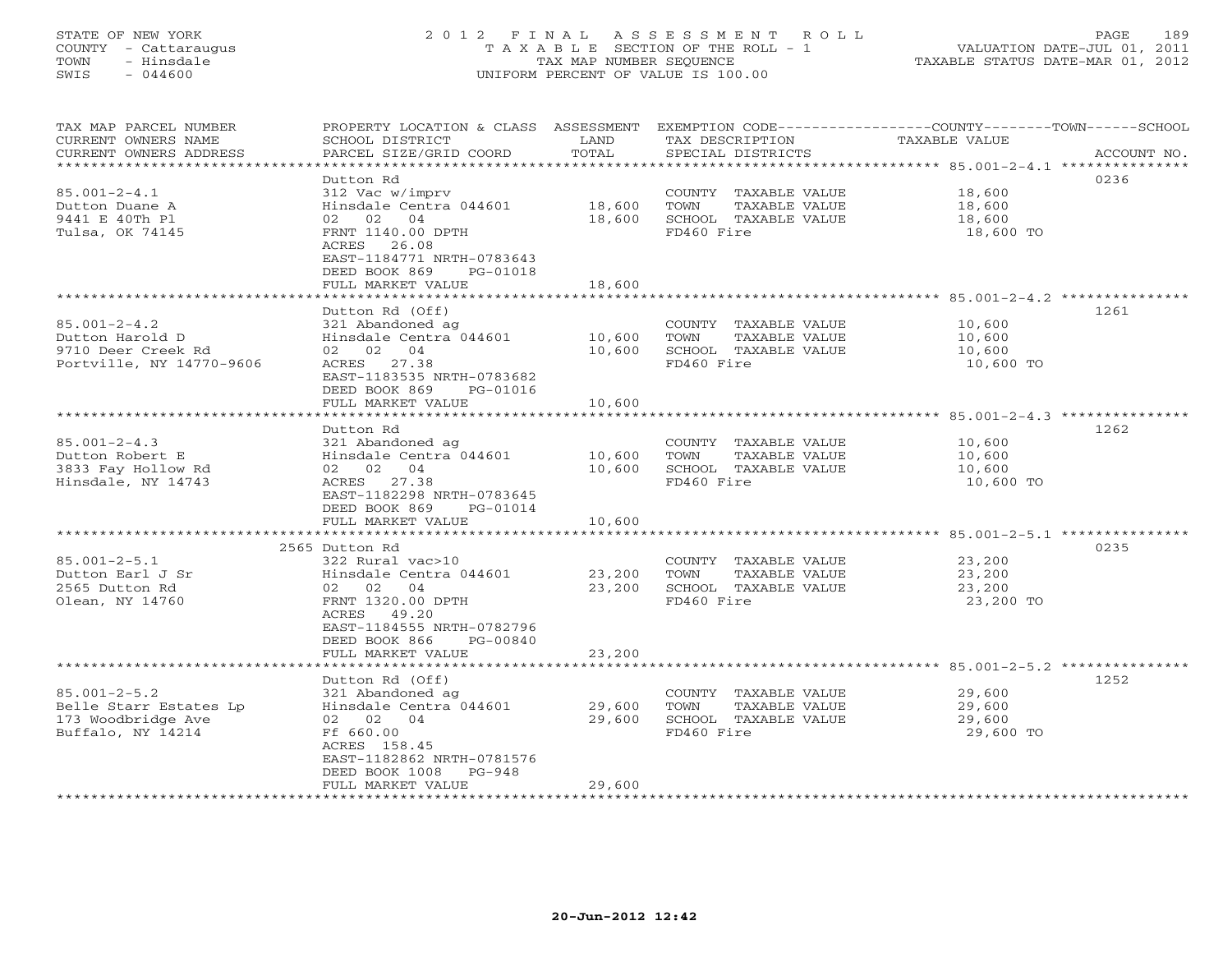# STATE OF NEW YORK 2 0 1 2 F I N A L A S S E S S M E N T R O L L PAGE 190 COUNTY - Cattaraugus T A X A B L E SECTION OF THE ROLL - 1 VALUATION DATE-JUL 01, 2011 TOWN - Hinsdale TAX MAP NUMBER SEQUENCE TAXABLE STATUS DATE-MAR 01, 2012 SWIS - 044600 UNIFORM PERCENT OF VALUE IS 100.00UNIFORM PERCENT OF VALUE IS 100.00

| ********************<br>********************<br>****************<br>************************************* 85.001-2-5.3 ****************<br>1611<br>Dutton Rd<br>$85.001 - 2 - 5.3$<br>9,300<br>311 Res vac land<br>TAXABLE VALUE<br>COUNTY<br>9,300<br>Kwiatkowski Gregory M<br>Hinsdale Centra 044601<br>TOWN<br>TAXABLE VALUE<br>9,300<br>SCHOOL TAXABLE VALUE<br>Kwiatowski Elizabeth A<br>02 02 04<br>9,300<br>9,300<br>FRNT 1320.00 DPTH<br>FD460 Fire<br>571 Fountain St<br>9,300 TO<br>Olean, NY 14760<br>ACRES 14.15<br>EAST-1181308 NRTH-0782788<br>DEED BOOK 1029<br>$PG-909$<br>FULL MARKET VALUE<br>9,300<br>*******<br>1705<br>2565 Dutton Rd<br>$85.001 - 2 - 5.4$<br>322 Rural vac>10<br>COUNTY TAXABLE VALUE<br>18,400<br>Hinsdale Centra 044601<br>18,400<br>Kwiatkowski Gregory M<br>TOWN<br>TAXABLE VALUE<br>18,400<br>Kwiatkowski Elizabeth A<br>02 02 04<br>18,400<br>SCHOOL TAXABLE VALUE<br>18,400<br>571 Fountain St<br>FRNT 1320.00 DPTH<br>FD460 Fire<br>18,400 TO<br>Olean, NY 14760<br>25.00<br>ACRES<br>EAST-0013262 NRTH-0009002<br>DEED BOOK 13262 PG-9002<br>18,400<br>FULL MARKET VALUE<br>**********<br>****************<br>********************* 85.001-2-7 ************<br>0577<br>Smith Hollow Rd<br>$85.001 - 2 - 7$<br>322 Rural vac>10<br>28,500<br>COUNTY<br>TAXABLE VALUE<br>28,500<br>Dragonette Joseph J<br>Hinsdale Centra 044601<br>TOWN<br>TAXABLE VALUE<br>28,500<br>02/04<br>02<br>04<br>28,500<br>SCHOOL TAXABLE VALUE<br>28,500<br>Dragonette Maryann<br>7196 Balla Dr<br>FRNT 900.00 DPTH<br>FD460 Fire<br>28,500 TO<br>N Tonawanda, NY 14120<br>ACRES<br>75.70<br>EAST-1184677 NRTH-0781022<br>DEED BOOK 876<br>$PG-00263$<br>FULL MARKET VALUE<br>28,500<br>***********************<br>0579<br>2804 Smith Hollow Rd<br>$85.001 - 2 - 8.1$<br>260 Seasonal res<br>67,000<br>COUNTY<br>TAXABLE VALUE<br>Dragonette Joseph J<br>Hinsdale Centra 044601<br>12,400<br>TOWN<br>TAXABLE VALUE<br>67,000<br>67,000<br>SCHOOL TAXABLE VALUE<br>Dragonette Maryann<br>02<br>04<br>67,000<br>01 |
|--------------------------------------------------------------------------------------------------------------------------------------------------------------------------------------------------------------------------------------------------------------------------------------------------------------------------------------------------------------------------------------------------------------------------------------------------------------------------------------------------------------------------------------------------------------------------------------------------------------------------------------------------------------------------------------------------------------------------------------------------------------------------------------------------------------------------------------------------------------------------------------------------------------------------------------------------------------------------------------------------------------------------------------------------------------------------------------------------------------------------------------------------------------------------------------------------------------------------------------------------------------------------------------------------------------------------------------------------------------------------------------------------------------------------------------------------------------------------------------------------------------------------------------------------------------------------------------------------------------------------------------------------------------------------------------------------------------------------------------------------------------------------------------------------------------------------------------------------------------------------------------------------------------------------------------------------------------------------------------------------------------------------------------------|
|                                                                                                                                                                                                                                                                                                                                                                                                                                                                                                                                                                                                                                                                                                                                                                                                                                                                                                                                                                                                                                                                                                                                                                                                                                                                                                                                                                                                                                                                                                                                                                                                                                                                                                                                                                                                                                                                                                                                                                                                                                            |
|                                                                                                                                                                                                                                                                                                                                                                                                                                                                                                                                                                                                                                                                                                                                                                                                                                                                                                                                                                                                                                                                                                                                                                                                                                                                                                                                                                                                                                                                                                                                                                                                                                                                                                                                                                                                                                                                                                                                                                                                                                            |
|                                                                                                                                                                                                                                                                                                                                                                                                                                                                                                                                                                                                                                                                                                                                                                                                                                                                                                                                                                                                                                                                                                                                                                                                                                                                                                                                                                                                                                                                                                                                                                                                                                                                                                                                                                                                                                                                                                                                                                                                                                            |
|                                                                                                                                                                                                                                                                                                                                                                                                                                                                                                                                                                                                                                                                                                                                                                                                                                                                                                                                                                                                                                                                                                                                                                                                                                                                                                                                                                                                                                                                                                                                                                                                                                                                                                                                                                                                                                                                                                                                                                                                                                            |
|                                                                                                                                                                                                                                                                                                                                                                                                                                                                                                                                                                                                                                                                                                                                                                                                                                                                                                                                                                                                                                                                                                                                                                                                                                                                                                                                                                                                                                                                                                                                                                                                                                                                                                                                                                                                                                                                                                                                                                                                                                            |
|                                                                                                                                                                                                                                                                                                                                                                                                                                                                                                                                                                                                                                                                                                                                                                                                                                                                                                                                                                                                                                                                                                                                                                                                                                                                                                                                                                                                                                                                                                                                                                                                                                                                                                                                                                                                                                                                                                                                                                                                                                            |
|                                                                                                                                                                                                                                                                                                                                                                                                                                                                                                                                                                                                                                                                                                                                                                                                                                                                                                                                                                                                                                                                                                                                                                                                                                                                                                                                                                                                                                                                                                                                                                                                                                                                                                                                                                                                                                                                                                                                                                                                                                            |
|                                                                                                                                                                                                                                                                                                                                                                                                                                                                                                                                                                                                                                                                                                                                                                                                                                                                                                                                                                                                                                                                                                                                                                                                                                                                                                                                                                                                                                                                                                                                                                                                                                                                                                                                                                                                                                                                                                                                                                                                                                            |
|                                                                                                                                                                                                                                                                                                                                                                                                                                                                                                                                                                                                                                                                                                                                                                                                                                                                                                                                                                                                                                                                                                                                                                                                                                                                                                                                                                                                                                                                                                                                                                                                                                                                                                                                                                                                                                                                                                                                                                                                                                            |
|                                                                                                                                                                                                                                                                                                                                                                                                                                                                                                                                                                                                                                                                                                                                                                                                                                                                                                                                                                                                                                                                                                                                                                                                                                                                                                                                                                                                                                                                                                                                                                                                                                                                                                                                                                                                                                                                                                                                                                                                                                            |
|                                                                                                                                                                                                                                                                                                                                                                                                                                                                                                                                                                                                                                                                                                                                                                                                                                                                                                                                                                                                                                                                                                                                                                                                                                                                                                                                                                                                                                                                                                                                                                                                                                                                                                                                                                                                                                                                                                                                                                                                                                            |
|                                                                                                                                                                                                                                                                                                                                                                                                                                                                                                                                                                                                                                                                                                                                                                                                                                                                                                                                                                                                                                                                                                                                                                                                                                                                                                                                                                                                                                                                                                                                                                                                                                                                                                                                                                                                                                                                                                                                                                                                                                            |
|                                                                                                                                                                                                                                                                                                                                                                                                                                                                                                                                                                                                                                                                                                                                                                                                                                                                                                                                                                                                                                                                                                                                                                                                                                                                                                                                                                                                                                                                                                                                                                                                                                                                                                                                                                                                                                                                                                                                                                                                                                            |
|                                                                                                                                                                                                                                                                                                                                                                                                                                                                                                                                                                                                                                                                                                                                                                                                                                                                                                                                                                                                                                                                                                                                                                                                                                                                                                                                                                                                                                                                                                                                                                                                                                                                                                                                                                                                                                                                                                                                                                                                                                            |
|                                                                                                                                                                                                                                                                                                                                                                                                                                                                                                                                                                                                                                                                                                                                                                                                                                                                                                                                                                                                                                                                                                                                                                                                                                                                                                                                                                                                                                                                                                                                                                                                                                                                                                                                                                                                                                                                                                                                                                                                                                            |
|                                                                                                                                                                                                                                                                                                                                                                                                                                                                                                                                                                                                                                                                                                                                                                                                                                                                                                                                                                                                                                                                                                                                                                                                                                                                                                                                                                                                                                                                                                                                                                                                                                                                                                                                                                                                                                                                                                                                                                                                                                            |
|                                                                                                                                                                                                                                                                                                                                                                                                                                                                                                                                                                                                                                                                                                                                                                                                                                                                                                                                                                                                                                                                                                                                                                                                                                                                                                                                                                                                                                                                                                                                                                                                                                                                                                                                                                                                                                                                                                                                                                                                                                            |
|                                                                                                                                                                                                                                                                                                                                                                                                                                                                                                                                                                                                                                                                                                                                                                                                                                                                                                                                                                                                                                                                                                                                                                                                                                                                                                                                                                                                                                                                                                                                                                                                                                                                                                                                                                                                                                                                                                                                                                                                                                            |
|                                                                                                                                                                                                                                                                                                                                                                                                                                                                                                                                                                                                                                                                                                                                                                                                                                                                                                                                                                                                                                                                                                                                                                                                                                                                                                                                                                                                                                                                                                                                                                                                                                                                                                                                                                                                                                                                                                                                                                                                                                            |
|                                                                                                                                                                                                                                                                                                                                                                                                                                                                                                                                                                                                                                                                                                                                                                                                                                                                                                                                                                                                                                                                                                                                                                                                                                                                                                                                                                                                                                                                                                                                                                                                                                                                                                                                                                                                                                                                                                                                                                                                                                            |
|                                                                                                                                                                                                                                                                                                                                                                                                                                                                                                                                                                                                                                                                                                                                                                                                                                                                                                                                                                                                                                                                                                                                                                                                                                                                                                                                                                                                                                                                                                                                                                                                                                                                                                                                                                                                                                                                                                                                                                                                                                            |
|                                                                                                                                                                                                                                                                                                                                                                                                                                                                                                                                                                                                                                                                                                                                                                                                                                                                                                                                                                                                                                                                                                                                                                                                                                                                                                                                                                                                                                                                                                                                                                                                                                                                                                                                                                                                                                                                                                                                                                                                                                            |
|                                                                                                                                                                                                                                                                                                                                                                                                                                                                                                                                                                                                                                                                                                                                                                                                                                                                                                                                                                                                                                                                                                                                                                                                                                                                                                                                                                                                                                                                                                                                                                                                                                                                                                                                                                                                                                                                                                                                                                                                                                            |
|                                                                                                                                                                                                                                                                                                                                                                                                                                                                                                                                                                                                                                                                                                                                                                                                                                                                                                                                                                                                                                                                                                                                                                                                                                                                                                                                                                                                                                                                                                                                                                                                                                                                                                                                                                                                                                                                                                                                                                                                                                            |
|                                                                                                                                                                                                                                                                                                                                                                                                                                                                                                                                                                                                                                                                                                                                                                                                                                                                                                                                                                                                                                                                                                                                                                                                                                                                                                                                                                                                                                                                                                                                                                                                                                                                                                                                                                                                                                                                                                                                                                                                                                            |
|                                                                                                                                                                                                                                                                                                                                                                                                                                                                                                                                                                                                                                                                                                                                                                                                                                                                                                                                                                                                                                                                                                                                                                                                                                                                                                                                                                                                                                                                                                                                                                                                                                                                                                                                                                                                                                                                                                                                                                                                                                            |
|                                                                                                                                                                                                                                                                                                                                                                                                                                                                                                                                                                                                                                                                                                                                                                                                                                                                                                                                                                                                                                                                                                                                                                                                                                                                                                                                                                                                                                                                                                                                                                                                                                                                                                                                                                                                                                                                                                                                                                                                                                            |
|                                                                                                                                                                                                                                                                                                                                                                                                                                                                                                                                                                                                                                                                                                                                                                                                                                                                                                                                                                                                                                                                                                                                                                                                                                                                                                                                                                                                                                                                                                                                                                                                                                                                                                                                                                                                                                                                                                                                                                                                                                            |
|                                                                                                                                                                                                                                                                                                                                                                                                                                                                                                                                                                                                                                                                                                                                                                                                                                                                                                                                                                                                                                                                                                                                                                                                                                                                                                                                                                                                                                                                                                                                                                                                                                                                                                                                                                                                                                                                                                                                                                                                                                            |
|                                                                                                                                                                                                                                                                                                                                                                                                                                                                                                                                                                                                                                                                                                                                                                                                                                                                                                                                                                                                                                                                                                                                                                                                                                                                                                                                                                                                                                                                                                                                                                                                                                                                                                                                                                                                                                                                                                                                                                                                                                            |
|                                                                                                                                                                                                                                                                                                                                                                                                                                                                                                                                                                                                                                                                                                                                                                                                                                                                                                                                                                                                                                                                                                                                                                                                                                                                                                                                                                                                                                                                                                                                                                                                                                                                                                                                                                                                                                                                                                                                                                                                                                            |
|                                                                                                                                                                                                                                                                                                                                                                                                                                                                                                                                                                                                                                                                                                                                                                                                                                                                                                                                                                                                                                                                                                                                                                                                                                                                                                                                                                                                                                                                                                                                                                                                                                                                                                                                                                                                                                                                                                                                                                                                                                            |
|                                                                                                                                                                                                                                                                                                                                                                                                                                                                                                                                                                                                                                                                                                                                                                                                                                                                                                                                                                                                                                                                                                                                                                                                                                                                                                                                                                                                                                                                                                                                                                                                                                                                                                                                                                                                                                                                                                                                                                                                                                            |
| 7196 Balla Dr<br>FRNT 670.00 DPTH<br>FD460 Fire<br>67,000 TO                                                                                                                                                                                                                                                                                                                                                                                                                                                                                                                                                                                                                                                                                                                                                                                                                                                                                                                                                                                                                                                                                                                                                                                                                                                                                                                                                                                                                                                                                                                                                                                                                                                                                                                                                                                                                                                                                                                                                                               |
| N Tonawanda, NY 14120<br>ACRES<br>7.40                                                                                                                                                                                                                                                                                                                                                                                                                                                                                                                                                                                                                                                                                                                                                                                                                                                                                                                                                                                                                                                                                                                                                                                                                                                                                                                                                                                                                                                                                                                                                                                                                                                                                                                                                                                                                                                                                                                                                                                                     |
| EAST-1184391 NRTH-0779775                                                                                                                                                                                                                                                                                                                                                                                                                                                                                                                                                                                                                                                                                                                                                                                                                                                                                                                                                                                                                                                                                                                                                                                                                                                                                                                                                                                                                                                                                                                                                                                                                                                                                                                                                                                                                                                                                                                                                                                                                  |
| DEED BOOK 876<br>$PG-00263$                                                                                                                                                                                                                                                                                                                                                                                                                                                                                                                                                                                                                                                                                                                                                                                                                                                                                                                                                                                                                                                                                                                                                                                                                                                                                                                                                                                                                                                                                                                                                                                                                                                                                                                                                                                                                                                                                                                                                                                                                |
| FULL MARKET VALUE<br>67,000                                                                                                                                                                                                                                                                                                                                                                                                                                                                                                                                                                                                                                                                                                                                                                                                                                                                                                                                                                                                                                                                                                                                                                                                                                                                                                                                                                                                                                                                                                                                                                                                                                                                                                                                                                                                                                                                                                                                                                                                                |
|                                                                                                                                                                                                                                                                                                                                                                                                                                                                                                                                                                                                                                                                                                                                                                                                                                                                                                                                                                                                                                                                                                                                                                                                                                                                                                                                                                                                                                                                                                                                                                                                                                                                                                                                                                                                                                                                                                                                                                                                                                            |
| 1194<br>2782 Smith Hollow Rd                                                                                                                                                                                                                                                                                                                                                                                                                                                                                                                                                                                                                                                                                                                                                                                                                                                                                                                                                                                                                                                                                                                                                                                                                                                                                                                                                                                                                                                                                                                                                                                                                                                                                                                                                                                                                                                                                                                                                                                                               |
| $85.001 - 2 - 8.2$<br>210 1 Family Res<br>40,000<br>COUNTY<br>TAXABLE VALUE                                                                                                                                                                                                                                                                                                                                                                                                                                                                                                                                                                                                                                                                                                                                                                                                                                                                                                                                                                                                                                                                                                                                                                                                                                                                                                                                                                                                                                                                                                                                                                                                                                                                                                                                                                                                                                                                                                                                                                |
| Drabant Deborah L<br>Hinsdale Centra 044601<br>11,000<br>TOWN<br>TAXABLE VALUE<br>40,000                                                                                                                                                                                                                                                                                                                                                                                                                                                                                                                                                                                                                                                                                                                                                                                                                                                                                                                                                                                                                                                                                                                                                                                                                                                                                                                                                                                                                                                                                                                                                                                                                                                                                                                                                                                                                                                                                                                                                   |
| 2782 Smith Hollow Rd<br>40,000<br>SCHOOL TAXABLE VALUE<br>02<br>04<br>40,000<br>01                                                                                                                                                                                                                                                                                                                                                                                                                                                                                                                                                                                                                                                                                                                                                                                                                                                                                                                                                                                                                                                                                                                                                                                                                                                                                                                                                                                                                                                                                                                                                                                                                                                                                                                                                                                                                                                                                                                                                         |
| Olean, NY 14760<br>FRNT 777.00 DPTH<br>FD460 Fire<br>40,000 TO                                                                                                                                                                                                                                                                                                                                                                                                                                                                                                                                                                                                                                                                                                                                                                                                                                                                                                                                                                                                                                                                                                                                                                                                                                                                                                                                                                                                                                                                                                                                                                                                                                                                                                                                                                                                                                                                                                                                                                             |
| 4.55<br>ACRES                                                                                                                                                                                                                                                                                                                                                                                                                                                                                                                                                                                                                                                                                                                                                                                                                                                                                                                                                                                                                                                                                                                                                                                                                                                                                                                                                                                                                                                                                                                                                                                                                                                                                                                                                                                                                                                                                                                                                                                                                              |
| EAST-1184757 NRTH-0780105                                                                                                                                                                                                                                                                                                                                                                                                                                                                                                                                                                                                                                                                                                                                                                                                                                                                                                                                                                                                                                                                                                                                                                                                                                                                                                                                                                                                                                                                                                                                                                                                                                                                                                                                                                                                                                                                                                                                                                                                                  |
| DEED BOOK 6537<br>PG-3001                                                                                                                                                                                                                                                                                                                                                                                                                                                                                                                                                                                                                                                                                                                                                                                                                                                                                                                                                                                                                                                                                                                                                                                                                                                                                                                                                                                                                                                                                                                                                                                                                                                                                                                                                                                                                                                                                                                                                                                                                  |
| 40,000<br>FULL MARKET VALUE                                                                                                                                                                                                                                                                                                                                                                                                                                                                                                                                                                                                                                                                                                                                                                                                                                                                                                                                                                                                                                                                                                                                                                                                                                                                                                                                                                                                                                                                                                                                                                                                                                                                                                                                                                                                                                                                                                                                                                                                                |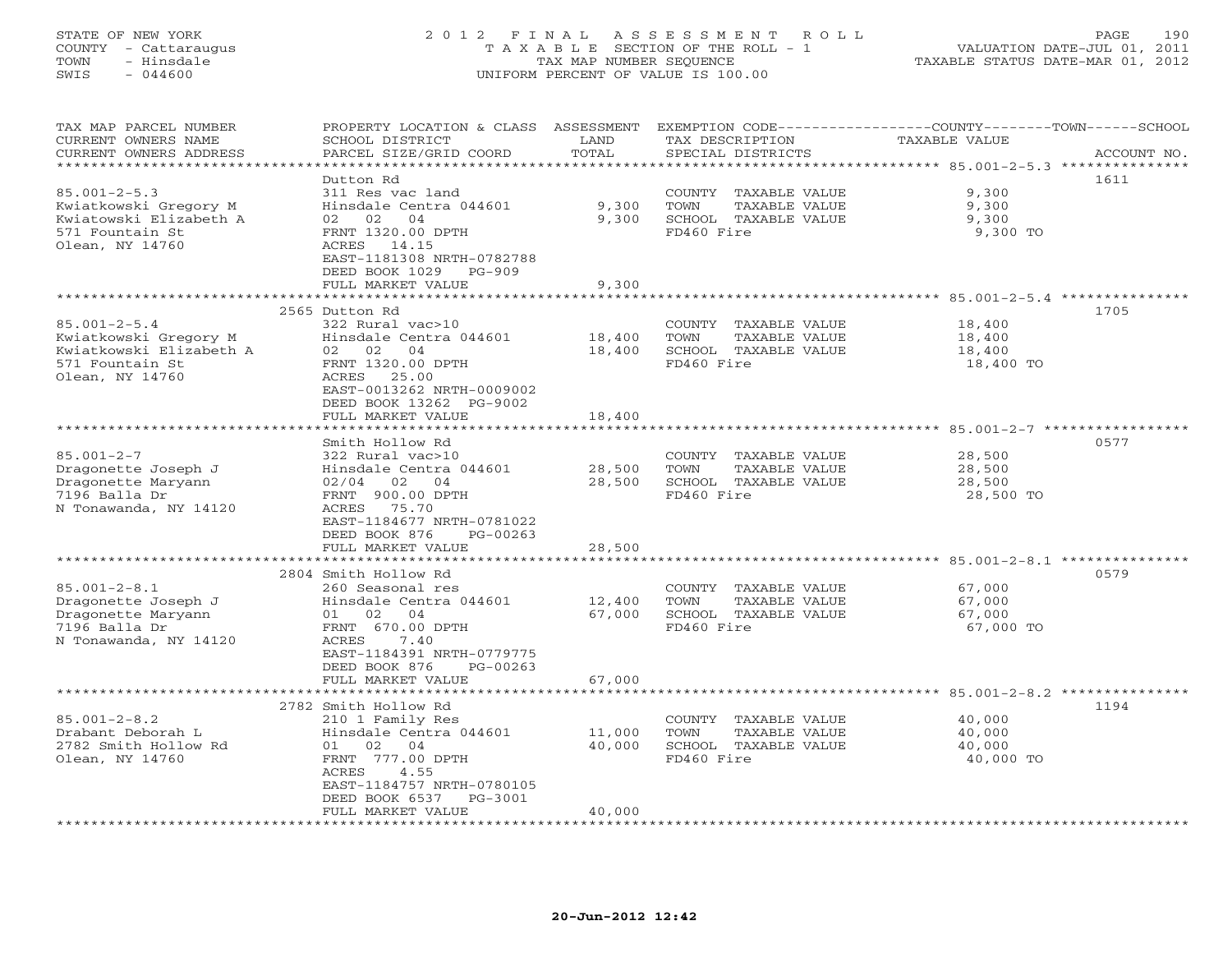# STATE OF NEW YORK 2 0 1 2 F I N A L A S S E S S M E N T R O L L PAGE 191 COUNTY - Cattaraugus T A X A B L E SECTION OF THE ROLL - 1 VALUATION DATE-JUL 01, 2011 TOWN - Hinsdale TAX MAP NUMBER SEQUENCE TAXABLE STATUS DATE-MAR 01, 2012 SWIS - 044600 UNIFORM PERCENT OF VALUE IS 100.00UNIFORM PERCENT OF VALUE IS 100.00

| TAX MAP PARCEL NUMBER<br>CURRENT OWNERS NAME<br>CURRENT OWNERS ADDRESS                                    | PROPERTY LOCATION & CLASS ASSESSMENT<br>SCHOOL DISTRICT<br>PARCEL SIZE/GRID COORD                                                                                                                                            | LAND<br>TOTAL              | TAX DESCRIPTION<br>SPECIAL DISTRICTS                                                | EXEMPTION CODE-----------------COUNTY-------TOWN------SCHOOL<br><b>TAXABLE VALUE</b><br>ACCOUNT NO. |
|-----------------------------------------------------------------------------------------------------------|------------------------------------------------------------------------------------------------------------------------------------------------------------------------------------------------------------------------------|----------------------------|-------------------------------------------------------------------------------------|-----------------------------------------------------------------------------------------------------|
| $85.001 - 2 - 8.3$<br>Siegmann Paul A<br>Siegmann Jacqueline A<br>6938 Maple Dr<br>N. Tonawanda, NY 14120 | 2803 Smith Hollow Rd<br>260 Seasonal res<br>Hinsdale Centra 044601<br>01 02 04<br>Ff 1270.00<br>ACRES<br>30.10<br>EAST-1184768 NRTH-0778827<br>DEED BOOK 14714 PG-7001<br>FULL MARKET VALUE<br>***************************** | 19,400<br>44,000<br>44,000 | COUNTY TAXABLE VALUE<br>TOWN<br>TAXABLE VALUE<br>SCHOOL TAXABLE VALUE<br>FD460 Fire | 1207<br>44,000<br>44,000<br>44,000<br>44,000 TO                                                     |
| $85.001 - 2 - 8.4$<br>Alvira Ignacio<br>Georgana<br>145 Holland Ave<br>Lackawanna, NY 14218               | 2815 Smith Hollow Rd<br>260 Seasonal res<br>Hinsdale Centra 044601<br>01 02<br>04<br>Ff 200.00<br>ACRES<br>4.05<br>EAST-1184331 NRTH-0778476<br>DEED BOOK 1008<br>$PG-599$                                                   | 10,600<br>36,000           | COUNTY TAXABLE VALUE<br>TAXABLE VALUE<br>TOWN<br>SCHOOL TAXABLE VALUE<br>FD460 Fire | 1362<br>36,000<br>36,000<br>36,000<br>36,000 TO                                                     |
|                                                                                                           | FULL MARKET VALUE                                                                                                                                                                                                            | 36,000                     |                                                                                     |                                                                                                     |
| $85.001 - 2 - 9$<br>Kolosko Leon F<br>Kolosko Jean M<br>6269 Townline Rd<br>North Tonawanda, NY 14120     | 2741 Smith Hollow Rd<br>260 Seasonal res<br>Hinsdale Centra 044601<br>01 02 04<br>FRNT 725.00 DPTH<br>ACRES 43.20<br>EAST-1185500 NRTH-0779137<br>DEED BOOK 879<br>PG-00026<br>FULL MARKET VALUE                             | 22,000<br>38,000<br>38,000 | COUNTY TAXABLE VALUE<br>TOWN<br>TAXABLE VALUE<br>SCHOOL TAXABLE VALUE<br>FD460 Fire | 0576<br>38,000<br>38,000<br>38,000<br>38,000 TO                                                     |
|                                                                                                           | Smith Hollow Rd (Off)                                                                                                                                                                                                        |                            |                                                                                     | 0435                                                                                                |
| $85.001 - 2 - 10$<br>Kunselman Albert<br>Kunselman Gerald<br>PO Box 210<br>Weston Mills, NY 14788         | 322 Rural vac>10<br>Hinsdale Centra 044601<br>01 02<br>04<br>ACRES 33.94<br>EAST-1185478 NRTH-0777146<br>DEED BOOK 710<br>$PG-00437$                                                                                         | 18,700<br>18,700           | COUNTY TAXABLE VALUE<br>TOWN<br>TAXABLE VALUE<br>SCHOOL TAXABLE VALUE<br>FD460 Fire | 18,700<br>18,700<br>18,700<br>18,700 TO                                                             |
|                                                                                                           | FULL MARKET VALUE<br>*******************                                                                                                                                                                                     | 18,700                     |                                                                                     |                                                                                                     |
| $85.001 - 2 - 11.1$<br>Potter Lumber Co. Inc.<br>PO Box 10<br>Allegany, NY 14706                          | Smith Hollow Rd (Off)<br>311 Res vac land<br>Hinsdale Centra 044601<br>02 04<br>01<br>ACRES<br>14.30<br>EAST-1184840 NRTH-0777347<br>DEED BOOK 1196<br>$PG-6007$<br>FULL MARKET VALUE                                        | 10,700<br>10,700<br>10,700 | COUNTY TAXABLE VALUE<br>TOWN<br>TAXABLE VALUE<br>SCHOOL TAXABLE VALUE<br>FD460 Fire | 0581<br>10,700<br>10,700<br>10,700<br>10,700 TO                                                     |
|                                                                                                           |                                                                                                                                                                                                                              |                            |                                                                                     |                                                                                                     |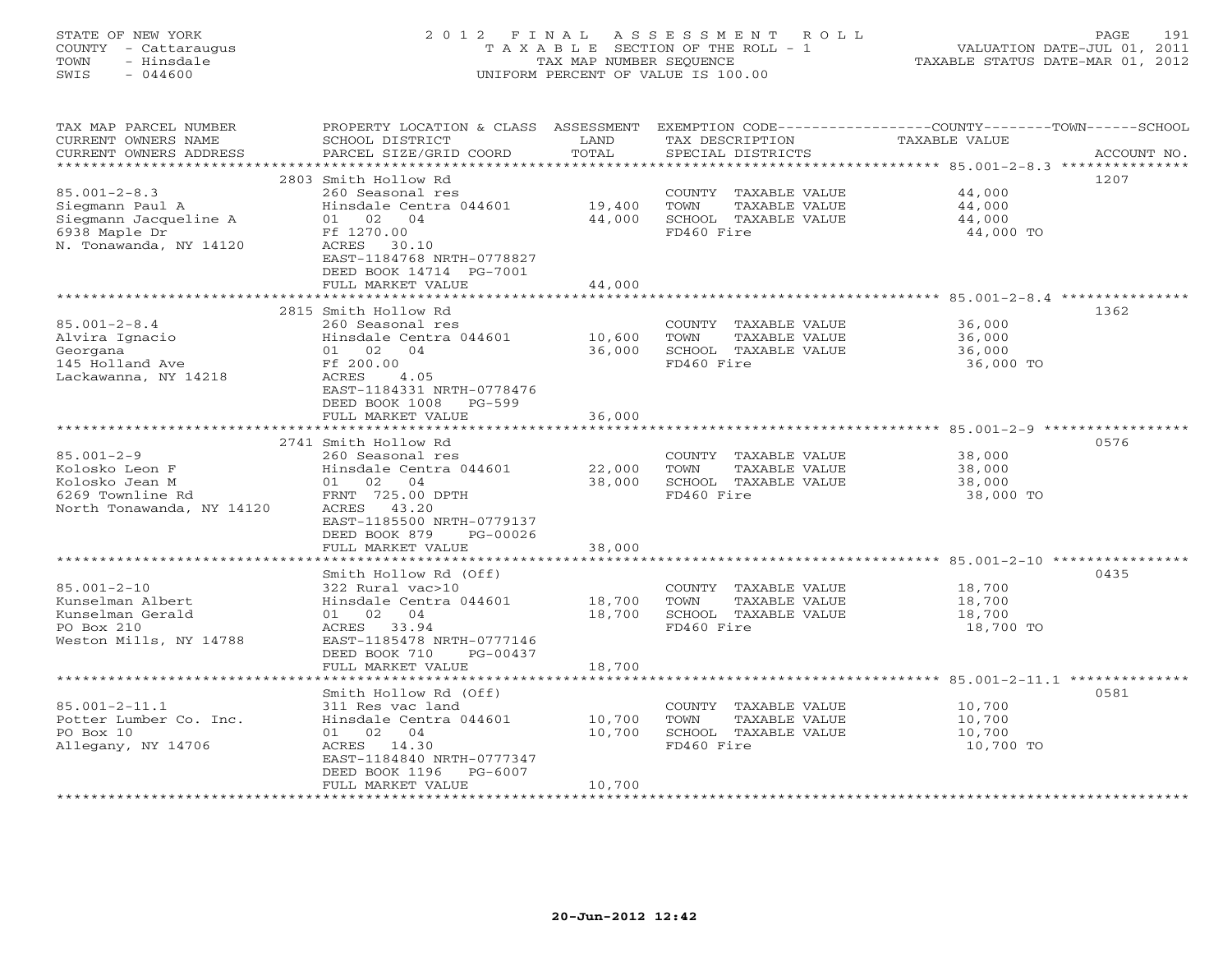# STATE OF NEW YORK 2 0 1 2 F I N A L A S S E S S M E N T R O L L PAGE 192 COUNTY - Cattaraugus T A X A B L E SECTION OF THE ROLL - 1 VALUATION DATE-JUL 01, 2011 TOWN - Hinsdale TAX MAP NUMBER SEQUENCE TAXABLE STATUS DATE-MAR 01, 2012 SWIS - 044600 UNIFORM PERCENT OF VALUE IS 100.00UNIFORM PERCENT OF VALUE IS 100.00

| TAX MAP PARCEL NUMBER<br>CURRENT OWNERS NAME<br>CURRENT OWNERS ADDRESS | SCHOOL DISTRICT<br>PARCEL SIZE/GRID COORD | LAND<br>TOTAL  | TAX DESCRIPTION<br>SPECIAL DISTRICTS | PROPERTY LOCATION & CLASS ASSESSMENT EXEMPTION CODE----------------COUNTY-------TOWN------SCHOOL<br>TAXABLE VALUE | ACCOUNT NO. |
|------------------------------------------------------------------------|-------------------------------------------|----------------|--------------------------------------|-------------------------------------------------------------------------------------------------------------------|-------------|
| ***********************                                                |                                           |                |                                      |                                                                                                                   |             |
|                                                                        | Smith Hollow Rd (Off)                     |                |                                      |                                                                                                                   | 1501        |
| $85.001 - 2 - 11.2$                                                    | 910 Priv forest                           |                | COUNTY TAXABLE VALUE                 | 10,100                                                                                                            |             |
| Potter Lumber Co                                                       | Hinsdale Centra 044601                    | 10,100         | TOWN<br>TAXABLE VALUE                | 10,100                                                                                                            |             |
| PO Box 10                                                              | 01 02 04                                  | 10,100         | SCHOOL TAXABLE VALUE                 | 10,100                                                                                                            |             |
| Allegany, NY 14706                                                     | ACRES 17.70<br>EAST-1184530 NRTH-0776892  |                | FD460 Fire                           | 10,100 TO                                                                                                         |             |
|                                                                        | DEED BOOK 00969 PG-00807                  |                |                                      |                                                                                                                   |             |
|                                                                        | FULL MARKET VALUE                         | 10,100         |                                      |                                                                                                                   |             |
|                                                                        |                                           |                |                                      |                                                                                                                   |             |
|                                                                        | Smith Hollow Rd (Off)                     |                |                                      |                                                                                                                   | 0132        |
| $85.001 - 2 - 12$                                                      | 322 Rural vac>10                          |                | COUNTY TAXABLE VALUE                 | 19,600                                                                                                            |             |
| Cash Ruth                                                              | Allegany-Limest 042001                    | 19,600         | TOWN<br>TAXABLE VALUE                | 19,600                                                                                                            |             |
| 717 W Henley St                                                        | 01 02 04                                  | 19,600         | SCHOOL TAXABLE VALUE                 | 19,600                                                                                                            |             |
| Olean, NY 14760                                                        | ACRES 38.45                               |                | FD460 Fire                           | 19,600 TO                                                                                                         |             |
|                                                                        | EAST-1183613 NRTH-0776876                 |                |                                      |                                                                                                                   |             |
|                                                                        | DEED BOOK 838<br>PG-00922                 |                |                                      |                                                                                                                   |             |
|                                                                        | FULL MARKET VALUE                         | 19,600         |                                      |                                                                                                                   |             |
|                                                                        |                                           |                |                                      |                                                                                                                   |             |
|                                                                        | 2943 Harrison Rd                          |                |                                      |                                                                                                                   | 0052        |
| $85.001 - 2 - 13$                                                      | 910 Priv forest                           |                | COUNTY TAXABLE VALUE                 | 26,300                                                                                                            |             |
| Potter Lumber Co Inc                                                   | Allegany-Limest 042001                    | 26,300         | TAXABLE VALUE<br>TOWN                | 26,300                                                                                                            |             |
| PO Box 10                                                              | 01 02 04                                  | 26,300         | SCHOOL TAXABLE VALUE                 | 26,300                                                                                                            |             |
| Allegany, NY 14706                                                     | ACRES 42.55                               |                | FD460 Fire                           | 26,300 TO                                                                                                         |             |
|                                                                        | EAST-1182281 NRTH-0776911                 |                |                                      |                                                                                                                   |             |
|                                                                        | DEED BOOK 00975 PG-00164                  |                |                                      |                                                                                                                   |             |
|                                                                        | FULL MARKET VALUE                         | 26,300         |                                      |                                                                                                                   |             |
|                                                                        |                                           |                |                                      |                                                                                                                   |             |
|                                                                        | 2948 Harrison Rd                          |                |                                      |                                                                                                                   | 0330        |
| $85.001 - 2 - 14.1$                                                    | 281 Multiple res                          |                | $CVET C/T$ 41131                     | 14,125<br>14,125                                                                                                  | $\Omega$    |
| Harrison Earl                                                          | Allegany-Limest 042001                    | 19,000 SR STAR | 41834                                | $\Omega$<br>$\Omega$                                                                                              | 56,500      |
| Harrison Rosemary                                                      | 01 02 04                                  |                | 56,500 COUNTY TAXABLE VALUE          | 42,375                                                                                                            |             |
| 2948 Harrison Rd                                                       | Ff 675.00                                 |                | TAXABLE VALUE<br>TOWN                | 42,375                                                                                                            |             |
| Allegany, NY 14706                                                     | ACRES 17.42                               |                | SCHOOL TAXABLE VALUE                 | $\overline{0}$                                                                                                    |             |
|                                                                        | EAST-1181261 NRTH-0077695                 |                | FD460 Fire                           | 56,500 TO                                                                                                         |             |
|                                                                        | DEED BOOK 467<br>PG-00062                 |                |                                      |                                                                                                                   |             |
|                                                                        | FULL MARKET VALUE                         | 56,500         |                                      |                                                                                                                   |             |
|                                                                        |                                           |                |                                      |                                                                                                                   |             |
|                                                                        | Smith Hollow Rd                           |                |                                      |                                                                                                                   | 0464        |
| $85.001 - 2 - 15.1$                                                    | 322 Rural vac>10                          |                | COUNTY TAXABLE VALUE                 | 26,300                                                                                                            |             |
| Potter Theodore D Jr                                                   | Allegany-Limest 042001                    | 26,300         | TOWN<br>TAXABLE VALUE                | 26,300                                                                                                            |             |
| 2955 Smith Hollow Rd                                                   | 01 02 04                                  | 26,300         | SCHOOL TAXABLE VALUE<br>FD460 Fire   | 26,300                                                                                                            |             |
| Allegany, NY 14706                                                     | FRNT 1970.00 DPTH<br>ACRES 64.30          |                |                                      | 26,300 TO                                                                                                         |             |
|                                                                        | EAST-1183296 NRTH-0778280                 |                |                                      |                                                                                                                   |             |
|                                                                        | PG-2002<br>DEED BOOK 104                  |                |                                      |                                                                                                                   |             |
|                                                                        | FULL MARKET VALUE                         | 26,300         |                                      |                                                                                                                   |             |
|                                                                        |                                           |                |                                      |                                                                                                                   |             |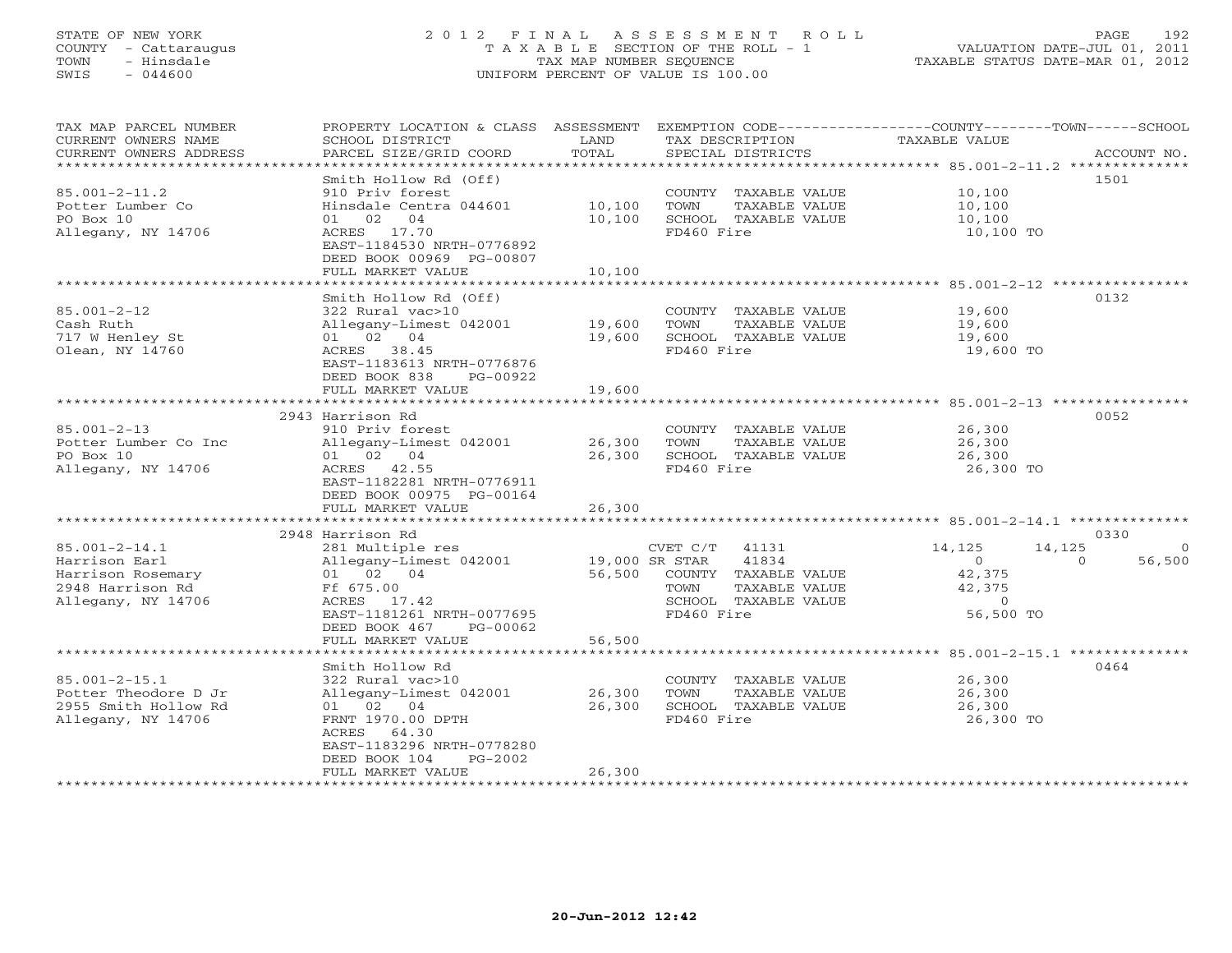# STATE OF NEW YORK 2 0 1 2 F I N A L A S S E S S M E N T R O L L PAGE 193 COUNTY - Cattaraugus T A X A B L E SECTION OF THE ROLL - 1 VALUATION DATE-JUL 01, 2011 TOWN - Hinsdale TAX MAP NUMBER SEQUENCE TAXABLE STATUS DATE-MAR 01, 2012 SWIS - 044600 UNIFORM PERCENT OF VALUE IS 100.00UNIFORM PERCENT OF VALUE IS 100.00

| TAX MAP PARCEL NUMBER<br>CURRENT OWNERS NAME                                                                 | PROPERTY LOCATION & CLASS ASSESSMENT EXEMPTION CODE----------------COUNTY-------TOWN------SCHOOL<br>SCHOOL DISTRICT                                                                          | LAND                     | TAX DESCRIPTION                                                                                          | TAXABLE VALUE                                                 |                                  |
|--------------------------------------------------------------------------------------------------------------|----------------------------------------------------------------------------------------------------------------------------------------------------------------------------------------------|--------------------------|----------------------------------------------------------------------------------------------------------|---------------------------------------------------------------|----------------------------------|
| CURRENT OWNERS ADDRESS<br>********************                                                               | PARCEL SIZE/GRID COORD                                                                                                                                                                       | TOTAL                    | SPECIAL DISTRICTS                                                                                        |                                                               | ACCOUNT NO.                      |
|                                                                                                              | 2955 Smith Hollow Rd                                                                                                                                                                         |                          |                                                                                                          |                                                               | 1263                             |
| $85.001 - 2 - 15.2$<br>Potter Theodore Jr<br>Judith Marie<br>2955 Smith Hollow Rd<br>Allegany, NY 14706      | 210 1 Family Res<br>Allegany-Limest 042001<br>01 02 04<br>Ff 1980.00<br>ACRES 27.00<br>EAST-1181834 NRTH-0778126<br>DEED BOOK 870<br>PG-00576                                                | 18,800<br>188,000        | RES STAR<br>41854<br>COUNTY TAXABLE VALUE<br>TOWN<br>TAXABLE VALUE<br>SCHOOL TAXABLE VALUE<br>FD460 Fire | $\circ$<br>188,000<br>188,000<br>158,000<br>188,000 TO        | $\Omega$<br>30,000               |
|                                                                                                              | FULL MARKET VALUE                                                                                                                                                                            | 188,000                  |                                                                                                          |                                                               |                                  |
|                                                                                                              |                                                                                                                                                                                              |                          |                                                                                                          |                                                               |                                  |
| $85.001 - 2 - 16$<br>Schreiber George J III<br>Schreiber Caroline R<br>2986 Smith Holw<br>Allegany, NY 14706 | 2986 Smith Hollow Rd<br>210 1 Family Res<br>Allegany-Limest 042001<br>01 02 04<br>FRNT 310.00 DPTH<br>ACRES<br>3.90<br>EAST-1181149 NRTH-0777656<br>DEED BOOK 748<br>PG-01104                | 10,500<br>126,700        | RES STAR<br>41854<br>COUNTY TAXABLE VALUE<br>TOWN<br>TAXABLE VALUE<br>SCHOOL TAXABLE VALUE<br>FD460 Fire | $\Omega$<br>126,700<br>126,700<br>96,700<br>126,700 TO        | 0133<br>$\cap$<br>30,000         |
|                                                                                                              | FULL MARKET VALUE                                                                                                                                                                            | 126,700                  |                                                                                                          |                                                               |                                  |
|                                                                                                              |                                                                                                                                                                                              |                          |                                                                                                          |                                                               |                                  |
| $85.001 - 2 - 17$                                                                                            | 2962 Smith Hollow Rd<br>210 1 Family Res                                                                                                                                                     |                          | $CVET C/T$ 41131                                                                                         | 16,375                                                        | 0006<br>16,375<br>$\overline{0}$ |
| Aderman Richard<br>2962 Smith Hollow Rd<br>Allegany, NY 14706                                                | Allegany-Limest 042001<br>01 02 04<br>FRNT 310.00 DPTH<br>ACRES<br>3.87<br>EAST-1181001 NRTH-0778314<br>DEED BOOK 579<br>$PG-224$                                                            | 10,400 SR STAR<br>65,500 | 41834<br>COUNTY TAXABLE VALUE<br>TOWN<br>TAXABLE VALUE<br>SCHOOL TAXABLE VALUE<br>FD460 Fire             | $\overline{O}$<br>49,125<br>49,125<br>3,300<br>65,500 TO      | 62,200<br>$\Omega$               |
|                                                                                                              | FULL MARKET VALUE                                                                                                                                                                            | 65,500                   |                                                                                                          |                                                               |                                  |
|                                                                                                              |                                                                                                                                                                                              |                          |                                                                                                          |                                                               |                                  |
|                                                                                                              | 2922 Smith Hollow Rd                                                                                                                                                                         |                          |                                                                                                          |                                                               | 0562                             |
| $85.001 - 2 - 19.1$<br>Giardini Anthony D<br>Jennifer Shelc)<br>2922 Smith Hollow Rd<br>Allegany, NY 14706   | 210 1 Family Res<br>Allegany-Limest 042001<br>01 02 04<br>Ff 3592.00<br>ACRES 103.76 BANK<br>023<br>EAST-1182509 NRTH-0779647<br>DEED BOOK 00953 PG-00975                                    | 32,700<br>198,000        | RES STAR 41854<br>COUNTY TAXABLE VALUE<br>TOWN<br>TAXABLE VALUE<br>SCHOOL TAXABLE VALUE<br>FD460 Fire    | $\overline{O}$<br>198,000<br>198,000<br>168,000<br>198,000 TO | 30,000<br>$\Omega$               |
|                                                                                                              | FULL MARKET VALUE                                                                                                                                                                            | 198,000                  |                                                                                                          |                                                               |                                  |
|                                                                                                              |                                                                                                                                                                                              |                          |                                                                                                          |                                                               |                                  |
| $85.001 - 2 - 19.2$<br>Dombeck Donald E<br>2966 Smith Hollow Rd<br>Allegany, NY 14706-9687                   | 2966 Smith Hollow Rd<br>210 1 Family Res<br>Allegany-Limest 042001<br>01 02 04<br>FRNT 358.00 DPTH<br>ACRES<br>$6.80$ BANK<br>023<br>EAST-1181192 NRTH-0778599<br>DEED BOOK 1029<br>$PG-728$ | 12,100<br>153,000        | 41854<br>RES STAR<br>COUNTY TAXABLE VALUE<br>TOWN<br>TAXABLE VALUE<br>SCHOOL TAXABLE VALUE<br>FD460 Fire | $\overline{0}$<br>153,000<br>153,000<br>123,000<br>153,000 TO | 0009<br>$\Omega$<br>30,000       |
|                                                                                                              | FULL MARKET VALUE                                                                                                                                                                            | 153,000                  |                                                                                                          |                                                               |                                  |
|                                                                                                              |                                                                                                                                                                                              |                          |                                                                                                          |                                                               |                                  |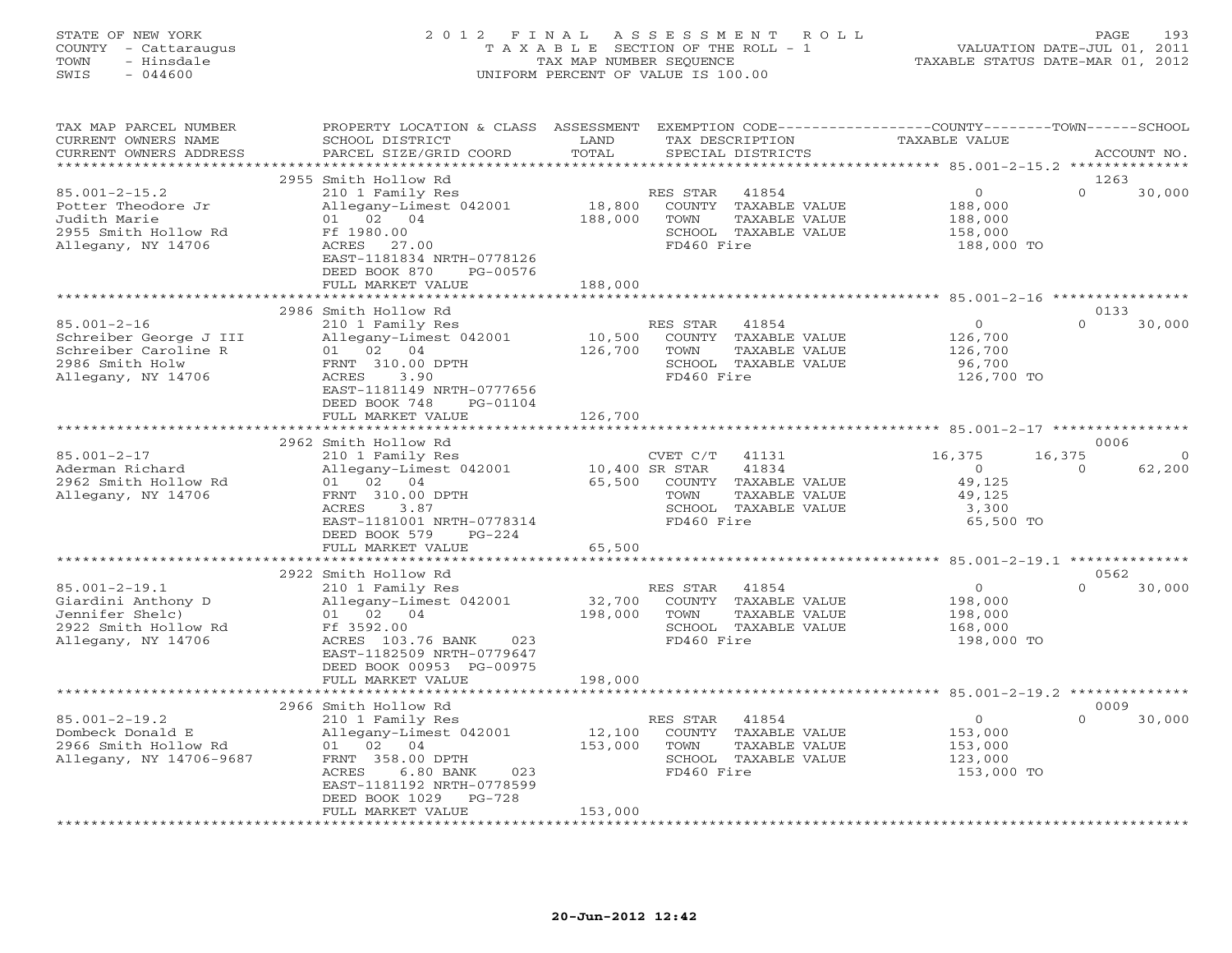# STATE OF NEW YORK 2 0 1 2 F I N A L A S S E S S M E N T R O L L PAGE 194 COUNTY - Cattaraugus T A X A B L E SECTION OF THE ROLL - 1 VALUATION DATE-JUL 01, 2011 TOWN - Hinsdale TAX MAP NUMBER SEQUENCE TAXABLE STATUS DATE-MAR 01, 2012 SWIS - 044600 UNIFORM PERCENT OF VALUE IS 100.00UNIFORM PERCENT OF VALUE IS 100.00

| TAX MAP PARCEL NUMBER<br>CURRENT OWNERS NAME<br>CURRENT OWNERS ADDRESS | PROPERTY LOCATION & CLASS ASSESSMENT<br>SCHOOL DISTRICT<br>PARCEL SIZE/GRID COORD | LAND<br>TOTAL     | TAX DESCRIPTION<br>SPECIAL DISTRICTS | EXEMPTION CODE-----------------COUNTY-------TOWN------SCHOOL<br>TAXABLE VALUE | ACCOUNT NO.                        |
|------------------------------------------------------------------------|-----------------------------------------------------------------------------------|-------------------|--------------------------------------|-------------------------------------------------------------------------------|------------------------------------|
| *********************                                                  | ***************************                                                       |                   |                                      |                                                                               |                                    |
|                                                                        | 3636 Union Valley Rd                                                              |                   |                                      |                                                                               | 0556                               |
| $85.002 - 1 - 1.1$                                                     | 260 Seasonal res                                                                  |                   | COUNTY TAXABLE VALUE                 | 58,700                                                                        |                                    |
| Bartz LLC                                                              | Hinsdale Centra 044601                                                            | 28,700            | TOWN<br>TAXABLE VALUE                | 58,700                                                                        |                                    |
| 3398 Buffalo Rd                                                        | 02/03/04<br>02<br>04                                                              | 58,700            | SCHOOL TAXABLE VALUE                 | 58,700                                                                        |                                    |
| Allegany, NY 14706                                                     | FRNT 1350.00 DPTH                                                                 |                   | FD460 Fire                           | 58,700 TO                                                                     |                                    |
|                                                                        | ACRES<br>76.45                                                                    |                   |                                      |                                                                               |                                    |
|                                                                        | EAST-1189022 NRTH-0784285                                                         |                   |                                      |                                                                               |                                    |
|                                                                        | DEED BOOK 15342 PG-8002                                                           |                   |                                      |                                                                               |                                    |
|                                                                        | FULL MARKET VALUE<br>**************                                               | 58,700            |                                      |                                                                               |                                    |
|                                                                        |                                                                                   |                   |                                      | ********** 85.002-1-1.2                                                       |                                    |
|                                                                        | Union Valley Rd                                                                   |                   |                                      |                                                                               | 1668                               |
| $85.002 - 1 - 1.2$<br>Miller Warren G                                  | 322 Rural vac>10                                                                  | 20,100            | COUNTY TAXABLE VALUE<br>TOWN         | 20,100                                                                        |                                    |
| 405 1/2 N 7th St                                                       | Hinsdale Centra 044601                                                            | 20,100            | TAXABLE VALUE                        | 20,100<br>20,100                                                              |                                    |
| Olean, NY 14760                                                        | 02/03/04<br>02<br>04<br>FRNT 1350.00 DPTH                                         |                   | SCHOOL TAXABLE VALUE<br>FD460 Fire   | 20,100 TO                                                                     |                                    |
|                                                                        | ACRES 33.55                                                                       |                   |                                      |                                                                               |                                    |
|                                                                        | EAST-1186355 NRTH-0784405                                                         |                   |                                      |                                                                               |                                    |
|                                                                        | DEED BOOK 9577<br>PG-3002                                                         |                   |                                      |                                                                               |                                    |
|                                                                        | FULL MARKET VALUE                                                                 | 20,100            |                                      |                                                                               |                                    |
|                                                                        | ******************                                                                |                   |                                      |                                                                               |                                    |
|                                                                        | 3539 Union Valley Rd                                                              |                   |                                      |                                                                               | 0234                               |
| $85.002 - 1 - 2.1$                                                     | 112 Dairy farm                                                                    |                   | 41854<br>RES STAR                    | $\Omega$                                                                      | $\Omega$<br>30,000                 |
| Skiver Jim                                                             | Hinsdale Centra 044601                                                            | 50,700            | COUNTY TAXABLE VALUE                 | 79,000                                                                        |                                    |
| 3539 Union Valley Rd                                                   | 04 02 04                                                                          | 79,000            | <b>TOWN</b><br>TAXABLE VALUE         | 79,000                                                                        |                                    |
| Olean, NY 14760                                                        | Gas Well Not Working                                                              |                   | SCHOOL TAXABLE VALUE                 | 49,000                                                                        |                                    |
|                                                                        | Has Trl On Land                                                                   |                   | FD460 Fire                           | 79,000 TO                                                                     |                                    |
|                                                                        | ACRES<br>76.00                                                                    |                   |                                      |                                                                               |                                    |
|                                                                        | EAST-1187640 NRTH-0783481                                                         |                   |                                      |                                                                               |                                    |
|                                                                        | DEED BOOK 1008<br>$PG-207$                                                        |                   |                                      |                                                                               |                                    |
|                                                                        | FULL MARKET VALUE                                                                 | 79,000<br>******* |                                      | ************** 85.002-1-2.2 ****************                                  |                                    |
|                                                                        | 3597 Union Valley Rd                                                              |                   |                                      |                                                                               | 1112                               |
| $85.002 - 1 - 2.2$                                                     | 210 1 Family Res                                                                  |                   | RES STAR<br>41854                    | $\circ$                                                                       | $\Omega$<br>30,000                 |
| Tuttle Deanna J                                                        | Hinsdale Centra 044601                                                            | 7,300             | COUNTY<br>TAXABLE VALUE              | 54,000                                                                        |                                    |
| 3597 Union Valley Rd                                                   | 04 02 04                                                                          | 54,000            | TOWN<br>TAXABLE VALUE                | 54,000                                                                        |                                    |
| Olean, NY 14760                                                        | FRNT 313.00 DPTH 115.00                                                           |                   | SCHOOL TAXABLE VALUE                 | 24,000                                                                        |                                    |
|                                                                        | EAST-1187869 NRTH-0783993                                                         |                   | FD460 Fire                           | 54,000 TO                                                                     |                                    |
|                                                                        | DEED BOOK 793<br>PG-00920                                                         |                   |                                      |                                                                               |                                    |
|                                                                        | FULL MARKET VALUE                                                                 | 54,000            |                                      |                                                                               |                                    |
|                                                                        | ***********************                                                           |                   | *********************                |                                                                               | $85.002 - 1 - 2.4$ *************** |
|                                                                        | 3561 Union Valley Rd                                                              |                   |                                      |                                                                               | 1689                               |
| $85.002 - 1 - 2.4$                                                     | 270 Mfg housing                                                                   |                   | COUNTY TAXABLE VALUE                 | 17,000                                                                        |                                    |
| Powley Catherine                                                       | Hinsdale Centra 044601                                                            | 7,000             | TOWN<br>TAXABLE VALUE                | 17,000                                                                        |                                    |
| 3561 Union Valley Rd                                                   | 04 02 04                                                                          | 17,000            | SCHOOL TAXABLE VALUE                 | 17,000                                                                        |                                    |
| Olean, NY 14760                                                        | Gas Well Not Working                                                              |                   | FD460 Fire                           | 17,000 TO                                                                     |                                    |
|                                                                        | Has Trl On Land                                                                   |                   |                                      |                                                                               |                                    |
|                                                                        | ACRES<br>0.89                                                                     |                   |                                      |                                                                               |                                    |
|                                                                        | EAST-1188167 NRTH-0783417<br>DEED BOOK 12199 PG-4001                              |                   |                                      |                                                                               |                                    |
|                                                                        | FULL MARKET VALUE                                                                 | 17,000            |                                      |                                                                               |                                    |
|                                                                        |                                                                                   |                   |                                      |                                                                               |                                    |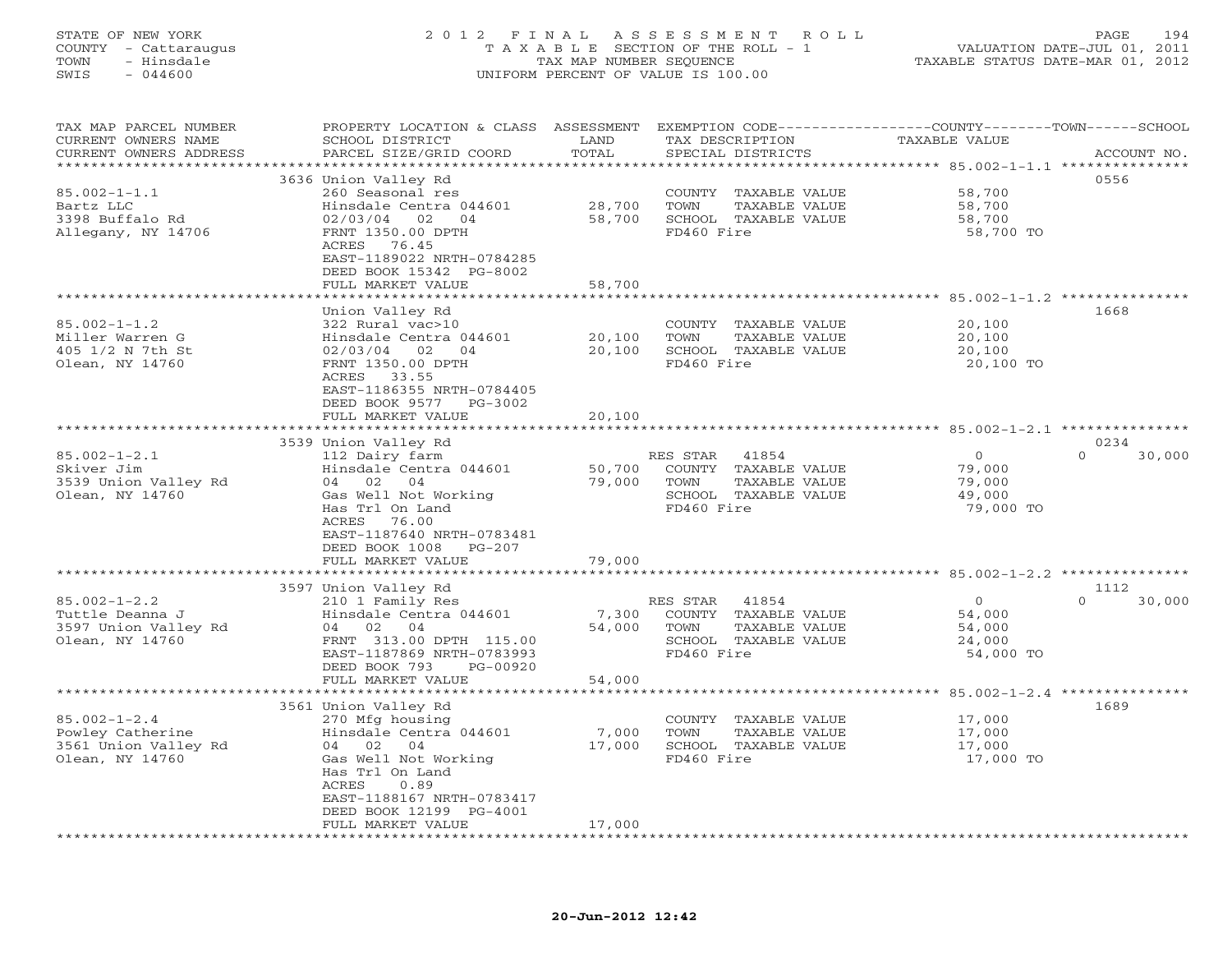# STATE OF NEW YORK 2 0 1 2 F I N A L A S S E S S M E N T R O L L PAGE 195 COUNTY - Cattaraugus T A X A B L E SECTION OF THE ROLL - 1 VALUATION DATE-JUL 01, 2011 TOWN - Hinsdale TAX MAP NUMBER SEQUENCE TAXABLE STATUS DATE-MAR 01, 2012 SWIS - 044600 UNIFORM PERCENT OF VALUE IS 100.00UNIFORM PERCENT OF VALUE IS 100.00

| EXEMPTION CODE-----------------COUNTY-------TOWN------SCHOOL<br>TAX MAP PARCEL NUMBER<br>ASSESSMENT<br>PROPERTY LOCATION & CLASS<br>CURRENT OWNERS NAME<br>SCHOOL DISTRICT<br>LAND<br>TAX DESCRIPTION<br>TAXABLE VALUE<br>TOTAL<br>CURRENT OWNERS ADDRESS<br>PARCEL SIZE/GRID COORD<br>SPECIAL DISTRICTS |                      | ACCOUNT NO. |
|----------------------------------------------------------------------------------------------------------------------------------------------------------------------------------------------------------------------------------------------------------------------------------------------------------|----------------------|-------------|
| 1761 Pennsylvania Rd & Fay Hol                                                                                                                                                                                                                                                                           | 0714                 |             |
| $85.002 - 1 - 3.1$<br>RES ST MH 41864<br>$\circ$<br>270 Mfg housing<br>Hinsdale Centra 044601<br>25,300<br>COUNTY TAXABLE VALUE<br>29,000<br>Tuttle Richard L                                                                                                                                            | $\Omega$             | 3,700       |
| 12 02<br>04<br>29,000<br>1649 Camel Back Ln<br>TOWN<br>TAXABLE VALUE<br>29,000                                                                                                                                                                                                                           |                      |             |
| 85.002-1-3.1 combined wit<br>Olean, NY 14760<br>SCHOOL TAXABLE VALUE<br>25,300                                                                                                                                                                                                                           |                      |             |
| Kelly mobile<br>FD460 Fire<br>29,000 TO<br>FRNT 450.00 DPTH<br>53.60<br>ACRES<br>EAST-1195828 NRTH-0783134<br>DEED BOOK 15187 PG-9001                                                                                                                                                                    |                      |             |
| 29,000<br>FULL MARKET VALUE                                                                                                                                                                                                                                                                              |                      |             |
|                                                                                                                                                                                                                                                                                                          |                      |             |
| Fay Hollow Rd                                                                                                                                                                                                                                                                                            | 0552                 |             |
| $85.002 - 1 - 3.2$<br>5,000<br>311 Res vac land<br>COUNTY TAXABLE VALUE                                                                                                                                                                                                                                  |                      |             |
| Mott Phillip L<br>Hinsdale Centra 044601<br>5,000<br>TOWN<br>TAXABLE VALUE<br>5,000                                                                                                                                                                                                                      |                      |             |
| 3591 Fay Hollow Rd<br>02 02 04<br>5,000<br>SCHOOL TAXABLE VALUE<br>5,000                                                                                                                                                                                                                                 |                      |             |
| FRNT 236.00 DPTH 140.00<br>Hinsdale, NY 14743<br>FD460 Fire<br>5,000 TO<br>EAST-1193782 NRTH-0784267<br>DEED BOOK 00980 PG-00779                                                                                                                                                                         |                      |             |
| FULL MARKET VALUE<br>5,000                                                                                                                                                                                                                                                                               |                      |             |
|                                                                                                                                                                                                                                                                                                          |                      |             |
| 3617 Fay Hollow Rd                                                                                                                                                                                                                                                                                       | 0713                 |             |
| $85.002 - 1 - 3.3$<br>270 Mfg housing<br>COUNTY TAXABLE VALUE<br>17,200                                                                                                                                                                                                                                  |                      |             |
| Phillips Douglas<br>Hinsdale Centra 044601<br>6,000<br>17,200<br>TOWN<br>TAXABLE VALUE                                                                                                                                                                                                                   |                      |             |
| 115 Irving St<br>02 02 04<br>17,200<br>SCHOOL TAXABLE VALUE<br>17,200<br>FRNT 200.00 DPTH 111.00<br>Olean, NY 14760                                                                                                                                                                                      |                      |             |
| EAST-1193526 NRTH-0784513                                                                                                                                                                                                                                                                                |                      |             |
| DEED BOOK 3368<br>PG-5006                                                                                                                                                                                                                                                                                |                      |             |
| FULL MARKET VALUE<br>17,200                                                                                                                                                                                                                                                                              |                      |             |
|                                                                                                                                                                                                                                                                                                          |                      |             |
| 3621 Fay Hollow Rd                                                                                                                                                                                                                                                                                       | 1004                 |             |
| $85.002 - 1 - 3.5$<br>416 Mfg hsing pk<br>SR STAR<br>41834<br>$\circ$<br>$\Omega$                                                                                                                                                                                                                        | $\Omega$<br>$\Omega$ | 15,000      |
| 79,000 RES STAR<br>41854<br>Harwood Douglas E<br>Hinsdale Centra 044601                                                                                                                                                                                                                                  |                      | 27,000      |
| Harwood Judith<br>$02/12$ 02 04<br>136,000<br>COUNTY TAXABLE VALUE<br>136,000                                                                                                                                                                                                                            |                      |             |
| 3122 Pennsylvania Rd<br>3 pads 3 mobiles<br>TOWN<br>TAXABLE VALUE<br>136,000                                                                                                                                                                                                                             |                      |             |
| Olean, NY 14760<br>FRNT 115.00 DPTH<br>SCHOOL TAXABLE VALUE<br>94,000<br>FD460 Fire                                                                                                                                                                                                                      |                      |             |
| ACRES 112.71<br>136,000 TO<br>EAST-1191773 NRTH-0783999                                                                                                                                                                                                                                                  |                      |             |
| DEED BOOK 798<br>PG-00859                                                                                                                                                                                                                                                                                |                      |             |
| 136,000<br>FULL MARKET VALUE                                                                                                                                                                                                                                                                             |                      |             |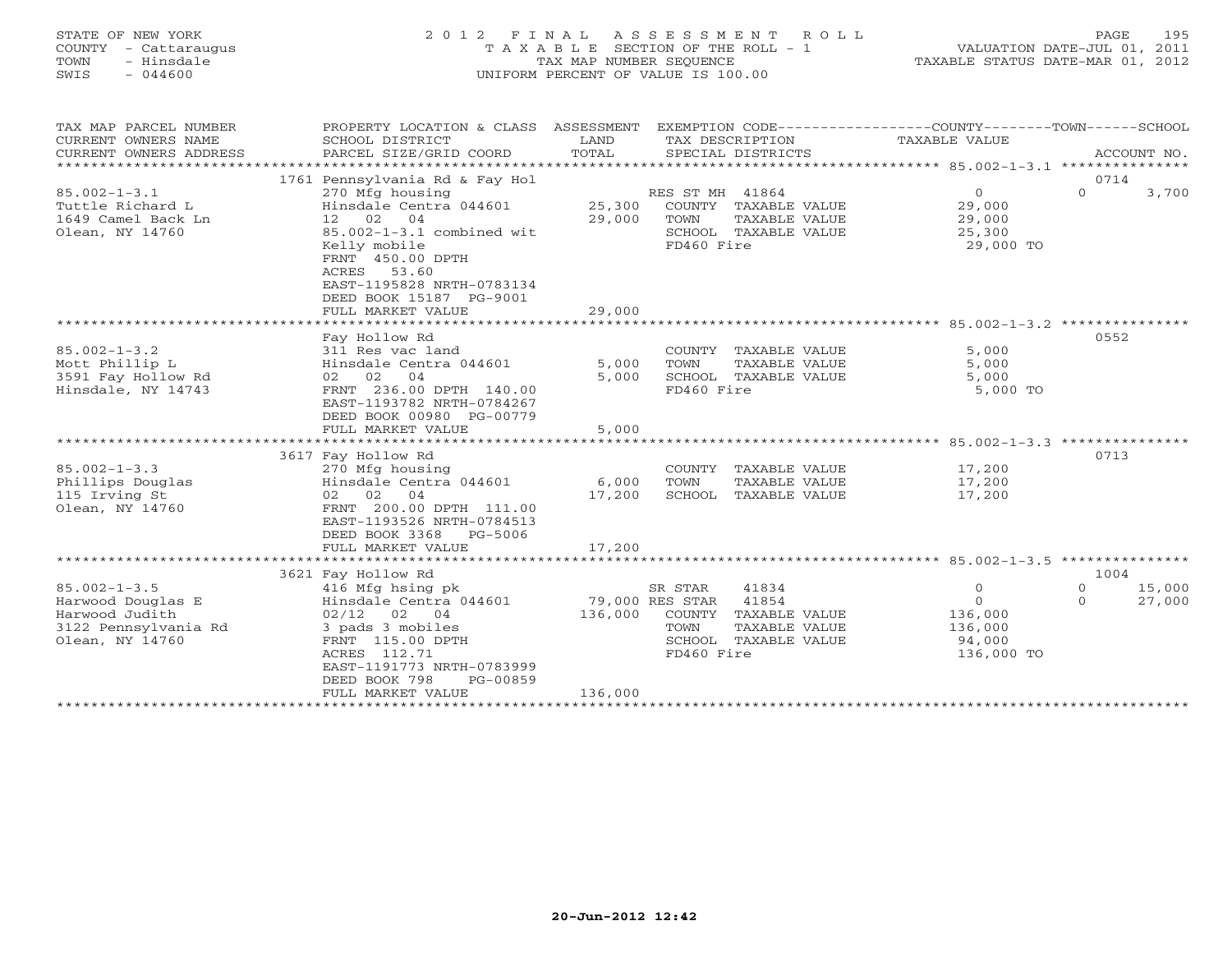# STATE OF NEW YORK 2 0 1 2 F I N A L A S S E S S M E N T R O L L PAGE 196 COUNTY - Cattaraugus T A X A B L E SECTION OF THE ROLL - 1 VALUATION DATE-JUL 01, 2011 TOWN - Hinsdale TAX MAP NUMBER SEQUENCE TAXABLE STATUS DATE-MAR 01, 2012 SWIS - 044600 UNIFORM PERCENT OF VALUE IS 100.00

| TAX MAP PARCEL NUMBER<br>CURRENT OWNERS NAME<br>CURRENT OWNERS ADDRESS | PROPERTY LOCATION & CLASS ASSESSMENT<br>SCHOOL DISTRICT<br>PARCEL SIZE/GRID COORD | LAND<br>TOTAL  | EXEMPTION CODE-----------------COUNTY-------TOWN------SCHOOL<br>TAX DESCRIPTION<br>SPECIAL DISTRICTS | TAXABLE VALUE      | ACCOUNT NO.                         |
|------------------------------------------------------------------------|-----------------------------------------------------------------------------------|----------------|------------------------------------------------------------------------------------------------------|--------------------|-------------------------------------|
|                                                                        |                                                                                   |                |                                                                                                      |                    |                                     |
| $85.002 - 1 - 3.7$                                                     | 3537 Fay Hollow Rd<br>270 Mfg housing                                             |                | WVET C/T 41121                                                                                       | 4,710              | 1239<br>4,710<br>$\overline{0}$     |
| Lockwood Richard                                                       | Hinsdale Centra 044601 6,000 DVET C/T<br>12 02 04                                 |                | 41141                                                                                                | 7,850              | $\Omega$<br>7,850<br>$\overline{0}$ |
| 3537 Fay Hollow Rd<br>Hinsdale, NY 14743-9759                          | FRNT 175.00 DPTH 125.00                                                           |                | 41854<br>31,400 RES STAR<br>COUNTY TAXABLE VALUE                                                     | $\Omega$<br>18,840 | 30,000                              |
|                                                                        | EAST-1194961 NRTH-0783350                                                         |                | TOWN<br>TAXABLE VALUE                                                                                | 18,840             |                                     |
|                                                                        | DEED BOOK 00933 PG-00241                                                          |                | SCHOOL TAXABLE VALUE                                                                                 | 1,400              |                                     |
|                                                                        | FULL MARKET VALUE                                                                 |                | 31,400 FD460 Fire                                                                                    | 31,400 TO          |                                     |
|                                                                        | 3531 Fay Hollow Rd                                                                |                |                                                                                                      |                    | 1240                                |
| $85.002 - 1 - 3.8$                                                     | 270 Mfg housing                                                                   |                | COUNTY TAXABLE VALUE                                                                                 | 12,000             |                                     |
| Lockwood Beth A                                                        | Hinsdale Centra 044601                                                            | 4,900          | TOWN<br>TAXABLE VALUE                                                                                | 12,000             |                                     |
| 3521 Fay Hollow Rd                                                     | 12 02 04                                                                          | 12,000         | SCHOOL TAXABLE VALUE                                                                                 | 12,000             |                                     |
| Hinsdale, NY 14743                                                     | FRNT 125.00 DPTH 125.00                                                           |                | FD460 Fire                                                                                           | 12,000 TO          |                                     |
|                                                                        | EAST-1195108 NRTH-0783313                                                         |                |                                                                                                      |                    |                                     |
|                                                                        | DEED BOOK 15697 PG-4001                                                           |                |                                                                                                      |                    |                                     |
|                                                                        | FULL MARKET VALUE                                                                 | 12,000         |                                                                                                      |                    |                                     |
|                                                                        |                                                                                   |                |                                                                                                      |                    |                                     |
|                                                                        | 3527 Fay Hollow Rd                                                                |                |                                                                                                      |                    | 1241                                |
| $85.002 - 1 - 3.9$                                                     | 312 Vac w/imprv                                                                   |                | COUNTY TAXABLE VALUE                                                                                 | 5,400              |                                     |
| Lockwood Wade<br>PO Box 201618                                         | Hinsdale Centra 044601<br>12 02 04                                                | 4,900<br>5,400 | TOWN<br>TAXABLE VALUE<br>SCHOOL TAXABLE VALUE                                                        | 5,400<br>5,400     |                                     |
| Cartersville, GA 30120                                                 | FRNT 125.00 DPTH 125.00                                                           |                | FD460 Fire                                                                                           | 5,400 TO           |                                     |
|                                                                        | EAST-1195230 NRTH-0783282                                                         |                |                                                                                                      |                    |                                     |
|                                                                        | DEED BOOK 00933 PG-00235                                                          |                |                                                                                                      |                    |                                     |
|                                                                        | FULL MARKET VALUE                                                                 | 5,400          |                                                                                                      |                    |                                     |
|                                                                        |                                                                                   |                |                                                                                                      |                    |                                     |
|                                                                        | 3521 Fay Hollow Rd                                                                |                |                                                                                                      |                    | 1325                                |
| $85.002 - 1 - 3.10$                                                    | 270 Mfg housing                                                                   |                | RES STAR<br>41854                                                                                    | $\overline{0}$     | 18,000<br>$\Omega$                  |
| Lockwood Beth Ann                                                      | z70 Mig nousing<br>Hinsdale Centra 044601                                         | 6,800          | COUNTY TAXABLE VALUE                                                                                 | 18,000             |                                     |
| 3521 Fay Hollow Rd                                                     | 12 02 04                                                                          | 18,000         | TOWN<br>TAXABLE VALUE                                                                                | 18,000             |                                     |
| Hinsdale, NY 14743                                                     | FRNT 175.00 DPTH 175.00                                                           |                | SCHOOL TAXABLE VALUE                                                                                 | $\Omega$           |                                     |
|                                                                        | EAST-1195375 NRTH-0783244                                                         |                | FD460 Fire                                                                                           | 18,000 TO          |                                     |
|                                                                        | DEED BOOK 00933 PG-00237<br>FULL MARKET VALUE                                     | 18,000         |                                                                                                      |                    |                                     |
|                                                                        |                                                                                   |                |                                                                                                      |                    |                                     |
|                                                                        | 1766 Fay Hollow Rd                                                                |                |                                                                                                      |                    | 1416                                |
| $85.002 - 1 - 3.12$                                                    | 270 Mfg housing                                                                   |                | 41854<br>RES STAR                                                                                    | 0                  | $\Omega$<br>28,000                  |
| Mabee Kandace L                                                        | Hinsdale Centra 044601                                                            | 4,600          | COUNTY TAXABLE VALUE                                                                                 | 28,000             |                                     |
| 1766 Fay Hollow Rd                                                     | 12 02 04                                                                          | 28,000         | TOWN<br>TAXABLE VALUE                                                                                | 28,000             |                                     |
| Hinsdale, NY 14743                                                     | FRNT 200.00 DPTH 70.00                                                            |                | SCHOOL TAXABLE VALUE                                                                                 | $\Omega$           |                                     |
|                                                                        | EAST-1196649 NRTH-0783550                                                         |                | FD460 Fire                                                                                           | 28,000 TO          |                                     |
|                                                                        | DEED BOOK 00981 PG-00661                                                          |                |                                                                                                      |                    |                                     |
|                                                                        | FULL MARKET VALUE                                                                 | 28,000         |                                                                                                      |                    |                                     |
|                                                                        |                                                                                   |                |                                                                                                      |                    |                                     |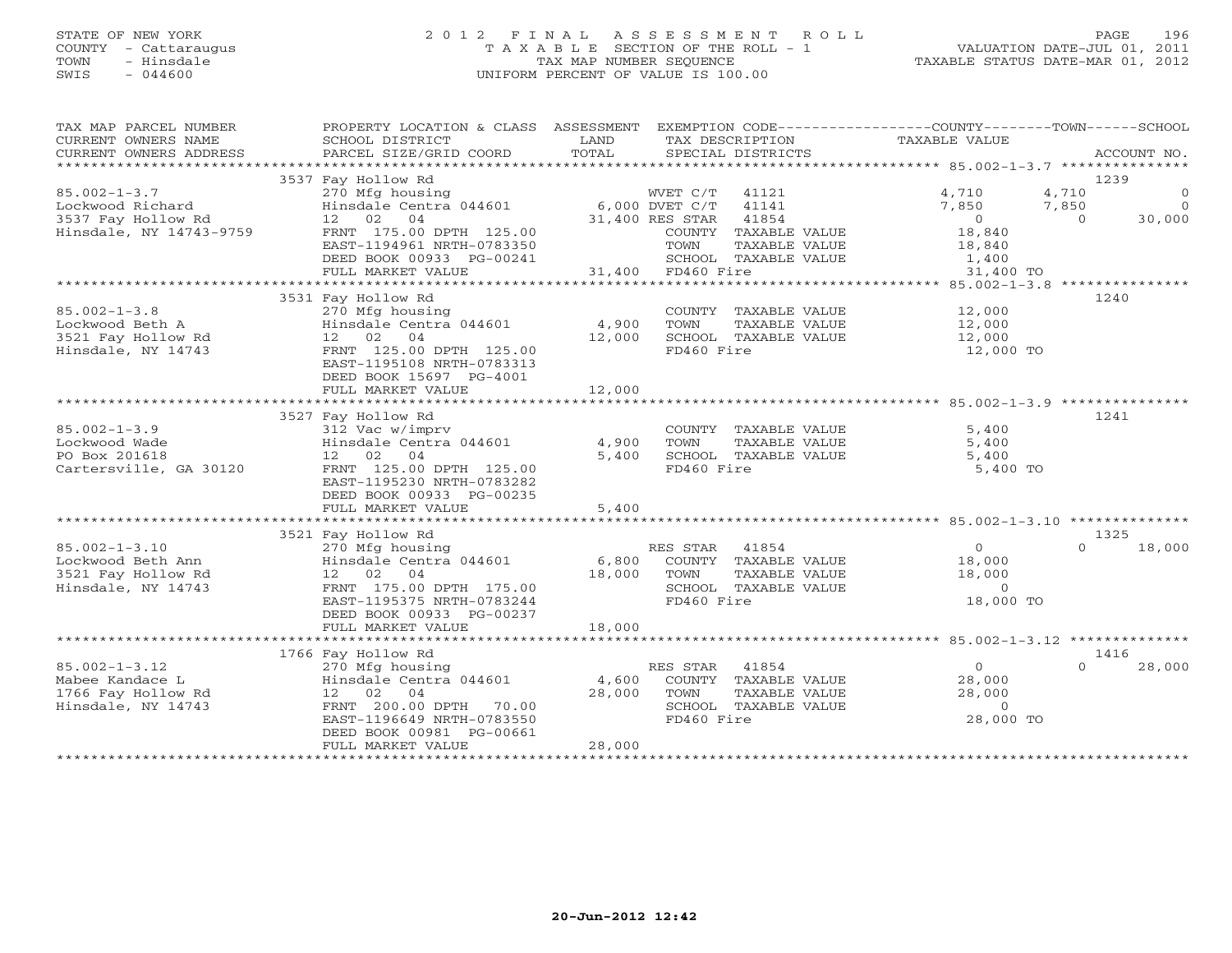# STATE OF NEW YORK 2 0 1 2 F I N A L A S S E S S M E N T R O L L PAGE 197 COUNTY - Cattaraugus T A X A B L E SECTION OF THE ROLL - 1 VALUATION DATE-JUL 01, 2011 TOWN - Hinsdale TAX MAP NUMBER SEQUENCE TAXABLE STATUS DATE-MAR 01, 2012 SWIS - 044600 UNIFORM PERCENT OF VALUE IS 100.00UNIFORM PERCENT OF VALUE IS 100.00

| TAX MAP PARCEL NUMBER<br>CURRENT OWNERS NAME<br>CURRENT OWNERS ADDRESS                              | PROPERTY LOCATION & CLASS ASSESSMENT<br>SCHOOL DISTRICT<br>PARCEL SIZE/GRID COORD                                                                                                                    | LAND<br>TOTAL                     | EXEMPTION CODE-----------------COUNTY-------TOWN------SCHOOL<br>TAX DESCRIPTION<br>SPECIAL DISTRICTS                                        | <b>TAXABLE VALUE</b>                                                         |                                | ACCOUNT NO.                          |
|-----------------------------------------------------------------------------------------------------|------------------------------------------------------------------------------------------------------------------------------------------------------------------------------------------------------|-----------------------------------|---------------------------------------------------------------------------------------------------------------------------------------------|------------------------------------------------------------------------------|--------------------------------|--------------------------------------|
| *********************                                                                               |                                                                                                                                                                                                      |                                   |                                                                                                                                             |                                                                              |                                |                                      |
| $85.002 - 1 - 4$<br>Mott Phillip L Jr<br>Mott Susan L<br>3591 Fay Hollow Rd<br>Hinsdale, NY 14743   | 3591 Fay Hollow Rd<br>210 1 Family Res<br>Hinsdale Centra 044601<br>02 02 04<br>FRNT 120.00 DPTH 140.00<br>BANK<br>005<br>EAST-1193871 NRTH-0784141<br>DEED BOOK 00981 PG-00866<br>FULL MARKET VALUE | 5,100<br>67,000<br>67,000         | SR STAR<br>41834<br>COUNTY TAXABLE VALUE<br>TOWN<br>TAXABLE VALUE<br>SCHOOL TAXABLE VALUE<br>FD460 Fire                                     | $\overline{0}$<br>67,000<br>67,000<br>4,800<br>67,000 TO                     | $\Omega$                       | 0909<br>62,200                       |
|                                                                                                     | **************************                                                                                                                                                                           |                                   |                                                                                                                                             |                                                                              |                                |                                      |
| $85.002 - 1 - 5$<br>Burnett Douglas L<br>Burnett Shavonne<br>PO Box 163<br>Hinsdale, NY 14743       | 3585 Fay Hollow Rd<br>210 1 Family Res<br>Hinsdale Centra 044601<br>02 02 04<br>FRNT 175.00 DPTH 140.00<br>EAST-1193974 NRTH-0784044<br>DEED BOOK 1018 PG-52                                         | 6,300<br>71,000                   | RES STAR<br>41854<br>COUNTY TAXABLE VALUE<br>TOWN<br>TAXABLE VALUE<br>SCHOOL TAXABLE VALUE<br>FD460 Fire                                    | $\overline{0}$<br>71,000<br>71,000<br>41,000<br>71,000 TO                    | $\Omega$                       | 0421<br>30,000                       |
|                                                                                                     | FULL MARKET VALUE                                                                                                                                                                                    | 71,000                            |                                                                                                                                             |                                                                              |                                |                                      |
|                                                                                                     |                                                                                                                                                                                                      |                                   |                                                                                                                                             |                                                                              |                                |                                      |
| $85.002 - 1 - 6$<br>Milks John E<br>3606 Fay Hollow Rd<br>Hinsdale, NY 14743                        | 3606 Fay Hollow Rd<br>280 Res Multiple<br>Hinsdale Centra 044601<br>12 03 04<br>FRNT 550.00 DPTH<br>ACRES<br>3.10<br>EAST-1193901 NRTH-0784423<br>DEED BOOK 679<br>PG-00079<br>FULL MARKET VALUE     | 16,900 SR STAR<br>111,500         | CW_15_VET/ 41161<br>41834<br>111,500 RES ST MH 41864<br>COUNTY TAXABLE VALUE<br>TOWN<br>TAXABLE VALUE<br>SCHOOL TAXABLE VALUE<br>FD460 Fire | 12,000<br>$\circ$<br>$\Omega$<br>99,500<br>99,500<br>19,300<br>111,500 TO    | 12,000<br>$\Omega$<br>$\Omega$ | 0526<br>$\Omega$<br>62,200<br>30,000 |
|                                                                                                     | **************************                                                                                                                                                                           |                                   |                                                                                                                                             |                                                                              |                                |                                      |
|                                                                                                     | 3566 Fay Hollow Rd                                                                                                                                                                                   |                                   |                                                                                                                                             |                                                                              |                                | 0038                                 |
| $85.002 - 1 - 7$<br>Bell Robert<br>Bell Annette<br>3566 Fay Holw<br>Hinsdale, NY 14743              | 210 1 Family Res<br>Hinsdale Centra 044601<br>12 02 04<br>FRNT 890.00 DPTH<br>ACRES 19.30<br>EAST-1194549 NRTH-0784178<br>DEED BOOK 738<br>$PG-26$                                                   | 17,100 DVET C/T<br>94,000 SR STAR | CVET C/T<br>41131<br>41141<br>41834<br>COUNTY TAXABLE VALUE<br>TOWN<br>TAXABLE VALUE<br>SCHOOL TAXABLE VALUE<br>FD460 Fire                  | 20,000<br>4,700<br>$\overline{0}$<br>69,300<br>69,300<br>31,800<br>94,000 TO | 20,000<br>4,700<br>$\Omega$    | $\Omega$<br>$\Omega$<br>62,200       |
|                                                                                                     | FULL MARKET VALUE                                                                                                                                                                                    | 94,000                            |                                                                                                                                             |                                                                              |                                |                                      |
|                                                                                                     | 3510 Fay Hollow Rd                                                                                                                                                                                   |                                   |                                                                                                                                             |                                                                              |                                | 1219                                 |
| $85.002 - 1 - 8.2$<br>Delong Harley F<br>Delong Donna L<br>3510 Fay Hollow Rd<br>Hinsdale, NY 14743 | 210 1 Family Res<br>Hinsdale Centra 044601<br>12 03 02<br>Ff 783.00<br>ACRES<br>24.40<br>EAST-1195504 NRTH-0783909                                                                                   | 18,300<br>143,000                 | RES STAR<br>41854<br>COUNTY TAXABLE VALUE<br>TOWN<br>TAXABLE VALUE<br>SCHOOL TAXABLE VALUE<br>FD460 Fire                                    | $\overline{0}$<br>143,000<br>143,000<br>113,000<br>143,000 TO                | $\Omega$                       | 30,000                               |
|                                                                                                     | DEED BOOK 843<br>PG-00156<br>FULL MARKET VALUE                                                                                                                                                       | 143,000                           |                                                                                                                                             |                                                                              |                                |                                      |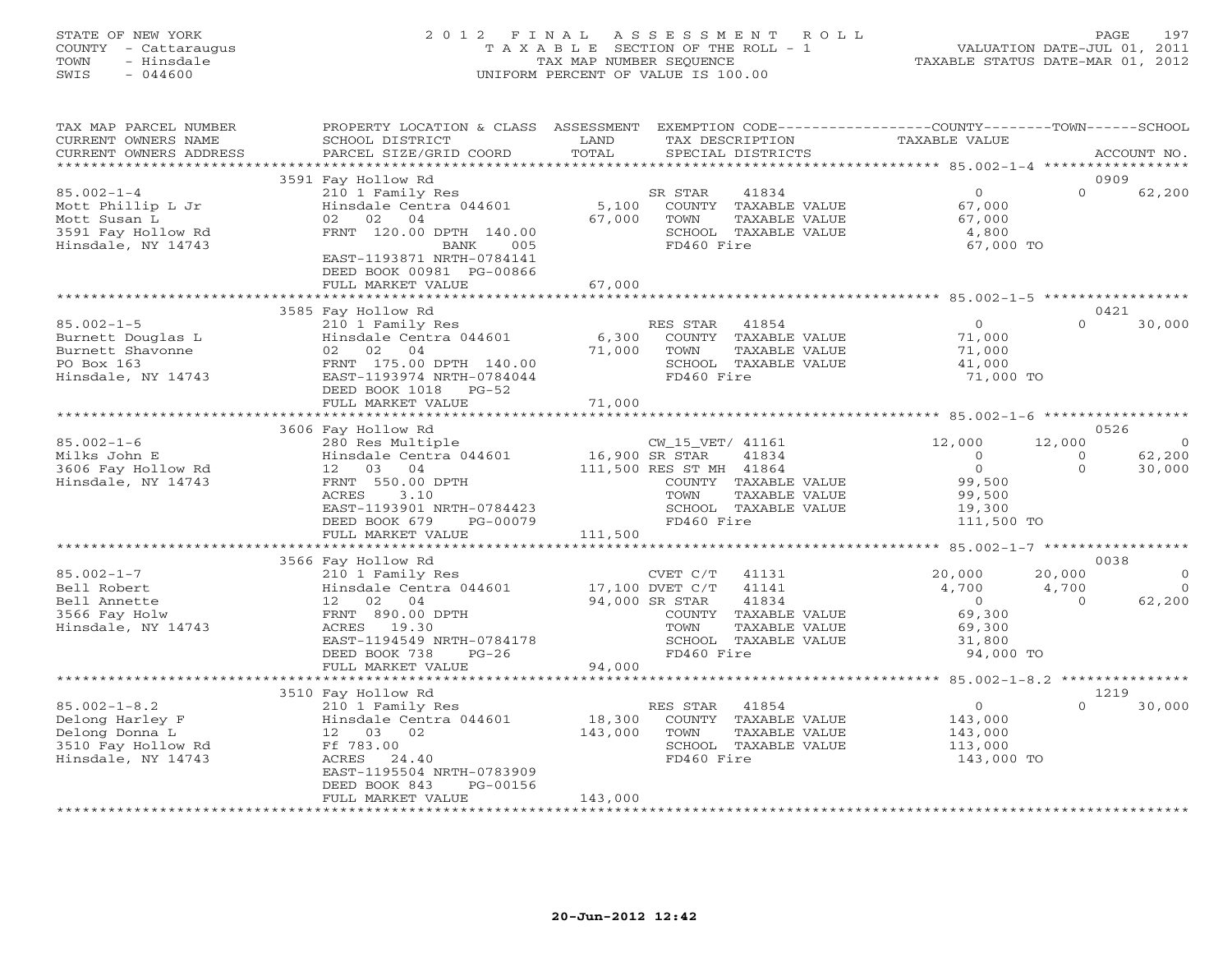# STATE OF NEW YORK 2 0 1 2 F I N A L A S S E S S M E N T R O L L PAGE 198 COUNTY - Cattaraugus T A X A B L E SECTION OF THE ROLL - 1 VALUATION DATE-JUL 01, 2011 TOWN - Hinsdale TAX MAP NUMBER SEQUENCE TAXABLE STATUS DATE-MAR 01, 2012 SWIS - 044600 UNIFORM PERCENT OF VALUE IS 100.00UNIFORM PERCENT OF VALUE IS 100.00

| TAX MAP PARCEL NUMBER<br>CURRENT OWNERS NAME<br>CURRENT OWNERS ADDRESS                           | PROPERTY LOCATION & CLASS ASSESSMENT<br>SCHOOL DISTRICT<br>PARCEL SIZE/GRID COORD                                                                                                                                              | LAND<br>TOTAL              | TAX DESCRIPTION<br>SPECIAL DISTRICTS                                                                     | EXEMPTION CODE-----------------COUNTY-------TOWN------SCHOOL<br>TAXABLE VALUE<br>ACCOUNT NO. |
|--------------------------------------------------------------------------------------------------|--------------------------------------------------------------------------------------------------------------------------------------------------------------------------------------------------------------------------------|----------------------------|----------------------------------------------------------------------------------------------------------|----------------------------------------------------------------------------------------------|
|                                                                                                  |                                                                                                                                                                                                                                | * * * * * * * *            |                                                                                                          | ********** 85.002-1-8.3 ***************                                                      |
| $85.002 - 1 - 8.3$<br>Delong Kara L<br>3510 Fay Hollow Rd<br>Hinsdale, NY 14743                  | 3510 Fay Hollow Rd<br>210 1 Family Res<br>Hinsdale Centra 044601<br>02<br>12 <sup>7</sup><br>04<br>Ff 222.00 Fay Hollow<br>Ff 184.00 Pennsylvania Rd<br>ACRES<br>1.00<br>EAST-1195839 NRTH-0783421<br>DEED BOOK 00984 PG-00901 | 8,000<br>50,000            | 41854<br>RES STAR<br>COUNTY TAXABLE VALUE<br>TOWN<br>TAXABLE VALUE<br>SCHOOL TAXABLE VALUE<br>FD460 Fire | 1528<br>$\Omega$<br>$\Omega$<br>30,000<br>50,000<br>50,000<br>20,000<br>50,000 TO            |
|                                                                                                  | FULL MARKET VALUE<br>*********************                                                                                                                                                                                     | 50,000<br>***********      |                                                                                                          |                                                                                              |
|                                                                                                  |                                                                                                                                                                                                                                |                            |                                                                                                          |                                                                                              |
| $85.002 - 1 - 9.1$<br>Rhoades Cindi<br>3454 Pennsylvania Rd<br>Olean, NY 14760                   | 3454 Pennsylvania Rd<br>210 1 Family Res<br>Hinsdale Centra 044601<br>10<br>02<br>04<br>Ff 330.00<br>ACRES 20.20<br>EAST-1196951 NRTH-0782566<br>DEED BOOK 1011<br>$PG-53$                                                     | 13,600<br>79,500           | RES STAR<br>41854<br>COUNTY TAXABLE VALUE<br>TOWN<br>TAXABLE VALUE<br>SCHOOL TAXABLE VALUE<br>FD460 Fire | 0204<br>$\Omega$<br>$\circ$<br>30,000<br>79,500<br>79,500<br>49,500<br>79,500 TO             |
|                                                                                                  | FULL MARKET VALUE                                                                                                                                                                                                              | 79,500                     |                                                                                                          |                                                                                              |
|                                                                                                  |                                                                                                                                                                                                                                | ************               |                                                                                                          | ************************* 85.002-1-9.4 ***************                                       |
| $85.002 - 1 - 9.4$<br>Spataro Carmen<br>Vizzini Joel S Jr.<br>33 Virgil Ave<br>Buffalo, NY 14216 | Degroff Rd<br>312 Vac w/imprv<br>Hinsdale Centra 044601<br>02<br>02<br>04<br>FRNT 1090.00 DPTH<br>ACRES<br>9.91<br>EAST-1193072 NRTH-0783197<br>DEED BOOK 1012<br>PG-896<br>FULL MARKET VALUE                                  | 11,900<br>11,900<br>11,900 | COUNTY TAXABLE VALUE<br>TOWN<br>TAXABLE VALUE<br>SCHOOL TAXABLE VALUE<br>FD460 Fire                      | 0970<br>11,900<br>11,900<br>11,900<br>11,900 TO                                              |
|                                                                                                  |                                                                                                                                                                                                                                | *********                  |                                                                                                          | ******************************* 85.002-1-9.5 ***************                                 |
| $85.002 - 1 - 9.5$<br>Ruminski Paul M<br>98 Garfield St<br>Holland, NY 14080                     | DeGroff Rd<br>312 Vac w/imprv<br>Hinsdale Centra 044601<br>02 02 04<br>FRNT 1120.00 DPTH<br>ACRES 19.26<br>EAST-1192845 NRTH-0782681<br>DEED BOOK 785<br>PG-00733                                                              | 15,600<br>16,600           | COUNTY TAXABLE VALUE<br>TOWN<br>TAXABLE VALUE<br>SCHOOL TAXABLE VALUE<br>FD460 Fire                      | 0971<br>16,600<br>16,600<br>16,600<br>16,600 TO                                              |
|                                                                                                  | FULL MARKET VALUE                                                                                                                                                                                                              | 16,600                     |                                                                                                          |                                                                                              |
|                                                                                                  |                                                                                                                                                                                                                                |                            |                                                                                                          |                                                                                              |
| $85.002 - 1 - 9.6$<br>Genzel Land Company LLC<br>7033 Cole Rd<br>Colden, NY 14033                | Degroff Rd<br>312 Vac w/imprv<br>Hinsdale Centra 044601<br>02<br>04<br>02<br>Ff 500.00<br>ACRES<br>5.85<br>EAST-1191534 NRTH-0782560<br>DEED BOOK 16254 PG-200                                                                 | 9,300<br>9,500             | COUNTY TAXABLE VALUE<br>TOWN<br>TAXABLE VALUE<br>SCHOOL TAXABLE VALUE<br>FD460 Fire                      | 1047<br>9,500<br>9,500<br>9,500<br>9,500 TO                                                  |
| *********************                                                                            | FULL MARKET VALUE<br>***********************                                                                                                                                                                                   | 9,500                      |                                                                                                          |                                                                                              |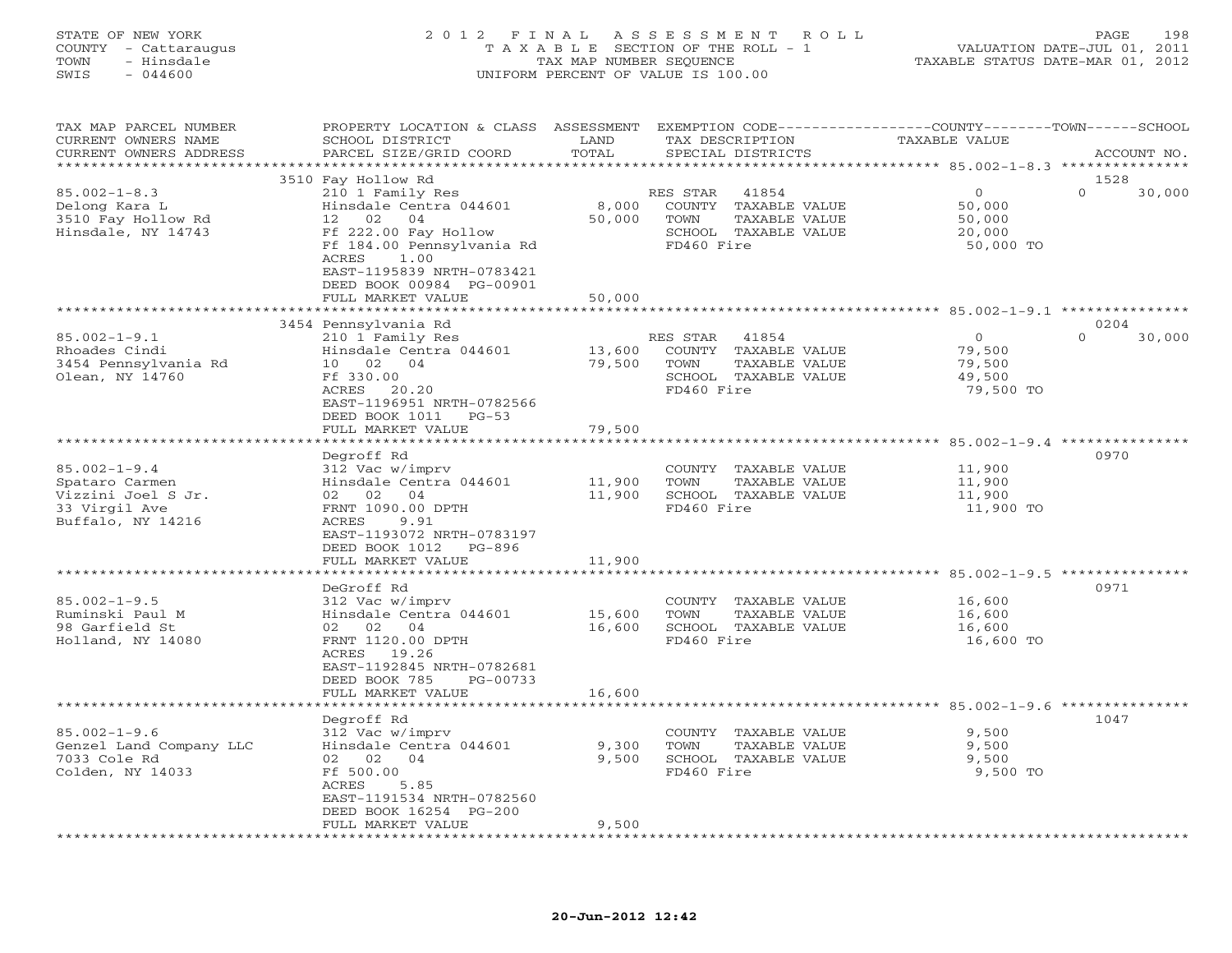# STATE OF NEW YORK 2 0 1 2 F I N A L A S S E S S M E N T R O L L PAGE 199 COUNTY - Cattaraugus T A X A B L E SECTION OF THE ROLL - 1 VALUATION DATE-JUL 01, 2011 TOWN - Hinsdale TAX MAP NUMBER SEQUENCE TAXABLE STATUS DATE-MAR 01, 2012 SWIS - 044600 UNIFORM PERCENT OF VALUE IS 100.00UNIFORM PERCENT OF VALUE IS 100.00

| *********************<br>Degroff Rd<br>1072<br>$85.002 - 1 - 9.7$<br>322 Rural vac>10<br>12,800<br>COUNTY TAXABLE VALUE<br>12,800<br>Wisniewski David<br>Hinsdale Centra 044601<br>TOWN<br>TAXABLE VALUE<br>12,800<br>12,800<br>SCHOOL TAXABLE VALUE<br>Wisniewski Joyce<br>02 02<br>04<br>12,800<br>FD460 Fire<br>12176 Williston Rd<br>Ff 1770.00<br>12,800 TO<br>Alden, NY 14004<br>ACRES 12.14<br>EAST-1191985 NRTH-0782225<br>DEED BOOK 785<br>PG-00731<br>FULL MARKET VALUE<br>12,800<br>1050<br>Degroff Rd<br>$85.002 - 1 - 9.8$<br>260 Seasonal res<br>42,000<br>COUNTY TAXABLE VALUE<br>Hinsdale Centra 044601<br>15,900<br><b>TOWN</b><br>TAXABLE VALUE<br>42,000<br>Roberts Stephen H<br>42,000<br>Roberts Lynn E<br>02 02<br>04<br>SCHOOL TAXABLE VALUE<br>42,000<br>8010 Hickory Ln<br>FRNT 2100.00 DPTH<br>FD460 Fire<br>42,000 TO<br>Niagara Falls, NY 14304<br>ACRES<br>20.20<br>EAST-1191453 NRTH-0781543<br>DEED BOOK 14932 PG-5001<br>FULL MARKET VALUE<br>42,000<br>******************<br>******************************* 85.002-1-9.9 ***************<br>************<br>1031<br>Crosby Rd & Degroff Rd<br>$85.002 - 1 - 9.9$<br>260 Seasonal res<br>26,000<br>COUNTY TAXABLE VALUE<br>Kwiatkowski Charles F III<br>Hinsdale Centra 044601<br>12,000<br>26,000<br>TOWN<br>TAXABLE VALUE<br>Laura Anne<br>02<br>04<br>26,000<br>SCHOOL TAXABLE VALUE<br>26,000<br>02<br>FRNT 1650.00 DPTH<br>FD460 Fire<br>26,000 TO<br>2219 Johnson Rd<br>Olean, NY 14760<br>ACRES 10.21<br>EAST-1191909 NRTH-0781111<br>DEED BOOK 820<br>PG-00653<br>FULL MARKET VALUE<br>26,000<br>***************** 85.002-1-9.10 *********<br>1071<br>Crosby Rd<br>$85.002 - 1 - 9.10$<br>270 Mfg housing<br>25,000<br>COUNTY TAXABLE VALUE<br>9,500<br>Buck Ellwood T<br>Hinsdale Centra 044601<br>TOWN<br>TAXABLE VALUE<br>25,000<br>Buck Elisabeth T<br>02 02 05<br>25,000<br>SCHOOL TAXABLE VALUE<br>25,000<br>5600 Porter Rd<br>FRNT 940.00 DPTH<br>FD460 Fire<br>25,000 TO<br>Niagara Falls, NY 14304<br>ACRES<br>4.51<br>EAST-1191851 NRTH-0780532<br>DEED BOOK 3095 PG-3002<br>FULL MARKET VALUE<br>25,000<br>********************************* 85.002-1-9.11 **************<br>1062<br>Crosby Rd<br>$85.002 - 1 - 9.11$<br>13,300<br>322 Rural vac>10<br>COUNTY<br>TAXABLE VALUE<br>Ruminski Paul M<br>Hinsdale Centra 044601<br>13,300<br>TOWN<br>TAXABLE VALUE<br>13,300<br>98 Garfield<br>13,300<br>SCHOOL TAXABLE VALUE<br>02 02<br>04<br>13,300<br>FD460 Fire<br>Holland, NY 14080<br>FRNT 1600.00 DPTH<br>13,300 TO<br>ACRES<br>13.51<br>EAST-1192624 NRTH-0780633<br>DEED BOOK 785<br>PG-00862<br>13,300<br>FULL MARKET VALUE<br>* * * * * * * * * * * * * * * * * * | TAX MAP PARCEL NUMBER<br>CURRENT OWNERS NAME | PROPERTY LOCATION & CLASS ASSESSMENT<br>SCHOOL DISTRICT | LAND  | TAX DESCRIPTION   | EXEMPTION CODE-----------------COUNTY-------TOWN-----SCHOOL<br>TAXABLE VALUE |
|-------------------------------------------------------------------------------------------------------------------------------------------------------------------------------------------------------------------------------------------------------------------------------------------------------------------------------------------------------------------------------------------------------------------------------------------------------------------------------------------------------------------------------------------------------------------------------------------------------------------------------------------------------------------------------------------------------------------------------------------------------------------------------------------------------------------------------------------------------------------------------------------------------------------------------------------------------------------------------------------------------------------------------------------------------------------------------------------------------------------------------------------------------------------------------------------------------------------------------------------------------------------------------------------------------------------------------------------------------------------------------------------------------------------------------------------------------------------------------------------------------------------------------------------------------------------------------------------------------------------------------------------------------------------------------------------------------------------------------------------------------------------------------------------------------------------------------------------------------------------------------------------------------------------------------------------------------------------------------------------------------------------------------------------------------------------------------------------------------------------------------------------------------------------------------------------------------------------------------------------------------------------------------------------------------------------------------------------------------------------------------------------------------------------------------------------------------------------------------------------------------------------------------------------------------------------------------------------------------------------------------------------------------------------------------|----------------------------------------------|---------------------------------------------------------|-------|-------------------|------------------------------------------------------------------------------|
|                                                                                                                                                                                                                                                                                                                                                                                                                                                                                                                                                                                                                                                                                                                                                                                                                                                                                                                                                                                                                                                                                                                                                                                                                                                                                                                                                                                                                                                                                                                                                                                                                                                                                                                                                                                                                                                                                                                                                                                                                                                                                                                                                                                                                                                                                                                                                                                                                                                                                                                                                                                                                                                                               | CURRENT OWNERS ADDRESS                       | PARCEL SIZE/GRID COORD                                  | TOTAL | SPECIAL DISTRICTS | ACCOUNT NO.                                                                  |
|                                                                                                                                                                                                                                                                                                                                                                                                                                                                                                                                                                                                                                                                                                                                                                                                                                                                                                                                                                                                                                                                                                                                                                                                                                                                                                                                                                                                                                                                                                                                                                                                                                                                                                                                                                                                                                                                                                                                                                                                                                                                                                                                                                                                                                                                                                                                                                                                                                                                                                                                                                                                                                                                               |                                              |                                                         |       |                   |                                                                              |
|                                                                                                                                                                                                                                                                                                                                                                                                                                                                                                                                                                                                                                                                                                                                                                                                                                                                                                                                                                                                                                                                                                                                                                                                                                                                                                                                                                                                                                                                                                                                                                                                                                                                                                                                                                                                                                                                                                                                                                                                                                                                                                                                                                                                                                                                                                                                                                                                                                                                                                                                                                                                                                                                               |                                              |                                                         |       |                   |                                                                              |
|                                                                                                                                                                                                                                                                                                                                                                                                                                                                                                                                                                                                                                                                                                                                                                                                                                                                                                                                                                                                                                                                                                                                                                                                                                                                                                                                                                                                                                                                                                                                                                                                                                                                                                                                                                                                                                                                                                                                                                                                                                                                                                                                                                                                                                                                                                                                                                                                                                                                                                                                                                                                                                                                               |                                              |                                                         |       |                   |                                                                              |
|                                                                                                                                                                                                                                                                                                                                                                                                                                                                                                                                                                                                                                                                                                                                                                                                                                                                                                                                                                                                                                                                                                                                                                                                                                                                                                                                                                                                                                                                                                                                                                                                                                                                                                                                                                                                                                                                                                                                                                                                                                                                                                                                                                                                                                                                                                                                                                                                                                                                                                                                                                                                                                                                               |                                              |                                                         |       |                   |                                                                              |
|                                                                                                                                                                                                                                                                                                                                                                                                                                                                                                                                                                                                                                                                                                                                                                                                                                                                                                                                                                                                                                                                                                                                                                                                                                                                                                                                                                                                                                                                                                                                                                                                                                                                                                                                                                                                                                                                                                                                                                                                                                                                                                                                                                                                                                                                                                                                                                                                                                                                                                                                                                                                                                                                               |                                              |                                                         |       |                   |                                                                              |
|                                                                                                                                                                                                                                                                                                                                                                                                                                                                                                                                                                                                                                                                                                                                                                                                                                                                                                                                                                                                                                                                                                                                                                                                                                                                                                                                                                                                                                                                                                                                                                                                                                                                                                                                                                                                                                                                                                                                                                                                                                                                                                                                                                                                                                                                                                                                                                                                                                                                                                                                                                                                                                                                               |                                              |                                                         |       |                   |                                                                              |
|                                                                                                                                                                                                                                                                                                                                                                                                                                                                                                                                                                                                                                                                                                                                                                                                                                                                                                                                                                                                                                                                                                                                                                                                                                                                                                                                                                                                                                                                                                                                                                                                                                                                                                                                                                                                                                                                                                                                                                                                                                                                                                                                                                                                                                                                                                                                                                                                                                                                                                                                                                                                                                                                               |                                              |                                                         |       |                   |                                                                              |
|                                                                                                                                                                                                                                                                                                                                                                                                                                                                                                                                                                                                                                                                                                                                                                                                                                                                                                                                                                                                                                                                                                                                                                                                                                                                                                                                                                                                                                                                                                                                                                                                                                                                                                                                                                                                                                                                                                                                                                                                                                                                                                                                                                                                                                                                                                                                                                                                                                                                                                                                                                                                                                                                               |                                              |                                                         |       |                   |                                                                              |
|                                                                                                                                                                                                                                                                                                                                                                                                                                                                                                                                                                                                                                                                                                                                                                                                                                                                                                                                                                                                                                                                                                                                                                                                                                                                                                                                                                                                                                                                                                                                                                                                                                                                                                                                                                                                                                                                                                                                                                                                                                                                                                                                                                                                                                                                                                                                                                                                                                                                                                                                                                                                                                                                               |                                              |                                                         |       |                   |                                                                              |
|                                                                                                                                                                                                                                                                                                                                                                                                                                                                                                                                                                                                                                                                                                                                                                                                                                                                                                                                                                                                                                                                                                                                                                                                                                                                                                                                                                                                                                                                                                                                                                                                                                                                                                                                                                                                                                                                                                                                                                                                                                                                                                                                                                                                                                                                                                                                                                                                                                                                                                                                                                                                                                                                               |                                              |                                                         |       |                   |                                                                              |
|                                                                                                                                                                                                                                                                                                                                                                                                                                                                                                                                                                                                                                                                                                                                                                                                                                                                                                                                                                                                                                                                                                                                                                                                                                                                                                                                                                                                                                                                                                                                                                                                                                                                                                                                                                                                                                                                                                                                                                                                                                                                                                                                                                                                                                                                                                                                                                                                                                                                                                                                                                                                                                                                               |                                              |                                                         |       |                   |                                                                              |
|                                                                                                                                                                                                                                                                                                                                                                                                                                                                                                                                                                                                                                                                                                                                                                                                                                                                                                                                                                                                                                                                                                                                                                                                                                                                                                                                                                                                                                                                                                                                                                                                                                                                                                                                                                                                                                                                                                                                                                                                                                                                                                                                                                                                                                                                                                                                                                                                                                                                                                                                                                                                                                                                               |                                              |                                                         |       |                   |                                                                              |
|                                                                                                                                                                                                                                                                                                                                                                                                                                                                                                                                                                                                                                                                                                                                                                                                                                                                                                                                                                                                                                                                                                                                                                                                                                                                                                                                                                                                                                                                                                                                                                                                                                                                                                                                                                                                                                                                                                                                                                                                                                                                                                                                                                                                                                                                                                                                                                                                                                                                                                                                                                                                                                                                               |                                              |                                                         |       |                   |                                                                              |
|                                                                                                                                                                                                                                                                                                                                                                                                                                                                                                                                                                                                                                                                                                                                                                                                                                                                                                                                                                                                                                                                                                                                                                                                                                                                                                                                                                                                                                                                                                                                                                                                                                                                                                                                                                                                                                                                                                                                                                                                                                                                                                                                                                                                                                                                                                                                                                                                                                                                                                                                                                                                                                                                               |                                              |                                                         |       |                   |                                                                              |
|                                                                                                                                                                                                                                                                                                                                                                                                                                                                                                                                                                                                                                                                                                                                                                                                                                                                                                                                                                                                                                                                                                                                                                                                                                                                                                                                                                                                                                                                                                                                                                                                                                                                                                                                                                                                                                                                                                                                                                                                                                                                                                                                                                                                                                                                                                                                                                                                                                                                                                                                                                                                                                                                               |                                              |                                                         |       |                   |                                                                              |
|                                                                                                                                                                                                                                                                                                                                                                                                                                                                                                                                                                                                                                                                                                                                                                                                                                                                                                                                                                                                                                                                                                                                                                                                                                                                                                                                                                                                                                                                                                                                                                                                                                                                                                                                                                                                                                                                                                                                                                                                                                                                                                                                                                                                                                                                                                                                                                                                                                                                                                                                                                                                                                                                               |                                              |                                                         |       |                   |                                                                              |
|                                                                                                                                                                                                                                                                                                                                                                                                                                                                                                                                                                                                                                                                                                                                                                                                                                                                                                                                                                                                                                                                                                                                                                                                                                                                                                                                                                                                                                                                                                                                                                                                                                                                                                                                                                                                                                                                                                                                                                                                                                                                                                                                                                                                                                                                                                                                                                                                                                                                                                                                                                                                                                                                               |                                              |                                                         |       |                   |                                                                              |
|                                                                                                                                                                                                                                                                                                                                                                                                                                                                                                                                                                                                                                                                                                                                                                                                                                                                                                                                                                                                                                                                                                                                                                                                                                                                                                                                                                                                                                                                                                                                                                                                                                                                                                                                                                                                                                                                                                                                                                                                                                                                                                                                                                                                                                                                                                                                                                                                                                                                                                                                                                                                                                                                               |                                              |                                                         |       |                   |                                                                              |
|                                                                                                                                                                                                                                                                                                                                                                                                                                                                                                                                                                                                                                                                                                                                                                                                                                                                                                                                                                                                                                                                                                                                                                                                                                                                                                                                                                                                                                                                                                                                                                                                                                                                                                                                                                                                                                                                                                                                                                                                                                                                                                                                                                                                                                                                                                                                                                                                                                                                                                                                                                                                                                                                               |                                              |                                                         |       |                   |                                                                              |
|                                                                                                                                                                                                                                                                                                                                                                                                                                                                                                                                                                                                                                                                                                                                                                                                                                                                                                                                                                                                                                                                                                                                                                                                                                                                                                                                                                                                                                                                                                                                                                                                                                                                                                                                                                                                                                                                                                                                                                                                                                                                                                                                                                                                                                                                                                                                                                                                                                                                                                                                                                                                                                                                               |                                              |                                                         |       |                   |                                                                              |
|                                                                                                                                                                                                                                                                                                                                                                                                                                                                                                                                                                                                                                                                                                                                                                                                                                                                                                                                                                                                                                                                                                                                                                                                                                                                                                                                                                                                                                                                                                                                                                                                                                                                                                                                                                                                                                                                                                                                                                                                                                                                                                                                                                                                                                                                                                                                                                                                                                                                                                                                                                                                                                                                               |                                              |                                                         |       |                   |                                                                              |
|                                                                                                                                                                                                                                                                                                                                                                                                                                                                                                                                                                                                                                                                                                                                                                                                                                                                                                                                                                                                                                                                                                                                                                                                                                                                                                                                                                                                                                                                                                                                                                                                                                                                                                                                                                                                                                                                                                                                                                                                                                                                                                                                                                                                                                                                                                                                                                                                                                                                                                                                                                                                                                                                               |                                              |                                                         |       |                   |                                                                              |
|                                                                                                                                                                                                                                                                                                                                                                                                                                                                                                                                                                                                                                                                                                                                                                                                                                                                                                                                                                                                                                                                                                                                                                                                                                                                                                                                                                                                                                                                                                                                                                                                                                                                                                                                                                                                                                                                                                                                                                                                                                                                                                                                                                                                                                                                                                                                                                                                                                                                                                                                                                                                                                                                               |                                              |                                                         |       |                   |                                                                              |
|                                                                                                                                                                                                                                                                                                                                                                                                                                                                                                                                                                                                                                                                                                                                                                                                                                                                                                                                                                                                                                                                                                                                                                                                                                                                                                                                                                                                                                                                                                                                                                                                                                                                                                                                                                                                                                                                                                                                                                                                                                                                                                                                                                                                                                                                                                                                                                                                                                                                                                                                                                                                                                                                               |                                              |                                                         |       |                   |                                                                              |
|                                                                                                                                                                                                                                                                                                                                                                                                                                                                                                                                                                                                                                                                                                                                                                                                                                                                                                                                                                                                                                                                                                                                                                                                                                                                                                                                                                                                                                                                                                                                                                                                                                                                                                                                                                                                                                                                                                                                                                                                                                                                                                                                                                                                                                                                                                                                                                                                                                                                                                                                                                                                                                                                               |                                              |                                                         |       |                   |                                                                              |
|                                                                                                                                                                                                                                                                                                                                                                                                                                                                                                                                                                                                                                                                                                                                                                                                                                                                                                                                                                                                                                                                                                                                                                                                                                                                                                                                                                                                                                                                                                                                                                                                                                                                                                                                                                                                                                                                                                                                                                                                                                                                                                                                                                                                                                                                                                                                                                                                                                                                                                                                                                                                                                                                               |                                              |                                                         |       |                   |                                                                              |
|                                                                                                                                                                                                                                                                                                                                                                                                                                                                                                                                                                                                                                                                                                                                                                                                                                                                                                                                                                                                                                                                                                                                                                                                                                                                                                                                                                                                                                                                                                                                                                                                                                                                                                                                                                                                                                                                                                                                                                                                                                                                                                                                                                                                                                                                                                                                                                                                                                                                                                                                                                                                                                                                               |                                              |                                                         |       |                   |                                                                              |
|                                                                                                                                                                                                                                                                                                                                                                                                                                                                                                                                                                                                                                                                                                                                                                                                                                                                                                                                                                                                                                                                                                                                                                                                                                                                                                                                                                                                                                                                                                                                                                                                                                                                                                                                                                                                                                                                                                                                                                                                                                                                                                                                                                                                                                                                                                                                                                                                                                                                                                                                                                                                                                                                               |                                              |                                                         |       |                   |                                                                              |
|                                                                                                                                                                                                                                                                                                                                                                                                                                                                                                                                                                                                                                                                                                                                                                                                                                                                                                                                                                                                                                                                                                                                                                                                                                                                                                                                                                                                                                                                                                                                                                                                                                                                                                                                                                                                                                                                                                                                                                                                                                                                                                                                                                                                                                                                                                                                                                                                                                                                                                                                                                                                                                                                               |                                              |                                                         |       |                   |                                                                              |
|                                                                                                                                                                                                                                                                                                                                                                                                                                                                                                                                                                                                                                                                                                                                                                                                                                                                                                                                                                                                                                                                                                                                                                                                                                                                                                                                                                                                                                                                                                                                                                                                                                                                                                                                                                                                                                                                                                                                                                                                                                                                                                                                                                                                                                                                                                                                                                                                                                                                                                                                                                                                                                                                               |                                              |                                                         |       |                   |                                                                              |
|                                                                                                                                                                                                                                                                                                                                                                                                                                                                                                                                                                                                                                                                                                                                                                                                                                                                                                                                                                                                                                                                                                                                                                                                                                                                                                                                                                                                                                                                                                                                                                                                                                                                                                                                                                                                                                                                                                                                                                                                                                                                                                                                                                                                                                                                                                                                                                                                                                                                                                                                                                                                                                                                               |                                              |                                                         |       |                   |                                                                              |
|                                                                                                                                                                                                                                                                                                                                                                                                                                                                                                                                                                                                                                                                                                                                                                                                                                                                                                                                                                                                                                                                                                                                                                                                                                                                                                                                                                                                                                                                                                                                                                                                                                                                                                                                                                                                                                                                                                                                                                                                                                                                                                                                                                                                                                                                                                                                                                                                                                                                                                                                                                                                                                                                               |                                              |                                                         |       |                   |                                                                              |
|                                                                                                                                                                                                                                                                                                                                                                                                                                                                                                                                                                                                                                                                                                                                                                                                                                                                                                                                                                                                                                                                                                                                                                                                                                                                                                                                                                                                                                                                                                                                                                                                                                                                                                                                                                                                                                                                                                                                                                                                                                                                                                                                                                                                                                                                                                                                                                                                                                                                                                                                                                                                                                                                               |                                              |                                                         |       |                   |                                                                              |
|                                                                                                                                                                                                                                                                                                                                                                                                                                                                                                                                                                                                                                                                                                                                                                                                                                                                                                                                                                                                                                                                                                                                                                                                                                                                                                                                                                                                                                                                                                                                                                                                                                                                                                                                                                                                                                                                                                                                                                                                                                                                                                                                                                                                                                                                                                                                                                                                                                                                                                                                                                                                                                                                               |                                              |                                                         |       |                   |                                                                              |
|                                                                                                                                                                                                                                                                                                                                                                                                                                                                                                                                                                                                                                                                                                                                                                                                                                                                                                                                                                                                                                                                                                                                                                                                                                                                                                                                                                                                                                                                                                                                                                                                                                                                                                                                                                                                                                                                                                                                                                                                                                                                                                                                                                                                                                                                                                                                                                                                                                                                                                                                                                                                                                                                               |                                              |                                                         |       |                   |                                                                              |
|                                                                                                                                                                                                                                                                                                                                                                                                                                                                                                                                                                                                                                                                                                                                                                                                                                                                                                                                                                                                                                                                                                                                                                                                                                                                                                                                                                                                                                                                                                                                                                                                                                                                                                                                                                                                                                                                                                                                                                                                                                                                                                                                                                                                                                                                                                                                                                                                                                                                                                                                                                                                                                                                               |                                              |                                                         |       |                   |                                                                              |
|                                                                                                                                                                                                                                                                                                                                                                                                                                                                                                                                                                                                                                                                                                                                                                                                                                                                                                                                                                                                                                                                                                                                                                                                                                                                                                                                                                                                                                                                                                                                                                                                                                                                                                                                                                                                                                                                                                                                                                                                                                                                                                                                                                                                                                                                                                                                                                                                                                                                                                                                                                                                                                                                               |                                              |                                                         |       |                   |                                                                              |
|                                                                                                                                                                                                                                                                                                                                                                                                                                                                                                                                                                                                                                                                                                                                                                                                                                                                                                                                                                                                                                                                                                                                                                                                                                                                                                                                                                                                                                                                                                                                                                                                                                                                                                                                                                                                                                                                                                                                                                                                                                                                                                                                                                                                                                                                                                                                                                                                                                                                                                                                                                                                                                                                               |                                              |                                                         |       |                   |                                                                              |
|                                                                                                                                                                                                                                                                                                                                                                                                                                                                                                                                                                                                                                                                                                                                                                                                                                                                                                                                                                                                                                                                                                                                                                                                                                                                                                                                                                                                                                                                                                                                                                                                                                                                                                                                                                                                                                                                                                                                                                                                                                                                                                                                                                                                                                                                                                                                                                                                                                                                                                                                                                                                                                                                               |                                              |                                                         |       |                   |                                                                              |
|                                                                                                                                                                                                                                                                                                                                                                                                                                                                                                                                                                                                                                                                                                                                                                                                                                                                                                                                                                                                                                                                                                                                                                                                                                                                                                                                                                                                                                                                                                                                                                                                                                                                                                                                                                                                                                                                                                                                                                                                                                                                                                                                                                                                                                                                                                                                                                                                                                                                                                                                                                                                                                                                               |                                              |                                                         |       |                   |                                                                              |
|                                                                                                                                                                                                                                                                                                                                                                                                                                                                                                                                                                                                                                                                                                                                                                                                                                                                                                                                                                                                                                                                                                                                                                                                                                                                                                                                                                                                                                                                                                                                                                                                                                                                                                                                                                                                                                                                                                                                                                                                                                                                                                                                                                                                                                                                                                                                                                                                                                                                                                                                                                                                                                                                               |                                              |                                                         |       |                   |                                                                              |
|                                                                                                                                                                                                                                                                                                                                                                                                                                                                                                                                                                                                                                                                                                                                                                                                                                                                                                                                                                                                                                                                                                                                                                                                                                                                                                                                                                                                                                                                                                                                                                                                                                                                                                                                                                                                                                                                                                                                                                                                                                                                                                                                                                                                                                                                                                                                                                                                                                                                                                                                                                                                                                                                               |                                              |                                                         |       |                   |                                                                              |
|                                                                                                                                                                                                                                                                                                                                                                                                                                                                                                                                                                                                                                                                                                                                                                                                                                                                                                                                                                                                                                                                                                                                                                                                                                                                                                                                                                                                                                                                                                                                                                                                                                                                                                                                                                                                                                                                                                                                                                                                                                                                                                                                                                                                                                                                                                                                                                                                                                                                                                                                                                                                                                                                               |                                              |                                                         |       |                   |                                                                              |
|                                                                                                                                                                                                                                                                                                                                                                                                                                                                                                                                                                                                                                                                                                                                                                                                                                                                                                                                                                                                                                                                                                                                                                                                                                                                                                                                                                                                                                                                                                                                                                                                                                                                                                                                                                                                                                                                                                                                                                                                                                                                                                                                                                                                                                                                                                                                                                                                                                                                                                                                                                                                                                                                               |                                              |                                                         |       |                   |                                                                              |
|                                                                                                                                                                                                                                                                                                                                                                                                                                                                                                                                                                                                                                                                                                                                                                                                                                                                                                                                                                                                                                                                                                                                                                                                                                                                                                                                                                                                                                                                                                                                                                                                                                                                                                                                                                                                                                                                                                                                                                                                                                                                                                                                                                                                                                                                                                                                                                                                                                                                                                                                                                                                                                                                               |                                              |                                                         |       |                   |                                                                              |
|                                                                                                                                                                                                                                                                                                                                                                                                                                                                                                                                                                                                                                                                                                                                                                                                                                                                                                                                                                                                                                                                                                                                                                                                                                                                                                                                                                                                                                                                                                                                                                                                                                                                                                                                                                                                                                                                                                                                                                                                                                                                                                                                                                                                                                                                                                                                                                                                                                                                                                                                                                                                                                                                               |                                              |                                                         |       |                   |                                                                              |
|                                                                                                                                                                                                                                                                                                                                                                                                                                                                                                                                                                                                                                                                                                                                                                                                                                                                                                                                                                                                                                                                                                                                                                                                                                                                                                                                                                                                                                                                                                                                                                                                                                                                                                                                                                                                                                                                                                                                                                                                                                                                                                                                                                                                                                                                                                                                                                                                                                                                                                                                                                                                                                                                               |                                              |                                                         |       |                   |                                                                              |
|                                                                                                                                                                                                                                                                                                                                                                                                                                                                                                                                                                                                                                                                                                                                                                                                                                                                                                                                                                                                                                                                                                                                                                                                                                                                                                                                                                                                                                                                                                                                                                                                                                                                                                                                                                                                                                                                                                                                                                                                                                                                                                                                                                                                                                                                                                                                                                                                                                                                                                                                                                                                                                                                               |                                              |                                                         |       |                   |                                                                              |
|                                                                                                                                                                                                                                                                                                                                                                                                                                                                                                                                                                                                                                                                                                                                                                                                                                                                                                                                                                                                                                                                                                                                                                                                                                                                                                                                                                                                                                                                                                                                                                                                                                                                                                                                                                                                                                                                                                                                                                                                                                                                                                                                                                                                                                                                                                                                                                                                                                                                                                                                                                                                                                                                               |                                              |                                                         |       |                   |                                                                              |
|                                                                                                                                                                                                                                                                                                                                                                                                                                                                                                                                                                                                                                                                                                                                                                                                                                                                                                                                                                                                                                                                                                                                                                                                                                                                                                                                                                                                                                                                                                                                                                                                                                                                                                                                                                                                                                                                                                                                                                                                                                                                                                                                                                                                                                                                                                                                                                                                                                                                                                                                                                                                                                                                               |                                              |                                                         |       |                   |                                                                              |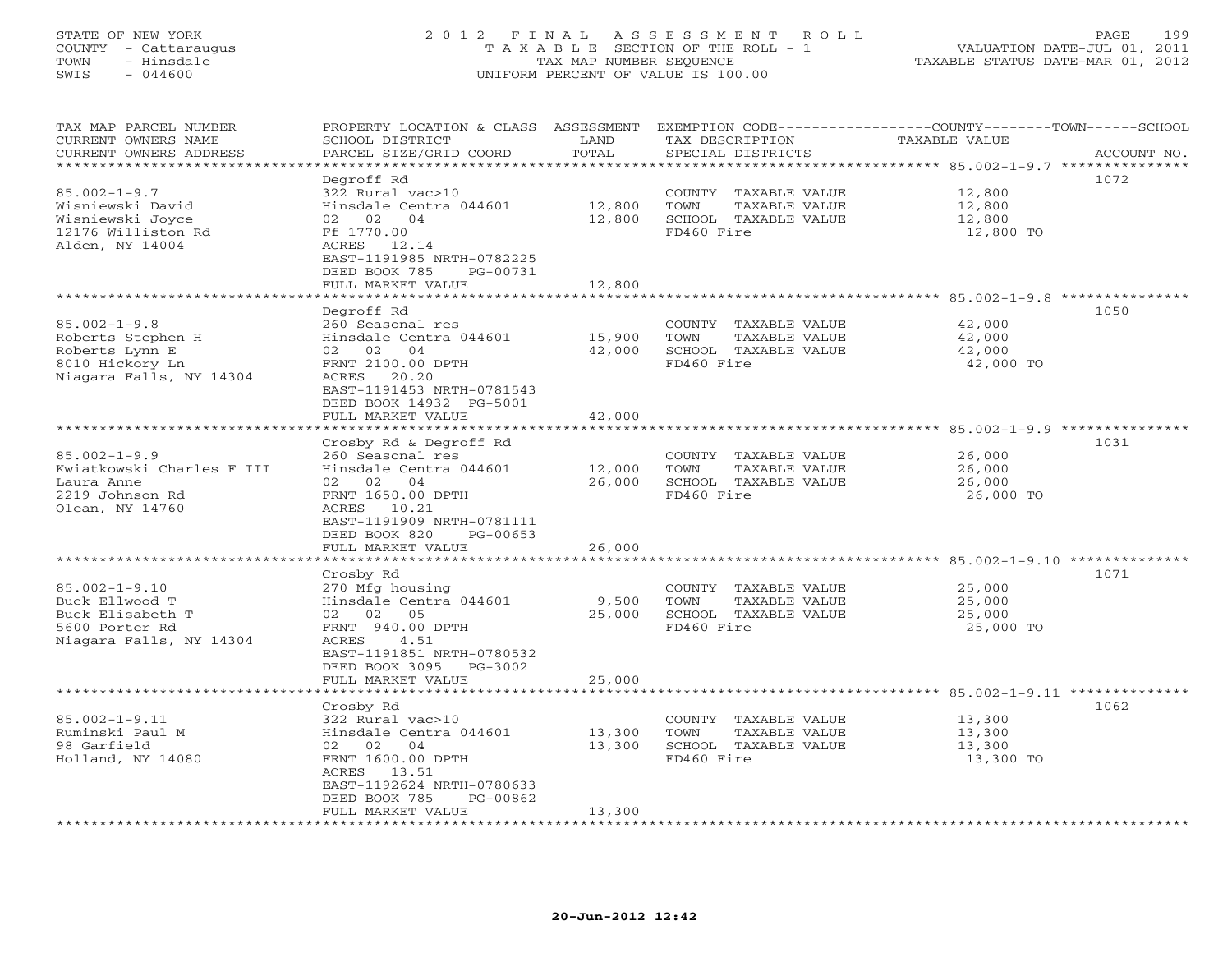# STATE OF NEW YORK 2 0 1 2 F I N A L A S S E S S M E N T R O L L PAGE 200 COUNTY - Cattaraugus T A X A B L E SECTION OF THE ROLL - 1 VALUATION DATE-JUL 01, 2011 TOWN - Hinsdale TAX MAP NUMBER SEQUENCE TAXABLE STATUS DATE-MAR 01, 2012 SWIS - 044600 UNIFORM PERCENT OF VALUE IS 100.00UNIFORM PERCENT OF VALUE IS 100.00

| TAX MAP PARCEL NUMBER<br>CURRENT OWNERS NAME<br>CURRENT OWNERS ADDRESS                                                                | PROPERTY LOCATION & CLASS<br>SCHOOL DISTRICT<br>PARCEL SIZE/GRID COORD<br>***********************                                                                                                                                                         | ASSESSMENT<br>LAND<br>TOTAL<br>*************** | TAX DESCRIPTION<br>SPECIAL DISTRICTS                     |                                                                        | EXEMPTION CODE-----------------COUNTY-------TOWN-----SCHOOL<br>TAXABLE VALUE |                             | ACCOUNT NO.        |
|---------------------------------------------------------------------------------------------------------------------------------------|-----------------------------------------------------------------------------------------------------------------------------------------------------------------------------------------------------------------------------------------------------------|------------------------------------------------|----------------------------------------------------------|------------------------------------------------------------------------|------------------------------------------------------------------------------|-----------------------------|--------------------|
| $85.002 - 1 - 9.12$<br>Vivian Thomas M<br>Attn: Kevin Veith<br>6622 Lake Shore Rd #B<br>Derby, NY 14047-9544                          | Degroff Rd<br>260 Seasonal res<br>Hinsdale Centra 044601<br>02 02<br>04<br>Ff 440.00<br>ACRES<br>10.60<br>EAST-1191633 NRTH-0783083<br>DEED BOOK 842<br>PG-00014<br>FULL MARKET VALUE                                                                     | 12,100<br>20,000<br>20,000                     | COUNTY<br>TOWN<br>FD460 Fire                             | TAXABLE VALUE<br>TAXABLE VALUE<br>SCHOOL TAXABLE VALUE                 | 20,000<br>20,000<br>20,000<br>20,000 TO                                      | 1220                        |                    |
|                                                                                                                                       |                                                                                                                                                                                                                                                           |                                                |                                                          |                                                                        |                                                                              |                             |                    |
| $85.002 - 1 - 10$<br>Miller Richard W<br>Miller Elizabeth M<br>Attn: Browning Linda - Etal<br>3383 Pennsylvania Rd<br>Olean, NY 14760 | 3383 Pennsylvania Rd<br>280 Res Multiple<br>Hinsdale Centra 044601<br>Ken Jandrew 3391 Penn.<br>Life Use<br>inc.85.008-1-31 85002-1-9<br>FRNT 1210.00 DPTH<br>ACRES 149.94<br>EAST-1194115 NRTH-0781650<br>DEED BOOK 898<br>PG-01083<br>FULL MARKET VALUE | 134,000<br>134,000                             | RES STAR<br>49,500 RES ST MH 41864<br>TOWN<br>FD460 Fire | 41854<br>COUNTY TAXABLE VALUE<br>TAXABLE VALUE<br>SCHOOL TAXABLE VALUE | $\mathbf{0}$<br>$\Omega$<br>134,000<br>134,000<br>94,600<br>134,000 TO       | 0533<br>$\circ$<br>$\Omega$ | 30,000<br>9,400    |
|                                                                                                                                       |                                                                                                                                                                                                                                                           |                                                |                                                          |                                                                        |                                                                              |                             |                    |
| $85.002 - 1 - 11$<br>Smith Charles H Sr<br>3305 Pennsylvania Rd<br>Olean, NY 14760                                                    | 3305 Pennsylvania Rd<br>210 1 Family Res<br>Hinsdale Centra 044601<br>08 02 04<br>Ff 142.00<br>3.65<br>ACRES<br>EAST-1196376 NRTH-0780387<br>DEED BOOK 00984 PG-00516<br>FULL MARKET VALUE                                                                | 10,300 SR STAR<br>47,500<br>47,500             | CVET C/T<br>COUNTY<br>TOWN<br>SCHOOL<br>FD460 Fire       | 41131<br>41834<br>TAXABLE VALUE<br>TAXABLE VALUE<br>TAXABLE VALUE      | 11,875<br>$\circ$<br>35,625<br>35,625<br>$\Omega$<br>47,500 TO               | 0477<br>11,875<br>$\Omega$  | $\Omega$<br>47,500 |
|                                                                                                                                       | ************************                                                                                                                                                                                                                                  |                                                |                                                          |                                                                        |                                                                              |                             |                    |
|                                                                                                                                       | 3331 Pennsylvania Rd                                                                                                                                                                                                                                      |                                                |                                                          |                                                                        |                                                                              | 0500                        |                    |
| $85.002 - 1 - 12.1$<br>Hellwig Mark A<br>Hellwig Susan M<br>3331 Pennsylvania Rd<br>Olean, NY 14760                                   | 280 Res Multiple<br>Hinsdale Centra 044601<br>02<br>02/08<br>04<br>FRNT 400.00 DPTH<br>8.46<br>ACRES<br>EAST-1196333 NRTH-0780601<br>DEED BOOK 904<br>PG-00749<br>FULL MARKET VALUE                                                                       | 19,900<br>84,000<br>84,000                     | RES STAR<br>COUNTY<br>TOWN<br>FD460 Fire                 | 41854<br>TAXABLE VALUE<br>TAXABLE VALUE<br>SCHOOL TAXABLE VALUE        | $\circ$<br>84,000<br>84,000<br>54,000<br>84,000 TO                           | $\Omega$                    | 30,000             |
|                                                                                                                                       |                                                                                                                                                                                                                                                           |                                                |                                                          |                                                                        |                                                                              |                             |                    |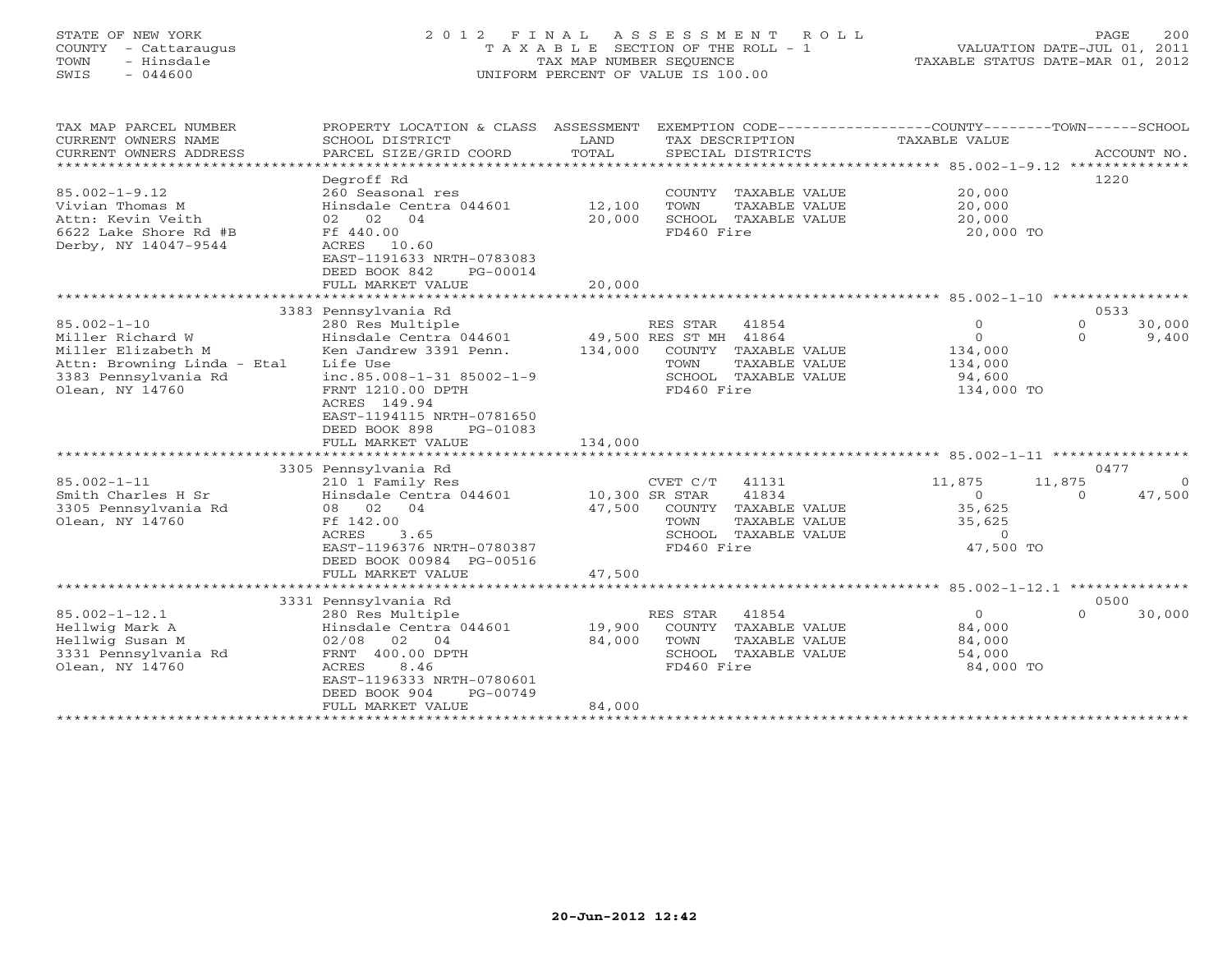# STATE OF NEW YORK 2 0 1 2 F I N A L A S S E S S M E N T R O L L PAGE 201 COUNTY - Cattaraugus T A X A B L E SECTION OF THE ROLL - 1 VALUATION DATE-JUL 01, 2011 TOWN - Hinsdale TAX MAP NUMBER SEQUENCE TAXABLE STATUS DATE-MAR 01, 2012 SWIS - 044600 UNIFORM PERCENT OF VALUE IS 100.00UNIFORM PERCENT OF VALUE IS 100.00

| TAX MAP PARCEL NUMBER<br>CURRENT OWNERS NAME<br>CURRENT OWNERS ADDRESS<br>************************* | PROPERTY LOCATION & CLASS ASSESSMENT<br>SCHOOL DISTRICT<br>PARCEL SIZE/GRID COORD          | LAND<br>TOTAL    | TAX DESCRIPTION<br>SPECIAL DISTRICTS                                  | EXEMPTION CODE-----------------COUNTY-------TOWN------SCHOOL<br><b>TAXABLE VALUE</b><br>ACCOUNT NO. |
|-----------------------------------------------------------------------------------------------------|--------------------------------------------------------------------------------------------|------------------|-----------------------------------------------------------------------|-----------------------------------------------------------------------------------------------------|
| $85.002 - 1 - 13.1$<br>Czesak Audrey J<br>Czesak Jason A                                            | Golden Rod Rd<br>311 Res vac land<br>Hinsdale Centra 044601<br>02 02 04                    | 15,000<br>15,000 | COUNTY TAXABLE VALUE<br>TOWN<br>TAXABLE VALUE<br>SCHOOL TAXABLE VALUE | 0013<br>15,000<br>15,000<br>15,000                                                                  |
| 74 Niargara St<br>Buffalo, NY 14202                                                                 | ACRES 17.71<br>EAST-1190518 NRTH-0783089<br>DEED BOOK 7995<br>PG-7001<br>FULL MARKET VALUE | 15,000           | FD460 Fire                                                            | 15,000 TO                                                                                           |
|                                                                                                     |                                                                                            |                  |                                                                       |                                                                                                     |
|                                                                                                     | Golden Rod Rd                                                                              |                  |                                                                       | 1418                                                                                                |
| $85.002 - 1 - 13.2$                                                                                 | 270 Mfg housing                                                                            |                  | COUNTY TAXABLE VALUE                                                  | 25,000                                                                                              |
| Johnson William                                                                                     | Hinsdale Centra 044601                                                                     | 17,200           | TOWN<br>TAXABLE VALUE                                                 | 25,000                                                                                              |
| Johnson Susanne M                                                                                   | 02 02 04                                                                                   | 25,000           | SCHOOL TAXABLE VALUE                                                  | 25,000                                                                                              |
| 762 Ridge Rd                                                                                        | ACRES<br>26.64                                                                             |                  | FD460 Fire                                                            | 25,000 TO                                                                                           |
| Lewiston, NY 14092                                                                                  | EAST-1190473 NRTH-0782367                                                                  |                  |                                                                       |                                                                                                     |
|                                                                                                     | DEED BOOK 14819 PG-5002                                                                    |                  |                                                                       |                                                                                                     |
|                                                                                                     | FULL MARKET VALUE                                                                          | 25,000           |                                                                       |                                                                                                     |
|                                                                                                     |                                                                                            |                  |                                                                       |                                                                                                     |
|                                                                                                     | 2526 Golden Rod Rd                                                                         |                  |                                                                       | 1419                                                                                                |
| $85.002 - 1 - 13.3$                                                                                 | 260 Seasonal res                                                                           |                  | COUNTY TAXABLE VALUE                                                  | 39,500                                                                                              |
| Equity Trust Co, Custodian                                                                          | Hinsdale Centra 044601                                                                     | 14,700           | TAXABLE VALUE<br>TOWN                                                 | 39,500                                                                                              |
| Witt Bruce A & Janice J                                                                             | 02 02 04                                                                                   | 39,500           | SCHOOL TAXABLE VALUE                                                  | 39,500                                                                                              |
| 1978 E Main St<br>Rochester, NY 14609                                                               | ACRES 17.01<br>EAST-1190565 NRTH-0781696                                                   |                  | FD460 Fire                                                            | 39,500 TO                                                                                           |
|                                                                                                     | DEED BOOK 15306 PG-5001                                                                    |                  |                                                                       |                                                                                                     |
|                                                                                                     | FULL MARKET VALUE                                                                          | 39,500           |                                                                       |                                                                                                     |
|                                                                                                     |                                                                                            |                  |                                                                       | ************************************ 85.002-1-14.1 **************                                   |
|                                                                                                     | 3438 Union Valley Rd                                                                       |                  |                                                                       | 1052                                                                                                |
| $85.002 - 1 - 14.1$                                                                                 | 314 Rural vac<10                                                                           |                  | COUNTY TAXABLE VALUE                                                  | 10,000                                                                                              |
| Stilwell David                                                                                      | Hinsdale Centra 044601                                                                     | 10,000           | TOWN<br>TAXABLE VALUE                                                 | 10,000                                                                                              |
| 3438 Union Valley Rd                                                                                | 04 02 04                                                                                   | 10,000           | SCHOOL TAXABLE VALUE                                                  | 10,000                                                                                              |
| Olean, NY 14760                                                                                     | FRNT 217.00 DPTH                                                                           |                  | FD460 Fire                                                            | 10,000 TO                                                                                           |
|                                                                                                     | ACRES<br>3.35                                                                              |                  |                                                                       |                                                                                                     |
|                                                                                                     | EAST-1188991 NRTH-0781683                                                                  |                  |                                                                       |                                                                                                     |
|                                                                                                     | DEED BOOK 11022 PG-8001                                                                    |                  |                                                                       |                                                                                                     |
|                                                                                                     | FULL MARKET VALUE                                                                          | 10,000           |                                                                       |                                                                                                     |
|                                                                                                     |                                                                                            |                  |                                                                       |                                                                                                     |
|                                                                                                     | Union Valley Rd                                                                            |                  |                                                                       | 1392                                                                                                |
| $85.002 - 1 - 14.2$<br>Peters Richard                                                               | 311 Res vac land<br>Hinsdale Centra 044601                                                 |                  | COUNTY TAXABLE VALUE<br>TOWN                                          | 8,700                                                                                               |
| Peters Charleen                                                                                     | 02 02 04                                                                                   | 8,700<br>8,700   | TAXABLE VALUE<br>SCHOOL TAXABLE VALUE                                 | 8,700<br>8,700                                                                                      |
| 3461 Union Valley Rd                                                                                | FRNT 350.00 DPTH                                                                           |                  | FD460 Fire                                                            | 8,700 TO                                                                                            |
| Olean, NY 14760                                                                                     | 1.85<br>ACRES                                                                              |                  |                                                                       |                                                                                                     |
|                                                                                                     | EAST-1188888 NRTH-0781952                                                                  |                  |                                                                       |                                                                                                     |
|                                                                                                     | DEED BOOK 1006<br>$PG-822$                                                                 |                  |                                                                       |                                                                                                     |
|                                                                                                     | FULL MARKET VALUE                                                                          | 8,700            |                                                                       |                                                                                                     |
|                                                                                                     |                                                                                            |                  |                                                                       |                                                                                                     |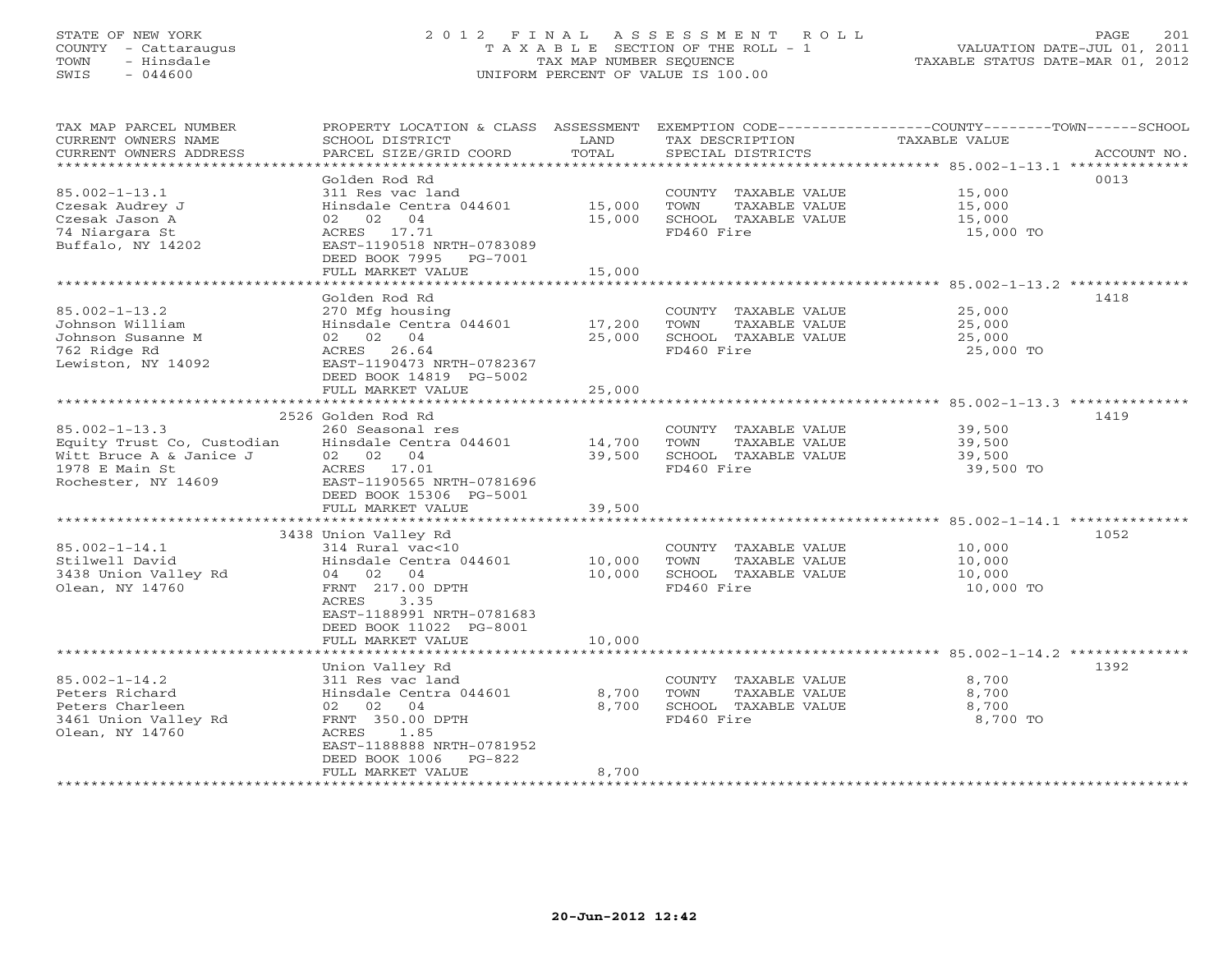# STATE OF NEW YORK 2 0 1 2 F I N A L A S S E S S M E N T R O L L PAGE 202 COUNTY - Cattaraugus T A X A B L E SECTION OF THE ROLL - 1 VALUATION DATE-JUL 01, 2011 TOWN - Hinsdale TAX MAP NUMBER SEQUENCE TAXABLE STATUS DATE-MAR 01, 2012 SWIS - 044600 UNIFORM PERCENT OF VALUE IS 100.00UNIFORM PERCENT OF VALUE IS 100.00

| TAX MAP PARCEL NUMBER  | PROPERTY LOCATION & CLASS ASSESSMENT                                                  |         | EXEMPTION CODE-----------------COUNTY-------TOWN------SCHOOL      |                             |                  |             |
|------------------------|---------------------------------------------------------------------------------------|---------|-------------------------------------------------------------------|-----------------------------|------------------|-------------|
| CURRENT OWNERS NAME    | SCHOOL DISTRICT                                                                       | LAND    | TAX DESCRIPTION                                                   | TAXABLE VALUE               |                  |             |
| CURRENT OWNERS ADDRESS | PARCEL SIZE/GRID COORD                                                                | TOTAL   | SPECIAL DISTRICTS                                                 |                             |                  | ACCOUNT NO. |
|                        | 2520 Golden Rod Rd                                                                    |         |                                                                   |                             | 1420             |             |
| $85.002 - 1 - 14.3$    | 210 1 Family Res                                                                      |         | 41854<br>RES STAR                                                 | $\overline{0}$              | $\Omega$         | 30,000      |
| Fidurko David J        | Hinsdale Centra 044601 10,500                                                         |         | COUNTY TAXABLE VALUE                                              | 95,600                      |                  |             |
| PO Box 32              | 04 02 04                                                                              | 95,600  | TOWN<br>TAXABLE VALUE                                             | 95,600                      |                  |             |
| Olean, NY 14760        | 6.42<br>ACRES                                                                         |         | SCHOOL TAXABLE VALUE                                              | 65,600                      |                  |             |
|                        | EAST-1189569 NRTH-0181857                                                             |         | FD460 Fire                                                        | 95,600 TO                   |                  |             |
|                        | DEED BOOK 00930 PG-00284                                                              |         |                                                                   |                             |                  |             |
|                        | FULL MARKET VALUE                                                                     | 95,600  |                                                                   |                             |                  |             |
|                        |                                                                                       |         |                                                                   |                             |                  |             |
| $85.002 - 1 - 14.6$    | 2519 Golden Rod Road<br>210 1 Family Res                                              |         | RES STAR 41854                                                    | $\overline{0}$              | 1480<br>$\Omega$ | 30,000      |
| Fidurko David J        | Hinsdale Centra $044601$ 7,600                                                        |         | COUNTY TAXABLE VALUE                                              | 107,000                     |                  |             |
| Fidurko Joseph D       | 04 02 04                                                                              | 107,000 | TOWN<br>TAXABLE VALUE                                             | 107,000                     |                  |             |
| 2519 Goldenrod Rd      | 2.26<br>ACRES                                                                         |         | SCHOOL TAXABLE VALUE                                              | 77,000                      |                  |             |
| Olean, NY 14760        | EAST-1189346 NRTH-0781708                                                             |         | FD460 Fire                                                        | 107,000 TO                  |                  |             |
|                        | DEED BOOK 12120 PG-4001                                                               |         |                                                                   |                             |                  |             |
|                        |                                                                                       |         |                                                                   |                             |                  |             |
|                        |                                                                                       |         |                                                                   |                             |                  |             |
|                        | 3356 Union Valley Rd                                                                  |         |                                                                   |                             | 0588             |             |
| $85.002 - 1 - 15$      |                                                                                       |         | WVET C/T<br>41121                                                 | 5,145                       | 5,145            | $\Omega$    |
| Washington John        | 210 1 Family Res<br>Hinsdale Centra 044601 7,800 SR STAR<br>04/07 02 04 34,300 COUNTY |         | 41834                                                             | $\overline{0}$              | $\Omega$         | 34,300      |
| 3356 Union Valley Rd   |                                                                                       |         | COUNTY TAXABLE VALUE<br>TOWN                                      | 29,155                      |                  |             |
| Olean, NY 14760        | FRNT 198.00 DPTH 200.05<br>ACRES<br>1.20                                              |         | TAAADDD<br>TAXABLE VALUE<br>COLORER VALUE<br>SCHOOL TAXABLE VALUE | 29,155<br>$\Omega$          |                  |             |
|                        | EAST-1189399 NRTH-0780396                                                             |         | FD460 Fire                                                        | 34,300 TO                   |                  |             |
|                        | DEED BOOK 851<br>PG-00994                                                             |         |                                                                   |                             |                  |             |
|                        | FULL MARKET VALUE                                                                     | 34,300  |                                                                   |                             |                  |             |
|                        |                                                                                       |         |                                                                   |                             |                  |             |
|                        | 3373 Union Valley Rd                                                                  |         |                                                                   |                             | 0241             |             |
| $85.002 - 1 - 16$      |                                                                                       |         | AGED C/T/S 41800                                                  | 24,000                      | 24,000           | 24,000      |
| Dutton Oscar           | 210 1 Family Res<br>Finsdale Centra 044601 7,500 SR STAR                              |         | 41834                                                             | $\overline{0}$              | $\Omega$         | 24,000      |
| 3373 Union Vallery Rd  | 04 02 04                                                                              |         | 48,000 COUNTY TAXABLE VALUE                                       | 24,000                      |                  |             |
| Olean, NY 14760        | FRNT 198.00 DPTH 195.00                                                               |         | TAXABLE VALUE<br>TOWN                                             | 24,000                      |                  |             |
|                        | EAST-1189132 NRTH-0780438<br>DEED BOOK 459<br>PG-00407                                |         | SCHOOL TAXABLE VALUE<br>FD460 Fire                                | $\overline{0}$<br>48,000 TO |                  |             |
|                        | FULL MARKET VALUE                                                                     | 48,000  |                                                                   |                             |                  |             |
|                        |                                                                                       |         |                                                                   |                             |                  |             |
|                        | 3383 Union Valley Rd                                                                  |         |                                                                   |                             | 0627             |             |
| $85.002 - 1 - 17$      | 210 1 Family Res                                                                      |         | RES STAR 41854                                                    | $\overline{0}$              | $\Omega$         | 24,000      |
| Mett Russell C         | Hinsdale Centra 044601 3,800                                                          |         | COUNTY TAXABLE VALUE                                              | 24,000                      |                  |             |
| 3383 Union Valley Rd   | 04 02 04                                                                              | 24,000  | TOWN<br>TAXABLE VALUE                                             | 24,000                      |                  |             |
| Olean, NY 14760        | 90.00 DPTH 115.00<br>FRNT                                                             |         | SCHOOL TAXABLE VALUE                                              | $\overline{0}$              |                  |             |
|                        | EAST-1189107 NRTH-0780552                                                             |         | FD460 Fire                                                        | 24,000 TO                   |                  |             |
|                        | DEED BOOK 3854<br>PG-8001                                                             |         |                                                                   |                             |                  |             |
|                        | FULL MARKET VALUE<br>************************                                         | 24,000  |                                                                   |                             |                  |             |
|                        |                                                                                       |         |                                                                   |                             |                  |             |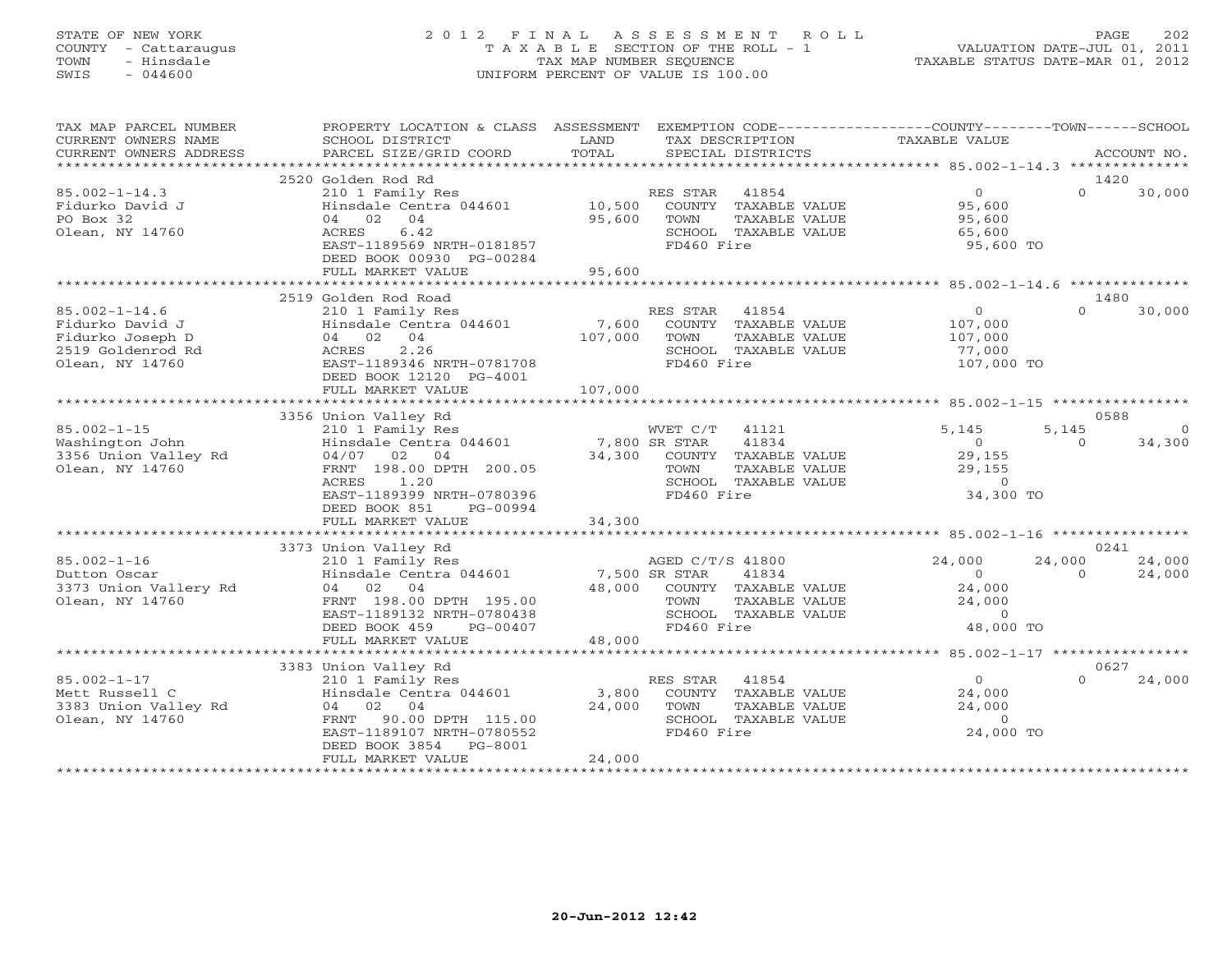# STATE OF NEW YORK 2 0 1 2 F I N A L A S S E S S M E N T R O L L PAGE 203 COUNTY - Cattaraugus T A X A B L E SECTION OF THE ROLL - 1 VALUATION DATE-JUL 01, 2011 TOWN - Hinsdale TAX MAP NUMBER SEQUENCE TAXABLE STATUS DATE-MAR 01, 2012 SWIS - 044600 UNIFORM PERCENT OF VALUE IS 100.00UNIFORM PERCENT OF VALUE IS 100.00

| TAX MAP PARCEL NUMBER<br>CURRENT OWNERS NAME    | PROPERTY LOCATION & CLASS ASSESSMENT<br>SCHOOL DISTRICT | LAND             |                                  | EXEMPTION CODE-----------------COUNTY-------TOWN-----SCHOOL<br>TAX DESCRIPTION | TAXABLE VALUE |                  |                  |                  |
|-------------------------------------------------|---------------------------------------------------------|------------------|----------------------------------|--------------------------------------------------------------------------------|---------------|------------------|------------------|------------------|
| CURRENT OWNERS ADDRESS<br>********************* | PARCEL SIZE/GRID COORD<br>**************************    | TOTAL            |                                  | SPECIAL DISTRICTS                                                              |               |                  |                  | ACCOUNT NO.      |
|                                                 | 3400 Union Valley Rd                                    |                  |                                  |                                                                                |               |                  | 0380             |                  |
| $85.002 - 1 - 18.1$                             | 270 Mfg housing                                         |                  | RES STAR                         | 41854                                                                          |               | $\overline{0}$   | $\Omega$         | 13,000           |
| Harloff John                                    | Hinsdale Centra 044601                                  | 9,400            |                                  | COUNTY TAXABLE VALUE                                                           |               | 13,000           |                  |                  |
| 3400 Union Valley Rd                            | 04 02 04                                                | 13,000           | TOWN                             | TAXABLE VALUE                                                                  |               | 13,000           |                  |                  |
| Olean, NY 14760                                 | FRNT 350.00 DPTH                                        |                  |                                  | SCHOOL TAXABLE VALUE                                                           |               | $\overline{0}$   |                  |                  |
|                                                 | 2.65<br>ACRES                                           |                  | FD460 Fire                       |                                                                                |               | 13,000 TO        |                  |                  |
|                                                 | EAST-1188698 NRTH-0781107                               |                  |                                  |                                                                                |               |                  |                  |                  |
|                                                 | DEED BOOK 1029 PG-476                                   |                  |                                  |                                                                                |               |                  |                  |                  |
|                                                 | FULL MARKET VALUE                                       | 13,000           |                                  |                                                                                |               |                  |                  |                  |
|                                                 | 2599 Dutton Rd                                          |                  |                                  |                                                                                |               |                  | 0865             |                  |
| $85.002 - 1 - 18.2$                             | 210 1 Family Res                                        |                  | RES STAR 41854                   |                                                                                |               | $\Omega$         | $\Omega$         | 30,000           |
| Keesler Raymond S                               | Hinsdale Centra 044601                                  | 7,500            |                                  | COUNTY TAXABLE VALUE                                                           |               | 55,000           |                  |                  |
| Keesler-Moshier Tara L                          | 04 02 04                                                | 55,000           | TOWN                             | TAXABLE VALUE                                                                  |               | 55,000           |                  |                  |
| 2599 Dutton Rd                                  | FRNT 226.00 DPTH 170.75                                 |                  |                                  | SCHOOL TAXABLE VALUE                                                           |               | 25,000           |                  |                  |
| Olean, NY 14760                                 | 017<br>BANK                                             |                  | FD460 Fire                       |                                                                                |               | 55,000 TO        |                  |                  |
|                                                 | EAST-1188120 NRTH-0780962                               |                  |                                  |                                                                                |               |                  |                  |                  |
|                                                 | DEED BOOK 3496 PG-7002                                  |                  |                                  |                                                                                |               |                  |                  |                  |
|                                                 | FULL MARKET VALUE                                       | 55,000           |                                  |                                                                                |               |                  |                  |                  |
|                                                 |                                                         |                  |                                  |                                                                                |               |                  |                  |                  |
| $85.002 - 1 - 18.3$                             | 2573 Dutton Rd                                          |                  |                                  |                                                                                |               | $\Omega$         | 1129<br>$\Omega$ |                  |
| Dutton Earl J                                   | 280 Res Multiple<br>Hinsdale Centra 044601              |                  | SR ST MH 41844<br>8,600 RES STAR | 41854                                                                          |               | $\circ$          | $\circ$          | 58,000<br>30,000 |
| 2565 Dutton Rd                                  | 04 02 04                                                | 131,000          |                                  | COUNTY TAXABLE VALUE                                                           |               | 131,000          |                  |                  |
| Olean, NY 14760                                 | FRNT 110.00 DPTH                                        |                  | TOWN                             | TAXABLE VALUE                                                                  |               | 131,000          |                  |                  |
|                                                 | ACRES<br>1.74                                           |                  |                                  | SCHOOL TAXABLE VALUE                                                           |               | 43,000           |                  |                  |
|                                                 | EAST-1188750 NRTH-0780794                               |                  | FD460 Fire                       |                                                                                |               | 131,000 TO       |                  |                  |
|                                                 | DEED BOOK 9502<br>PG-8001                               |                  |                                  |                                                                                |               |                  |                  |                  |
|                                                 | FULL MARKET VALUE                                       | 131,000          |                                  |                                                                                |               |                  |                  |                  |
|                                                 |                                                         |                  |                                  |                                                                                |               |                  |                  |                  |
|                                                 | Union Valley Rd & Smith H                               |                  |                                  |                                                                                |               |                  | 1142             |                  |
| $85.002 - 1 - 18.4$<br>Dutton Earl J            | 322 Rural vac>10<br>Hinsdale Centra 044601              | 19,300           | TOWN                             | COUNTY TAXABLE VALUE<br>TAXABLE VALUE                                          |               | 19,300<br>19,300 |                  |                  |
| Dutton Earl F                                   | 04 02 04                                                | 19,300           |                                  | SCHOOL TAXABLE VALUE                                                           |               | 19,300           |                  |                  |
| 2565 Dutton Rd                                  | FRNT 260.00 DPTH                                        |                  | FD460 Fire                       |                                                                                |               | 19,300 TO        |                  |                  |
| Olean, NY 14760                                 | ACRES 29.53                                             |                  |                                  |                                                                                |               |                  |                  |                  |
|                                                 | EAST-1188481 NRTH-0780798                               |                  |                                  |                                                                                |               |                  |                  |                  |
|                                                 | DEED BOOK 1014 PG-1145                                  |                  |                                  |                                                                                |               |                  |                  |                  |
|                                                 | FULL MARKET VALUE                                       | 19,300           |                                  |                                                                                |               |                  |                  |                  |
|                                                 |                                                         |                  |                                  |                                                                                |               |                  |                  |                  |
|                                                 | Union Valley Rd & Smith H                               |                  |                                  |                                                                                |               |                  | 1623             |                  |
| $85.002 - 1 - 18.6$                             | 314 Rural vac<10                                        |                  |                                  | COUNTY TAXABLE VALUE                                                           |               | 15,900           |                  |                  |
| Fidurko Joseph<br>Fidurko Anne                  | Hinsdale Centra 044601<br>04 02 04                      | 15,900<br>15,900 | TOWN                             | TAXABLE VALUE<br>SCHOOL TAXABLE VALUE                                          |               | 15,900<br>15,900 |                  |                  |
| 2519 Goldenrod Rd                               | FRNT 260.00 DPTH                                        |                  | FD460 Fire                       |                                                                                |               | 15,900 TO        |                  |                  |
| Olean, NY 14760                                 | ACRES 16.35                                             |                  |                                  |                                                                                |               |                  |                  |                  |
|                                                 | EAST-1189519 NRTH-0781124                               |                  |                                  |                                                                                |               |                  |                  |                  |
|                                                 | DEED BOOK 2781<br>PG-3001                               |                  |                                  |                                                                                |               |                  |                  |                  |
|                                                 | FULL MARKET VALUE                                       | 15,900           |                                  |                                                                                |               |                  |                  |                  |
|                                                 |                                                         |                  |                                  |                                                                                |               |                  |                  |                  |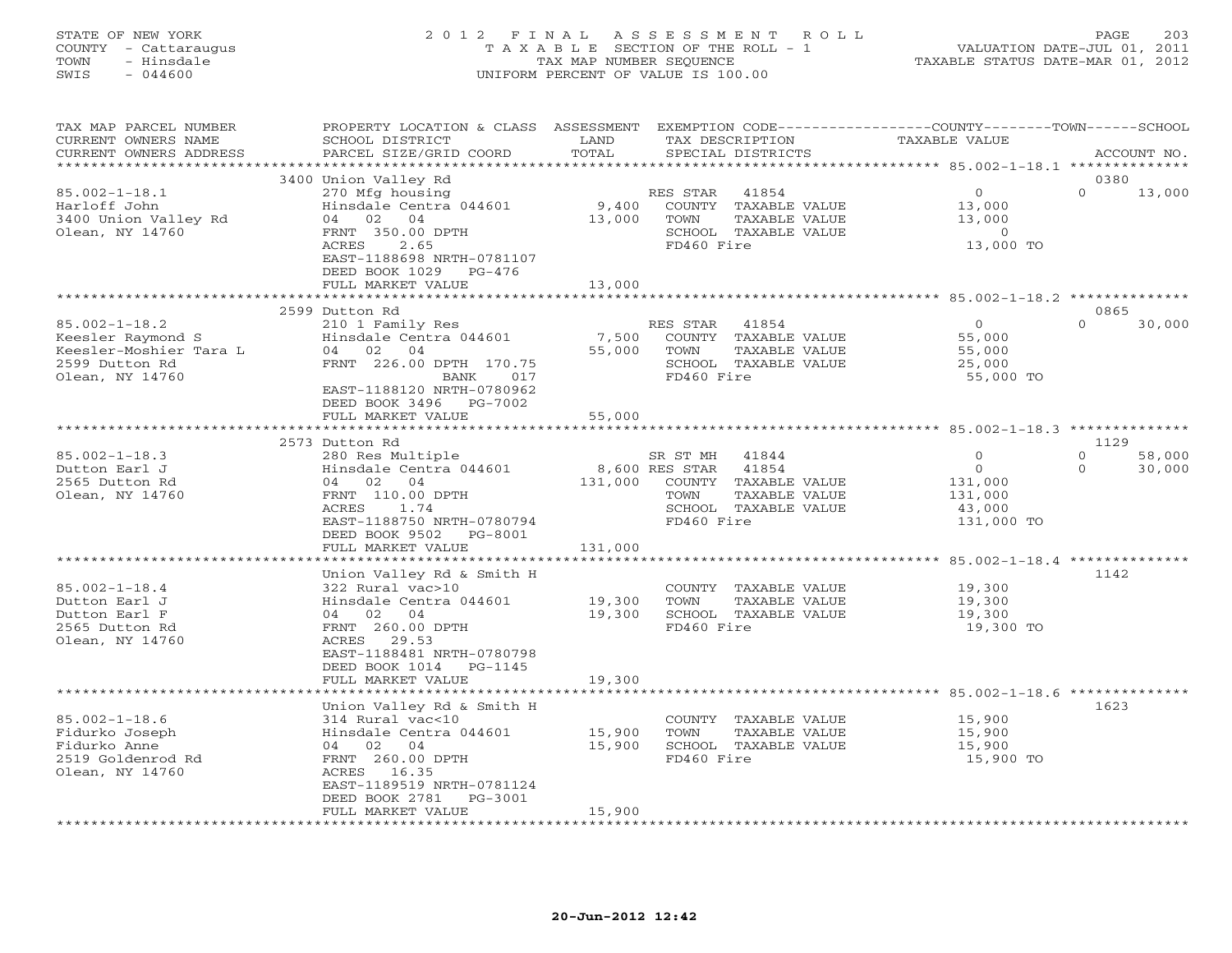# STATE OF NEW YORK 2 0 1 2 F I N A L A S S E S S M E N T R O L L PAGE 204 COUNTY - Cattaraugus T A X A B L E SECTION OF THE ROLL - 1 VALUATION DATE-JUL 01, 2011 TOWN - Hinsdale TAX MAP NUMBER SEQUENCE TAXABLE STATUS DATE-MAR 01, 2012 SWIS - 044600 UNIFORM PERCENT OF VALUE IS 100.00UNIFORM PERCENT OF VALUE IS 100.00

| TAX MAP PARCEL NUMBER<br>CURRENT OWNERS NAME<br>CURRENT OWNERS ADDRESS                                    | PROPERTY LOCATION & CLASS ASSESSMENT<br>SCHOOL DISTRICT<br>PARCEL SIZE/GRID COORD                                                                                                             | LAND<br>TAX DESCRIPTION<br>TOTAL<br>SPECIAL DISTRICTS                                                                                                        | EXEMPTION CODE-----------------COUNTY-------TOWN------SCHOOL<br>TAXABLE VALUE<br>ACCOUNT NO.                      |
|-----------------------------------------------------------------------------------------------------------|-----------------------------------------------------------------------------------------------------------------------------------------------------------------------------------------------|--------------------------------------------------------------------------------------------------------------------------------------------------------------|-------------------------------------------------------------------------------------------------------------------|
| *************************                                                                                 |                                                                                                                                                                                               |                                                                                                                                                              |                                                                                                                   |
| $85.002 - 1 - 19.1$<br>Moore Scott D<br>Moore Noreen A<br>2664 Smith Hollow Rd<br>Olean, NY 14760         | 2664 Smith Hollow Rd & Dutton<br>280 Res Multiple<br>Hinsdale Centra 044601<br>04<br>04<br>02<br>ACRES<br>27.75<br>EAST-1186398 NRTH-0781420<br>DEED BOOK 431<br>PG-7001<br>FULL MARKET VALUE | RES STAR<br>41854<br>26,800<br>COUNTY TAXABLE VALUE<br>86,300<br>TOWN<br>TAXABLE VALUE<br>SCHOOL TAXABLE VALUE<br>FD460 Fire<br>86,300                       | 0580<br>$\Omega$<br>$\Omega$<br>30,000<br>86,300<br>86,300<br>56,300<br>86,300 TO                                 |
|                                                                                                           | *************************<br>2713 Smith Hollow Rd (Off)                                                                                                                                       | *************                                                                                                                                                | *****************************85.002-1-19.2 ***************<br>1208                                                |
| $85.002 - 1 - 19.2$<br>Shelly Cynthia L<br>2713 Smith Hollow Rd<br>Olean, NY 14760                        | 210 1 Family Res<br>Hinsdale Centra 044601<br>02<br>04<br>04<br>FRNT 200.00 DPTH 220.00<br>BANK<br>017<br>EAST-1186888 NRTH-0780874<br>DEED BOOK 00953 PG-00499                               | RES STAR<br>41854<br>6,500<br>COUNTY TAXABLE VALUE<br>63,000<br>TOWN<br>TAXABLE VALUE<br>SCHOOL TAXABLE VALUE<br>FD460 Fire                                  | $\overline{O}$<br>$\Omega$<br>30,000<br>63,000<br>63,000<br>33,000<br>63,000 TO                                   |
|                                                                                                           | FULL MARKET VALUE                                                                                                                                                                             | 63,000                                                                                                                                                       |                                                                                                                   |
|                                                                                                           |                                                                                                                                                                                               |                                                                                                                                                              |                                                                                                                   |
| $85.002 - 1 - 19.3$<br>Whitton Robert C<br>Whitton Linda<br>2667 Smith Holw<br>Olean, NY 14760            | 2667 Smith Hollow Rd<br>210 1 Family Res<br>Hinsdale Centra 044601<br>04 02 04<br>ACRES 14.55<br>EAST-1187380 NRTH-0780945<br>DEED BOOK 1007 PG-140                                           | SR STAR<br>41834<br>COUNTY TAXABLE VALUE<br>15,200<br>82,600<br>TOWN<br>TAXABLE VALUE<br>SCHOOL TAXABLE VALUE<br>FD460 Fire                                  | 1209<br>$\overline{0}$<br>$\Omega$<br>62,200<br>82,600<br>82,600<br>20,400<br>82,600 TO                           |
|                                                                                                           | FULL MARKET VALUE                                                                                                                                                                             | 82,600                                                                                                                                                       |                                                                                                                   |
|                                                                                                           | 2674 Smith Hollow Rd                                                                                                                                                                          |                                                                                                                                                              | 1221                                                                                                              |
| $85.002 - 1 - 19.4$<br>Boyer William N<br>Boyer Cheryl A<br>2674 Smith Hollow Rd<br>Olean, NY 14760       | 210 1 Family Res<br>Hinsdale Centra 044601<br>02<br>04<br>04<br>FRNT 135.00 DPTH 223.15<br>EAST-1186920 NRTH-0781034<br>DEED BOOK 431<br>PG-7001<br>FULL MARKET VALUE                         | WVET C/T<br>41121<br>41834<br>$6,800$ SR STAR<br>73,000<br>COUNTY TAXABLE VALUE<br>TOWN<br>TAXABLE VALUE<br>SCHOOL TAXABLE VALUE<br>FD460 Fire<br>73,000     | 10,950<br>10,950<br>$\Omega$<br>62,200<br>$\circ$<br>$\Omega$<br>62,050<br>62,050<br>10,800<br>73,000 TO          |
|                                                                                                           | ******************                                                                                                                                                                            | *************                                                                                                                                                | ********************* 85.002-1-19.6 ***************                                                               |
| $85.002 - 1 - 19.6$<br>Legenbauer David<br>Legenbauer Patricia<br>2721 Smith Hollow Rd<br>Olean, NY 14760 | 2721 Smith Hollow Rd (Off)<br>210 1 Family Res<br>Hinsdale Centra 044601<br>04<br>04 02<br>ACRES<br>1.03<br>EAST-1186853 NRTH-0780668<br>DEED BOOK 00964 PG-00947<br>FULL MARKET VALUE        | 41121<br>WVET C/T<br>$6,500$ RES STAR<br>41854<br>99,000<br>TAXABLE VALUE<br>COUNTY<br>TOWN<br>TAXABLE VALUE<br>SCHOOL TAXABLE VALUE<br>FD460 Fire<br>99,000 | 1282<br>12,000<br>12,000<br>$\Omega$<br>$\Omega$<br>30,000<br>$\Omega$<br>87,000<br>87,000<br>69,000<br>99,000 TO |
|                                                                                                           |                                                                                                                                                                                               | * * * * * * * * * * * * * * * * *                                                                                                                            |                                                                                                                   |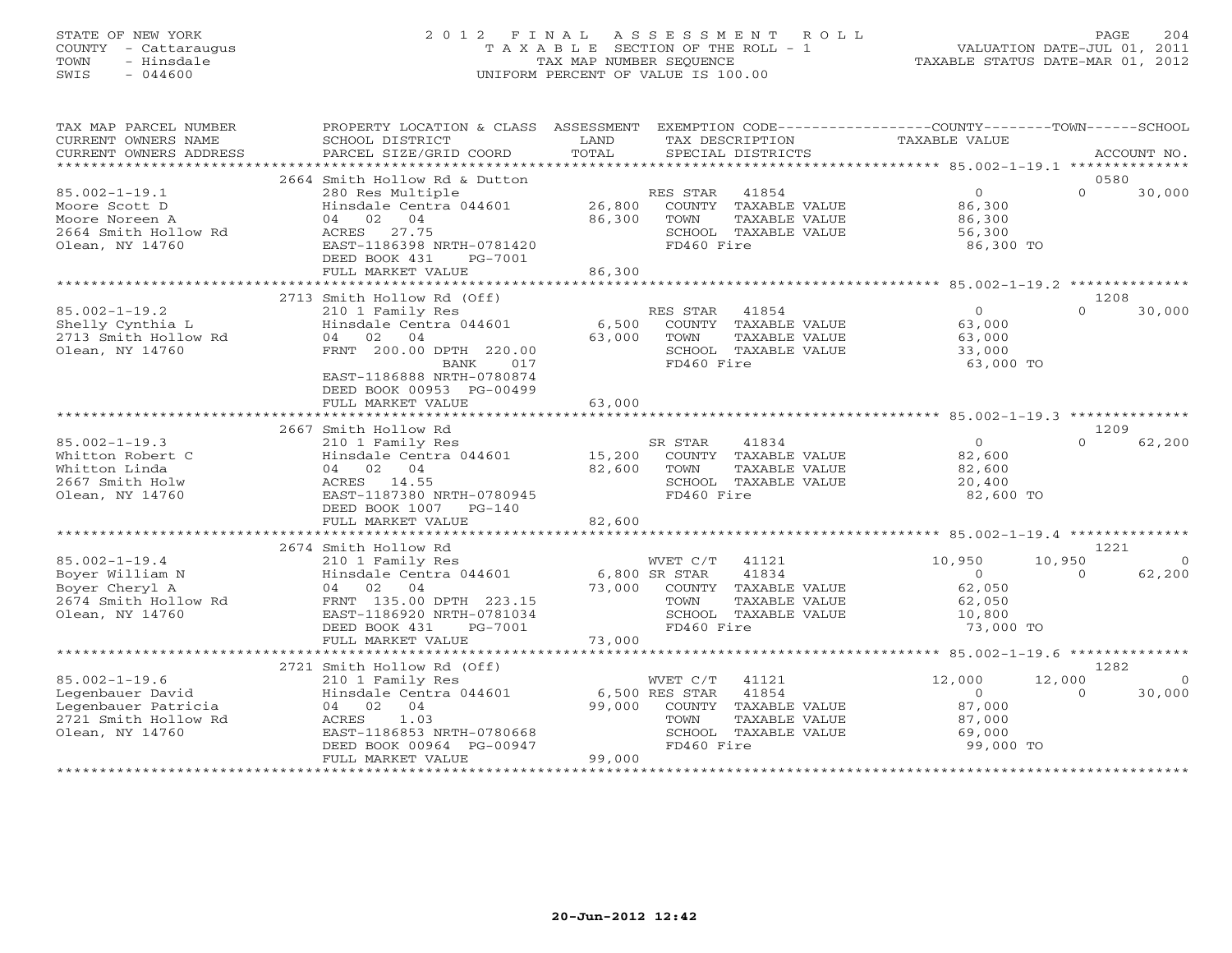STATE OF NEW YORK 2 0 1 2 F I N A L A S S E S S M E N T R O L L PAGE 205 COUNTY - Cattaraugus T A X A B L E SECTION OF THE ROLL - 1 VALUATION DATE-JUL 01, 2011 TOWN - Hinsdale TAX MAP NUMBER SEQUENCE TAXABLE STATUS DATE-MAR 01, 2012 SWIS - 044600 UNIFORM PERCENT OF VALUE IS 100.00UNIFORM PERCENT OF VALUE IS 100.00

| TAX MAP PARCEL NUMBER<br>CURRENT OWNERS NAME<br>CURRENT OWNERS ADDRESS                            | PROPERTY LOCATION & CLASS ASSESSMENT<br>SCHOOL DISTRICT<br>PARCEL SIZE/GRID COORD                                                                                                                        | LAND<br>TOTAL               | TAX DESCRIPTION                | EXEMPTION CODE-----------------COUNTY-------TOWN-----SCHOOL<br>SPECIAL DISTRICTS | TAXABLE VALUE |                                                           | ACCOUNT NO.                                      |  |
|---------------------------------------------------------------------------------------------------|----------------------------------------------------------------------------------------------------------------------------------------------------------------------------------------------------------|-----------------------------|--------------------------------|----------------------------------------------------------------------------------|---------------|-----------------------------------------------------------|--------------------------------------------------|--|
| ******************                                                                                |                                                                                                                                                                                                          | ********                    |                                |                                                                                  |               |                                                           | ****************** 85.002-1-19.7 *************** |  |
|                                                                                                   | 2693 Smith Hollow Rd                                                                                                                                                                                     |                             |                                |                                                                                  |               |                                                           | 1345                                             |  |
| $85.002 - 1 - 19.7$<br>Olver Thomas C<br>2693 Smith Hollow Rd<br>Olean, NY 14760                  | 210 1 Family Res<br>Hinsdale Centra 044601<br>04 02 04<br>Apt & Gar<br>Ff 310.00<br>ACRES<br>1.25<br>EAST-1186716 NRTH-0780844<br>DEED BOOK 1019 PG-1103                                                 | 8,200<br>43,000             | RES STAR<br>TOWN<br>FD460 Fire | 41854<br>COUNTY TAXABLE VALUE<br>TAXABLE VALUE<br>SCHOOL TAXABLE VALUE           |               | $\circ$<br>43,000<br>43,000<br>13,000<br>43,000 TO        | $\Omega$<br>30,000                               |  |
|                                                                                                   | FULL MARKET VALUE<br>****************                                                                                                                                                                    | 43,000                      |                                |                                                                                  |               |                                                           |                                                  |  |
|                                                                                                   | 2707 Smith Hollow Rd                                                                                                                                                                                     |                             |                                |                                                                                  |               |                                                           | 1344                                             |  |
| $85.002 - 1 - 19.8$<br>Goldsmith David W<br>2707 Smith Hollow Rd<br>Olean, NY 14760               | 210 1 Family Res<br>Hinsdale Centra 044601<br>04 02 04<br>house not completed 2010<br>FRNT 600.00 DPTH<br>ACRES<br>3.15<br>EAST-1186297 NRTH-0780469<br>DEED BOOK 5791<br>$PG-6001$<br>FULL MARKET VALUE | 9,800<br>120,000<br>120,000 | RES STAR<br>TOWN<br>FD460 Fire | 41854<br>COUNTY TAXABLE VALUE<br>TAXABLE VALUE<br>SCHOOL TAXABLE VALUE           |               | $\Omega$<br>120,000<br>120,000<br>90,000<br>120,000 TO    | 30,000<br>$\Omega$                               |  |
|                                                                                                   |                                                                                                                                                                                                          |                             |                                |                                                                                  |               |                                                           |                                                  |  |
|                                                                                                   | 2701 Smith Hollow Rd                                                                                                                                                                                     |                             |                                |                                                                                  |               |                                                           | 1374                                             |  |
| $85.002 - 1 - 19.9$<br>Belvees James A<br>Belvees Jeannette<br>723 Maple St<br>Olean, NY 14760    | 270 Mfg housing<br>Hinsdale Centra 044601<br>04 02 04<br>Ff 160.00<br>ACRES<br>1.70<br>EAST-1186603 NRTH-0780593<br>DEED BOOK 00995 PG-01088                                                             | 8,600<br>15,400             | TOWN<br>FD460 Fire             | COUNTY TAXABLE VALUE<br>TAXABLE VALUE<br>SCHOOL TAXABLE VALUE                    |               | 15,400<br>15,400<br>15,400<br>15,400 TO                   |                                                  |  |
|                                                                                                   | FULL MARKET VALUE<br>*********************                                                                                                                                                               | 15,400                      |                                |                                                                                  |               |                                                           |                                                  |  |
|                                                                                                   | 2695 Smith Hollow Rd (Off)                                                                                                                                                                               |                             |                                |                                                                                  |               |                                                           | 1405                                             |  |
| $85.002 - 1 - 19.10$<br>Olver Leroy M<br>Olver Lynda M<br>2695 Smith Hollow Rd<br>Olean, NY 14760 | 210 1 Family Res<br>Hinsdale Centra 044601<br>04 02 04<br>3.54<br>ACRES<br>EAST-1187199 NRTH-0780493<br>DEED BOOK 00927 PG-00105<br>FULL MARKET VALUE                                                    | 8,700<br>49,500<br>49,500   | RES STAR<br>TOWN<br>FD460 Fire | 41854<br>COUNTY TAXABLE VALUE<br>TAXABLE VALUE<br>SCHOOL TAXABLE VALUE           |               | $\overline{O}$<br>49,500<br>49,500<br>19,500<br>49,500 TO | $\Omega$<br>30,000                               |  |
|                                                                                                   | *****************                                                                                                                                                                                        |                             |                                |                                                                                  |               |                                                           | **** 85.002-1-19.13 *************                |  |
|                                                                                                   | 2697 Smith Hollow Rd                                                                                                                                                                                     |                             |                                |                                                                                  |               |                                                           | 1588                                             |  |
| $85.002 - 1 - 19.13$<br>Fleming George W Jr<br>83 Woodhill Dr<br>Rochester, NY 14616              | 260 Seasonal res<br>Hinsdale Centra 044601<br>4/2/4<br>ACRES<br>1.00<br>EAST-1186805 NRTH-0780425<br>DEED BOOK 1006<br>$PG-952$                                                                          | 8,000<br>34,000             | TOWN<br>FD460 Fire             | COUNTY TAXABLE VALUE<br>TAXABLE VALUE<br>SCHOOL TAXABLE VALUE                    |               | 34,000<br>34,000<br>34,000<br>34,000 TO                   |                                                  |  |
|                                                                                                   | FULL MARKET VALUE<br>*****************                                                                                                                                                                   | 34,000                      |                                |                                                                                  |               |                                                           |                                                  |  |
|                                                                                                   |                                                                                                                                                                                                          |                             |                                |                                                                                  |               |                                                           |                                                  |  |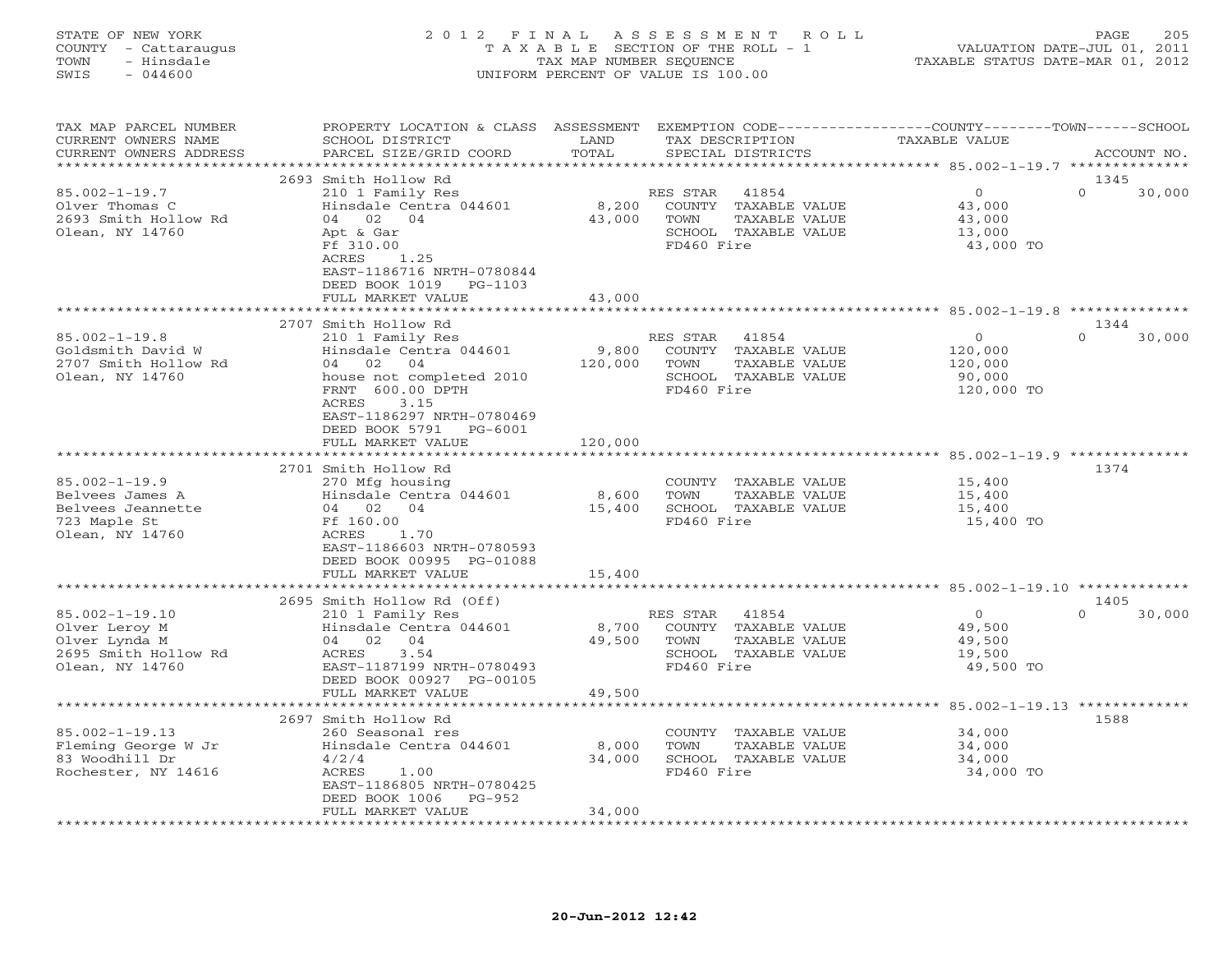# STATE OF NEW YORK 2 0 1 2 F I N A L A S S E S S M E N T R O L L PAGE 206 COUNTY - Cattaraugus T A X A B L E SECTION OF THE ROLL - 1 VALUATION DATE-JUL 01, 2011 TOWN - Hinsdale TAX MAP NUMBER SEQUENCE TAXABLE STATUS DATE-MAR 01, 2012 SWIS - 044600 UNIFORM PERCENT OF VALUE IS 100.00UNIFORM PERCENT OF VALUE IS 100.00

| TAX MAP PARCEL NUMBER<br>CURRENT OWNERS NAME<br>CURRENT OWNERS ADDRESS                              | PROPERTY LOCATION & CLASS ASSESSMENT<br>SCHOOL DISTRICT<br>PARCEL SIZE/GRID COORD                                                                                                                | LAND<br>TOTAL              | EXEMPTION CODE-----------------COUNTY-------TOWN------SCHOOL<br>TAX DESCRIPTION<br>SPECIAL DISTRICTS     | TAXABLE VALUE                                             | ACCOUNT NO.                |
|-----------------------------------------------------------------------------------------------------|--------------------------------------------------------------------------------------------------------------------------------------------------------------------------------------------------|----------------------------|----------------------------------------------------------------------------------------------------------|-----------------------------------------------------------|----------------------------|
|                                                                                                     |                                                                                                                                                                                                  |                            |                                                                                                          |                                                           |                            |
| $85.002 - 1 - 19.14$<br>Hughes Maureen M<br>2660 Smith Hollow Rd<br>Olean, NY 14760                 | 2660 Smith Hollow Rd & Dutton<br>210 1 Family Res<br>Hinsdale Centra 044601<br>04 02<br>04<br>2.25<br>ACRES<br>EAST-1186648 NRTH-0781886<br>DEED BOOK 4393 PG-8001<br>FULL MARKET VALUE          | 7,600<br>64,500<br>64,500  | RES STAR<br>41854<br>COUNTY TAXABLE VALUE<br>TAXABLE VALUE<br>TOWN<br>SCHOOL TAXABLE VALUE<br>FD460 Fire | $\overline{0}$<br>64,500<br>64,500<br>34,500<br>64,500 TO | 1613<br>$\Omega$<br>30,000 |
|                                                                                                     |                                                                                                                                                                                                  |                            |                                                                                                          |                                                           |                            |
| $85.002 - 1 - 19.15$<br>Hughes Maureen M<br>2660 Smith Hollow Rd<br>Olean, NY 14760                 | Smith Hollow Rd & Dutton<br>311 Res vac land<br>Hinsdale Centra 044601<br>04 02 04<br>ACRES 12.75<br>EAST-1187394 NRTH-0781834<br>DEED BOOK 4393 PG-8003                                         | 14,500<br>14,500           | COUNTY TAXABLE VALUE<br>TAXABLE VALUE<br>TOWN<br>SCHOOL TAXABLE VALUE<br>FD460 Fire                      | 14,500<br>14,500<br>14,500<br>14,500 TO                   | 1614                       |
|                                                                                                     | FULL MARKET VALUE                                                                                                                                                                                | 14,500                     |                                                                                                          |                                                           |                            |
| $85.002 - 1 - 21$<br>Peters Richard J<br>3461 Union Valley Rd<br>Olean, NY 14760                    | Union Valley Rd<br>314 Rural vac<10<br>Hinsdale Centra 044601<br>04 02<br>04<br>FRNT 220.00 DPTH<br>8.60<br>ACRES<br>EAST-1188213 NRTH-0781769<br>DEED BOOK 799<br>$PG-224$<br>FULL MARKET VALUE | 12,800<br>12,800<br>12,800 | COUNTY TAXABLE VALUE<br>TOWN<br>TAXABLE VALUE<br>SCHOOL TAXABLE VALUE<br>FD460 Fire                      | 12,800<br>12,800<br>12,800<br>12,800 TO                   | 1045                       |
|                                                                                                     | 3461 Union Valley Rd                                                                                                                                                                             |                            |                                                                                                          |                                                           | 0807                       |
| $85.002 - 1 - 22$<br>Peters Richard J<br>Peters Charleen<br>3461 Union Valley Rd<br>Olean, NY 14760 | 210 1 Family Res<br>Hinsdale Centra 044601<br>$02/04$ 02 02<br>FRNT 300.00 DPTH<br><b>ACRES</b><br>1.71<br>EAST-1188544 NRTH-0781908<br>DEED BOOK 800<br>$PG-00830$                              | 8,600<br>40,000            | 41854<br>RES STAR<br>COUNTY TAXABLE VALUE<br>TOWN<br>TAXABLE VALUE<br>SCHOOL TAXABLE VALUE<br>FD460 Fire | $\overline{0}$<br>40,000<br>40,000<br>10,000<br>40,000 TO | $\Omega$<br>30,000         |
|                                                                                                     | FULL MARKET VALUE<br>***************************                                                                                                                                                 | 40,000                     |                                                                                                          |                                                           |                            |
|                                                                                                     | 3479 Union Valley Rd                                                                                                                                                                             |                            |                                                                                                          |                                                           | 0432                       |
| $85.002 - 1 - 23$<br>Bockmier Jeffrey E<br>3479 Union Valley Rd<br>Olean, NY 14760                  | 210 1 Family Res<br>Hinsdale Centra 044601<br>04 02<br>04<br>FRNT 150.00 DPTH 125.00<br>BANK<br>065<br>EAST-1188533 NRTH-0782154<br>DEED BOOK 9372<br>PG-3002                                    | 5,400<br>52,500            | RES STAR<br>41854<br>COUNTY TAXABLE VALUE<br>TOWN<br>TAXABLE VALUE<br>SCHOOL TAXABLE VALUE<br>FD460 Fire | $\Omega$<br>52,500<br>52,500<br>22,500<br>52,500 TO       | $\Omega$<br>30,000         |
|                                                                                                     | FULL MARKET VALUE                                                                                                                                                                                | 52,500                     |                                                                                                          |                                                           |                            |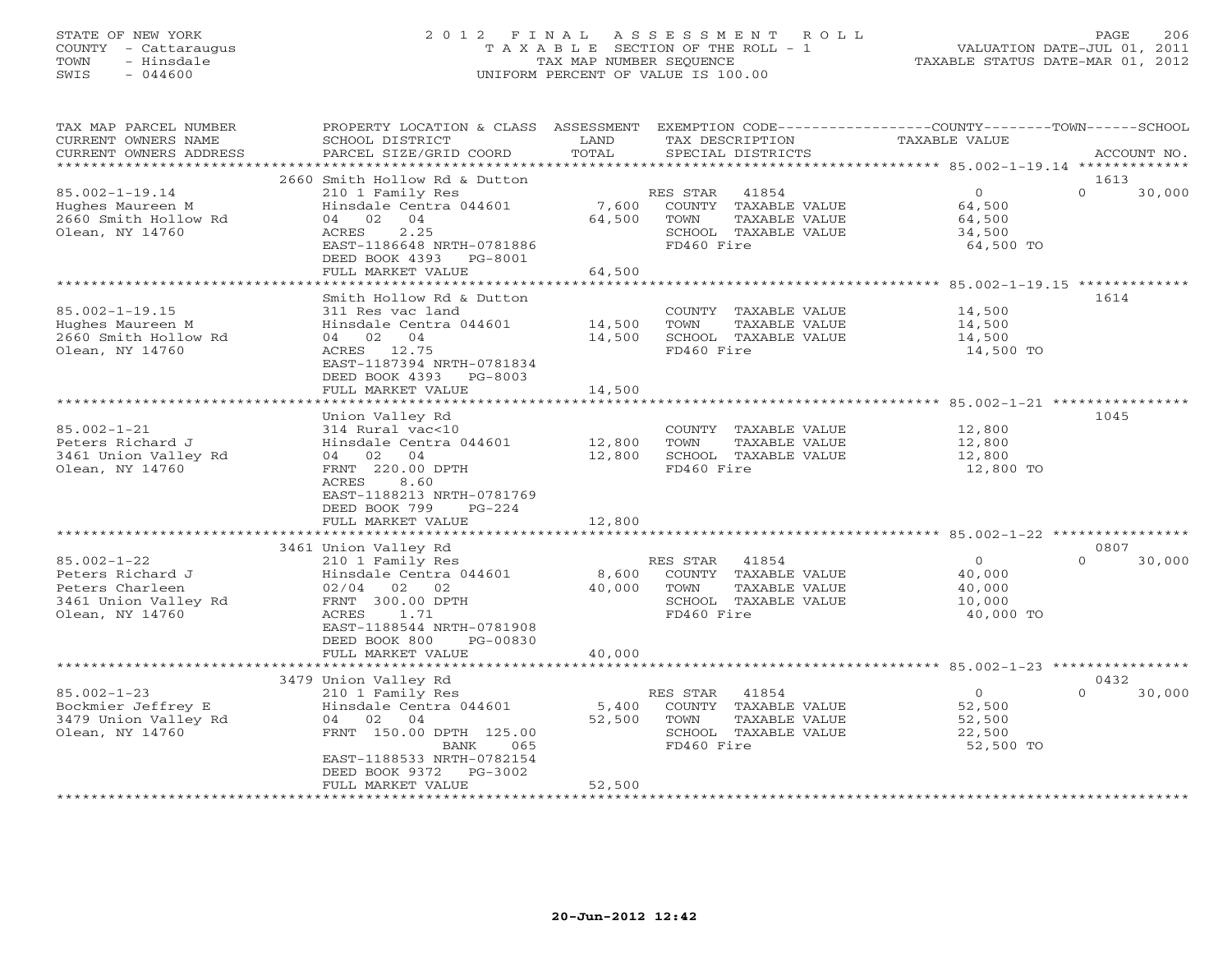# STATE OF NEW YORK 2 0 1 2 F I N A L A S S E S S M E N T R O L L PAGE 207 COUNTY - Cattaraugus T A X A B L E SECTION OF THE ROLL - 1 VALUATION DATE-JUL 01, 2011 TOWN - Hinsdale TAX MAP NUMBER SEQUENCE TAXABLE STATUS DATE-MAR 01, 2012 SWIS - 044600 UNIFORM PERCENT OF VALUE IS 100.00UNIFORM PERCENT OF VALUE IS 100.00

| TAX MAP PARCEL NUMBER<br>CURRENT OWNERS NAME    | PROPERTY LOCATION & CLASS ASSESSMENT<br>SCHOOL DISTRICT | LAND               | TAX DESCRIPTION                               | EXEMPTION CODE-----------------COUNTY-------TOWN------SCHOOL<br>TAXABLE VALUE |                    |
|-------------------------------------------------|---------------------------------------------------------|--------------------|-----------------------------------------------|-------------------------------------------------------------------------------|--------------------|
| CURRENT OWNERS ADDRESS<br>********************* | PARCEL SIZE/GRID COORD                                  | TOTAL              | SPECIAL DISTRICTS                             |                                                                               | ACCOUNT NO.        |
|                                                 | Union Valley Rd                                         |                    |                                               |                                                                               | 0237               |
| $85.002 - 1 - 24$                               | 311 Res vac land                                        |                    | COUNTY TAXABLE VALUE                          | 8,400                                                                         |                    |
| Dutton Duane A                                  | Hinsdale Centra 044601                                  | 8,400              | TOWN<br>TAXABLE VALUE                         | 8,400                                                                         |                    |
| 9441 E 40Th Pl                                  | 04 02 04                                                | 8,400              | SCHOOL TAXABLE VALUE                          | 8,400                                                                         |                    |
| Tulsa, OK 74145                                 | FRNT 150.00 DPTH                                        |                    | FD460 Fire                                    | 8,400 TO                                                                      |                    |
|                                                 | ACRES<br>1.44                                           |                    |                                               |                                                                               |                    |
|                                                 | EAST-1188866 NRTH-0782156                               |                    |                                               |                                                                               |                    |
|                                                 | DEED BOOK 912<br>PG-00510                               |                    |                                               |                                                                               |                    |
|                                                 | FULL MARKET VALUE                                       | 8,400              |                                               |                                                                               |                    |
|                                                 |                                                         |                    |                                               | ********************* 85.002-1-25.1 **************                            |                    |
|                                                 | 3511 Union Valley Rd                                    |                    |                                               |                                                                               | 0162               |
| $85.002 - 1 - 25.1$                             | 210 1 Family Res                                        |                    | CVET C/T<br>41131                             | 20,000<br>20,000                                                              | $\Omega$           |
| Conklin Claude A                                | Hinsdale Centra 044601                                  |                    | 27,000 SR STAR<br>41834                       | $\overline{0}$                                                                | 62,200<br>$\Omega$ |
| 3511 Union Valley Rd                            | 04 02 04                                                | 80,000             | COUNTY TAXABLE VALUE                          | 60,000                                                                        |                    |
| Olean, NY 14760                                 | FRNT 800.00 DPTH                                        |                    | TOWN<br>TAXABLE VALUE                         | 60,000                                                                        |                    |
|                                                 | ACRES<br>68.15                                          |                    | SCHOOL TAXABLE VALUE                          | 17,800                                                                        |                    |
|                                                 | EAST-1187868 NRTH-0782561                               |                    | FD460 Fire                                    | 80,000 TO                                                                     |                    |
|                                                 | DEED BOOK 00515 PG-00589                                |                    |                                               |                                                                               |                    |
|                                                 | FULL MARKET VALUE<br>*********************              | 80,000<br>******** |                                               |                                                                               |                    |
|                                                 |                                                         |                    |                                               | ***************** 85.002-1-25.2 **************                                |                    |
| $85.002 - 1 - 25.2$                             | Union Valley Rd<br>311 Res vac land                     |                    | COUNTY                                        | 10,000                                                                        | 1397               |
| Chapus Connie                                   | Hinsdale Centra 044601                                  | 10,000             | TAXABLE VALUE<br><b>TOWN</b><br>TAXABLE VALUE | 10,000                                                                        |                    |
| Chapus Mark                                     | 04<br>02<br>04                                          | 10,000             | SCHOOL TAXABLE VALUE                          | 10,000                                                                        |                    |
| 3492 Union Valley Rd                            | FRNT 268.00 DPTH                                        |                    | FD460 Fire                                    | 10,000 TO                                                                     |                    |
| Olean, NY 14760                                 | ACRES<br>3.35                                           |                    |                                               |                                                                               |                    |
|                                                 | EAST-1188723 NRTH-0782889                               |                    |                                               |                                                                               |                    |
|                                                 | DEED BOOK 00972 PG-00626                                |                    |                                               |                                                                               |                    |
|                                                 | FULL MARKET VALUE                                       | 10,000             |                                               |                                                                               |                    |
|                                                 | ***********************                                 |                    |                                               |                                                                               |                    |
|                                                 | 3492 Union Valley Rd                                    |                    |                                               |                                                                               | 1398               |
| $85.002 - 1 - 25.3$                             | 210 1 Family Res                                        |                    | RES STAR<br>41854                             | $\circ$                                                                       | $\Omega$<br>30,000 |
| Chapus Mark R                                   | Hinsdale Centra 044601                                  | 9,100              | COUNTY TAXABLE VALUE                          | 76,000                                                                        |                    |
| Chapus Connie S                                 | 04<br>02<br>04                                          | 76,000             | TOWN<br>TAXABLE VALUE                         | 76,000                                                                        |                    |
| 3492 Union Valley Rd                            | FRNT 180.00 DPTH                                        |                    | SCHOOL TAXABLE VALUE                          | 46,000                                                                        |                    |
| Olean, NY 14760                                 | ACRES<br>2.30                                           |                    | FD460 Fire                                    | 76,000 TO                                                                     |                    |
|                                                 | EAST-1188888 NRTH-0782310                               |                    |                                               |                                                                               |                    |
|                                                 | DEED BOOK 00937 PG-00855                                |                    |                                               |                                                                               |                    |
|                                                 | FULL MARKET VALUE<br>******************                 | 76,000             |                                               | **************** 85.002-2-1.1 *********                                       |                    |
|                                                 | Union Valley Rd                                         |                    |                                               |                                                                               | 0381               |
| $85.002 - 2 - 1.1$                              | 322 Rural vac>10                                        |                    | COUNTY TAXABLE VALUE                          | 19,900                                                                        |                    |
| Snyder Kathleen M                               | Hinsdale Centra 044601                                  | 19,900             | <b>TOWN</b><br>TAXABLE VALUE                  | 19,900                                                                        |                    |
| 3331 Union Valley Rd                            | 04<br>03<br>02                                          | 19,900             | SCHOOL TAXABLE VALUE                          | 19,900                                                                        |                    |
| Olean, NY 14760                                 | FRNT 240.00 DPTH                                        |                    | FD460 Fire                                    | 19,900 TO                                                                     |                    |
|                                                 | ACRES<br>29.75                                          |                    |                                               |                                                                               |                    |
|                                                 | EAST-1187723 NRTH-0779488                               |                    |                                               |                                                                               |                    |
|                                                 | DEED BOOK 8106<br>PG-5001                               |                    |                                               |                                                                               |                    |
|                                                 | FULL MARKET VALUE                                       | 19,900             |                                               |                                                                               |                    |
| * * * * * * * * * * * * * * * * * * * *         |                                                         |                    |                                               |                                                                               |                    |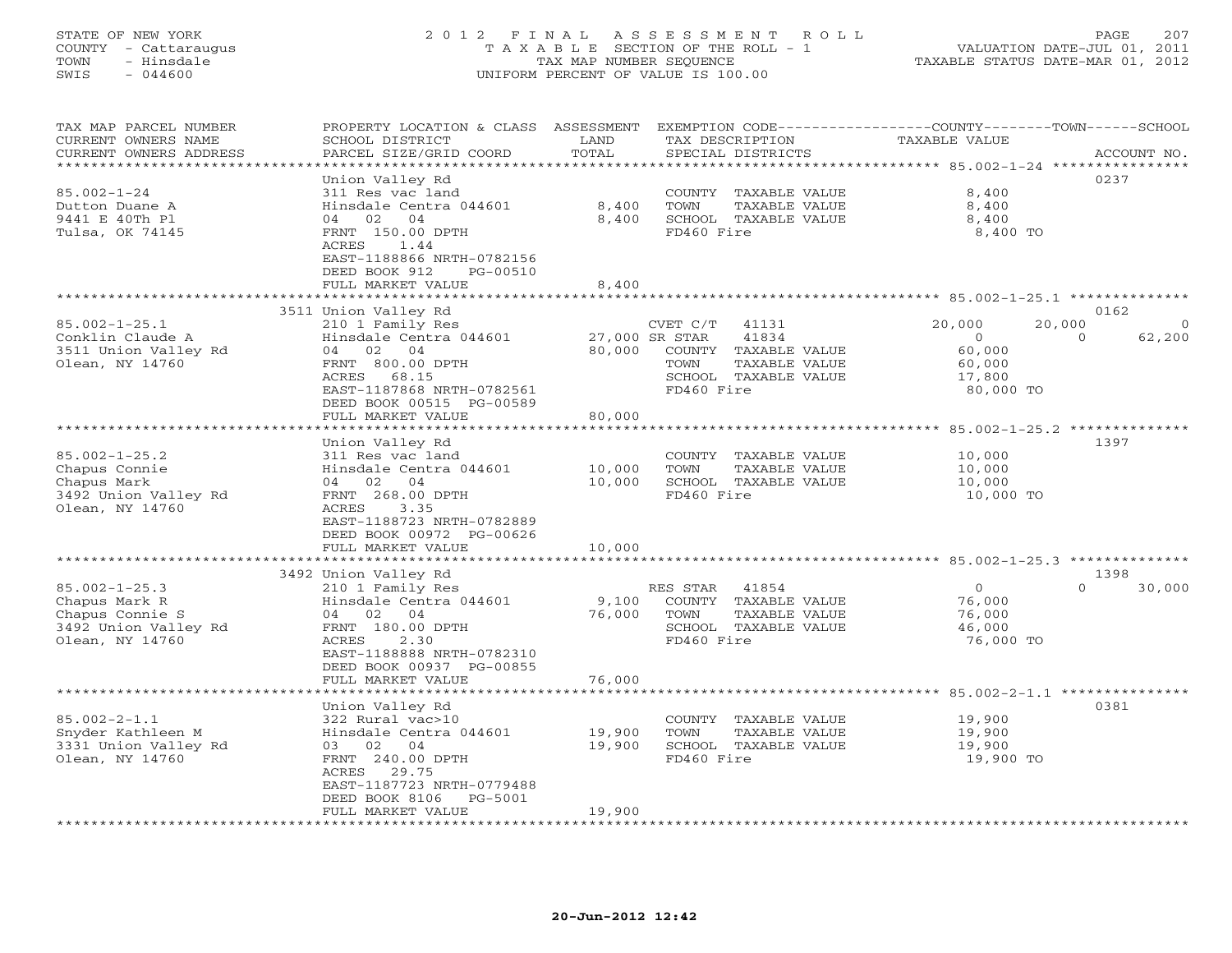# STATE OF NEW YORK 2 0 1 2 F I N A L A S S E S S M E N T R O L L PAGE 208 COUNTY - Cattaraugus T A X A B L E SECTION OF THE ROLL - 1 VALUATION DATE-JUL 01, 2011 TOWN - Hinsdale TAX MAP NUMBER SEQUENCE TAXABLE STATUS DATE-MAR 01, 2012 SWIS - 044600 UNIFORM PERCENT OF VALUE IS 100.00

| TAX MAP PARCEL NUMBER  | PROPERTY LOCATION & CLASS ASSESSMENT |               | EXEMPTION CODE----------------COUNTY-------TOWN-----SCHOOL |                          |                               |
|------------------------|--------------------------------------|---------------|------------------------------------------------------------|--------------------------|-------------------------------|
| CURRENT OWNERS NAME    | SCHOOL DISTRICT                      | LAND          | TAX DESCRIPTION                                            | TAXABLE VALUE            |                               |
| CURRENT OWNERS ADDRESS | PARCEL SIZE/GRID COORD               | TOTAL         | SPECIAL DISTRICTS                                          |                          | ACCOUNT NO.                   |
|                        |                                      |               |                                                            |                          |                               |
|                        | 3331 Union Valley Rd                 |               |                                                            |                          | 0941                          |
| $85.002 - 2 - 1.2$     | 210 1 Family Res                     |               | 41834<br>SR STAR                                           | $\circ$                  | $\Omega$<br>62,200            |
| Snyder Carl L          | Hinsdale Centra 044601               | 19,400        | COUNTY TAXABLE VALUE                                       | 108,000                  |                               |
| Snyder Kathleen M      | 03 02<br>04                          | 108,000       | TOWN<br>TAXABLE VALUE                                      | 108,000                  |                               |
| 3331 Union Valley Rd   | Ff 185.00                            |               | SCHOOL TAXABLE VALUE                                       | 45,800                   |                               |
| Olean, NY 14760        | ACRES<br>5.96                        |               | FD460 Fire                                                 | 108,000 TO               |                               |
|                        | EAST-1189211 NRTH-0779441            |               |                                                            |                          |                               |
|                        | DEED BOOK 764<br>PG-00814            |               |                                                            |                          |                               |
|                        | FULL MARKET VALUE                    | 108,000       |                                                            |                          |                               |
|                        |                                      |               |                                                            |                          |                               |
|                        | 3351 Union Valley Rd                 |               |                                                            |                          | 1169                          |
| $85.002 - 2 - 1.3$     | 210 1 Family Res                     |               | SR STAR<br>41834                                           | $\circ$                  | $\Omega$<br>62,200            |
| Johnson Gerald         | Hinsdale Centra 044601               | 19,600        | COUNTY TAXABLE VALUE                                       | 75,000                   |                               |
| 3351 Union Valley Rd   | 03 02 04                             | 75,000        | TOWN<br>TAXABLE VALUE                                      | 75,000                   |                               |
| Olean, NY 14760        | FRNT 180.00 DPTH                     |               | SCHOOL TAXABLE VALUE                                       | 12,800                   |                               |
|                        | ACRES<br>30.90                       |               | FD460 Fire                                                 | 75,000 TO                |                               |
|                        | EAST-1187714 NRTH-0779843            |               |                                                            |                          |                               |
|                        | DEED BOOK 819<br>PG-00856            |               |                                                            |                          |                               |
|                        | FULL MARKET VALUE                    | 75,000        |                                                            |                          |                               |
|                        |                                      |               |                                                            |                          |                               |
|                        | 3331 Union Valley Rd                 |               |                                                            |                          | 1170                          |
| $85.002 - 2 - 1.4$     | 322 Rural vac>10                     |               | COUNTY TAXABLE VALUE                                       | 19,300                   |                               |
| Snyder Bryan S         | Hinsdale Centra 044601               | 19,300        | TOWN<br>TAXABLE VALUE                                      | 19,300                   |                               |
| 102 Willow St          | 03 02 04                             | 19,300        | SCHOOL TAXABLE VALUE                                       | 19,300                   |                               |
| Olean, NY 14760        | Ff 240.00                            |               | FD460 Fire                                                 | 19,300 TO                |                               |
|                        | ACRES<br>29.50                       |               |                                                            |                          |                               |
|                        | EAST-1187680 NRTH-0780168            |               |                                                            |                          |                               |
|                        | DEED BOOK 5605<br>PG-5001            |               |                                                            |                          |                               |
|                        | FULL MARKET VALUE                    | 19,300        |                                                            |                          |                               |
|                        |                                      |               |                                                            |                          |                               |
|                        | 3315 Union Valley Rd                 |               |                                                            |                          | 0382                          |
| $85.002 - 2 - 2$       | 210 1 Family Res                     |               | COUNTY TAXABLE VALUE                                       | 38,000                   |                               |
| Snyder Kathleen M      | Hinsdale Centra 044601               | 9,200         | TOWN<br>TAXABLE VALUE                                      | 38,000                   |                               |
| 3331 Union Valley Rd   | 03 02 04                             | 38,000        | SCHOOL TAXABLE VALUE                                       | 38,000                   |                               |
| Olean, NY 14760        | FRNT 150.00 DPTH                     |               | FD460 Fire                                                 | 38,000 TO                |                               |
|                        | <b>ACRES</b><br>2.38                 |               |                                                            |                          |                               |
|                        | EAST-1189629 NRTH-0779395            |               |                                                            |                          |                               |
|                        | DEED BOOK 8106<br>PG-5001            |               |                                                            |                          |                               |
|                        | FULL MARKET VALUE                    | 38,000        |                                                            |                          |                               |
|                        |                                      |               |                                                            |                          |                               |
|                        |                                      |               |                                                            |                          | 0282                          |
| $85.002 - 2 - 3$       | 3305 Union Valley Rd                 |               |                                                            |                          |                               |
|                        | 280 Res Multiple                     |               | CW_15_VET/ 41161                                           | 10,380                   | 10,380<br>$\circ$<br>$\Omega$ |
| Everitt James V        | Hinsdale Centra 044601               | 30,200 AGED C | 41802                                                      | 23,528<br>$\overline{0}$ | $\circ$<br>$\Omega$           |
| Everitt Mary A         | 02 02 04                             |               | 69,200 SR STAR<br>41834                                    |                          | 62,200                        |
| 3305 Union Valley Rd   | FRNT 450.00 DPTH                     |               | COUNTY TAXABLE VALUE                                       | 35,292                   |                               |
| Olean, NY 14760        | 53.90<br>ACRES                       |               | TOWN<br>TAXABLE VALUE                                      | 58,820                   |                               |
|                        | EAST-1190413 NRTH-0780544            |               | SCHOOL TAXABLE VALUE                                       | 7,000                    |                               |
|                        | $PG-989$<br>DEED BOOK 1014           |               | FD460 Fire                                                 | 69,200 TO                |                               |
|                        | FULL MARKET VALUE                    | 69,200        |                                                            |                          |                               |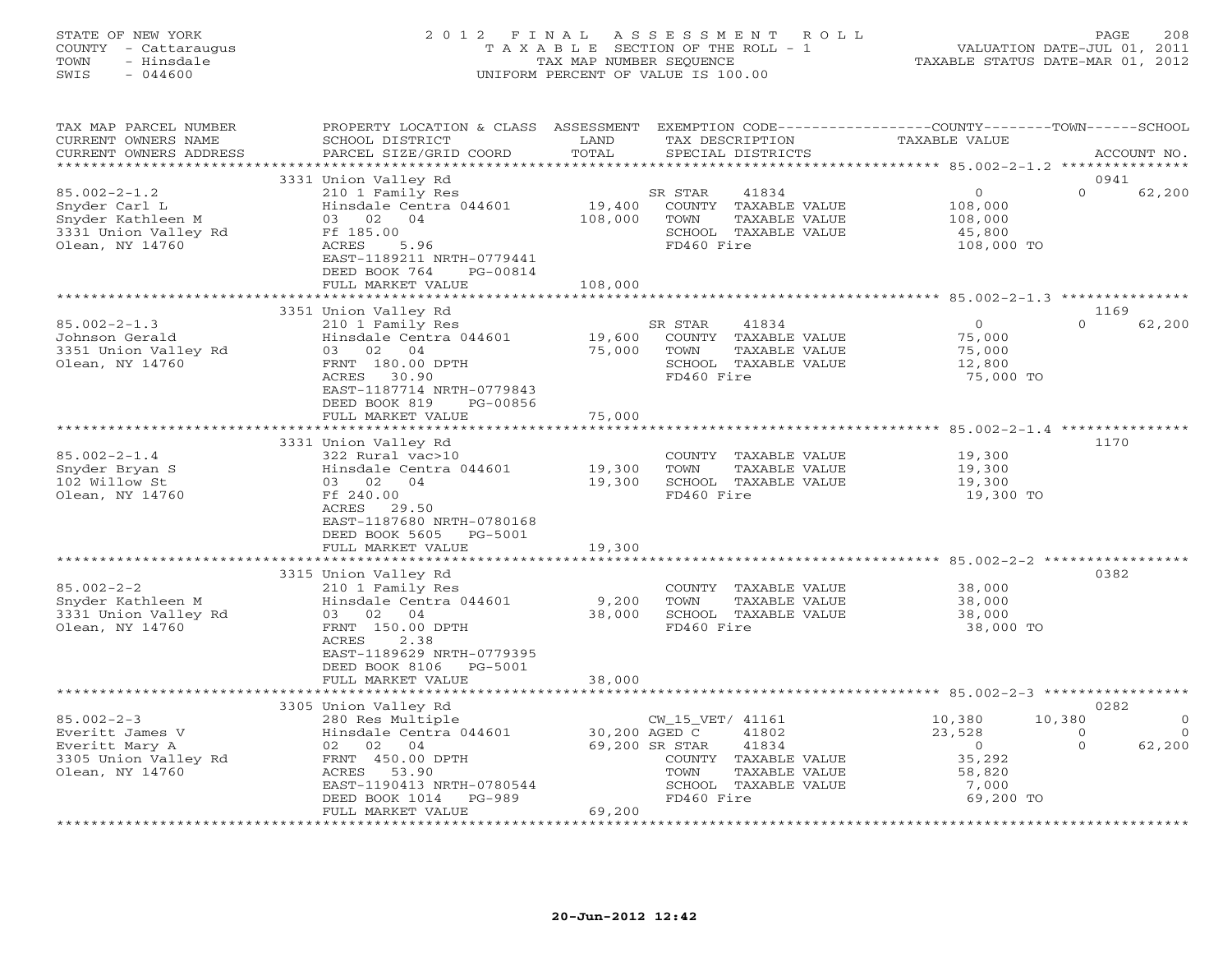# STATE OF NEW YORK 2 0 1 2 F I N A L A S S E S S M E N T R O L L PAGE 209 COUNTY - Cattaraugus T A X A B L E SECTION OF THE ROLL - 1 VALUATION DATE-JUL 01, 2011 TOWN - Hinsdale TAX MAP NUMBER SEQUENCE TAXABLE STATUS DATE-MAR 01, 2012 SWIS - 044600 UNIFORM PERCENT OF VALUE IS 100.00UNIFORM PERCENT OF VALUE IS 100.00

| TAX MAP PARCEL NUMBER<br>CURRENT OWNERS NAME<br>CURRENT OWNERS ADDRESS                                  | PROPERTY LOCATION & CLASS ASSESSMENT<br>SCHOOL DISTRICT<br>PARCEL SIZE/GRID COORD                                                                                                             | LAND<br>TOTAL              | TAX DESCRIPTION<br>SPECIAL DISTRICTS                                                                                              | EXEMPTION CODE-----------------COUNTY-------TOWN------SCHOOL<br><b>TAXABLE VALUE</b>         | ACCOUNT NO.    |
|---------------------------------------------------------------------------------------------------------|-----------------------------------------------------------------------------------------------------------------------------------------------------------------------------------------------|----------------------------|-----------------------------------------------------------------------------------------------------------------------------------|----------------------------------------------------------------------------------------------|----------------|
| ************************                                                                                |                                                                                                                                                                                               |                            |                                                                                                                                   |                                                                                              |                |
| $85.002 - 2 - 4.1$<br>Abbott Larry J<br>3262 Union Valley Rd<br>Olean, NY 14760                         | 3262 DeGroff Rd<br>210 1 Family Res<br>Hinsdale Centra 044601<br>01 02 04<br>Ff 1520.00<br>ACRES<br>6.15<br>EAST-1190797 NRTH-0779896<br>DEED BOOK 00932 PG-00898                             | 10,400<br>85,000           | RES STAR<br>41854<br>COUNTY TAXABLE VALUE<br>TOWN<br>TAXABLE VALUE<br>SCHOOL TAXABLE VALUE<br>FD460 Fire                          | $\circ$<br>$\Omega$<br>85,000<br>85,000<br>55,000<br>85,000 TO                               | 0203<br>30,000 |
|                                                                                                         | FULL MARKET VALUE                                                                                                                                                                             | 85,000                     |                                                                                                                                   |                                                                                              |                |
| $85.002 - 2 - 4.2$<br>Follett William<br>293 Wildwood Dr<br>Rochester, NY 14616                         | 3180 Degroff Rd<br>210 1 Family Res<br>Hinsdale Centra 044601<br>01 02 04<br>Ff 370.00<br>ACRES<br>6.70<br>EAST-1191856 NRTH-0780218<br>DEED BOOK 9063<br>$PG-6001$                           | 45,000                     | CVET C/T<br>41131<br>10,200 RES STAR 41854<br>COUNTY TAXABLE VALUE<br>TOWN<br>TAXABLE VALUE<br>SCHOOL TAXABLE VALUE<br>FD460 Fire | 11,250<br>11,250<br>$\overline{0}$<br>$\Omega$<br>33,750<br>33,750<br>15,000<br>45,000 TO    | 1064<br>30,000 |
|                                                                                                         | FULL MARKET VALUE                                                                                                                                                                             | 45,000<br>************     |                                                                                                                                   |                                                                                              |                |
| $85.002 - 2 - 4.3$<br>McDonald Thomas A<br>McDonald Donna M<br>1232 Staley Rd<br>Grand Island, NY 14072 | Degroff Rd<br>270 Mfg housing<br>Hinsdale Centra 044601<br>02 04<br>01<br>FRNT 680.00 DPTH<br>22.03<br>ACRES<br>EAST-1191604 NRTH-0779539<br>DEED BOOK 1032<br>$PG-866$<br>FULL MARKET VALUE  | 16,300<br>20,000<br>20,000 | COUNTY TAXABLE VALUE<br>TOWN<br>TAXABLE VALUE<br>SCHOOL TAXABLE VALUE<br>FD460 Fire                                               | ******************** 85.002-2-4.3 ***************<br>20,000<br>20,000<br>20,000<br>20,000 TO | 1025           |
|                                                                                                         |                                                                                                                                                                                               |                            |                                                                                                                                   |                                                                                              |                |
| $85.002 - 2 - 4.4$<br>Hurlburt Lesa M<br>611 Barnum Rd<br>Olean, NY 14760                               | 3034 DeGroff Rd<br>260 Seasonal res<br>Hinsdale Centra 044601<br>01 02 04<br>ACRES 27.39<br>EAST-1191944 NRTH-0778742<br>DEED BOOK 1010 PG-556                                                | 17,400<br>56,000           | COUNTY TAXABLE VALUE<br>TAXABLE VALUE<br>TOWN<br>SCHOOL TAXABLE VALUE<br>FD460 Fire                                               | 56,000<br>56,000<br>56,000<br>56,000 TO                                                      | 1029           |
|                                                                                                         | FULL MARKET VALUE                                                                                                                                                                             | 56,000                     |                                                                                                                                   |                                                                                              |                |
| $85.002 - 2 - 4.6$<br>Hurlburt Lisa M<br>611 Barnum Rd<br>Olean, NY 14760                               | Degroff Rd<br>314 Rural vac<10<br>Hinsdale Centra 044601<br>01 02<br>04<br>FRNT 1180.00 DPTH<br>ACRES<br>8.00<br>EAST-1191392 NRTH-0778489<br>DEED BOOK 1024<br>$PG-325$<br>FULL MARKET VALUE | 11,100<br>11,100           | COUNTY TAXABLE VALUE<br>TOWN<br>TAXABLE VALUE<br>SCHOOL TAXABLE VALUE<br>FD460 Fire                                               | 11,100<br>11,100<br>11,100<br>11,100 TO                                                      | 1056           |
| ***********************                                                                                 |                                                                                                                                                                                               | 11,100                     |                                                                                                                                   |                                                                                              |                |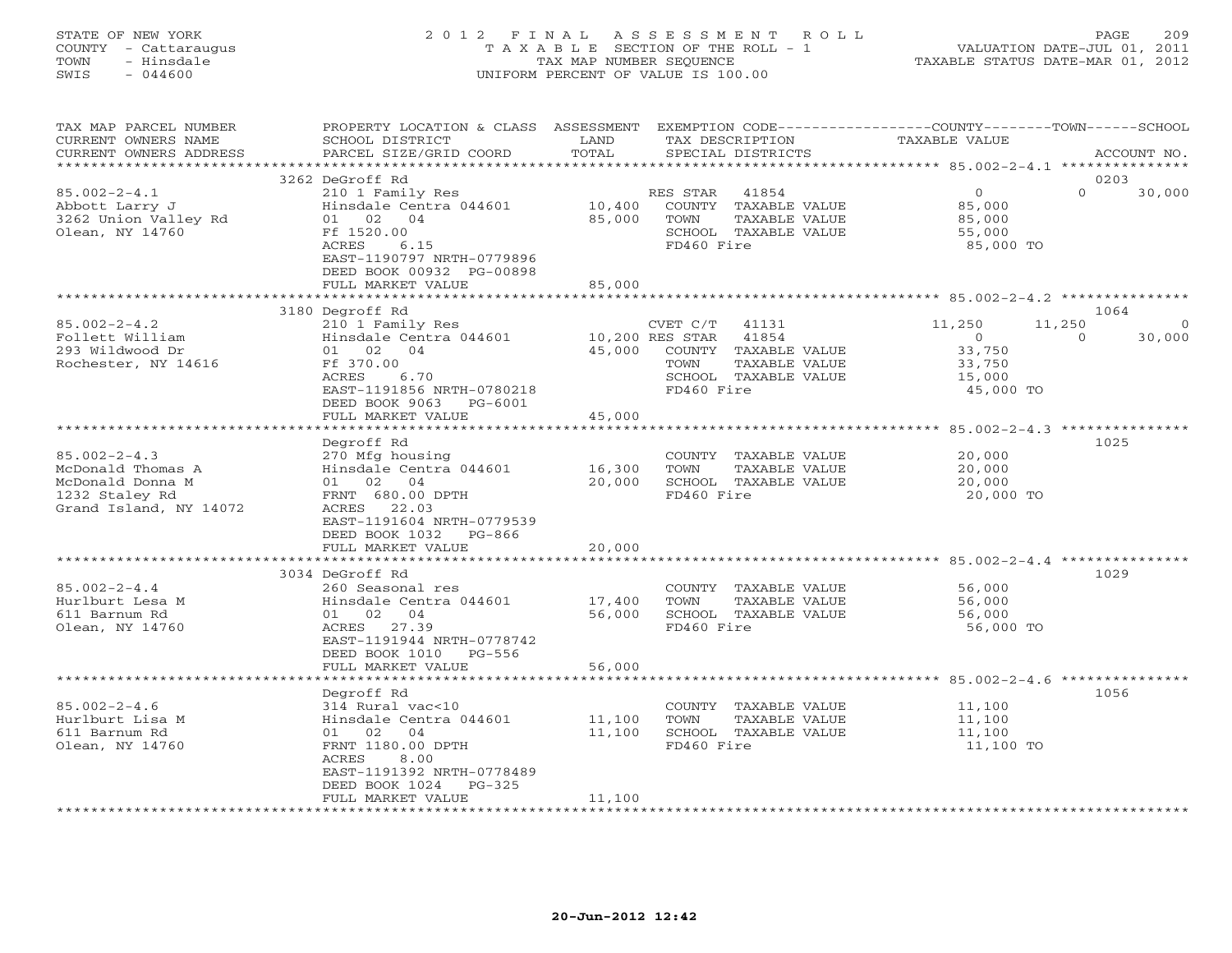# STATE OF NEW YORK 2 0 1 2 F I N A L A S S E S S M E N T R O L L PAGE 210 COUNTY - Cattaraugus T A X A B L E SECTION OF THE ROLL - 1 VALUATION DATE-JUL 01, 2011 TOWN - Hinsdale TAX MAP NUMBER SEQUENCE TAXABLE STATUS DATE-MAR 01, 2012 SWIS - 044600 UNIFORM PERCENT OF VALUE IS 100.00UNIFORM PERCENT OF VALUE IS 100.00

| TAX MAP PARCEL NUMBER<br>CURRENT OWNERS NAME<br>CURRENT OWNERS ADDRESS<br>*************************  | PROPERTY LOCATION & CLASS ASSESSMENT<br>SCHOOL DISTRICT<br>PARCEL SIZE/GRID COORD                                                                                                                    | LAND<br>TOTAL              | EXEMPTION CODE-----------------COUNTY-------TOWN-----SCHOOL<br>TAX DESCRIPTION<br>SPECIAL DISTRICTS         | TAXABLE VALUE                                               | ACCOUNT NO.        |
|------------------------------------------------------------------------------------------------------|------------------------------------------------------------------------------------------------------------------------------------------------------------------------------------------------------|----------------------------|-------------------------------------------------------------------------------------------------------------|-------------------------------------------------------------|--------------------|
| $85.002 - 2 - 4.7$<br>Rogosienski Chad<br>6181/2 W Green St<br>Olean, NY 14760                       | Union Valley Rd<br>314 Rural vac<10<br>Hinsdale Centra 044601<br>02<br>04<br>01<br>FRNT 200.00 DPTH<br>3.58<br>ACRES<br>EAST-1191043 NRTH-0778149<br>DEED BOOK 1006<br>$PG-203$<br>FULL MARKET VALUE | 10,200<br>10,200<br>10,200 | COUNTY TAXABLE VALUE<br>TOWN<br>TAXABLE VALUE<br>SCHOOL TAXABLE VALUE<br>FD460 Fire                         | 10,200<br>10,200<br>10,200<br>10,200 TO                     | 1070               |
|                                                                                                      |                                                                                                                                                                                                      |                            |                                                                                                             |                                                             |                    |
| $85.002 - 2 - 4.8$<br>Folts Susan J<br>3265 Union Valley Rd<br>Olean, NY 14760                       | Union Valley Rd<br>314 Rural vac<10<br>Hinsdale Centra 044601<br>01 02 04<br>FRNT 410.00 DPTH<br>ACRES 10.00                                                                                         | 13,400<br>13,400           | COUNTY TAXABLE VALUE<br>TOWN<br>TAXABLE VALUE<br>SCHOOL TAXABLE VALUE<br>FD460 Fire                         | 13,400<br>13,400<br>13,400<br>13,400 TO                     | 1038               |
|                                                                                                      | EAST-1190862 NRTH-0778638<br>DEED BOOK 791<br>$PG-677$<br>FULL MARKET VALUE<br>**************************                                                                                            | 13,400<br>************     |                                                                                                             | ****************************** 85.002-2-4.10 ************** |                    |
|                                                                                                      | 3290 Union Valley Rd                                                                                                                                                                                 |                            |                                                                                                             |                                                             | 1048               |
| $85.002 - 2 - 4.10$<br>Carapellatti Paul J<br>Murphy Lynn<br>3290 Union Valley Rd<br>Olean, NY 14760 | 210 1 Family Res<br>Hinsdale Centra 044601<br>01<br>02 04<br>FRNT 710.00 DPTH<br>ACRES<br>6.60<br>EAST-1190398 NRTH-0779123<br>DEED BOOK 5556<br>PG-9001                                             | 12,000<br>75,000           | RES STAR<br>41854<br>COUNTY<br>TAXABLE VALUE<br>TOWN<br>TAXABLE VALUE<br>SCHOOL TAXABLE VALUE<br>FD460 Fire | $\circ$<br>75,000<br>75,000<br>45,000<br>75,000 TO          | $\Omega$<br>30,000 |
|                                                                                                      | FULL MARKET VALUE                                                                                                                                                                                    | 75,000                     |                                                                                                             |                                                             |                    |
|                                                                                                      | ************************                                                                                                                                                                             | * * * * * * * * * *        |                                                                                                             | ******************** 85.002-2-4.11 *************            |                    |
| $85.002 - 2 - 4.11$<br>MacNeal Christopher S<br>PO Box 391<br>Marion, NY 14505                       | 3150 DeGroff Rd<br>260 Seasonal res<br>Hinsdale Centra 044601<br>01<br>02<br>04<br>FRNT 370.00 DPTH<br>ACRES<br>6.70<br>EAST-1191765 NRTH-0779954<br>DEED BOOK 6093<br>PG-8002                       | 17,100<br>51,000           | COUNTY<br>TAXABLE VALUE<br>TOWN<br>TAXABLE VALUE<br>SCHOOL TAXABLE VALUE<br>FD460 Fire                      | 51,000<br>51,000<br>51,000<br>51,000 TO                     | 1300               |
|                                                                                                      | FULL MARKET VALUE                                                                                                                                                                                    | 51,000                     |                                                                                                             |                                                             |                    |
|                                                                                                      | *****************                                                                                                                                                                                    |                            |                                                                                                             | *********** 85.002-2-5.1 *********                          |                    |
| $85.002 - 2 - 5.1$<br>Hellwig Mark<br>Hellwig Susan<br>3331 Pennsylvania Rd<br>Olean, NY 14760       | Pennsylvania Rd<br>321 Abandoned ag<br>Hinsdale Centra 044601<br>06 02 04<br>FRNT 1110.00 DPTH<br>ACRES 18.15<br>EAST-1196552 NRTH-0779856<br>DEED BOOK 3335<br>PG-8002                              | 16,700<br>16,700           | COUNTY TAXABLE VALUE<br><b>TAXABLE VALUE</b><br>TOWN<br>SCHOOL TAXABLE VALUE<br>FD460 Fire                  | 16,700<br>16,700<br>16,700<br>16,700 TO                     | 0184               |
| *********************                                                                                | FULL MARKET VALUE                                                                                                                                                                                    | 16,700                     |                                                                                                             |                                                             |                    |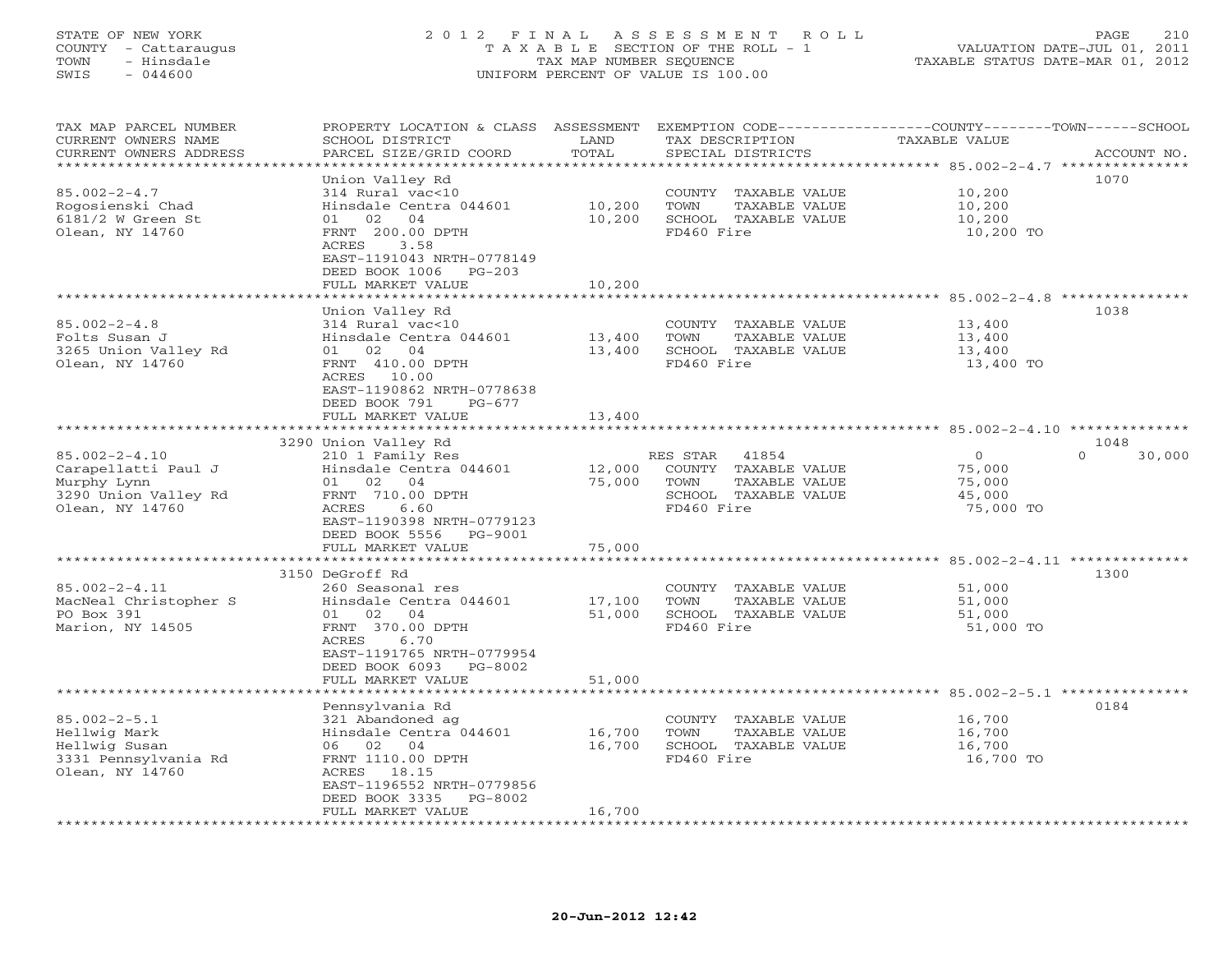# STATE OF NEW YORK 2 0 1 2 F I N A L A S S E S S M E N T R O L L PAGE 211 COUNTY - Cattaraugus T A X A B L E SECTION OF THE ROLL - 1 VALUATION DATE-JUL 01, 2011 TOWN - Hinsdale TAX MAP NUMBER SEQUENCE TAXABLE STATUS DATE-MAR 01, 2012 SWIS - 044600 UNIFORM PERCENT OF VALUE IS 100.00UNIFORM PERCENT OF VALUE IS 100.00

| TAX MAP PARCEL NUMBER<br>CURRENT OWNERS NAME<br>CURRENT OWNERS ADDRESS<br>*********************       | PROPERTY LOCATION & CLASS ASSESSMENT<br>SCHOOL DISTRICT<br>PARCEL SIZE/GRID COORD                                                                                                                     | LAND<br>TOTAL              | EXEMPTION CODE-----------------COUNTY-------TOWN------SCHOOL<br>TAX DESCRIPTION<br>SPECIAL DISTRICTS                                  | <b>TAXABLE VALUE</b>                                           | ACCOUNT NO.                                        |
|-------------------------------------------------------------------------------------------------------|-------------------------------------------------------------------------------------------------------------------------------------------------------------------------------------------------------|----------------------------|---------------------------------------------------------------------------------------------------------------------------------------|----------------------------------------------------------------|----------------------------------------------------|
| $85.002 - 2 - 5.2$<br>Leising David T<br>6585 Strickler Rd<br>Clarence, NY 14031                      | Crosby Rd<br>322 Rural vac>10<br>Hinsdale Centra 044601<br>06<br>02<br>04<br>FRNT 1530.00 DPTH<br>ACRES 80.61<br>EAST-1194161 NRTH-0780042<br>DEED BOOK 12948 PG-3002<br>FULL MARKET VALUE            | 28,000<br>28,000<br>28,000 | COUNTY<br>TAXABLE VALUE<br>TOWN<br>TAXABLE VALUE<br>SCHOOL TAXABLE VALUE<br>FD460 Fire                                                | 28,000<br>28,000<br>28,000<br>28,000 TO                        | 1017                                               |
|                                                                                                       | 3230 Pennsylvania Rd                                                                                                                                                                                  |                            |                                                                                                                                       |                                                                | 1016                                               |
| $85.002 - 2 - 5.3$<br>Conrad Susan<br>Conrad James<br>3230 Pennsylvania Rd<br>Olean, NY 14760         | 210 1 Family Res<br>Hinsdale Centra 044601<br>04<br>06<br>02<br>FRNT 230.00 DPTH<br>ACRES<br>3.00<br>EAST-1196576 NRTH-0779098<br>DEED BOOK 6378<br>PG-8001<br>FULL MARKET VALUE                      | 80,000<br>80,000           | CVET C/T<br>41131<br>9,700 SR STAR<br>41834<br>COUNTY<br>TAXABLE VALUE<br>TOWN<br>TAXABLE VALUE<br>SCHOOL TAXABLE VALUE<br>FD460 Fire | 20,000<br>$\circ$<br>60,000<br>60,000<br>17,800<br>80,000 TO   | 20,000<br>62,200<br>$\Omega$                       |
|                                                                                                       |                                                                                                                                                                                                       |                            |                                                                                                                                       | ******* 85.002-2-5.4 ****************                          |                                                    |
| $85.002 - 2 - 5.4$<br>Buck Ellwood T<br>Buck Elisabeth T<br>5600 Porter Rd<br>Niagara Falls, NY 14304 | Crosby Rd<br>322 Rural vac>10<br>Hinsdale Centra 044601<br>06 02 04<br>FRNT 1530.00 DPTH<br>28.83<br>ACRES<br>EAST-1192972 NRTH-0779587<br>DEED BOOK 4504<br>$PG-2002$<br>FULL MARKET VALUE           | 17,700<br>17,700<br>17,700 | COUNTY TAXABLE VALUE<br>TOWN<br>TAXABLE VALUE<br>SCHOOL TAXABLE VALUE<br>FD460 Fire                                                   | 17,700<br>17,700<br>17,700<br>17,700 TO                        | 1024                                               |
|                                                                                                       |                                                                                                                                                                                                       |                            |                                                                                                                                       |                                                                |                                                    |
| $85.002 - 2 - 5.5$<br>Williams Dorr W<br>Williams Bette M<br>PO Box 20<br>Hinsdale, NY 14743          | 3255 Pennsylvania Rd<br>210 1 Family Res<br>Hinsdale Centra 044601<br>02 04<br>06<br>FRNT 932.00 DPTH<br>18.40<br>ACRES<br>EAST-1195796 NRTH-0779604<br>DEED BOOK 00953 PG-01131<br>FULL MARKET VALUE | 56,000<br>56,000           | AGED C<br>41802<br>11,500 SR STAR<br>41834<br>COUNTY TAXABLE VALUE<br>TOWN<br>TAXABLE VALUE<br>SCHOOL TAXABLE VALUE<br>FD460 Fire     | 14,000<br>$\circ$<br>42,000<br>56,000<br>$\Omega$<br>56,000 TO | 1174<br>$\Omega$<br>$\Omega$<br>56,000<br>$\Omega$ |
|                                                                                                       | ******************                                                                                                                                                                                    |                            | ************************************ 85.002-2-6 *****************                                                                     |                                                                |                                                    |
| $85.002 - 2 - 6$<br>Bryant Michael J<br>3245 Pennsylvania Rd<br>Olean, NY 14760                       | 3245 Pennsylvania Rd<br>210 1 Family Res<br>Hinsdale Centra 044601<br>04<br>06<br>02<br>FRNT 100.00 DPTH 175.00                                                                                       | 5,200<br>61,000            | RES STAR<br>41854<br>COUNTY<br>TAXABLE VALUE<br>TOWN<br>TAXABLE VALUE<br>SCHOOL TAXABLE VALUE                                         | $\circ$<br>61,000<br>61,000<br>31,000                          | 0372<br>$\Omega$<br>30,000                         |
| ************************                                                                              | EAST-1196146 NRTH-0779349<br>PG-00941<br>DEED BOOK 853<br>FULL MARKET VALUE                                                                                                                           | 61,000                     | FD460 Fire                                                                                                                            | 61,000 TO                                                      |                                                    |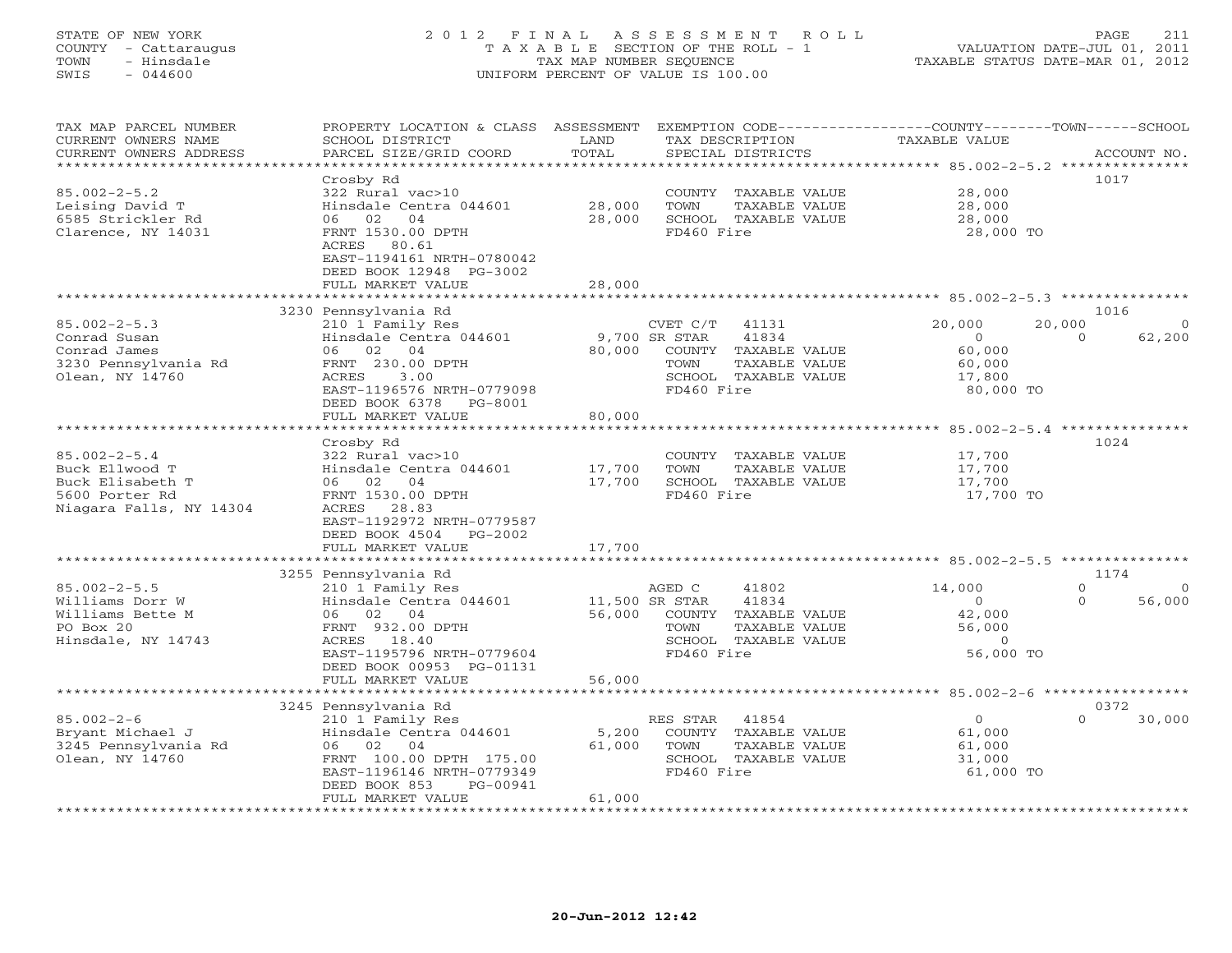# STATE OF NEW YORK 2 0 1 2 F I N A L A S S E S S M E N T R O L L PAGE 212 COUNTY - Cattaraugus T A X A B L E SECTION OF THE ROLL - 1 VALUATION DATE-JUL 01, 2011 TOWN - Hinsdale TAX MAP NUMBER SEQUENCE TAXABLE STATUS DATE-MAR 01, 2012 SWIS - 044600 UNIFORM PERCENT OF VALUE IS 100.00UNIFORM PERCENT OF VALUE IS 100.00

| TAX MAP PARCEL NUMBER<br>CURRENT OWNERS NAME<br>CURRENT OWNERS ADDRESS                                | PROPERTY LOCATION & CLASS ASSESSMENT EXEMPTION CODE---------------COUNTY-------TOWN------SCHOOL<br>SCHOOL DISTRICT<br>PARCEL SIZE/GRID COORD                                                | LAND<br>TOTAL                  |                                                                    | TAX DESCRIPTION<br>SPECIAL DISTRICTS                                                     | <b>TAXABLE VALUE</b>                                                         |                              | ACCOUNT NO.                          |
|-------------------------------------------------------------------------------------------------------|---------------------------------------------------------------------------------------------------------------------------------------------------------------------------------------------|--------------------------------|--------------------------------------------------------------------|------------------------------------------------------------------------------------------|------------------------------------------------------------------------------|------------------------------|--------------------------------------|
| *************************                                                                             |                                                                                                                                                                                             |                                |                                                                    |                                                                                          |                                                                              |                              |                                      |
| $85.002 - 2 - 7$<br>Hurlburt Max E<br>Hurlburt Janiece A<br>3237 Pennsylvania Rd<br>Olean, NY 14760   | 3237 Pennsylvania Rd<br>210 1 Family Res<br>Hinsdale Centra 044601<br>02<br>06<br>04<br>FRNT 100.00 DPTH 410.00<br>EAST-1196032 NRTH-0779249<br>DEED BOOK 9162 PG-8001<br>FULL MARKET VALUE | 7,800<br>82,000<br>82,000      | SR STAR<br>TOWN<br>FD460 Fire                                      | 41834<br>COUNTY TAXABLE VALUE<br>TAXABLE VALUE<br>SCHOOL TAXABLE VALUE                   | $\circ$<br>82,000<br>82,000<br>19,800<br>82,000 TO                           | $\Omega$                     | 0373<br>62,200                       |
|                                                                                                       |                                                                                                                                                                                             |                                |                                                                    |                                                                                          |                                                                              |                              |                                      |
| $85.002 - 2 - 9$<br>Woodgie Stephen J<br>Woodgie Marlene G<br>3225 Pennsylvania Rd<br>Olean, NY 14760 | 3225 Pennsylvania Rd<br>210 1 Family Res<br>Hinsdale Centra 044601<br>06 02 04<br>FRNT 200.00 DPTH 275.00<br>EAST-0119095 NRTH-0779099                                                      | 78,000                         | VET C/T<br>6,500 SR STAR<br>TOWN                                   | 41101<br>41834<br>COUNTY TAXABLE VALUE<br>TAXABLE VALUE<br>SCHOOL TAXABLE VALUE          | 300<br>$\Omega$<br>77,700<br>77,700<br>15,800                                | 300<br>$\Omega$              | 0813<br>$\Omega$<br>62,200           |
|                                                                                                       | DEED BOOK 5215<br>PG-7001<br>FULL MARKET VALUE                                                                                                                                              | 78,000                         | FD460 Fire                                                         |                                                                                          | 78,000 TO                                                                    |                              |                                      |
|                                                                                                       | 3219 Pennsylvania Rd                                                                                                                                                                        |                                |                                                                    |                                                                                          |                                                                              |                              | 0389                                 |
| $85.002 - 2 - 10$<br>Block George E<br>Block Beverly J<br>3219 Pennsylvania Rd<br>Olean, NY 14760     | 210 1 Family Res<br>Hinsdale Centra 044601<br>04<br>02<br>04<br>FRNT 200.00 DPTH 175.00<br><b>BANK</b><br>017<br>EAST-1196153 NRTH-0778884<br>DEED BOOK 14595 PG-4003<br>FULL MARKET VALUE  | 68,000                         | CVET C/T<br>7,200 DVET C/T<br>68,000 SR STAR<br>TOWN<br>FD460 Fire | 41131<br>41141<br>41834<br>COUNTY TAXABLE VALUE<br>TAXABLE VALUE<br>SCHOOL TAXABLE VALUE | 17,000<br>34,000<br>$\overline{0}$<br>17,000<br>17,000<br>5,800<br>68,000 TO | 17,000<br>34,000<br>$\Omega$ | $\overline{O}$<br>$\Omega$<br>62,200 |
|                                                                                                       |                                                                                                                                                                                             |                                |                                                                    |                                                                                          |                                                                              |                              |                                      |
| $85.002 - 2 - 11.1$<br>Boula Sherry Milks<br>3220 Pennsylvania Rd<br>Olean, NY 14760                  | 3220 Pennsylvania Rd<br>270 Mfg housing<br>Hinsdale Centra 044601<br>04<br>02 04<br>LU<br>FRNT 700.00 DPTH<br>16.30<br>ACRES<br>EAST-1195785 NRTH-0778682<br>DEED BOOK 4662<br>PG-3001      | 15,900<br>40,000               | RES STAR<br>TOWN<br>FD460 Fire                                     | 41854<br>COUNTY TAXABLE VALUE<br>TAXABLE VALUE<br>SCHOOL TAXABLE VALUE                   | $\circ$<br>40,000<br>40,000<br>10,000<br>40,000 TO                           | $\Omega$                     | 0599<br>30,000                       |
|                                                                                                       | FULL MARKET VALUE                                                                                                                                                                           | 40,000                         |                                                                    |                                                                                          |                                                                              |                              |                                      |
| $85.002 - 2 - 11.2$<br>Wilson Jeremiah C<br>Wilson Jacie H<br>3196 Pennsylvania Rd<br>Olean, NY 14760 | 3196 Pennsylvania Rd<br>210 1 Family Res<br>Hinsdale Centra 044601<br>02<br>04<br>04<br>FRNT 190.00 DPTH<br>ACRES<br>2.07<br>EAST-1196576 NRTH-0778722<br>DEED BOOK 12712 PG-5001           | 8,900<br>65,000                | RES STAR<br>TOWN<br>FD460 Fire                                     | 41854<br>COUNTY TAXABLE VALUE<br>TAXABLE VALUE<br>SCHOOL TAXABLE VALUE                   | $\circ$<br>65,000<br>65,000<br>35,000<br>65,000 TO                           | $\Omega$                     | 1130<br>30,000                       |
|                                                                                                       | FULL MARKET VALUE                                                                                                                                                                           | 65,000<br>******************** |                                                                    |                                                                                          |                                                                              |                              |                                      |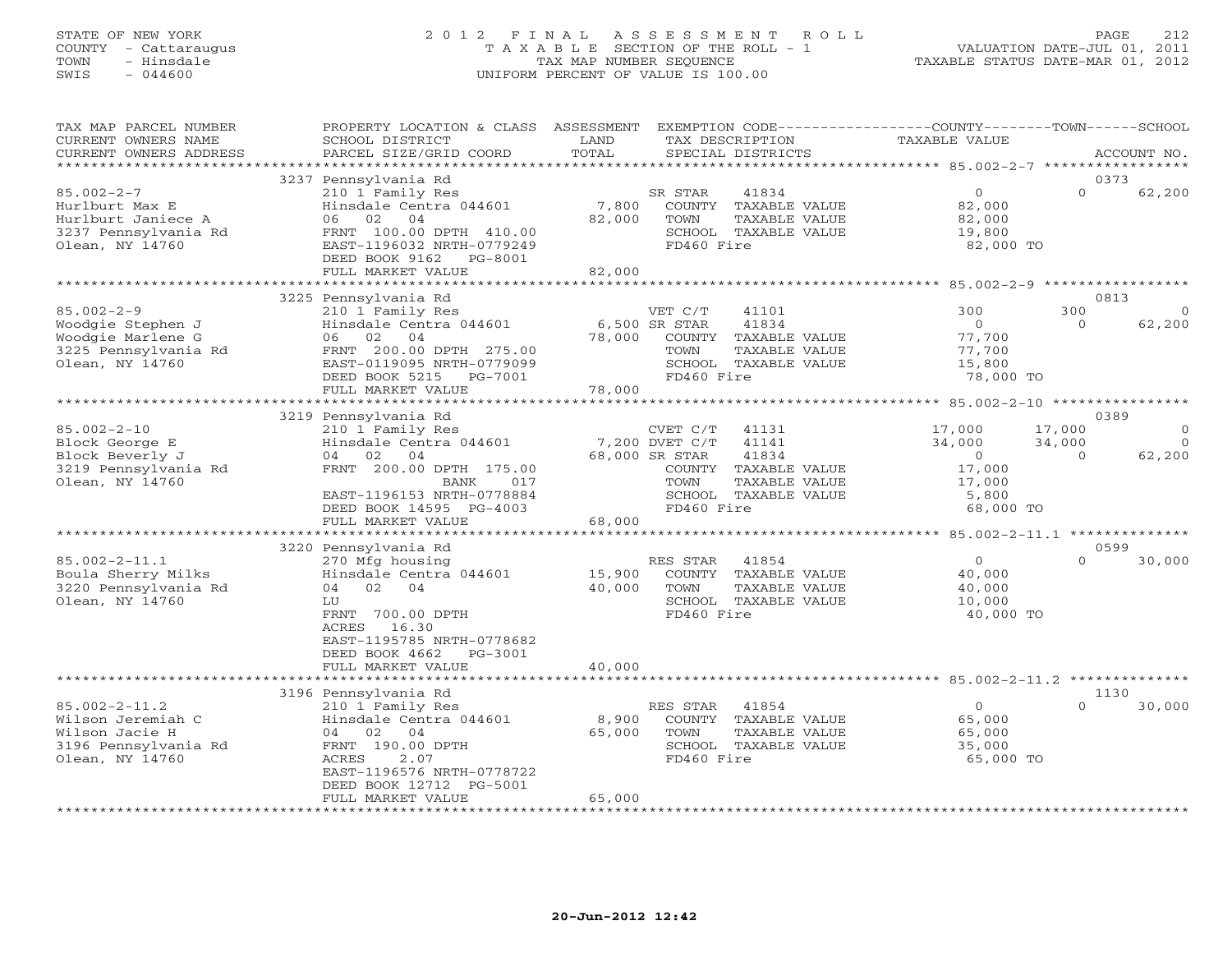# STATE OF NEW YORK 2 0 1 2 F I N A L A S S E S S M E N T R O L L PAGE 213 COUNTY - Cattaraugus T A X A B L E SECTION OF THE ROLL - 1 VALUATION DATE-JUL 01, 2011 TOWN - Hinsdale TAX MAP NUMBER SEQUENCE TAXABLE STATUS DATE-MAR 01, 2012 SWIS - 044600 UNIFORM PERCENT OF VALUE IS 100.00UNIFORM PERCENT OF VALUE IS 100.00

| TAX MAP PARCEL NUMBER<br>CURRENT OWNERS NAME<br>CURRENT OWNERS ADDRESS                            | PROPERTY LOCATION & CLASS ASSESSMENT<br>SCHOOL DISTRICT<br>PARCEL SIZE/GRID COORD                                                                                                                                   | LAND<br>TOTAL              | EXEMPTION CODE-----------------COUNTY-------TOWN------SCHOOL<br>TAX DESCRIPTION<br>SPECIAL DISTRICTS     | TAXABLE VALUE                                          | ACCOUNT NO.                |
|---------------------------------------------------------------------------------------------------|---------------------------------------------------------------------------------------------------------------------------------------------------------------------------------------------------------------------|----------------------------|----------------------------------------------------------------------------------------------------------|--------------------------------------------------------|----------------------------|
| ***********************                                                                           |                                                                                                                                                                                                                     |                            |                                                                                                          |                                                        |                            |
| $85.002 - 2 - 12$<br>Russ Robert R<br>Russ Kathleen A<br>3178 Pennsylvania Rd<br>Olean, NY 14760  | 3184 Pennsylvania Rd<br>210 1 Family Res<br>Hinsdale Centra 044601<br>04<br>04<br>02<br>FRNT 750.00 DPTH<br>ACRES<br>8.60 BANK<br>023<br>EAST-1196077 NRTH-0778228<br>DEED BOOK 00953 PG-00092<br>FULL MARKET VALUE | 12,800<br>85,000<br>85,000 | RES STAR<br>41854<br>COUNTY TAXABLE VALUE<br>TOWN<br>TAXABLE VALUE<br>SCHOOL TAXABLE VALUE<br>FD460 Fire | $\mathbf 0$<br>85,000<br>85,000<br>55,000<br>85,000 TO | 0600<br>$\Omega$<br>30,000 |
|                                                                                                   |                                                                                                                                                                                                                     |                            |                                                                                                          |                                                        |                            |
| $85.002 - 2 - 13$<br>Deibler Adam L<br>Deibler Colleen<br>3130 Pennsylvania Rd<br>Olean, NY 14760 | 3130 Pennsylvania Rd<br>210 1 Family Res<br>Hinsdale Centra 044601<br>02<br>04<br>04<br>FRNT 210.00 DPTH 290.00<br>EAST-1195770 NRTH-0777848<br>DEED BOOK 10041 PG-6001                                             | 8,300<br>70,000            | RES STAR<br>41854<br>COUNTY TAXABLE VALUE<br>TOWN<br>TAXABLE VALUE<br>SCHOOL TAXABLE VALUE<br>FD460 Fire | $\circ$<br>70,000<br>70,000<br>40,000<br>70,000 TO     | 0682<br>$\Omega$<br>30,000 |
|                                                                                                   | FULL MARKET VALUE                                                                                                                                                                                                   | 70,000<br>**********       |                                                                                                          |                                                        |                            |
|                                                                                                   | 3122 Pennsylvania Rd                                                                                                                                                                                                |                            |                                                                                                          | ********************* 85.002-2-14 *****************    | 0335                       |
| $85.002 - 2 - 14$<br>Harwood Douglas E<br>Judith Ann<br>3122 Pennsylvania Rd<br>Olean, NY 14760   | 210 1 Family Res<br>Hinsdale Centra 044601<br>02<br>04<br>04<br>FRNT 300.00 DPTH<br>ACRES<br>1.85<br>EAST-1195685 NRTH-0777656<br>DEED BOOK 00916 PG-01034                                                          | 8,700<br>70,000            | 41834<br>SR STAR<br>COUNTY TAXABLE VALUE<br>TOWN<br>TAXABLE VALUE<br>SCHOOL TAXABLE VALUE<br>FD460 Fire  | $\mathbf{0}$<br>70,000<br>70,000<br>7,800<br>70,000 TO | 62,200<br>$\Omega$         |
|                                                                                                   | FULL MARKET VALUE                                                                                                                                                                                                   | 70,000                     |                                                                                                          |                                                        |                            |
| $85.002 - 2 - 15.1$<br>Carter John<br>Carter Marian<br>124 E Riverside Dr<br>Olean, NY 14760      | *********************<br>Pennsylvania Rd (Off)<br>321 Abandoned ag<br>Hinsdale Centra 044601<br>04 02 04<br>ACRES 13.40<br>EAST-1194150 NRTH-0778652<br>DEED BOOK 1032<br>$PG-723$<br>FULL MARKET VALUE             | 14,800<br>14,800<br>14,800 | COUNTY TAXABLE VALUE<br>TOWN<br>TAXABLE VALUE<br>SCHOOL TAXABLE VALUE<br>FD460 Fire                      | 14,800<br>14,800<br>14,800<br>14,800 TO                | 0468                       |
|                                                                                                   |                                                                                                                                                                                                                     | * * * * * * * *            |                                                                                                          | ********************* 85.002-2-15.2 **********         |                            |
| $85.002 - 2 - 15.2$<br>Lockwood Craig A<br>2140 Union Valley Rd<br>Olean, NY 14760                | Union Valley Rd (Off)<br>321 Abandoned ag<br>Hinsdale Centra 044601<br>02<br>04<br>04<br>ACRES<br>31.50<br>EAST-1192984 NRTH-0778328<br>DEED BOOK 00981 PG-00776<br>FULL MARKET VALUE                               | 11,500<br>11,500<br>11,500 | COUNTY<br>TAXABLE VALUE<br>TOWN<br>TAXABLE VALUE<br>SCHOOL TAXABLE VALUE<br>FD460 Fire                   | 11,500<br>11,500<br>11,500<br>11,500 TO                | 1363                       |
|                                                                                                   |                                                                                                                                                                                                                     |                            |                                                                                                          |                                                        |                            |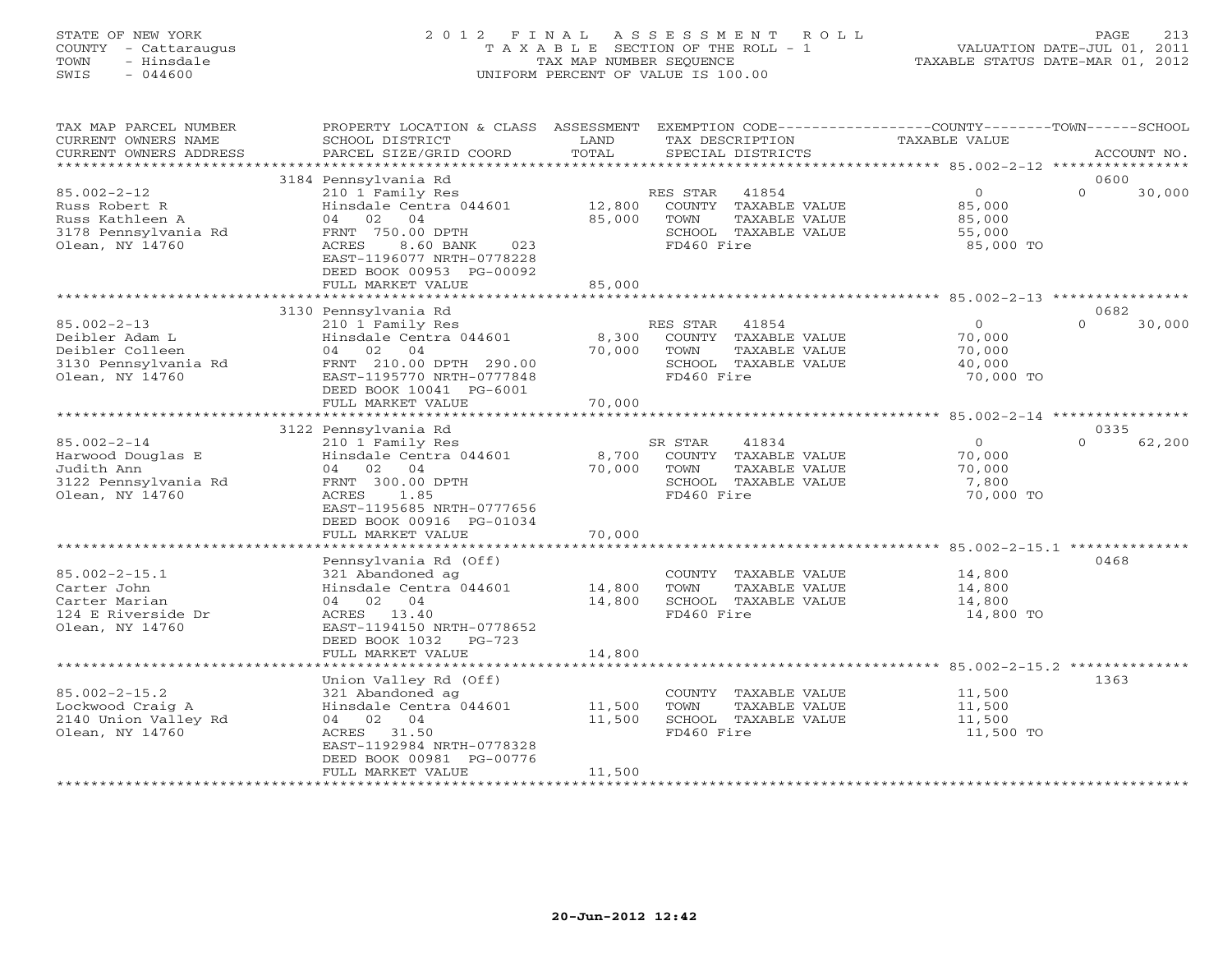# STATE OF NEW YORK 2 0 1 2 F I N A L A S S E S S M E N T R O L L PAGE 214 COUNTY - Cattaraugus T A X A B L E SECTION OF THE ROLL - 1 VALUATION DATE-JUL 01, 2011 TOWN - Hinsdale TAX MAP NUMBER SEQUENCE TAXABLE STATUS DATE-MAR 01, 2012 SWIS - 044600 UNIFORM PERCENT OF VALUE IS 100.00UNIFORM PERCENT OF VALUE IS 100.00

| TAX MAP PARCEL NUMBER<br>CURRENT OWNERS NAME<br>CURRENT OWNERS ADDRESS                                                                                          | PROPERTY LOCATION & CLASS ASSESSMENT<br>SCHOOL DISTRICT<br>PARCEL SIZE/GRID COORD                                                                                                                         | LAND<br>TOTAL                 | TAX DESCRIPTION                                  | EXEMPTION CODE-----------------COUNTY-------TOWN------SCHOOL<br>SPECIAL DISTRICTS | TAXABLE VALUE                                                     |                                  | ACCOUNT NO.      |
|-----------------------------------------------------------------------------------------------------------------------------------------------------------------|-----------------------------------------------------------------------------------------------------------------------------------------------------------------------------------------------------------|-------------------------------|--------------------------------------------------|-----------------------------------------------------------------------------------|-------------------------------------------------------------------|----------------------------------|------------------|
|                                                                                                                                                                 |                                                                                                                                                                                                           | * * * * * * * * *             |                                                  |                                                                                   | ********** 85.002-2-16.1 ***************                          |                                  |                  |
| $85.002 - 2 - 16.1$<br>Lockwood Craig A<br>Filjones Denise E<br>Denise Giljones<br>2719 W Five Mile Rd<br>Allegany, NY 14706                                    | 3111 Pennsylvania Rd<br>416 Mfg hsing pk<br>Hinsdale Centra 044601<br>04 02<br>04<br>Trailer Ct W/8.6 Xtra A<br>9 pads 9 mobiles<br>ACRES 13.60<br>EAST-1195261 NRTH-0777976<br>DEED BOOK 9753<br>PG-5001 | 146,000                       | SR STAR<br>72,000 RES STAR<br>TOWN<br>FD460 Fire | 41834<br>41854<br>COUNTY TAXABLE VALUE<br>TAXABLE VALUE<br>SCHOOL TAXABLE VALUE   | $\Omega$<br>$\circ$<br>146,000<br>146,000<br>92,000<br>146,000 TO | 0469<br>$\Omega$<br>$\mathbf{O}$ | 24,000<br>30,000 |
|                                                                                                                                                                 | FULL MARKET VALUE                                                                                                                                                                                         | 146,000                       |                                                  |                                                                                   |                                                                   |                                  |                  |
| $85.002 - 2 - 16.2$<br>Carter John<br>Carter Marian<br>124 E Riverside Dr<br>Olean, NY 14760                                                                    | Union Valley Rd (Off)<br>322 Rural vac>10<br>Hinsdale Centra 044601<br>24 02 04<br>ACRES 15.80<br>EAST-1193811 NRTH-0777980<br>DEED BOOK 1032<br>$PG-723$                                                 | *********<br>13,900<br>13,900 | TOWN<br>FD460 Fire                               | COUNTY TAXABLE VALUE<br>TAXABLE VALUE<br>SCHOOL TAXABLE VALUE                     | 13,900<br>13,900<br>13,900<br>13,900 TO                           | 1433                             |                  |
|                                                                                                                                                                 | FULL MARKET VALUE                                                                                                                                                                                         | 13,900                        |                                                  |                                                                                   |                                                                   |                                  |                  |
| $85.002 - 2 - 17.1$<br>Carter John<br>Carter Marian<br>124 E Riverside Dr<br>Olean, NY 14760                                                                    | Union Valley Rd<br>270 Mfg housing<br>Hinsdale Centra 044601<br>02 04<br>02<br>FRNT 670.00 DPTH<br>ACRES 28.30<br>EAST-1193487 NRTH-0777114<br>DEED BOOK 12351 PG-4001<br>FULL MARKET VALUE               | 19,100<br>75,000<br>75,000    | TOWN<br>FD460 Fire                               | COUNTY TAXABLE VALUE<br>TAXABLE VALUE<br>SCHOOL TAXABLE VALUE                     | 75,000<br>75,000<br>75,000<br>75,000 TO                           | 0467                             |                  |
|                                                                                                                                                                 | 2140 Union Valley Rd                                                                                                                                                                                      |                               |                                                  |                                                                                   |                                                                   | 1284                             |                  |
| $85.002 - 2 - 17.2$<br>Lockwood Craig A<br>2140 Union Valley Rd<br>Olean, NY 14760                                                                              | 210 1 Family Res<br>Hinsdale Centra 044601<br>02<br>04<br>02<br>Ff 480.00<br>ACRES 10.75<br>EAST-1192735 NRTH-0776903<br>DEED BOOK 00981 PG-00332                                                         | 15,200<br>148,000             | RES STAR<br>TOWN<br>FD460 Fire                   | 41854<br>COUNTY TAXABLE VALUE<br>TAXABLE VALUE<br>SCHOOL TAXABLE VALUE            | $\Omega$<br>148,000<br>148,000<br>118,000<br>148,000 TO           | $\Omega$                         | 30,000           |
|                                                                                                                                                                 | FULL MARKET VALUE                                                                                                                                                                                         | 148,000                       |                                                  |                                                                                   |                                                                   |                                  |                  |
| $85.002 - 2 - 17.3$<br>Hanson Aggregates New York Inc Hinsdale Centra 044601<br>Three Galleria Tower<br>13155 Noel Rd Fl 12<br>PO Box LB-71<br>Dallas, TX 75240 | Pennsylvania Rd & Lockwoo<br>322 Rural vac>10<br>02 02 04<br>stock transfer<br>FRNT 1460.00 DPTH<br>28.40<br>ACRES<br>EAST-1195159 NRTH-0776906<br>DEED BOOK 00914 PG-00456                               | 19,100<br>19,100              | TOWN<br>FD460 Fire                               | COUNTY TAXABLE VALUE<br>TAXABLE VALUE<br>SCHOOL TAXABLE VALUE                     | $85.002 - 2 - 17.3$ **<br>19,100<br>19,100<br>19,100<br>19,100 TO | 1348                             |                  |
|                                                                                                                                                                 | FULL MARKET VALUE<br>************************                                                                                                                                                             | 19,100<br>***************     |                                                  |                                                                                   |                                                                   |                                  |                  |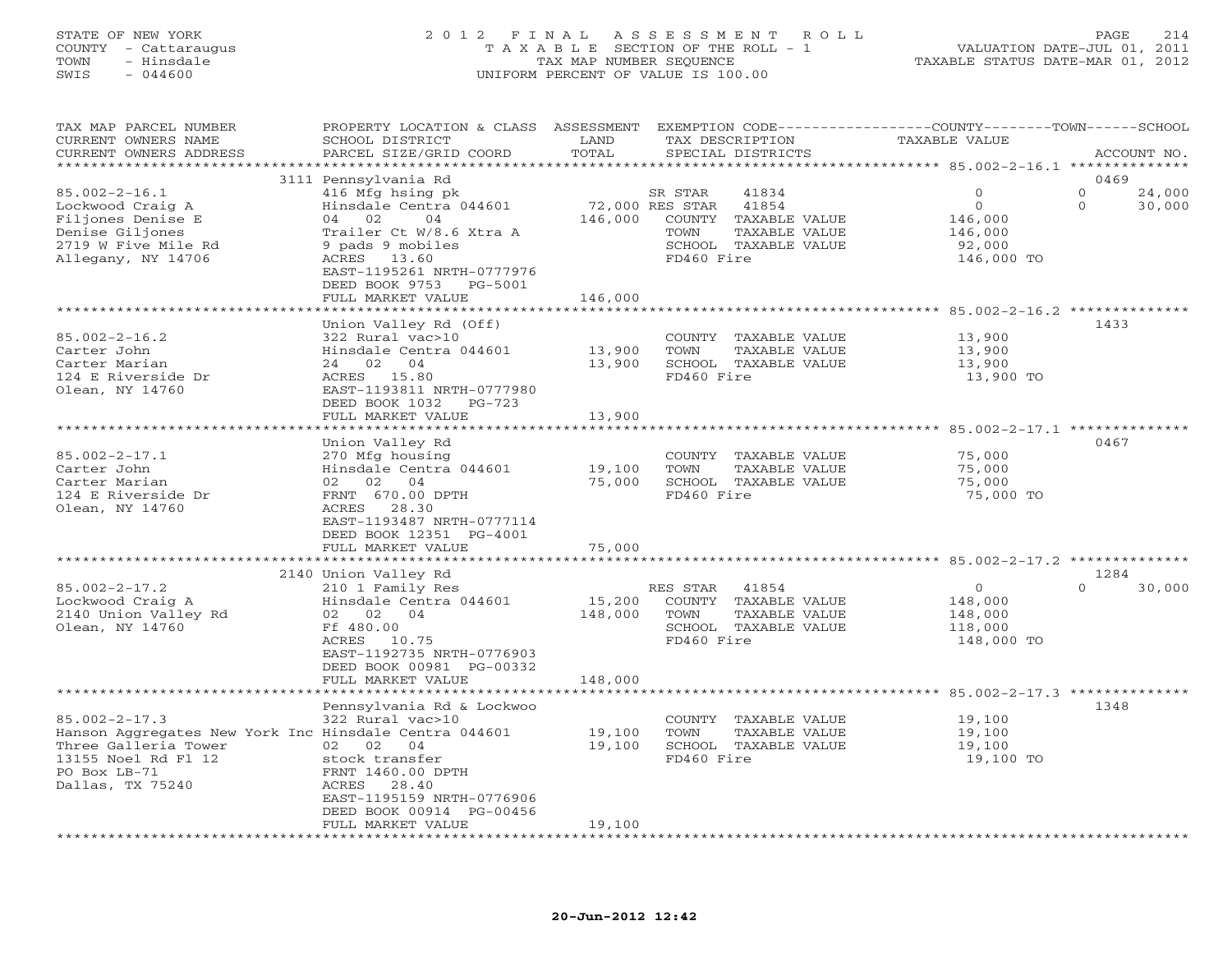# STATE OF NEW YORK 2 0 1 2 F I N A L A S S E S S M E N T R O L L PAGE 215 COUNTY - Cattaraugus T A X A B L E SECTION OF THE ROLL - 1 VALUATION DATE-JUL 01, 2011 TOWN - Hinsdale TAX MAP NUMBER SEQUENCE TAXABLE STATUS DATE-MAR 01, 2012 SWIS - 044600 UNIFORM PERCENT OF VALUE IS 100.00UNIFORM PERCENT OF VALUE IS 100.00

| TAX MAP PARCEL NUMBER<br>CURRENT OWNERS NAME                                                           | PROPERTY LOCATION & CLASS ASSESSMENT<br>SCHOOL DISTRICT                                                                                                                                                        | LAND                       | TAX DESCRIPTION                                                                                          | EXEMPTION CODE-----------------COUNTY-------TOWN------SCHOOL<br>TAXABLE VALUE |                            |
|--------------------------------------------------------------------------------------------------------|----------------------------------------------------------------------------------------------------------------------------------------------------------------------------------------------------------------|----------------------------|----------------------------------------------------------------------------------------------------------|-------------------------------------------------------------------------------|----------------------------|
| CURRENT OWNERS ADDRESS<br>*********************                                                        | PARCEL SIZE/GRID COORD                                                                                                                                                                                         | TOTAL                      | SPECIAL DISTRICTS                                                                                        |                                                                               | ACCOUNT NO.                |
| $85.002 - 2 - 17.4$<br>Spencer Ian<br>3063 Pennsylvania Rd<br>Olean, NY 14760                          | 3063 Pennsylvania Rd<br>210 1 Family Res<br>Hinsdale Centra 044601<br>02 02 04<br>FRNT 780.00 DPTH<br>ACRES<br>3.45 BANK<br>017<br>EAST-1195050 NRTH-0777350<br>DEED BOOK 13096 PG-4002                        | 10,100<br>80,500           | 41854<br>RES STAR<br>COUNTY TAXABLE VALUE<br>TOWN<br>TAXABLE VALUE<br>SCHOOL TAXABLE VALUE<br>FD460 Fire | $\mathbf{O}$<br>80,500<br>80,500<br>50,500<br>80,500 TO                       | 1349<br>$\Omega$<br>30,000 |
|                                                                                                        | FULL MARKET VALUE<br>***********************                                                                                                                                                                   | 80,500<br>***********      |                                                                                                          | ************************** 85.002-2-17.5 **************                       |                            |
| $85.002 - 2 - 17.5$<br>Passmore Jeffrey M<br>Passmore Eve M<br>3084 Pennsylvania Rd<br>Olean, NY 14760 | 3084 Pennsylvania Rd<br>210 1 Family Res<br>Hinsdale Centra 044601<br>02 02<br>04<br>FRNT 208.00 DPTH 133.00<br>ACRES<br>0.64<br>EAST-1195244 NRTH-0777289<br>DEED BOOK 1385<br>PG-7002<br>FULL MARKET VALUE   | 6,600<br>62,500<br>62,500  | RES STAR<br>41854<br>COUNTY TAXABLE VALUE<br>TAXABLE VALUE<br>TOWN<br>SCHOOL TAXABLE VALUE<br>FD460 Fire | $\circ$<br>62,500<br>62,500<br>32,500<br>62,500 TO                            | 1617<br>$\Omega$<br>30,000 |
|                                                                                                        | *********************                                                                                                                                                                                          | ************               |                                                                                                          | **************** 85.002-2-17.6 **************                                 |                            |
| $85.002 - 2 - 17.6$<br>Lockwood Craig A<br>2140 Union Valley Rd<br>Olean, NY 14760                     | 2136 Union Valley Rd<br>416 Mfg hsing pk<br>Hinsdale Centra 044601<br>02 02 04<br>4 pads 4 mobiles<br>Ff 480.00<br>ACRES<br>2.00<br>EAST-1193078 NRTH-0776707<br>DEED BOOK 00981 PG-00332<br>FULL MARKET VALUE | 32,000<br>68,800<br>68,800 | COUNTY TAXABLE VALUE<br>TOWN<br>TAXABLE VALUE<br>SCHOOL TAXABLE VALUE<br>FD460 Fire                      | 68,800<br>68,800<br>68,800<br>68,800 TO                                       | 1639                       |
|                                                                                                        |                                                                                                                                                                                                                | *************              |                                                                                                          | ********************************** 85.002-2-18 ****************               |                            |
| $85.002 - 2 - 18$<br>Chapman Robert T<br>3108 Union Valley Rd<br>Olean, NY 14760                       | 3108 Union Valley Rd<br>210 1 Family Res<br>Hinsdale Centra 044601<br>$01/02$ 02<br>04<br>Ff 160.00<br>ACRES<br>1.37<br>EAST-1192526 NRTH-0776531<br>DEED BOOK 1009<br>$PG-207$<br>FULL MARKET VALUE           | 8,300<br>19,000<br>19,000  | RES STAR<br>41854<br>COUNTY TAXABLE VALUE<br>TOWN<br>TAXABLE VALUE<br>SCHOOL TAXABLE VALUE<br>FD460 Fire | $\circ$<br>19,000<br>19,000<br>$\circ$<br>19,000 TO                           | 0789<br>$\Omega$<br>19,000 |
|                                                                                                        |                                                                                                                                                                                                                |                            |                                                                                                          |                                                                               |                            |
| $85.002 - 2 - 19$<br>Kent Charles E<br>2806 Back Hinsdale Rd<br>Olean, NY 14760                        | 3113 Union Valley Rd<br>280 Res Multiple<br>Hinsdale Centra 044601<br>02<br>04<br>01<br>FRNT 260.00 DPTH<br>ACRES<br>1.10<br>EAST-1192310 NRTH-0776407<br>DEED BOOK 00943 PG-00710<br>FULL MARKET VALUE        | 14,900<br>98,500<br>98,500 | COUNTY TAXABLE VALUE<br>TOWN<br>TAXABLE VALUE<br>SCHOOL TAXABLE VALUE<br>FD460 Fire                      | 98,500<br>98,500<br>98,500<br>98,500 TO                                       | 0413                       |
| *************************                                                                              | ***********************                                                                                                                                                                                        | * * * * * * * * *          |                                                                                                          |                                                                               |                            |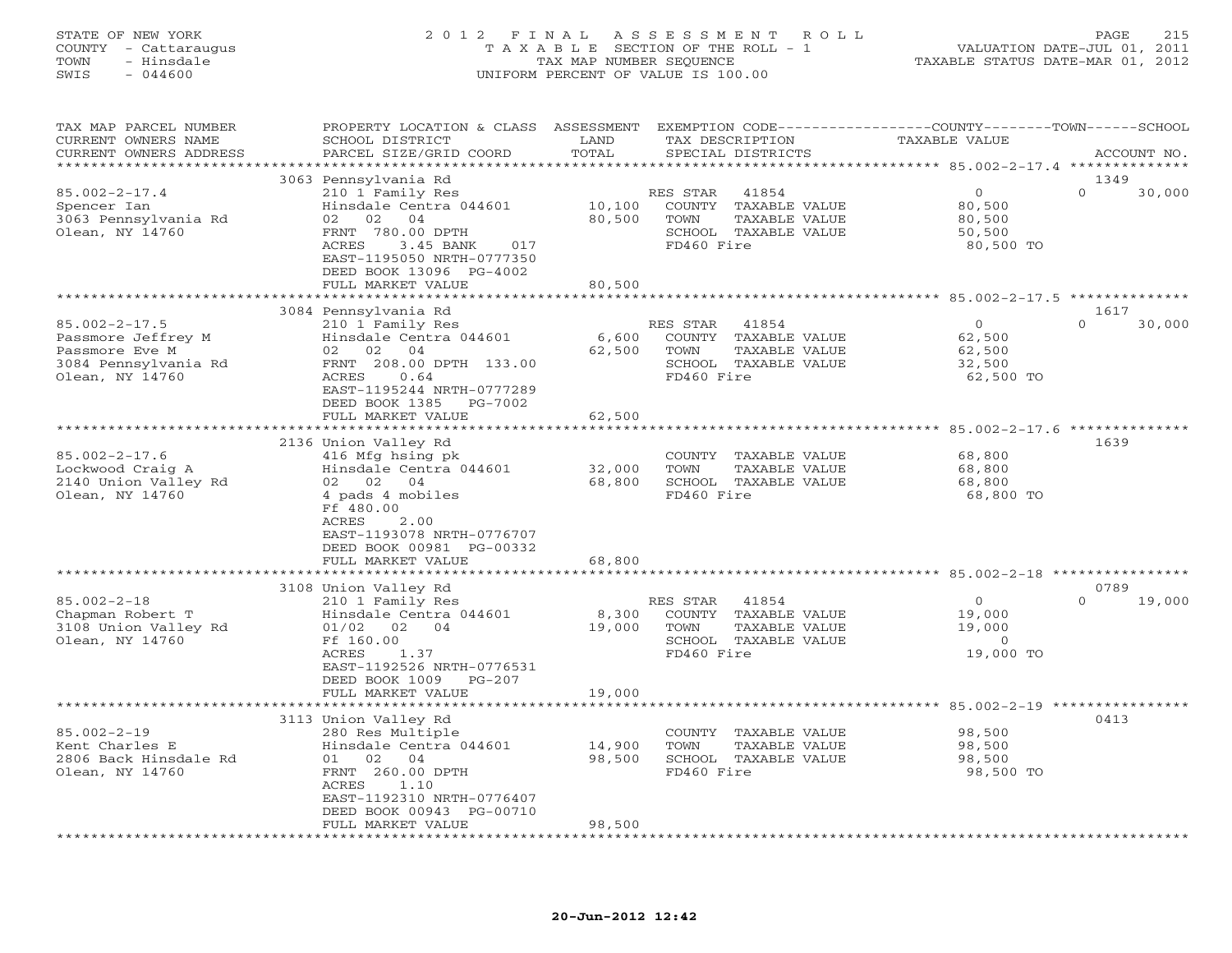# STATE OF NEW YORK 2 0 1 2 F I N A L A S S E S S M E N T R O L L PAGE 216 COUNTY - Cattaraugus T A X A B L E SECTION OF THE ROLL - 1 VALUATION DATE-JUL 01, 2011 TOWN - Hinsdale TAX MAP NUMBER SEQUENCE TAXABLE STATUS DATE-MAR 01, 2012 SWIS - 044600 UNIFORM PERCENT OF VALUE IS 100.00UNIFORM PERCENT OF VALUE IS 100.00

| TAX MAP PARCEL NUMBER<br>CURRENT OWNERS NAME<br>CURRENT OWNERS ADDRESS<br>********************    | PROPERTY LOCATION & CLASS ASSESSMENT<br>SCHOOL DISTRICT<br>PARCEL SIZE/GRID COORD                                                                                                 | LAND<br>TOTAL   | EXEMPTION CODE-----------------COUNTY-------TOWN------SCHOOL<br>TAX DESCRIPTION<br>SPECIAL DISTRICTS              | TAXABLE VALUE                                                      | ACCOUNT NO.                                      |
|---------------------------------------------------------------------------------------------------|-----------------------------------------------------------------------------------------------------------------------------------------------------------------------------------|-----------------|-------------------------------------------------------------------------------------------------------------------|--------------------------------------------------------------------|--------------------------------------------------|
| $85.002 - 2 - 20.1$<br>Dutton Karl V<br>Dutton Eleanor<br>3135 Union Valley Rd<br>Olean, NY 14760 | 3169 Union Valley Rd<br>210 1 Family Res<br>Hinsdale Centra 044601 10,900 SR STAR<br>01 02<br>04<br>$Cp-270$<br>Life Use Karl Eleanor<br>FRNT 400.00 DPTH                         | 70,000          | WVET C/T<br>41121<br>41834<br>COUNTY TAXABLE VALUE<br>TOWN<br>TAXABLE VALUE<br>SCHOOL TAXABLE VALUE<br>FD460 Fire | 10,500<br>$\overline{O}$<br>59,500<br>59,500<br>7,800<br>70,000 TO | 0238<br>10,500<br>$\Omega$<br>62,200<br>$\Omega$ |
|                                                                                                   | ACRES<br>2.65<br>EAST-1192018 NRTH-0776549<br>DEED BOOK 9745<br>PG-9003<br>FULL MARKET VALUE                                                                                      | 70,000          |                                                                                                                   |                                                                    |                                                  |
|                                                                                                   | 3123 Union Valley Rd                                                                                                                                                              |                 |                                                                                                                   |                                                                    | 1673                                             |
| $85.002 - 2 - 20.2$<br>Kastler Franklin<br>3123 Union Valley Rd<br>Olean, NY 14760                | 210 1 Family Res<br>Hinsdale Centra 044601 6,000<br>01 02<br>04<br>$Cp-270$<br>FRNT 130.00 DPTH 155.00<br>EAST-1192203 NRTH-0776513<br>DEED BOOK 9745<br>PG-9004                  | 47,000          | RES STAR 41854<br>COUNTY TAXABLE VALUE<br>TOWN<br>TAXABLE VALUE<br>SCHOOL TAXABLE VALUE<br>FD460 Fire             | $\overline{0}$<br>47,000<br>47,000<br>17,000<br>47,000 TO          | $\Omega$<br>30,000                               |
|                                                                                                   | FULL MARKET VALUE                                                                                                                                                                 | 47,000          |                                                                                                                   |                                                                    |                                                  |
| $85.002 - 2 - 21.1$<br>Dutton Karl V<br>Dutton Eleanor<br>3135 Union Valley Rd<br>Olean, NY 14760 | 3135 Union Valley Rd<br>210 1 Family Res<br>Hinsdale Centra 044601<br>01 02<br>04<br>FRNT 1040.00 DPTH<br>ACRES<br>1.00<br>EAST-1191870 NRTH-0777064<br>DEED BOOK 9745<br>PG-9003 | 8,000<br>47,000 | COUNTY TAXABLE VALUE<br>TOWN<br>TAXABLE VALUE<br>SCHOOL TAXABLE VALUE<br>FD460 Fire                               | 47,000<br>47,000<br>47,000<br>47,000 TO                            | 0240                                             |
|                                                                                                   | FULL MARKET VALUE                                                                                                                                                                 | 47,000          |                                                                                                                   |                                                                    |                                                  |
|                                                                                                   |                                                                                                                                                                                   |                 |                                                                                                                   |                                                                    |                                                  |
|                                                                                                   | 3142 Union Valley Rd                                                                                                                                                              |                 |                                                                                                                   |                                                                    | 1671                                             |
| $85.002 - 2 - 21.2$<br>Dutton Susan<br>3142 Union Valley Rd<br>Olean, NY 14760                    | 210 1 Family Res<br>Hinsdale Centra 044601<br>01 02<br>04<br>FRNT 1040.00 DPTH<br>ACRES<br>1.50<br>EAST-1191870 NRTH-0777064<br>DEED BOOK 9745<br>PG-9001                         | 8,000<br>70,000 | RES STAR<br>41854<br>COUNTY TAXABLE VALUE<br>TOWN<br>TAXABLE VALUE<br>SCHOOL TAXABLE VALUE<br>FD460 Fire          | $\overline{0}$<br>70,000<br>70,000<br>40,000<br>70,000 TO          | 30,000<br>$\Omega$                               |
|                                                                                                   | FULL MARKET VALUE                                                                                                                                                                 | 70,000          |                                                                                                                   |                                                                    |                                                  |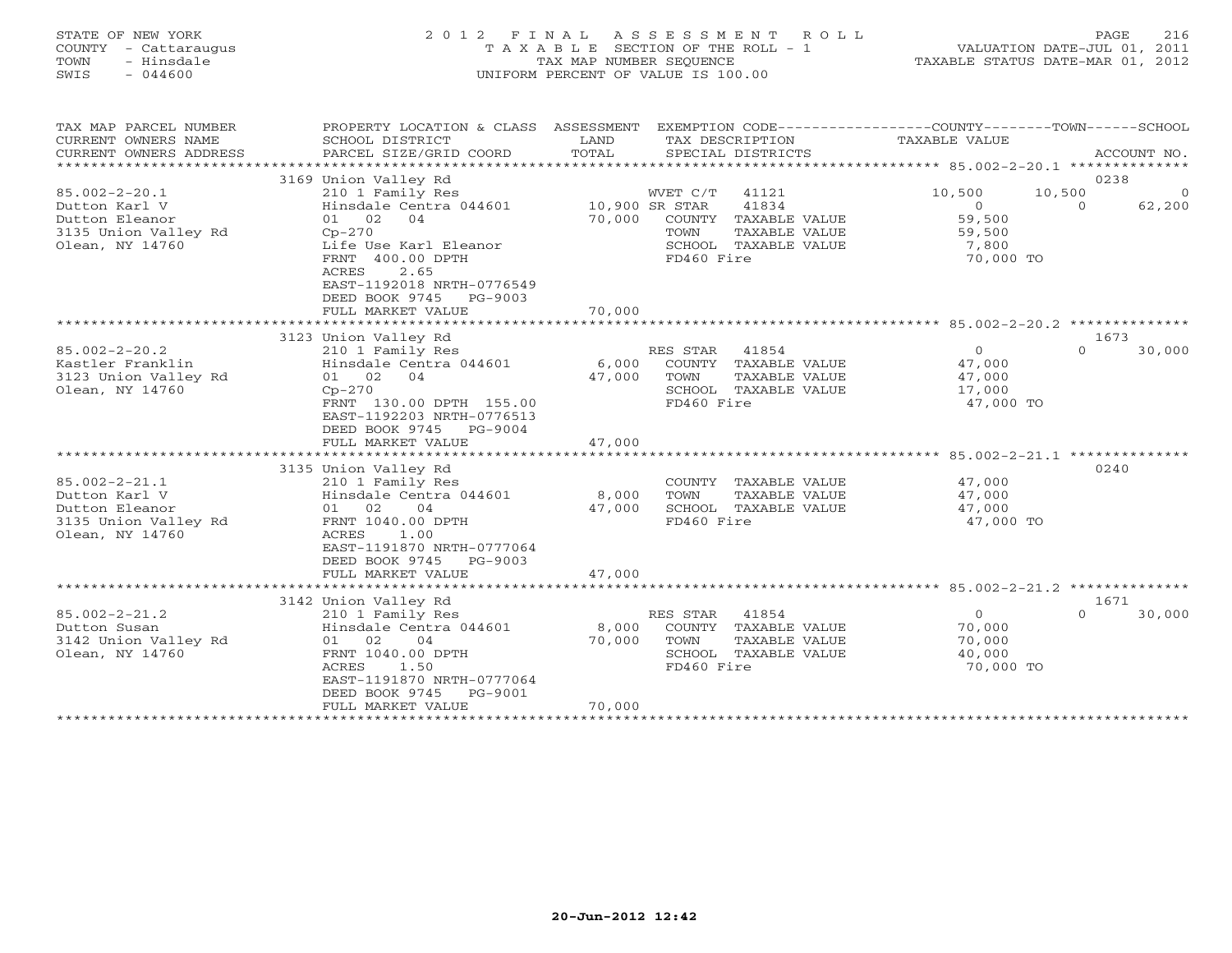# STATE OF NEW YORK 2 0 1 2 F I N A L A S S E S S M E N T R O L L PAGE 217 COUNTY - Cattaraugus T A X A B L E SECTION OF THE ROLL - 1 VALUATION DATE-JUL 01, 2011 TOWN - Hinsdale TAX MAP NUMBER SEQUENCE TAXABLE STATUS DATE-MAR 01, 2012 SWIS - 044600 UNIFORM PERCENT OF VALUE IS 100.00UNIFORM PERCENT OF VALUE IS 100.00

| TAX MAP PARCEL NUMBER<br>CURRENT OWNERS NAME<br>CURRENT OWNERS ADDRESS           | PROPERTY LOCATION & CLASS ASSESSMENT<br>SCHOOL DISTRICT<br>PARCEL SIZE/GRID COORD          | LAND<br>TOTAL  | TAX DESCRIPTION<br>SPECIAL DISTRICTS                                                | EXEMPTION CODE----------------COUNTY-------TOWN------SCHOOL<br>TAXABLE VALUE | ACCOUNT NO.    |
|----------------------------------------------------------------------------------|--------------------------------------------------------------------------------------------|----------------|-------------------------------------------------------------------------------------|------------------------------------------------------------------------------|----------------|
| ***********************                                                          |                                                                                            |                |                                                                                     |                                                                              |                |
|                                                                                  | 3169 Union Valley Rd                                                                       |                |                                                                                     |                                                                              | 1672           |
| $85.002 - 2 - 21.3$<br>Dutton Karl E<br>Dutton Josephine<br>3169 Union Valley Rd | 311 Res vac land<br>Hinsdale Centra 044601<br>01 02<br>04<br>FRNT 1040.00 DPTH             | 3,000<br>3,000 | COUNTY TAXABLE VALUE<br>TOWN<br>TAXABLE VALUE<br>SCHOOL TAXABLE VALUE<br>FD460 Fire | 3,000<br>3,000<br>3,000<br>3,000 TO                                          |                |
| Olean, NY 14760                                                                  | 3.55<br>ACRES<br>EAST-1192356 NRTH-0776914<br>DEED BOOK 13647 PG-5001<br>FULL MARKET VALUE | 3,000          |                                                                                     |                                                                              |                |
|                                                                                  |                                                                                            |                |                                                                                     |                                                                              |                |
|                                                                                  | Union Valley Rd (Off)                                                                      |                |                                                                                     |                                                                              | 1036           |
| $85.002 - 2 - 22$                                                                | 321 Abandoned ag                                                                           |                | COUNTY TAXABLE VALUE                                                                | 19,100                                                                       |                |
| Washington Dorothy                                                               | Hinsdale Centra 044601                                                                     | 19,100         | TOWN<br>TAXABLE VALUE                                                               | 19,100                                                                       |                |
| 3356 Union Valley Rd                                                             | 01 02 04                                                                                   | 19,100         | SCHOOL TAXABLE VALUE                                                                | 19,100                                                                       |                |
| Olean, NY 14760                                                                  | ACRES 36.21                                                                                |                | FD460 Fire                                                                          | 19,100 TO                                                                    |                |
|                                                                                  | EAST-1190739 NRTH-0776714                                                                  |                |                                                                                     |                                                                              |                |
|                                                                                  | DEED BOOK 12833 PG-8001                                                                    |                |                                                                                     |                                                                              |                |
|                                                                                  | FULL MARKET VALUE                                                                          | 19,100         |                                                                                     |                                                                              |                |
|                                                                                  |                                                                                            |                |                                                                                     |                                                                              |                |
|                                                                                  | 3193 Union Valley Rd                                                                       |                |                                                                                     |                                                                              | 0081           |
| $85.002 - 2 - 23$                                                                | 210 1 Family Res                                                                           |                | WVET C/T 41121                                                                      | 10,800<br>10,800                                                             | $\overline{0}$ |
| Ginter William J                                                                 | Hinsdale Centra 044601                                                                     |                | 7,200 RES STAR<br>41854                                                             | $\Omega$<br>$\Omega$                                                         | 30,000         |
| 3193 Union Valley Rd                                                             | 01 02 04                                                                                   | 72,000         | COUNTY TAXABLE VALUE                                                                | 61,200                                                                       |                |
| Olean, NY 14760                                                                  | FRNT 200.00 DPTH 175.00                                                                    |                | TOWN<br>TAXABLE VALUE<br>SCHOOL TAXABLE VALUE                                       | 61,200                                                                       |                |
|                                                                                  | EAST-1191264 NRTH-0777336<br>DEED BOOK 856<br>PG-01016                                     |                | FD460 Fire                                                                          | 42,000<br>72,000 TO                                                          |                |
|                                                                                  | FULL MARKET VALUE                                                                          | 72,000         |                                                                                     |                                                                              |                |
|                                                                                  |                                                                                            |                |                                                                                     |                                                                              |                |
|                                                                                  | 3169 Union Valley Rd                                                                       |                |                                                                                     |                                                                              | 0247           |
| $85.002 - 2 - 24$                                                                | 210 1 Family Res                                                                           |                | 41834<br>SR STAR                                                                    | $\Omega$<br>$\Omega$                                                         | 60,000         |
| Dutton Karl E                                                                    | Hinsdale Centra 044601                                                                     | 10,000         | COUNTY TAXABLE VALUE                                                                | 60,000                                                                       |                |
| Dutton Josephine I                                                               | 01 02 04                                                                                   | 60,000         | TOWN<br>TAXABLE VALUE                                                               | 60,000                                                                       |                |
| 3169 Union Valley Rd                                                             | FRNT 710.00 DPTH                                                                           |                | SCHOOL TAXABLE VALUE                                                                | $\circ$                                                                      |                |
| Olean, NY 14760                                                                  | 3.41<br>ACRES                                                                              |                | FD460 Fire                                                                          | 60,000 TO                                                                    |                |
|                                                                                  | EAST-1191670 NRTH-0776924                                                                  |                |                                                                                     |                                                                              |                |
|                                                                                  | DEED BOOK 841<br>PG-01082                                                                  |                |                                                                                     |                                                                              |                |
|                                                                                  | FULL MARKET VALUE                                                                          | 60,000         |                                                                                     |                                                                              |                |
| *********************                                                            |                                                                                            |                |                                                                                     |                                                                              |                |
|                                                                                  | Union Valley Rd                                                                            |                |                                                                                     |                                                                              | 0242           |
| $85.002 - 2 - 25.1$                                                              | 322 Rural vac>10                                                                           |                | COUNTY TAXABLE VALUE                                                                | 18,400                                                                       |                |
| Dutton Oscar                                                                     | Hinsdale Centra 044601                                                                     | 18,400         | TAXABLE VALUE<br>TOWN                                                               | 18,400                                                                       |                |
| 3373 Union Valley Rd                                                             | 01 02 04                                                                                   | 18,400         | SCHOOL TAXABLE VALUE                                                                | 18,400                                                                       |                |
| Olean, NY 14760                                                                  | FRNT 1165.00 DPTH                                                                          |                | FD460 Fire                                                                          | 18,400 TO                                                                    |                |
|                                                                                  | ACRES 25.21                                                                                |                |                                                                                     |                                                                              |                |
|                                                                                  | EAST-1191790 NRTH-0777653                                                                  |                |                                                                                     |                                                                              |                |
|                                                                                  | DEED BOOK 3898<br>PG-7001<br>FULL MARKET VALUE                                             | 18,400         |                                                                                     |                                                                              |                |
|                                                                                  |                                                                                            |                | *******************************                                                     |                                                                              |                |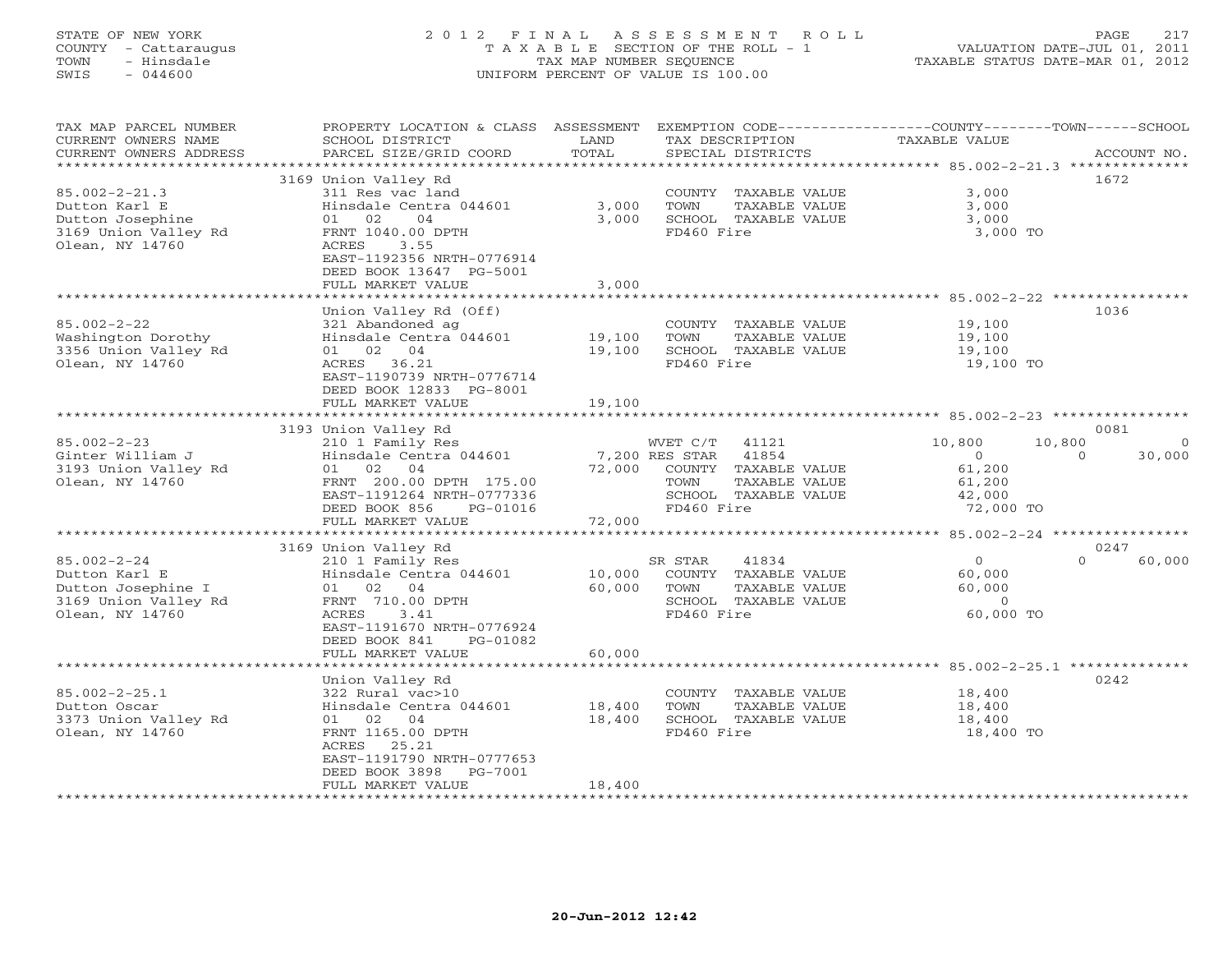# STATE OF NEW YORK 2 0 1 2 F I N A L A S S E S S M E N T R O L L PAGE 218 COUNTY - Cattaraugus T A X A B L E SECTION OF THE ROLL - 1 VALUATION DATE-JUL 01, 2011 TOWN - Hinsdale TAX MAP NUMBER SEQUENCE TAXABLE STATUS DATE-MAR 01, 2012 SWIS - 044600 UNIFORM PERCENT OF VALUE IS 100.00UNIFORM PERCENT OF VALUE IS 100.00

| TAX MAP PARCEL NUMBER  |                           |          |                       | PROPERTY LOCATION & CLASS ASSESSMENT EXEMPTION CODE----------------COUNTY-------TOWN------SCHOOL |
|------------------------|---------------------------|----------|-----------------------|--------------------------------------------------------------------------------------------------|
| CURRENT OWNERS NAME    | SCHOOL DISTRICT           | LAND     | TAX DESCRIPTION       | TAXABLE VALUE                                                                                    |
| CURRENT OWNERS ADDRESS | PARCEL SIZE/GRID COORD    | TOTAL    | SPECIAL DISTRICTS     | ACCOUNT NO.                                                                                      |
|                        |                           |          |                       |                                                                                                  |
|                        | 3221 Union Valley Rd      |          |                       | 1615                                                                                             |
| $85.002 - 2 - 25.2$    | 210 1 Family Res          |          | RES STAR<br>41854     | $\mathbf{0}$<br>$\Omega$<br>30,000                                                               |
| Mett Christopher       | Hinsdale Centra 044601    | 13,300   | COUNTY TAXABLE VALUE  | 148,000                                                                                          |
| 3221 Union Valley Rd   | 01 02<br>04               | 148,000  | TOWN<br>TAXABLE VALUE | 148,000                                                                                          |
| Olean, NY 14760        | 9.70<br>ACRES             |          | SCHOOL TAXABLE VALUE  | 118,000                                                                                          |
|                        | EAST-1190275 NRTH-0777816 |          | FD460 Fire            | 148,000 TO                                                                                       |
|                        | DEED BOOK 718<br>PG-3001  |          |                       |                                                                                                  |
|                        | FULL MARKET VALUE         | 148,000  |                       |                                                                                                  |
|                        |                           |          |                       |                                                                                                  |
|                        | Union Valley Rd           |          |                       | 1627                                                                                             |
| $85.002 - 2 - 25.3$    | 321 Abandoned ag          |          | COUNTY TAXABLE VALUE  | 8,700                                                                                            |
| Mett Christopher       | Hinsdale Centra 044601    | 8,700    | TOWN<br>TAXABLE VALUE | 8,700                                                                                            |
| 3221 Union Valley Rd   | 01 02<br>04               | 8,700    | SCHOOL TAXABLE VALUE  | 8,700                                                                                            |
| Olean, NY 14760        | ACRES<br>1.87             |          | FD460 Fire            | 8,700 TO                                                                                         |
|                        | EAST-1190299 NRTH-0777521 |          |                       |                                                                                                  |
|                        | DEED BOOK 3898<br>PG-7001 |          |                       |                                                                                                  |
|                        | FULL MARKET VALUE         | 8,700    |                       |                                                                                                  |
|                        | *******************       | ******** |                       | ******************** 85.002-2-25.4 *********                                                     |
|                        | Union Valley Rd           |          |                       | 1638                                                                                             |
| $85.002 - 2 - 25.4$    | 322 Rural vac>10          |          | COUNTY TAXABLE VALUE  | 28,300                                                                                           |
| Washington Dorothy     | Hinsdale Centra 044601    | 28,300   | TOWN<br>TAXABLE VALUE | 28,300                                                                                           |
| 3356 Union valley Rd   | 01 02<br>04               | 28,300   | SCHOOL TAXABLE VALUE  | 28,300                                                                                           |
| Olean, NY 14760        | 01 02 04                  |          | FD460 Fire            | 28,300 TO                                                                                        |
|                        | FRNT 1165.00 DPTH         |          |                       |                                                                                                  |
|                        | 74.30<br>ACRES            |          |                       |                                                                                                  |
|                        | EAST-1188672 NRTH-0777751 |          |                       |                                                                                                  |
|                        |                           |          |                       |                                                                                                  |
|                        | DEED BOOK 12833 PG-8002   |          |                       |                                                                                                  |
|                        | FULL MARKET VALUE         | 28,300   |                       |                                                                                                  |
|                        |                           |          |                       |                                                                                                  |
|                        | Union Valley Rd (Off)     |          |                       | 0412                                                                                             |
| $85.002 - 2 - 26.1$    | 270 Mfg housing           |          | COUNTY TAXABLE VALUE  | 21,000                                                                                           |
| Kennedy Sharon L       | Hinsdale Centra 044601    | 15,100   | TOWN<br>TAXABLE VALUE | 21,000                                                                                           |
| 8255 Lake Rd           | 03 02<br>04               | 21,000   | SCHOOL TAXABLE VALUE  | 21,000                                                                                           |
| Leroy, NY 14482        | ACRES 17.95               |          | FD460 Fire            | 21,000 TO                                                                                        |
|                        | EAST-1187971 NRTH-0777047 |          |                       |                                                                                                  |
|                        | DEED BOOK 00945 PG-00460  |          |                       |                                                                                                  |
|                        | FULL MARKET VALUE         | 21,000   |                       |                                                                                                  |
|                        |                           |          |                       |                                                                                                  |
|                        | Union Valley Rd (Off)     |          |                       | 1264                                                                                             |
| $85.002 - 2 - 26.2$    | 270 Mfg housing           |          | COUNTY TAXABLE VALUE  | 20,000                                                                                           |
| Fox Williams H Jr      | Hinsdale Centra 044601    | 13,900   | TOWN<br>TAXABLE VALUE | 20,000                                                                                           |
| Fox Mary E             | 03<br>02<br>04            | 20,000   | SCHOOL TAXABLE VALUE  | 20,000                                                                                           |
| 309 Coleman St         | $S-7$                     |          | FD460 Fire            | 20,000 TO                                                                                        |
| Olean, NY 14760        | ACRES 14.95               |          |                       |                                                                                                  |
|                        | EAST-1189330 NRTH-0777006 |          |                       |                                                                                                  |
|                        | DEED BOOK 13977 PG-7001   |          |                       |                                                                                                  |
|                        | FULL MARKET VALUE         | 20,000   |                       |                                                                                                  |
|                        |                           |          |                       |                                                                                                  |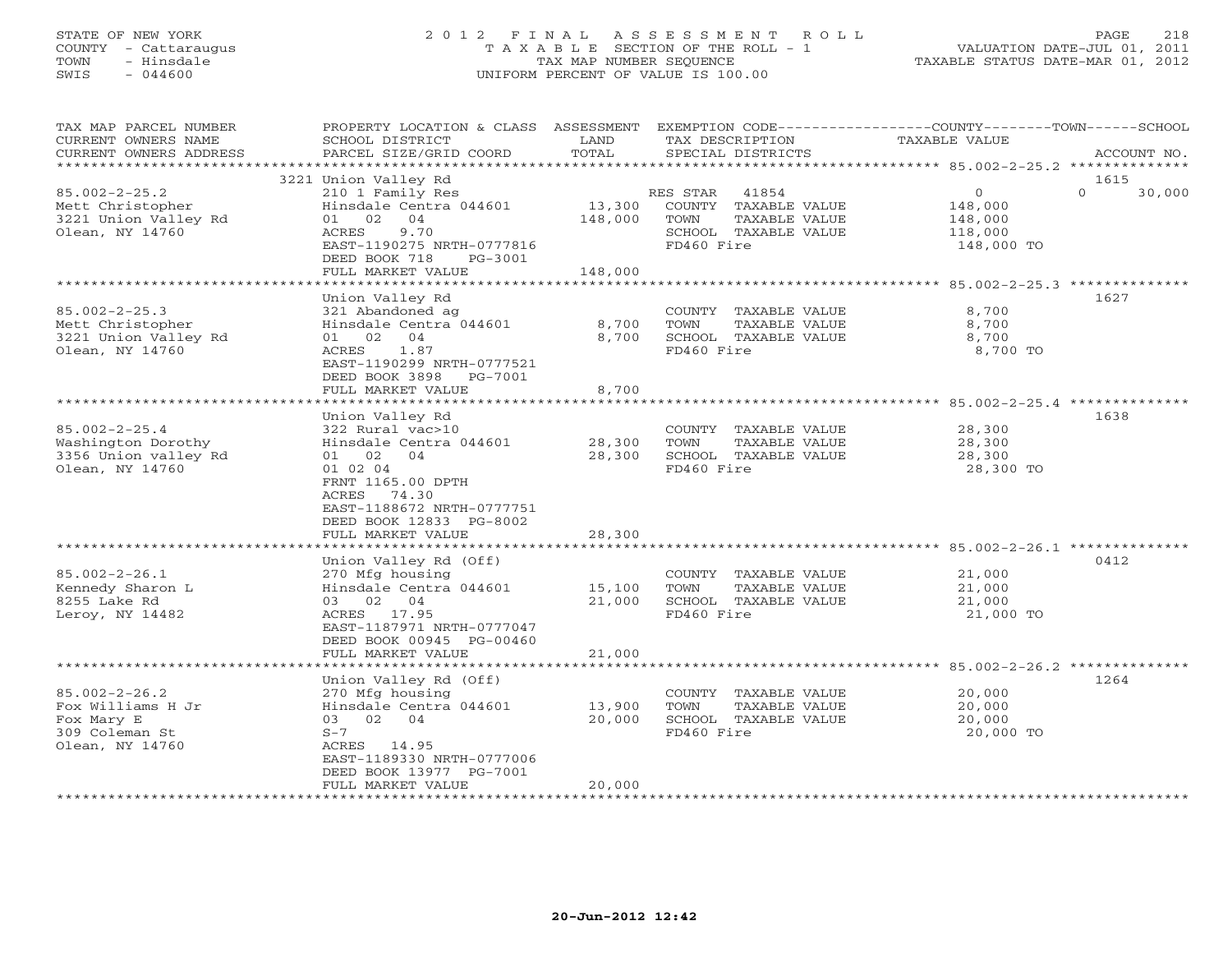# STATE OF NEW YORK 2 0 1 2 F I N A L A S S E S S M E N T R O L L PAGE 219 COUNTY - Cattaraugus T A X A B L E SECTION OF THE ROLL - 1 VALUATION DATE-JUL 01, 2011 TOWN - Hinsdale TAX MAP NUMBER SEQUENCE TAXABLE STATUS DATE-MAR 01, 2012 SWIS - 044600 UNIFORM PERCENT OF VALUE IS 100.00UNIFORM PERCENT OF VALUE IS 100.00

| TAX MAP PARCEL NUMBER<br>CURRENT OWNERS NAME<br>CURRENT OWNERS ADDRESS | PROPERTY LOCATION & CLASS ASSESSMENT<br>SCHOOL DISTRICT<br>PARCEL SIZE/GRID COORD | LAND<br>TOTAL           | TAX DESCRIPTION<br>SPECIAL DISTRICTS          | EXEMPTION CODE-----------------COUNTY-------TOWN-----SCHOOL<br>TAXABLE VALUE<br>ACCOUNT NO. |
|------------------------------------------------------------------------|-----------------------------------------------------------------------------------|-------------------------|-----------------------------------------------|---------------------------------------------------------------------------------------------|
|                                                                        |                                                                                   | * * * * * * * * * *     |                                               | ****************** 85.002-2-26.3 **************                                             |
|                                                                        | Union Valley Rd (Off)                                                             |                         |                                               | 1265                                                                                        |
| $85.002 - 2 - 26.3$                                                    | 260 Seasonal res                                                                  |                         | COUNTY TAXABLE VALUE                          | 20,000                                                                                      |
| Dowd Darlene A                                                         | Hinsdale Centra 044601<br>03 02<br>04                                             | 11,400<br>20,000        | TOWN<br>TAXABLE VALUE<br>SCHOOL TAXABLE VALUE | 20,000                                                                                      |
| 24 Nicholls St<br>Lockport, NY 14094                                   | $S-7$                                                                             |                         | FD460 Fire                                    | 20,000<br>20,000 TO                                                                         |
|                                                                        | 8.75<br>ACRES                                                                     |                         |                                               |                                                                                             |
|                                                                        | EAST-1189100 NRTH-0776525                                                         |                         |                                               |                                                                                             |
|                                                                        | DEED BOOK 16756 PG-5002                                                           |                         |                                               |                                                                                             |
|                                                                        | FULL MARKET VALUE                                                                 | 20,000                  |                                               |                                                                                             |
|                                                                        | * * * * * * * * * * * * * * *                                                     |                         |                                               | *********************************** 85.002-2-26.4 **************                            |
|                                                                        | Union Valley Rd (Off)                                                             |                         |                                               | 1266                                                                                        |
| $85.002 - 2 - 26.4$                                                    | 322 Rural vac>10                                                                  |                         | COUNTY TAXABLE VALUE                          | 15,200                                                                                      |
| Kennedy Donald G                                                       | Hinsdale Centra 044601                                                            | 15,200                  | TOWN<br>TAXABLE VALUE                         | 15,200                                                                                      |
| Kennedy Sharon L                                                       | 03 02 04<br>$S-7$                                                                 | 15,200                  | SCHOOL TAXABLE VALUE<br>FD460 Fire            | 15,200                                                                                      |
| 4116 Providence Cir<br>Rochester, NY 14616                             | ACRES 18.15                                                                       |                         |                                               | 15,200 TO                                                                                   |
|                                                                        | EAST-1187899 NRTH-0776495                                                         |                         |                                               |                                                                                             |
|                                                                        | DEED BOOK 00965 PG-00354                                                          |                         |                                               |                                                                                             |
|                                                                        | FULL MARKET VALUE                                                                 | 15,200                  |                                               |                                                                                             |
|                                                                        | * * * * * * * * * * * * * * * * * *                                               | *********               |                                               | ****************************** 85.002-2-26.5 *************                                  |
|                                                                        | Union Valley Rd (Off)                                                             |                         |                                               | 1267                                                                                        |
| $85.002 - 2 - 26.5$                                                    | 322 Rural vac>10                                                                  |                         | COUNTY TAXABLE VALUE                          | 15,900                                                                                      |
| Kunselman Gerald F                                                     | Hinsdale Centra 044601                                                            | 15,900                  | TAXABLE VALUE<br>TOWN                         | 15,900                                                                                      |
| PO Box 210                                                             | 03<br>02 04                                                                       | 15,900                  | SCHOOL TAXABLE VALUE                          | 15,900                                                                                      |
| Weston Mills, NY 14788                                                 | $S-7$                                                                             |                         | FD460 Fire                                    | 15,900 TO                                                                                   |
|                                                                        | ACRES 19.90                                                                       |                         |                                               |                                                                                             |
|                                                                        | EAST-1186323 NRTH-0776753<br>DEED BOOK 874<br>PG-01139                            |                         |                                               |                                                                                             |
|                                                                        | FULL MARKET VALUE                                                                 | 15,900                  |                                               |                                                                                             |
|                                                                        | * * * * * * * * * * * * * * * * * * *                                             | ************            |                                               |                                                                                             |
|                                                                        | Union Valley Rd (Off)                                                             |                         |                                               | 1268                                                                                        |
| $85.002 - 2 - 26.6$                                                    | 910 Priv forest                                                                   |                         | COUNTY TAXABLE VALUE                          | 13,500                                                                                      |
| Malik Waqar A                                                          | Hinsdale Centra 044601                                                            | 13,500                  | TAXABLE VALUE<br>TOWN                         | 13,500                                                                                      |
| 3560 Pine Grove Ave Unit 159                                           | 02 04<br>03                                                                       | 13,500                  | SCHOOL TAXABLE VALUE                          | 13,500                                                                                      |
| Port Huron, MT 48060                                                   | $S-7$                                                                             |                         | FD460 Fire                                    | 13,500 TO                                                                                   |
|                                                                        | ACRES 14.05                                                                       |                         |                                               |                                                                                             |
|                                                                        | EAST-1186924 NRTH-0777014                                                         |                         |                                               |                                                                                             |
|                                                                        | DEED BOOK 15796 PG-3004<br>FULL MARKET VALUE                                      | 13,500                  |                                               |                                                                                             |
|                                                                        | **************                                                                    | * * * * * * * * * * * * |                                               | ******************************85.002-2-28 ************                                      |
|                                                                        | Union Valley Rd                                                                   |                         |                                               | 0436                                                                                        |
| $85.002 - 2 - 28$                                                      | 321 Abandoned ag                                                                  |                         | COUNTY TAXABLE VALUE                          | 35,700                                                                                      |
| Kunselman Albert                                                       | Hinsdale Centra 044601                                                            | 35,700                  | TOWN<br>TAXABLE VALUE                         | 35,700                                                                                      |
| Kunselman Gerald                                                       | 01/03 02 04                                                                       | 35,700                  | SCHOOL TAXABLE VALUE                          | 35,700                                                                                      |
| PO Box 210                                                             | FRNT 740.00 DPTH                                                                  |                         | FD460 Fire                                    | 35,700 TO                                                                                   |
| Weston Mills, NY 14788                                                 | ACRES 111.52                                                                      |                         |                                               |                                                                                             |
|                                                                        | EAST-1188073 NRTH-0778629                                                         |                         |                                               |                                                                                             |
|                                                                        | DEED BOOK 666<br>PG-00472                                                         |                         |                                               |                                                                                             |
| *****************                                                      | FULL MARKET VALUE                                                                 | 35,700                  |                                               |                                                                                             |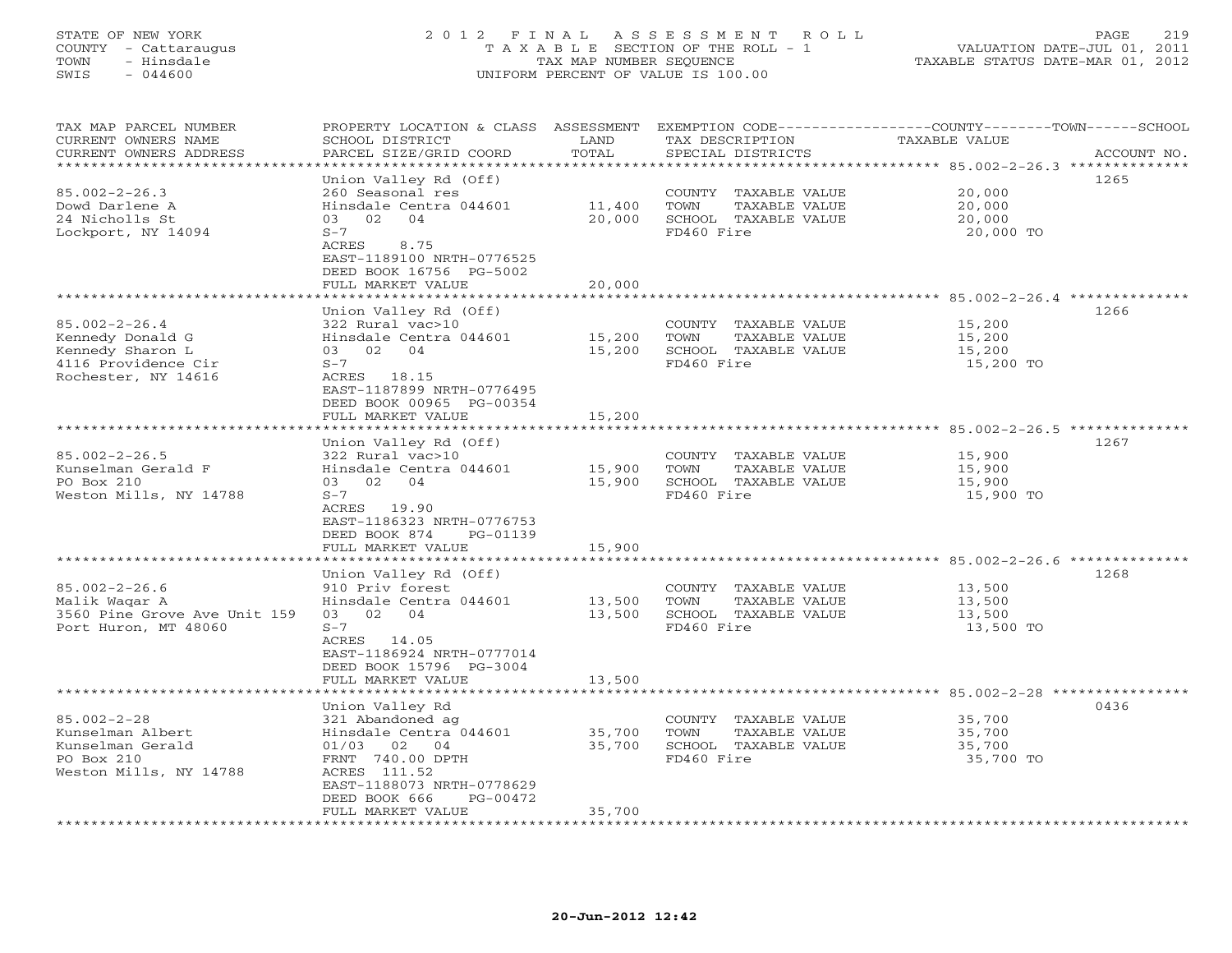# STATE OF NEW YORK 2 0 1 2 F I N A L A S S E S S M E N T R O L L PAGE 220 COUNTY - Cattaraugus T A X A B L E SECTION OF THE ROLL - 1 VALUATION DATE-JUL 01, 2011 TOWN - Hinsdale TAX MAP NUMBER SEQUENCE TAXABLE STATUS DATE-MAR 01, 2012 SWIS - 044600 UNIFORM PERCENT OF VALUE IS 100.00UNIFORM PERCENT OF VALUE IS 100.00

| TAX MAP PARCEL NUMBER<br>CURRENT OWNERS NAME<br>CURRENT OWNERS ADDRESS                                  | PROPERTY LOCATION & CLASS<br>SCHOOL DISTRICT<br>PARCEL SIZE/GRID COORD                                                                                                                                   | ASSESSMENT<br>LAND<br>TOTAL | EXEMPTION CODE-----------------COUNTY-------TOWN------SCHOOL<br>TAX DESCRIPTION<br>SPECIAL DISTRICTS                               | TAXABLE VALUE                                                           | ACCOUNT NO.                |
|---------------------------------------------------------------------------------------------------------|----------------------------------------------------------------------------------------------------------------------------------------------------------------------------------------------------------|-----------------------------|------------------------------------------------------------------------------------------------------------------------------------|-------------------------------------------------------------------------|----------------------------|
| ********************                                                                                    |                                                                                                                                                                                                          |                             |                                                                                                                                    |                                                                         |                            |
| $85.002 - 2 - 29$<br>Folts Susan J<br>3265 Union Valley Rd<br>Olean, NY 14760                           | 3265 Union Valley Rd<br>210 1 Family Res<br>Hinsdale Centra 044601<br>02<br>04<br>01<br>FRNT 364.00 DPTH<br>ACRES<br>2.93<br>EAST-1190157 NRTH-0778685<br>DEED BOOK 733<br>PG-01171<br>FULL MARKET VALUE | 9,600<br>76,000<br>76,000   | SR STAR<br>41834<br>COUNTY<br>TAXABLE VALUE<br>TOWN<br>TAXABLE VALUE<br>SCHOOL TAXABLE VALUE<br>FD460 Fire                         | $\circ$<br>76,000<br>76,000<br>13,800<br>76,000 TO                      | 0337<br>$\Omega$<br>62,200 |
|                                                                                                         |                                                                                                                                                                                                          | ************                |                                                                                                                                    |                                                                         |                            |
| $85.002 - 2 - 30.1$<br>Schwartz David J<br>3283 Union Valley Rd<br>Olean, NY 14760                      | 3283 Union Valley Rd<br>210 1 Family Res<br>Hinsdale Centra 044601<br>02<br>04<br>03<br>FRNT 270.00 DPTH<br><b>ACRES</b><br>2.24 BANK<br>017<br>EAST-1189978 NRTH-0778946<br>DEED BOOK 5367<br>$PG-2002$ | 9,100<br>72,200             | RES STAR<br>41854<br>COUNTY<br>TAXABLE VALUE<br>TOWN<br>TAXABLE VALUE<br>SCHOOL TAXABLE VALUE<br>FD460 Fire                        | $\Omega$<br>72,200<br>72,200<br>42,200<br>72,200 TO                     | 0485<br>$\Omega$<br>30,000 |
|                                                                                                         | FULL MARKET VALUE                                                                                                                                                                                        | 72,200                      |                                                                                                                                    |                                                                         |                            |
|                                                                                                         |                                                                                                                                                                                                          |                             |                                                                                                                                    |                                                                         |                            |
| $85.002 - 2 - 30.2$<br>Callahan Lewis F<br>Callahan Veronica<br>3295 Union Valley Rd<br>Olean, NY 14760 | 3295 Union Valley Rd<br>210 1 Family Res<br>Hinsdale Centra 044601<br>03<br>02<br>04<br>90.00 DPTH 360.00<br>FRNT<br>EAST-1189873 NRTH-0779094<br>DEED BOOK 892<br>PG-00929<br>FULL MARKET VALUE         | 57,000<br>57,000            | 41121<br>WVET C/T<br>41834<br>7,000 SR STAR<br>COUNTY TAXABLE VALUE<br>TOWN<br>TAXABLE VALUE<br>SCHOOL TAXABLE VALUE<br>FD460 Fire | 8,550<br>8,550<br>$\Omega$<br>48,450<br>48,450<br>$\Omega$<br>57,000 TO | 0999<br>$\Omega$<br>57,000 |
|                                                                                                         |                                                                                                                                                                                                          | **********                  |                                                                                                                                    | ************** 85.008-1-1 ******************                            |                            |
| $85.008 - 1 - 1$<br>McCracken Melissa<br>1703 Fay Hollow Rd<br>Hinsdale, NY 14743                       | 1703 Fay Hollow Rd<br>210 1 Family Res<br>Hinsdale Centra 044601<br>02<br>04<br>11<br>FRNT 260.00 DPTH<br>ACRES<br>2.15<br>EAST-1197685 NRTH-0783373<br>DEED BOOK 13310 PG-2001                          | 9,000<br>62,000<br>62,000   | RES STAR<br>41854<br>COUNTY TAXABLE VALUE<br>TOWN<br>TAXABLE VALUE<br>SCHOOL TAXABLE VALUE<br>FD460 Fire                           | $\circ$<br>62,000<br>62,000<br>32,000<br>62,000 TO                      | 0040<br>$\Omega$<br>30,000 |
|                                                                                                         | FULL MARKET VALUE                                                                                                                                                                                        |                             |                                                                                                                                    |                                                                         |                            |
|                                                                                                         | 1691 Fay Hollow Rd                                                                                                                                                                                       |                             |                                                                                                                                    |                                                                         | 0371                       |
| $85.008 - 1 - 2$<br>Ferguson William L<br>Buckles Lynette<br>1691 Fay Hollow Rd<br>Hinsdale, NY 14743   | 210 1 Family Res<br>Hinsdale Centra 044601<br>11<br>02<br>04<br>FRNT 100.00 DPTH 201.00<br>EAST-1197850 NRTH-0783506<br>DEED BOOK 00926 PG-00968<br>FULL MARKET VALUE                                    | 5,700<br>67,500<br>67,500   | RES STAR<br>41854<br>COUNTY TAXABLE VALUE<br>TOWN<br>TAXABLE VALUE<br>SCHOOL TAXABLE VALUE<br>FD460 Fire                           | $\circ$<br>67,500<br>67,500<br>37,500<br>67,500 TO                      | $\Omega$<br>30,000         |
|                                                                                                         | * * * * * * * * * * * * * * * * * * * *                                                                                                                                                                  | ***********                 |                                                                                                                                    |                                                                         |                            |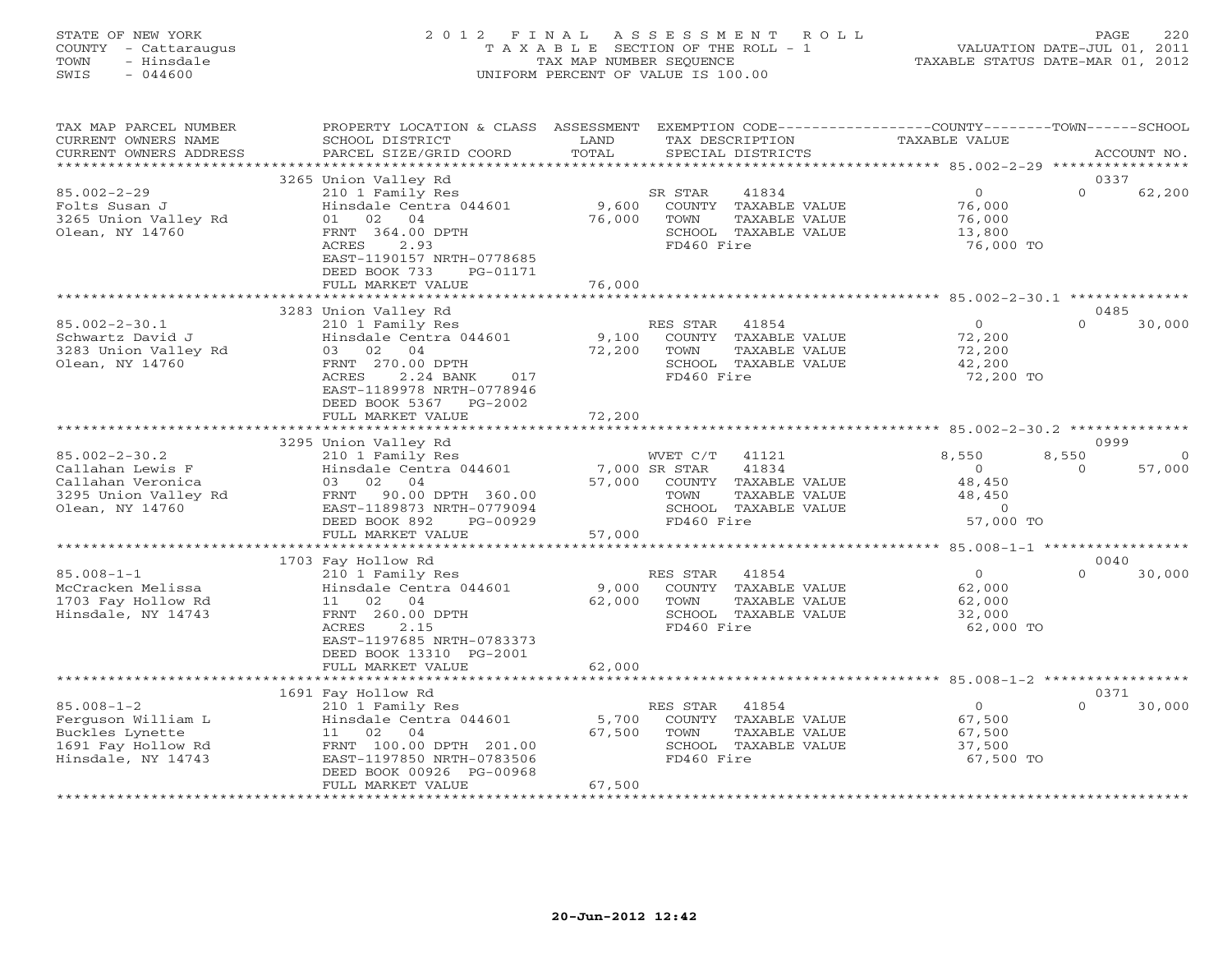# STATE OF NEW YORK 2 0 1 2 F I N A L A S S E S S M E N T R O L L PAGE 221 COUNTY - Cattaraugus T A X A B L E SECTION OF THE ROLL - 1 VALUATION DATE-JUL 01, 2011 TOWN - Hinsdale TAX MAP NUMBER SEQUENCE TAXABLE STATUS DATE-MAR 01, 2012 SWIS - 044600 UNIFORM PERCENT OF VALUE IS 100.00UNIFORM PERCENT OF VALUE IS 100.00

| TAX MAP PARCEL NUMBER<br>CURRENT OWNERS NAME<br>CURRENT OWNERS ADDRESS                           | PROPERTY LOCATION & CLASS<br>SCHOOL DISTRICT<br>PARCEL SIZE/GRID COORD                                                                                                                        | ASSESSMENT<br>LAND<br>TOTAL                       | EXEMPTION CODE-----------------COUNTY-------TOWN------SCHOOL<br>TAX DESCRIPTION<br>SPECIAL DISTRICTS                                                            | TAXABLE VALUE                                                                                                 |                              | ACCOUNT NO.                        |
|--------------------------------------------------------------------------------------------------|-----------------------------------------------------------------------------------------------------------------------------------------------------------------------------------------------|---------------------------------------------------|-----------------------------------------------------------------------------------------------------------------------------------------------------------------|---------------------------------------------------------------------------------------------------------------|------------------------------|------------------------------------|
| *******************                                                                              |                                                                                                                                                                                               |                                                   |                                                                                                                                                                 |                                                                                                               |                              |                                    |
| $85.008 - 1 - 3$<br>Phillips Marjorie M<br>Sue Brinks<br>1211 Old Rock Cit Rd<br>Olean, NY 14760 | 1683 Fay Hollow Rd<br>210 1 Family Res<br>Hinsdale Centra 044601<br>11<br>02<br>04<br>Ff 255.00<br>ACRES<br>1.07<br>EAST-1198014 NRTH-0783509<br>DEED BOOK 10873 PG-7003<br>FULL MARKET VALUE | 8,100<br>99,000<br>99,000                         | SR STAR<br>41834<br>COUNTY TAXABLE VALUE<br>TOWN<br>TAXABLE VALUE<br>SCHOOL TAXABLE VALUE<br>FD460 Fire                                                         | $\mathbf{0}$<br>99,000<br>99,000<br>36,800<br>99,000 TO                                                       | 0391<br>$\Omega$             | 62,200                             |
|                                                                                                  |                                                                                                                                                                                               | ************                                      |                                                                                                                                                                 | ***************** 85.008-1-4 ***************                                                                  |                              |                                    |
| $85.008 - 1 - 4$<br>Adams Dianne P<br>1665 Fay Hollow Rd<br>Hinsdale, NY 14743                   | 1665 Fay Hollow Rd<br>210 1 Family Res<br>Hinsdale Centra 044601<br>02<br>04<br>11<br>FRNT 113.70 DPTH 129.20<br>EAST-1198217 NRTH-0783533<br>DEED BOOK 806<br>PG-00879<br>FULL MARKET VALUE  | 4,700<br>72,000<br>72,000                         | RES STAR<br>41854<br>COUNTY TAXABLE VALUE<br>TOWN<br>TAXABLE VALUE<br>SCHOOL TAXABLE VALUE<br>FD460 Fire                                                        | $\Omega$<br>72,000<br>72,000<br>42,000<br>72,000 TO                                                           | 0482<br>$\Omega$             | 30,000                             |
|                                                                                                  | ****************************                                                                                                                                                                  |                                                   |                                                                                                                                                                 |                                                                                                               |                              |                                    |
| $85.008 - 1 - 5$<br>Troisi Stephen A<br>3505 Rte 16 Rd<br>Olean, NY 14760                        | 3505 Nys Rte 16<br>433 Auto body<br>Hinsdale Centra 044601<br>02 04<br>11<br>56.60 DPTH<br>FRNT<br>81.80<br>EAST-1198317 NRTH-0783542<br>DEED BOOK 2820<br>PG-7001<br>FULL MARKET VALUE       | 3,300<br>28,000<br>28,000                         | COUNTY TAXABLE VALUE<br>TOWN<br>TAXABLE VALUE<br>SCHOOL TAXABLE VALUE<br>FD460 Fire                                                                             | 28,000<br>28,000<br>28,000<br>28,000 TO                                                                       | 0003                         |                                    |
|                                                                                                  | 3499 Nys Rte 16                                                                                                                                                                               |                                                   |                                                                                                                                                                 |                                                                                                               | 0224                         |                                    |
| $85.008 - 1 - 6$<br>Harris Lawrence S<br>3499 Route 16 N<br>Olean, NY 14760                      | 210 1 Family Res<br>Hinsdale Centra 044601<br>11<br>02<br>04<br>99.50 DPTH 188.90<br>FRNT<br>017<br>BANK<br>EAST-1198267 NRTH-0783449<br>DEED BOOK 10431 PG-9001                              |                                                   | CVET C/T<br>41131<br>9,600 DVET C/T<br>41141<br>62,000 RES STAR<br>41854<br>COUNTY TAXABLE VALUE<br>TAXABLE VALUE<br>TOWN<br>SCHOOL TAXABLE VALUE<br>FD460 Fire | 15,500<br>31,000<br>$\overline{0}$<br>15,500<br>15,500<br>32,000<br>62,000 TO                                 | 15,500<br>31,000<br>$\Omega$ | $\mathbf{0}$<br>$\Omega$<br>30,000 |
|                                                                                                  | FULL MARKET VALUE                                                                                                                                                                             | 62,000                                            |                                                                                                                                                                 |                                                                                                               |                              |                                    |
| $85.008 - 1 - 7$<br>Simsick Pamela S<br>3491 Nys Rte 16 N<br>Olean, NY 14760                     | 3491 Nys Rte 16<br>210 1 Family Res<br>Hinsdale Centra 044601<br>04<br>11<br>02<br>FRNT 120.00 DPTH 152.00<br>EAST-1198251 NRTH-0783352<br>DEED BOOK 00958 PG-00936<br>FULL MARKET VALUE      | *******************<br>10,100<br>63,200<br>63,200 | 41854<br>RES STAR<br>COUNTY<br>TAXABLE VALUE<br>TOWN<br>TAXABLE VALUE<br>SCHOOL TAXABLE VALUE<br>FD460 Fire                                                     | ************************ 85.008-1-7 ******************<br>$\Omega$<br>63,200<br>63,200<br>33,200<br>63,200 TO | 0020<br>$\Omega$             | 30,000                             |
|                                                                                                  |                                                                                                                                                                                               |                                                   |                                                                                                                                                                 |                                                                                                               |                              |                                    |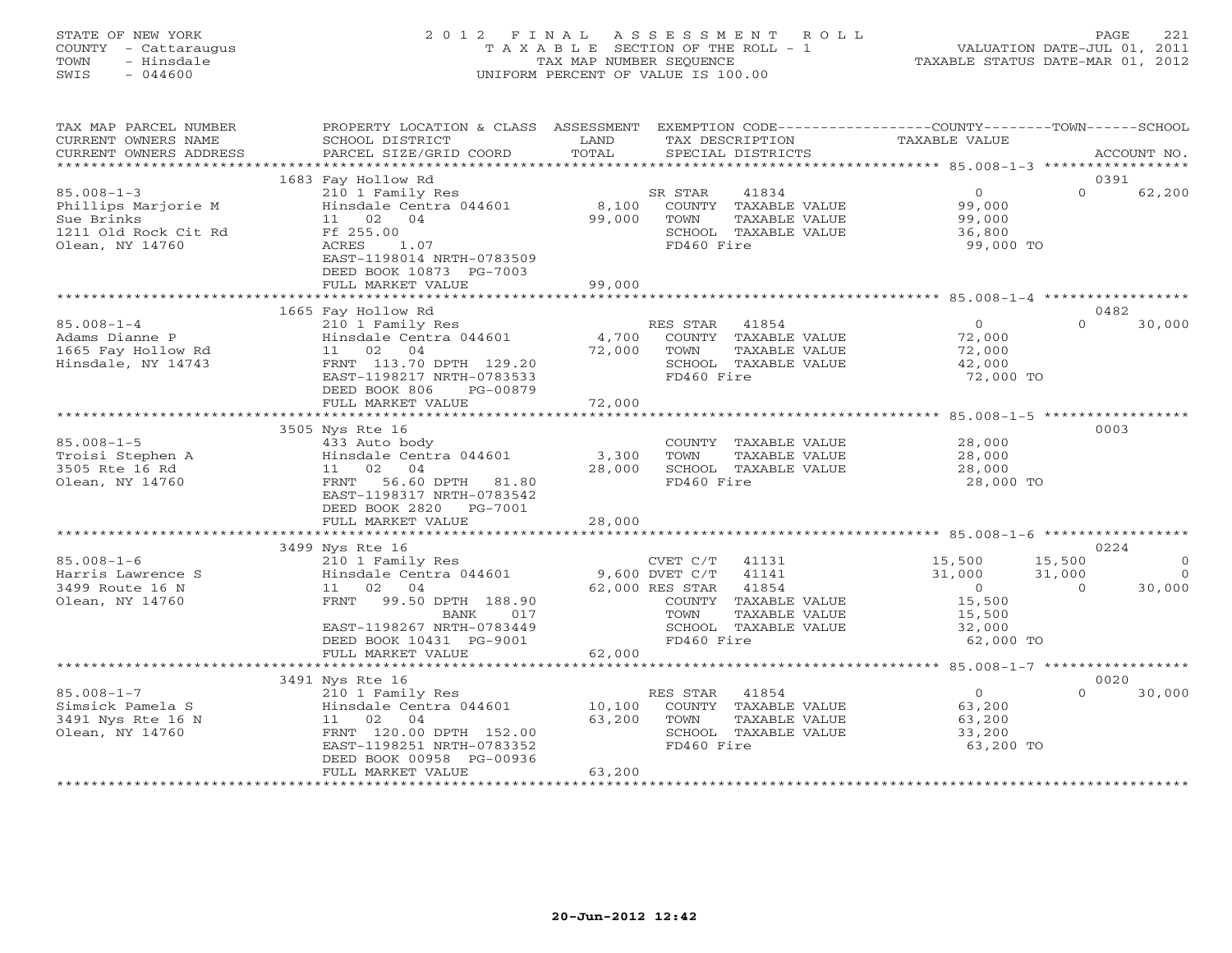## STATE OF NEW YORK 2 0 1 2 F I N A L A S S E S S M E N T R O L L PAGE 222 COUNTY - Cattaraugus T A X A B L E SECTION OF THE ROLL - 1 VALUATION DATE-JUL 01, 2011 TOWN - Hinsdale TAX MAP NUMBER SEQUENCE TAXABLE STATUS DATE-MAR 01, 2012 SWIS - 044600 UNIFORM PERCENT OF VALUE IS 100.00UNIFORM PERCENT OF VALUE IS 100.00

| TAX MAP PARCEL NUMBER<br>CURRENT OWNERS NAME<br>CURRENT OWNERS ADDRESS                               | PROPERTY LOCATION & CLASS ASSESSMENT<br>SCHOOL DISTRICT<br>PARCEL SIZE/GRID COORD                                                                                                   | LAND<br>TOTAL             | EXEMPTION CODE-----------------COUNTY-------TOWN------SCHOOL<br>TAX DESCRIPTION<br>SPECIAL DISTRICTS                                               | TAXABLE VALUE                                                       | ACCOUNT NO.                                                  |
|------------------------------------------------------------------------------------------------------|-------------------------------------------------------------------------------------------------------------------------------------------------------------------------------------|---------------------------|----------------------------------------------------------------------------------------------------------------------------------------------------|---------------------------------------------------------------------|--------------------------------------------------------------|
| **********************                                                                               |                                                                                                                                                                                     |                           |                                                                                                                                                    |                                                                     |                                                              |
|                                                                                                      | 3485 Nys Rte 16                                                                                                                                                                     |                           |                                                                                                                                                    |                                                                     | 0785                                                         |
| $85.008 - 1 - 8$<br>O'Dell Edward<br>O'Dell Andrew<br>118 Kingsley St<br>Randolph, NY 14772          | 416 Mfg hsing pk<br>Hinsdale Centra 044601<br>11 02<br>04<br>Trailer Ct Includes Barn<br>21 pads 18 mobiles<br>ACRES<br>4.00<br>EAST-1198054 NRTH-0783217<br>DEED BOOK 5502 PG-4003 | 257,500                   | SR STAR<br>41834<br>145,000 RES STAR<br>41854<br>COUNTY TAXABLE VALUE<br>TOWN<br>TAXABLE VALUE<br>SCHOOL TAXABLE VALUE<br>FD460 Fire               | $\Omega$<br>$\Omega$<br>257,500<br>257,500<br>176,500<br>257,500 TO | $\circ$<br>50,000<br>$\Omega$<br>31,000                      |
|                                                                                                      | FULL MARKET VALUE                                                                                                                                                                   | 257,500                   |                                                                                                                                                    |                                                                     |                                                              |
|                                                                                                      |                                                                                                                                                                                     |                           |                                                                                                                                                    |                                                                     |                                                              |
| $85.008 - 1 - 9$<br>Shepherd Richard W<br>Attn: Mary Walton<br>1960 Michigan Ave<br>Olean, NY 14760  | 3525 Nys Rte 16 & Sherlock Hol<br>270 Mfg housing<br>Hinsdale Centra 044601<br>11 02 04<br>FRNT 71.00 DPTH 190.00<br>EAST-1198602 NRTH-0783774<br>DEED BOOK 00957 PG-01184          | 10,500<br>15,200          | COUNTY TAXABLE VALUE<br>TOWN<br>TAXABLE VALUE<br>SCHOOL TAXABLE VALUE<br>FD460 Fire                                                                | 15,200<br>15,200<br>15,200<br>15,200 TO                             | 0073                                                         |
|                                                                                                      | FULL MARKET VALUE                                                                                                                                                                   | 15,200                    |                                                                                                                                                    |                                                                     |                                                              |
|                                                                                                      |                                                                                                                                                                                     |                           |                                                                                                                                                    |                                                                     |                                                              |
| $85.008 - 1 - 10.1$<br>Bryant John Jr<br>Bryant Michael<br>44 Hamlin St<br>Pittsfield, MA 01201-4821 | 3502 Nys Rte 16<br>270 Mfg housing<br>Hinsdale Centra 044601<br>11 02<br>04<br>Ff 310.00<br>ACRES<br>1.28<br>EAST-1198532 NRTH-0783399<br>DEED BOOK 00998 PG-00789                  | 12,300<br>19,000          | COUNTY TAXABLE VALUE<br>TAXABLE VALUE<br>TOWN<br>SCHOOL TAXABLE VALUE<br>FD460 Fire                                                                | 19,000<br>19,000<br>19,000<br>19,000 TO                             | 0886                                                         |
|                                                                                                      | FULL MARKET VALUE                                                                                                                                                                   | 19,000                    |                                                                                                                                                    |                                                                     |                                                              |
|                                                                                                      |                                                                                                                                                                                     |                           |                                                                                                                                                    |                                                                     |                                                              |
|                                                                                                      | 3514 Nys Rte 16                                                                                                                                                                     |                           |                                                                                                                                                    |                                                                     | 0571                                                         |
| $85.008 - 1 - 10.2$<br>Stimson Steven R<br>3514 Rte. 16<br>Hinsdale, NY 14743                        | 210 1 Family Res<br>Hinsdale Centra 044601<br>04<br>11 02<br>FRNT 157.00 DPTH 180.00<br>EAST-1198576 NRTH-0783646<br>DEED BOOK 1005<br>PG-673                                       |                           | CVET C/T<br>41131<br>12,800 DVET C/T<br>41141<br>30,500 RES STAR<br>41854<br>COUNTY TAXABLE VALUE<br>TOWN<br>TAXABLE VALUE<br>SCHOOL TAXABLE VALUE | 7,625<br>7,625<br>$\overline{0}$<br>15,250<br>15,250<br>500         | 7,625<br>$\Omega$<br>7,625<br>$\Omega$<br>30,000<br>$\Omega$ |
|                                                                                                      | FULL MARKET VALUE<br>***************************                                                                                                                                    |                           | 30,500 FD460 Fire                                                                                                                                  | 30,500 TO                                                           |                                                              |
|                                                                                                      | 3488 Nys Rte 16                                                                                                                                                                     |                           |                                                                                                                                                    |                                                                     | 0632                                                         |
| $85.008 - 1 - 11$<br>Reid Willie G<br>3488 Route 16<br>Hinsdale, NY 14743                            | 210 1 Family Res<br>Hinsdale Centra 044601<br>11 02 04<br>Cp 433<br>FRNT 265.00 DPTH<br>ACRES<br>1.09 BANK<br>017<br>EAST-1198478 NRTH-0783098                                      | 12,100 RES STAR<br>59,000 | 41121<br>WVET C/T<br>41854<br>COUNTY TAXABLE VALUE<br>TAXABLE VALUE<br>TOWN<br>SCHOOL TAXABLE VALUE<br>FD460 Fire                                  | 8,850<br>$\overline{0}$<br>50, 150<br>50,150<br>29,000<br>59,000 TO | 8,850<br>$\Omega$<br>30,000<br>$\Omega$                      |
|                                                                                                      | $PG-3002$<br>DEED BOOK 8606<br>FULL MARKET VALUE                                                                                                                                    | 59,000                    |                                                                                                                                                    |                                                                     |                                                              |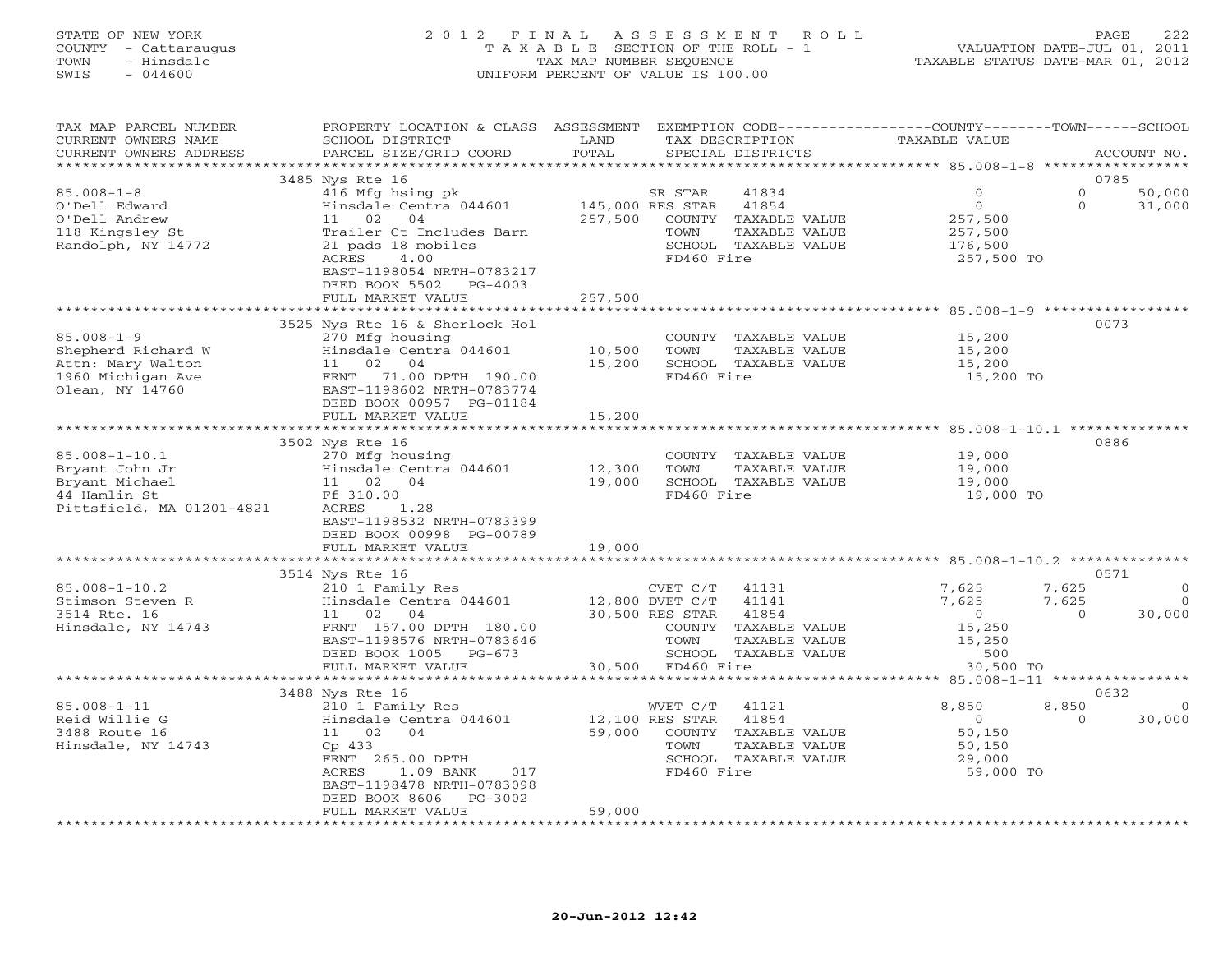# STATE OF NEW YORK 2 0 1 2 F I N A L A S S E S S M E N T R O L L PAGE 223 COUNTY - Cattaraugus T A X A B L E SECTION OF THE ROLL - 1 VALUATION DATE-JUL 01, 2011 TOWN - Hinsdale TAX MAP NUMBER SEQUENCE TAXABLE STATUS DATE-MAR 01, 2012 SWIS - 044600 UNIFORM PERCENT OF VALUE IS 100.00UNIFORM PERCENT OF VALUE IS 100.00

| TAX MAP PARCEL NUMBER<br>CURRENT OWNERS NAME<br>CURRENT OWNERS ADDRESS                                         | PROPERTY LOCATION & CLASS ASSESSMENT<br>SCHOOL DISTRICT<br>PARCEL SIZE/GRID COORD                                                                                                           | LAND<br>TOTAL              | TAX DESCRIPTION                                                                | SPECIAL DISTRICTS                                                                                 | EXEMPTION CODE-----------------COUNTY-------TOWN------SCHOOL<br><b>TAXABLE VALUE</b> |                                         | ACCOUNT NO.                                            |
|----------------------------------------------------------------------------------------------------------------|---------------------------------------------------------------------------------------------------------------------------------------------------------------------------------------------|----------------------------|--------------------------------------------------------------------------------|---------------------------------------------------------------------------------------------------|--------------------------------------------------------------------------------------|-----------------------------------------|--------------------------------------------------------|
| *************************                                                                                      |                                                                                                                                                                                             |                            |                                                                                |                                                                                                   |                                                                                      |                                         |                                                        |
| $85.008 - 1 - 12$<br>McCoy Harold J<br>McCoy Connie M<br>3470 Olean-Hinsdale Rd<br>Olean, NY 14760             | 3470 Nys Rte 16<br>210 1 Family Res<br>Hinsdale Centra 044601<br>02<br>04<br>11<br>82.00 DPTH 177.00<br>FRNT<br>EAST-1198452 NRTH-0782925<br>DEED BOOK 2615<br>PG-9001<br>FULL MARKET VALUE | 7,500<br>52,000<br>52,000  | RES STAR<br>TOWN<br>FD460 Fire                                                 | 41854<br>COUNTY TAXABLE VALUE<br>TAXABLE VALUE<br>SCHOOL TAXABLE VALUE                            | $\circ$<br>52,000<br>52,000<br>22,000<br>52,000 TO                                   | $\Omega$                                | 0200<br>30,000                                         |
|                                                                                                                |                                                                                                                                                                                             |                            |                                                                                |                                                                                                   |                                                                                      |                                         |                                                        |
|                                                                                                                | 3448 Nys Rte 16                                                                                                                                                                             |                            |                                                                                |                                                                                                   |                                                                                      |                                         | 0644                                                   |
| $85.008 - 1 - 13.1$<br>London Joann<br>3448 Olean-Hinsdale Rd<br>Olean, NY 14760                               | 210 1 Family Res<br>Hinsdale Centra 044601<br>09 02 04<br>FRNT 188.45 DPTH 186.18<br>EAST-1198396 NRTH-0782615<br>DEED BOOK 867<br>PG-00266<br>FULL MARKET VALUE                            | 14,800 AGED C<br>80,000    | CVET C/T<br>80,000 AGED T<br>SR STAR<br>TOWN<br>FD460 Fire                     | 41131<br>41802<br>41803<br>41834<br>COUNTY TAXABLE VALUE<br>TAXABLE VALUE<br>SCHOOL TAXABLE VALUE | 20,000<br>27,000<br>$\circ$<br>$\Omega$<br>33,000<br>30,000<br>17,800<br>80,000 TO   | 20,000<br>$\circ$<br>30,000<br>$\Omega$ | $\Omega$<br>$\overline{0}$<br>$\overline{0}$<br>62,200 |
|                                                                                                                |                                                                                                                                                                                             |                            |                                                                                |                                                                                                   |                                                                                      |                                         |                                                        |
|                                                                                                                | 3438 Nys Rte 16                                                                                                                                                                             |                            |                                                                                |                                                                                                   |                                                                                      |                                         | 1175                                                   |
| $85.008 - 1 - 13.3$<br>Stavish Kyle M<br>3438 Nys Rte 16<br>Olean, NY 14760                                    | 210 1 Family Res<br>Hinsdale Centra 044601<br>09 02<br>04<br>FRNT 223.60 DPTH 186.10<br>BANK<br>065<br>EAST-0549996 NRTH-0782352<br>DEED BOOK 10003 PG-9001<br>FULL MARKET VALUE            | 14,900<br>60,000<br>60,000 | RES STAR<br>TOWN<br>FD460 Fire                                                 | 41854<br>COUNTY TAXABLE VALUE<br>TAXABLE VALUE<br>SCHOOL TAXABLE VALUE                            | $\overline{0}$<br>60,000<br>60,000<br>30,000<br>60,000 TO                            | $\Omega$                                | 30,000                                                 |
|                                                                                                                |                                                                                                                                                                                             |                            |                                                                                |                                                                                                   |                                                                                      |                                         |                                                        |
|                                                                                                                | 3458 Nys Rte 16                                                                                                                                                                             |                            |                                                                                |                                                                                                   |                                                                                      |                                         | 1222                                                   |
| $85.008 - 1 - 13.4$<br>Loque Michael L<br>Lucille E<br>3458 Rte 16<br>Olean, NY 14760                          | 210 1 Family Res<br>Hinsdale Centra 044601<br>09 02<br>04<br>FRNT 172.70 DPTH 184.30<br><b>BANK</b><br>017<br>EAST-1198427 NRTH-0782796<br>DEED BOOK 1007 PG-556                            |                            | CVET C/T<br>13,900 DVET C/T<br>69,000 RES STAR<br>COUNTY<br>TOWN<br>FD460 Fire | 41131<br>41141<br>41854<br>TAXABLE VALUE<br>TAXABLE VALUE<br>SCHOOL TAXABLE VALUE                 | 17,250<br>3,450<br>$\circ$<br>48,300<br>48,300<br>39,000<br>69,000 TO                | 17,250<br>3,450<br>$\Omega$             | $\Omega$<br>$\Omega$<br>30,000                         |
|                                                                                                                | FULL MARKET VALUE<br>**********************                                                                                                                                                 | 69,000                     |                                                                                |                                                                                                   |                                                                                      |                                         |                                                        |
|                                                                                                                | 3420 Nys Rte 16                                                                                                                                                                             |                            |                                                                                |                                                                                                   |                                                                                      |                                         | 0126                                                   |
| $85.008 - 1 - 14$<br>Calvert Jane Clifford A<br>Rose Ferry Ballou<br>3420 Olean-Hinsdale Rd<br>Olean, NY 14760 | 210 1 Family Res<br>Hinsdale Centra 044601<br>09 02 04<br>FRNT 295.00 DPTH<br>ACRES<br>1.28<br>EAST-1198306 NRTH-0782106<br>DEED BOOK 1008<br>PG-180                                        |                            | CVET C/T<br>12,300 DVET C/T<br>68,000 AGED C/T/S 41800<br>SR STAR<br>TOWN      | 41131<br>41141<br>41834<br>COUNTY TAXABLE VALUE<br>TAXABLE VALUE<br>SCHOOL TAXABLE VALUE          | 17,000<br>34,000<br>8,500<br>$\overline{0}$<br>8,500<br>8,500<br>$\circ$             | 17,000<br>34,000<br>8,500<br>$\Omega$   | $\Omega$<br>$\overline{0}$<br>34,000<br>34,000         |
|                                                                                                                | FULL MARKET VALUE                                                                                                                                                                           |                            | 68,000 FD460 Fire                                                              |                                                                                                   | 68,000 TO                                                                            |                                         | ******************                                     |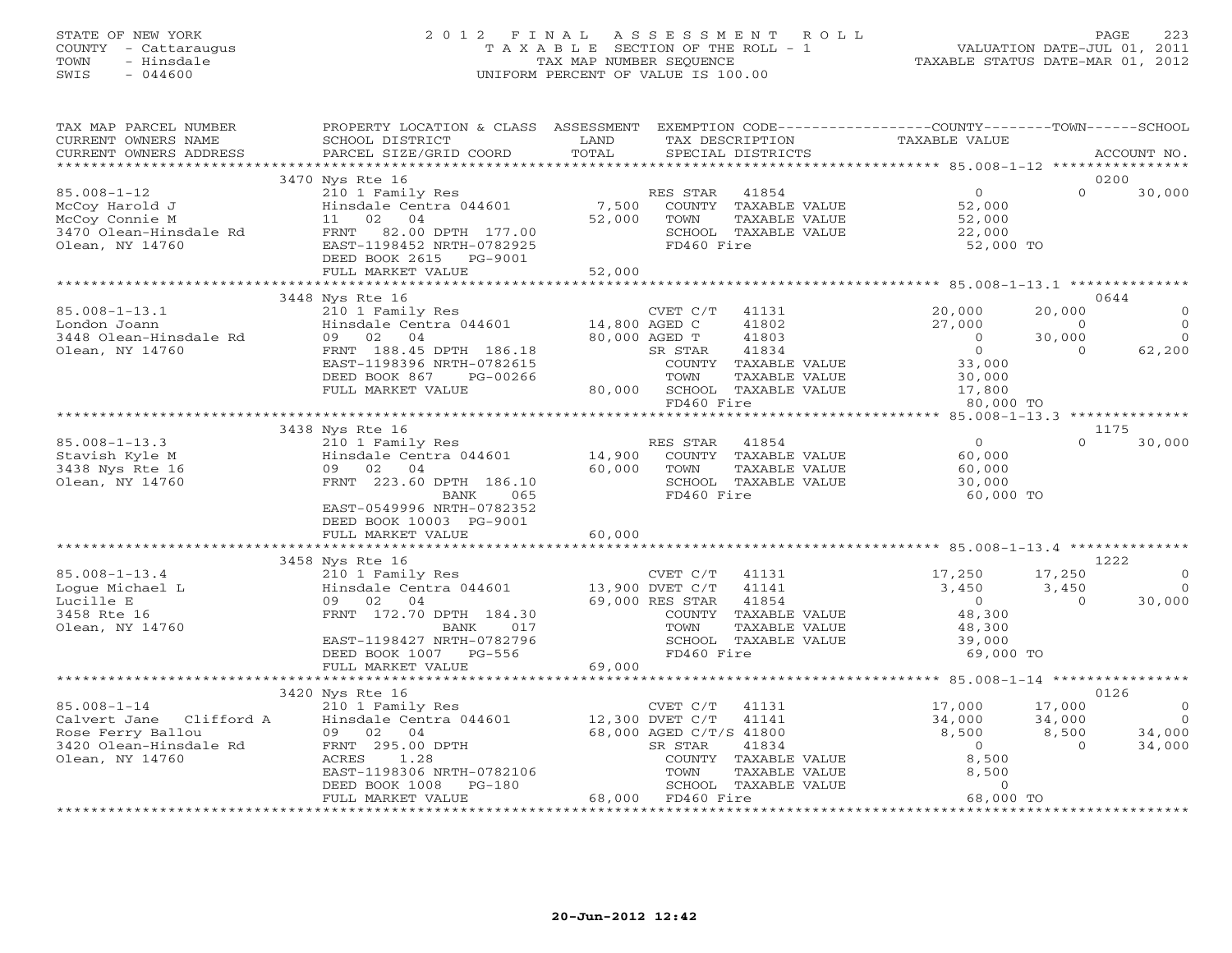# STATE OF NEW YORK 2 0 1 2 F I N A L A S S E S S M E N T R O L L PAGE 224 COUNTY - Cattaraugus T A X A B L E SECTION OF THE ROLL - 1 VALUATION DATE-JUL 01, 2011 TOWN - Hinsdale TAX MAP NUMBER SEQUENCE TAXABLE STATUS DATE-MAR 01, 2012 SWIS - 044600 UNIFORM PERCENT OF VALUE IS 100.00UNIFORM PERCENT OF VALUE IS 100.00

| TAX MAP PARCEL NUMBER<br>CURRENT OWNERS NAME<br>CURRENT OWNERS ADDRESS | PROPERTY LOCATION & CLASS ASSESSMENT<br>SCHOOL DISTRICT<br>PARCEL SIZE/GRID COORD | LAND<br>TOTAL |            | TAX DESCRIPTION<br>SPECIAL DISTRICTS | EXEMPTION CODE-----------------COUNTY-------TOWN------SCHOOL<br>TAXABLE VALUE |                  | ACCOUNT NO. |
|------------------------------------------------------------------------|-----------------------------------------------------------------------------------|---------------|------------|--------------------------------------|-------------------------------------------------------------------------------|------------------|-------------|
| ********************                                                   |                                                                                   |               |            |                                      |                                                                               |                  |             |
|                                                                        | Nys Rte 16                                                                        |               |            |                                      |                                                                               | 0418             |             |
| $85.008 - 1 - 15$                                                      | 314 Rural vac<10                                                                  |               |            | COUNTY TAXABLE VALUE                 | 13,800                                                                        |                  |             |
| Gaylor William O Jr                                                    | Hinsdale Centra 044601                                                            | 13,800        | TOWN       | TAXABLE VALUE                        | 13,800                                                                        |                  |             |
| Gaylor Candace                                                         | 04<br>02<br>09                                                                    | 13,800        |            | SCHOOL TAXABLE VALUE                 | 13,800                                                                        |                  |             |
| PO Box 202                                                             | FRNT 170.00 DPTH 190.00                                                           |               | FD460 Fire |                                      | 13,800 TO                                                                     |                  |             |
| Hinsdale, NY 14743                                                     | EAST-1198266 NRTH-0781877                                                         |               |            |                                      |                                                                               |                  |             |
|                                                                        | DEED BOOK 910<br>PG-00822                                                         |               |            |                                      |                                                                               |                  |             |
|                                                                        | FULL MARKET VALUE<br>**********************                                       | 13,800        |            |                                      |                                                                               |                  |             |
|                                                                        | 3394 Nys Rte 16                                                                   |               |            |                                      |                                                                               | 0394             |             |
| $85.008 - 1 - 16$                                                      | 280 Res Multiple                                                                  |               | RES STAR   | 41854                                | $\mathbf{0}$                                                                  | $\Omega$         | 30,000      |
| Gaylor Candace A                                                       | Hinsdale Centra 044601                                                            | 15,300        |            | COUNTY TAXABLE VALUE                 | 71,000                                                                        |                  |             |
| 3394 N Route 16                                                        | 09 02<br>04                                                                       | 71,000        | TOWN       | TAXABLE VALUE                        | 71,000                                                                        |                  |             |
| Olean, NY 14760                                                        | FRNT 193.00 DPTH 190.00                                                           |               |            | SCHOOL TAXABLE VALUE                 | 41,000                                                                        |                  |             |
|                                                                        | EAST-1198233 NRTH-0781707                                                         |               | FD460 Fire |                                      | 71,000 TO                                                                     |                  |             |
|                                                                        | DEED BOOK 6350<br>PG-7002                                                         |               |            |                                      |                                                                               |                  |             |
|                                                                        | FULL MARKET VALUE                                                                 | 71,000        |            |                                      |                                                                               |                  |             |
|                                                                        |                                                                                   |               |            |                                      |                                                                               |                  |             |
|                                                                        | 3386 Nys Rte 16                                                                   |               |            |                                      |                                                                               | 0129             |             |
| $85.008 - 1 - 17$                                                      | 210 1 Family Res                                                                  |               | RES STAR   | 41854                                | $\Omega$                                                                      | $\Omega$         | 30,000      |
| Smith Linda K                                                          | Hinsdale Centra 044601                                                            | 9,800         |            | COUNTY TAXABLE VALUE                 | 79,500                                                                        |                  |             |
| 3386 Route 16 N                                                        | 07 02 04                                                                          | 79,500        | TOWN       | TAXABLE VALUE                        | 79,500                                                                        |                  |             |
| Olean, NY 14760                                                        | FRNT 120.00 DPTH 190.06<br>EAST-1198211 NRTH-0781560                              |               | FD460 Fire | SCHOOL TAXABLE VALUE                 | 49,500<br>79,500 TO                                                           |                  |             |
|                                                                        | DEED BOOK 13154 PG-6003                                                           |               |            |                                      |                                                                               |                  |             |
|                                                                        | FULL MARKET VALUE                                                                 | 79,500        |            |                                      |                                                                               |                  |             |
|                                                                        | ***********************                                                           |               |            |                                      |                                                                               |                  |             |
|                                                                        | 3362 Nys Rte 16                                                                   |               |            |                                      |                                                                               | 0131             |             |
| $85.008 - 1 - 18$                                                      | 210 1 Family Res                                                                  |               | RES STAR   | 41854                                | $\circ$                                                                       | $\Omega$         | 30,000      |
| Shurilla Lori J                                                        | Hinsdale Centra 044601                                                            | 12,500        |            | COUNTY TAXABLE VALUE                 | 61,500                                                                        |                  |             |
| 3362 N NYS Route 16                                                    | 07 02<br>04                                                                       | 61,500        | TOWN       | TAXABLE VALUE                        | 61,500                                                                        |                  |             |
| Olean, NY 14760                                                        | FRNT 115.00 DPTH 178.90                                                           |               |            | SCHOOL TAXABLE VALUE                 | 31,500                                                                        |                  |             |
|                                                                        | ACRES<br>1.10                                                                     |               | FD460 Fire |                                      | 61,500 TO                                                                     |                  |             |
|                                                                        | EAST-1198182 NRTH-0781390                                                         |               |            |                                      |                                                                               |                  |             |
|                                                                        | DEED BOOK 4005<br>PG-2001                                                         |               |            |                                      |                                                                               |                  |             |
|                                                                        | FULL MARKET VALUE                                                                 | 61,500        |            |                                      |                                                                               |                  |             |
|                                                                        |                                                                                   |               |            |                                      |                                                                               |                  |             |
|                                                                        | 3356 Nys Rte 16                                                                   |               |            |                                      |                                                                               | 0165<br>$\Omega$ |             |
| $85.008 - 1 - 20.1$<br>Weaver Brian T                                  | 210 1 Family Res<br>Hinsdale Centra 044601                                        | 12,000        | RES STAR   | 41854<br>COUNTY TAXABLE VALUE        | $\circ$<br>96,000                                                             |                  | 30,000      |
| Weaver Jennifer D                                                      | 07<br>02<br>04                                                                    | 96,000        | TOWN       | TAXABLE VALUE                        | 96,000                                                                        |                  |             |
| 3356 Nys Rte 16                                                        | FRNT 121.60 DPTH 182.30                                                           |               |            | SCHOOL TAXABLE VALUE                 | 66,000                                                                        |                  |             |
| Olean, NY 14760                                                        | 005<br>BANK                                                                       |               | FD460 Fire |                                      | 96,000 TO                                                                     |                  |             |
|                                                                        | EAST-1198128 NRTH-0781086                                                         |               |            |                                      |                                                                               |                  |             |
|                                                                        | DEED BOOK 00987 PG-01065                                                          |               |            |                                      |                                                                               |                  |             |
|                                                                        | FULL MARKET VALUE                                                                 | 96,000        |            |                                      |                                                                               |                  |             |
|                                                                        |                                                                                   |               |            |                                      |                                                                               |                  |             |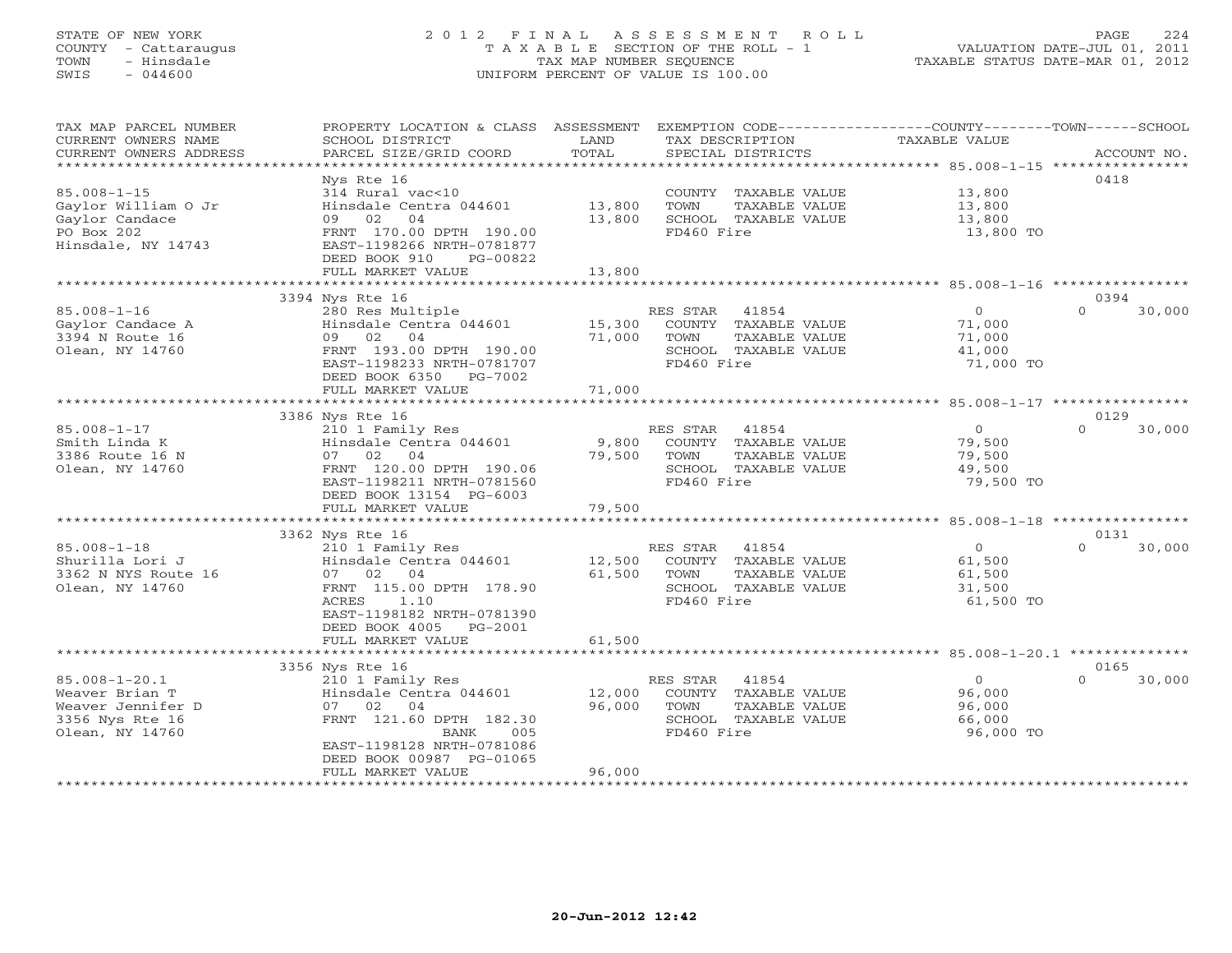# STATE OF NEW YORK 2 0 1 2 F I N A L A S S E S S M E N T R O L L PAGE 225 COUNTY - Cattaraugus T A X A B L E SECTION OF THE ROLL - 1 VALUATION DATE-JUL 01, 2011 TOWN - Hinsdale TAX MAP NUMBER SEQUENCE TAXABLE STATUS DATE-MAR 01, 2012 SWIS - 044600 UNIFORM PERCENT OF VALUE IS 100.00UNIFORM PERCENT OF VALUE IS 100.00

| TAX MAP PARCEL NUMBER<br>CURRENT OWNERS NAME<br>CURRENT OWNERS ADDRESS                        | PROPERTY LOCATION & CLASS ASSESSMENT<br>SCHOOL DISTRICT<br>PARCEL SIZE/GRID COORD                                                                                                                          | LAND<br>TOTAL                | EXEMPTION CODE-----------------COUNTY-------TOWN------SCHOOL<br>TAX DESCRIPTION<br>SPECIAL DISTRICTS                                | <b>TAXABLE VALUE</b>                                                  | ACCOUNT NO.                                      |
|-----------------------------------------------------------------------------------------------|------------------------------------------------------------------------------------------------------------------------------------------------------------------------------------------------------------|------------------------------|-------------------------------------------------------------------------------------------------------------------------------------|-----------------------------------------------------------------------|--------------------------------------------------|
|                                                                                               | ********************                                                                                                                                                                                       |                              | ***********************                                                                                                             | ********************* 85.008-1-20.2 ***************                   |                                                  |
| $85.008 - 1 - 20.2$<br>Chamberlain Lisa A<br>3360 Nys Rte 16<br>Olean, NY 14760               | 3360 Nys Rte 16<br>210 1 Family Res<br>Hinsdale Centra 044601<br>07 02 04<br>FRNT 121.60 DPTH 182.30<br>BANK<br>023<br>EAST-1198149 NRTH-0781206<br>DEED BOOK 00979 PG-00520                               | 10,800<br>110,000            | RES STAR<br>41854<br>COUNTY TAXABLE VALUE<br>TOWN<br>TAXABLE VALUE<br>SCHOOL TAXABLE VALUE<br>FD460 Fire                            | $\circ$<br>110,000<br>110,000<br>80,000<br>110,000 TO                 | 1520<br>$\Omega$<br>30,000                       |
|                                                                                               | FULL MARKET VALUE                                                                                                                                                                                          | 110,000<br>.                 |                                                                                                                                     | ************************ 85.008-1-21 ***************                  |                                                  |
| $85.008 - 1 - 21$<br>Hill Francis L<br>Hill Joan<br>3344 Route 16 N<br>Olean, NY 14760        | 3344 Nys Rte 16<br>210 1 Family Res<br>Hinsdale Centra 044601<br>07 02 04<br>FRNT 291.00 DPTH<br><b>ACRES</b><br>1.45<br>EAST-1198093 NRTH-0780873<br>DEED BOOK 760<br>$PG-224$                            | 98,000                       | WVET C/T<br>41121<br>41834<br>12,500 SR STAR<br>COUNTY TAXABLE VALUE<br>TAXABLE VALUE<br>TOWN<br>SCHOOL TAXABLE VALUE<br>FD460 Fire | 12,000<br>$\overline{0}$<br>86,000<br>86,000<br>35,800<br>98,000 TO   | 0342<br>12,000<br>$\Omega$<br>62,200<br>$\Omega$ |
|                                                                                               | FULL MARKET VALUE                                                                                                                                                                                          | 98,000                       |                                                                                                                                     |                                                                       |                                                  |
|                                                                                               | *******                                                                                                                                                                                                    | ********************         |                                                                                                                                     | ************************ 85.008-1-22 *****************                |                                                  |
| $85.008 - 1 - 22$<br>Howard Mark W<br>Howard Lisa M<br>3324 N Route 16<br>Olean, NY 14760     | 3324 Nys Rte 16<br>210 1 Family Res<br>Hinsdale Centra 044601<br>02<br>04<br>07<br>FRNT 159.00 DPTH 205.00<br>017<br>BANK<br>EAST-1198050 NRTH-0780646<br>DEED BOOK 6347<br>$PG-4004$<br>FULL MARKET VALUE | 13,400<br>60,000<br>60,000   | 41854<br>RES STAR<br>COUNTY TAXABLE VALUE<br>TOWN<br>TAXABLE VALUE<br>SCHOOL TAXABLE VALUE<br>FD460 Fire                            | $\overline{0}$<br>60,000<br>60,000<br>30,000<br>60,000 TO             | 0891<br>$\Omega$<br>30,000                       |
|                                                                                               |                                                                                                                                                                                                            |                              |                                                                                                                                     |                                                                       |                                                  |
| $85.008 - 1 - 24$<br>Belleisle Diane<br>3292 N NYS Route 16<br>Olean, NY 14760                | 3292 Nys Rte 16<br>210 1 Family Res<br>Hinsdale Centra 044601<br>05 03 04<br>FRNT 125.00 DPTH 225.00<br>EAST-1197990 NRTH-0780245<br>DEED BOOK 3219<br>PG-2001                                             | 11,500<br>66,000             | 41854<br>RES STAR<br>COUNTY TAXABLE VALUE<br>TOWN<br>TAXABLE VALUE<br>SCHOOL TAXABLE VALUE<br>FD460 Fire                            | $\Omega$<br>66,000<br>66,000<br>36,000<br>66,000 TO                   | 0336<br>$\Omega$<br>30,000                       |
|                                                                                               | FULL MARKET VALUE<br>*****************                                                                                                                                                                     | 66,000                       |                                                                                                                                     |                                                                       |                                                  |
| $85.008 - 1 - 25$<br>Raiff Robert E<br>McLellan Cynthia<br>3289 Nys Rte 16<br>Olean, NY 14760 | 3289 Nys Rte 16<br>449 Other Storag<br>Hinsdale Centra 044601<br>05 02 04<br>FRNT 283.00 DPTH<br>ACRES<br>3.01<br>EAST-1197426 NRTH-0780219<br>DEED BOOK 9045<br>PG-5002<br>FULL MARKET VALUE              | 25,000<br>130,000<br>130,000 | COUNTY TAXABLE VALUE<br>TOWN<br>TAXABLE VALUE<br>SCHOOL TAXABLE VALUE<br>FD460 Fire                                                 | ***** 85.008-1-25 ****<br>130,000<br>130,000<br>130,000<br>130,000 TO | 0010                                             |
|                                                                                               |                                                                                                                                                                                                            |                              |                                                                                                                                     |                                                                       |                                                  |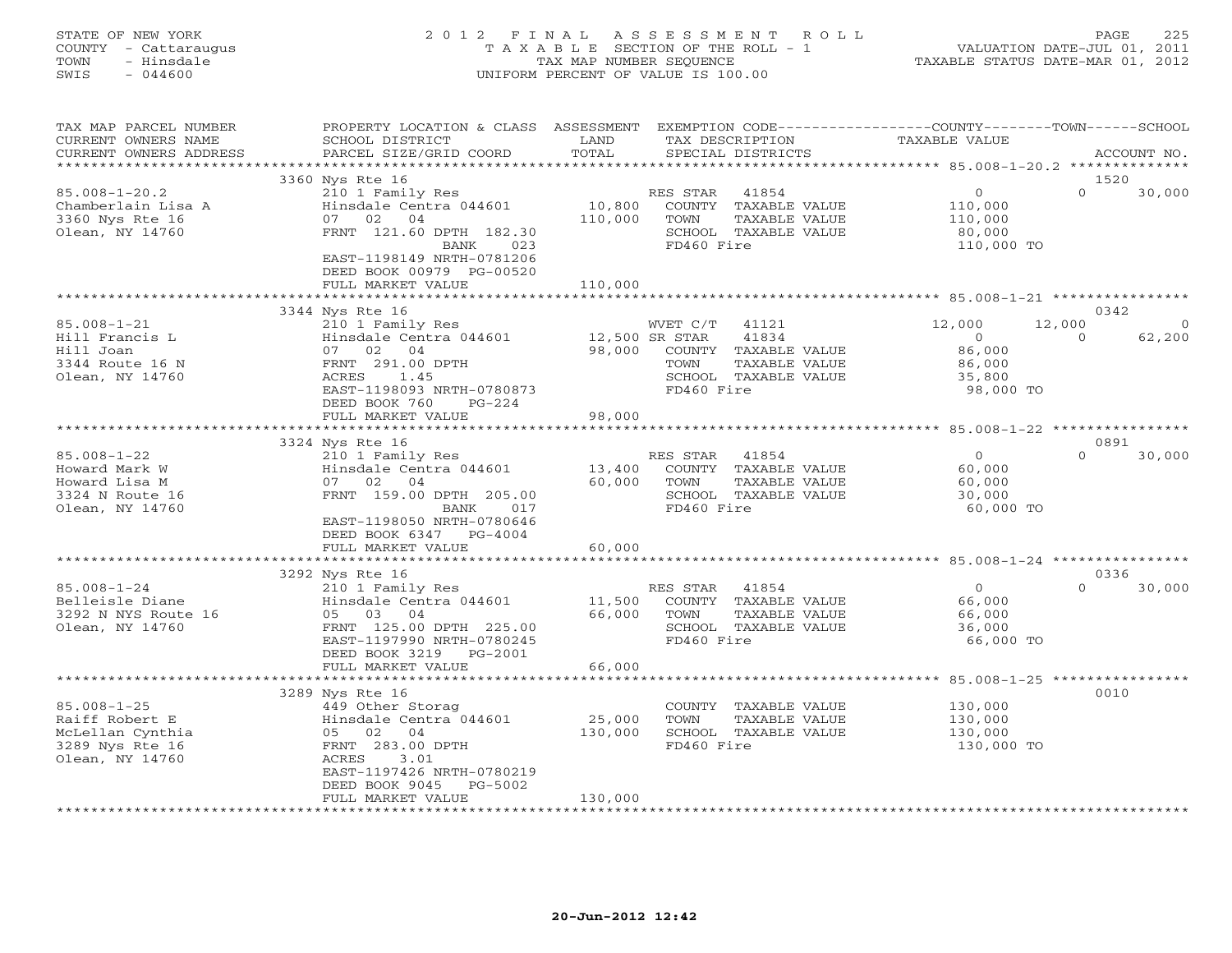# STATE OF NEW YORK 2 0 1 2 F I N A L A S S E S S M E N T R O L L PAGE 226 COUNTY - Cattaraugus T A X A B L E SECTION OF THE ROLL - 1 VALUATION DATE-JUL 01, 2011 TOWN - Hinsdale TAX MAP NUMBER SEQUENCE TAXABLE STATUS DATE-MAR 01, 2012 SWIS - 044600 UNIFORM PERCENT OF VALUE IS 100.00UNIFORM PERCENT OF VALUE IS 100.00

| TAX MAP PARCEL NUMBER<br>CURRENT OWNERS NAME | PROPERTY LOCATION & CLASS ASSESSMENT<br>SCHOOL DISTRICT | LAND   | EXEMPTION CODE----------------COUNTY-------TOWN------SCHOOL<br>TAX DESCRIPTION | TAXABLE VALUE |                    |
|----------------------------------------------|---------------------------------------------------------|--------|--------------------------------------------------------------------------------|---------------|--------------------|
| CURRENT OWNERS ADDRESS                       | PARCEL SIZE/GRID COORD                                  | TOTAL  | SPECIAL DISTRICTS                                                              |               | ACCOUNT NO.        |
| *********************                        |                                                         |        |                                                                                |               |                    |
|                                              | 3335 Nys Rte 16                                         |        |                                                                                |               | 0662               |
| $85.008 - 1 - 26.1$                          | 522 Racetrack                                           |        | COUNTY TAXABLE VALUE                                                           | 40,000        |                    |
| Parker Lisa                                  | Hinsdale Centra 044601                                  | 24,400 | TOWN<br>TAXABLE VALUE                                                          | 40,000        |                    |
| Parker Cory                                  | 07 02 04                                                | 40,000 | SCHOOL TAXABLE VALUE                                                           | 40,000        |                    |
| 1965 Kansas Ave                              | FRNT 585.00 DPTH                                        |        | FD460 Fire                                                                     | 40,000 TO     |                    |
| Olean, NY 14760                              | ACRES 25.90                                             |        |                                                                                |               |                    |
|                                              | EAST-1197264 NRTH-0781192<br>DEED BOOK 998<br>$PG-761$  |        |                                                                                |               |                    |
|                                              | FULL MARKET VALUE                                       | 40,000 |                                                                                |               |                    |
|                                              | *******************************                         |        |                                                                                |               |                    |
|                                              | 3353 Nys Rte 16                                         |        |                                                                                |               | 0772               |
| $85.008 - 1 - 27$                            | 210 1 Family Res                                        |        | SR STAR<br>41834                                                               | $\Omega$      | $\Omega$<br>62,200 |
| Wagner Raymond                               | Hinsdale Centra 044601                                  | 13,300 | COUNTY TAXABLE VALUE                                                           | 87,000        |                    |
| Wagner Patricia                              | 07 02 04                                                | 87,000 | TOWN<br>TAXABLE VALUE                                                          | 87,000        |                    |
| 3353 Nys Rte 16                              | FRNT 150.00 DPTH 340.00                                 |        | SCHOOL TAXABLE VALUE                                                           | 24,800        |                    |
| Olean, NY 14760                              | EAST-1197783 NRTH-0781238                               |        | FD460 Fire                                                                     | 87,000 TO     |                    |
|                                              | DEED BOOK 897<br>PG-721                                 |        |                                                                                |               |                    |
|                                              | FULL MARKET VALUE                                       | 87,000 |                                                                                |               |                    |
|                                              |                                                         |        |                                                                                |               |                    |
|                                              | 3363 Nys Rte 16                                         |        |                                                                                |               | 0296               |
| $85.008 - 1 - 28$                            | 415 Motel                                               |        | COUNTY TAXABLE VALUE                                                           | 70,000        |                    |
| Rte 9 Travel Center, Inc.                    | Hinsdale Centra 044601                                  | 13,200 | TOWN<br>TAXABLE VALUE                                                          | 70,000        |                    |
| 28 Glenwood Blvd                             | 07 02 04                                                | 70,000 | SCHOOL TAXABLE VALUE                                                           | 70,000        |                    |
| Hudson, NY 12534                             | Motel (El Rancho)                                       |        | FD460 Fire                                                                     | 70,000 TO     |                    |
|                                              | FRNT 300.00 DPTH<br>ACRES<br>2.18                       |        |                                                                                |               |                    |
|                                              | EAST-1197832 NRTH-0781460                               |        |                                                                                |               |                    |
|                                              | DEED BOOK 14429 PG-4001                                 |        |                                                                                |               |                    |
|                                              | FULL MARKET VALUE                                       | 70,000 |                                                                                |               |                    |
|                                              |                                                         |        |                                                                                |               |                    |
|                                              | 3381 Nys Rte 16                                         |        |                                                                                |               | 0358               |
| $85.008 - 1 - 29$                            | 210 1 Family Res                                        |        | 41834<br>SR STAR                                                               | $\Omega$      | 62,200<br>$\Omega$ |
| Homick Robert                                | Hinsdale Centra 044601                                  | 12,500 | COUNTY TAXABLE VALUE                                                           | 79,000        |                    |
| Homick Myrtle                                | 07 04<br>02                                             | 79,000 | TOWN<br>TAXABLE VALUE                                                          | 79,000        |                    |
| 3381 N Rte 16                                | FRNT 140.00 DPTH 300.00                                 |        | SCHOOL TAXABLE VALUE                                                           | 16,800        |                    |
| Olean, NY 14760                              | EAST-1197904 NRTH-0781679                               |        | FD460 Fire                                                                     | 79,000 TO     |                    |
|                                              | DEED BOOK 683<br>$PG-202$                               |        |                                                                                |               |                    |
|                                              | FULL MARKET VALUE                                       | 79,000 |                                                                                |               |                    |
|                                              | **************************                              |        |                                                                                |               |                    |
|                                              | 3379 Nys Rte 16                                         |        |                                                                                | $\circ$       | 0145<br>$\Omega$   |
| $85.008 - 1 - 30$<br>Sharts Ricky D          | 280 Res Multiple<br>Hinsdale Centra 044601              | 12,200 | RES STAR<br>41854<br>COUNTY TAXABLE VALUE                                      | 48,500        | 30,000             |
| Sharts Marina J                              | 09 02 04                                                | 48,500 | TOWN<br>TAXABLE VALUE                                                          | 48,500        |                    |
| 104 Chalmers Ln                              | Inc Trailer/land Contract                               |        | SCHOOL TAXABLE VALUE                                                           | 18,500        |                    |
| Summerville, SC 29485                        | Ff 219.00                                               |        | FD460 Fire                                                                     | 48,500 TO     |                    |
|                                              | ACRES<br>1.06                                           |        |                                                                                |               |                    |
|                                              | EAST-1197943 NRTH-0781850                               |        |                                                                                |               |                    |
|                                              | DEED BOOK 760<br>PG-00338                               |        |                                                                                |               |                    |
|                                              | FULL MARKET VALUE                                       | 48,500 |                                                                                |               |                    |
|                                              | ***************************                             |        |                                                                                |               |                    |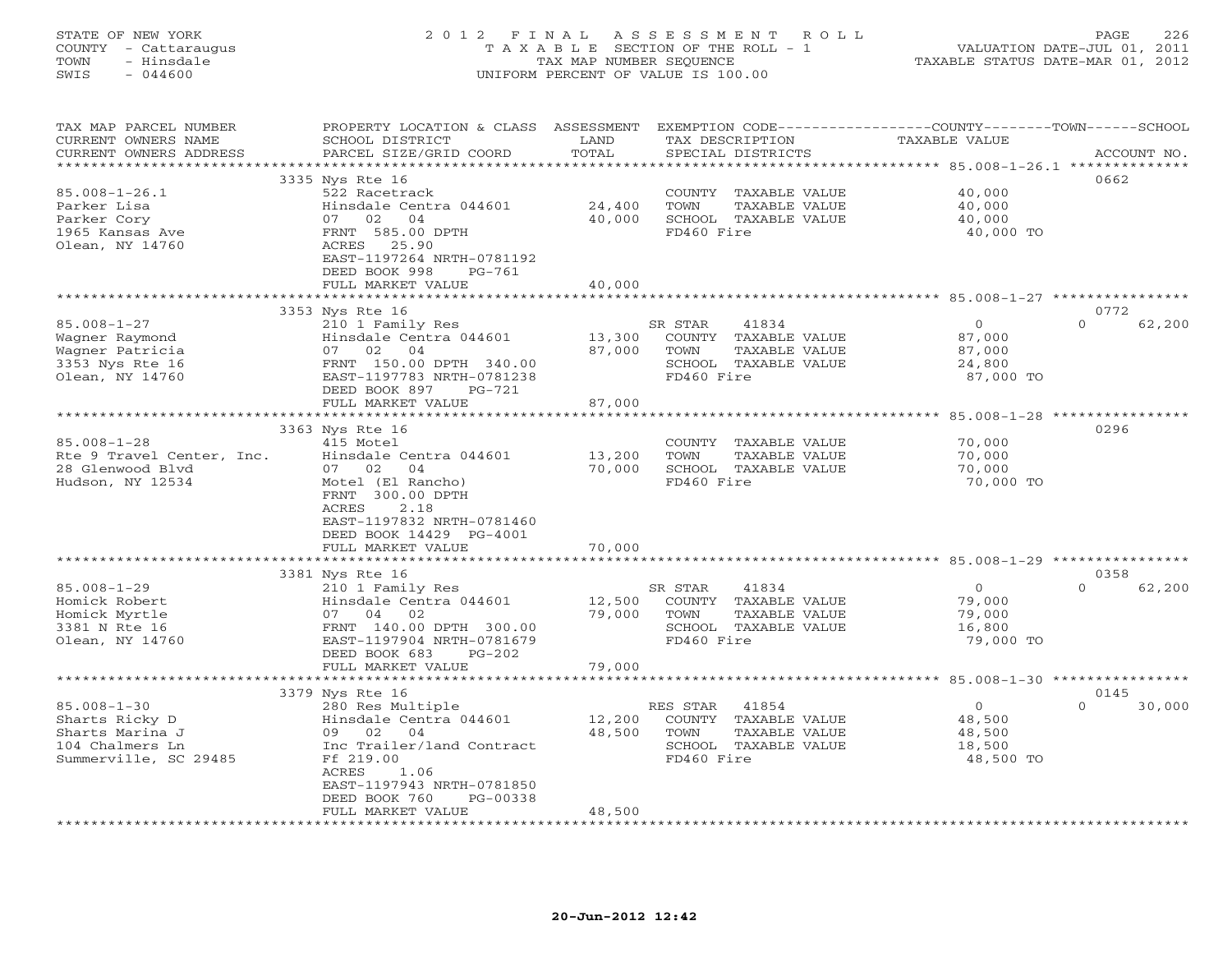# STATE OF NEW YORK 2 0 1 2 F I N A L A S S E S S M E N T R O L L PAGE 227 COUNTY - Cattaraugus T A X A B L E SECTION OF THE ROLL - 1 VALUATION DATE-JUL 01, 2011 TOWN - Hinsdale TAX MAP NUMBER SEQUENCE TAXABLE STATUS DATE-MAR 01, 2012 SWIS - 044600 UNIFORM PERCENT OF VALUE IS 100.00UNIFORM PERCENT OF VALUE IS 100.00

| TAX MAP PARCEL NUMBER                         | PROPERTY LOCATION & CLASS ASSESSMENT      |                |                   |                                              | EXEMPTION CODE----------------COUNTY-------TOWN------SCHOOL |          |                |
|-----------------------------------------------|-------------------------------------------|----------------|-------------------|----------------------------------------------|-------------------------------------------------------------|----------|----------------|
| CURRENT OWNERS NAME<br>CURRENT OWNERS ADDRESS | SCHOOL DISTRICT<br>PARCEL SIZE/GRID COORD | LAND<br>TOTAL  |                   | TAX DESCRIPTION<br>SPECIAL DISTRICTS         | TAXABLE VALUE                                               |          | ACCOUNT NO.    |
|                                               |                                           |                |                   |                                              |                                                             |          |                |
|                                               | 3405 Nys Rte 16                           |                |                   |                                              |                                                             | 0167     |                |
| $85.008 - 1 - 32$                             | 210 1 Family Res                          |                | WVET C/T 41121    |                                              | 10,125                                                      | 10,125   | 0              |
| Cousins (L/U) William D Sr                    | Hinsdale Centra 044601 9,800 SR STAR      |                |                   | 41834                                        | $\overline{0}$                                              | $\Omega$ | 62,200         |
| Cousins (L/U) Fredia A                        | 09 02 04                                  | 67,500         |                   | COUNTY TAXABLE VALUE                         | 57,375                                                      |          |                |
| 3405 Nys Rte 16                               | FRNT 100.00 DPTH 205.00                   |                | TOWN              | TAXABLE VALUE                                | 57,375                                                      |          |                |
| Olean, NY 17460                               | EAST-1197978 NRTH-0782055                 |                |                   | SCHOOL TAXABLE VALUE                         | 5,300                                                       |          |                |
|                                               | DEED BOOK 14771 PG-5004                   |                | FD460 Fire        |                                              | 67,500 TO                                                   |          |                |
|                                               | FULL MARKET VALUE                         | 67,500         |                   |                                              |                                                             |          |                |
|                                               |                                           |                |                   |                                              |                                                             |          |                |
|                                               | Nys Rte 16                                |                |                   |                                              |                                                             |          | 0340           |
| $85.008 - 1 - 33.1$                           | 714 Lite Ind Man                          |                |                   | COUNTY TAXABLE VALUE                         | 300,000                                                     |          |                |
| Hall William T                                | Hinsdale Centra 044601                    | 20,400         | TOWN              | TAXABLE VALUE                                | 300,000<br>300,000                                          |          |                |
| Hall Robert Timothy                           | 09/11 02 04                               | 300,000        |                   | SCHOOL TAXABLE VALUE                         |                                                             |          |                |
| D/b/a Hall Realty                             | FRNT 915.00 DPTH                          |                | FD460 Fire        |                                              | 300,000 TO                                                  |          |                |
| 123 N Clark St                                | ACRES<br>9.98                             |                |                   |                                              |                                                             |          |                |
| Olean, NY 14760                               | EAST-1197932 NRTH-0782604                 |                |                   |                                              |                                                             |          |                |
|                                               | DEED BOOK 00928 PG-00029                  |                |                   |                                              |                                                             |          |                |
|                                               | FULL MARKET VALUE                         | 300,000        |                   |                                              |                                                             |          |                |
|                                               |                                           |                |                   |                                              |                                                             |          |                |
|                                               | Nys Rte 16                                |                |                   |                                              |                                                             | 1249     |                |
| $85.008 - 1 - 34$                             | 311 Res vac land                          |                |                   | COUNTY TAXABLE VALUE                         | 3,700                                                       |          |                |
| Miller Richard                                | Hinsdale Centra 044601                    | 3,700          | TOWN              | TAXABLE VALUE                                | 3,700                                                       |          |                |
| Miller Elizabeth                              | 09 02 04                                  | 3,700          |                   | SCHOOL TAXABLE VALUE                         | 3,700                                                       |          |                |
| 3383 Pennsylvania Rd                          | FRNT 45.00 DPTH 190.00                    |                | FD460 Fire        |                                              | 3,700 TO                                                    |          |                |
| Olean, NY 14760                               | EAST-1197968 NRTH-0781982                 |                |                   |                                              |                                                             |          |                |
|                                               | DEED BOOK 859<br>PG-00309                 |                |                   |                                              |                                                             |          |                |
|                                               | FULL MARKET VALUE                         | 3,700          |                   |                                              |                                                             |          |                |
|                                               |                                           |                |                   |                                              |                                                             |          |                |
| $85.012 - 1 - 2.1$                            | 3258 Nys Rte 16<br>210 1 Family Res       |                | SR STAR           | 41834                                        | $\overline{0}$                                              | $\Omega$ | 0007<br>55,000 |
| Charles Diana M                               | Hinsdale Centra 044601                    |                |                   |                                              | 55,000                                                      |          |                |
| 3258 Nys Rte16                                |                                           | 55,000         | TOWN              | 17,600 COUNTY TAXABLE VALUE<br>TAXABLE VALUE | 55,000                                                      |          |                |
| Olean, NY 14760                               | 05 02 04<br>incl. 85.012-1-3              |                |                   | SCHOOL TAXABLE VALUE                         | $\overline{0}$                                              |          |                |
|                                               | incl. $86.001 - 1 - 29.3$                 |                | FD460 Fire        |                                              | 55,000 TO                                                   |          |                |
|                                               | FRNT 585.00 DPTH                          |                |                   |                                              |                                                             |          |                |
|                                               | ACRES<br>8.90                             |                |                   |                                              |                                                             |          |                |
|                                               | EAST-1198137 NRTH-0779861                 |                |                   |                                              |                                                             |          |                |
|                                               | DEED BOOK 00918 PG-00093                  |                |                   |                                              |                                                             |          |                |
|                                               | FULL MARKET VALUE                         | 55,000         |                   |                                              |                                                             |          |                |
|                                               |                                           |                |                   |                                              |                                                             |          |                |
|                                               | 3284 Nys Rte 16                           |                |                   |                                              |                                                             |          | 0900           |
| $85.012 - 1 - 2.2$                            | 210 1 Family Res                          |                | CVET C/T          | 41131                                        | 16,000                                                      | 16,000   | $\circ$        |
| Freaney Francis                               | Hinsdale Centra 044601                    | 9,900 DVET C/T |                   | 41141                                        | 32,000                                                      | 32,000   | $\overline{0}$ |
| Freaney Edith                                 | 05 02 04                                  |                | 64,000 SR STAR    | 41834                                        | $\sim$ 0                                                    | $\Omega$ | 62,200         |
| 3284 Nys Rte. 16                              | FRNT 100.00 DPTH 226.00                   |                |                   | COUNTY TAXABLE VALUE                         | 16,000                                                      |          |                |
| Olean, NY 14760                               | EAST-1197971 NRTH-0780138                 |                | TOWN              | TAXABLE VALUE                                |                                                             |          |                |
|                                               | DEED BOOK 840<br>PG-01162                 |                |                   | SCHOOL TAXABLE VALUE                         | $\frac{1}{16}$ , 000<br>1, 800                              |          |                |
|                                               | FULL MARKET VALUE                         |                | 64,000 FD460 Fire |                                              | 64,000 TO                                                   |          |                |
|                                               |                                           |                |                   |                                              |                                                             |          |                |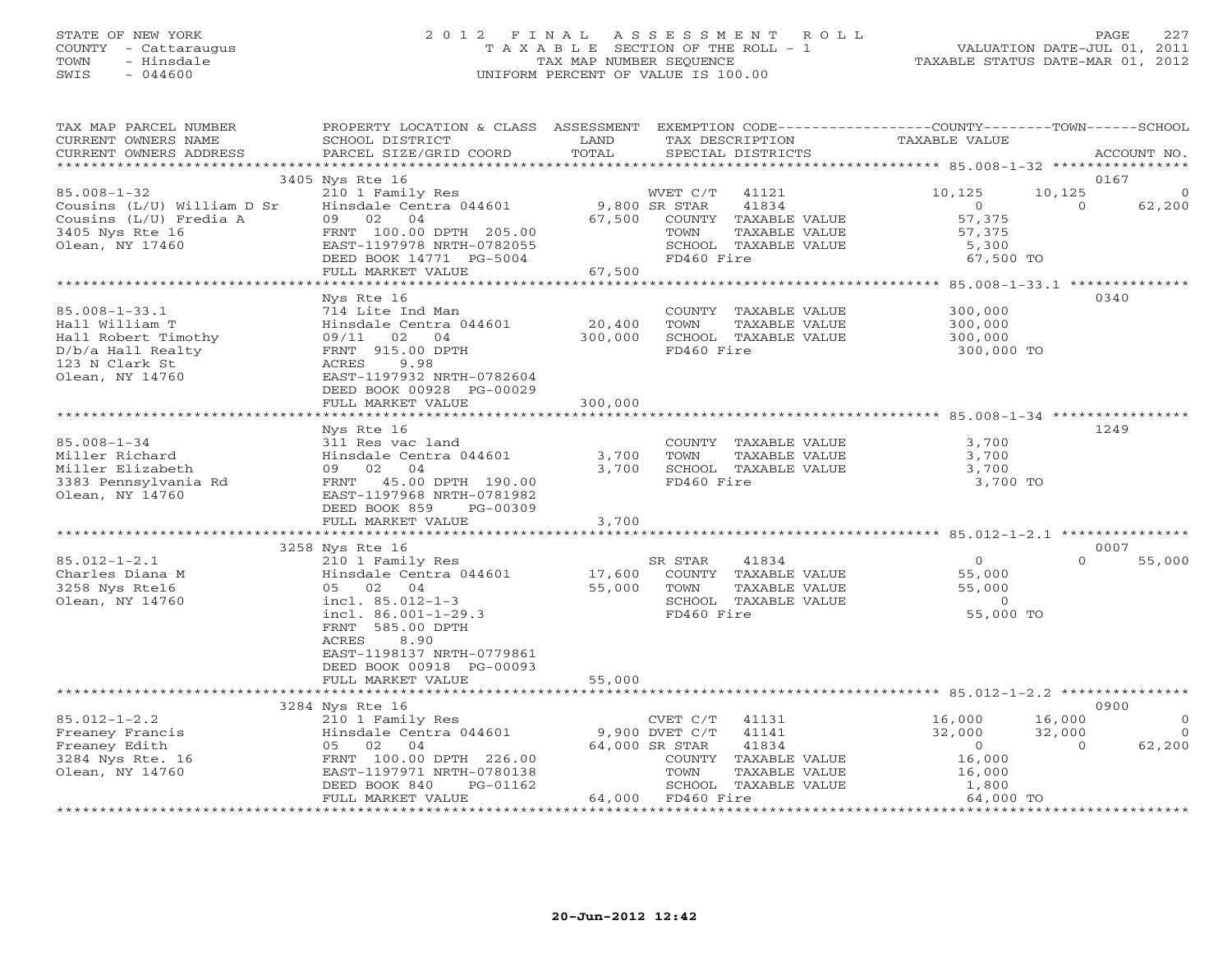# STATE OF NEW YORK 2 0 1 2 F I N A L A S S E S S M E N T R O L L PAGE 228 COUNTY - Cattaraugus T A X A B L E SECTION OF THE ROLL - 1 VALUATION DATE-JUL 01, 2011 TOWN - Hinsdale TAX MAP NUMBER SEQUENCE TAXABLE STATUS DATE-MAR 01, 2012 SWIS - 044600 UNIFORM PERCENT OF VALUE IS 100.00UNIFORM PERCENT OF VALUE IS 100.00

| TAX MAP PARCEL NUMBER<br>CURRENT OWNERS NAME       | PROPERTY LOCATION & CLASS ASSESSMENT<br>SCHOOL DISTRICT                                                        | LAND            | EXEMPTION CODE-----------------COUNTY-------TOWN-----SCHOOL<br>TAX DESCRIPTION | TAXABLE VALUE       |                    |
|----------------------------------------------------|----------------------------------------------------------------------------------------------------------------|-----------------|--------------------------------------------------------------------------------|---------------------|--------------------|
| CURRENT OWNERS ADDRESS<br>************************ | PARCEL SIZE/GRID COORD                                                                                         | TOTAL           | SPECIAL DISTRICTS                                                              |                     | ACCOUNT NO.        |
|                                                    | 3226 Nys Rte 16                                                                                                |                 |                                                                                |                     | 0154               |
| $85.012 - 1 - 4.1$                                 | 210 1 Family Res                                                                                               |                 | COUNTY TAXABLE VALUE                                                           | 35,000              |                    |
| Ensell Jeremy C                                    | Hinsdale Centra 044601                                                                                         | 11,800          | TOWN<br>TAXABLE VALUE                                                          | 35,000              |                    |
| Ensell Tiffany                                     | 05 02 04                                                                                                       | 35,000          | SCHOOL TAXABLE VALUE                                                           | 35,000              |                    |
| 34 Howard St                                       | 67.38 DPTH 233.48<br>FRNT                                                                                      |                 | FD460 Fire                                                                     | 35,000 TO           |                    |
| Franklinville, NY 14737                            | EAST-1197824 NRTH-0779386                                                                                      |                 |                                                                                |                     |                    |
|                                                    | DEED BOOK 14385 PG-3001                                                                                        |                 |                                                                                |                     |                    |
|                                                    | FULL MARKET VALUE                                                                                              | 35,000          |                                                                                |                     |                    |
|                                                    |                                                                                                                |                 |                                                                                |                     |                    |
|                                                    | 3224 Nys Rte 16                                                                                                |                 |                                                                                |                     | 1231               |
| $85.012 - 1 - 4.2$                                 | 210 1 Family Res                                                                                               |                 | RES STAR 41854                                                                 | $\circ$             | $\Omega$<br>30,000 |
| Yates Adam L                                       | Hinsdale Centra 044601                                                                                         | 7,300           | COUNTY TAXABLE VALUE                                                           | 50,000              |                    |
| 3224 NYS Rte.16                                    | 02 04<br>05                                                                                                    | 50,000          | TOWN<br>TAXABLE VALUE                                                          | 50,000              |                    |
| Olean, NY 14760                                    | 74.94 DPTH 224.52<br>FRNT<br><b>BANK</b><br>017                                                                |                 | SCHOOL TAXABLE VALUE<br>FD460 Fire                                             | 20,000<br>50,000 TO |                    |
|                                                    | EAST-1197784 NRTH-0779223                                                                                      |                 |                                                                                |                     |                    |
|                                                    | DEED BOOK 10681 PG-8001                                                                                        |                 |                                                                                |                     |                    |
|                                                    | FULL MARKET VALUE                                                                                              | 50,000          |                                                                                |                     |                    |
|                                                    | بالمراجات المالي بالمراجات المالي المالي المالي المالي المالي المالي المالي المالي المالي المالي المالي المالي | ************    |                                                                                |                     |                    |
|                                                    | 3232 N Nys Rte 16                                                                                              |                 |                                                                                |                     | 1230               |
| $85.012 - 1 - 4.3$                                 | 210 1 Family Res                                                                                               |                 | COUNTY TAXABLE VALUE                                                           | 42,000              |                    |
| Cutler Helen                                       | Hinsdale Centra 044601                                                                                         | 8,300           | TOWN<br>TAXABLE VALUE                                                          | 42,000              |                    |
| Cutler Tonya                                       | 05 02 04                                                                                                       | 42,000          | SCHOOL TAXABLE VALUE                                                           | 42,000              |                    |
| 3232 Route 16                                      | 84.70 DPTH 224.52<br>FRNT                                                                                      |                 | FD460 Fire                                                                     | 42,000 TO           |                    |
| Olean, NY 14760                                    | EAST-1197816 NRTH-0779308                                                                                      |                 |                                                                                |                     |                    |
|                                                    | DEED BOOK 9547 PG-7001                                                                                         |                 |                                                                                |                     |                    |
|                                                    | FULL MARKET VALUE                                                                                              | 42,000          |                                                                                |                     |                    |
|                                                    | 3222 Nys Rte 16                                                                                                |                 |                                                                                |                     | 0768               |
| $85.012 - 1 - 6$                                   | 210 1 Family Res                                                                                               |                 | 41854<br>RES STAR                                                              | $\circ$             | 30,000<br>$\Omega$ |
| Shaw Mark D                                        | Hinsdale Centra 044601                                                                                         | 7,400           | COUNTY TAXABLE VALUE                                                           | 59,000              |                    |
| Shaw Judy                                          | 05 02 04                                                                                                       | 59,000          | TOWN<br>TAXABLE VALUE                                                          | 59,000              |                    |
| 3222 Nys Rte 16 N                                  | FRNT 76.00 DPTH 222.30                                                                                         |                 | SCHOOL TAXABLE VALUE                                                           | 29,000              |                    |
| Olean, NY 14760                                    | EAST-1197754 NRTH-0779153                                                                                      |                 | FD460 Fire                                                                     | 59,000 TO           |                    |
|                                                    | DEED BOOK 784<br>$PG-486$                                                                                      |                 |                                                                                |                     |                    |
|                                                    | FULL MARKET VALUE                                                                                              | 59,000          |                                                                                |                     |                    |
|                                                    |                                                                                                                |                 |                                                                                |                     |                    |
|                                                    | 3218 Nys Rte 16                                                                                                |                 |                                                                                |                     | 0486               |
| $85.012 - 1 - 7$                                   | 210 1 Family Res                                                                                               |                 | 41854<br>RES STAR                                                              | $\overline{0}$      | 30,000<br>$\cap$   |
| Scanlon - Chudy Kimberly M<br>3218 Nys Rte 16      | Hinsdale Centra 044601<br>05 02 04                                                                             | 8,800<br>65,000 | COUNTY TAXABLE VALUE<br>TOWN<br>TAXABLE VALUE                                  | 65,000<br>65,000    |                    |
| Olean, NY 14760                                    | FRNT<br>90.00 DPTH 210.00                                                                                      |                 | SCHOOL TAXABLE VALUE                                                           | 35,000              |                    |
|                                                    | <b>BANK</b><br>017                                                                                             |                 | FD460 Fire                                                                     | 65,000 TO           |                    |
|                                                    | EAST-1197730 NRTH-0779086                                                                                      |                 |                                                                                |                     |                    |
|                                                    | DEED BOOK 1023<br><b>PG-897</b>                                                                                |                 |                                                                                |                     |                    |
|                                                    | FULL MARKET VALUE                                                                                              | 65,000          |                                                                                |                     |                    |
|                                                    |                                                                                                                |                 |                                                                                |                     |                    |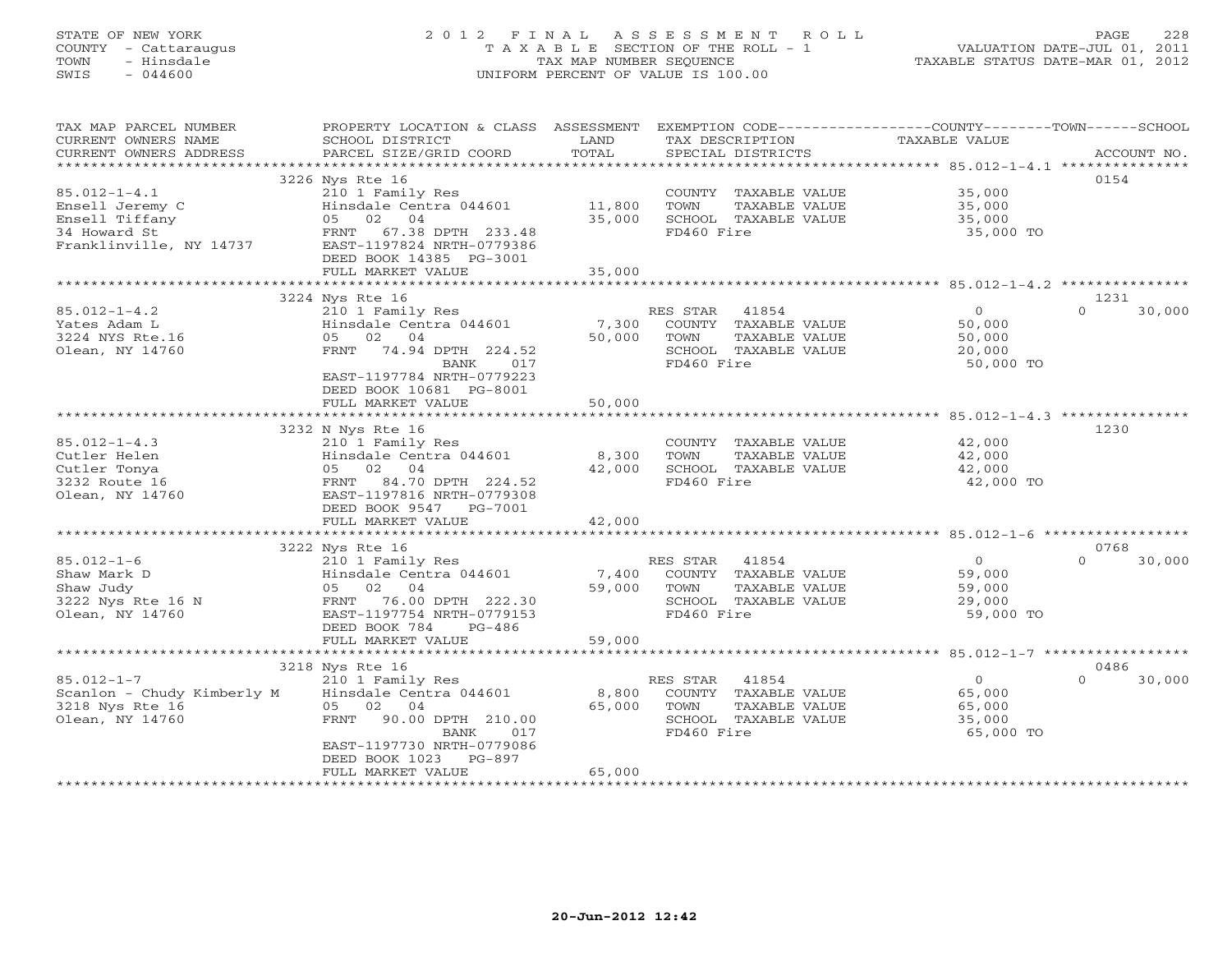# STATE OF NEW YORK 2 0 1 2 F I N A L A S S E S S M E N T R O L L PAGE 229 COUNTY - Cattaraugus T A X A B L E SECTION OF THE ROLL - 1 VALUATION DATE-JUL 01, 2011 TOWN - Hinsdale TAX MAP NUMBER SEQUENCE TAXABLE STATUS DATE-MAR 01, 2012 SWIS - 044600 UNIFORM PERCENT OF VALUE IS 100.00

TAX MAP PARCEL NUMBER PROPERTY LOCATION & CLASS ASSESSMENT EXEMPTION CODE-----------------COUNTY-------TOWN------SCHOOL<br>CURRENT OWNERS NAME SCHOOL DISTRICT LAND TAX DESC \*\*\*\*\*\*\*\*\*\*\*\*\*\*\*\*\*\*\*\*\*\*\*\*\*\*\*\*\*\*\*\*\*\*\*\*\*\*\*\*\*\*\*\*\*\*\*\*\*\*\*\*\*\*\*\*\*\*\*\*\*\*\*\*\*\*\*\*\*\*\*\*\*\*\*\*\*\*\*\*\*\*\*\*\*\*\*\*\*\*\*\*\*\*\*\*\*\*\*\*\*\*\* 85.012-1-8 \*\*\*\*\*\*\*\*\*\*\*\*\*\*\*\*\* 3208 Nys Rte 16 0280 85.012-1-8 210 1 Family Res COUNTY TAXABLE VALUE 46,000 Wojtanik Gerald M Hinsdale Centra 044601 11,800 TOWN TAXABLE VALUE 46,000 Wojtanik Susan L 03 02 04 46,000 SCHOOL TAXABLE VALUE 46,000 3208 Nys Rte 16 FRNT 132.00 DPTH 215.00 FD460 Fire 46,000 TO 023 BANK 023<br>EAST-1197705 NRTH-0778973<br>DEED BOOK 880 PG-00948 FULL MARKET VALUE 46,000 \*\*\*\*\*\*\*\*\*\*\*\*\*\*\*\*\*\*\*\*\*\*\*\*\*\*\*\*\*\*\*\*\*\*\*\*\*\*\*\*\*\*\*\*\*\*\*\*\*\*\*\*\*\*\*\*\*\*\*\*\*\*\*\*\*\*\*\*\*\*\*\*\*\*\*\*\*\*\*\*\*\*\*\*\*\*\*\*\*\*\*\*\*\*\*\*\*\*\*\*\*\*\* 85.012-1-9 \*\*\*\*\*\*\*\*\*\*\*\*\*\*\*\*\* 3202 Nys Rte 16 0276 85.012-1-9 270 Mfg housing COUNTY TAXABLE VALUE 38,000 Bartz LLC Hinsdale Centra 044601 5,100 TOWN TAXABLE VALUE 38,000 3398 Buffalo Rd 03 02 04 38,000 SCHOOL TAXABLE VALUE 38,000 Allegany, NY 14706 FRNT 55.87 DPTH 227.43 FD460 Fire 38,000 TO EAST-1197658 NRTH-0778872 DEED BOOK 15342 PG-8002 FULL MARKET VALUE 38,000 \*\*\*\*\*\*\*\*\*\*\*\*\*\*\*\*\*\*\*\*\*\*\*\*\*\*\*\*\*\*\*\*\*\*\*\*\*\*\*\*\*\*\*\*\*\*\*\*\*\*\*\*\*\*\*\*\*\*\*\*\*\*\*\*\*\*\*\*\*\*\*\*\*\*\*\*\*\*\*\*\*\*\*\*\*\*\*\*\*\*\*\*\*\*\*\*\*\*\*\*\*\*\* 85.012-1-10 \*\*\*\*\*\*\*\*\*\*\*\*\*\*\*\* 3154 Nys Rte 16 0281 85.012-1-10 210 1 Family Res WVET C/T 41121 12,000 12,000 0 Fortner Everett C Hinsdale Centra 044601 13,300 SR STAR 41834 0 0 62,200 3154 Rte 16 N 03 02 04 83,000 COUNTY TAXABLE VALUE 71,000 Olean, NY 14760 FRNT 243.00 DPTH TOWN TAXABLE VALUE 71,000 ACRES 2.26 SCHOOL TAXABLE VALUE 20,800 EAST-1197356 NRTH-0778197 FD460 Fire 83,000 TO DEED BOOK 586 PG-451 FULL MARKET VALUE 83,000 \*\*\*\*\*\*\*\*\*\*\*\*\*\*\*\*\*\*\*\*\*\*\*\*\*\*\*\*\*\*\*\*\*\*\*\*\*\*\*\*\*\*\*\*\*\*\*\*\*\*\*\*\*\*\*\*\*\*\*\*\*\*\*\*\*\*\*\*\*\*\*\*\*\*\*\*\*\*\*\*\*\*\*\*\*\*\*\*\*\*\*\*\*\*\*\*\*\*\*\*\*\*\* 85.012-1-11 \*\*\*\*\*\*\*\*\*\*\*\*\*\*\*\* 3144 Nys Rte 16 0624 85.012-1-11 210 1 Family Res COUNTY TAXABLE VALUE 53,000 Randall Lawrence L Hinsdale Centra 044601 9,300 TOWN TAXABLE VALUE 53,000 3144 Olean Hinsdale Rd 03 02 04 53,000 SCHOOL TAXABLE VALUE 53,000 Olean, NY 14760 FRNT 100.00 DPTH 171.00 FD460 Fire 53,000 TO EAST-1197121 NRTH-0777999 DEED BOOK 702 PG-573 FULL MARKET VALUE 53,000 \*\*\*\*\*\*\*\*\*\*\*\*\*\*\*\*\*\*\*\*\*\*\*\*\*\*\*\*\*\*\*\*\*\*\*\*\*\*\*\*\*\*\*\*\*\*\*\*\*\*\*\*\*\*\*\*\*\*\*\*\*\*\*\*\*\*\*\*\*\*\*\*\*\*\*\*\*\*\*\*\*\*\*\*\*\*\*\*\*\*\*\*\*\*\*\*\*\*\*\*\*\*\* 85.012-1-12 \*\*\*\*\*\*\*\*\*\*\*\*\*\*\*\* 3132 Nys Rte 16 0758 85.012-1-12 210 1 Family Res RES STAR 41854 0 30,000 Nolder Dennis A Hinsdale Centra 044601 13,000 COUNTY TAXABLE VALUE 87,200 Nolder Brandy J 01/03 02 04 87,200 TOWN TAXABLE VALUE 87,200 3132 Route 16 FRNT 230.00 DPTH SCHOOL TAXABLE VALUE 57,200 Olean, NY 14760 ACRES 2.00 BANK 017 FD460 Fire 87,200 TO EAST-1197084 NRTH-0777814 DEED BOOK 15392 PG-2001 FULL MARKET VALUE 87,200 \*\*\*\*\*\*\*\*\*\*\*\*\*\*\*\*\*\*\*\*\*\*\*\*\*\*\*\*\*\*\*\*\*\*\*\*\*\*\*\*\*\*\*\*\*\*\*\*\*\*\*\*\*\*\*\*\*\*\*\*\*\*\*\*\*\*\*\*\*\*\*\*\*\*\*\*\*\*\*\*\*\*\*\*\*\*\*\*\*\*\*\*\*\*\*\*\*\*\*\*\*\*\*\*\*\*\*\*\*\*\*\*\*\*\*\*\*\*\*\*\*\*\*\*\*\*\*\*\*\*\*\*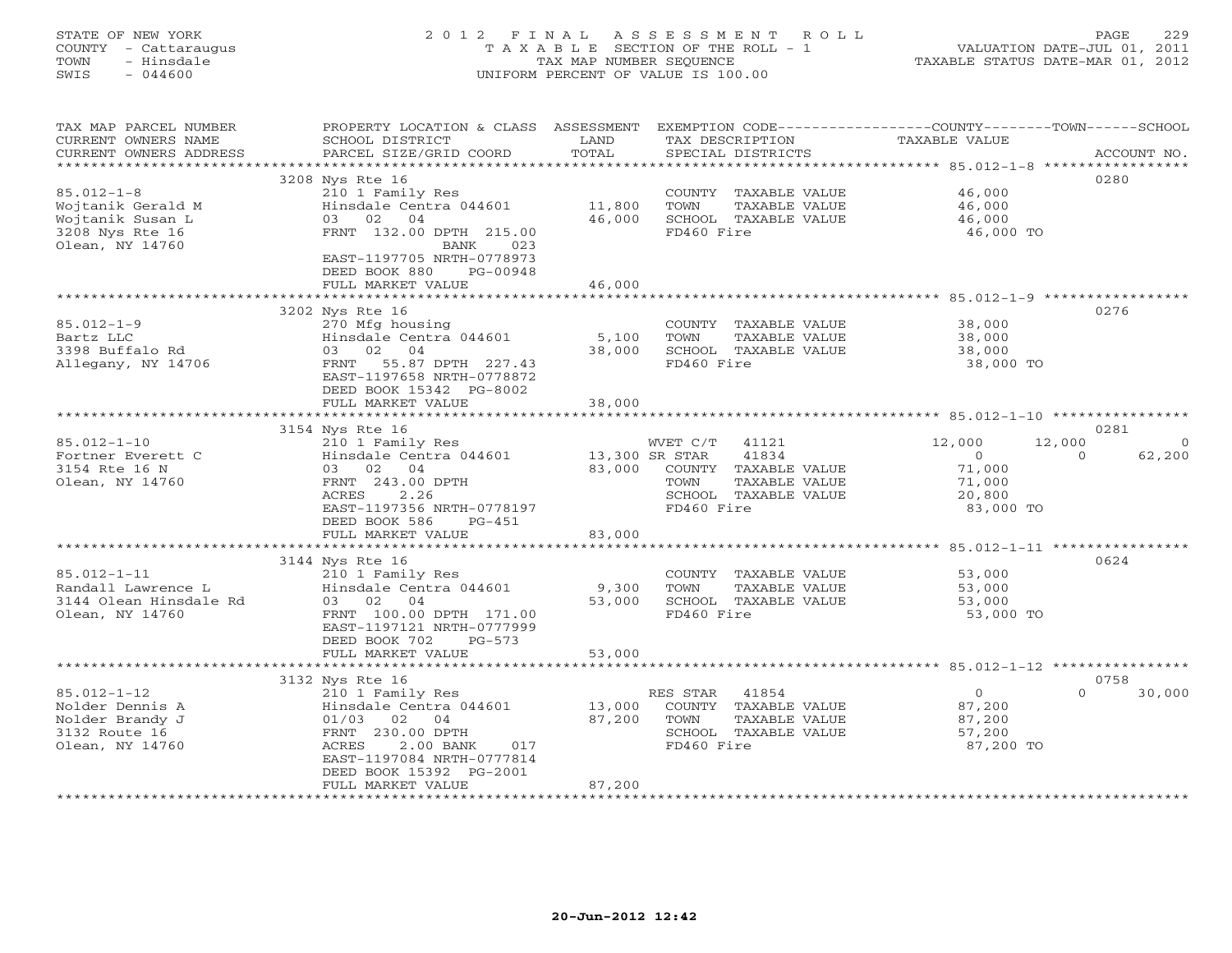# STATE OF NEW YORK 2 0 1 2 F I N A L A S S E S S M E N T R O L L PAGE 230 COUNTY - Cattaraugus T A X A B L E SECTION OF THE ROLL - 1 VALUATION DATE-JUL 01, 2011 TOWN - Hinsdale TAX MAP NUMBER SEQUENCE TAXABLE STATUS DATE-MAR 01, 2012 SWIS - 044600 UNIFORM PERCENT OF VALUE IS 100.00UNIFORM PERCENT OF VALUE IS 100.00

| TAX MAP PARCEL NUMBER  | PROPERTY LOCATION & CLASS ASSESSMENT |                | EXEMPTION CODE-----------------COUNTY-------TOWN------SCHOOL |                |                          |
|------------------------|--------------------------------------|----------------|--------------------------------------------------------------|----------------|--------------------------|
| CURRENT OWNERS NAME    | SCHOOL DISTRICT                      | LAND           | TAX DESCRIPTION                                              | TAXABLE VALUE  |                          |
| CURRENT OWNERS ADDRESS | PARCEL SIZE/GRID COORD               | TOTAL          | SPECIAL DISTRICTS                                            |                | ACCOUNT NO.              |
| ********************** |                                      |                |                                                              |                |                          |
|                        | 3122 Nys Rte 16 N                    |                |                                                              |                | 0779                     |
| $85.012 - 1 - 13$      | 210 1 Family Res                     |                | RES STAR<br>41854                                            | $\overline{O}$ | $\Omega$<br>30,000       |
| Farris Peter           | Hinsdale Centra 044601               | 10,100         | COUNTY TAXABLE VALUE                                         | 72,000         |                          |
| 3122 NYS Route 16 N    | $01/03$ 02<br>04                     | 72,000         | TOWN<br>TAXABLE VALUE                                        | 72,000         |                          |
| Olean, NY 14760        | FRNT 100.00 DPTH 422.60              |                | SCHOOL TAXABLE VALUE                                         | 42,000         |                          |
|                        | EAST-1197026 NRTH-0777658            |                | FD460 Fire                                                   | 72,000 TO      |                          |
|                        | DEED BOOK 9497 PG-3001               |                |                                                              |                |                          |
|                        | FULL MARKET VALUE                    | 72,000         |                                                              |                |                          |
|                        |                                      |                |                                                              |                |                          |
|                        | 3110 Nys Rte 16                      |                |                                                              |                | 0780                     |
| $85.012 - 1 - 14.1$    | 280 Res Multiple                     |                | SR STAR<br>41834                                             | $\overline{O}$ | $\Omega$<br>60,000       |
| Clark James M          | Hinsdale Centra 044601               | 22,200         | COUNTY TAXABLE VALUE                                         | 60,000         |                          |
| Clark Linda F          | $01/03$ 02 04                        | 60,000         | TOWN<br>TAXABLE VALUE                                        | 60,000         |                          |
| 3110 Nys Rte 16N       | FRNT 182.00 DPTH                     |                | SCHOOL TAXABLE VALUE                                         | $\overline{0}$ |                          |
| Olean, NY 14760        | 1.30 BANK<br>ACRES<br>065            |                | FD460 Fire                                                   | 60,000 TO      |                          |
|                        | EAST-1196952 NRTH-0777536            |                |                                                              |                |                          |
|                        | DEED BOOK 832<br>PG-00569            |                |                                                              |                |                          |
|                        | FULL MARKET VALUE                    | 60,000         |                                                              |                |                          |
|                        | ******************************       |                |                                                              |                |                          |
|                        | 3096 Nys Rte 16                      |                |                                                              |                | 1232                     |
| $85.012 - 1 - 14.2$    | 210 1 Family Res                     |                | 41854<br>RES STAR                                            | $\Omega$       | $\cap$<br>30,000         |
| Griffis David A        | Hinsdale Centra 044601               | 10,800         | COUNTY TAXABLE VALUE                                         | 62,000         |                          |
| Griffis Jennifer       | 01 02 04                             | 62,000         | TOWN<br>TAXABLE VALUE                                        | 62,000         |                          |
| 3096 N Rte 16          | FRNT 113.00 DPTH 276.46              |                | SCHOOL TAXABLE VALUE                                         | 32,000         |                          |
| Olean, NY 14760        | EAST-1196968 NRTH-0777344            |                | FD460 Fire                                                   | 62,000 TO      |                          |
|                        | DEED BOOK 1024<br>PG-665             |                |                                                              |                |                          |
|                        | FULL MARKET VALUE                    | 62,000         |                                                              |                |                          |
|                        |                                      |                |                                                              |                |                          |
|                        | 3102 Nys Rte 16                      |                |                                                              |                | 0523                     |
| $85.012 - 1 - 16$      | 210 1 Family Res                     |                | WVET C/T<br>41121                                            | 10,200         | 10,200<br>$\overline{0}$ |
| Meyers Myron           | Hinsdale Centra 044601               | 10,700 SR STAR | 41834                                                        | $\overline{0}$ | $\Omega$<br>62,200       |
| Meyers Elma            | 01 02 04                             | 68,000         | COUNTY TAXABLE VALUE                                         | 57,800         |                          |
| 3102 Rte 16 N          | FRNT 113.00 DPTH 218.00              |                | TOWN<br>TAXABLE VALUE                                        | 57,800         |                          |
| Olean, NY 14760        | EAST-1196761 NRTH-0777499            |                | SCHOOL TAXABLE VALUE                                         | 5,800          |                          |
|                        | DEED BOOK 703<br>PG-1082             |                | FD460 Fire                                                   | 68,000 TO      |                          |
|                        | FULL MARKET VALUE                    | 68,000         |                                                              |                |                          |
|                        |                                      |                |                                                              |                |                          |
|                        | 3088 Nys Rte 16                      |                |                                                              |                | 0392                     |
| $85.012 - 1 - 17$      | 416 Mfg hsing pk                     |                | COUNTY TAXABLE VALUE                                         | 113,000        |                          |
| Studebaker Park, LLC   | Hinsdale Centra 044601               | 81,000         | TOWN<br>TAXABLE VALUE                                        | 113,000        |                          |
| 336 N 10th St          | 01 02<br>04                          | 113,000        | SCHOOL TAXABLE VALUE                                         | 113,000        |                          |
| Olean, NY 14760        | Winchester Tr Ct                     |                | FD460 Fire                                                   | 113,000 TO     |                          |
|                        | 17 pads 13 mobiles                   |                |                                                              |                |                          |
|                        | FRNT 204.00 DPTH                     |                |                                                              |                |                          |
|                        | 2.45<br>ACRES                        |                |                                                              |                |                          |
|                        | EAST-1196798 NRTH-0777276            |                |                                                              |                |                          |
|                        | DEED BOOK 13959 PG-8003              |                |                                                              |                |                          |
|                        | FULL MARKET VALUE                    | 113,000        |                                                              |                |                          |
|                        |                                      |                |                                                              |                |                          |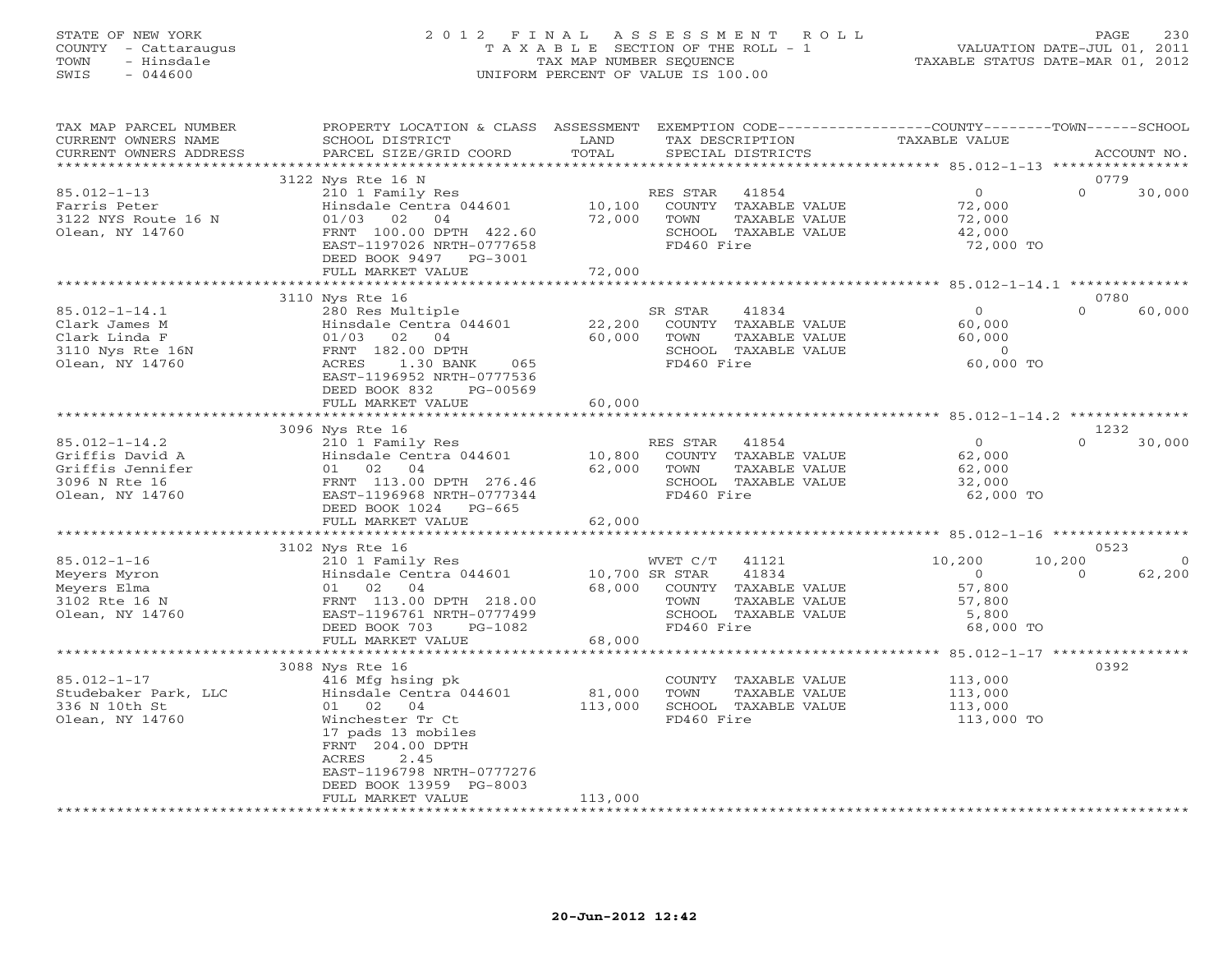# STATE OF NEW YORK 2 0 1 2 F I N A L A S S E S S M E N T R O L L PAGE 231 COUNTY - Cattaraugus T A X A B L E SECTION OF THE ROLL - 1 VALUATION DATE-JUL 01, 2011 TOWN - Hinsdale TAX MAP NUMBER SEQUENCE TAXABLE STATUS DATE-MAR 01, 2012 SWIS - 044600 UNIFORM PERCENT OF VALUE IS 100.00UNIFORM PERCENT OF VALUE IS 100.00

| TAX MAP PARCEL NUMBER<br>CURRENT OWNERS NAME<br>CURRENT OWNERS ADDRESS | PROPERTY LOCATION & CLASS ASSESSMENT<br>SCHOOL DISTRICT<br>PARCEL SIZE/GRID COORD   | LAND<br>TOTAL         |                  | TAX DESCRIPTION<br>SPECIAL DISTRICTS  | EXEMPTION CODE-----------------COUNTY-------TOWN------SCHOOL<br>TAXABLE VALUE |          | ACCOUNT NO. |
|------------------------------------------------------------------------|-------------------------------------------------------------------------------------|-----------------------|------------------|---------------------------------------|-------------------------------------------------------------------------------|----------|-------------|
| *******************                                                    |                                                                                     |                       |                  |                                       |                                                                               |          |             |
|                                                                        | 3076 Nys Rte 16                                                                     |                       |                  |                                       |                                                                               |          | 0734        |
| $85.012 - 1 - 19$                                                      | 210 1 Family Res                                                                    |                       | RES STAR         | 41854                                 | $\Omega$                                                                      | $\Omega$ | 30,000      |
| Warner Arlyne L                                                        | Hinsdale Centra 044601                                                              | 13,500                | COUNTY           | TAXABLE VALUE                         | 63,000                                                                        |          |             |
| Bzow Norma                                                             | 01 02 04                                                                            | 63,000                | TOWN             | TAXABLE VALUE                         | 63,000                                                                        |          |             |
| 3076 Nys Rte 16                                                        | Ff 100.00                                                                           |                       |                  | SCHOOL TAXABLE VALUE                  | 33,000                                                                        |          |             |
| Olean, NY 14760                                                        | ACRES<br>2.90 BANK<br>017<br>EAST-1196692 NRTH-0777106<br>DEED BOOK 999<br>$PG-959$ |                       | FD460 Fire       |                                       | 63,000 TO                                                                     |          |             |
|                                                                        | FULL MARKET VALUE                                                                   | 63,000                |                  |                                       |                                                                               |          |             |
|                                                                        |                                                                                     |                       |                  |                                       |                                                                               |          |             |
|                                                                        | 3068 Nys Rte 16                                                                     |                       |                  |                                       |                                                                               |          | 0756        |
| $85.012 - 1 - 20$                                                      | 210 1 Family Res                                                                    |                       | AGED C/T/S 41800 |                                       | 34,000                                                                        | 34,000   | 34,000      |
| Chapman Clifford A                                                     | Hinsdale Centra 044601                                                              | 13,500 SR STAR        |                  | 41834                                 | $\circ$                                                                       | $\Omega$ | 34,000      |
| Chapman Lois H                                                         | 01 02 04                                                                            | 68,000                |                  | COUNTY TAXABLE VALUE                  | 34,000                                                                        |          |             |
| 3068 Rte 16 N                                                          | Ff 100.00                                                                           |                       | TOWN             | TAXABLE VALUE                         | 34,000                                                                        |          |             |
| Olean, NY 14760                                                        | ACRES<br>2.50                                                                       |                       |                  | SCHOOL TAXABLE VALUE                  | $\overline{0}$                                                                |          |             |
|                                                                        | EAST-1196628 NRTH-0776914                                                           |                       | FD460 Fire       |                                       | 68,000 TO                                                                     |          |             |
|                                                                        | DEED BOOK 00996 PG-00485                                                            |                       |                  |                                       |                                                                               |          |             |
|                                                                        | FULL MARKET VALUE<br>*************************                                      | 68,000                |                  |                                       |                                                                               |          |             |
|                                                                        |                                                                                     | ********************* |                  |                                       | ********************* 85.012-1-21 *****************                           |          |             |
|                                                                        | 3062 Nys Rte 16                                                                     |                       |                  |                                       |                                                                               |          | 0376        |
| $85.012 - 1 - 21$                                                      | 210 1 Family Res                                                                    |                       | RES STAR         | 41854                                 | $\Omega$                                                                      | $\Omega$ | 30,000      |
| Harris Donald A Jr                                                     | Hinsdale Centra 044601                                                              | 9,800                 |                  | COUNTY TAXABLE VALUE                  | 45,000                                                                        |          |             |
| 3062 Nys Rte 16<br>Olean, NY 14760                                     | 01 02 04<br>FRNT 100.00 DPTH 200.00                                                 | 45,000                | TOWN             | TAXABLE VALUE<br>SCHOOL TAXABLE VALUE | 45,000<br>15,000                                                              |          |             |
|                                                                        | BANK<br>017                                                                         |                       | FD460 Fire       |                                       | 45,000 TO                                                                     |          |             |
|                                                                        | EAST-1196371 NRTH-0777032                                                           |                       |                  |                                       |                                                                               |          |             |
|                                                                        | DEED BOOK 5071<br>PG-9001                                                           |                       |                  |                                       |                                                                               |          |             |
|                                                                        | FULL MARKET VALUE                                                                   | 45,000                |                  |                                       |                                                                               |          |             |
|                                                                        |                                                                                     |                       |                  |                                       |                                                                               |          |             |
|                                                                        | 3050 Nys Rte 16                                                                     |                       |                  |                                       |                                                                               |          | 0426        |
| $85.012 - 1 - 22$                                                      | 416 Mfg hsing pk                                                                    |                       | CVET C/T         | 41131                                 | 17,000                                                                        | 17,000   | $\Omega$    |
| Eastman Pamela                                                         | Hinsdale Centra 044601                                                              | 32,000 RES STAR       |                  | 41854                                 | $\Omega$                                                                      | $\Omega$ | 20,000      |
| PO Box 142                                                             | 01 02<br>04                                                                         | 68,000                |                  | COUNTY TAXABLE VALUE                  | 51,000                                                                        |          |             |
| Hinsdale, NY 14743                                                     | Trailer Ct W/cider Mill                                                             |                       | TOWN             | TAXABLE VALUE                         | 51,000                                                                        |          |             |
|                                                                        | 4 pads 3 mobiles                                                                    |                       |                  | SCHOOL TAXABLE VALUE                  | 48,000                                                                        |          |             |
|                                                                        | 3.72<br>ACRES                                                                       |                       | FD460 Fire       |                                       | 68,000 TO                                                                     |          |             |
|                                                                        | EAST-1196493 NRTH-0776736                                                           |                       |                  |                                       |                                                                               |          |             |
|                                                                        | DEED BOOK 1939<br>PG-3001                                                           |                       |                  |                                       |                                                                               |          |             |
|                                                                        | FULL MARKET VALUE                                                                   | 68,000                |                  |                                       |                                                                               |          |             |
|                                                                        |                                                                                     |                       |                  |                                       |                                                                               |          |             |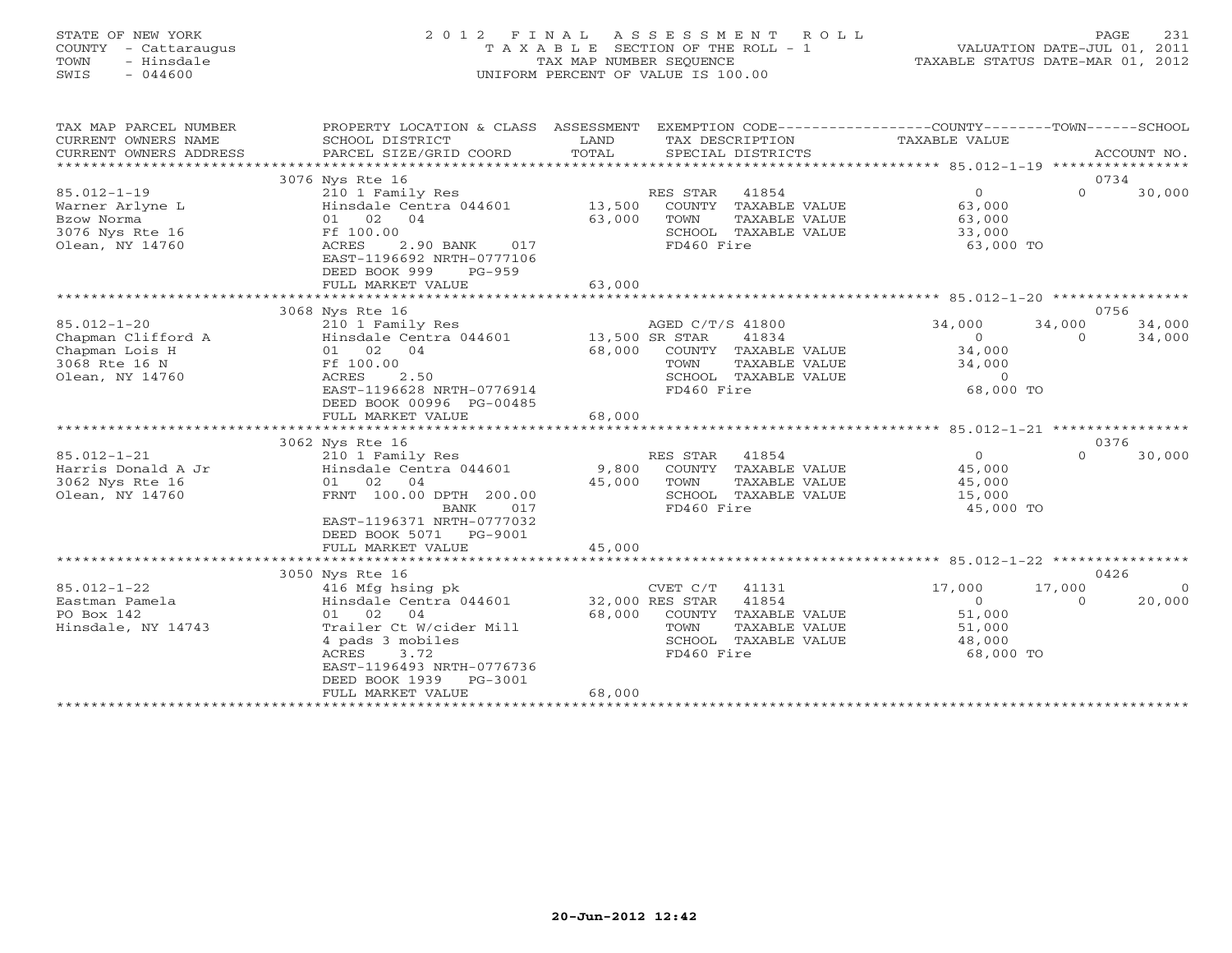# STATE OF NEW YORK 2 0 1 2 F I N A L A S S E S S M E N T R O L L PAGE 232 COUNTY - Cattaraugus T A X A B L E SECTION OF THE ROLL - 1 VALUATION DATE-JUL 01, 2011 TOWN - Hinsdale TAX MAP NUMBER SEQUENCE TAXABLE STATUS DATE-MAR 01, 2012 SWIS - 044600 UNIFORM PERCENT OF VALUE IS 100.00UNIFORM PERCENT OF VALUE IS 100.00

| TAX MAP PARCEL NUMBER<br>CURRENT OWNERS NAME<br>CURRENT OWNERS ADDRESS                        | PROPERTY LOCATION & CLASS ASSESSMENT<br>SCHOOL DISTRICT<br>PARCEL SIZE/GRID COORD                                                                                                                     | LAND<br>TOTAL              |                                                                             | TAX DESCRIPTION<br>SPECIAL DISTRICTS                                                     | EXEMPTION CODE-----------------COUNTY-------TOWN------SCHOOL<br><b>TAXABLE VALUE</b> |                              | ACCOUNT NO.                            |
|-----------------------------------------------------------------------------------------------|-------------------------------------------------------------------------------------------------------------------------------------------------------------------------------------------------------|----------------------------|-----------------------------------------------------------------------------|------------------------------------------------------------------------------------------|--------------------------------------------------------------------------------------|------------------------------|----------------------------------------|
|                                                                                               |                                                                                                                                                                                                       |                            |                                                                             |                                                                                          |                                                                                      |                              |                                        |
| $85.012 - 1 - 23$<br>Learn Robert E<br>Learn Josephine<br>3044 Hinsdale Rd<br>Olean, NY 14760 | 3044 Nys Rte 16<br>210 1 Family Res<br>Hinsdale Centra 044601<br>02 04<br>01<br>FRNT 115.00 DPTH<br>1.95<br>ACRES<br>EAST-1196388 NRTH-0776603<br>DEED BOOK 768<br>$PG-13$                            |                            | CVET C/T<br>13,000 AGED C/T/S 41800<br>62,500 SR STAR<br>TOWN<br>FD460 Fire | 41131<br>41834<br>COUNTY TAXABLE VALUE<br>TAXABLE VALUE<br>SCHOOL TAXABLE VALUE          | 15,625<br>23,438<br>$\circ$<br>23,437<br>23,437<br>$\circ$<br>62,500 TO              | 15,625<br>23,438<br>$\Omega$ | 0273<br>0<br>31,250<br>31,250          |
|                                                                                               | FULL MARKET VALUE<br>************************                                                                                                                                                         | 62,500                     |                                                                             |                                                                                          |                                                                                      |                              |                                        |
| $85.012 - 1 - 24$<br>Butinski Robert<br>3036 Rte 16N<br>Olean, NY 14760                       | 3036 Nys Rte 16<br>210 1 Family Res<br>Hinsdale Centra 044601<br>02<br>04<br>01<br>85.00 DPTH<br>FRNT<br>1.35<br>ACRES<br>EAST-1196319 NRTH-0776533<br>DEED BOOK 701<br>PG-00982<br>FULL MARKET VALUE | 12,400 DVET C/T<br>81,000  | WVET C/T<br>81,000 SR STAR<br>TOWN<br>FD460 Fire                            | 41121<br>41141<br>41834<br>COUNTY TAXABLE VALUE<br>TAXABLE VALUE<br>SCHOOL TAXABLE VALUE | 12,000<br>20,250<br>$\overline{0}$<br>48,750<br>48,750<br>18,800<br>81,000 TO        | 12,000<br>20,250<br>$\Omega$ | 0124<br>$\Omega$<br>$\Omega$<br>62,200 |
|                                                                                               |                                                                                                                                                                                                       |                            |                                                                             |                                                                                          |                                                                                      |                              |                                        |
| $85.012 - 1 - 25$<br>Ewing Edwin E<br>Ewing Edna<br>3020 N Nys Rte 16<br>Olean, NY 14760-9770 | 3026 Nys Rte 16<br>210 1 Family Res<br>Hinsdale Centra 044601<br>01 02 04<br>Ff 200.00<br>ACRES<br>2.45 BANK<br>017<br>EAST-1196172 NRTH-0776481<br>DEED BOOK 00936 PG-01126<br>FULL MARKET VALUE     | 13,500<br>26,500<br>26,500 | RES STAR<br>TOWN<br>FD460 Fire                                              | 41854<br>COUNTY TAXABLE VALUE<br>TAXABLE VALUE<br>SCHOOL TAXABLE VALUE                   | $\overline{0}$<br>26,500<br>26,500<br>$\overline{0}$<br>26,500 TO                    | $\Omega$                     | 0062<br>26,500                         |
|                                                                                               |                                                                                                                                                                                                       |                            |                                                                             |                                                                                          |                                                                                      |                              |                                        |
| $85.012 - 1 - 26$<br>Dombek Daniel J<br>Dombek Lorrie A<br>3010 Nys Rte 16<br>Olean, NY 14760 | 3010 Nys Rte 16<br>210 1 Family Res<br>Hinsdale Centra 044601<br>02 04<br>01<br>FRNT 195.00 DPTH<br>ACRES<br>1.23<br>EAST-1195972 NRTH-0776404<br>DEED BOOK 15006 PG-8002                             | 12,200<br>64,000           | RES STAR<br>TOWN<br>FD460 Fire                                              | 41854<br>COUNTY TAXABLE VALUE<br>TAXABLE VALUE<br>SCHOOL TAXABLE VALUE                   | $\overline{O}$<br>64,000<br>64,000<br>34,000<br>64,000 TO                            | $\Omega$                     | 0127<br>30,000                         |
|                                                                                               | FULL MARKET VALUE<br>**********************                                                                                                                                                           | 64,000                     |                                                                             |                                                                                          |                                                                                      |                              |                                        |
|                                                                                               | 3006 Nys Rte 16                                                                                                                                                                                       |                            |                                                                             |                                                                                          |                                                                                      |                              | 0136                                   |
| $85.012 - 1 - 27$<br>Deibler Aaron D<br>3006 Nys Route 16 N<br>Olean, NY 14760                | 210 1 Family Res<br>Hinsdale Centra 044601<br>01 02 04<br>FRNT 130.00 DPTH 175.00<br>EAST-1195817 NRTH-0776342<br>DEED BOOK 00998 PG-00695<br>FULL MARKET VALUE                                       | 11,400<br>25,000<br>25,000 | RES STAR<br>TOWN<br>FD460 Fire                                              | 41854<br>COUNTY TAXABLE VALUE<br>TAXABLE VALUE<br>SCHOOL TAXABLE VALUE                   | $\overline{0}$<br>25,000<br>25,000<br>$\circ$<br>25,000 TO                           | $\Omega$                     | 25,000                                 |
|                                                                                               | **************************                                                                                                                                                                            | *****************          |                                                                             |                                                                                          |                                                                                      |                              |                                        |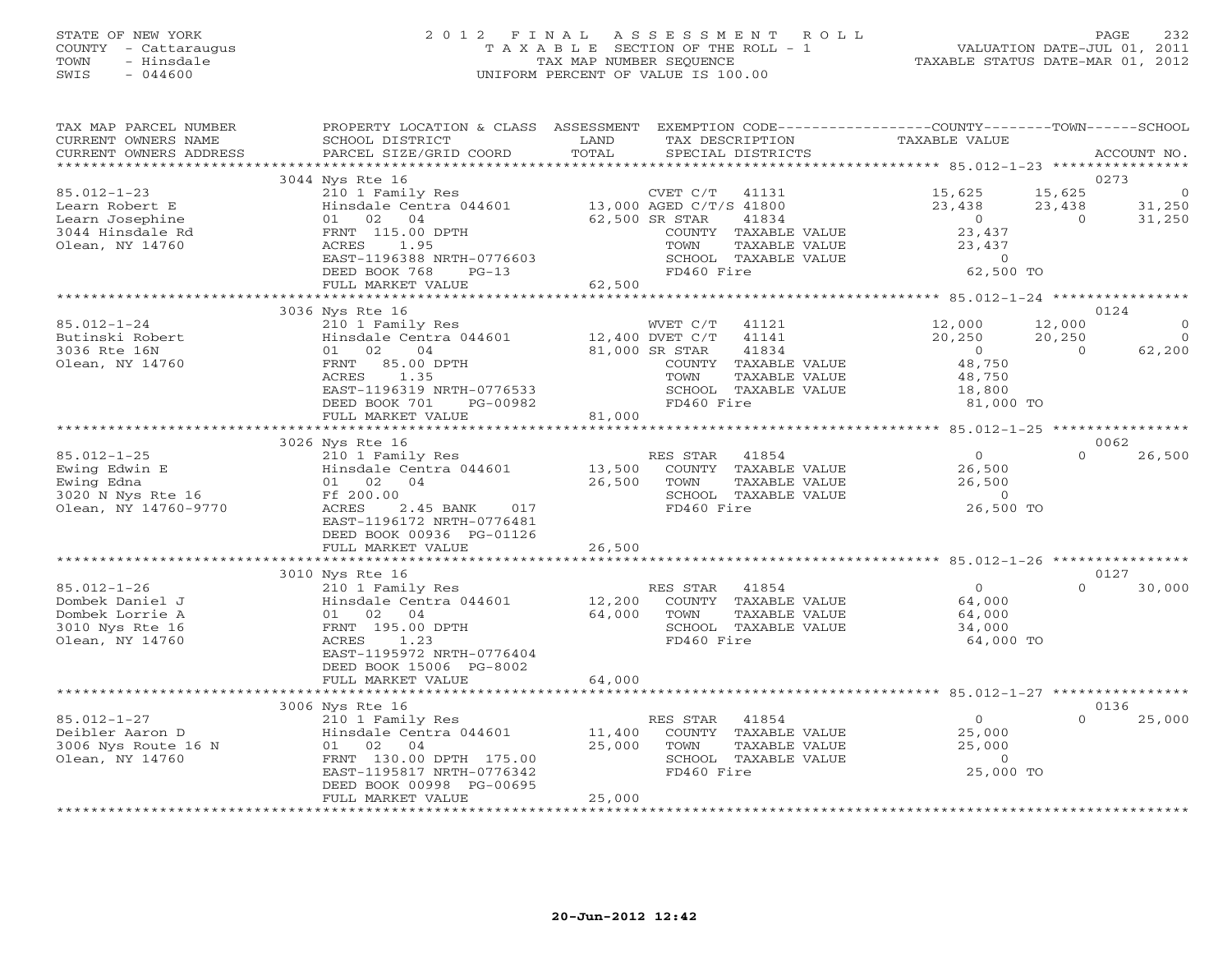# STATE OF NEW YORK 2 0 1 2 F I N A L A S S E S S M E N T R O L L PAGE 233 COUNTY - Cattaraugus T A X A B L E SECTION OF THE ROLL - 1 VALUATION DATE-JUL 01, 2011 TOWN - Hinsdale TAX MAP NUMBER SEQUENCE TAXABLE STATUS DATE-MAR 01, 2012 SWIS - 044600 UNIFORM PERCENT OF VALUE IS 100.00UNIFORM PERCENT OF VALUE IS 100.00

| TAX MAP PARCEL NUMBER  | PROPERTY LOCATION & CLASS ASSESSMENT          |        | EXEMPTION CODE-----------------COUNTY-------TOWN------SCHOOL |                |                          |
|------------------------|-----------------------------------------------|--------|--------------------------------------------------------------|----------------|--------------------------|
| CURRENT OWNERS NAME    | SCHOOL DISTRICT                               | LAND   | TAX DESCRIPTION                                              | TAXABLE VALUE  |                          |
| CURRENT OWNERS ADDRESS | PARCEL SIZE/GRID COORD                        | TOTAL  | SPECIAL DISTRICTS                                            |                | ACCOUNT NO.              |
|                        |                                               |        |                                                              |                |                          |
|                        | Nys Rte 16                                    |        |                                                              |                | 0345                     |
| $85.012 - 1 - 28$      | 314 Rural vac<10                              |        | COUNTY TAXABLE VALUE                                         | 2,200          |                          |
| Thomas Dennis L        | Hinsdale Centra 044601 2,200                  |        | TOWN<br>TAXABLE VALUE                                        | 2,200          |                          |
| 2588 Canal Ave         | 01 02<br>04                                   | 2,200  | SCHOOL TAXABLE VALUE                                         | 2,200          |                          |
| Olean, NY 14760        | FRNT 710.00 DPTH                              |        | FD460 Fire                                                   | 2,200 TO       |                          |
|                        | ACRES<br>1.39                                 |        |                                                              |                |                          |
|                        | EAST-1195830 NRTH-0776709                     |        |                                                              |                |                          |
|                        | DEED BOOK 1026 PG-359<br>FULL MARKET VALUE    | 2,200  |                                                              |                |                          |
|                        | ***************************                   |        |                                                              |                |                          |
|                        | 3041 Nys Rte 16                               |        |                                                              |                | 0278                     |
| $85.012 - 1 - 29$      | 483 Converted Re                              |        | $CVET C/T$ 41131                                             | 20,000         | 20,000<br>$\overline{0}$ |
| Givan Robert G Sr      | Hinsdale Centra 044601 12,400 SR STAR         |        | 41834                                                        | $\sim$ 0       | 62,200<br>$\Omega$       |
| Leavitt Deborah A      | 01 02 04                                      |        | 95,000 COUNTY TAXABLE VALUE                                  | 75,000         |                          |
| 3041 N NYS 16 Rte      | Ff 295.00                                     |        | TOWN<br>TAXABLE VALUE                                        | 75,000         |                          |
| Olean, NY 14760        | ACRES<br>1.44                                 |        | SCHOOL TAXABLE VALUE                                         | 32,800         |                          |
|                        | EAST-1196019 NRTH-0777083                     |        | FD460 Fire                                                   | 95,000 TO      |                          |
|                        | DEED BOOK 16289 PG-1001                       |        |                                                              |                |                          |
|                        | FULL MARKET VALUE                             | 95,000 |                                                              |                |                          |
|                        |                                               |        |                                                              |                |                          |
|                        | 3067 Nys Rte 16                               |        |                                                              |                | 0538                     |
| $85.012 - 1 - 30$      | 210 1 Family Res                              |        | AGED C/T/S 41800                                             | 37,500         | 37,500<br>37,500         |
| Morrill Betty L        | Hinsdale Centra 044601 13,000 SR STAR         |        | 41834                                                        | $\Omega$       | 37,500<br>$\Omega$       |
| 3067 Nys Rte 16 N      | 01 02 04                                      | 75,000 | COUNTY TAXABLE VALUE                                         | 37,500         |                          |
| Olean, NY 14760        | FRNT 295.00 DPTH                              |        | TOWN<br>TAXABLE VALUE                                        | 37,500         |                          |
|                        | 2.00<br>ACRES                                 |        | SCHOOL TAXABLE VALUE                                         | $\Omega$       |                          |
|                        | EAST-1196128 NRTH-0777331                     |        | FD460 Fire                                                   | 75,000 TO      |                          |
|                        | DEED BOOK 1004<br>PG-769<br>FULL MARKET VALUE | 75,000 |                                                              |                |                          |
|                        |                                               |        |                                                              |                |                          |
|                        | 3081 Nys Rte 16                               |        |                                                              |                | 0455                     |
| $85.012 - 1 - 31$      | 210 1 Family Res                              |        | RES STAR 41854                                               | $\overline{0}$ | $\Omega$<br>30,000       |
| Alderman Terry D       | Hinsdale Centra 044601                        | 12,400 | COUNTY TAXABLE VALUE                                         | 67,000         |                          |
| Alderman Nancy L       | 01/03 02 04                                   | 67,000 | TOWN<br>TAXABLE VALUE                                        | 67,000         |                          |
| 3081 Nys Rte 16        | FRNT 145.00 DPTH                              |        | SCHOOL TAXABLE VALUE                                         | 37,000         |                          |
| Olean, NY 14760-9769   | ACRES<br>1.43                                 |        | FD460 Fire                                                   | 67,000 TO      |                          |
|                        | EAST-1196219 NRTH-0777510                     |        |                                                              |                |                          |
|                        | DEED BOOK 00939 PG-01189                      |        |                                                              |                |                          |
|                        | FULL MARKET VALUE                             | 67,000 |                                                              |                |                          |
|                        |                                               |        |                                                              |                |                          |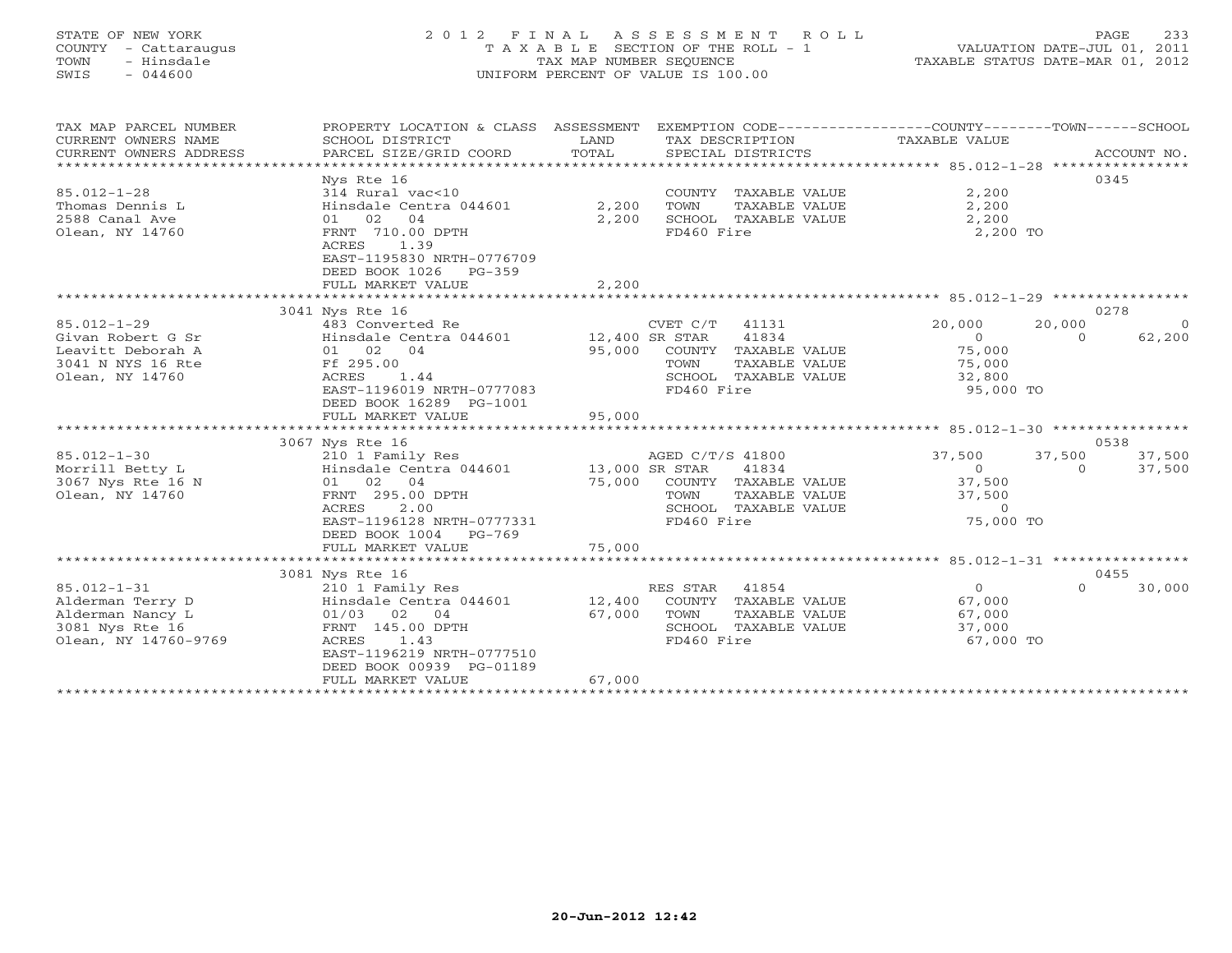# STATE OF NEW YORK 2 0 1 2 F I N A L A S S E S S M E N T R O L L PAGE 234 COUNTY - Cattaraugus T A X A B L E SECTION OF THE ROLL - 1 VALUATION DATE-JUL 01, 2011 TOWN - Hinsdale TAX MAP NUMBER SEQUENCE TAXABLE STATUS DATE-MAR 01, 2012 SWIS - 044600 UNIFORM PERCENT OF VALUE IS 100.00UNIFORM PERCENT OF VALUE IS 100.00

| TAX MAP PARCEL NUMBER<br>CURRENT OWNERS NAME<br>CURRENT OWNERS ADDRESS                                 | PROPERTY LOCATION & CLASS ASSESSMENT<br>SCHOOL DISTRICT<br>PARCEL SIZE/GRID COORD                                                                                                                                                                           | LAND<br>TOTAL                        | TAX DESCRIPTION<br>SPECIAL DISTRICTS                                                                           | EXEMPTION CODE-----------------COUNTY-------TOWN------SCHOOL<br>TAXABLE VALUE             | ACCOUNT NO.                      |
|--------------------------------------------------------------------------------------------------------|-------------------------------------------------------------------------------------------------------------------------------------------------------------------------------------------------------------------------------------------------------------|--------------------------------------|----------------------------------------------------------------------------------------------------------------|-------------------------------------------------------------------------------------------|----------------------------------|
| $85.012 - 1 - 32$<br>Redden Regina M<br>Redden Eugene<br>3089 Nys Rte 16 N<br>Olean, NY 14760          | 3089 Nys Rte 16<br>210 1 Family Res<br>Hinsdale Centra 044601 12,100 SR STAR<br>$01/03$ 02 04<br>FRNT 104.00 DPTH<br>1.10<br>ACRES<br>EAST-1196283 NRTH-0777619<br>DEED BOOK 776<br>PG-01173<br>FULL MARKET VALUE                                           | 75,000<br>75,000                     | CVET C/T 41131<br>41834<br>COUNTY TAXABLE VALUE<br>TOWN<br>TAXABLE VALUE<br>SCHOOL TAXABLE VALUE<br>FD460 Fire | 18,750<br>18,750<br>$\overline{0}$<br>$\Omega$<br>56,250<br>56,250<br>12,800<br>75,000 TO | 0630<br>$\overline{0}$<br>62,200 |
| $85.012 - 1 - 33$<br>Dehnkamp Paul R<br>Dehnkamp Gladys M<br>3095 Olean Hinsdale Rd<br>Olean, NY 14760 | 3095 Nys Rte 16<br>210 1 Family Res<br>Hinsdale Centra 044601<br>02 04<br>01/03<br>ACRES<br>1.18<br>EAST-1196344 NRTH-0777710<br>DEED BOOK 542<br>$PG-471$                                                                                                  | 12,200<br>30,000                     | COUNTY TAXABLE VALUE<br>TOWN<br>TAXABLE VALUE<br>SCHOOL TAXABLE VALUE<br>FD460 Fire                            | 30,000<br>30,000<br>30,000<br>30,000 TO                                                   | 0209                             |
| $85.012 - 1 - 34$<br>Bellamy Chesley<br>PO Box 80<br>Olean, NY 14760                                   | FULL MARKET VALUE<br>3103 Nys Rte 16<br>416 Mfg hsing pk<br>Hinsdale Centra 044601<br>$01/03$ 02 04<br>Trailer Court<br>8 pads 3 mobiles<br>FRNT 110.00 DPTH<br>1.27<br>ACRES<br>EAST-1196402 NRTH-0777806<br>DEED BOOK 1011<br>PG-427<br>FULL MARKET VALUE | 30,000<br>40,000<br>55,000<br>55,000 | COUNTY TAXABLE VALUE<br>TAXABLE VALUE<br>TOWN<br>SCHOOL TAXABLE VALUE<br>FD460 Fire                            | 55,000<br>55,000<br>55,000<br>55,000 TO                                                   | 0550                             |
| $85.012 - 1 - 35$<br>Peters Darwin L Jr<br>Peters Sandra S<br>3115 Route 16 N<br>Olean, NY 14760       | 3115 Nys Rte 16<br>210 1 Family Res<br>Hinsdale Centra 044601<br>03 02 04<br>FRNT 191.00 DPTH<br>2.38 BANK<br>017<br>ACRES<br>EAST-1196487 NRTH-0777932<br>DEED BOOK 11920 PG-4001<br>FULL MARKET VALUE<br>*******************************                  | 13,400<br>94,200<br>94,200           | RES STAR<br>41854<br>COUNTY TAXABLE VALUE<br>TOWN<br>TAXABLE VALUE<br>SCHOOL TAXABLE VALUE<br>FD460 Fire       | $\overline{0}$<br>$\Omega$<br>94,200<br>94,200<br>64,200<br>94,200 TO                     | 0193<br>30,000                   |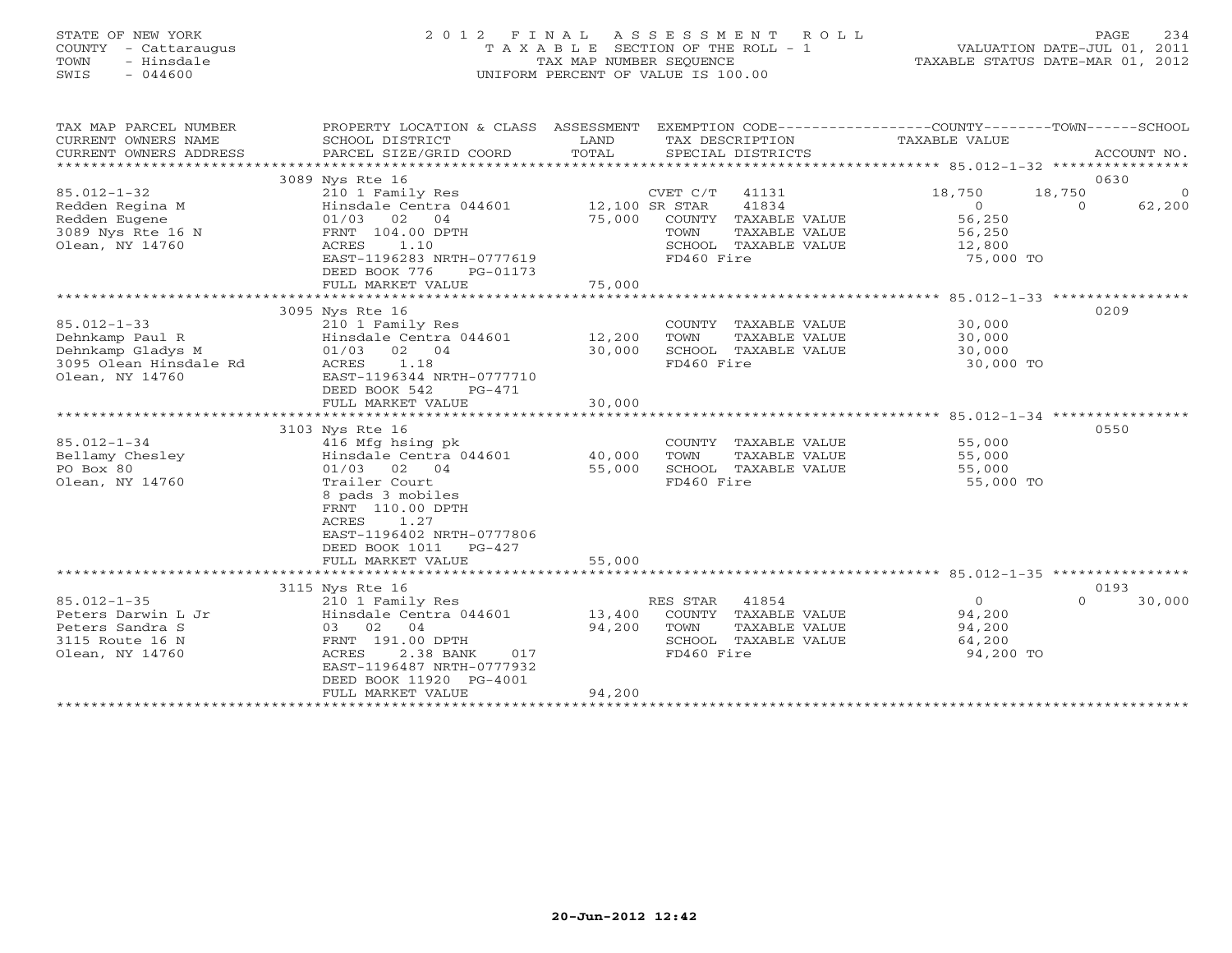| STATE OF NEW YORK<br>COUNTY - Cattaraugus<br>- Hinsdale<br>TOWN<br>SWIS<br>$-044600$ |                                      | 2012 FINAL ASSESSMENT ROLL<br>T A X A B L E SECTION OF THE ROLL - 1<br>TAX MAP NUMBER SEOUENCE<br>UNIFORM PERCENT OF VALUE IS 100.00 |                                                       | 235<br>PAGE.<br>VALUATION DATE-JUL 01, 2011<br>TAXABLE STATUS DATE-MAR 01, 2012 |
|--------------------------------------------------------------------------------------|--------------------------------------|--------------------------------------------------------------------------------------------------------------------------------------|-------------------------------------------------------|---------------------------------------------------------------------------------|
| TAX MAP PARCEL NUMBER                                                                | PROPERTY LOCATION & CLASS ASSESSMENT | TAX DESCRIPTION                                                                                                                      | EXEMPTION CODE-----------------COUNTY-------TOWN----- | --SCHOOL                                                                        |
| CURRENT OWNERS NAME                                                                  | SCHOOL DISTRICT                      | T.AND.                                                                                                                               | TAXARLE VALUE                                         |                                                                                 |

| CONTUNI OMNUNO IMENU   | PONDON DIPLATOI                                   | ᅭᅭ<br>IIII DHUCILI IIUN            |                                                    |            |                           |
|------------------------|---------------------------------------------------|------------------------------------|----------------------------------------------------|------------|---------------------------|
| CURRENT OWNERS ADDRESS | PARCEL SIZE/GRID COORD                            | TOTAL<br>SPECIAL DISTRICTS         |                                                    |            | ACCOUNT NO.               |
| ******************     |                                                   |                                    |                                                    |            |                           |
|                        | 3123 Nys Rte 16                                   |                                    |                                                    |            | 0692                      |
| $85.012 - 1 - 36$      | 210 1 Family Res                                  | RES STAR                           | 41854                                              | $\circ$    | $\Omega$<br>30,000        |
| Mattys Joseph          | Hinsdale Centra 044601                            | 13,400                             | COUNTY TAXABLE VALUE                               | 65,000     |                           |
| 3123 Nys Rte 16        | 03 02 04                                          | 65,000<br>TOWN                     | TAXABLE VALUE                                      | 65,000     |                           |
| Olean, NY 14760        | Life Use                                          |                                    | SCHOOL TAXABLE VALUE                               | 35,000     |                           |
|                        | FRNT 178.00 DPTH                                  | FD460 Fire                         |                                                    | 65,000 TO  |                           |
|                        | <b>ACRES</b><br>2.35 BANK<br>017                  |                                    |                                                    |            |                           |
|                        | EAST-1196599 NRTH-0778080                         |                                    |                                                    |            |                           |
|                        | DEED BOOK 1027 PG-1044                            |                                    |                                                    |            |                           |
|                        | FULL MARKET VALUE                                 | 65,000                             |                                                    |            |                           |
|                        |                                                   |                                    |                                                    |            |                           |
|                        | 3135 Nys Rte 16                                   |                                    |                                                    |            | 0004                      |
| $85.012 - 1 - 37$      | 210 1 Family Res                                  | WVET C/T                           | 41121                                              | 12,000     | 12,000<br>$\Omega$        |
| Scanlon Daniel J       | Hinsdale Centra 044601                            | 14,900 SR STAR                     | 41834                                              | $\Omega$   | 62,200<br>$\Omega$        |
| Scanlon Mary A         | 03 02 04                                          | 95,000                             | COUNTY TAXABLE VALUE                               | 83,000     |                           |
| 3135 Nys Rte 16 N      | FRNT 390.00 DPTH                                  | TOWN                               | TAXABLE VALUE                                      | 83,000     |                           |
| Olean, NY 14760        | 3.90<br>ACRES                                     |                                    | SCHOOL TAXABLE VALUE                               | 32,800     |                           |
|                        | EAST-1196776 NRTH-0778281                         | FD460 Fire                         |                                                    | 95,000 TO  |                           |
|                        | DEED BOOK 929<br>$PG-190$                         |                                    |                                                    |            |                           |
|                        | FULL MARKET VALUE<br>**************************** | 95,000<br>**************           |                                                    |            |                           |
|                        |                                                   |                                    | ********************* 85.012-1-39.1 ************** |            |                           |
|                        | 3165 Nys Rte 16                                   |                                    |                                                    |            | 0664                      |
| $85.012 - 1 - 39.1$    | 446 Cold storage                                  |                                    | COUNTY TAXABLE VALUE                               | 610,000    |                           |
| Sanzo Beverage Co Inc  | Hinsdale Centra 044601                            | 17,200<br>TOWN                     | TAXABLE VALUE                                      | 610,000    |                           |
| PO Box 396             | 03 02 04                                          | 610,000                            | SCHOOL TAXABLE VALUE                               | 610,000    |                           |
| Olean, NY 14760        | FRNT 690.00 DPTH                                  | FD460 Fire                         |                                                    | 610,000 TO |                           |
|                        | 6.47<br>ACRES                                     |                                    |                                                    |            |                           |
|                        | EAST-1197113 NRTH-0778668                         |                                    |                                                    |            |                           |
|                        | DEED BOOK 907<br>PG-00205                         |                                    |                                                    |            |                           |
|                        | FULL MARKET VALUE                                 | 610,000                            |                                                    |            |                           |
|                        |                                                   |                                    |                                                    |            |                           |
| $85.012 - 1 - 40$      | 3205 Nys Rte 16                                   |                                    |                                                    | 9,750      | 0197<br>9,750<br>$\Omega$ |
| Darcy Eamon            | 210 1 Family Res<br>Hinsdale Centra 044601        | CW_15_VET/ 41161<br>12,000 SR STAR | 41834                                              | $\circ$    | 62,200<br>$\Omega$        |
| 3205 N Rte 16          | 03 02 04                                          | 65,000                             | COUNTY TAXABLE VALUE                               | 55,250     |                           |
| Olean, NY 14760        | FRNT 170.00 DPTH                                  | TOWN                               | TAXABLE VALUE                                      | 55,250     |                           |
|                        | 1.03<br>ACRES                                     |                                    | SCHOOL TAXABLE VALUE                               | 2,800      |                           |
|                        | EAST-1197299 NRTH-0778994                         | FD460 Fire                         |                                                    | 65,000 TO  |                           |
|                        | DEED BOOK 753<br>PG-00164                         |                                    |                                                    |            |                           |
|                        | FULL MARKET VALUE                                 | 65,000                             |                                                    |            |                           |
|                        | ***************************                       |                                    |                                                    |            |                           |
|                        |                                                   |                                    |                                                    |            |                           |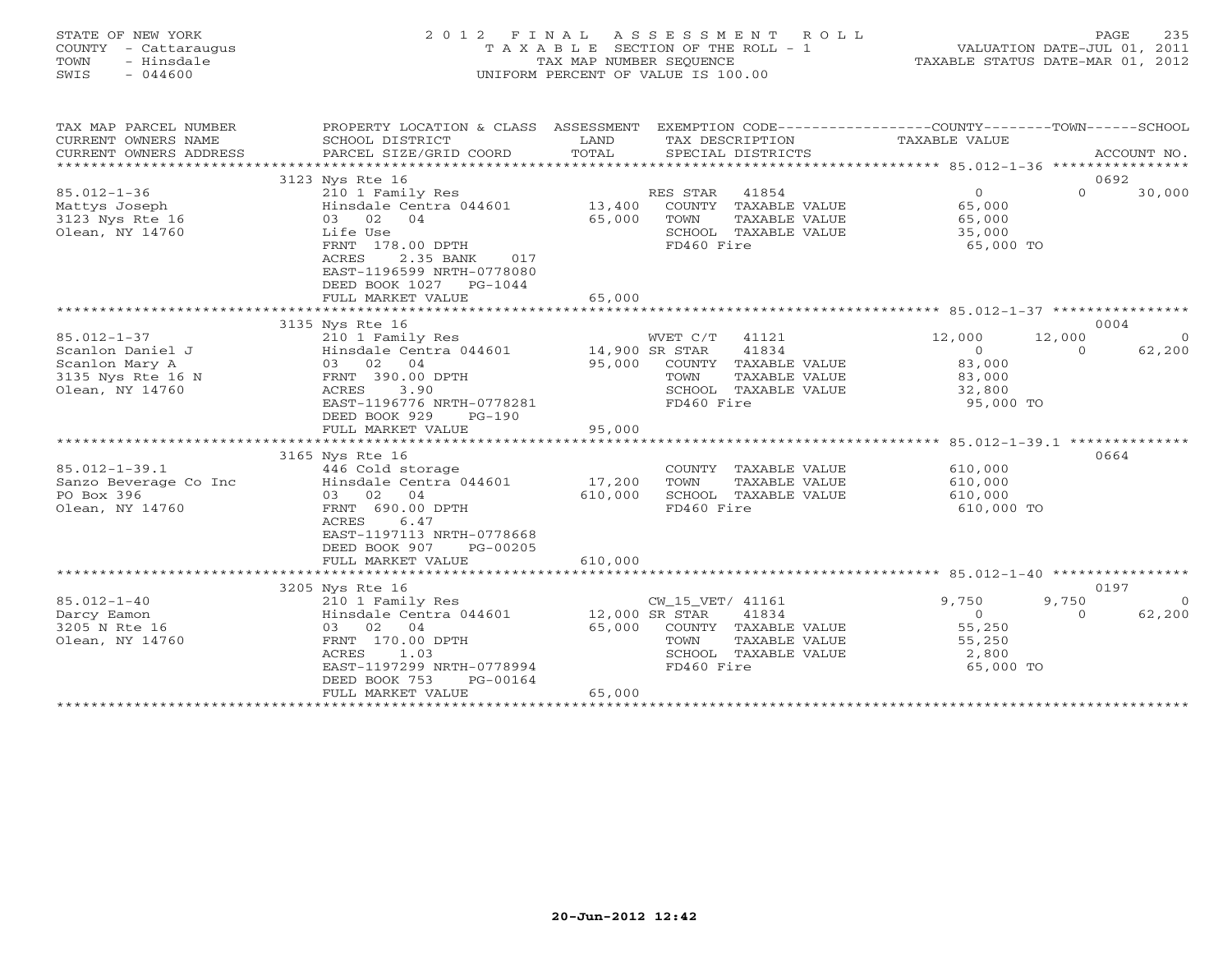# STATE OF NEW YORK 2 0 1 2 F I N A L A S S E S S M E N T R O L L PAGE 236 COUNTY - Cattaraugus T A X A B L E SECTION OF THE ROLL - 1 VALUATION DATE-JUL 01, 2011 TOWN - Hinsdale TAX MAP NUMBER SEQUENCE TAXABLE STATUS DATE-MAR 01, 2012 SWIS - 044600 UNIFORM PERCENT OF VALUE IS 100.00UNIFORM PERCENT OF VALUE IS 100.00

| TAX MAP PARCEL NUMBER<br>CURRENT OWNERS NAME<br>CURRENT OWNERS ADDRESS                                     | PROPERTY LOCATION & CLASS ASSESSMENT EXEMPTION CODE---------------COUNTY-------TOWN------SCHOOL<br>SCHOOL DISTRICT<br>PARCEL SIZE/GRID COORD                                     | LAND<br>TOTAL             | TAX DESCRIPTION<br>SPECIAL DISTRICTS                                                                     | TAXABLE VALUE                                             | ACCOUNT NO.        |
|------------------------------------------------------------------------------------------------------------|----------------------------------------------------------------------------------------------------------------------------------------------------------------------------------|---------------------------|----------------------------------------------------------------------------------------------------------|-----------------------------------------------------------|--------------------|
| ***********************                                                                                    |                                                                                                                                                                                  |                           |                                                                                                          |                                                           |                    |
|                                                                                                            | 3215 Nys Rte 16                                                                                                                                                                  |                           |                                                                                                          |                                                           | 0626               |
| $85.012 - 1 - 41$<br>Skinner James F<br>3215 Route 16<br>Olean, NY 14760                                   | 210 1 Family Res<br>Hinsdale Centra 044601<br>05 02 04<br>FRNT 95.00 DPTH 175.00<br>EAST-1197440 NRTH-0779104<br>DEED BOOK 13358 PG-5001<br>FULL MARKET VALUE                    | 8,900<br>50,000<br>50,000 | RES STAR<br>41854<br>COUNTY TAXABLE VALUE<br>TOWN<br>TAXABLE VALUE<br>SCHOOL TAXABLE VALUE<br>FD460 Fire | $\overline{0}$<br>50,000<br>50,000<br>20,000<br>50,000 TO | $\Omega$<br>30,000 |
|                                                                                                            |                                                                                                                                                                                  |                           |                                                                                                          |                                                           |                    |
|                                                                                                            | 3219 Nys Rte 16                                                                                                                                                                  |                           |                                                                                                          |                                                           | 0270               |
| $85.012 - 1 - 42$<br>Fischer Robert N<br>Revocable Living<br>347 Portville Ceres Rd<br>Portville, NY 14770 | 210 1 Family Res<br>Hinsdale Centra 044601<br>05 02 04<br>land contract<br>65.00 DPTH<br>FRNT<br>ACRES<br>2.75<br>EAST-1197174 NRTH-0779179<br>DEED BOOK 00948 PG-00485          | 13,800<br>28,000          | COUNTY TAXABLE VALUE<br>TOWN<br>TAXABLE VALUE<br>SCHOOL TAXABLE VALUE<br>FD460 Fire                      | 28,000<br>28,000<br>28,000<br>28,000 TO                   |                    |
|                                                                                                            | FULL MARKET VALUE                                                                                                                                                                | 28,000                    |                                                                                                          |                                                           |                    |
|                                                                                                            | 3223 Nys Rte 16                                                                                                                                                                  |                           |                                                                                                          |                                                           | 0107               |
| $85.012 - 1 - 43$<br>McCarthy Lee M<br>3223 Rte 16<br>Olean, NY 14760                                      | 210 1 Family Res<br>Hinsdale Centra 044601<br>05 02 04<br>FRNT 200.00 DPTH 196.00<br>3.20 BANK<br>ACRES<br>017<br>EAST-1197254 NRTH-0779387<br>DEED BOOK 1028 PG-1026            | 15,800<br>94,000          | RES STAR<br>41854<br>COUNTY TAXABLE VALUE<br>TOWN<br>TAXABLE VALUE<br>SCHOOL TAXABLE VALUE<br>FD460 Fire | $\Omega$<br>94,000<br>94,000<br>64,000<br>94,000 TO       | $\Omega$<br>30,000 |
|                                                                                                            | FULL MARKET VALUE                                                                                                                                                                | 94,000                    |                                                                                                          |                                                           |                    |
|                                                                                                            |                                                                                                                                                                                  |                           |                                                                                                          |                                                           | 0816               |
| $85.012 - 1 - 45$<br>Washington Joseph P Jr<br>3237 Route 16 N<br>Olean, NY 14760                          | 3237 Nys Rte 16<br>210 1 Family Res<br>Hinsdale Centra 044601<br>05 02 04<br>FRNT 97.30 DPTH 200.00<br>EAST-1197536 NRTH-0779457<br>DEED BOOK 14051 PG-4003<br>FULL MARKET VALUE | 9,500<br>68,000<br>68,000 | COUNTY TAXABLE VALUE<br>TOWN<br>TAXABLE VALUE<br>SCHOOL TAXABLE VALUE<br>FD460 Fire                      | 68,000<br>68,000<br>68,000<br>68,000 TO                   |                    |
|                                                                                                            |                                                                                                                                                                                  |                           |                                                                                                          |                                                           |                    |
|                                                                                                            | 3243 Nys Rte 16                                                                                                                                                                  |                           |                                                                                                          |                                                           | 0822               |
| $85.012 - 1 - 46$<br>Adams Daniel A Jr<br>Adams Beth L<br>3243 Nys Rte 16 N<br>Olean, NY 14760             | 210 1 Family Res<br>Hinsdale Centra 044601<br>05 02 04<br>FRNT 100.00 DPTH 200.00<br>EAST-1197545 NRTH-0779542<br>DEED BOOK 998<br>PG-545<br>FULL MARKET VALUE                   | 9,800<br>73,000<br>73,000 | RES STAR 41854<br>COUNTY TAXABLE VALUE<br>TAXABLE VALUE<br>TOWN<br>SCHOOL TAXABLE VALUE<br>FD460 Fire    | $\overline{0}$<br>73,000<br>73,000<br>43,000<br>73,000 TO | 30,000<br>$\Omega$ |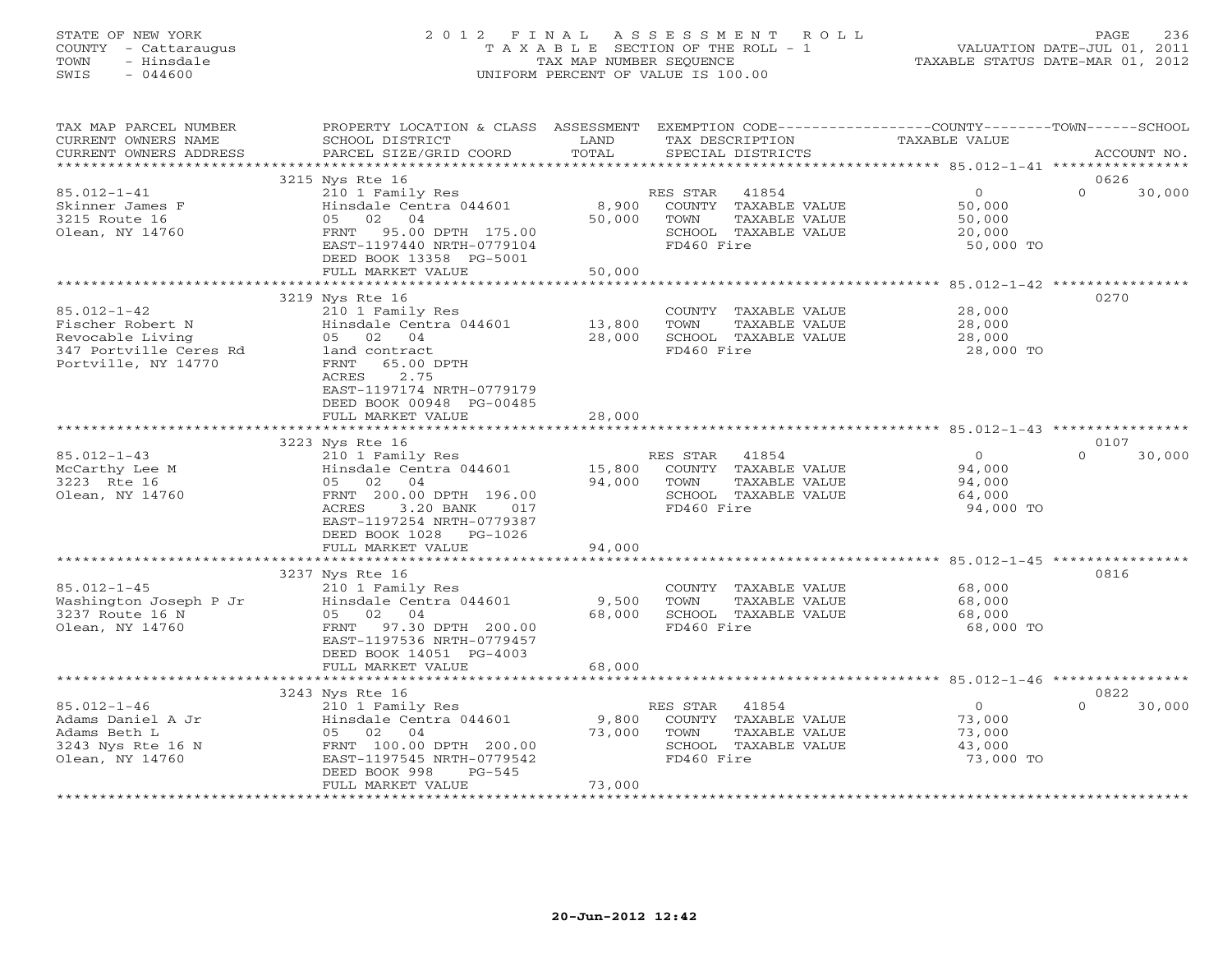# STATE OF NEW YORK 2 0 1 2 F I N A L A S S E S S M E N T R O L L PAGE 237 COUNTY - Cattaraugus T A X A B L E SECTION OF THE ROLL - 1 VALUATION DATE-JUL 01, 2011 TOWN - Hinsdale TAX MAP NUMBER SEQUENCE TAXABLE STATUS DATE-MAR 01, 2012 SWIS - 044600 UNIFORM PERCENT OF VALUE IS 100.00UNIFORM PERCENT OF VALUE IS 100.00

| TAX MAP PARCEL NUMBER<br>CURRENT OWNERS NAME<br>CURRENT OWNERS ADDRESS                                   | PROPERTY LOCATION & CLASS<br>SCHOOL DISTRICT<br>PARCEL SIZE/GRID COORD                                                                                                                                  | ASSESSMENT<br>LAND<br>TOTAL | EXEMPTION CODE----------------COUNTY-------TOWN-----SCHOOL<br>TAX DESCRIPTION<br>SPECIAL DISTRICTS                                                                      | TAXABLE VALUE                                                          | ACCOUNT NO.                                                   |
|----------------------------------------------------------------------------------------------------------|---------------------------------------------------------------------------------------------------------------------------------------------------------------------------------------------------------|-----------------------------|-------------------------------------------------------------------------------------------------------------------------------------------------------------------------|------------------------------------------------------------------------|---------------------------------------------------------------|
| **********************<br>$85.012 - 1 - 47$<br>Elling David<br>2626 W Five Mile Rd<br>Allegany, NY 14706 | 3251 Nys Rte 16<br>210 1 Family Res<br>Hinsdale Centra 044601<br>05 02<br>04<br>FRNT 100.00 DPTH 240.00<br>EAST-1197543 NRTH-0779639<br>DEED BOOK 16998 PG-2001<br>FULL MARKET VALUE                    | 10,000<br>48,000<br>48,000  | COUNTY TAXABLE VALUE<br>TOWN<br>TAXABLE VALUE<br>SCHOOL TAXABLE VALUE<br>FD460 Fire                                                                                     | 48,000<br>48,000<br>48,000<br>48,000 TO                                | 0771                                                          |
|                                                                                                          | ************************                                                                                                                                                                                |                             |                                                                                                                                                                         |                                                                        |                                                               |
| $85.012 - 1 - 48$<br>Wade Jason R<br>3259 Nys Rte 16<br>Olean, NY 14760                                  | 3259 Nys Rte 16<br>210 1 Family Res<br>Hinsdale Centra 044601<br>05 02 04<br>FRNT 130.00 DPTH 240.00<br>EAST-1197564 NRTH-0779753<br>DEED BOOK 9069 PG-2001<br>FULL MARKET VALUE                        | 11,800<br>49,500<br>49,500  | RES STAR<br>41854<br>COUNTY TAXABLE VALUE<br>TOWN<br>TAXABLE VALUE<br>SCHOOL TAXABLE VALUE<br>FD460 Fire                                                                | $\circ$<br>49,500<br>49,500<br>19,500<br>49,500 TO                     | 0650<br>$\Omega$<br>30,000                                    |
|                                                                                                          | 3267 Nys Rte 16                                                                                                                                                                                         |                             |                                                                                                                                                                         |                                                                        | 0067                                                          |
| $85.012 - 1 - 49$<br>Decker James A<br>3267 Olean Hinsdale Hwy<br>Olean, NY 14760                        | 210 1 Family Res<br>Hinsdale Centra 044601<br>05 02 04<br>FRNT 140.00 DPTH 240.00<br>EAST-1197589 NRTH-0779885<br>DEED BOOK 866<br>PG-00969<br>FULL MARKET VALUE                                        |                             | CVET C/T<br>41131<br>41141<br>12,400 DVET C/T<br>72,000 RES STAR<br>41854<br>COUNTY TAXABLE VALUE<br>TOWN<br>TAXABLE VALUE<br>SCHOOL TAXABLE VALUE<br>72,000 FD460 Fire | 18,000<br>25,200<br>$\circ$<br>28,800<br>28,800<br>42,000<br>72,000 TO | 18,000<br>$\circ$<br>25,200<br>$\Omega$<br>$\Omega$<br>30,000 |
|                                                                                                          | **************************                                                                                                                                                                              |                             |                                                                                                                                                                         |                                                                        | 0156                                                          |
| $85.012 - 1 - 50$<br>Gobien Cherlyn A<br>3275 Olean-Hinsdale Rd<br>Olean, NY 14760                       | 3275 Nys Rte 16<br>210 1 Family Res<br>Hinsdale Centra 044601<br>05 03 04<br>Cp 433<br>FRNT 125.00 DPTH<br>ACRES<br>7.40<br>EAST-1197246 NRTH-0779807<br>DEED BOOK 804<br>PG-00658<br>FULL MARKET VALUE | 17,000<br>78,000<br>78,000  | 41834<br>SR STAR<br>COUNTY TAXABLE VALUE<br>TAXABLE VALUE<br>TOWN<br>SCHOOL TAXABLE VALUE<br>FD460 Fire                                                                 | $\Omega$<br>78,000<br>78,000<br>15,800<br>78,000 TO                    | 62,200<br>$\Omega$                                            |
|                                                                                                          |                                                                                                                                                                                                         |                             |                                                                                                                                                                         |                                                                        |                                                               |
| $86.001 - 1 - 1$<br>Reiss Kenneth G<br>63 Wolf Run Rd<br>Cuba, NY 14727                                  | Sherlock Hollow Rd<br>322 Rural vac>10<br>Hinsdale Centra 044601<br>09/11<br>02<br>04<br>ACRES 149.80<br>EAST-1200075 NRTH-0782591<br>DEED BOOK 13939 PG-6002<br>FULL MARKET VALUE                      | 74,400<br>74,400<br>74,400  | COUNTY TAXABLE VALUE<br>TOWN<br>TAXABLE VALUE<br>SCHOOL TAXABLE VALUE<br>FD460 Fire<br>*************************************                                            | 74,400<br>74,400<br>74,400<br>74,400 TO                                | 0430                                                          |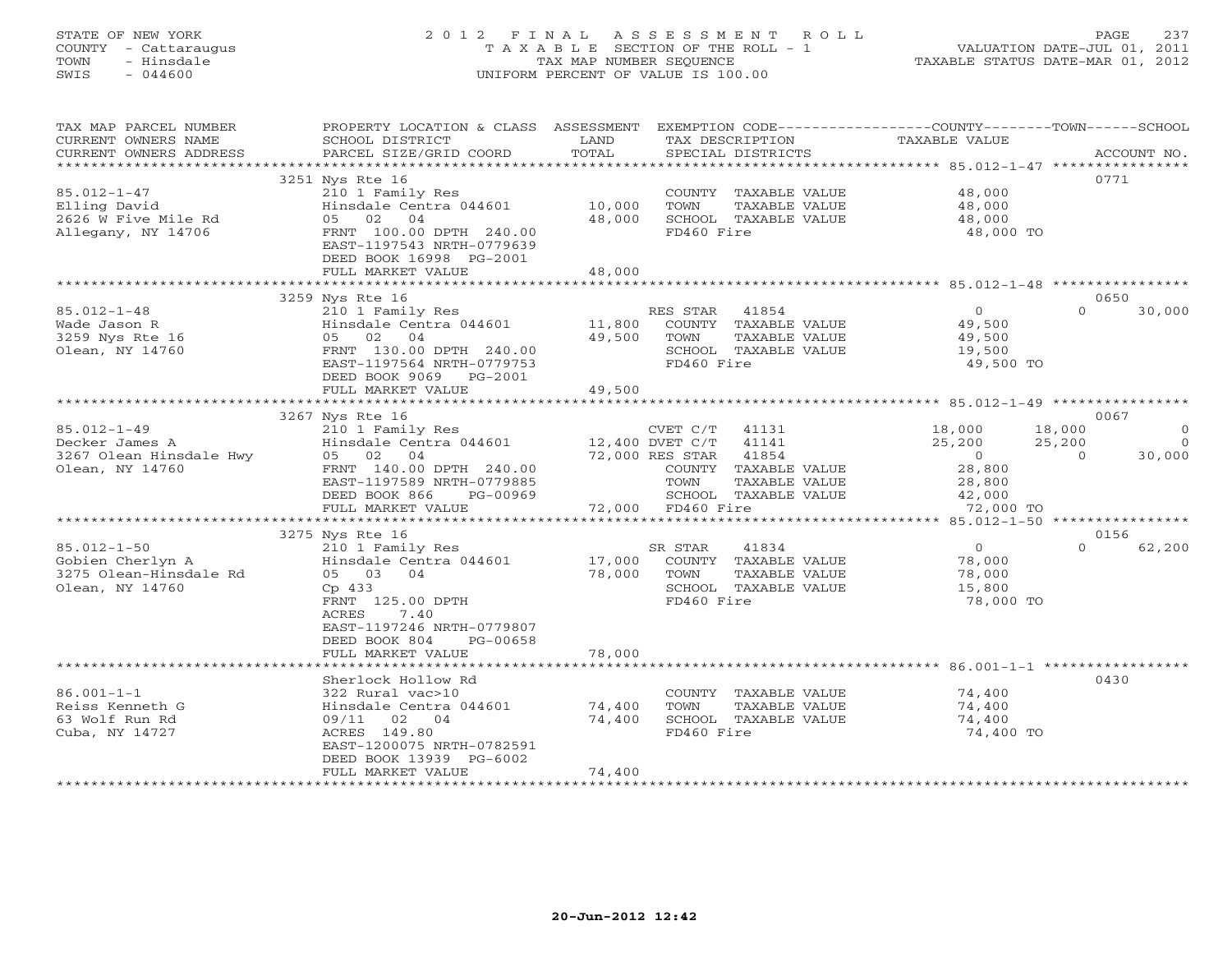# STATE OF NEW YORK 2 0 1 2 F I N A L A S S E S S M E N T R O L L PAGE 238 COUNTY - Cattaraugus T A X A B L E SECTION OF THE ROLL - 1 VALUATION DATE-JUL 01, 2011 TOWN - Hinsdale TAX MAP NUMBER SEQUENCE TAXABLE STATUS DATE-MAR 01, 2012 SWIS - 044600 UNIFORM PERCENT OF VALUE IS 100.00UNIFORM PERCENT OF VALUE IS 100.00

| TAX MAP PARCEL NUMBER<br>CURRENT OWNERS NAME<br>CURRENT OWNERS ADDRESS<br>*********************       | PROPERTY LOCATION & CLASS ASSESSMENT<br>SCHOOL DISTRICT<br>PARCEL SIZE/GRID COORD                                                                                                                           | LAND<br>TAX DESCRIPTION<br>TOTAL<br>SPECIAL DISTRICTS                                                                                                                                      | EXEMPTION CODE-----------------COUNTY-------TOWN------SCHOOL<br>TAXABLE VALUE<br>ACCOUNT NO.                                                                                                                   |
|-------------------------------------------------------------------------------------------------------|-------------------------------------------------------------------------------------------------------------------------------------------------------------------------------------------------------------|--------------------------------------------------------------------------------------------------------------------------------------------------------------------------------------------|----------------------------------------------------------------------------------------------------------------------------------------------------------------------------------------------------------------|
|                                                                                                       |                                                                                                                                                                                                             |                                                                                                                                                                                            |                                                                                                                                                                                                                |
| $86.001 - 1 - 2$<br>Hale Cecile W<br>1547 Sherlock Hollow Rd<br>Hinsdale, NY 14743                    | 1547 Sherlock Hollow Rd<br>11 02 04<br>FRNT 288.00 DPTH 135.00<br>EAST-1200398 NRTH-0783720<br>DEED BOOK 808<br>PG-00166<br>FULL MARKET VALUE                                                               | 210 1 Family Res<br>Hinsdale Centra 044601 7,600 AGED C/T/S 41800<br>55,000 SR STAR<br>41834<br>COUNTY TAXABLE VALUE<br>TOWN<br>TAXABLE VALUE<br>SCHOOL TAXABLE VALUE<br>55,000 FD460 Fire | 0322<br>13,750<br>13,750<br>20,625<br>27,500<br>20,625<br>$\overline{0}$<br>27,500<br>$\overline{0}$<br>20,625<br>20,625<br>$\begin{array}{ccccc}\n\text{55,000} & & & 0 \\ \text{55,000} & & & \n\end{array}$ |
|                                                                                                       |                                                                                                                                                                                                             |                                                                                                                                                                                            |                                                                                                                                                                                                                |
| $86.001 - 1 - 3$<br>Hale Cecile W<br>1547 Sherlock Hollow Rd<br>Hinsdale, NY 14743                    | Sherlock Hollow Rd<br>270 Mfg housing<br>Hinsdale Centra 044601<br>11 02 04<br>FRNT 215.00 DPTH<br>1.25<br>ACRES<br>EAST-1200575 NRTH-0783678<br>DEED BOOK 718<br>PG-925<br>FULL MARKET VALUE               | COUNTY TAXABLE VALUE<br>7,000<br>TOWN<br>TAXABLE VALUE<br>8,200<br>SCHOOL TAXABLE VALUE<br>FD460 Fire<br>8,200                                                                             | 1043<br>8,200<br>8,200<br>8,200<br>8,200 TO                                                                                                                                                                    |
|                                                                                                       |                                                                                                                                                                                                             |                                                                                                                                                                                            |                                                                                                                                                                                                                |
| $86.001 - 1 - 4$<br>Putt Walter Jr<br>Putt Suzanne E<br>1523 Sherlock Hollow Rd<br>Hinsdale, NY 14743 | 1523 Sherlock Hollow Rd<br>280 Res Multiple<br>Hinsdale Centra 044601 9,200 SR STAR<br>11 02<br>04<br>Cp 270<br>FRNT 660.00 DPTH<br>2.30<br>ACRES<br>EAST-1201029 NRTH-0783694<br>DEED BOOK 718<br>PG-00927 | CVET C/T 41131<br>41834<br>89,000 SR ST MH 41844<br>COUNTY TAXABLE VALUE<br>TOWN<br>TAXABLE VALUE<br>SCHOOL TAXABLE VALUE<br>FD460 Fire                                                    | 0620<br>20,000<br>20,000<br>$\overline{0}$<br>62,200<br>$\overline{O}$<br>$\Omega$<br>$\overline{0}$<br>$\Omega$<br>10,000<br>69,000<br>69,000<br>16,800<br>89,000 TO                                          |
|                                                                                                       | FULL MARKET VALUE                                                                                                                                                                                           | 89,000                                                                                                                                                                                     |                                                                                                                                                                                                                |
|                                                                                                       | 1479 Sherlock Hollow Rd                                                                                                                                                                                     |                                                                                                                                                                                            | 0490                                                                                                                                                                                                           |
| $86.001 - 1 - 5$<br>Foskit Kevin L<br>Foskit Lori J<br>1479 Sherlock Hollow Rd<br>Hinsdale, NY 14743  | 270 Mfg housing<br>Hinsdale Centra 044601<br>11 02 04<br>FRNT 510.00 DPTH<br>ACRES<br>1.12<br>EAST-1201650 NRTH-0783875<br>DEED BOOK 869<br>PG-01110<br>FULL MARKET VALUE                                   | RES STAR 41854<br>8,100 COUNTY TAXABLE VALUE<br>16,300<br>TAXABLE VALUE<br>TOWN<br>SCHOOL TAXABLE VALUE<br>FD460 Fire<br>16,300                                                            | $\overline{0}$<br>$\Omega$<br>16,300<br>16,300<br>16,300<br>$\overline{0}$<br>16,300 TO                                                                                                                        |
|                                                                                                       |                                                                                                                                                                                                             |                                                                                                                                                                                            |                                                                                                                                                                                                                |
|                                                                                                       | 3504 Redding Rd                                                                                                                                                                                             |                                                                                                                                                                                            | 1151                                                                                                                                                                                                           |
| $86.001 - 1 - 6.1$<br>Sands Kevin L<br>Sands Tonya L<br>3504 Redding Rd<br>Hinsdale, NY 14743         | 210 1 Family Res<br>Hinsdale Centra 044601<br>11 02 04<br>FRNT 278.79 DPTH 317.00<br>EAST-1201723 NRTH-0783610<br>DEED BOOK 5646<br>PG-3001<br>FULL MARKET VALUE                                            | RES STAR 41854<br>8,900<br>COUNTY TAXABLE VALUE<br>68,200<br>TOWN<br>TAXABLE VALUE<br>SCHOOL TAXABLE VALUE<br>FD460 Fire<br>68,200                                                         | $\overline{0}$<br>$\Omega$<br>30,000<br>68,200<br>68,200<br>38,200<br>68,200 TO                                                                                                                                |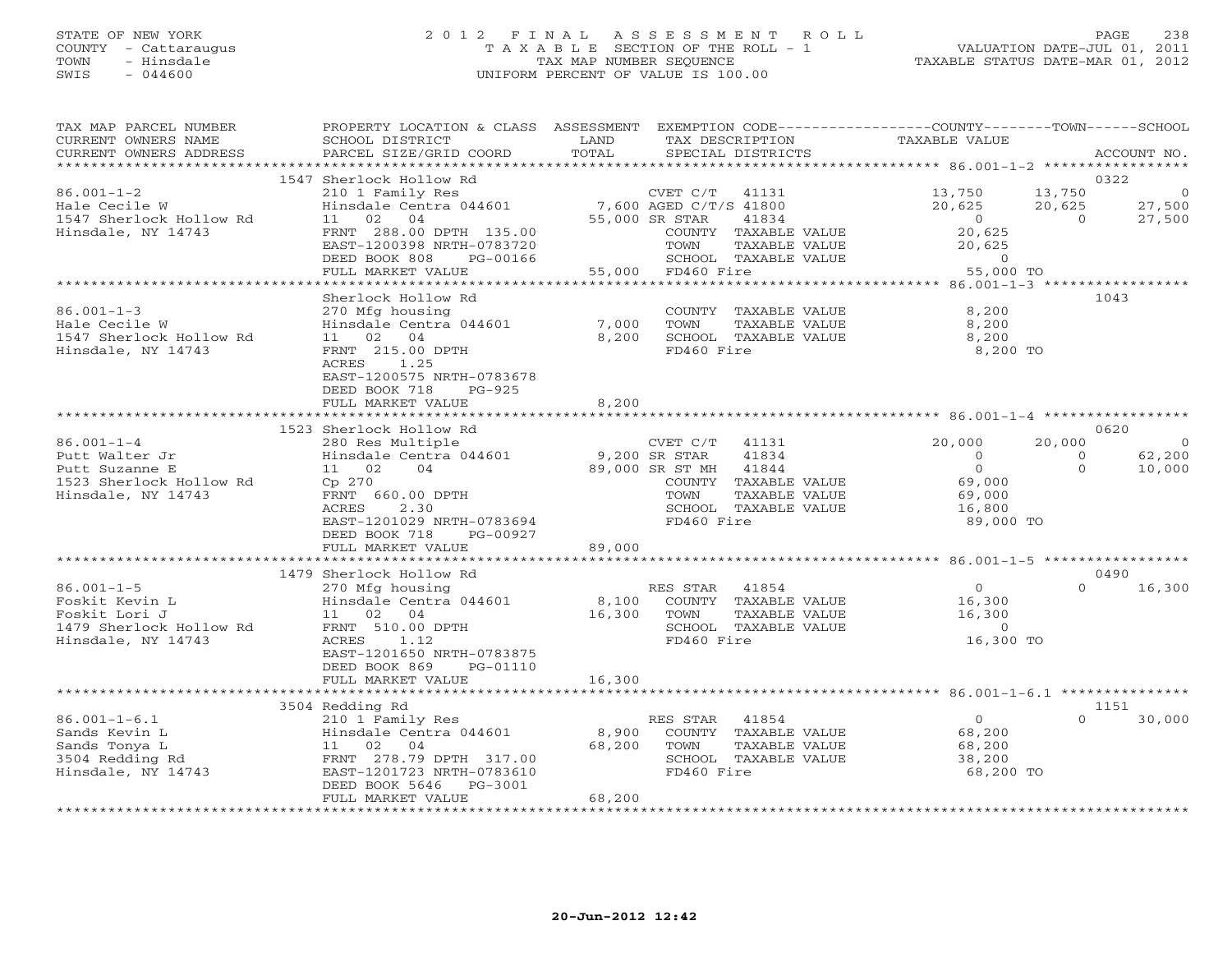# STATE OF NEW YORK 2 0 1 2 F I N A L A S S E S S M E N T R O L L PAGE 239 COUNTY - Cattaraugus T A X A B L E SECTION OF THE ROLL - 1 VALUATION DATE-JUL 01, 2011 TOWN - Hinsdale TAX MAP NUMBER SEQUENCE TAXABLE STATUS DATE-MAR 01, 2012 SWIS - 044600 UNIFORM PERCENT OF VALUE IS 100.00UNIFORM PERCENT OF VALUE IS 100.00

| 3514 Redding Rd<br>0767<br>$\Omega$<br>$86.001 - 1 - 6.2$<br>$\Omega$<br>210 1 Family Res<br>30,000<br>RES STAR<br>41854<br>Geiger Paul A<br>Hinsdale Centra 044601<br>10,000<br>COUNTY TAXABLE VALUE<br>59,000<br>3514 Redding Rd<br>11 02 04<br>59,000<br>TOWN<br>TAXABLE VALUE<br>59,000<br>Hinsdale, NY 14743<br>$Cp-270$<br>SCHOOL TAXABLE VALUE<br>29,000<br>FD460 Fire<br>FRNT 300.00 DPTH 495.21<br>59,000 TO<br>BANK<br>017<br>EAST-1201558 NRTH-0783734<br>DEED BOOK 00914 PG-00298<br>FULL MARKET VALUE<br>59,000<br>Redding Rd<br>0465<br>$86.001 - 1 - 7$<br>29,300<br>312 Vac w/imprv<br>COUNTY TAXABLE VALUE<br>Ellman Michael T<br>Hinsdale Centra 044601<br>19,300<br>TOWN<br>TAXABLE VALUE<br>29,300<br>SCHOOL TAXABLE VALUE<br>Wu-Ellman Xiaojuan<br>11/46 02 03<br>29,300<br>29,300<br>FD460 Fire<br>1208 W Henley St<br>FRNT 1220.00 DPTH<br>29,300 TO<br>Olean, NY 14760<br>ACRES 29.30<br>EAST-1201931 NRTH-0782510<br>DEED BOOK 8153 PG-5001<br>FULL MARKET VALUE<br>29,300<br>0691<br>Redding Rd<br>$86.001 - 1 - 8$<br>314 Rural vac<10<br>1,700<br>COUNTY TAXABLE VALUE<br>Hinsdale Centra 044601<br>1,700<br>1,700<br>Nodler Mark<br>TOWN<br>TAXABLE VALUE<br>Nodler Holly E<br>46 02 03<br>1,700<br>SCHOOL TAXABLE VALUE<br>1,700<br>FD460 Fire<br>105 James St<br>FRNT 280.00 DPTH 325.00<br>1,700 TO<br>Olean, NY 14760<br>2.09<br>ACRES<br>EAST-1202445 NRTH-0783013<br>DEED BOOK 912<br>PG-01175<br>1,700<br>FULL MARKET VALUE<br>0564<br>Redding Rd<br>$86.001 - 1 - 9.1$<br>314 Rural vac<10<br>COUNTY TAXABLE VALUE<br>3,000<br>Nodler Holly E<br>Hinsdale Centra 044601<br>3,000<br>TOWN<br>TAXABLE VALUE<br>3,000<br>46 02 03<br>3,000<br>SCHOOL TAXABLE VALUE<br>3,000<br>Nodler Mark P<br>FD460 Fire<br>3,000 TO<br>Attn: Betty Nodler<br>3.70<br>ACRES<br>105 James St<br>EAST-1202103 NRTH-0783336<br>Olean, NY 14760<br>DEED BOOK 00911 PG-01107<br>FULL MARKET VALUE<br>3,000<br>1355<br>Sherlock Hollow Rd<br>$86.001 - 1 - 9.2$<br>26,100<br>322 Rural vac>10<br>COUNTY TAXABLE VALUE<br>Bell Mary Kay<br>Hinsdale Centra 044601<br>26,100<br>TAXABLE VALUE<br>26,100<br>TOWN<br>208 Genesee St<br>46 02 03<br>26,100<br>SCHOOL TAXABLE VALUE<br>26,100<br>Olean, NY 14760<br>Ff 200.00<br>FD460 Fire<br>26,100 TO<br>ACRES 63.30<br>EAST-1203259 NRTH-0783543<br>DEED BOOK 12054 PG-6001<br>FULL MARKET VALUE<br>26,100 | TAX MAP PARCEL NUMBER<br>CURRENT OWNERS NAME<br>CURRENT OWNERS ADDRESS | PROPERTY LOCATION & CLASS ASSESSMENT<br>SCHOOL DISTRICT<br>PARCEL SIZE/GRID COORD | LAND<br>TOTAL | TAX DESCRIPTION<br>SPECIAL DISTRICTS |  | EXEMPTION CODE----------------COUNTY-------TOWN------SCHOOL<br><b>TAXABLE VALUE</b> | ACCOUNT NO. |
|------------------------------------------------------------------------------------------------------------------------------------------------------------------------------------------------------------------------------------------------------------------------------------------------------------------------------------------------------------------------------------------------------------------------------------------------------------------------------------------------------------------------------------------------------------------------------------------------------------------------------------------------------------------------------------------------------------------------------------------------------------------------------------------------------------------------------------------------------------------------------------------------------------------------------------------------------------------------------------------------------------------------------------------------------------------------------------------------------------------------------------------------------------------------------------------------------------------------------------------------------------------------------------------------------------------------------------------------------------------------------------------------------------------------------------------------------------------------------------------------------------------------------------------------------------------------------------------------------------------------------------------------------------------------------------------------------------------------------------------------------------------------------------------------------------------------------------------------------------------------------------------------------------------------------------------------------------------------------------------------------------------------------------------------------------------------------------------------------------------------------------------------------------------------------------------------------------------------------------------------------------------------------------------------------------------------------------------------------------------------|------------------------------------------------------------------------|-----------------------------------------------------------------------------------|---------------|--------------------------------------|--|-------------------------------------------------------------------------------------|-------------|
|                                                                                                                                                                                                                                                                                                                                                                                                                                                                                                                                                                                                                                                                                                                                                                                                                                                                                                                                                                                                                                                                                                                                                                                                                                                                                                                                                                                                                                                                                                                                                                                                                                                                                                                                                                                                                                                                                                                                                                                                                                                                                                                                                                                                                                                                                                                                                                        |                                                                        |                                                                                   |               |                                      |  |                                                                                     |             |
|                                                                                                                                                                                                                                                                                                                                                                                                                                                                                                                                                                                                                                                                                                                                                                                                                                                                                                                                                                                                                                                                                                                                                                                                                                                                                                                                                                                                                                                                                                                                                                                                                                                                                                                                                                                                                                                                                                                                                                                                                                                                                                                                                                                                                                                                                                                                                                        |                                                                        |                                                                                   |               |                                      |  |                                                                                     |             |
|                                                                                                                                                                                                                                                                                                                                                                                                                                                                                                                                                                                                                                                                                                                                                                                                                                                                                                                                                                                                                                                                                                                                                                                                                                                                                                                                                                                                                                                                                                                                                                                                                                                                                                                                                                                                                                                                                                                                                                                                                                                                                                                                                                                                                                                                                                                                                                        |                                                                        |                                                                                   |               |                                      |  |                                                                                     |             |
|                                                                                                                                                                                                                                                                                                                                                                                                                                                                                                                                                                                                                                                                                                                                                                                                                                                                                                                                                                                                                                                                                                                                                                                                                                                                                                                                                                                                                                                                                                                                                                                                                                                                                                                                                                                                                                                                                                                                                                                                                                                                                                                                                                                                                                                                                                                                                                        |                                                                        |                                                                                   |               |                                      |  |                                                                                     |             |
|                                                                                                                                                                                                                                                                                                                                                                                                                                                                                                                                                                                                                                                                                                                                                                                                                                                                                                                                                                                                                                                                                                                                                                                                                                                                                                                                                                                                                                                                                                                                                                                                                                                                                                                                                                                                                                                                                                                                                                                                                                                                                                                                                                                                                                                                                                                                                                        |                                                                        |                                                                                   |               |                                      |  |                                                                                     |             |
|                                                                                                                                                                                                                                                                                                                                                                                                                                                                                                                                                                                                                                                                                                                                                                                                                                                                                                                                                                                                                                                                                                                                                                                                                                                                                                                                                                                                                                                                                                                                                                                                                                                                                                                                                                                                                                                                                                                                                                                                                                                                                                                                                                                                                                                                                                                                                                        |                                                                        |                                                                                   |               |                                      |  |                                                                                     |             |
|                                                                                                                                                                                                                                                                                                                                                                                                                                                                                                                                                                                                                                                                                                                                                                                                                                                                                                                                                                                                                                                                                                                                                                                                                                                                                                                                                                                                                                                                                                                                                                                                                                                                                                                                                                                                                                                                                                                                                                                                                                                                                                                                                                                                                                                                                                                                                                        |                                                                        |                                                                                   |               |                                      |  |                                                                                     |             |
|                                                                                                                                                                                                                                                                                                                                                                                                                                                                                                                                                                                                                                                                                                                                                                                                                                                                                                                                                                                                                                                                                                                                                                                                                                                                                                                                                                                                                                                                                                                                                                                                                                                                                                                                                                                                                                                                                                                                                                                                                                                                                                                                                                                                                                                                                                                                                                        |                                                                        |                                                                                   |               |                                      |  |                                                                                     |             |
|                                                                                                                                                                                                                                                                                                                                                                                                                                                                                                                                                                                                                                                                                                                                                                                                                                                                                                                                                                                                                                                                                                                                                                                                                                                                                                                                                                                                                                                                                                                                                                                                                                                                                                                                                                                                                                                                                                                                                                                                                                                                                                                                                                                                                                                                                                                                                                        |                                                                        |                                                                                   |               |                                      |  |                                                                                     |             |
|                                                                                                                                                                                                                                                                                                                                                                                                                                                                                                                                                                                                                                                                                                                                                                                                                                                                                                                                                                                                                                                                                                                                                                                                                                                                                                                                                                                                                                                                                                                                                                                                                                                                                                                                                                                                                                                                                                                                                                                                                                                                                                                                                                                                                                                                                                                                                                        |                                                                        |                                                                                   |               |                                      |  |                                                                                     |             |
|                                                                                                                                                                                                                                                                                                                                                                                                                                                                                                                                                                                                                                                                                                                                                                                                                                                                                                                                                                                                                                                                                                                                                                                                                                                                                                                                                                                                                                                                                                                                                                                                                                                                                                                                                                                                                                                                                                                                                                                                                                                                                                                                                                                                                                                                                                                                                                        |                                                                        |                                                                                   |               |                                      |  |                                                                                     |             |
|                                                                                                                                                                                                                                                                                                                                                                                                                                                                                                                                                                                                                                                                                                                                                                                                                                                                                                                                                                                                                                                                                                                                                                                                                                                                                                                                                                                                                                                                                                                                                                                                                                                                                                                                                                                                                                                                                                                                                                                                                                                                                                                                                                                                                                                                                                                                                                        |                                                                        |                                                                                   |               |                                      |  |                                                                                     |             |
|                                                                                                                                                                                                                                                                                                                                                                                                                                                                                                                                                                                                                                                                                                                                                                                                                                                                                                                                                                                                                                                                                                                                                                                                                                                                                                                                                                                                                                                                                                                                                                                                                                                                                                                                                                                                                                                                                                                                                                                                                                                                                                                                                                                                                                                                                                                                                                        |                                                                        |                                                                                   |               |                                      |  |                                                                                     |             |
|                                                                                                                                                                                                                                                                                                                                                                                                                                                                                                                                                                                                                                                                                                                                                                                                                                                                                                                                                                                                                                                                                                                                                                                                                                                                                                                                                                                                                                                                                                                                                                                                                                                                                                                                                                                                                                                                                                                                                                                                                                                                                                                                                                                                                                                                                                                                                                        |                                                                        |                                                                                   |               |                                      |  |                                                                                     |             |
|                                                                                                                                                                                                                                                                                                                                                                                                                                                                                                                                                                                                                                                                                                                                                                                                                                                                                                                                                                                                                                                                                                                                                                                                                                                                                                                                                                                                                                                                                                                                                                                                                                                                                                                                                                                                                                                                                                                                                                                                                                                                                                                                                                                                                                                                                                                                                                        |                                                                        |                                                                                   |               |                                      |  |                                                                                     |             |
|                                                                                                                                                                                                                                                                                                                                                                                                                                                                                                                                                                                                                                                                                                                                                                                                                                                                                                                                                                                                                                                                                                                                                                                                                                                                                                                                                                                                                                                                                                                                                                                                                                                                                                                                                                                                                                                                                                                                                                                                                                                                                                                                                                                                                                                                                                                                                                        |                                                                        |                                                                                   |               |                                      |  |                                                                                     |             |
|                                                                                                                                                                                                                                                                                                                                                                                                                                                                                                                                                                                                                                                                                                                                                                                                                                                                                                                                                                                                                                                                                                                                                                                                                                                                                                                                                                                                                                                                                                                                                                                                                                                                                                                                                                                                                                                                                                                                                                                                                                                                                                                                                                                                                                                                                                                                                                        |                                                                        |                                                                                   |               |                                      |  |                                                                                     |             |
|                                                                                                                                                                                                                                                                                                                                                                                                                                                                                                                                                                                                                                                                                                                                                                                                                                                                                                                                                                                                                                                                                                                                                                                                                                                                                                                                                                                                                                                                                                                                                                                                                                                                                                                                                                                                                                                                                                                                                                                                                                                                                                                                                                                                                                                                                                                                                                        |                                                                        |                                                                                   |               |                                      |  |                                                                                     |             |
|                                                                                                                                                                                                                                                                                                                                                                                                                                                                                                                                                                                                                                                                                                                                                                                                                                                                                                                                                                                                                                                                                                                                                                                                                                                                                                                                                                                                                                                                                                                                                                                                                                                                                                                                                                                                                                                                                                                                                                                                                                                                                                                                                                                                                                                                                                                                                                        |                                                                        |                                                                                   |               |                                      |  |                                                                                     |             |
|                                                                                                                                                                                                                                                                                                                                                                                                                                                                                                                                                                                                                                                                                                                                                                                                                                                                                                                                                                                                                                                                                                                                                                                                                                                                                                                                                                                                                                                                                                                                                                                                                                                                                                                                                                                                                                                                                                                                                                                                                                                                                                                                                                                                                                                                                                                                                                        |                                                                        |                                                                                   |               |                                      |  |                                                                                     |             |
|                                                                                                                                                                                                                                                                                                                                                                                                                                                                                                                                                                                                                                                                                                                                                                                                                                                                                                                                                                                                                                                                                                                                                                                                                                                                                                                                                                                                                                                                                                                                                                                                                                                                                                                                                                                                                                                                                                                                                                                                                                                                                                                                                                                                                                                                                                                                                                        |                                                                        |                                                                                   |               |                                      |  |                                                                                     |             |
|                                                                                                                                                                                                                                                                                                                                                                                                                                                                                                                                                                                                                                                                                                                                                                                                                                                                                                                                                                                                                                                                                                                                                                                                                                                                                                                                                                                                                                                                                                                                                                                                                                                                                                                                                                                                                                                                                                                                                                                                                                                                                                                                                                                                                                                                                                                                                                        |                                                                        |                                                                                   |               |                                      |  |                                                                                     |             |
|                                                                                                                                                                                                                                                                                                                                                                                                                                                                                                                                                                                                                                                                                                                                                                                                                                                                                                                                                                                                                                                                                                                                                                                                                                                                                                                                                                                                                                                                                                                                                                                                                                                                                                                                                                                                                                                                                                                                                                                                                                                                                                                                                                                                                                                                                                                                                                        |                                                                        |                                                                                   |               |                                      |  |                                                                                     |             |
|                                                                                                                                                                                                                                                                                                                                                                                                                                                                                                                                                                                                                                                                                                                                                                                                                                                                                                                                                                                                                                                                                                                                                                                                                                                                                                                                                                                                                                                                                                                                                                                                                                                                                                                                                                                                                                                                                                                                                                                                                                                                                                                                                                                                                                                                                                                                                                        |                                                                        |                                                                                   |               |                                      |  |                                                                                     |             |
|                                                                                                                                                                                                                                                                                                                                                                                                                                                                                                                                                                                                                                                                                                                                                                                                                                                                                                                                                                                                                                                                                                                                                                                                                                                                                                                                                                                                                                                                                                                                                                                                                                                                                                                                                                                                                                                                                                                                                                                                                                                                                                                                                                                                                                                                                                                                                                        |                                                                        |                                                                                   |               |                                      |  |                                                                                     |             |
|                                                                                                                                                                                                                                                                                                                                                                                                                                                                                                                                                                                                                                                                                                                                                                                                                                                                                                                                                                                                                                                                                                                                                                                                                                                                                                                                                                                                                                                                                                                                                                                                                                                                                                                                                                                                                                                                                                                                                                                                                                                                                                                                                                                                                                                                                                                                                                        |                                                                        |                                                                                   |               |                                      |  |                                                                                     |             |
|                                                                                                                                                                                                                                                                                                                                                                                                                                                                                                                                                                                                                                                                                                                                                                                                                                                                                                                                                                                                                                                                                                                                                                                                                                                                                                                                                                                                                                                                                                                                                                                                                                                                                                                                                                                                                                                                                                                                                                                                                                                                                                                                                                                                                                                                                                                                                                        |                                                                        |                                                                                   |               |                                      |  |                                                                                     |             |
|                                                                                                                                                                                                                                                                                                                                                                                                                                                                                                                                                                                                                                                                                                                                                                                                                                                                                                                                                                                                                                                                                                                                                                                                                                                                                                                                                                                                                                                                                                                                                                                                                                                                                                                                                                                                                                                                                                                                                                                                                                                                                                                                                                                                                                                                                                                                                                        |                                                                        |                                                                                   |               |                                      |  |                                                                                     |             |
|                                                                                                                                                                                                                                                                                                                                                                                                                                                                                                                                                                                                                                                                                                                                                                                                                                                                                                                                                                                                                                                                                                                                                                                                                                                                                                                                                                                                                                                                                                                                                                                                                                                                                                                                                                                                                                                                                                                                                                                                                                                                                                                                                                                                                                                                                                                                                                        |                                                                        |                                                                                   |               |                                      |  |                                                                                     |             |
|                                                                                                                                                                                                                                                                                                                                                                                                                                                                                                                                                                                                                                                                                                                                                                                                                                                                                                                                                                                                                                                                                                                                                                                                                                                                                                                                                                                                                                                                                                                                                                                                                                                                                                                                                                                                                                                                                                                                                                                                                                                                                                                                                                                                                                                                                                                                                                        |                                                                        |                                                                                   |               |                                      |  |                                                                                     |             |
|                                                                                                                                                                                                                                                                                                                                                                                                                                                                                                                                                                                                                                                                                                                                                                                                                                                                                                                                                                                                                                                                                                                                                                                                                                                                                                                                                                                                                                                                                                                                                                                                                                                                                                                                                                                                                                                                                                                                                                                                                                                                                                                                                                                                                                                                                                                                                                        |                                                                        |                                                                                   |               |                                      |  |                                                                                     |             |
|                                                                                                                                                                                                                                                                                                                                                                                                                                                                                                                                                                                                                                                                                                                                                                                                                                                                                                                                                                                                                                                                                                                                                                                                                                                                                                                                                                                                                                                                                                                                                                                                                                                                                                                                                                                                                                                                                                                                                                                                                                                                                                                                                                                                                                                                                                                                                                        |                                                                        |                                                                                   |               |                                      |  |                                                                                     |             |
|                                                                                                                                                                                                                                                                                                                                                                                                                                                                                                                                                                                                                                                                                                                                                                                                                                                                                                                                                                                                                                                                                                                                                                                                                                                                                                                                                                                                                                                                                                                                                                                                                                                                                                                                                                                                                                                                                                                                                                                                                                                                                                                                                                                                                                                                                                                                                                        |                                                                        |                                                                                   |               |                                      |  |                                                                                     |             |
|                                                                                                                                                                                                                                                                                                                                                                                                                                                                                                                                                                                                                                                                                                                                                                                                                                                                                                                                                                                                                                                                                                                                                                                                                                                                                                                                                                                                                                                                                                                                                                                                                                                                                                                                                                                                                                                                                                                                                                                                                                                                                                                                                                                                                                                                                                                                                                        |                                                                        |                                                                                   |               |                                      |  |                                                                                     |             |
|                                                                                                                                                                                                                                                                                                                                                                                                                                                                                                                                                                                                                                                                                                                                                                                                                                                                                                                                                                                                                                                                                                                                                                                                                                                                                                                                                                                                                                                                                                                                                                                                                                                                                                                                                                                                                                                                                                                                                                                                                                                                                                                                                                                                                                                                                                                                                                        |                                                                        |                                                                                   |               |                                      |  |                                                                                     |             |
|                                                                                                                                                                                                                                                                                                                                                                                                                                                                                                                                                                                                                                                                                                                                                                                                                                                                                                                                                                                                                                                                                                                                                                                                                                                                                                                                                                                                                                                                                                                                                                                                                                                                                                                                                                                                                                                                                                                                                                                                                                                                                                                                                                                                                                                                                                                                                                        |                                                                        |                                                                                   |               |                                      |  |                                                                                     |             |
|                                                                                                                                                                                                                                                                                                                                                                                                                                                                                                                                                                                                                                                                                                                                                                                                                                                                                                                                                                                                                                                                                                                                                                                                                                                                                                                                                                                                                                                                                                                                                                                                                                                                                                                                                                                                                                                                                                                                                                                                                                                                                                                                                                                                                                                                                                                                                                        |                                                                        |                                                                                   |               |                                      |  |                                                                                     |             |
|                                                                                                                                                                                                                                                                                                                                                                                                                                                                                                                                                                                                                                                                                                                                                                                                                                                                                                                                                                                                                                                                                                                                                                                                                                                                                                                                                                                                                                                                                                                                                                                                                                                                                                                                                                                                                                                                                                                                                                                                                                                                                                                                                                                                                                                                                                                                                                        |                                                                        |                                                                                   |               |                                      |  |                                                                                     |             |
|                                                                                                                                                                                                                                                                                                                                                                                                                                                                                                                                                                                                                                                                                                                                                                                                                                                                                                                                                                                                                                                                                                                                                                                                                                                                                                                                                                                                                                                                                                                                                                                                                                                                                                                                                                                                                                                                                                                                                                                                                                                                                                                                                                                                                                                                                                                                                                        |                                                                        |                                                                                   |               |                                      |  |                                                                                     |             |
|                                                                                                                                                                                                                                                                                                                                                                                                                                                                                                                                                                                                                                                                                                                                                                                                                                                                                                                                                                                                                                                                                                                                                                                                                                                                                                                                                                                                                                                                                                                                                                                                                                                                                                                                                                                                                                                                                                                                                                                                                                                                                                                                                                                                                                                                                                                                                                        |                                                                        |                                                                                   |               |                                      |  |                                                                                     |             |
|                                                                                                                                                                                                                                                                                                                                                                                                                                                                                                                                                                                                                                                                                                                                                                                                                                                                                                                                                                                                                                                                                                                                                                                                                                                                                                                                                                                                                                                                                                                                                                                                                                                                                                                                                                                                                                                                                                                                                                                                                                                                                                                                                                                                                                                                                                                                                                        |                                                                        |                                                                                   |               |                                      |  |                                                                                     |             |
|                                                                                                                                                                                                                                                                                                                                                                                                                                                                                                                                                                                                                                                                                                                                                                                                                                                                                                                                                                                                                                                                                                                                                                                                                                                                                                                                                                                                                                                                                                                                                                                                                                                                                                                                                                                                                                                                                                                                                                                                                                                                                                                                                                                                                                                                                                                                                                        |                                                                        |                                                                                   |               |                                      |  |                                                                                     |             |
|                                                                                                                                                                                                                                                                                                                                                                                                                                                                                                                                                                                                                                                                                                                                                                                                                                                                                                                                                                                                                                                                                                                                                                                                                                                                                                                                                                                                                                                                                                                                                                                                                                                                                                                                                                                                                                                                                                                                                                                                                                                                                                                                                                                                                                                                                                                                                                        |                                                                        |                                                                                   |               |                                      |  |                                                                                     |             |
|                                                                                                                                                                                                                                                                                                                                                                                                                                                                                                                                                                                                                                                                                                                                                                                                                                                                                                                                                                                                                                                                                                                                                                                                                                                                                                                                                                                                                                                                                                                                                                                                                                                                                                                                                                                                                                                                                                                                                                                                                                                                                                                                                                                                                                                                                                                                                                        |                                                                        |                                                                                   |               |                                      |  |                                                                                     |             |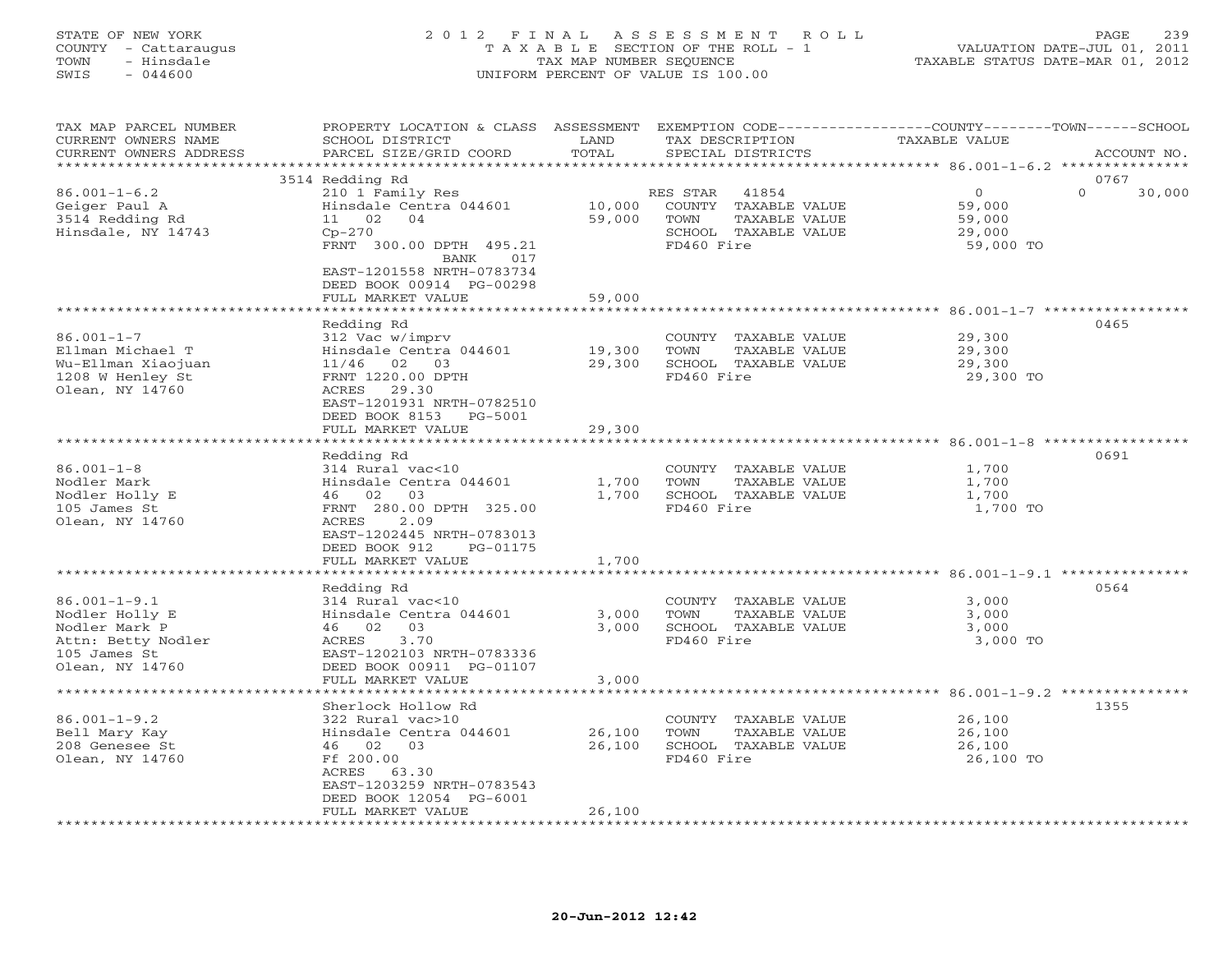| STATE OF NEW YORK<br>COUNTY - Cattaraugus<br>- Hinsdale<br>TOWN<br>SWIS<br>$-044600$ |                                                                                                                                                                                  | 2012 FINAL ASSESSMENT<br>ROLL<br>T A X A B L E SECTION OF THE ROLL - 1<br>TAX MAP NUMBER SEQUENCE<br>UNIFORM PERCENT OF VALUE IS 100.00                 | PAGE<br>240<br>VALUATION DATE-JUL 01, 2011<br>TAXABLE STATUS DATE-MAR 01, 2012    |
|--------------------------------------------------------------------------------------|----------------------------------------------------------------------------------------------------------------------------------------------------------------------------------|---------------------------------------------------------------------------------------------------------------------------------------------------------|-----------------------------------------------------------------------------------|
| TAX MAP PARCEL NUMBER<br>CURRENT OWNERS NAME<br>CURRENT OWNERS ADDRESS               | SCHOOL DISTRICT<br>PARCEL SIZE/GRID COORD                                                                                                                                        | PROPERTY LOCATION & CLASS ASSESSMENT EXEMPTION CODE---------------COUNTY-------TOWN-----SCHOOL<br>LAND<br>TAX DESCRIPTION<br>TOTAL<br>SPECIAL DISTRICTS | TAXABLE VALUE<br>ACCOUNT NO.                                                      |
| ***********************                                                              |                                                                                                                                                                                  |                                                                                                                                                         |                                                                                   |
|                                                                                      | 3418 Redding Rd                                                                                                                                                                  |                                                                                                                                                         | 0290                                                                              |
| $86.001 - 1 - 10$<br>Geyer Margaret<br>3418 Redding Rd<br>Hinsdale, NY 14743         | 210 1 Family Res<br>Hinsdale Centra 044601<br>46 02 04<br>270x235 Irr<br>Ff 270.00<br>ACRES<br>1.45<br>EAST-1202898 NRTH-0782582<br>DEED BOOK 677<br>PG-497<br>FULL MARKET VALUE | RES STAR<br>41854<br>8,400<br>COUNTY TAXABLE VALUE<br>26,000<br>TOWN<br>TAXABLE VALUE<br>SCHOOL TAXABLE VALUE<br>FD460 Fire<br>26,000                   | $\Omega$<br>$\Omega$<br>26,000<br>26,000<br>26,000<br>$\overline{0}$<br>26,000 TO |
|                                                                                      |                                                                                                                                                                                  |                                                                                                                                                         |                                                                                   |
|                                                                                      | 1379 Masten Rd                                                                                                                                                                   |                                                                                                                                                         | 0437                                                                              |
| $86.001 - 1 - 11$<br>Lyons Nicholas J<br>1379 Masten Rd<br>Hinsdale, NY 14743        | 210 1 Family Res<br>Hinsdale Centra 044601<br>46 02 03<br>FRNT 250.00 DPTH<br>ACRES<br>1.06 BANK<br>023<br>EAST-1203095 NRTH-0782513<br>DEED BOOK 15498 PG-3003                  | RES STAR<br>41854<br>8,100<br>COUNTY TAXABLE VALUE<br>78,000<br>TOWN<br>TAXABLE VALUE<br>SCHOOL TAXABLE VALUE<br>FD460 Fire                             | $\overline{0}$<br>$\Omega$<br>30,000<br>78,000<br>78,000<br>48,000<br>78,000 TO   |
|                                                                                      | FULL MARKET VALUE                                                                                                                                                                | 78,000                                                                                                                                                  |                                                                                   |
|                                                                                      |                                                                                                                                                                                  |                                                                                                                                                         |                                                                                   |
| $86.001 - 1 - 12$                                                                    | 3398 Redding Rd<br>210 1 Family Res                                                                                                                                              | WVET C/T<br>41121                                                                                                                                       | 0324<br>9.150<br>9,150<br>$\Omega$                                                |
| Hale Thomas<br>3398 Redding Rd<br>Hinsdale, NY 14743                                 | Hinsdale Centra 044601<br>46 02 03<br>FRNT 243.00 DPTH<br>ACRES<br>2.90<br>EAST-1203270 NRTH-0782382<br>DEED BOOK 612<br>$PG-009$                                                | 9,600 SR STAR<br>41834<br>61,000<br>COUNTY TAXABLE VALUE<br>TOWN<br>TAXABLE VALUE<br>SCHOOL TAXABLE VALUE<br>FD460 Fire                                 | 61,000<br>$\Omega$<br>$\overline{O}$<br>51,850<br>51,850<br>$\Omega$<br>61,000 TO |
|                                                                                      | FULL MARKET VALUE                                                                                                                                                                | 61,000                                                                                                                                                  |                                                                                   |
|                                                                                      | Masten Rd                                                                                                                                                                        |                                                                                                                                                         | 0320                                                                              |
| $86.001 - 1 - 13.1$<br>Hale Frank<br>1032 W Sullivan St<br>Olean, NY 14760           | 314 Rural vac<10<br>Hinsdale Centra 044601<br>03<br>46 02<br>7.00<br>ACRES<br>EAST-1203217 NRTH-0782783<br>DEED BOOK 1004 PG-1138                                                | COUNTY TAXABLE VALUE<br>TAXABLE VALUE<br>12,200<br>TOWN<br>12,200<br>SCHOOL TAXABLE VALUE<br>FD460 Fire                                                 | 12,200<br>12,200<br>12,200<br>12,200 TO                                           |
|                                                                                      | FULL MARKET VALUE                                                                                                                                                                | 12,200                                                                                                                                                  |                                                                                   |
|                                                                                      | 1331 Masten Rd                                                                                                                                                                   |                                                                                                                                                         | 1583                                                                              |
| $86.001 - 1 - 13.2$<br>Foskit Kevin T<br>1331 Masten Rd                              | 210 1 Family Res<br>Hinsdale Centra 044601<br>46/2/3                                                                                                                             | 41854<br>RES STAR<br>17,500<br>COUNTY TAXABLE VALUE<br>30,000<br>TOWN<br>TAXABLE VALUE                                                                  | $\circ$<br>30,000<br>30,000<br>30,000                                             |

 $30,000 \qquad {\rm TOWN} \qquad {\rm TAXABLE\ VALUE} \\ 3.80 \qquad {\rm SCHOOL} \quad {\rm TAXABLE\ VALUE}$ 

\*\*\*\*\*\*\*\*\*\*\*\*\*\*\*\*\*\*\*\*\*\*\*\*\*\*\*\*\*\*\*\*\*\*\*\*\*\*\*\*\*\*\*\*\*\*\*\*\*\*\*\*\*\*\*\*\*\*\*\*\*\*\*\*\*\*\*\*\*\*\*\*\*\*\*\*\*\*\*\*\*\*\*\*\*\*\*\*\*\*\*\*\*\*\*\*\*\*\*\*\*\*\*\*\*\*\*\*\*\*\*\*\*\*\*\*\*\*\*\*\*\*\*\*\*\*\*\*\*\*\*\*

EAST-1203540 NRTH-0782416 FD460 Fire 30,000 TO

Hinsdale, NY 14743 ACRES 3.80 SCHOOL TAXABLE VALUE 0

DEED BOOK 7835 PG-6002

FULL MARKET VALUE 30,000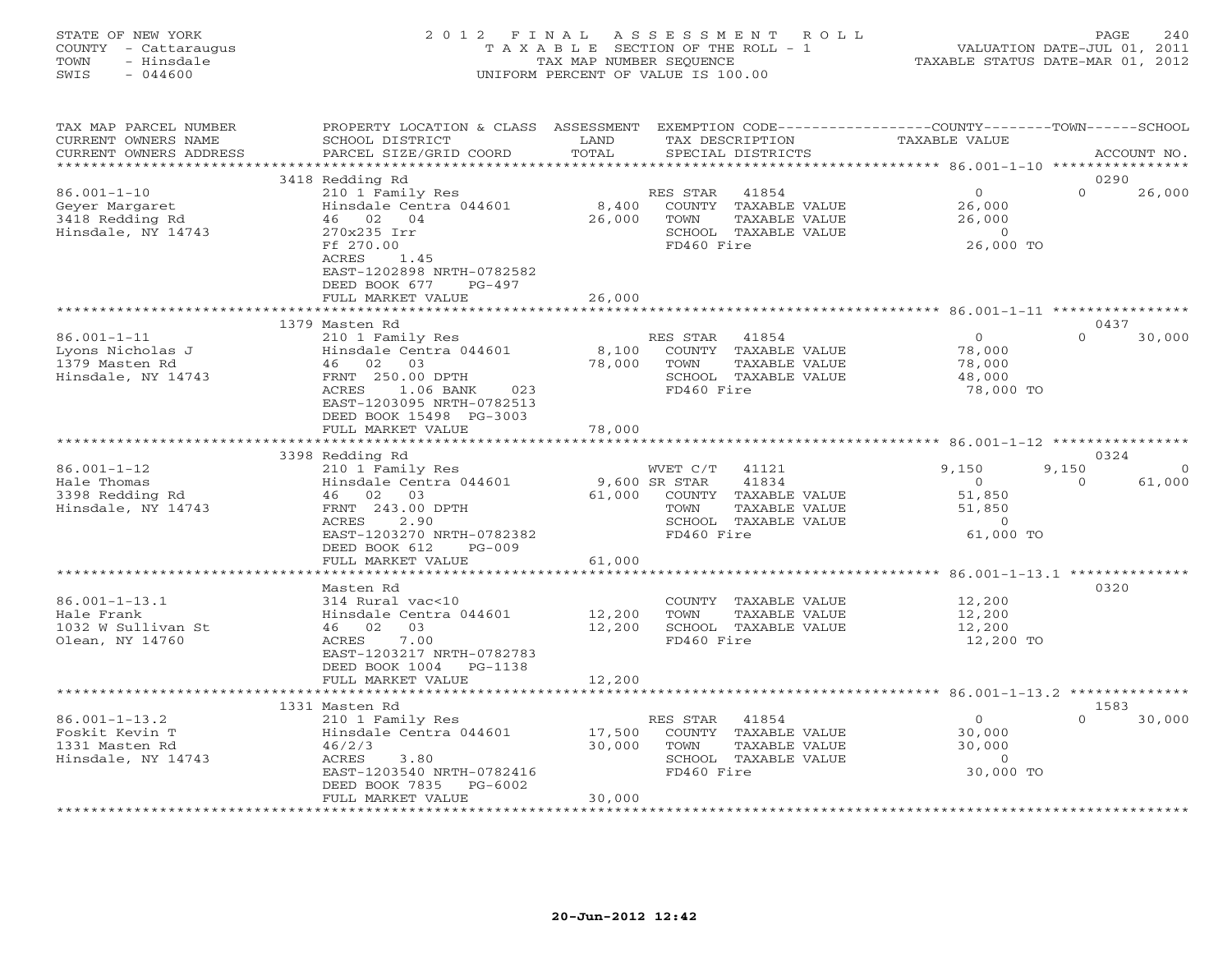# STATE OF NEW YORK 2 0 1 2 F I N A L A S S E S S M E N T R O L L PAGE 241 COUNTY - Cattaraugus T A X A B L E SECTION OF THE ROLL - 1 VALUATION DATE-JUL 01, 2011 TOWN - Hinsdale TAX MAP NUMBER SEQUENCE TAXABLE STATUS DATE-MAR 01, 2012 SWIS - 044600 UNIFORM PERCENT OF VALUE IS 100.00UNIFORM PERCENT OF VALUE IS 100.00

| TAX MAP PARCEL NUMBER<br>CURRENT OWNERS NAME<br>CURRENT OWNERS ADDRESS               | PROPERTY LOCATION & CLASS<br>SCHOOL DISTRICT<br>PARCEL SIZE/GRID COORD                                                                                                                      | ASSESSMENT<br>LAND<br>TOTAL | EXEMPTION CODE-----------------COUNTY-------TOWN------SCHOOL<br>TAX DESCRIPTION<br>SPECIAL DISTRICTS     | TAXABLE VALUE                                            | ACCOUNT NO.                |
|--------------------------------------------------------------------------------------|---------------------------------------------------------------------------------------------------------------------------------------------------------------------------------------------|-----------------------------|----------------------------------------------------------------------------------------------------------|----------------------------------------------------------|----------------------------|
|                                                                                      |                                                                                                                                                                                             | * * * * * * *               |                                                                                                          | *********** 86.001-1-14 *****************                |                            |
| $86.001 - 1 - 14$<br>Miller Stephen C<br>1339 Masten Rd<br>Hinsdale, NY 14743        | 1339 Masten Rd<br>210 1 Family Res<br>Hinsdale Centra 044601<br>46 02 03<br>FRNT 400.00 DPTH<br>ACRES<br>1.05<br>EAST-1203903 NRTH-0782273<br>DEED BOOK 00918 PG-00146<br>FULL MARKET VALUE | 8,000<br>115,000<br>115,000 | 41854<br>RES STAR<br>COUNTY TAXABLE VALUE<br>TOWN<br>TAXABLE VALUE<br>SCHOOL TAXABLE VALUE<br>FD460 Fire | $\circ$<br>115,000<br>115,000<br>85,000<br>115,000 TO    | 0766<br>$\Omega$<br>30,000 |
|                                                                                      |                                                                                                                                                                                             | ********                    |                                                                                                          |                                                          |                            |
| $86.001 - 1 - 15.1$<br>Foster Kenneth<br>3375 Redding Rd<br>Hinsdale, NY 14743       | 3375 Redding Rd<br>210 1 Family Res<br>Hinsdale Centra 044601<br>46 02 03<br>FRNT 1780.00 DPTH<br>ACRES<br>19.29 BANK<br>017<br>EAST-1202678 NRTH-0782018<br>DEED BOOK 00970 PG-00743       | 17,100<br>68,500            | RES STAR<br>41854<br>COUNTY TAXABLE VALUE<br>TOWN<br>TAXABLE VALUE<br>SCHOOL TAXABLE VALUE<br>FD460 Fire | $\Omega$<br>68,500<br>68,500<br>38,500<br>68,500 TO      | 0212<br>$\Omega$<br>30,000 |
|                                                                                      | FULL MARKET VALUE                                                                                                                                                                           | 68,500                      |                                                                                                          |                                                          |                            |
|                                                                                      | *********************<br>Redding Rd / Masten Rd                                                                                                                                             | ************                |                                                                                                          |                                                          | 1131                       |
| $86.001 - 1 - 15.2$<br>Miller Stephen C<br>Gail M<br>Masten Rd<br>Hinsdale, NY 14743 | 312 Vac w/imprv<br>Hinsdale Centra 044601<br>02 03<br>46<br>Ff 810.00<br>ACRES<br>24.72<br>EAST-1203784 NRTH-0781803<br>DEED BOOK 1003<br>PG-1069                                           | 18,300<br>21,400            | COUNTY TAXABLE VALUE<br>TOWN<br>TAXABLE VALUE<br>SCHOOL TAXABLE VALUE<br>FD460 Fire                      | 21,400<br>21,400<br>21,400<br>21,400 TO                  |                            |
|                                                                                      | FULL MARKET VALUE                                                                                                                                                                           | 21,400                      |                                                                                                          | ******************************* 86.001-1-17 ************ |                            |
| $86.001 - 1 - 17$<br>Palumbo Mary Elizabeth                                          | 1272 Masten Rd<br>210 1 Family Res<br>Hinsdale Centra 044601                                                                                                                                | 16,400                      | 41854<br>RES STAR<br>COUNTY TAXABLE VALUE                                                                | $\circ$<br>112,000                                       | 0044<br>30,000<br>$\Omega$ |
| Tony Edward<br>1272 Masten Rd<br>Hinsdale, NY 14743                                  | 38/46<br>02 03<br>FRNT 1150.00 DPTH<br>17.40<br>ACRES<br>EAST-1204382 NRTH-0782714<br>DEED BOOK 00965 PG-00878                                                                              | 112,000                     | TOWN<br>TAXABLE VALUE<br>SCHOOL TAXABLE VALUE<br>FD460 Fire                                              | 112,000<br>82,000<br>112,000 TO                          |                            |
|                                                                                      | FULL MARKET VALUE<br>***********************                                                                                                                                                | 112,000                     |                                                                                                          |                                                          |                            |
| $86.001 - 1 - 18.1$<br>Mahar Francis J<br>112 N 13th St<br>Olean, NY 14760           | Masten Rd<br>260 Seasonal res<br>Hinsdale Centra 044601<br>38 02 03<br>ACRES 88.95<br>EAST-1205808 NRTH-0783263<br>DEED BOOK 418<br>PG-00367                                                | 31,200<br>50,000            | COUNTY TAXABLE VALUE<br>TOWN<br>TAXABLE VALUE<br>SCHOOL TAXABLE VALUE<br>FD460 Fire                      | 50,000<br>50,000<br>50,000<br>50,000 TO                  | 0487                       |
|                                                                                      | FULL MARKET VALUE                                                                                                                                                                           | 50,000                      |                                                                                                          |                                                          |                            |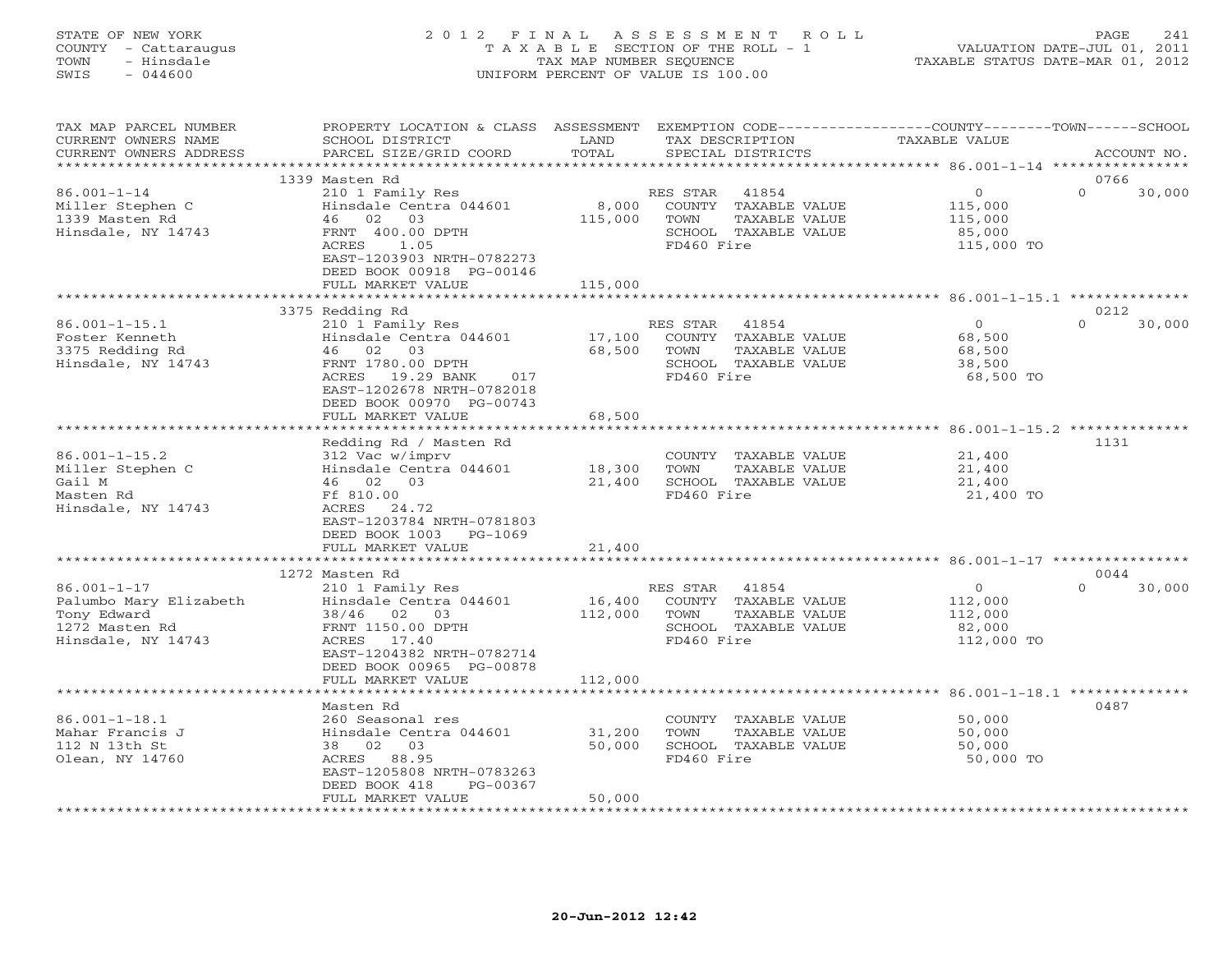# STATE OF NEW YORK 2 0 1 2 F I N A L A S S E S S M E N T R O L L PAGE 242 COUNTY - Cattaraugus T A X A B L E SECTION OF THE ROLL - 1 VALUATION DATE-JUL 01, 2011 TOWN - Hinsdale TAX MAP NUMBER SEQUENCE TAXABLE STATUS DATE-MAR 01, 2012 SWIS - 044600 UNIFORM PERCENT OF VALUE IS 100.00UNIFORM PERCENT OF VALUE IS 100.00

| TAX MAP PARCEL NUMBER<br>CURRENT OWNERS NAME<br>CURRENT OWNERS ADDRESS | PROPERTY LOCATION & CLASS ASSESSMENT<br>SCHOOL DISTRICT<br>PARCEL SIZE/GRID COORD | LAND<br>TOTAL    | TAX DESCRIPTION<br>SPECIAL DISTRICTS                                                | EXEMPTION CODE-----------------COUNTY-------TOWN------SCHOOL<br>TAXABLE VALUE<br>ACCOUNT NO. |
|------------------------------------------------------------------------|-----------------------------------------------------------------------------------|------------------|-------------------------------------------------------------------------------------|----------------------------------------------------------------------------------------------|
| **********************                                                 |                                                                                   |                  |                                                                                     |                                                                                              |
|                                                                        | Masten Rd                                                                         |                  |                                                                                     | 1509                                                                                         |
| $86.001 - 1 - 18.2$<br>Sakala Dale J<br>Mahar Susan<br>609 Bishop St   | 311 Res vac land<br>Hinsdale Centra 044601<br>38<br>02<br>03<br>ACRES<br>3.55     | 10,200<br>10,200 | COUNTY TAXABLE VALUE<br>TOWN<br>TAXABLE VALUE<br>SCHOOL TAXABLE VALUE<br>FD460 Fire | 10,200<br>10,200<br>10,200<br>10,200 TO                                                      |
| Olean, NY 14760                                                        | EAST-1205300 NRTH-0782497<br>DEED BOOK 00974 PG-00345<br>FULL MARKET VALUE        | 10,200           |                                                                                     |                                                                                              |
|                                                                        |                                                                                   |                  |                                                                                     |                                                                                              |
|                                                                        | 1202 Masten Rd                                                                    |                  |                                                                                     | 0198                                                                                         |
| $86.001 - 1 - 19$                                                      | 210 1 Family Res                                                                  |                  | RES STAR<br>41854                                                                   | $\Omega$<br>$\Omega$<br>30,000                                                               |
| Aldrich Robert L                                                       | Hinsdale Centra 044601                                                            | 27,100           | COUNTY TAXABLE VALUE                                                                | 76,800                                                                                       |
| 1202 Masten Rd                                                         | 38 02 03                                                                          | 76,800           | TOWN<br>TAXABLE VALUE                                                               | 76,800                                                                                       |
| Hinsdale, NY 14743                                                     | ACRES<br>68.60                                                                    |                  | SCHOOL TAXABLE VALUE                                                                | 46,800                                                                                       |
|                                                                        | EAST-1206236 NRTH-0781436                                                         |                  | FD460 Fire                                                                          | 76,800 TO                                                                                    |
|                                                                        | DEED BOOK 833<br>PG-00234                                                         |                  |                                                                                     |                                                                                              |
|                                                                        | FULL MARKET VALUE                                                                 | 76,800           |                                                                                     |                                                                                              |
|                                                                        | ***********************                                                           | *********        |                                                                                     | ************************* 86.001-1-20.1 **************                                       |
|                                                                        | 1279 Masten Rd                                                                    |                  |                                                                                     | 0251                                                                                         |
| $86.001 - 1 - 20.1$                                                    | 210 1 Family Res                                                                  |                  | 41854<br>RES STAR                                                                   | $\overline{O}$<br>30,000<br>$\Omega$                                                         |
| Schultz James P                                                        | Hinsdale Centra 044601                                                            | 20,500           | COUNTY TAXABLE VALUE                                                                | 65,000                                                                                       |
| 1279 Masten Rd                                                         | 02 03<br>38                                                                       | 65,000           | TOWN<br>TAXABLE VALUE                                                               | 65,000                                                                                       |
| Hinsdale, NY 14743                                                     | FRNT 860.00 DPTH                                                                  |                  | SCHOOL TAXABLE VALUE                                                                | 35,000                                                                                       |
|                                                                        | ACRES 35.63                                                                       |                  | FD460 Fire                                                                          | 65,000 TO                                                                                    |
|                                                                        | EAST-1204988 NRTH-0781225                                                         |                  |                                                                                     |                                                                                              |
|                                                                        | DEED BOOK 802<br>PG-01189                                                         |                  |                                                                                     |                                                                                              |
|                                                                        | FULL MARKET VALUE                                                                 | 65,000           |                                                                                     |                                                                                              |
|                                                                        |                                                                                   |                  |                                                                                     | $86.001 - 1 - 21$ ***                                                                        |
|                                                                        | 3222 Redding Rd                                                                   |                  |                                                                                     | 0728                                                                                         |
| $86.001 - 1 - 21$                                                      | 260 Seasonal res                                                                  |                  | COUNTY TAXABLE VALUE                                                                | 30,000                                                                                       |
| Brady William J                                                        | Hinsdale Centra 044601                                                            | 17,300           | TOWN<br>TAXABLE VALUE                                                               | 30,000                                                                                       |
| Brady Ruth E                                                           | $02$ 03<br>38                                                                     | 30,000           | SCHOOL TAXABLE VALUE                                                                | 30,000                                                                                       |
| 3592 Columbia St                                                       | Ff 415.00                                                                         |                  | FD460 Fire                                                                          | 30,000 TO                                                                                    |
| Hamburg, NY 14075                                                      | ACRES 19.83<br>EAST-1205532 NRTH-0780292                                          |                  |                                                                                     |                                                                                              |
|                                                                        | PG-5001                                                                           |                  |                                                                                     |                                                                                              |
|                                                                        | DEED BOOK 9093<br>FULL MARKET VALUE                                               | 30,000           |                                                                                     |                                                                                              |
|                                                                        |                                                                                   |                  |                                                                                     |                                                                                              |
|                                                                        | Redding Rd                                                                        |                  |                                                                                     | 0597                                                                                         |
| $86.001 - 1 - 22.1$                                                    | 322 Rural vac>10                                                                  |                  | COUNTY TAXABLE VALUE                                                                | 29,300                                                                                       |
| Petrinec Vincent A Jr                                                  | Hinsdale Centra 044601                                                            | 29,300           | TOWN<br>TAXABLE VALUE                                                               | 29,300                                                                                       |
| Petrinec Lucas A                                                       | 37 02 03                                                                          | 29,300           | SCHOOL TAXABLE VALUE                                                                | 29,300                                                                                       |
| 3176 Redding Rd                                                        | FRNT 1360.00 DPTH                                                                 |                  | FD460 Fire                                                                          | 29,300 TO                                                                                    |
| Hinsdale, NY 14743                                                     | ACRES 79.25                                                                       |                  |                                                                                     |                                                                                              |
|                                                                        | EAST-1205881 NRTH-0779302                                                         |                  |                                                                                     |                                                                                              |
|                                                                        | DEED BOOK 13584 PG-4001                                                           |                  |                                                                                     |                                                                                              |
|                                                                        | FULL MARKET VALUE                                                                 | 29,300           |                                                                                     |                                                                                              |
|                                                                        |                                                                                   |                  |                                                                                     |                                                                                              |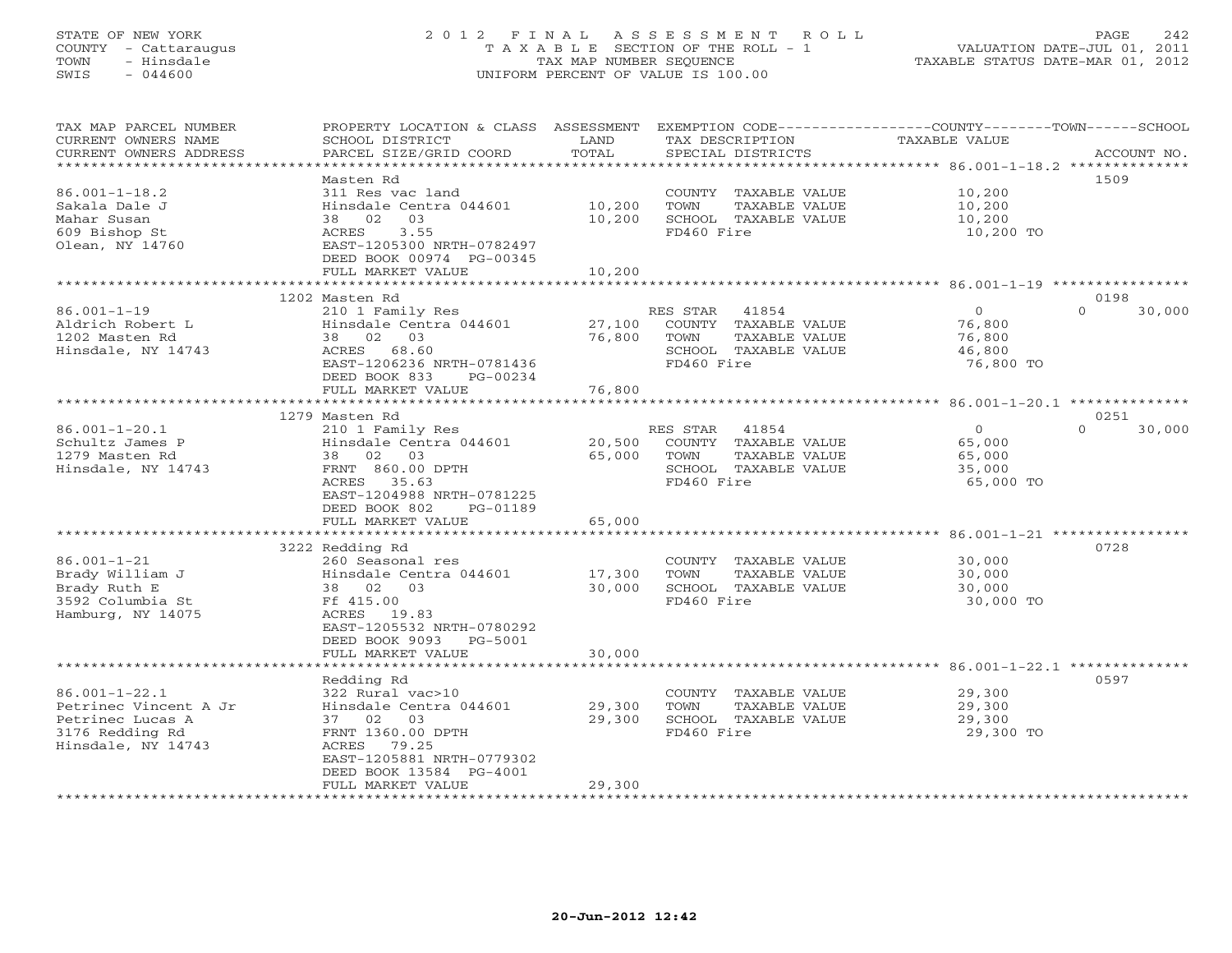# STATE OF NEW YORK 2 0 1 2 F I N A L A S S E S S M E N T R O L L PAGE 243 COUNTY - Cattaraugus T A X A B L E SECTION OF THE ROLL - 1 VALUATION DATE-JUL 01, 2011 TOWN - Hinsdale TAX MAP NUMBER SEQUENCE TAXABLE STATUS DATE-MAR 01, 2012 SWIS - 044600 UNIFORM PERCENT OF VALUE IS 100.00UNIFORM PERCENT OF VALUE IS 100.00

| TAX MAP PARCEL NUMBER<br>CURRENT OWNERS NAME<br>CURRENT OWNERS ADDRESS                             | PROPERTY LOCATION & CLASS ASSESSMENT<br>SCHOOL DISTRICT<br>PARCEL SIZE/GRID COORD                                                                                                                         | LAND<br>TOTAL                  | EXEMPTION CODE-----------------COUNTY-------TOWN------SCHOOL<br>TAX DESCRIPTION<br>SPECIAL DISTRICTS |               | TAXABLE VALUE |                                                            |                  | ACCOUNT NO. |
|----------------------------------------------------------------------------------------------------|-----------------------------------------------------------------------------------------------------------------------------------------------------------------------------------------------------------|--------------------------------|------------------------------------------------------------------------------------------------------|---------------|---------------|------------------------------------------------------------|------------------|-------------|
| **********************                                                                             |                                                                                                                                                                                                           |                                |                                                                                                      |               |               |                                                            |                  |             |
| $86.001 - 1 - 22.2$<br>Petrinec Susan<br>Petrinec Vincent<br>3176 Redding Rd<br>Hinsdale, NY 14743 | 3176 Redding Rd<br>210 1 Family Res<br>Hinsdale Centra 044601<br>37 02 03<br>ACRES 10.00 BANK<br>017<br>EAST-1205277 NRTH-0779435<br>DEED BOOK 8978 PG-8001<br>FULL MARKET VALUE                          | 13,400<br>75,000<br>75,000     | RES STAR<br>41854<br>COUNTY TAXABLE VALUE<br>TOWN<br>SCHOOL TAXABLE VALUE<br>FD460 Fire              | TAXABLE VALUE |               | 0<br>75,000<br>75,000<br>45,000<br>75,000 TO               | 1482<br>$\Omega$ | 30,000      |
|                                                                                                    |                                                                                                                                                                                                           |                                |                                                                                                      |               |               |                                                            |                  |             |
| $86.001 - 1 - 22.3$<br>Pitman-Miller Monica A<br>34 Pleasant View Dr<br>Holland, NY 14080          | Redding Rd<br>314 Rural vac<10<br>Hinsdale Centra 044601<br>37 02 03<br>FRNT 365.00 DPTH<br>ACRES<br>9.80<br>EAST-1205132 NRTH-0778577<br>DEED BOOK 00965 PG-00118<br>FULL MARKET VALUE                   | 13,300<br>13,300<br>13,300     | COUNTY TAXABLE VALUE<br>TOWN<br>SCHOOL TAXABLE VALUE<br>FD460 Fire                                   | TAXABLE VALUE |               | 13,300<br>13,300<br>13,300<br>13,300 TO                    | 1489             |             |
|                                                                                                    |                                                                                                                                                                                                           | ******************             |                                                                                                      |               |               |                                                            |                  |             |
| $86.001 - 1 - 23.1$<br>Folts Scott L<br>Folts Lisa<br>3026 Redding Rd<br>Olean, NY 14760           | 3026 Redding Rd<br>322 Rural vac>10<br>Hinsdale Centra 044601<br>29/37 02 03<br>FRNT 1590.00 DPTH<br>ACRES 102.95 BANK<br>005<br>EAST-1205648 NRTH-0777359<br>DEED BOOK 7942 PG-8002<br>FULL MARKET VALUE | 34,000<br>34,000<br>34,000     | COUNTY TAXABLE VALUE<br>TOWN<br>SCHOOL TAXABLE VALUE<br>FD460 Fire                                   | TAXABLE VALUE |               | 34,000<br>34,000<br>34,000<br>34,000 TO                    | 0083             |             |
|                                                                                                    |                                                                                                                                                                                                           |                                |                                                                                                      |               |               |                                                            |                  |             |
| $86.001 - 1 - 23.4$<br>Folts Scott L<br>Folts Lisa M<br>3026 Redding Rd<br>Olean, NY 14760         | 3030 Redding Rd<br>312 Vac w/imprv<br>Hinsdale Centra 044601<br>29/37 02 03<br>FRNT 1590.00 DPTH<br>ACRES<br>9.50 BANK<br>005<br>EAST-1204787 NRTH-0777224<br>DEED BOOK 9082 PG-7001                      | 13,200<br>32,000               | COUNTY TAXABLE VALUE<br>TOWN<br>SCHOOL TAXABLE VALUE<br>FD460 Fire                                   | TAXABLE VALUE |               | 32,000<br>32,000<br>32,000<br>32,000 TO                    | 1665             |             |
|                                                                                                    | FULL MARKET VALUE                                                                                                                                                                                         | 32,000                         |                                                                                                      |               |               |                                                            |                  |             |
|                                                                                                    | 3026 Redding Rd                                                                                                                                                                                           |                                |                                                                                                      |               |               |                                                            | 1666             |             |
| $86.001 - 1 - 23.5$<br>Folts Scott L<br>Folts Lisa M<br>3026 Redding Rd<br>Olean, NY 14760         | 240 Rural res<br>Hinsdale Centra 044601<br>29/37<br>02<br>03<br>FRNT 170.20 DPTH 225.50<br>BANK<br>005<br>EAST-1204682 NRTH-0776635<br>DEED BOOK 9082<br>PG-7002                                          | 7,500<br>27,600                | RES STAR<br>41854<br>COUNTY TAXABLE VALUE<br>TOWN<br>SCHOOL TAXABLE VALUE<br>FD460 Fire              | TAXABLE VALUE |               | $\overline{O}$<br>27,600<br>27,600<br>$\circ$<br>27,600 TO | $\Omega$         | 27,600      |
|                                                                                                    | FULL MARKET VALUE<br>************************                                                                                                                                                             | 27,600<br>******************** |                                                                                                      |               |               |                                                            |                  |             |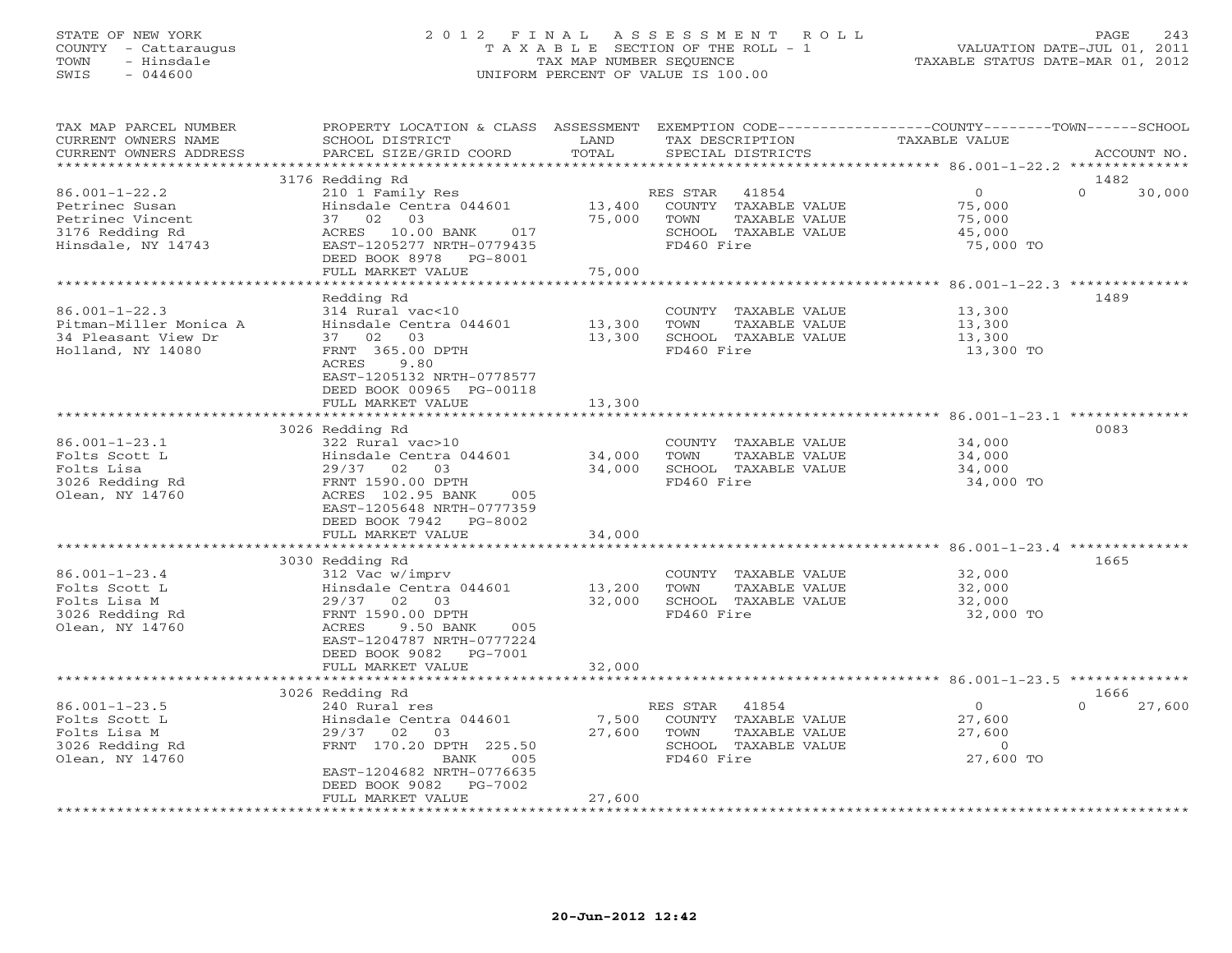# STATE OF NEW YORK 2 0 1 2 F I N A L A S S E S S M E N T R O L L PAGE 244 COUNTY - Cattaraugus T A X A B L E SECTION OF THE ROLL - 1 VALUATION DATE-JUL 01, 2011 TOWN - Hinsdale TAX MAP NUMBER SEQUENCE TAXABLE STATUS DATE-MAR 01, 2012 SWIS - 044600 UNIFORM PERCENT OF VALUE IS 100.00UNIFORM PERCENT OF VALUE IS 100.00

| TAX MAP PARCEL NUMBER<br>CURRENT OWNERS NAME<br>CURRENT OWNERS ADDRESS                                | PROPERTY LOCATION & CLASS ASSESSMENT<br>SCHOOL DISTRICT<br>PARCEL SIZE/GRID COORD                                                                         | LAND<br>TOTAL           | EXEMPTION CODE----------------COUNTY-------TOWN------SCHOOL<br>TAX DESCRIPTION<br>SPECIAL DISTRICTS                            | TAXABLE VALUE                                                                         | ACCOUNT NO.                                            |
|-------------------------------------------------------------------------------------------------------|-----------------------------------------------------------------------------------------------------------------------------------------------------------|-------------------------|--------------------------------------------------------------------------------------------------------------------------------|---------------------------------------------------------------------------------------|--------------------------------------------------------|
| ************************                                                                              |                                                                                                                                                           |                         |                                                                                                                                |                                                                                       |                                                        |
|                                                                                                       | 3035 Creek Rd                                                                                                                                             |                         |                                                                                                                                |                                                                                       | 0047                                                   |
| $86.001 - 1 - 24$<br>Benham Gregory K<br>3035 Creek Rd<br>Cuba, NY 14727                              | 112 Dairy farm<br>Hinsdale Centra 044601<br>$21/29$ 02<br>03<br>Ff 1020.00<br>ACRES 172.15<br>EAST-1210846 NRTH-0776871                                   | 60,600<br>140,000       | RES STAR<br>41854<br>COUNTY TAXABLE VALUE<br>TOWN<br>TAXABLE VALUE<br>SCHOOL TAXABLE VALUE<br>FD460 Fire                       | $\circ$<br>140,000<br>140,000<br>110,000<br>140,000 TO                                | $\Omega$<br>30,000                                     |
|                                                                                                       | DEED BOOK 1012<br>$PG-556$                                                                                                                                |                         |                                                                                                                                |                                                                                       |                                                        |
|                                                                                                       | FULL MARKET VALUE                                                                                                                                         | 140,000<br>************ |                                                                                                                                |                                                                                       |                                                        |
|                                                                                                       |                                                                                                                                                           |                         |                                                                                                                                |                                                                                       | 0773                                                   |
| $86.001 - 1 - 25$<br>Gilliland Michael N<br>3006 Redding Rd<br>Olean, NY 14760                        | 3006 Redding Rd<br>240 Rural res<br>Hinsdale Centra 044601<br>37 02 03<br>FRNT 340.00 DPTH<br>ACRES 19.85 BANK<br>023<br>EAST-1205771 NRTH-0776382        | 17,200<br>84,000        | RES STAR<br>41854<br>COUNTY TAXABLE VALUE<br>TOWN<br>TAXABLE VALUE<br>SCHOOL TAXABLE VALUE<br>FD460 Fire                       | $\circ$<br>84,000<br>84,000<br>54,000<br>84,000 TO                                    | $\Omega$<br>30,000                                     |
|                                                                                                       | DEED BOOK 15166 PG-7003<br>FULL MARKET VALUE                                                                                                              | 84,000                  |                                                                                                                                |                                                                                       |                                                        |
|                                                                                                       |                                                                                                                                                           |                         |                                                                                                                                |                                                                                       |                                                        |
| $86.001 - 1 - 26.1$<br>Redding Gary<br>Redding Karen<br>3303 Redding Rd<br>Hinsdale, NY 14743         | 3303 Redding Rd<br>120 Field crops<br>Hinsdale Centra 044601<br>45/46 02 03<br>FRNT 1190.00 DPTH<br>ACRES 258.10<br>EAST-1203134 NRTH-0779200             | 97,700<br>178,000       | RES STAR 41854<br>COUNTY TAXABLE VALUE<br>TOWN<br>TAXABLE VALUE<br>SCHOOL TAXABLE VALUE<br>FD460 Fire                          | $\circ$<br>178,000<br>178,000<br>148,000<br>178,000 TO                                | 0631<br>$\Omega$<br>30,000                             |
|                                                                                                       | DEED BOOK 00915 PG-01031<br>FULL MARKET VALUE                                                                                                             | 178,000                 |                                                                                                                                |                                                                                       |                                                        |
|                                                                                                       |                                                                                                                                                           |                         |                                                                                                                                |                                                                                       |                                                        |
|                                                                                                       | Redding Rd                                                                                                                                                |                         |                                                                                                                                |                                                                                       | 1079                                                   |
| $86.001 - 1 - 26.4$<br>Bennett Lloyd<br>1240 Plum St<br>Olean, NY 14760                               | 322 Rural vac>10<br>Hinsdale Centra 044601<br>45 02 03<br>FRNT 779.00 DPTH<br>ACRES 49.48<br>EAST-1203146 NRTH-0776623<br>DEED BOOK 16999 PG-9001         | 23,300<br>23,300        | COUNTY TAXABLE VALUE<br>TAXABLE VALUE<br>TOWN<br>SCHOOL TAXABLE VALUE<br>FD460 Fire                                            | 23,300<br>23,300<br>23,300<br>23,300 TO                                               |                                                        |
|                                                                                                       | FULL MARKET VALUE                                                                                                                                         | 23,300                  |                                                                                                                                |                                                                                       |                                                        |
|                                                                                                       | ***********************                                                                                                                                   | ***************         |                                                                                                                                |                                                                                       |                                                        |
| $86.001 - 1 - 27$<br>Weatherell (L/U) Dorothy<br>Weatherell Diane<br>3148 N 16 Rte<br>Olean, NY 14760 | 3148 N Nys Rte 16<br>210 1 Family Res<br>Hinsdale Centra 044601<br>$01/03/13$ 02<br>04<br>FRNT<br>18.00 DPTH<br>ACRES 212.45<br>EAST-1199469 NRTH-0777266 | 115,000 SR STAR         | CVET C/T<br>41131<br>77,200 AGED C/T/S 41800<br>41834<br>COUNTY TAXABLE VALUE<br>TOWN<br>TAXABLE VALUE<br>SCHOOL TAXABLE VALUE | 20,000<br>20,000<br>47,500<br>47,500<br>$\overline{0}$<br>47,500<br>47,500<br>$\circ$ | 0781<br>$\overline{0}$<br>57,500<br>$\Omega$<br>57,500 |
|                                                                                                       | DEED BOOK 16804 PG-6002<br>FULL MARKET VALUE                                                                                                              | 115,000                 | FD460 Fire                                                                                                                     | 115,000 TO                                                                            |                                                        |
|                                                                                                       |                                                                                                                                                           |                         |                                                                                                                                |                                                                                       |                                                        |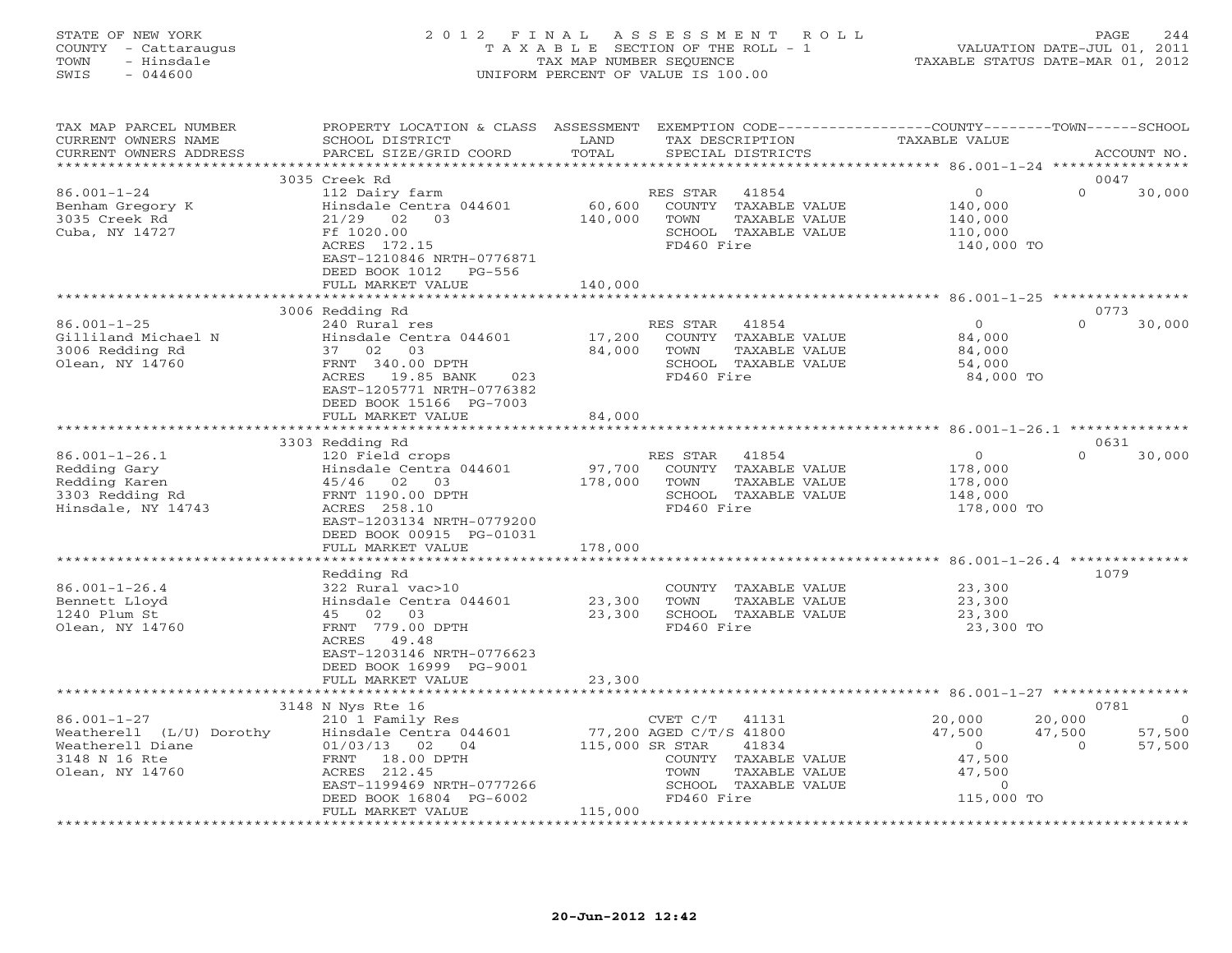# STATE OF NEW YORK 2 0 1 2 F I N A L A S S E S S M E N T R O L L PAGE 245 COUNTY - Cattaraugus T A X A B L E SECTION OF THE ROLL - 1 VALUATION DATE-JUL 01, 2011 TOWN - Hinsdale TAX MAP NUMBER SEQUENCE TAXABLE STATUS DATE-MAR 01, 2012 SWIS - 044600 UNIFORM PERCENT OF VALUE IS 100.00UNIFORM PERCENT OF VALUE IS 100.00

| TAX MAP PARCEL NUMBER<br>CURRENT OWNERS NAME<br>CURRENT OWNERS ADDRESS                               | PROPERTY LOCATION & CLASS<br>SCHOOL DISTRICT<br>PARCEL SIZE/GRID COORD                                                                                                         | ASSESSMENT<br>LAND<br>TOTAL | EXEMPTION CODE---<br>TAX DESCRIPTION<br>SPECIAL DISTRICTS                                                                           | -------------COUNTY--------TOWN------SCHOOL<br><b>TAXABLE VALUE</b>    | ACCOUNT NO.                            |
|------------------------------------------------------------------------------------------------------|--------------------------------------------------------------------------------------------------------------------------------------------------------------------------------|-----------------------------|-------------------------------------------------------------------------------------------------------------------------------------|------------------------------------------------------------------------|----------------------------------------|
|                                                                                                      |                                                                                                                                                                                | *********                   |                                                                                                                                     | ******************************** 86.001-1-28.1 ********                |                                        |
| $86.001 - 1 - 28.1$<br>Finch Donald I<br>Finch Patricia J<br>3176 Nys Rte 16<br>Olean, NY 14760      | 3176 Nys Rte 16<br>210 1 Family Res<br>Hinsdale Centra 044601<br>03<br>02<br>04<br>FRNT 220.00 DPTH<br>ACRES<br>1.60<br>EAST-1197487 NRTH-0778484                              | 54,500                      | WVET C/T<br>41121<br>41834<br>12,700 SR STAR<br>COUNTY TAXABLE VALUE<br>TAXABLE VALUE<br>TOWN<br>SCHOOL TAXABLE VALUE<br>FD460 Fire | 8,175<br>8,175<br>$\Omega$<br>46,325<br>46,325<br>$\circ$<br>54,500 TO | 1270<br>$\Omega$<br>$\Omega$<br>54,500 |
|                                                                                                      | DEED BOOK 895<br>PG-00881<br>FULL MARKET VALUE                                                                                                                                 | 54,500                      |                                                                                                                                     |                                                                        |                                        |
|                                                                                                      |                                                                                                                                                                                |                             |                                                                                                                                     | *********************** 86.001-1-28.1/1 ************                   |                                        |
| $86.001 - 1 - 28.1/1$<br>Lamar Advertising<br>Finch Patricia J<br>Lamar Advertising                  | 3176 Nys Rte 16<br>474 Billboard<br>Hinsdale Centra 044601<br>03 02<br>04<br>EAST-1197487 NRTH-0778484                                                                         | $\circ$<br>10,000           | COUNTY TAXABLE VALUE<br>TOWN<br>TAXABLE VALUE<br>SCHOOL TAXABLE VALUE<br>FD460 Fire                                                 | 10,000<br>10,000<br>10,000<br>10,000 TO                                | 1652                                   |
| 289 Exchange St                                                                                      | DEED BOOK 895<br>PG-00881                                                                                                                                                      |                             |                                                                                                                                     |                                                                        |                                        |
| Buffalo, NY 14204<br>********************                                                            | FULL MARKET VALUE<br>**************************                                                                                                                                | 10,000                      |                                                                                                                                     |                                                                        | **************                         |
|                                                                                                      | 3178 Nys Rte 16                                                                                                                                                                |                             |                                                                                                                                     |                                                                        | 1271                                   |
| $86.001 - 1 - 28.4$<br>Gray Chelsea L<br>Childs Carrie<br>3178 Olean-Hinsdale Hwy<br>Olean, NY 14760 | 210 1 Family Res<br>Hinsdale Centra 044601<br>02<br>04<br>03<br>FRNT 310.00 DPTH<br>ACRES<br>1.60<br>EAST-1197596 NRTH-0778722<br>DEED BOOK 13534 PG-3001<br>FULL MARKET VALUE | 12,600<br>26,600<br>26,600  | RES STAR<br>41854<br>COUNTY TAXABLE VALUE<br>TAXABLE VALUE<br>TOWN<br>SCHOOL TAXABLE VALUE<br>FD460 Fire                            | $\circ$<br>26,600<br>26,600<br>$\circ$<br>26,600 TO                    | $\Omega$<br>26,600                     |
|                                                                                                      | * * * * * * * * * * * * * * * * * * * *                                                                                                                                        | *************               |                                                                                                                                     | 86.001-1-28.5 ***************<br>**********************                |                                        |
| $86.001 - 1 - 28.5$<br>Parker Kenneth J<br>69 Evelyn St<br>Buffalo, NY 14207                         | Reynolds Rd<br>311 Res vac land<br>Hinsdale Centra 044601<br>02<br>04<br>03<br>Ff 852.00<br>7.20<br>ACRES<br>EAST-1198071 NRTH-0778752<br>DEED BOOK 6614<br>$PG-2001$          | 10,800<br>10,800            | COUNTY<br>TAXABLE VALUE<br>TAXABLE VALUE<br>TOWN<br>SCHOOL TAXABLE VALUE<br>FD460 Fire                                              | 10,800<br>10,800<br>10,800<br>10,800 TO                                | 1272                                   |
|                                                                                                      | FULL MARKET VALUE<br>*************************                                                                                                                                 | 10,800                      |                                                                                                                                     | *********************************** 86.001-1-28.6                      | **************                         |
| $86.001 - 1 - 28.6$<br>Bugg Joshua<br>Milne Michael<br>4110 Clardon Dr<br>Clarence, NY 14221         | Reynolds Rd<br>260 Seasonal res<br>Hinsdale Centra 044601<br>02<br>04<br>03<br>FRNT 1139.00 DPTH<br>ACRES<br>4.72<br>EAST-1198214 NRTH-0778479<br>DEED BOOK 14758 PG-9001      | 9,700<br>15,000             | COUNTY<br>TAXABLE VALUE<br>TOWN<br>TAXABLE VALUE<br>SCHOOL TAXABLE VALUE<br>FD460 Fire                                              | 15,000<br>15,000<br>15,000<br>15,000 TO                                | 1273                                   |
|                                                                                                      | FULL MARKET VALUE<br>* * * * * * * * * * * * * * * * * * *                                                                                                                     | 15,000<br>***********       | * * * * * * * * * * * * * * * *                                                                                                     |                                                                        |                                        |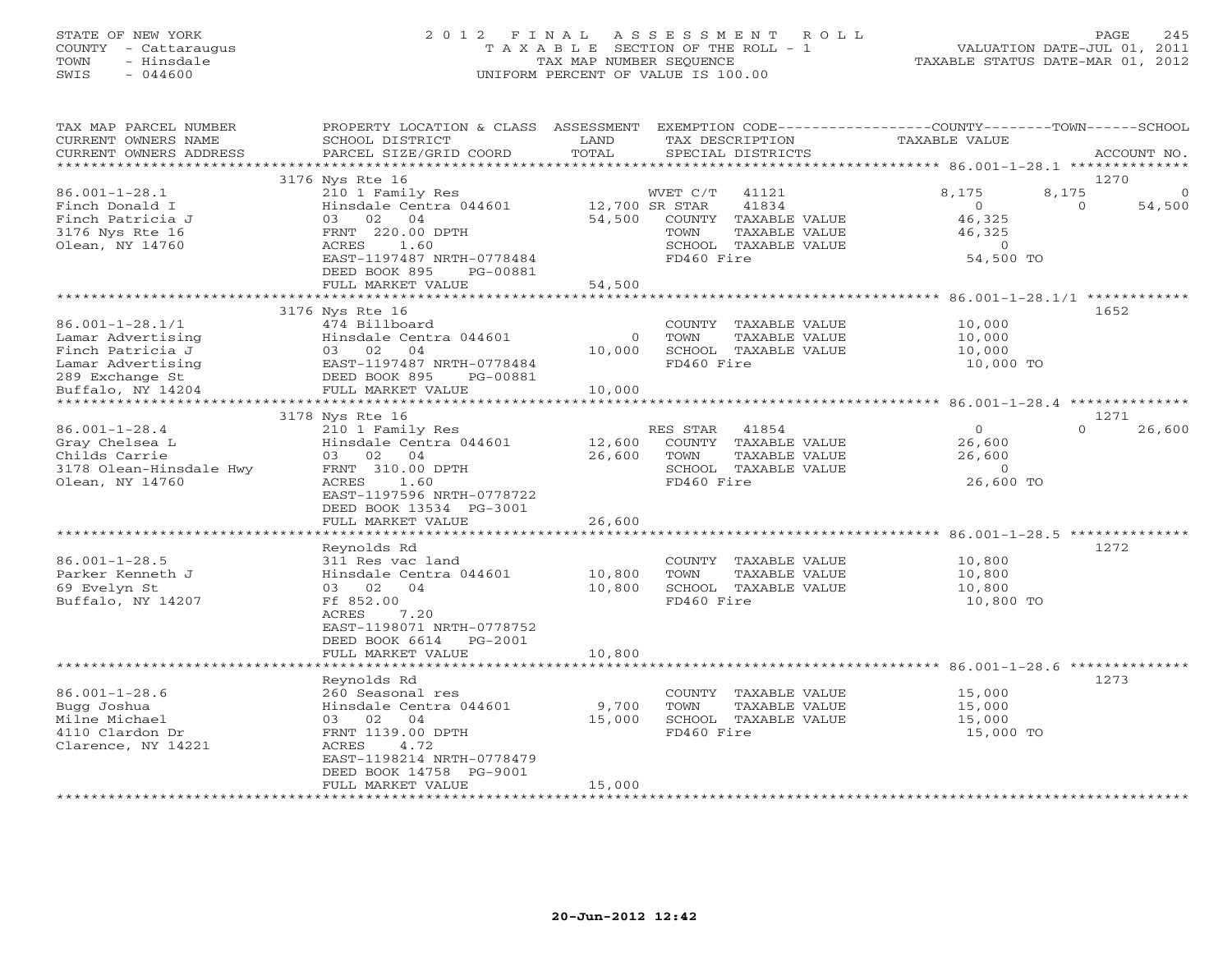# STATE OF NEW YORK 2 0 1 2 F I N A L A S S E S S M E N T R O L L PAGE 246 COUNTY - Cattaraugus T A X A B L E SECTION OF THE ROLL - 1 VALUATION DATE-JUL 01, 2011 TOWN - Hinsdale TAX MAP NUMBER SEQUENCE TAXABLE STATUS DATE-MAR 01, 2012 SWIS - 044600 UNIFORM PERCENT OF VALUE IS 100.00UNIFORM PERCENT OF VALUE IS 100.00

| TAX MAP PARCEL NUMBER  | PROPERTY LOCATION & CLASS ASSESSMENT |                  |                              | EXEMPTION CODE-----------------COUNTY-------TOWN------SCHOOL       |             |
|------------------------|--------------------------------------|------------------|------------------------------|--------------------------------------------------------------------|-------------|
| CURRENT OWNERS NAME    | SCHOOL DISTRICT                      | LAND             | TAX DESCRIPTION              | <b>TAXABLE VALUE</b>                                               |             |
| CURRENT OWNERS ADDRESS | PARCEL SIZE/GRID COORD               | TOTAL            | SPECIAL DISTRICTS            |                                                                    | ACCOUNT NO. |
| *********************  | *********************                | **************** |                              | ************************************* 86.001-1-28.7 ************** |             |
|                        | Reynolds Rd                          |                  |                              |                                                                    | 1274        |
| $86.001 - 1 - 28.7$    | 314 Rural vac<10                     |                  | COUNTY TAXABLE VALUE         | 9,600                                                              |             |
| Fox Robert T           | Hinsdale Centra 044601               | 9,600            | <b>TOWN</b><br>TAXABLE VALUE | 9,600                                                              |             |
| 141 N Eighth St        | 02<br>04<br>03                       | 9,600            | SCHOOL TAXABLE VALUE         | 9,600                                                              |             |
| Olean, NY 14760        | FRNT 796.00 DPTH                     |                  | FD460 Fire                   | 9,600 TO                                                           |             |
|                        | 4.60<br>ACRES                        |                  |                              |                                                                    |             |
|                        | EAST-1198690 NRTH-0778811            |                  |                              |                                                                    |             |
|                        | DEED BOOK 875<br>PG-00584            |                  |                              |                                                                    |             |
|                        | FULL MARKET VALUE                    | 9,600            |                              |                                                                    |             |
|                        |                                      |                  |                              | ***************** 86.001-1-28.8 *********                          |             |
|                        | Reynolds Rd                          |                  |                              |                                                                    | 1275        |
| $86.001 - 1 - 28.8$    | 312 Vac w/imprv                      |                  | COUNTY TAXABLE VALUE         | 13,400                                                             |             |
| Kramer Glen A          | Hinsdale Centra 044601               | 10,800           | TOWN<br>TAXABLE VALUE        | 13,400                                                             |             |
| Kramer Loretta A       | 03 02 04                             | 13,400           | SCHOOL TAXABLE VALUE         | 13,400                                                             |             |
| 285 Flanders Pl        | FRNT 1104.00 DPTH                    |                  | FD460 Fire                   | 13,400 TO                                                          |             |
| Rochester, NY 14619    | ACRES<br>7.35                        |                  |                              |                                                                    |             |
|                        | EAST-1198983 NRTH-0778491            |                  |                              |                                                                    |             |
|                        | DEED BOOK 15310 PG-1                 |                  |                              |                                                                    |             |
|                        | FULL MARKET VALUE                    | 13,400           |                              |                                                                    |             |
|                        |                                      |                  |                              | ******************** 86.001–1–28.9 **************                  |             |
|                        |                                      |                  |                              |                                                                    |             |
|                        | Reynolds Rd                          |                  |                              |                                                                    | 1276        |
| $86.001 - 1 - 28.9$    | 312 Vac w/imprv                      |                  | COUNTY TAXABLE VALUE         | 13,400                                                             |             |
| Ripple Kenneth Jr      | Hinsdale Centra 044601               | 13,300           | TOWN<br>TAXABLE VALUE        | 13,400                                                             |             |
| 478 Seneca Creek Rd    | 02<br>04<br>03                       | 13,400           | SCHOOL TAXABLE VALUE         | 13,400                                                             |             |
| West Seneca, NY 14224  | FRNT 1999.00 DPTH                    |                  | FD460 Fire                   | 13,400 TO                                                          |             |
|                        | ACRES 13.55                          |                  |                              |                                                                    |             |
|                        | EAST-1199738 NRTH-0778783            |                  |                              |                                                                    |             |
|                        | DEED BOOK 9106<br>PG-3001            |                  |                              |                                                                    |             |
|                        | FULL MARKET VALUE                    | 13,400           |                              |                                                                    |             |
|                        | **************************           |                  |                              |                                                                    |             |
|                        | Reynolds Rd                          |                  |                              |                                                                    | 0642        |
| $86.001 - 1 - 28.10$   | 260 Seasonal res                     |                  | COUNTY TAXABLE VALUE         | 25,000                                                             |             |
| Parmentier Troy J      | Hinsdale Centra 044601               | 8,200            | TOWN<br>TAXABLE VALUE        | 25,000                                                             |             |
| Parmentier Amy L       | 03 02<br>04                          | 25,000           | SCHOOL TAXABLE VALUE         | 25,000                                                             |             |
| 763 Remington Dr       | 3.00<br>ACRES                        |                  | FD460 Fire                   | 25,000 TO                                                          |             |
| N. Tonawanda, NY 14120 | EAST-1199830 NRTH-0778437            |                  |                              |                                                                    |             |
|                        | DEED BOOK 10924 PG-2001              |                  |                              |                                                                    |             |
|                        | FULL MARKET VALUE                    | 25,000           |                              |                                                                    |             |
|                        |                                      |                  |                              |                                                                    |             |
|                        | Reynolds Rd                          |                  |                              |                                                                    | 1277        |
| $86.001 - 1 - 28.11$   | 311 Res vac land                     |                  | COUNTY TAXABLE VALUE         | 14,400                                                             |             |
| Bork Deborah Ann       | Hinsdale Centra 044601               | 14,400           | TOWN<br>TAXABLE VALUE        | 14,400                                                             |             |
| 486 Oakland Ave        | 13 02<br>04                          | 14,400           | SCHOOL TAXABLE VALUE         | 14,400                                                             |             |
| East Aurora, NY 14052  | FRNT 126.00 DPTH                     |                  | FD460 Fire                   | 14,400 TO                                                          |             |
|                        | 16.19<br>ACRES                       |                  |                              |                                                                    |             |
|                        | EAST-1201287 NRTH-0778634            |                  |                              |                                                                    |             |
|                        | DEED BOOK 875<br>PG-00591            |                  |                              |                                                                    |             |
|                        | FULL MARKET VALUE                    | 14,400           |                              |                                                                    |             |
|                        |                                      |                  |                              |                                                                    |             |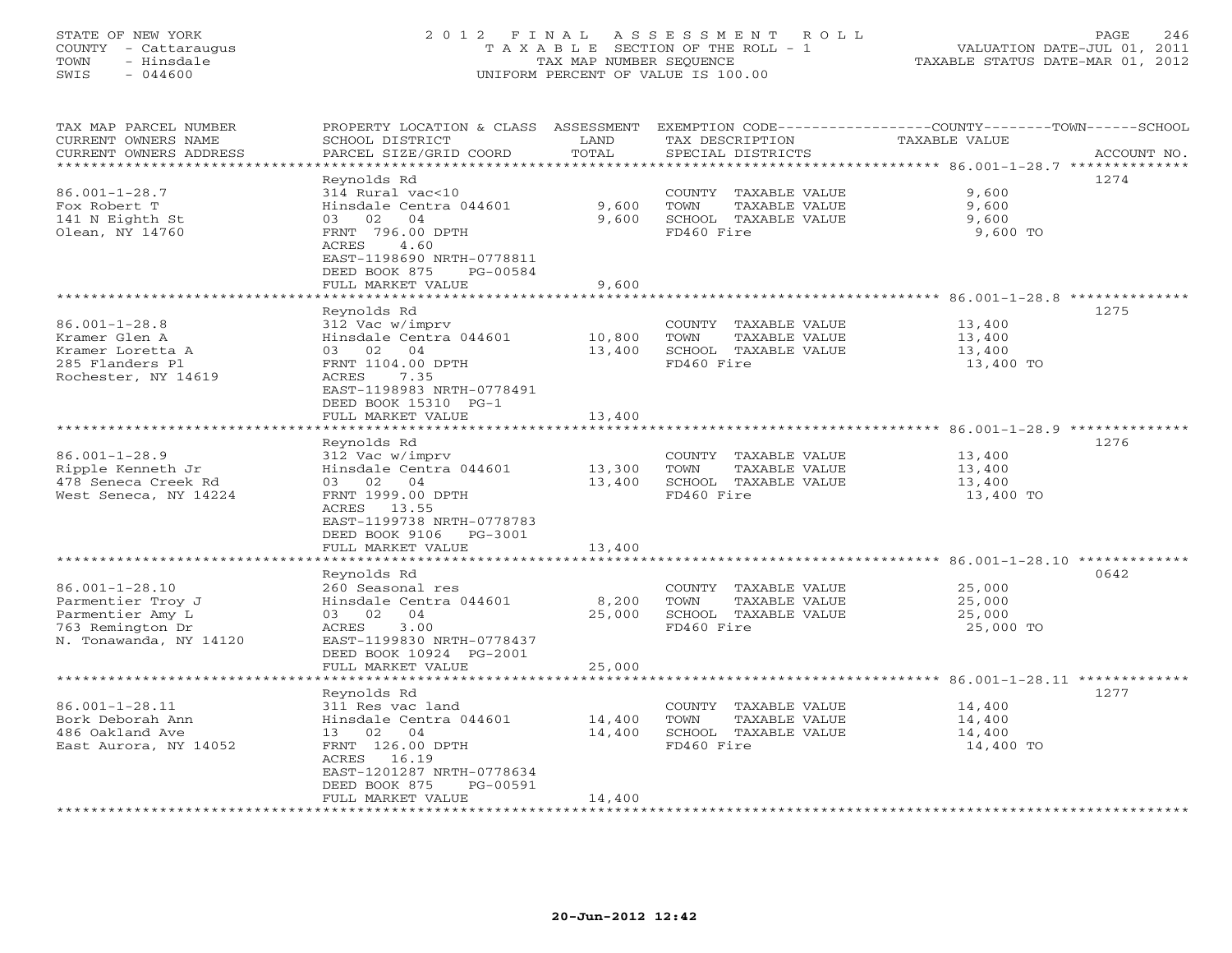# STATE OF NEW YORK 2 0 1 2 F I N A L A S S E S S M E N T R O L L PAGE 247 COUNTY - Cattaraugus T A X A B L E SECTION OF THE ROLL - 1 VALUATION DATE-JUL 01, 2011 TOWN - Hinsdale TAX MAP NUMBER SEQUENCE TAXABLE STATUS DATE-MAR 01, 2012 SWIS - 044600 UNIFORM PERCENT OF VALUE IS 100.00UNIFORM PERCENT OF VALUE IS 100.00

| TAX MAP PARCEL NUMBER<br>CURRENT OWNERS NAME     | PROPERTY LOCATION & CLASS ASSESSMENT<br>SCHOOL DISTRICT | LAND             | TAX DESCRIPTION                               | EXEMPTION CODE-----------------COUNTY-------TOWN-----SCHOOL<br>TAXABLE VALUE |             |
|--------------------------------------------------|---------------------------------------------------------|------------------|-----------------------------------------------|------------------------------------------------------------------------------|-------------|
| CURRENT OWNERS ADDRESS<br>********************** | PARCEL SIZE/GRID COORD                                  | TOTAL            | SPECIAL DISTRICTS                             |                                                                              | ACCOUNT NO. |
|                                                  | Reynolds Rd (Off)                                       |                  |                                               |                                                                              | 1278        |
| $86.001 - 1 - 28.12$                             | 314 Rural vac<10                                        |                  | COUNTY TAXABLE VALUE                          | 11,600                                                                       |             |
| Shaffer Kenda L                                  | Hinsdale Centra 044601                                  | 11,600           | TOWN<br>TAXABLE VALUE                         | 11,600                                                                       |             |
| Reiss Dona                                       | 04<br>13<br>02                                          | 11,600           | SCHOOL TAXABLE VALUE                          | 11,600                                                                       |             |
| 63 Wolf Run Rd                                   | Kriss Ross Shaffer-Trust                                |                  | FD460 Fire                                    | 11,600 TO                                                                    |             |
| Cuba, NY 14727                                   | <b>ACRES</b><br>9.30<br>EAST-1200973 NRTH-0780058       |                  |                                               |                                                                              |             |
|                                                  | DEED BOOK 875<br>PG-00594<br>FULL MARKET VALUE          | 11,600           |                                               |                                                                              |             |
|                                                  |                                                         |                  |                                               |                                                                              |             |
|                                                  | Reynolds Rd                                             |                  |                                               |                                                                              | 1438        |
| $86.001 - 1 - 28.13$                             | 260 Seasonal res                                        |                  | COUNTY TAXABLE VALUE                          | 44,000                                                                       |             |
| McMullen David M                                 | Hinsdale Centra 044601                                  | 9,600            | TOWN<br>TAXABLE VALUE                         | 44,000                                                                       |             |
| Attn: Mary Mcmullen                              | 04<br>13 02                                             | 44,000           | SCHOOL TAXABLE VALUE                          | 44,000                                                                       |             |
| 59 Treemont Ave                                  | 4.70<br>ACRES                                           |                  | FD460 Fire                                    | 44,000 TO                                                                    |             |
| Kenmore, NY 14217-2331                           | EAST-1201323 NRTH-0779169                               |                  |                                               |                                                                              |             |
|                                                  | DEED BOOK 00938 PG-01033                                |                  |                                               |                                                                              |             |
|                                                  | FULL MARKET VALUE                                       | 44,000           |                                               |                                                                              |             |
|                                                  |                                                         |                  |                                               |                                                                              |             |
|                                                  | Reynolds Rd                                             |                  |                                               |                                                                              | 1563        |
| $86.001 - 1 - 28.14$                             | 321 Abandoned ag                                        |                  | COUNTY TAXABLE VALUE                          | 16,900                                                                       |             |
| Parmentier Troy J                                | Hinsdale Centra 044601                                  | 16,900           | TOWN<br>TAXABLE VALUE                         | 16,900                                                                       |             |
| Parmentier Amy L                                 | 03 S 03 02 04                                           | 16,900           | SCHOOL TAXABLE VALUE                          | 16,900                                                                       |             |
| 763 Remington Dr                                 | ACRES<br>7.35                                           |                  | FD460 Fire                                    | 16,900 TO                                                                    |             |
| N. Tonawanda, NY 14120                           | EAST-1200480 NRTH-0778561                               |                  |                                               |                                                                              |             |
|                                                  | DEED BOOK 10924 PG-2001                                 |                  |                                               |                                                                              |             |
|                                                  | FULL MARKET VALUE                                       | 16,900           |                                               |                                                                              |             |
|                                                  |                                                         |                  |                                               |                                                                              |             |
|                                                  | Reynolds Road (Off)                                     |                  |                                               |                                                                              | 1597        |
| $86.001 - 1 - 28.15$                             | 311 Res vac land                                        |                  | COUNTY TAXABLE VALUE                          | 7,900                                                                        |             |
| McDonald Alice N                                 | Hinsdale Centra 044601                                  | 7,900            | TOWN<br>TAXABLE VALUE                         | 7,900                                                                        |             |
| 37 Pasadema Pl                                   | 13/2/4                                                  | 7,900            | SCHOOL TAXABLE VALUE                          | 7,900                                                                        |             |
| Williamsville, NY 14221                          | 2.70<br>ACRES                                           |                  | FD460 Fire                                    | 7,900 TO                                                                     |             |
|                                                  | EAST-1200978 NRTH-0779117                               |                  |                                               |                                                                              |             |
|                                                  | DEED BOOK 1012 PG-81                                    |                  |                                               |                                                                              |             |
|                                                  | FULL MARKET VALUE<br>*********************              | 7,900            |                                               |                                                                              |             |
|                                                  |                                                         |                  |                                               |                                                                              |             |
|                                                  | Reynolds Rd (Off)<br>260 Seasonal res                   |                  |                                               |                                                                              | 1610        |
| $86.001 - 1 - 28.16$                             | Hinsdale Centra 044601                                  |                  | COUNTY TAXABLE VALUE                          | 19,000                                                                       |             |
| Spencer Ian E<br>3063 Pennsylvania Rd            | 13 02 04                                                | 13,200<br>19,000 | TOWN<br>TAXABLE VALUE<br>SCHOOL TAXABLE VALUE | 19,000<br>19,000                                                             |             |
| Olean, NY 14760                                  | Life Use Norman Vetter                                  |                  | FD460 Fire                                    | 19,000 TO                                                                    |             |
|                                                  | ACRES 13.20                                             |                  |                                               |                                                                              |             |
|                                                  | EAST-1201435 NRTH-0779781                               |                  |                                               |                                                                              |             |
|                                                  | DEED BOOK 9788<br>PG-3002                               |                  |                                               |                                                                              |             |
|                                                  | FULL MARKET VALUE                                       | 19,000           |                                               |                                                                              |             |
| **********************                           |                                                         |                  |                                               |                                                                              |             |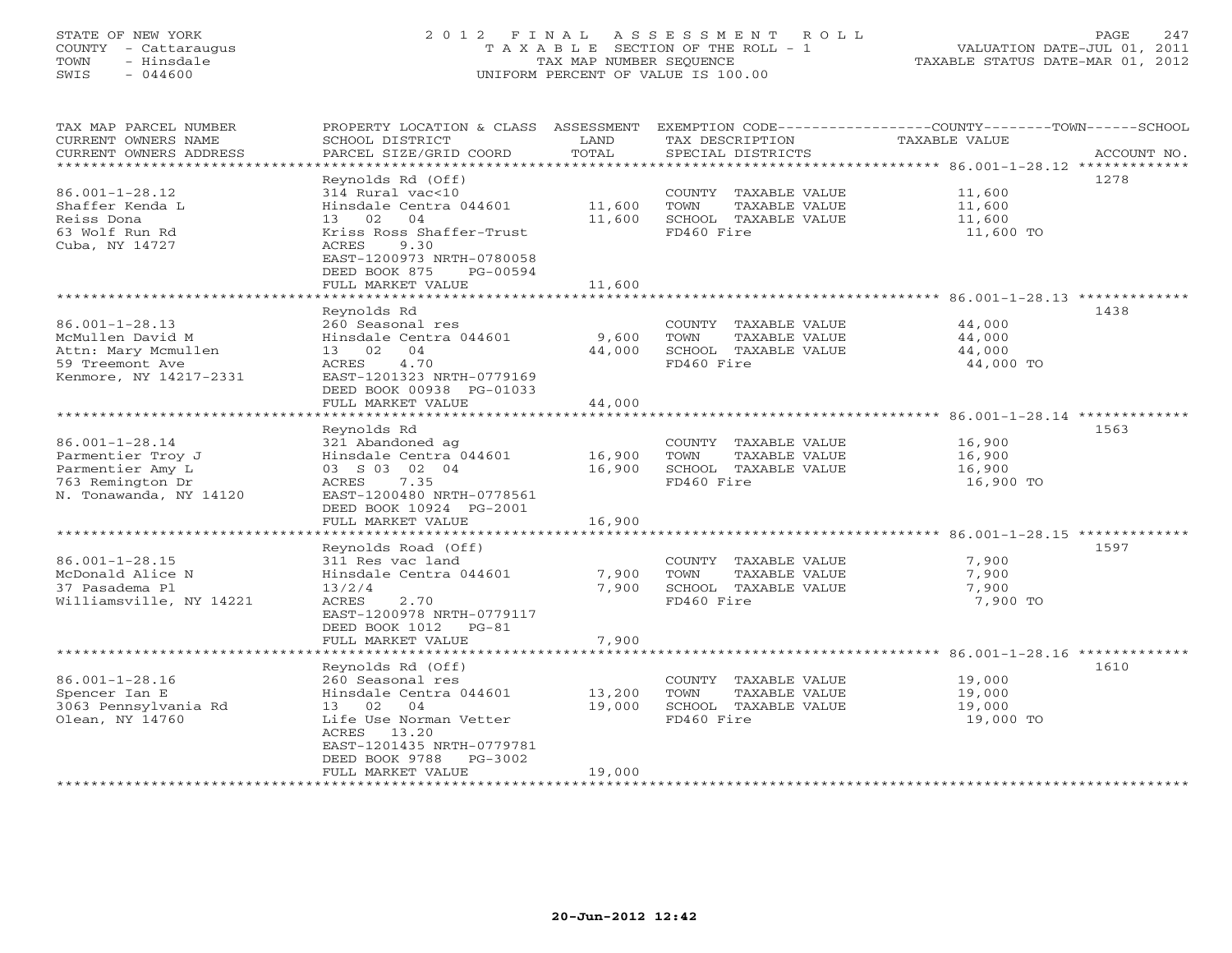# STATE OF NEW YORK 2 0 1 2 F I N A L A S S E S S M E N T R O L L PAGE 248 COUNTY - Cattaraugus T A X A B L E SECTION OF THE ROLL - 1 VALUATION DATE-JUL 01, 2011 TOWN - Hinsdale TAX MAP NUMBER SEQUENCE TAXABLE STATUS DATE-MAR 01, 2012 SWIS - 044600 UNIFORM PERCENT OF VALUE IS 100.00UNIFORM PERCENT OF VALUE IS 100.00

| TAX MAP PARCEL NUMBER<br>CURRENT OWNERS NAME<br>CURRENT OWNERS ADDRESS | PROPERTY LOCATION & CLASS ASSESSMENT<br>SCHOOL DISTRICT<br>PARCEL SIZE/GRID COORD | LAND<br>TOTAL   | TAX DESCRIPTION<br>SPECIAL DISTRICTS          | EXEMPTION CODE-----------------COUNTY-------TOWN------SCHOOL<br><b>TAXABLE VALUE</b> | ACCOUNT NO.        |
|------------------------------------------------------------------------|-----------------------------------------------------------------------------------|-----------------|-----------------------------------------------|--------------------------------------------------------------------------------------|--------------------|
| *************************                                              |                                                                                   |                 |                                               |                                                                                      |                    |
|                                                                        | Nys Rte 16                                                                        |                 |                                               |                                                                                      | 1657               |
| $86.001 - 1 - 28.17$                                                   | 311 Res vac land                                                                  |                 | COUNTY TAXABLE VALUE                          | 100                                                                                  |                    |
| Bartz LLC                                                              | Hinsdale Centra 044601                                                            | 100             | TOWN<br>TAXABLE VALUE                         | 100                                                                                  |                    |
| 3398 Buffalo Rd                                                        | 03 02<br>04                                                                       | 100             | SCHOOL TAXABLE VALUE                          | 100                                                                                  |                    |
| Allegany, NY 14706                                                     | FRNT 12.00 DPTH 223.20<br>ACRES<br>0.06<br>EAST-1197642 NRTH-0778845              |                 | FD460 Fire                                    | 100 TO                                                                               |                    |
|                                                                        | DEED BOOK 15342 PG-8002                                                           |                 |                                               |                                                                                      |                    |
|                                                                        | FULL MARKET VALUE                                                                 | 100             |                                               |                                                                                      |                    |
|                                                                        |                                                                                   |                 |                                               |                                                                                      |                    |
|                                                                        | Reynolds Rd                                                                       |                 |                                               |                                                                                      | 0068               |
| $86.001 - 1 - 29.1$                                                    | 311 Res vac land                                                                  |                 | COUNTY TAXABLE VALUE                          | 14,800                                                                               |                    |
| Streppa Kevin A                                                        | Hinsdale Centra 044601                                                            | 14,800          | TOWN<br>TAXABLE VALUE                         | 14,800                                                                               |                    |
| Streppa Christina A                                                    | 05 02 04<br>ACRES 17.35                                                           | 14,800          | SCHOOL TAXABLE VALUE<br>FD460 Fire            | 14,800<br>14,800 TO                                                                  |                    |
| 3582 S Quaker Rd<br>Gasport, NY 14067                                  | EAST-1199095 NRTH-0779920                                                         |                 |                                               |                                                                                      |                    |
|                                                                        | DEED BOOK 14333 PG-7001                                                           |                 |                                               |                                                                                      |                    |
|                                                                        | FULL MARKET VALUE                                                                 | 14,800          |                                               |                                                                                      |                    |
|                                                                        |                                                                                   |                 |                                               |                                                                                      |                    |
|                                                                        | Reynolds Rd                                                                       |                 |                                               |                                                                                      | 1338               |
| $86.001 - 1 - 29.2$                                                    | 270 Mfg housing                                                                   |                 | 41131<br>CVET C/T                             | 8,725<br>8,725                                                                       | $\Omega$           |
| Guarino Gary                                                           | Hinsdale Centra 044601                                                            | 16,900 RES STAR | 41854                                         | $\overline{O}$                                                                       | $\Omega$<br>30,000 |
| 8704 Lake Rd 24                                                        | 05 02 04                                                                          | 34,900          | COUNTY TAXABLE VALUE                          | 26,175                                                                               |                    |
| Baker, NY 14012                                                        | ACRES 25.05                                                                       |                 | TOWN<br>TAXABLE VALUE                         | 26,175                                                                               |                    |
|                                                                        | EAST-1200294 NRTH-0779624                                                         |                 | SCHOOL TAXABLE VALUE                          | 4,900                                                                                |                    |
|                                                                        | DEED BOOK 10922 PG-5001                                                           |                 | FD460 Fire                                    | 34,900 TO                                                                            |                    |
|                                                                        | FULL MARKET VALUE                                                                 | 34,900          |                                               |                                                                                      |                    |
|                                                                        |                                                                                   |                 |                                               |                                                                                      |                    |
|                                                                        | Reynolds Rd                                                                       |                 |                                               |                                                                                      | 1591               |
| $86.001 - 1 - 29.4$<br>Streppa Kevin                                   | 270 Mfg housing<br>Hinsdale Centra 044601                                         | 16,300          | COUNTY TAXABLE VALUE<br>TOWN<br>TAXABLE VALUE | 19,900<br>19,900                                                                     |                    |
| 3582 S Quaker Rd                                                       | $05 - 02 - 04$                                                                    | 19,900          | SCHOOL TAXABLE VALUE                          | 19,900                                                                               |                    |
| Gasport, NY 14067                                                      | ACRES 21.89                                                                       |                 | FD460 Fire                                    | 19,900 TO                                                                            |                    |
|                                                                        | EAST-1198904 NRTH-0779282                                                         |                 |                                               |                                                                                      |                    |
|                                                                        | DEED BOOK 994<br>$PG-187$                                                         |                 |                                               |                                                                                      |                    |
|                                                                        | FULL MARKET VALUE                                                                 | 19,900          |                                               |                                                                                      |                    |
|                                                                        |                                                                                   |                 |                                               |                                                                                      |                    |
|                                                                        | Reynolds Rd                                                                       |                 |                                               |                                                                                      | 0151               |
| $86.001 - 1 - 30.1$                                                    | 321 Abandoned ag                                                                  |                 | COUNTY TAXABLE VALUE                          | 19,000                                                                               |                    |
| Guarino Gregory J                                                      | Hinsdale Centra 044601                                                            | 19,000          | TOWN<br>TAXABLE VALUE                         | 19,000                                                                               |                    |
| Guarino Sue A                                                          | 07 02 04                                                                          | 19,000          | SCHOOL TAXABLE VALUE                          | 19,000                                                                               |                    |
| 340 Bryant St                                                          | ACRES 64.39                                                                       |                 | FD460 Fire                                    | 19,000 TO                                                                            |                    |
| North Tonawanda, NY 14120                                              | EAST-1200326 NRTH-0780855<br>DEED BOOK 00986 PG-00864                             |                 |                                               |                                                                                      |                    |
|                                                                        | FULL MARKET VALUE                                                                 | 19,000          |                                               |                                                                                      |                    |
| *****************                                                      |                                                                                   |                 |                                               |                                                                                      |                    |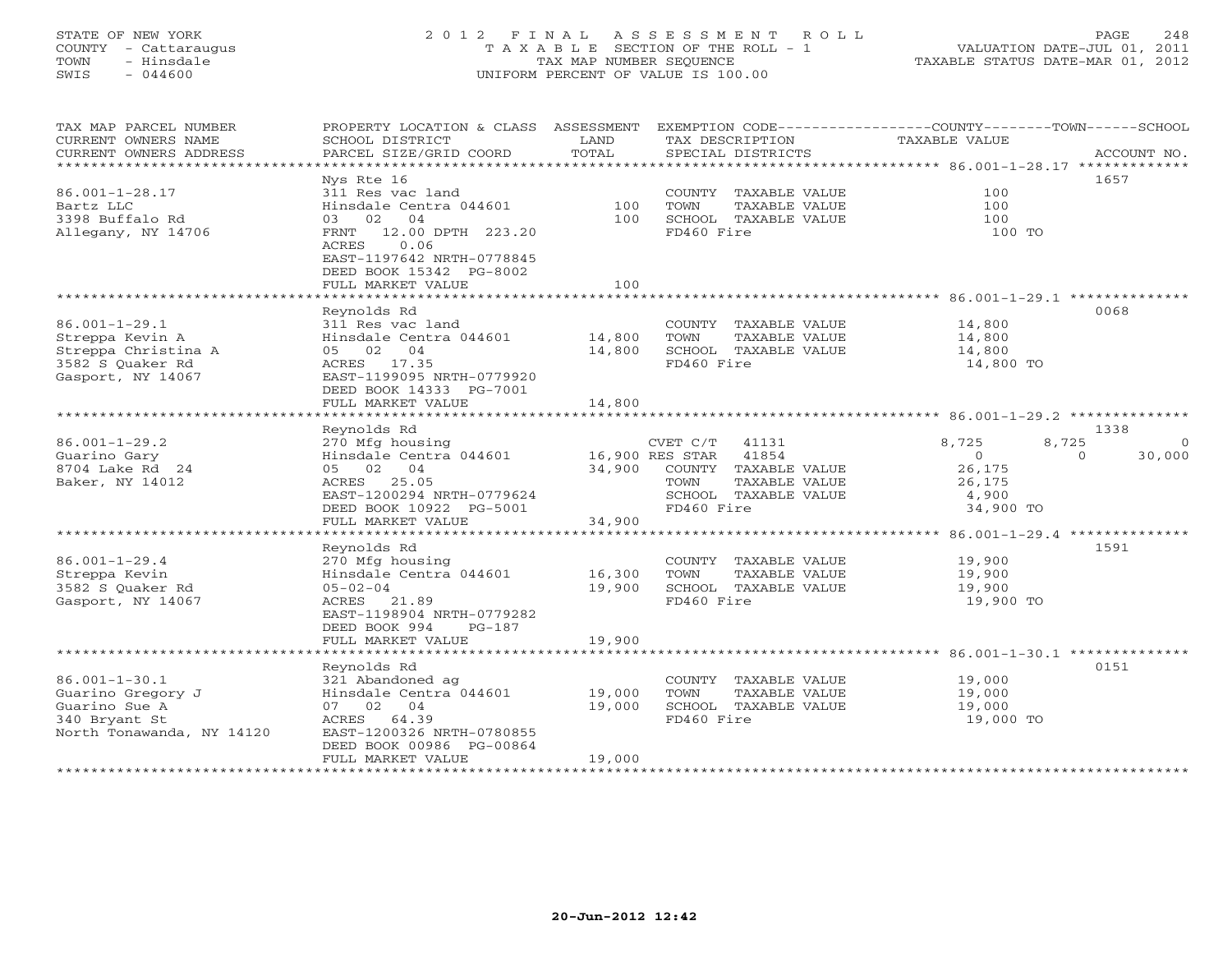# STATE OF NEW YORK 2 0 1 2 F I N A L A S S E S S M E N T R O L L PAGE 249 COUNTY - Cattaraugus T A X A B L E SECTION OF THE ROLL - 1 VALUATION DATE-JUL 01, 2011 TOWN - Hinsdale TAX MAP NUMBER SEQUENCE TAXABLE STATUS DATE-MAR 01, 2012 SWIS - 044600 UNIFORM PERCENT OF VALUE IS 100.00UNIFORM PERCENT OF VALUE IS 100.00

| TAX MAP PARCEL NUMBER<br>CURRENT OWNERS NAME<br>CURRENT OWNERS ADDRESS | PROPERTY LOCATION & CLASS ASSESSMENT<br>SCHOOL DISTRICT<br>PARCEL SIZE/GRID COORD | LAND<br>TOTAL  | TAX DESCRIPTION<br>SPECIAL DISTRICTS          | EXEMPTION CODE-----------------COUNTY-------TOWN------SCHOOL<br>TAXABLE VALUE<br>ACCOUNT NO. |
|------------------------------------------------------------------------|-----------------------------------------------------------------------------------|----------------|-----------------------------------------------|----------------------------------------------------------------------------------------------|
| *********************                                                  |                                                                                   |                |                                               |                                                                                              |
|                                                                        | Reynolds Rd                                                                       |                |                                               | 1625                                                                                         |
| $86.001 - 1 - 30.3$                                                    | 321 Abandoned ag                                                                  |                | COUNTY TAXABLE VALUE                          | 9,200                                                                                        |
| Jacobs Scott M                                                         | Hinsdale Centra 044601                                                            | 9,200          | TOWN<br>TAXABLE VALUE                         | 9,200                                                                                        |
| Jacobs John G                                                          | 07 02 04                                                                          | 9,200          | SCHOOL TAXABLE VALUE                          | 9,200                                                                                        |
| 1323 D Angelo Dr<br>North Tonawanda, NY 14120                          | ACRES 13.10<br>EAST-1199191 NRTH-0781155                                          |                | FD460 Fire                                    | 9,200 TO                                                                                     |
|                                                                        | DEED BOOK 3712 PG-5001                                                            |                |                                               |                                                                                              |
|                                                                        | FULL MARKET VALUE                                                                 | 9,200          |                                               |                                                                                              |
|                                                                        | ******************                                                                | *************  |                                               |                                                                                              |
|                                                                        | Reynolds Rd                                                                       |                |                                               | 1693                                                                                         |
| $86.001 - 1 - 30.4$                                                    | 321 Abandoned ag                                                                  |                | COUNTY TAXABLE VALUE                          | 14,600                                                                                       |
| Kiblin Tammy L                                                         | Hinsdale Centra 044601                                                            | 14,600         | TOWN<br>TAXABLE VALUE                         | 14,600                                                                                       |
| 1184 Payne Ave                                                         | 07 02 04                                                                          | 14,600         | SCHOOL TAXABLE VALUE                          | 14,600                                                                                       |
| N. Tonawanda, NY 14120                                                 | ACRES 13.00<br>EAST-1198607 NRTH-0781261                                          |                | FD460 Fire                                    | 14,600 TO                                                                                    |
|                                                                        | DEED BOOK 10923 PG-8001                                                           |                |                                               |                                                                                              |
|                                                                        | FULL MARKET VALUE                                                                 | 14,600         |                                               |                                                                                              |
|                                                                        |                                                                                   |                |                                               |                                                                                              |
|                                                                        | Reynolds Rd                                                                       |                |                                               | 1688                                                                                         |
| $86.001 - 1 - 30.5$                                                    | 321 Abandoned ag                                                                  |                | COUNTY TAXABLE VALUE                          | 15,000                                                                                       |
| Parmentier-Tycz Tami                                                   | Hinsdale Centra 044601                                                            | 15,000         | TOWN<br>TAXABLE VALUE                         | 15,000                                                                                       |
| 7337 Norman Rd<br>N. Tonawanda, NY 14120                               | 07 02 04<br>ACRES 14.00                                                           | 15,000         | SCHOOL TAXABLE VALUE<br>FD460 Fire            | 15,000<br>15,000 TO                                                                          |
|                                                                        | EAST-1199835 NRTH-0781197                                                         |                |                                               |                                                                                              |
|                                                                        | DEED BOOK 11865 PG-6001                                                           |                |                                               |                                                                                              |
|                                                                        | FULL MARKET VALUE                                                                 | 15,000         |                                               |                                                                                              |
|                                                                        | *******************                                                               | ************** |                                               |                                                                                              |
|                                                                        | 3489 Jollytown Rd                                                                 |                |                                               | 0027                                                                                         |
| $86.001 - 2 - 1.2$                                                     | 210 1 Family Res                                                                  | 29,400         | RES STAR<br>41854                             | $\Omega$<br>$\circ$<br>30,000                                                                |
| Bean Merle J Jr<br>Kelly Jo                                            | Hinsdale Centra 044601<br>30 02 03                                                | 59,500         | COUNTY TAXABLE VALUE<br>TOWN<br>TAXABLE VALUE | 59,500<br>59,500                                                                             |
| 3489 Jollytown Rd                                                      | Ff 635.00                                                                         |                | SCHOOL TAXABLE VALUE                          | 29,500                                                                                       |
| Cuba, NY 14727                                                         | ACRES 41.20                                                                       |                | FD460 Fire                                    | 59,500 TO                                                                                    |
|                                                                        | EAST-1208041 NRTH-0783659                                                         |                |                                               |                                                                                              |
|                                                                        | DEED BOOK 00991 PG-00025                                                          |                |                                               |                                                                                              |
|                                                                        | FULL MARKET VALUE                                                                 | 59,500         |                                               |                                                                                              |
|                                                                        |                                                                                   |                |                                               | 0424                                                                                         |
| $86.001 - 2 - 2$                                                       | Jollytown Rd<br>322 Rural vac>10                                                  |                | COUNTY TAXABLE VALUE                          | 24,200                                                                                       |
| Penn York Resources Inc                                                | Hinsdale Centra 044601                                                            | 24,200         | TOWN<br>TAXABLE VALUE                         | 24,200                                                                                       |
| Hcr 1 Box 15A                                                          | 30 02 03                                                                          | 24,200         | SCHOOL TAXABLE VALUE                          | 24,200                                                                                       |
| Shinglehouse, PA 16748                                                 | Ff 1160.00                                                                        |                | FD460 Fire                                    | 24,200 TO                                                                                    |
|                                                                        | ACRES<br>54.20                                                                    |                |                                               |                                                                                              |
|                                                                        | EAST-1208568 NRTH-0782832                                                         |                |                                               |                                                                                              |
|                                                                        | DEED BOOK 00986 PG-00856<br>FULL MARKET VALUE                                     |                |                                               |                                                                                              |
|                                                                        |                                                                                   | 24,200         |                                               |                                                                                              |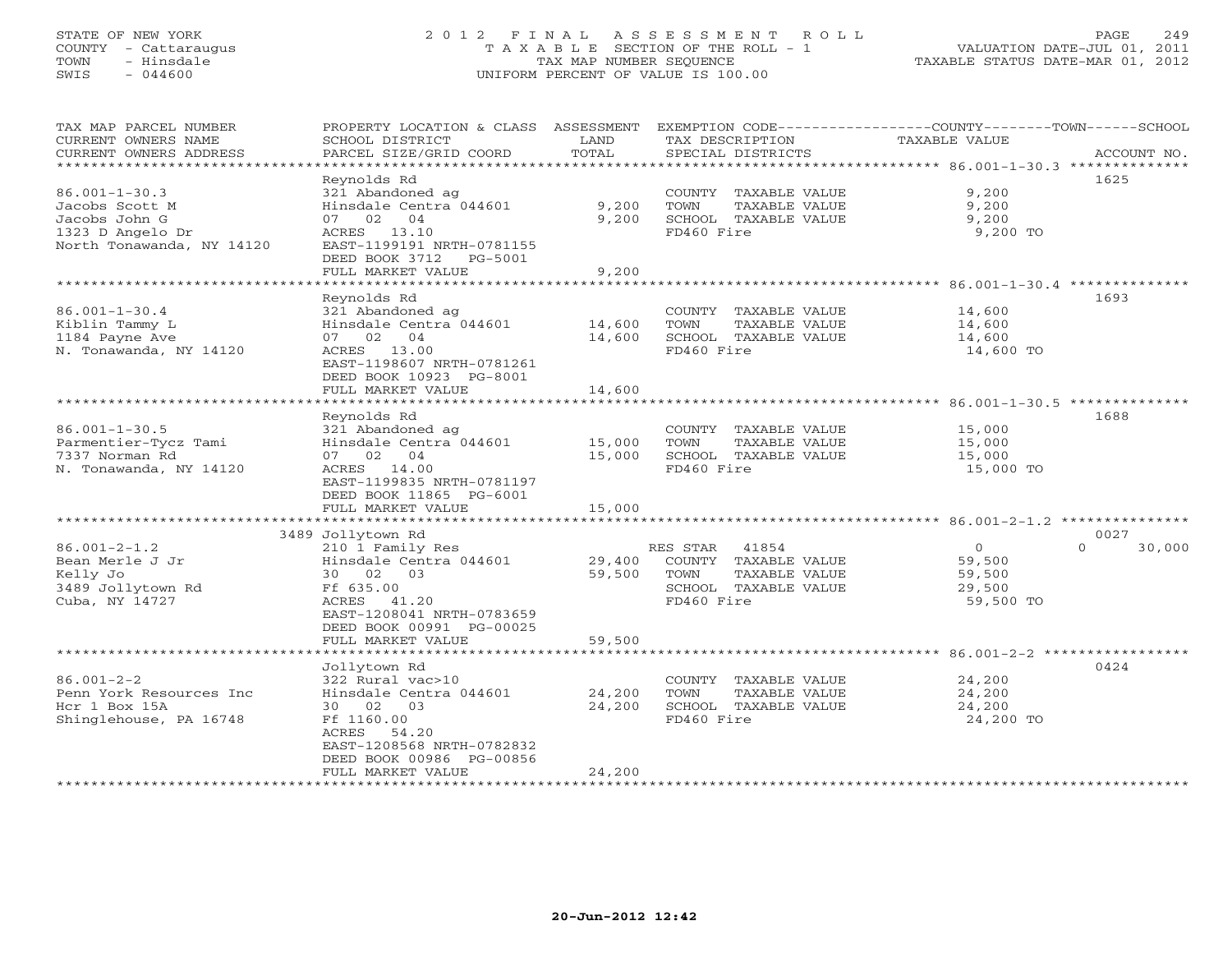# STATE OF NEW YORK 2 0 1 2 F I N A L A S S E S S M E N T R O L L PAGE 250 COUNTY - Cattaraugus T A X A B L E SECTION OF THE ROLL - 1 VALUATION DATE-JUL 01, 2011 TOWN - Hinsdale TAX MAP NUMBER SEQUENCE TAXABLE STATUS DATE-MAR 01, 2012 SWIS - 044600 UNIFORM PERCENT OF VALUE IS 100.00UNIFORM PERCENT OF VALUE IS 100.00

| TAX MAP PARCEL NUMBER<br>CURRENT OWNERS NAME<br>CURRENT OWNERS ADDRESS<br>***************** | PROPERTY LOCATION & CLASS ASSESSMENT<br>SCHOOL DISTRICT<br>PARCEL SIZE/GRID COORD                                                                                                                                       | LAND<br>TOTAL                               | EXEMPTION CODE-----------------COUNTY-------TOWN------SCHOOL<br>TAX DESCRIPTION<br>SPECIAL DISTRICTS                                                                   | TAXABLE VALUE                                                                  | ACCOUNT NO.                                                             |
|---------------------------------------------------------------------------------------------|-------------------------------------------------------------------------------------------------------------------------------------------------------------------------------------------------------------------------|---------------------------------------------|------------------------------------------------------------------------------------------------------------------------------------------------------------------------|--------------------------------------------------------------------------------|-------------------------------------------------------------------------|
| $86.001 - 2 - 4.1$<br>Duncan Stephen Richard<br>3386 Jollytown Rd<br>Cuba, NY 14727         | 3386 Jollytown Rd<br>210 1 Family Res<br>Hinsdale Centra 044601<br>22/30 02<br>03<br>life use Lois Duncan<br>Ff 780.00<br>ACRES<br>23.30<br>EAST-1211498 NRTH-0782107<br>DEED BOOK 3818<br>PG-3002<br>FULL MARKET VALUE | 18,100 CLERGY<br>112,500 SR STAR<br>112,500 | 48 PCT OF VALUE USED FOR EXEMPTION PURPOSES<br>WVET C/T 41121<br>41400<br>41834<br>COUNTY TAXABLE VALUE<br>TOWN<br>TAXABLE VALUE<br>SCHOOL TAXABLE VALUE<br>FD460 Fire | 7,992<br>1,500<br>$\overline{0}$<br>103,008<br>103,008<br>48,800<br>112,500 TO | 0228<br>7,992<br>$\overline{0}$<br>1,500<br>1,500<br>$\Omega$<br>62,200 |
|                                                                                             |                                                                                                                                                                                                                         |                                             |                                                                                                                                                                        |                                                                                |                                                                         |
| $86.001 - 2 - 4.2$<br>Mallaber Susan Carroll<br>3393 Jollytown Rd<br>Cuba, NY 14727         | 3393 Jollytown Rd<br>210 1 Family Res<br>Hinsdale Centra 044601<br>$22/30$ 02<br>03<br>Ff 780.00<br>ACRES<br>62.55<br>EAST-1209855 NRTH-0781977<br>DEED BOOK 3818<br>PG-3001                                            | 25,900<br>74,000                            | RES STAR<br>41854<br>COUNTY TAXABLE VALUE<br>TOWN<br>TAXABLE VALUE<br>SCHOOL TAXABLE VALUE<br>FD460 Fire                                                               | $\Omega$<br>74,000<br>74,000<br>44,000<br>74,000 TO                            | 1626<br>$\Omega$<br>30,000                                              |
|                                                                                             | FULL MARKET VALUE                                                                                                                                                                                                       | 74,000                                      |                                                                                                                                                                        |                                                                                |                                                                         |
| $86.001 - 2 - 5$                                                                            | 3257 Jollytown Rd<br>210 1 Family Res                                                                                                                                                                                   |                                             | COUNTY TAXABLE VALUE                                                                                                                                                   | 43,500                                                                         | 0110                                                                    |
| Kent Dawn C<br>3265 Jollytown Rd<br>Cuba, NY 14727                                          | Hinsdale Centra 044601<br>22 02 03<br>FRNT 239.20 DPTH 206.90<br>EAST-1210990 NRTH-0781726<br>DEED BOOK 3474<br>PG-7001<br>FULL MARKET VALUE                                                                            | 8,100<br>43,500<br>43,500                   | TOWN<br>TAXABLE VALUE<br>SCHOOL TAXABLE VALUE<br>FD460 Fire                                                                                                            | 43,500<br>43,500<br>43,500 TO                                                  |                                                                         |
|                                                                                             |                                                                                                                                                                                                                         |                                             |                                                                                                                                                                        |                                                                                |                                                                         |
|                                                                                             | 3325 Jollytown Rd                                                                                                                                                                                                       |                                             |                                                                                                                                                                        |                                                                                | 1028                                                                    |
| $86.001 - 2 - 7.2$<br>Busack Barbara J<br>3325 Jollytown Rd<br>Cuba, NY 14727               | 210 1 Family Res<br>Hinsdale Centra 044601<br>$22/30$ 02 03<br>786/1112 934/958<br>Ff 540.00<br>ACRES<br>71.65<br>EAST-1209378 NRTH-0781276<br>DEED BOOK 963<br>$PG-480$<br>FULL MARKET VALUE                           | 27,700 RES STAR<br>135,000<br>135,000       | CVET C/T<br>41131<br>41854<br>COUNTY TAXABLE VALUE<br>TOWN<br>TAXABLE VALUE<br>SCHOOL TAXABLE VALUE<br>FD460 Fire                                                      | 20,000<br>$\overline{0}$<br>115,000<br>115,000<br>105,000<br>135,000 TO        | 20,000<br>30,000<br>$\circ$                                             |
|                                                                                             |                                                                                                                                                                                                                         |                                             |                                                                                                                                                                        |                                                                                |                                                                         |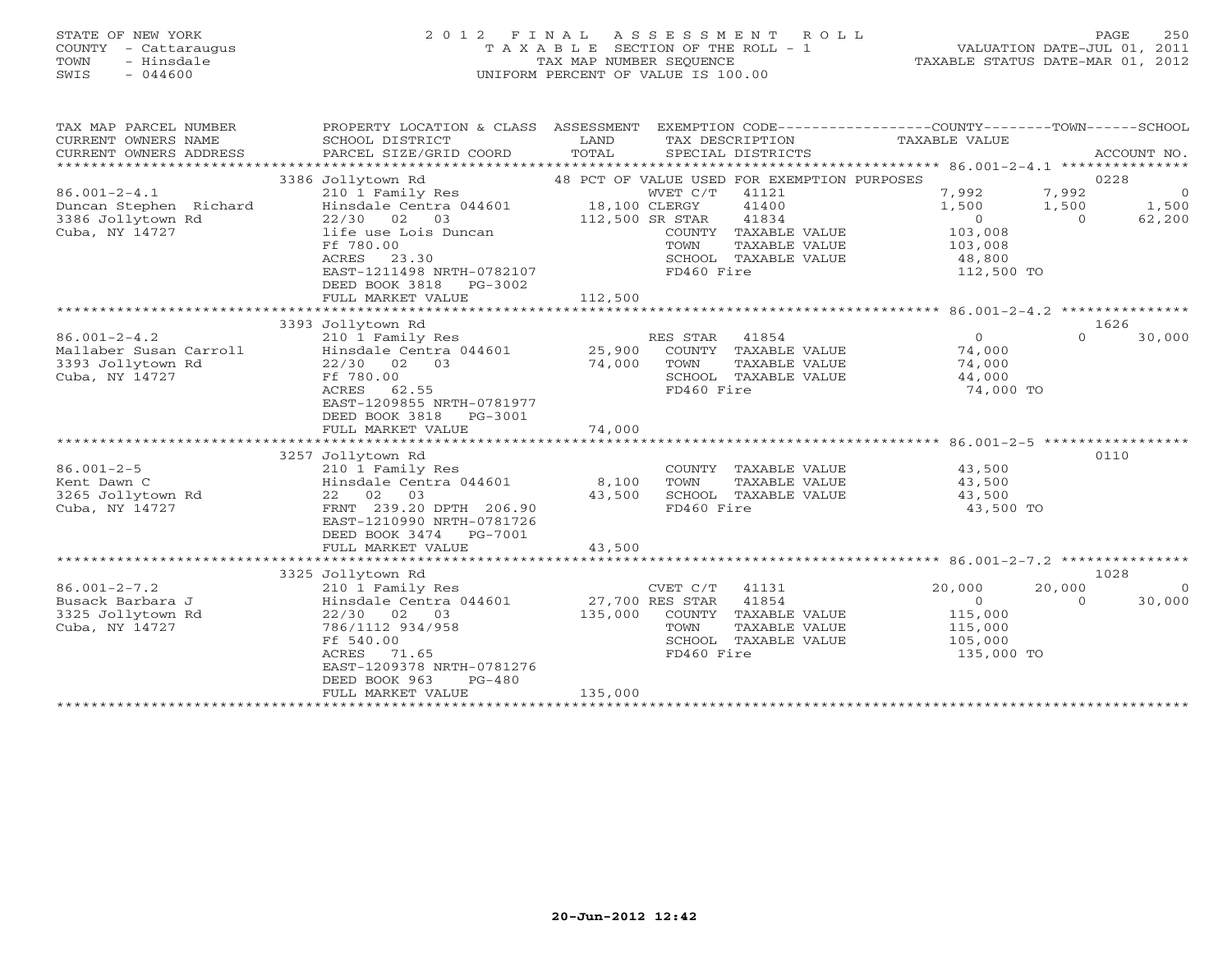# STATE OF NEW YORK 2 0 1 2 F I N A L A S S E S S M E N T R O L L PAGE 251 COUNTY - Cattaraugus T A X A B L E SECTION OF THE ROLL - 1 VALUATION DATE-JUL 01, 2011 TOWN - Hinsdale TAX MAP NUMBER SEQUENCE TAXABLE STATUS DATE-MAR 01, 2012 SWIS - 044600 UNIFORM PERCENT OF VALUE IS 100.00UNIFORM PERCENT OF VALUE IS 100.00

| TAX MAP PARCEL NUMBER<br>CURRENT OWNERS NAME<br>CURRENT OWNERS ADDRESS<br>************************* | PROPERTY LOCATION & CLASS ASSESSMENT<br>SCHOOL DISTRICT<br>PARCEL SIZE/GRID COORD                                                                                                                                                                    | LAND<br>TOTAL              | TAX DESCRIPTION<br>SPECIAL DISTRICTS                                                                        | EXEMPTION CODE-----------------COUNTY-------TOWN------SCHOOL<br>TAXABLE VALUE | ACCOUNT NO.                |
|-----------------------------------------------------------------------------------------------------|------------------------------------------------------------------------------------------------------------------------------------------------------------------------------------------------------------------------------------------------------|----------------------------|-------------------------------------------------------------------------------------------------------------|-------------------------------------------------------------------------------|----------------------------|
|                                                                                                     |                                                                                                                                                                                                                                                      |                            |                                                                                                             |                                                                               |                            |
| $86.001 - 2 - 8.2$<br>Przybyla Joseph M<br>Przybyla Mary V<br>3319 Jollytown Rd<br>Cuba, NY 14727   | 3319 Jollytown Rd<br>210 1 Family Res<br>Hinsdale Centra 044601<br>03<br>22<br>02<br>FRNT 180.00 DPTH<br>ACRES<br>1.55 BANK<br>017<br>EAST-1211170 NRTH-0781027<br>DEED BOOK 1013<br>$PG-193$<br>FULL MARKET VALUE<br>****************************** | 8,500<br>74,000<br>74,000  | RES STAR<br>41854<br>COUNTY TAXABLE VALUE<br>TAXABLE VALUE<br>TOWN<br>SCHOOL TAXABLE VALUE<br>FD460 Fire    | $\circ$<br>74,000<br>74,000<br>44,000<br>74,000 TO                            | 1254<br>$\Omega$<br>30,000 |
|                                                                                                     |                                                                                                                                                                                                                                                      |                            |                                                                                                             |                                                                               |                            |
| $86.001 - 2 - 9.1$<br>Boysha Leon<br>Boysha Penny<br>3325 Ford Miles Rd<br>Cuba, NY 14727           | 3325 Ford Miles Rd<br>210 1 Family Res<br>Hinsdale Centra 044601<br>22 02 03<br>Ff 260.00<br>ACRES<br>4.70<br>EAST-1211804 NRTH-0781042<br>DEED BOOK 5117<br>PG-8002<br>FULL MARKET VALUE                                                            | 11,100<br>78,000<br>78,000 | 41854<br>RES STAR<br>COUNTY TAXABLE VALUE<br>TAXABLE VALUE<br>TOWN<br>SCHOOL TAXABLE VALUE<br>FD460 Fire    | $\circ$<br>78,000<br>78,000<br>48,000<br>78,000 TO                            | 0072<br>$\Omega$<br>30,000 |
|                                                                                                     |                                                                                                                                                                                                                                                      |                            |                                                                                                             |                                                                               |                            |
|                                                                                                     | 3315 Ford Miles Rd                                                                                                                                                                                                                                   |                            |                                                                                                             |                                                                               | 0898                       |
| $86.001 - 2 - 9.2$<br>Dunbar David C<br>Dunbar Margaret E<br>3315 Ford Miles Rd<br>Cuba, NY 14727   | 210 1 Family Res<br>Hinsdale Centra 044601<br>02<br>03<br>22<br>FRNT 135.00 DPTH 235.00<br>EAST-1211599 NRTH-0780874<br>DEED BOOK 761<br>$PG-515$                                                                                                    | 6,900<br>39,000            | RES STAR<br>41854<br>COUNTY TAXABLE VALUE<br>TOWN<br>TAXABLE VALUE<br>SCHOOL TAXABLE VALUE<br>FD460 Fire    | $\circ$<br>39,000<br>39,000<br>9,000<br>39,000 TO                             | $\Omega$<br>30,000         |
|                                                                                                     | FULL MARKET VALUE                                                                                                                                                                                                                                    | 39,000                     |                                                                                                             |                                                                               |                            |
|                                                                                                     | 3301 Jollytown Rd                                                                                                                                                                                                                                    |                            |                                                                                                             |                                                                               | 0194                       |
| $86.001 - 2 - 10$<br>Layton Joseph W<br>3305 Jollytown Rd<br>Cuba, NY 14727                         | 210 1 Family Res<br>Hinsdale Centra 044601<br>22 02<br>03<br>Ff 187.00<br>2.22<br>ACRES<br>EAST-1211154 NRTH-0780845<br>DEED BOOK 11029 PG-4002                                                                                                      | 9,000<br>59,000            | RES STAR<br>41854<br>COUNTY TAXABLE VALUE<br>TOWN<br>TAXABLE VALUE<br>SCHOOL TAXABLE VALUE<br>FD460 Fire    | $\circ$<br>59,000<br>59,000<br>29,000<br>59,000 TO                            | $\Omega$<br>30,000         |
|                                                                                                     | FULL MARKET VALUE                                                                                                                                                                                                                                    | 59,000                     |                                                                                                             |                                                                               |                            |
|                                                                                                     |                                                                                                                                                                                                                                                      |                            |                                                                                                             |                                                                               |                            |
| $86.001 - 2 - 12$<br>Kent Paul E<br>Kent Dawn C<br>3265 Jollytown Rd<br>Cuba, NY 14727              | 3281 Jollytown Rd<br>270 Mfg housing<br>Hinsdale Centra 044601<br>22<br>02<br>03<br>FRNT 436.00 DPTH<br>ACRES<br>2.30<br>EAST-1211326 NRTH-0780616<br>DEED BOOK 00955 PG-00053                                                                       | 9,600<br>15,000            | RES STAR<br>41854<br>COUNTY<br>TAXABLE VALUE<br>TOWN<br>TAXABLE VALUE<br>SCHOOL TAXABLE VALUE<br>FD460 Fire | $\circ$<br>15,000<br>15,000<br>$\circ$<br>15,000 TO                           | 0496<br>15,000<br>$\Omega$ |
|                                                                                                     | FULL MARKET VALUE<br>********************                                                                                                                                                                                                            | 15,000<br>*************    |                                                                                                             |                                                                               |                            |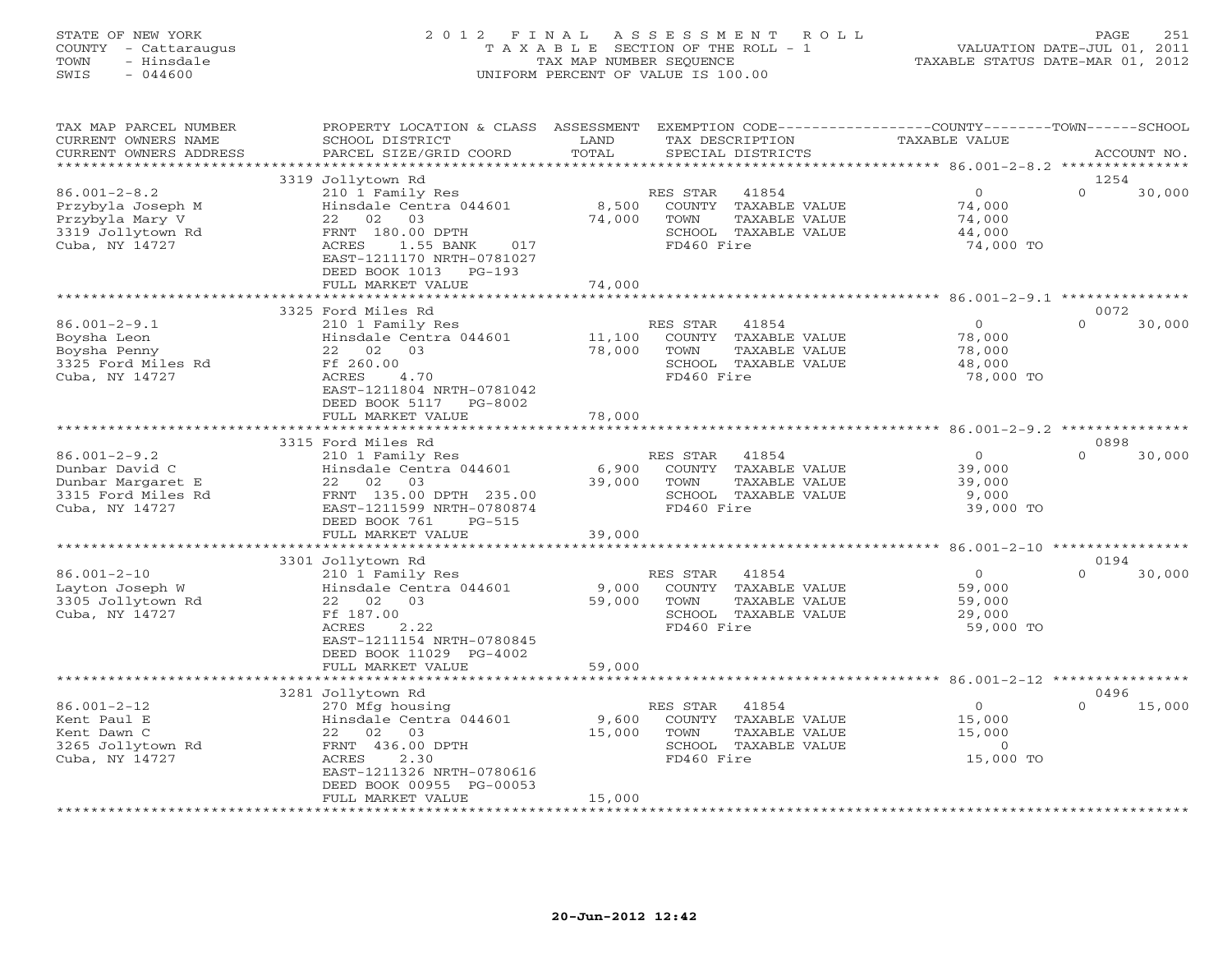## STATE OF NEW YORK 2 0 1 2 F I N A L A S S E S S M E N T R O L L PAGE 252 COUNTY - Cattaraugus T A X A B L E SECTION OF THE ROLL - 1 VALUATION DATE-JUL 01, 2011 TOWN - Hinsdale TAX MAP NUMBER SEQUENCE TAXABLE STATUS DATE-MAR 01, 2012 SWIS - 044600 UNIFORM PERCENT OF VALUE IS 100.00UNIFORM PERCENT OF VALUE IS 100.00

| TAX MAP PARCEL NUMBER<br>CURRENT OWNERS NAME<br>CURRENT OWNERS ADDRESS                 | PROPERTY LOCATION & CLASS ASSESSMENT<br>SCHOOL DISTRICT<br>PARCEL SIZE/GRID COORD                                                                   | LAND<br>TOTAL            | EXEMPTION CODE-----------------COUNTY-------TOWN------SCHOOL<br>TAX DESCRIPTION<br>SPECIAL DISTRICTS              | <b>TAXABLE VALUE</b>                                         | ACCOUNT NO.                            |
|----------------------------------------------------------------------------------------|-----------------------------------------------------------------------------------------------------------------------------------------------------|--------------------------|-------------------------------------------------------------------------------------------------------------------|--------------------------------------------------------------|----------------------------------------|
| *************************                                                              |                                                                                                                                                     |                          |                                                                                                                   |                                                              |                                        |
|                                                                                        | 3265 Jollytown Rd                                                                                                                                   |                          |                                                                                                                   |                                                              | 0414                                   |
| $86.001 - 2 - 13$<br>Kent Paul E<br>Kent Dawn C<br>3285 Jollytown Rd<br>Cuba, NY 14727 | 210 1 Family Res<br>Hinsdale Centra 044601<br>22 02 03<br>incl. $86.001 - 2 - 14.2$<br>FRNT 298.00 DPTH<br>ACRES 13.16<br>EAST-1211223 NRTH-0780131 | 14,700 SR STAR<br>91,800 | WVET C/T<br>41121<br>41834<br>COUNTY TAXABLE VALUE<br>TAXABLE VALUE<br>TOWN<br>SCHOOL TAXABLE VALUE<br>FD460 Fire | 12,000<br>$\circ$<br>79,800<br>79,800<br>29,600<br>91,800 TO | 12,000<br>$\Omega$<br>62,200           |
|                                                                                        | DEED BOOK 734<br>PG-00963<br>FULL MARKET VALUE                                                                                                      | 91,800                   |                                                                                                                   |                                                              |                                        |
|                                                                                        |                                                                                                                                                     |                          |                                                                                                                   |                                                              |                                        |
|                                                                                        | 1291 Turock Dr                                                                                                                                      |                          |                                                                                                                   |                                                              | 0230                                   |
| $86.001 - 2 - 14.1$<br>Duszynski John T<br>580 Rowley Rd<br>Depew, NY 14043            | 312 Vac w/imprv<br>Hinsdale Centra 044601<br>29 02 03<br>ACRES 12.23<br>EAST-1210698 NRTH-0779986<br>DEED BOOK 2610 PG-6001                         | 12,800<br>32,000         | COUNTY TAXABLE VALUE<br>TOWN<br>TAXABLE VALUE<br>SCHOOL TAXABLE VALUE<br>FD460 Fire                               | 32,000<br>32,000<br>32,000<br>32,000 TO                      |                                        |
|                                                                                        | FULL MARKET VALUE                                                                                                                                   | 32,000                   |                                                                                                                   |                                                              |                                        |
|                                                                                        | ***************************                                                                                                                         |                          |                                                                                                                   |                                                              |                                        |
|                                                                                        | 3255 Jollytown Rd                                                                                                                                   |                          |                                                                                                                   |                                                              | 0262                                   |
| $86.001 - 2 - 16.1$<br>Snopkowski Thomas                                               | 210 1 Family Res<br>Hinsdale Centra 044601                                                                                                          | 8,900 SR STAR            | WVET C/T<br>41121<br>41834                                                                                        | 9,000<br>$\circ$                                             | 9,000<br>$\circ$<br>$\Omega$<br>60,000 |
| Snopkowski Margaret                                                                    | 21 02 03                                                                                                                                            | 60,000                   | COUNTY TAXABLE VALUE                                                                                              | 51,000                                                       |                                        |
| 3255 Jollytown Rd                                                                      | Ff 310.00                                                                                                                                           |                          | TOWN<br>TAXABLE VALUE                                                                                             | 51,000                                                       |                                        |
| Cuba, NY 14727                                                                         | 2.10<br>ACRES                                                                                                                                       |                          | SCHOOL TAXABLE VALUE                                                                                              | $\Omega$                                                     |                                        |
|                                                                                        | EAST-1211597 NRTH-0779938                                                                                                                           |                          | FD460 Fire                                                                                                        | 60,000 TO                                                    |                                        |
|                                                                                        | DEED BOOK 899<br>PG-01073                                                                                                                           |                          |                                                                                                                   |                                                              |                                        |
|                                                                                        | FULL MARKET VALUE                                                                                                                                   | 60,000                   |                                                                                                                   |                                                              |                                        |
|                                                                                        |                                                                                                                                                     |                          |                                                                                                                   |                                                              |                                        |
|                                                                                        | Jollytown Rd                                                                                                                                        |                          |                                                                                                                   |                                                              | 1114                                   |
| $86.001 - 2 - 16.2$                                                                    | 314 Rural vac<10                                                                                                                                    |                          | COUNTY TAXABLE VALUE                                                                                              | 6,500                                                        |                                        |
| West Lee S                                                                             | Hinsdale Centra 044601                                                                                                                              | 6,500                    | TOWN<br>TAXABLE VALUE                                                                                             | 6,500                                                        |                                        |
| West Dolores J                                                                         | 21 02<br>03                                                                                                                                         | 6,500                    | SCHOOL TAXABLE VALUE                                                                                              | 6,500                                                        |                                        |
| 3322 Ford Miles Rd                                                                     | FRNT 311.00 DPTH 89.00                                                                                                                              |                          | FD460 Fire                                                                                                        | 6,500 TO                                                     |                                        |
| Cuba, NY 14727                                                                         | EAST-1211836 NRTH-0779970                                                                                                                           |                          |                                                                                                                   |                                                              |                                        |
|                                                                                        | DEED BOOK 792<br>$PG-812$                                                                                                                           |                          |                                                                                                                   |                                                              |                                        |
|                                                                                        | FULL MARKET VALUE                                                                                                                                   | 6,500                    |                                                                                                                   |                                                              |                                        |
|                                                                                        | 3221 Jollytown Rd                                                                                                                                   |                          | 89 PCT OF VALUE USED FOR EXEMPTION PURPOSES                                                                       |                                                              | 0651                                   |
| $86.001 - 2 - 18$                                                                      | 210 1 Family Res                                                                                                                                    |                          | CVET C/T<br>41131                                                                                                 | 20,000                                                       | 20,000<br>$\circ$                      |
| Roberts Kenneth                                                                        | Hinsdale Centra 044601                                                                                                                              | 10,400 RES STAR          | 41854                                                                                                             | $\circ$                                                      | 30,000<br>$\Omega$                     |
| Roberts Charlotte                                                                      | 21 02 03                                                                                                                                            | 125,000                  | COUNTY TAXABLE VALUE                                                                                              | 105,000                                                      |                                        |
| 3221 Jollytown Rd                                                                      | L/p 759-178 & 743-1052                                                                                                                              |                          | TOWN<br>TAXABLE VALUE                                                                                             | 105,000                                                      |                                        |
| Cuba, NY 14727                                                                         | Ff 390.00                                                                                                                                           |                          | SCHOOL TAXABLE VALUE                                                                                              | 95,000                                                       |                                        |
|                                                                                        | ACRES<br>3.85                                                                                                                                       |                          | FD460 Fire                                                                                                        | 125,000 TO                                                   |                                        |
|                                                                                        | EAST-1211688 NRTH-0779613                                                                                                                           |                          |                                                                                                                   |                                                              |                                        |
|                                                                                        | DEED BOOK 881<br>$PG-609$                                                                                                                           |                          |                                                                                                                   |                                                              |                                        |
|                                                                                        | FULL MARKET VALUE                                                                                                                                   | 125,000                  |                                                                                                                   |                                                              |                                        |
|                                                                                        |                                                                                                                                                     |                          |                                                                                                                   |                                                              |                                        |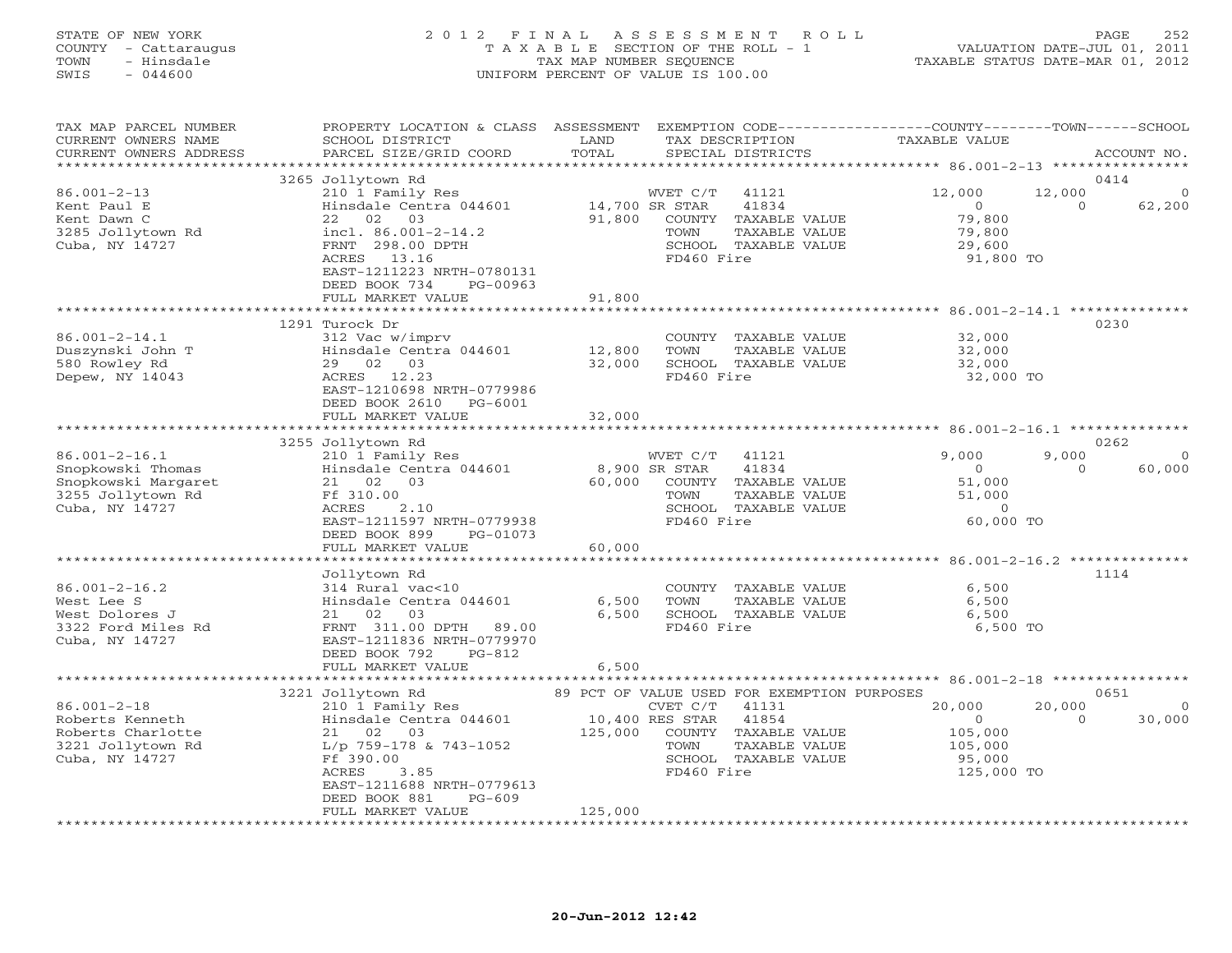# STATE OF NEW YORK 2 0 1 2 F I N A L A S S E S S M E N T R O L L PAGE 253 COUNTY - Cattaraugus T A X A B L E SECTION OF THE ROLL - 1 VALUATION DATE-JUL 01, 2011 TOWN - Hinsdale TAX MAP NUMBER SEQUENCE TAXABLE STATUS DATE-MAR 01, 2012 SWIS - 044600 UNIFORM PERCENT OF VALUE IS 100.00UNIFORM PERCENT OF VALUE IS 100.00

| TAX MAP PARCEL NUMBER<br>CURRENT OWNERS NAME<br>CURRENT OWNERS ADDRESS                         | PROPERTY LOCATION & CLASS ASSESSMENT<br>SCHOOL DISTRICT<br>PARCEL SIZE/GRID COORD                                                                                     | LAND<br>TOTAL              | TAX DESCRIPTION<br>SPECIAL DISTRICTS                                                                            |               | EXEMPTION CODE-----------------COUNTY-------TOWN------SCHOOL<br>TAXABLE VALUE |                      | ACCOUNT NO.       |
|------------------------------------------------------------------------------------------------|-----------------------------------------------------------------------------------------------------------------------------------------------------------------------|----------------------------|-----------------------------------------------------------------------------------------------------------------|---------------|-------------------------------------------------------------------------------|----------------------|-------------------|
| *************************                                                                      |                                                                                                                                                                       |                            |                                                                                                                 |               |                                                                               |                      |                   |
|                                                                                                | 1319 Turock Dr                                                                                                                                                        |                            |                                                                                                                 |               |                                                                               |                      | 0916              |
| $86.001 - 2 - 19.1$<br>Turock Jeffrey J<br>Turock Joye M<br>1319 Turock Dr<br>Cuba, NY 14727   | 283 Res w/Comuse<br>Hinsdale Centra 044601<br>03<br>21 02<br>FRNT 245.00 DPTH<br>3.10<br>ACRES<br>EAST-1211470 NRTH-0779339<br>DEED BOOK 811<br>PG-00307              | 13,900 RES STAR<br>120,000 | SR ST MH<br>41844<br>41854<br>COUNTY TAXABLE VALUE<br>TOWN<br>SCHOOL TAXABLE VALUE<br>FD460 Fire                | TAXABLE VALUE | $\mathbf{0}$<br>$\circ$<br>120,000<br>120,000<br>57,400<br>120,000 TO         | $\Omega$<br>$\Omega$ | 32,600<br>30,000  |
|                                                                                                | FULL MARKET VALUE                                                                                                                                                     | 120,000                    |                                                                                                                 |               |                                                                               |                      |                   |
|                                                                                                |                                                                                                                                                                       |                            |                                                                                                                 |               |                                                                               |                      |                   |
| $86.001 - 2 - 19.3$<br>Ciezak Amy S<br>3235 Jollytown Rd<br>Cuba, NY 14727                     | 3235 Jollytown Rd<br>210 1 Family Res<br>Hinsdale Centra 044601<br>21 02 03<br>Ff 210.00<br>ACRES<br>1.40<br>EAST-1211905 NRTH-0779366<br>DEED BOOK 905<br>PG-01060   | 8,300<br>98,000            | RES STAR<br>41854<br>COUNTY TAXABLE VALUE<br>TOWN<br>SCHOOL TAXABLE VALUE<br>FD460 Fire                         | TAXABLE VALUE | $\overline{O}$<br>98,000<br>98,000<br>68,000<br>98,000 TO                     | $\Omega$             | 1292<br>30,000    |
|                                                                                                | FULL MARKET VALUE                                                                                                                                                     | 98,000                     |                                                                                                                 |               |                                                                               |                      |                   |
|                                                                                                | ************************                                                                                                                                              |                            |                                                                                                                 |               |                                                                               |                      |                   |
|                                                                                                | 1274 Turock Dr                                                                                                                                                        |                            |                                                                                                                 |               |                                                                               |                      | 0438              |
| $86.001 - 2 - 21$<br>Clark Michael G<br>1274 Turrock Dr<br>Cuba, NY 14727                      | 210 1 Family Res<br>Hinsdale Centra 044601<br>03<br>29 02<br>9.45<br>ACRES<br>EAST-1210789 NRTH-0778888<br>DEED BOOK 900<br>PG-00279                                  | 75,000                     | $CVET C/T$ 41131<br>11,700 RES STAR 41854<br>COUNTY TAXABLE VALUE<br>TOWN<br>SCHOOL TAXABLE VALUE<br>FD460 Fire | TAXABLE VALUE | 18,750<br>$\overline{0}$<br>56,250<br>56,250<br>45,000<br>75,000 TO           | 18,750<br>$\Omega$   | $\circ$<br>30,000 |
|                                                                                                | FULL MARKET VALUE                                                                                                                                                     | 75,000                     |                                                                                                                 |               |                                                                               |                      |                   |
|                                                                                                | ***********************<br>1252 Turock Dr                                                                                                                             |                            |                                                                                                                 |               |                                                                               |                      | 0563              |
| $86.001 - 2 - 22$<br>Noble Robert<br>Noble Bernice<br>17705 SE 87th Ave<br>Snohomish, WA 98296 | 270 Mfg housing<br>Hinsdale Centra 044601<br>03<br>29 02<br>7.66<br>ACRES<br>EAST-1210300 NRTH-0778831<br>DEED BOOK 732<br>$PG-906$<br>FULL MARKET VALUE              | 11,000<br>13,100<br>13,100 | COUNTY TAXABLE VALUE<br>TOWN<br>SCHOOL TAXABLE VALUE<br>FD460 Fire                                              | TAXABLE VALUE | 13,100<br>13,100<br>13,100<br>13,100 TO                                       |                      |                   |
|                                                                                                |                                                                                                                                                                       | ************               |                                                                                                                 |               |                                                                               |                      |                   |
| $86.001 - 2 - 23$<br>Fleming Kim M<br>3617 Center Lane Dr<br>Hamburg, NY 14075-6107            | 1247 Turock Dr<br>314 Rural vac<10<br>Hinsdale Centra 044601<br>29 02 03<br>ACRES 24.25<br>EAST-1210094 NRTH-0779985<br>DEED BOOK 00924 PG-00748<br>FULL MARKET VALUE | 16,800<br>16,800<br>16,800 | COUNTY TAXABLE VALUE<br>TOWN<br>SCHOOL TAXABLE VALUE<br>FD460 Fire                                              | TAXABLE VALUE | 16,800<br>16,800<br>16,800<br>16,800 TO                                       |                      | 0142              |
|                                                                                                | **********************                                                                                                                                                |                            |                                                                                                                 |               |                                                                               |                      |                   |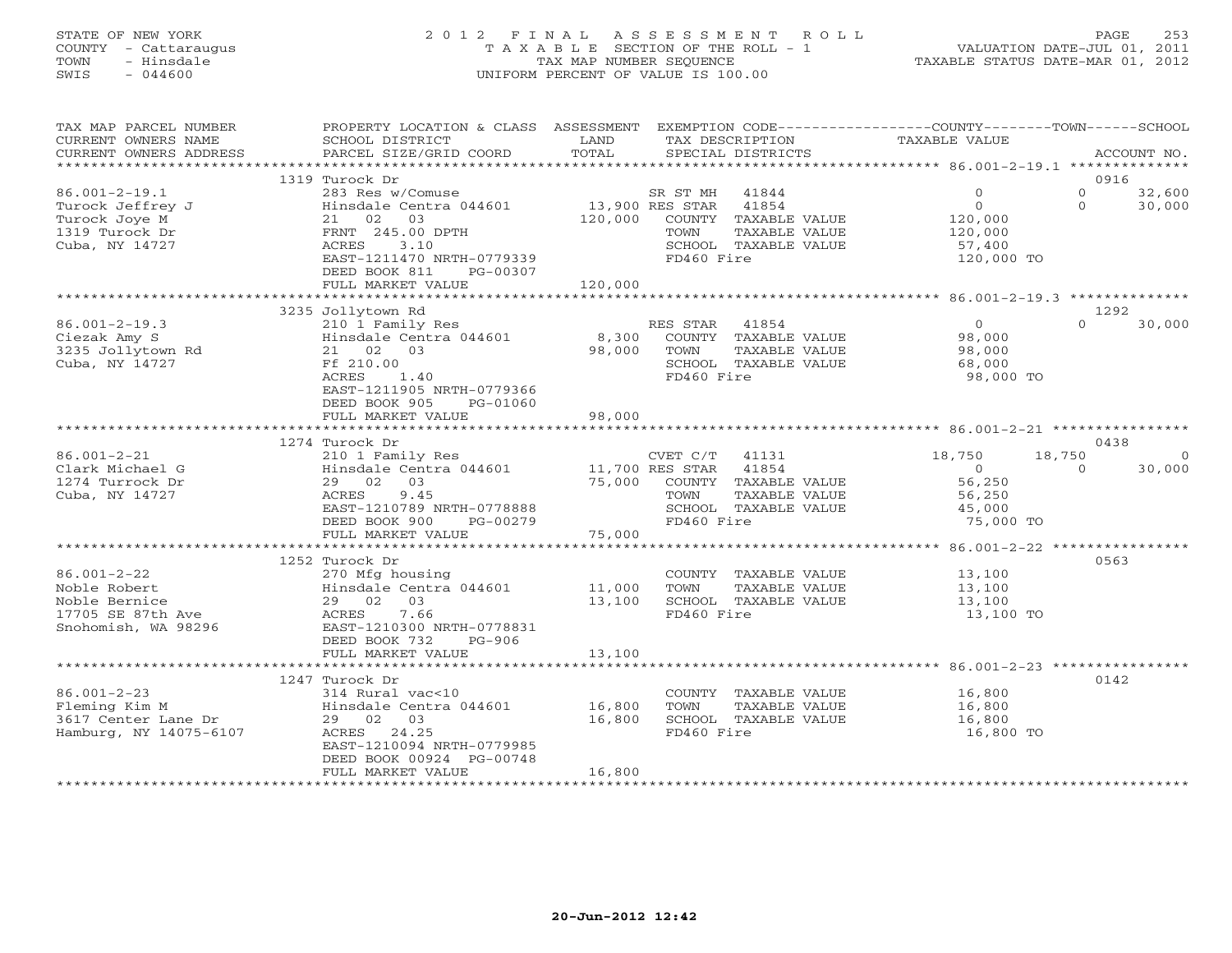# STATE OF NEW YORK 2 0 1 2 F I N A L A S S E S S M E N T R O L L PAGE 254 COUNTY - Cattaraugus T A X A B L E SECTION OF THE ROLL - 1 VALUATION DATE-JUL 01, 2011 TOWN - Hinsdale TAX MAP NUMBER SEQUENCE TAXABLE STATUS DATE-MAR 01, 2012 SWIS - 044600 UNIFORM PERCENT OF VALUE IS 100.00UNIFORM PERCENT OF VALUE IS 100.00

| TAX MAP PARCEL NUMBER<br>CURRENT OWNERS NAME<br>CURRENT OWNERS ADDRESS<br>*********************** | PROPERTY LOCATION & CLASS ASSESSMENT EXEMPTION CODE---------------COUNTY-------TOWN-----SCHOOL<br>SCHOOL DISTRICT<br>PARCEL SIZE/GRID COORD | LAND<br>TOTAL | TAX DESCRIPTION<br>SPECIAL DISTRICTS | TAXABLE VALUE | ACCOUNT NO.        |
|---------------------------------------------------------------------------------------------------|---------------------------------------------------------------------------------------------------------------------------------------------|---------------|--------------------------------------|---------------|--------------------|
|                                                                                                   |                                                                                                                                             |               |                                      |               |                    |
|                                                                                                   | 1232 Turock Dr                                                                                                                              |               |                                      |               | 0378               |
| $86.001 - 2 - 24$                                                                                 | 312 Vac w/imprv                                                                                                                             |               | COUNTY TAXABLE VALUE                 | 11,000        |                    |
| Casuccio Salvatore J Jr                                                                           | Hinsdale Centra 044601                                                                                                                      | 11,000        | TOWN<br>TAXABLE VALUE                | 11,000        |                    |
| 3851 Big Tree Rd                                                                                  | 29 02 03                                                                                                                                    | 11,000        | SCHOOL TAXABLE VALUE                 | 11,000        |                    |
| Hamburg, NY 14075                                                                                 | ACRES<br>7.70                                                                                                                               |               | FD460 Fire                           | 11,000 TO     |                    |
|                                                                                                   | EAST-1209899 NRTH-0778831                                                                                                                   |               |                                      |               |                    |
|                                                                                                   | DEED BOOK 00986 PG-00295                                                                                                                    |               |                                      |               |                    |
|                                                                                                   | FULL MARKET VALUE                                                                                                                           | 11,000        |                                      |               |                    |
|                                                                                                   |                                                                                                                                             |               |                                      |               |                    |
|                                                                                                   | 1206 Turock Dr                                                                                                                              |               |                                      |               | 0515               |
| $86.001 - 2 - 25$                                                                                 | 260 Seasonal res                                                                                                                            |               | COUNTY TAXABLE VALUE                 | 13,000        |                    |
| Wagner Glenn M                                                                                    | Hinsdale Centra 044601                                                                                                                      | 10,600        | TOWN<br>TAXABLE VALUE                | 13,000        |                    |
| Wagner Marcia                                                                                     | 29 02<br>03                                                                                                                                 | 13,000        | SCHOOL TAXABLE VALUE                 | 13,000        |                    |
| 198 Hirschfield Dr                                                                                | 6.69<br>ACRES                                                                                                                               |               | FD460 Fire                           | 13,000 TO     |                    |
| Williamsville, NY 14221                                                                           | EAST-1209546 NRTH-0778916                                                                                                                   |               |                                      |               |                    |
|                                                                                                   | DEED BOOK 13442 PG-3001                                                                                                                     |               |                                      |               |                    |
|                                                                                                   | FULL MARKET VALUE                                                                                                                           | 13,000        |                                      |               |                    |
|                                                                                                   |                                                                                                                                             |               |                                      |               |                    |
|                                                                                                   | 1190 Turock Dr                                                                                                                              |               |                                      |               | 0310               |
| $86.001 - 2 - 26$                                                                                 | 314 Rural vac<10                                                                                                                            |               | COUNTY TAXABLE VALUE                 | 11,800        |                    |
| Greenauer Karl                                                                                    | Hinsdale Centra 044601                                                                                                                      | 11,800        | TOWN<br>TAXABLE VALUE                | 11,800        |                    |
| Greenauer Betty                                                                                   | 03<br>29 02                                                                                                                                 | 11,800        | SCHOOL TAXABLE VALUE                 | 11,800        |                    |
| 43 Homewood Ave                                                                                   | 9.85<br>ACRES                                                                                                                               |               | FD460 Fire                           | 11,800 TO     |                    |
| Cheektowaga, NY 14227                                                                             | EAST-1209235 NRTH-0779064                                                                                                                   |               |                                      |               |                    |
|                                                                                                   | DEED BOOK 732<br>PG-00140                                                                                                                   |               |                                      |               |                    |
|                                                                                                   | FULL MARKET VALUE                                                                                                                           | 11,800        |                                      |               |                    |
|                                                                                                   |                                                                                                                                             |               |                                      |               |                    |
|                                                                                                   | 1168 Turock Dr                                                                                                                              |               |                                      |               | 0693               |
| $86.001 - 2 - 27$                                                                                 | 210 1 Family Res                                                                                                                            |               | RES STAR 41854                       | $\circ$       | 30,000<br>$\Omega$ |
| Holly Mark E                                                                                      | Hinsdale Centra 044601                                                                                                                      | 13,100        | COUNTY TAXABLE VALUE                 | 34,500        |                    |
| 1168 Turock Dr                                                                                    | 29 02 03                                                                                                                                    | 34,500        | TOWN<br>TAXABLE VALUE                | 34,500        |                    |
| Cuba, NY 14727                                                                                    | ACRES 13.11                                                                                                                                 |               | SCHOOL TAXABLE VALUE                 | 4,500         |                    |
|                                                                                                   | EAST-1208893 NRTH-0779186                                                                                                                   |               | FD460 Fire                           | 34,500 TO     |                    |
|                                                                                                   | DEED BOOK 2821<br>PG-4001                                                                                                                   |               |                                      |               |                    |
|                                                                                                   | FULL MARKET VALUE                                                                                                                           | 34,500        |                                      |               |                    |
|                                                                                                   |                                                                                                                                             |               |                                      |               |                    |
|                                                                                                   | 1168 Turock Dr                                                                                                                              |               |                                      |               | 0823               |
| $86.001 - 2 - 28$                                                                                 | 311 Res vac land                                                                                                                            |               | COUNTY TAXABLE VALUE                 | 13,400        |                    |
| Holly Mark E                                                                                      | Hinsdale Centra 044601                                                                                                                      | 13,400        | TOWN<br>TAXABLE VALUE                | 13,400        |                    |
| 1168 Turock Dr                                                                                    | 29 02 03                                                                                                                                    | 13,400        | SCHOOL TAXABLE VALUE                 | 13,400        |                    |
| Cuba, NY 14727                                                                                    | ACRES 13.63                                                                                                                                 |               | FD460 Fire                           | 13,400 TO     |                    |
|                                                                                                   | EAST-1208520 NRTH-0779181                                                                                                                   |               |                                      |               |                    |
|                                                                                                   | DEED BOOK 2821<br>$PG-4001$                                                                                                                 |               |                                      |               |                    |
|                                                                                                   | FULL MARKET VALUE                                                                                                                           | 13,400        |                                      |               |                    |
| ************************                                                                          | *************************                                                                                                                   |               | *******************************      |               |                    |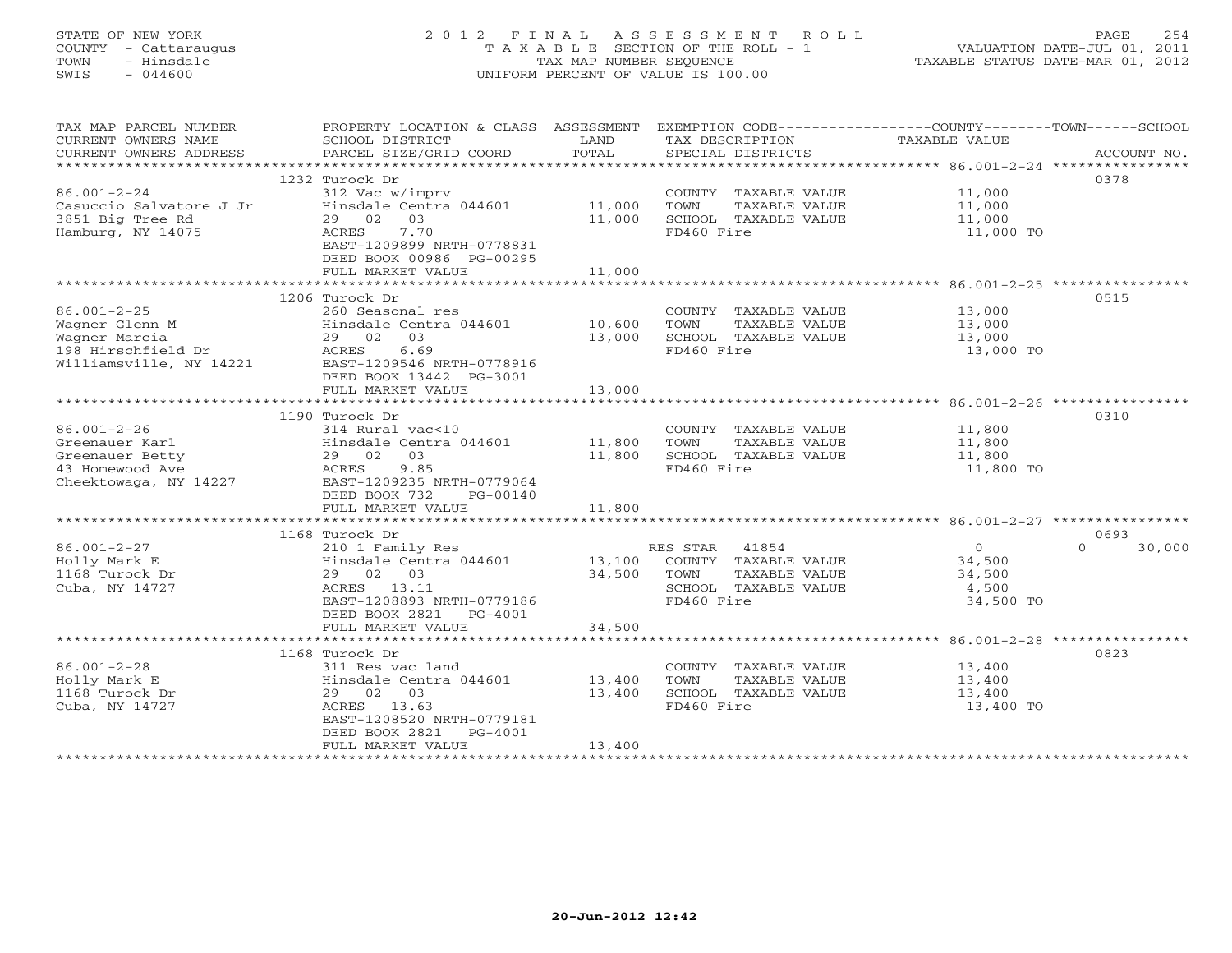# STATE OF NEW YORK 2 0 1 2 F I N A L A S S E S S M E N T R O L L PAGE 255 COUNTY - Cattaraugus T A X A B L E SECTION OF THE ROLL - 1 VALUATION DATE-JUL 01, 2011 TOWN - Hinsdale TAX MAP NUMBER SEQUENCE TAXABLE STATUS DATE-MAR 01, 2012 SWIS - 044600 UNIFORM PERCENT OF VALUE IS 100.00UNIFORM PERCENT OF VALUE IS 100.00

| TAX MAP PARCEL NUMBER<br>CURRENT OWNERS NAME<br>CURRENT OWNERS ADDRESS | PROPERTY LOCATION & CLASS ASSESSMENT EXEMPTION CODE----------------COUNTY-------TOWN------SCHOOL<br>SCHOOL DISTRICT<br>PARCEL SIZE/GRID COORD | LAND<br>TOTAL        | TAX DESCRIPTION<br>SPECIAL DISTRICTS                                  | TAXABLE VALUE              | ACCOUNT NO.        |
|------------------------------------------------------------------------|-----------------------------------------------------------------------------------------------------------------------------------------------|----------------------|-----------------------------------------------------------------------|----------------------------|--------------------|
|                                                                        | 1126 Turock Dr                                                                                                                                |                      |                                                                       |                            | 0079               |
| $86.001 - 2 - 29$<br>Bracikowski Robert<br>4229 Mohawk Pkwy            | 260 Seasonal res<br>Hinsdale Centra 044601<br>29 02 03                                                                                        | 13,000<br>39,000     | COUNTY TAXABLE VALUE<br>TAXABLE VALUE<br>TOWN<br>SCHOOL TAXABLE VALUE | 39,000<br>39,000<br>39,000 |                    |
| Niagara Falls, NY 14304                                                | ACRES 12.64<br>EAST-1208128 NRTH-0779121<br>DEED BOOK 1015 PG-1068                                                                            |                      | FD460 Fire                                                            | 39,000 TO                  |                    |
|                                                                        | FULL MARKET VALUE                                                                                                                             | 39,000               |                                                                       |                            |                    |
|                                                                        |                                                                                                                                               |                      |                                                                       |                            |                    |
|                                                                        | 1126 Turock Dr                                                                                                                                |                      |                                                                       |                            | 0427               |
| $86.001 - 2 - 30$                                                      | 312 Vac w/imprv                                                                                                                               |                      | COUNTY TAXABLE VALUE                                                  | 15,500                     |                    |
| Bracikowski Gregory C                                                  | Hinsdale Centra 044601 11,900                                                                                                                 |                      | TOWN<br>TAXABLE VALUE                                                 | 15,500                     |                    |
| 39 S Transit Hill Dr                                                   | 09 02<br>03                                                                                                                                   | 15,500               | SCHOOL TAXABLE VALUE                                                  | 15,500                     |                    |
| Depew, NY 14043                                                        | ACRES<br>9.91<br>EAST-1207756 NRTH-0779029<br>DEED BOOK 835<br>PG-00575                                                                       |                      | FD460 Fire                                                            | 15,500 TO                  |                    |
|                                                                        | FULL MARKET VALUE                                                                                                                             | 15,500               |                                                                       |                            |                    |
|                                                                        |                                                                                                                                               |                      |                                                                       |                            |                    |
|                                                                        | 1103 Turock Dr                                                                                                                                |                      |                                                                       |                            | 0699               |
| $86.001 - 2 - 31$                                                      | 260 Seasonal res                                                                                                                              |                      | COUNTY TAXABLE VALUE                                                  | 31,500                     |                    |
| Panus Edward                                                           | Hinsdale Centra 044601 20,000                                                                                                                 |                      | TOWN<br>TAXABLE VALUE                                                 | 31,500                     |                    |
| Panus Thomas J                                                         | 29/30<br>02 03                                                                                                                                | 31,500               | SCHOOL TAXABLE VALUE                                                  | 31,500                     |                    |
| 296 West Brook Dr                                                      | ACRES 40.35                                                                                                                                   |                      | FD460 Fire                                                            | 31,500 TO                  |                    |
| Cheektowaga, NY 14225                                                  | EAST-1207254 NRTH-0779798                                                                                                                     |                      |                                                                       |                            |                    |
|                                                                        | DEED BOOK 853<br>PG-00919                                                                                                                     |                      |                                                                       |                            |                    |
|                                                                        | FULL MARKET VALUE                                                                                                                             | 31,500               |                                                                       |                            |                    |
|                                                                        |                                                                                                                                               |                      |                                                                       |                            |                    |
|                                                                        | 1107 Turock Dr                                                                                                                                |                      |                                                                       |                            | 0698               |
| $86.001 - 2 - 32$                                                      | 210 1 Family Res<br>Hinsdale Centra 044601 16,700 RES STAR 41854                                                                              |                      | CVET C/T 41131                                                        | 14,500                     | 14,500<br>$\Omega$ |
| Galbo Ronald                                                           |                                                                                                                                               |                      |                                                                       | $\Omega$                   | $\Omega$<br>30,000 |
| Galbo Linda                                                            | 29/30 02 03                                                                                                                                   |                      | 58,000 COUNTY TAXABLE VALUE                                           | 43,500                     |                    |
| 1107 Turock Dr                                                         | ACRES 23.80                                                                                                                                   |                      | TOWN<br>TAXABLE VALUE                                                 | 43,500                     |                    |
| Cuba, NY 14727                                                         | EAST-1207933 NRTH-0780546                                                                                                                     |                      | SCHOOL TAXABLE VALUE                                                  | 28,000                     |                    |
|                                                                        | DEED BOOK 793<br>PG-00471                                                                                                                     |                      | FD460 Fire                                                            | 58,000 TO                  |                    |
|                                                                        | FULL MARKET VALUE                                                                                                                             | 58,000               |                                                                       |                            |                    |
|                                                                        |                                                                                                                                               |                      |                                                                       |                            |                    |
|                                                                        | 1145 Turock Dr                                                                                                                                |                      |                                                                       |                            | 0308               |
| $86.001 - 2 - 34$                                                      | 322 Rural vac>10                                                                                                                              |                      | COUNTY TAXABLE VALUE                                                  | 12,100                     |                    |
| Lyford Bruce                                                           | Hinsdale Centra 044601 12,100                                                                                                                 |                      | TAXABLE VALUE<br>TOWN                                                 | 12,100                     |                    |
| 10870 Old Lakeshore Rd                                                 | 29/30 02 03                                                                                                                                   | 12,100               | SCHOOL TAXABLE VALUE                                                  | 12,100                     |                    |
| Irving, NY 14081                                                       | ACRES 10.42                                                                                                                                   |                      | FD460 Fire                                                            | 12,100 TO                  |                    |
|                                                                        | EAST-1208507 NRTH-0780608                                                                                                                     |                      |                                                                       |                            |                    |
|                                                                        | DEED BOOK 870<br>PG-01111                                                                                                                     |                      |                                                                       |                            |                    |
|                                                                        | FULL MARKET VALUE                                                                                                                             | 12,100               |                                                                       |                            |                    |
| ************************                                               | *************************                                                                                                                     | ******************** |                                                                       |                            |                    |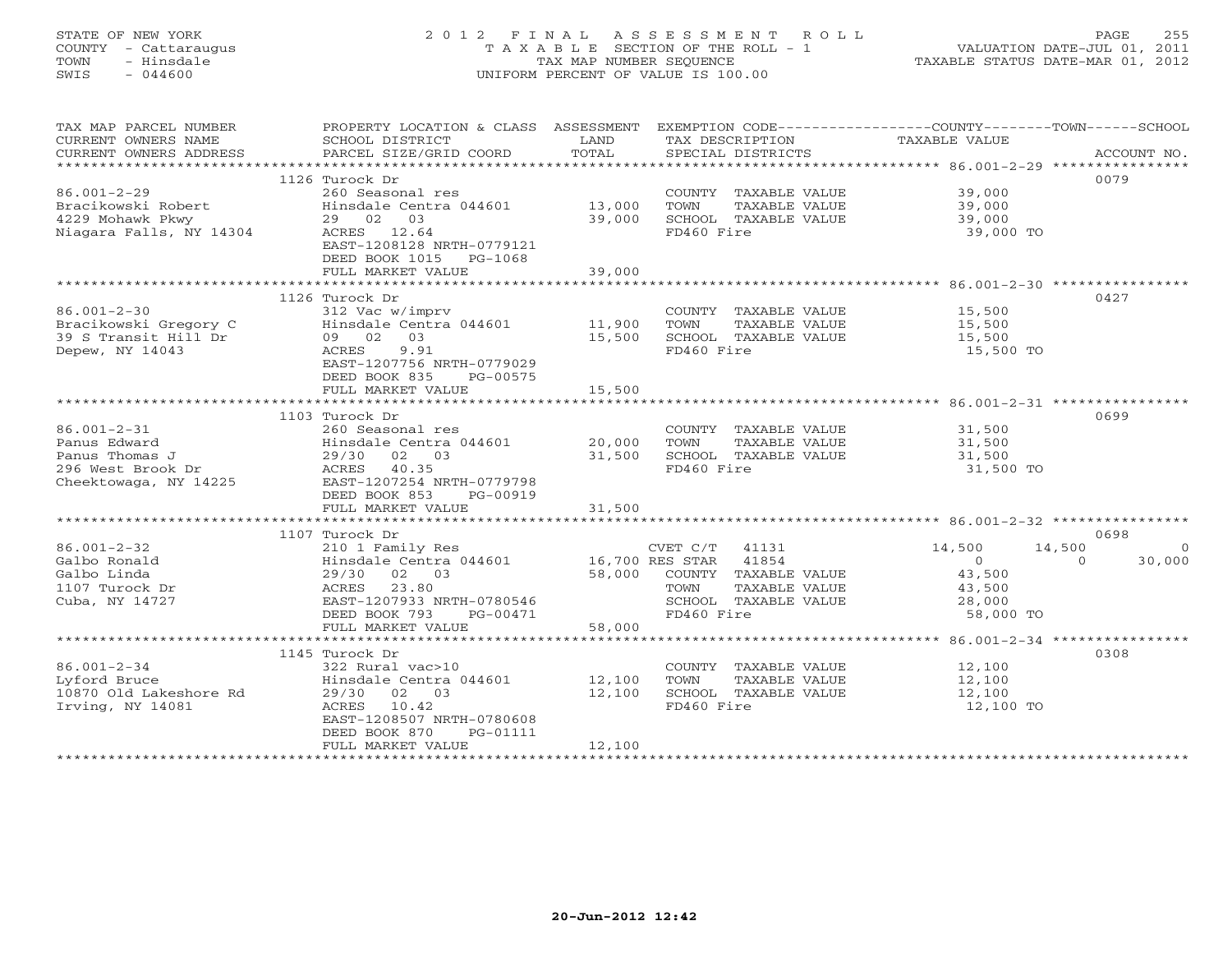# STATE OF NEW YORK 2 0 1 2 F I N A L A S S E S S M E N T R O L L PAGE 256 COUNTY - Cattaraugus T A X A B L E SECTION OF THE ROLL - 1 VALUATION DATE-JUL 01, 2011 TOWN - Hinsdale TAX MAP NUMBER SEQUENCE TAXABLE STATUS DATE-MAR 01, 2012 SWIS - 044600 UNIFORM PERCENT OF VALUE IS 100.00UNIFORM PERCENT OF VALUE IS 100.00

| TAX MAP PARCEL NUMBER<br>CURRENT OWNERS NAME<br>CURRENT OWNERS ADDRESS<br>***********************    | PROPERTY LOCATION & CLASS ASSESSMENT EXEMPTION CODE---------------COUNTY-------TOWN-----SCHOOL<br>SCHOOL DISTRICT<br>PARCEL SIZE/GRID COORD                            | LAND<br>TOTAL              | TAX DESCRIPTION<br>SPECIAL DISTRICTS                                                                  | TAXABLE VALUE                                       | ACCOUNT NO.              |
|------------------------------------------------------------------------------------------------------|------------------------------------------------------------------------------------------------------------------------------------------------------------------------|----------------------------|-------------------------------------------------------------------------------------------------------|-----------------------------------------------------|--------------------------|
| $86.001 - 2 - 35$<br>Lyford Paul<br>72 Cleveland Dr<br>Kenmore, NY 14223                             | 1167 Turock Dr<br>260 Seasonal res<br>Hinsdale Centra 044601<br>30 02 03<br>ACRES 13.49<br>EAST-1209043 NRTH-0780375<br>DEED BOOK 731<br>$PG-229$<br>FULL MARKET VALUE | 13,300<br>37,000<br>37,000 | COUNTY TAXABLE VALUE<br>TOWN<br>TAXABLE VALUE<br>SCHOOL TAXABLE VALUE<br>FD460 Fire                   | 37,000<br>37,000<br>37,000<br>37,000 TO             | 0481                     |
|                                                                                                      | Turock Dr                                                                                                                                                              |                            |                                                                                                       |                                                     | 0037                     |
| $86.001 - 2 - 36$<br>Maurouard Timothy J<br>Maurouard Sandra L<br>1103 Buffalo St<br>Olean, NY 14760 | 260 Seasonal res<br>Hinsdale Centra 044601<br>29/30 02 03<br>ACRES<br>7.61<br>EAST-1209551 NRTH-0780079<br>DEED BOOK 00967 PG-00373                                    | 10,900<br>32,000           | COUNTY TAXABLE VALUE<br>TOWN<br>TAXABLE VALUE<br>SCHOOL TAXABLE VALUE<br>FD460 Fire                   | 32,000<br>32,000<br>32,000<br>32,000 TO             |                          |
|                                                                                                      | FULL MARKET VALUE                                                                                                                                                      | 32,000                     |                                                                                                       |                                                     |                          |
| $86.001 - 2 - 38$<br>Benham Gregory K<br>3035 Creek Rd<br>Cuba, NY 14727                             | Jollytown Rd (Off)<br>323 Vacant rural<br>Hinsdale Centra 044601<br>30 02 03<br>ACRES 20.26<br>EAST-1207608 NRTH-0782151<br>DEED BOOK 1012 PG-556                      | 9,900<br>9,900             | COUNTY TAXABLE VALUE<br>TOWN<br>TAXABLE VALUE<br>SCHOOL TAXABLE VALUE<br>FD460 Fire                   | 9,900<br>9,900<br>9,900<br>9,900 TO                 | 0048                     |
|                                                                                                      | FULL MARKET VALUE                                                                                                                                                      | 9,900                      |                                                                                                       |                                                     |                          |
| $86.002 - 1 - 1.1$<br>Nunamaker Kenda L<br>63 Wolf Run Rd<br>Cuba, NY 14727                          | Ford-Miles Rd (Off)<br>314 Rural vac<10<br>Hinsdale Centra 044601<br>22 02 03<br>ACRES<br>5.95<br>EAST-1212635 NRTH-0783139<br>DEED BOOK 00939 PG-00857                | 10,300<br>10,300           | COUNTY TAXABLE VALUE<br>TOWN<br>TAXABLE VALUE<br>SCHOOL TAXABLE VALUE<br>FD460 Fire                   | 10,300<br>10,300<br>10,300<br>10,300 TO             | 0727                     |
|                                                                                                      | FULL MARKET VALUE                                                                                                                                                      | 10,300                     |                                                                                                       |                                                     |                          |
| $86.002 - 1 - 1.2$<br>Szczerba Guy<br>3431 Ford Miles Rd<br>Cuba, NY 14727                           | 3431 Ream Rd<br>210 1 Family Res<br>Hinsdale Centra 044601<br>22 02 03<br>5.44<br>ACRES<br>EAST-1212193 NRTH-0783860<br>DEED BOOK 866<br>PG-00222                      | 10,100<br>26,000<br>26,000 | RES STAR 41854<br>COUNTY TAXABLE VALUE<br>TOWN<br>TAXABLE VALUE<br>SCHOOL TAXABLE VALUE<br>FD460 Fire | $\circ$<br>26,000<br>26,000<br>$\circ$<br>26,000 TO | 1250<br>$\cap$<br>26,000 |
|                                                                                                      | FULL MARKET VALUE                                                                                                                                                      |                            |                                                                                                       |                                                     |                          |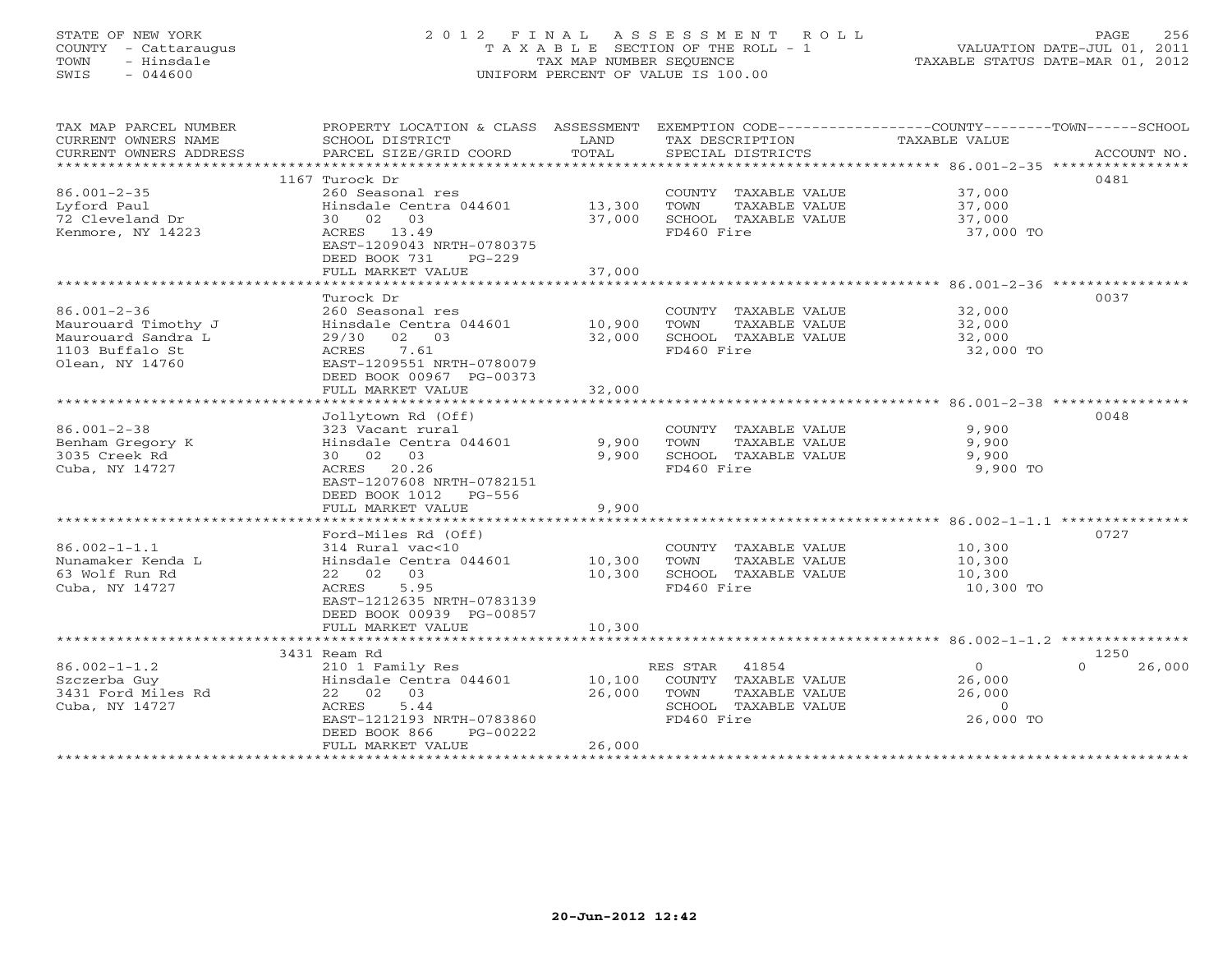# STATE OF NEW YORK 2 0 1 2 F I N A L A S S E S S M E N T R O L L PAGE 257 COUNTY - Cattaraugus T A X A B L E SECTION OF THE ROLL - 1 VALUATION DATE-JUL 01, 2011 TOWN - Hinsdale TAX MAP NUMBER SEQUENCE TAXABLE STATUS DATE-MAR 01, 2012 SWIS - 044600 UNIFORM PERCENT OF VALUE IS 100.00UNIFORM PERCENT OF VALUE IS 100.00

| TAX MAP PARCEL NUMBER<br>CURRENT OWNERS NAME<br>CURRENT OWNERS ADDRESS      | PROPERTY LOCATION & CLASS ASSESSMENT<br>SCHOOL DISTRICT<br>PARCEL SIZE/GRID COORD                                               | LAND<br>TOTAL    | TAX DESCRIPTION<br>SPECIAL DISTRICTS                                                | EXEMPTION CODE-----------------COUNTY-------TOWN-----SCHOOL<br>TAXABLE VALUE | ACCOUNT NO.      |
|-----------------------------------------------------------------------------|---------------------------------------------------------------------------------------------------------------------------------|------------------|-------------------------------------------------------------------------------------|------------------------------------------------------------------------------|------------------|
| $86.002 - 1 - 1.3$<br>Reiss Dona M                                          | Ford-Miles Rd (Off)<br>270 Mfg housing<br>Hinsdale Centra 044601                                                                | 9,500            | COUNTY TAXABLE VALUE<br>TOWN<br>TAXABLE VALUE                                       | 10,800<br>10,800                                                             | 1251             |
| 63 Wolf Run Rd<br>Cuba, NY 14727                                            | 22 02 03<br>Deitz J Gordon<br>ACRES<br>6.36<br>EAST-1211934 NRTH-0783609<br>DEED BOOK 866<br>PG-00220<br>FULL MARKET VALUE      | 10,800<br>10,800 | SCHOOL TAXABLE VALUE<br>FD460 Fire                                                  | 10,800<br>10,800 TO                                                          |                  |
|                                                                             | **********************                                                                                                          |                  |                                                                                     |                                                                              |                  |
|                                                                             | Ford-Miles Rd (Off)                                                                                                             |                  |                                                                                     |                                                                              | 1439             |
| $86.002 - 1 - 1.4$<br>Nunamaker Kenda L<br>63 Wolf Run Rd<br>Cuba, NY 14727 | 312 Vac w/imprv<br>Hinsdale Centra 044601<br>22 02 03<br>3.40<br>ACRES<br>EAST-1212485 NRTH-0782723<br>DEED BOOK 00938 PG-00616 | 8,500<br>8,600   | COUNTY TAXABLE VALUE<br>TOWN<br>TAXABLE VALUE<br>SCHOOL TAXABLE VALUE<br>FD460 Fire | 8,600<br>8,600<br>8,600<br>8,600 TO                                          |                  |
|                                                                             | FULL MARKET VALUE                                                                                                               | 8,600            |                                                                                     |                                                                              |                  |
|                                                                             |                                                                                                                                 |                  |                                                                                     |                                                                              |                  |
| $86.002 - 1 - 1.5$                                                          | 5000 Ream Rd                                                                                                                    |                  |                                                                                     | 6,125                                                                        | 1618<br>$\Omega$ |
| Dietz Mary Ann                                                              | 210 1 Family Res<br>Hinsdale Centra 044601                                                                                      |                  | CVET C/T<br>41131<br>11,900 DVET C/T<br>41141                                       | 6,125<br>12,250<br>12,250                                                    | $\circ$          |
| PO Box 10                                                                   | 22 02 03                                                                                                                        |                  | 24,500 SR STAR<br>41834                                                             | $\overline{O}$<br>$\Omega$                                                   | 24,500           |
| Hinsdale, NY 14743                                                          | ACRES 10.00                                                                                                                     |                  | COUNTY TAXABLE VALUE                                                                | 6,125                                                                        |                  |
|                                                                             | EAST-1211967 NRTH-0782785                                                                                                       |                  | TOWN<br>TAXABLE VALUE                                                               | 6,125                                                                        |                  |
|                                                                             | DEED BOOK 1803<br>$PG-2001$                                                                                                     |                  | SCHOOL TAXABLE VALUE                                                                | $\overline{0}$                                                               |                  |
|                                                                             | FULL MARKET VALUE                                                                                                               |                  | 24,500 FD460 Fire                                                                   | 24,500 TO                                                                    |                  |
|                                                                             | * * * * * * * * * * * * * * * * * * *                                                                                           |                  | *********************************                                                   | $86.002 - 1 - 1.6$ ***************                                           | 1717             |
| $86.002 - 1 - 1.6$                                                          | Ford-Miles Rd (Off)<br>271 Mfg housings                                                                                         |                  | COUNTY TAXABLE VALUE                                                                | 10,800                                                                       |                  |
| Kelm Beth A                                                                 | Hinsdale Centra 044601                                                                                                          | 9,500            | TOWN<br>TAXABLE VALUE                                                               | 10,800                                                                       |                  |
| Kelm Sean M                                                                 | 22 02 03                                                                                                                        | 10,800           | SCHOOL TAXABLE VALUE                                                                | 10,800                                                                       |                  |
| 225 Allendale Rd                                                            | Deitz J Gordon                                                                                                                  |                  | FD460 Fire                                                                          | 10,800 TO                                                                    |                  |
| W. Seneca, NY 14224                                                         | 6.20<br>ACRES<br>EAST-1212292 NRTH-0078309<br>DEED BOOK 15906 PG-4001                                                           |                  |                                                                                     |                                                                              |                  |
|                                                                             | FULL MARKET VALUE                                                                                                               | 10,800           |                                                                                     |                                                                              |                  |
|                                                                             |                                                                                                                                 |                  |                                                                                     |                                                                              |                  |
| $86.002 - 1 - 2.1$                                                          | Ford-Miles Rd (Off)<br>312 Vac w/imprv                                                                                          |                  | COUNTY TAXABLE VALUE                                                                | 8,200                                                                        | 0875             |
| Reiss Dona M                                                                | Hinsdale Centra 044601                                                                                                          | 6,100            | TOWN<br>TAXABLE VALUE                                                               | 8,200                                                                        |                  |
| Attn: Kenneth G Reiss                                                       | 22 02 03                                                                                                                        | 8,200            | SCHOOL TAXABLE VALUE                                                                | 8,200                                                                        |                  |
| 63 Wolf Run Rd                                                              | FRNT 158.00 DPTH 250.00                                                                                                         |                  | FD460 Fire                                                                          | 8,200 TO                                                                     |                  |
| Cuba, NY 14727                                                              | EAST-1212749 NRTH-0783387                                                                                                       |                  |                                                                                     |                                                                              |                  |
|                                                                             | FULL MARKET VALUE                                                                                                               | 8,200            |                                                                                     |                                                                              |                  |
|                                                                             |                                                                                                                                 |                  |                                                                                     |                                                                              |                  |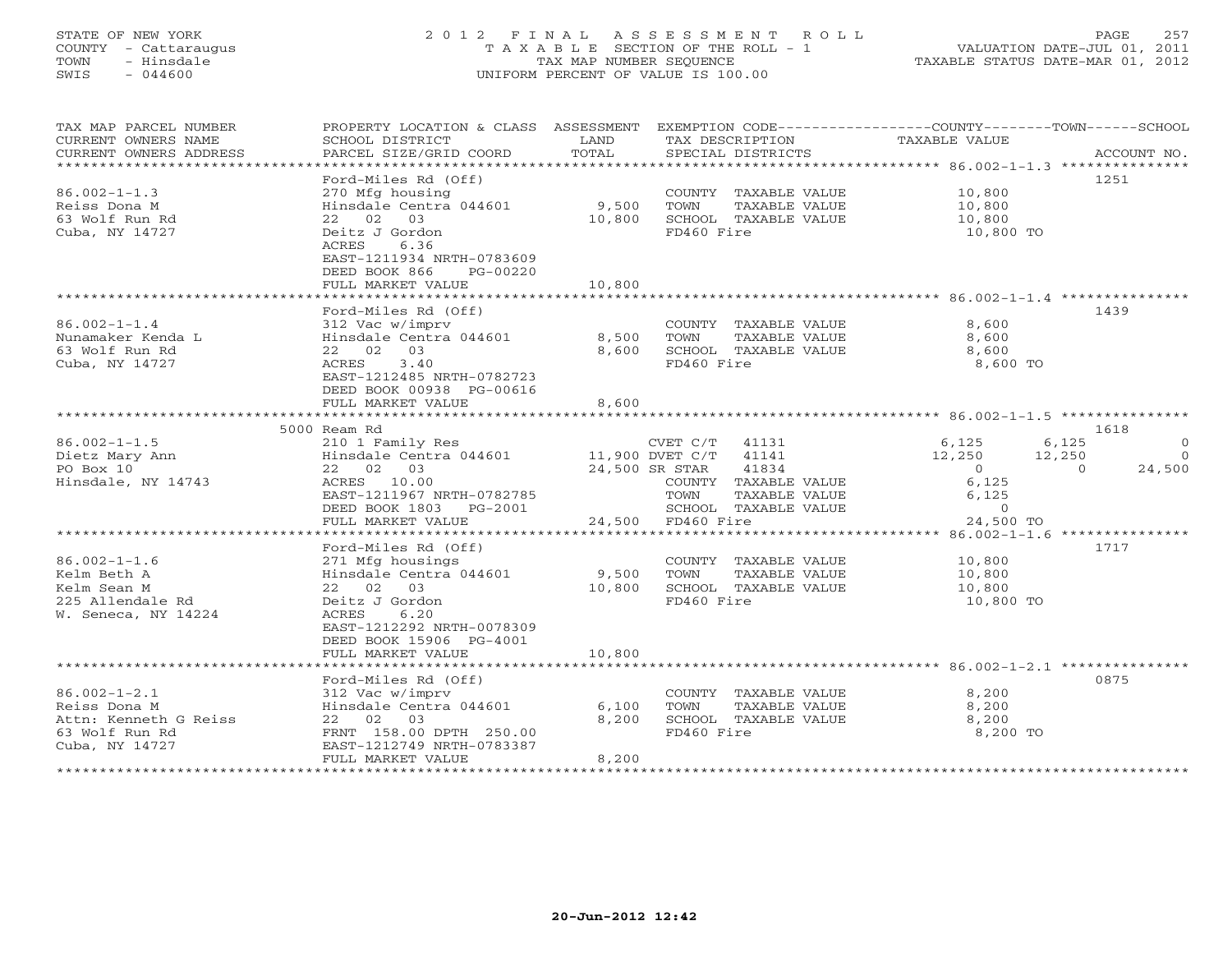# STATE OF NEW YORK 2 0 1 2 F I N A L A S S E S S M E N T R O L L PAGE 258 COUNTY - Cattaraugus T A X A B L E SECTION OF THE ROLL - 1 VALUATION DATE-JUL 01, 2011 TOWN - Hinsdale TAX MAP NUMBER SEQUENCE TAXABLE STATUS DATE-MAR 01, 2012 SWIS - 044600 UNIFORM PERCENT OF VALUE IS 100.00UNIFORM PERCENT OF VALUE IS 100.00

| TAX MAP PARCEL NUMBER  |                                                                     |            |                              | PROPERTY LOCATION & CLASS ASSESSMENT EXEMPTION CODE---------------COUNTY-------TOWN------SCHOOL |             |
|------------------------|---------------------------------------------------------------------|------------|------------------------------|-------------------------------------------------------------------------------------------------|-------------|
| CURRENT OWNERS NAME    | SCHOOL DISTRICT                                                     | LAND       | TAX DESCRIPTION              | TAXABLE VALUE                                                                                   |             |
| CURRENT OWNERS ADDRESS | PARCEL SIZE/GRID COORD                                              | TOTAL      | SPECIAL DISTRICTS            |                                                                                                 | ACCOUNT NO. |
|                        |                                                                     |            |                              |                                                                                                 |             |
|                        | Ford-Miles Rd (Off)                                                 |            |                              | 0942                                                                                            |             |
| $86.002 - 1 - 2.2$     | $312 \text{ Vac } \text{w/imprv}$ Hinsdale Centra 044601 6,700 TOWN |            | COUNTY TAXABLE VALUE         | 9,200                                                                                           |             |
| Reiss Kenneth F        |                                                                     |            | TAXABLE VALUE                | 9,200                                                                                           |             |
| Reiss Dona M           | 22 02 03                                                            |            | 9,200 SCHOOL TAXABLE VALUE   | 9,200                                                                                           |             |
| 63 Wolf Run Rd         | ACRES 1.20                                                          |            | FD460 Fire                   | 9,200 TO                                                                                        |             |
| Cuba, NY 14727         | EAST-1212865 NRTH-0783206                                           |            |                              |                                                                                                 |             |
|                        | DEED BOOK 876<br>PG-00082                                           |            |                              |                                                                                                 |             |
|                        | FULL MARKET VALUE                                                   | 9,200      |                              |                                                                                                 |             |
|                        |                                                                     |            |                              |                                                                                                 |             |
|                        | Ream Rd                                                             |            |                              | 0788                                                                                            |             |
| $86.002 - 1 - 3$       | 260 Seasonal res                                                    |            | COUNTY TAXABLE VALUE         | 12,000                                                                                          |             |
| Schmidt Lawrence       | Hinsdale Centra 044601 7,400                                        |            | TOWN<br>TAXABLE VALUE        | 12,000                                                                                          |             |
| Dombrowski Catherine   | 22 02 03                                                            | 12,000     | SCHOOL TAXABLE VALUE         | 12,000                                                                                          |             |
| 345 Pine St            | 2.00<br>ACRES                                                       |            | FD460 Fire                   | 12,000 TO                                                                                       |             |
| Lockport, NY 14094     | EAST-1212682 NRTH-0783643                                           |            |                              |                                                                                                 |             |
|                        | DEED BOOK 788<br>PG-5012                                            |            |                              |                                                                                                 |             |
|                        | FULL MARKET VALUE                                                   | 12,000     |                              |                                                                                                 |             |
|                        |                                                                     |            |                              |                                                                                                 |             |
|                        | 3178 Ream Rd                                                        |            |                              | 0770                                                                                            |             |
| $86.002 - 1 - 4$       | 270 Mfg housing                                                     |            | COUNTY TAXABLE VALUE         | 11,000                                                                                          |             |
|                        |                                                                     | 8,200 TOWN | TAXABLE VALUE                | 11,000                                                                                          |             |
|                        |                                                                     |            | 11,000 SCHOOL TAXABLE VALUE  | 11,000                                                                                          |             |
|                        |                                                                     |            | FD460 Fire                   | 11,000 TO                                                                                       |             |
|                        |                                                                     |            |                              |                                                                                                 |             |
|                        | DEED BOOK 00968 PG-00504                                            |            |                              |                                                                                                 |             |
|                        | FULL MARKET VALUE                                                   | 11,000     |                              |                                                                                                 |             |
|                        |                                                                     |            |                              |                                                                                                 |             |
|                        | 3093 Drew Cir                                                       |            |                              | 0559                                                                                            |             |
| $86.002 - 1 - 5$       | 270 Mfg housing                                                     |            | RES STAR 41854               | $\overline{0}$<br>$\Omega$                                                                      | 23,700      |
| Reiss Kenneth G        | Hinsdale Centra 044601 8,200 COUNTY TAXABLE VALUE                   |            |                              | 23,700                                                                                          |             |
| 63 Wolf Run Rd         | 22 02 03                                                            |            | 23,700 TOWN<br>TAXABLE VALUE | 23,700                                                                                          |             |
| Cuba, NY 14727         | Bowker land contract<br>ACPES 2.32                                  |            | SCHOOL TAXABLE VALUE         | $\overline{0}$                                                                                  |             |
|                        | ACRES<br>2.32                                                       |            | FD460 Fire                   | 23,700 TO                                                                                       |             |
|                        | EAST-1214686 NRTH-0783376                                           |            |                              |                                                                                                 |             |
|                        | DEED BOOK 00946 PG-01004                                            |            |                              |                                                                                                 |             |
|                        | FULL MARKET VALUE                                                   | 23,700     |                              |                                                                                                 |             |
|                        |                                                                     |            |                              |                                                                                                 |             |
|                        | Ford-Miles Rd (Off)                                                 |            |                              | 0555                                                                                            |             |
| $86.002 - 1 - 6$       | 314 Rural vac<10                                                    |            | COUNTY TAXABLE VALUE         | 6,600                                                                                           |             |
| Blackwell Frederick H  | Hinsdale Centra 044601 6,600                                        |            | TOWN<br>TAXABLE VALUE        | 6,600                                                                                           |             |
| 6550 Royal Pkwy        | 22 02 03                                                            | 6,600      | SCHOOL TAXABLE VALUE         | 6,600                                                                                           |             |
| Lockport, NY 14090     | ACRES 1.60                                                          |            | FD460 Fire                   | 6,600 TO                                                                                        |             |
|                        | EAST-1213190 NRTH-0783955                                           |            |                              |                                                                                                 |             |
|                        | DEED BOOK 00967 PG-00966                                            |            |                              |                                                                                                 |             |
|                        | FULL MARKET VALUE                                                   | 6,600      |                              |                                                                                                 |             |
|                        |                                                                     |            |                              |                                                                                                 |             |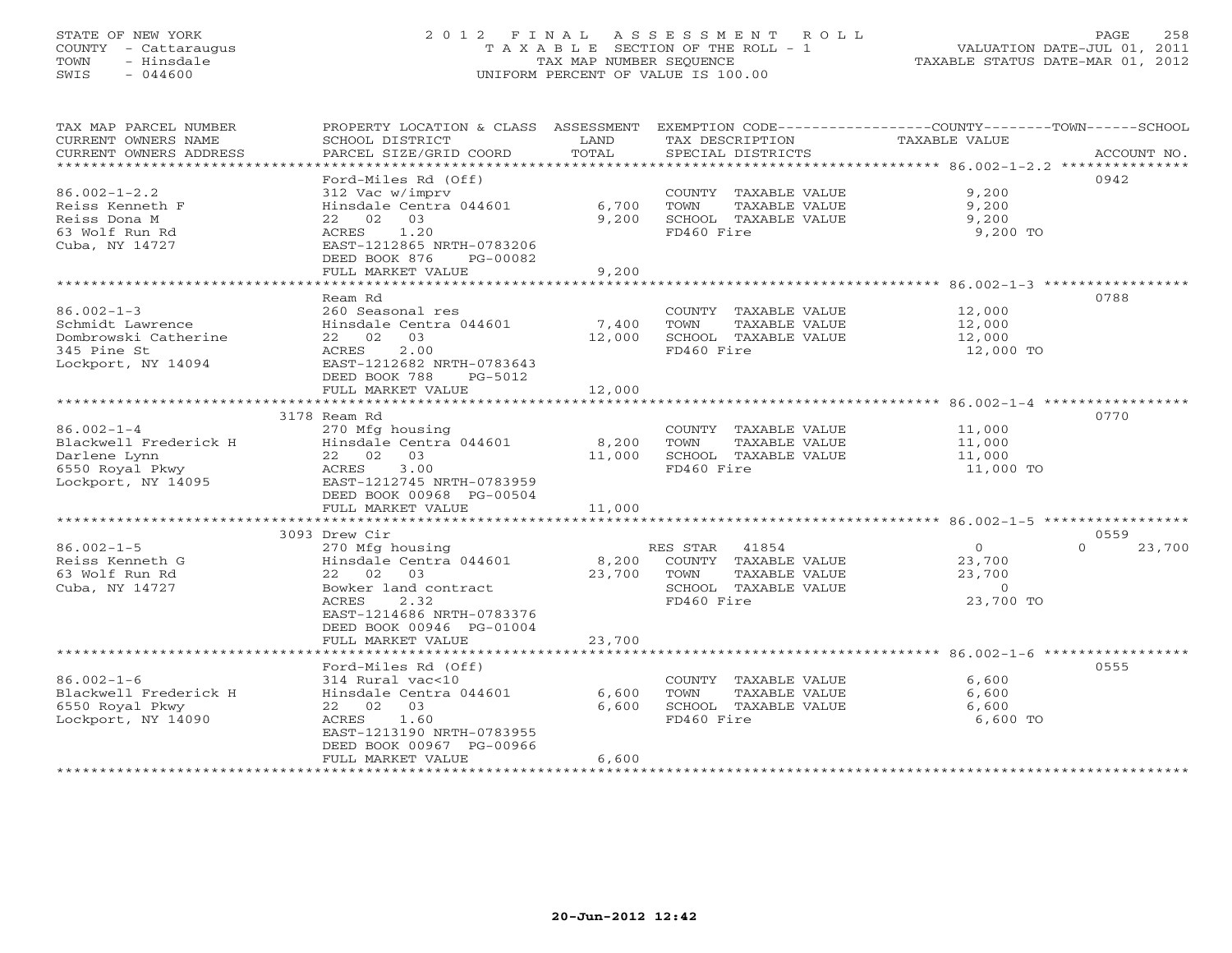# STATE OF NEW YORK 2 0 1 2 F I N A L A S S E S S M E N T R O L L PAGE 259 COUNTY - Cattaraugus T A X A B L E SECTION OF THE ROLL - 1 VALUATION DATE-JUL 01, 2011 TOWN - Hinsdale TAX MAP NUMBER SEQUENCE TAXABLE STATUS DATE-MAR 01, 2012 SWIS - 044600 UNIFORM PERCENT OF VALUE IS 100.00UNIFORM PERCENT OF VALUE IS 100.00

| TAX MAP PARCEL NUMBER                       |                                                  |        |                             | PROPERTY LOCATION & CLASS ASSESSMENT EXEMPTION CODE----------------COUNTY-------TOWN------SCHOOL |        |
|---------------------------------------------|--------------------------------------------------|--------|-----------------------------|--------------------------------------------------------------------------------------------------|--------|
| CURRENT OWNERS NAME                         | SCHOOL DISTRICT                                  | LAND   | TAX DESCRIPTION             | TAXABLE VALUE                                                                                    |        |
| CURRENT OWNERS ADDRESS                      | PARCEL SIZE/GRID COORD                           | TOTAL  | SPECIAL DISTRICTS           | ACCOUNT NO.                                                                                      |        |
|                                             |                                                  |        |                             |                                                                                                  |        |
|                                             | 3156 Ream Rd                                     |        |                             | 0077                                                                                             |        |
| $86.002 - 1 - 7$                            | 270 Mfg housing                                  |        | COUNTY TAXABLE VALUE        | 8,400                                                                                            |        |
| Fowler James A                              | Hinsdale Centra 044601                           | 6,500  | TOWN<br>TAXABLE VALUE       | 8,400                                                                                            |        |
| Fowler Gloria J                             | 22 02 03                                         | 8,400  | SCHOOL TAXABLE VALUE        | 8,400                                                                                            |        |
| 700 Stewart Ave Apt B<br>Hopewell, VA 23806 | ACRES<br>1.95                                    |        | FD460 Fire                  | 8,400 TO                                                                                         |        |
| Hopewell, VA 23806                          | EAST-1213440 NRTH-0783742                        |        |                             |                                                                                                  |        |
|                                             | DEED BOOK 00960 PG-00553                         |        |                             |                                                                                                  |        |
|                                             | FULL MARKET VALUE                                | 8,400  |                             |                                                                                                  |        |
|                                             |                                                  |        |                             |                                                                                                  |        |
|                                             | Ream Rd                                          |        |                             | 0660                                                                                             |        |
| $86.002 - 1 - 8$                            | 260 Seasonal res                                 |        | COUNTY TAXABLE VALUE        | 12,000                                                                                           |        |
| Tucker Gretchen                             | Este Beasonaires<br>Hinsdale Centra 044601 6,800 |        | TOWN<br>TAXABLE VALUE       | 12,000                                                                                           |        |
| 3138 Ream Rd                                | 22 02 03                                         | 12,000 | SCHOOL TAXABLE VALUE        | 12,000                                                                                           |        |
| Cuba, NY 14727                              | ACRES 1.50                                       |        | FD460 Fire                  | 12,000 TO                                                                                        |        |
|                                             | EAST-1213455 NRTH-0783497                        |        |                             |                                                                                                  |        |
|                                             | DEED BOOK 9236 PG-7001                           |        |                             |                                                                                                  |        |
|                                             | FULL MARKET VALUE                                | 12,000 |                             |                                                                                                  |        |
|                                             |                                                  |        |                             |                                                                                                  |        |
|                                             | 3126 Ream Rd                                     |        |                             | 0476                                                                                             |        |
| $86.002 - 1 - 9$                            | 270 Mfg housing                                  |        | RES STAR 41854              | $\bigcirc$<br>$\Omega$                                                                           | 15,000 |
| Ramsey Deborah L                            | Hinsdale Centra 044601 6,800                     |        | COUNTY TAXABLE VALUE 15,000 |                                                                                                  |        |
| 3126 Ream Rd                                | 22 02 03                                         | 15,000 | TOWN<br>TAXABLE VALUE       | 15,000                                                                                           |        |
| Cuba, NY 14727                              | ACRES 1.35                                       |        | SCHOOL TAXABLE VALUE        | $\sim$ 0                                                                                         |        |
|                                             | EAST-1213605 NRTH-0783283                        |        | FD460 Fire                  | 15,000 TO                                                                                        |        |
|                                             | DEED BOOK 00937 PG-00984                         |        |                             |                                                                                                  |        |
|                                             | FULL MARKET VALUE                                | 15,000 |                             |                                                                                                  |        |
|                                             |                                                  |        |                             |                                                                                                  |        |
|                                             | Ford-Miles Rd (Off)                              |        |                             | 0860                                                                                             |        |
| $86.002 - 1 - 10$                           | 314 Rural vac<10                                 |        | COUNTY TAXABLE VALUE        | 7,600                                                                                            |        |
| Nowsell Ronald T                            | Hinsdale Centra 044601 7,600                     |        | TOWN<br>TAXABLE VALUE       | 7,600                                                                                            |        |
| Nowsell Pamela B                            | 22 02 03                                         | 7,600  | SCHOOL TAXABLE VALUE        | 7,600                                                                                            |        |
| 11368 SW 58th Cir                           | ACRES<br>2.35                                    |        | FD460 Fire                  | 7,600 TO                                                                                         |        |
| Ocala, FL 34476                             | EAST-1213737 NRTH-0783505                        |        |                             |                                                                                                  |        |
|                                             | DEED BOOK 754<br>PG-55                           |        |                             |                                                                                                  |        |
|                                             | FULL MARKET VALUE                                | 7,600  |                             |                                                                                                  |        |
|                                             |                                                  |        |                             |                                                                                                  |        |
|                                             | 181 Pine Lane                                    |        |                             | 0746                                                                                             |        |
| $86.002 - 1 - 11$                           | 314 Rural vac<10                                 |        | COUNTY TAXABLE VALUE        | 5,900                                                                                            |        |
| Hopkins Jimmy                               | Hinsdale Centra 044601                           | 5,900  | TAXABLE VALUE<br>TOWN       | 5,900                                                                                            |        |
| Hopkins Wendy                               | 22 02 03                                         | 5,900  | SCHOOL TAXABLE VALUE        | 5,900                                                                                            |        |
| 247 Charlotte St                            | ACRES<br>1.38                                    |        | FD460 Fire                  | 5,900 TO                                                                                         |        |
| Port Colborne, ON L3KCanda                  | EAST-1213865 NRTH-0783698                        |        |                             |                                                                                                  |        |
|                                             | DEED BOOK 17005 PG-7001                          |        |                             |                                                                                                  |        |
|                                             | FULL MARKET VALUE                                | 5,900  |                             |                                                                                                  |        |
|                                             |                                                  |        |                             |                                                                                                  |        |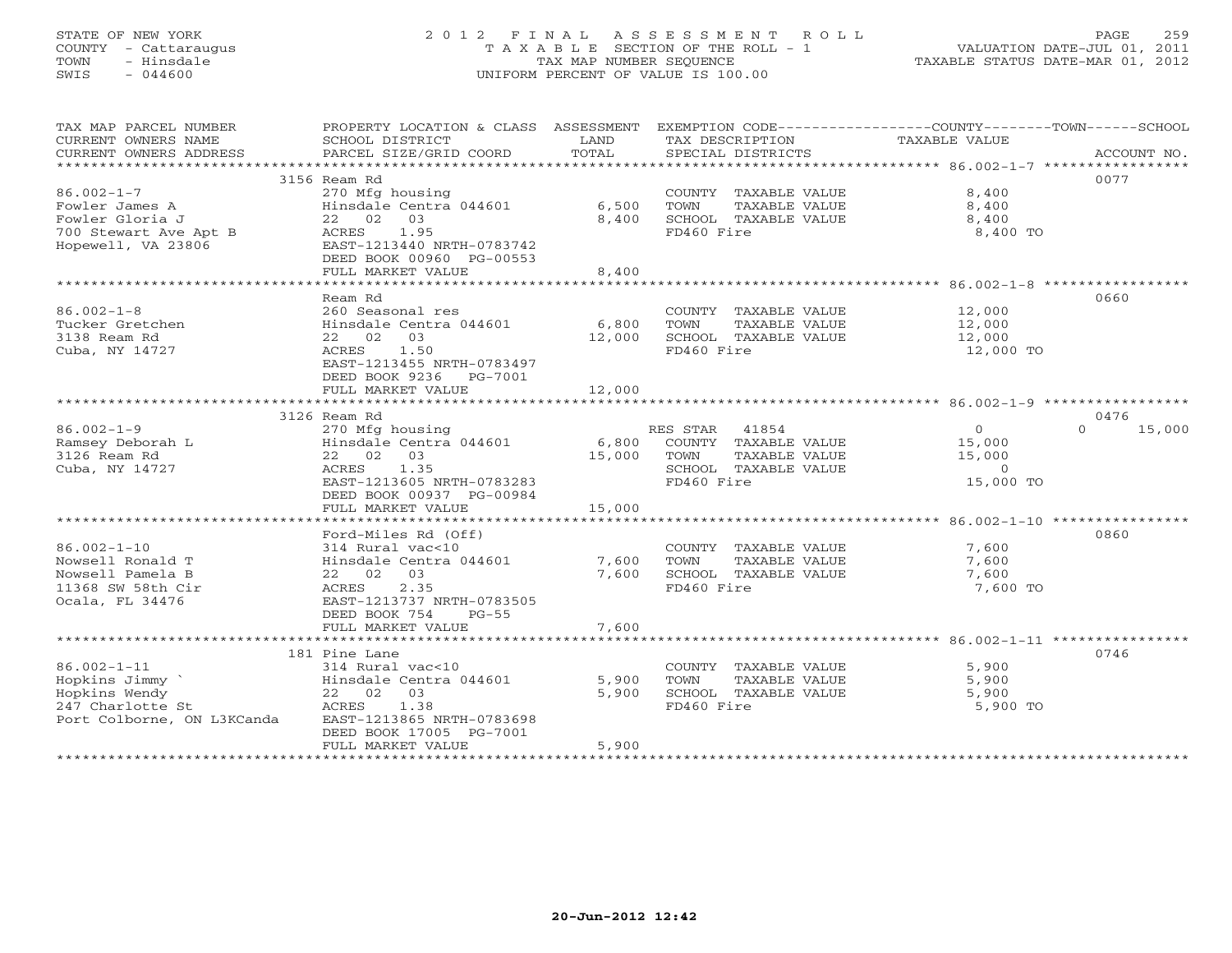## STATE OF NEW YORK 2 0 1 2 F I N A L A S S E S S M E N T R O L L PAGE 260 COUNTY - Cattaraugus T A X A B L E SECTION OF THE ROLL - 1 VALUATION DATE-JUL 01, 2011 TOWN - Hinsdale TAX MAP NUMBER SEQUENCE TAXABLE STATUS DATE-MAR 01, 2012 SWIS - 044600 UNIFORM PERCENT OF VALUE IS 100.00UNIFORM PERCENT OF VALUE IS 100.00

| TAX MAP PARCEL NUMBER<br>CURRENT OWNERS NAME                                                            | PROPERTY LOCATION & CLASS ASSESSMENT<br>SCHOOL DISTRICT                                                                                                                                   | LAND                      | EXEMPTION CODE-----------------COUNTY-------TOWN------SCHOOL<br>TAX DESCRIPTION                             | TAXABLE VALUE                                                     |                            |
|---------------------------------------------------------------------------------------------------------|-------------------------------------------------------------------------------------------------------------------------------------------------------------------------------------------|---------------------------|-------------------------------------------------------------------------------------------------------------|-------------------------------------------------------------------|----------------------------|
| CURRENT OWNERS ADDRESS                                                                                  | PARCEL SIZE/GRID COORD                                                                                                                                                                    | TOTAL                     | SPECIAL DISTRICTS                                                                                           |                                                                   | ACCOUNT NO.                |
| **********************                                                                                  |                                                                                                                                                                                           |                           |                                                                                                             |                                                                   |                            |
| $86.002 - 1 - 12$<br>Reiss Kenneth G<br>Dennis (star) land cont.<br>63 Wolf Run Rd<br>Cuba, NY 14727    | 3679 (off) Ford Miles Rd<br>210 1 Family Res<br>Hinsdale Centra 044601<br>22 02 03<br>land contract Dennis<br>ACRES<br>1.30<br>EAST-1213502 NRTH-0783979<br>DEED BOOK 00979 PG-00973      | 18,000                    | RES STAR 41854<br>6,800 COUNTY TAXABLE VALUE<br>TOWN<br>TAXABLE VALUE<br>SCHOOL TAXABLE VALUE<br>FD460 Fire | $\overline{0}$<br>18,000<br>18,000<br>$\overline{0}$<br>18,000 TO | 0219<br>$\Omega$<br>18,000 |
|                                                                                                         | FULL MARKET VALUE                                                                                                                                                                         | 18,000                    |                                                                                                             |                                                                   |                            |
| $86.002 - 1 - 13.1$<br>Peace Norman R<br>55 First Ave<br>North Tonawanda, NY 14120                      | Ford-Miles Rd (Off)<br>314 Rural vac<10<br>Hinsdale Centra 044601<br>22 02 03<br>ACRES 1.00<br>EAST-1214084 NRTH-0783851                                                                  | 6,500<br>6,500            | COUNTY TAXABLE VALUE<br>TOWN<br>TAXABLE VALUE<br>SCHOOL TAXABLE VALUE<br>FD460 Fire                         | 6,500<br>6,500<br>6,500<br>6,500 TO                               | 0923                       |
|                                                                                                         | DEED BOOK 9968 PG-8001<br>FULL MARKET VALUE                                                                                                                                               | 6,500                     |                                                                                                             | ******************* 86.002-1-13.2 ***                             |                            |
|                                                                                                         | 119 Pine Lane                                                                                                                                                                             |                           |                                                                                                             |                                                                   | 0678                       |
| $86.002 - 1 - 13.2$<br>Hopkins Jimmy<br>Hopkins Wendy<br>247 Charlotte St<br>Port Colborne, ON L3KCanda | 311 Res vac land<br>Hinsdale Centra 044601<br>22 02 03<br>1.99<br>ACRES<br>EAST-1213856 NRTH-0783923<br>DEED BOOK 17005 PG-7001                                                           | 7,300<br>7,300            | COUNTY TAXABLE VALUE<br>TOWN<br>TAXABLE VALUE<br>SCHOOL TAXABLE VALUE<br>FD460 Fire                         | 7,300<br>7,300<br>7,300<br>7,300 TO                               |                            |
|                                                                                                         | FULL MARKET VALUE                                                                                                                                                                         | 7,300                     |                                                                                                             |                                                                   |                            |
| $86.002 - 1 - 13.3$<br>Reiss Kenneth G<br>63 Wolf Run Rd<br>Cuba, NY 14727                              | Ford-Miles Rd (Off)<br>314 Rural vac<10<br>Hinsdale Centra 044601<br>03<br>22 02<br>FRNT 170.00 DPTH 180.00<br>EAST-1213600 NRTH-0783870<br>DEED BOOK 00988 PG-00320<br>FULL MARKET VALUE | 5,000<br>5,000<br>5,000   | COUNTY TAXABLE VALUE<br>TOWN<br>TAXABLE VALUE<br>SCHOOL TAXABLE VALUE<br>FD460 Fire                         | 5,000<br>5,000<br>5,000<br>5,000 TO                               | 0867                       |
|                                                                                                         |                                                                                                                                                                                           |                           |                                                                                                             |                                                                   |                            |
| $86.002 - 1 - 14$<br>Reiss Dona M<br>63 Wolf Run Rd<br>Cuba, NY 14727                                   | Ford Miles (off) Rd<br>260 Seasonal res<br>Hinsdale Centra 044601<br>22 02 03<br>FRNT 300.00 DPTH 250.00<br>EAST-1214227 NRTH-0783983<br>DEED BOOK 00928 PG-00102<br>FULL MARKET VALUE    | 7,100<br>25,000<br>25,000 | COUNTY TAXABLE VALUE<br>TOWN<br>TAXABLE VALUE<br>SCHOOL TAXABLE VALUE<br>FD460 Fire                         | 25,000<br>25,000<br>25,000<br>25,000 TO                           | 0522                       |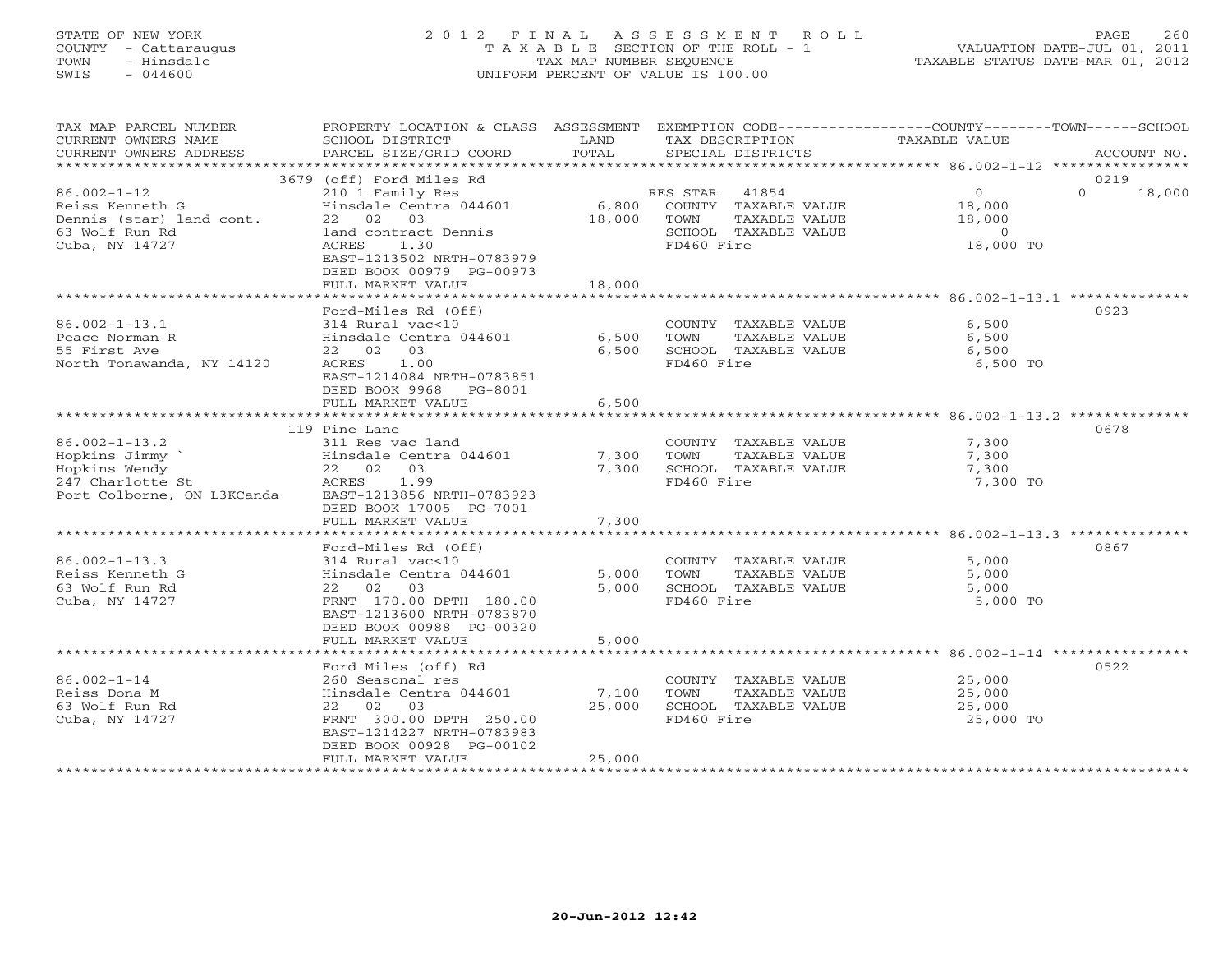# STATE OF NEW YORK 2 0 1 2 F I N A L A S S E S S M E N T R O L L PAGE 261 COUNTY - Cattaraugus T A X A B L E SECTION OF THE ROLL - 1 VALUATION DATE-JUL 01, 2011 TOWN - Hinsdale TAX MAP NUMBER SEQUENCE TAXABLE STATUS DATE-MAR 01, 2012 SWIS - 044600 UNIFORM PERCENT OF VALUE IS 100.00UNIFORM PERCENT OF VALUE IS 100.00

| TAX MAP PARCEL NUMBER<br>CURRENT OWNERS NAME<br>CURRENT OWNERS ADDRESS                                                                                                                        | PROPERTY LOCATION & CLASS ASSESSMENT EXEMPTION CODE---------------COUNTY-------TOWN------SCHOOL<br>SCHOOL DISTRICT<br>PARCEL SIZE/GRID COORD                                                                                                                                                                                                                                                                                                                                          | LAND<br>TOTAL             | TAX DESCRIPTION TAXABLE VALUE<br>SPECIAL DISTRICTS                                                                                                                                                  |                                                                                                                                          | ACCOUNT NO.                                                                                |
|-----------------------------------------------------------------------------------------------------------------------------------------------------------------------------------------------|---------------------------------------------------------------------------------------------------------------------------------------------------------------------------------------------------------------------------------------------------------------------------------------------------------------------------------------------------------------------------------------------------------------------------------------------------------------------------------------|---------------------------|-----------------------------------------------------------------------------------------------------------------------------------------------------------------------------------------------------|------------------------------------------------------------------------------------------------------------------------------------------|--------------------------------------------------------------------------------------------|
| $86.002 - 1 - 15$<br>Nease David A Sr<br>PO Box 37<br>Weston Mills, NY 14788                                                                                                                  | Ford-Miles Rd<br>312 Vac w/imprv<br>Hinsdale Centra 044601 8,700<br>22 02 03<br>FRNT 280.00 DPTH<br>1.87<br>ACRES<br>EAST-1214336 NRTH-0783799<br>DEED BOOK 6089 PG-2001<br>FULL MARKET VALUE                                                                                                                                                                                                                                                                                         | 8,700<br>8,700            | COUNTY TAXABLE VALUE<br>TOWN<br>TAXABLE VALUE<br>SCHOOL TAXABLE VALUE<br>FD460 Fire                                                                                                                 | 8,700<br>8,700<br>8,700<br>8,700 TO                                                                                                      | 0872                                                                                       |
|                                                                                                                                                                                               |                                                                                                                                                                                                                                                                                                                                                                                                                                                                                       |                           |                                                                                                                                                                                                     |                                                                                                                                          |                                                                                            |
| $86.002 - 1 - 16$<br>Mann Frances J<br>Bissell Paul L<br>3671 Ford Miles Rd<br>Cuba, NY 14727<br>$86.002 - 1 - 17$<br>Tuttle Tim<br>Tuttle Kimberly D<br>3670 Ford Miles Rd<br>Cuba, NY 14727 | 3671 Ford-Miles Rd 50 PCT OF VALUE USED FOR EXEMPTION PURPOSES<br>271 Mfg housings<br>Hinsdale Centra 044601 6,600 DVET C/T 41141<br>22 02 03 20 31,100 RES STAR 41854<br>$L/u$ - Ruth Fuller<br>star Mann<br>FRNT 230.00 DPTH 180.00<br>1.10<br>ACRES<br>EAST-1214445 NRTH-0783981<br>DEED BOOK 17150 PG-8001<br>FULL MARKET VALUE<br>3670 Ford-Miles Rd<br>210 1 Family Res<br>Hinsdale Centra 044601<br>22 02 03<br>FRNT 415.00 DPTH<br>2.55<br>ACRES<br>EAST-1214667 NRTH-0783893 | 31,100<br>9,300<br>35,000 | COUNTY TAXABLE VALUE 19,437<br>TOWN<br>TAXABLE VALUE<br>SCHOOL TAXABLE VALUE<br>FD460 Fire<br>RES STAR 41854<br>COUNTY TAXABLE VALUE<br>TAXABLE VALUE<br>TOWN<br>SCHOOL TAXABLE VALUE<br>FD460 Fire | 3,888 3,888<br>7,775 7,775<br>$\overline{0}$<br>19,437<br>1,100<br>31,100 TO<br>$\overline{0}$<br>35,000<br>35,000<br>5,000<br>35,000 TO | 0078<br>$\overline{0}$<br>$\Omega$<br>$\overline{a}$<br>30,000<br>0333<br>30,000<br>$\cap$ |
|                                                                                                                                                                                               | DEED BOOK 1013 PG-207<br>FULL MARKET VALUE                                                                                                                                                                                                                                                                                                                                                                                                                                            | 35,000                    |                                                                                                                                                                                                     |                                                                                                                                          |                                                                                            |
|                                                                                                                                                                                               |                                                                                                                                                                                                                                                                                                                                                                                                                                                                                       |                           |                                                                                                                                                                                                     |                                                                                                                                          |                                                                                            |
|                                                                                                                                                                                               | 3104 Drews Cir                                                                                                                                                                                                                                                                                                                                                                                                                                                                        |                           |                                                                                                                                                                                                     |                                                                                                                                          | 0861                                                                                       |
| $86.002 - 1 - 18$<br>Champlin Jon<br>Champlin Kathleen<br>3104 Drews Cir<br>Cuba, NY 14727                                                                                                    | 210 1 Family Res<br>Hinsdale Centra 044601 7,400 RES STAR 41854<br>22 02 03<br>2.10<br>ACRES<br>EAST-1214852 NRTH-0783778<br>DEED BOOK 00946 PG-00033<br>FULL MARKET VALUE                                                                                                                                                                                                                                                                                                            | 106,000                   | $CVET C/T$ 41131<br>106,000 COUNTY TAXABLE VALUE<br>TOWN<br>TAXABLE VALUE<br>SCHOOL TAXABLE VALUE<br>FD460 Fire                                                                                     | 20,000<br>20,000<br>$\Omega$<br>86,000<br>86,000<br>76,000<br>106,000 TO                                                                 | $\Omega$<br>30,000<br>$\Omega$                                                             |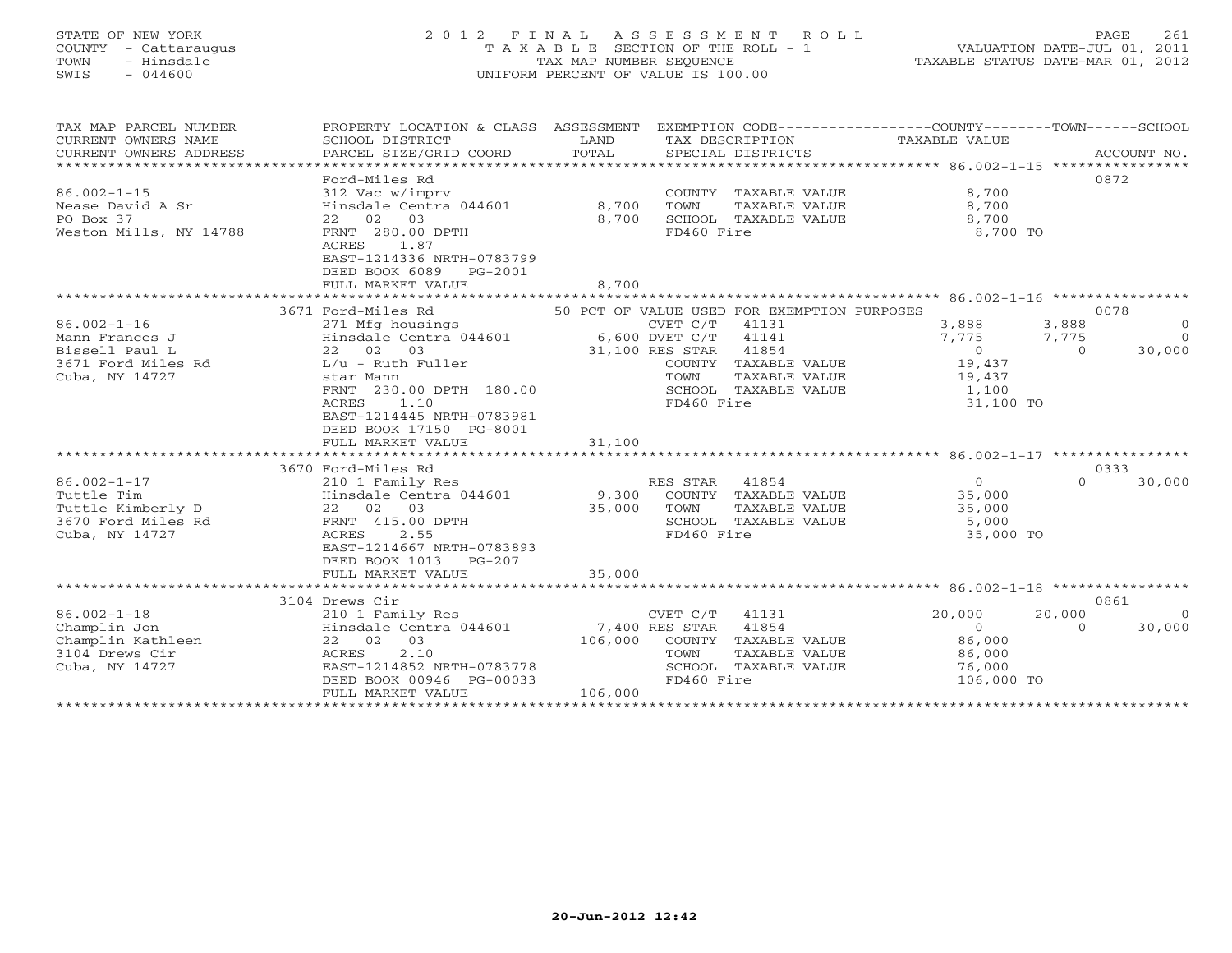## STATE OF NEW YORK 2 0 1 2 F I N A L A S S E S S M E N T R O L L PAGE 262 COUNTY - Cattaraugus T A X A B L E SECTION OF THE ROLL - 1 VALUATION DATE-JUL 01, 2011 TOWN - Hinsdale TAX MAP NUMBER SEQUENCE TAXABLE STATUS DATE-MAR 01, 2012 SWIS - 044600 UNIFORM PERCENT OF VALUE IS 100.00UNIFORM PERCENT OF VALUE IS 100.00

| TAX MAP PARCEL NUMBER<br>CURRENT OWNERS NAME<br>CURRENT OWNERS ADDRESS | PROPERTY LOCATION & CLASS ASSESSMENT<br>SCHOOL DISTRICT<br>PARCEL SIZE/GRID COORD | LAND<br>TOTAL  | EXEMPTION CODE-----------------COUNTY-------TOWN------SCHOOL<br>TAX DESCRIPTION<br>SPECIAL DISTRICTS | TAXABLE VALUE            | ACCOUNT NO.                          |
|------------------------------------------------------------------------|-----------------------------------------------------------------------------------|----------------|------------------------------------------------------------------------------------------------------|--------------------------|--------------------------------------|
|                                                                        |                                                                                   |                |                                                                                                      |                          |                                      |
|                                                                        | 3077 Drew Cir                                                                     |                |                                                                                                      |                          | 0226                                 |
| $86.002 - 1 - 19$                                                      | 210 1 Family Res                                                                  |                | CVET C/T<br>41131                                                                                    | 20,000                   | 20,000<br>$\circ$                    |
| Bump David                                                             | Hinsdale Centra 044601<br>03                                                      | 6,800 DVET C/T | 41141                                                                                                | 40,000<br>$\overline{0}$ | $\overline{O}$<br>40,000<br>$\Omega$ |
| Bump Kathleen<br>3077 Drew Cir                                         | 22 02<br>2.50<br>ACRES                                                            |                | 41854<br>90,000 RES STAR<br>COUNTY TAXABLE VALUE                                                     | 30,000                   | 30,000                               |
| Cuba, NY 14727                                                         | EAST-1214694 NRTH-0783098                                                         |                | TOWN<br>TAXABLE VALUE                                                                                | 30,000                   |                                      |
|                                                                        | DEED BOOK 771<br>PG-00464                                                         |                | SCHOOL TAXABLE VALUE                                                                                 | 60,000                   |                                      |
|                                                                        | FULL MARKET VALUE                                                                 |                | 90,000 FD460 Fire                                                                                    | 90,000 TO                |                                      |
|                                                                        | **********************************                                                |                |                                                                                                      |                          |                                      |
|                                                                        | Ford-Miles Rd (Off)                                                               |                |                                                                                                      |                          | 0870                                 |
| $86.002 - 1 - 20$                                                      | 312 Vac w/imprv                                                                   |                | COUNTY TAXABLE VALUE                                                                                 | 7,800                    |                                      |
| McMullen Maureen<br>3049 Drew Cir                                      | Hinsdale Centra 044601<br>22 02 03                                                | 7,400<br>7,800 | TOWN<br>TAXABLE VALUE<br>SCHOOL TAXABLE VALUE                                                        | 7,800                    |                                      |
| Cuba, NY 14727                                                         | 2.07<br>ACRES                                                                     |                | FD460 Fire                                                                                           | 7,800<br>7,800 TO        |                                      |
|                                                                        | EAST-1214702 NRTH-0782823                                                         |                |                                                                                                      |                          |                                      |
|                                                                        | DEED BOOK 6685 PG-2001                                                            |                |                                                                                                      |                          |                                      |
|                                                                        | FULL MARKET VALUE                                                                 | 7,800          |                                                                                                      |                          |                                      |
|                                                                        |                                                                                   |                |                                                                                                      |                          |                                      |
|                                                                        | 3049 Drew Cir                                                                     |                |                                                                                                      |                          | 0431                                 |
| $86.002 - 1 - 21$                                                      | 270 Mfg housing                                                                   |                | COUNTY TAXABLE VALUE                                                                                 | 27,800                   |                                      |
| McMullen Maureen                                                       | Hinsdale Centra 044601                                                            | 7,300          | TAXABLE VALUE<br>TOWN                                                                                | 27,800                   |                                      |
| 3049 Drew Cir                                                          | 22 02<br>03                                                                       | 27,800         | SCHOOL TAXABLE VALUE                                                                                 | 27,800                   |                                      |
| Cuba, NY 14727                                                         | 1.94<br>ACRES<br>EAST-1214662 NRTH-0782618                                        |                | FD460 Fire                                                                                           | 27,800 TO                |                                      |
|                                                                        | DEED BOOK 00956 PG-00491                                                          |                |                                                                                                      |                          |                                      |
|                                                                        | FULL MARKET VALUE                                                                 | 27,800         |                                                                                                      |                          |                                      |
|                                                                        |                                                                                   |                |                                                                                                      |                          |                                      |
|                                                                        | 3025 Drew Cir                                                                     |                |                                                                                                      |                          | 0574                                 |
| $86.002 - 1 - 22$                                                      | 210 1 Family Res                                                                  |                | RES STAR<br>41854                                                                                    | $\overline{0}$           | $\Omega$<br>30,000                   |
| Klemann Christopher L                                                  | Hinsdale Centra 044601                                                            | 7,600          | COUNTY TAXABLE VALUE                                                                                 | 59,500                   |                                      |
| Chesner Rachel N                                                       | 22 02 03                                                                          | 59,500         | TOWN<br>TAXABLE VALUE                                                                                | 59,500                   |                                      |
| 3025 Drew Cir                                                          | 2.32<br>ACRES                                                                     |                | SCHOOL TAXABLE VALUE                                                                                 | 29,500                   |                                      |
| Cuba, NY 14727                                                         | EAST-1214303 NRTH-0782631<br>DEED BOOK 10795 PG-3001                              |                | FD460 Fire                                                                                           | 59,500 TO                |                                      |
|                                                                        | FULL MARKET VALUE                                                                 | 59,500         |                                                                                                      |                          |                                      |
|                                                                        |                                                                                   |                |                                                                                                      |                          |                                      |
|                                                                        | 3547 Ford-Miles Rd                                                                |                |                                                                                                      |                          | 0873                                 |
| $86.002 - 1 - 23$                                                      | 270 Mfg housing                                                                   |                | RES STAR<br>41854                                                                                    | $\overline{0}$           | $\Omega$<br>10,600                   |
| Scott Basil                                                            | Hinsdale Centra 044601                                                            | 6,800          | COUNTY TAXABLE VALUE                                                                                 | 10,600                   |                                      |
| 3554 Ford Miles Rd                                                     | 22 02 03                                                                          | 10,600         | TOWN<br>TAXABLE VALUE                                                                                | 10,600                   |                                      |
| Cuba, NY 14727                                                         | FRNT 320.00 DPTH                                                                  |                | SCHOOL TAXABLE VALUE                                                                                 | $\circ$                  |                                      |
|                                                                        | 1.41<br>ACRES                                                                     |                | FD460 Fire                                                                                           | 10,600 TO                |                                      |
|                                                                        | EAST-1214045 NRTH-0782654<br>DEED BOOK 9590<br>PG-4001                            |                |                                                                                                      |                          |                                      |
|                                                                        | FULL MARKET VALUE                                                                 | 10,600         |                                                                                                      |                          |                                      |
|                                                                        |                                                                                   |                |                                                                                                      |                          |                                      |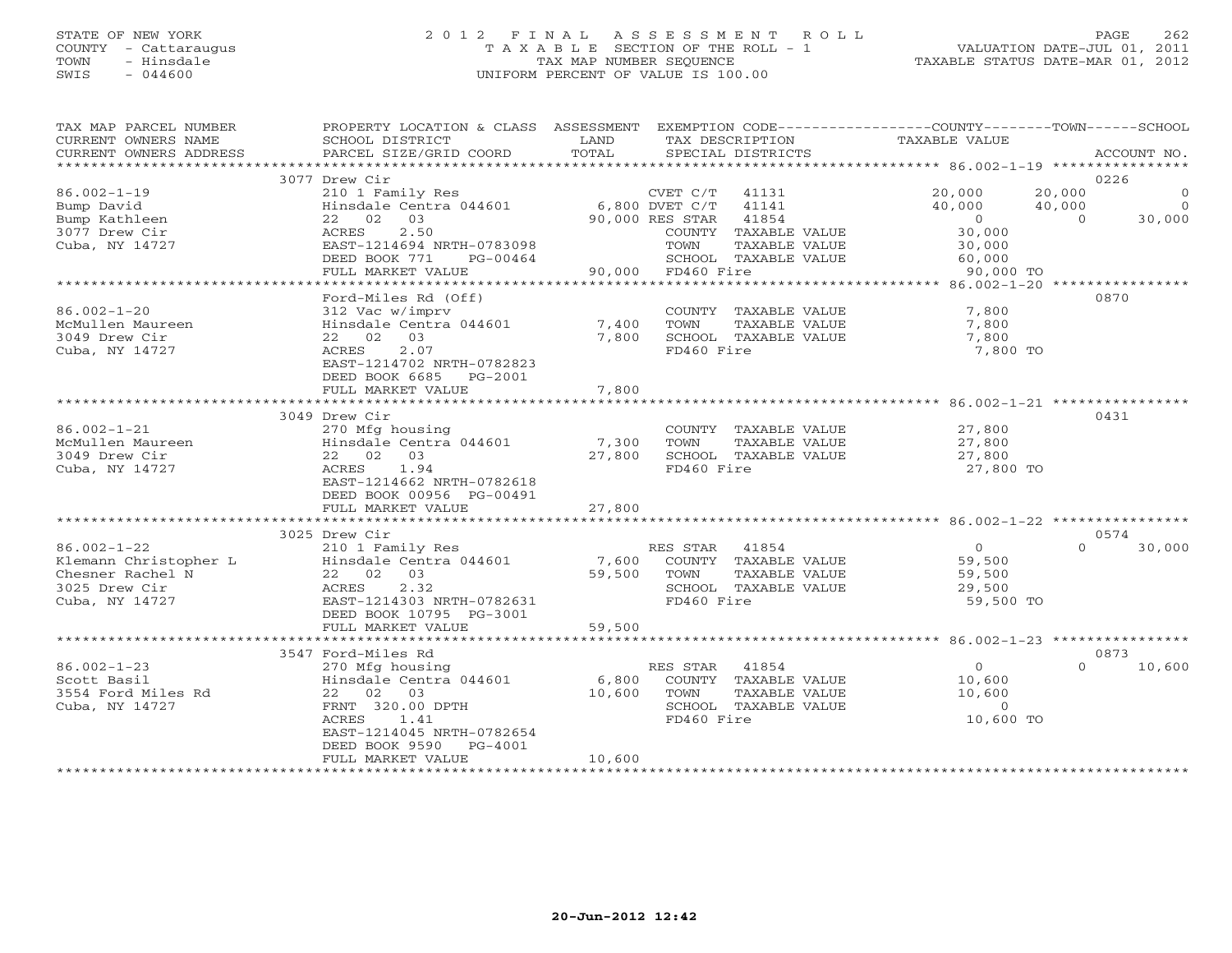## STATE OF NEW YORK 2 0 1 2 F I N A L A S S E S S M E N T R O L L PAGE 263 COUNTY - Cattaraugus T A X A B L E SECTION OF THE ROLL - 1 VALUATION DATE-JUL 01, 2011 TOWN - Hinsdale TAX MAP NUMBER SEQUENCE TAXABLE STATUS DATE-MAR 01, 2012 SWIS - 044600 UNIFORM PERCENT OF VALUE IS 100.00UNIFORM PERCENT OF VALUE IS 100.00

| TAX MAP PARCEL NUMBER<br>CURRENT OWNERS NAME | PROPERTY LOCATION & CLASS ASSESSMENT EXEMPTION CODE----------------COUNTY-------TOWN------SCHOOL<br>SCHOOL DISTRICT | LAND   | TAX DESCRIPTION                               | TAXABLE VALUE                            |          |             |
|----------------------------------------------|---------------------------------------------------------------------------------------------------------------------|--------|-----------------------------------------------|------------------------------------------|----------|-------------|
| CURRENT OWNERS ADDRESS                       | PARCEL SIZE/GRID COORD                                                                                              | TOTAL  | SPECIAL DISTRICTS                             |                                          |          | ACCOUNT NO. |
| ************************                     |                                                                                                                     |        |                                               |                                          |          |             |
|                                              | 3069 Drew Cir                                                                                                       |        |                                               |                                          | 0871     |             |
| $86.002 - 1 - 24$                            | 312 Vac w/imprv                                                                                                     |        | COUNTY TAXABLE VALUE                          | 13,600                                   |          |             |
| Millard John W                               | Hinsdale Centra 044601                                                                                              | 12,500 | TOWN<br>TAXABLE VALUE                         | 13,600                                   |          |             |
| PO Box 51                                    | 22 02 03                                                                                                            | 13,600 | SCHOOL TAXABLE VALUE                          | 13,600                                   |          |             |
| Alden, NY 14004                              | Ford Rd Sub Div                                                                                                     |        | FD460 Fire                                    | 13,600 TO                                |          |             |
|                                              | FRNT 260.00 DPTH                                                                                                    |        |                                               |                                          |          |             |
|                                              | ACRES<br>1.31                                                                                                       |        |                                               |                                          |          |             |
|                                              | EAST-1214485 NRTH-0782897                                                                                           |        |                                               |                                          |          |             |
|                                              | DEED BOOK 00927 PG-00566                                                                                            |        |                                               |                                          |          |             |
|                                              | FULL MARKET VALUE                                                                                                   | 13,600 |                                               |                                          |          |             |
|                                              |                                                                                                                     |        |                                               |                                          |          |             |
|                                              | 3608 Ford-Miles Rd                                                                                                  |        |                                               |                                          | 0868     |             |
| $86.002 - 1 - 25$                            | 210 1 Family Res                                                                                                    |        | WVET C/T 41121                                | 10,200                                   | 10,200   | $\circ$     |
| Ganoe Edwin A                                | Hinsdale Centra 044601                                                                                              |        | 9,000 SR STAR<br>41834                        | $\circ$                                  | $\Omega$ | 62,200      |
| Ganoe Barbara A                              | 22 02 03                                                                                                            | 68,000 | COUNTY TAXABLE VALUE                          | 57,800                                   |          |             |
| 3608 Ford-Miles Rd                           | Ff 270.00                                                                                                           |        | TAXABLE VALUE<br>TOWN                         | 57,800                                   |          |             |
| Cuba, NY 14727                               | ACRES<br>2.20                                                                                                       |        | SCHOOL TAXABLE VALUE                          | 5,800                                    |          |             |
|                                              | EAST-1214321 NRTH-0783117                                                                                           |        | FD460 Fire                                    | 68,000 TO                                |          |             |
|                                              | DEED BOOK 819<br>PG-00884                                                                                           |        |                                               |                                          |          |             |
|                                              | FULL MARKET VALUE                                                                                                   | 68,000 |                                               |                                          |          |             |
|                                              | ************************                                                                                            |        |                                               | *********** 86.002-1-26 **************** |          |             |
|                                              | 3618 Ford-Miles Rd                                                                                                  |        |                                               |                                          | 0859     |             |
| $86.002 - 1 - 26$                            | 210 1 Family Res                                                                                                    |        | RES STAR<br>41854                             | $\overline{0}$                           | $\Omega$ | 30,000      |
| Paddison Brittney L                          | Hinsdale Centra 044601                                                                                              | 6,000  | COUNTY TAXABLE VALUE                          | 38,000                                   |          |             |
| 3618 Ford Miles Rd                           | 22 02 03                                                                                                            | 38,000 | TOWN<br>TAXABLE VALUE                         | 38,000                                   |          |             |
| Cuba, NY 14727                               | Land Contract                                                                                                       |        | SCHOOL TAXABLE VALUE                          | 8,000                                    |          |             |
|                                              | FRNT 200.00 DPTH 110.00                                                                                             |        | FD460 Fire                                    | 38,000 TO                                |          |             |
|                                              | EAST-1214405 NRTH-0783309                                                                                           |        |                                               |                                          |          |             |
|                                              | DEED BOOK 10385 PG-3001                                                                                             |        |                                               |                                          |          |             |
|                                              | FULL MARKET VALUE                                                                                                   | 38,000 |                                               |                                          |          |             |
|                                              | ******************************                                                                                      |        |                                               |                                          |          |             |
|                                              | 3642 Ford-Miles Rd                                                                                                  |        |                                               |                                          | 0636     |             |
| $86.002 - 1 - 27$                            | 270 Mfg housing                                                                                                     |        | COUNTY TAXABLE VALUE                          | 49,000                                   |          |             |
| Jankiewicz Grazyna M                         | Hinsdale Centra 044601                                                                                              | 8,200  | TOWN<br>TAXABLE VALUE                         | 49,000                                   |          |             |
| 3642 Ford-Miles Rd                           | 22 02 03                                                                                                            | 49,000 | SCHOOL TAXABLE VALUE                          | 49,000                                   |          |             |
| Cuba, NY 14727                               | Ff 240.00                                                                                                           |        | FD460 Fire                                    | 49,000 TO                                |          |             |
|                                              | 1.18<br>ACRES                                                                                                       |        |                                               |                                          |          |             |
|                                              | EAST-1214528 NRTH-0783523                                                                                           |        |                                               |                                          |          |             |
|                                              | DEED BOOK 10843 PG-9001<br>FULL MARKET VALUE                                                                        |        |                                               |                                          |          |             |
|                                              | *******************                                                                                                 | 49,000 |                                               |                                          |          |             |
|                                              | Ford-Miles Rd                                                                                                       |        |                                               |                                          | 0683     |             |
| $86.002 - 1 - 28$                            | 314 Rural vac<10                                                                                                    |        |                                               | 9,400                                    |          |             |
| Black Richard C                              | Hinsdale Centra 044601                                                                                              | 9,400  | COUNTY TAXABLE VALUE<br>TOWN<br>TAXABLE VALUE | 9,400                                    |          |             |
| Bradley Karen M                              | 22 02<br>03                                                                                                         | 9,400  | SCHOOL TAXABLE VALUE                          | 9,400                                    |          |             |
| 15 Lazy Trl                                  | Ff 410.00                                                                                                           |        | FD460 Fire                                    | 9,400 TO                                 |          |             |
| Penfield, NY 14526                           | ACRES<br>2.66                                                                                                       |        |                                               |                                          |          |             |
|                                              | EAST-1214117 NRTH-0783480                                                                                           |        |                                               |                                          |          |             |
|                                              | DEED BOOK 7386<br>PG-5001                                                                                           |        |                                               |                                          |          |             |
|                                              | FULL MARKET VALUE                                                                                                   | 9,400  |                                               |                                          |          |             |
| *************************                    |                                                                                                                     |        |                                               |                                          |          |             |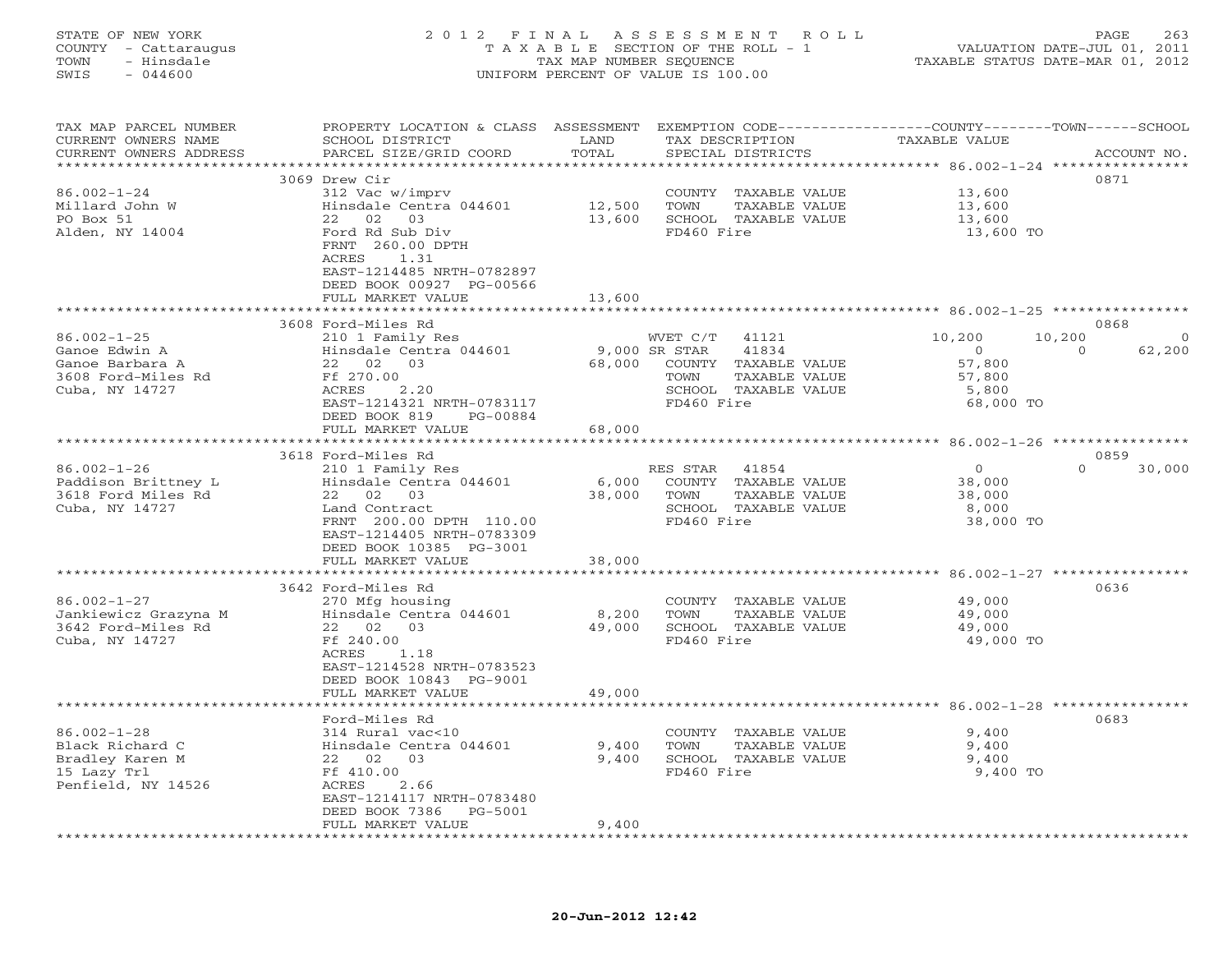## STATE OF NEW YORK 2 0 1 2 F I N A L A S S E S S M E N T R O L L PAGE 264 COUNTY - Cattaraugus T A X A B L E SECTION OF THE ROLL - 1 VALUATION DATE-JUL 01, 2011 TOWN - Hinsdale TAX MAP NUMBER SEQUENCE TAXABLE STATUS DATE-MAR 01, 2012 SWIS - 044600 UNIFORM PERCENT OF VALUE IS 100.00UNIFORM PERCENT OF VALUE IS 100.00

| ***********<br>*******************<br>3527 Ford-Miles Rd<br>0874<br>$86.002 - 1 - 29$<br>260 Seasonal res<br>17,000<br>COUNTY TAXABLE VALUE<br>7,800<br>Minihan Patrick J<br>Hinsdale Centra 044601<br>TOWN<br>TAXABLE VALUE<br>17,000<br>Box 186<br>02 03<br>SCHOOL TAXABLE VALUE<br>22<br>17,000<br>17,000<br>FRNT 220.00 DPTH<br>Weston Mills, NY 14788<br>FD460 Fire<br>17,000 TO<br>ACRES<br>2.58<br>EAST-1213912 NRTH-0783210<br>DEED BOOK 1001<br>$PG-825$<br>FULL MARKET VALUE<br>17,000<br>************************ 86.002-1-30 ***********<br>*******<br>0159<br>3577 Ford-Miles Rd<br>$86.002 - 1 - 30$<br>210 1 Family Res<br>$\circ$<br>$\Omega$<br>30,000<br>RES STAR<br>41854<br>Fitzpatrick Shawn E<br>Hinsdale Centra 044601<br>7,300<br>COUNTY TAXABLE VALUE<br>48,000<br>22 02<br>Fitzpatrick Tina M<br>03<br>48,000<br>TOWN<br>TAXABLE VALUE<br>48,000<br>3577 Ford-Miles Rd<br>Ff 260.00<br>SCHOOL TAXABLE VALUE<br>18,000<br>1.98<br>FD460 Fire<br>Cuba, NY 14727<br>ACRES<br>48,000 TO<br>EAST-1214145 NRTH-0782908<br>DEED BOOK 5213<br>PG-9001<br>FULL MARKET VALUE<br>48,000<br>0498<br>3545 Ford-Miles Rd<br>$86.002 - 1 - 31$<br>$\circ$<br>$\Omega$<br>23,300<br>270 Mfg housing<br>RES STAR<br>41854<br>Comes Richard D<br>Hinsdale Centra 044601<br>8,300<br>COUNTY TAXABLE VALUE<br>23,300<br>Vanderwege Linda L<br>22 02<br>23,300<br>23,300<br>03<br>TOWN<br>TAXABLE VALUE<br>3545 Ford Miles Rd<br>Ff 375.00<br>SCHOOL TAXABLE VALUE<br>$\overline{0}$<br>23,300 TO<br>Cuba, NY 14727<br>ACRES<br>FD460 Fire<br>3.10 BANK<br>017<br>EAST-1213754 NRTH-0782718<br>DEED BOOK 1002 PG-387<br>FULL MARKET VALUE<br>23,300<br>1521<br>Ford-Miles Rd (Off)<br>$86.002 - 1 - 32.1$<br>312 Vac w/imprv<br>COUNTY TAXABLE VALUE<br>7,400<br>Reiss Kenneth G<br>Hinsdale Centra 044601<br>6,900<br>TOWN<br>TAXABLE VALUE<br>7,400<br>63 Wolf Run Rd<br>22 02 03<br>7,400<br>SCHOOL TAXABLE VALUE<br>7,400<br>Cuba, NY 14727<br>Ford-Miles Rd<br>FD460 Fire<br>7,400 TO<br>FRNT 170.00 DPTH 132.00<br>ACRES<br>0.52<br>EAST-1213467 NRTH-0782761<br>DEED BOOK 00979 PG-00440<br>FULL MARKET VALUE<br>7,400<br>0944<br>Ford Miles Rd (Off)<br>$86.002 - 1 - 32.2$<br>5,000<br>314 Rural vac<10<br>COUNTY TAXABLE VALUE<br>Thompson Burton R<br>Hinsdale Centra 044601<br>5,000<br>TOWN<br>TAXABLE VALUE<br>5,000<br>Thompson Leona G<br>22 02<br>03<br>5,000<br>SCHOOL TAXABLE VALUE<br>5,000<br>PO Box 462<br>FRNT 270.00 DPTH 100.00<br>FD460 Fire<br>5,000 TO<br>Odum, GA 31555<br>EAST-1213418 NRTH-0782685<br>DEED BOOK 766<br>PG-767<br>FULL MARKET VALUE<br>5,000 | TAX MAP PARCEL NUMBER<br>CURRENT OWNERS NAME<br>CURRENT OWNERS ADDRESS | PROPERTY LOCATION & CLASS ASSESSMENT<br>SCHOOL DISTRICT<br>PARCEL SIZE/GRID COORD | LAND<br>TOTAL | EXEMPTION CODE-----------------COUNTY-------TOWN------SCHOOL<br>TAX DESCRIPTION<br>SPECIAL DISTRICTS | TAXABLE VALUE | ACCOUNT NO. |
|-------------------------------------------------------------------------------------------------------------------------------------------------------------------------------------------------------------------------------------------------------------------------------------------------------------------------------------------------------------------------------------------------------------------------------------------------------------------------------------------------------------------------------------------------------------------------------------------------------------------------------------------------------------------------------------------------------------------------------------------------------------------------------------------------------------------------------------------------------------------------------------------------------------------------------------------------------------------------------------------------------------------------------------------------------------------------------------------------------------------------------------------------------------------------------------------------------------------------------------------------------------------------------------------------------------------------------------------------------------------------------------------------------------------------------------------------------------------------------------------------------------------------------------------------------------------------------------------------------------------------------------------------------------------------------------------------------------------------------------------------------------------------------------------------------------------------------------------------------------------------------------------------------------------------------------------------------------------------------------------------------------------------------------------------------------------------------------------------------------------------------------------------------------------------------------------------------------------------------------------------------------------------------------------------------------------------------------------------------------------------------------------------------------------------------------------------------------------------------------------------------------------------------------------------------------------------------------------------|------------------------------------------------------------------------|-----------------------------------------------------------------------------------|---------------|------------------------------------------------------------------------------------------------------|---------------|-------------|
|                                                                                                                                                                                                                                                                                                                                                                                                                                                                                                                                                                                                                                                                                                                                                                                                                                                                                                                                                                                                                                                                                                                                                                                                                                                                                                                                                                                                                                                                                                                                                                                                                                                                                                                                                                                                                                                                                                                                                                                                                                                                                                                                                                                                                                                                                                                                                                                                                                                                                                                                                                                                 |                                                                        |                                                                                   |               |                                                                                                      |               |             |
|                                                                                                                                                                                                                                                                                                                                                                                                                                                                                                                                                                                                                                                                                                                                                                                                                                                                                                                                                                                                                                                                                                                                                                                                                                                                                                                                                                                                                                                                                                                                                                                                                                                                                                                                                                                                                                                                                                                                                                                                                                                                                                                                                                                                                                                                                                                                                                                                                                                                                                                                                                                                 |                                                                        |                                                                                   |               |                                                                                                      |               |             |
|                                                                                                                                                                                                                                                                                                                                                                                                                                                                                                                                                                                                                                                                                                                                                                                                                                                                                                                                                                                                                                                                                                                                                                                                                                                                                                                                                                                                                                                                                                                                                                                                                                                                                                                                                                                                                                                                                                                                                                                                                                                                                                                                                                                                                                                                                                                                                                                                                                                                                                                                                                                                 |                                                                        |                                                                                   |               |                                                                                                      |               |             |
|                                                                                                                                                                                                                                                                                                                                                                                                                                                                                                                                                                                                                                                                                                                                                                                                                                                                                                                                                                                                                                                                                                                                                                                                                                                                                                                                                                                                                                                                                                                                                                                                                                                                                                                                                                                                                                                                                                                                                                                                                                                                                                                                                                                                                                                                                                                                                                                                                                                                                                                                                                                                 |                                                                        |                                                                                   |               |                                                                                                      |               |             |
|                                                                                                                                                                                                                                                                                                                                                                                                                                                                                                                                                                                                                                                                                                                                                                                                                                                                                                                                                                                                                                                                                                                                                                                                                                                                                                                                                                                                                                                                                                                                                                                                                                                                                                                                                                                                                                                                                                                                                                                                                                                                                                                                                                                                                                                                                                                                                                                                                                                                                                                                                                                                 |                                                                        |                                                                                   |               |                                                                                                      |               |             |
|                                                                                                                                                                                                                                                                                                                                                                                                                                                                                                                                                                                                                                                                                                                                                                                                                                                                                                                                                                                                                                                                                                                                                                                                                                                                                                                                                                                                                                                                                                                                                                                                                                                                                                                                                                                                                                                                                                                                                                                                                                                                                                                                                                                                                                                                                                                                                                                                                                                                                                                                                                                                 |                                                                        |                                                                                   |               |                                                                                                      |               |             |
|                                                                                                                                                                                                                                                                                                                                                                                                                                                                                                                                                                                                                                                                                                                                                                                                                                                                                                                                                                                                                                                                                                                                                                                                                                                                                                                                                                                                                                                                                                                                                                                                                                                                                                                                                                                                                                                                                                                                                                                                                                                                                                                                                                                                                                                                                                                                                                                                                                                                                                                                                                                                 |                                                                        |                                                                                   |               |                                                                                                      |               |             |
|                                                                                                                                                                                                                                                                                                                                                                                                                                                                                                                                                                                                                                                                                                                                                                                                                                                                                                                                                                                                                                                                                                                                                                                                                                                                                                                                                                                                                                                                                                                                                                                                                                                                                                                                                                                                                                                                                                                                                                                                                                                                                                                                                                                                                                                                                                                                                                                                                                                                                                                                                                                                 |                                                                        |                                                                                   |               |                                                                                                      |               |             |
|                                                                                                                                                                                                                                                                                                                                                                                                                                                                                                                                                                                                                                                                                                                                                                                                                                                                                                                                                                                                                                                                                                                                                                                                                                                                                                                                                                                                                                                                                                                                                                                                                                                                                                                                                                                                                                                                                                                                                                                                                                                                                                                                                                                                                                                                                                                                                                                                                                                                                                                                                                                                 |                                                                        |                                                                                   |               |                                                                                                      |               |             |
|                                                                                                                                                                                                                                                                                                                                                                                                                                                                                                                                                                                                                                                                                                                                                                                                                                                                                                                                                                                                                                                                                                                                                                                                                                                                                                                                                                                                                                                                                                                                                                                                                                                                                                                                                                                                                                                                                                                                                                                                                                                                                                                                                                                                                                                                                                                                                                                                                                                                                                                                                                                                 |                                                                        |                                                                                   |               |                                                                                                      |               |             |
|                                                                                                                                                                                                                                                                                                                                                                                                                                                                                                                                                                                                                                                                                                                                                                                                                                                                                                                                                                                                                                                                                                                                                                                                                                                                                                                                                                                                                                                                                                                                                                                                                                                                                                                                                                                                                                                                                                                                                                                                                                                                                                                                                                                                                                                                                                                                                                                                                                                                                                                                                                                                 |                                                                        |                                                                                   |               |                                                                                                      |               |             |
|                                                                                                                                                                                                                                                                                                                                                                                                                                                                                                                                                                                                                                                                                                                                                                                                                                                                                                                                                                                                                                                                                                                                                                                                                                                                                                                                                                                                                                                                                                                                                                                                                                                                                                                                                                                                                                                                                                                                                                                                                                                                                                                                                                                                                                                                                                                                                                                                                                                                                                                                                                                                 |                                                                        |                                                                                   |               |                                                                                                      |               |             |
|                                                                                                                                                                                                                                                                                                                                                                                                                                                                                                                                                                                                                                                                                                                                                                                                                                                                                                                                                                                                                                                                                                                                                                                                                                                                                                                                                                                                                                                                                                                                                                                                                                                                                                                                                                                                                                                                                                                                                                                                                                                                                                                                                                                                                                                                                                                                                                                                                                                                                                                                                                                                 |                                                                        |                                                                                   |               |                                                                                                      |               |             |
|                                                                                                                                                                                                                                                                                                                                                                                                                                                                                                                                                                                                                                                                                                                                                                                                                                                                                                                                                                                                                                                                                                                                                                                                                                                                                                                                                                                                                                                                                                                                                                                                                                                                                                                                                                                                                                                                                                                                                                                                                                                                                                                                                                                                                                                                                                                                                                                                                                                                                                                                                                                                 |                                                                        |                                                                                   |               |                                                                                                      |               |             |
|                                                                                                                                                                                                                                                                                                                                                                                                                                                                                                                                                                                                                                                                                                                                                                                                                                                                                                                                                                                                                                                                                                                                                                                                                                                                                                                                                                                                                                                                                                                                                                                                                                                                                                                                                                                                                                                                                                                                                                                                                                                                                                                                                                                                                                                                                                                                                                                                                                                                                                                                                                                                 |                                                                        |                                                                                   |               |                                                                                                      |               |             |
|                                                                                                                                                                                                                                                                                                                                                                                                                                                                                                                                                                                                                                                                                                                                                                                                                                                                                                                                                                                                                                                                                                                                                                                                                                                                                                                                                                                                                                                                                                                                                                                                                                                                                                                                                                                                                                                                                                                                                                                                                                                                                                                                                                                                                                                                                                                                                                                                                                                                                                                                                                                                 |                                                                        |                                                                                   |               |                                                                                                      |               |             |
|                                                                                                                                                                                                                                                                                                                                                                                                                                                                                                                                                                                                                                                                                                                                                                                                                                                                                                                                                                                                                                                                                                                                                                                                                                                                                                                                                                                                                                                                                                                                                                                                                                                                                                                                                                                                                                                                                                                                                                                                                                                                                                                                                                                                                                                                                                                                                                                                                                                                                                                                                                                                 |                                                                        |                                                                                   |               |                                                                                                      |               |             |
|                                                                                                                                                                                                                                                                                                                                                                                                                                                                                                                                                                                                                                                                                                                                                                                                                                                                                                                                                                                                                                                                                                                                                                                                                                                                                                                                                                                                                                                                                                                                                                                                                                                                                                                                                                                                                                                                                                                                                                                                                                                                                                                                                                                                                                                                                                                                                                                                                                                                                                                                                                                                 |                                                                        |                                                                                   |               |                                                                                                      |               |             |
|                                                                                                                                                                                                                                                                                                                                                                                                                                                                                                                                                                                                                                                                                                                                                                                                                                                                                                                                                                                                                                                                                                                                                                                                                                                                                                                                                                                                                                                                                                                                                                                                                                                                                                                                                                                                                                                                                                                                                                                                                                                                                                                                                                                                                                                                                                                                                                                                                                                                                                                                                                                                 |                                                                        |                                                                                   |               |                                                                                                      |               |             |
|                                                                                                                                                                                                                                                                                                                                                                                                                                                                                                                                                                                                                                                                                                                                                                                                                                                                                                                                                                                                                                                                                                                                                                                                                                                                                                                                                                                                                                                                                                                                                                                                                                                                                                                                                                                                                                                                                                                                                                                                                                                                                                                                                                                                                                                                                                                                                                                                                                                                                                                                                                                                 |                                                                        |                                                                                   |               |                                                                                                      |               |             |
|                                                                                                                                                                                                                                                                                                                                                                                                                                                                                                                                                                                                                                                                                                                                                                                                                                                                                                                                                                                                                                                                                                                                                                                                                                                                                                                                                                                                                                                                                                                                                                                                                                                                                                                                                                                                                                                                                                                                                                                                                                                                                                                                                                                                                                                                                                                                                                                                                                                                                                                                                                                                 |                                                                        |                                                                                   |               |                                                                                                      |               |             |
|                                                                                                                                                                                                                                                                                                                                                                                                                                                                                                                                                                                                                                                                                                                                                                                                                                                                                                                                                                                                                                                                                                                                                                                                                                                                                                                                                                                                                                                                                                                                                                                                                                                                                                                                                                                                                                                                                                                                                                                                                                                                                                                                                                                                                                                                                                                                                                                                                                                                                                                                                                                                 |                                                                        |                                                                                   |               |                                                                                                      |               |             |
|                                                                                                                                                                                                                                                                                                                                                                                                                                                                                                                                                                                                                                                                                                                                                                                                                                                                                                                                                                                                                                                                                                                                                                                                                                                                                                                                                                                                                                                                                                                                                                                                                                                                                                                                                                                                                                                                                                                                                                                                                                                                                                                                                                                                                                                                                                                                                                                                                                                                                                                                                                                                 |                                                                        |                                                                                   |               |                                                                                                      |               |             |
|                                                                                                                                                                                                                                                                                                                                                                                                                                                                                                                                                                                                                                                                                                                                                                                                                                                                                                                                                                                                                                                                                                                                                                                                                                                                                                                                                                                                                                                                                                                                                                                                                                                                                                                                                                                                                                                                                                                                                                                                                                                                                                                                                                                                                                                                                                                                                                                                                                                                                                                                                                                                 |                                                                        |                                                                                   |               |                                                                                                      |               |             |
|                                                                                                                                                                                                                                                                                                                                                                                                                                                                                                                                                                                                                                                                                                                                                                                                                                                                                                                                                                                                                                                                                                                                                                                                                                                                                                                                                                                                                                                                                                                                                                                                                                                                                                                                                                                                                                                                                                                                                                                                                                                                                                                                                                                                                                                                                                                                                                                                                                                                                                                                                                                                 |                                                                        |                                                                                   |               |                                                                                                      |               |             |
|                                                                                                                                                                                                                                                                                                                                                                                                                                                                                                                                                                                                                                                                                                                                                                                                                                                                                                                                                                                                                                                                                                                                                                                                                                                                                                                                                                                                                                                                                                                                                                                                                                                                                                                                                                                                                                                                                                                                                                                                                                                                                                                                                                                                                                                                                                                                                                                                                                                                                                                                                                                                 |                                                                        |                                                                                   |               |                                                                                                      |               |             |
|                                                                                                                                                                                                                                                                                                                                                                                                                                                                                                                                                                                                                                                                                                                                                                                                                                                                                                                                                                                                                                                                                                                                                                                                                                                                                                                                                                                                                                                                                                                                                                                                                                                                                                                                                                                                                                                                                                                                                                                                                                                                                                                                                                                                                                                                                                                                                                                                                                                                                                                                                                                                 |                                                                        |                                                                                   |               |                                                                                                      |               |             |
|                                                                                                                                                                                                                                                                                                                                                                                                                                                                                                                                                                                                                                                                                                                                                                                                                                                                                                                                                                                                                                                                                                                                                                                                                                                                                                                                                                                                                                                                                                                                                                                                                                                                                                                                                                                                                                                                                                                                                                                                                                                                                                                                                                                                                                                                                                                                                                                                                                                                                                                                                                                                 |                                                                        |                                                                                   |               |                                                                                                      |               |             |
|                                                                                                                                                                                                                                                                                                                                                                                                                                                                                                                                                                                                                                                                                                                                                                                                                                                                                                                                                                                                                                                                                                                                                                                                                                                                                                                                                                                                                                                                                                                                                                                                                                                                                                                                                                                                                                                                                                                                                                                                                                                                                                                                                                                                                                                                                                                                                                                                                                                                                                                                                                                                 |                                                                        |                                                                                   |               |                                                                                                      |               |             |
|                                                                                                                                                                                                                                                                                                                                                                                                                                                                                                                                                                                                                                                                                                                                                                                                                                                                                                                                                                                                                                                                                                                                                                                                                                                                                                                                                                                                                                                                                                                                                                                                                                                                                                                                                                                                                                                                                                                                                                                                                                                                                                                                                                                                                                                                                                                                                                                                                                                                                                                                                                                                 |                                                                        |                                                                                   |               |                                                                                                      |               |             |
|                                                                                                                                                                                                                                                                                                                                                                                                                                                                                                                                                                                                                                                                                                                                                                                                                                                                                                                                                                                                                                                                                                                                                                                                                                                                                                                                                                                                                                                                                                                                                                                                                                                                                                                                                                                                                                                                                                                                                                                                                                                                                                                                                                                                                                                                                                                                                                                                                                                                                                                                                                                                 |                                                                        |                                                                                   |               |                                                                                                      |               |             |
|                                                                                                                                                                                                                                                                                                                                                                                                                                                                                                                                                                                                                                                                                                                                                                                                                                                                                                                                                                                                                                                                                                                                                                                                                                                                                                                                                                                                                                                                                                                                                                                                                                                                                                                                                                                                                                                                                                                                                                                                                                                                                                                                                                                                                                                                                                                                                                                                                                                                                                                                                                                                 |                                                                        |                                                                                   |               |                                                                                                      |               |             |
|                                                                                                                                                                                                                                                                                                                                                                                                                                                                                                                                                                                                                                                                                                                                                                                                                                                                                                                                                                                                                                                                                                                                                                                                                                                                                                                                                                                                                                                                                                                                                                                                                                                                                                                                                                                                                                                                                                                                                                                                                                                                                                                                                                                                                                                                                                                                                                                                                                                                                                                                                                                                 |                                                                        |                                                                                   |               |                                                                                                      |               |             |
|                                                                                                                                                                                                                                                                                                                                                                                                                                                                                                                                                                                                                                                                                                                                                                                                                                                                                                                                                                                                                                                                                                                                                                                                                                                                                                                                                                                                                                                                                                                                                                                                                                                                                                                                                                                                                                                                                                                                                                                                                                                                                                                                                                                                                                                                                                                                                                                                                                                                                                                                                                                                 |                                                                        |                                                                                   |               |                                                                                                      |               |             |
|                                                                                                                                                                                                                                                                                                                                                                                                                                                                                                                                                                                                                                                                                                                                                                                                                                                                                                                                                                                                                                                                                                                                                                                                                                                                                                                                                                                                                                                                                                                                                                                                                                                                                                                                                                                                                                                                                                                                                                                                                                                                                                                                                                                                                                                                                                                                                                                                                                                                                                                                                                                                 |                                                                        |                                                                                   |               |                                                                                                      |               |             |
|                                                                                                                                                                                                                                                                                                                                                                                                                                                                                                                                                                                                                                                                                                                                                                                                                                                                                                                                                                                                                                                                                                                                                                                                                                                                                                                                                                                                                                                                                                                                                                                                                                                                                                                                                                                                                                                                                                                                                                                                                                                                                                                                                                                                                                                                                                                                                                                                                                                                                                                                                                                                 |                                                                        |                                                                                   |               |                                                                                                      |               |             |
|                                                                                                                                                                                                                                                                                                                                                                                                                                                                                                                                                                                                                                                                                                                                                                                                                                                                                                                                                                                                                                                                                                                                                                                                                                                                                                                                                                                                                                                                                                                                                                                                                                                                                                                                                                                                                                                                                                                                                                                                                                                                                                                                                                                                                                                                                                                                                                                                                                                                                                                                                                                                 |                                                                        |                                                                                   |               |                                                                                                      |               |             |
|                                                                                                                                                                                                                                                                                                                                                                                                                                                                                                                                                                                                                                                                                                                                                                                                                                                                                                                                                                                                                                                                                                                                                                                                                                                                                                                                                                                                                                                                                                                                                                                                                                                                                                                                                                                                                                                                                                                                                                                                                                                                                                                                                                                                                                                                                                                                                                                                                                                                                                                                                                                                 |                                                                        |                                                                                   |               |                                                                                                      |               |             |
|                                                                                                                                                                                                                                                                                                                                                                                                                                                                                                                                                                                                                                                                                                                                                                                                                                                                                                                                                                                                                                                                                                                                                                                                                                                                                                                                                                                                                                                                                                                                                                                                                                                                                                                                                                                                                                                                                                                                                                                                                                                                                                                                                                                                                                                                                                                                                                                                                                                                                                                                                                                                 |                                                                        |                                                                                   |               |                                                                                                      |               |             |
|                                                                                                                                                                                                                                                                                                                                                                                                                                                                                                                                                                                                                                                                                                                                                                                                                                                                                                                                                                                                                                                                                                                                                                                                                                                                                                                                                                                                                                                                                                                                                                                                                                                                                                                                                                                                                                                                                                                                                                                                                                                                                                                                                                                                                                                                                                                                                                                                                                                                                                                                                                                                 |                                                                        |                                                                                   |               |                                                                                                      |               |             |
|                                                                                                                                                                                                                                                                                                                                                                                                                                                                                                                                                                                                                                                                                                                                                                                                                                                                                                                                                                                                                                                                                                                                                                                                                                                                                                                                                                                                                                                                                                                                                                                                                                                                                                                                                                                                                                                                                                                                                                                                                                                                                                                                                                                                                                                                                                                                                                                                                                                                                                                                                                                                 |                                                                        |                                                                                   |               |                                                                                                      |               |             |
|                                                                                                                                                                                                                                                                                                                                                                                                                                                                                                                                                                                                                                                                                                                                                                                                                                                                                                                                                                                                                                                                                                                                                                                                                                                                                                                                                                                                                                                                                                                                                                                                                                                                                                                                                                                                                                                                                                                                                                                                                                                                                                                                                                                                                                                                                                                                                                                                                                                                                                                                                                                                 |                                                                        |                                                                                   |               |                                                                                                      |               |             |
|                                                                                                                                                                                                                                                                                                                                                                                                                                                                                                                                                                                                                                                                                                                                                                                                                                                                                                                                                                                                                                                                                                                                                                                                                                                                                                                                                                                                                                                                                                                                                                                                                                                                                                                                                                                                                                                                                                                                                                                                                                                                                                                                                                                                                                                                                                                                                                                                                                                                                                                                                                                                 |                                                                        |                                                                                   |               |                                                                                                      |               |             |
|                                                                                                                                                                                                                                                                                                                                                                                                                                                                                                                                                                                                                                                                                                                                                                                                                                                                                                                                                                                                                                                                                                                                                                                                                                                                                                                                                                                                                                                                                                                                                                                                                                                                                                                                                                                                                                                                                                                                                                                                                                                                                                                                                                                                                                                                                                                                                                                                                                                                                                                                                                                                 |                                                                        |                                                                                   |               |                                                                                                      |               |             |
|                                                                                                                                                                                                                                                                                                                                                                                                                                                                                                                                                                                                                                                                                                                                                                                                                                                                                                                                                                                                                                                                                                                                                                                                                                                                                                                                                                                                                                                                                                                                                                                                                                                                                                                                                                                                                                                                                                                                                                                                                                                                                                                                                                                                                                                                                                                                                                                                                                                                                                                                                                                                 |                                                                        |                                                                                   |               |                                                                                                      |               |             |
|                                                                                                                                                                                                                                                                                                                                                                                                                                                                                                                                                                                                                                                                                                                                                                                                                                                                                                                                                                                                                                                                                                                                                                                                                                                                                                                                                                                                                                                                                                                                                                                                                                                                                                                                                                                                                                                                                                                                                                                                                                                                                                                                                                                                                                                                                                                                                                                                                                                                                                                                                                                                 |                                                                        |                                                                                   |               |                                                                                                      |               |             |
|                                                                                                                                                                                                                                                                                                                                                                                                                                                                                                                                                                                                                                                                                                                                                                                                                                                                                                                                                                                                                                                                                                                                                                                                                                                                                                                                                                                                                                                                                                                                                                                                                                                                                                                                                                                                                                                                                                                                                                                                                                                                                                                                                                                                                                                                                                                                                                                                                                                                                                                                                                                                 |                                                                        |                                                                                   |               |                                                                                                      |               |             |
|                                                                                                                                                                                                                                                                                                                                                                                                                                                                                                                                                                                                                                                                                                                                                                                                                                                                                                                                                                                                                                                                                                                                                                                                                                                                                                                                                                                                                                                                                                                                                                                                                                                                                                                                                                                                                                                                                                                                                                                                                                                                                                                                                                                                                                                                                                                                                                                                                                                                                                                                                                                                 |                                                                        |                                                                                   |               |                                                                                                      |               |             |
|                                                                                                                                                                                                                                                                                                                                                                                                                                                                                                                                                                                                                                                                                                                                                                                                                                                                                                                                                                                                                                                                                                                                                                                                                                                                                                                                                                                                                                                                                                                                                                                                                                                                                                                                                                                                                                                                                                                                                                                                                                                                                                                                                                                                                                                                                                                                                                                                                                                                                                                                                                                                 |                                                                        |                                                                                   |               |                                                                                                      |               |             |
|                                                                                                                                                                                                                                                                                                                                                                                                                                                                                                                                                                                                                                                                                                                                                                                                                                                                                                                                                                                                                                                                                                                                                                                                                                                                                                                                                                                                                                                                                                                                                                                                                                                                                                                                                                                                                                                                                                                                                                                                                                                                                                                                                                                                                                                                                                                                                                                                                                                                                                                                                                                                 |                                                                        |                                                                                   |               |                                                                                                      |               |             |
|                                                                                                                                                                                                                                                                                                                                                                                                                                                                                                                                                                                                                                                                                                                                                                                                                                                                                                                                                                                                                                                                                                                                                                                                                                                                                                                                                                                                                                                                                                                                                                                                                                                                                                                                                                                                                                                                                                                                                                                                                                                                                                                                                                                                                                                                                                                                                                                                                                                                                                                                                                                                 |                                                                        |                                                                                   |               |                                                                                                      |               |             |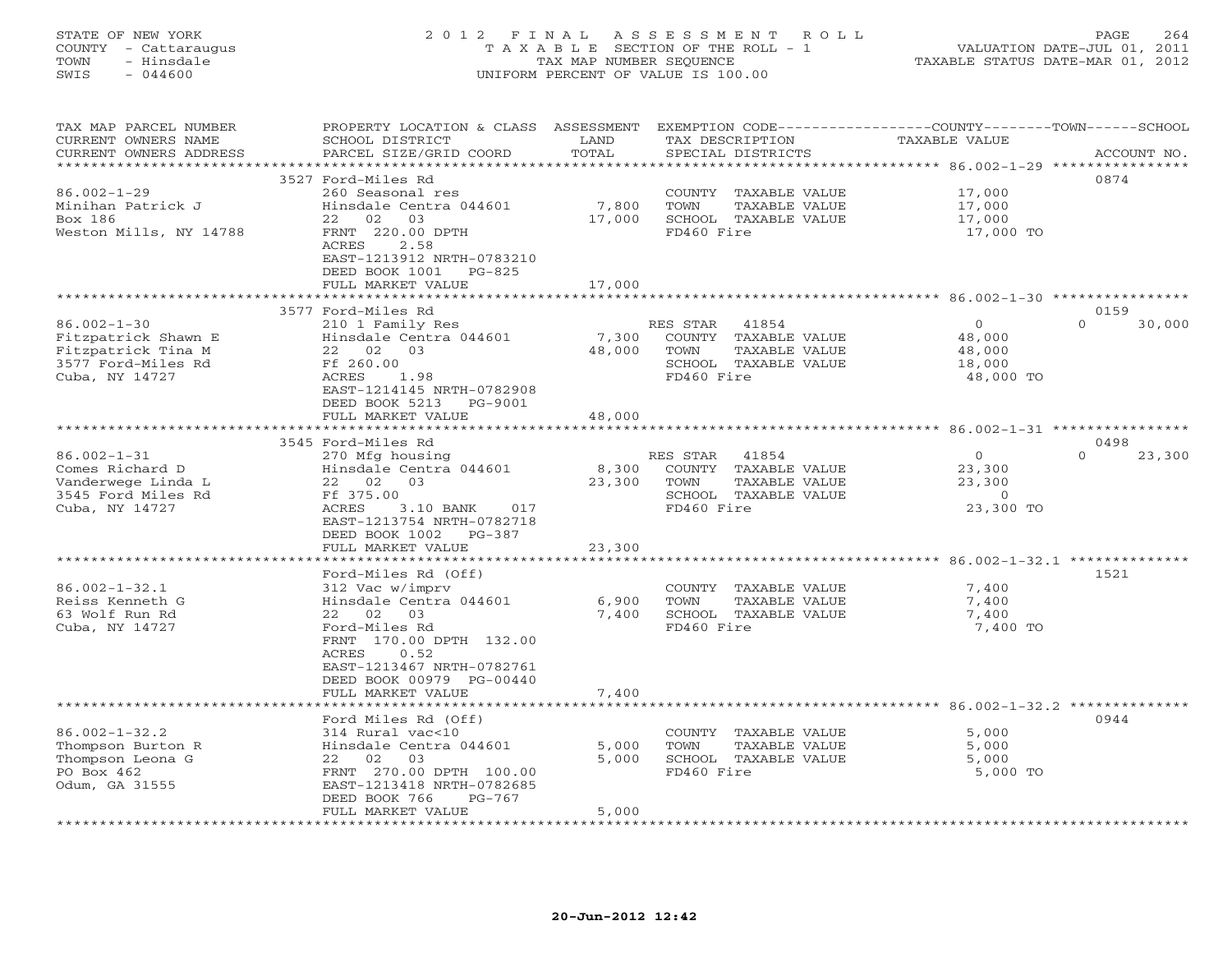# STATE OF NEW YORK 2 0 1 2 F I N A L A S S E S S M E N T R O L L PAGE 265 COUNTY - Cattaraugus T A X A B L E SECTION OF THE ROLL - 1 VALUATION DATE-JUL 01, 2011 TOWN - Hinsdale TAX MAP NUMBER SEQUENCE TAXABLE STATUS DATE-MAR 01, 2012 SWIS - 044600 UNIFORM PERCENT OF VALUE IS 100.00UNIFORM PERCENT OF VALUE IS 100.00

| TAX MAP PARCEL NUMBER                                                                                                                                                                                                          | PROPERTY LOCATION & CLASS ASSESSMENT EXEMPTION CODE----------------COUNTY-------TOWN------SCHOOL                                                                                       |                       |                                                 |               |                                                     |          |             |
|--------------------------------------------------------------------------------------------------------------------------------------------------------------------------------------------------------------------------------|----------------------------------------------------------------------------------------------------------------------------------------------------------------------------------------|-----------------------|-------------------------------------------------|---------------|-----------------------------------------------------|----------|-------------|
| CURRENT OWNERS NAME                                                                                                                                                                                                            | <b>EXAMPLE SERVICE SERVICE SERVICE SERVICE SERVICE SERVICE SERVICE SERVICE SERVICE SERVICE SERVICE SERVICE SERVICE</b><br>SCHOOL DISTRICT<br>PARCEL SIZE/GRID COORD                    | TOTAL                 | TAX DESCRIPTION<br>SPECIAL DISTRICTS            |               | TAXABLE VALUE                                       |          | ACCOUNT NO. |
| CURRENT OWNERS ADDRESS                                                                                                                                                                                                         |                                                                                                                                                                                        |                       |                                                 |               |                                                     |          |             |
|                                                                                                                                                                                                                                | 3519 Jay Walk (off Ford Miles)                                                                                                                                                         |                       |                                                 |               |                                                     | 0862     |             |
| $86.002 - 1 - 33$                                                                                                                                                                                                              |                                                                                                                                                                                        |                       |                                                 |               |                                                     | $\Omega$ | 62,200      |
| McFarlin Alvin H<br>Buchholz Alice                                                                                                                                                                                             |                                                                                                                                                                                        |                       |                                                 |               |                                                     |          |             |
| Buchholz Alice                                                                                                                                                                                                                 | 22 02 03                                                                                                                                                                               |                       |                                                 | TAXABLE VALUE | 75,000                                              |          |             |
| 3519 Jay Walk (off Ford Miles) ACRES 1.37 BANK 005                                                                                                                                                                             |                                                                                                                                                                                        | 75,000 TOWN<br>SCHOOL | SCHOOL TAXABLE VALUE                            |               | 12,800                                              |          |             |
| Cuba, NY 14727                                                                                                                                                                                                                 | EAST-1213549 NRTH-0782966                                                                                                                                                              |                       | FD460 Fire                                      |               | 75,000 TO                                           |          |             |
|                                                                                                                                                                                                                                | DEED BOOK 871<br>PG-00105                                                                                                                                                              |                       |                                                 |               |                                                     |          |             |
|                                                                                                                                                                                                                                |                                                                                                                                                                                        |                       |                                                 |               |                                                     |          |             |
|                                                                                                                                                                                                                                |                                                                                                                                                                                        |                       |                                                 |               |                                                     | 0313     |             |
| $86.002 - 1 - 34$                                                                                                                                                                                                              | 3425 Ford-Miles Rd<br>Ford-Miles Rd<br>270 Mfg housing<br>Hinsdale Centra 044601 8,300 COUNTY TAXABLE VALUE<br>22 02 03 17 14,000 TOWN TAXABLE VALUE<br>2--- 2 17 5CHOOL TAXABLE VALUE |                       |                                                 |               | $\overline{0}$                                      | $\Omega$ | 14,000      |
|                                                                                                                                                                                                                                |                                                                                                                                                                                        |                       |                                                 |               |                                                     |          |             |
| Troisi Stephen A<br>3505 Nys Rte 16                                                                                                                                                                                            |                                                                                                                                                                                        |                       |                                                 |               | 14,000<br>14,000                                    |          |             |
| Olean, NY 14760                                                                                                                                                                                                                |                                                                                                                                                                                        |                       | SCHOOL TAXABLE VALUE                            |               | $\overline{0}$                                      |          |             |
|                                                                                                                                                                                                                                |                                                                                                                                                                                        |                       |                                                 |               | 14,000 TO                                           |          |             |
|                                                                                                                                                                                                                                | DEED BOOK 00937 PG-00056                                                                                                                                                               |                       |                                                 |               |                                                     |          |             |
|                                                                                                                                                                                                                                | FULL MARKET VALUE                                                                                                                                                                      | 14,000                |                                                 |               |                                                     |          |             |
|                                                                                                                                                                                                                                |                                                                                                                                                                                        |                       |                                                 |               |                                                     |          |             |
|                                                                                                                                                                                                                                | 3683 Maul Rd                                                                                                                                                                           |                       |                                                 |               |                                                     | 0711     |             |
| $86.002 - 1 - 35$                                                                                                                                                                                                              | 210 1 Family Res<br>Hinsdale Centra 044601 8,200                                                                                                                                       |                       |                                                 |               | COUNTY TAXABLE VALUE 15,000                         |          |             |
| 86.002-1-35<br>Wilber Earl L<br>4480 S Cooper Hill Rd                                                                                                                                                                          |                                                                                                                                                                                        |                       | TOWN                                            | TAXABLE VALUE | 15,000                                              |          |             |
|                                                                                                                                                                                                                                | 22 02 03                                                                                                                                                                               | 15,000                | SCHOOL TAXABLE VALUE                            |               | 15,000                                              |          |             |
| Allegany, NY 14706                                                                                                                                                                                                             | ACRES 3.00                                                                                                                                                                             |                       | FD460 Fire                                      |               | 15,000 TO                                           |          |             |
|                                                                                                                                                                                                                                | EAST-1213124 NRTH-0782624                                                                                                                                                              |                       |                                                 |               |                                                     |          |             |
|                                                                                                                                                                                                                                | DEED BOOK 8073 PG-8012<br>FULL MARKET VALUE                                                                                                                                            | 15,000                |                                                 |               |                                                     |          |             |
|                                                                                                                                                                                                                                |                                                                                                                                                                                        |                       |                                                 |               |                                                     |          |             |
|                                                                                                                                                                                                                                | Ford-Miles Rd (Off)                                                                                                                                                                    |                       |                                                 |               |                                                     | 0688     |             |
|                                                                                                                                                                                                                                |                                                                                                                                                                                        |                       |                                                 |               |                                                     |          |             |
|                                                                                                                                                                                                                                |                                                                                                                                                                                        |                       | COUNTY TAXABLE VALUE<br>TOWN      TAXABLE VALUE |               | 7,900<br>7,900                                      |          |             |
|                                                                                                                                                                                                                                |                                                                                                                                                                                        |                       | SCHOOL TAXABLE VALUE                            |               | 7,900                                               |          |             |
| CONCORRECTED MATCH CONTROLL ON THE SALE OF THE MATCH CONTROLL OF THE MATCH CONTROLL OF THE MATCH CONTROLL OF THE MATCH CONTROLL OF THE MATCH CONTROLL OF THE MATCH CONTROLL OF THE MATCH CONTROLL OF THE MATCH CONTROLL OF THE |                                                                                                                                                                                        |                       | FD460 Fire                                      |               | 7,900 TO                                            |          |             |
| Lancaster, NY 14086                                                                                                                                                                                                            | EAST-1212972 NRTH-0782951                                                                                                                                                              |                       |                                                 |               |                                                     |          |             |
|                                                                                                                                                                                                                                | DEED BOOK 1019 PG-1054                                                                                                                                                                 |                       |                                                 |               |                                                     |          |             |
|                                                                                                                                                                                                                                | FULL MARKET VALUE                                                                                                                                                                      | 7,900                 |                                                 |               |                                                     |          |             |
|                                                                                                                                                                                                                                |                                                                                                                                                                                        |                       |                                                 |               |                                                     |          |             |
|                                                                                                                                                                                                                                | 3143 Ream Rd                                                                                                                                                                           |                       |                                                 |               |                                                     | 0697     |             |
| $86.002 - 1 - 37$                                                                                                                                                                                                              | 270 Mfg housing                                                                                                                                                                        |                       | TOWN                                            |               | COUNTY TAXABLE VALUE 11,000<br>TAXABLE VALUE 11,000 |          |             |
|                                                                                                                                                                                                                                |                                                                                                                                                                                        |                       | SCHOOL TAXABLE VALUE                            |               | 11,000                                              |          |             |
| Niagara Falls, NY 14304                                                                                                                                                                                                        | 2.66<br>ACRES                                                                                                                                                                          |                       | FD460 Fire                                      |               | 11,000 TO                                           |          |             |
|                                                                                                                                                                                                                                | EAST-1213125 NRTH-0783413                                                                                                                                                              |                       |                                                 |               |                                                     |          |             |
|                                                                                                                                                                                                                                | DEED BOOK 875<br>PG-00035                                                                                                                                                              |                       |                                                 |               |                                                     |          |             |
|                                                                                                                                                                                                                                | FULL MARKET VALUE                                                                                                                                                                      | 11,000                |                                                 |               |                                                     |          |             |
|                                                                                                                                                                                                                                |                                                                                                                                                                                        |                       |                                                 |               |                                                     |          |             |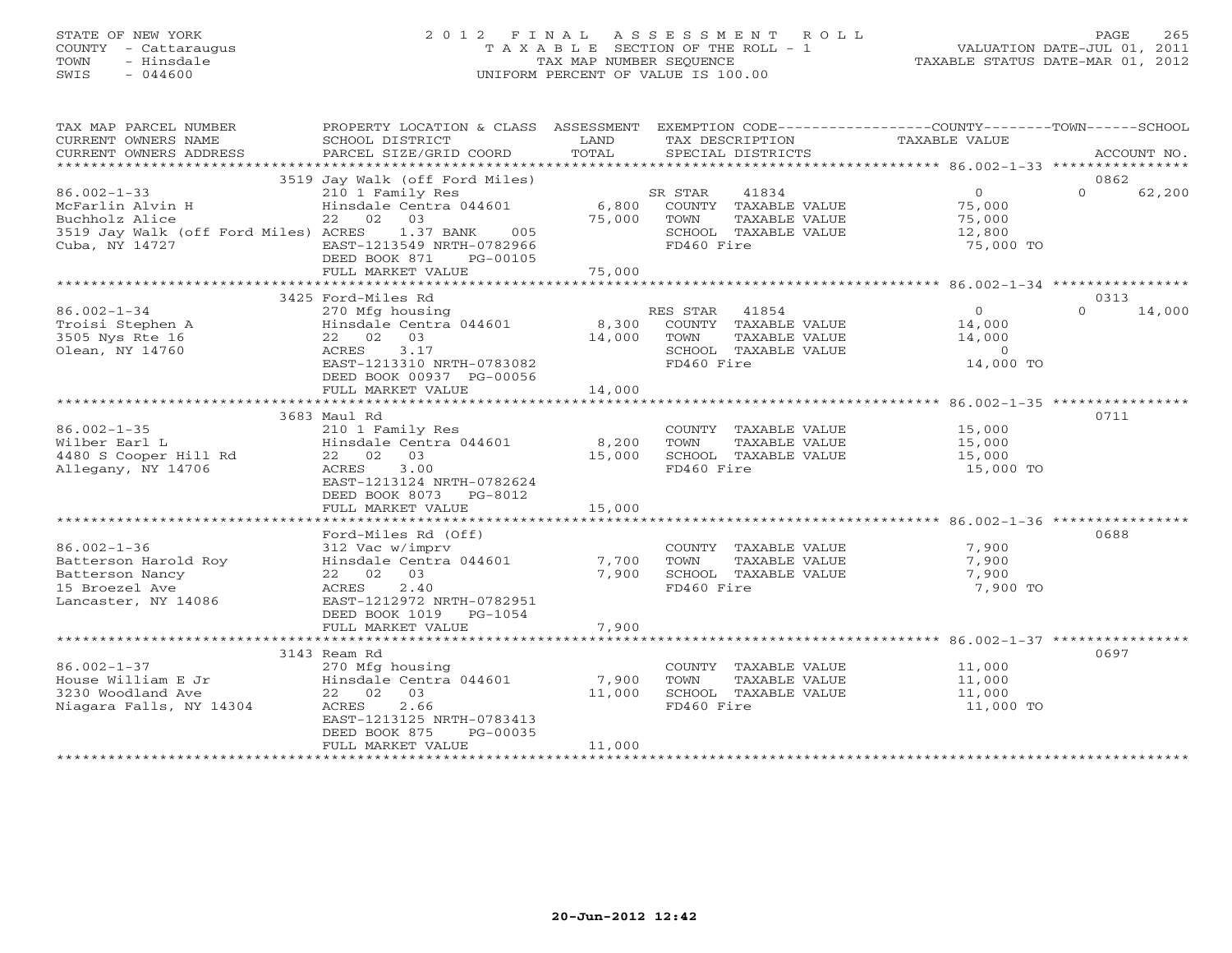# STATE OF NEW YORK 2 0 1 2 F I N A L A S S E S S M E N T R O L L PAGE 266 COUNTY - Cattaraugus T A X A B L E SECTION OF THE ROLL - 1 VALUATION DATE-JUL 01, 2011 TOWN - Hinsdale TAX MAP NUMBER SEQUENCE TAXABLE STATUS DATE-MAR 01, 2012 SWIS - 044600 UNIFORM PERCENT OF VALUE IS 100.00UNIFORM PERCENT OF VALUE IS 100.00

| TAX MAP PARCEL NUMBER<br>CURRENT OWNERS NAME | PROPERTY LOCATION & CLASS ASSESSMENT<br>SCHOOL DISTRICT | LAND   | EXEMPTION CODE-----------------COUNTY-------TOWN------SCHOOL<br>TAX DESCRIPTION | TAXABLE VALUE            |                    |
|----------------------------------------------|---------------------------------------------------------|--------|---------------------------------------------------------------------------------|--------------------------|--------------------|
| CURRENT OWNERS ADDRESS                       | PARCEL SIZE/GRID COORD                                  | TOTAL  | SPECIAL DISTRICTS                                                               |                          | ACCOUNT NO.        |
| ******************                           | **********************                                  |        |                                                                                 |                          |                    |
|                                              | 3163 Ream Rd                                            |        |                                                                                 |                          | 0869               |
| $86.002 - 1 - 38$                            | 270 Mfg housing                                         |        | COUNTY TAXABLE VALUE                                                            | 10,600                   |                    |
| Williams Burton R                            | Hinsdale Centra 044601                                  | 7,500  | TOWN<br>TAXABLE VALUE                                                           | 10,600                   |                    |
| Williams Dawn A                              | 22 02 03                                                | 10,600 | SCHOOL TAXABLE VALUE                                                            | 10,600                   |                    |
| 3127 Park Ave                                | 2.15<br>ACRES                                           |        | FD460 Fire                                                                      | 10,600 TO                |                    |
| Youngstown, NY 14174                         | EAST-1212999 NRTH-0783672                               |        |                                                                                 |                          |                    |
|                                              | DEED BOOK 899<br>PG-00557                               |        |                                                                                 |                          |                    |
|                                              | FULL MARKET VALUE                                       | 10,600 |                                                                                 |                          |                    |
|                                              | 3565 Creek Rd                                           |        |                                                                                 |                          | 0319               |
| $86.002 - 2 - 1$                             | 240 Rural res                                           |        | AGED C/T/S 41800                                                                | 28,000                   | 28,000<br>28,000   |
| Hamilton Carol A                             | Hinsdale Centra 044601                                  |        | 41834<br>14,800 SR STAR                                                         | $\circ$                  | 28,000<br>$\Omega$ |
| 3565 Creek Rd                                | 03<br>14 02                                             | 56,000 | COUNTY TAXABLE VALUE                                                            | 28,000                   |                    |
| Cuba, NY 14727                               | FRNT 1425.00 DPTH                                       |        | TOWN<br>TAXABLE VALUE                                                           | 28,000                   |                    |
|                                              | ACRES 13.38                                             |        | SCHOOL TAXABLE VALUE                                                            | $\circ$                  |                    |
|                                              | EAST-1217052 NRTH-0783593                               |        | FD460 Fire                                                                      | 56,000 TO                |                    |
|                                              | DEED BOOK 16267 PG-2001                                 |        |                                                                                 |                          |                    |
|                                              | FULL MARKET VALUE                                       | 56,000 |                                                                                 |                          |                    |
|                                              |                                                         |        |                                                                                 |                          |                    |
|                                              | 3581 Creek Rd                                           |        |                                                                                 |                          | 0401               |
| $86.002 - 2 - 2$                             | 210 1 Family Res                                        |        | RES STAR<br>41854                                                               | $\circ$                  | $\Omega$<br>30,000 |
| Giberson Richard M                           | Hinsdale Centra 044601                                  | 6,000  | COUNTY TAXABLE VALUE                                                            | 51,000                   |                    |
| Giberson Darcy                               | 14 02 03                                                | 51,000 | TAXABLE VALUE<br>TOWN                                                           | 51,000                   |                    |
| 3581 Creek Rd<br>Cuba, NY 14727              | FRNT 126.00 DPTH 175.00<br>EAST-1217469 NRTH-0784025    |        | SCHOOL TAXABLE VALUE<br>FD460 Fire                                              | 21,000                   |                    |
|                                              | DEED BOOK 891<br>PG-00776                               |        |                                                                                 | 51,000 TO                |                    |
|                                              | FULL MARKET VALUE                                       | 51,000 |                                                                                 |                          |                    |
|                                              |                                                         |        |                                                                                 |                          |                    |
|                                              | 3285 Hedden Hollow Rd                                   |        |                                                                                 |                          | 0363               |
| $86.002 - 2 - 3$                             | 210 1 Family Res                                        |        | RES STAR<br>41854                                                               | $\circ$                  | 30,000<br>$\Omega$ |
| Bowker James                                 | Hinsdale Centra 044601                                  | 7,000  | COUNTY TAXABLE VALUE                                                            | 35,000                   |                    |
| Bowker Susan                                 | 14 02<br>03                                             | 35,000 | TOWN<br>TAXABLE VALUE                                                           | 35,000                   |                    |
| 3582 Hedden Hollow Rd                        | FRNT 220.00 DPTH 148.00                                 |        | SCHOOL TAXABLE VALUE                                                            | 5,000                    |                    |
| Cuba, NY 14727                               | EAST-1217682 NRTH-0783980                               |        | FD460 Fire                                                                      | 35,000 TO                |                    |
|                                              | DEED BOOK 2220<br>PG-5004                               |        |                                                                                 |                          |                    |
|                                              | FULL MARKET VALUE                                       | 35,000 |                                                                                 |                          |                    |
|                                              |                                                         |        |                                                                                 |                          |                    |
|                                              | 3574 Creek Rd                                           |        |                                                                                 |                          | 0205<br>$\Omega$   |
| $86.002 - 2 - 4$<br>Carls Thomas             | 210 1 Family Res<br>Hinsdale Centra 044601              | 16,200 | 41854<br>RES STAR<br>COUNTY TAXABLE VALUE                                       | $\overline{0}$<br>58,000 | 30,000             |
| Carls Mary I                                 | 14 02 03                                                | 58,000 | TAXABLE VALUE<br>TOWN                                                           | 58,000                   |                    |
| 3574 Creek Rd                                | FRNT 1645.00 DPTH                                       |        | SCHOOL TAXABLE VALUE                                                            | 28,000                   |                    |
| Cuba, NY 14727                               | 16.90<br>ACRES                                          |        | FD460 Fire                                                                      | 58,000 TO                |                    |
|                                              | EAST-1217425 NRTH-0783016                               |        |                                                                                 |                          |                    |
|                                              | DEED BOOK 853<br>PG-01013                               |        |                                                                                 |                          |                    |
|                                              | FULL MARKET VALUE                                       | 58,000 |                                                                                 |                          |                    |
|                                              |                                                         |        |                                                                                 |                          |                    |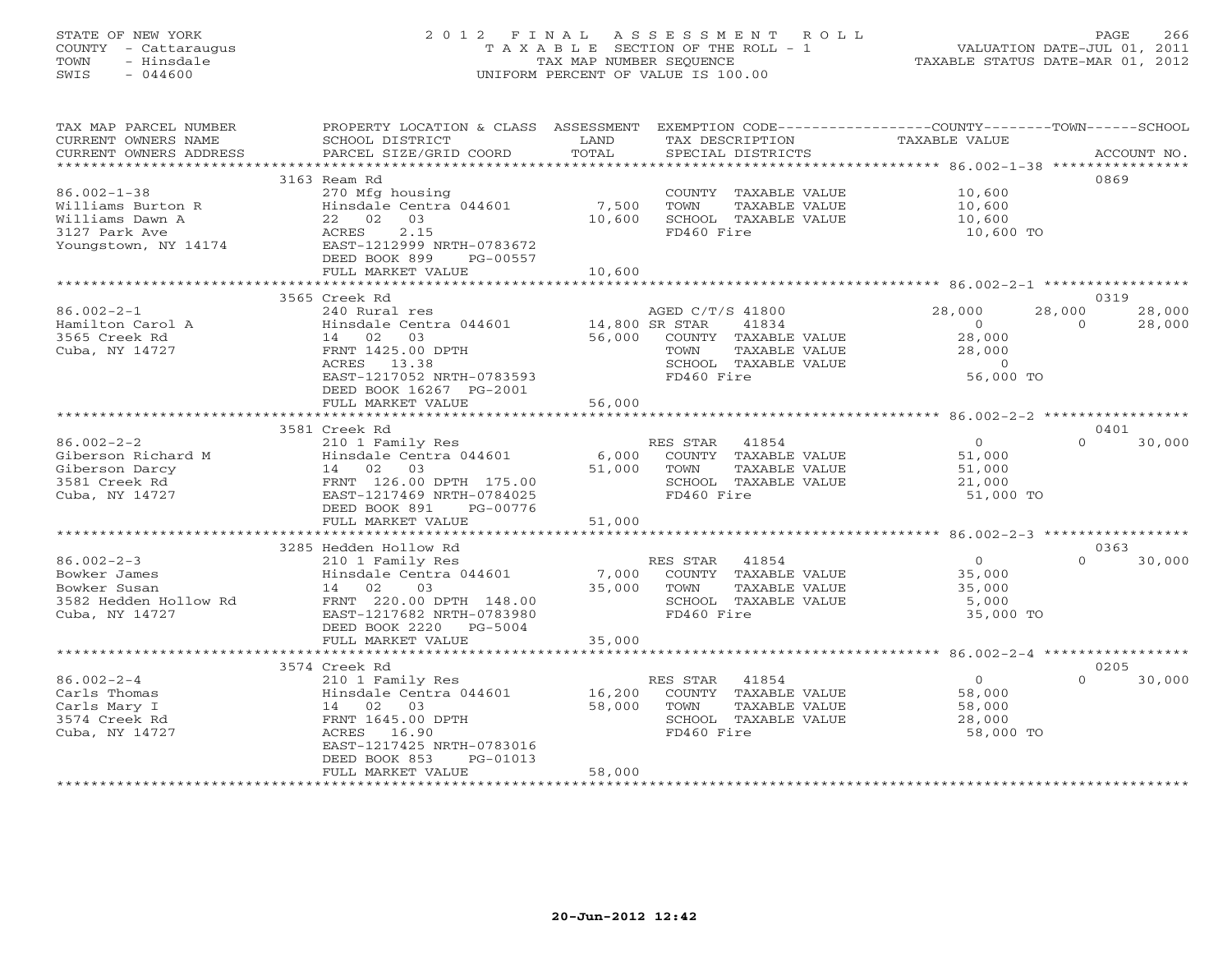# STATE OF NEW YORK 2 0 1 2 F I N A L A S S E S S M E N T R O L L PAGE 267 COUNTY - Cattaraugus T A X A B L E SECTION OF THE ROLL - 1 VALUATION DATE-JUL 01, 2011 TOWN - Hinsdale TAX MAP NUMBER SEQUENCE TAXABLE STATUS DATE-MAR 01, 2012 SWIS - 044600 UNIFORM PERCENT OF VALUE IS 100.00UNIFORM PERCENT OF VALUE IS 100.00

| TAX MAP PARCEL NUMBER<br>CURRENT OWNERS NAME<br>CURRENT OWNERS ADDRESS                      | PROPERTY LOCATION & CLASS ASSESSMENT<br>SCHOOL DISTRICT<br>PARCEL SIZE/GRID COORD                                                                                                          | LAND<br>TOTAL                | TAX DESCRIPTION<br>SPECIAL DISTRICTS                                                                                    | EXEMPTION CODE-----------------COUNTY-------TOWN------SCHOOL<br>TAXABLE VALUE | ACCOUNT NO.                                    |
|---------------------------------------------------------------------------------------------|--------------------------------------------------------------------------------------------------------------------------------------------------------------------------------------------|------------------------------|-------------------------------------------------------------------------------------------------------------------------|-------------------------------------------------------------------------------|------------------------------------------------|
|                                                                                             |                                                                                                                                                                                            |                              |                                                                                                                         |                                                                               |                                                |
|                                                                                             | 3551 Willow Rd                                                                                                                                                                             |                              |                                                                                                                         |                                                                               | 0629                                           |
| $86.002 - 2 - 5$<br>Rauhut Magdalena<br>3551 Willow Rd<br>Cuba, NY 14727                    | 210 1 Family Res<br>Hinsdale Centra 044601<br>14 02 03<br>FRNT 285.00 DPTH 150.00<br>EAST-1218744 NRTH-0783160<br>DEED BOOK 737<br>PG-962                                                  | 84,000                       | 41834<br>SR STAR<br>7,900 COUNTY TAXABLE VALUE<br>TOWN<br>TAXABLE VALUE<br>SCHOOL TAXABLE VALUE<br>FD460 Fire           | $\overline{0}$<br>84,000<br>84,000<br>21,800<br>84,000 TO                     | $\Omega$<br>62,200                             |
|                                                                                             | FULL MARKET VALUE                                                                                                                                                                          | 84,000                       |                                                                                                                         |                                                                               |                                                |
|                                                                                             |                                                                                                                                                                                            |                              |                                                                                                                         |                                                                               |                                                |
|                                                                                             | 3225 Haskell Rd                                                                                                                                                                            |                              |                                                                                                                         |                                                                               | 0019                                           |
| $86.002 - 2 - 6$<br>Young Daniel C<br>Young Christine M<br>Trackell Rd<br>Cuba, NY 14727    | $215$ 1 Fam Res w/<br>$\verb Hinsdale Centra 044601  13,200 RES STAR 41854 $<br>$14$ 02 03<br>Ff 847.00<br>ACRES<br>9.55 BANK<br>005<br>EAST-1218124 NRTH-0780764<br>DEED BOOK 1013 PG-630 | 108,700                      | CVET C/T 41131<br>COUNTY TAXABLE VALUE<br>TOWN<br>TAXABLE VALUE<br>SCHOOL TAXABLE VALUE<br>FD460 Fire                   | 20,000<br>$\overline{0}$<br>88,700<br>88,700<br>78,700<br>108,700 TO          | 20,000<br>$\overline{0}$<br>$\Omega$<br>30,000 |
|                                                                                             | FULL MARKET VALUE                                                                                                                                                                          | 108,700                      |                                                                                                                         |                                                                               |                                                |
|                                                                                             |                                                                                                                                                                                            |                              |                                                                                                                         |                                                                               |                                                |
|                                                                                             | 3255 Haskell Rd<br>210 1 Family Res                                                                                                                                                        |                              |                                                                                                                         |                                                                               | 0561<br>$\cap$                                 |
| $86.002 - 2 - 9$<br>Burke Michael D<br>London Tanya L<br>3255 Haskell Rd<br>Cuba, NY 14727  | Hinsdale Centra 044601 8,100 COUNTY TAXABLE VALUE<br>06 02 03<br>FRNT 210.00 DPTH 230.00<br>EAST-1219242 NRTH-0781105<br>DEED BOOK 997<br>PG-1083                                          | 85,000                       | RES STAR 41854<br>TAXABLE VALUE<br>TOWN<br>SCHOOL TAXABLE VALUE<br>FD460 Fire                                           | $\overline{0}$<br>85,000<br>85,000<br>55,000<br>85,000 TO                     | 30,000                                         |
|                                                                                             | FULL MARKET VALUE                                                                                                                                                                          | 85,000                       |                                                                                                                         |                                                                               |                                                |
|                                                                                             |                                                                                                                                                                                            |                              |                                                                                                                         |                                                                               |                                                |
|                                                                                             | 3322 Haskell Rd                                                                                                                                                                            |                              |                                                                                                                         | $\overline{0}$                                                                | 0774<br>$\Omega$                               |
| $86.002 - 2 - 10$<br>Walk Robert F Jr<br>Walk Jeanne M<br>3322 Haskell Rd<br>Cuba, NY 14727 | 210 1 Family Res<br>Hinsdale Centra 044601<br>06 02 03<br>FRNT 625.00 DPTH<br>ACRES 21.80<br>EAST-1221316 NRTH-0781265<br>DEED BOOK 750<br>$PG-654$<br>FULL MARKET VALUE                   | 17,800<br>125,000<br>125,000 | RES STAR 41854<br>COUNTY TAXABLE VALUE<br>TOWN<br>TAXABLE VALUE<br>SCHOOL TAXABLE VALUE<br>FD460 Fire                   | 125,000<br>125,000<br>95,000<br>125,000 TO                                    | 30,000                                         |
|                                                                                             |                                                                                                                                                                                            |                              |                                                                                                                         |                                                                               |                                                |
|                                                                                             | 3302 Haskell Rd                                                                                                                                                                            |                              |                                                                                                                         |                                                                               | 0883                                           |
| $86.002 - 2 - 11$<br>Lewis Suzann M<br>PO Box 131<br>Hinsdale, NY 14743                     | 210 1 Family Res<br>Hinsdale Centra 044601<br>06 02 03                                                                                                                                     | 7,400 SR STAR                | AGED C/T/S 41800<br>41834<br>41,000 COUNTY TAXABLE VALUE<br>TOWN<br>TAXABLE VALUE<br>SCHOOL TAXABLE VALUE<br>FD460 Fire | 20,500<br>$\circ$<br>20,500<br>20,500<br>$\circ$<br>41,000 TO                 | 20,500<br>20,500<br>20,500<br>$\Omega$         |
|                                                                                             | FULL MARKET VALUE                                                                                                                                                                          | 41,000                       |                                                                                                                         |                                                                               |                                                |
|                                                                                             |                                                                                                                                                                                            |                              |                                                                                                                         |                                                                               |                                                |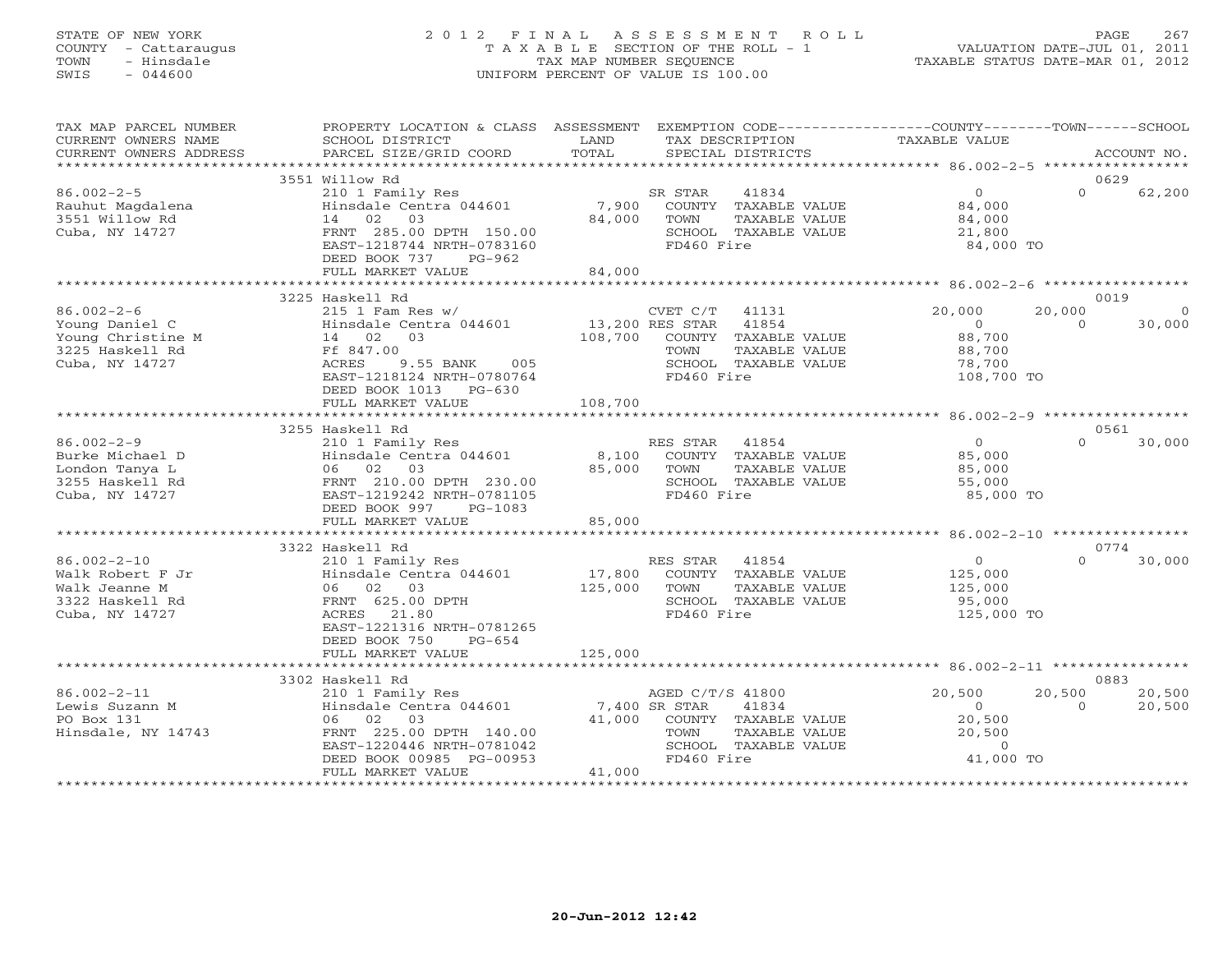## STATE OF NEW YORK 2 0 1 2 F I N A L A S S E S S M E N T R O L L PAGE 268 COUNTY - Cattaraugus T A X A B L E SECTION OF THE ROLL - 1 VALUATION DATE-JUL 01, 2011 TOWN - Hinsdale TAX MAP NUMBER SEQUENCE TAXABLE STATUS DATE-MAR 01, 2012 SWIS - 044600 UNIFORM PERCENT OF VALUE IS 100.00UNIFORM PERCENT OF VALUE IS 100.00

| TAX MAP PARCEL NUMBER     | PROPERTY LOCATION & CLASS ASSESSMENT EXEMPTION CODE---------------COUNTY-------TOWN------SCHOOL |         |                       |                  |                    |
|---------------------------|-------------------------------------------------------------------------------------------------|---------|-----------------------|------------------|--------------------|
| CURRENT OWNERS NAME       | SCHOOL DISTRICT                                                                                 | LAND    | TAX DESCRIPTION       | TAXABLE VALUE    |                    |
| CURRENT OWNERS ADDRESS    | PARCEL SIZE/GRID COORD                                                                          | TOTAL   | SPECIAL DISTRICTS     |                  | ACCOUNT NO.        |
|                           | ******************************                                                                  |         |                       |                  |                    |
|                           | 3286 Haskell Rd                                                                                 |         |                       |                  | 0051               |
| $86.002 - 2 - 12.1$       | 270 Mfg housing                                                                                 |         | RES STAR<br>41854     | $\overline{0}$   | $\Omega$<br>25,500 |
|                           |                                                                                                 |         |                       |                  |                    |
| Havens Terry D            | Hinsdale Centra 044601                                                                          | 6,500   | COUNTY TAXABLE VALUE  | 25,500           |                    |
| Havens Elizabeth A        | 06 02<br>03                                                                                     | 25,500  | TOWN<br>TAXABLE VALUE | 25,500           |                    |
| 3286 Haskell Rd           | FRNT 73.70 DPTH 365.00                                                                          |         | SCHOOL TAXABLE VALUE  | $\circ$          |                    |
| Cuba, NY 14727            | EAST-1220130 NRTH-0780886                                                                       |         | FD460 Fire            | 25,500 TO        |                    |
|                           | DEED BOOK 3667 PG-8001                                                                          |         |                       |                  |                    |
|                           | FULL MARKET VALUE                                                                               | 25,500  |                       |                  |                    |
|                           |                                                                                                 |         |                       |                  |                    |
|                           | Haskell Rd                                                                                      |         |                       |                  | 1407               |
| $86.002 - 2 - 12.2$       | 270 Mfg housing                                                                                 |         | COUNTY TAXABLE VALUE  | 28,800           |                    |
| Benham Darryl Jr          | Hinsdale Centra 044601                                                                          | 12,300  | TOWN<br>TAXABLE VALUE | 28,800           |                    |
|                           | 06 02 03                                                                                        | 28,800  | SCHOOL TAXABLE VALUE  |                  |                    |
| Benham Jeffrey Josephine  |                                                                                                 |         |                       | 28,800           |                    |
| Jeffrey Benham            | Life Use                                                                                        |         | FD460 Fire            | 28,800 TO        |                    |
| 6887 Nash Rd              | FRNT 185.00 DPTH                                                                                |         |                       |                  |                    |
| North Tonawanda, NY 14120 | ACRES<br>7.30                                                                                   |         |                       |                  |                    |
|                           | EAST-1220383 NRTH-0780584                                                                       |         |                       |                  |                    |
|                           | DEED BOOK 00927 PG-01135                                                                        |         |                       |                  |                    |
|                           | FULL MARKET VALUE                                                                               | 28,800  |                       |                  |                    |
|                           |                                                                                                 |         |                       |                  |                    |
|                           | 3287 Haskell Rd                                                                                 |         |                       |                  | 0397               |
| $86.002 - 2 - 13.1$       | 210 1 Family Res                                                                                |         | RES STAR 41854        | $\overline{O}$   | $\Omega$<br>30,000 |
|                           |                                                                                                 |         |                       |                  |                    |
| Mccarthy William W        | Hinsdale Centra 044601                                                                          | 9,200   | COUNTY TAXABLE VALUE  | 66,000           |                    |
| 3284 Haskell Rd           | 06 02<br>03                                                                                     | 66,000  | TOWN<br>TAXABLE VALUE | 66,000           |                    |
| Cuba, NY 14727            | Benham House                                                                                    |         | SCHOOL TAXABLE VALUE  | 36,000           |                    |
|                           | Ff 315.00                                                                                       |         | FD460 Fire            | 66,000 TO        |                    |
|                           | ACRES<br>2.45 BANK<br>032                                                                       |         |                       |                  |                    |
|                           | EAST-1220047 NRTH-0780791                                                                       |         |                       |                  |                    |
|                           | DEED BOOK 1008 PG-904                                                                           |         |                       |                  |                    |
|                           | FULL MARKET VALUE                                                                               | 66,000  |                       |                  |                    |
|                           |                                                                                                 |         |                       |                  |                    |
|                           | Haskell Rd (Off)                                                                                |         |                       |                  | 0208               |
|                           |                                                                                                 |         |                       |                  |                    |
| $86.002 - 2 - 14$         | 321 Abandoned ag                                                                                |         | AG DISTOUT 41730      | 14,874<br>14,874 | 14,874             |
| Shaffer Kenneth Noel      | Hinsdale Centra 044601                                                                          | 28,200  | COUNTY TAXABLE VALUE  | 13,326           |                    |
| Reiss Kenneth             | 05 02 03                                                                                        | 28,200  | TOWN<br>TAXABLE VALUE | 13,326           |                    |
| 63 Wolf Run Rd            | ACRES 73.89                                                                                     |         | SCHOOL TAXABLE VALUE  | 13,326           |                    |
| Cuba, NY 14727            | EAST-1219740 NRTH-0777125                                                                       |         | FD460 Fire            | 28,200 TO        |                    |
|                           | DEED BOOK 00950 PG-00471                                                                        |         |                       |                  |                    |
| MAY BE SUBJECT TO PAYMENT | FULL MARKET VALUE                                                                               | 28,200  |                       |                  |                    |
| UNDER AGDIST LAW TIL 2019 |                                                                                                 |         |                       |                  |                    |
|                           |                                                                                                 |         |                       |                  |                    |
|                           | 3140 Haskell Rd                                                                                 |         |                       |                  | 0046               |
|                           |                                                                                                 |         |                       |                  |                    |
| $86.002 - 2 - 15$         | 240 Rural res                                                                                   |         | COUNTY TAXABLE VALUE  | 136,000          |                    |
| Harris Monika             | Hinsdale Centra 044601                                                                          | 14,600  | TAXABLE VALUE<br>TOWN | 136,000          |                    |
| 3140 Haskell Rd           | 13/14 02<br>03                                                                                  | 136,000 | SCHOOL TAXABLE VALUE  | 136,000          |                    |
| Cuba, NY 14727            | 954/539 & 955/999                                                                               |         | FD460 Fire            | 136,000 TO       |                    |
|                           | Ff 1565.00                                                                                      |         |                       |                  |                    |
|                           | 23.90<br>ACRES                                                                                  |         |                       |                  |                    |
|                           | EAST-1218408 NRTH-0780089                                                                       |         |                       |                  |                    |
|                           | DEED BOOK 2796<br>PG-7002                                                                       |         |                       |                  |                    |
|                           | FULL MARKET VALUE                                                                               | 136,000 |                       |                  |                    |
|                           |                                                                                                 |         |                       |                  |                    |
|                           |                                                                                                 |         |                       |                  |                    |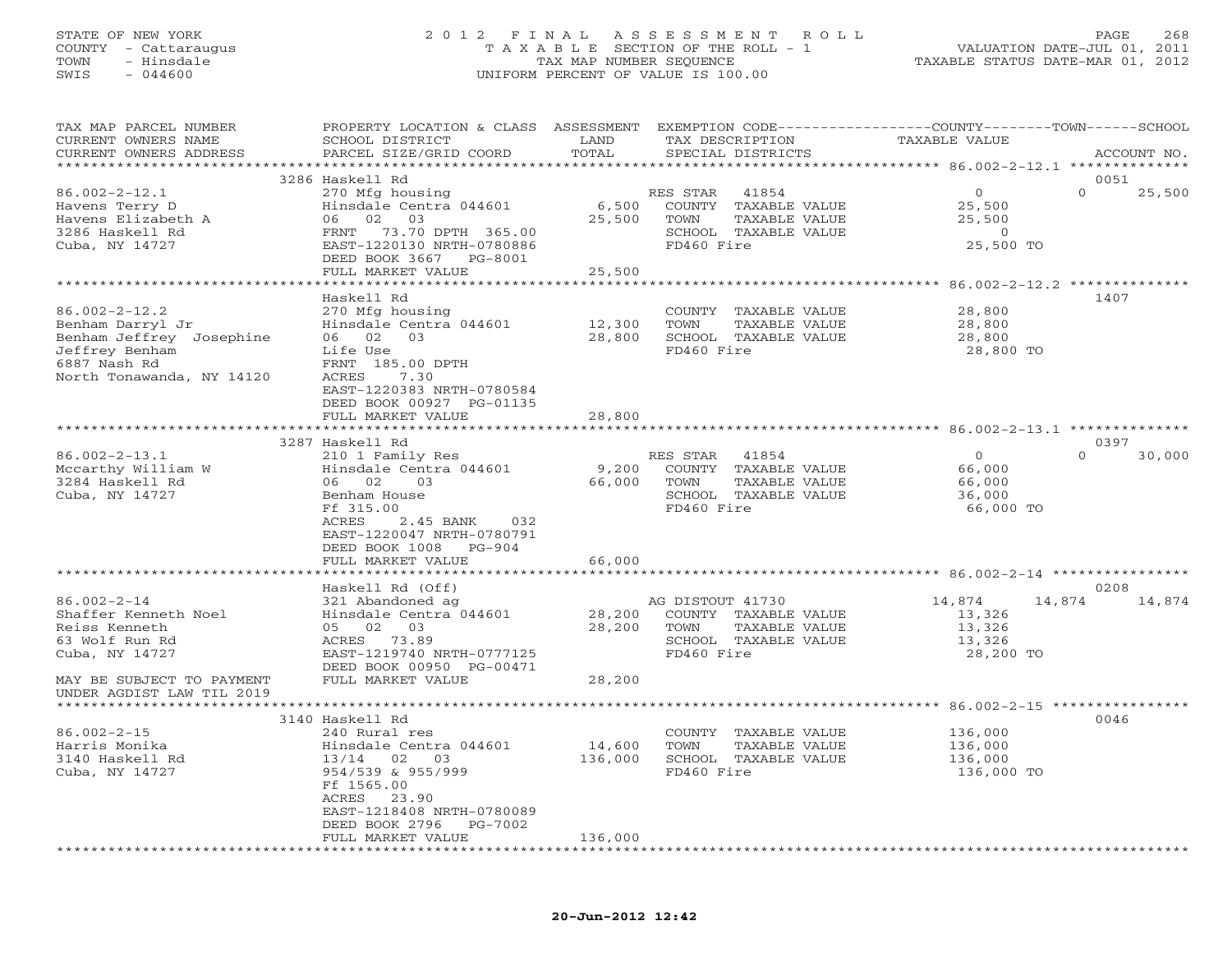# STATE OF NEW YORK 2 0 1 2 F I N A L A S S E S S M E N T R O L L PAGE 269 COUNTY - Cattaraugus T A X A B L E SECTION OF THE ROLL - 1 VALUATION DATE-JUL 01, 2011 TOWN - Hinsdale TAX MAP NUMBER SEQUENCE TAXABLE STATUS DATE-MAR 01, 2012 SWIS - 044600 UNIFORM PERCENT OF VALUE IS 100.00UNIFORM PERCENT OF VALUE IS 100.00

| TAX MAP PARCEL NUMBER<br>CURRENT OWNERS NAME<br>CURRENT OWNERS ADDRESS | PROPERTY LOCATION & CLASS ASSESSMENT<br>SCHOOL DISTRICT<br>PARCEL SIZE/GRID COORD | LAND<br>TOTAL | EXEMPTION CODE-----------------COUNTY-------TOWN------SCHOOL<br>TAX DESCRIPTION<br>SPECIAL DISTRICTS | TAXABLE VALUE  | ACCOUNT NO.          |
|------------------------------------------------------------------------|-----------------------------------------------------------------------------------|---------------|------------------------------------------------------------------------------------------------------|----------------|----------------------|
| *************************                                              |                                                                                   |               |                                                                                                      |                |                      |
|                                                                        | 3106 Haskell Rd                                                                   |               |                                                                                                      |                | 0172                 |
| $86.002 - 2 - 16$                                                      | 220 2 Family Res                                                                  |               | COUNTY TAXABLE VALUE                                                                                 | 50,000         |                      |
| Crandell Bruce                                                         | Hinsdale Centra 044601                                                            | 11,900        | TOWN<br>TAXABLE VALUE                                                                                | 50,000         |                      |
| 3611 Emerson Rd                                                        | 13 02 03                                                                          | 50,000        | SCHOOL TAXABLE VALUE                                                                                 | 50,000         |                      |
| Cuba, NY 14727                                                         | FRNT 1250.00 DPTH                                                                 |               | FD460 Fire                                                                                           | 50,000 TO      |                      |
|                                                                        | 6.26<br>ACRES                                                                     |               |                                                                                                      |                |                      |
|                                                                        | EAST-1217281 NRTH-0779453                                                         |               |                                                                                                      |                |                      |
|                                                                        | DEED BOOK 1004<br>PG-6001                                                         |               |                                                                                                      |                |                      |
|                                                                        | FULL MARKET VALUE                                                                 | 50,000        |                                                                                                      |                |                      |
|                                                                        |                                                                                   |               |                                                                                                      |                |                      |
|                                                                        | 3098 Haskell Rd                                                                   |               |                                                                                                      |                | 0171                 |
| $86.002 - 2 - 17.1$                                                    | 240 Rural res                                                                     |               | AG DIST<br>41720                                                                                     | 10,392         | 10,392<br>10,392     |
| Crandell Bruce                                                         | Hinsdale Centra 044601                                                            | 47,000        | COUNTY TAXABLE VALUE                                                                                 | 109,608        |                      |
| 3611 Emerson Rd                                                        | 13 02 03                                                                          | 120,000       | TOWN<br>TAXABLE VALUE                                                                                | 109,608        |                      |
| Cuba, NY 14727                                                         | Ff 2440.00                                                                        |               | SCHOOL TAXABLE VALUE                                                                                 | 109,608        |                      |
|                                                                        | ACRES 167.90                                                                      |               | FD460 Fire                                                                                           | 120,000 TO     |                      |
| MAY BE SUBJECT TO PAYMENT                                              | EAST-1217049 NRTH-0778853                                                         |               |                                                                                                      |                |                      |
| UNDER AGDIST LAW TIL 2016                                              | DEED BOOK 1004<br>PG-6001                                                         |               |                                                                                                      |                |                      |
|                                                                        | FULL MARKET VALUE                                                                 | 120,000       |                                                                                                      |                |                      |
|                                                                        |                                                                                   |               |                                                                                                      |                |                      |
|                                                                        | 3086 Haskell Rd                                                                   |               |                                                                                                      |                | 0279                 |
| $86.002 - 2 - 18$                                                      | 210 1 Family Res                                                                  |               | CVET C/T 41131                                                                                       | 20,000         | 20,000<br>$\bigcirc$ |
| Forness John W                                                         | Hinsdale Centra 044601                                                            | 8,000 SR STAR | 41834                                                                                                | $\circ$        | 62,200<br>$\Omega$   |
| 3086 Haskell Rd                                                        | 13 02 03                                                                          | 90,000        | COUNTY TAXABLE VALUE                                                                                 | 70,000         |                      |
| Cuba, NY 14727                                                         | FRNT 208.00 DPTH                                                                  |               | TOWN<br>TAXABLE VALUE                                                                                | 70,000         |                      |
|                                                                        | ACRES<br>1.01                                                                     |               | SCHOOL TAXABLE VALUE                                                                                 | 27,800         |                      |
|                                                                        | EAST-1216297 NRTH-0778540                                                         |               | FD460 Fire                                                                                           | 90,000 TO      |                      |
|                                                                        | DEED BOOK 568<br>$PG-397$                                                         |               |                                                                                                      |                |                      |
|                                                                        | FULL MARKET VALUE                                                                 | 90,000        |                                                                                                      |                |                      |
|                                                                        |                                                                                   |               |                                                                                                      |                |                      |
|                                                                        | 3082 Haskell Rd                                                                   |               |                                                                                                      |                | 0326                 |
| $86.002 - 2 - 19$                                                      | 210 1 Family Res                                                                  |               | RES STAR 41854                                                                                       | $\overline{O}$ | $\Omega$<br>30,000   |
| Bordonaro Charles X                                                    | Hinsdale Centra 044601                                                            | 8,900         | COUNTY TAXABLE VALUE                                                                                 | 71,000         |                      |
| 3082 Haskell Rd                                                        | 13 02 03                                                                          | 71,000        | TOWN<br>TAXABLE VALUE                                                                                | 71,000         |                      |
| Cuba, NY 14727                                                         | LU Susan Vahl                                                                     |               | SCHOOL TAXABLE VALUE                                                                                 | 41,000         |                      |
|                                                                        | FRNT 410.00 DPTH                                                                  |               | FD460 Fire                                                                                           | 71,000 TO      |                      |
|                                                                        | ACRES<br>2.01                                                                     |               |                                                                                                      |                |                      |
|                                                                        | EAST-1216026 NRTH-0778283                                                         |               |                                                                                                      |                |                      |
|                                                                        | DEED BOOK 12260 PG-5001                                                           |               |                                                                                                      |                |                      |
|                                                                        | FULL MARKET VALUE<br>***********************                                      | 71,000        |                                                                                                      |                |                      |
|                                                                        |                                                                                   |               |                                                                                                      |                |                      |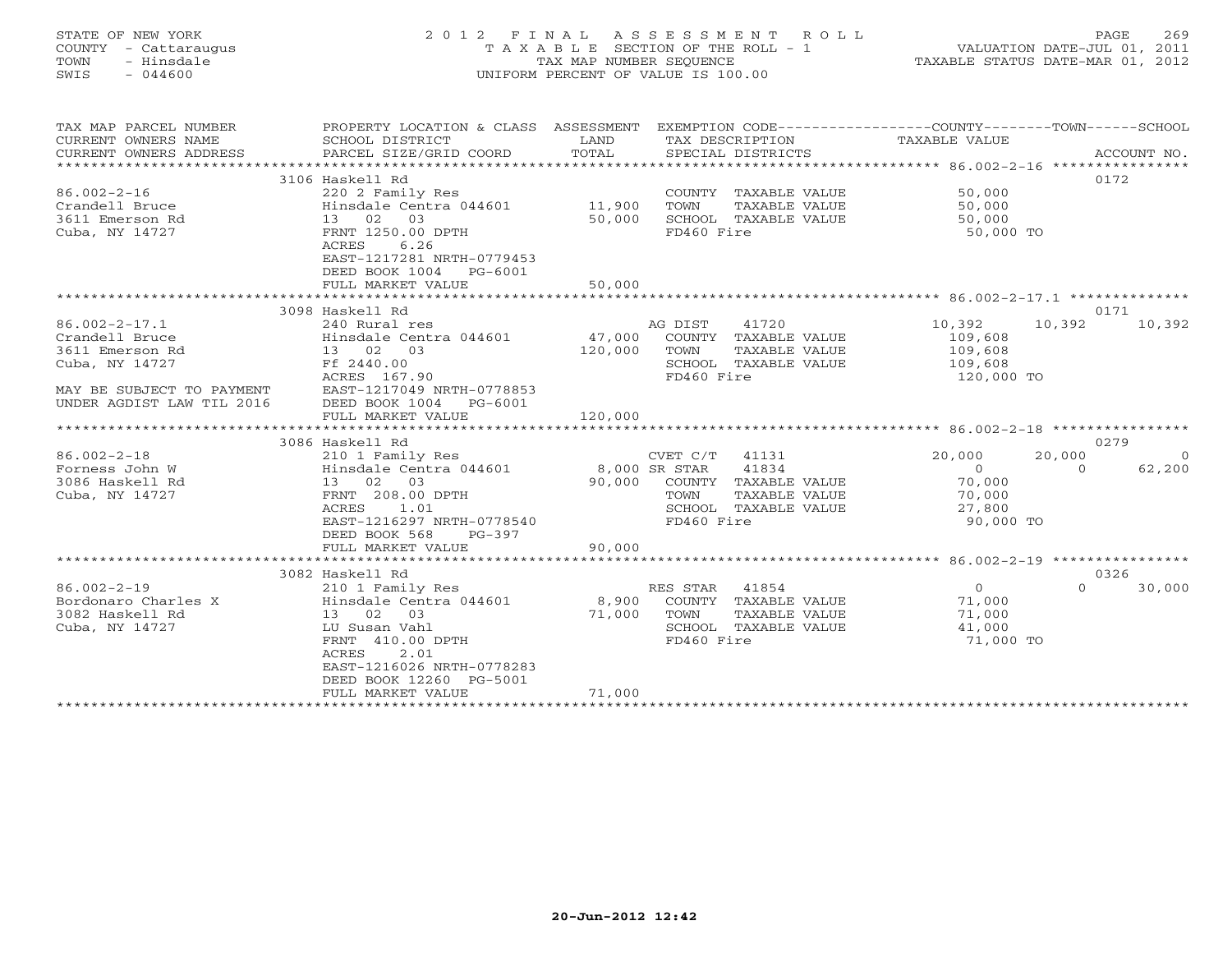## STATE OF NEW YORK 2 0 1 2 F I N A L A S S E S S M E N T R O L L PAGE 270 COUNTY - Cattaraugus T A X A B L E SECTION OF THE ROLL - 1 VALUATION DATE-JUL 01, 2011 TOWN - Hinsdale TAX MAP NUMBER SEQUENCE TAXABLE STATUS DATE-MAR 01, 2012 SWIS - 044600 UNIFORM PERCENT OF VALUE IS 100.00UNIFORM PERCENT OF VALUE IS 100.00

| TAX MAP PARCEL NUMBER<br>CURRENT OWNERS NAME<br>CURRENT OWNERS ADDRESS<br>*********************                                        | PROPERTY LOCATION & CLASS ASSESSMENT<br>SCHOOL DISTRICT<br>PARCEL SIZE/GRID COORD                                                                                                       | LAND<br>TOTAL                 | EXEMPTION CODE-----------------COUNTY-------TOWN------SCHOOL<br>TAX DESCRIPTION<br>SPECIAL DISTRICTS     | TAXABLE VALUE                                      | ACCOUNT NO.                        |
|----------------------------------------------------------------------------------------------------------------------------------------|-----------------------------------------------------------------------------------------------------------------------------------------------------------------------------------------|-------------------------------|----------------------------------------------------------------------------------------------------------|----------------------------------------------------|------------------------------------|
|                                                                                                                                        |                                                                                                                                                                                         |                               |                                                                                                          |                                                    |                                    |
| $86.002 - 2 - 20$<br>Shaffer Kenneth Noel<br>Reiss Kenneth<br>63 Wolf Run Rd<br>Cuba, NY 14727<br>MAY BE SUBJECT TO PAYMENT            | Haskell Rd (Off)<br>321 Abandoned ag<br>Hinsdale Centra 044601<br>13 02 03<br>ACRES 58.96<br>EAST-1218023 NRTH-0776876<br>DEED BOOK 00950 PG-00471<br>FULL MARKET VALUE                 | 25,000<br>25,000<br>25,000    | AG DISTOUT 41730<br>COUNTY TAXABLE VALUE<br>TOWN<br>TAXABLE VALUE<br>SCHOOL TAXABLE VALUE<br>FD460 Fire  | 7,056<br>17,944<br>17,944<br>17,944<br>25,000 TO   | 0207<br>7,056<br>7,056             |
| UNDER AGDIST LAW TIL 2019                                                                                                              |                                                                                                                                                                                         |                               |                                                                                                          |                                                    |                                    |
|                                                                                                                                        |                                                                                                                                                                                         |                               |                                                                                                          |                                                    |                                    |
| $86.002 - 2 - 21.2$<br>Shaffer Erlon Ross<br>3067 Creek Rd<br>Cuba, NY 14727<br>MAY BE SUBJECT TO PAYMENT<br>UNDER AGDIST LAW TIL 2016 | Haskell Rd<br>322 Rural vac>10<br>Hinsdale Centra 044601<br>13 02<br>03<br>FRNT 1490.00 DPTH<br>ACRES 101.45<br>EAST-1215813 NRTH-0777265<br>DEED BOOK 2917<br>PG-2002                  | 33,700<br>33,700              | 41720<br>AG DIST<br>COUNTY TAXABLE VALUE<br>TOWN<br>TAXABLE VALUE<br>SCHOOL TAXABLE VALUE<br>FD460 Fire  | $\circ$<br>33,700<br>33,700<br>33,700<br>33,700 TO | 0206<br>$\Omega$<br>$\Omega$       |
|                                                                                                                                        | FULL MARKET VALUE                                                                                                                                                                       | 33,700                        |                                                                                                          |                                                    |                                    |
|                                                                                                                                        |                                                                                                                                                                                         | ************                  |                                                                                                          |                                                    | $86.002 - 2 - 21.3$ ************** |
| $86.002 - 2 - 21.3$<br>Cobado Kent<br>Cobado Barbara<br>4544 Five Mile Rd<br>Allegany, NY 14706                                        | 3074 Haskell Rd<br>210 1 Family Res<br>Hinsdale Centra 044601<br>13 02 03<br>ACRES<br>4.75<br>EAST-1215585 NRTH-0777794<br>DEED BOOK 10325 PG-6001<br>FULL MARKET VALUE                 | 11,200<br>40,200<br>40,200    | COUNTY TAXABLE VALUE<br>TOWN<br>TAXABLE VALUE<br>SCHOOL TAXABLE VALUE<br>FD460 Fire                      | 40,200<br>40,200<br>40,200<br>40,200 TO            | 1616                               |
|                                                                                                                                        | *****************************                                                                                                                                                           |                               |                                                                                                          |                                                    |                                    |
| $86.002 - 2 - 22.2$<br>Benham Michele J<br>3014 Haskell Rd<br>Cuba, NY 14727                                                           | 3014 Haskell Rd<br>210 1 Family Res<br>Hinsdale Centra 044601<br>21 03 03<br>FRNT 204.60 DPTH 183.77<br>EAST-1214600 NRTH-0776561<br>DEED BOOK 00986 PG-00705                           | 7,400<br>98,000               | RES STAR<br>41854<br>COUNTY TAXABLE VALUE<br>TOWN<br>TAXABLE VALUE<br>SCHOOL TAXABLE VALUE<br>FD460 Fire | $\circ$<br>98,000<br>98,000<br>68,000<br>98,000 TO | 1313<br>$\Omega$<br>30,000         |
|                                                                                                                                        | FULL MARKET VALUE                                                                                                                                                                       | 98,000<br>******************* |                                                                                                          | ********************* 86.002-2-23.1 ************** |                                    |
| $86.002 - 2 - 23.1$<br>Shaffer Erma K<br>Shaffer Erlon Ross<br>3132 Creek Rd<br>Cuba, NY 14727                                         | 3132 Jollytown Rd<br>210 1 Family Res<br>Hinsdale Centra 044601<br>21 02<br>03<br>Life use Erma<br>Ff 90.00<br>ACRES<br>8.75<br>EAST-1213004 NRTH-0778826<br>DEED BOOK 1027<br>$PG-823$ | 12,900<br>72,000              | COUNTY TAXABLE VALUE<br>TOWN<br>TAXABLE VALUE<br>SCHOOL TAXABLE VALUE<br>FD460 Fire                      | 72,000<br>72,000<br>72,000<br>72,000 TO            | 0684                               |
| ********************                                                                                                                   | FULL MARKET VALUE                                                                                                                                                                       | 72,000                        | ************************                                                                                 |                                                    |                                    |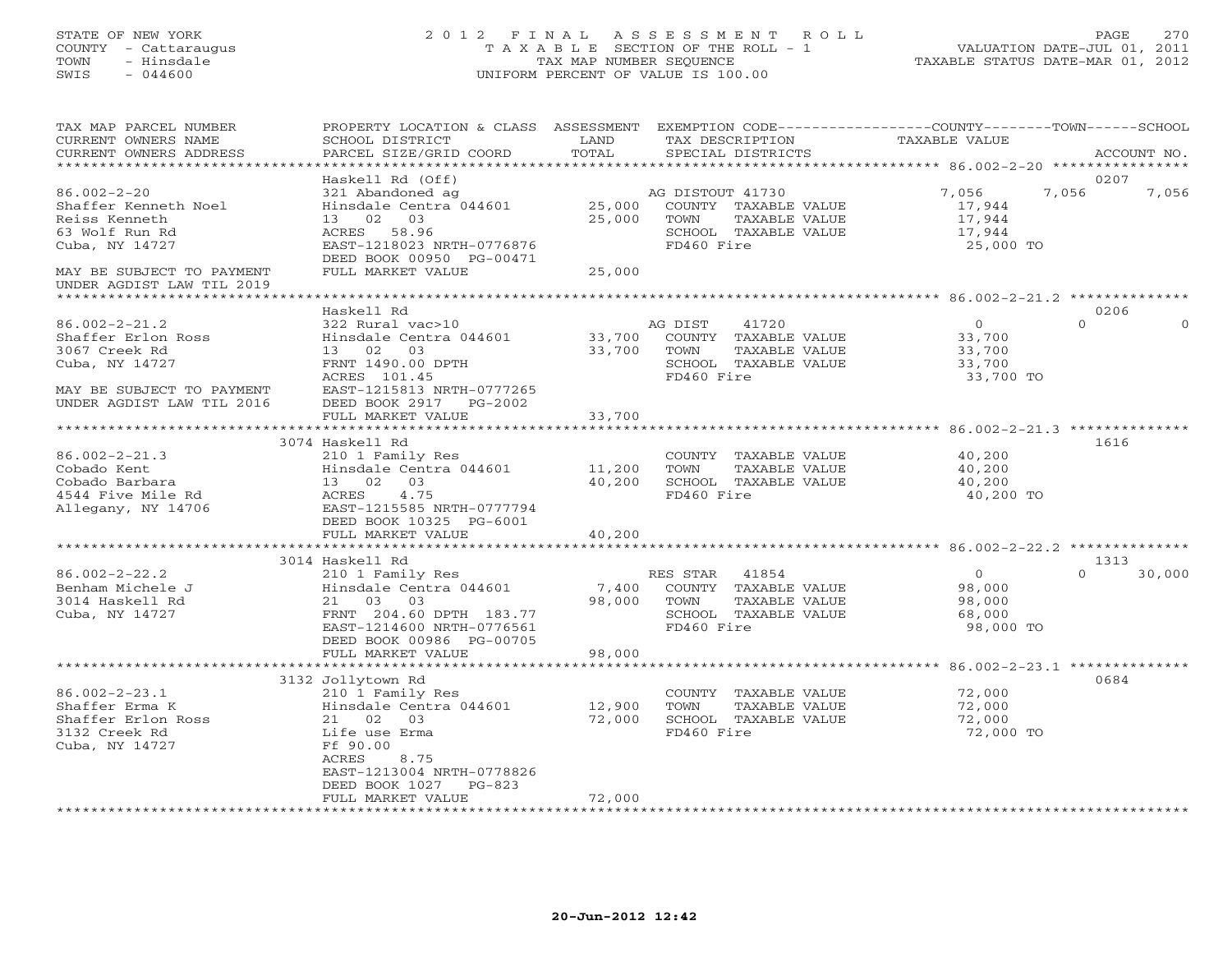# STATE OF NEW YORK 2 0 1 2 F I N A L A S S E S S M E N T R O L L PAGE 271 COUNTY - Cattaraugus T A X A B L E SECTION OF THE ROLL - 1 VALUATION DATE-JUL 01, 2011 TOWN - Hinsdale TAX MAP NUMBER SEQUENCE TAXABLE STATUS DATE-MAR 01, 2012 SWIS - 044600 UNIFORM PERCENT OF VALUE IS 100.00UNIFORM PERCENT OF VALUE IS 100.00

| TAX MAP PARCEL NUMBER<br>CURRENT OWNERS NAME<br>CURRENT OWNERS ADDRESS | PROPERTY LOCATION & CLASS<br>SCHOOL DISTRICT<br>PARCEL SIZE/GRID COORD | ASSESSMENT<br>LAND<br>TOTAL | TAX DESCRIPTION<br>SPECIAL DISTRICTS        | EXEMPTION CODE-----------------COUNTY-------TOWN------SCHOOL<br>TAXABLE VALUE | ACCOUNT NO.              |
|------------------------------------------------------------------------|------------------------------------------------------------------------|-----------------------------|---------------------------------------------|-------------------------------------------------------------------------------|--------------------------|
|                                                                        |                                                                        |                             |                                             |                                                                               |                          |
|                                                                        | 3067 Creek Rd / Jollytown Rd                                           |                             | 80 PCT OF VALUE USED FOR EXEMPTION PURPOSES |                                                                               | 1185                     |
| $86.002 - 2 - 23.2$                                                    | 552 Golf course                                                        |                             | CVET C/T<br>41131                           | 20,000                                                                        | 20,000<br>$\circ$        |
| Shaffer Erlon R                                                        | Hinsdale Centra 044601                                                 |                             | 252,600 DVET C/T<br>41141                   | 40,000                                                                        | 40,000<br>$\overline{0}$ |
| 3607 Creek Rd                                                          | $21/29$ 02 03                                                          |                             | 930,000 AG DIST<br>41720                    | 550,981                                                                       | 550,981<br>550,981       |
| Cuba, NY 14727                                                         | FRNT 2200.00 DPTH                                                      |                             | 41834<br>SR STAR                            | $\overline{0}$                                                                | $\overline{0}$<br>62,200 |
|                                                                        | ACRES 262.10                                                           |                             | COUNTY TAXABLE VALUE                        | 319,019                                                                       |                          |
| MAY BE SUBJECT TO PAYMENT                                              | EAST-1211432 NRTH-0778035                                              |                             | TOWN<br>TAXABLE VALUE                       | 319,019                                                                       |                          |
| UNDER AGDIST LAW TIL 2016                                              | DEED BOOK 2917 PG-2002                                                 |                             | SCHOOL TAXABLE VALUE                        | 316,819                                                                       |                          |
|                                                                        | FULL MARKET VALUE                                                      |                             | 930,000 FD460 Fire                          | 930,000 TO                                                                    |                          |
|                                                                        |                                                                        |                             |                                             |                                                                               |                          |
|                                                                        | Creek Rd                                                               |                             |                                             |                                                                               | 0537                     |
|                                                                        |                                                                        |                             |                                             |                                                                               |                          |
| $86.002 - 2 - 24.1$                                                    | 322 Rural vac>10                                                       |                             | COUNTY TAXABLE VALUE                        | 19,500                                                                        |                          |
| Minella John                                                           | Hinsdale Centra 044601 19,500                                          |                             | TOWN<br>TAXABLE VALUE                       | 19,500                                                                        |                          |
| Gallivan James                                                         | 21 02 03                                                               | 19,500                      | SCHOOL TAXABLE VALUE                        | 19,500                                                                        |                          |
| Arnone Jeffrey T Pierce F Leo FRNT 1580.00 DPTH                        |                                                                        |                             | FD460 Fire                                  | 19,500 TO                                                                     |                          |
| 29 Majestic Cir                                                        | ACRES 30.63                                                            |                             |                                             |                                                                               |                          |
| Amherst, NY 14226                                                      | EAST-1213832 NRTH-0779702                                              |                             |                                             |                                                                               |                          |
|                                                                        | DEED BOOK 00926 PG-0234A                                               |                             |                                             |                                                                               |                          |
|                                                                        | FULL MARKET VALUE                                                      | 19,500                      |                                             |                                                                               |                          |
|                                                                        |                                                                        |                             |                                             |                                                                               |                          |
|                                                                        | Jollytown Rd (Off)                                                     |                             |                                             |                                                                               | 1054                     |
| $86.002 - 2 - 24.2$                                                    | 260 Seasonal res                                                       |                             | COUNTY TAXABLE VALUE                        | 32,000                                                                        |                          |
| Minella Janet A L/U                                                    | Hinsdale Centra 044601                                                 | 9,900                       | TOWN<br>TAXABLE VALUE                       | 32,000                                                                        |                          |
| Ingraham Lynn M                                                        | 21 02 03                                                               | 32,000                      | SCHOOL TAXABLE VALUE                        | 32,000                                                                        |                          |
| 29 Majestic Cir                                                        | Life Use Janet Minella                                                 |                             | FD460 Fire                                  | 32,000 TO                                                                     |                          |
| Amherst, NY 14226                                                      | ACRES<br>5.00                                                          |                             |                                             |                                                                               |                          |
|                                                                        | EAST-1212622 NRTH-0779975                                              |                             |                                             |                                                                               |                          |
|                                                                        | DEED BOOK 2284<br>PG-9003                                              |                             |                                             |                                                                               |                          |
|                                                                        | FULL MARKET VALUE                                                      | 32,000                      |                                             |                                                                               |                          |
|                                                                        |                                                                        |                             |                                             |                                                                               |                          |
|                                                                        | Jollytown Rd (Off)                                                     |                             |                                             |                                                                               | 1041                     |
| $86.002 - 2 - 24.3$                                                    | 260 Seasonal res                                                       |                             | COUNTY TAXABLE VALUE                        | 45,000                                                                        |                          |
| Gallivan James E                                                       | Hinsdale Centra 044601                                                 | 9,900                       | TOWN<br>TAXABLE VALUE                       | 45,000                                                                        |                          |
| Gallivan Olga M                                                        | 21 02 03                                                               | 45,000                      | SCHOOL TAXABLE VALUE                        | 45,000                                                                        |                          |
| 6980 Rapids Rd                                                         | 5.00<br>ACRES                                                          |                             | FD460 Fire                                  | 45,000 TO                                                                     |                          |
| Lockport, NY 14094                                                     | EAST-1212720 NRTH-0779707                                              |                             |                                             |                                                                               |                          |
|                                                                        |                                                                        |                             |                                             |                                                                               |                          |
|                                                                        | DEED BOOK 783<br>$PG-141$                                              |                             |                                             |                                                                               |                          |
|                                                                        | FULL MARKET VALUE                                                      | 45,000                      |                                             |                                                                               |                          |
|                                                                        |                                                                        |                             |                                             |                                                                               |                          |
|                                                                        | Jollytown Rd (Off)                                                     |                             |                                             |                                                                               | 1023                     |
| $86.002 - 2 - 24.4$                                                    | 260 Seasonal res                                                       |                             | COUNTY TAXABLE VALUE                        | 36,500                                                                        |                          |
| Arnone Jeffrey T                                                       | Hinsdale Centra 044601                                                 | 9,900                       | TOWN<br>TAXABLE VALUE                       | 36,500                                                                        |                          |
| 140 Linden Ave                                                         | 21 02 03                                                               | 36,500                      | SCHOOL TAXABLE VALUE                        | 36,500                                                                        |                          |
| Buffalo, NY 14214                                                      | 5.00<br>ACRES                                                          |                             | FD460 Fire                                  | 36,500 TO                                                                     |                          |
|                                                                        | EAST-1212826 NRTH-0779437                                              |                             |                                             |                                                                               |                          |
|                                                                        | DEED BOOK 00926 PG-0234A                                               |                             |                                             |                                                                               |                          |
|                                                                        | FULL MARKET VALUE                                                      | 36,500                      |                                             |                                                                               |                          |
|                                                                        |                                                                        |                             |                                             |                                                                               |                          |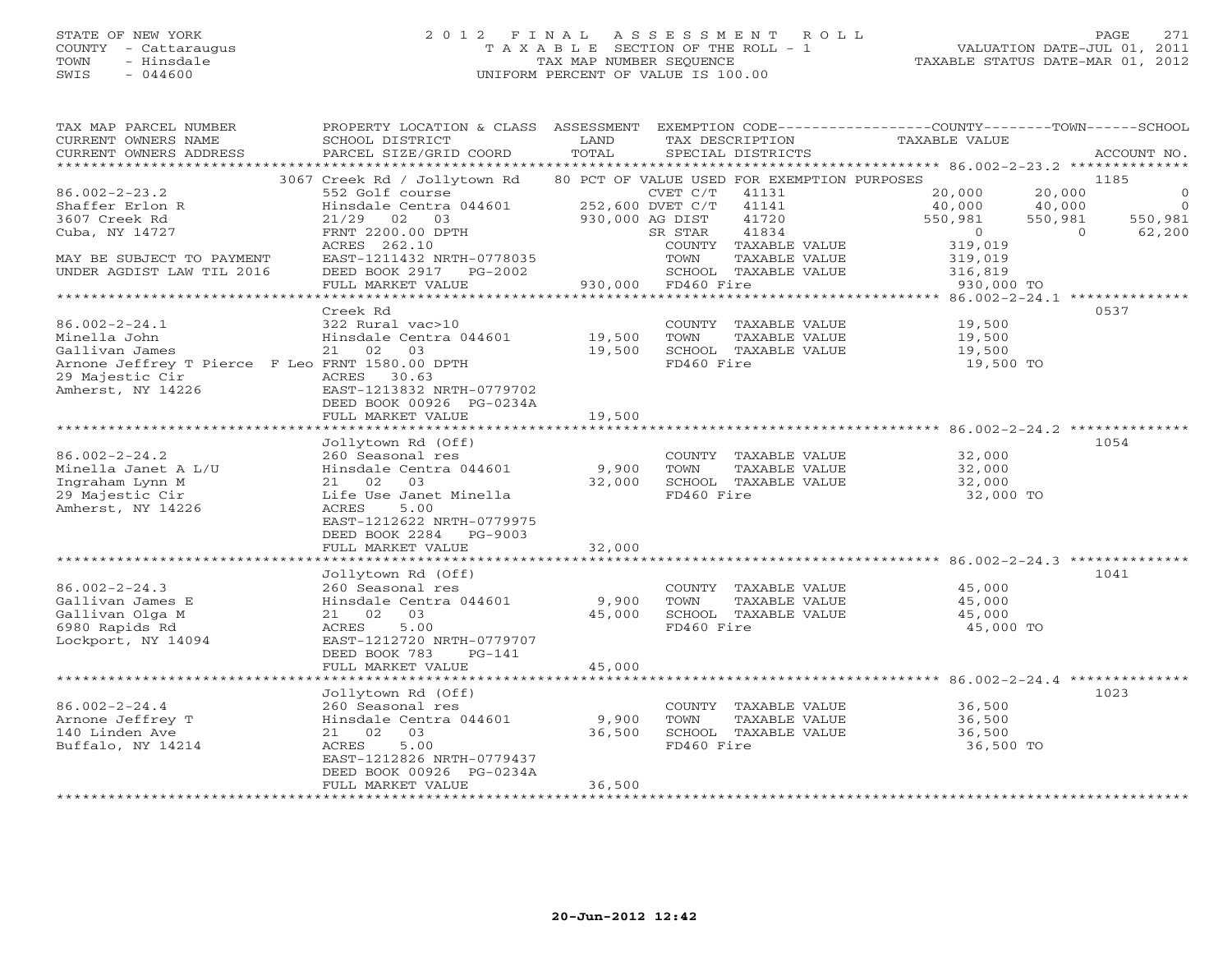# STATE OF NEW YORK 2 0 1 2 F I N A L A S S E S S M E N T R O L L PAGE 272 COUNTY - Cattaraugus T A X A B L E SECTION OF THE ROLL - 1 VALUATION DATE-JUL 01, 2011 TOWN - Hinsdale TAX MAP NUMBER SEQUENCE TAXABLE STATUS DATE-MAR 01, 2012 SWIS - 044600 UNIFORM PERCENT OF VALUE IS 100.00UNIFORM PERCENT OF VALUE IS 100.00

| TAX MAP PARCEL NUMBER<br>CURRENT OWNERS NAME<br>CURRENT OWNERS ADDRESS                                                     | PROPERTY LOCATION & CLASS ASSESSMENT<br>SCHOOL DISTRICT<br>PARCEL SIZE/GRID COORD                                                                                                                                        | LAND<br>TOTAL              | TAX DESCRIPTION<br>SPECIAL DISTRICTS                                                                  | EXEMPTION CODE----------------COUNTY-------TOWN-----SCHOOL<br><b>TAXABLE VALUE</b><br>ACCOUNT NO. |
|----------------------------------------------------------------------------------------------------------------------------|--------------------------------------------------------------------------------------------------------------------------------------------------------------------------------------------------------------------------|----------------------------|-------------------------------------------------------------------------------------------------------|---------------------------------------------------------------------------------------------------|
| ***********************<br>$86.002 - 2 - 24.5$<br>Pierce Leo F<br>Pierce Lois<br>36 Kingview Ct<br>Williamsville, NY 14221 | Jollytown Rd (Off)<br>314 Rural vac<10<br>Hinsdale Centra 044601<br>21 02<br>03<br>5.00<br>ACRES<br>EAST-1212926 NRTH-0779154<br>DEED BOOK 783<br>$PG-145$<br>FULL MARKET VALUE                                          | 9,900<br>9,900<br>9,900    | COUNTY TAXABLE VALUE<br>TOWN<br>TAXABLE VALUE<br>SCHOOL TAXABLE VALUE<br>FD460 Fire                   | 1058<br>9,900<br>9,900<br>9,900<br>9,900 TO                                                       |
| $86.002 - 2 - 24.6$<br>Minella John<br>29 Majestic Cir<br>Amherst, NY 14226                                                | Jollytown Rd<br>314 Rural vac<10<br>Hinsdale Centra 044601<br>21 02 03<br>FRNT 960.00 DPTH<br>7.04<br>ACRES<br>EAST-1212191 NRTH-0779594<br>DEED BOOK 750<br>PG-966<br>FULL MARKET VALUE                                 | 12,200<br>12,200<br>12,200 | COUNTY TAXABLE VALUE<br>TAXABLE VALUE<br>TOWN<br>SCHOOL TAXABLE VALUE<br>FD460 Fire                   | 1055<br>12,200<br>12,200<br>12,200<br>12,200 TO                                                   |
| $86.002 - 2 - 25$<br>West Lee S<br>West Dolores J<br>3322 Ford Miles Rd<br>Cuba, NY 14727                                  | 3322 Ford Miles Rd<br>271 Mfg housings<br>Hinsdale Centra 044601<br>22 02 03<br>FRNT 590.00 DPTH<br>ACRES 55.82<br>EAST-1213511 NRTH-0780535<br>DEED BOOK 731<br>PG-00093<br>FULL MARKET VALUE                           | 24,600<br>56,500<br>56,500 | COUNTY TAXABLE VALUE<br>TAXABLE VALUE<br>TOWN<br>SCHOOL TAXABLE VALUE<br>FD460 Fire                   | 0784<br>56,500<br>56,500<br>56,500<br>56,500 TO                                                   |
| $86.002 - 2 - 26$<br>West Lee S<br>West Dolores J<br>3322 Ford Miles Rd<br>Cuba, NY 14727                                  | *********************<br>3322 Ford-Miles Rd<br>210 1 Family Res<br>Hinsdale Centra 044601<br>22 02 03<br>FRNT 1625.00 DPTH<br>ACRES 25.75<br>EAST-1212710 NRTH-0781045<br>DEED BOOK 854<br>PG-00884<br>FULL MARKET VALUE | 18,600<br>84,000<br>84,000 | RES STAR 41854<br>COUNTY TAXABLE VALUE<br>TOWN<br>TAXABLE VALUE<br>SCHOOL TAXABLE VALUE<br>FD460 Fire | 0261<br>$\Omega$<br>$\Omega$<br>30,000<br>84,000<br>84,000<br>54,000<br>84,000 TO                 |
| $86.002 - 2 - 27$<br>Hicklin Emma (Schena)<br>9884 Cuba Rd<br>Cuba, NY 14727                                               | Ford-Miles Rd<br>322 Rural vac>10<br>Hinsdale Centra 044601<br>22 02<br>03<br>Ff 50.00<br>ACRES 40.98<br>EAST-1214183 NRTH-0781729<br>DEED BOOK 709<br>PG-00651<br>FULL MARKET VALUE                                     | 21,600<br>21,600<br>21,600 | COUNTY TAXABLE VALUE<br>TAXABLE VALUE<br>TOWN<br>SCHOOL TAXABLE VALUE<br>FD460 Fire                   | 0668<br>21,600<br>21,600<br>21,600<br>21,600 TO                                                   |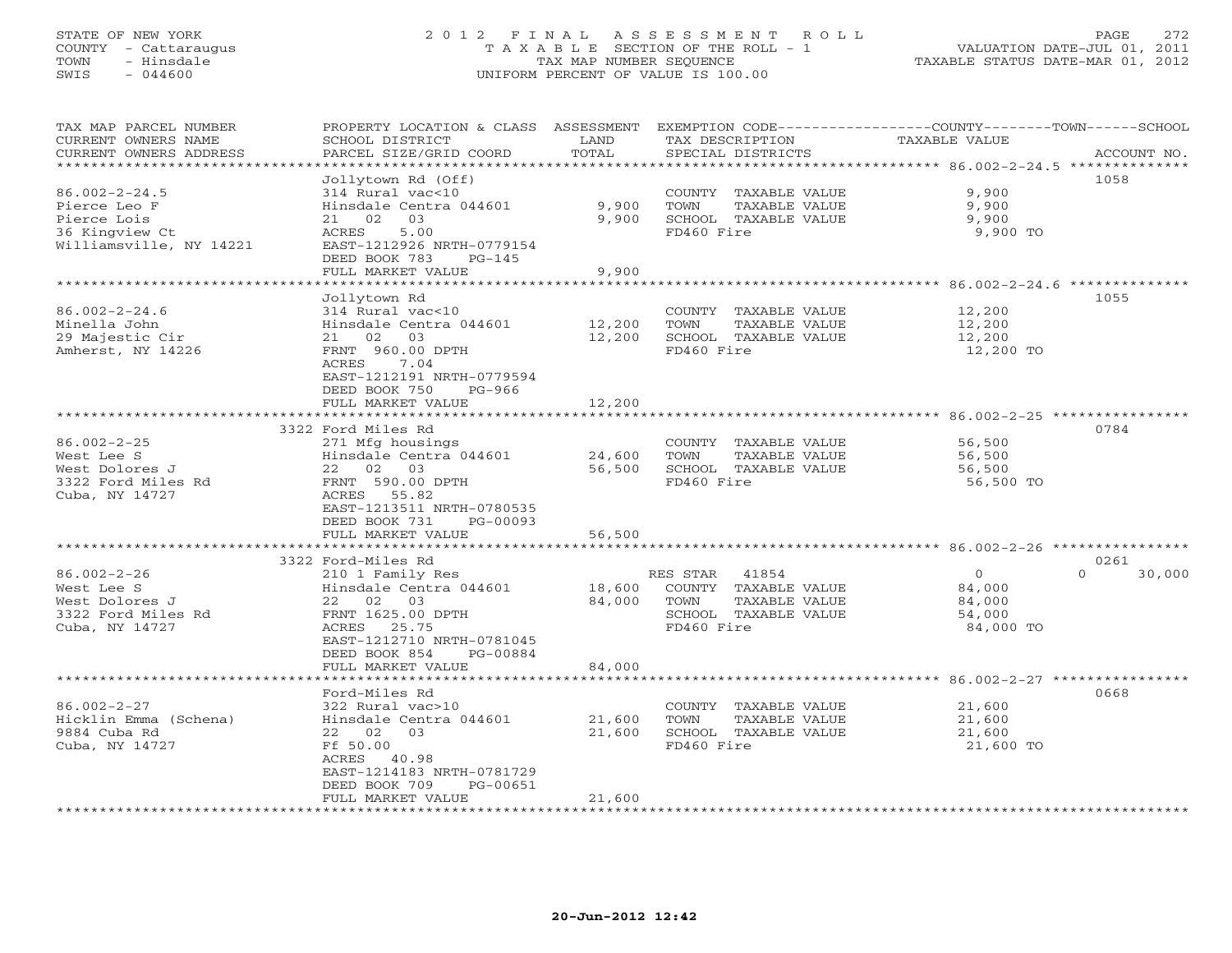# STATE OF NEW YORK 2 0 1 2 F I N A L A S S E S S M E N T R O L L PAGE 273 COUNTY - Cattaraugus T A X A B L E SECTION OF THE ROLL - 1 VALUATION DATE-JUL 01, 2011 TOWN - Hinsdale TAX MAP NUMBER SEQUENCE TAXABLE STATUS DATE-MAR 01, 2012 SWIS - 044600 UNIFORM PERCENT OF VALUE IS 100.00UNIFORM PERCENT OF VALUE IS 100.00

| TAX MAP PARCEL NUMBER<br>CURRENT OWNERS NAME<br>CURRENT OWNERS ADDRESS | PROPERTY LOCATION & CLASS ASSESSMENT<br>SCHOOL DISTRICT<br>PARCEL SIZE/GRID COORD | LAND<br>TOTAL        | EXEMPTION CODE-----------------COUNTY-------TOWN-----SCHOOL<br>TAX DESCRIPTION<br>SPECIAL DISTRICTS | <b>TAXABLE VALUE</b>                  | ACCOUNT NO.               |
|------------------------------------------------------------------------|-----------------------------------------------------------------------------------|----------------------|-----------------------------------------------------------------------------------------------------|---------------------------------------|---------------------------|
| **********************                                                 |                                                                                   |                      |                                                                                                     |                                       |                           |
| $86.002 - 2 - 28$                                                      | 3507 Ford-Miles Rd<br>210 1 Family Res                                            |                      | AGED C/T<br>41801                                                                                   | 17,500                                | 0866<br>17,500<br>$\circ$ |
| Miles Marvin D<br>Miles Ella L                                         | Hinsdale Centra 044601 11,200 SR STAR<br>22 02 03                                 | 35,000               | 41834<br>COUNTY TAXABLE VALUE                                                                       | $\Omega$<br>17,500                    | $\Omega$<br>35,000        |
| 3507 Ford Miles Rd<br>Cuba, NY 14727                                   | Ff 800.00<br>ACRES<br>8.16<br>EAST-1213566 NRTH-0782170                           |                      | TAXABLE VALUE<br>TOWN<br>SCHOOL TAXABLE VALUE<br>FD460 Fire                                         | 17,500<br>$\overline{0}$<br>35,000 TO |                           |
|                                                                        | DEED BOOK 757<br>PG-00173<br>FULL MARKET VALUE                                    | 35,000               |                                                                                                     |                                       |                           |
|                                                                        | **************************                                                        | ******************** |                                                                                                     |                                       |                           |
|                                                                        | 3447 Ford-Miles Rd                                                                |                      |                                                                                                     |                                       | 0400                      |
| $86.002 - 2 - 29.1$                                                    | 260 Seasonal res                                                                  |                      | COUNTY TAXABLE VALUE                                                                                | 58,000                                |                           |
| Rosinski Donald Jr<br>Rosinski Diane                                   | Hinsdale Centra 044601<br>22 02 03                                                | 15,900<br>58,000     | TAXABLE VALUE<br>TOWN<br>SCHOOL TAXABLE VALUE                                                       | 58,000<br>58,000                      |                           |
| 2465 Linwood Ave                                                       | ACRES 19.95                                                                       |                      | FD460 Fire                                                                                          | 58,000 TO                             |                           |
| Niagara Falls, NY 14305                                                | EAST-1212586 NRTH-0782023<br>DEED BOOK 00995 PG-00672                             |                      |                                                                                                     |                                       |                           |
|                                                                        | FULL MARKET VALUE                                                                 | 58,000               |                                                                                                     |                                       |                           |
|                                                                        |                                                                                   |                      |                                                                                                     |                                       |                           |
|                                                                        | Ford Miles Rd                                                                     |                      |                                                                                                     |                                       | 1536                      |
| $86.002 - 2 - 29.2$<br>Veihdeffer Albert E                             | 314 Rural vac<10<br>Hinsdale Centra 044601                                        | 9,800                | COUNTY TAXABLE VALUE<br>TOWN<br>TAXABLE VALUE                                                       | 9,800<br>9,800                        |                           |
| Veihdeffer Ida                                                         | 22 02 03                                                                          | 9,800                | SCHOOL TAXABLE VALUE                                                                                | 9,800                                 |                           |
| 8251 Colonial Dr                                                       | 3.15<br>ACRES                                                                     |                      | FD460 Fire                                                                                          | 9,800 TO                              |                           |
| Niagara Falls, NY 14304                                                | EAST-1213135 NRTH-0782198                                                         |                      |                                                                                                     |                                       |                           |
|                                                                        | DEED BOOK 7241<br>PG-7001                                                         |                      |                                                                                                     |                                       |                           |
|                                                                        | FULL MARKET VALUE                                                                 | 9,800                |                                                                                                     |                                       |                           |
|                                                                        |                                                                                   |                      |                                                                                                     |                                       |                           |
|                                                                        | Jollytown Rd (Off)                                                                |                      |                                                                                                     |                                       | 0049                      |
| $86.002 - 2 - 30$                                                      | 323 Vacant rural                                                                  |                      | COUNTY TAXABLE VALUE                                                                                | 17,800                                |                           |
| Benham Gregory K                                                       | Hinsdale Centra 044601                                                            | 17,800               | TOWN<br>TAXABLE VALUE                                                                               | 17,800                                |                           |
| 3035 Creek Rd<br>Cuba, NY 14727                                        | 22 02 03<br>ACRES 29.31                                                           | 17,800               | SCHOOL TAXABLE VALUE<br>FD460 Fire                                                                  | 17,800<br>17,800 TO                   |                           |
|                                                                        | EAST-1211310 NRTH-0783283                                                         |                      |                                                                                                     |                                       |                           |
|                                                                        | DEED BOOK 1012<br>PG-556                                                          |                      |                                                                                                     |                                       |                           |
|                                                                        | FULL MARKET VALUE                                                                 | 17,800               |                                                                                                     |                                       |                           |
|                                                                        |                                                                                   |                      |                                                                                                     |                                       |                           |
|                                                                        | 3570 Ford-Miles Rd                                                                |                      |                                                                                                     |                                       | 0958                      |
| $86.002 - 2 - 31.1$                                                    | 210 1 Family Res                                                                  |                      | COUNTY TAXABLE VALUE                                                                                | 59,100                                |                           |
| Elsigan Harold                                                         | Hinsdale Centra 044601                                                            | 9,100                | TOWN<br>TAXABLE VALUE                                                                               | 59,100                                |                           |
| Elsigan Stephanie                                                      | 14 02 03                                                                          | 59,100               | SCHOOL TAXABLE VALUE                                                                                | 59,100                                |                           |
| 3002 Top Notch Rd                                                      | 4.02<br>ACRES                                                                     |                      | FD460 Fire                                                                                          | 59,100 TO                             |                           |
| Cuba, NY 14727                                                         | EAST-1215038 NRTH-0783690<br>$PG-498$<br>DEED BOOK 789                            |                      |                                                                                                     |                                       |                           |
|                                                                        | FULL MARKET VALUE                                                                 | 59,100               |                                                                                                     |                                       |                           |
|                                                                        |                                                                                   |                      |                                                                                                     |                                       |                           |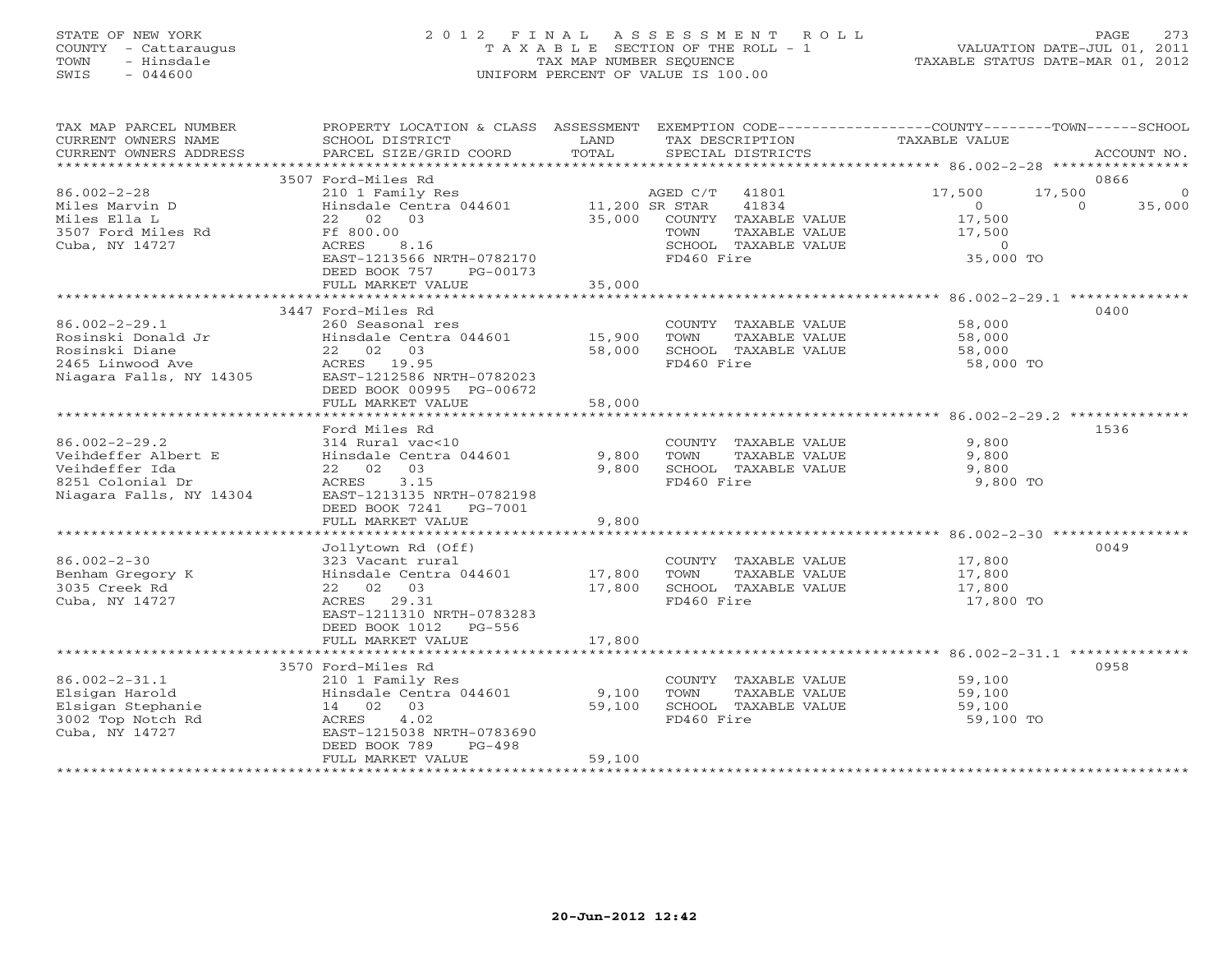# STATE OF NEW YORK 2 0 1 2 F I N A L A S S E S S M E N T R O L L PAGE 274 COUNTY - Cattaraugus T A X A B L E SECTION OF THE ROLL - 1 VALUATION DATE-JUL 01, 2011 TOWN - Hinsdale TAX MAP NUMBER SEQUENCE TAXABLE STATUS DATE-MAR 01, 2012 SWIS - 044600 UNIFORM PERCENT OF VALUE IS 100.00UNIFORM PERCENT OF VALUE IS 100.00

| TAX MAP PARCEL NUMBER<br>CURRENT OWNERS NAME                                                                                      | PROPERTY LOCATION & CLASS ASSESSMENT<br>SCHOOL DISTRICT                                                                                       | LAND              | TAX DESCRIPTION                                                                                         | EXEMPTION CODE-----------------COUNTY-------TOWN------SCHOOL<br><b>TAXABLE VALUE</b> |                            |
|-----------------------------------------------------------------------------------------------------------------------------------|-----------------------------------------------------------------------------------------------------------------------------------------------|-------------------|---------------------------------------------------------------------------------------------------------|--------------------------------------------------------------------------------------|----------------------------|
| CURRENT OWNERS ADDRESS<br>**********************                                                                                  | PARCEL SIZE/GRID COORD                                                                                                                        | TOTAL             | SPECIAL DISTRICTS                                                                                       |                                                                                      | ACCOUNT NO.                |
|                                                                                                                                   | 4999 Ford-Miles Rd                                                                                                                            |                   |                                                                                                         |                                                                                      | 1719                       |
| $86.002 - 2 - 31.2$<br>Elsigan Hans R<br>Elsigan Julie A<br>4999 Top Notch Rd<br>Cuba, NY 14727                                   | 210 1 Family Res<br>Hinsdale Centra 044601<br>14 02 03<br>ACRES 30.00<br>EAST-1215378 NRTH-0783392<br>DEED BOOK 16543 PG-7002                 | 17,900<br>100,000 | COUNTY TAXABLE VALUE<br>TOWN<br>TAXABLE VALUE<br>SCHOOL TAXABLE VALUE<br>FD460 Fire                     | 100,000<br>100,000<br>100,000<br>100,000 TO                                          |                            |
|                                                                                                                                   | FULL MARKET VALUE                                                                                                                             | 100,000           |                                                                                                         |                                                                                      |                            |
|                                                                                                                                   |                                                                                                                                               |                   |                                                                                                         |                                                                                      |                            |
| $86.002 - 2 - 32$                                                                                                                 | 3614 Hedden Hollow Rd<br>210 1 Family Res                                                                                                     |                   | RES STAR<br>41854                                                                                       | $\Omega$                                                                             | 0447<br>$\Omega$<br>30,000 |
| Myszka Steven A<br>3614 Hedden Holw<br>Cuba, NY 14727                                                                             | Hinsdale Centra 044601<br>14 02 03<br>FRNT 170.00 DPTH 140.00<br>EAST-1218608 NRTH-0783969<br>DEED BOOK 1005<br>$PG-399$                      | 6,200<br>60,000   | COUNTY TAXABLE VALUE<br>TOWN<br>TAXABLE VALUE<br>SCHOOL TAXABLE VALUE<br>FD460 Fire                     | 60,000<br>60,000<br>30,000<br>60,000 TO                                              |                            |
|                                                                                                                                   | FULL MARKET VALUE                                                                                                                             | 60,000            |                                                                                                         |                                                                                      |                            |
|                                                                                                                                   |                                                                                                                                               |                   |                                                                                                         |                                                                                      |                            |
|                                                                                                                                   | 3660 Hedden Hollow Rd                                                                                                                         |                   |                                                                                                         |                                                                                      | 0529                       |
| $86.002 - 2 - 33$<br>Chapman Michael R<br>Chapman Kara M<br>3660 Hedden Holw<br>Cuba, NY 14727                                    | 210 1 Family Res<br>Hinsdale Centra 044601<br>06 02 03<br>Ff 220.00<br>FRNT 220.00 DPTH<br>6.24<br>ACRES                                      | 10,400<br>56,000  | RES STAR 41854<br>COUNTY TAXABLE VALUE<br>TOWN<br>TAXABLE VALUE<br>SCHOOL TAXABLE VALUE<br>FD460 Fire   | $\circ$<br>56,000<br>56,000<br>26,000<br>56,000 TO                                   | $\Omega$<br>30,000         |
|                                                                                                                                   | EAST-1219181 NRTH-0783755<br>DEED BOOK 00959 PG-00198<br>FULL MARKET VALUE                                                                    | 56,000            |                                                                                                         |                                                                                      |                            |
|                                                                                                                                   |                                                                                                                                               |                   |                                                                                                         |                                                                                      |                            |
|                                                                                                                                   | Haskell Rd                                                                                                                                    |                   |                                                                                                         |                                                                                      | 1291                       |
| $86.002 - 2 - 36.1$<br>Reiss Dona M<br>63 Wolf Run Rd<br>Cuba, NY 14727<br>MAY BE SUBJECT TO PAYMENT<br>UNDER AGDIST LAW TIL 2019 | 321 Abandoned ag<br>Hinsdale Centra 044601<br>05/06 02 03<br>Ff 290.00<br>ACRES 333.85<br>EAST-1221181 NRTH-0778741<br>DEED BOOK 3769 PG-2002 | 80,200<br>80,200  | AG DISTOUT 41730<br>COUNTY TAXABLE VALUE<br>TOWN<br>TAXABLE VALUE<br>SCHOOL TAXABLE VALUE<br>FD460 Fire | 17,710<br>17,710<br>62,490<br>62,490<br>62,490<br>80,200 TO                          | 17,710                     |
|                                                                                                                                   | FULL MARKET VALUE                                                                                                                             | 80,200            |                                                                                                         |                                                                                      |                            |
|                                                                                                                                   | ******************                                                                                                                            | ****************  |                                                                                                         |                                                                                      |                            |
| $86.002 - 2 - 36.2$<br>Gore Timothy C<br>Gore Merlyn K<br>2821 Berry Trace Rd<br>Schertz, TX 78154                                | Haskell Rd<br>314 Rural vac<10<br>Hinsdale Centra 044601<br>06 02 03<br>FRNT 280.00 DPTH<br>ACRES<br>4.75<br>EAST-1219034 NRTH-0780553        | 11,200<br>11,200  | COUNTY TAXABLE VALUE<br>TOWN<br>TAXABLE VALUE<br>SCHOOL TAXABLE VALUE<br>FD460 Fire                     | 11,200<br>11,200<br>11,200<br>11,200 TO                                              | 0689                       |
| ***********************                                                                                                           | DEED BOOK 3385<br>PG-3002<br>FULL MARKET VALUE                                                                                                | 11,200            |                                                                                                         |                                                                                      |                            |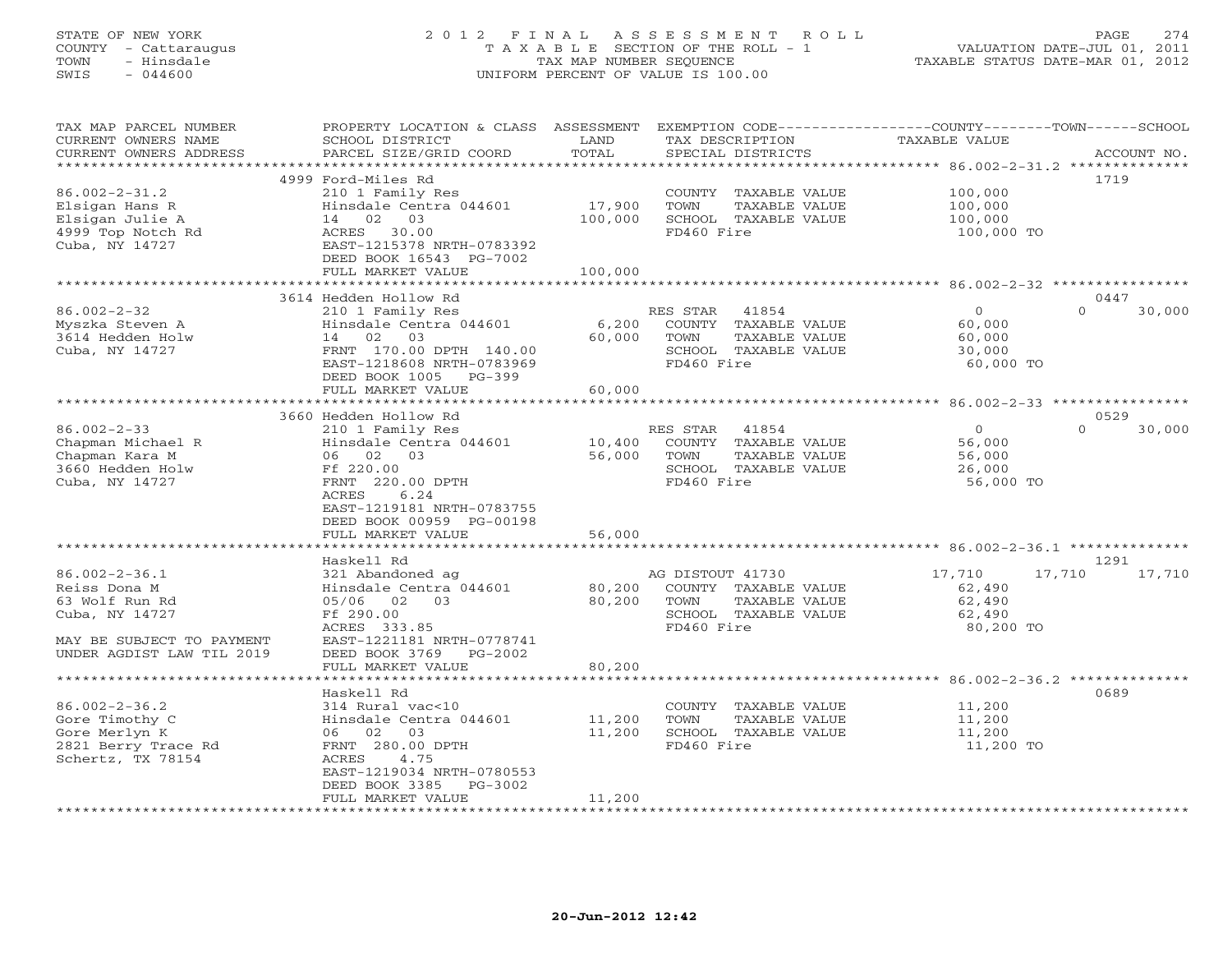# STATE OF NEW YORK 2 0 1 2 F I N A L A S S E S S M E N T R O L L PAGE 275 COUNTY - Cattaraugus T A X A B L E SECTION OF THE ROLL - 1 VALUATION DATE-JUL 01, 2011 TOWN - Hinsdale TAX MAP NUMBER SEQUENCE TAXABLE STATUS DATE-MAR 01, 2012 SWIS - 044600 UNIFORM PERCENT OF VALUE IS 100.00UNIFORM PERCENT OF VALUE IS 100.00

| TAX MAP PARCEL NUMBER<br>CURRENT OWNERS NAME | PROPERTY LOCATION & CLASS ASSESSMENT<br>SCHOOL DISTRICT | LAND           | TAX DESCRIPTION                               | EXEMPTION CODE-----------------COUNTY-------TOWN------SCHOOL<br>TAXABLE VALUE |             |
|----------------------------------------------|---------------------------------------------------------|----------------|-----------------------------------------------|-------------------------------------------------------------------------------|-------------|
| CURRENT OWNERS ADDRESS                       | PARCEL SIZE/GRID COORD                                  | TOTAL          | SPECIAL DISTRICTS                             |                                                                               | ACCOUNT NO. |
|                                              |                                                         | **********     |                                               | ********************* 86.002-2-36.5 **************                            |             |
|                                              | 3256 Haskell Rd                                         |                |                                               | 1537                                                                          |             |
| $86.002 - 2 - 36.5$                          | 210 1 Family Res                                        |                | 41854<br>RES STAR                             | $\mathbf{O}$<br>$\Omega$                                                      | 30,000      |
| Robinson Ricky Lee                           | Hinsdale Centra 044601                                  | 12,900         | COUNTY TAXABLE VALUE                          | 125,000                                                                       |             |
| Derx-Robinson Mary C                         | 06 02 03                                                | 125,000        | TOWN<br>TAXABLE VALUE                         | 125,000                                                                       |             |
| 3256 Haskell Rd                              | Ff 250.00                                               |                | SCHOOL TAXABLE VALUE                          | 95,000                                                                        |             |
| Cuba, NY 14727                               | ACRES<br>8.87                                           |                | FD460 Fire                                    | 125,000 TO                                                                    |             |
|                                              | EAST-1219428 NRTH-0780576                               |                |                                               |                                                                               |             |
|                                              | DEED BOOK 4226 PG-5001                                  |                |                                               |                                                                               |             |
|                                              | FULL MARKET VALUE                                       | 125,000        |                                               |                                                                               |             |
|                                              | 3245 Haskell Rd                                         |                |                                               | 1708                                                                          |             |
| $86.002 - 2 - 36.6$                          | 210 1 Family Res                                        |                | 41854<br>RES STAR                             | $\overline{0}$<br>$\Omega$                                                    | 30,000      |
| Kellogg Darrell C                            | Hinsdale Centra 044601                                  | 8,000          | COUNTY TAXABLE VALUE                          | 93,500                                                                        |             |
| Kellogg Cheryl L                             | 06 02 03                                                | 93,500         | TOWN<br>TAXABLE VALUE                         | 93,500                                                                        |             |
| 3245 Haskell Rd                              | FRNT 280.00 DPTH                                        |                | SCHOOL TAXABLE VALUE                          | 63,500                                                                        |             |
| Cuba, NY 14727                               | ACRES<br>1.05 BANK<br>065                               |                | FD460 Fire                                    | 93,500 TO                                                                     |             |
|                                              | EAST-1219053 NRTH-0781086                               |                |                                               |                                                                               |             |
|                                              | DEED BOOK 14075 PG-6001                                 |                |                                               |                                                                               |             |
|                                              | FULL MARKET VALUE                                       | 93,500         |                                               |                                                                               |             |
|                                              |                                                         |                |                                               |                                                                               |             |
|                                              | Willow Rd / Hedden Holw                                 |                |                                               | 1322                                                                          |             |
| $86.002 - 2 - 37$                            | 322 Rural vac>10                                        |                | COUNTY TAXABLE VALUE                          | 22,000                                                                        |             |
| Harris Monika                                | Hinsdale Centra 044601                                  | 22,000         | TAXABLE VALUE<br>TOWN                         | 22,000                                                                        |             |
| Rauhut Magdelena                             | 14 02 03                                                | 22,000         | SCHOOL TAXABLE VALUE                          | 22,000                                                                        |             |
| 3451 Willow Rd                               | FRNT 800.00 DPTH                                        |                | FD460 Fire                                    | 22,000 TO                                                                     |             |
| Cuba, NY 14727                               | ACRES 43.00                                             |                |                                               |                                                                               |             |
|                                              | EAST-1218264 NRTH-0783102                               |                |                                               |                                                                               |             |
|                                              | DEED BOOK 00954 PG-00539                                |                |                                               |                                                                               |             |
|                                              | FULL MARKET VALUE                                       | 22,000         |                                               |                                                                               |             |
|                                              | 3004 Haskell Rd                                         |                |                                               | 1337                                                                          |             |
| $86.002 - 2 - 38$                            | 322 Rural vac>10                                        |                | COUNTY TAXABLE VALUE                          | 19,700                                                                        |             |
| Burdick Robert G                             | Hinsdale Centra 044601                                  | 19,700         | TOWN<br>TAXABLE VALUE                         | 19,700                                                                        |             |
| Burdick Sandra K                             | 06 02 03                                                | 19,700         | SCHOOL TAXABLE VALUE                          | 19,700                                                                        |             |
| 3354 Haskell Rd                              | $L/p$ 893-406                                           |                | FD460 Fire                                    | 19,700 TO                                                                     |             |
| Cuba, NY 14727                               | FRNT 670.00 DPTH                                        |                |                                               |                                                                               |             |
|                                              | ACRES 31.25                                             |                |                                               |                                                                               |             |
|                                              | EAST-1222023 NRTH-0781752                               |                |                                               |                                                                               |             |
|                                              | DEED BOOK 00910 PG-00949                                |                |                                               |                                                                               |             |
|                                              | FULL MARKET VALUE                                       | 19,700         |                                               |                                                                               |             |
|                                              |                                                         |                |                                               |                                                                               |             |
|                                              | Creek Rd                                                |                |                                               | 1340                                                                          |             |
| $86.002 - 2 - 39.1$                          | 322 Rural vac>10                                        |                | COUNTY TAXABLE VALUE                          | 7,200                                                                         |             |
| Hover David<br>3880 Pennsylvania Rd          | Hinsdale Centra 044601<br>14 02<br>03                   | 7,200<br>7,200 | TOWN<br>TAXABLE VALUE<br>SCHOOL TAXABLE VALUE | 7,200<br>7,200                                                                |             |
| Hinsdale, NY 14743                           | FRNT 3100.00 DPTH                                       |                | FD460 Fire                                    | 7,200 TO                                                                      |             |
|                                              | ACRES 13.40                                             |                |                                               |                                                                               |             |
|                                              | EAST-1215533 NRTH-0781199                               |                |                                               |                                                                               |             |
|                                              | DEED BOOK 14978 PG-3001                                 |                |                                               |                                                                               |             |
|                                              | FULL MARKET VALUE                                       | 7,200          |                                               |                                                                               |             |
|                                              |                                                         |                |                                               |                                                                               |             |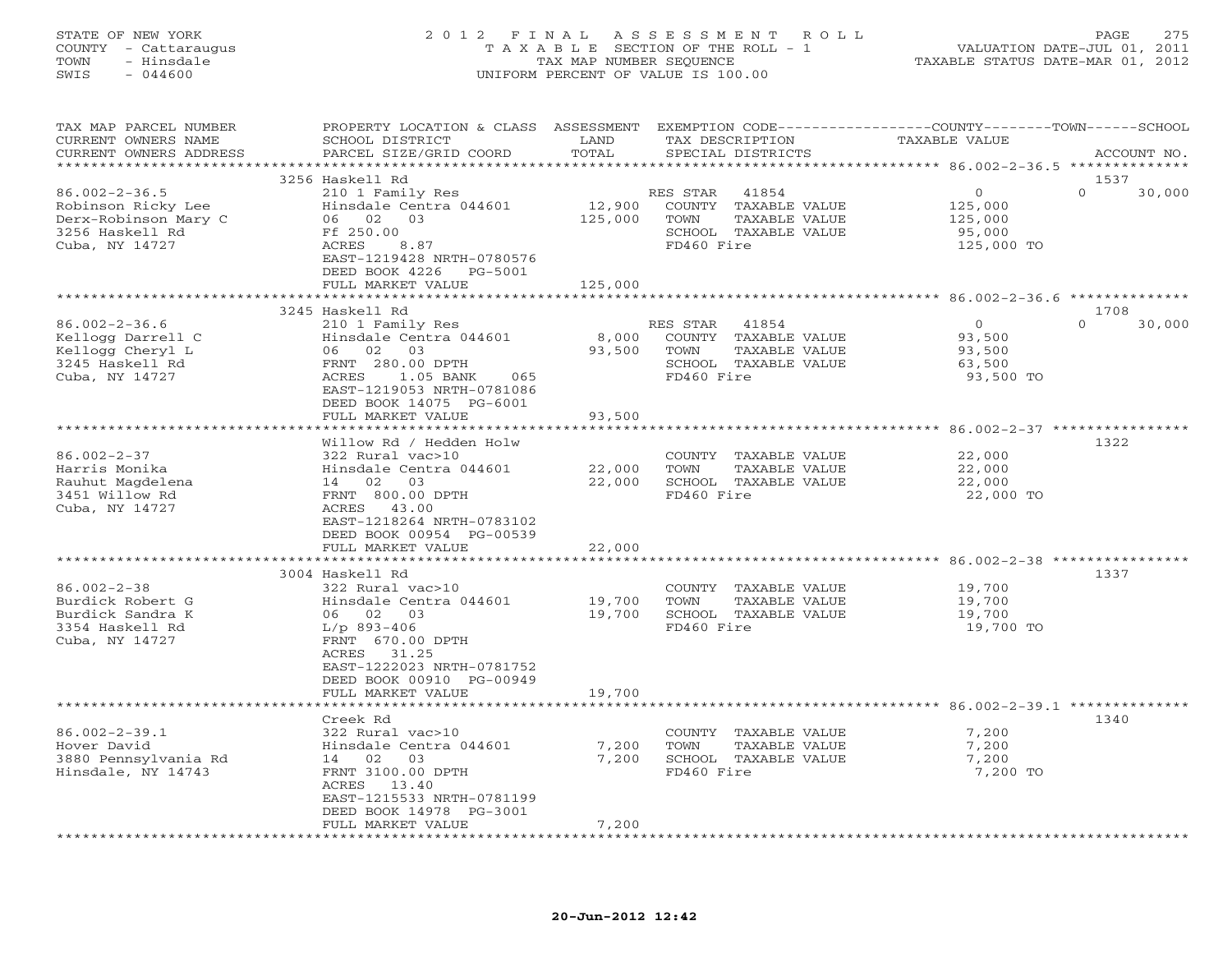## STATE OF NEW YORK 2 0 1 2 F I N A L A S S E S S M E N T R O L L PAGE 276 COUNTY - Cattaraugus T A X A B L E SECTION OF THE ROLL - 1 VALUATION DATE-JUL 01, 2011 TOWN - Hinsdale TAX MAP NUMBER SEQUENCE TAXABLE STATUS DATE-MAR 01, 2012 SWIS - 044600 UNIFORM PERCENT OF VALUE IS 100.00UNIFORM PERCENT OF VALUE IS 100.00

| TAX MAP PARCEL NUMBER<br>CURRENT OWNERS NAME        | PROPERTY LOCATION & CLASS ASSESSMENT EXEMPTION CODE----------------COUNTY-------TOWN------SCHOOL<br>SCHOOL DISTRICT | LAND                           | TAX DESCRIPTION       | TAXABLE VALUE                                     |             |
|-----------------------------------------------------|---------------------------------------------------------------------------------------------------------------------|--------------------------------|-----------------------|---------------------------------------------------|-------------|
| CURRENT OWNERS ADDRESS<br>************************* | PARCEL SIZE/GRID COORD                                                                                              | TOTAL                          | SPECIAL DISTRICTS     |                                                   | ACCOUNT NO. |
|                                                     | Creek Rd                                                                                                            |                                |                       |                                                   | 1645        |
| $86.002 - 2 - 39.2$                                 | 260 Seasonal res                                                                                                    |                                | COUNTY TAXABLE VALUE  | 35,200                                            |             |
| Harrington Matthew D                                | Hinsdale Centra 044601                                                                                              | 21,200                         | TAXABLE VALUE<br>TOWN | 35,200                                            |             |
| PO Box 315                                          | 14 02 03                                                                                                            | 35,200                         | SCHOOL TAXABLE VALUE  | 35,200                                            |             |
|                                                     | FRNT 3100.00 DPTH                                                                                                   |                                | FD460 Fire            |                                                   |             |
| Limestone, NY 14753                                 | ACRES 38.75                                                                                                         |                                |                       | 35,200 TO                                         |             |
|                                                     | EAST-1215281 NRTH-0781015                                                                                           |                                |                       |                                                   |             |
|                                                     | DEED BOOK 7318 PG-5001                                                                                              |                                |                       |                                                   |             |
|                                                     | FULL MARKET VALUE                                                                                                   | 35,200                         |                       |                                                   |             |
|                                                     |                                                                                                                     |                                |                       | ************************ 86.002-2-39.3 ********** |             |
|                                                     | Creek Rd                                                                                                            |                                |                       |                                                   | 1646        |
| $86.002 - 2 - 39.3$                                 | 314 Rural vac<10                                                                                                    |                                | COUNTY TAXABLE VALUE  | 4,200                                             |             |
| Hover David                                         | Hinsdale Centra 044601                                                                                              | 4,200                          | TOWN<br>TAXABLE VALUE | 4,200                                             |             |
| 3880 Pennsylvania Rd 4                              | 14 02 03                                                                                                            | 4,200                          | SCHOOL TAXABLE VALUE  | 4,200                                             |             |
| Hinsdale, NY 14743                                  | FRNT 3100.00 DPTH                                                                                                   |                                | FD460 Fire            | 4,200 TO                                          |             |
|                                                     | ACRES<br>6.95                                                                                                       |                                |                       |                                                   |             |
|                                                     | EAST-1515141 NRTH-0780582                                                                                           |                                |                       |                                                   |             |
|                                                     | DEED BOOK 7318 PG-6001                                                                                              |                                |                       |                                                   |             |
|                                                     | FULL MARKET VALUE                                                                                                   | 4,200                          |                       |                                                   |             |
|                                                     |                                                                                                                     |                                |                       | ****************** 86.002-2-40 ************       |             |
|                                                     |                                                                                                                     |                                |                       |                                                   | 1683        |
|                                                     | Hedden Hollow Rd                                                                                                    |                                |                       |                                                   |             |
| $86.002 - 2 - 40$                                   | 322 Rural vac>10                                                                                                    |                                | COUNTY TAXABLE VALUE  | 16,700                                            |             |
| Fort Dawn                                           | Hinsdale Centra 044601                                                                                              | 16,700                         | TOWN<br>TAXABLE VALUE | 16,700                                            |             |
| 86 Egbert St                                        | 06/07 02 03                                                                                                         | 16,700                         | SCHOOL TAXABLE VALUE  | 16,700                                            |             |
| Pemberton, NJ 08068                                 | 745/673                                                                                                             |                                | FD460 Fire            | 16,700 TO                                         |             |
|                                                     | ACRES 18.20                                                                                                         |                                |                       |                                                   |             |
|                                                     | EAST-1219709 NRTH-0782487                                                                                           |                                |                       |                                                   |             |
|                                                     | DEED BOOK 11667 PG-5001                                                                                             |                                |                       |                                                   |             |
|                                                     | FULL MARKET VALUE                                                                                                   | 16,700                         |                       |                                                   |             |
|                                                     | * * * * * * * * * * * * * * * * *                                                                                   | * * * * * * * * * * *          |                       |                                                   |             |
|                                                     | Hedden Hollow Rd                                                                                                    |                                |                       |                                                   | 1679        |
| $86.002 - 2 - 42$                                   | 311 Res vac land                                                                                                    |                                | COUNTY TAXABLE VALUE  | 5,000                                             |             |
| Peterson Stephen E                                  | Hinsdale Centra 044601                                                                                              | 5,000                          | TOWN<br>TAXABLE VALUE | 5,000                                             |             |
| 159 Whitetail Dr                                    | 06/07 02 03                                                                                                         | 5,000                          | SCHOOL TAXABLE VALUE  | 5,000                                             |             |
| Spring Branch, TX 78070                             | 745/673                                                                                                             |                                | FD460 Fire            | 5,000 TO                                          |             |
|                                                     | FRNT 252.00 DPTH                                                                                                    |                                |                       |                                                   |             |
|                                                     | 5.25<br>ACRES                                                                                                       |                                |                       |                                                   |             |
|                                                     | EAST-1215804 NRTH-0780247                                                                                           |                                |                       |                                                   |             |
|                                                     | DEED BOOK 11747 PG-2001                                                                                             |                                |                       |                                                   |             |
|                                                     | FULL MARKET VALUE                                                                                                   | 5,000                          |                       |                                                   |             |
|                                                     |                                                                                                                     |                                |                       |                                                   |             |
|                                                     | Hedden Hollow Rd                                                                                                    |                                |                       |                                                   | 1680        |
| $86.002 - 2 - 43$                                   | 322 Rural vac>10                                                                                                    |                                | COUNTY TAXABLE VALUE  | 15,500                                            |             |
| Beautiful Sites LLC                                 | Hinsdale Centra 044601                                                                                              | 15,500                         | TOWN<br>TAXABLE VALUE | 15,500                                            |             |
| 1800 S Ocean Dr                                     | 06/07 02 03                                                                                                         | 15,500                         | SCHOOL TAXABLE VALUE  | 15,500                                            |             |
| Hallandale, FL 33009                                | 745/673                                                                                                             |                                | FD460 Fire            | 15,500 TO                                         |             |
|                                                     | FRNT 602.00 DPTH                                                                                                    |                                |                       |                                                   |             |
|                                                     | ACRES 15.20                                                                                                         |                                |                       |                                                   |             |
|                                                     | EAST-1220240 NRTH-0781679                                                                                           |                                |                       |                                                   |             |
|                                                     |                                                                                                                     |                                |                       |                                                   |             |
|                                                     | DEED BOOK 11761 PG-7001                                                                                             |                                |                       |                                                   |             |
| ***********************                             | FULL MARKET VALUE<br>***********************                                                                        | 15,500<br>******************** |                       |                                                   |             |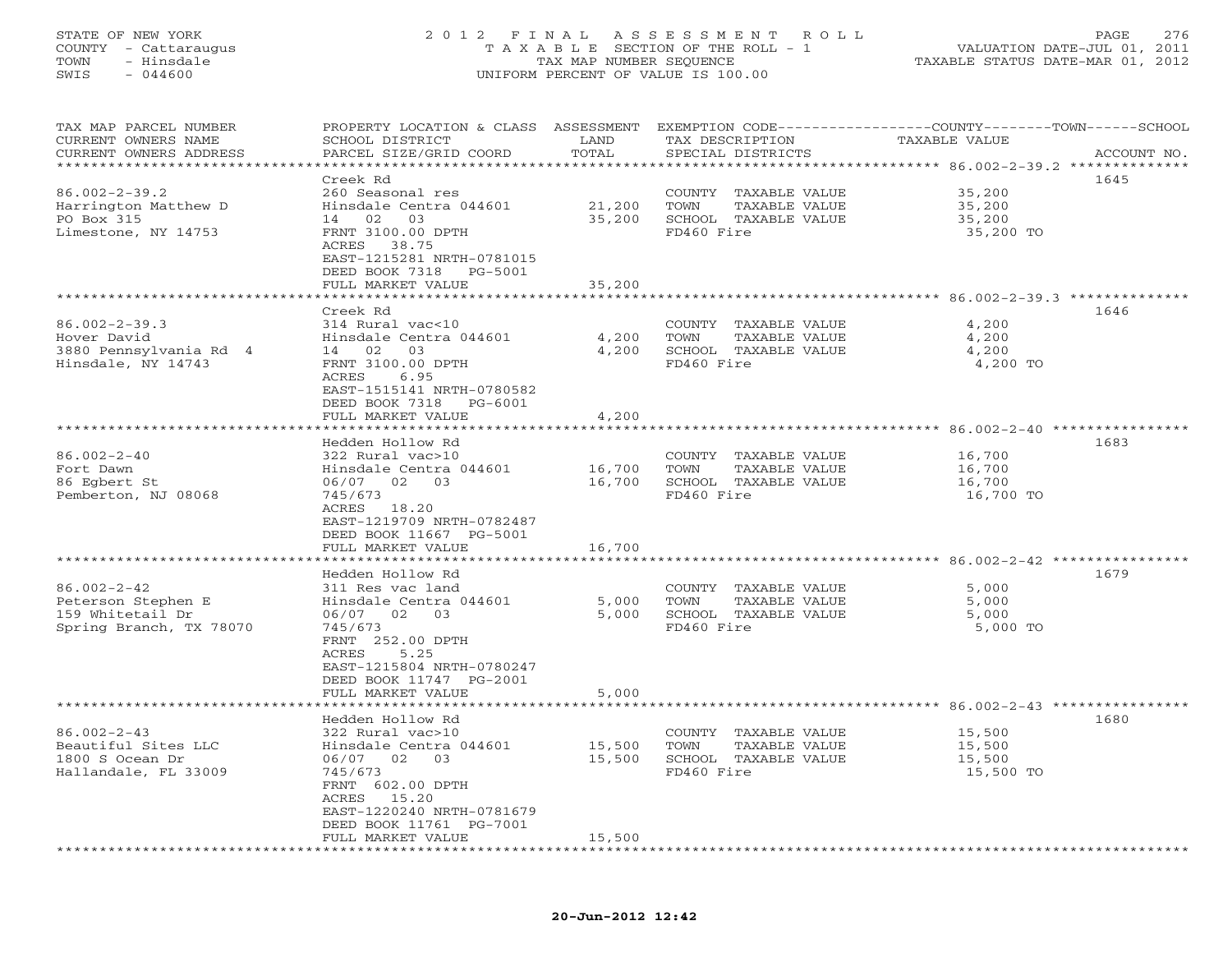# STATE OF NEW YORK 2 0 1 2 F I N A L A S S E S S M E N T R O L L PAGE 277 COUNTY - Cattaraugus T A X A B L E SECTION OF THE ROLL - 1 VALUATION DATE-JUL 01, 2011 TOWN - Hinsdale TAX MAP NUMBER SEQUENCE TAXABLE STATUS DATE-MAR 01, 2012 SWIS - 044600 UNIFORM PERCENT OF VALUE IS 100.00UNIFORM PERCENT OF VALUE IS 100.00

| TAX MAP PARCEL NUMBER                            |                                |                |                       | PROPERTY LOCATION & CLASS ASSESSMENT EXEMPTION CODE---------------COUNTY-------TOWN------SCHOOL |             |
|--------------------------------------------------|--------------------------------|----------------|-----------------------|-------------------------------------------------------------------------------------------------|-------------|
| CURRENT OWNERS NAME                              | SCHOOL DISTRICT                | LAND           | TAX DESCRIPTION       | TAXABLE VALUE                                                                                   |             |
| CURRENT OWNERS ADDRESS                           | PARCEL SIZE/GRID COORD         | TOTAL          | SPECIAL DISTRICTS     |                                                                                                 | ACCOUNT NO. |
|                                                  |                                |                |                       |                                                                                                 |             |
|                                                  | Hedden Hollow Rd               |                |                       | 1710                                                                                            |             |
| $86.002 - 2 - 44$                                | 311 Res vac land               |                | COUNTY TAXABLE VALUE  | 4,000                                                                                           |             |
| Bahjett Mohammed F                               | Hinsdale Centra 044601         | 4,000          | TOWN<br>TAXABLE VALUE | 4,000                                                                                           |             |
| Alkateeb Nadia                                   | 06/07 02<br>03                 | 4,000          | SCHOOL TAXABLE VALUE  | 4,000                                                                                           |             |
| PO Box 40949                                     | 745/673                        |                | FD460 Fire            | 4,000 TO                                                                                        |             |
| Jeddah, Saudi Arabia, Saudi Ara FRNT 263.30 DPTH |                                |                |                       |                                                                                                 |             |
|                                                  | 21511 ACRES<br>5.15            |                |                       |                                                                                                 |             |
|                                                  | EAST-1217202 NRTH-0782472      |                |                       |                                                                                                 |             |
|                                                  | DEED BOOK 11174 PG-2001        |                |                       |                                                                                                 |             |
|                                                  | FULL MARKET VALUE              | 4,000          |                       |                                                                                                 |             |
|                                                  | ****************************** |                |                       |                                                                                                 |             |
|                                                  | Hedden Hollow Rd               |                |                       | 1700                                                                                            |             |
| $86.002 - 2 - 45$                                | 322 Rural vac>10               |                | AG DISTOUT 41730      | 1,725<br>1,725                                                                                  | 1,725       |
| Marshacres, LLC                                  | Hinsdale Centra 044601         | 30,000         | COUNTY TAXABLE VALUE  | 28,275                                                                                          |             |
| 7017 Fadale                                      | 06/07 02 03                    | 30,000         | TOWN<br>TAXABLE VALUE | 28,275                                                                                          |             |
| Ellicottville, NY 14731                          | 745/673                        |                | SCHOOL TAXABLE VALUE  | 28,275                                                                                          |             |
|                                                  | $lots 1-8$                     |                | FD460 Fire            | 30,000 TO                                                                                       |             |
| MAY BE SUBJECT TO PAYMENT                        | ACRES<br>40.40                 |                |                       |                                                                                                 |             |
| UNDER AGDIST LAW TIL 2019                        | EAST-1219618 NRTH-0783532      |                |                       |                                                                                                 |             |
|                                                  | DEED BOOK 11948 PG-6003        |                |                       |                                                                                                 |             |
|                                                  | FULL MARKET VALUE              | 30,000         |                       |                                                                                                 |             |
|                                                  | *****************              | ************** |                       |                                                                                                 |             |
|                                                  | Hedden Hollow Rd               |                |                       | 1701                                                                                            |             |
| $86.002 - 2 - 46.1$                              | 322 Rural vac>10               |                | COUNTY TAXABLE VALUE  | 19,000                                                                                          |             |
| Bugman Chad G                                    | Hinsdale Centra 044601         | 19,000         | TOWN<br>TAXABLE VALUE | 19,000                                                                                          |             |
| 34 Center St                                     | 06/07 02<br>03                 | 19,000         | SCHOOL TAXABLE VALUE  | 19,000                                                                                          |             |
| Hornell, NY 14843                                | 745/673                        |                | FD460 Fire            | 19,000 TO                                                                                       |             |
|                                                  | 21.60<br>ACRES                 |                |                       |                                                                                                 |             |
|                                                  | EAST-1216589 NRTH-0781420      |                |                       |                                                                                                 |             |
|                                                  | DEED BOOK 8873<br>PG-9001      |                |                       |                                                                                                 |             |
|                                                  | FULL MARKET VALUE              | 19,000         |                       |                                                                                                 |             |
|                                                  |                                |                |                       |                                                                                                 |             |
|                                                  |                                |                |                       | 1684                                                                                            |             |
|                                                  | Hedden Hollow Rd               |                |                       |                                                                                                 |             |
| $86.002 - 2 - 46.2$                              | 322 Rural vac>10               |                | COUNTY TAXABLE VALUE  | 3,600                                                                                           |             |
| Muhammad Hanif                                   | Hinsdale Centra 044601         | 3,600          | TOWN<br>TAXABLE VALUE | 3,600                                                                                           |             |
| 1980 Matthews Ave                                | 06/07 02<br>03                 | 3,600          | SCHOOL TAXABLE VALUE  | 3,600                                                                                           |             |
| Bronx, NY 10462                                  | 745/673                        |                | FD460 Fire            | 3,600 TO                                                                                        |             |
|                                                  | FRNT 211.00 DPTH               |                |                       |                                                                                                 |             |
|                                                  | ACRES<br>5.20                  |                |                       |                                                                                                 |             |
|                                                  | EAST-1216299 NRTH-0780982      |                |                       |                                                                                                 |             |
|                                                  | DEED BOOK 12164 PG-7001        |                |                       |                                                                                                 |             |
|                                                  | FULL MARKET VALUE              | 3,600          |                       |                                                                                                 |             |
|                                                  | *******************            |                |                       |                                                                                                 |             |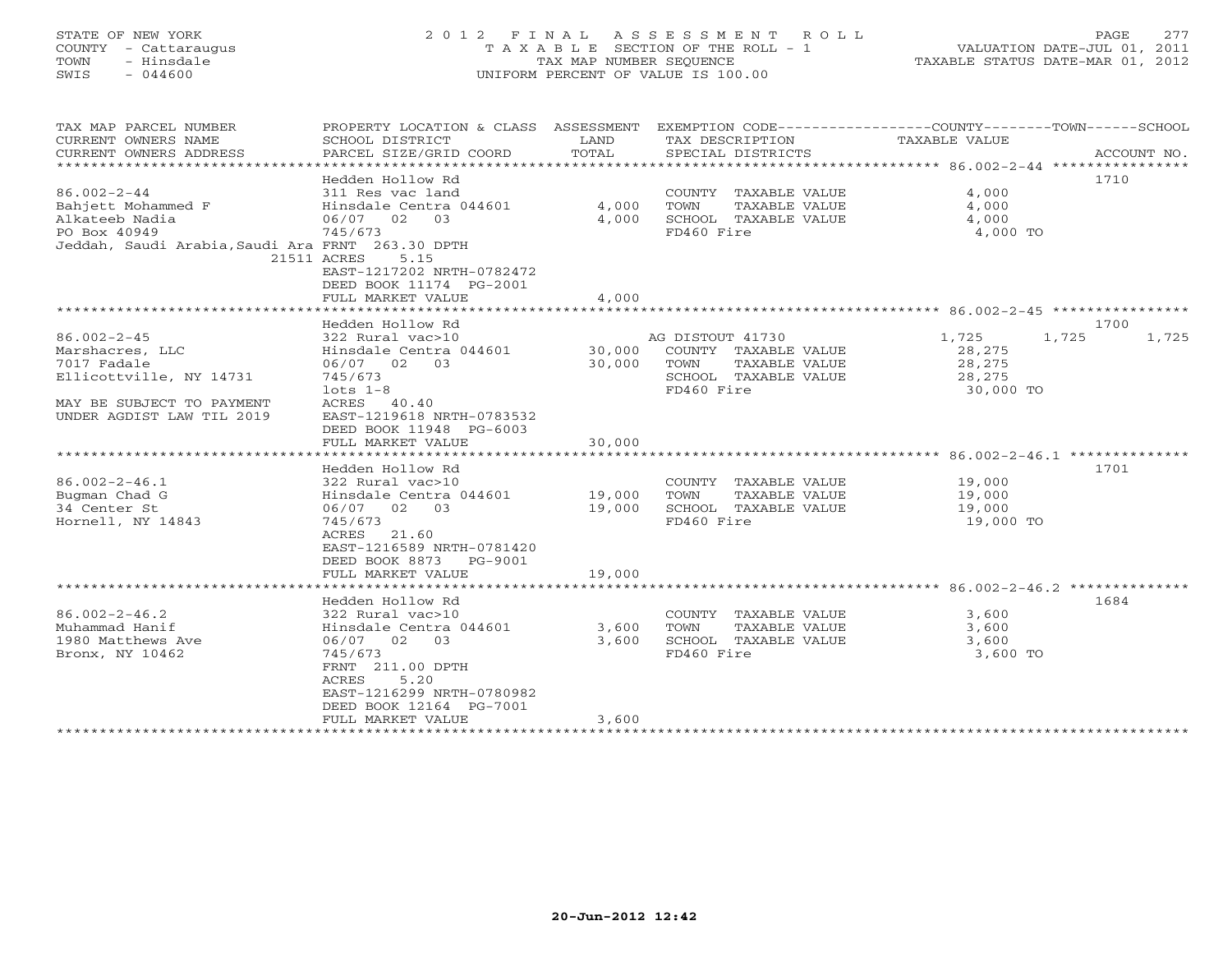## STATE OF NEW YORK 2 0 1 2 F I N A L A S S E S S M E N T R O L L PAGE 278 COUNTY - Cattaraugus T A X A B L E SECTION OF THE ROLL - 1 VALUATION DATE-JUL 01, 2011 TOWN - Hinsdale TAX MAP NUMBER SEQUENCE TAXABLE STATUS DATE-MAR 01, 2012 SWIS - 044600 UNIFORM PERCENT OF VALUE IS 100.00UNIFORM PERCENT OF VALUE IS 100.00

| TAX MAP PARCEL NUMBER<br>CURRENT OWNERS NAME<br>CURRENT OWNERS ADDRESS | PROPERTY LOCATION & CLASS ASSESSMENT<br>SCHOOL DISTRICT<br>PARCEL SIZE/GRID COORD                        | LAND<br>TOTAL                     | TAX DESCRIPTION<br>SPECIAL DISTRICTS                                  | EXEMPTION CODE-----------------COUNTY-------TOWN-----SCHOOL<br>TAXABLE VALUE<br>ACCOUNT NO. |
|------------------------------------------------------------------------|----------------------------------------------------------------------------------------------------------|-----------------------------------|-----------------------------------------------------------------------|---------------------------------------------------------------------------------------------|
|                                                                        |                                                                                                          | * * * * * * * * * *               |                                                                       |                                                                                             |
| $86.002 - 2 - 46.3$<br>Hejres Aaref Ahmed<br>Riffa                     | Hedden Hollow Rd<br>322 Rural vac>10<br>Hinsdale Centra 044601<br>06/07 02 03                            | 24,300<br>24,300                  | COUNTY TAXABLE VALUE<br>TOWN<br>TAXABLE VALUE<br>SCHOOL TAXABLE VALUE | 1687<br>24,300<br>24,300<br>24,300                                                          |
| PO Box 39000<br>Kingdom of Bahrain, Bahrain                            | 745/673<br>ACRES 54.70<br>EAST-1217777 NRTH-0781276<br>DEED BOOK 12180 PG-4001                           |                                   | FD460 Fire                                                            | 24,300 TO                                                                                   |
|                                                                        | FULL MARKET VALUE<br>*******************                                                                 | 24,300<br>* * * * * * * * * * * * |                                                                       |                                                                                             |
|                                                                        |                                                                                                          |                                   |                                                                       | 1685                                                                                        |
| $86.002 - 2 - 46.4$<br>Bugman Chad G<br>PO Box 131                     | Hedden Hollow Rd<br>322 Rural vac>10<br>Hinsdale Centra 044601<br>06/07 02 03                            | 19,200<br>19,200                  | COUNTY TAXABLE VALUE<br>TOWN<br>TAXABLE VALUE<br>SCHOOL TAXABLE VALUE | 19,200<br>19,200<br>19,200                                                                  |
| Dalton, NY 14836                                                       | 745/673<br>ACRES<br>28.85<br>EAST-1219360 NRTH-0781523<br>DEED BOOK 8873<br>PG-9001<br>FULL MARKET VALUE | 19,200                            | FD460 Fire                                                            | 19,200 TO                                                                                   |
|                                                                        |                                                                                                          |                                   |                                                                       |                                                                                             |
|                                                                        | Hedden Hollow Rd                                                                                         |                                   |                                                                       | 1686                                                                                        |
| $86.002 - 2 - 46.5$                                                    | 322 Rural vac>10                                                                                         |                                   | COUNTY TAXABLE VALUE                                                  | 13,400                                                                                      |
| Bugman Chad G                                                          | Hinsdale Centra 044601                                                                                   | 13,400                            | TOWN<br>TAXABLE VALUE                                                 | 13,400                                                                                      |
| PO Box 131                                                             | 06/07 02 03                                                                                              | 13,400                            | SCHOOL TAXABLE VALUE                                                  | 13,400                                                                                      |
| Dalton, NY 14836                                                       | 745/673<br>ACRES 10.05<br>EAST-1216131 NRTH-0780696<br>DEED BOOK 8873 PG-9001                            |                                   | FD460 Fire                                                            | 13,400 TO                                                                                   |
|                                                                        | FULL MARKET VALUE                                                                                        | 13,400                            |                                                                       |                                                                                             |
|                                                                        |                                                                                                          |                                   |                                                                       |                                                                                             |
|                                                                        | Hedden Hollow Rd                                                                                         |                                   |                                                                       | 1691                                                                                        |
| $86.002 - 2 - 46.6$                                                    | 322 Rural vac>10                                                                                         |                                   | COUNTY TAXABLE VALUE                                                  | 4,000                                                                                       |
| Peterson Stephen E Jr.                                                 | Hinsdale Centra 044601                                                                                   | 4,000<br>4,000                    | TOWN<br>TAXABLE VALUE                                                 | 4,000                                                                                       |
| Peterson Bridget<br>159 Whitetail Dr                                   | 06/07 02 03<br>745/673                                                                                   |                                   | SCHOOL TAXABLE VALUE<br>FD460 Fire                                    | 4,000<br>4,000 TO                                                                           |
| Spring Beach, TX 78070                                                 | ACRES<br>5.15                                                                                            |                                   |                                                                       |                                                                                             |
|                                                                        | EAST-1215911 NRTH-0780412<br>DEED BOOK 12403 PG-8001                                                     |                                   |                                                                       |                                                                                             |
|                                                                        | FULL MARKET VALUE                                                                                        | 4,000                             |                                                                       |                                                                                             |
|                                                                        | 3241 Haskell Rd                                                                                          |                                   |                                                                       | 1697                                                                                        |
| $86.002 - 2 - 46.7$                                                    | 260 Seasonal res                                                                                         |                                   | COUNTY TAXABLE VALUE                                                  | 30,000                                                                                      |
| Mucci James                                                            | Hinsdale Centra 044601                                                                                   | 11,500                            | TOWN<br>TAXABLE VALUE                                                 | 30,000                                                                                      |
| Mucci Karen                                                            | 06/07 02 03                                                                                              | 30,000                            | SCHOOL TAXABLE VALUE                                                  | 30,000                                                                                      |
| 16 Delray Dr<br>Cheektowaga, NY 14225                                  | 745/673<br>ACRES<br>5.15                                                                                 |                                   | FD460 Fire                                                            | 30,000 TO                                                                                   |
|                                                                        | EAST-1218537 NRTH-0781325                                                                                |                                   |                                                                       |                                                                                             |
|                                                                        | DEED BOOK 12640 PG-3005                                                                                  |                                   |                                                                       |                                                                                             |
|                                                                        | FULL MARKET VALUE                                                                                        | 30,000                            |                                                                       |                                                                                             |
|                                                                        |                                                                                                          |                                   |                                                                       |                                                                                             |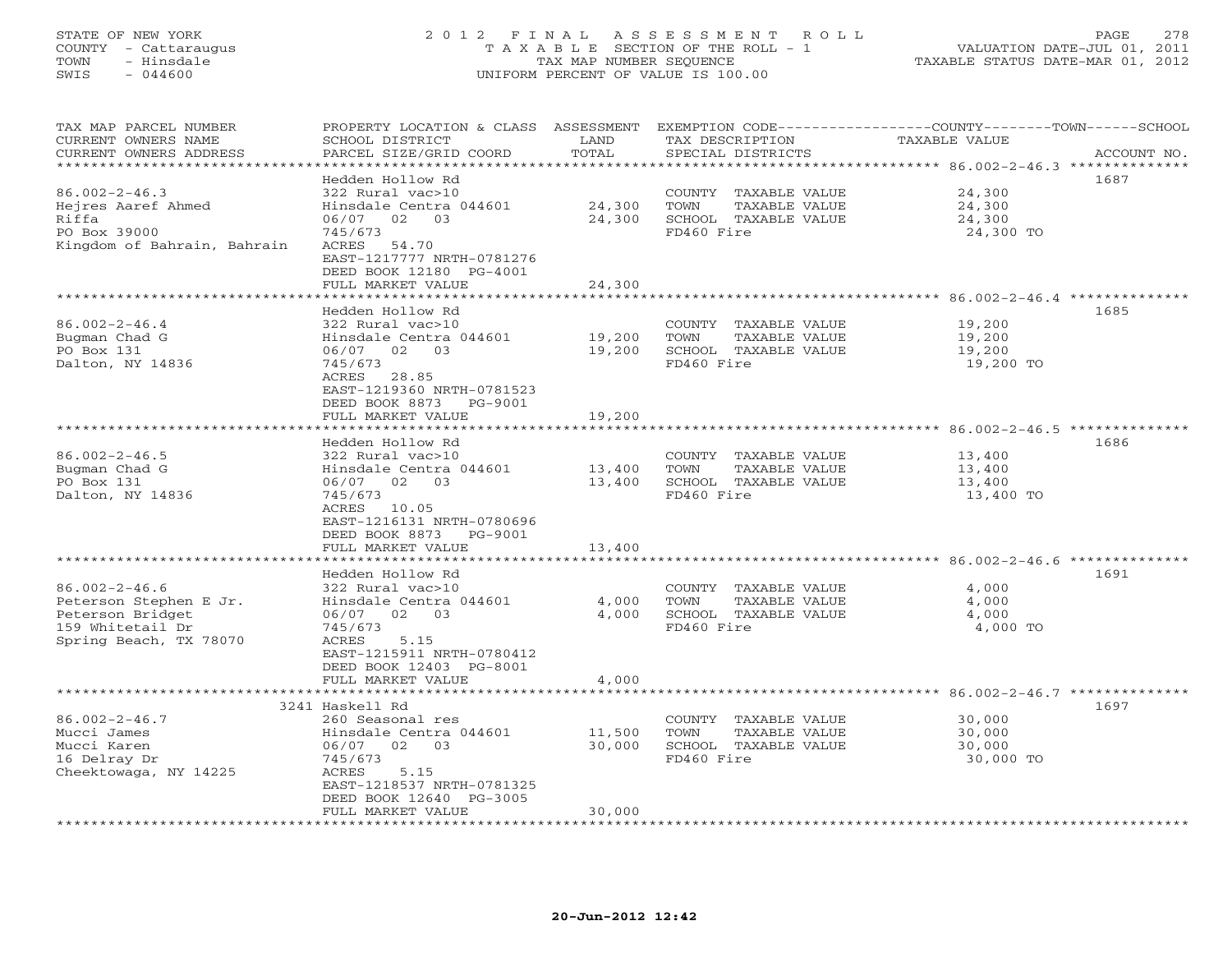# STATE OF NEW YORK 2 0 1 2 F I N A L A S S E S S M E N T R O L L PAGE 279 COUNTY - Cattaraugus T A X A B L E SECTION OF THE ROLL - 1 VALUATION DATE-JUL 01, 2011 TOWN - Hinsdale TAX MAP NUMBER SEQUENCE TAXABLE STATUS DATE-MAR 01, 2012 SWIS - 044600 UNIFORM PERCENT OF VALUE IS 100.00UNIFORM PERCENT OF VALUE IS 100.00

| TAX MAP PARCEL NUMBER<br>CURRENT OWNERS NAME | PROPERTY LOCATION & CLASS ASSESSMENT<br>SCHOOL DISTRICT        | LAND   | TAX DESCRIPTION       | EXEMPTION CODE-----------------COUNTY-------TOWN------SCHOOL<br>TAXABLE VALUE |             |
|----------------------------------------------|----------------------------------------------------------------|--------|-----------------------|-------------------------------------------------------------------------------|-------------|
| CURRENT OWNERS ADDRESS                       | PARCEL SIZE/GRID COORD                                         | TOTAL  | SPECIAL DISTRICTS     |                                                                               | ACCOUNT NO. |
|                                              |                                                                |        |                       |                                                                               |             |
|                                              | Hedden Hollow Rd                                               |        |                       |                                                                               | 1703        |
| $86.002 - 2 - 46.8$                          | 322 Rural vac>10                                               |        | COUNTY TAXABLE VALUE  | 6,600                                                                         |             |
| Bons Jeremy                                  | Hinsdale Centra 044601                                         | 6,600  | TAXABLE VALUE<br>TOWN | 6,600                                                                         |             |
| Bons Nicole                                  | 06/07 02 03                                                    | 6,600  | SCHOOL TAXABLE VALUE  | 6,600                                                                         |             |
| 138 Park Row                                 | 745/673                                                        |        | FD460 Fire            | 6,600 TO                                                                      |             |
| Woodstock, Ont. N4S 1Canada                  | 86.002-2-46.10 combined h                                      |        |                       |                                                                               |             |
|                                              | 10.30<br>ACRES                                                 |        |                       |                                                                               |             |
|                                              | EAST-1216988 NRTH-0781970                                      |        |                       |                                                                               |             |
|                                              | DEED BOOK 13084 PG-3001                                        |        |                       |                                                                               |             |
|                                              | FULL MARKET VALUE                                              | 6,600  |                       |                                                                               |             |
|                                              |                                                                |        |                       |                                                                               |             |
|                                              | Hedden Hollow Rd                                               |        |                       |                                                                               | 1702        |
| $86.002 - 2 - 46.9$                          | 322 Rural vac>10<br>322 Rural vac>10<br>Hinsdale Centra 044601 |        | COUNTY TAXABLE VALUE  | 5,000                                                                         |             |
| Bugman Chad G                                |                                                                | 5,000  | TAXABLE VALUE<br>TOWN | 5,000                                                                         |             |
| PO Box 131                                   | 06/07 02 03                                                    | 5,000  | SCHOOL TAXABLE VALUE  | 5,000                                                                         |             |
| Dalton, NY 14836                             | 745/673                                                        |        | FD460 Fire            | 5,000 TO                                                                      |             |
|                                              | 5.00<br>ACRES                                                  |        |                       |                                                                               |             |
|                                              | EAST-1217131 NRTH-0782254                                      |        |                       |                                                                               |             |
|                                              | DEED BOOK 8873<br>PG-9001                                      |        |                       |                                                                               |             |
|                                              | FULL MARKET VALUE                                              | 5,000  |                       |                                                                               |             |
|                                              |                                                                |        |                       |                                                                               |             |
|                                              | Hedden Hollow Rd                                               |        |                       |                                                                               | 1711        |
| $86.002 - 2 - 48$                            | 260 Seasonal res                                               |        | COUNTY TAXABLE VALUE  | 50,200                                                                        |             |
| Boyd Nathan J                                | Hinsdale Centra 044601                                         | 26,300 | TAXABLE VALUE<br>TOWN | 50,200                                                                        |             |
| Boyd Jeremy M                                | 06/07 02 03                                                    | 50,200 | SCHOOL TAXABLE VALUE  | 50,200                                                                        |             |
| 11953 Second St                              | 745/673                                                        |        | FD460 Fire            | 50,200 TO                                                                     |             |
| Perrysburg, NY 14129                         | 64.70<br>ACRES                                                 |        |                       |                                                                               |             |
|                                              | EAST-1221989 NRTH-0783155                                      |        |                       |                                                                               |             |
|                                              | DEED BOOK 13056 PG-7002                                        |        |                       |                                                                               |             |
|                                              | FULL MARKET VALUE                                              | 50,200 |                       |                                                                               |             |
|                                              |                                                                |        |                       |                                                                               |             |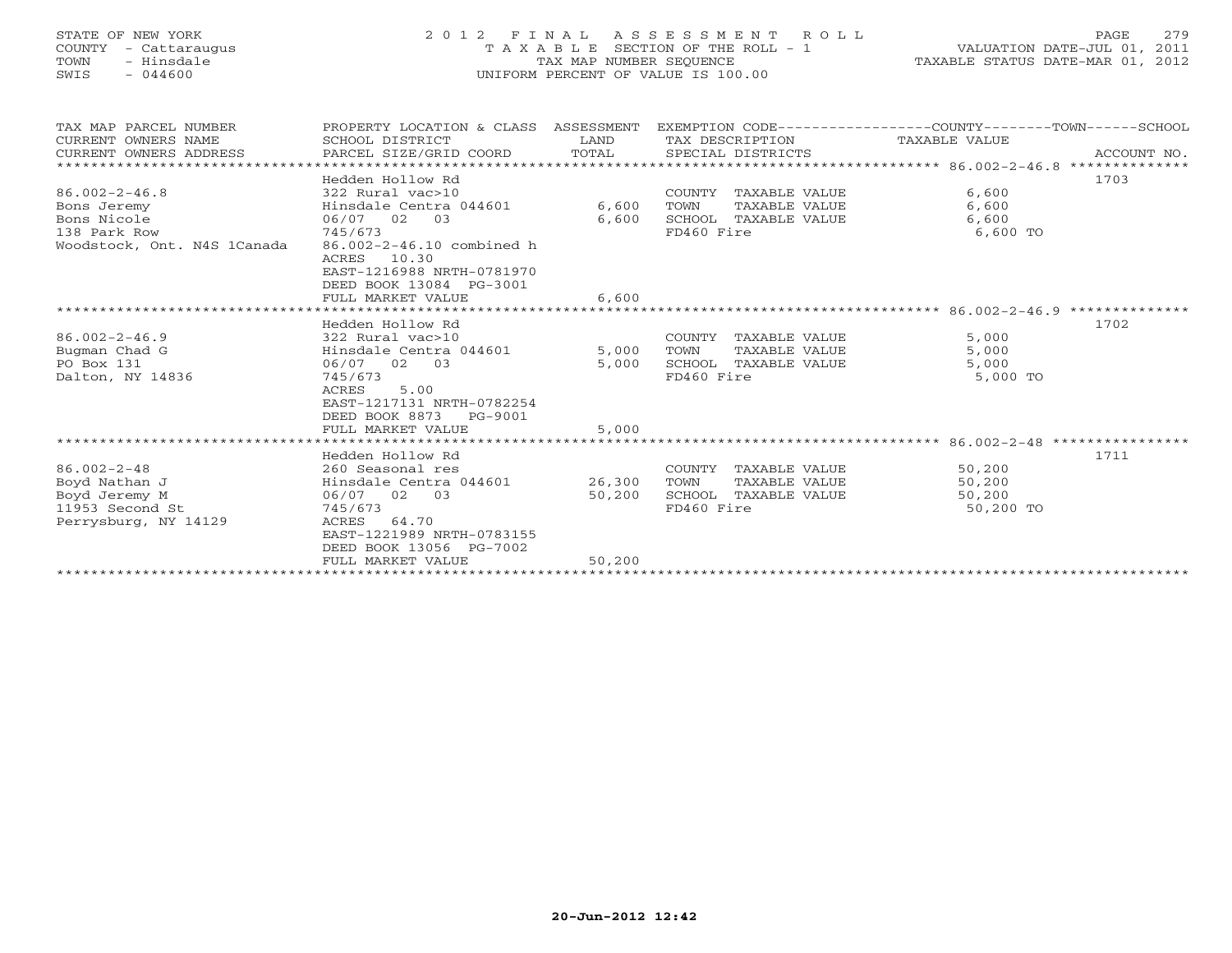| STATE OF NEW YORK                  |  | 2012 FINAL ASSESSMENT ROLL            |                        |                                  | <b>PAGE</b>     | 280 |
|------------------------------------|--|---------------------------------------|------------------------|----------------------------------|-----------------|-----|
| COUNTY - Cattaraugus               |  | T A X A B L E SECTION OF THE ROLL - 1 |                        | VALUATION DATE-JUL 01, 2011      |                 |     |
| - Hinsdale<br>TOWN                 |  |                                       |                        | TAXABLE STATUS DATE-MAR 01, 2012 |                 |     |
| SWIS<br>$-044600$                  |  |                                       |                        |                                  | RPS150/V04/L015 |     |
| UNIFORM PERCENT OF VALUE IS 100.00 |  |                                       | CURRENT DATE 6/20/2012 |                                  |                 |     |
|                                    |  |                                       |                        |                                  |                 |     |

### R O L L S U B S E C T I O N - - T O T A L S

### \*\*\* S P E C I A L D I S T R I C T S U M M A R Y \*\*\*

| CODE       | DISTRICT NAME | TOTAL<br>PARCELS | EXTENSTON<br>TYPE.      | <b>EXTENSION</b><br>VALUE | AD VALOREM<br><b>VALUE</b> | <b>EXEMPT</b><br><b>AMOUNT</b> | TAXABLE<br>VALUE     |
|------------|---------------|------------------|-------------------------|---------------------------|----------------------------|--------------------------------|----------------------|
| FD460 Fire | WD465 Water   |                  | 1,351 TOTAL<br>87 TOTAL |                           | 68145,525<br>106,000       |                                | 68145,525<br>106,000 |

### \*\*\* S C H O O L D I S T R I C T S U M M A R Y \*\*\*

| CODE                       | DISTRICT NAME                                            | TOTAL<br>PARCELS        | ASSESSED<br>LAND                 | ASSESSED<br>TOTAL                | EXEMPT<br>AMOUNT    | TOTAL<br>TAXABLE                 | STAR<br>AMOUNT                  | STAR<br>TAXABLE                  |
|----------------------------|----------------------------------------------------------|-------------------------|----------------------------------|----------------------------------|---------------------|----------------------------------|---------------------------------|----------------------------------|
| 024801<br>042001<br>044601 | Cuba-Rush Cent<br>Allegany-Limestone<br>Hinsdale Central | 83<br>-9<br>$\pm$ , 267 | 1655,700<br>175,700<br>18249,500 | 3348,100<br>859,900<br>64109,825 | 105,665<br>1214,645 | 3242,435<br>859,900<br>62895,180 | 759,200<br>238,700<br>21917,975 | 2483,235<br>621,200<br>40977,205 |
|                            | $S \cup B - T \cup T A L$                                | 1,359                   | 20080,900                        | 68317,825                        | 1320,310            | 66997,515                        | 22915,875                       | 44081,640                        |
|                            | TOTAL                                                    | 1,359                   | 20080,900                        | 68317,825                        | 1320,310            | 66997,515                        | 22915,875                       | 44081,640                        |

### \*\*\* S Y S T E M C O D E S S U M M A R Y \*\*\*

#### NO SYSTEM EXEMPTIONS AT THIS LEVEL

### \*\*\* E X E M P T I O N S U M M A R Y \*\*\*

| DESCRIPTION | PARCELS        | <b>COUNTY</b> | TOWN     | SCHOOL  |
|-------------|----------------|---------------|----------|---------|
| VET C/T     |                | 5,478         | 5,478    |         |
| WVET C/T    | 69             | 679,947       | 679,947  |         |
| CVET C/T    | 70             | 1067,551      | 1067,551 |         |
| DVET C/T    | 29             | 608,316       | 608,316  |         |
| CW 15 VET/  | 8              | 83,235        | 83,235   |         |
| CLERGY      |                | 1,500         | 1,500    | 1,500   |
| AG BLDG     |                | 45,400        | 45,400   | 45,400  |
| AG DIST     |                | 585,124       | 585,124  | 585,124 |
| AG DISTOUT  | $\overline{ }$ | 85,496        | 85,496   | 85,496  |
| AGED C/T/S  | 20             | 499,047       | 499,047  | 565,790 |
| AGED C/T    |                | 17,500        | 17,500   |         |
|             |                |               |          | TOTAL   |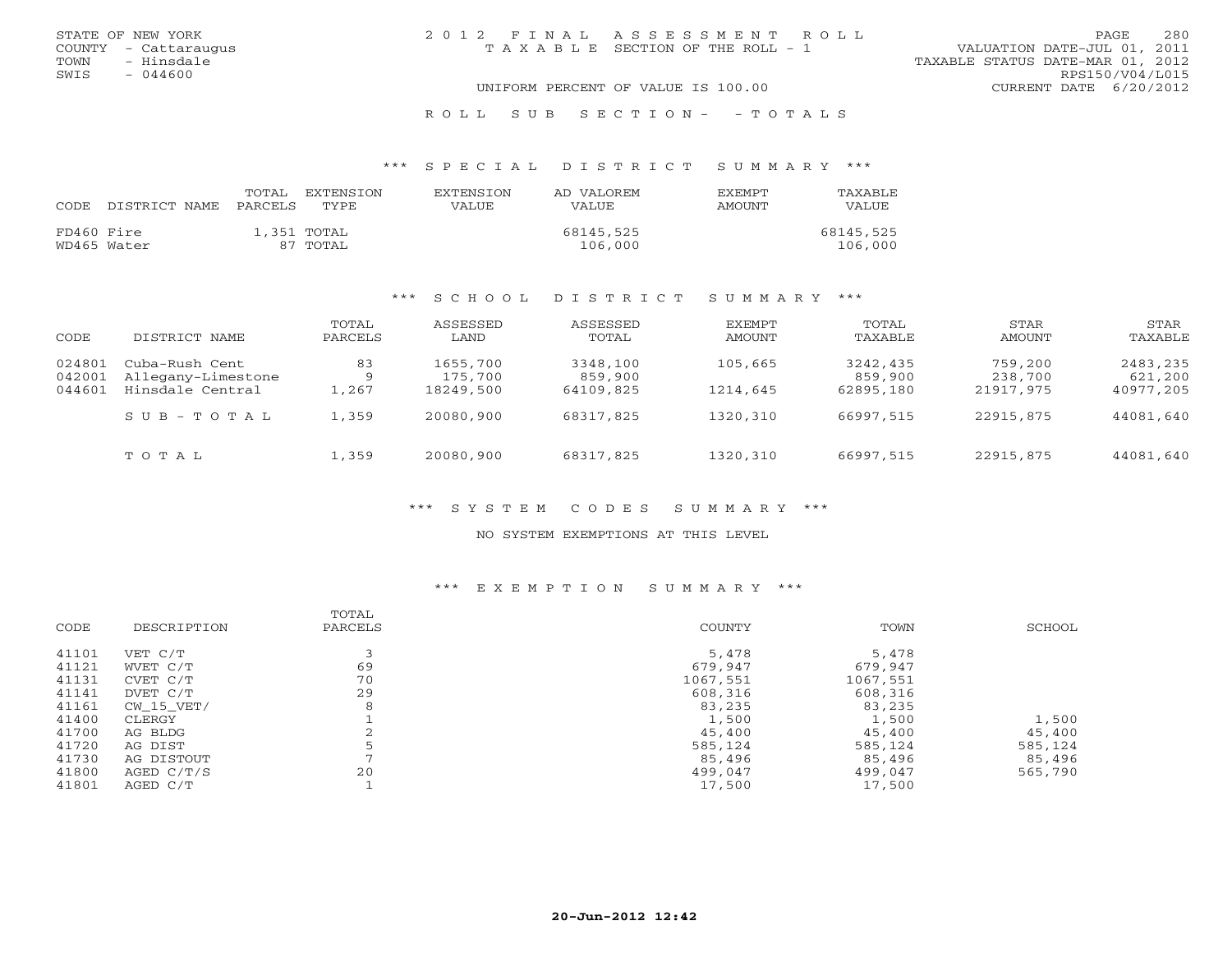|      | STATE OF NEW YORK    | 2012 FINAL ASSESSMENT ROLL            |                                  | PAGE            | 281 |
|------|----------------------|---------------------------------------|----------------------------------|-----------------|-----|
|      | COUNTY - Cattaraugus | T A X A B L E SECTION OF THE ROLL - 1 | VALUATION DATE-JUL 01, 2011      |                 |     |
| TOWN | - Hinsdale           |                                       | TAXABLE STATUS DATE-MAR 01, 2012 |                 |     |
| SWIS | $-044600$            |                                       |                                  | RPS150/V04/L015 |     |
|      |                      | UNIFORM PERCENT OF VALUE IS 100.00    | CURRENT DATE 6/20/2012           |                 |     |
|      |                      |                                       |                                  |                 |     |

### \*\*\* E X E M P T I O N S U M M A R Y \*\*\*

| CODE  | DESCRIPTION | TOTAL<br>PARCELS | COUNTY   | TOWN     | SCHOOL    |
|-------|-------------|------------------|----------|----------|-----------|
| 41802 | AGED C      |                  | 143,278  |          |           |
| 41803 | AGED T      | ∠                |          | 82,500   |           |
| 41834 | SR STAR     | 174              |          |          | 9163,675  |
| 41844 | SR ST MH    | 4                |          |          | 143,600   |
| 41854 | RES STAR    | 461              |          |          | 13477,000 |
| 41864 | RES ST MH   | 10               |          |          | 131,600   |
| 42100 | SILO T/C/S  | O                | 37,000   | 37,000   | 37,000    |
|       | TOTAL       | 878              | 3858,872 | 3798,094 | 24236,185 |

R O L L S U B S E C T I O N - - T O T A L S

## \*\*\* G R A N D T O T A L S \*\*\*

| <b>ROLL</b><br>SEC | DESCRIPTION | <b>TOTAL</b><br>PARCELS | CCFCCFD<br>LAND | <b>TOTAL</b>  | TAXABLE<br>COUNTY | TAXABLE<br>TOWN | TAXABLE<br>SCHOOL | STAR<br><b>FAXABI</b> J |
|--------------------|-------------|-------------------------|-----------------|---------------|-------------------|-----------------|-------------------|-------------------------|
|                    | TAXARI.E    | 350<br>---              | 20080,900       | 68317<br>,825 | 64458.953         | 64519.731       | 66997<br>515      | 44081<br>, 640          |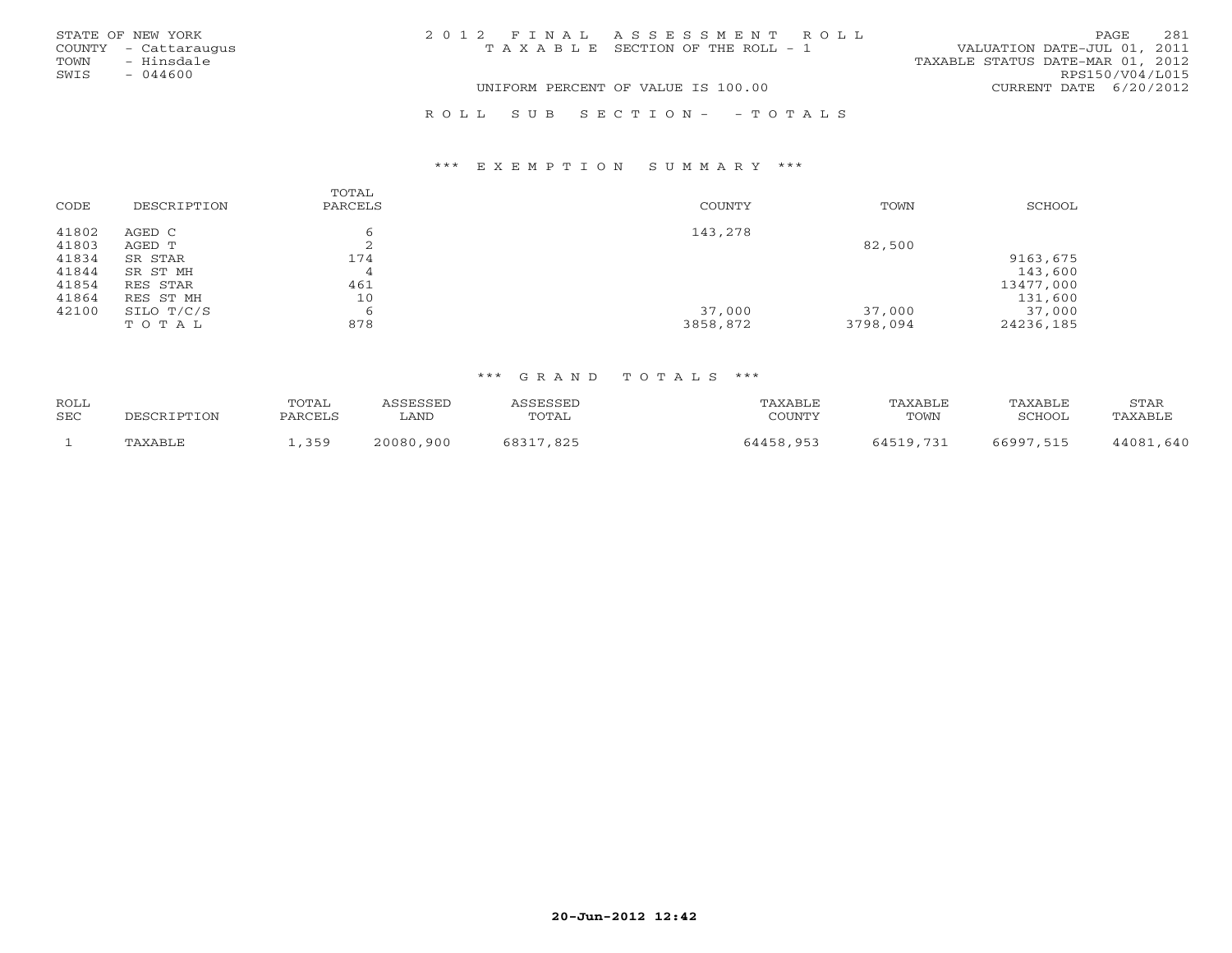| STATE OF NEW YORK<br>COUNTY<br>- Cattaraugus<br>- Hinsdale<br>TOWN<br>$-044600$<br>SWIS |                                                |                | 2012 FINAL ASSESSMENT ROLL<br>UNIFORM PERCENT OF VALUE IS 100.00 | 282<br>PAGE<br>T A X A B L E SECTION OF THE ROLL - 1 SUB-SECT - 1 VALUATION DATE-JUL 01, 2011<br>TAX MAP NUMBER SEQUENCE TAN TAXABLE STATUS DATE-MAR 01, 2012 |
|-----------------------------------------------------------------------------------------|------------------------------------------------|----------------|------------------------------------------------------------------|---------------------------------------------------------------------------------------------------------------------------------------------------------------|
| TAX MAP PARCEL NUMBER                                                                   | PROPERTY LOCATION & CLASS ASSESSMENT           |                |                                                                  | EXEMPTION CODE-----------------COUNTY-------TOWN------SCHOOL                                                                                                  |
| CURRENT OWNERS NAME                                                                     | SCHOOL DISTRICT                                | LAND           | TAX DESCRIPTION                                                  | TAXABLE VALUE                                                                                                                                                 |
| CURRENT OWNERS ADDRESS                                                                  | PARCEL SIZE/GRID COORD TOTAL SPECIAL DISTRICTS |                |                                                                  | ACCOUNT NO.                                                                                                                                                   |
|                                                                                         |                                                |                |                                                                  |                                                                                                                                                               |
|                                                                                         | 11039,071 Dutton #1,6,9,12                     |                |                                                                  | 1369                                                                                                                                                          |
| 85.002-2-27./1                                                                          | 732 Oil-forced                                 |                | COUNTY<br>TAXABLE VALUE                                          | 809                                                                                                                                                           |
| Copper Ridge Co                                                                         | Hinsdale Centra 044601                         | $\overline{0}$ | TAXABLE VALUE<br>TOWN                                            | 809                                                                                                                                                           |
| PO Box 626                                                                              | 21 barrels                                     | 809            | SCHOOL<br>TAXABLE VALUE                                          | 809                                                                                                                                                           |
| Olean, NY 14760                                                                         | 11144 & 11185                                  |                | FD460 Fire                                                       | 809 TO                                                                                                                                                        |
|                                                                                         | $31 - 009$                                     |                |                                                                  |                                                                                                                                                               |
|                                                                                         | EAST-1187810 NRTH-0777756                      |                |                                                                  |                                                                                                                                                               |
|                                                                                         | FULL MARKET VALUE                              | 809            |                                                                  |                                                                                                                                                               |
|                                                                                         |                                                |                |                                                                  |                                                                                                                                                               |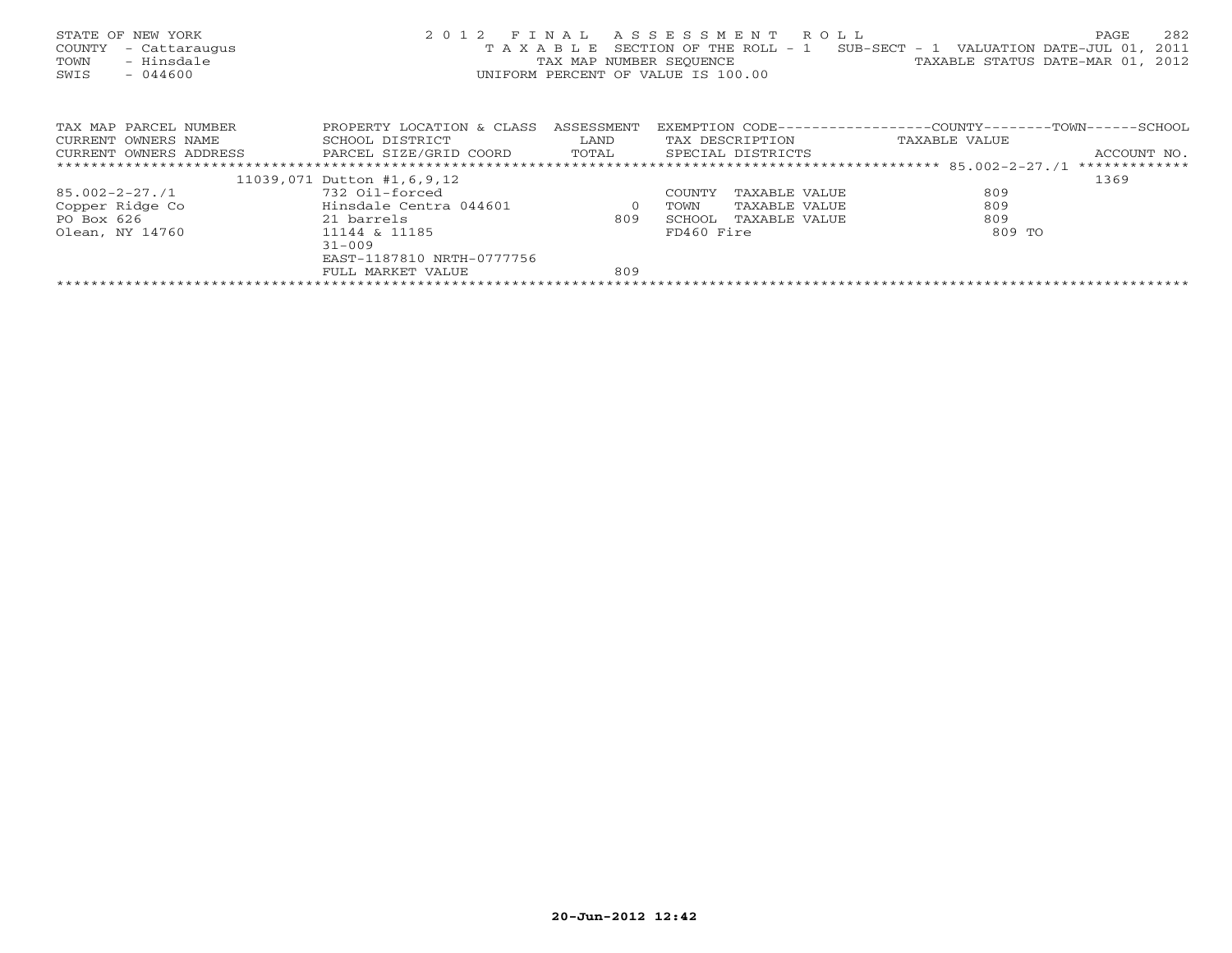|      | STATE OF NEW YORK    | 2012 FINAL ASSESSMENT ROLL |                                                                                |                                  |                        | PAGE. | 283 |
|------|----------------------|----------------------------|--------------------------------------------------------------------------------|----------------------------------|------------------------|-------|-----|
|      | COUNTY - Cattaraugus |                            | T A X A B L E SECTION OF THE ROLL - 1 SUB-SECT - 1 VALUATION DATE-JUL 01, 2011 |                                  |                        |       |     |
| TOWN | - Hinsdale           |                            |                                                                                | TAXABLE STATUS DATE-MAR 01, 2012 |                        |       |     |
| SWIS | $-044600$            |                            |                                                                                |                                  | RPS150/V04/L015        |       |     |
|      |                      |                            | UNIFORM PERCENT OF VALUE IS 100.00                                             |                                  | CURRENT DATE 6/20/2012 |       |     |
|      |                      |                            |                                                                                |                                  |                        |       |     |

#### R O L L S U B S E C T I O N - 1 - T O T A L S

### \*\*\* S P E C I A L D I S T R I C T S U M M A R Y \*\*\*

|            | CODE DISTRICT NAME PARCELS | TOTAL | EXTENSION<br>TYPE | <b>EXTENSION</b><br>VALUE | AD VALOREM<br>VALUE | <b>EXEMPT</b><br><b>AMOUNT</b> | TAXABLE<br>VALUE |
|------------|----------------------------|-------|-------------------|---------------------------|---------------------|--------------------------------|------------------|
| FD460 Fire |                            |       | TOTAL             |                           | 809                 |                                | 809              |

## \*\*\* S C H O O L D I S T R I C T S U M M A R Y \*\*\*

| CODE   | DISTRICT NAME    | TOTAL<br>PARCELS | ASSESSED<br>LAND | ASSESSED<br>TOTAL | EXEMPT<br>AMOUNT | TOTAL<br>TAXABLE | STAR<br>AMOUNT | <b>STAR</b><br>TAXABLE |
|--------|------------------|------------------|------------------|-------------------|------------------|------------------|----------------|------------------------|
| 044601 | Hinsdale Central |                  |                  | 809               |                  | 809              |                | 809                    |
|        | SUB-TOTAL        |                  |                  | 809               |                  | 809              |                | 809                    |
|        | TOTAL            |                  |                  | 809               |                  | 809              |                | 809                    |

## \*\*\* S Y S T E M C O D E S S U M M A R Y \*\*\*

### NO SYSTEM EXEMPTIONS AT THIS LEVEL

### \*\*\* E X E M P T I O N S U M M A R Y \*\*\*

#### NO EXEMPTIONS AT THIS LEVEL

#### \*\*\* G R A N D T O T A L S \*\*\*

| <b>ROLL</b> |             | TOTAL   | <b>COFCOFT</b> | SSESSEL | <b>TAXABLF</b> | <b>TAXABLE</b> | TAXABLE | <b>STAR</b>     |
|-------------|-------------|---------|----------------|---------|----------------|----------------|---------|-----------------|
| <b>SEC</b>  | DESCRIPTION | PARCELS | LAND           | TOTAL   | COUNTY         | TOWN           | SCHOOL  | <b>TAXABL.</b>  |
|             | "AXABLE     |         |                | 809     | 809            | 809            | 809     | 80 <sup>c</sup> |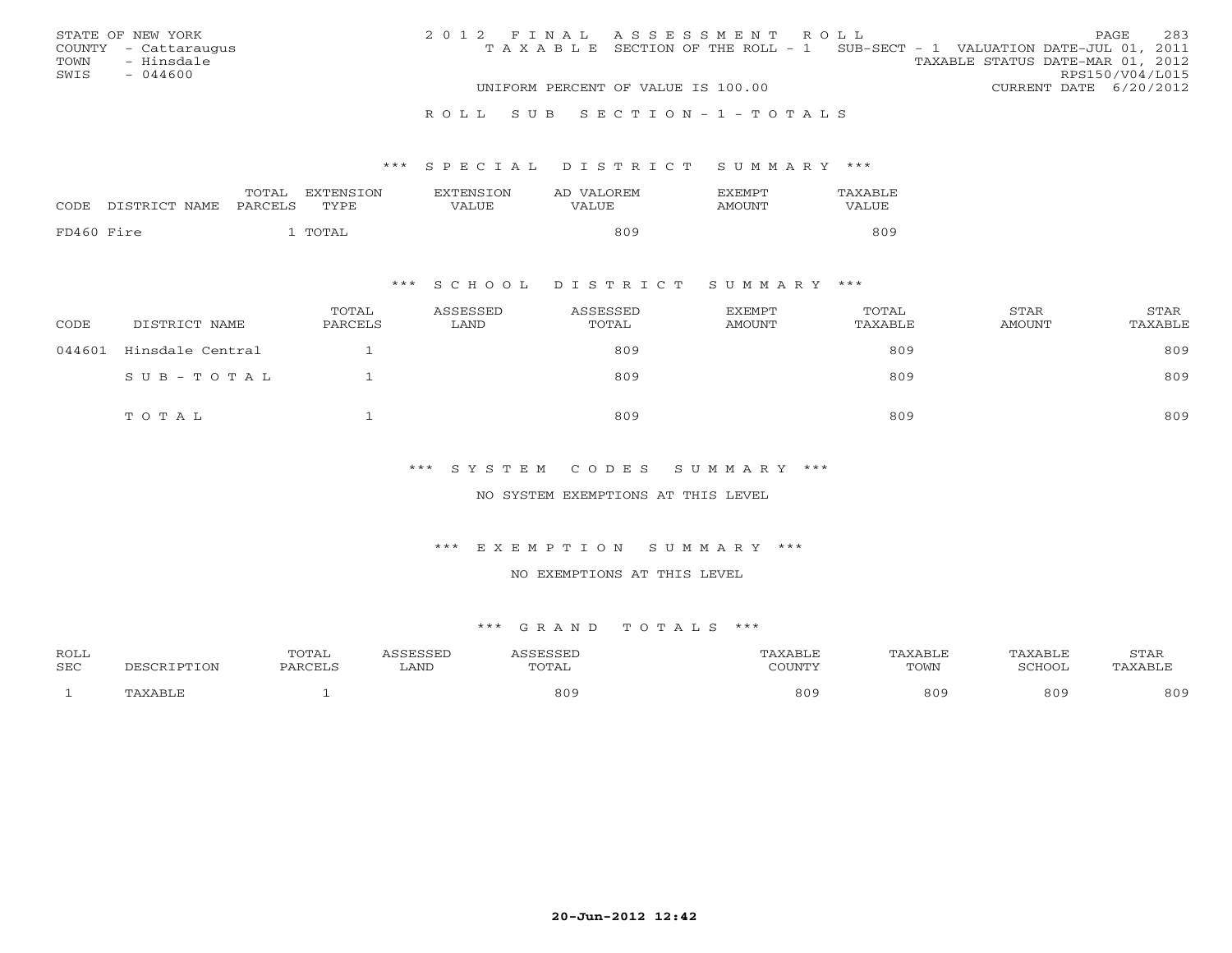| STATE OF NEW YORK |                      | 2012 FINAL ASSESSMENT ROLL            |                                  | <b>PAGE</b>            | 284 |
|-------------------|----------------------|---------------------------------------|----------------------------------|------------------------|-----|
|                   | COUNTY - Cattaraugus | T A X A B L E SECTION OF THE ROLL - 1 | VALUATION DATE-JUL 01, 2011      |                        |     |
| TOWN              | - Hinsdale           |                                       | TAXABLE STATUS DATE-MAR 01, 2012 |                        |     |
| SWIS              | - 044600             | UNIFORM PERCENT OF VALUE IS 100.00    |                                  | RPS150/V04/L015        |     |
|                   |                      |                                       |                                  | CURRENT DATE 6/20/2012 |     |
|                   |                      |                                       |                                  |                        |     |

#### R O L L S E C T I O N T O T A L S

### \*\*\* S P E C I A L D I S T R I C T S U M M A R Y \*\*\*

|            |               | TOTAL   | EXTENSTON     | <b>EXTENSION</b> | AD VALOREM | <b>FXFMPT</b> | TAXABLE   |
|------------|---------------|---------|---------------|------------------|------------|---------------|-----------|
| CODE       | DISTRICT NAME | PARCELS | <b>TYPE</b>   | VALUE            | VALUE      | <b>AMOUNT</b> | VALUE     |
| FD460 Fire |               |         | $1.352$ TOTAL |                  | 68146,334  |               | 68146,334 |
|            | WD465 Water   |         | 87 TOTAL      |                  | 106,000    |               | 106,000   |

### \*\*\* S C H O O L D I S T R I C T S U M M A R Y \*\*\*

| CODE                       | DISTRICT NAME                                            | TOTAL<br>PARCELS        | ASSESSED<br>LAND                 | ASSESSED<br>TOTAL                | EXEMPT<br>AMOUNT     | TOTAL<br>TAXABLE                 | STAR<br>AMOUNT                  | STAR<br>TAXABLE                  |
|----------------------------|----------------------------------------------------------|-------------------------|----------------------------------|----------------------------------|----------------------|----------------------------------|---------------------------------|----------------------------------|
| 024801<br>042001<br>044601 | Cuba-Rush Cent<br>Allegany-Limestone<br>Hinsdale Central | 83<br>-9<br>$\pm$ , 268 | 1655,700<br>175,700<br>18249,500 | 3348,100<br>859,900<br>64110,634 | 105,665<br>1214,645  | 3242,435<br>859,900<br>62895,989 | 759,200<br>238,700<br>21917,975 | 2483,235<br>621,200<br>40978,014 |
|                            | $S$ U B - T O T A L<br>TOTAL                             | 1,360<br>.,360          | 20080,900<br>20080,900           | 68318,634<br>68318,634           | 1320,310<br>1320,310 | 66998,324<br>66998,324           | 22915,875<br>22915,875          | 44082,449<br>44082,449           |

### \*\*\* S Y S T E M C O D E S S U M M A R Y \*\*\*

#### NO SYSTEM EXEMPTIONS AT THIS LEVEL

### \*\*\* E X E M P T I O N S U M M A R Y \*\*\*

| TOWN<br>COUNTY<br>CODE<br>DESCRIPTION<br>PARCELS | SCHOOL  |
|--------------------------------------------------|---------|
| 41101<br>5,478<br>VET C/T<br>5,478               |         |
| 69<br>41121<br>679,947<br>679,947<br>WVET C/T    |         |
| 70<br>41131<br>1067,551<br>1067,551<br>CVET C/T  |         |
| 29<br>41141<br>608,316<br>608,316<br>DVET C/T    |         |
| 41161<br>83,235<br>8<br>83,235<br>CW 15 VET/     |         |
| 41400<br>1,500<br>1,500<br>CLERGY                | 1,500   |
| 41700<br>45,400<br>45,400<br>AG BLDG             | 45,400  |
| 41720<br>585,124<br>585,124<br>AG DIST           | 585,124 |
| 41730<br>85,496<br>85,496<br>AG DISTOUT          | 85,496  |
| 20<br>41800<br>499,047<br>499,047<br>AGED C/T/S  | 565,790 |
| 41801<br>17,500<br>17,500<br>AGED C/T            |         |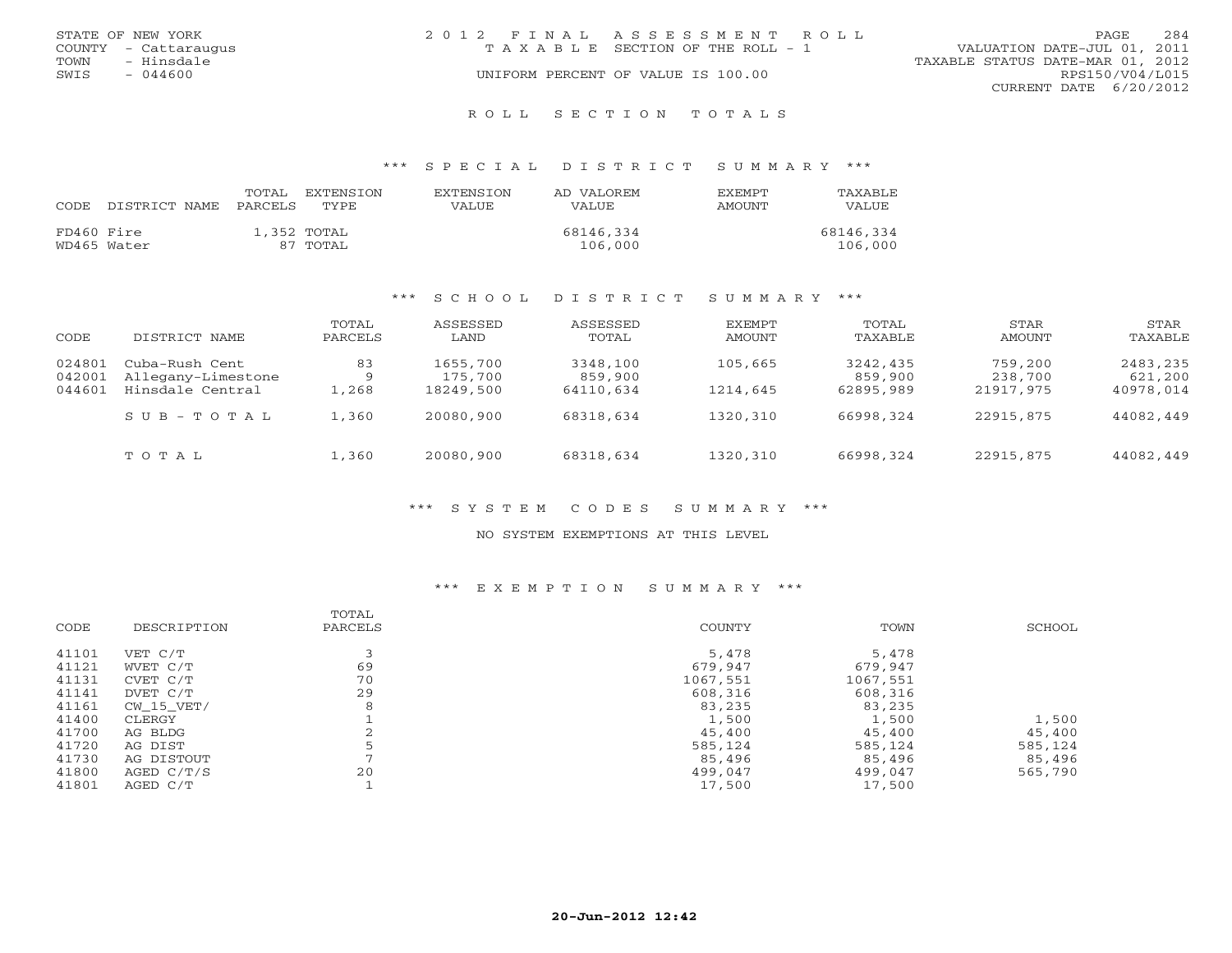|      | STATE OF NEW YORK    | 2012 FINAL ASSESSMENT ROLL |                                       |                                  | PAGE            | 285 |
|------|----------------------|----------------------------|---------------------------------------|----------------------------------|-----------------|-----|
|      | COUNTY - Cattaraugus |                            | T A X A B L E SECTION OF THE ROLL - 1 | VALUATION DATE-JUL 01, 2011      |                 |     |
| TOWN | - Hinsdale           |                            |                                       | TAXABLE STATUS DATE-MAR 01, 2012 |                 |     |
| SWIS | $-044600$            |                            | UNIFORM PERCENT OF VALUE IS 100.00    |                                  | RPS150/V04/L015 |     |
|      |                      |                            |                                       | CURRENT DATE 6/20/2012           |                 |     |
|      |                      |                            |                                       |                                  |                 |     |

#### R O L L S E C T I O N T O T A L S

#### \*\*\* E X E M P T I O N S U M M A R Y \*\*\*

| CODE  | DESCRIPTION | TOTAL<br>PARCELS | <b>COUNTY</b> | TOWN     | SCHOOL    |
|-------|-------------|------------------|---------------|----------|-----------|
| 41802 | AGED C      | 6                | 143,278       |          |           |
| 41803 | AGED T      | ∠                |               | 82,500   |           |
| 41834 | SR STAR     | 174              |               |          | 9163,675  |
| 41844 | SR ST MH    | $\overline{4}$   |               |          | 143,600   |
| 41854 | RES STAR    | 461              |               |          | 13477,000 |
| 41864 | RES ST MH   | 10               |               |          | 131,600   |
| 42100 | SILO T/C/S  | 6                | 37,000        | 37,000   | 37,000    |
|       | TOTAL       | 878              | 3858,872      | 3798,094 | 24236,185 |

## \*\*\* G R A N D T O T A L S \*\*\*

| ROLL |             | TOTAL   | <b>\SSESSED</b> | ASSESSED  | TAXABLE   | TAXABLE   | TAXABLE   | STAR      |
|------|-------------|---------|-----------------|-----------|-----------|-----------|-----------|-----------|
| SEC  | DESCRIPTION | PARCELS | LAND            | TOTAL     | COUNTY    | TOWN      | SCHOOL    | TAXABLE   |
|      | TAXABLE     |         | 20080,900       |           | 64459,762 | 64520,540 | 66998,324 | 44082,449 |
|      |             | ,360    |                 | 68318,634 |           |           |           |           |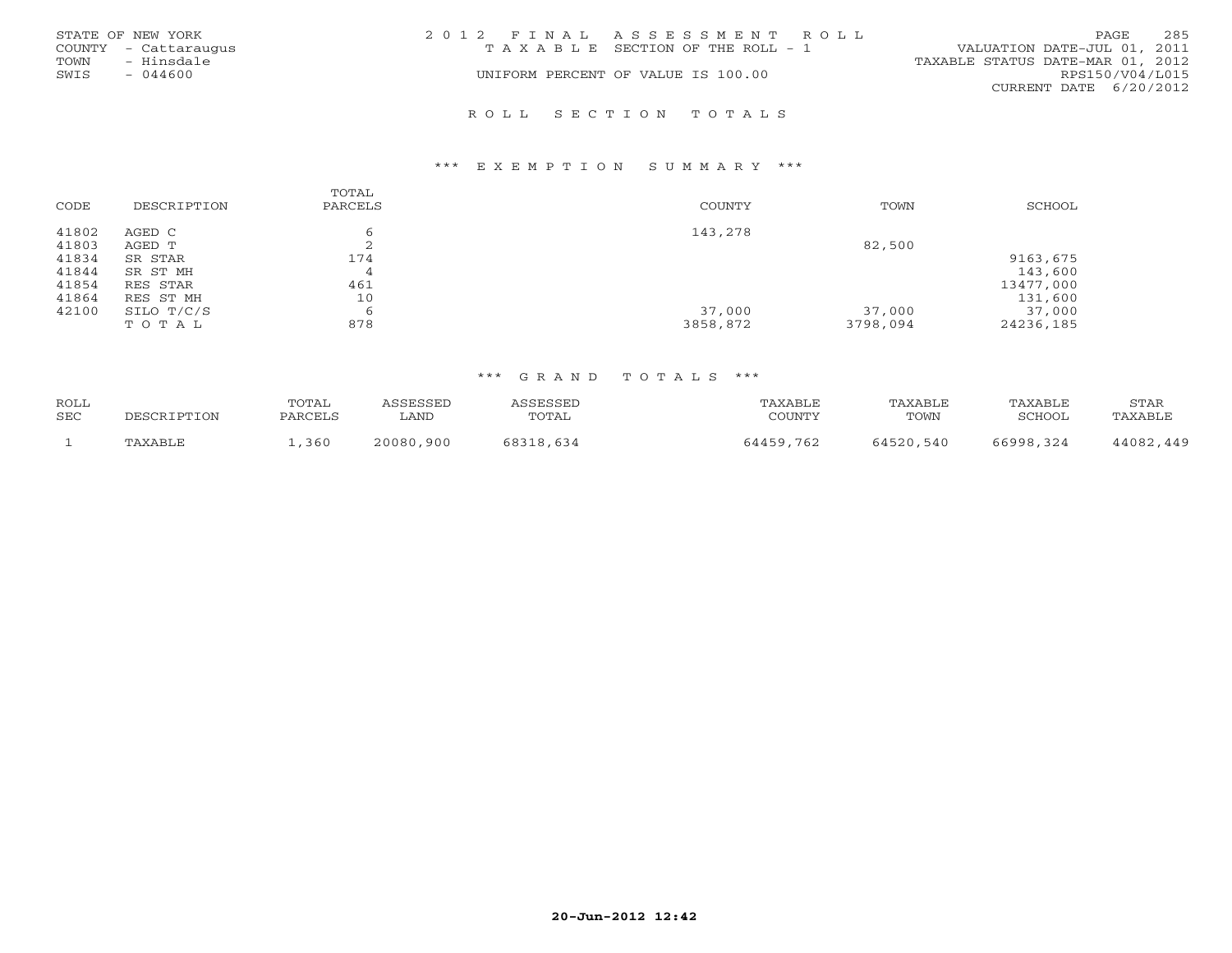# STATE OF NEW YORK 2 0 1 2 F I N A L A S S E S S M E N T R O L L PAGE 286 COUNTY - Cattaraugus SPECIAL FRANCHISE SECTION OF THE ROLL - 5 VALUATION DATE-JUL 01, 2011 TOWN - Hinsdale TAX MAP NUMBER SEQUENCE TAXABLE STATUS DATE-MAR 01, 2012 SWIS - 044600 UNIFORM PERCENT OF VALUE IS 100.00UNIFORM PERCENT OF VALUE IS 100.00

| TAX MAP PARCEL NUMBER             | PROPERTY LOCATION & CLASS               |                | ASSESSMENT EXEMPTION CODE-----------------COUNTY-------TOWN------SCHOOL |                                                        |             |
|-----------------------------------|-----------------------------------------|----------------|-------------------------------------------------------------------------|--------------------------------------------------------|-------------|
| CURRENT OWNERS NAME               | SCHOOL DISTRICT                         | LAND           | TAX DESCRIPTION                                                         | TAXABLE VALUE                                          |             |
| CURRENT OWNERS ADDRESS            | PARCEL SIZE/GRID COORD                  | TOTAL          | SPECIAL DISTRICTS                                                       |                                                        | ACCOUNT NO. |
| ********************************* |                                         |                |                                                                         |                                                        |             |
|                                   | Special Franchise                       |                |                                                                         |                                                        | 1118        |
| 546.000-9901-132.350/188          | 861 Elec & gas                          |                | COUNTY TAXABLE VALUE                                                    | 98,515                                                 |             |
| Niagara Mohawk Power Corp         | Cuba-Rush Cent 024801                   | $\overline{0}$ | TOWN<br>TAXABLE VALUE                                                   | 98,515                                                 |             |
| Real Estate Tax Dept              | Town Of Hinsdale                        | 98,515         | SCHOOL TAXABLE VALUE                                                    | 98,515                                                 |             |
| 300 Erie Blvd West                | .14% Cuba/rushford                      |                | FD460 Fire                                                              | 98,515 TO                                              |             |
| Syracuse, NY 13202                | 0.01<br>ACRES                           |                |                                                                         |                                                        |             |
|                                   | FULL MARKET VALUE<br>****************** | 98,515         |                                                                         |                                                        |             |
|                                   |                                         |                |                                                                         | ******************** 546.000-9901-631.900/188 ***      |             |
|                                   | Special Franchise                       |                |                                                                         |                                                        | 1117        |
| 546.000-9901-631.900/188          | 866 Telephone                           |                | COUNTY TAXABLE VALUE                                                    | 68,490                                                 |             |
| Verizon Communications, Inc.      | Cuba-Rush Cent 024801                   | $\Omega$       | TOWN<br>TAXABLE VALUE                                                   | 68,490                                                 |             |
| PO Box 152206                     | Town Of Hinsdale                        | 68,490         | SCHOOL TAXABLE VALUE                                                    | 68,490                                                 |             |
| Irving, TX 75015-2206             | Cuba/rushford                           |                | FD460 Fire                                                              | 68,490 TO                                              |             |
|                                   | .25%                                    |                | WD465 Water                                                             | 2,000 TO                                               |             |
|                                   | ACRES<br>0.01<br>FULL MARKET VALUE      | 68,490         |                                                                         |                                                        |             |
|                                   |                                         |                |                                                                         |                                                        |             |
|                                   | Special Franchise                       |                |                                                                         |                                                        | 0845        |
| 546.000-9908-132.350/188          | 861 Elec & gas                          |                | COUNTY TAXABLE VALUE                                                    | 605,161                                                |             |
| Niagara Mohawk Power Corp         | Hinsdale Centra 044601                  | $\Omega$       | TOWN<br>TAXABLE VALUE                                                   | 605,161                                                |             |
| Real Estate Tax Dept              | Town Of Hinsdale                        | 605,161        | SCHOOL TAXABLE VALUE                                                    | 605,161                                                |             |
| 300 Erie Blvd West                | .86% Hinsdale                           |                | FD460 Fire                                                              | 605,161 TO                                             |             |
| Syracuse, NY 13202                | 0.01<br>ACRES                           |                |                                                                         |                                                        |             |
|                                   | FULL MARKET VALUE                       | 605,161        |                                                                         |                                                        |             |
|                                   |                                         |                |                                                                         |                                                        |             |
|                                   | Special Franchise                       |                |                                                                         |                                                        | 0844        |
| 546.000-9908-631.900/188          | 866 Telephone                           |                | COUNTY TAXABLE VALUE                                                    | 205,472                                                |             |
| Verizon Communications, Inc.      | Hinsdale Centra 044601                  | $\circ$        | TOWN<br>TAXABLE VALUE                                                   | 205,472                                                |             |
| PO Box 152206                     | Town Of Hinsdale                        | 205,472        | SCHOOL TAXABLE VALUE                                                    | 205,472                                                |             |
| Irving, TX 75015-2206             | .75%                                    |                | FD460 Fire                                                              | 205,472 TO                                             |             |
|                                   | ACRES<br>0.01                           |                | WD465 Water                                                             | 6,000 TO                                               |             |
|                                   | FULL MARKET VALUE                       | 205,472        |                                                                         |                                                        |             |
|                                   | ******************                      |                |                                                                         | ************************* 546.000-9908-999.981/188 *** |             |
|                                   | Special Franchise                       |                |                                                                         |                                                        | 1171        |
| 546.000-9908-999.981/188          | 869 Television                          |                | COUNTY TAXABLE VALUE                                                    | 92,433                                                 |             |
| Time Warner Cable                 | Hinsdale Centra 044601                  | $\Omega$       | TOWN<br>TAXABLE VALUE                                                   | 92,433                                                 |             |
| Beth Peterson, Manager            | Town Of Hinsdale                        | 92,433         | SCHOOL TAXABLE VALUE                                                    | 92,433                                                 |             |
| Divisional Tax Services           | 1.0000 Hinsdale                         |                | FD460 Fire                                                              | 92,433 TO                                              |             |
| 7800 Crescent Executive Dr        | ACRES<br>0.01                           |                |                                                                         |                                                        |             |
| Charlotte, NC 28217               | FULL MARKET VALUE                       | 92,433         |                                                                         |                                                        |             |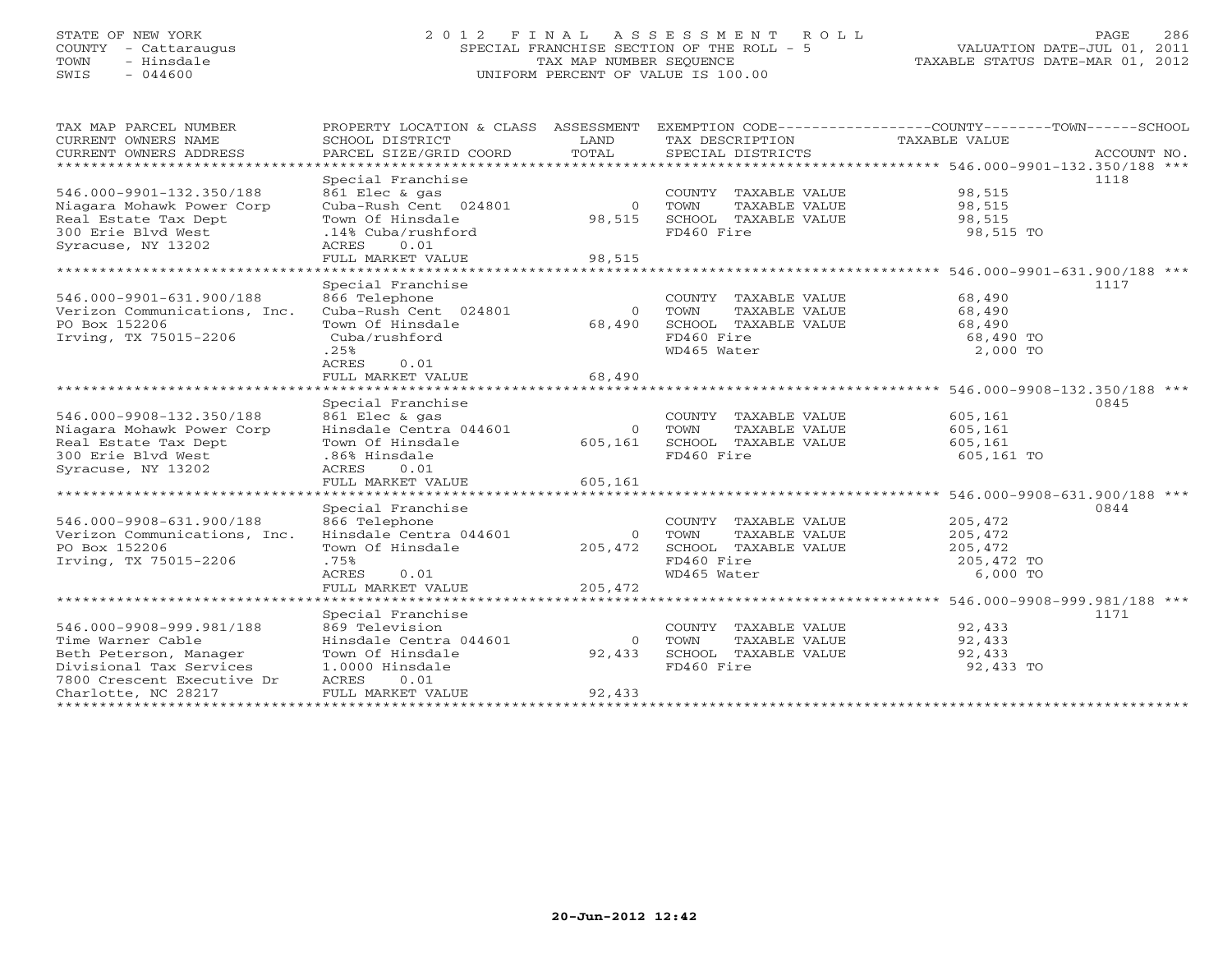|      | STATE OF NEW YORK    | 2012 FINAL ASSESSMENT ROLL                                               | PAGE.           | 287 |
|------|----------------------|--------------------------------------------------------------------------|-----------------|-----|
|      | COUNTY - Cattaraugus | VALUATION DATE-JUL 01, 2011<br>SPECIAL FRANCHISE SECTION OF THE ROLL - 5 |                 |     |
| TOWN | - Hinsdale           | TAXABLE STATUS DATE-MAR 01, 2012                                         |                 |     |
| SWIS | $-044600$            |                                                                          | RPS150/V04/L015 |     |
|      |                      | UNIFORM PERCENT OF VALUE IS 100.00<br>CURRENT DATE 6/20/2012             |                 |     |
|      |                      |                                                                          |                 |     |

### R O L L S U B S E C T I O N - - T O T A L S

### \*\*\* S P E C I A L D I S T R I C T S U M M A R Y \*\*\*

| CODE       | DISTRICT NAME | TOTAL<br>PARCELS | EXTENSTON<br>TYPE  | <b>EXTENSION</b><br>VALUE | AD VALOREM<br>VALUE. | <b>EXEMPT</b><br>AMOUNT | TAXABLE<br>VALUE  |
|------------|---------------|------------------|--------------------|---------------------------|----------------------|-------------------------|-------------------|
| FD460 Fire | WD465 Water   |                  | 5 TOTAL<br>2 ТОТАL |                           | 1070,071<br>8,000    |                         | 1070,071<br>8,000 |

### \*\*\* S C H O O L D I S T R I C T S U M M A R Y \*\*\*

| CODE             | DISTRICT NAME                      | TOTAL<br>PARCELS | ASSESSED<br>LAND | ASSESSED<br>TOTAL  | EXEMPT<br>AMOUNT | TOTAL<br>TAXABLE   | STAR<br>AMOUNT | STAR<br>TAXABLE    |
|------------------|------------------------------------|------------------|------------------|--------------------|------------------|--------------------|----------------|--------------------|
| 024801<br>044601 | Cuba-Rush Cent<br>Hinsdale Central |                  |                  | 167,005<br>903,066 |                  | 167,005<br>903,066 |                | 167,005<br>903,066 |
|                  | SUB-TOTAL                          |                  |                  | 1070,071           |                  | 1070,071           |                | 1070,071           |
|                  | TOTAL                              | 5                |                  | 1070,071           |                  | 1070,071           |                | 1070,071           |

### \*\*\* S Y S T E M C O D E S S U M M A R Y \*\*\*

### NO SYSTEM EXEMPTIONS AT THIS LEVEL

### \*\*\* E X E M P T I O N S U M M A R Y \*\*\*

### NO EXEMPTIONS AT THIS LEVEL

## \*\*\* G R A N D T O T A L S \*\*\*

| <b>ROLL</b><br><b>SEC</b> | DESCRIPTION       | TOTAL<br>PARCELS | <i><b>\SSESSED</b></i><br>∟AND | ASSESSED<br>TOTAL | TAXABLE<br>COUNTY | TAXABLE<br>TOWN | TAXABLE<br>SCHOOL | STAR<br>TAXABLE        |
|---------------------------|-------------------|------------------|--------------------------------|-------------------|-------------------|-----------------|-------------------|------------------------|
|                           | SPECIAL FRANCHISE |                  |                                | 1070.071          | 1070,071          | 1070 071        | 1070,071          | 070 071<br><u>v.v.</u> |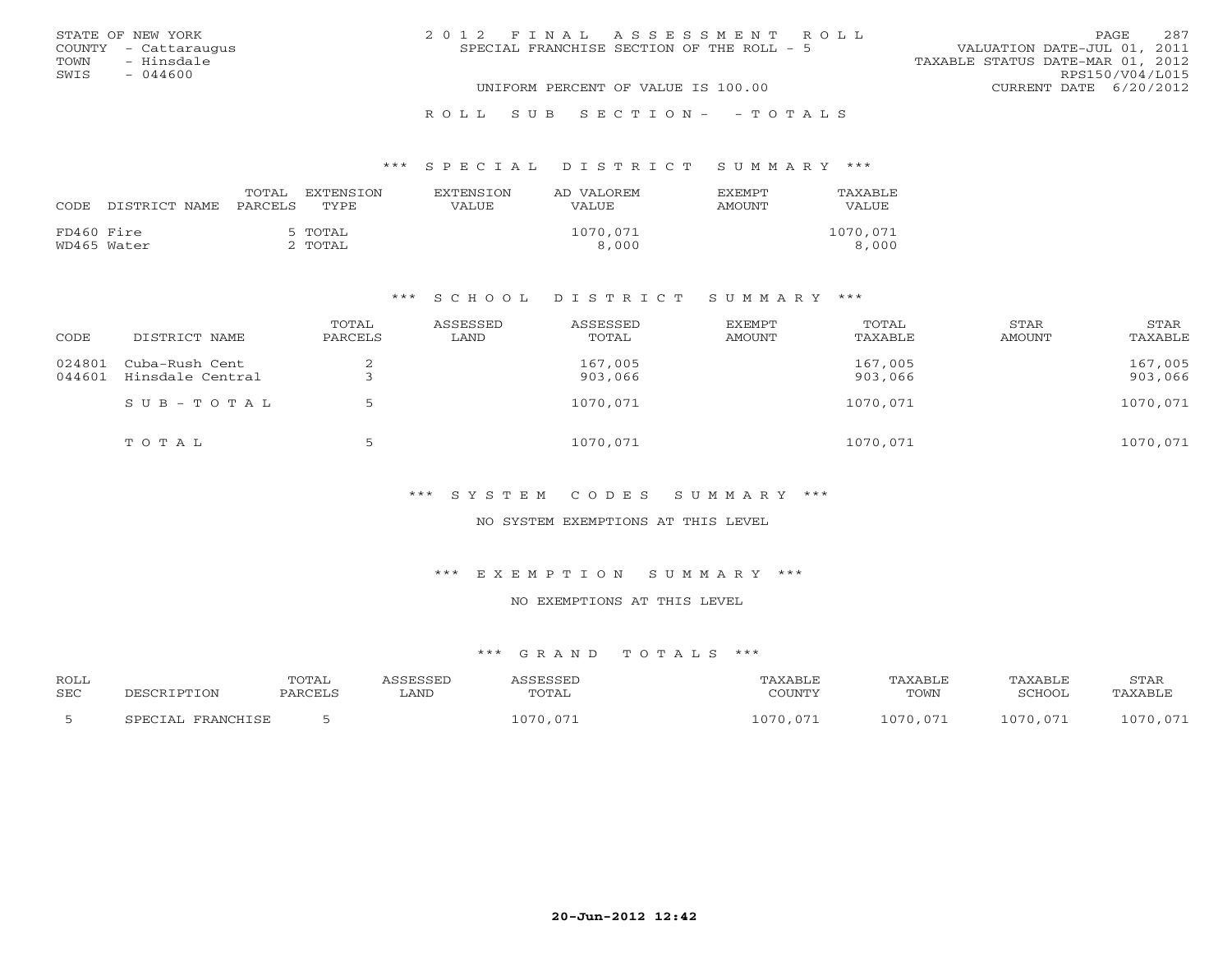| STATE OF NEW YORK    | 2012 FINAL ASSESSMENT ROLL<br>PAGE.                                      | 288 |
|----------------------|--------------------------------------------------------------------------|-----|
| COUNTY - Cattaraugus | VALUATION DATE-JUL 01, 2011<br>SPECIAL FRANCHISE SECTION OF THE ROLL - 5 |     |
| - Hinsdale<br>TOWN   | TAXABLE STATUS DATE-MAR 01, 2012                                         |     |
| SWIS<br>$-044600$    | UNIFORM PERCENT OF VALUE IS 100.00<br>RPS150/V04/L015                    |     |
|                      | CURRENT DATE 6/20/2012                                                   |     |
|                      |                                                                          |     |

R O L L S E C T I O N T O T A L S

### \*\*\* S P E C I A L D I S T R I C T S U M M A R Y \*\*\*

| CODE       | DISTRICT NAME | TOTAL<br>PARCELS | EXTENSTON<br>TYPE. | <b>EXTENSION</b><br>VALUE | AD VALOREM<br>VALUE. | <b>F.X F.M PT</b><br>AMOUNT | TAXABLE<br>VALUE  |
|------------|---------------|------------------|--------------------|---------------------------|----------------------|-----------------------------|-------------------|
| FD460 Fire | WD465 Water   |                  | 5 TOTAL<br>2 TOTAL |                           | 1070,071<br>8,000    |                             | 1070,071<br>8,000 |

### \*\*\* S C H O O L D I S T R I C T S U M M A R Y \*\*\*

| CODE             | DISTRICT NAME                      | TOTAL<br>PARCELS | ASSESSED<br>LAND | ASSESSED<br>TOTAL  | EXEMPT<br>AMOUNT | TOTAL<br>TAXABLE   | STAR<br>AMOUNT | STAR<br>TAXABLE    |
|------------------|------------------------------------|------------------|------------------|--------------------|------------------|--------------------|----------------|--------------------|
| 024801<br>044601 | Cuba-Rush Cent<br>Hinsdale Central | ∠                |                  | 167,005<br>903,066 |                  | 167,005<br>903,066 |                | 167,005<br>903,066 |
|                  | SUB-TOTAL                          |                  |                  | 1070,071           |                  | 1070,071           |                | 1070,071           |
|                  | TOTAL                              | 5                |                  | 1070,071           |                  | 1070,071           |                | 1070,071           |

### \*\*\* S Y S T E M C O D E S S U M M A R Y \*\*\*

### NO SYSTEM EXEMPTIONS AT THIS LEVEL

### \*\*\* E X E M P T I O N S U M M A R Y \*\*\*

### NO EXEMPTIONS AT THIS LEVEL

## \*\*\* G R A N D T O T A L S \*\*\*

| <b>ROLL</b><br><b>SEC</b> | DESCRIPTION       | TOTAL<br>PARCELS | <i><b>\SSESSED</b></i><br>LAND | ASSESSED<br>TOTAL | TAXABLE<br>COUNTY | TAXABLE<br>TOWN | TAXABLE<br>SCHOOL | STAR<br>TAXABLE |
|---------------------------|-------------------|------------------|--------------------------------|-------------------|-------------------|-----------------|-------------------|-----------------|
|                           | SPECIAL FRANCHISE |                  |                                | 1070.071          | LO70.071          | 1070,071        | 1070.071          | 1070,071        |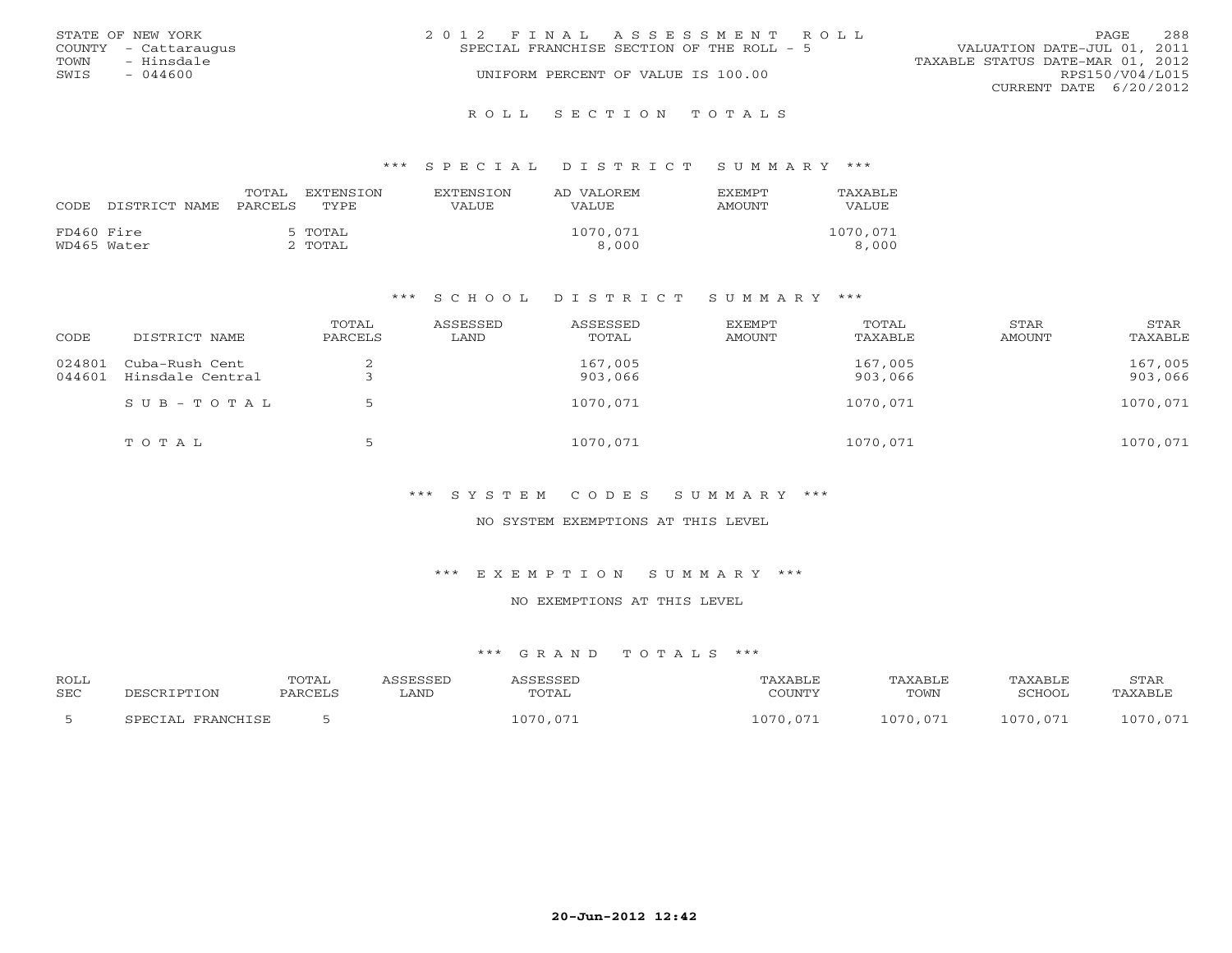# STATE OF NEW YORK 2 0 1 2 F I N A L A S S E S S M E N T R O L L PAGE 289 COUNTY - Cattaraugus UTILITY & R.R. SECTION OF THE ROLL - 6 VALUATION DATE-JUL 01, 2011 TOWN - Hinsdale TAX MAP NUMBER SEQUENCE TAXABLE STATUS DATE-MAR 01, 2012 SWIS - 044600 UNIFORM PERCENT OF VALUE IS 100.00UNIFORM PERCENT OF VALUE IS 100.00

| TAX MAP PARCEL NUMBER<br>CURRENT OWNERS NAME             | SCHOOL DISTRICT                          | LAND             | TAX DESCRIPTION                               | PROPERTY LOCATION & CLASS ASSESSMENT EXEMPTION CODE----------------COUNTY-------TOWN------SCHOOL<br>TAXABLE VALUE |
|----------------------------------------------------------|------------------------------------------|------------------|-----------------------------------------------|-------------------------------------------------------------------------------------------------------------------|
| CURRENT OWNERS ADDRESS<br>****************************** | PARCEL SIZE/GRID COORD                   | TOTAL            | SPECIAL DISTRICTS                             | ACCOUNT NO.                                                                                                       |
|                                                          | Nys Rte 446                              |                  |                                               | 1596                                                                                                              |
| $68.004 - 1 - 4.1/1$                                     | 837 Cell Tower                           |                  | COUNTY TAXABLE VALUE                          | 150,000                                                                                                           |
| American Tower Corporation                               | Cuba-Rush Cent 024801                    | $\Omega$         | TOWN<br>TAXABLE VALUE                         | 150,000                                                                                                           |
| Property Tax Department                                  | 03<br>12 03                              | 150,000          | SCHOOL TAXABLE VALUE                          | 150,000                                                                                                           |
| PO Box 723597                                            | EAST-1218484 NRTH-0806873                |                  | FD460 Fire                                    | 150,000 TO                                                                                                        |
| Atlanta, GA 31139                                        | DEED BOOK 836<br>PG-00921                |                  |                                               |                                                                                                                   |
|                                                          | FULL MARKET VALUE                        | 150,000          |                                               |                                                                                                                   |
|                                                          |                                          |                  |                                               |                                                                                                                   |
|                                                          | Morgan Hollow Rd                         |                  |                                               | 0840                                                                                                              |
| $76.004 - 1 - 20$                                        | 882 Elec Trans Imp                       |                  | COUNTY TAXABLE VALUE                          | 60,250                                                                                                            |
| Niagara Mohawk Power Corp<br>Real Estate Tax Dept        | Hinsdale Centra 044601<br>Loc #713690    | 60,250<br>60,250 | TOWN<br>TAXABLE VALUE<br>SCHOOL TAXABLE VALUE | 60,250                                                                                                            |
| 300 Erie Blyd West                                       | 1.0000 Hinsdale                          |                  | FD460 Fire                                    | 60,250<br>60,250 TO                                                                                               |
| Syracuse, NY 13202                                       | Homer City Stolle                        |                  |                                               |                                                                                                                   |
|                                                          | FRNT 250.00 DPTH                         |                  |                                               |                                                                                                                   |
|                                                          | ACRES 164.50                             |                  |                                               |                                                                                                                   |
|                                                          | EAST-1192164 NRTH-0785349                |                  |                                               |                                                                                                                   |
|                                                          | DEED BOOK 818<br>PG-00744                |                  |                                               |                                                                                                                   |
|                                                          | FULL MARKET VALUE                        | 60,250           |                                               |                                                                                                                   |
|                                                          |                                          |                  |                                               |                                                                                                                   |
|                                                          | 1423 Congress Rd                         |                  |                                               | 1595                                                                                                              |
| $77.003 - 1 - 6.1/1$<br>Crown Castle Atlantic Llc        | 837 Cell Tower<br>Hinsdale Centra 044601 | $\circ$          | COUNTY TAXABLE VALUE<br>TOWN<br>TAXABLE VALUE | 210,000<br>210,000                                                                                                |
| Attn: PMB 353                                            | $07/48$ 02<br>0 <sub>3</sub>             | 210,000          | SCHOOL TAXABLE VALUE                          | 210,000                                                                                                           |
| 4017 Washington Rd                                       | $L/p$ 987-1                              |                  | FD460 Fire                                    | 210,000 TO                                                                                                        |
| Mc Murray, PA 15317                                      | EAST-1203445 NRTH-0789615                |                  |                                               |                                                                                                                   |
|                                                          | DEED BOOK 00968 PG-01095                 |                  |                                               |                                                                                                                   |
|                                                          | FULL MARKET VALUE                        | 210,000          |                                               |                                                                                                                   |
|                                                          |                                          |                  |                                               |                                                                                                                   |
|                                                          | Nys Rte 16                               |                  |                                               | 0829                                                                                                              |
| $77.009 - 1 - 7$                                         | 831 Tele Comm                            |                  | COUNTY TAXABLE VALUE                          | 81,250                                                                                                            |
| Verizon Communications, Inc.<br>PO Box 152206            | Hinsdale Centra 044601<br>Loc #Unknown   | 6,250            | TOWN<br>TAXABLE VALUE                         | 81,250                                                                                                            |
| Irving, TX 75015-2206                                    | 1.0000 Hinsdale                          | 81,250           | SCHOOL TAXABLE VALUE<br>FD460 Fire            | 81,250<br>81,250 TO                                                                                               |
|                                                          | Building & Land                          |                  |                                               |                                                                                                                   |
|                                                          | FRNT 100.00 DPTH 165.00                  |                  |                                               |                                                                                                                   |
|                                                          | EAST-1203118 NRTH-0794719                |                  |                                               |                                                                                                                   |
|                                                          | DEED BOOK 611<br>$PG-424$                |                  |                                               |                                                                                                                   |
|                                                          | FULL MARKET VALUE                        | 81,250           |                                               |                                                                                                                   |
|                                                          |                                          |                  |                                               |                                                                                                                   |
|                                                          | Maplehurst Station #4                    |                  |                                               | 1594                                                                                                              |
| $77.009 - 1 - 43$                                        | 872 Elec-Substation                      |                  | COUNTY TAXABLE VALUE                          | 801,350                                                                                                           |
| Niagara Mohawk Power Corp<br>Attn: Real Estate Tax Dept  | Hinsdale Centra 044601<br>ACRES<br>0.26  | 1,000<br>801,350 | TOWN<br>TAXABLE VALUE<br>SCHOOL TAXABLE VALUE | 801,350<br>801,350                                                                                                |
| 300 Erie Blvd West                                       | EAST-1204244 NRTH-0794415                |                  | FD460 Fire                                    | 801,350 TO                                                                                                        |
| Syracuse, NY 13202                                       | FULL MARKET VALUE                        | 801,350          |                                               |                                                                                                                   |
|                                                          |                                          |                  |                                               |                                                                                                                   |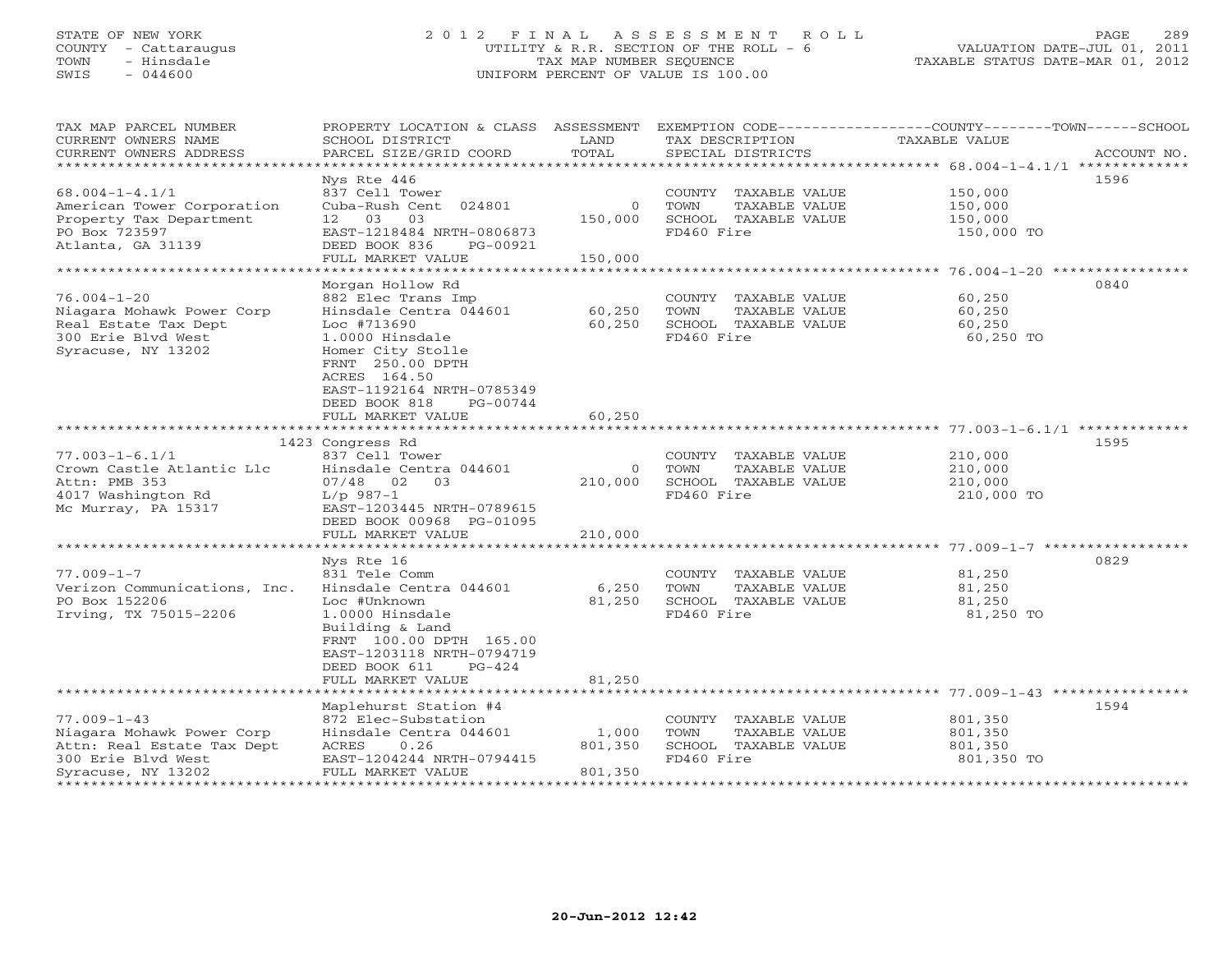# STATE OF NEW YORK 2 0 1 2 F I N A L A S S E S S M E N T R O L L PAGE 290 COUNTY - Cattaraugus UTILITY & R.R. SECTION OF THE ROLL - 6 VALUATION DATE-JUL 01, 2011 TOWN - Hinsdale TAX MAP NUMBER SEQUENCE TAX<br>
SWIS - 044600 TAXABLE SEQUENCE TAXABLE SEQUENCE TAXABLE STATUS DATE-MAR ON TAXABLE SEQUENCE TAXABLE SEQUENCE SWIS - 044600 UNIFORM PERCENT OF VALUE IS 100.00

|                                  | VALUAIIUN DAIE-UUL VI, ZUII |  |  |
|----------------------------------|-----------------------------|--|--|
| TAXABLE STATUS DATE-MAR 01, 2012 |                             |  |  |

| *************************<br>Outside Plant<br>1124<br>646.000-9901-132.350/188<br>884 Elec Dist Out<br>55,535<br>COUNTY TAXABLE VALUE<br>Niagara Mohawk Power Corp<br>Cuba-Rush Cent 024801<br>$\overline{0}$<br>TOWN<br>TAXABLE VALUE<br>55,535<br>Real Estate Tax Dept<br>Loc #888888<br>55,535<br>SCHOOL TAXABLE VALUE<br>55,535<br>FD460 Fire<br>300 Erie Blvd West<br>0.0420 Cuba/rushford<br>55,535 TO<br>Syracuse, NY 13202<br>Elec Dist<br>0.01<br>ACRES<br>55,535<br>FULL MARKET VALUE<br>Outside Plant<br>1123<br>646.000-9901-631.900/188<br>22,835<br>836 Telecom. eq.<br>COUNTY TAXABLE VALUE<br>Verizon Communications, Inc.<br>Cuba-Rush Cent 024801<br>$\overline{0}$<br>TOWN<br>TAXABLE VALUE<br>22,835<br>PO Box 152206<br>Loc #888888<br>22,835<br>SCHOOL TAXABLE VALUE<br>22,835<br>FD460 Fire<br>Irving, TX 75015-2206<br>0.0500 Cuba/rushford<br>22,835 TO<br>Poles, Wire, Cable, Etc<br>ACRES<br>0.01<br>22,835<br>FULL MARKET VALUE<br>*************<br>0843<br>Op & Mrs Equip<br>883 Gas Trans Impr<br>646.000-9908-123.710/288<br>COUNTY TAXABLE VALUE<br>1136,998<br>National Fuel Gas Supply<br>Hinsdale Centra 044601<br>TOWN<br>TAXABLE VALUE<br>1136,998<br>$\overline{0}$<br>Attn: Real Property Tax Servic Loc #888888<br>1136,998<br>SCHOOL TAXABLE VALUE<br>1136,998<br>6363 Main St<br>FD460 Fire<br>1.0000 Hinsdale<br>1136,998 TO<br>Williamsville, NY 14221-5887<br>Gas Trans Pipe&mrs Equip<br>0.01<br>ACRES<br>FULL MARKET VALUE<br>1136,998<br>Elec Trans Line<br>1567<br>646.000-9908-132.350/100<br>882 Elec Trans Imp<br>COUNTY TAXABLE VALUE<br>1703,200<br>Hinsdale Centra 044601<br>TAXABLE VALUE<br>Niagara Mohawk Power Corp<br>$\circ$<br>TOWN<br>1703,200<br>Real Estate Tax Dept<br>Loc #712060<br>1703,200<br>SCHOOL TAXABLE VALUE<br>1703,200<br>FD460 Fire<br>300 Erie Boulvard West<br>1.0000 Hinsdale<br>1703,200 TO<br>Homer City-Stolle #37<br>Syracuse, NY 13202<br>0.01<br>ACRES<br>1703,200<br>FULL MARKET VALUE<br>Elec Trans Line<br>1568<br>646.000-9908-132.350/101<br>882 Elec Trans Imp<br>COUNTY TAXABLE VALUE<br>298,047<br>Niagara Mohawk Power Corp<br>Hinsdale Centra 044601<br>TAXABLE VALUE<br>298,047<br>$\circ$<br>TOWN<br>Real Estate Tax Dept<br>Loc #712264<br>298,047<br>SCHOOL TAXABLE VALUE<br>298,047<br>FD460 Fire<br>300 Erie Boulvard West<br>1.0000 Hinsdale<br>298,047 TO<br>Syracuse, NY 13202<br>Homer Hill-Bennett #157<br>0.01<br><b>ACRES</b><br>298,047<br>FULL MARKET VALUE<br>***************** | TAX MAP PARCEL NUMBER<br>CURRENT OWNERS NAME<br>CURRENT OWNERS ADDRESS | PROPERTY LOCATION & CLASS ASSESSMENT<br>SCHOOL DISTRICT<br>PARCEL SIZE/GRID COORD | LAND<br>TOTAL | TAX DESCRIPTION<br>SPECIAL DISTRICTS | EXEMPTION CODE-----------------COUNTY-------TOWN------SCHOOL<br><b>TAXABLE VALUE</b> | ACCOUNT NO. |
|---------------------------------------------------------------------------------------------------------------------------------------------------------------------------------------------------------------------------------------------------------------------------------------------------------------------------------------------------------------------------------------------------------------------------------------------------------------------------------------------------------------------------------------------------------------------------------------------------------------------------------------------------------------------------------------------------------------------------------------------------------------------------------------------------------------------------------------------------------------------------------------------------------------------------------------------------------------------------------------------------------------------------------------------------------------------------------------------------------------------------------------------------------------------------------------------------------------------------------------------------------------------------------------------------------------------------------------------------------------------------------------------------------------------------------------------------------------------------------------------------------------------------------------------------------------------------------------------------------------------------------------------------------------------------------------------------------------------------------------------------------------------------------------------------------------------------------------------------------------------------------------------------------------------------------------------------------------------------------------------------------------------------------------------------------------------------------------------------------------------------------------------------------------------------------------------------------------------------------------------------------------------------------------------------------------------------------------------------------------------------------------------------------------------------------------------------------------------------------------------------|------------------------------------------------------------------------|-----------------------------------------------------------------------------------|---------------|--------------------------------------|--------------------------------------------------------------------------------------|-------------|
|                                                                                                                                                                                                                                                                                                                                                                                                                                                                                                                                                                                                                                                                                                                                                                                                                                                                                                                                                                                                                                                                                                                                                                                                                                                                                                                                                                                                                                                                                                                                                                                                                                                                                                                                                                                                                                                                                                                                                                                                                                                                                                                                                                                                                                                                                                                                                                                                                                                                                                   |                                                                        |                                                                                   |               |                                      |                                                                                      |             |
|                                                                                                                                                                                                                                                                                                                                                                                                                                                                                                                                                                                                                                                                                                                                                                                                                                                                                                                                                                                                                                                                                                                                                                                                                                                                                                                                                                                                                                                                                                                                                                                                                                                                                                                                                                                                                                                                                                                                                                                                                                                                                                                                                                                                                                                                                                                                                                                                                                                                                                   |                                                                        |                                                                                   |               |                                      |                                                                                      |             |
|                                                                                                                                                                                                                                                                                                                                                                                                                                                                                                                                                                                                                                                                                                                                                                                                                                                                                                                                                                                                                                                                                                                                                                                                                                                                                                                                                                                                                                                                                                                                                                                                                                                                                                                                                                                                                                                                                                                                                                                                                                                                                                                                                                                                                                                                                                                                                                                                                                                                                                   |                                                                        |                                                                                   |               |                                      |                                                                                      |             |
|                                                                                                                                                                                                                                                                                                                                                                                                                                                                                                                                                                                                                                                                                                                                                                                                                                                                                                                                                                                                                                                                                                                                                                                                                                                                                                                                                                                                                                                                                                                                                                                                                                                                                                                                                                                                                                                                                                                                                                                                                                                                                                                                                                                                                                                                                                                                                                                                                                                                                                   |                                                                        |                                                                                   |               |                                      |                                                                                      |             |
|                                                                                                                                                                                                                                                                                                                                                                                                                                                                                                                                                                                                                                                                                                                                                                                                                                                                                                                                                                                                                                                                                                                                                                                                                                                                                                                                                                                                                                                                                                                                                                                                                                                                                                                                                                                                                                                                                                                                                                                                                                                                                                                                                                                                                                                                                                                                                                                                                                                                                                   |                                                                        |                                                                                   |               |                                      |                                                                                      |             |
|                                                                                                                                                                                                                                                                                                                                                                                                                                                                                                                                                                                                                                                                                                                                                                                                                                                                                                                                                                                                                                                                                                                                                                                                                                                                                                                                                                                                                                                                                                                                                                                                                                                                                                                                                                                                                                                                                                                                                                                                                                                                                                                                                                                                                                                                                                                                                                                                                                                                                                   |                                                                        |                                                                                   |               |                                      |                                                                                      |             |
|                                                                                                                                                                                                                                                                                                                                                                                                                                                                                                                                                                                                                                                                                                                                                                                                                                                                                                                                                                                                                                                                                                                                                                                                                                                                                                                                                                                                                                                                                                                                                                                                                                                                                                                                                                                                                                                                                                                                                                                                                                                                                                                                                                                                                                                                                                                                                                                                                                                                                                   |                                                                        |                                                                                   |               |                                      |                                                                                      |             |
|                                                                                                                                                                                                                                                                                                                                                                                                                                                                                                                                                                                                                                                                                                                                                                                                                                                                                                                                                                                                                                                                                                                                                                                                                                                                                                                                                                                                                                                                                                                                                                                                                                                                                                                                                                                                                                                                                                                                                                                                                                                                                                                                                                                                                                                                                                                                                                                                                                                                                                   |                                                                        |                                                                                   |               |                                      |                                                                                      |             |
|                                                                                                                                                                                                                                                                                                                                                                                                                                                                                                                                                                                                                                                                                                                                                                                                                                                                                                                                                                                                                                                                                                                                                                                                                                                                                                                                                                                                                                                                                                                                                                                                                                                                                                                                                                                                                                                                                                                                                                                                                                                                                                                                                                                                                                                                                                                                                                                                                                                                                                   |                                                                        |                                                                                   |               |                                      |                                                                                      |             |
|                                                                                                                                                                                                                                                                                                                                                                                                                                                                                                                                                                                                                                                                                                                                                                                                                                                                                                                                                                                                                                                                                                                                                                                                                                                                                                                                                                                                                                                                                                                                                                                                                                                                                                                                                                                                                                                                                                                                                                                                                                                                                                                                                                                                                                                                                                                                                                                                                                                                                                   |                                                                        |                                                                                   |               |                                      |                                                                                      |             |
|                                                                                                                                                                                                                                                                                                                                                                                                                                                                                                                                                                                                                                                                                                                                                                                                                                                                                                                                                                                                                                                                                                                                                                                                                                                                                                                                                                                                                                                                                                                                                                                                                                                                                                                                                                                                                                                                                                                                                                                                                                                                                                                                                                                                                                                                                                                                                                                                                                                                                                   |                                                                        |                                                                                   |               |                                      |                                                                                      |             |
|                                                                                                                                                                                                                                                                                                                                                                                                                                                                                                                                                                                                                                                                                                                                                                                                                                                                                                                                                                                                                                                                                                                                                                                                                                                                                                                                                                                                                                                                                                                                                                                                                                                                                                                                                                                                                                                                                                                                                                                                                                                                                                                                                                                                                                                                                                                                                                                                                                                                                                   |                                                                        |                                                                                   |               |                                      |                                                                                      |             |
|                                                                                                                                                                                                                                                                                                                                                                                                                                                                                                                                                                                                                                                                                                                                                                                                                                                                                                                                                                                                                                                                                                                                                                                                                                                                                                                                                                                                                                                                                                                                                                                                                                                                                                                                                                                                                                                                                                                                                                                                                                                                                                                                                                                                                                                                                                                                                                                                                                                                                                   |                                                                        |                                                                                   |               |                                      |                                                                                      |             |
|                                                                                                                                                                                                                                                                                                                                                                                                                                                                                                                                                                                                                                                                                                                                                                                                                                                                                                                                                                                                                                                                                                                                                                                                                                                                                                                                                                                                                                                                                                                                                                                                                                                                                                                                                                                                                                                                                                                                                                                                                                                                                                                                                                                                                                                                                                                                                                                                                                                                                                   |                                                                        |                                                                                   |               |                                      |                                                                                      |             |
|                                                                                                                                                                                                                                                                                                                                                                                                                                                                                                                                                                                                                                                                                                                                                                                                                                                                                                                                                                                                                                                                                                                                                                                                                                                                                                                                                                                                                                                                                                                                                                                                                                                                                                                                                                                                                                                                                                                                                                                                                                                                                                                                                                                                                                                                                                                                                                                                                                                                                                   |                                                                        |                                                                                   |               |                                      |                                                                                      |             |
|                                                                                                                                                                                                                                                                                                                                                                                                                                                                                                                                                                                                                                                                                                                                                                                                                                                                                                                                                                                                                                                                                                                                                                                                                                                                                                                                                                                                                                                                                                                                                                                                                                                                                                                                                                                                                                                                                                                                                                                                                                                                                                                                                                                                                                                                                                                                                                                                                                                                                                   |                                                                        |                                                                                   |               |                                      |                                                                                      |             |
|                                                                                                                                                                                                                                                                                                                                                                                                                                                                                                                                                                                                                                                                                                                                                                                                                                                                                                                                                                                                                                                                                                                                                                                                                                                                                                                                                                                                                                                                                                                                                                                                                                                                                                                                                                                                                                                                                                                                                                                                                                                                                                                                                                                                                                                                                                                                                                                                                                                                                                   |                                                                        |                                                                                   |               |                                      |                                                                                      |             |
|                                                                                                                                                                                                                                                                                                                                                                                                                                                                                                                                                                                                                                                                                                                                                                                                                                                                                                                                                                                                                                                                                                                                                                                                                                                                                                                                                                                                                                                                                                                                                                                                                                                                                                                                                                                                                                                                                                                                                                                                                                                                                                                                                                                                                                                                                                                                                                                                                                                                                                   |                                                                        |                                                                                   |               |                                      |                                                                                      |             |
|                                                                                                                                                                                                                                                                                                                                                                                                                                                                                                                                                                                                                                                                                                                                                                                                                                                                                                                                                                                                                                                                                                                                                                                                                                                                                                                                                                                                                                                                                                                                                                                                                                                                                                                                                                                                                                                                                                                                                                                                                                                                                                                                                                                                                                                                                                                                                                                                                                                                                                   |                                                                        |                                                                                   |               |                                      |                                                                                      |             |
|                                                                                                                                                                                                                                                                                                                                                                                                                                                                                                                                                                                                                                                                                                                                                                                                                                                                                                                                                                                                                                                                                                                                                                                                                                                                                                                                                                                                                                                                                                                                                                                                                                                                                                                                                                                                                                                                                                                                                                                                                                                                                                                                                                                                                                                                                                                                                                                                                                                                                                   |                                                                        |                                                                                   |               |                                      |                                                                                      |             |
|                                                                                                                                                                                                                                                                                                                                                                                                                                                                                                                                                                                                                                                                                                                                                                                                                                                                                                                                                                                                                                                                                                                                                                                                                                                                                                                                                                                                                                                                                                                                                                                                                                                                                                                                                                                                                                                                                                                                                                                                                                                                                                                                                                                                                                                                                                                                                                                                                                                                                                   |                                                                        |                                                                                   |               |                                      |                                                                                      |             |
|                                                                                                                                                                                                                                                                                                                                                                                                                                                                                                                                                                                                                                                                                                                                                                                                                                                                                                                                                                                                                                                                                                                                                                                                                                                                                                                                                                                                                                                                                                                                                                                                                                                                                                                                                                                                                                                                                                                                                                                                                                                                                                                                                                                                                                                                                                                                                                                                                                                                                                   |                                                                        |                                                                                   |               |                                      |                                                                                      |             |
|                                                                                                                                                                                                                                                                                                                                                                                                                                                                                                                                                                                                                                                                                                                                                                                                                                                                                                                                                                                                                                                                                                                                                                                                                                                                                                                                                                                                                                                                                                                                                                                                                                                                                                                                                                                                                                                                                                                                                                                                                                                                                                                                                                                                                                                                                                                                                                                                                                                                                                   |                                                                        |                                                                                   |               |                                      |                                                                                      |             |
|                                                                                                                                                                                                                                                                                                                                                                                                                                                                                                                                                                                                                                                                                                                                                                                                                                                                                                                                                                                                                                                                                                                                                                                                                                                                                                                                                                                                                                                                                                                                                                                                                                                                                                                                                                                                                                                                                                                                                                                                                                                                                                                                                                                                                                                                                                                                                                                                                                                                                                   |                                                                        |                                                                                   |               |                                      |                                                                                      |             |
|                                                                                                                                                                                                                                                                                                                                                                                                                                                                                                                                                                                                                                                                                                                                                                                                                                                                                                                                                                                                                                                                                                                                                                                                                                                                                                                                                                                                                                                                                                                                                                                                                                                                                                                                                                                                                                                                                                                                                                                                                                                                                                                                                                                                                                                                                                                                                                                                                                                                                                   |                                                                        |                                                                                   |               |                                      |                                                                                      |             |
|                                                                                                                                                                                                                                                                                                                                                                                                                                                                                                                                                                                                                                                                                                                                                                                                                                                                                                                                                                                                                                                                                                                                                                                                                                                                                                                                                                                                                                                                                                                                                                                                                                                                                                                                                                                                                                                                                                                                                                                                                                                                                                                                                                                                                                                                                                                                                                                                                                                                                                   |                                                                        |                                                                                   |               |                                      |                                                                                      |             |
|                                                                                                                                                                                                                                                                                                                                                                                                                                                                                                                                                                                                                                                                                                                                                                                                                                                                                                                                                                                                                                                                                                                                                                                                                                                                                                                                                                                                                                                                                                                                                                                                                                                                                                                                                                                                                                                                                                                                                                                                                                                                                                                                                                                                                                                                                                                                                                                                                                                                                                   |                                                                        |                                                                                   |               |                                      |                                                                                      |             |
|                                                                                                                                                                                                                                                                                                                                                                                                                                                                                                                                                                                                                                                                                                                                                                                                                                                                                                                                                                                                                                                                                                                                                                                                                                                                                                                                                                                                                                                                                                                                                                                                                                                                                                                                                                                                                                                                                                                                                                                                                                                                                                                                                                                                                                                                                                                                                                                                                                                                                                   |                                                                        |                                                                                   |               |                                      |                                                                                      |             |
|                                                                                                                                                                                                                                                                                                                                                                                                                                                                                                                                                                                                                                                                                                                                                                                                                                                                                                                                                                                                                                                                                                                                                                                                                                                                                                                                                                                                                                                                                                                                                                                                                                                                                                                                                                                                                                                                                                                                                                                                                                                                                                                                                                                                                                                                                                                                                                                                                                                                                                   |                                                                        |                                                                                   |               |                                      |                                                                                      |             |
|                                                                                                                                                                                                                                                                                                                                                                                                                                                                                                                                                                                                                                                                                                                                                                                                                                                                                                                                                                                                                                                                                                                                                                                                                                                                                                                                                                                                                                                                                                                                                                                                                                                                                                                                                                                                                                                                                                                                                                                                                                                                                                                                                                                                                                                                                                                                                                                                                                                                                                   |                                                                        |                                                                                   |               |                                      |                                                                                      |             |
|                                                                                                                                                                                                                                                                                                                                                                                                                                                                                                                                                                                                                                                                                                                                                                                                                                                                                                                                                                                                                                                                                                                                                                                                                                                                                                                                                                                                                                                                                                                                                                                                                                                                                                                                                                                                                                                                                                                                                                                                                                                                                                                                                                                                                                                                                                                                                                                                                                                                                                   |                                                                        |                                                                                   |               |                                      |                                                                                      |             |
|                                                                                                                                                                                                                                                                                                                                                                                                                                                                                                                                                                                                                                                                                                                                                                                                                                                                                                                                                                                                                                                                                                                                                                                                                                                                                                                                                                                                                                                                                                                                                                                                                                                                                                                                                                                                                                                                                                                                                                                                                                                                                                                                                                                                                                                                                                                                                                                                                                                                                                   |                                                                        |                                                                                   |               |                                      |                                                                                      |             |
|                                                                                                                                                                                                                                                                                                                                                                                                                                                                                                                                                                                                                                                                                                                                                                                                                                                                                                                                                                                                                                                                                                                                                                                                                                                                                                                                                                                                                                                                                                                                                                                                                                                                                                                                                                                                                                                                                                                                                                                                                                                                                                                                                                                                                                                                                                                                                                                                                                                                                                   |                                                                        |                                                                                   |               |                                      |                                                                                      |             |
|                                                                                                                                                                                                                                                                                                                                                                                                                                                                                                                                                                                                                                                                                                                                                                                                                                                                                                                                                                                                                                                                                                                                                                                                                                                                                                                                                                                                                                                                                                                                                                                                                                                                                                                                                                                                                                                                                                                                                                                                                                                                                                                                                                                                                                                                                                                                                                                                                                                                                                   |                                                                        |                                                                                   |               |                                      |                                                                                      |             |
|                                                                                                                                                                                                                                                                                                                                                                                                                                                                                                                                                                                                                                                                                                                                                                                                                                                                                                                                                                                                                                                                                                                                                                                                                                                                                                                                                                                                                                                                                                                                                                                                                                                                                                                                                                                                                                                                                                                                                                                                                                                                                                                                                                                                                                                                                                                                                                                                                                                                                                   |                                                                        |                                                                                   |               |                                      |                                                                                      |             |
|                                                                                                                                                                                                                                                                                                                                                                                                                                                                                                                                                                                                                                                                                                                                                                                                                                                                                                                                                                                                                                                                                                                                                                                                                                                                                                                                                                                                                                                                                                                                                                                                                                                                                                                                                                                                                                                                                                                                                                                                                                                                                                                                                                                                                                                                                                                                                                                                                                                                                                   |                                                                        |                                                                                   |               |                                      |                                                                                      |             |
|                                                                                                                                                                                                                                                                                                                                                                                                                                                                                                                                                                                                                                                                                                                                                                                                                                                                                                                                                                                                                                                                                                                                                                                                                                                                                                                                                                                                                                                                                                                                                                                                                                                                                                                                                                                                                                                                                                                                                                                                                                                                                                                                                                                                                                                                                                                                                                                                                                                                                                   |                                                                        |                                                                                   |               |                                      |                                                                                      |             |
|                                                                                                                                                                                                                                                                                                                                                                                                                                                                                                                                                                                                                                                                                                                                                                                                                                                                                                                                                                                                                                                                                                                                                                                                                                                                                                                                                                                                                                                                                                                                                                                                                                                                                                                                                                                                                                                                                                                                                                                                                                                                                                                                                                                                                                                                                                                                                                                                                                                                                                   |                                                                        |                                                                                   |               |                                      |                                                                                      |             |
|                                                                                                                                                                                                                                                                                                                                                                                                                                                                                                                                                                                                                                                                                                                                                                                                                                                                                                                                                                                                                                                                                                                                                                                                                                                                                                                                                                                                                                                                                                                                                                                                                                                                                                                                                                                                                                                                                                                                                                                                                                                                                                                                                                                                                                                                                                                                                                                                                                                                                                   |                                                                        |                                                                                   |               |                                      |                                                                                      |             |
|                                                                                                                                                                                                                                                                                                                                                                                                                                                                                                                                                                                                                                                                                                                                                                                                                                                                                                                                                                                                                                                                                                                                                                                                                                                                                                                                                                                                                                                                                                                                                                                                                                                                                                                                                                                                                                                                                                                                                                                                                                                                                                                                                                                                                                                                                                                                                                                                                                                                                                   |                                                                        |                                                                                   |               |                                      |                                                                                      |             |
|                                                                                                                                                                                                                                                                                                                                                                                                                                                                                                                                                                                                                                                                                                                                                                                                                                                                                                                                                                                                                                                                                                                                                                                                                                                                                                                                                                                                                                                                                                                                                                                                                                                                                                                                                                                                                                                                                                                                                                                                                                                                                                                                                                                                                                                                                                                                                                                                                                                                                                   |                                                                        |                                                                                   |               |                                      |                                                                                      |             |
|                                                                                                                                                                                                                                                                                                                                                                                                                                                                                                                                                                                                                                                                                                                                                                                                                                                                                                                                                                                                                                                                                                                                                                                                                                                                                                                                                                                                                                                                                                                                                                                                                                                                                                                                                                                                                                                                                                                                                                                                                                                                                                                                                                                                                                                                                                                                                                                                                                                                                                   |                                                                        |                                                                                   |               |                                      |                                                                                      |             |
|                                                                                                                                                                                                                                                                                                                                                                                                                                                                                                                                                                                                                                                                                                                                                                                                                                                                                                                                                                                                                                                                                                                                                                                                                                                                                                                                                                                                                                                                                                                                                                                                                                                                                                                                                                                                                                                                                                                                                                                                                                                                                                                                                                                                                                                                                                                                                                                                                                                                                                   |                                                                        |                                                                                   |               |                                      |                                                                                      |             |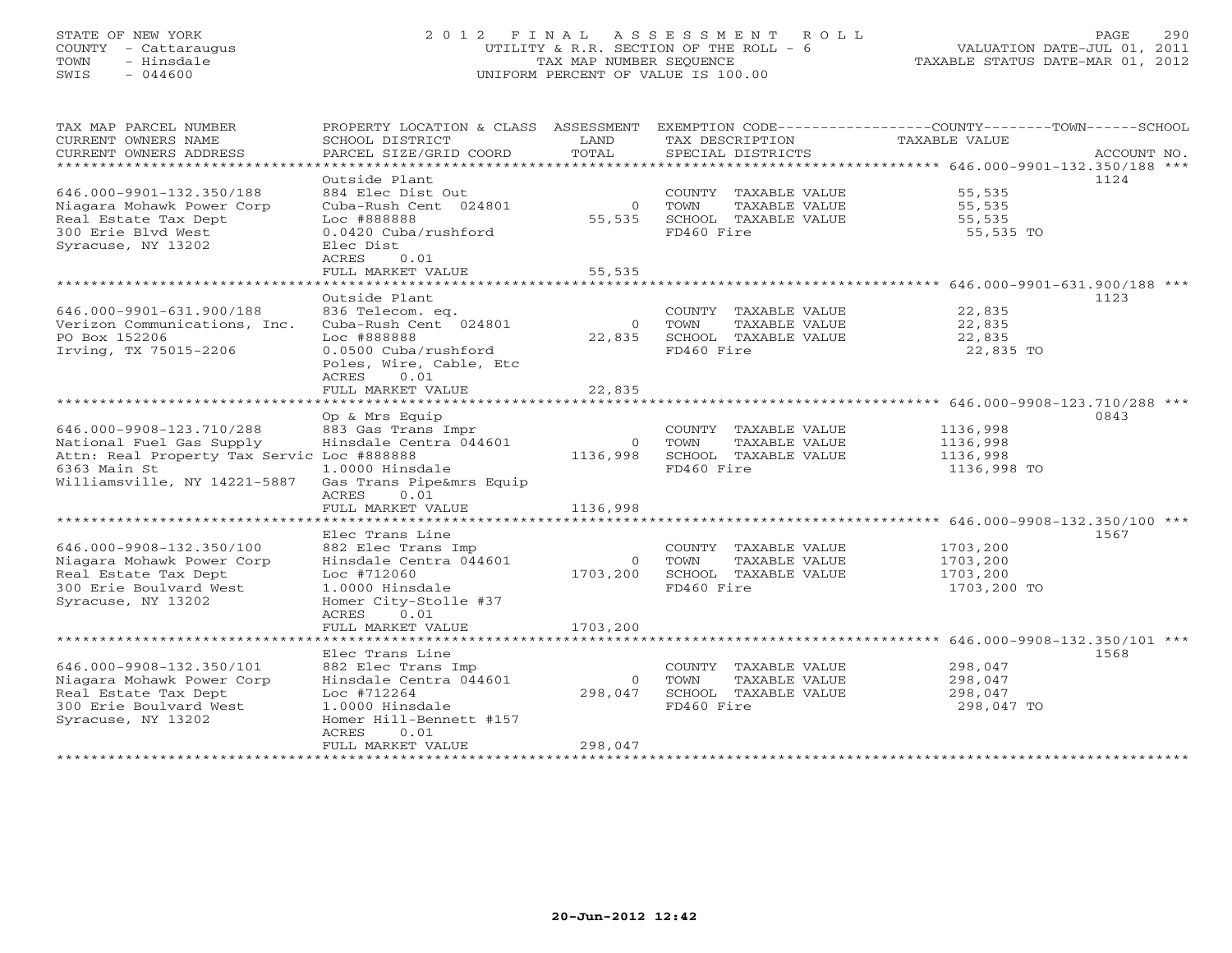# STATE OF NEW YORK 2 0 1 2 F I N A L A S S E S S M E N T R O L L PAGE 291 COUNTY - Cattaraugus UTILITY & R.R. SECTION OF THE ROLL - 6 VALUATION DATE-JUL 01, 2011 TOWN - Hinsdale TAX MAP NUMBER SEQUENCE TAXABLE STATUS DATE-MAR 01, 2012 SWIS - 044600 UNIFORM PERCENT OF VALUE IS 100.00UNIFORM PERCENT OF VALUE IS 100.00

| TAX MAP PARCEL NUMBER<br>CURRENT OWNERS NAME<br>CURRENT OWNERS ADDRESS                                                        | PROPERTY LOCATION & CLASS ASSESSMENT EXEMPTION CODE---------------COUNTY-------TOWN------SCHOOL<br>SCHOOL DISTRICT<br>PARCEL SIZE/GRID COORD                   | LAND<br>TOTAL                        | TAX DESCRIPTION TAXABLE VALUE<br>SPECIAL DISTRICTS                                             |                                                 | ACCOUNT NO. |
|-------------------------------------------------------------------------------------------------------------------------------|----------------------------------------------------------------------------------------------------------------------------------------------------------------|--------------------------------------|------------------------------------------------------------------------------------------------|-------------------------------------------------|-------------|
| 646.000-9908-132.350/102<br>Niagara Mohawk Power Corp<br>Real Estate Tax Dept<br>300 Erie Boulvard West<br>Syracuse, NY 13202 | Elec Trans Line<br>882 Elec Trans Imp<br>Hinsdale Centra 044601<br>Loc #712345<br>1.0000 Hinsdale<br>Machias-Maplehurst #802<br>0.01<br>ACRES                  | 0 TOWN<br>16,512                     | COUNTY TAXABLE VALUE<br>TAXABLE VALUE<br>SCHOOL TAXABLE VALUE 16,512<br>FD460 Fire             | 16,512<br>16,512<br>16,512 TO                   | 1569        |
|                                                                                                                               | FULL MARKET VALUE                                                                                                                                              | 16,512                               |                                                                                                |                                                 |             |
|                                                                                                                               |                                                                                                                                                                |                                      |                                                                                                | ****************** 646.000-9908-132.350/103 *** |             |
| 646.000-9908-132.350/103<br>Niagara Mohawk Power Corp<br>Real Estate Tax Dept<br>300 Erie Boulvard West<br>Syracuse, NY 13202 | Elec Trans Line<br>882 Elec Trans Imp<br>Hinsdale Centra 044601<br>Loc #712464<br>1.0000 Hinsdale<br>Olean-Nile #811<br>0.01<br>ACRES<br>FULL MARKET VALUE     | $\overline{0}$<br>397,240<br>397,240 | COUNTY TAXABLE VALUE<br>TOWN<br>TAXABLE VALUE<br>SCHOOL TAXABLE VALUE<br>FD460 Fire            | 397,240<br>397,240<br>397,240<br>397,240 TO     | 1570        |
|                                                                                                                               | Outside Plant                                                                                                                                                  |                                      |                                                                                                |                                                 | 1571        |
| 646.000-9908-132.350/188<br>Niagara Mohawk Power Corp<br>Real Estate Tax Dept<br>300 Erie Boulvard West<br>Syracuse, NY 13202 | 884 Elec Dist Out<br>Hinsdale Centra 044601<br>Loc #888888<br>0.9580 Hinsdale<br>Elec Dist<br>0.01<br>ACRES<br>FULL MARKET VALUE                               | 1266,737                             | COUNTY TAXABLE VALUE<br>0 TOWN<br>TAXABLE VALUE<br>1266,737 SCHOOL TAXABLE VALUE<br>FD460 Fire | 1266,737<br>1266,737<br>1266,737<br>1266,737 TO |             |
|                                                                                                                               |                                                                                                                                                                |                                      |                                                                                                |                                                 |             |
| 646.000-9908-631.900/188<br>Verizon Communications, Inc.<br>PO Box 152206<br>Irving, TX 75015-2206                            | Outside Plant<br>836 Telecom. eq.<br>Hinsdale Centra 044601<br>Loc #888888<br>0.9500 Hinsdale<br>Poles, Wire, Cable, Etc<br>0.01<br>ACRES<br>FULL MARKET VALUE | $\Omega$<br>433,871<br>433,871       | COUNTY TAXABLE VALUE<br>TOWN<br>TAXABLE VALUE<br>SCHOOL TAXABLE VALUE<br>FD460 Fire            | 433,871<br>433,871<br>433,871<br>433,871 TO     | 0831        |
|                                                                                                                               |                                                                                                                                                                |                                      |                                                                                                |                                                 |             |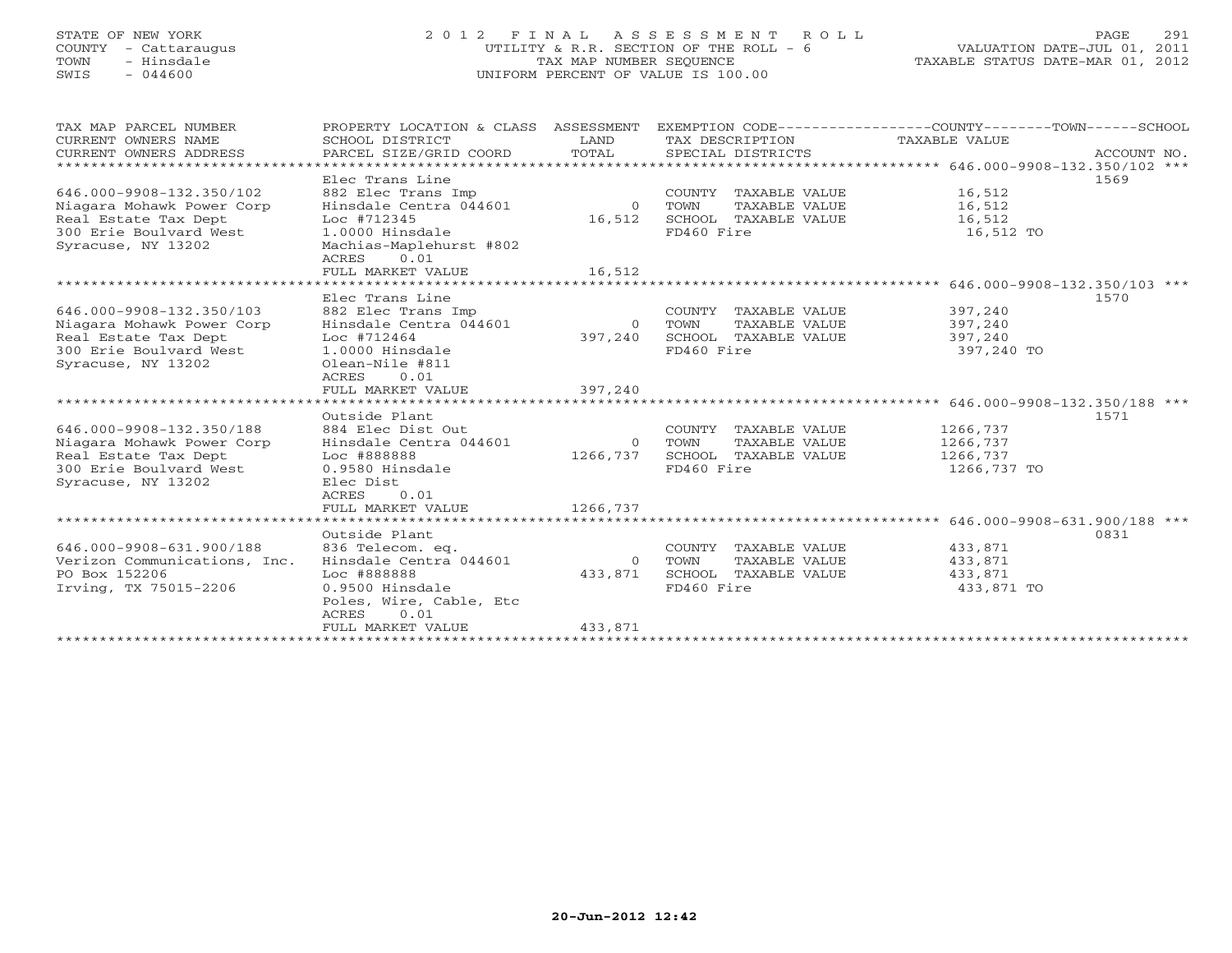|      | STATE OF NEW YORK    | 2012 FINAL ASSESSMENT ROLL             |                                  | <b>PAGE</b>     | 292 |
|------|----------------------|----------------------------------------|----------------------------------|-----------------|-----|
|      | COUNTY - Cattaraugus | UTILITY & R.R. SECTION OF THE ROLL - 6 | VALUATION DATE-JUL 01, 2011      |                 |     |
| TOWN | - Hinsdale           |                                        | TAXABLE STATUS DATE-MAR 01, 2012 |                 |     |
| SWIS | $-044600$            |                                        |                                  | RPS150/V04/L015 |     |
|      |                      | UNIFORM PERCENT OF VALUE IS 100.00     | CURRENT DATE 6/20/2012           |                 |     |
|      |                      |                                        |                                  |                 |     |

#### R O L L S U B S E C T I O N - - T O T A L S

#### \*\*\* S P E C I A L D I S T R I C T S U M M A R Y \*\*\*

| <b>EXTENSION</b><br>TOTAL<br>EXTENSION<br>AD VALOREM<br><b>FXFMPT</b><br>CODE DISTRICT NAME<br>TYPE.<br>PARCELS<br>VALUE<br>VALUE<br>AMOUNT | VALUE    |
|---------------------------------------------------------------------------------------------------------------------------------------------|----------|
| FD460 Fire<br>6633,825<br>14 TOTAL                                                                                                          | 6633,825 |

## \*\*\* S C H O O L D I S T R I C T S U M M A R Y \*\*\*

| CODE             | DISTRICT NAME                      | TOTAL<br>PARCELS | ASSESSED<br>LAND | ASSESSED<br>TOTAL   | EXEMPT<br>AMOUNT | TOTAL<br>TAXABLE    | STAR<br>AMOUNT | STAR<br>TAXABLE     |
|------------------|------------------------------------|------------------|------------------|---------------------|------------------|---------------------|----------------|---------------------|
| 024801<br>044601 | Cuba-Rush Cent<br>Hinsdale Central | 11               | 67,500           | 228,370<br>6405,455 |                  | 228,370<br>6405,455 |                | 228,370<br>6405,455 |
|                  | $SUB - TO T AL$                    | 14               | 67,500           | 6633,825            |                  | 6633,825            |                | 6633,825            |
|                  | TOTAL                              | 14               | 67,500           | 6633,825            |                  | 6633,825            |                | 6633,825            |

\*\*\* S Y S T E M C O D E S S U M M A R Y \*\*\*

NO SYSTEM EXEMPTIONS AT THIS LEVEL

\*\*\* E X E M P T I O N S U M M A R Y \*\*\*

NO EXEMPTIONS AT THIS LEVEL

| <b>ROLL</b> |                  | TOTAL   | <b>CCFCCFD</b> | <b>SCRCCET</b> | AXABLE      | TAXABLE  | TAXABLE | STAR    |
|-------------|------------------|---------|----------------|----------------|-------------|----------|---------|---------|
| <b>SEC</b>  | DECOD.           | PARCELS | LAND           | TOTAL          | COUNTY      | TOWN     | CHOOL"  | TAXABLE |
|             | UTILITIES & N.C. |         | 500            | .825           | 5633<br>825 | 6633,825 | , 825   | ,825    |
|             |                  |         |                |                |             |          |         |         |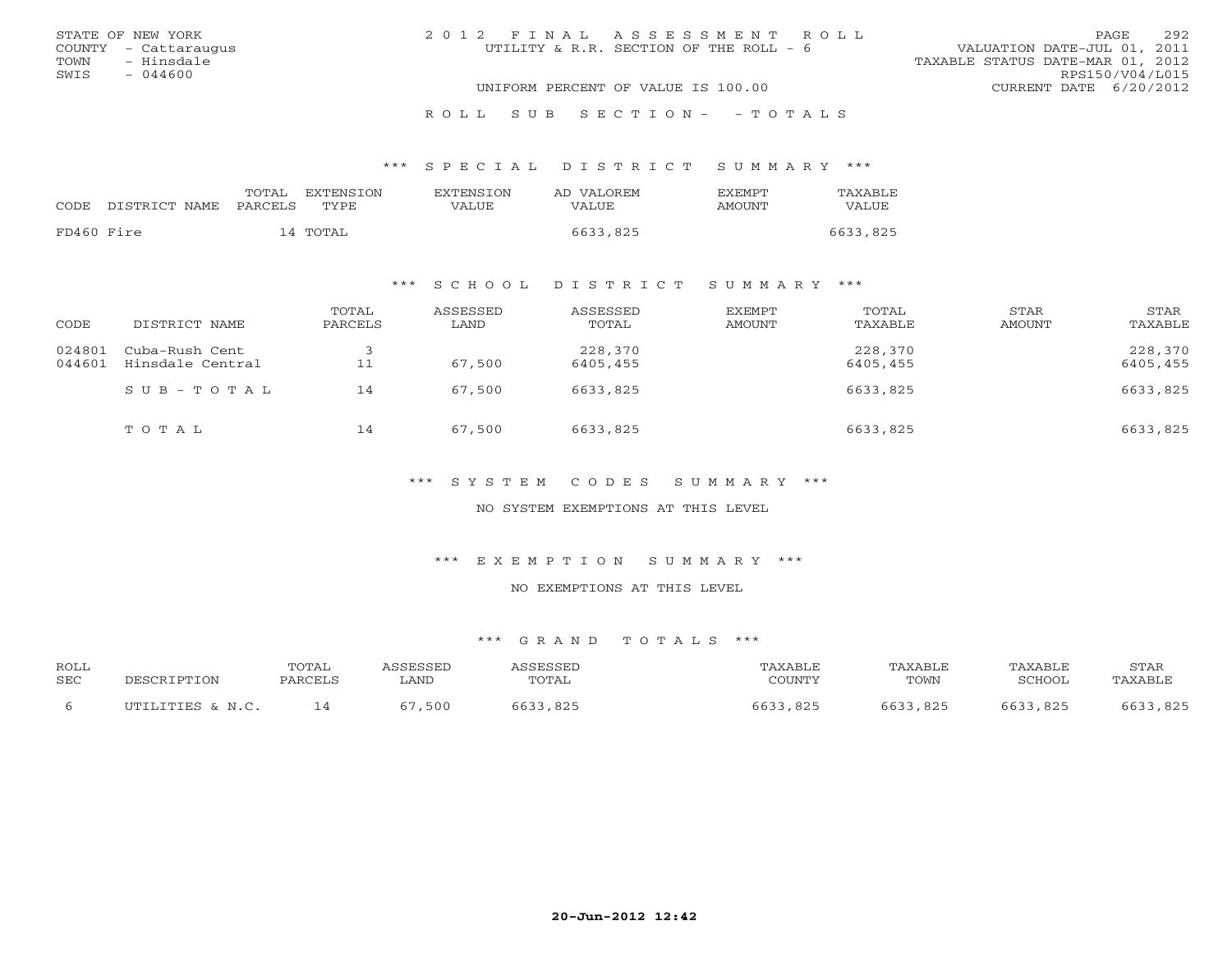|      | STATE OF NEW YORK    | 2012 FINAL ASSESSMENT ROLL             |                                  | <b>PAGE</b>            | 293 |
|------|----------------------|----------------------------------------|----------------------------------|------------------------|-----|
|      | COUNTY - Cattaraugus | UTILITY & R.R. SECTION OF THE ROLL - 6 | VALUATION DATE-JUL 01, 2011      |                        |     |
| TOWN | - Hinsdale           |                                        | TAXABLE STATUS DATE-MAR 01, 2012 |                        |     |
| SWIS | $-044600$            | UNIFORM PERCENT OF VALUE IS 100.00     |                                  | RPS150/V04/L015        |     |
|      |                      |                                        |                                  | CURRENT DATE 6/20/2012 |     |
|      |                      |                                        |                                  |                        |     |

R O L L S E C T I O N T O T A L S

\*\*\* S P E C I A L D I S T R I C T S U M M A R Y \*\*\*

| CODE.      | DISTRICT NAME | TOTAL<br>PARCELS | EXTENSTON<br>TYPE. | <b>EXTENSION</b><br>VALUE | AD VALOREM<br>VALUE. | <b>EXEMPT</b><br>AMOUNT | TAXABLE<br><b>VALUE</b> |
|------------|---------------|------------------|--------------------|---------------------------|----------------------|-------------------------|-------------------------|
| FD460 Fire |               |                  | 14 TOTAL           |                           | 6633,825             |                         | 6633,825                |

## \*\*\* S C H O O L D I S T R I C T S U M M A R Y \*\*\*

| CODE             | DISTRICT NAME                      | TOTAL<br>PARCELS | ASSESSED<br>LAND | ASSESSED<br>TOTAL   | <b>EXEMPT</b><br>AMOUNT | TOTAL<br>TAXABLE    | STAR<br>AMOUNT | STAR<br>TAXABLE     |
|------------------|------------------------------------|------------------|------------------|---------------------|-------------------------|---------------------|----------------|---------------------|
| 024801<br>044601 | Cuba-Rush Cent<br>Hinsdale Central | 11               | 67,500           | 228,370<br>6405,455 |                         | 228,370<br>6405,455 |                | 228,370<br>6405,455 |
|                  | SUB-TOTAL                          | 14               | 67,500           | 6633,825            |                         | 6633,825            |                | 6633,825            |
|                  | TOTAL                              | 14               | 67,500           | 6633,825            |                         | 6633,825            |                | 6633,825            |

\*\*\* S Y S T E M C O D E S S U M M A R Y \*\*\*

NO SYSTEM EXEMPTIONS AT THIS LEVEL

\*\*\* E X E M P T I O N S U M M A R Y \*\*\*

NO EXEMPTIONS AT THIS LEVEL

| <b>ROLL</b> |                  | TOTAL   | <b>CCFCCFD</b> | <b>SCRCCET</b> | AXABLE      | TAXABLE  | TAXABLE | STAR    |
|-------------|------------------|---------|----------------|----------------|-------------|----------|---------|---------|
| <b>SEC</b>  | DECOD.           | PARCELS | LAND           | TOTAL          | COUNTY      | TOWN     | CHOOL"  | TAXABLE |
|             | UTILITIES & N.C. |         | 500            | .825           | 5633<br>825 | 6633,825 | , 825   | ,825    |
|             |                  |         |                |                |             |          |         |         |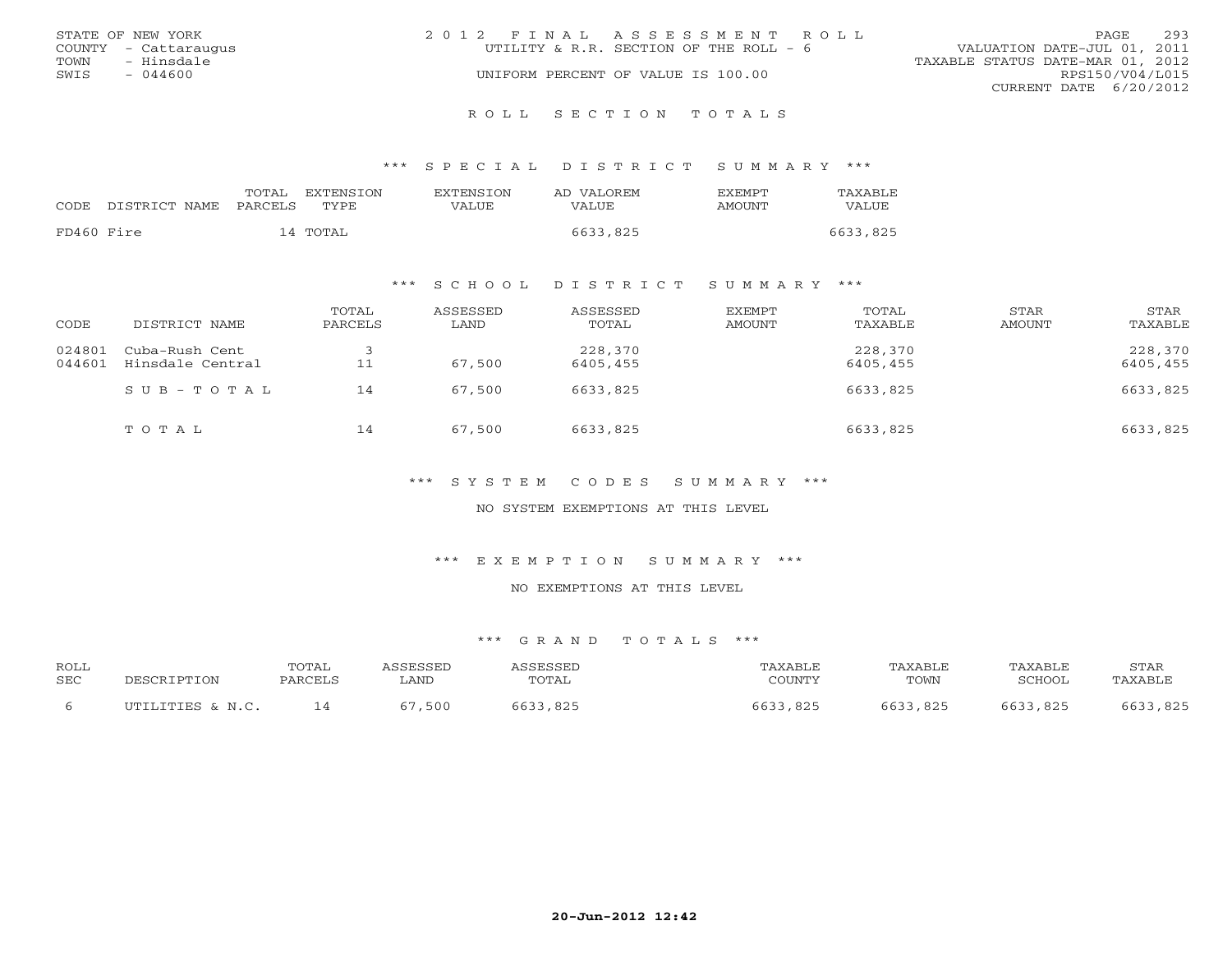| STATE OF NEW YORK<br>COUNTY<br>- Cattaraugus<br>- Hinsdale<br>TOWN<br>$-044600$<br>SWIS | 2 0 1 2<br>FINAL<br>CEILING RAILROAD SECTION OF THE ROLL - 7<br>TAX MAP NUMBER SEOUENCE<br>UNIFORM PERCENT OF VALUE IS 100.00 | VALUATION DATE-JUL 01,<br>TAXABLE STATUS DATE-MAR 01, |                         | 294<br>PAGE<br>2011<br>2012                  |        |             |
|-----------------------------------------------------------------------------------------|-------------------------------------------------------------------------------------------------------------------------------|-------------------------------------------------------|-------------------------|----------------------------------------------|--------|-------------|
| TAX MAP PARCEL NUMBER                                                                   | PROPERTY LOCATION & CLASS                                                                                                     | ASSESSMENT                                            | EXEMPTION CODE---       | --------------COUNTY--------TOWN------SCHOOL |        |             |
| CURRENT OWNERS NAME                                                                     | SCHOOL DISTRICT                                                                                                               | LAND                                                  | TAX DESCRIPTION         | TAXABLE VALUE                                |        |             |
| CURRENT OWNERS ADDRESS                                                                  | PARCEL SIZE/GRID COORD                                                                                                        | TOTAL                                                 | SPECIAL DISTRICTS       |                                              |        | ACCOUNT NO. |
|                                                                                         |                                                                                                                               |                                                       |                         |                                              |        |             |
|                                                                                         | Ceiling Railroad                                                                                                              |                                                       |                         |                                              |        | 0833        |
| $77.003 - 1 - 2$                                                                        | 843 Non-ceil. rr                                                                                                              |                                                       | Local Auth 14000        | 69,285                                       | 69,285 | 69,285      |
| Southern Tier Rail Auth                                                                 | Hinsdale Centra 044601                                                                                                        | $\circ$                                               | COUNTY<br>TAXABLE VALUE |                                              |        |             |
| Attn: WNYP Railroad LLC                                                                 | Town Of Hinsdale                                                                                                              | 69,285                                                | TOWN<br>TAXABLE VALUE   |                                              |        |             |
| $PO$ Box $190-B$                                                                        | 0.0200 Hinsdale                                                                                                               |                                                       | SCHOOL<br>TAXABLE VALUE |                                              |        |             |
| Lakeville, NY 14480                                                                     | 6.64<br>ACRES                                                                                                                 |                                                       | FD460 Fire              | $0$ TO                                       |        |             |
|                                                                                         | EAST-1203350 NRTH-0791005                                                                                                     |                                                       |                         |                                              |        |             |
|                                                                                         | DEED BOOK 1000<br>PG-959                                                                                                      |                                                       |                         |                                              |        |             |
|                                                                                         | FULL MARKET VALUE                                                                                                             | 69,285                                                |                         |                                              |        |             |
|                                                                                         |                                                                                                                               |                                                       |                         |                                              |        |             |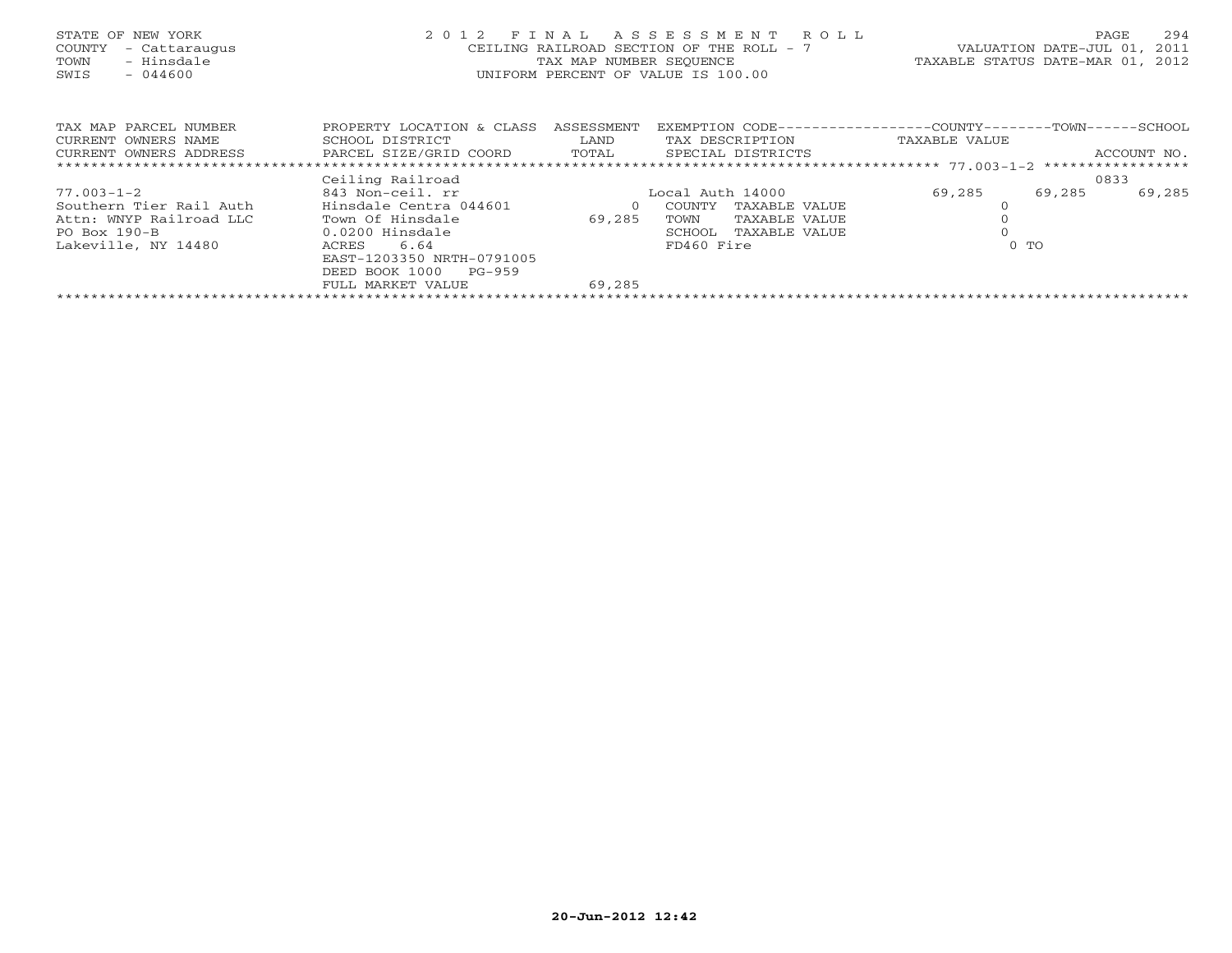| STATE OF NEW YORK    | 2012 FINAL ASSESSMENT ROLL               | 295<br>PAGE                      |
|----------------------|------------------------------------------|----------------------------------|
| COUNTY - Cattaraugus | CEILING RAILROAD SECTION OF THE ROLL - 7 | VALUATION DATE-JUL 01, 2011      |
| TOWN<br>- Hinsdale   |                                          | TAXABLE STATUS DATE-MAR 01, 2012 |
| SWIS<br>$-044600$    |                                          | RPS150/V04/L015                  |
|                      | UNIFORM PERCENT OF VALUE IS 100.00       | CURRENT DATE 6/20/2012           |
|                      | ROLL SUB SECTION- - TOTALS               |                                  |

#### \*\*\* S P E C I A L D I S T R I C T S U M M A R Y \*\*\*

| CODE       | DISTRICT NAME | TOTAL<br>PARCELS | EXTENSION<br>TYPE | <b>EXTENSION</b><br>VALUE | AD VALOREM<br>VALUE | <b>FXFMPT</b><br>AMOUNT | TAXABLE<br>VALUE |
|------------|---------------|------------------|-------------------|---------------------------|---------------------|-------------------------|------------------|
| FD460 Fire |               |                  | TOTAL             |                           |                     |                         |                  |

## \*\*\* S C H O O L D I S T R I C T S U M M A R Y \*\*\*

| CODE   | DISTRICT NAME    | TOTAL<br>PARCELS | ASSESSED<br>LAND | ASSESSED<br>TOTAL | <b>EXEMPT</b><br><b>AMOUNT</b> | TOTAL<br>TAXABLE | STAR<br>AMOUNT | STAR<br>TAXABLE |
|--------|------------------|------------------|------------------|-------------------|--------------------------------|------------------|----------------|-----------------|
| 044601 | Hinsdale Central |                  |                  | 69,285            | 69,285                         |                  |                |                 |
|        | $SUB - TO T AL$  |                  |                  | 69,285            | 69,285                         |                  |                |                 |
|        | TOTAL            |                  |                  | 69,285            | 69,285                         |                  |                |                 |

## \*\*\* S Y S T E M C O D E S S U M M A R Y \*\*\*

### NO SYSTEM EXEMPTIONS AT THIS LEVEL

#### \*\*\* E X E M P T I O N S U M M A R Y \*\*\*

| CODE  | DESCRIPTION         | TOTAL<br>PARCELS | COUNTY           | TOWN             | SCHOOL           |
|-------|---------------------|------------------|------------------|------------------|------------------|
| 14000 | Local Auth<br>TOTAL |                  | 69,285<br>69,285 | 69,285<br>69,285 | 69,285<br>69,285 |

| ROLL | TOTAL         |      |                               |              | AXABLE | `AXABLE | ----- |
|------|---------------|------|-------------------------------|--------------|--------|---------|-------|
| SEC  | $\mathcal{L}$ | LAND | TOTAL                         | <b>OUNTY</b> | TOWN   | ∩מרים   | :ABLE |
|      |               |      | $\cap$ $\cap$ $\Gamma$<br>- 0 |              |        |         |       |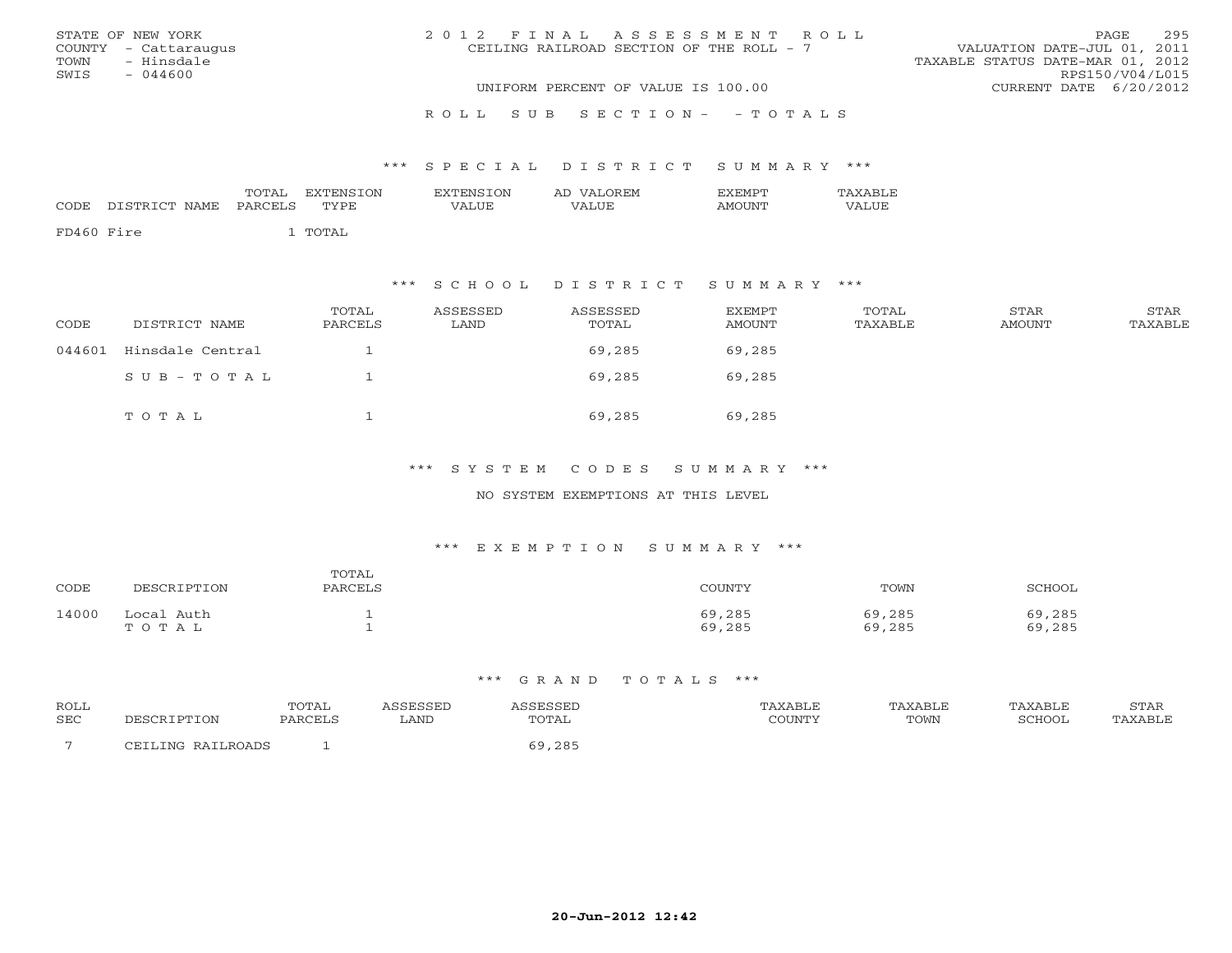|      | STATE OF NEW YORK    | 2012 FINAL ASSESSMENT ROLL                                              | PAGE            | 296 |
|------|----------------------|-------------------------------------------------------------------------|-----------------|-----|
|      | COUNTY - Cattaraugus | VALUATION DATE-JUL 01, 2011<br>CEILING RAILROAD SECTION OF THE ROLL - 7 |                 |     |
| TOWN | - Hinsdale           | TAXABLE STATUS DATE-MAR 01, 2012                                        |                 |     |
| SWIS | $-044600$            | UNIFORM PERCENT OF VALUE IS 100.00                                      | RPS150/V04/L015 |     |
|      |                      | CURRENT DATE 6/20/2012                                                  |                 |     |
|      |                      |                                                                         |                 |     |

#### R O L L S E C T I O N T O T A L S

#### \*\*\* S P E C I A L D I S T R I C T S U M M A R Y \*\*\*

| CODE       | DISTRICT NAME PARCELS | TOTAL | EXTENSTON<br>TYPE | EXTENSION<br>VALUE | AD VALOREM<br>VALUE | EXEMPT<br><b>AMOUNT</b> | TAXABLE<br>VALUE |
|------------|-----------------------|-------|-------------------|--------------------|---------------------|-------------------------|------------------|
| FD460 Fire |                       |       | . TOTAL           |                    |                     |                         |                  |

## \*\*\* S C H O O L D I S T R I C T S U M M A R Y \*\*\*

| CODE   | DISTRICT NAME    | TOTAL<br>PARCELS | ASSESSED<br>LAND | ASSESSED<br>TOTAL | EXEMPT<br>AMOUNT | TOTAL<br>TAXABLE | STAR<br><b>AMOUNT</b> | STAR<br>TAXABLE |
|--------|------------------|------------------|------------------|-------------------|------------------|------------------|-----------------------|-----------------|
| 044601 | Hinsdale Central |                  |                  | 69,285            | 69,285           |                  |                       |                 |
|        | $SUB - TO T AL$  |                  |                  | 69,285            | 69,285           |                  |                       |                 |
|        | TOTAL            |                  |                  | 69,285            | 69,285           |                  |                       |                 |

## \*\*\* S Y S T E M C O D E S S U M M A R Y \*\*\*

### NO SYSTEM EXEMPTIONS AT THIS LEVEL

#### \*\*\* E X E M P T I O N S U M M A R Y \*\*\*

| CODE  | DESCRIPTION         | TOTAL<br>PARCELS | COUNTY           | TOWN             | SCHOOL           |
|-------|---------------------|------------------|------------------|------------------|------------------|
| 14000 | Local Auth<br>TOTAL |                  | 69,285<br>69,285 | 69,285<br>69,285 | 69,285<br>69,285 |

| ROLL       |       | TOTAL   |      |                                               | AXABLE | AXABLF | 'AXABLE | <b>STAR</b> |
|------------|-------|---------|------|-----------------------------------------------|--------|--------|---------|-------------|
| <b>SEC</b> | . ION | PARCELS | LAND | TOTAL                                         |        | TOWN   | SCHOOL  | AXABLE      |
|            |       |         |      | $\cap$ $\cap$ $\Box$<br>╭<br>$ \sim$ $\sim$ . |        |        |         |             |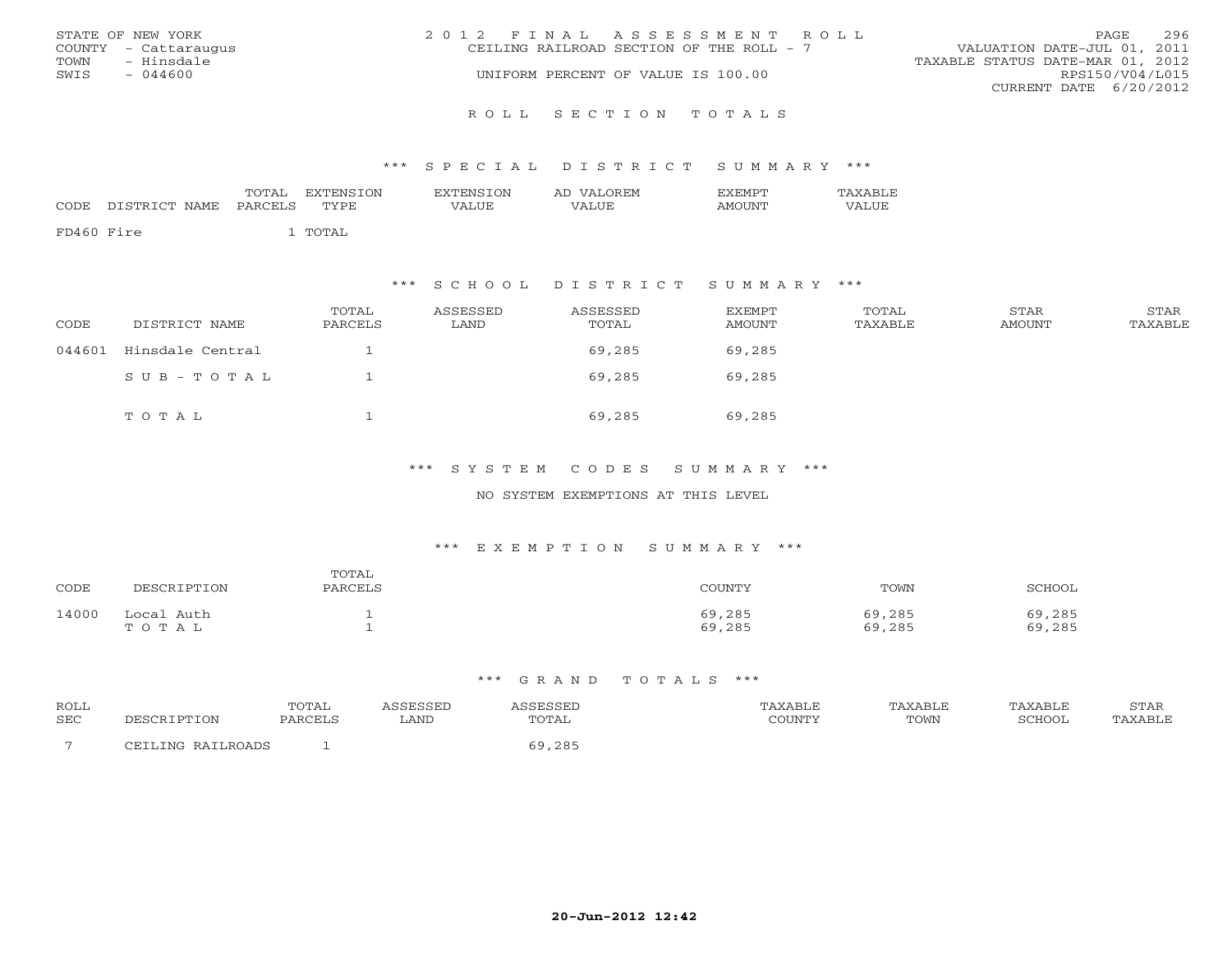# STATE OF NEW YORK 2 0 1 2 F I N A L A S S E S S M E N T R O L L PAGE 297 COUNTY - Cattaraugus WHOLLY EXEMPT SECTION OF THE ROLL - 8 VALUATION DATE-JUL 01, 2011 TOWN - Hinsdale TAX MAP NUMBER SEQUENCE TAXABLE STATUS DATE-MAR 01, 2012 SWIS - 044600 UNIFORM PERCENT OF VALUE IS 100.00

| TAX MAP PARCEL NUMBER<br>CURRENT OWNERS NAME | PROPERTY LOCATION & CLASS ASSESSMENT<br>SCHOOL DISTRICT | LAND    | TAX DESCRIPTION  | EXEMPTION CODE----------------COUNTY-------TOWN------SCHOOL | TAXABLE VALUE                            |                     |         |                 |
|----------------------------------------------|---------------------------------------------------------|---------|------------------|-------------------------------------------------------------|------------------------------------------|---------------------|---------|-----------------|
| CURRENT OWNERS ADDRESS<br>**************     | PARCEL SIZE/GRID COORD                                  | TOTAL   |                  | SPECIAL DISTRICTS                                           |                                          |                     |         | ACCOUNT NO.     |
|                                              | Nys Rte $446$ (Off)                                     |         |                  |                                                             |                                          |                     |         | 1233            |
| $68.004 - 1 - 10$<br>State of New York       | 314 Rural vac<10<br>Cuba-Rush Cent 024801               | 200     | NYS OWNED 12100  | COUNTY TAXABLE VALUE                                        |                                          | 200<br>$\circ$      | 200     | 200             |
| 50 Wolf Rd                                   | 04 03<br>03                                             | 200     | TOWN             | TAXABLE VALUE                                               |                                          | $\Omega$            |         |                 |
| Albany, NY 12233-0001                        | FRNT 70.00 DPTH 129.37<br>EAST-1222551 NRTH-0807104     |         | FD460 Fire       | SCHOOL TAXABLE VALUE                                        |                                          | $\Omega$<br>$0$ TO  |         |                 |
|                                              | DEED BOOK 00990 PG-00602                                |         |                  | 200 EX                                                      |                                          |                     |         |                 |
|                                              | FULL MARKET VALUE                                       | 200     |                  |                                                             |                                          |                     |         |                 |
|                                              |                                                         |         |                  |                                                             |                                          |                     |         |                 |
|                                              | 3635 Union Valley Rd                                    |         |                  |                                                             |                                          |                     |         | 1692            |
| $76.003 - 2 - 20.3$<br>Sarah's Heart, Inc    | 322 Rural vac>10<br>Hinsdale Centra 044601              | 14,100  | NON-PROFIT 25300 | COUNTY TAXABLE VALUE                                        | 14,100                                   | $\circ$             | 14,100  | 14,100          |
| PO Box 645                                   | 02 04<br>02/03/04                                       | 14,100  | TOWN             | TAXABLE VALUE                                               |                                          | $\Omega$            |         |                 |
| Olean, NY 14760                              | FRNT 1350.00 DPTH                                       |         |                  | SCHOOL TAXABLE VALUE                                        |                                          | $\Omega$            |         |                 |
|                                              | ACRES 11.85                                             |         | FD460 Fire       |                                                             |                                          | $0$ TO              |         |                 |
|                                              | EAST-1185883 NRTH-0788170                               |         |                  | 14,100 EX                                                   |                                          |                     |         |                 |
|                                              | DEED BOOK 15586 PG-9001                                 |         |                  |                                                             |                                          |                     |         |                 |
|                                              | FULL MARKET VALUE                                       | 14,100  |                  |                                                             |                                          |                     |         |                 |
|                                              | 1547 Gile Hollow Rd                                     |         |                  |                                                             |                                          |                     |         | 1376            |
| $76.004 - 2 - 11.6$                          | 592 Athletic fld                                        |         | TOWN-PROP 13500  |                                                             | 26,600                                   |                     | 26,600  | 26,600          |
| Town Of Hinsdale                             | Hinsdale Centra 044601                                  | 14,400  |                  | COUNTY TAXABLE VALUE                                        |                                          | $\circ$             |         |                 |
| 4129 Nys Rte 16                              | 10 02 04                                                | 26,600  | TOWN             | <b>TAXABLE VALUE</b>                                        |                                          | $\circ$             |         |                 |
| Hinsdale, NY 14743                           | FRNT 790.00 DPTH<br>ACRES 12.50                         |         | FD460 Fire       | SCHOOL TAXABLE VALUE                                        |                                          | $\Omega$<br>$0$ TO  |         |                 |
|                                              | EAST-1200139 NRTH-0790247                               |         |                  | 26,600 EX                                                   |                                          |                     |         |                 |
|                                              | DEED BOOK 00954 PG-00752                                |         |                  |                                                             |                                          |                     |         |                 |
|                                              | FULL MARKET VALUE                                       | 26,600  |                  |                                                             |                                          |                     |         |                 |
|                                              |                                                         |         |                  |                                                             | ********************* 76.004-2-15.1 **** |                     |         |                 |
| $76.004 - 2 - 15.1$                          | 3729 Nys Rte 16<br>534 Social org.                      |         | VET-ORGAN 26100  |                                                             | 215,000                                  |                     | 215,000 | 0450<br>215,000 |
| Norton-Chambers Post                         | Hinsdale Centra 044601                                  | 16,200  |                  | COUNTY TAXABLE VALUE                                        |                                          | $\circ$             |         |                 |
| American Legion 1434                         | 05 02 04                                                | 215,000 | TOWN             | TAXABLE VALUE                                               |                                          | $\Omega$            |         |                 |
| Rte 16                                       | $Cp-449$                                                |         |                  | SCHOOL TAXABLE VALUE                                        |                                          | $\Omega$            |         |                 |
| Hinsdale, NY 14743                           | FRNT 701.00 DPTH                                        |         | FD460 Fire       |                                                             |                                          | $0$ TO              |         |                 |
|                                              | ACRES<br>5.50                                           |         |                  | 215,000 EX                                                  |                                          |                     |         |                 |
|                                              | EAST-1198908 NRTH-0788248<br>DEED BOOK 790<br>$PG-552$  |         |                  |                                                             |                                          |                     |         |                 |
|                                              | FULL MARKET VALUE                                       | 215,000 |                  |                                                             |                                          |                     |         |                 |
|                                              |                                                         |         |                  |                                                             |                                          |                     |         |                 |
|                                              | Nys Rte 16                                              |         |                  |                                                             |                                          |                     |         | 1600            |
| $76.004 - 2 - 17.2$                          | 312 Vac w/imprv                                         |         | VET-ORGAN 26100  |                                                             | 22,600                                   |                     | 22,600  | 22,600          |
| Norton-Chambers                              | Hinsdale Centra 044601                                  | 2,300   |                  | COUNTY TAXABLE VALUE                                        |                                          | $\circ$             |         |                 |
| American Legion Post<br>Box 121              | 3/2/4<br>ACRES<br>14.17                                 | 22,600  | TOWN             | TAXABLE VALUE<br>SCHOOL TAXABLE VALUE                       |                                          | $\circ$<br>$\Omega$ |         |                 |
| Hinsdale, NY 14743                           | EAST-1198572 NRTH-0786935                               |         |                  |                                                             |                                          |                     |         |                 |
|                                              | DEED BOOK 1017<br>PG-1143                               |         |                  |                                                             |                                          |                     |         |                 |
|                                              | FULL MARKET VALUE                                       | 22,600  |                  |                                                             |                                          |                     |         |                 |
|                                              |                                                         |         |                  | ***********************************                         |                                          |                     |         |                 |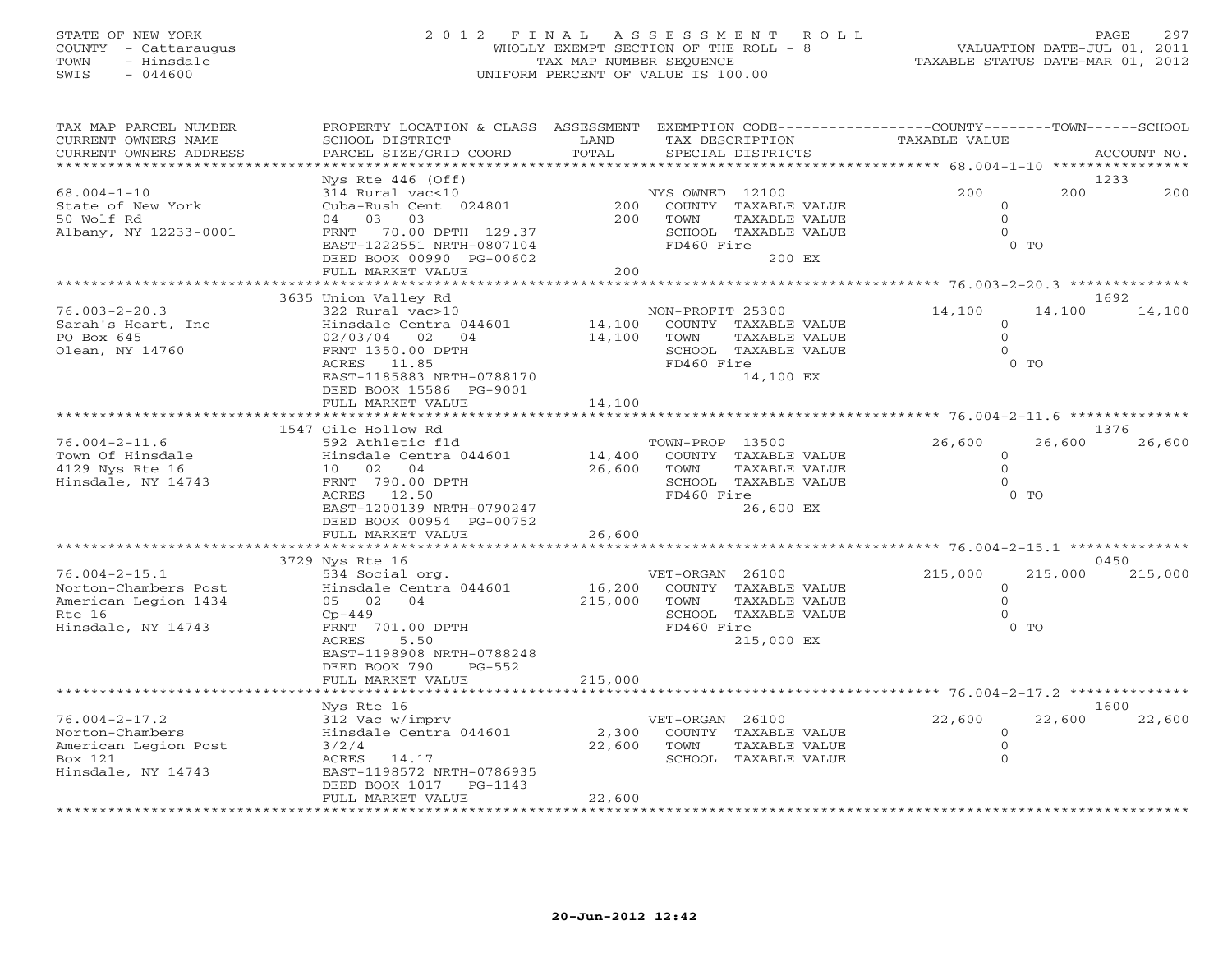# STATE OF NEW YORK 2 0 1 2 F I N A L A S S E S S M E N T R O L L PAGE 298 COUNTY - Cattaraugus WHOLLY EXEMPT SECTION OF THE ROLL - 8 VALUATION DATE-JUL 01, 2011 TOWN - Hinsdale TAX MAP NUMBER SEQUENCE TAXABLE STATUS DATE-MAR 01, 2012 SWIS - 044600 UNIFORM PERCENT OF VALUE IS 100.00UNIFORM PERCENT OF VALUE IS 100.00

| TAX MAP PARCEL NUMBER<br>CURRENT OWNERS NAME<br>CURRENT OWNERS ADDRESS<br>********************** | PROPERTY LOCATION & CLASS ASSESSMENT<br>SCHOOL DISTRICT<br>PARCEL SIZE/GRID COORD                                                                                                                  | LAND<br>TOTAL              | EXEMPTION CODE-----------------COUNTY-------TOWN------SCHOOL<br>TAX DESCRIPTION<br>SPECIAL DISTRICTS                       | TAXABLE VALUE                               | ACCOUNT NO.                            |
|--------------------------------------------------------------------------------------------------|----------------------------------------------------------------------------------------------------------------------------------------------------------------------------------------------------|----------------------------|----------------------------------------------------------------------------------------------------------------------------|---------------------------------------------|----------------------------------------|
|                                                                                                  |                                                                                                                                                                                                    |                            |                                                                                                                            |                                             |                                        |
| $76.004 - 2 - 20.2$<br>State of New York<br>Land Division<br>Albany, NY                          | So Tier Expwy<br>330 Vacant comm<br>Hinsdale Centra 044601<br>02/04/06/08 02 04<br>ACRES 31.41<br>EAST-1198222 NRTH-0787606<br>DEED BOOK 781<br>PG-627<br>FULL MARKET VALUE                        | 17,100<br>17,100<br>17,100 | NYS OWNED 12100<br>COUNTY TAXABLE VALUE<br>TAXABLE VALUE<br>TOWN<br>SCHOOL TAXABLE VALUE<br>FD460 Fire<br>17,100 EX        | 17,100<br>$\circ$<br>$\Omega$<br>$\Omega$   | 5021<br>17,100<br>17,100<br>$0$ TO     |
|                                                                                                  |                                                                                                                                                                                                    |                            |                                                                                                                            |                                             |                                        |
| $76.004 - 2 - 22$<br>Southern Tier Rail Auth<br>4039 Route 219 Ste 200<br>Salamanca, NY 14779    | Ceiling Railroad<br>843 Non-ceil. rr<br>Hinsdale Centra 044601<br>Town Of Hinsdale<br>35.90 Of Total<br>ACRES 32.83<br>EAST-1198646 NRTH-0789231<br>DEED BOOK 7450<br>PG-7001<br>FULL MARKET VALUE | 1902,314<br>1902,314       | Local Auth 14000<br>0 COUNTY TAXABLE VALUE<br>TOWN<br>TAXABLE VALUE<br>SCHOOL TAXABLE VALUE<br>FD460 Fire<br>1902,314 EX   | 1902,314<br>$\circ$<br>$\Omega$<br>$\Omega$ | 0841<br>1902,314<br>1902,314<br>$0$ TO |
|                                                                                                  |                                                                                                                                                                                                    |                            |                                                                                                                            |                                             |                                        |
| $76.004 - 2 - 23$<br>State of New York<br>50 Wolf Rd<br>Albany, NY 12233-0001                    | Elm St (Off)<br>340 Vacant indus<br>Hinsdale Centra 044601<br>12 02 04<br>FRNT 140.00 DPTH 215.00<br>EAST-1200628 NRTH-0791223<br>DEED BOOK 00990 PG-00602<br>FULL MARKET VALUE                    | 7,200<br>7,200             | NYS OWNED 12100<br>7,200 COUNTY TAXABLE VALUE<br>TAXABLE VALUE<br>TOWN<br>SCHOOL TAXABLE VALUE<br>FD460 Fire<br>7,200 EX   | 7,200<br>$\circ$<br>$\Omega$<br>$\Omega$    | 1234<br>7,200<br>7,200<br>$0$ TO       |
|                                                                                                  |                                                                                                                                                                                                    |                            |                                                                                                                            |                                             |                                        |
| $76.004 - 2 - 26$<br>Town Of Hinsdale<br>Hinsdale, NY 14743                                      | Nys Rte 16 & Flanigan St<br>311 Res vac land<br>Hinsdale Centra 044601<br>07/09 02 04<br>FRNT 450.00 DPTH<br>2.10<br>ACRES<br>EAST-1200771 NRTH-0789873<br>DEED BOOK 766<br>$PG-190$               | 13,100                     | TOWN-PROP 13500<br>13,100 COUNTY TAXABLE VALUE<br>TOWN<br>TAXABLE VALUE<br>SCHOOL TAXABLE VALUE<br>FD460 Fire<br>13,100 EX | 13,100<br>$\circ$<br>$\circ$<br>$\Omega$    | 1483<br>13,100<br>13,100<br>$0$ TO     |
|                                                                                                  | FULL MARKET VALUE                                                                                                                                                                                  | 13,100                     |                                                                                                                            |                                             |                                        |
|                                                                                                  | So Tier Expwy (Off)                                                                                                                                                                                |                            |                                                                                                                            |                                             | 5023                                   |
| $76.004 - 2 - 27.2$<br>State of New York<br>Land Division<br>People Of State Ny<br>Albany, NY    | 330 Vacant comm<br>Hinsdale Centra 044601<br>07 02 04<br>1.26<br>ACRES<br>EAST-1199422 NRTH-0789645<br>DEED BOOK 789<br>PG-970<br>FULL MARKET VALUE                                                | 8,200<br>8,200<br>8,200    | NYS OWNED 12100<br>COUNTY TAXABLE VALUE<br>TAXABLE VALUE<br>TOWN<br>SCHOOL TAXABLE VALUE<br>FD460 Fire<br>8,200 EX         | 8,200<br>$\circ$<br>$\Omega$<br>$\Omega$    | 8,200<br>8,200<br>0 <sub>T</sub>       |
|                                                                                                  |                                                                                                                                                                                                    |                            |                                                                                                                            |                                             |                                        |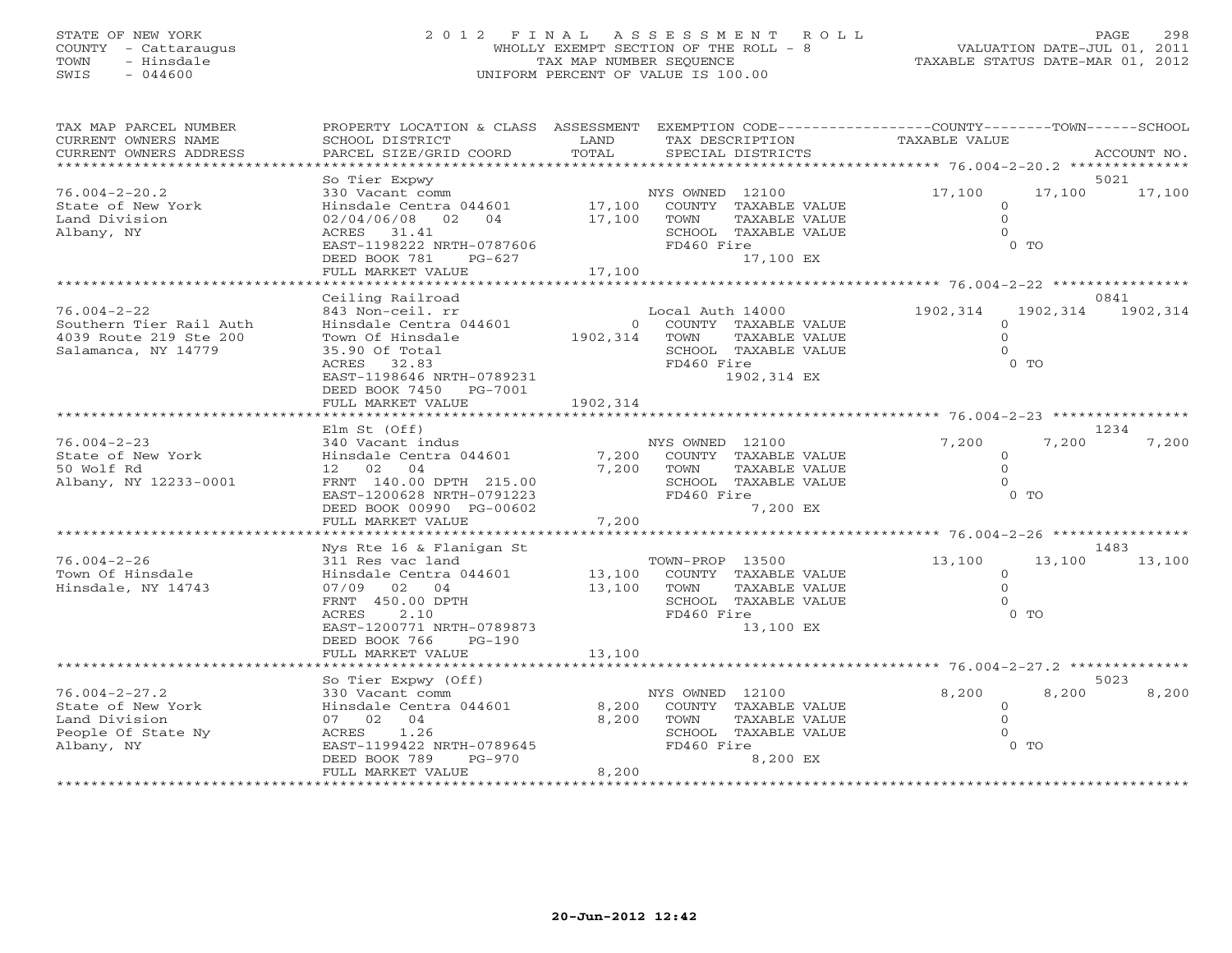| STATE OF NEW YORK<br>COUNTY<br>- Cattaraugus<br>- Hinsdale<br>TOWN<br>$-044600$<br>SWIS | 2012 FINAL ASSESSMENT ROLL<br>WHOLLY EXEMPT SECTION OF THE ROLL - 8 VALUATION DATE-JUL 01, 2011<br>TAX MAP NUMBER SEQUENCE TAXIBLE STATUS DATE-MAR 01, 2012<br>2 0 1 2 F I N A L A S S E S S M E N T<br>WHOLLY EXEMPT SECTION OF THE ROLL<br>TAX MAP NUMBER SEQUENCE<br>UNIFORM PERCENT OF VALUE IS 100.00 |          |             |                      |                               |          |               |  |  |  |
|-----------------------------------------------------------------------------------------|------------------------------------------------------------------------------------------------------------------------------------------------------------------------------------------------------------------------------------------------------------------------------------------------------------|----------|-------------|----------------------|-------------------------------|----------|---------------|--|--|--|
| TAX MAP PARCEL NUMBER                                                                   | PROPERTY LOCATION & CLASS ASSESSMENT EXEMPTION CODE-----------------COUNTY-------TOWN------SCHOOL                                                                                                                                                                                                          |          |             |                      |                               |          |               |  |  |  |
| CURRENT OWNERS NAME                                                                     | <b>Example 12</b> LAND<br>SCHOOL DISTRICT                                                                                                                                                                                                                                                                  |          |             |                      | TAX DESCRIPTION TAXABLE VALUE |          |               |  |  |  |
| CURRENT OWNERS ADDRESS PARCEL SIZE/GRID COORD TOTAL SPECIAL DISTRICTS                   |                                                                                                                                                                                                                                                                                                            |          |             |                      |                               |          | ACCOUNT NO.   |  |  |  |
|                                                                                         | 1553                                                                                                                                                                                                                                                                                                       |          |             |                      |                               |          |               |  |  |  |
|                                                                                         | 1552 Gile Hollow Rd                                                                                                                                                                                                                                                                                        |          |             |                      | 13,700                        |          | 13,700 13,700 |  |  |  |
|                                                                                         |                                                                                                                                                                                                                                                                                                            |          |             |                      | $\circ$                       |          |               |  |  |  |
| 4129 Rt 16<br>$10/12$ 02 04                                                             |                                                                                                                                                                                                                                                                                                            |          | TOWN        | TAXABLE VALUE        | $\Omega$                      |          |               |  |  |  |
| Hinsdale, NY 14743                                                                      | Ff 800.00                                                                                                                                                                                                                                                                                                  | 13,700   |             |                      |                               |          |               |  |  |  |
|                                                                                         | Ff 800.00<br>ACRES 10.75<br>EAST-1200571 NRTH-0790834<br>SCHOOL TAXABLE VALUE<br>$0$ TO<br>FD460 Fire                                                                                                                                                                                                      |          |             |                      |                               |          |               |  |  |  |
|                                                                                         |                                                                                                                                                                                                                                                                                                            |          |             | 13,700 EX            |                               |          |               |  |  |  |
|                                                                                         | DEED BOOK 993<br>PG-1192                                                                                                                                                                                                                                                                                   |          |             |                      |                               |          |               |  |  |  |
|                                                                                         |                                                                                                                                                                                                                                                                                                            |          |             |                      |                               |          |               |  |  |  |
|                                                                                         |                                                                                                                                                                                                                                                                                                            |          |             |                      |                               |          |               |  |  |  |
|                                                                                         | 3701 Main St                                                                                                                                                                                                                                                                                               |          |             |                      |                               |          | 5001          |  |  |  |
|                                                                                         |                                                                                                                                                                                                                                                                                                            |          |             |                      | 9500,000                      | 9500,000 | 9500,000      |  |  |  |
|                                                                                         |                                                                                                                                                                                                                                                                                                            |          |             |                      |                               |          |               |  |  |  |
|                                                                                         |                                                                                                                                                                                                                                                                                                            |          |             |                      | $\mathbf{0}$                  |          |               |  |  |  |
| Hinsdale, NY 14743                                                                      | FRNT 800.00 DPTH<br>ACRES 14.65                                                                                                                                                                                                                                                                            |          |             | SCHOOL TAXABLE VALUE |                               |          |               |  |  |  |
|                                                                                         |                                                                                                                                                                                                                                                                                                            |          | FD460 Fire  |                      |                               | $0$ TO   |               |  |  |  |
|                                                                                         | EAST-1199356 NRTH-0787680                                                                                                                                                                                                                                                                                  |          |             | 9500,000 EX          |                               |          |               |  |  |  |
|                                                                                         | FULL MARKET VALUE                                                                                                                                                                                                                                                                                          | 9500,000 | WD465 Water |                      |                               | $0$ TO   |               |  |  |  |
|                                                                                         |                                                                                                                                                                                                                                                                                                            |          |             | 20,000 EX            |                               |          |               |  |  |  |
|                                                                                         |                                                                                                                                                                                                                                                                                                            |          |             |                      |                               |          |               |  |  |  |

7587 Nys Rte 16 0254

\*\*\*\*\*\*\*\*\*\*\*\*\*\*\*\*\*\*\*\*\*\*\*\*\*\*\*\*\*\*\*\*\*\*\*\*\*\*\*\*\*\*\*\*\*\*\*\*\*\*\*\*\*\*\*\*\*\*\*\*\*\*\*\*\*\*\*\*\*\*\*\*\*\*\*\*\*\*\*\*\*\*\*\*\*\*\*\*\*\*\*\*\*\*\*\*\*\*\*\*\*\*\* 77.001-1-41.2 \*\*\*\*\*\*\*\*\*\*\*\*\*\*

77.001-1-41.2 695 Cemetery CEMETERY 27350 600 600 600

\*\*\*\*\*\*\*\*\*\*\*\*\*\*\*\*\*\*\*\* \*\*\*\*\*\*\*\*\*\*\*\*\*\*\*\*\*\*\*\*\*\*\*\*\*\*\*\*\*\*\*\*\*\*\*\*\*\*\*\*\*\*\*\*\*\*\*\*\*\*\*\*\*\*\*\*\*\*\*\*\*\*\*\*\*\*\*\*\*\*\*\*\*\*\*\*\*\*\*\*\*\*\*\*\*\*\*\*\*\*\*\*\*\*\*\*\*\*\*\*\*\*\*\*\*\*\*\*\*\*\*\*\*\*\*\*\*\*\*\*\*\*\*\*\*\*\*\*\*\*\*\*

ACRES 1.85 CONTROL 2.0 TO TO THE RESERVE TO THE RESERVE TO THE RESERVE TO TO TO

Nys Rte 446 1718

76.020-1-14 633 Aged - home NON-PROFIT 25300 225,000 225,000 225,000 J & D Housing Corp Hinsdale Centra 044601 13,000 COUNTY TAXABLE VALUE 0 1439 Buffalo Rd 01 02 04 225,000 TOWN TAXABLE VALUE 0 Olean, NY 14760 FRNT 200.00 DPTH SCHOOL TAXABLE VALUE 0

Hinsdale Cemetery Assoc. Hinsdale Centra 044601 600 COUNTY TAXABLE VALUE 0 J. Bishop Treasurer 41 03 03 600 TOWN TAXABLE VALUE 0 3828 Pennsylvania Rd FRNT 15.00 DPTH 189.30 SCHOOL TAXABLE VALUE 0 ACRES 0.07<br>EAST-1203923 NRTH-0794325 FD460 Fire 600 EX

DEED BOOK 00970 PG-01147

EAST-1203923 NRTH-0794325 DEED BOOK 16571 PG-8001

FULL MARKET VALUE 600

FULL MARKET VALUE 225,000

EAST-1198483 NRTH-0785230 225,000 EX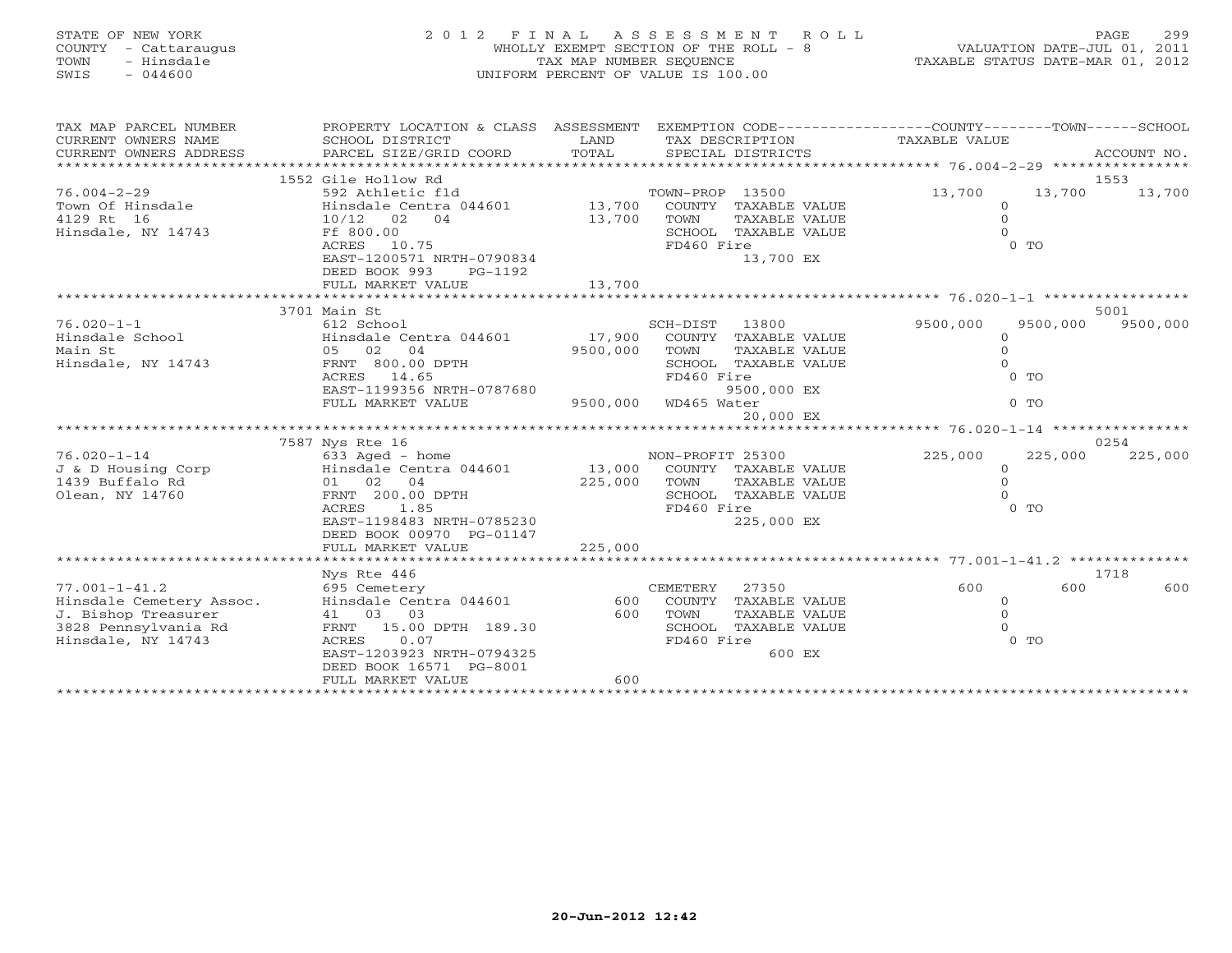# STATE OF NEW YORK 2 0 1 2 F I N A L A S S E S S M E N T R O L L PAGE 300 COUNTY - Cattaraugus WHOLLY EXEMPT SECTION OF THE ROLL - 8 VALUATION DATE-JUL 01, 2011 TOWN - Hinsdale TAX MAP NUMBER SEQUENCE TAXABLE STATUS DATE-MAR 01, 2012 SWIS - 044600 UNIFORM PERCENT OF VALUE IS 100.00

| TAX MAP PARCEL NUMBER<br>CURRENT OWNERS NAME<br>CURRENT OWNERS ADDRESS | PROPERTY LOCATION & CLASS ASSESSMENT<br>SCHOOL DISTRICT<br>PARCEL SIZE/GRID COORD                                                          | LAND<br>TOTAL  |                 | TAX DESCRIPTION<br>SPECIAL DISTRICTS         | EXEMPTION CODE-----------------COUNTY-------TOWN------SCHOOL<br>TAXABLE VALUE |         | ACCOUNT NO.    |
|------------------------------------------------------------------------|--------------------------------------------------------------------------------------------------------------------------------------------|----------------|-----------------|----------------------------------------------|-------------------------------------------------------------------------------|---------|----------------|
|                                                                        |                                                                                                                                            |                |                 |                                              |                                                                               |         |                |
| $77.001 - 1 - 47$<br>Cattaraugus County                                | Nys Rte 446<br>314 Rural vac<10<br>Hinsdale Centra 044601 18,000                                                                           |                | COUNTY          | 13100<br>COUNTY TAXABLE VALUE                | 18,000<br>$\Omega$                                                            | 18,000  | 0492<br>18,000 |
| 303 Court St                                                           | 41 03 03                                                                                                                                   | 18,000         | TOWN            | TAXABLE VALUE                                | $\circ$<br>$\Omega$                                                           |         |                |
| Little Valley, NY 14755                                                | FRNT 410.00 DPTH<br>ACRES<br>9.90<br>EAST-1201831 NRTH-0794120<br>DEED BOOK 00972 PG-00001                                                 |                | FD460 Fire      | SCHOOL TAXABLE VALUE<br>18,000 EX            |                                                                               | $0$ TO  |                |
|                                                                        | FULL MARKET VALUE<br>*******************                                                                                                   | 18,000         |                 |                                              |                                                                               |         |                |
|                                                                        | Nys Rte 16                                                                                                                                 |                |                 |                                              |                                                                               |         | 0186           |
| $77.001 - 1 - 49.1$<br>Town Of Hinsdale<br>4129 Rte 16                 | 314 Rural vac<10<br>Hinsdale Centra 044601<br>41 03<br>03                                                                                  | 24,600 TOWN    | TOWN-PROP 13500 | 24,600 COUNTY TAXABLE VALUE<br>TAXABLE VALUE | 24,600<br>$\Omega$<br>$\overline{0}$                                          | 24,600  | 24,600         |
| Hinsdale, NY 14743                                                     | FRNT 460.00 DPTH<br>ACRES 26.55<br>EAST-1201961 NRTH-0793067<br>DEED BOOK 1001 PG-657<br>FULL MARKET VALUE                                 | 24,600         | FD460 Fire      | SCHOOL TAXABLE VALUE<br>24,600 EX            | $\Omega$                                                                      | $0$ TO  |                |
|                                                                        |                                                                                                                                            |                |                 |                                              |                                                                               |         |                |
|                                                                        | Nys Rte 16                                                                                                                                 |                |                 |                                              |                                                                               |         | 5000           |
| $77.001 - 1 - 49.2$<br>Town Of Hinsdale<br>Nys Rte 16                  | 651 Highway gar<br>Hinsdale Centra 044601 18,300 COUNTY TAXABLE VALUE<br>41 03 03                                                          | 375,000 TOWN   | TOWN-PROP 13500 | TAXABLE VALUE                                | 375,000<br>$\circ$<br>$\mathbf{0}$                                            | 375,000 | 375,000        |
| Hinsdale, NY 14743                                                     | Town Hall Highway garage<br>FRNT 135.00 DPTH<br>ACRES 10.70<br>EAST-1201838 NRTH-0793423<br>DEED BOOK 882<br>PG-00710<br>FULL MARKET VALUE | 375,000        | FD460 Fire      | SCHOOL TAXABLE VALUE<br>375,000 EX           | $\Omega$                                                                      | $0$ TO  |                |
|                                                                        |                                                                                                                                            |                |                 |                                              |                                                                               |         |                |
| $77.001 - 1 - 61$                                                      | Nys Rte 446 (Off)<br>330 Vacant comm                                                                                                       |                | NYS OWNED 12100 |                                              | 8,300                                                                         | 8,300   | 1235<br>8,300  |
| State of New York<br>50 Wolf Rd                                        | Hinsdale Centra 044601<br>33 03<br>04                                                                                                      | 8,300<br>8,300 | TOWN            | COUNTY TAXABLE VALUE<br>TAXABLE VALUE        | $\circ$<br>$\circ$                                                            |         |                |
| Albany, NY 12233-0001                                                  | ACRES 1.37<br>EAST-1205759 NRTH-0794105<br>DEED BOOK 00990 PG-00602<br>FULL MARKET VALUE                                                   | 8,300          | FD460 Fire      | SCHOOL TAXABLE VALUE<br>8,300 EX             | $\cap$                                                                        | $0$ TO  |                |
|                                                                        | ***************************                                                                                                                |                |                 |                                              |                                                                               |         |                |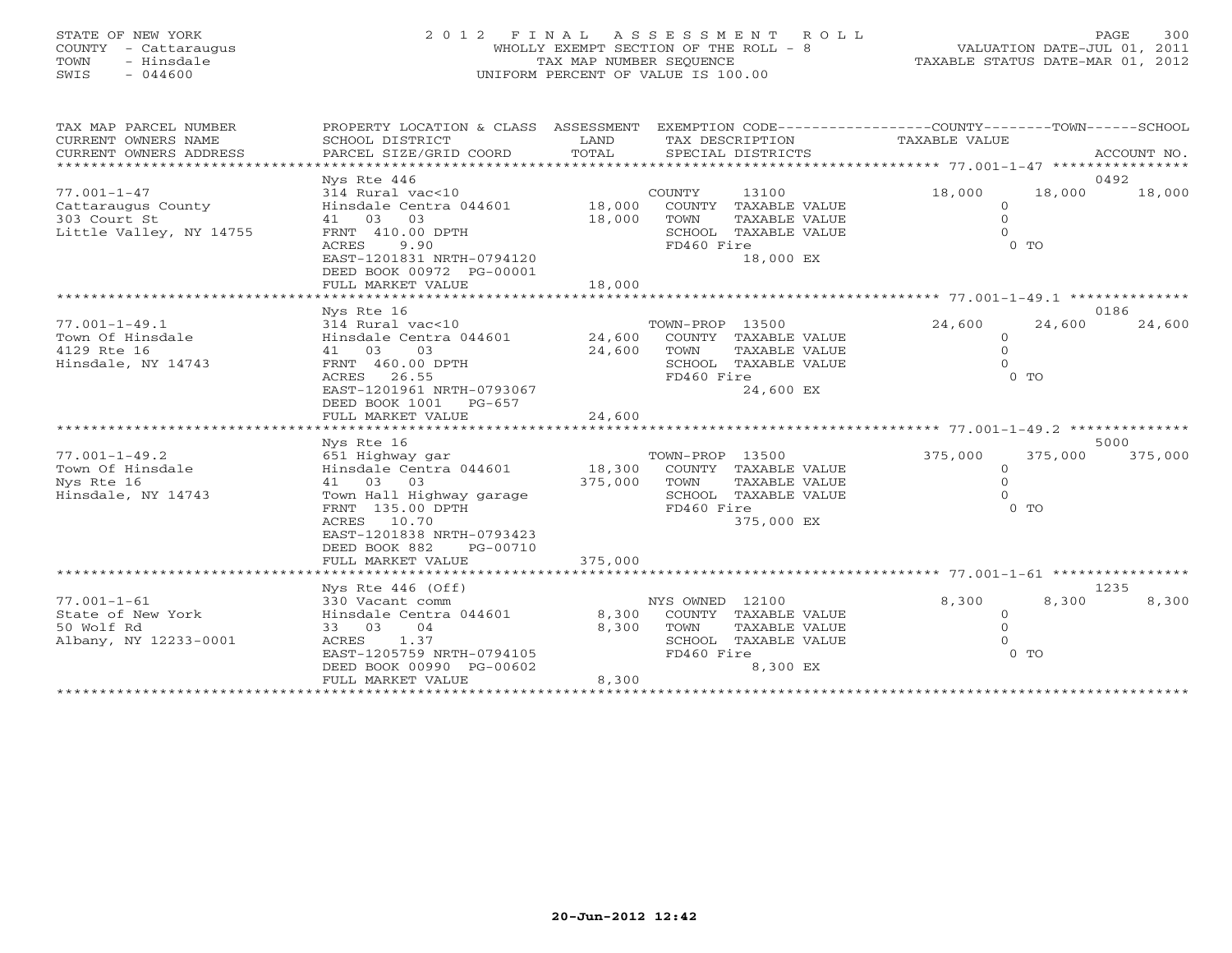# STATE OF NEW YORK 2 0 1 2 F I N A L A S S E S S M E N T R O L L PAGE 301 COUNTY - Cattaraugus WHOLLY EXEMPT SECTION OF THE ROLL - 8 VALUATION DATE-JUL 01, 2011 TOWN - Hinsdale TAX MAP NUMBER SEQUENCE TAXABLE STATUS DATE-MAR 01, 2012 SWIS - 044600 UNIFORM PERCENT OF VALUE IS 100.00UNIFORM PERCENT OF VALUE IS 100.00

| TAX MAP PARCEL NUMBER<br>CURRENT OWNERS NAME<br>CURRENT OWNERS ADDRESS                                                                                       | PROPERTY LOCATION & CLASS ASSESSMENT EXEMPTION CODE---------------COUNTY-------TOWN------SCHOOL<br>SCHOOL DISTRICT<br>PARCEL SIZE/GRID COORD<br>***************************                                                                                                                     | LAND<br>TOTAL                                | TAX DESCRIPTION<br>SPECIAL DISTRICTS                                                                                                                                                                                          | TAXABLE VALUE                                                               | ACCOUNT NO.                                                            |
|--------------------------------------------------------------------------------------------------------------------------------------------------------------|-------------------------------------------------------------------------------------------------------------------------------------------------------------------------------------------------------------------------------------------------------------------------------------------------|----------------------------------------------|-------------------------------------------------------------------------------------------------------------------------------------------------------------------------------------------------------------------------------|-----------------------------------------------------------------------------|------------------------------------------------------------------------|
| $77.001 - 1 - 62$<br>Town Of Hinsdale<br>Hinsdale, NY 14743                                                                                                  | Congress Rd<br>314 Rural vac<10<br>Hinsdale Centra 044601<br>25 03 03<br>FRNT 1270.00 DPTH<br>ACRES<br>8.45<br>EAST-1208717 NRTH-0793718<br>DEED BOOK 703<br>$PG-450$<br>FULL MARKET VALUE                                                                                                      | 12,800<br>12,800<br>12,800                   | TOWN-PROP 13500<br>COUNTY TAXABLE VALUE<br>TOWN<br>TAXABLE VALUE<br>SCHOOL TAXABLE VALUE<br>FD460 Fire<br>12,800 EX                                                                                                           | 12,800<br>$\circ$<br>$\circ$                                                | 1353<br>12,800<br>12,800<br>0 <sub>0</sub>                             |
|                                                                                                                                                              |                                                                                                                                                                                                                                                                                                 |                                              |                                                                                                                                                                                                                               |                                                                             |                                                                        |
| $77.001 - 1 - 64$<br>State of New York<br>50 Wolf Rd<br>Albany, NY 12233-0001<br>$77.003 - 1 - 6.5$<br>Town Of Hinsdale<br>Water Works<br>Hinsdale, NY 14743 | Nys Rte 16<br>331 Com vac w/im<br>Hinsdale Centra 044601<br>10 02 04<br>8.00<br>ACRES<br>EAST-1203060 NRTH-0791505<br>DEED BOOK 00990 PG-00602<br>FULL MARKET VALUE<br>Congress Rd (Off)<br>330 Vacant comm<br>Hinsdale Centra 044601<br>48 02 03<br>1.00<br>ACRES<br>EAST-1202337 NRTH-0789646 | 17,200<br>57,000<br>57,000<br>8,000<br>8,000 | NYS OWNED 12100<br>COUNTY TAXABLE VALUE<br>TOWN<br>TAXABLE VALUE<br>SCHOOL TAXABLE VALUE<br>FD460 Fire<br>57,000 EX<br>TOWN-PROP 13500<br>COUNTY TAXABLE VALUE<br>TOWN<br>TAXABLE VALUE<br>SCHOOL TAXABLE VALUE<br>FD460 Fire | 57,000<br>$\overline{0}$<br>$\Omega$<br>8,000<br>$\overline{0}$<br>$\Omega$ | 1236<br>57,000<br>57,000<br>$0$ TO<br>5022<br>8,000<br>8,000<br>$0$ TO |
|                                                                                                                                                              | DEED BOOK 348<br>$PG-89$<br>FULL MARKET VALUE                                                                                                                                                                                                                                                   | 8,000                                        | 8,000 EX                                                                                                                                                                                                                      |                                                                             |                                                                        |
|                                                                                                                                                              |                                                                                                                                                                                                                                                                                                 |                                              |                                                                                                                                                                                                                               |                                                                             |                                                                        |
| $77.003 - 1 - 37$<br>Town Of Hinsdale<br>Hinsdale, NY 14743                                                                                                  | Flanigan Hill Rd<br>822 Water supply<br>Hinsdale Centra 044601<br>48 02 03<br>water tower<br>FRNT 204.00 DPTH 170.00<br>EAST-1202023 NRTH-0788789<br>DEED BOOK 749<br>$PG-183$<br>FULL MARKET VALUE                                                                                             | 7,200<br>125,000<br>125,000                  | TOWN-PROP 13500<br>COUNTY TAXABLE VALUE<br>TOWN<br>TAXABLE VALUE<br>SCHOOL TAXABLE VALUE<br>FD460 Fire<br>125,000 EX                                                                                                          | 125,000<br>$\Omega$<br>$\Omega$                                             | 1500<br>125,000<br>125,000<br>$0$ TO                                   |
|                                                                                                                                                              |                                                                                                                                                                                                                                                                                                 |                                              |                                                                                                                                                                                                                               |                                                                             |                                                                        |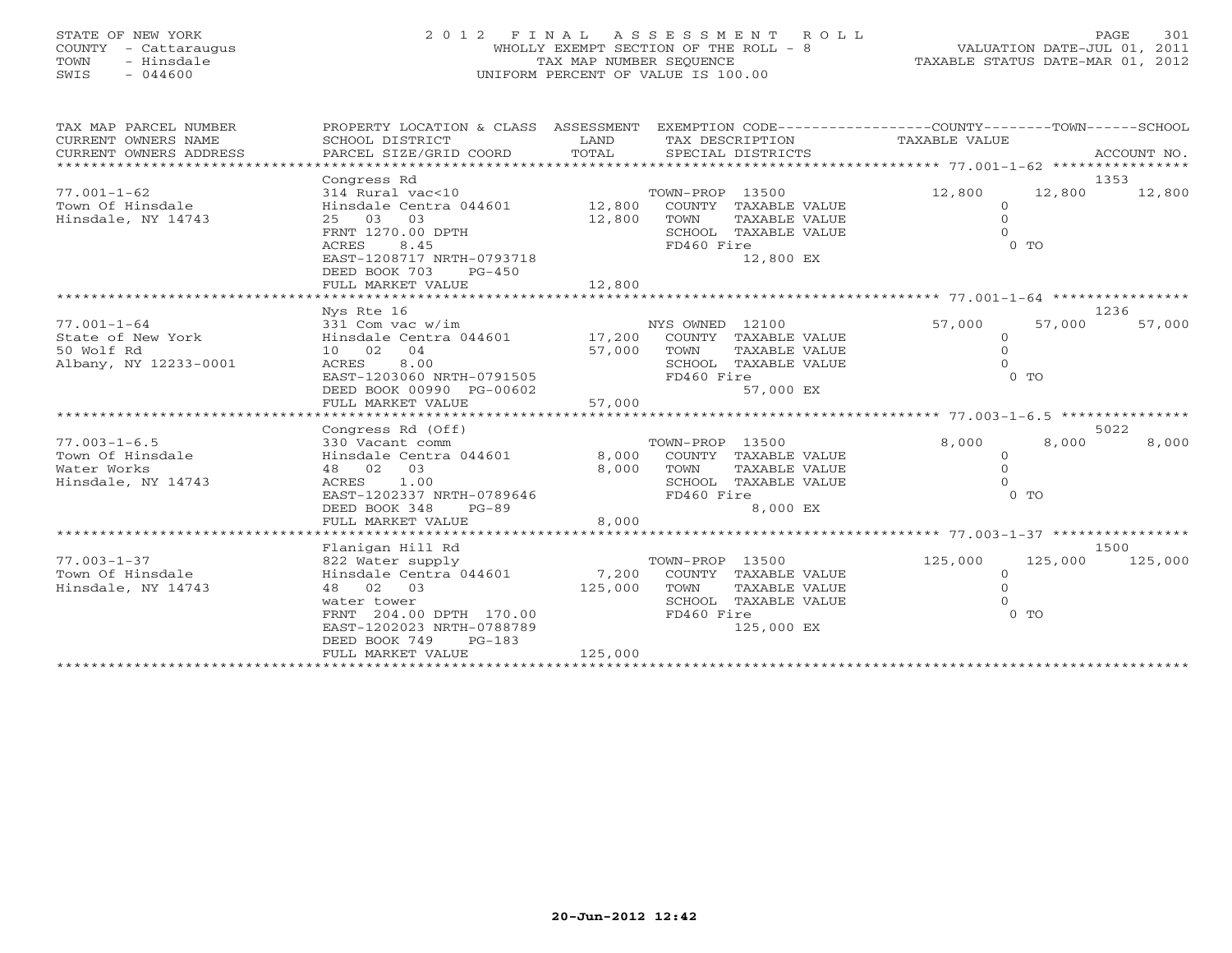# STATE OF NEW YORK 2 0 1 2 F I N A L A S S E S S M E N T R O L L PAGE 302 COUNTY - Cattaraugus WHOLLY EXEMPT SECTION OF THE ROLL - 8 VALUATION DATE-JUL 01, 2011 TOWN - Hinsdale TAX MAP NUMBER SEQUENCE TAXABLE STATUS DATE-MAR 01, 2012 SWIS - 044600 UNIFORM PERCENT OF VALUE IS 100.00

| TAX MAP PARCEL NUMBER<br>CURRENT OWNERS NAME                                                                              | PROPERTY LOCATION & CLASS ASSESSMENT<br>SCHOOL DISTRICT                                                                                                                                          | LAND                                             | TAX DESCRIPTION                                                                                                                                    | EXEMPTION CODE-----------------COUNTY-------TOWN------SCHOOL<br>TAXABLE VALUE |                  |
|---------------------------------------------------------------------------------------------------------------------------|--------------------------------------------------------------------------------------------------------------------------------------------------------------------------------------------------|--------------------------------------------------|----------------------------------------------------------------------------------------------------------------------------------------------------|-------------------------------------------------------------------------------|------------------|
| CURRENT OWNERS ADDRESS<br>***********************                                                                         | PARCEL SIZE/GRID COORD                                                                                                                                                                           | TOTAL                                            | SPECIAL DISTRICTS                                                                                                                                  |                                                                               | ACCOUNT NO.      |
| $77.003 - 1 - 44$<br>Southern Tier Rail Auth<br>Attn: WNYP Railroad LLC<br>PO Box 190-B<br>Lakeville, NY 14480            | Ceiling Railroad<br>843 Non-ceil. rr<br>Hinsdale Centra 044601<br>Town Of Hinsdale<br>0.6300 Hinsdale<br>ACRES 119.15<br>EAST-1207989 NRTH-0793433<br>DEED BOOK 1000 PG-959<br>FULL MARKET VALUE | 0<br>2182,458<br>2182,458                        | Local Auth 14000<br>COUNTY TAXABLE VALUE<br>TAXABLE VALUE<br>TOWN<br>SCHOOL TAXABLE VALUE<br>FD460 Fire<br>2182,458 EX<br>WD465 Water<br>16,368 EX | 2182,458<br>2182,458<br>$\Omega$<br>$\Omega$<br>$\Omega$<br>$0$ TO<br>$0$ TO  | 0834<br>2182,458 |
|                                                                                                                           | 3620 Hedden Hollow Rd                                                                                                                                                                            |                                                  |                                                                                                                                                    |                                                                               | 1218             |
| $77.004 - 2 - 13.6$<br>Haskell Community Church<br>Attn: Pastor Robert D Kaple<br>RD 2 Hedden Hollow Rd<br>Cuba, NY 14727 | 620 Religious<br>Hinsdale Centra 044601<br>06/07/14/15 02 03<br>ACRES 11.25<br>EAST-1219002 NRTH-0784511<br>DEED BOOK 882<br>PG-00654<br>FULL MARKET VALUE                                       | 14,700<br>195,000<br>195,000                     | RELIGIOUS 25110<br>COUNTY TAXABLE VALUE<br>TOWN<br>TAXABLE VALUE<br>SCHOOL TAXABLE VALUE<br>FD460 Fire<br>195,000 EX                               | 195,000<br>195,000<br>$\circ$<br>$\circ$<br>$\Omega$<br>$0$ TO                | 195,000          |
|                                                                                                                           | ***************************<br>4248 Nys Rte 16                                                                                                                                                   |                                                  |                                                                                                                                                    |                                                                               | 5018             |
| $77.009 - 1 - 6$<br>Hinsdale Cemetery<br>Rod Rohl<br>1321 Route 446<br>Hinsdale, NY 14743                                 | 695 Cemetery<br>Hinsdale Centra 044601<br>41 03 03<br>FRNT 380.00 DPTH<br>5.93<br>ACRES<br>EAST-1203374 NRTH-0794954<br>DEED BOOK 630<br>PG-00233                                                | 16,400<br>33,200                                 | CEMETERY<br>27350<br>COUNTY TAXABLE VALUE<br>TOWN<br>TAXABLE VALUE<br>SCHOOL TAXABLE VALUE<br>FD460 Fire<br>33,200 EX                              | 33,200<br>33,200<br>$\circ$<br>$\circ$<br>$\Omega$<br>$0$ TO                  | 33,200           |
|                                                                                                                           | FULL MARKET VALUE                                                                                                                                                                                | 33,200                                           |                                                                                                                                                    |                                                                               |                  |
| $77.009 - 1 - 13.2$<br>Hinsdale Cemetery Assoc.<br>Rod Rohl<br>1321 Route 446<br>Hinsdale, NY 14743                       | 1360 Nys Rte 446 St<br>695 Cemetery<br>Hinsdale Centra 044601<br>41 03 03<br>FRNT 100.00 DPTH<br>ACRES<br>2.75<br>EAST-1203697 NRTH-0794668<br>DEED BOOK 8241<br>PG-6002<br>FULL MARKET VALUE    | 13,700<br>13,700<br>13,700                       | CEMETERY<br>27350<br>COUNTY TAXABLE VALUE<br>TOWN<br>TAXABLE VALUE<br>SCHOOL TAXABLE VALUE<br>FD460 Fire<br>13,700 EX                              | 13,700<br>13,700<br>$\mathbf{0}$<br>$\Omega$<br>$\Omega$<br>$0$ TO            | 1648<br>13,700   |
|                                                                                                                           |                                                                                                                                                                                                  |                                                  |                                                                                                                                                    |                                                                               |                  |
| $77.009 - 1 - 28$<br>Maplehurst Baptist Church<br>1335 Rte 446<br>Hinsdale, NY 14743                                      | 1335 Nys Rte 446 St<br>210 1 Family Res<br>Hinsdale Centra 044601<br>41 03 03<br>FRNT 165.00 DPTH 240.00<br>EAST-1203711 NRTH-0794070<br>DEED BOOK 798<br>$PG-996$<br>FULL MARKET VALUE          | 7,600<br>59,000<br>59,000<br>******************* | RELIGIOUS 25110<br>COUNTY TAXABLE VALUE<br>TOWN<br>TAXABLE VALUE<br>SCHOOL TAXABLE VALUE<br>FD460 Fire<br>59,000 EX                                | 59,000<br>59,000<br>$\circ$<br>$\Omega$<br>$\mathbf{O}$<br>$0$ TO             | 0264<br>59,000   |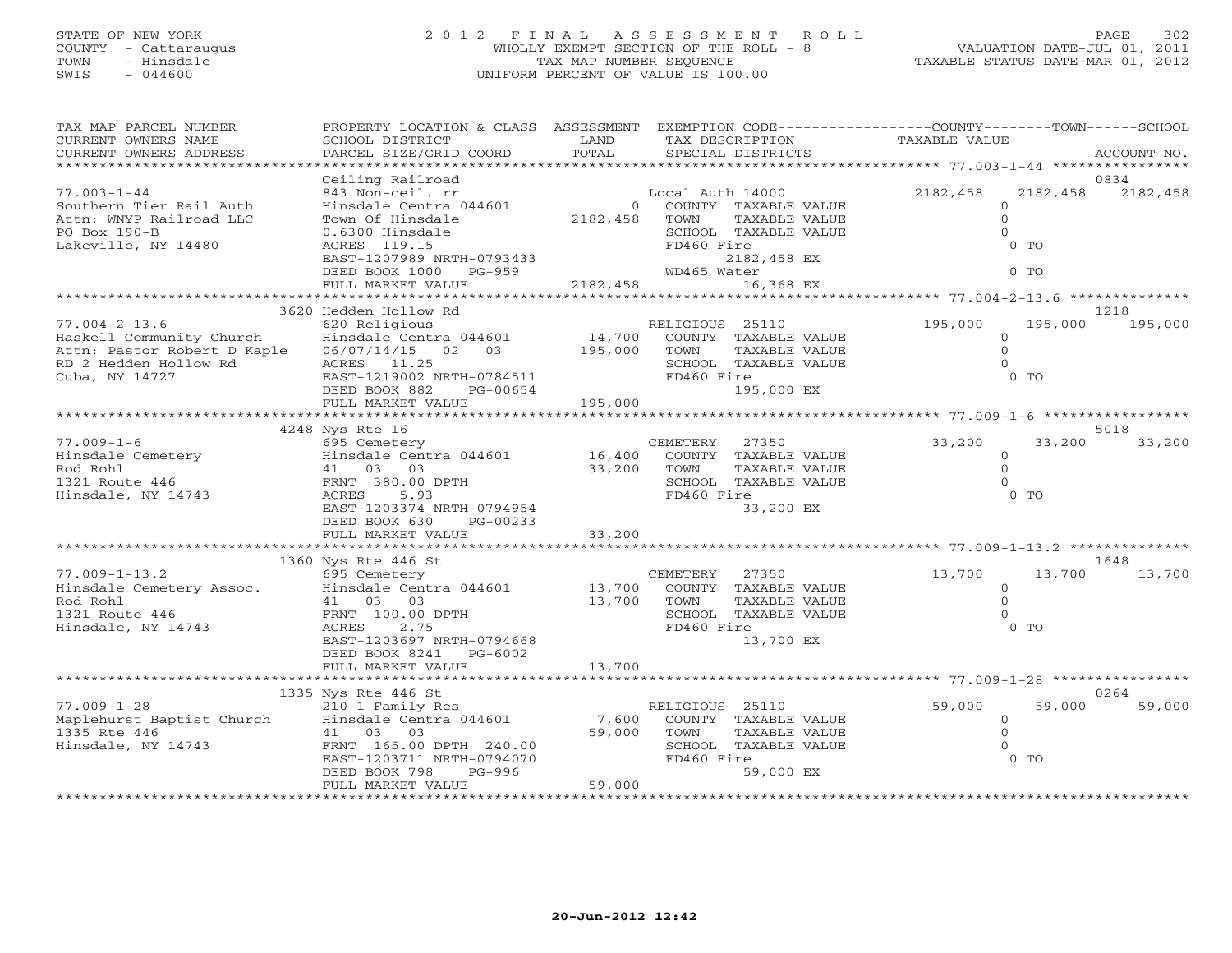# STATE OF NEW YORK 2 0 1 2 F I N A L A S S E S S M E N T R O L L PAGE 303 COUNTY - Cattaraugus WHOLLY EXEMPT SECTION OF THE ROLL - 8 VALUATION DATE-JUL 01, 2011 TOWN - Hinsdale TAX MAP NUMBER SEQUENCE TAXABLE STATUS DATE-MAR 01, 2012 SWIS - 044600 UNIFORM PERCENT OF VALUE IS 100.00

| TAX MAP PARCEL NUMBER                                  | PROPERTY LOCATION & CLASS ASSESSMENT EXEMPTION CODE---------------COUNTY-------TOWN------SCHOOL |         |                             |                |         |                 |
|--------------------------------------------------------|-------------------------------------------------------------------------------------------------|---------|-----------------------------|----------------|---------|-----------------|
| CURRENT OWNERS NAME                                    | SCHOOL DISTRICT                                                                                 | LAND    | TAX DESCRIPTION             | TAXABLE VALUE  |         |                 |
| CURRENT OWNERS ADDRESS                                 | PARCEL SIZE/GRID COORD                                                                          | TOTAL   | SPECIAL DISTRICTS           |                |         | ACCOUNT NO.     |
|                                                        |                                                                                                 |         |                             |                |         |                 |
|                                                        | 1335 Nys Rte 446 St                                                                             |         |                             |                |         | 5012            |
| $77.009 - 1 - 29$                                      | 620 Religious                                                                                   |         | RELIGIOUS 25110             | 500,000        |         | 500,000 500,000 |
| Maplehurst Baptist Church Hinsdale Centra 044601 7,600 |                                                                                                 |         | COUNTY TAXABLE VALUE        | $\circ$        |         |                 |
| 1335 Rte 446                                           | 41 03 03                                                                                        | 500,000 | TOWN<br>TAXABLE VALUE       | $\circ$        |         |                 |
| Hinsdale, NY 14743                                     |                                                                                                 |         | SCHOOL TAXABLE VALUE        | $\Omega$       |         |                 |
|                                                        | FRNT 165.00 DPTH 240.00<br>EAST-1203546 NRTH-0794078                                            |         | FD460 Fire                  |                | $0$ TO  |                 |
|                                                        | DEED BOOK 5<br>PG-397                                                                           |         | 500,000 EX                  |                |         |                 |
|                                                        |                                                                                                 |         |                             |                |         |                 |
|                                                        | Mill St (Off)                                                                                   |         |                             |                |         | 1237            |
| $77.009 - 1 - 44$                                      | 340 Vacant indus                                                                                |         | NYS OWNED 12100             | 9,100          | 9,100   | 9,100           |
| State of New York                                      | Hinsdale Centra 044601 9,100                                                                    |         | COUNTY TAXABLE VALUE        | $\circ$        |         |                 |
| 50 Wolf Rd                                             | 33 03 03                                                                                        | 9,100   | TOWN<br>TAXABLE VALUE       | $\circ$        |         |                 |
| Albany, NY 12233-0001                                  | ACRES<br>2.29                                                                                   |         | SCHOOL TAXABLE VALUE        | $\Omega$       |         |                 |
|                                                        | EAST-1204875 NRTH-0793743                                                                       |         | FD460 Fire                  |                | $0$ TO  |                 |
|                                                        | DEED BOOK 00990 PG-00602                                                                        |         | 9,100 EX                    |                |         |                 |
|                                                        | FULL MARKET VALUE                                                                               | 9,100   |                             |                |         |                 |
|                                                        |                                                                                                 |         |                             |                |         |                 |
|                                                        | Nys Rte 16 & Main St N                                                                          |         |                             |                |         | 1020            |
| $77.013 - 1 - 4.1$                                     | 822 Water supply                                                                                |         | TOWN-PROP 13500             | 20,000         | 20,000  | 20,000          |
| Town Of Hinsdale                                       |                                                                                                 |         |                             | $\overline{0}$ |         |                 |
| 4129 Nys Rte 16                                        | Hinsdale Centra 044601 17,300 COUNTY TAXABLE VALUE<br>48 02 03 20,000 TOWN TAXABLE VALUE        |         |                             | $\circ$        |         |                 |
| Hinsdale, NY 14743                                     | $L/p$ 360-245                                                                                   |         | SCHOOL TAXABLE VALUE        | $\Omega$       |         |                 |
|                                                        | FRNT 900.00 DPTH                                                                                |         | FD460 Fire                  |                | $0$ TO  |                 |
|                                                        | 8.20<br>ACRES                                                                                   |         | 20,000 EX                   |                |         |                 |
|                                                        | EAST-1201932 NRTH-0790933                                                                       |         |                             |                |         |                 |
|                                                        | DEED BOOK 00962 PG-00757                                                                        |         |                             |                |         |                 |
|                                                        | FULL MARKET VALUE                                                                               | 20,000  |                             |                |         |                 |
|                                                        |                                                                                                 |         |                             |                |         |                 |
|                                                        | Main St                                                                                         |         |                             |                |         | 1451            |
| $77.013 - 2 - 13$                                      | 590 Park                                                                                        |         | TOWN-PROP 13500             | 16,000         | 16,000  | 16,000          |
| Village Park                                           | Hinsdale Centra 044601                                                                          |         | 13,200 COUNTY TAXABLE VALUE | $\overline{0}$ |         |                 |
| Main St                                                | 07 02 04                                                                                        | 16,000  | TOWN<br>TAXABLE VALUE       | $\Omega$       |         |                 |
| Hinsdale, NY 14743                                     | U.<br>FRNT 221.00 DPTH 156.00<br>FAST-1201197 NRTH-0789643                                      |         | SCHOOL TAXABLE VALUE        | $\Omega$       | $0$ TO  |                 |
|                                                        |                                                                                                 | 16,000  | FD460 Fire                  |                |         |                 |
|                                                        | FULL MARKET VALUE                                                                               |         | 16,000 EX                   |                |         |                 |
|                                                        | Flanigan Hill Rd                                                                                |         |                             |                |         | 5011            |
| $77.013 - 2 - 14$                                      | 620 Religious                                                                                   |         | RELIGIOUS 25110             | 125,000        | 125,000 | 125,000         |
| Hinsdale Methodist Church                              | Hinsdale Centra 044601                                                                          | 5,600   | COUNTY TAXABLE VALUE        | $\circ$        |         |                 |
| Flanigan Hill Rd                                       | 07 02 04                                                                                        | 125,000 | TOWN<br>TAXABLE VALUE       | $\circ$        |         |                 |
| Hinsdale, NY 14743                                     | FRNT 93.00 DPTH 110.00                                                                          |         | SCHOOL TAXABLE VALUE        | $\circ$        |         |                 |
|                                                        | EAST-1201309 NRTH-0789559                                                                       |         | FD460 Fire                  |                | $0$ TO  |                 |
|                                                        | DEED BOOK 22<br>PG-392                                                                          |         | 125,000 EX                  |                |         |                 |
|                                                        | FULL MARKET VALUE                                                                               |         | 125,000 WD465 Water         |                | $0$ TO  |                 |
|                                                        |                                                                                                 |         | 1,000 EX                    |                |         |                 |
|                                                        |                                                                                                 |         |                             |                |         |                 |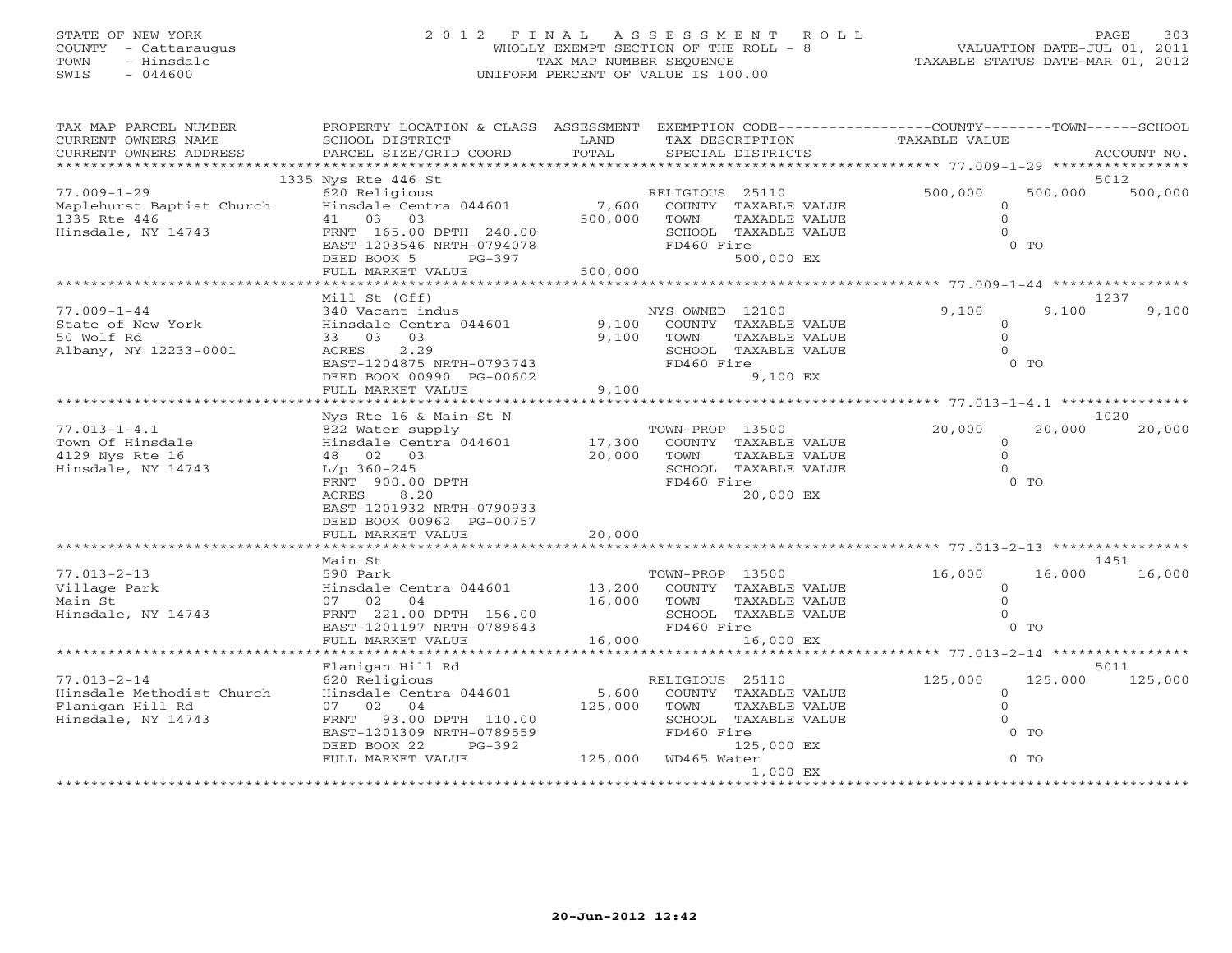# STATE OF NEW YORK 2 0 1 2 F I N A L A S S E S S M E N T R O L L PAGE 304 COUNTY - Cattaraugus WHOLLY EXEMPT SECTION OF THE ROLL - 8 VALUATION DATE-JUL 01, 2011 TOWN - Hinsdale TAX MAP NUMBER SEQUENCE TAXABLE STATUS DATE-MAR 01, 2012 SWIS - 044600 UNIFORM PERCENT OF VALUE IS 100.00UNIFORM PERCENT OF VALUE IS 100.00

| TAX MAP PARCEL NUMBER                   | PROPERTY LOCATION & CLASS ASSESSMENT                 |                             | EXEMPTION CODE-----------------COUNTY-------TOWN------SCHOOL |                                                                 |                    |        |
|-----------------------------------------|------------------------------------------------------|-----------------------------|--------------------------------------------------------------|-----------------------------------------------------------------|--------------------|--------|
| CURRENT OWNERS NAME                     | SCHOOL DISTRICT                                      | LAND                        | TAX DESCRIPTION                                              | <b>TAXABLE VALUE</b>                                            |                    |        |
| CURRENT OWNERS ADDRESS                  | PARCEL SIZE/GRID COORD                               | TOTAL                       | SPECIAL DISTRICTS                                            |                                                                 | ACCOUNT NO.        |        |
|                                         | 3832 School St                                       |                             |                                                              |                                                                 | 5008               |        |
| $77.013 - 2 - 15$                       | 662 Police/fire                                      |                             | FIRE-DEPT 26400                                              | 190,000                                                         | 190,000<br>190,000 |        |
| Hinsdale Vol Fire Co                    | Hinsdale Centra 044601                               | 13,200                      | COUNTY TAXABLE VALUE                                         | $\Omega$                                                        |                    |        |
| 3832 School St                          | 07 02 04                                             | 190,000                     | TOWN<br>TAXABLE VALUE                                        | $\circ$                                                         |                    |        |
| Hinsdale, NY 14743                      | FRNT 109.50 DPTH 111.00                              |                             | SCHOOL TAXABLE VALUE                                         | $\Omega$                                                        |                    |        |
|                                         | EAST-1201216 NRTH-0789499                            |                             | FD460 Fire                                                   | $0$ TO                                                          |                    |        |
|                                         | DEED BOOK 28<br>$PG-212$                             |                             | 190,000 EX                                                   |                                                                 |                    |        |
|                                         | FULL MARKET VALUE                                    | 190,000                     | WD465 Water                                                  | $0$ TO                                                          |                    |        |
|                                         |                                                      |                             | 10,000 EX                                                    |                                                                 |                    |        |
|                                         |                                                      |                             |                                                              | ********************************* 77.013-2-16.1 *************** |                    |        |
|                                         | 3826 Main St                                         |                             |                                                              |                                                                 | 5014               |        |
| $77.013 - 2 - 16.1$                     | 650 Government                                       |                             | TOWN-PROP 13500                                              | 160,000                                                         | 160,000<br>160,000 |        |
| Town Of Hinsdale                        | Hinsdale Centra 044601                               | 7,000                       | COUNTY TAXABLE VALUE                                         | $\Omega$                                                        |                    |        |
| PO Box 95                               | 07 02 04                                             | 160,000                     | TOWN<br>TAXABLE VALUE                                        | $\Omega$<br>$\Omega$                                            |                    |        |
| Hinsdale, NY 14743                      | 0.72 DPTH 152.00<br>FRNT                             |                             | SCHOOL TAXABLE VALUE                                         | $0$ TO                                                          |                    |        |
|                                         | EAST-1201006 NRTH-0789526<br>DEED BOOK 12549 PG-5003 |                             | FD460 Fire<br>160,000 EX                                     |                                                                 |                    |        |
|                                         | FULL MARKET VALUE                                    | 160,000                     | WD465 Water                                                  | $0$ TO                                                          |                    |        |
|                                         |                                                      |                             | 2,000 EX                                                     |                                                                 |                    |        |
|                                         |                                                      |                             |                                                              |                                                                 |                    |        |
|                                         | 3722 Main St                                         |                             |                                                              |                                                                 | 0008               |        |
| $77.013 - 3 - 15$                       | 652 Govt bldgs                                       |                             | USA-PROP<br>14110                                            | 96,000                                                          | 96,000             | 96,000 |
| United Postal Service                   | Hinsdale Centra 044601                               | 10,200                      | COUNTY TAXABLE VALUE                                         | $\circ$                                                         |                    |        |
| PO Box 8601                             | 05 02 04                                             | 96,000                      | TOWN<br>TAXABLE VALUE                                        | $\circ$                                                         |                    |        |
| Philadelphia, PA 19197                  | FRNT 264.00 DPTH                                     |                             | SCHOOL TAXABLE VALUE                                         | $\Omega$                                                        |                    |        |
|                                         | ACRES<br>1.25                                        |                             | FD460 Fire                                                   | $0$ TO                                                          |                    |        |
|                                         | EAST-1199804 NRTH-0787963                            |                             | 96,000 EX                                                    |                                                                 |                    |        |
|                                         | DEED BOOK 843<br>PG-01040                            |                             | WD465 Water                                                  | $0$ TO                                                          |                    |        |
|                                         | FULL MARKET VALUE                                    | 96,000                      | 1,000 EX                                                     |                                                                 |                    |        |
|                                         |                                                      |                             |                                                              |                                                                 |                    |        |
| $77.013 - 3 - 45$                       | Flanigan Hill Rd & Nys Rt<br>311 Res vac land        |                             | TOWN-PROP 13500                                              | 200                                                             | 1503<br>200        | 200    |
| Town Of Hinsdale                        | Hinsdale Centra 044601                               | 200                         | COUNTY TAXABLE VALUE                                         | $\circ$                                                         |                    |        |
| Hinsdale, NY 14743                      | 09 02 04                                             | 200                         | TOWN<br>TAXABLE VALUE                                        | $\circ$                                                         |                    |        |
|                                         | FRNT 135.00 DPTH 130.00                              |                             | SCHOOL TAXABLE VALUE                                         | $\Omega$                                                        |                    |        |
|                                         | EAST-1200917 NRTH-0790049                            |                             | FD460 Fire                                                   | $0$ TO                                                          |                    |        |
|                                         | FULL MARKET VALUE                                    | 200                         | 200 EX                                                       |                                                                 |                    |        |
|                                         | ************************                             | * * * * * * * * * * * * * * |                                                              | *********** 85.008-1-28./1 *************                        |                    |        |
|                                         | 3363 Nys Rte 16                                      |                             |                                                              |                                                                 | 1800               |        |
| $85.008 - 1 - 28.71$                    | 415 Motel                                            |                             | 18020<br>IND DEV                                             | 30,000                                                          | 30,000             | 30,000 |
| Rte 9 Travel Center, Inc.               | Hinsdale Centra 044601                               | $\overline{O}$              | COUNTY TAXABLE VALUE                                         | $\overline{0}$                                                  |                    |        |
| Cattaraugus Industrial develop 07 02 04 |                                                      | 30,000                      | TOWN<br>TAXABLE VALUE                                        | $\circ$                                                         |                    |        |
| 3 Washington St                         | Motel (El Rancho)                                    |                             | SCHOOL TAXABLE VALUE                                         | $\overline{O}$                                                  |                    |        |
| Ellicottvillewe, NY 14731               | FRNT 300.00 DPTH                                     |                             | FD460 Fire                                                   | 30,000 TO                                                       |                    |        |
|                                         | 2.18<br>ACRES                                        |                             |                                                              |                                                                 |                    |        |
|                                         | EAST-1197832 NRTH-0781460<br>DEED BOOK 14429 PG-4001 |                             |                                                              |                                                                 |                    |        |
|                                         | FULL MARKET VALUE                                    | 30,000                      |                                                              |                                                                 |                    |        |
|                                         |                                                      |                             |                                                              |                                                                 |                    |        |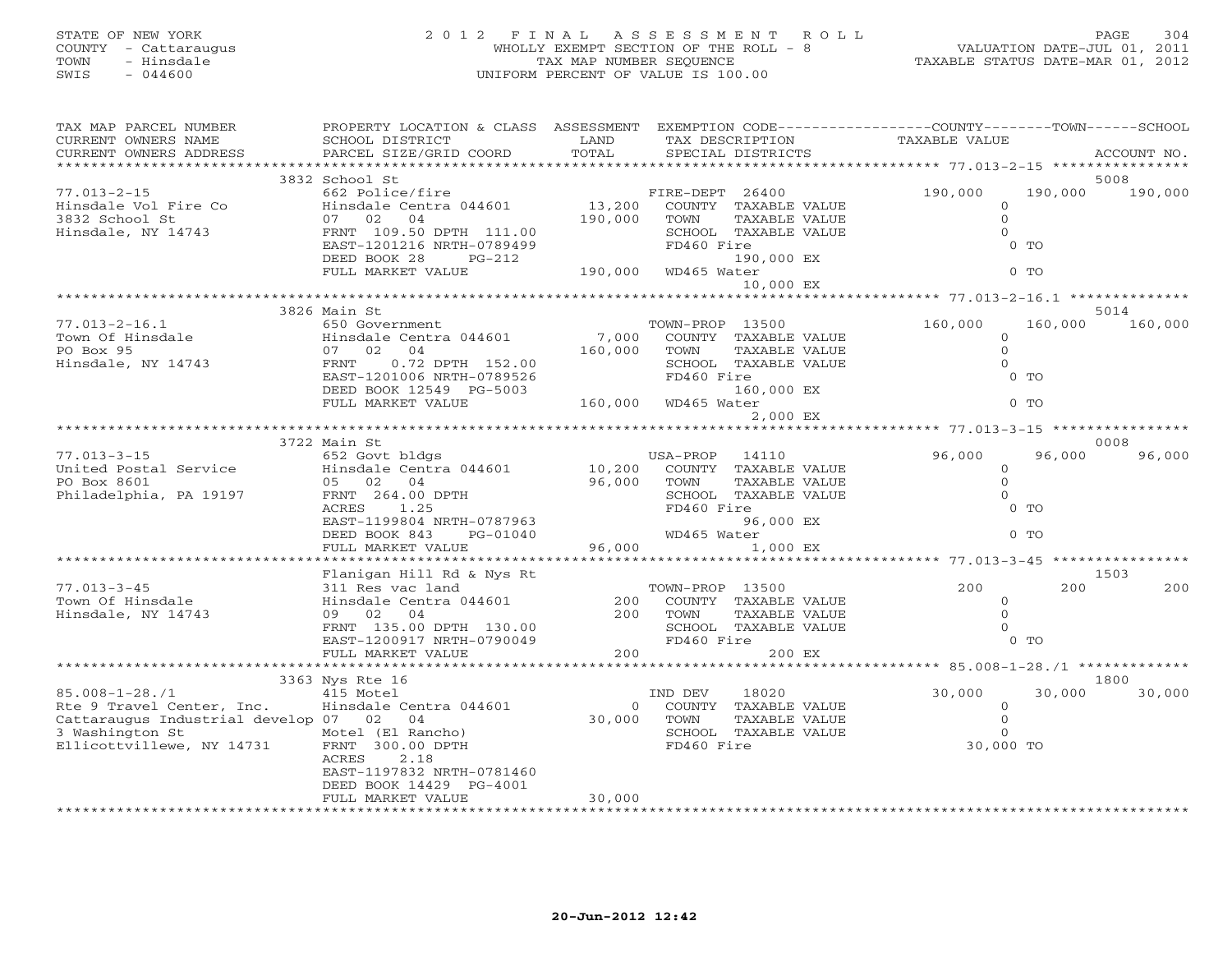| STATE OF NEW YORK<br>2012 FINAL<br>WHOLLY EXEMPT SECTION OF THE ROLL - 8<br>COUNTY<br>- Cattaraugus<br>- Hinsdale<br>TAX MAP NUMBER SEQUENCE<br>TOWN<br>$-044600$<br>UNIFORM PERCENT OF VALUE IS 100.00<br>SWIS |                                                                                                                                                                                               |                              | ASSESSMENT<br>ROLL.                                                                                                        | 305<br>PAGE<br>VALUATION DATE-JUL 01, 2011<br>TAXABLE STATUS DATE-MAR 01, 2012 |                            |  |
|-----------------------------------------------------------------------------------------------------------------------------------------------------------------------------------------------------------------|-----------------------------------------------------------------------------------------------------------------------------------------------------------------------------------------------|------------------------------|----------------------------------------------------------------------------------------------------------------------------|--------------------------------------------------------------------------------|----------------------------|--|
| TAX MAP PARCEL NUMBER<br>CURRENT OWNERS NAME<br>CURRENT OWNERS ADDRESS<br>*************************                                                                                                             | PROPERTY LOCATION & CLASS ASSESSMENT<br>SCHOOL DISTRICT<br>PARCEL SIZE/GRID COORD                                                                                                             | LAND<br>TOTAL                | EXEMPTION CODE-----------------COUNTY-------TOWN------SCHOOL<br>TAX DESCRIPTION<br>SPECIAL DISTRICTS                       | TAXABLE VALUE                                                                  | ACCOUNT NO.                |  |
| $85.012 - 1 - 39.1/2$<br>Catt. Co IDA<br>Sanzo Beverage<br>PO Box 396<br>Olean, NY 14760                                                                                                                        | 3165 Nys Rte 16<br>446 Cold storage<br>Hinsdale Centra 044601<br>03 02 04<br>FRNT 690.00 DPTH<br>ACRES<br>1.00<br>EAST-1197113 NRTH-0778668<br>DEED BOOK 907<br>PG-00205<br>FULL MARKET VALUE | 12,000<br>380,000<br>380,000 | IND DEV<br>18020<br>COUNTY TAXABLE VALUE<br>TOWN<br>TAXABLE VALUE<br>SCHOOL TAXABLE VALUE<br>FD460 Fire                    | 380,000<br>$\Omega$<br>380,000 TO                                              | 1631<br>380,000<br>380,000 |  |
|                                                                                                                                                                                                                 | 1319 Turock Dr                                                                                                                                                                                |                              |                                                                                                                            |                                                                                | 1634                       |  |
| $86.001 - 2 - 19.1/1$<br>Turock Jeffrey J<br>Turock Joye M<br>1319 Turock Dr<br>Cuba, NY 14727                                                                                                                  | 472 Kennel / vet<br>Hinsdale Centra 044601<br>21 02 03<br>FRNT 245.00 DPTH<br>7.00<br>ACRES<br>EAST-1211470 NRTH-0779339<br>DEED BOOK 811<br>PG-00307<br>FULL MARKET VALUE                    | 52,000<br>52,000             | NON-PROFIT 25300<br>2,800 COUNTY TAXABLE VALUE<br>TAXABLE VALUE<br>TOWN<br>SCHOOL TAXABLE VALUE<br>FD460 Fire<br>52,000 EX | 52,000<br>$\Omega$<br>$\Omega$<br>$0$ TO                                       | 52,000<br>52,000           |  |
|                                                                                                                                                                                                                 |                                                                                                                                                                                               |                              |                                                                                                                            |                                                                                |                            |  |
| $86.002 - 2 - 23.2/1$<br>Haskell Cemetery<br>Hinsdale, NY 14743                                                                                                                                                 | Creek Rd<br>695 Cemetery<br>Hinsdale Centra 044601<br>$21 - 02 - 03$<br><b>ACRES</b><br>0.50<br>EAST-1212791 NRTH-0778056<br>FULL MARKET VALUE                                                | 6,000<br>6,000<br>6,000      | CEMETERY<br>27350<br>COUNTY<br>TAXABLE VALUE<br>TOWN<br>TAXABLE VALUE<br>SCHOOL TAXABLE VALUE<br>FD460 Fire<br>$6.000$ EX  | 6,000<br>$\Omega$<br>$0$ TO                                                    | 5019<br>6,000<br>6,000     |  |
| **********************                                                                                                                                                                                          |                                                                                                                                                                                               |                              |                                                                                                                            |                                                                                |                            |  |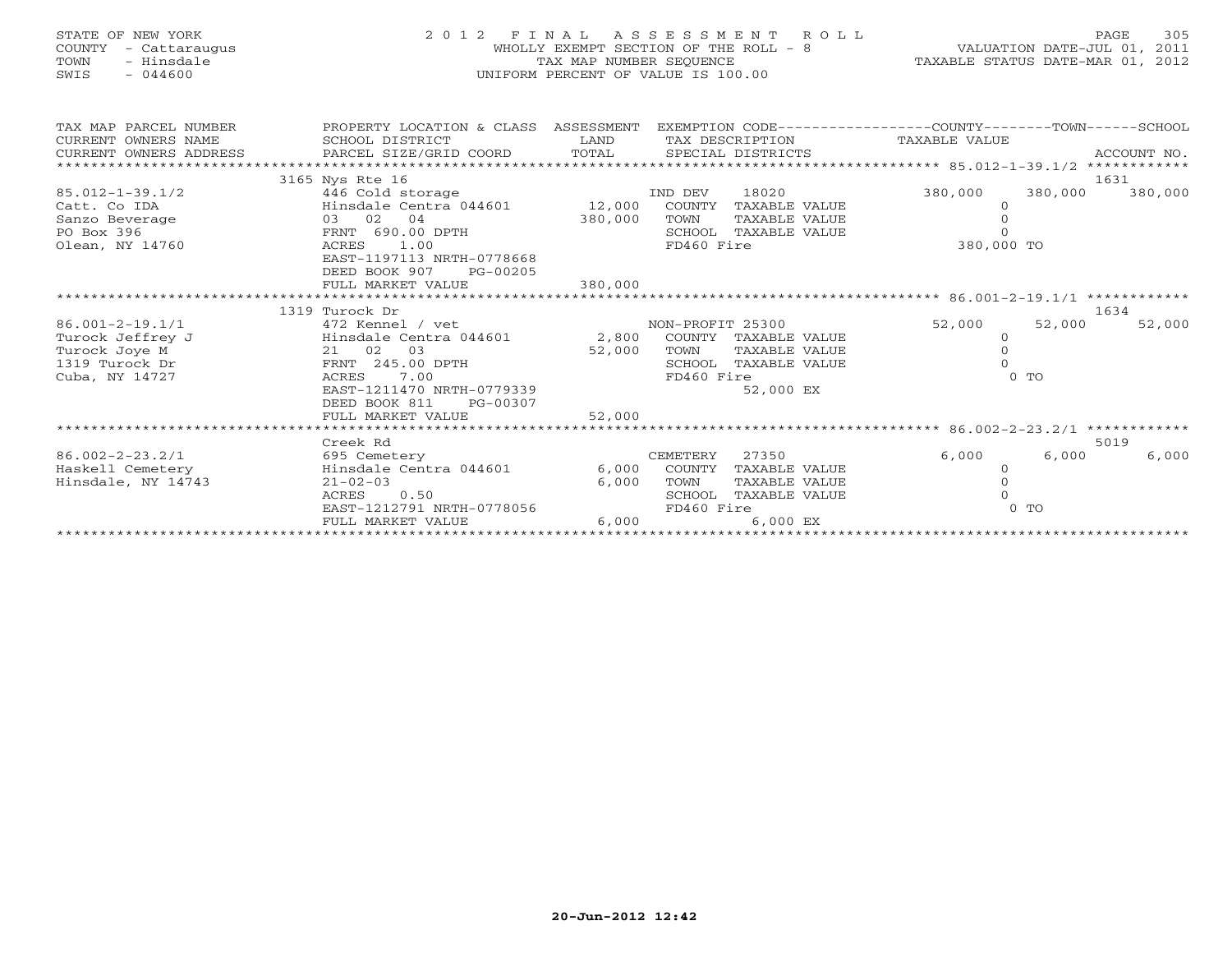|      | STATE OF NEW YORK    | 2012 FINAL ASSESSMENT ROLL            |                                  |                        | PAGE | 306 |
|------|----------------------|---------------------------------------|----------------------------------|------------------------|------|-----|
|      | COUNTY - Cattaraugus | WHOLLY EXEMPT SECTION OF THE ROLL - 8 | VALUATION DATE-JUL 01, 2011      |                        |      |     |
| TOWN | - Hinsdale           |                                       | TAXABLE STATUS DATE-MAR 01, 2012 |                        |      |     |
| SWIS | $-044600$            |                                       |                                  | RPS150/V04/L015        |      |     |
|      |                      | UNIFORM PERCENT OF VALUE IS 100.00    |                                  | CURRENT DATE 6/20/2012 |      |     |
|      |                      |                                       |                                  |                        |      |     |

## R O L L S U B S E C T I O N - - T O T A L S

#### \*\*\* S P E C I A L D I S T R I C T S U M M A R Y \*\*\*

| CODE       | DISTRICT NAME | TOTAL<br>PARCELS | EXTENSTON<br><b>TYPE</b> | <b>EXTENSION</b><br>VALUE | AD VALOREM<br><b>VALUE</b> | <b>EXEMPT</b><br>AMOUNT | <b>TAXABLF</b><br>VALUE |
|------------|---------------|------------------|--------------------------|---------------------------|----------------------------|-------------------------|-------------------------|
| FD460 Fire | WD465 Water   |                  | 39 TOTAL<br>6 TOTAL      |                           | 16639,472<br>50,368        | 16229,472<br>50,368     | 410,000                 |

### \*\*\* S C H O O L D I S T R I C T S U M M A R Y \*\*\*

| CODE             | DISTRICT NAME                      | TOTAL<br>PARCELS | ASSESSED<br>LAND | ASSESSED<br>TOTAL | EXEMPT<br>AMOUNT | TOTAL<br>TAXABLE | STAR<br><b>AMOUNT</b> | STAR<br>TAXABLE |
|------------------|------------------------------------|------------------|------------------|-------------------|------------------|------------------|-----------------------|-----------------|
| 024801<br>044601 | Cuba-Rush Cent<br>Hinsdale Central | 39               | 200<br>408,800   | 200<br>16661,872  | 200<br>16661,872 |                  |                       |                 |
|                  | $SUB - TO T AL$                    | 40               | 409,000          | 16662,072         | 16662,072        |                  |                       |                 |
|                  | TOTAL                              | 40               | 409,000          | 16662,072         | 16662,072        |                  |                       |                 |

### \*\*\* S Y S T E M C O D E S S U M M A R Y \*\*\*

## NO SYSTEM EXEMPTIONS AT THIS LEVEL

#### \*\*\* E X E M P T I O N S U M M A R Y \*\*\*

|       |             | TOTAL   |          |          |          |
|-------|-------------|---------|----------|----------|----------|
| CODE  | DESCRIPTION | PARCELS | COUNTY   | TOWN     | SCHOOL   |
| 12100 | NYS OWNED   |         | 107,100  | 107,100  | 107,100  |
| 13100 | COUNTY      |         | 18,000   | 18,000   | 18,000   |
| 13500 | TOWN-PROP   | 12      | 795,000  | 795,000  | 795,000  |
| 13800 | SCH-DIST    |         | 9500,000 | 9500,000 | 9500,000 |
| 14000 | Local Auth  |         | 4084,772 | 4084,772 | 4084,772 |
| 14110 | USA-PROP    |         | 96,000   | 96,000   | 96,000   |
| 18020 | IND DEV     |         | 410,000  | 410,000  | 410,000  |
| 25110 | RELIGIOUS   | 4       | 879,000  | 879,000  | 879,000  |
| 25300 | NON-PROFIT  |         | 291,100  | 291,100  | 291,100  |
| 26100 | VET-ORGAN   |         | 237,600  | 237,600  | 237,600  |
| 26400 | FIRE-DEPT   |         | 190,000  | 190,000  | 190,000  |
| 27350 | CEMETERY    |         | 53,500   | 53,500   | 53,500   |
|       |             |         |          |          |          |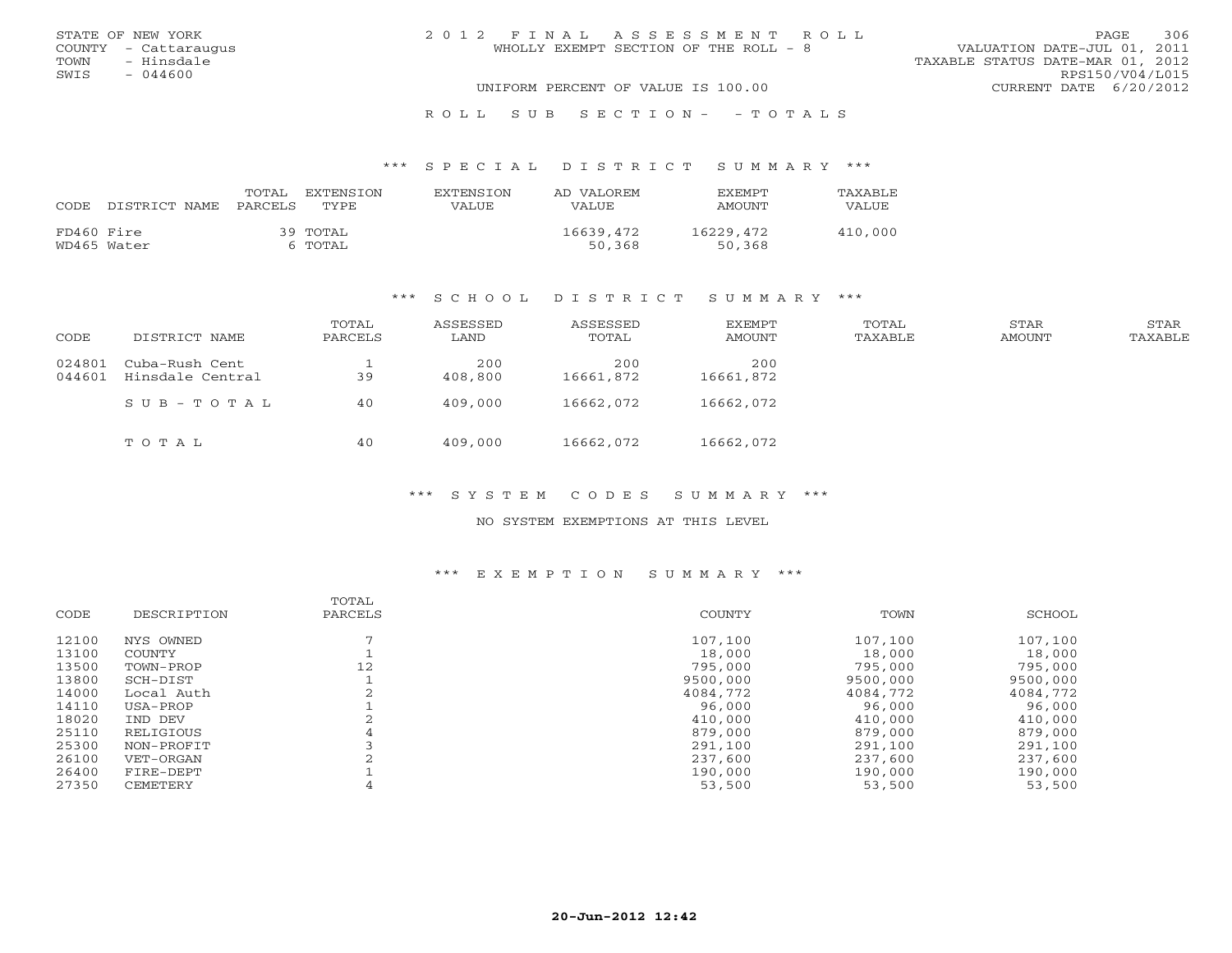|      | STATE OF NEW YORK    | 2012 FINAL ASSESSMENT ROLL |                                       |                                  | <b>PAGE</b>     | 307 |
|------|----------------------|----------------------------|---------------------------------------|----------------------------------|-----------------|-----|
|      | COUNTY - Cattaraugus |                            | WHOLLY EXEMPT SECTION OF THE ROLL - 8 | VALUATION DATE-JUL 01, 2011      |                 |     |
| TOWN | - Hinsdale           |                            |                                       | TAXABLE STATUS DATE-MAR 01, 2012 |                 |     |
| SWIS | $-044600$            |                            |                                       |                                  | RPS150/V04/L015 |     |
|      |                      |                            | UNIFORM PERCENT OF VALUE IS 100.00    | CURRENT DATE 6/20/2012           |                 |     |
|      |                      |                            |                                       |                                  |                 |     |

### R O L L S U B S E C T I O N - - T O T A L S

### \*\*\* E X E M P T I O N S U M M A R Y \*\*\*

| CODE | ברס חר          | TOTAL<br><b>PARCELS</b> | COUNTY          | TOWN                         | SCHOO                |
|------|-----------------|-------------------------|-----------------|------------------------------|----------------------|
|      | <b>OTX</b><br>m | —π                      | $\cap$<br>16662 | 16662<br>ハワつ<br><u>v / 4</u> | 16662 072<br>$\cdot$ |

| ROLL<br>SEC | DESCRIPTION | TOTAL<br>PARCELS | LAND                     | SESSEL<br>TOTAL | TAXABLE<br>$\gamma$ $\cap$ ttat $\sqcap$ t $\gamma$ | AXABLF<br>TOWN | AXABLF<br><b>SCHOOL</b> | STAR<br>TAXABLE |
|-------------|-------------|------------------|--------------------------|-----------------|-----------------------------------------------------|----------------|-------------------------|-----------------|
|             | FYFMDT      | 40               | 000<br>$\wedge$ $\wedge$ | 16662,072       |                                                     |                |                         |                 |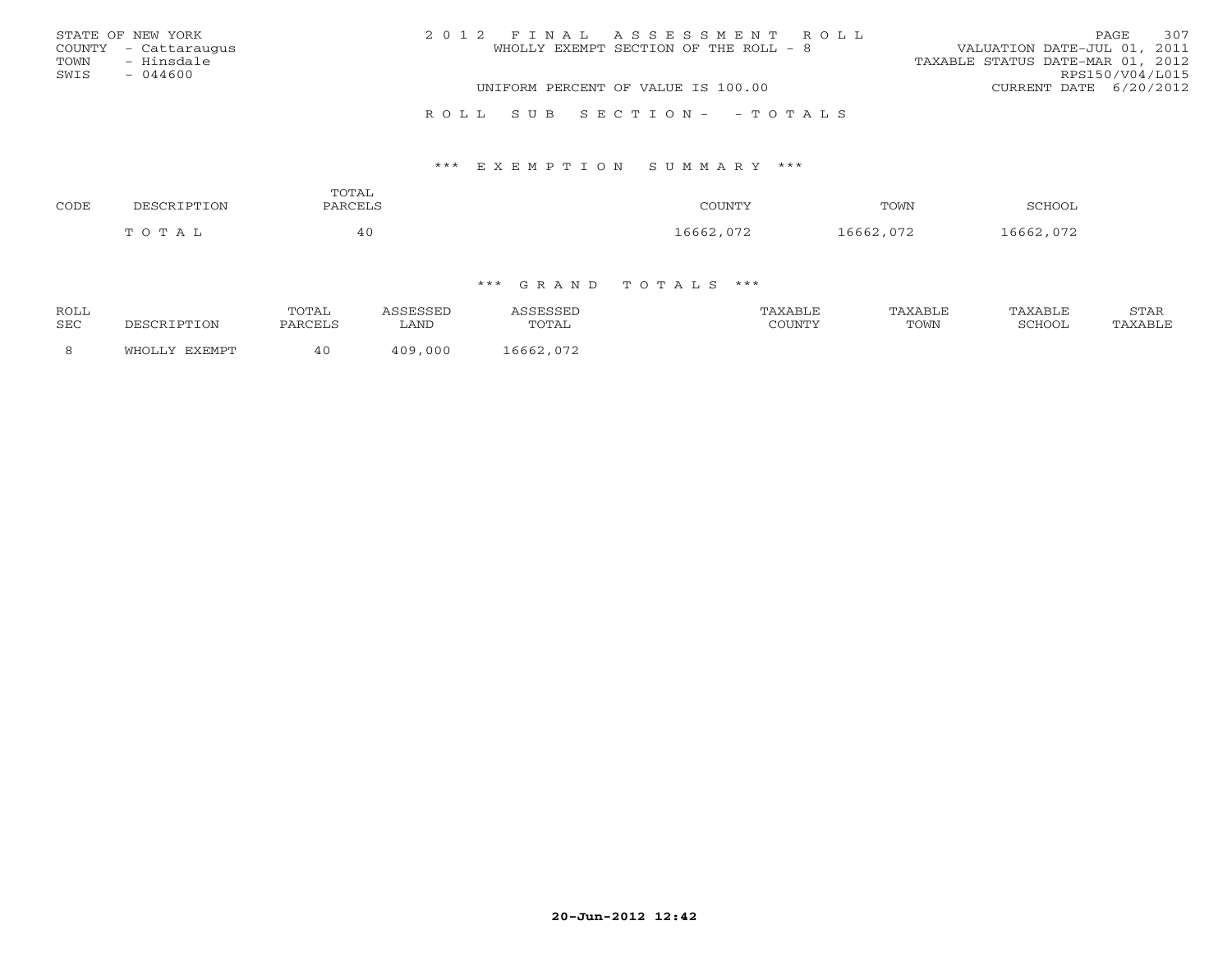|      | STATE OF NEW YORK    | 2012 FINAL ASSESSMENT ROLL                                           | PAGE.                  | 308 |
|------|----------------------|----------------------------------------------------------------------|------------------------|-----|
|      | COUNTY - Cattaraugus | VALUATION DATE-JUL 01, 2011<br>WHOLLY EXEMPT SECTION OF THE ROLL - 8 |                        |     |
| TOWN | - Hinsdale           | TAXABLE STATUS DATE-MAR 01, 2012                                     |                        |     |
| SWIS | - 044600             | UNIFORM PERCENT OF VALUE IS 100.00                                   | RPS150/V04/L015        |     |
|      |                      |                                                                      | CURRENT DATE 6/20/2012 |     |
|      |                      |                                                                      |                        |     |

R O L L S E C T I O N T O T A L S

## \*\*\* S P E C I A L D I S T R I C T S U M M A R Y \*\*\*

| CODE       | DISTRICT NAME | TOTAL<br>PARCELS | EXTENSION<br>TYPE.  | EXTENSION<br>VALUE | AD VALOREM<br>VALUE | <b>FXFMPT</b><br>AMOUNT | TAXABLE<br>VALUE |
|------------|---------------|------------------|---------------------|--------------------|---------------------|-------------------------|------------------|
| FD460 Fire | WD465 Water   |                  | 39 TOTAL<br>6 TOTAL |                    | 16639,472<br>50,368 | 16229,472<br>50,368     | 410,000          |

## \*\*\* S C H O O L D I S T R I C T S U M M A R Y \*\*\*

| CODE             | DISTRICT NAME                      | TOTAL<br>PARCELS | ASSESSED<br>LAND | ASSESSED<br>TOTAL | EXEMPT<br>AMOUNT | TOTAL<br>TAXABLE | STAR<br>AMOUNT | STAR<br>TAXABLE |
|------------------|------------------------------------|------------------|------------------|-------------------|------------------|------------------|----------------|-----------------|
| 024801<br>044601 | Cuba-Rush Cent<br>Hinsdale Central | 39               | 200<br>408,800   | 200<br>16661,872  | 200<br>16661,872 |                  |                |                 |
|                  | $SUB - TO T AL$                    | 40               | 409,000          | 16662,072         | 16662,072        |                  |                |                 |
|                  | TOTAL                              | 40               | 409,000          | 16662,072         | 16662,072        |                  |                |                 |

## \*\*\* S Y S T E M C O D E S S U M M A R Y \*\*\*

## NO SYSTEM EXEMPTIONS AT THIS LEVEL

## \*\*\* E X E M P T I O N S U M M A R Y \*\*\*

|       |             | TOTAL   |          |          |          |
|-------|-------------|---------|----------|----------|----------|
| CODE  | DESCRIPTION | PARCELS | COUNTY   | TOWN     | SCHOOL   |
|       |             |         |          |          |          |
| 12100 | NYS OWNED   |         | 107,100  | 107,100  | 107,100  |
| 13100 | COUNTY      |         | 18,000   | 18,000   | 18,000   |
| 13500 | TOWN-PROP   | 12      | 795,000  | 795,000  | 795,000  |
| 13800 | SCH-DIST    |         | 9500,000 | 9500,000 | 9500,000 |
| 14000 | Local Auth  |         | 4084,772 | 4084,772 | 4084,772 |
| 14110 | USA-PROP    |         | 96,000   | 96,000   | 96,000   |
| 18020 | IND DEV     |         | 410,000  | 410,000  | 410,000  |
| 25110 | RELIGIOUS   | 4       | 879,000  | 879,000  | 879,000  |
| 25300 | NON-PROFIT  |         | 291,100  | 291,100  | 291,100  |
| 26100 | VET-ORGAN   |         | 237,600  | 237,600  | 237,600  |
| 26400 | FIRE-DEPT   |         | 190,000  | 190,000  | 190,000  |
| 27350 | CEMETERY    |         | 53,500   | 53,500   | 53,500   |
|       |             |         |          |          |          |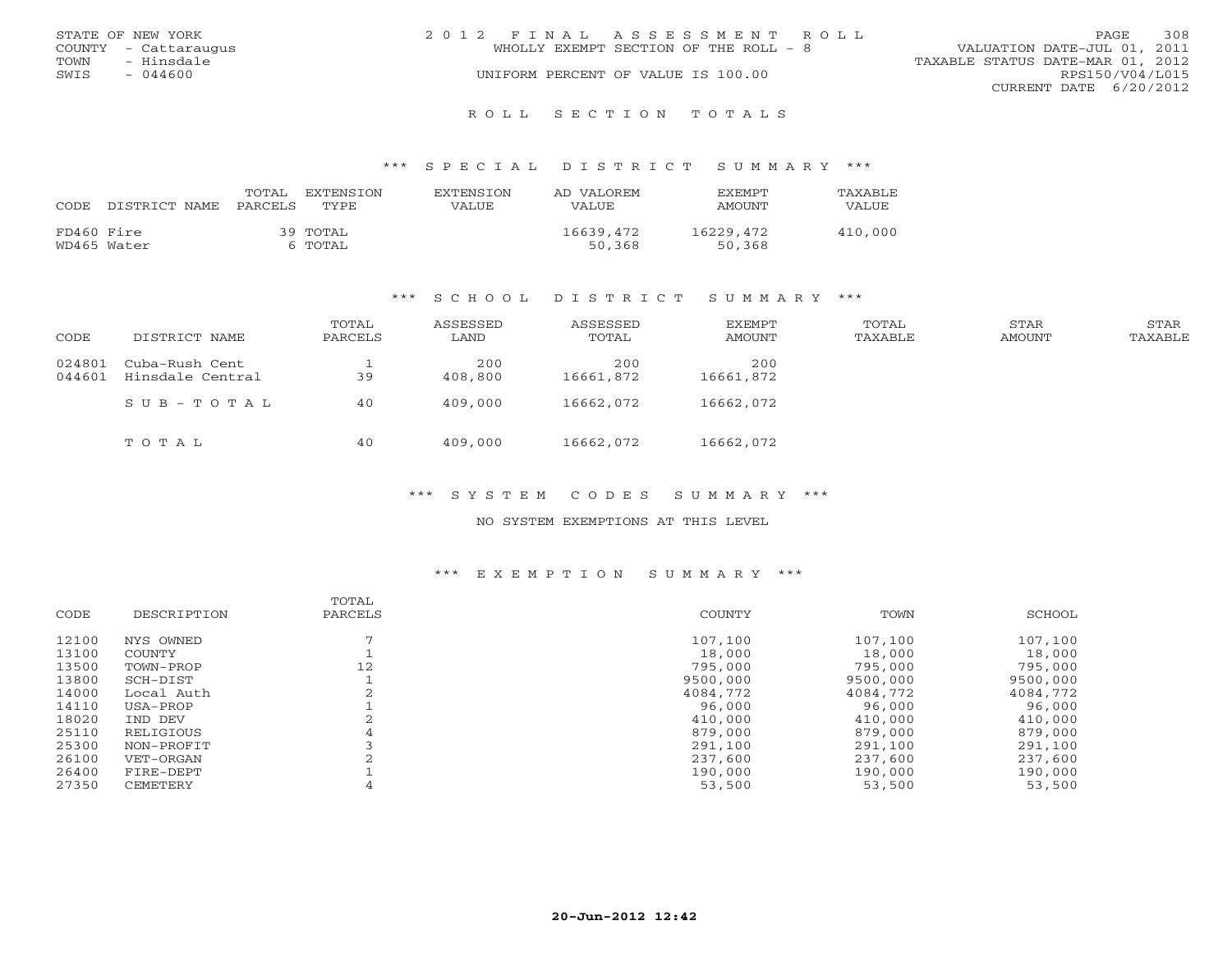|      | STATE OF NEW YORK    | 2012 FINAL ASSESSMENT ROLL                                           | <b>PAGE</b>     | 309 |
|------|----------------------|----------------------------------------------------------------------|-----------------|-----|
|      | COUNTY - Cattaraugus | VALUATION DATE-JUL 01, 2011<br>WHOLLY EXEMPT SECTION OF THE ROLL - 8 |                 |     |
| TOWN | - Hinsdale           | TAXABLE STATUS DATE-MAR 01, 2012                                     |                 |     |
| SWIS | - 044600             | UNIFORM PERCENT OF VALUE IS 100.00                                   | RPS150/V04/L015 |     |
|      |                      | CURRENT DATE 6/20/2012                                               |                 |     |
|      |                      |                                                                      |                 |     |

#### R O L L S E C T I O N T O T A L S

#### \*\*\* E X E M P T I O N S U M M A R Y \*\*\*

| CODE | DESCRIPTION | TOTAL<br>PARCELS | COUNTY    | TOWN      | SCHOOL    |
|------|-------------|------------------|-----------|-----------|-----------|
|      | TOTAL       | 40               | 16662,072 | 16662,072 | 16662,072 |

| ROLL       |                 | TOTAL   | <b>SSEL</b>  |                       | PAXABLE | AXABLE | AXABLF | STAR    |
|------------|-----------------|---------|--------------|-----------------------|---------|--------|--------|---------|
| <b>SEC</b> | <b>TTON</b>     | PARCELS | . AND        | TOTAL                 | COUNTY  | TOWN   | SCHOO1 | TAXABLE |
|            | FYFMDT<br>™HOT… |         | 000<br>1 N Q | 16662<br>$07^{\circ}$ |         |        |        |         |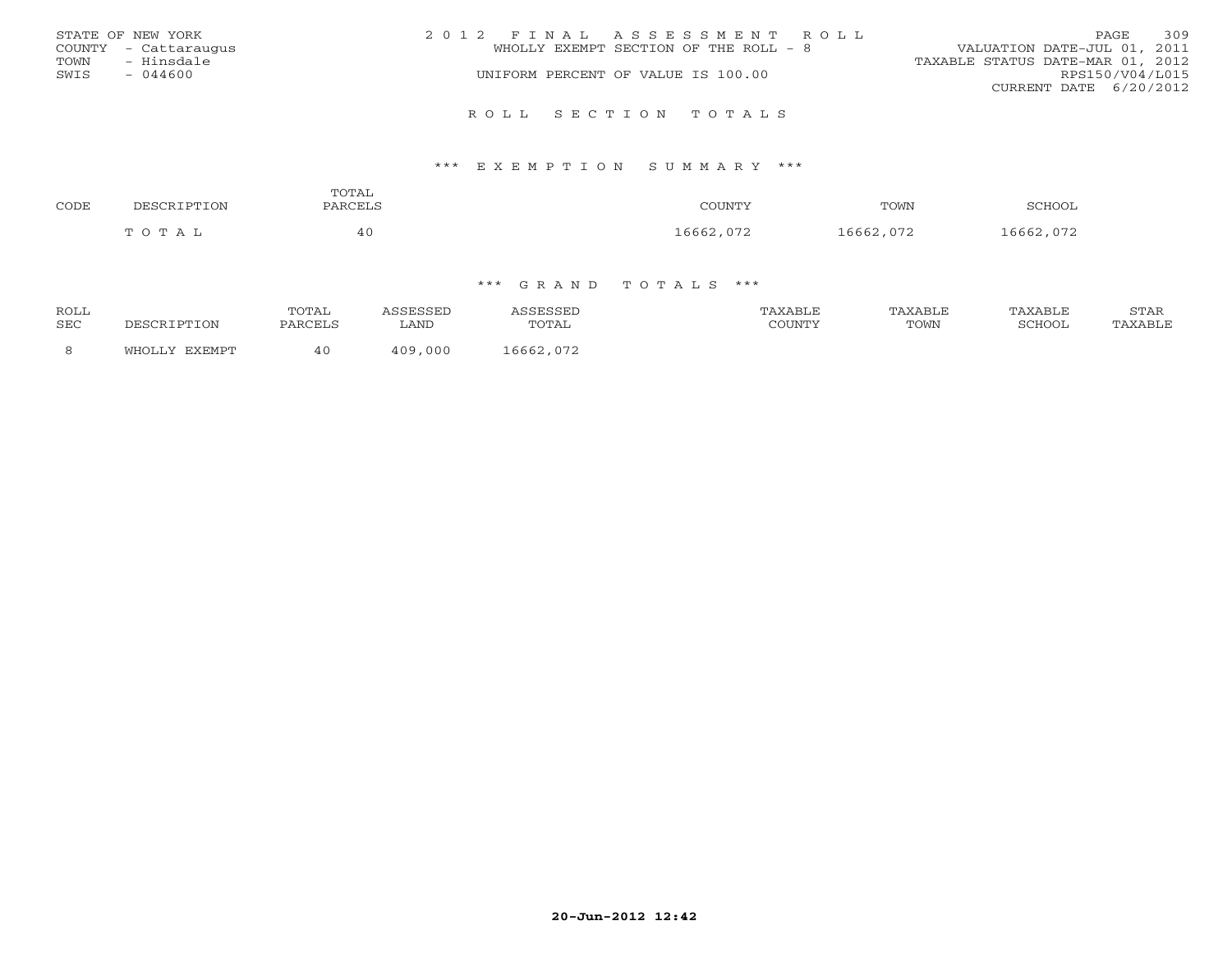|      | STATE OF NEW YORK    |  | 2012 FINAL ASSESSMENT ROLL         | 310<br>PAGE                      |
|------|----------------------|--|------------------------------------|----------------------------------|
|      | COUNTY - Cattaraugus |  |                                    | VALUATION DATE-JUL 01, 2011      |
| TOWN | - Hinsdale           |  | SWIS TOTALS                        | TAXABLE STATUS DATE-MAR 01, 2012 |
| SWIS | - 044600             |  | UNIFORM PERCENT OF VALUE IS 100.00 | RPS150/V04/L015                  |

CURRENT DATE 6/20/2012

## \*\*\* S P E C I A L D I S T R I C T S U M M A R Y \*\*\*

| CODE.      | DISTRICT NAME | TOTAL<br>PARCELS | EXTENSTON<br>TYPE.      | EXTENSION<br>VALUE | AD VALOREM<br>VALUE. | <b>EXEMPT</b><br>AMOUNT | TAXABLE<br>VALUE     |
|------------|---------------|------------------|-------------------------|--------------------|----------------------|-------------------------|----------------------|
| FD460 Fire | WD465 Water   |                  | 1,411 TOTAL<br>95 TOTAL |                    | 92489,702<br>164,368 | 16229,472<br>50,368     | 76260,230<br>114,000 |

## \*\*\* S C H O O L D I S T R I C T S U M M A R Y \*\*\*

| CODE                       | DISTRICT NAME                                            | TOTAL<br>PARCELS  | ASSESSED<br>LAND                 | ASSESSED<br>TOTAL                | EXEMPT<br>AMOUNT     | TOTAL<br>TAXABLE                 | STAR<br>AMOUNT                  | STAR<br>TAXABLE                  |
|----------------------------|----------------------------------------------------------|-------------------|----------------------------------|----------------------------------|----------------------|----------------------------------|---------------------------------|----------------------------------|
| 024801<br>042001<br>044601 | Cuba-Rush Cent<br>Allegany-Limestone<br>Hinsdale Central | 89<br>- Q<br>,322 | 1655,900<br>175,700<br>18725,800 | 3743,675<br>859,900<br>88150,312 | 105,865<br>17945,802 | 3637,810<br>859,900<br>70204,510 | 759,200<br>238,700<br>21917,975 | 2878,610<br>621,200<br>48286,535 |
|                            | $SUB - TO T AL$                                          | 1,420             | 20557,400                        | 92753,887                        | 18051,667            | 74702,220                        | 22915,875                       | 51786,345                        |
|                            | TOTAL                                                    | ⊥,420             | 20557,400                        | 92753,887                        | 18051,667            | 74702,220                        | 22915,875                       | 51786,345                        |

## \*\*\* S Y S T E M C O D E S S U M M A R Y \*\*\*

## NO SYSTEM EXEMPTIONS AT THIS LEVEL

## \*\*\* E X E M P T I O N S U M M A R Y \*\*\*

|       |               | TOTAL   |          |          |          |
|-------|---------------|---------|----------|----------|----------|
| CODE  | DESCRIPTION   | PARCELS | COUNTY   | TOWN     | SCHOOL   |
| 12100 | NYS OWNED     |         | 107,100  | 107,100  | 107,100  |
| 13100 | <b>COUNTY</b> |         | 18,000   | 18,000   | 18,000   |
| 13500 | TOWN-PROP     | 12      | 795,000  | 795,000  | 795,000  |
| 13800 | SCH-DIST      |         | 9500,000 | 9500,000 | 9500,000 |
| 14000 | Local Auth    |         | 4154,057 | 4154,057 | 4154,057 |
| 14110 | USA-PROP      |         | 96,000   | 96,000   | 96,000   |
| 18020 | IND DEV       |         | 410,000  | 410,000  | 410,000  |
| 25110 | RELIGIOUS     | 4       | 879,000  | 879,000  | 879,000  |
| 25300 | NON-PROFIT    |         | 291,100  | 291,100  | 291,100  |
| 26100 | VET-ORGAN     |         | 237,600  | 237,600  | 237,600  |
| 26400 | FIRE-DEPT     |         | 190,000  | 190,000  | 190,000  |
|       |               |         |          |          |          |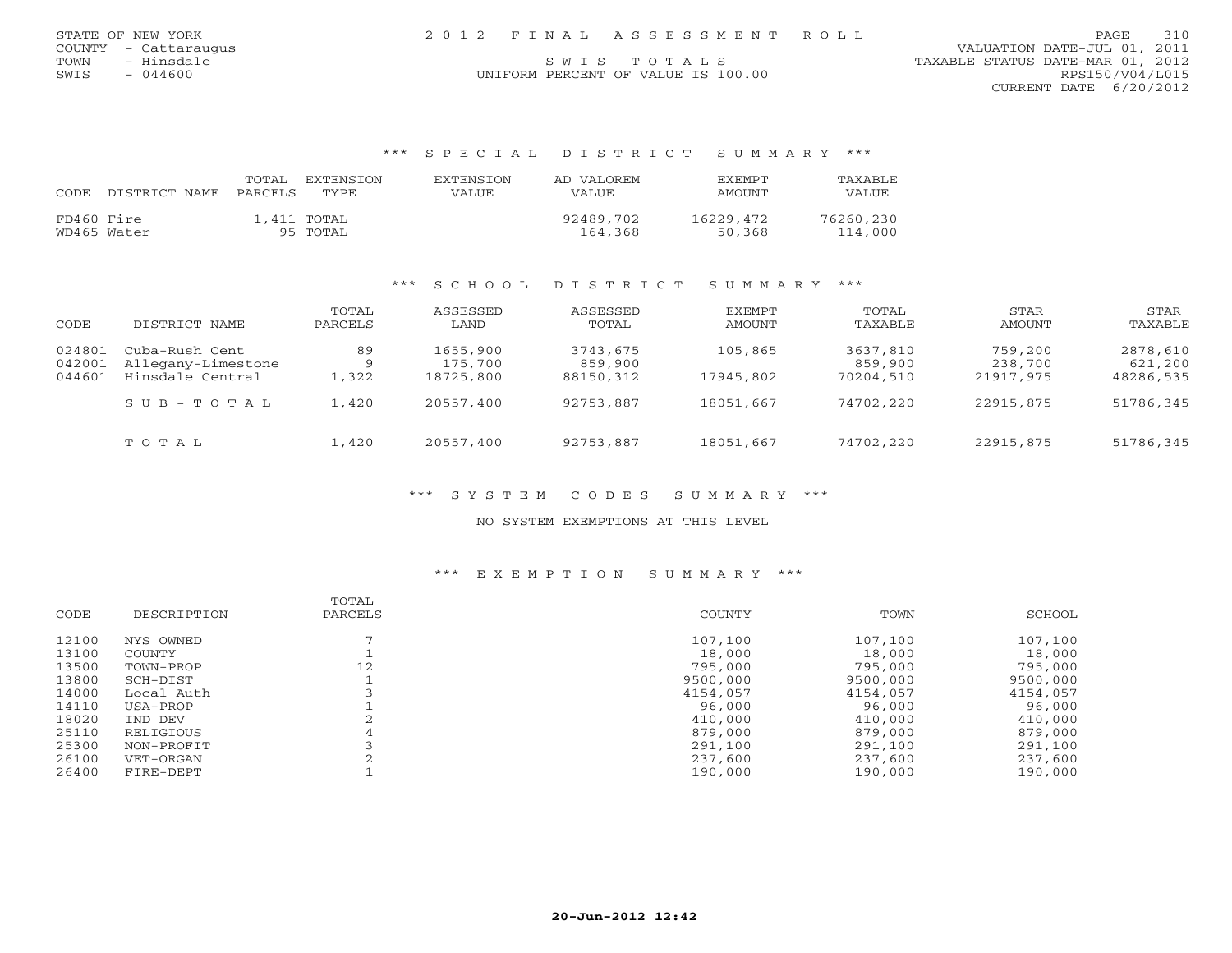| STATE OF NEW YORK |  | 2012 FINAL ASSESSMENT ROLL | PAGE 311 |  |
|-------------------|--|----------------------------|----------|--|
|                   |  |                            |          |  |

UNIFORM PERCENT OF VALUE IS 100.00 RPS150/V04/L015

 COUNTY - Cattaraugus VALUATION DATE-JUL 01, 2011 TOWN - Hinsdale S W I S T O T A L S<br>
SWIS - 044600<br>
SWIS - 044600 CONFORM PERCENT OF VALUE IS 100.00 RPS150/V04/L015 CURRENT DATE 6/20/2012

## \*\*\* E X E M P T I O N S U M M A R Y \*\*\*

|       |              | TOTAL   |               |           |           |
|-------|--------------|---------|---------------|-----------|-----------|
| CODE  | DESCRIPTION  | PARCELS | <b>COUNTY</b> | TOWN      | SCHOOL    |
| 27350 | CEMETERY     | 4       | 53,500        | 53,500    | 53,500    |
| 41101 | VET C/T      | 3       | 5,478         | 5,478     |           |
| 41121 | WVET C/T     | 69      | 679,947       | 679,947   |           |
| 41131 | CVET C/T     | 70      | 1067,551      | 1067,551  |           |
| 41141 | DVET C/T     | 29      | 608,316       | 608,316   |           |
| 41161 | $CW_15_VET/$ | 8       | 83,235        | 83,235    |           |
| 41400 | CLERGY       |         | 1,500         | 1,500     | 1,500     |
| 41700 | AG BLDG      | 2       | 45,400        | 45,400    | 45,400    |
| 41720 | AG DIST      |         | 585,124       | 585,124   | 585,124   |
| 41730 | AG DISTOUT   |         | 85,496        | 85,496    | 85,496    |
| 41800 | AGED $C/T/S$ | 20      | 499,047       | 499,047   | 565,790   |
| 41801 | AGED C/T     |         | 17,500        | 17,500    |           |
| 41802 | AGED C       | 6       | 143,278       |           |           |
| 41803 | AGED T       | 2       |               | 82,500    |           |
| 41834 | SR STAR      | 174     |               |           | 9163,675  |
| 41844 | SR ST MH     | 4       |               |           | 143,600   |
| 41854 | RES STAR     | 461     |               |           | 13477,000 |
| 41864 | RES ST MH    | 10      |               |           | 131,600   |
| 42100 | SILO T/C/S   | 6       | 37,000        | 37,000    | 37,000    |
|       | TOTAL        | 919     | 20590,229     | 20529,451 | 40967,542 |

| <b>ROLL</b><br><b>SEC</b> | DESCRIPTION       | TOTAL<br>PARCELS | ASSESSED<br>LAND | ASSESSED<br>TOTAL | TAXABLE<br><b>COUNTY</b> | TAXABLE<br>TOWN | TAXABLE<br>SCHOOL | STAR<br>TAXABLE |
|---------------------------|-------------------|------------------|------------------|-------------------|--------------------------|-----------------|-------------------|-----------------|
|                           | TAXABLE           | 1,360            | 20080,900        | 68318,634         | 64459,762                | 64520,540       | 66998,324         | 44082,449       |
| -5                        | SPECIAL FRANCHISE |                  |                  | 1070,071          | 1070,071                 | 1070,071        | 1070,071          | 1070,071        |
| 6                         | UTILITIES & N.C.  | 14               | 67,500           | 6633,825          | 6633,825                 | 6633,825        | 6633,825          | 6633,825        |
|                           | CEILING RAILROADS |                  |                  | 69,285            |                          |                 |                   |                 |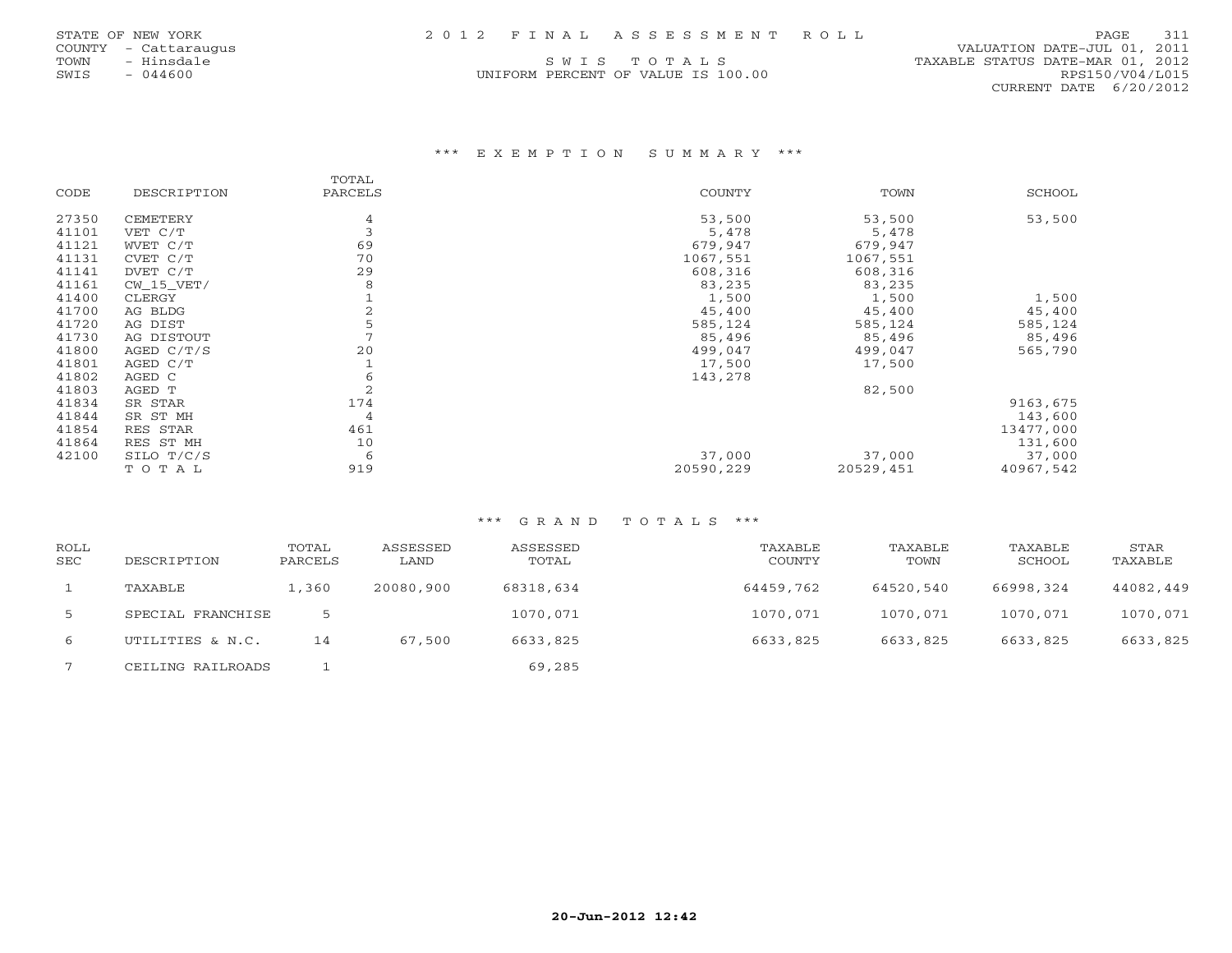| STATE OF NEW YORK    | 2012 FINAL ASSESSMENT ROLL         | 312<br><b>PAGE</b>               |
|----------------------|------------------------------------|----------------------------------|
| COUNTY - Cattaraugus |                                    | VALUATION DATE-JUL 01, 2011      |
| TOWN<br>- Hinsdale   | SWIS TOTALS                        | TAXABLE STATUS DATE-MAR 01, 2012 |
| SWIS<br>$-044600$    | UNIFORM PERCENT OF VALUE IS 100.00 | RPS150/V04/L015                  |
|                      |                                    | CURRENT DATE 6/20/2012           |

| ROLL<br><b>SEC</b> | DESCRIPTION         | TOTAL<br>PARCELS | ASSESSED<br>LAND | ASSESSED<br>TOTAL | TAXABLE<br><b>COUNTY</b> | TAXABLE<br>TOWN | TAXABLE<br>SCHOOL | STAR<br>TAXABLE |
|--------------------|---------------------|------------------|------------------|-------------------|--------------------------|-----------------|-------------------|-----------------|
| 8                  | WHOLLY EXEMPT       | 40               | 409,000          | 16662,072         |                          |                 |                   |                 |
| $\star$            | TOTAL<br><b>SUB</b> | $\pm$ , 420      | 20557,400        | 92753,887         | 72163,658                | 72224,436       | 74702,220         | 51786,345       |
| $***$              | GRAND TOTAL         | $\perp$ , 420    | 20557,400        | 92753,887         | 72163,658                | 72224,436       | 74702,220         | 51786,345       |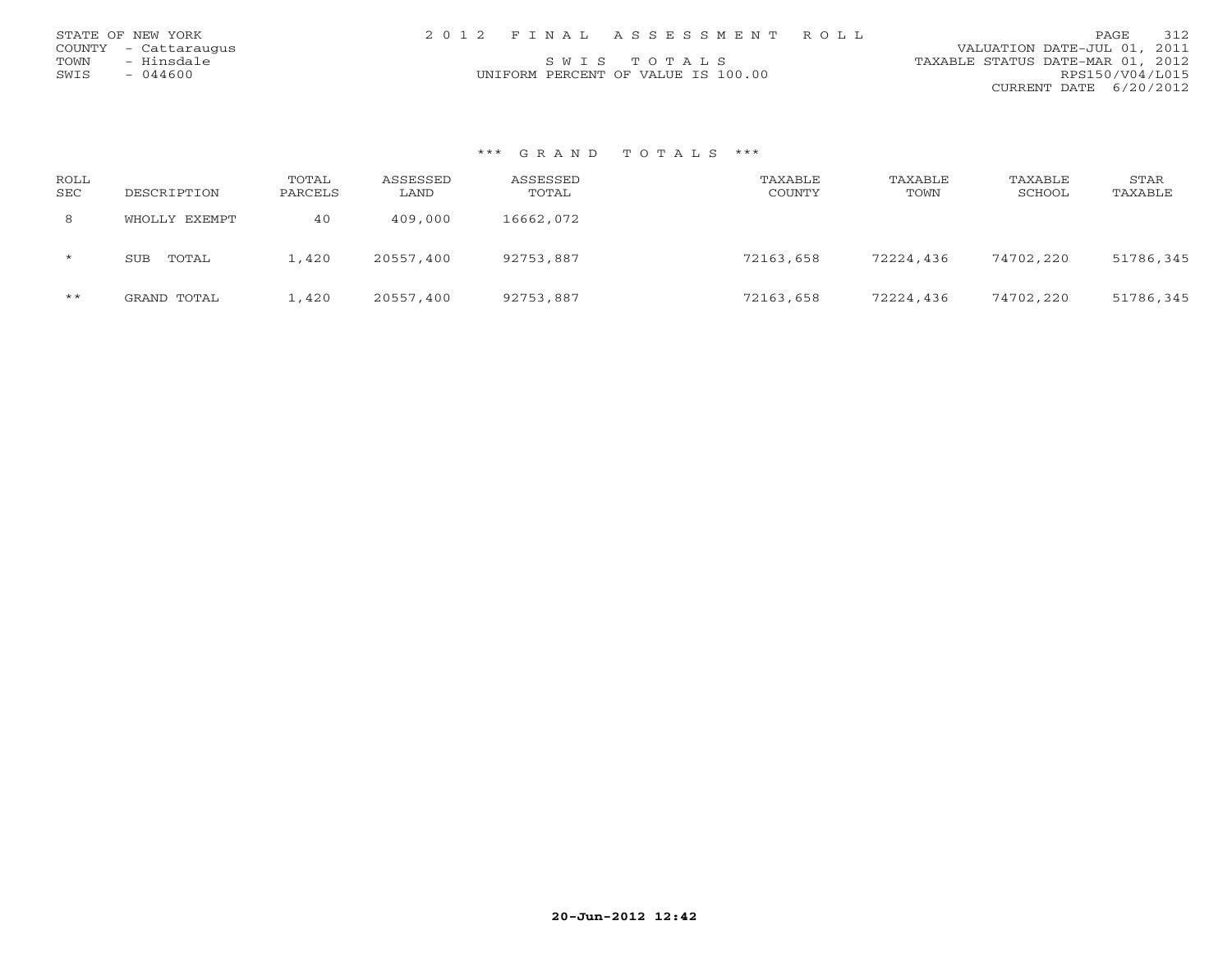|      | STATE OF NEW YORK    | 2012 FINAL ASSESSMENT ROLL         | 313<br>PAGE                      |  |  |
|------|----------------------|------------------------------------|----------------------------------|--|--|
|      | COUNTY - Cattaraugus | TOWN TOTALS                        | VALUATION DATE-JUL 01, 2011      |  |  |
| TOWN | - Hinsdale           |                                    | TAXABLE STATUS DATE-MAR 01, 2012 |  |  |
| SWIS | $-0446$              | UNIFORM PERCENT OF VALUE IS 100.00 | RPS150/V04/L015                  |  |  |
|      |                      |                                    | CURRENT DATE $6/20/2012$         |  |  |

## \*\*\* S P E C I A L D I S T R I C T S U M M A R Y \*\*\*

| CODE       | DISTRICT NAME | TOTAL<br>PARCELS | EXTENSTON<br>TYPE       | EXTENSTON<br>VALUE | AD VALOREM<br>VALUE  | <b>EXEMPT</b><br>AMOUNT | <b>TAXABLF</b><br>VALUE |
|------------|---------------|------------------|-------------------------|--------------------|----------------------|-------------------------|-------------------------|
| FD460 Fire | WD465 Water   |                  | 1,411 TOTAL<br>95 TOTAL |                    | 92489,702<br>164,368 | 16229,472<br>50,368     | 76260,230<br>114,000    |

## \*\*\* S C H O O L D I S T R I C T S U M M A R Y \*\*\*

| CODE                       | DISTRICT NAME                                            | TOTAL<br>PARCELS | ASSESSED<br>LAND                 | ASSESSED<br>TOTAL                | EXEMPT<br>AMOUNT     | TOTAL<br>TAXABLE                 | STAR<br>AMOUNT                  | STAR<br>TAXABLE                  |
|----------------------------|----------------------------------------------------------|------------------|----------------------------------|----------------------------------|----------------------|----------------------------------|---------------------------------|----------------------------------|
| 024801<br>042001<br>044601 | Cuba-Rush Cent<br>Allegany-Limestone<br>Hinsdale Central | 89<br>Q<br>1,322 | 1655,900<br>175,700<br>18725,800 | 3743,675<br>859,900<br>88150,312 | 105,865<br>17945,802 | 3637,810<br>859,900<br>70204,510 | 759,200<br>238,700<br>21917,975 | 2878,610<br>621,200<br>48286,535 |
|                            | $S \cup B - T \cup T A L$                                | 1,420            | 20557,400                        | 92753,887                        | 18051,667            | 74702,220                        | 22915,875                       | 51786,345                        |
|                            | TOTAL                                                    | 1,420            | 20557,400                        | 92753,887                        | 18051,667            | 74702,220                        | 22915,875                       | 51786,345                        |

## \*\*\* S Y S T E M C O D E S S U M M A R Y \*\*\*

## NO SYSTEM EXEMPTIONS AT THIS LEVEL

### \*\*\* E X E M P T I O N S U M M A R Y \*\*\*

|       |               | TOTAL   |          |          |          |
|-------|---------------|---------|----------|----------|----------|
| CODE  | DESCRIPTION   | PARCELS | COUNTY   | TOWN     | SCHOOL   |
| 12100 | NYS OWNED     |         | 107,100  | 107,100  | 107,100  |
| 13100 | <b>COUNTY</b> |         | 18,000   | 18,000   | 18,000   |
| 13500 | TOWN-PROP     | 12      | 795,000  | 795,000  | 795,000  |
| 13800 | SCH-DIST      |         | 9500,000 | 9500,000 | 9500,000 |
| 14000 | Local Auth    |         | 4154,057 | 4154,057 | 4154,057 |
| 14110 | USA-PROP      |         | 96,000   | 96,000   | 96,000   |
| 18020 | IND DEV       |         | 410,000  | 410,000  | 410,000  |
| 25110 | RELIGIOUS     | 4       | 879,000  | 879,000  | 879,000  |
| 25300 | NON-PROFIT    |         | 291,100  | 291,100  | 291,100  |
| 26100 | VET-ORGAN     |         | 237,600  | 237,600  | 237,600  |
| 26400 | FIRE-DEPT     |         | 190,000  | 190,000  | 190,000  |
|       |               |         |          |          |          |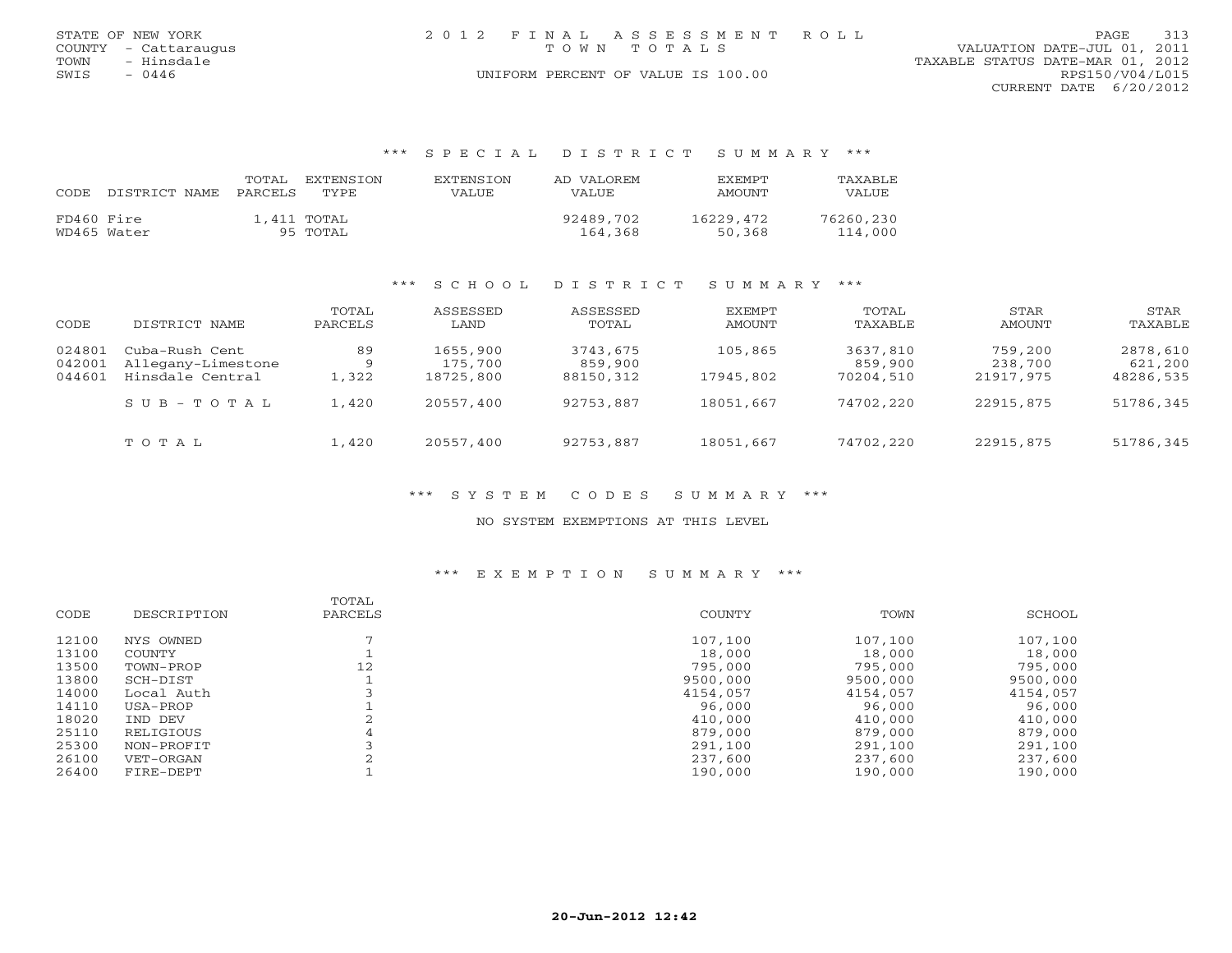|      | STATE OF NEW YORK    |  | 2012 FINAL ASSESSMENT ROLL         |                                  | PAGE            | 314 |
|------|----------------------|--|------------------------------------|----------------------------------|-----------------|-----|
|      | COUNTY - Cattaraugus |  | TOWN TOTALS                        | VALUATION DATE-JUL 01, 2011      |                 |     |
| TOWN | - Hinsdale           |  |                                    | TAXABLE STATUS DATE-MAR 01, 2012 |                 |     |
| SWIS | $-0446$              |  | UNIFORM PERCENT OF VALUE IS 100.00 |                                  | RPS150/V04/L015 |     |
|      |                      |  |                                    | CURRENT DATE 6/20/2012           |                 |     |

## \*\*\* E X E M P T I O N S U M M A R Y \*\*\*

|       |              | TOTAL   |           |           |               |
|-------|--------------|---------|-----------|-----------|---------------|
| CODE  | DESCRIPTION  | PARCELS | COUNTY    | TOWN      | <b>SCHOOL</b> |
| 27350 | CEMETERY     | 4       | 53,500    | 53,500    | 53,500        |
| 41101 | VET C/T      | 3       | 5,478     | 5,478     |               |
| 41121 | WVET C/T     | 69      | 679,947   | 679,947   |               |
| 41131 | CVET C/T     | 70      | 1067,551  | 1067,551  |               |
| 41141 | DVET C/T     | 29      | 608,316   | 608,316   |               |
| 41161 | $CW_15_VET/$ | 8       | 83,235    | 83,235    |               |
| 41400 | CLERGY       |         | 1,500     | 1,500     | 1,500         |
| 41700 | AG BLDG      |         | 45,400    | 45,400    | 45,400        |
| 41720 | AG DIST      | 5       | 585,124   | 585,124   | 585,124       |
| 41730 | AG DISTOUT   |         | 85,496    | 85,496    | 85,496        |
| 41800 | AGED $C/T/S$ | 20      | 499,047   | 499,047   | 565,790       |
| 41801 | AGED C/T     |         | 17,500    | 17,500    |               |
| 41802 | AGED C       | 6       | 143,278   |           |               |
| 41803 | AGED T       | 2       |           | 82,500    |               |
| 41834 | SR STAR      | 174     |           |           | 9163,675      |
| 41844 | SR ST MH     | 4       |           |           | 143,600       |
| 41854 | RES STAR     | 461     |           |           | 13477,000     |
| 41864 | RES ST MH    | 10      |           |           | 131,600       |
| 42100 | SILO T/C/S   | 6       | 37,000    | 37,000    | 37,000        |
|       | TOTAL        | 919     | 20590,229 | 20529,451 | 40967,542     |

| <b>ROLL</b><br><b>SEC</b> | DESCRIPTION       | TOTAL<br>PARCELS | ASSESSED<br>LAND | ASSESSED<br>TOTAL | TAXABLE<br><b>COUNTY</b> | TAXABLE<br>TOWN | TAXABLE<br>SCHOOL | STAR<br>TAXABLE |
|---------------------------|-------------------|------------------|------------------|-------------------|--------------------------|-----------------|-------------------|-----------------|
|                           | TAXABLE           | 1,360            | 20080,900        | 68318,634         | 64459,762                | 64520,540       | 66998,324         | 44082,449       |
| -5                        | SPECIAL FRANCHISE |                  |                  | 1070,071          | 1070,071                 | 1070,071        | 1070,071          | 1070,071        |
| 6                         | UTILITIES & N.C.  | 14               | 67,500           | 6633,825          | 6633,825                 | 6633,825        | 6633,825          | 6633,825        |
|                           | CEILING RAILROADS |                  |                  | 69,285            |                          |                 |                   |                 |